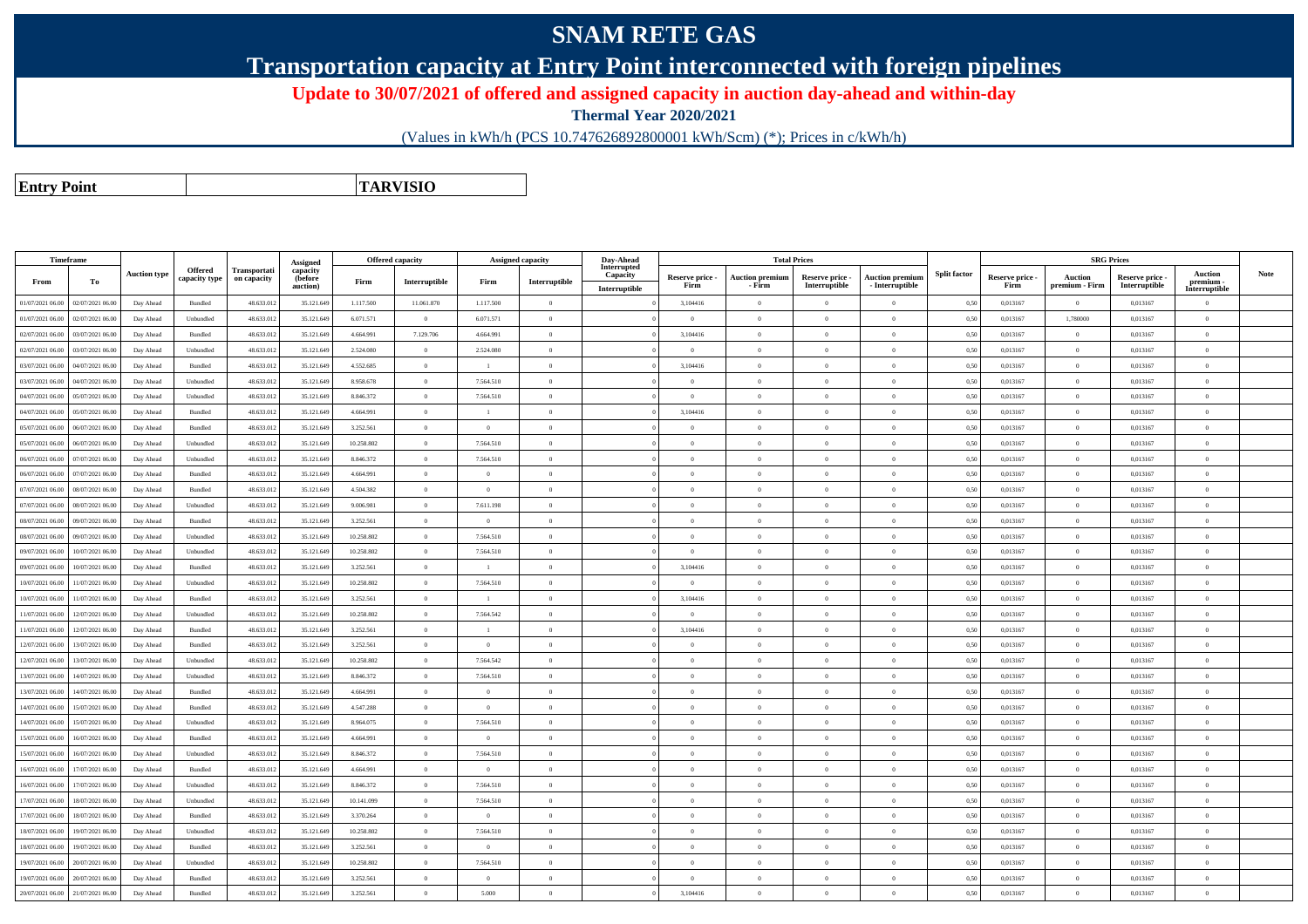| 20/07/2021 06:00 21/07/2021 06:00                                | Day Ahead  | Unbundled | 48.633.01  | 35.121.649 | 10.258.802 | $\overline{0}$ | 7.564.510      |                | $\overline{0}$ | $\theta$       |                | $\theta$       | 0,50 | 0,013167 | $\theta$       | 0,013167       | $\overline{0}$ |  |
|------------------------------------------------------------------|------------|-----------|------------|------------|------------|----------------|----------------|----------------|----------------|----------------|----------------|----------------|------|----------|----------------|----------------|----------------|--|
| 21/07/2021 06:00<br>22/07/2021 06:00                             | Day Ahead  | Bundled   | 48.633.01  | 35.121.649 | 4.547.288  | $\bf{0}$       | $\bf{0}$       | $\bf{0}$       | $\overline{0}$ | $\overline{0}$ | $\overline{0}$ | $\bf{0}$       | 0,50 | 0,013167 | $\,$ 0 $\,$    | 0,013167       | $\overline{0}$ |  |
| 21/07/2021 06:00<br>22/07/2021 06:00                             | Day Ahead  | Unbundled | 48.633.013 | 35.121.649 | 8.964.075  | $\overline{0}$ | 7.564.510      | $\overline{0}$ | $\bf{0}$       | $\bf{0}$       | $\overline{0}$ | $\bf{0}$       | 0.50 | 0.013167 | $\bf{0}$       | 0.013167       | $\overline{0}$ |  |
| 22/07/2021 06:00<br>23/07/2021 06:00                             | Day Ahead  | Unbundled | 48.633.013 | 35.121.649 | 8.919.234  | $\overline{0}$ | 7.564.510      | $\overline{0}$ | $\theta$       | $\theta$       | $\overline{0}$ | $\overline{0}$ | 0,50 | 0,013167 | $\,$ 0 $\,$    | 0,013167       | $\overline{0}$ |  |
| 22/07/2021 06:00<br>23/07/2021 06.00                             | Day Ahead  | Bundled   | 48.633.01  | 35.121.649 | 4.592.129  | $\bf{0}$       | $\overline{0}$ | $\bf{0}$       | $\overline{0}$ | $\theta$       | $\overline{0}$ | $\bf{0}$       | 0,50 | 0,013167 | $\,$ 0 $\,$    | 0,013167       | $\overline{0}$ |  |
|                                                                  |            |           |            |            |            |                |                |                |                |                | $\theta$       |                |      |          |                |                |                |  |
| 23/07/2021 06:00<br>24/07/2021 06:00                             | Day Ahead  | Unbundled | 48.633.013 | 35.121.649 | 10.258.805 | $\overline{0}$ | 7.564.542      | $\overline{0}$ | $\bf{0}$       | $\overline{0}$ |                | $\bf{0}$       | 0.50 | 0.013167 | $\bf{0}$       | 0.013167       | $\overline{0}$ |  |
| 23/07/2021 06:00<br>24/07/2021 06:00                             | Day Ahead  | Bundled   | 48.633.013 | 35.121.649 | 3.252.558  | $\overline{0}$ | $\overline{0}$ | $\overline{0}$ | $\overline{0}$ | $\theta$       | $\overline{0}$ | $\bf{0}$       | 0,50 | 0,013167 | $\,$ 0 $\,$    | 0,013167       | $\overline{0}$ |  |
| 24/07/2021 06:00<br>25/07/2021 06.00                             | Day Ahead  | Unbundled | 48.633.01  | 35.121.649 | 10.258.802 | $\bf{0}$       | 7.564.542      | $\bf{0}$       | $\overline{0}$ | $\theta$       | $\overline{0}$ | $\bf{0}$       | 0,50 | 0,013167 | $\,$ 0 $\,$    | 0,013167       | $\overline{0}$ |  |
| 24/07/2021 06:00<br>25/07/2021 06:00                             | Day Ahead  | Bundled   | 48.633.013 | 35.121.649 | 3.252.561  | $\overline{0}$ | $\overline{0}$ | $\overline{0}$ | $\bf{0}$       | $\overline{0}$ | $\overline{0}$ | $\bf{0}$       | 0.50 | 0.013167 | $\bf{0}$       | 0.013167       | $\overline{0}$ |  |
| 25/07/2021 06:00<br>26/07/2021 06:00                             | Day Ahead  | Bundled   | 48.633.012 | 35.121.649 | 3.252.561  | $\overline{0}$ | $\bf{0}$       | $\overline{0}$ | $\overline{0}$ | $\theta$       | $\overline{0}$ | $\bf{0}$       | 0,50 | 0,013167 | $\bf{0}$       | 0,013167       | $\overline{0}$ |  |
| 25/07/2021 06:00<br>26/07/2021 06.00                             | Day Ahead  | Unbundled | 48.633.01  | 35.121.649 | 10.258.802 | $\bf{0}$       | 7.564.542      | $\bf{0}$       | $\overline{0}$ | $\bf{0}$       | $\overline{0}$ | $\bf{0}$       | 0,50 | 0,013167 | $\,$ 0 $\,$    | 0,013167       | $\overline{0}$ |  |
| 26/07/2021 06:00<br>27/07/2021 06:00                             | Day Ahead  | Unbundled | 48.633.013 | 35.121.649 | 10.141.099 | $\overline{0}$ | 7.564.542      | $\overline{0}$ | $\bf{0}$       | $\bf{0}$       | $\overline{0}$ | $\bf{0}$       | 0.50 | 0.013167 | $\overline{0}$ | 0.013167       | $\overline{0}$ |  |
| 26/07/2021 06:00<br>27/07/2021 06:00                             | Day Ahead  | Bundled   | 48.633.01  | 35.121.649 | 3.370.264  | $\overline{0}$ | $\overline{0}$ | $\overline{0}$ | $\theta$       | $\theta$       | $\overline{0}$ | $\overline{0}$ | 0,50 | 0,013167 | $\,$ 0 $\,$    | 0,013167       | $\overline{0}$ |  |
|                                                                  |            |           |            |            |            |                |                |                |                |                |                |                |      |          |                |                |                |  |
| 27/07/2021 06:00<br>28/07/2021 06:00                             | Day Ahead  | Bundled   | 48.633.01  | 35.121.649 | 3.252.561  | $\bf{0}$       | $\bf{0}$       | $\bf{0}$       | $\overline{0}$ | $\theta$       | $\overline{0}$ | $\bf{0}$       | 0,50 | 0,013167 | $\,$ 0 $\,$    | 0,013167       | $\overline{0}$ |  |
| 27/07/2021 06:00<br>28/07/2021 06:00                             | Day Ahead  | Unbundled | 48.633.013 | 35.121.649 | 10.258.802 | $\overline{0}$ | 7.564.542      | $\overline{0}$ | $\bf{0}$       | $\overline{0}$ | $\Omega$       | $\bf{0}$       | 0.50 | 0.013167 | $\bf{0}$       | 0.013167       | $\overline{0}$ |  |
| 28/07/2021 06:00<br>29/07/2021 06:00                             | Day Ahead  | Bundled   | 48.633.013 | 35.121.649 | 3.252.561  | $\overline{0}$ | $\overline{0}$ | $\overline{0}$ | $\overline{0}$ | $\overline{0}$ | $\overline{0}$ | $\bf{0}$       | 0,50 | 0,013167 | $\bf{0}$       | 0,013167       | $\overline{0}$ |  |
| 28/07/2021 06:00<br>29/07/2021 06.00                             | Day Ahead  | Unbundled | 48.633.01  | 35.121.649 | 10.258.802 | $\bf{0}$       | 7.564.510      | $\bf{0}$       | $\overline{0}$ | $\bf{0}$       | $\overline{0}$ | $\bf{0}$       | 0,50 | 0,013167 | $\,$ 0 $\,$    | 0,013167       | $\overline{0}$ |  |
| 29/07/2021 06:00<br>30/07/2021 06:00                             | Day Ahead  | Bundled   | 48.633.013 | 35.121.649 | 3.252.561  | $\overline{0}$ | $\overline{0}$ | $\overline{0}$ | $\bf{0}$       | $\overline{0}$ | $\overline{0}$ | $\bf{0}$       | 0.50 | 0.013167 | $\bf{0}$       | 0.013167       | $\overline{0}$ |  |
| 29/07/2021 06:00<br>30/07/2021 06:00                             | Day Ahead  | Unbundled | 48.633.013 | 35.121.649 | 10.258.802 | $\overline{0}$ | 7.564.510      | $\overline{0}$ | $\overline{0}$ | $\overline{0}$ | $\overline{0}$ | $\bf{0}$       | 0,50 | 0,013167 | $\,$ 0 $\,$    | 0,013167       | $\overline{0}$ |  |
| 30/07/2021 06:00<br>31/07/2021 06.00                             | Day Ahead  | Unbundled | 48.633.01  | 35.121.649 | 10.258.802 | $\bf{0}$       | 7.564.510      | $\bf{0}$       | $\bf{0}$       | $\overline{0}$ | $\overline{0}$ | $\bf{0}$       | 0,50 | 0,013167 | $\,$ 0 $\,$    | 0,013167       | $\overline{0}$ |  |
|                                                                  |            |           |            |            |            |                |                |                |                |                |                |                |      |          |                |                |                |  |
| 30/07/2021 06:00<br>31/07/2021 06:00                             | Day Ahead  | Bundled   | 48.633.013 | 35.121.649 | 3.252.561  | $\overline{0}$ | $\overline{0}$ | $\overline{0}$ | $\bf{0}$       | $\bf{0}$       | $\overline{0}$ | $\bf{0}$       | 0.50 | 0.013167 | $\overline{0}$ | 0.013167       | $\overline{0}$ |  |
| 31/07/2021 06:00<br>01/08/2021 06:00                             | Day Ahead  | Bundled   | 48.633.01  | 35.121.649 | 3.502.896  | $\overline{0}$ | $\overline{0}$ | $\overline{0}$ | $\theta$       | $\theta$       | $\overline{0}$ | $\bf{0}$       | 0,50 | 0,013167 | $\,$ 0 $\,$    | 0,013167       | $\overline{0}$ |  |
| 31/07/2021 06:00<br>01/08/2021 06:00                             | Day Ahead  | Unbundled | 48.633.01  | 35.121.649 | 10.008.467 | $\bf{0}$       | 7.564.510      | $\bf{0}$       | $\overline{0}$ | $\bf{0}$       | $\overline{0}$ | $\bf{0}$       | 0,50 | 0,013167 | $\,$ 0 $\,$    | 0,013167       | $\overline{0}$ |  |
| 03/07/2021 06:00<br>04/07/2021 06:00                             | Within Day | Bundled   | 48.633.013 | 42.686.159 | 4.552.684  | $\overline{0}$ | $\overline{0}$ | $\overline{0}$ | $\overline{0}$ | $\overline{0}$ | $\theta$       | $\bf{0}$       | 0.50 | 1.316716 | $\,$ 0 $\,$    | $\overline{0}$ | $\overline{0}$ |  |
| 03/07/2021 06:00<br>04/07/2021 06:00                             | Within Day | Unbundled | 48.633.013 | 42.686.159 | 1.394.168  | $\overline{0}$ | $\overline{0}$ | $\overline{0}$ | $\overline{0}$ | $\theta$       | $\overline{0}$ | $\bf{0}$       | 0,50 | 1,316716 | $\theta$       | $\theta$       | $\overline{0}$ |  |
| 03/07/2021 07:00<br>04/07/2021 06.00                             | Within Day | Bundled   | 48.633.01  | 42.686.15  | 4.552.684  | $\overline{0}$ | $\overline{0}$ | $\bf{0}$       | $\overline{0}$ | $\theta$       | $\overline{0}$ | $\bf{0}$       | 0,50 | 1,261853 | $\,$ 0 $\,$    | $\bf{0}$       | $\overline{0}$ |  |
| 03/07/2021 07:00<br>04/07/2021 06:00                             | Within Day | Unbundled | 48.633.013 | 42.686.159 | 1.394.168  | $\overline{0}$ | $\bf{0}$       | $\overline{0}$ | $\bf{0}$       | $\overline{0}$ | $\overline{0}$ | $\bf{0}$       | 0.50 | 1.261853 | $\bf{0}$       | $\overline{0}$ | $\overline{0}$ |  |
| 03/07/2021 08:00<br>04/07/2021 06:00                             | Within Day | Unbundled | 48.633.013 | 42.686.159 | 1.394.168  | $\overline{0}$ | $\overline{0}$ | $\overline{0}$ | $\theta$       | $\overline{0}$ | $\overline{0}$ | $\bf{0}$       | 0,50 | 1,206990 | $\theta$       | $\theta$       | $\overline{0}$ |  |
| 03/07/2021 08:00<br>04/07/2021 06.00                             | Within Day | Bundled   | 48.633.01  | 42.686.159 | 4.552.684  | $\bf{0}$       | $\bf{0}$       | $\bf{0}$       | $\bf{0}$       | $\overline{0}$ | $\overline{0}$ | $\bf{0}$       | 0,50 | 1,206990 | $\,$ 0 $\,$    | $\bf{0}$       | $\overline{0}$ |  |
|                                                                  |            |           |            |            |            |                |                |                |                |                |                |                |      |          |                |                |                |  |
| 03/07/2021 09:00<br>04/07/2021 06:00                             | Within Day | Unbundled | 48.633.013 | 42.686.159 | 1.394.168  | $\overline{0}$ | $\bf{0}$       | $\overline{0}$ | $\bf{0}$       | $\bf{0}$       | $\overline{0}$ | $\bf{0}$       | 0.50 | 1,152127 | $\bf{0}$       | $\overline{0}$ | $\bf{0}$       |  |
| 03/07/2021 09:00<br>04/07/2021 06:00                             | Within Day | Bundled   | 48.633.013 | 42.686.159 | 4.552.684  | $\overline{0}$ | $\overline{0}$ | $\overline{0}$ | $\overline{0}$ | $\overline{0}$ | $\overline{0}$ | $\bf{0}$       | 0.5( | 1,152127 | $\theta$       | $\theta$       | $\overline{0}$ |  |
| 03/07/2021 10:00<br>04/07/2021 06.00                             | Within Day | Unbundled | 48.633.01  | 42.686.159 | 1.394.168  | $\bf{0}$       | $\overline{0}$ | $\bf{0}$       | $\overline{0}$ | $\overline{0}$ | $\overline{0}$ | $\bf{0}$       | 0,50 | 1,097263 | $\,$ 0 $\,$    | $\bf{0}$       | $\overline{0}$ |  |
| 03/07/2021 10:00<br>04/07/2021 06:00                             | Within Day | Bundled   | 48.633.013 | 42.686.159 | 4.552.684  | $\overline{0}$ | $\bf{0}$       | $\overline{0}$ | $\bf{0}$       | $\overline{0}$ | $\Omega$       | $\bf{0}$       | 0.50 | 1.097263 | $\,$ 0 $\,$    | $\theta$       | $\overline{0}$ |  |
| 03/07/2021 11:00<br>04/07/2021 06:00                             | Within Dav | Unbundled | 48.633.013 | 42.686.159 | 1.394.168  | $\overline{0}$ | $\overline{0}$ | $\overline{0}$ | $\overline{0}$ | $\overline{0}$ | $\overline{0}$ | $\bf{0}$       | 0.5( | 1,042400 | $\theta$       | $\theta$       | $\overline{0}$ |  |
| 03/07/2021 11:00<br>04/07/2021 06.00                             | Within Day | Bundled   | 48.633.01  | 42.686.15  | 4.552.684  | $\bf{0}$       | $\bf{0}$       | $\bf{0}$       | $\overline{0}$ | $\bf{0}$       | $\overline{0}$ | $\bf{0}$       | 0,50 | 1,042400 | $\,$ 0 $\,$    | $\bf{0}$       | $\overline{0}$ |  |
| 03/07/2021 12:00<br>04/07/2021 06:00                             | Within Day | Bundled   | 48.633.013 | 42.686.159 | 4.552.684  | $\overline{0}$ | $\bf{0}$       | $\overline{0}$ | $\bf{0}$       | $\overline{0}$ | $\overline{0}$ | $\bf{0}$       | 0.50 | 0.987537 | $\bf{0}$       | $\overline{0}$ | $\overline{0}$ |  |
| 03/07/2021 12:00<br>04/07/2021 06:00                             | Within Dav | Unbundled | 48.633.013 | 42.686.159 | 1.394.168  | $\overline{0}$ | $\overline{0}$ | $\overline{0}$ | $\overline{0}$ | $\overline{0}$ | $\overline{0}$ | $\bf{0}$       | 0.50 | 0,987537 | $\theta$       | $\theta$       | $\overline{0}$ |  |
| 03/07/2021 13:00<br>04/07/2021 06.00                             | Within Day | Unbundled | 48.633.01  | 42.686.159 | 1.394.168  | $\bf{0}$       | $\bf{0}$       | $\bf{0}$       | $\bf{0}$       | $\overline{0}$ | $\overline{0}$ | $\bf{0}$       | 0,50 | 0,932674 | $\,$ 0 $\,$    | $\bf{0}$       | $\overline{0}$ |  |
|                                                                  |            |           |            |            |            |                |                |                |                |                |                |                |      |          |                |                |                |  |
| 03/07/2021 13:00<br>04/07/2021 06:00                             | Within Day | Bundled   | 48.633.013 | 42.686.159 | 4.552.684  | $\overline{0}$ | $\bf{0}$       | $\overline{0}$ | $\bf{0}$       | $\bf{0}$       | $\overline{0}$ | $\bf{0}$       | 0.50 | 0.932674 | $\bf{0}$       | $\overline{0}$ | $\overline{0}$ |  |
| 03/07/2021 14:00<br>04/07/2021 06:00                             | Within Day | Unbundled | 48.633.013 | 42.686.159 | 1.394.168  | $\overline{0}$ | $\overline{0}$ | $\overline{0}$ | $\overline{0}$ | $\overline{0}$ | $\overline{0}$ | $\bf{0}$       | 0.5( | 0,877811 | $\theta$       | $\theta$       | $\overline{0}$ |  |
| 03/07/2021 14:00<br>04/07/2021 06.00                             | Within Day | Bundled   | 48.633.01  | 42.686.159 | 4.552.684  | $\bf{0}$       | $\bf{0}$       | $\bf{0}$       | $\overline{0}$ | $\overline{0}$ | $\overline{0}$ | $\bf{0}$       | 0,50 | 0,877811 | $\,$ 0 $\,$    | $\bf{0}$       | $\overline{0}$ |  |
| 03/07/2021 15:00<br>04/07/2021 06:00                             | Within Day | Unbundled | 48.633.013 | 42.686.159 | 1.394.168  | $\overline{0}$ | $\overline{0}$ | $\overline{0}$ | $\bf{0}$       | $\overline{0}$ | $\Omega$       | $\bf{0}$       | 0.50 | 0.822948 | $\bf{0}$       | $\theta$       | $\overline{0}$ |  |
| 03/07/2021 15:00<br>04/07/2021 06:00                             | Within Dav | Bundled   | 48.633.013 | 42.686.159 | 4.552.684  | $\overline{0}$ | $\overline{0}$ | $\Omega$       | $\overline{0}$ | $\theta$       | $\Omega$       | $\overline{0}$ | 0.5( | 0,822948 | $\theta$       | $\theta$       | $\overline{0}$ |  |
| 03/07/2021 16:00<br>04/07/2021 06:00                             | Within Day | Unbundled | 48.633.01  | 42.686.159 | 1.394.168  | $\bf{0}$       | $\bf{0}$       | $\overline{0}$ | $\bf{0}$       | $\bf{0}$       | $\overline{0}$ | $\bf{0}$       | 0,50 | 0,768084 | $\,$ 0 $\,$    | $\bf{0}$       | $\overline{0}$ |  |
| ${\color{red} 03/07/2021\,16.00 \, \bigg  \, 04/07/2021\,06.00}$ | Within Day | Bundled   | 48.633.012 | 42.686.159 | 4 552 684  | $\overline{0}$ |                |                | $\Omega$       |                |                |                | 0,50 | 0.768084 | $\theta$       | $\overline{0}$ |                |  |
| 03/07/2021 17:00  04/07/2021 06:00                               | Within Day | Unbundled | 48.633.012 | 42.686.159 | 1.394.168  | $\overline{0}$ | $\overline{0}$ | $\Omega$       | $\theta$       | $\overline{0}$ | $\overline{0}$ | $\bf{0}$       | 0,50 | 0,713221 | $\theta$       | $\theta$       | $\overline{0}$ |  |
|                                                                  |            |           |            |            |            |                |                |                |                |                |                |                |      |          |                |                |                |  |
| 03/07/2021 17:00<br>04/07/2021 06:00                             | Within Day | Bundled   | 48.633.013 | 42.686.159 | 4.552.684  | $\overline{0}$ | $\bf{0}$       | $\overline{0}$ | $\overline{0}$ | $\bf{0}$       | $\overline{0}$ | $\bf{0}$       | 0,50 | 0,713221 | $\bf{0}$       | $\overline{0}$ | $\bf{0}$       |  |
| 03/07/2021 18:00 04/07/2021 06:00                                | Within Day | Bundled   | 48.633.012 | 42.686.159 | 4.552.684  | $\overline{0}$ | $\bf{0}$       | $\overline{0}$ | $\overline{0}$ | $\mathbf{0}$   | $\overline{0}$ | $\,$ 0 $\,$    | 0.50 | 0.658358 | $\overline{0}$ | $\bf{0}$       | $\,$ 0 $\,$    |  |
| 03/07/2021 18:00 04/07/2021 06:00                                | Within Day | Unbundled | 48.633.012 | 42.686.159 | 1.394.168  | $\overline{0}$ | $\overline{0}$ | $\overline{0}$ | $\overline{0}$ | $\overline{0}$ | $\overline{0}$ | $\bf{0}$       | 0,50 | 0,658358 | $\overline{0}$ | $\theta$       | $\overline{0}$ |  |
| 03/07/2021 19:00<br>04/07/2021 06:00                             | Within Day | Unbundled | 48.633.012 | 42.686.159 | 1.394.168  | $\overline{0}$ | $\bf{0}$       | $\overline{0}$ | $\overline{0}$ | $\overline{0}$ | $\overline{0}$ | $\bf{0}$       | 0,50 | 0,603495 | $\bf{0}$       | $\overline{0}$ | $\overline{0}$ |  |
| 03/07/2021 19:00 04/07/2021 06:00                                | Within Day | Bundled   | 48.633.012 | 42.686.159 | 4.552.684  | $\overline{0}$ | $\bf{0}$       | $\overline{0}$ | $\overline{0}$ | $\bf{0}$       | $\overline{0}$ | $\bf{0}$       | 0.50 | 0.603495 | $\,$ 0 $\,$    | $\theta$       | $\,$ 0         |  |
| 03/07/2021 20:00 04/07/2021 06:00                                | Within Dav | Unbundled | 48.633.012 | 42.686.159 | 1.394.168  | $\overline{0}$ | $\overline{0}$ | $\overline{0}$ | $\overline{0}$ | $\overline{0}$ | $\overline{0}$ | $\bf{0}$       | 0.50 | 0,548632 | $\overline{0}$ | $\theta$       | $\overline{0}$ |  |
| 04/07/2021 06:00<br>03/07/2021 20:00                             | Within Day | Bundled   | 48.633.013 | 42.686.159 | 4.552.684  | $\overline{0}$ | $\overline{0}$ | $\overline{0}$ | $\overline{0}$ | $\overline{0}$ | $\overline{0}$ | $\bf{0}$       | 0,50 | 0,548632 | $\bf{0}$       | $\overline{0}$ | $\overline{0}$ |  |
| 03/07/2021 21:00 04/07/2021 06:00                                |            | Unbundled | 48.633.012 | 42.686.159 | 1.394.168  | $\overline{0}$ | $\overline{0}$ |                |                |                | $\overline{0}$ |                | 0.50 | 0.493769 | $\mathbf{0}$   | $\bf{0}$       | $\,$ 0         |  |
|                                                                  | Within Day |           |            |            |            |                |                | $\overline{0}$ | $\overline{0}$ | $\overline{0}$ |                | $\bf{0}$       |      |          |                |                |                |  |
| 03/07/2021 21:00 04/07/2021 06:00                                | Within Dav | Bundled   | 48.633.012 | 42.686.159 | 4.552.684  | $\overline{0}$ | $\overline{0}$ | $\overline{0}$ | $\overline{0}$ | $\overline{0}$ | $\overline{0}$ | $\bf{0}$       | 0,50 | 0,493769 | $\overline{0}$ | $\theta$       | $\overline{0}$ |  |
| 03/07/2021 22:00<br>04/07/2021 06.00                             | Within Day | Unbundled | 48.633.013 | 42.686.159 | 1.394.168  | $\overline{0}$ | $\bf{0}$       | $\overline{0}$ | $\bf{0}$       | $\overline{0}$ | $\overline{0}$ | $\bf{0}$       | 0,50 | 0,438905 | $\bf{0}$       | $\,$ 0 $\,$    | $\bf{0}$       |  |
| 03/07/2021 22:00 04/07/2021 06:00                                | Within Day | Bundled   | 48.633.012 | 42.686.159 | 4.552.684  | $\overline{0}$ | $\bf{0}$       | $\overline{0}$ | $\overline{0}$ | $\,$ 0 $\,$    | $\overline{0}$ | $\bf{0}$       | 0,50 | 0,438905 | $\overline{0}$ | $\,$ 0 $\,$    | $\,$ 0 $\,$    |  |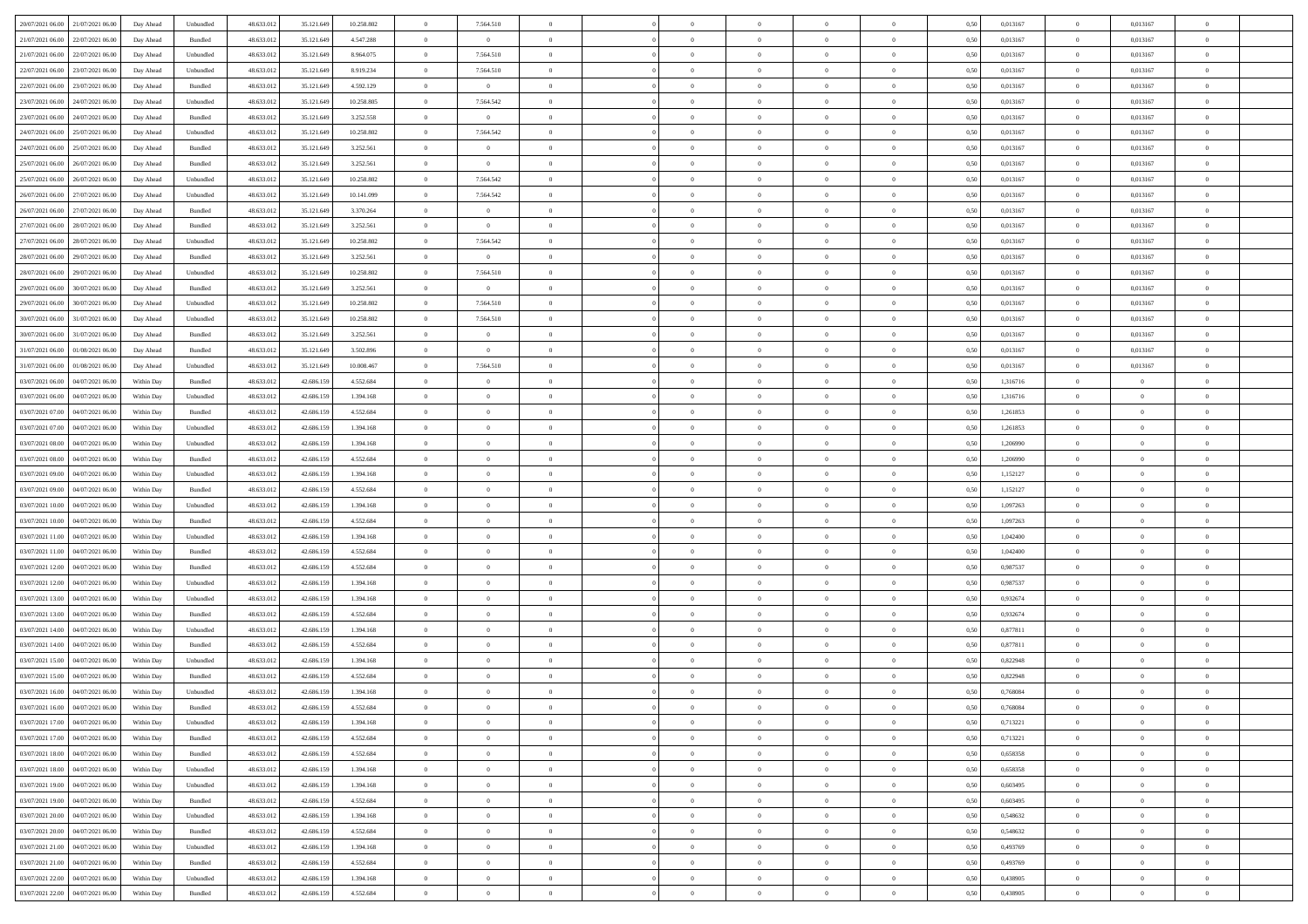| 03/07/2021 23:00 04/07/2021 06:00            | Within Day | Bundled            | 48.633.01  | 42.686.159 | 4.552.684 | $\overline{0}$ | $\overline{0}$ |                | $\overline{0}$ | $\theta$       |                | $\theta$       | 0,50 | 0,384042 | $\theta$       | $\theta$       | $\overline{0}$ |  |
|----------------------------------------------|------------|--------------------|------------|------------|-----------|----------------|----------------|----------------|----------------|----------------|----------------|----------------|------|----------|----------------|----------------|----------------|--|
| 03/07/2021 23:00<br>04/07/2021 06.00         | Within Day | Unbundled          | 48.633.01  | 42.686.15  | 1.394.168 | $\bf{0}$       | $\bf{0}$       | $\bf{0}$       | $\bf{0}$       | $\overline{0}$ | $\overline{0}$ | $\bf{0}$       | 0,50 | 0,384042 | $\,$ 0 $\,$    | $\bf{0}$       | $\overline{0}$ |  |
| 04/07/2021 00:00<br>04/07/2021 06:00         | Within Day | Bundled            | 48.633.013 | 42.686.159 | 4.552.684 | $\overline{0}$ | $\bf{0}$       | $\overline{0}$ | $\bf{0}$       | $\bf{0}$       | $\overline{0}$ | $\bf{0}$       | 0.50 | 0,329179 | $\overline{0}$ | $\overline{0}$ | $\overline{0}$ |  |
| 04/07/2021 00:00<br>04/07/2021 06:00         | Within Day | Unbundled          | 48.633.01  | 42.686.159 | 1.394.168 | $\overline{0}$ | $\overline{0}$ | $\overline{0}$ | $\theta$       | $\theta$       | $\overline{0}$ | $\bf{0}$       | 0,50 | 0,329179 | $\theta$       | $\theta$       | $\overline{0}$ |  |
| 04/07/2021 01:00<br>04/07/2021 06.00         | Within Day | Bundled            | 48.633.01  | 42.686.159 | 4.552.684 | $\bf{0}$       | $\overline{0}$ | $\bf{0}$       | $\overline{0}$ | $\theta$       | $\overline{0}$ | $\bf{0}$       | 0,50 | 0,274316 | $\,$ 0 $\,$    | $\bf{0}$       | $\overline{0}$ |  |
|                                              |            |                    |            |            |           |                |                |                |                |                |                |                |      |          |                |                |                |  |
| 04/07/2021 01:00<br>04/07/2021 06:00         | Within Day | Unbundled          | 48.633.013 | 42.686.159 | 1.394.168 | $\overline{0}$ | $\overline{0}$ | $\overline{0}$ | $\bf{0}$       | $\overline{0}$ | $\theta$       | $\bf{0}$       | 0.50 | 0,274316 | $\,$ 0 $\,$    | $\theta$       | $\overline{0}$ |  |
| 04/07/2021 02:00<br>04/07/2021 06:00         | Within Day | Bundled            | 48.633.013 | 42.686.159 | 4.552.684 | $\overline{0}$ | $\overline{0}$ | $\overline{0}$ | $\overline{0}$ | $\overline{0}$ | $\overline{0}$ | $\bf{0}$       | 0,50 | 0,219453 | $\,$ 0 $\,$    | $\theta$       | $\overline{0}$ |  |
| 04/07/2021 02:00<br>04/07/2021 06.00         | Within Day | Unbundled          | 48.633.01  | 42.686.15  | 1.394.168 | $\bf{0}$       | $\bf{0}$       | $\bf{0}$       | $\overline{0}$ | $\overline{0}$ | $\overline{0}$ | $\bf{0}$       | 0,50 | 0,219453 | $\,$ 0 $\,$    | $\bf{0}$       | $\overline{0}$ |  |
| 04/07/2021 03:00<br>04/07/2021 06:00         | Within Day | Unbundled          | 48.633.013 | 42.686.159 | 1.394.168 | $\overline{0}$ | $\bf{0}$       | $\overline{0}$ | $\bf{0}$       | $\overline{0}$ | $\overline{0}$ | $\bf{0}$       | 0.50 | 0.164590 | $\bf{0}$       | $\overline{0}$ | $\overline{0}$ |  |
| 04/07/2021 03:00<br>04/07/2021 06:00         | Within Day | Bundled            | 48.633.013 | 42.686.159 | 4.552.684 | $\overline{0}$ | $\bf{0}$       | $\overline{0}$ | $\overline{0}$ | $\overline{0}$ | $\overline{0}$ | $\bf{0}$       | 0,50 | 0,164590 | $\,$ 0 $\,$    | $\bf{0}$       | $\overline{0}$ |  |
| 04/07/2021 04:00<br>04/07/2021 06.00         | Within Day | Unbundled          | 48.633.01  | 42.686.159 | 1.394.168 | $\bf{0}$       | $\bf{0}$       | $\bf{0}$       | $\bf{0}$       | $\bf{0}$       | $\overline{0}$ | $\bf{0}$       | 0,50 | 0,109726 | $\,$ 0 $\,$    | $\bf{0}$       | $\overline{0}$ |  |
| 04/07/2021 04:00<br>04/07/2021 06:00         | Within Day | Bundled            | 48.633.013 | 42.686.159 | 4.552.684 | $\overline{0}$ | $\bf{0}$       | $\overline{0}$ | $\overline{0}$ | $\bf{0}$       | $\overline{0}$ | $\bf{0}$       | 0.50 | 0.109726 | $\bf{0}$       | $\,$ 0 $\,$    | $\,$ 0         |  |
|                                              |            |                    |            |            |           |                |                |                |                |                |                |                |      |          |                |                |                |  |
| 04/07/2021 05:00<br>04/07/2021 06:00         | Within Day | Bundled            | 48.633.01  | 42.686.159 | 4.552.684 | $\overline{0}$ | $\overline{0}$ | $\overline{0}$ | $\theta$       | $\theta$       | $\overline{0}$ | $\bf{0}$       | 0,50 | 0,054863 | $\,$ 0 $\,$    | $\theta$       | $\overline{0}$ |  |
| 04/07/2021 05:00<br>04/07/2021 06.00         | Within Day | Unbundled          | 48.633.01  | 42.686.15  | 1.394.168 | $\bf{0}$       | $\overline{0}$ | $\bf{0}$       | $\bf{0}$       | $\bf{0}$       | $\overline{0}$ | $\bf{0}$       | 0,50 | 0,054863 | $\,$ 0 $\,$    | $\bf{0}$       | $\overline{0}$ |  |
| 04/07/2021 06:00<br>05/07/2021 06:00         | Within Day | Unbundled          | 48.633.013 | 42.686.159 | 1.281.862 | $\overline{0}$ | $\bf{0}$       | $\overline{0}$ | $\bf{0}$       | $\overline{0}$ | $\theta$       | $\bf{0}$       | 0.50 | 1.316716 | $\,$ 0 $\,$    | $\theta$       | $\overline{0}$ |  |
| 04/07/2021 06:00<br>05/07/2021 06:00         | Within Day | Bundled            | 48.633.013 | 42.686.159 | 4.664.990 | $\overline{0}$ | $\overline{0}$ | $\overline{0}$ | $\overline{0}$ | $\overline{0}$ | $\overline{0}$ | $\bf{0}$       | 0,50 | 1,316716 | $\theta$       | $\theta$       | $\overline{0}$ |  |
| 04/07/2021 07:00<br>05/07/2021 06.00         | Within Day | Unbundled          | 48.633.01  | 42.686.159 | 1.281.862 | $\bf{0}$       | $\bf{0}$       | $\bf{0}$       | $\overline{0}$ | $\bf{0}$       | $\overline{0}$ | $\bf{0}$       | 0,50 | 1,261853 | $\,$ 0 $\,$    | $\bf{0}$       | $\overline{0}$ |  |
| 04/07/2021 07:00<br>05/07/2021 06:00         | Within Day | Bundled            | 48.633.013 | 42.686.159 | 4.664.990 | $\overline{0}$ | $\bf{0}$       | $\overline{0}$ | $\bf{0}$       | $\overline{0}$ | $\overline{0}$ | $\bf{0}$       | 0.50 | 1.261853 | $\bf{0}$       | $\overline{0}$ | $\bf{0}$       |  |
| 04/07/2021 08:00<br>05/07/2021 06:00         | Within Day | Unbundled          | 48.633.013 | 42.686.159 | 1.281.862 | $\bf{0}$       | $\bf{0}$       | $\overline{0}$ | $\overline{0}$ | $\overline{0}$ | $\overline{0}$ | $\bf{0}$       | 0,50 | 1,206990 | $\,$ 0 $\,$    | $\bf{0}$       | $\overline{0}$ |  |
|                                              |            |                    |            |            |           |                |                |                |                |                |                |                |      |          |                |                |                |  |
| 04/07/2021 08:00<br>05/07/2021 06.00         | Within Day | Bundled            | 48.633.01  | 42.686.159 | 4.664.990 | $\bf{0}$       | $\bf{0}$       | $\bf{0}$       | $\bf{0}$       | $\overline{0}$ | $\overline{0}$ | $\bf{0}$       | 0,50 | 1,206990 | $\,$ 0 $\,$    | $\bf{0}$       | $\overline{0}$ |  |
| 04/07/2021 09:00<br>05/07/2021 06:00         | Within Day | Unbundled          | 48.633.013 | 42.686.159 | 1.281.862 | $\overline{0}$ | $\bf{0}$       | $\overline{0}$ | $\overline{0}$ | $\bf{0}$       | $\overline{0}$ | $\bf{0}$       | 0.50 | 1,152127 | $\bf{0}$       | $\overline{0}$ | $\,$ 0         |  |
| 04/07/2021 09:00<br>05/07/2021 06:00         | Within Day | Bundled            | 48.633.01  | 42.686.159 | 4.664.990 | $\overline{0}$ | $\overline{0}$ | $\overline{0}$ | $\theta$       | $\theta$       | $\overline{0}$ | $\bf{0}$       | 0,50 | 1,152127 | $\theta$       | $\theta$       | $\overline{0}$ |  |
| 04/07/2021 11:00<br>05/07/2021 06.00         | Within Day | Bundled            | 48.633.01  | 42.686.159 | 4.664.990 | $\bf{0}$       | $\bf{0}$       | $\bf{0}$       | $\bf{0}$       | $\overline{0}$ | $\overline{0}$ | $\bf{0}$       | 0,50 | 1,042400 | $\,$ 0 $\,$    | $\bf{0}$       | $\overline{0}$ |  |
| 04/07/2021 11:00<br>05/07/2021 06:00         | Within Day | Unbundled          | 48.633.013 | 42.686.159 | 1.281.862 | $\overline{0}$ | $\bf{0}$       | $\overline{0}$ | $\bf{0}$       | $\overline{0}$ | $\theta$       | $\bf{0}$       | 0.50 | 1.042400 | $\,$ 0 $\,$    | $\theta$       | $\overline{0}$ |  |
| 04/07/2021 12:00<br>05/07/2021 06:00         | Within Day | Unbundled          | 48.633.013 | 42.686.159 | 1.281.862 | $\overline{0}$ | $\overline{0}$ | $\overline{0}$ | $\overline{0}$ | $\overline{0}$ | $\overline{0}$ | $\bf{0}$       | 0,50 | 0,987537 | $\,$ 0 $\,$    | $\theta$       | $\overline{0}$ |  |
| 04/07/2021 12:00<br>05/07/2021 06.00         | Within Day | Bundled            | 48.633.01  | 42.686.15  | 4.664.990 | $\bf{0}$       | $\overline{0}$ | $\bf{0}$       | $\overline{0}$ | $\bf{0}$       | $\overline{0}$ | $\bf{0}$       | 0,50 | 0,987537 | $\,$ 0 $\,$    | $\bf{0}$       | $\overline{0}$ |  |
| 04/07/2021 13:00<br>05/07/2021 06:00         | Within Day | Unbundled          | 48.633.013 | 42.686.159 | 1.281.862 | $\overline{0}$ | $\bf{0}$       | $\overline{0}$ | $\bf{0}$       | $\overline{0}$ | $\overline{0}$ | $\bf{0}$       | 0.50 | 0.932674 | $\bf{0}$       | $\overline{0}$ | $\overline{0}$ |  |
| 04/07/2021 13:00<br>05/07/2021 06:00         | Within Day | Bundled            | 48.633.013 | 42.686.159 | 4.664.990 | $\overline{0}$ | $\bf{0}$       | $\overline{0}$ | $\overline{0}$ | $\overline{0}$ | $\overline{0}$ | $\bf{0}$       | 0,50 | 0,932674 | $\theta$       | $\theta$       | $\overline{0}$ |  |
|                                              |            |                    |            |            |           |                |                |                |                |                |                |                |      |          |                |                |                |  |
| 04/07/2021 14:00<br>05/07/2021 06.00         | Within Day | Unbundled          | 48.633.01  | 42.686.159 | 1.281.862 | $\bf{0}$       | $\bf{0}$       | $\bf{0}$       | $\bf{0}$       | $\overline{0}$ | $\overline{0}$ | $\bf{0}$       | 0,50 | 0,877811 | $\,$ 0 $\,$    | $\bf{0}$       | $\overline{0}$ |  |
| 04/07/2021 14:00<br>05/07/2021 06:00         | Within Day | Bundled            | 48.633.013 | 42.686.159 | 4.664.990 | $\overline{0}$ | $\bf{0}$       | $\overline{0}$ | $\bf{0}$       | $\bf{0}$       | $\overline{0}$ | $\bf{0}$       | 0.50 | 0.877811 | $\bf{0}$       | $\overline{0}$ | $\bf{0}$       |  |
| 04/07/2021 15:00<br>05/07/2021 06:00         | Within Day | Unbundled          | 48.633.013 | 42.686.159 | 1.281.862 | $\overline{0}$ | $\overline{0}$ | $\overline{0}$ | $\overline{0}$ | $\overline{0}$ | $\overline{0}$ | $\bf{0}$       | 0.5( | 0,822948 | $\theta$       | $\theta$       | $\overline{0}$ |  |
| 04/07/2021 15:00<br>05/07/2021 06.00         | Within Day | Bundled            | 48.633.01  | 42.686.159 | 4.664.990 | $\bf{0}$       | $\bf{0}$       | $\bf{0}$       | $\bf{0}$       | $\overline{0}$ | $\overline{0}$ | $\bf{0}$       | 0,50 | 0,822948 | $\,$ 0 $\,$    | $\bf{0}$       | $\overline{0}$ |  |
| 04/07/2021 16:00<br>05/07/2021 06:00         | Within Day | Unbundled          | 48.633.013 | 42.686.159 | 1.281.862 | $\overline{0}$ | $\bf{0}$       | $\overline{0}$ | $\bf{0}$       | $\overline{0}$ | $\overline{0}$ | $\bf{0}$       | 0.50 | 0.768084 | $\,$ 0 $\,$    | $\bf{0}$       | $\overline{0}$ |  |
| 04/07/2021 16:00<br>05/07/2021 06:00         | Within Dav | Bundled            | 48.633.013 | 42.686.159 | 4.664.990 | $\overline{0}$ | $\overline{0}$ | $\overline{0}$ | $\overline{0}$ | $\overline{0}$ | $\overline{0}$ | $\bf{0}$       | 0.50 | 0,768084 | $\theta$       | $\theta$       | $\overline{0}$ |  |
| 04/07/2021 17:00<br>05/07/2021 06.00         | Within Day | Bundled            | 48.633.01  | 42.686.159 | 4.664.990 | $\bf{0}$       | $\bf{0}$       | $\bf{0}$       | $\bf{0}$       | $\overline{0}$ | $\overline{0}$ | $\bf{0}$       | 0,50 | 0,713221 | $\,$ 0 $\,$    | $\bf{0}$       | $\overline{0}$ |  |
| 04/07/2021 17:00<br>05/07/2021 06:00         | Within Day | Unbundled          | 48.633.013 | 42.686.159 | 1.281.862 | $\overline{0}$ | $\bf{0}$       | $\overline{0}$ | $\bf{0}$       | $\overline{0}$ | $\overline{0}$ | $\bf{0}$       | 0.50 | 0.713221 | $\bf{0}$       | $\overline{0}$ | $\overline{0}$ |  |
|                                              |            |                    |            |            |           |                |                |                |                |                |                |                |      |          |                |                |                |  |
| 04/07/2021 18:00<br>05/07/2021 06:00         | Within Day | Unbundled          | 48.633.013 | 42.686.159 | 1.281.862 | $\overline{0}$ | $\overline{0}$ | $\overline{0}$ | $\overline{0}$ | $\overline{0}$ | $\overline{0}$ | $\bf{0}$       | 0.50 | 0,658358 | $\theta$       | $\theta$       | $\overline{0}$ |  |
| 04/07/2021 18:00<br>05/07/2021 06.00         | Within Day | Bundled            | 48.633.01  | 42.686.159 | 4.664.990 | $\bf{0}$       | $\bf{0}$       | $\bf{0}$       | $\bf{0}$       | $\overline{0}$ | $\overline{0}$ | $\bf{0}$       | 0,50 | 0,658358 | $\,$ 0 $\,$    | $\bf{0}$       | $\overline{0}$ |  |
| 04/07/2021 19:00<br>05/07/2021 06:00         | Within Day | Unbundled          | 48.633.013 | 42.686.159 | 1.281.862 | $\overline{0}$ | $\bf{0}$       | $\overline{0}$ | $\overline{0}$ | $\bf{0}$       | $\overline{0}$ | $\bf{0}$       | 0.50 | 0.603495 | $\,$ 0 $\,$    | $\overline{0}$ | $\,$ 0         |  |
| 04/07/2021 19:00<br>05/07/2021 06:00         | Within Day | Bundled            | 48.633.013 | 42.686.159 | 4.664.990 | $\overline{0}$ | $\overline{0}$ | $\overline{0}$ | $\overline{0}$ | $\overline{0}$ | $\overline{0}$ | $\bf{0}$       | 0.50 | 0,603495 | $\theta$       | $\theta$       | $\overline{0}$ |  |
| 04/07/2021 20:00<br>05/07/2021 06.00         | Within Day | Unbundled          | 48.633.01  | 42.686.159 | 1.281.862 | $\bf{0}$       | $\bf{0}$       | $\bf{0}$       | $\bf{0}$       | $\overline{0}$ | $\overline{0}$ | $\bf{0}$       | 0,50 | 0,548632 | $\,$ 0 $\,$    | $\bf{0}$       | $\overline{0}$ |  |
| 04/07/2021 20:00<br>05/07/2021 06:00         | Within Day | Bundled            | 48.633.013 | 42.686.159 | 4.664.990 | $\overline{0}$ | $\overline{0}$ | $\overline{0}$ | $\bf{0}$       | $\overline{0}$ | $\Omega$       | $\bf{0}$       | 0.50 | 0.548632 | $\bf{0}$       | $\theta$       | $\overline{0}$ |  |
| 04/07/2021 21:00<br>05/07/2021 06:00         | Within Day | Unbundled          | 48.633.013 | 42.686.159 | 1.281.862 | $\overline{0}$ | $\overline{0}$ | $\Omega$       | $\overline{0}$ | $\theta$       | $\overline{0}$ | $\overline{0}$ | 0.5( | 0,493769 | $\theta$       | $\theta$       | $\overline{0}$ |  |
| 04/07/2021 21:00<br>05/07/2021 06:00         | Within Day | Bundled            | 48.633.01  | 42.686.159 | 4.664.990 | $\bf{0}$       | $\bf{0}$       | $\bf{0}$       | $\bf{0}$       | $\bf{0}$       | $\overline{0}$ | $\bf{0}$       | 0,50 | 0,493769 | $\,$ 0 $\,$    | $\bf{0}$       | $\overline{0}$ |  |
| $04/07/2021\ 22.00 \qquad 05/07/2021\ 06.00$ | Within Day | $\mathbf B$ undled | 48.633.012 | 42.686.159 | 4 664 990 | $\bf{0}$       | $\theta$       |                | $\overline{0}$ |                |                |                | 0,50 | 0.438905 | $\bf{0}$       | $\overline{0}$ |                |  |
|                                              |            |                    |            |            |           |                |                |                |                |                |                |                |      |          |                |                |                |  |
| 04/07/2021 22:00 05/07/2021 06:00            | Within Day | Unbundled          | 48.633.012 | 42.686.159 | 1.281.862 | $\overline{0}$ | $\overline{0}$ | $\overline{0}$ | $\theta$       | $\overline{0}$ | $\overline{0}$ | $\bf{0}$       | 0,50 | 0,438905 | $\theta$       | $\overline{0}$ | $\overline{0}$ |  |
| 04/07/2021 23:00<br>05/07/2021 06:00         | Within Day | Unbundled          | 48.633.013 | 42.686.159 | 1.281.862 | $\overline{0}$ | $\bf{0}$       | $\overline{0}$ | $\overline{0}$ | $\bf{0}$       | $\overline{0}$ | $\bf{0}$       | 0,50 | 0,384042 | $\bf{0}$       | $\overline{0}$ | $\bf{0}$       |  |
| 04/07/2021 23:00 05/07/2021 06:00            | Within Day | Bundled            | 48.633.012 | 42.686.159 | 4.664.990 | $\overline{0}$ | $\bf{0}$       | $\overline{0}$ | $\overline{0}$ | $\mathbf{0}$   | $\overline{0}$ | $\,$ 0 $\,$    | 0.50 | 0.384042 | $\overline{0}$ | $\bf{0}$       | $\,$ 0 $\,$    |  |
| 05/07/2021 00:00 05/07/2021 06:00            | Within Day | Unbundled          | 48.633.012 | 42.686.159 | 1.281.862 | $\overline{0}$ | $\overline{0}$ | $\overline{0}$ | $\overline{0}$ | $\overline{0}$ | $\overline{0}$ | $\bf{0}$       | 0,50 | 0,329179 | $\overline{0}$ | $\theta$       | $\overline{0}$ |  |
| 05/07/2021 00:00<br>05/07/2021 06:00         | Within Day | Bundled            | 48.633.012 | 42.686.159 | 4.664.990 | $\overline{0}$ | $\bf{0}$       | $\overline{0}$ | $\overline{0}$ | $\overline{0}$ | $\overline{0}$ | $\bf{0}$       | 0,50 | 0,329179 | $\bf{0}$       | $\overline{0}$ | $\overline{0}$ |  |
| 05/07/2021 01:00 05/07/2021 06:00            | Within Day | Unbundled          | 48.633.012 | 42.686.159 | 1.281.862 | $\overline{0}$ | $\bf{0}$       | $\overline{0}$ | $\overline{0}$ | $\bf{0}$       | $\overline{0}$ | $\bf{0}$       | 0.50 | 0,274316 | $\,$ 0 $\,$    | $\overline{0}$ | $\,$ 0         |  |
| 05/07/2021 01:00  05/07/2021 06:00           | Within Dav | Bundled            | 48.633.012 | 42.686.159 | 4.664.990 | $\overline{0}$ | $\overline{0}$ | $\overline{0}$ | $\overline{0}$ | $\overline{0}$ | $\overline{0}$ | $\bf{0}$       | 0.50 | 0,274316 | $\overline{0}$ | $\theta$       | $\overline{0}$ |  |
|                                              |            |                    |            |            |           |                |                |                |                |                |                |                |      |          |                |                |                |  |
| 05/07/2021 06:00<br>05/07/2021 02:00         | Within Day | Unbundled          | 48.633.013 | 42.686.159 | 1.281.862 | $\overline{0}$ | $\overline{0}$ | $\overline{0}$ | $\overline{0}$ | $\overline{0}$ | $\overline{0}$ | $\bf{0}$       | 0,50 | 0,219453 | $\bf{0}$       | $\overline{0}$ | $\overline{0}$ |  |
| 05/07/2021 02:00 05/07/2021 06:00            | Within Day | Bundled            | 48.633.012 | 42.686.159 | 4.664.990 | $\overline{0}$ | $\overline{0}$ | $\overline{0}$ | $\overline{0}$ | $\overline{0}$ | $\overline{0}$ | $\bf{0}$       | 0.50 | 0.219453 | $\mathbf{0}$   | $\bf{0}$       | $\,$ 0         |  |
| 05/07/2021 03:00 05/07/2021 06:00            | Within Dav | Unbundled          | 48.633.012 | 42.686.159 | 1.281.862 | $\overline{0}$ | $\overline{0}$ | $\overline{0}$ | $\overline{0}$ | $\overline{0}$ | $\overline{0}$ | $\bf{0}$       | 0,50 | 0,164590 | $\overline{0}$ | $\theta$       | $\overline{0}$ |  |
| 05/07/2021 03:00<br>05/07/2021 06:00         | Within Day | Bundled            | 48.633.013 | 42.686.159 | 4.664.990 | $\overline{0}$ | $\bf{0}$       | $\overline{0}$ | $\bf{0}$       | $\overline{0}$ | $\overline{0}$ | $\bf{0}$       | 0,50 | 0,164590 | $\bf{0}$       | $\,$ 0 $\,$    | $\bf{0}$       |  |
| 05/07/2021 04:00 05/07/2021 06:00            | Within Day | Bundled            | 48.633.012 | 42.686.159 | 4.664.990 | $\,$ 0 $\,$    | $\bf{0}$       | $\overline{0}$ | $\overline{0}$ | $\,$ 0 $\,$    | $\overline{0}$ | $\bf{0}$       | 0,50 | 0,109726 | $\overline{0}$ | $\,$ 0 $\,$    | $\,$ 0 $\,$    |  |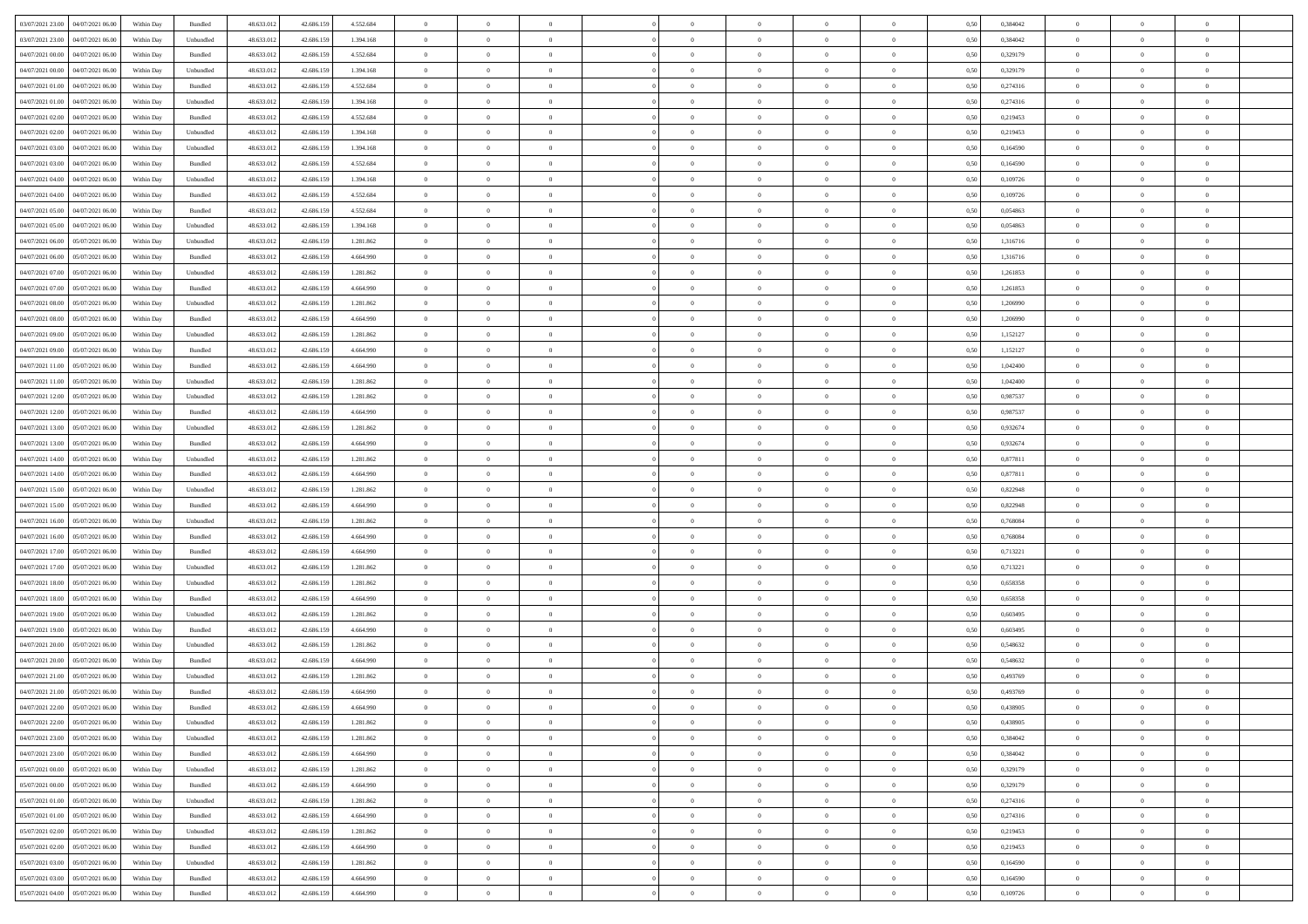| 05/07/2021 04:00 05/07/2021 06:00              | Within Day | Unbundled | 48.633.01  | 42.686.159 | 1.281.862 | $\overline{0}$ | $\theta$       |                | $\overline{0}$ | $\theta$       |                | $\theta$       | 0,50 | 0,109726 | $\theta$       | $\theta$       | $\theta$       |  |
|------------------------------------------------|------------|-----------|------------|------------|-----------|----------------|----------------|----------------|----------------|----------------|----------------|----------------|------|----------|----------------|----------------|----------------|--|
| 05/07/2021 05:00<br>05/07/2021 06:00           | Within Day | Unbundled | 48.633.01  | 42.686.15  | 1.281.862 | $\bf{0}$       | $\bf{0}$       | $\bf{0}$       | $\bf{0}$       | $\overline{0}$ | $\overline{0}$ | $\bf{0}$       | 0,50 | 0,054863 | $\,$ 0 $\,$    | $\bf{0}$       | $\overline{0}$ |  |
| 05/07/2021 05:00<br>05/07/2021 06:00           | Within Day | Bundled   | 48.633.013 | 42.686.159 | 4.664.990 | $\overline{0}$ | $\bf{0}$       | $\overline{0}$ | $\bf{0}$       | $\bf{0}$       | $\overline{0}$ | $\bf{0}$       | 0.50 | 0.054863 | $\bf{0}$       | $\overline{0}$ | $\overline{0}$ |  |
| 05/07/2021 06:00<br>06/07/2021 06:00           | Within Day | Unbundled | 48.633.01  | 42.686.158 | 2.694.292 | $\overline{0}$ | $\,$ 0         | $\overline{0}$ | $\theta$       | $\theta$       | $\overline{0}$ | $\bf{0}$       | 0,50 | 1,316716 | $\theta$       | $\theta$       | $\overline{0}$ |  |
| 05/07/2021 06:00<br>06/07/2021 06.00           | Within Day | Bundled   | 48.633.01  | 42.686.158 | 3.252.561 | $\overline{0}$ | $\overline{0}$ | $\bf{0}$       | $\overline{0}$ | $\theta$       | $\overline{0}$ | $\bf{0}$       | 0,50 | 1,316716 | $\,$ 0 $\,$    | $\bf{0}$       | $\overline{0}$ |  |
|                                                |            |           |            |            |           |                |                |                |                |                |                |                |      |          |                |                |                |  |
| 05/07/2021 07:00<br>06/07/2021 06:00           | Within Day | Unbundled | 48.633.013 | 42.686.158 | 2.694.292 | $\overline{0}$ | $\overline{0}$ | $\overline{0}$ | $\bf{0}$       | $\overline{0}$ | $\theta$       | $\bf{0}$       | 0.50 | 1.261853 | $\,$ 0 $\,$    | $\theta$       | $\overline{0}$ |  |
| 05/07/2021 07:00<br>06/07/2021 06:00           | Within Day | Bundled   | 48.633.013 | 42.686.158 | 3.252.561 | $\overline{0}$ | $\overline{0}$ | $\overline{0}$ | $\overline{0}$ | $\overline{0}$ | $\overline{0}$ | $\bf{0}$       | 0,50 | 1,261853 | $\theta$       | $\theta$       | $\overline{0}$ |  |
| 05/07/2021 08:00<br>06/07/2021 06.00           | Within Day | Unbundled | 48.633.01  | 42.686.158 | 2.694.292 | $\overline{0}$ | $\overline{0}$ | $\bf{0}$       | $\overline{0}$ | $\overline{0}$ | $\overline{0}$ | $\bf{0}$       | 0,50 | 1,206990 | $\,$ 0 $\,$    | $\bf{0}$       | $\overline{0}$ |  |
| 05/07/2021 08:00<br>06/07/2021 06:00           | Within Day | Bundled   | 48.633.013 | 42.686.158 | 3.252.561 | $\overline{0}$ | $\bf{0}$       | $\overline{0}$ | $\bf{0}$       | $\overline{0}$ | $\overline{0}$ | $\bf{0}$       | 0.50 | 1.206990 | $\bf{0}$       | $\overline{0}$ | $\overline{0}$ |  |
| 05/07/2021 09:00<br>06/07/2021 06:00           | Within Day | Bundled   | 48.633.013 | 42.686.158 | 3.252.561 | $\overline{0}$ | $\bf{0}$       | $\overline{0}$ | $\overline{0}$ | $\overline{0}$ | $\overline{0}$ | $\bf{0}$       | 0,50 | 1,152127 | $\,$ 0 $\,$    | $\bf{0}$       | $\overline{0}$ |  |
| 05/07/2021 09:00<br>06/07/2021 06.00           | Within Day | Unbundled | 48.633.01  | 42.686.158 | 2.694.292 | $\bf{0}$       | $\overline{0}$ | $\bf{0}$       | $\bf{0}$       | $\bf{0}$       | $\overline{0}$ | $\bf{0}$       | 0,50 | 1,152127 | $\,$ 0 $\,$    | $\bf{0}$       | $\overline{0}$ |  |
| 05/07/2021 10:00<br>06/07/2021 06:00           | Within Day | Unbundled | 48.633.013 | 42.686.158 | 2.694.292 | $\overline{0}$ | $\bf{0}$       | $\overline{0}$ | $\bf{0}$       | $\bf{0}$       | $\overline{0}$ | $\bf{0}$       | 0.50 | 1.097263 | $\bf{0}$       | $\overline{0}$ | $\bf{0}$       |  |
|                                                |            |           |            |            |           |                |                |                |                |                |                |                |      |          |                |                |                |  |
| 05/07/2021 10:00<br>06/07/2021 06:00           | Within Day | Bundled   | 48.633.01  | 42.686.158 | 3.252.561 | $\overline{0}$ | $\overline{0}$ | $\overline{0}$ | $\theta$       | $\theta$       | $\overline{0}$ | $\bf{0}$       | 0,50 | 1,097263 | $\,$ 0 $\,$    | $\theta$       | $\overline{0}$ |  |
| 05/07/2021 11:00<br>06/07/2021 06.00           | Within Day | Unbundled | 48.633.01  | 42.686.158 | 2.694.292 | $\bf{0}$       | $\overline{0}$ | $\bf{0}$       | $\overline{0}$ | $\bf{0}$       | $\overline{0}$ | $\bf{0}$       | 0,50 | 1,042400 | $\,$ 0 $\,$    | $\bf{0}$       | $\overline{0}$ |  |
| 05/07/2021 11:00<br>06/07/2021 06:00           | Within Day | Bundled   | 48.633.013 | 42.686.158 | 3.252.561 | $\overline{0}$ | $\overline{0}$ | $\overline{0}$ | $\bf{0}$       | $\overline{0}$ | $\theta$       | $\bf{0}$       | 0.50 | 1.042400 | $\,$ 0 $\,$    | $\theta$       | $\overline{0}$ |  |
| 05/07/2021 12:00<br>06/07/2021 06:00           | Within Day | Unbundled | 48.633.013 | 42.686.158 | 2.694.292 | $\overline{0}$ | $\overline{0}$ | $\overline{0}$ | $\overline{0}$ | $\overline{0}$ | $\overline{0}$ | $\bf{0}$       | 0,50 | 0,987537 | $\theta$       | $\theta$       | $\overline{0}$ |  |
| 05/07/2021 12:00<br>06/07/2021 06.00           | Within Day | Bundled   | 48.633.01  | 42.686.158 | 3.252.561 | $\bf{0}$       | $\overline{0}$ | $\bf{0}$       | $\overline{0}$ | $\bf{0}$       | $\overline{0}$ | $\bf{0}$       | 0,50 | 0,987537 | $\,$ 0 $\,$    | $\bf{0}$       | $\overline{0}$ |  |
| 05/07/2021 13:00<br>06/07/2021 06:00           | Within Day | Unbundled | 48.633.013 | 42.686.158 | 2.694.292 | $\overline{0}$ | $\bf{0}$       | $\overline{0}$ | $\bf{0}$       | $\overline{0}$ | $\overline{0}$ | $\bf{0}$       | 0.50 | 0.932674 | $\bf{0}$       | $\overline{0}$ | $\overline{0}$ |  |
| 05/07/2021 13:00<br>06/07/2021 06:00           | Within Day | Bundled   | 48.633.013 | 42.686.158 | 3.252.561 | $\overline{0}$ | $\bf{0}$       | $\overline{0}$ | $\overline{0}$ | $\overline{0}$ | $\overline{0}$ | $\bf{0}$       | 0,50 | 0,932674 | $\,$ 0 $\,$    | $\bf{0}$       | $\overline{0}$ |  |
|                                                |            |           |            |            |           |                |                |                |                |                |                |                |      |          |                |                |                |  |
| 05/07/2021 14:00<br>06/07/2021 06.00           | Within Day | Unbundled | 48.633.01  | 42.686.158 | 2.694.292 | $\bf{0}$       | $\bf{0}$       | $\bf{0}$       | $\bf{0}$       | $\overline{0}$ | $\overline{0}$ | $\bf{0}$       | 0,50 | 0,877811 | $\,$ 0 $\,$    | $\bf{0}$       | $\overline{0}$ |  |
| 05/07/2021 14:00<br>06/07/2021 06:00           | Within Day | Bundled   | 48.633.013 | 42.686.158 | 3.252.561 | $\overline{0}$ | $\bf{0}$       | $\overline{0}$ | $\overline{0}$ | $\bf{0}$       | $\overline{0}$ | $\bf{0}$       | 0.50 | 0.877811 | $\bf{0}$       | $\overline{0}$ | $\,$ 0         |  |
| 05/07/2021 15:00<br>06/07/2021 06:00           | Within Day | Bundled   | 48.633.01  | 42.686.158 | 3.252.561 | $\overline{0}$ | $\overline{0}$ | $\overline{0}$ | $\theta$       | $\theta$       | $\overline{0}$ | $\bf{0}$       | 0,50 | 0,822948 | $\theta$       | $\theta$       | $\overline{0}$ |  |
| 05/07/2021 15:00<br>06/07/2021 06.00           | Within Day | Unbundled | 48.633.01  | 42.686.158 | 2.694.292 | $\bf{0}$       | $\overline{0}$ | $\bf{0}$       | $\bf{0}$       | $\,$ 0 $\,$    | $\overline{0}$ | $\bf{0}$       | 0,50 | 0,822948 | $\,$ 0 $\,$    | $\bf{0}$       | $\overline{0}$ |  |
| 05/07/2021 16:00<br>06/07/2021 06:00           | Within Day | Unbundled | 48.633.013 | 42.686.158 | 2.694.292 | $\overline{0}$ | $\overline{0}$ | $\overline{0}$ | $\bf{0}$       | $\overline{0}$ | $\theta$       | $\bf{0}$       | 0.50 | 0.768084 | $\,$ 0 $\,$    | $\theta$       | $\overline{0}$ |  |
| 05/07/2021 16:00<br>06/07/2021 06:00           | Within Day | Bundled   | 48.633.013 | 42.686.158 | 3.252.561 | $\overline{0}$ | $\overline{0}$ | $\overline{0}$ | $\overline{0}$ | $\overline{0}$ | $\overline{0}$ | $\bf{0}$       | 0,50 | 0,768084 | $\theta$       | $\theta$       | $\overline{0}$ |  |
| 05/07/2021 17:00<br>06/07/2021 06.00           | Within Day | Unbundled | 48.633.01  | 42.686.158 | 2.694.292 | $\bf{0}$       | $\overline{0}$ | $\bf{0}$       | $\overline{0}$ | $\bf{0}$       | $\overline{0}$ | $\bf{0}$       | 0,50 | 0,713221 | $\,$ 0 $\,$    | $\bf{0}$       | $\overline{0}$ |  |
| 05/07/2021 17:00<br>06/07/2021 06:00           | Within Day | Bundled   | 48.633.013 | 42.686.158 | 3.252.561 | $\overline{0}$ | $\bf{0}$       | $\overline{0}$ | $\bf{0}$       | $\overline{0}$ | $\overline{0}$ | $\bf{0}$       | 0.50 | 0.713221 | $\bf{0}$       | $\overline{0}$ | $\overline{0}$ |  |
| 05/07/2021 18:00<br>06/07/2021 06:00           | Within Day | Unbundled | 48.633.01  | 42.686.158 | 2.694.292 | $\overline{0}$ | $\overline{0}$ | $\overline{0}$ | $\overline{0}$ | $\overline{0}$ | $\overline{0}$ | $\bf{0}$       | 0,50 | 0,658358 | $\theta$       | $\theta$       | $\overline{0}$ |  |
|                                                |            |           |            |            |           |                |                |                |                |                |                |                |      |          |                |                |                |  |
| 05/07/2021 18:00<br>06/07/2021 06.00           | Within Day | Bundled   | 48.633.01  | 42.686.158 | 3.252.561 | $\bf{0}$       | $\bf{0}$       | $\bf{0}$       | $\bf{0}$       | $\overline{0}$ | $\overline{0}$ | $\bf{0}$       | 0,50 | 0,658358 | $\,$ 0 $\,$    | $\bf{0}$       | $\overline{0}$ |  |
| 05/07/2021 19:00<br>06/07/2021 06:00           | Within Day | Unbundled | 48.633.013 | 42.686.158 | 2.694.292 | $\overline{0}$ | $\bf{0}$       | $\overline{0}$ | $\bf{0}$       | $\bf{0}$       | $\overline{0}$ | $\bf{0}$       | 0.50 | 0.603495 | $\bf{0}$       | $\overline{0}$ | $\bf{0}$       |  |
| 05/07/2021 19:00<br>06/07/2021 06:00           | Within Day | Bundled   | 48.633.013 | 42.686.158 | 3.252.561 | $\overline{0}$ | $\overline{0}$ | $\overline{0}$ | $\overline{0}$ | $\overline{0}$ | $\overline{0}$ | $\bf{0}$       | 0.50 | 0.603495 | $\theta$       | $\theta$       | $\overline{0}$ |  |
| 05/07/2021 20:00<br>06/07/2021 06.00           | Within Day | Unbundled | 48.633.01  | 42.686.158 | 2.694.292 | $\bf{0}$       | $\overline{0}$ | $\bf{0}$       | $\bf{0}$       | $\,$ 0 $\,$    | $\overline{0}$ | $\bf{0}$       | 0,50 | 0,548632 | $\,$ 0 $\,$    | $\bf{0}$       | $\overline{0}$ |  |
| 05/07/2021 20:00<br>06/07/2021 06:00           | Within Day | Bundled   | 48.633.013 | 42.686.158 | 3.252.561 | $\overline{0}$ | $\bf{0}$       | $\overline{0}$ | $\bf{0}$       | $\overline{0}$ | $\Omega$       | $\bf{0}$       | 0.50 | 0.548632 | $\,$ 0 $\,$    | $\theta$       | $\overline{0}$ |  |
| 05/07/2021 21:00<br>06/07/2021 06:00           | Within Dav | Unbundled | 48.633.013 | 42.686.158 | 2.694.292 | $\overline{0}$ | $\overline{0}$ | $\overline{0}$ | $\overline{0}$ | $\theta$       | $\overline{0}$ | $\bf{0}$       | 0.50 | 0,493769 | $\theta$       | $\theta$       | $\overline{0}$ |  |
| 05/07/2021 21:00<br>06/07/2021 06.00           | Within Day | Bundled   | 48.633.01  | 42.686.158 | 3.252.561 | $\bf{0}$       | $\bf{0}$       | $\bf{0}$       | $\bf{0}$       | $\bf{0}$       | $\overline{0}$ | $\bf{0}$       | 0,50 | 0,493769 | $\,$ 0 $\,$    | $\bf{0}$       | $\overline{0}$ |  |
| 05/07/2021 22:00<br>06/07/2021 06:00           | Within Day | Unbundled | 48.633.013 | 42.686.158 | 2.694.292 | $\overline{0}$ | $\bf{0}$       | $\overline{0}$ | $\bf{0}$       | $\overline{0}$ | $\overline{0}$ | $\bf{0}$       | 0.50 | 0.438905 | $\bf{0}$       | $\overline{0}$ | $\overline{0}$ |  |
|                                                |            |           |            |            |           |                |                |                |                |                |                |                |      |          |                |                |                |  |
| 05/07/2021 22:00<br>06/07/2021 06:00           | Within Dav | Bundled   | 48.633.013 | 42.686.158 | 3.252.561 | $\overline{0}$ | $\overline{0}$ | $\overline{0}$ | $\overline{0}$ | $\overline{0}$ | $\overline{0}$ | $\bf{0}$       | 0.50 | 0,438905 | $\theta$       | $\theta$       | $\overline{0}$ |  |
| 05/07/2021 23:00<br>06/07/2021 06.00           | Within Day | Unbundled | 48.633.01  | 42.686.158 | 2.694.292 | $\bf{0}$       | $\bf{0}$       | $\bf{0}$       | $\bf{0}$       | $\overline{0}$ | $\overline{0}$ | $\bf{0}$       | 0,50 | 0,384042 | $\,$ 0 $\,$    | $\bf{0}$       | $\overline{0}$ |  |
| 05/07/2021 23:00<br>06/07/2021 06:00           | Within Day | Bundled   | 48.633.013 | 42.686.158 | 3.252.561 | $\overline{0}$ | $\bf{0}$       | $\overline{0}$ | $\overline{0}$ | $\bf{0}$       | $\overline{0}$ | $\bf{0}$       | 0.50 | 0.384042 | $\bf{0}$       | $\overline{0}$ | $\overline{0}$ |  |
| 06/07/2021 00:00<br>06/07/2021 06:00           | Within Dav | Unbundled | 48.633.013 | 42.686.158 | 2.694.292 | $\overline{0}$ | $\overline{0}$ | $\overline{0}$ | $\overline{0}$ | $\overline{0}$ | $\overline{0}$ | $\bf{0}$       | 0.5( | 0,329179 | $\theta$       | $\theta$       | $\overline{0}$ |  |
| 06/07/2021 00:00<br>06/07/2021 06.00           | Within Day | Bundled   | 48.633.01  | 42.686.158 | 3.252.561 | $\bf{0}$       | $\bf{0}$       | $\bf{0}$       | $\bf{0}$       | $\overline{0}$ | $\overline{0}$ | $\bf{0}$       | 0,50 | 0,329179 | $\,$ 0 $\,$    | $\bf{0}$       | $\overline{0}$ |  |
| 06/07/2021 01:00<br>06/07/2021 06:00           | Within Day | Bundled   | 48.633.013 | 42.686.158 | 3.252.561 | $\overline{0}$ | $\overline{0}$ | $\overline{0}$ | $\bf{0}$       | $\overline{0}$ | $\Omega$       | $\bf{0}$       | 0.50 | 0,274316 | $\bf{0}$       | $\theta$       | $\overline{0}$ |  |
| 06/07/2021 01:00<br>06/07/2021 06:00           | Within Dav | Unbundled | 48.633.013 | 42.686.158 | 2.694.292 | $\overline{0}$ | $\overline{0}$ | $\Omega$       | $\overline{0}$ | $\theta$       | $\overline{0}$ | $\overline{0}$ | 0.5( | 0,274316 | $\theta$       | $\theta$       | $\overline{0}$ |  |
| 06/07/2021 02:00<br>06/07/2021 06:00           | Within Day | Unbundled | 48.633.01  | 42.686.158 | 2.694.292 | $\bf{0}$       | $\bf{0}$       | $\overline{0}$ | $\bf{0}$       | $\bf{0}$       | $\overline{0}$ | $\bf{0}$       | 0,50 | 0,219453 | $\overline{0}$ | $\bf{0}$       | $\overline{0}$ |  |
| $06/07/2021\; 02.00 \qquad 06/07/2021\; 06.00$ | Within Day | Bundled   | 48.633.012 | 42.686.158 | 3.252.561 | $\bf{0}$       | $\Omega$       |                | $\Omega$       |                |                |                | 0,50 | 0,219453 | $\bf{0}$       | $\overline{0}$ |                |  |
|                                                |            |           |            |            |           |                |                |                |                |                |                |                |      |          |                |                |                |  |
| 06/07/2021 03:00 06/07/2021 06:00              | Within Day | Unbundled | 48.633.012 | 42.686.158 | 2.694.292 | $\overline{0}$ | $\overline{0}$ | $\Omega$       | $\theta$       | $\overline{0}$ | $\overline{0}$ | $\bf{0}$       | 0,50 | 0,164590 | $\theta$       | $\overline{0}$ | $\overline{0}$ |  |
| 06/07/2021 03:00<br>06/07/2021 06:00           | Within Day | Bundled   | 48.633.013 | 42.686.158 | 3.252.561 | $\overline{0}$ | $\bf{0}$       | $\overline{0}$ | $\overline{0}$ | $\bf{0}$       | $\overline{0}$ | $\bf{0}$       | 0,50 | 0,164590 | $\bf{0}$       | $\overline{0}$ | $\bf{0}$       |  |
| 06/07/2021 04:00 06/07/2021 06:00              | Within Day | Unbundled | 48.633.012 | 42.686.158 | 2.694.292 | $\overline{0}$ | $\bf{0}$       | $\overline{0}$ | $\overline{0}$ | $\mathbf{0}$   | $\overline{0}$ | $\,$ 0 $\,$    | 0.50 | 0.109726 | $\overline{0}$ | $\bf{0}$       | $\,$ 0 $\,$    |  |
| 06/07/2021 04:00   06/07/2021 06:00            | Within Dav | Bundled   | 48.633.012 | 42.686.158 | 3.252.561 | $\overline{0}$ | $\overline{0}$ | $\overline{0}$ | $\overline{0}$ | $\overline{0}$ | $\overline{0}$ | $\bf{0}$       | 0,50 | 0,109726 | $\overline{0}$ | $\theta$       | $\overline{0}$ |  |
| 06/07/2021 05:00<br>06/07/2021 06:00           | Within Day | Unbundled | 48.633.012 | 42.686.158 | 2.694.292 | $\overline{0}$ | $\bf{0}$       | $\overline{0}$ | $\overline{0}$ | $\overline{0}$ | $\overline{0}$ | $\bf{0}$       | 0,50 | 0,054863 | $\bf{0}$       | $\overline{0}$ | $\overline{0}$ |  |
| 06/07/2021 05:00<br>06/07/2021 06:00           | Within Day | Bundled   | 48.633.012 | 42.686.158 | 3.252.561 | $\overline{0}$ | $\bf{0}$       | $\overline{0}$ | $\overline{0}$ | $\bf{0}$       | $\overline{0}$ | $\bf{0}$       | 0.50 | 0.054863 | $\,$ 0 $\,$    | $\overline{0}$ | $\,$ 0         |  |
| 06/07/2021 06:00<br>07/07/2021 06:00           | Within Dav | Bundled   | 48.633.012 | 42.686.158 | 4.664.991 | $\overline{0}$ | $\overline{0}$ | $\overline{0}$ | $\overline{0}$ | $\overline{0}$ | $\overline{0}$ | $\bf{0}$       | 0.50 | 1,316716 | $\overline{0}$ | $\theta$       | $\overline{0}$ |  |
|                                                |            |           |            |            |           |                |                |                |                |                |                |                |      |          |                |                |                |  |
| 07/07/2021 06:00<br>06/07/2021 06:00           | Within Day | Unbundled | 48.633.013 | 42.686.158 | 1.281.862 | $\overline{0}$ | $\overline{0}$ | $\overline{0}$ | $\overline{0}$ | $\overline{0}$ | $\overline{0}$ | $\bf{0}$       | 0,50 | 1,316716 | $\bf{0}$       | $\overline{0}$ | $\overline{0}$ |  |
| 06/07/2021 07:00 07/07/2021 06:00              | Within Day | Unbundled | 48.633.012 | 42.686.158 | 1.281.862 | $\overline{0}$ | $\overline{0}$ | $\overline{0}$ | $\overline{0}$ | $\overline{0}$ | $\overline{0}$ | $\bf{0}$       | 0.50 | 1.261853 | $\mathbf{0}$   | $\bf{0}$       | $\,$ 0         |  |
| 06/07/2021 07:00 07/07/2021 06:00              | Within Dav | Bundled   | 48.633.012 | 42.686.158 | 4.664.991 | $\overline{0}$ | $\overline{0}$ | $\overline{0}$ | $\overline{0}$ | $\overline{0}$ | $\overline{0}$ | $\bf{0}$       | 0,50 | 1,261853 | $\overline{0}$ | $\theta$       | $\overline{0}$ |  |
| 06/07/2021 08:00<br>07/07/2021 06:00           | Within Day | Unbundled | 48.633.013 | 42.686.158 | 1.281.862 | $\overline{0}$ | $\bf{0}$       | $\overline{0}$ | $\bf{0}$       | $\overline{0}$ | $\overline{0}$ | $\bf{0}$       | 0,50 | 1,206990 | $\bf{0}$       | $\,$ 0 $\,$    | $\bf{0}$       |  |
| 06/07/2021 08:00 07/07/2021 06:00              | Within Day | Bundled   | 48.633.012 | 42.686.158 | 4.664.991 | $\,$ 0 $\,$    | $\bf{0}$       | $\overline{0}$ | $\overline{0}$ | $\,$ 0 $\,$    | $\overline{0}$ | $\bf{0}$       | 0,50 | 1,206990 | $\overline{0}$ | $\,$ 0 $\,$    | $\,$ 0 $\,$    |  |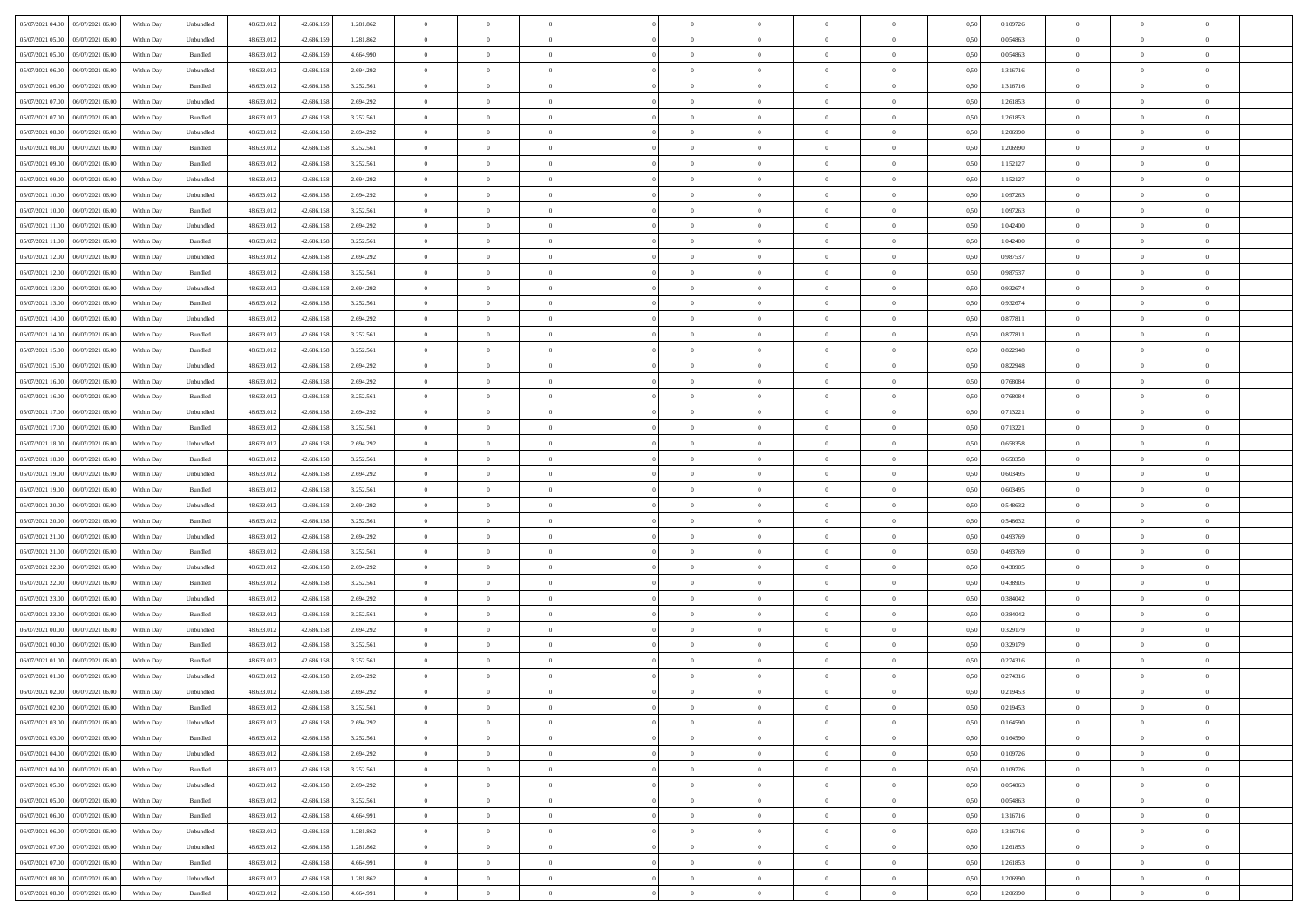| 06/07/2021 09:00 07/07/2021 06:00            | Within Day | Unbundled                   | 48.633.01  | 42.686.158 | 1.281.862 | $\overline{0}$ | $\overline{0}$ |                | $\overline{0}$ | $\theta$       |                | $\theta$       | 0,50 | 1,152127 | $\theta$       | $\theta$       | $\overline{0}$ |  |
|----------------------------------------------|------------|-----------------------------|------------|------------|-----------|----------------|----------------|----------------|----------------|----------------|----------------|----------------|------|----------|----------------|----------------|----------------|--|
| 06/07/2021 09:00<br>07/07/2021 06:00         | Within Day | Bundled                     | 48.633.01  | 42.686.158 | 4.664.991 | $\bf{0}$       | $\bf{0}$       | $\bf{0}$       | $\bf{0}$       | $\overline{0}$ | $\overline{0}$ | $\bf{0}$       | 0,50 | 1,152127 | $\,$ 0 $\,$    | $\bf{0}$       | $\overline{0}$ |  |
| 06/07/2021 10:00<br>07/07/2021 06:00         | Within Day | Unbundled                   | 48.633.013 | 42.686.158 | 1.281.862 | $\overline{0}$ | $\bf{0}$       | $\overline{0}$ | $\bf{0}$       | $\bf{0}$       | $\overline{0}$ | $\bf{0}$       | 0.50 | 1.097263 | $\bf{0}$       | $\overline{0}$ | $\overline{0}$ |  |
| 06/07/2021 10:00<br>07/07/2021 06:00         | Within Day | Bundled                     | 48.633.013 | 42.686.158 | 4.664.991 | $\overline{0}$ | $\overline{0}$ | $\overline{0}$ | $\theta$       | $\theta$       | $\overline{0}$ | $\bf{0}$       | 0,50 | 1,097263 | $\theta$       | $\theta$       | $\overline{0}$ |  |
|                                              |            |                             |            |            |           |                |                |                |                |                |                |                |      |          |                |                |                |  |
| 06/07/2021 11:00<br>07/07/2021 06.00         | Within Day | Unbundled                   | 48.633.01  | 42.686.158 | 1.281.862 | $\bf{0}$       | $\overline{0}$ | $\bf{0}$       | $\overline{0}$ | $\theta$       | $\overline{0}$ | $\bf{0}$       | 0,50 | 1,042400 | $\,$ 0 $\,$    | $\bf{0}$       | $\overline{0}$ |  |
| 06/07/2021 11:00<br>07/07/2021 06:00         | Within Day | Bundled                     | 48.633.013 | 42.686.158 | 4.664.991 | $\overline{0}$ | $\overline{0}$ | $\overline{0}$ | $\bf{0}$       | $\overline{0}$ | $\theta$       | $\bf{0}$       | 0.50 | 1.042400 | $\bf{0}$       | $\theta$       | $\overline{0}$ |  |
| 06/07/2021 12:00<br>07/07/2021 06:00         | Within Day | Bundled                     | 48.633.013 | 42.686.158 | 4.664.991 | $\overline{0}$ | $\overline{0}$ | $\overline{0}$ | $\overline{0}$ | $\overline{0}$ | $\overline{0}$ | $\bf{0}$       | 0,50 | 0,987537 | $\theta$       | $\theta$       | $\overline{0}$ |  |
| 06/07/2021 12:00<br>07/07/2021 06.00         | Within Day | Unbundled                   | 48.633.01  | 42.686.158 | 1.281.862 | $\bf{0}$       | $\overline{0}$ | $\bf{0}$       | $\overline{0}$ | $\bf{0}$       | $\overline{0}$ | $\bf{0}$       | 0,50 | 0,987537 | $\,$ 0 $\,$    | $\bf{0}$       | $\overline{0}$ |  |
|                                              |            |                             |            |            |           |                |                |                |                |                |                |                |      |          |                |                |                |  |
| 06/07/2021 13:00<br>07/07/2021 06:00         | Within Day | Unbundled                   | 48.633.013 | 42.686.158 | 1.281.862 | $\overline{0}$ | $\bf{0}$       | $\overline{0}$ | $\bf{0}$       | $\overline{0}$ | $\overline{0}$ | $\bf{0}$       | 0.50 | 0.932674 | $\bf{0}$       | $\overline{0}$ | $\overline{0}$ |  |
| 06/07/2021 13:00<br>07/07/2021 06:00         | Within Day | Bundled                     | 48.633.013 | 42.686.158 | 4.664.991 | $\overline{0}$ | $\bf{0}$       | $\overline{0}$ | $\overline{0}$ | $\overline{0}$ | $\overline{0}$ | $\bf{0}$       | 0,50 | 0,932674 | $\,$ 0 $\,$    | $\bf{0}$       | $\overline{0}$ |  |
| 06/07/2021 14:00<br>07/07/2021 06.00         | Within Day | Unbundled                   | 48.633.01  | 42.686.158 | 1.281.862 | $\bf{0}$       | $\overline{0}$ | $\bf{0}$       | $\bf{0}$       | $\bf{0}$       | $\overline{0}$ | $\bf{0}$       | 0,50 | 0,877811 | $\,$ 0 $\,$    | $\bf{0}$       | $\overline{0}$ |  |
| 06/07/2021 14:00<br>07/07/2021 06:00         | Within Day | Bundled                     | 48.633.013 | 42.686.158 | 4.664.991 | $\overline{0}$ | $\bf{0}$       | $\overline{0}$ | $\overline{0}$ | $\bf{0}$       | $\overline{0}$ | $\bf{0}$       | 0.50 | 0.877811 | $\bf{0}$       | $\overline{0}$ | $\bf{0}$       |  |
| 06/07/2021 15:00<br>07/07/2021 06:00         | Within Day | Unbundled                   | 48.633.01  | 42.686.158 | 1.281.862 | $\overline{0}$ | $\overline{0}$ | $\overline{0}$ | $\theta$       | $\theta$       | $\overline{0}$ | $\bf{0}$       | 0,50 | 0,822948 | $\,$ 0 $\,$    | $\theta$       | $\overline{0}$ |  |
|                                              |            |                             |            |            |           |                |                |                |                |                |                |                |      |          |                |                |                |  |
| 06/07/2021 15:00<br>07/07/2021 06.00         | Within Day | Bundled                     | 48.633.01  | 42.686.158 | 4.664.991 | $\bf{0}$       | $\overline{0}$ | $\bf{0}$       | $\overline{0}$ | $\bf{0}$       | $\overline{0}$ | $\bf{0}$       | 0,50 | 0,822948 | $\,$ 0 $\,$    | $\bf{0}$       | $\overline{0}$ |  |
| 06/07/2021 16:00<br>07/07/2021 06:00         | Within Day | Unbundled                   | 48.633.013 | 42.686.158 | 1.281.862 | $\overline{0}$ | $\bf{0}$       | $\overline{0}$ | $\bf{0}$       | $\overline{0}$ | $\theta$       | $\bf{0}$       | 0.50 | 0.768084 | $\,$ 0 $\,$    | $\theta$       | $\overline{0}$ |  |
| 06/07/2021 16:00<br>07/07/2021 06:00         | Within Day | Bundled                     | 48.633.013 | 42.686.158 | 4.664.991 | $\overline{0}$ | $\overline{0}$ | $\overline{0}$ | $\overline{0}$ | $\overline{0}$ | $\overline{0}$ | $\bf{0}$       | 0,50 | 0,768084 | $\theta$       | $\theta$       | $\overline{0}$ |  |
| 06/07/2021 17:00<br>07/07/2021 06.00         | Within Day | Bundled                     | 48.633.01  | 42.686.158 | 4.664.991 | $\bf{0}$       | $\overline{0}$ | $\bf{0}$       | $\overline{0}$ | $\bf{0}$       | $\overline{0}$ | $\bf{0}$       | 0,50 | 0,713221 | $\,$ 0 $\,$    | $\bf{0}$       | $\overline{0}$ |  |
| 06/07/2021 17:00<br>07/07/2021 06:00         |            | Unbundled                   | 48.633.013 | 42.686.158 | 1.281.862 |                | $\bf{0}$       | $\overline{0}$ |                | $\overline{0}$ | $\overline{0}$ |                | 0.50 | 0.713221 | $\bf{0}$       | $\overline{0}$ | $\overline{0}$ |  |
|                                              | Within Day |                             |            |            |           | $\overline{0}$ |                |                | $\bf{0}$       |                |                | $\bf{0}$       |      |          |                |                |                |  |
| 06/07/2021 18:00<br>07/07/2021 06:00         | Within Day | Unbundled                   | 48.633.013 | 42.686.158 | 1.281.862 | $\overline{0}$ | $\bf{0}$       | $\overline{0}$ | $\overline{0}$ | $\overline{0}$ | $\overline{0}$ | $\bf{0}$       | 0,50 | 0,658358 | $\,$ 0 $\,$    | $\bf{0}$       | $\overline{0}$ |  |
| 06/07/2021 18:00<br>07/07/2021 06.00         | Within Day | Bundled                     | 48.633.01  | 42.686.158 | 4.664.991 | $\bf{0}$       | $\bf{0}$       | $\bf{0}$       | $\bf{0}$       | $\overline{0}$ | $\overline{0}$ | $\bf{0}$       | 0,50 | 0,658358 | $\,$ 0 $\,$    | $\bf{0}$       | $\overline{0}$ |  |
| 06/07/2021 19:00<br>07/07/2021 06:00         | Within Day | Unbundled                   | 48.633.013 | 42.686.158 | 1.281.862 | $\overline{0}$ | $\bf{0}$       | $\overline{0}$ | $\bf{0}$       | $\bf{0}$       | $\overline{0}$ | $\bf{0}$       | 0.50 | 0.603495 | $\bf{0}$       | $\overline{0}$ | $\bf{0}$       |  |
| 06/07/2021 19:00<br>07/07/2021 06:00         | Within Day | Bundled                     | 48.633.01  | 42.686.158 | 4.664.991 | $\overline{0}$ | $\overline{0}$ | $\overline{0}$ | $\theta$       | $\theta$       | $\overline{0}$ | $\bf{0}$       | 0,50 | 0,603495 | $\theta$       | $\theta$       | $\overline{0}$ |  |
|                                              |            |                             |            |            |           |                |                |                |                |                | $\overline{0}$ |                |      |          |                |                |                |  |
| 06/07/2021 20:00<br>07/07/2021 06.00         | Within Day | Unbundled                   | 48.633.01  | 42.686.158 | 1.281.862 | $\bf{0}$       | 360,000        | $\bf{0}$       | $\bf{0}$       | $\bf{0}$       |                | $\bf{0}$       | 0,50 | 0,548632 | $\,$ 0 $\,$    | $\bf{0}$       | $\overline{0}$ |  |
| 06/07/2021 20:00<br>07/07/2021 06:00         | Within Day | Bundled                     | 48.633.013 | 42.686.158 | 4.664.991 | $\overline{0}$ | $\overline{0}$ | $\overline{0}$ | $\bf{0}$       | $\overline{0}$ | $\theta$       | $\bf{0}$       | 0.50 | 0.548632 | $\,$ 0 $\,$    | $\theta$       | $\overline{0}$ |  |
| 06/07/2021 21:00<br>07/07/2021 06:00         | Within Day | Unbundled                   | 48.633.013 | 43.046.158 | 921.862   | $\overline{0}$ | 34.010         | $\overline{0}$ | $\overline{0}$ | $\overline{0}$ | $\overline{0}$ | $\bf{0}$       | 0,50 | 0,493769 | $\theta$       | $\theta$       | $\overline{0}$ |  |
| 06/07/2021 21:00<br>07/07/2021 06.00         | Within Day | Bundled                     | 48.633.01  | 43.046.158 | 4.664.991 | $\bf{0}$       | $\theta$       | $\bf{0}$       | $\overline{0}$ | $\bf{0}$       | $\overline{0}$ | $\bf{0}$       | 0,50 | 0,493769 | $\,$ 0 $\,$    | $\bf{0}$       | $\overline{0}$ |  |
| 06/07/2021 22:00<br>07/07/2021 06:00         | Within Day | Unbundled                   | 48.633.013 | 43,080,168 | 887.852   | $\overline{0}$ | $\bf{0}$       | $\overline{0}$ | $\bf{0}$       | $\overline{0}$ | $\overline{0}$ | $\bf{0}$       | 0.50 | 0.438905 | $\bf{0}$       | $\overline{0}$ | $\overline{0}$ |  |
| 06/07/2021 22:00<br>07/07/2021 06:00         | Within Day | Bundled                     | 48.633.01  | 43.080.168 | 4.664.991 | $\overline{0}$ | $\bf{0}$       | $\overline{0}$ | $\overline{0}$ | $\overline{0}$ | $\overline{0}$ | $\bf{0}$       | 0,50 | 0,438905 | $\theta$       | $\theta$       | $\overline{0}$ |  |
|                                              |            |                             |            |            |           |                |                |                |                |                |                |                |      |          |                |                |                |  |
| 06/07/2021 23:00<br>07/07/2021 06.00         | Within Day | Bundled                     | 48.633.01  | 43.080.16  | 4.664.991 | $\bf{0}$       | 120.000        | $\bf{0}$       | 1,079242       | $\overline{0}$ | $\overline{0}$ | $\bf{0}$       | 0,50 | 0,384042 | $\,$ 0 $\,$    | $\bf{0}$       | $\overline{0}$ |  |
| 06/07/2021 23:00<br>07/07/2021 06:00         | Within Day | Unbundled                   | 48.633.013 | 43.080.168 | 887.852   | $\overline{0}$ | $\bf{0}$       | $\overline{0}$ | $\bf{0}$       | $\bf{0}$       | $\overline{0}$ | $\bf{0}$       | 0.50 | 0.384042 | $\bf{0}$       | $\overline{0}$ | $\bf{0}$       |  |
| 07/07/2021 00:00<br>07/07/2021 06:00         | Within Day | Unbundled                   | 48.633.013 | 43.200.168 | 887.852   | $\overline{0}$ | $\overline{0}$ | $\overline{0}$ | $\overline{0}$ | $\overline{0}$ | $\overline{0}$ | $\bf{0}$       | 0.5( | 0,329179 | $\theta$       | $\theta$       | $\overline{0}$ |  |
| 07/07/2021 00:00<br>07/07/2021 06.00         | Within Day | Bundled                     | 48.633.01  | 43.200.16  | 4.544.991 | $\bf{0}$       | 280.000        | $\bf{0}$       | 0,925079       | $\,$ 0 $\,$    | $\overline{0}$ | $\bf{0}$       | 0,50 | 0,329179 | $\,$ 0 $\,$    | $\bf{0}$       | $\overline{0}$ |  |
| 07/07/2021 01:00<br>07/07/2021 06:00         |            | Unbundled                   | 48.633.013 | 43,480,168 | 887.852   | $\overline{0}$ | $\overline{0}$ | $\overline{0}$ | $\bf{0}$       | $\overline{0}$ | $\overline{0}$ | $\bf{0}$       | 0.50 | 0,274316 | $\,$ 0 $\,$    | $\bf{0}$       | $\overline{0}$ |  |
|                                              | Within Day |                             |            |            |           |                |                |                |                |                |                |                |      |          |                |                |                |  |
| 07/07/2021 01:00<br>07/07/2021 06:00         | Within Dav | Bundled                     | 48.633.013 | 43.480.168 | 4.264.991 | $\overline{0}$ | $\overline{0}$ | $\overline{0}$ | $\overline{0}$ | $\theta$       | $\overline{0}$ | $\bf{0}$       | 0.50 | 0,274316 | $\theta$       | $\theta$       | $\overline{0}$ |  |
| 07/07/2021 02:00<br>07/07/2021 06.00         | Within Day | Unbundled                   | 48.633.01  | 43.480.16  | 887.852   | $\bf{0}$       | $\bf{0}$       | $\bf{0}$       | $\bf{0}$       | $\bf{0}$       | $\overline{0}$ | $\bf{0}$       | 0,50 | 0,219453 | $\,$ 0 $\,$    | $\bf{0}$       | $\overline{0}$ |  |
| 07/07/2021 02:00<br>07/07/2021 06:00         | Within Day | Bundled                     | 48.633.013 | 43,480,168 | 4.264.991 | $\overline{0}$ | 255,000        | $\overline{0}$ | 0.616753       | $\overline{0}$ | $\overline{0}$ | $\bf{0}$       | 0.50 | 0.219453 | $\bf{0}$       | $\overline{0}$ | $\overline{0}$ |  |
| 07/07/2021 03:00<br>07/07/2021 06:00         | Within Day | Unbundled                   | 48.633.013 | 43.735.168 | 887.852   | $\overline{0}$ | $\overline{0}$ | $\overline{0}$ | $\overline{0}$ | $\overline{0}$ | $\overline{0}$ | $\bf{0}$       | 0.50 | 0,164590 | $\theta$       | $\theta$       | $\overline{0}$ |  |
| 07/07/2021 03:00<br>07/07/2021 06.00         | Within Day | Bundled                     | 48.633.01  | 43.735.16  | 4.009.991 | $\bf{0}$       | 405.000        | $\overline{0}$ | 0,462590       | $\overline{0}$ | $\overline{0}$ | $\bf{0}$       | 0,50 | 0,164590 | $\,$ 0 $\,$    | $\bf{0}$       | $\overline{0}$ |  |
| 07/07/2021 04:00<br>07/07/2021 06:00         |            | Bundled                     | 48.633.013 | 44.140.168 | 3.604.991 |                | 550,000        | $\overline{0}$ | 0,308326       | $\bf{0}$       | $\overline{0}$ |                | 0.50 | 0.109726 | $\bf{0}$       | $\overline{0}$ | $\overline{0}$ |  |
|                                              | Within Day |                             |            |            |           | $\overline{0}$ |                |                |                |                |                | $\bf{0}$       |      |          |                |                |                |  |
| 07/07/2021 04:00<br>07/07/2021 06:00         | Within Day | Unbundled                   | 48.633.013 | 44.140.168 | 887.852   | $\overline{0}$ | $\overline{0}$ | $\overline{0}$ | $\overline{0}$ | $\overline{0}$ | $\overline{0}$ | $\bf{0}$       | 0.5( | 0,109726 | $\theta$       | $\theta$       | $\overline{0}$ |  |
| 07/07/2021 05:00<br>07/07/2021 06.00         | Within Day | Unbundled                   | 48.633.01  | 44.690.168 | 887.852   | $\bf{0}$       | $\overline{0}$ | $\bf{0}$       | $\bf{0}$       | $\theta$       | $\overline{0}$ | $\bf{0}$       | 0,50 | 0,054863 | $\,$ 0 $\,$    | $\bf{0}$       | $\overline{0}$ |  |
| 07/07/2021 05:00<br>07/07/2021 06:00         | Within Day | Bundled                     | 48.633.013 | 44,690,168 | 3.054.991 | $\overline{0}$ | 310,000        | $\overline{0}$ | 0.154163       | $\theta$       | $\Omega$       | $\bf{0}$       | 0.50 | 0.054863 | $\bf{0}$       | $\theta$       | $\overline{0}$ |  |
| 07/07/2021 06:00<br>08/07/2021 06:00         | Within Dav | Unbundled                   | 48.633.013 | 42.732.846 | 1.395.783 | $\overline{0}$ | $\overline{0}$ | $\Omega$       | $\overline{0}$ | $\theta$       | $\overline{0}$ | $\overline{0}$ | 0.5( | 1,316716 | $\theta$       | $\theta$       | $\overline{0}$ |  |
| 07/07/2021 06:00<br>08/07/2021 06:00         | Within Day | Bundled                     | 48.633.01  | 42.732.846 | 4.504.382 | $\bf{0}$       | $\overline{0}$ | $\bf{0}$       | $\bf{0}$       | $\bf{0}$       | $\overline{0}$ | $\bf{0}$       | 0,50 | 1,316716 | $\,$ 0 $\,$    | $\bf{0}$       | $\overline{0}$ |  |
|                                              |            |                             |            |            |           |                |                |                |                |                |                |                |      |          |                |                |                |  |
| $07/07/2021\;07.00 \qquad 08/07/2021\;06.00$ | Within Day | $\ensuremath{\mathsf{Unb}}$ | 48.633.012 | 42.732.846 | 1.395.783 | $\overline{0}$ | $\Omega$       |                | $\overline{0}$ |                |                |                | 0,50 | 1,261853 | $\bf{0}$       | $\overline{0}$ |                |  |
| 07/07/2021 07:00 08/07/2021 06:00            | Within Day | Bundled                     | 48.633.012 | 42.732.846 | 4.504.382 | $\overline{0}$ | $\overline{0}$ | $\overline{0}$ | $\theta$       | $\overline{0}$ | $\overline{0}$ | $\bf{0}$       | 0,50 | 1,261853 | $\theta$       | $\overline{0}$ | $\overline{0}$ |  |
| 07/07/2021 08:00<br>08/07/2021 06:00         | Within Day | Unbundled                   | 48.633.013 | 42.732.846 | 1.395.783 | $\overline{0}$ | $\bf{0}$       | $\overline{0}$ | $\overline{0}$ | $\bf{0}$       | $\overline{0}$ | $\bf{0}$       | 0,50 | 1,206990 | $\overline{0}$ | $\overline{0}$ | $\bf{0}$       |  |
| 07/07/2021 08:00 08/07/2021 06:00            | Within Day | Bundled                     | 48.633.012 | 42.732.846 | 4.504.382 | $\overline{0}$ | $\overline{0}$ | $\overline{0}$ | $\overline{0}$ | $\mathbf{0}$   | $\overline{0}$ | $\,$ 0 $\,$    | 0.50 | 1.206990 | $\overline{0}$ | $\bf{0}$       | $\bf{0}$       |  |
|                                              |            |                             |            |            |           |                | $\overline{0}$ |                |                | $\overline{0}$ |                |                |      |          | $\overline{0}$ | $\theta$       | $\overline{0}$ |  |
| 07/07/2021 09:00   08/07/2021 06:00          | Within Dav | Unbundled                   | 48.633.012 | 42.732.846 | 1.395.783 | $\overline{0}$ |                | $\overline{0}$ | $\overline{0}$ |                | $\overline{0}$ | $\bf{0}$       | 0,50 | 1,152127 |                |                |                |  |
| 07/07/2021 09:00<br>08/07/2021 06:00         | Within Day | Bundled                     | 48.633.012 | 42.732.846 | 4.504.382 | $\overline{0}$ | $\bf{0}$       | $\overline{0}$ | $\overline{0}$ | $\bf{0}$       | $\overline{0}$ | $\bf{0}$       | 0,50 | 1,152127 | $\bf{0}$       | $\overline{0}$ | $\overline{0}$ |  |
| 07/07/2021 10:00  08/07/2021 06:00           | Within Day | Bundled                     | 48.633.012 | 42.732.846 | 4.504.382 | $\overline{0}$ | $\bf{0}$       | $\overline{0}$ | $\overline{0}$ | $\bf{0}$       | $\overline{0}$ | $\bf{0}$       | 0.50 | 1.097263 | $\,$ 0 $\,$    | $\overline{0}$ | $\,$ 0         |  |
| 07/07/2021 10:00  08/07/2021 06:00           | Within Dav | Unbundled                   | 48.633.012 | 42.732.846 | 1.395.783 | $\overline{0}$ | $\overline{0}$ | $\overline{0}$ | $\overline{0}$ | $\overline{0}$ | $\overline{0}$ | $\bf{0}$       | 0.50 | 1,097263 | $\overline{0}$ | $\theta$       | $\overline{0}$ |  |
| 08/07/2021 06:00<br>07/07/2021 11:00         | Within Day | Unbundled                   | 48.633.013 | 42.732.846 | 1.395.783 | $\overline{0}$ | $\overline{0}$ | $\overline{0}$ | $\overline{0}$ | $\overline{0}$ | $\overline{0}$ | $\bf{0}$       | 0,50 | 1,042400 | $\bf{0}$       | $\overline{0}$ | $\,$ 0         |  |
| 07/07/2021 11:00  08/07/2021 06:00           |            | Bundled                     | 48.633.012 | 42.732.846 | 4.504.382 |                | $\overline{0}$ | $\overline{0}$ |                |                | $\overline{0}$ |                | 0.50 | 1.042400 |                |                | $\,$ 0         |  |
|                                              | Within Day |                             |            |            |           | $\overline{0}$ |                |                | $\overline{0}$ | $\overline{0}$ |                | $\bf{0}$       |      |          | $\mathbf{0}$   | $\bf{0}$       |                |  |
| 07/07/2021 12:00  08/07/2021 06:00           | Within Dav | Unbundled                   | 48.633.012 | 42.732.846 | 1.395.783 | $\overline{0}$ | $\overline{0}$ | $\overline{0}$ | $\overline{0}$ | $\overline{0}$ | $\overline{0}$ | $\bf{0}$       | 0,50 | 0,987537 | $\overline{0}$ | $\theta$       | $\overline{0}$ |  |
| 07/07/2021 12:00<br>08/07/2021 06:00         | Within Day | Bundled                     | 48.633.013 | 42.732.846 | 4.504.382 | $\overline{0}$ | $\bf{0}$       | $\overline{0}$ | $\overline{0}$ | $\overline{0}$ | $\overline{0}$ | $\bf{0}$       | 0,50 | 0,987537 | $\bf{0}$       | $\overline{0}$ | $\bf{0}$       |  |
| 07/07/2021 13:00 08/07/2021 06:00            | Within Day | Unbundled                   | 48.633.012 | 42.732.846 | 1.395.783 | $\overline{0}$ | $\bf{0}$       | $\overline{0}$ | $\overline{0}$ | $\,$ 0 $\,$    | $\overline{0}$ | $\bf{0}$       | 0,50 | 0,932674 | $\overline{0}$ | $\,$ 0 $\,$    | $\,$ 0 $\,$    |  |
|                                              |            |                             |            |            |           |                |                |                |                |                |                |                |      |          |                |                |                |  |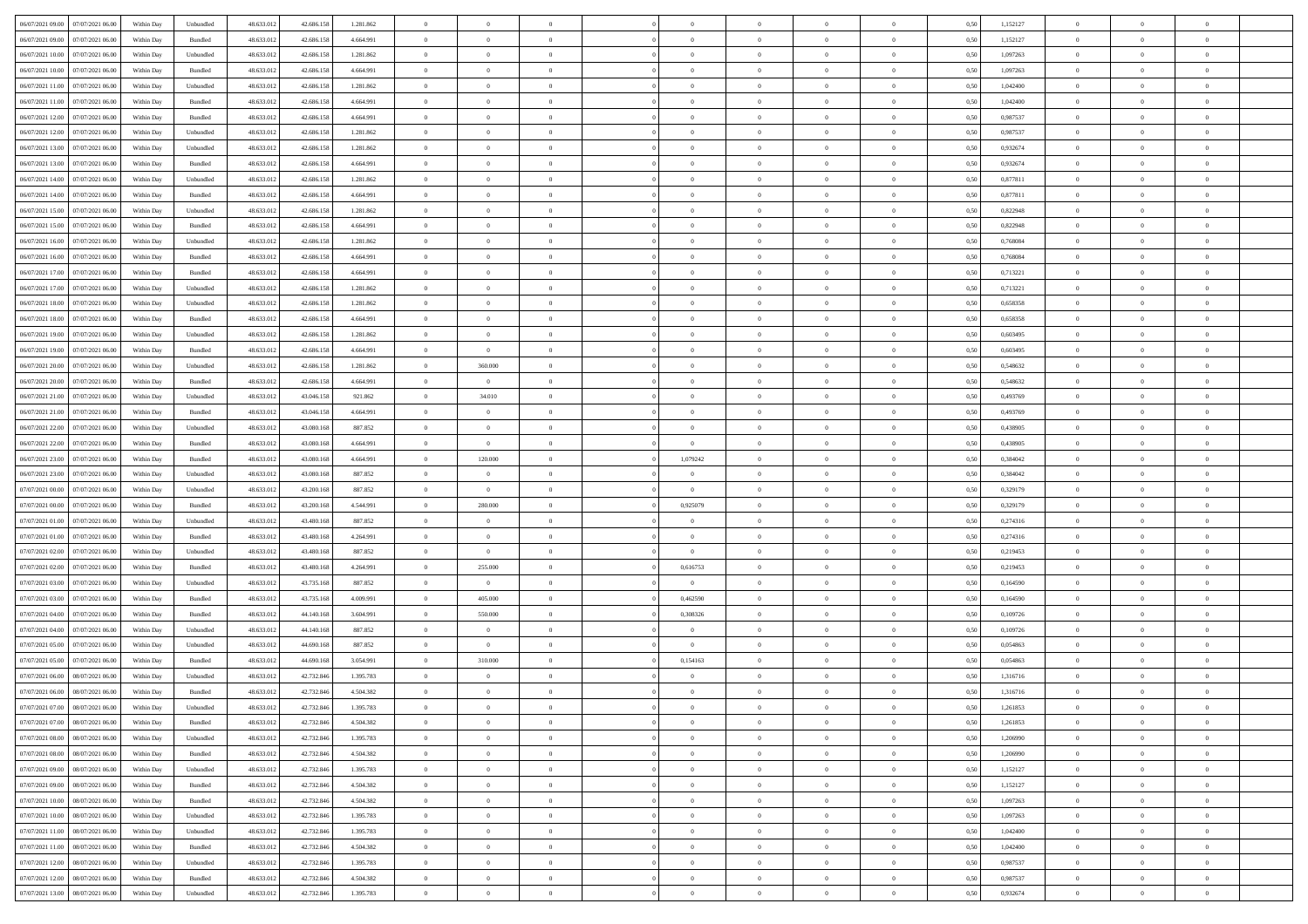| 07/07/2021 13:00   08/07/2021 06:00          | Within Day | Bundled   | 48.633.01  | 42.732.846 | 4.504.382 | $\overline{0}$ | $\overline{0}$ |                | $\overline{0}$ | $\theta$       |                | $\theta$       | 0,50 | 0,932674 | $\theta$       | $\theta$       | $\theta$       |  |
|----------------------------------------------|------------|-----------|------------|------------|-----------|----------------|----------------|----------------|----------------|----------------|----------------|----------------|------|----------|----------------|----------------|----------------|--|
|                                              |            |           |            |            |           |                |                |                |                |                |                |                |      |          |                |                |                |  |
| 07/07/2021 14:00<br>08/07/2021 06:00         | Within Day | Unbundled | 48.633.01  | 42.732.84  | 1.395.783 | $\bf{0}$       | $\bf{0}$       | $\bf{0}$       | $\bf{0}$       | $\overline{0}$ | $\overline{0}$ | $\bf{0}$       | 0,50 | 0,877811 | $\,$ 0 $\,$    | $\bf{0}$       | $\overline{0}$ |  |
| 07/07/2021 14:00<br>08/07/2021 06:00         | Within Day | Bundled   | 48.633.013 | 42.732.846 | 4.504.382 | $\overline{0}$ | $\bf{0}$       | $\overline{0}$ | $\bf{0}$       | $\bf{0}$       | $\overline{0}$ | $\bf{0}$       | 0.50 | 0.877811 | $\bf{0}$       | $\overline{0}$ | $\bf{0}$       |  |
| 07/07/2021 15:00<br>08/07/2021 06:00         | Within Day | Bundled   | 48.633.01  | 42.732.846 | 4.504.382 | $\overline{0}$ | $\overline{0}$ | $\overline{0}$ | $\theta$       | $\theta$       | $\overline{0}$ | $\bf{0}$       | 0,50 | 0,822948 | $\theta$       | $\theta$       | $\overline{0}$ |  |
|                                              |            |           |            |            |           |                |                |                |                |                |                |                |      |          |                |                |                |  |
| 07/07/2021 15:00<br>08/07/2021 06:00         | Within Day | Unbundled | 48.633.01  | 42.732.846 | 1.395.783 | $\bf{0}$       | $\overline{0}$ | $\bf{0}$       | $\overline{0}$ | $\theta$       | $\overline{0}$ | $\bf{0}$       | 0,50 | 0,822948 | $\,$ 0 $\,$    | $\bf{0}$       | $\overline{0}$ |  |
| 07/07/2021 16:00<br>08/07/2021 06:00         | Within Day | Unbundled | 48.633.013 | 42.732.84  | 1.395.783 | $\overline{0}$ | $\overline{0}$ | $\overline{0}$ | $\bf{0}$       | $\overline{0}$ | $\theta$       | $\bf{0}$       | 0.50 | 0.768084 | $\,$ 0 $\,$    | $\theta$       | $\overline{0}$ |  |
| 07/07/2021 16:00<br>08/07/2021 06:00         | Within Day | Bundled   | 48.633.013 | 42.732.846 | 4.504.382 | $\overline{0}$ | $\overline{0}$ | $\overline{0}$ | $\overline{0}$ | $\overline{0}$ | $\overline{0}$ | $\bf{0}$       | 0,50 | 0,768084 | $\theta$       | $\theta$       | $\overline{0}$ |  |
| 07/07/2021 17:00<br>08/07/2021 06:00         | Within Day | Unbundled | 48.633.01  | 42.732.84  | 1.395.783 | $\bf{0}$       | $\overline{0}$ | $\bf{0}$       | $\overline{0}$ | $\overline{0}$ | $\overline{0}$ | $\bf{0}$       | 0,50 | 0,713221 | $\,$ 0 $\,$    | $\bf{0}$       | $\overline{0}$ |  |
| 07/07/2021 17:00<br>08/07/2021 06:00         | Within Day | Bundled   | 48.633.013 | 42.732.84  | 4.504.382 | $\overline{0}$ | $\bf{0}$       | $\overline{0}$ | $\bf{0}$       | $\overline{0}$ | $\overline{0}$ | $\bf{0}$       | 0.50 | 0.713221 | $\bf{0}$       | $\overline{0}$ | $\overline{0}$ |  |
|                                              |            |           |            |            |           |                |                |                |                |                |                |                |      |          |                |                |                |  |
| 07/07/2021 18:00<br>08/07/2021 06:00         | Within Day | Unbundled | 48.633.012 | 42.732.846 | 1.395.783 | $\overline{0}$ | $\bf{0}$       | $\overline{0}$ | $\overline{0}$ | $\overline{0}$ | $\overline{0}$ | $\bf{0}$       | 0,50 | 0,658358 | $\,$ 0 $\,$    | $\bf{0}$       | $\overline{0}$ |  |
| 07/07/2021 18:00<br>08/07/2021 06:00         | Within Day | Bundled   | 48.633.01  | 42.732.846 | 4.504.382 | $\bf{0}$       | $\overline{0}$ | $\bf{0}$       | $\bf{0}$       | $\bf{0}$       | $\overline{0}$ | $\bf{0}$       | 0,50 | 0,658358 | $\,$ 0 $\,$    | $\bf{0}$       | $\overline{0}$ |  |
| 07/07/2021 19:00<br>08/07/2021 06:00         | Within Day | Unbundled | 48.633.013 | 42.732.846 | 1.395.783 | $\overline{0}$ | $\bf{0}$       | $\overline{0}$ | $\overline{0}$ | $\bf{0}$       | $\overline{0}$ | $\bf{0}$       | 0.50 | 0.603495 | $\bf{0}$       | $\overline{0}$ | $\,$ 0         |  |
| 07/07/2021 19:00<br>08/07/2021 06:00         | Within Day | Bundled   | 48.633.01  | 42.732.846 | 4.504.382 | $\overline{0}$ | $\overline{0}$ | $\overline{0}$ | $\theta$       | $\theta$       | $\overline{0}$ | $\bf{0}$       | 0,50 | 0,603495 | $\theta$       | $\theta$       | $\overline{0}$ |  |
|                                              |            |           |            |            |           |                | $\overline{0}$ |                | $\overline{0}$ |                | $\overline{0}$ |                |      |          | $\,$ 0 $\,$    | $\bf{0}$       | $\overline{0}$ |  |
| 07/07/2021 20:00<br>08/07/2021 06:00         | Within Day | Unbundled | 48.633.01  | 42.732.84  | 1.395.783 | $\bf{0}$       |                | $\bf{0}$       |                | $\bf{0}$       |                | $\bf{0}$       | 0,50 | 0,548632 |                |                |                |  |
| 07/07/2021 20:00<br>08/07/2021 06:00         | Within Day | Bundled   | 48.633.013 | 42.732.84  | 4.504.382 | $\overline{0}$ | $\bf{0}$       | $\overline{0}$ | $\bf{0}$       | $\overline{0}$ | $\theta$       | $\bf{0}$       | 0.50 | 0.548632 | $\,$ 0 $\,$    | $\theta$       | $\overline{0}$ |  |
| 07/07/2021 21:00<br>08/07/2021 06:00         | Within Day | Bundled   | 48.633.013 | 42.732.846 | 4.504.382 | $\overline{0}$ | $\overline{0}$ | $\overline{0}$ | $\overline{0}$ | $\overline{0}$ | $\overline{0}$ | $\bf{0}$       | 0,50 | 0,493769 | $\theta$       | $\theta$       | $\overline{0}$ |  |
| 07/07/2021 21:00<br>08/07/2021 06:00         | Within Day | Unbundled | 48.633.01  | 42.732.846 | 1.395.783 | $\bf{0}$       | 460.000        | $\bf{0}$       | $\overline{0}$ | $\bf{0}$       | $\overline{0}$ | $\bf{0}$       | 0,50 | 0,493769 | $\,$ 0 $\,$    | $\bf{0}$       | $\overline{0}$ |  |
| 07/07/2021 22.00<br>08/07/2021 06:00         | Within Day | Unbundled | 48.633.013 | 43.192.84  | 935.783   | $\overline{0}$ | $\bf{0}$       | $\overline{0}$ | $\bf{0}$       | $\overline{0}$ | $\overline{0}$ | $\bf{0}$       | 0.50 | 0.438905 | $\bf{0}$       | $\overline{0}$ | $\bf{0}$       |  |
| 07/07/2021 22:00<br>08/07/2021 06:00         | Within Day | Bundled   | 48.633.013 | 43.192.846 | 4.504.382 | $\bf{0}$       | $\bf{0}$       | $\overline{0}$ | $\overline{0}$ | $\overline{0}$ | $\overline{0}$ | $\bf{0}$       | 0,50 | 0,438905 | $\,$ 0 $\,$    | $\bf{0}$       | $\overline{0}$ |  |
|                                              |            |           |            |            |           |                |                |                |                |                |                |                |      |          |                |                |                |  |
| 07/07/2021 23:00<br>08/07/2021 06:00         | Within Day | Unbundled | 48.633.01  | 43.192.84  | 935.783   | $\bf{0}$       | $\bf{0}$       | $\bf{0}$       | $\bf{0}$       | $\overline{0}$ | $\overline{0}$ | $\bf{0}$       | 0,50 | 0,384042 | $\,$ 0 $\,$    | $\bf{0}$       | $\overline{0}$ |  |
| 07/07/2021 23:00<br>08/07/2021 06:00         | Within Day | Bundled   | 48.633.013 | 43.192.846 | 4.504.382 | $\overline{0}$ | $\bf{0}$       | $\overline{0}$ | $\overline{0}$ | $\bf{0}$       | $\overline{0}$ | $\bf{0}$       | 0.50 | 0.384042 | $\bf{0}$       | $\overline{0}$ | $\,$ 0         |  |
| 08/07/2021 00:00<br>08/07/2021 06:00         | Within Day | Unbundled | 48.633.01  | 43.192.846 | 935.783   | $\overline{0}$ | $\overline{0}$ | $\overline{0}$ | $\overline{0}$ | $\theta$       | $\overline{0}$ | $\bf{0}$       | 0,50 | 0,329179 | $\theta$       | $\theta$       | $\overline{0}$ |  |
| 08/07/2021 00:00<br>08/07/2021 06:00         | Within Day | Bundled   | 48.633.01  | 43.192.84  | 4.504.382 | $\bf{0}$       | $\bf{0}$       | $\bf{0}$       | $\bf{0}$       | $\overline{0}$ | $\overline{0}$ | $\bf{0}$       | 0,50 | 0,329179 | $\,$ 0 $\,$    | $\bf{0}$       | $\overline{0}$ |  |
| 08/07/2021 01:00<br>08/07/2021 06:00         | Within Day | Unbundled | 48.633.013 | 43.192.84  | 935.783   | $\overline{0}$ | $\bf{0}$       | $\overline{0}$ | $\bf{0}$       | $\overline{0}$ | $\theta$       | $\bf{0}$       | 0.50 | 0,274316 | $\,$ 0 $\,$    | $\theta$       | $\overline{0}$ |  |
|                                              |            |           |            |            |           | $\overline{0}$ | $\overline{0}$ | $\overline{0}$ | $\overline{0}$ | $\overline{0}$ | $\overline{0}$ |                |      |          |                | $\theta$       | $\overline{0}$ |  |
| 08/07/2021 01:00<br>08/07/2021 06:00         | Within Day | Bundled   | 48.633.013 | 43.192.846 | 4.504.382 |                |                |                |                |                |                | $\bf{0}$       | 0,50 | 0,274316 | $\,$ 0 $\,$    |                |                |  |
| 08/07/2021 02:00<br>08/07/2021 06:00         | Within Day | Bundled   | 48.633.01  | 43.192.84  | 4.504.382 | $\bf{0}$       | $\overline{0}$ | $\bf{0}$       | $\overline{0}$ | $\bf{0}$       | $\overline{0}$ | $\bf{0}$       | 0,50 | 0,219453 | $\,$ 0 $\,$    | $\bf{0}$       | $\overline{0}$ |  |
| 08/07/2021 02:00<br>08/07/2021 06:00         | Within Day | Unbundled | 48.633.013 | 43.192.84  | 935.783   | $\overline{0}$ | $\bf{0}$       | $\overline{0}$ | $\bf{0}$       | $\overline{0}$ | $\overline{0}$ | $\bf{0}$       | 0.50 | 0.219453 | $\bf{0}$       | $\overline{0}$ | $\overline{0}$ |  |
| 08/07/2021 03:00<br>08/07/2021 06:00         | Within Day | Unbundled | 48.633.013 | 43.192.846 | 935.783   | $\overline{0}$ | $\bf{0}$       | $\overline{0}$ | $\overline{0}$ | $\overline{0}$ | $\overline{0}$ | $\bf{0}$       | 0,50 | 0,164590 | $\theta$       | $\theta$       | $\overline{0}$ |  |
| 08/07/2021 03:00<br>08/07/2021 06:00         | Within Day | Bundled   | 48.633.01  | 43.192.84  | 4.504.382 | $\bf{0}$       | $\bf{0}$       | $\bf{0}$       | $\bf{0}$       | $\overline{0}$ | $\overline{0}$ | $\bf{0}$       | 0,50 | 0,164590 | $\,$ 0 $\,$    | $\bf{0}$       | $\overline{0}$ |  |
| 08/07/2021 04:00<br>08/07/2021 06:00         | Within Day | Unbundled | 48.633.013 | 43.192.846 | 935.783   | $\overline{0}$ | $\bf{0}$       | $\overline{0}$ | $\bf{0}$       | $\bf{0}$       | $\overline{0}$ | $\bf{0}$       | 0.50 | 0.109726 | $\bf{0}$       | $\overline{0}$ | $\,$ 0         |  |
| 08/07/2021 04:00<br>08/07/2021 06:00         | Within Day | Bundled   | 48.633.013 | 43.192.846 | 4.504.382 | $\overline{0}$ | $\overline{0}$ | $\overline{0}$ | $\overline{0}$ | $\overline{0}$ | $\overline{0}$ | $\bf{0}$       | 0.50 | 0,109726 | $\theta$       | $\theta$       | $\overline{0}$ |  |
|                                              |            |           |            |            |           |                |                |                |                |                |                |                |      |          |                |                |                |  |
| 08/07/2021 05:00<br>08/07/2021 06:00         | Within Day | Unbundled | 48.633.01  | 43.192.84  | 935.783   | $\bf{0}$       | $\overline{0}$ | $\bf{0}$       | $\bf{0}$       | $\overline{0}$ | $\overline{0}$ | $\bf{0}$       | 0,50 | 0,054863 | $\,$ 0 $\,$    | $\bf{0}$       | $\overline{0}$ |  |
| 08/07/2021 05:00<br>08/07/2021 06:00         | Within Day | Bundled   | 48.633.013 | 43.192.846 | 4.504.382 | $\overline{0}$ | $\bf{0}$       | $\overline{0}$ | $\bf{0}$       | $\overline{0}$ | $\overline{0}$ | $\bf{0}$       | 0.50 | 0.054863 | $\,$ 0 $\,$    | $\bf{0}$       | $\overline{0}$ |  |
| 08/07/2021 06:00<br>09/07/2021 06:00         | Within Dav | Unbundled | 48.633.013 | 42.686.158 | 2.694.292 | $\overline{0}$ | $\overline{0}$ | $\overline{0}$ | $\overline{0}$ | $\overline{0}$ | $\overline{0}$ | $\bf{0}$       | 0.50 | 1,316716 | $\theta$       | $\theta$       | $\overline{0}$ |  |
| 08/07/2021 06:00<br>09/07/2021 06.00         | Within Day | Bundled   | 48.633.01  | 42.686.158 | 3.252.561 | $\bf{0}$       | $\bf{0}$       | $\bf{0}$       | $\bf{0}$       | $\overline{0}$ | $\overline{0}$ | $\bf{0}$       | 0,50 | 1,316716 | $\,$ 0 $\,$    | $\bf{0}$       | $\overline{0}$ |  |
| 08/07/2021 07:00<br>09/07/2021 06:00         | Within Day | Unbundled | 48.633.013 | 42.686.158 | 2.694.292 | $\overline{0}$ | $\bf{0}$       | $\overline{0}$ | $\bf{0}$       | $\overline{0}$ | $\overline{0}$ | $\bf{0}$       | 0.50 | 1.261853 | $\bf{0}$       | $\overline{0}$ | $\bf{0}$       |  |
| 08/07/2021 07:00<br>09/07/2021 06:00         | Within Day | Bundled   | 48.633.013 | 42.686.158 | 3.252.561 | $\overline{0}$ | $\overline{0}$ | $\overline{0}$ | $\overline{0}$ | $\overline{0}$ | $\overline{0}$ | $\bf{0}$       | 0.50 | 1,261853 | $\theta$       | $\theta$       | $\overline{0}$ |  |
|                                              |            |           |            |            |           |                |                |                |                |                |                |                |      |          |                |                |                |  |
| 08/07/2021 08:00<br>09/07/2021 06.00         | Within Day | Bundled   | 48.633.01  | 42.686.158 | 3.252.561 | $\bf{0}$       | $\bf{0}$       | $\bf{0}$       | $\bf{0}$       | $\overline{0}$ | $\overline{0}$ | $\bf{0}$       | 0,50 | 1,206990 | $\,$ 0 $\,$    | $\bf{0}$       | $\overline{0}$ |  |
| 08/07/2021 08:00<br>09/07/2021 06:00         | Within Day | Unbundled | 48.633.013 | 42.686.158 | 2.694.292 | $\overline{0}$ | $\bf{0}$       | $\overline{0}$ | $\overline{0}$ | $\bf{0}$       | $\overline{0}$ | $\bf{0}$       | 0.50 | 1.206990 | $\bf{0}$       | $\overline{0}$ | $\bf{0}$       |  |
| 08/07/2021 09:00<br>09/07/2021 06:00         | Within Day | Unbundled | 48.633.013 | 42.686.158 | 2.694.292 | $\overline{0}$ | $\overline{0}$ | $\overline{0}$ | $\overline{0}$ | $\overline{0}$ | $\overline{0}$ | $\bf{0}$       | 0.5( | 1,152127 | $\theta$       | $\theta$       | $\overline{0}$ |  |
| 08/07/2021 09:00<br>09/07/2021 06.00         | Within Day | Bundled   | 48.633.01  | 42.686.158 | 3.252.561 | $\bf{0}$       | $\bf{0}$       | $\bf{0}$       | $\bf{0}$       | $\overline{0}$ | $\overline{0}$ | $\bf{0}$       | 0,50 | 1,152127 | $\,$ 0 $\,$    | $\bf{0}$       | $\overline{0}$ |  |
| 08/07/2021 10:00<br>09/07/2021 06:00         | Within Day | Unbundled | 48.633.013 | 42.686.158 | 2.694.292 | $\overline{0}$ | $\overline{0}$ | $\overline{0}$ | $\bf{0}$       | $\overline{0}$ | $\Omega$       | $\bf{0}$       | 0.50 | 1.097263 | $\bf{0}$       | $\theta$       | $\overline{0}$ |  |
| 08/07/2021 10:00<br>09/07/2021 06:00         | Within Dav | Bundled   | 48.633.013 | 42.686.158 | 3.252.561 | $\overline{0}$ | $\overline{0}$ | $\Omega$       | $\overline{0}$ | $\theta$       | $\overline{0}$ | $\overline{0}$ | 0.5( | 1,097263 | $\theta$       | $\theta$       | $\overline{0}$ |  |
|                                              |            |           |            |            |           |                |                |                |                |                |                |                |      |          |                |                |                |  |
| 08/07/2021 11:00<br>09/07/2021 06:00         | Within Day | Unbundled | 48.633.01  | 42.686.158 | 2.694.292 | $\bf{0}$       | $\bf{0}$       | $\overline{0}$ | $\bf{0}$       | $\bf{0}$       | $\overline{0}$ | $\bf{0}$       | 0,50 | 1,042400 | $\overline{0}$ | $\bf{0}$       | $\overline{0}$ |  |
| $08/07/2021\ 11.00 \qquad 09/07/2021\ 06.00$ | Within Day | Bundled   | 48.633.012 | 42.686.158 | 3.252.561 | $\bf{0}$       | $\Omega$       |                | $\Omega$       |                |                |                | 0,50 | 1,042400 | $\bf{0}$       | $\overline{0}$ |                |  |
| 08/07/2021 12:00 09/07/2021 06:00            | Within Day | Unbundled | 48.633.012 | 42.686.158 | 2.694.292 | $\overline{0}$ | $\overline{0}$ | $\overline{0}$ | $\theta$       | $\overline{0}$ | $\overline{0}$ | $\bf{0}$       | 0,50 | 0,987537 | $\theta$       | $\overline{0}$ | $\overline{0}$ |  |
| 08/07/2021 12:00<br>09/07/2021 06:00         | Within Day | Bundled   | 48.633.013 | 42.686.158 | 3.252.561 | $\overline{0}$ | $\bf{0}$       | $\overline{0}$ | $\overline{0}$ | $\bf{0}$       | $\overline{0}$ | $\bf{0}$       | 0,50 | 0,987537 | $\bf{0}$       | $\overline{0}$ | $\bf{0}$       |  |
| 08/07/2021 13:00 09/07/2021 06:00            | Within Day | Bundled   | 48.633.012 | 42.686.158 | 3.252.561 | $\overline{0}$ | $\bf{0}$       | $\overline{0}$ | $\overline{0}$ | $\mathbf{0}$   | $\overline{0}$ | $\,$ 0 $\,$    | 0.50 | 0.932674 | $\overline{0}$ | $\bf{0}$       | $\,$ 0 $\,$    |  |
|                                              |            |           |            |            |           |                |                |                |                |                |                |                |      |          |                |                |                |  |
| 08/07/2021 13:00 09/07/2021 06:00            | Within Day | Unbundled | 48.633.012 | 42.686.158 | 2.694.292 | $\overline{0}$ | $\overline{0}$ | $\overline{0}$ | $\overline{0}$ | $\overline{0}$ | $\overline{0}$ | $\bf{0}$       | 0,50 | 0,932674 | $\overline{0}$ | $\theta$       | $\overline{0}$ |  |
| 08/07/2021 14:00<br>09/07/2021 06:00         | Within Day | Unbundled | 48.633.012 | 42.686.158 | 2.694.292 | $\overline{0}$ | $\bf{0}$       | $\overline{0}$ | $\overline{0}$ | $\overline{0}$ | $\overline{0}$ | $\bf{0}$       | 0,50 | 0,877811 | $\bf{0}$       | $\overline{0}$ | $\overline{0}$ |  |
| 08/07/2021 14:00<br>09/07/2021 06:00         | Within Day | Bundled   | 48.633.012 | 42.686.158 | 3.252.561 | $\overline{0}$ | $\overline{0}$ | $\overline{0}$ | $\overline{0}$ | $\bf{0}$       | $\overline{0}$ | $\bf{0}$       | 0.50 | 0.877811 | $\,$ 0 $\,$    | $\overline{0}$ | $\,$ 0         |  |
| 08/07/2021 15:00<br>09/07/2021 06:00         | Within Dav | Unbundled | 48.633.012 | 42.686.158 | 2.694.292 | $\overline{0}$ | 9.000          | $\overline{0}$ | $\overline{0}$ | $\overline{0}$ | $\overline{0}$ | $\bf{0}$       | 0.50 | 0,822948 | $\overline{0}$ | $\theta$       | $\overline{0}$ |  |
| 09/07/2021 06:00<br>08/07/2021 15:00         | Within Day | Bundled   | 48.633.013 | 42.686.158 | 3.252.561 | $\overline{0}$ | $\bf{0}$       | $\overline{0}$ | $\overline{0}$ | $\overline{0}$ | $\overline{0}$ | $\bf{0}$       | 0,50 | 0,822948 | $\bf{0}$       | $\overline{0}$ | $\overline{0}$ |  |
|                                              |            |           |            |            |           |                |                |                |                |                |                |                |      |          |                |                |                |  |
| 09/07/2021 06:00<br>08/07/2021 16:00         | Within Day | Unbundled | 48.633.012 | 42.695.158 | 2.685.292 | $\overline{0}$ | $\overline{0}$ | $\overline{0}$ | $\overline{0}$ | $\overline{0}$ | $\overline{0}$ | $\bf{0}$       | 0.50 | 0.768084 | $\mathbf{0}$   | $\bf{0}$       | $\,$ 0         |  |
| 08/07/2021 16:00 09/07/2021 06:00            | Within Dav | Bundled   | 48.633.012 | 42.695.158 | 3.252.561 | $\overline{0}$ | $\overline{0}$ | $\overline{0}$ | $\overline{0}$ | $\overline{0}$ | $\overline{0}$ | $\bf{0}$       | 0,50 | 0,768084 | $\overline{0}$ | $\theta$       | $\overline{0}$ |  |
| 08/07/2021 17:00<br>09/07/2021 06.00         | Within Day | Unbundled | 48.633.013 | 42.695.158 | 2.685.292 | $\overline{0}$ | $\bf{0}$       | $\overline{0}$ | $\bf{0}$       | $\overline{0}$ | $\overline{0}$ | $\bf{0}$       | 0,50 | 0,713221 | $\bf{0}$       | $\,$ 0 $\,$    | $\bf{0}$       |  |
| 08/07/2021 17:00 09/07/2021 06:00            | Within Day | Bundled   | 48.633.012 | 42.695.158 | 3.252.561 | $\,$ 0 $\,$    | $\bf{0}$       | $\overline{0}$ | $\overline{0}$ | $\,$ 0 $\,$    | $\overline{0}$ | $\bf{0}$       | 0,50 | 0,713221 | $\overline{0}$ | $\,$ 0 $\,$    | $\,$ 0 $\,$    |  |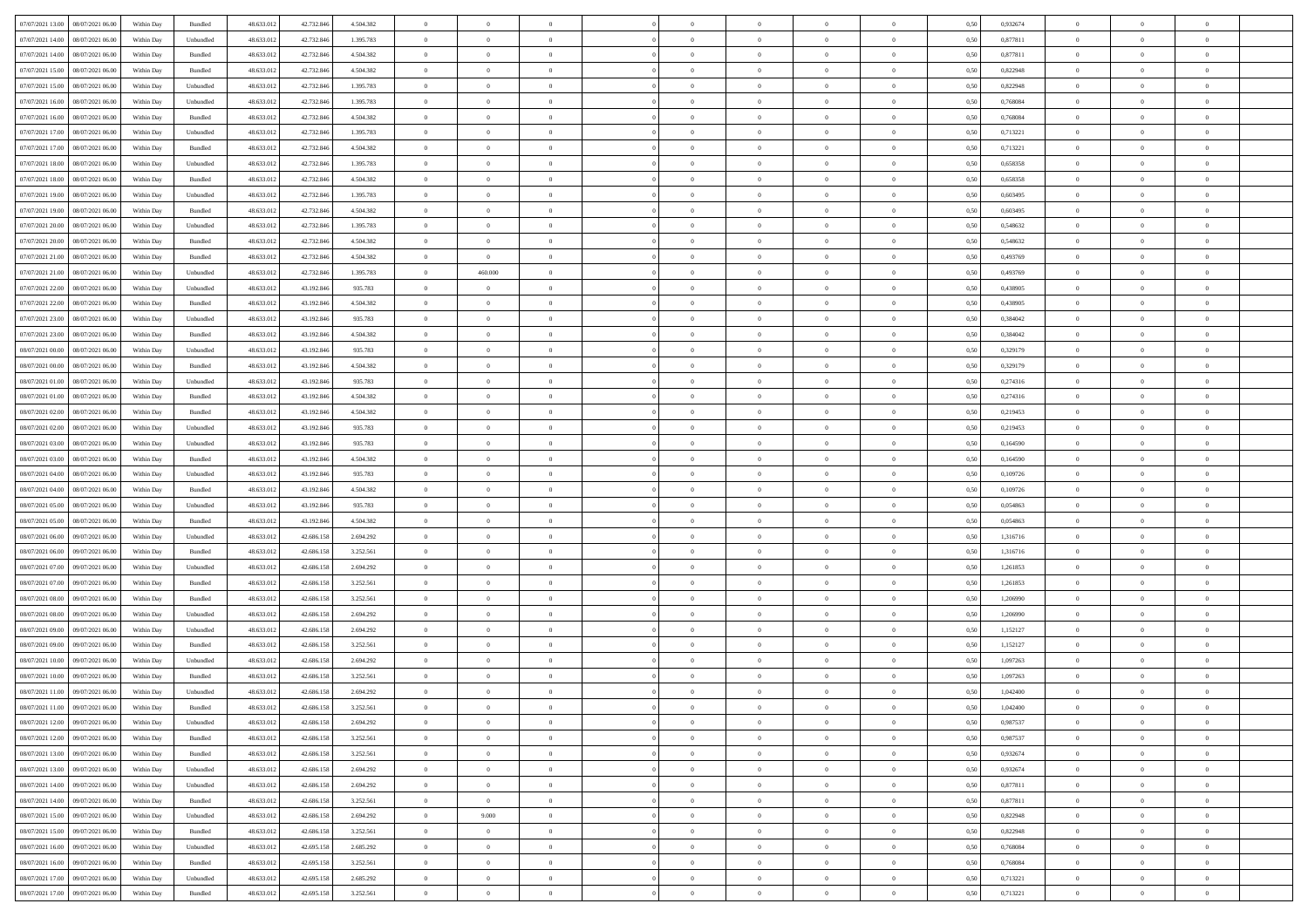|                                              |            |                    |            |            |           | $\overline{0}$ | $\overline{0}$ |                | $\overline{0}$ | $\theta$       |                | $\theta$       |      |          | $\theta$       | $\theta$       | $\overline{0}$ |  |
|----------------------------------------------|------------|--------------------|------------|------------|-----------|----------------|----------------|----------------|----------------|----------------|----------------|----------------|------|----------|----------------|----------------|----------------|--|
| 08/07/2021 18:00 09/07/2021 06:00            | Within Day | Unbundled          | 48.633.01  | 42.695.158 | 2.685.292 |                |                |                |                |                |                |                | 0,50 | 0,658358 |                |                |                |  |
| 08/07/2021 18:00<br>09/07/2021 06.00         | Within Day | Bundled            | 48.633.01  | 42.695.158 | 3.252.561 | $\bf{0}$       | $\bf{0}$       | $\bf{0}$       | $\bf{0}$       | $\overline{0}$ | $\overline{0}$ | $\bf{0}$       | 0,50 | 0,658358 | $\,$ 0 $\,$    | $\bf{0}$       | $\overline{0}$ |  |
| 08/07/2021 19:00<br>09/07/2021 06:00         | Within Day | Bundled            | 48.633.013 | 42.695.158 | 3.252.561 | $\overline{0}$ | $\bf{0}$       | $\overline{0}$ | $\bf{0}$       | $\bf{0}$       | $\overline{0}$ | $\bf{0}$       | 0.50 | 0.603495 | $\bf{0}$       | $\overline{0}$ | $\overline{0}$ |  |
| 08/07/2021 19:00<br>09/07/2021 06:00         | Within Day | Unbundled          | 48.633.01  | 42.695.158 | 2.685.292 | $\overline{0}$ | $\overline{0}$ | $\overline{0}$ | $\theta$       | $\theta$       | $\overline{0}$ | $\bf{0}$       | 0,50 | 0,603495 | $\theta$       | $\theta$       | $\overline{0}$ |  |
| 08/07/2021 20:00<br>09/07/2021 06.00         | Within Day | Unbundled          | 48.633.01  | 42.695.158 | 2.685.292 | $\bf{0}$       | $\overline{0}$ | $\bf{0}$       | $\overline{0}$ | $\theta$       | $\overline{0}$ | $\bf{0}$       | 0,50 | 0,548632 | $\,$ 0 $\,$    | $\bf{0}$       | $\overline{0}$ |  |
| 08/07/2021 20:00<br>09/07/2021 06:00         |            | Bundled            | 48.633.013 | 42.695.158 | 3.252.561 | $\overline{0}$ | $\overline{0}$ | $\overline{0}$ | $\bf{0}$       | $\overline{0}$ | $\theta$       | $\bf{0}$       | 0.50 | 0.548632 | $\,$ 0 $\,$    | $\theta$       | $\overline{0}$ |  |
|                                              | Within Day |                    |            |            |           |                |                |                |                |                |                |                |      |          |                |                |                |  |
| 08/07/2021 21:00<br>09/07/2021 06:00         | Within Day | Unbundled          | 48.633.013 | 42.695.158 | 2.685.292 | $\overline{0}$ | $\overline{0}$ | $\overline{0}$ | $\overline{0}$ | $\overline{0}$ | $\overline{0}$ | $\bf{0}$       | 0,50 | 0,493769 | $\theta$       | $\theta$       | $\overline{0}$ |  |
| 08/07/2021 21:00<br>09/07/2021 06.00         | Within Day | Bundled            | 48.633.01  | 42.695.158 | 3.252.561 | $\bf{0}$       | $\overline{0}$ | $\bf{0}$       | $\overline{0}$ | $\overline{0}$ | $\overline{0}$ | $\bf{0}$       | 0,50 | 0,493769 | $\,$ 0 $\,$    | $\bf{0}$       | $\overline{0}$ |  |
| 08/07/2021 22:00<br>09/07/2021 06:00         | Within Day | Unbundled          | 48.633.013 | 42.695.158 | 2.685.292 | $\overline{0}$ | $\bf{0}$       | $\overline{0}$ | $\bf{0}$       | $\overline{0}$ | $\overline{0}$ | $\bf{0}$       | 0.50 | 0.438905 | $\bf{0}$       | $\overline{0}$ | $\overline{0}$ |  |
| 08/07/2021 22:00<br>09/07/2021 06:00         | Within Day | Bundled            | 48.633.013 | 42.695.158 | 3.252.561 | $\overline{0}$ | $\bf{0}$       | $\overline{0}$ | $\overline{0}$ | $\overline{0}$ | $\overline{0}$ | $\bf{0}$       | 0,50 | 0,438905 | $\,$ 0 $\,$    | $\bf{0}$       | $\overline{0}$ |  |
| 08/07/2021 23:00<br>09/07/2021 06.00         | Within Day | Unbundled          | 48.633.01  | 42.695.158 | 2.685.292 | $\bf{0}$       | $\overline{0}$ | $\bf{0}$       | $\bf{0}$       | $\bf{0}$       | $\overline{0}$ | $\bf{0}$       | 0,50 | 0,384042 | $\,$ 0 $\,$    | $\bf{0}$       | $\overline{0}$ |  |
| 08/07/2021 23:00<br>09/07/2021 06:00         | Within Day | Bundled            | 48.633.013 | 42.695.158 | 3.252.561 | $\overline{0}$ | $\bf{0}$       | $\overline{0}$ | $\overline{0}$ | $\bf{0}$       | $\overline{0}$ | $\bf{0}$       | 0.50 | 0.384042 | $\bf{0}$       | $\overline{0}$ | $\bf{0}$       |  |
| 09/07/2021 00:00<br>09/07/2021 06:00         | Within Day | Bundled            | 48.633.01  | 42.695.158 | 3.252.561 | $\overline{0}$ | $\overline{0}$ | $\overline{0}$ | $\theta$       | $\theta$       | $\overline{0}$ | $\bf{0}$       | 0,50 | 0,329179 | $\,$ 0 $\,$    | $\theta$       | $\overline{0}$ |  |
|                                              |            |                    |            |            |           |                |                |                |                |                |                |                |      |          |                |                |                |  |
| 09/07/2021 00:00<br>09/07/2021 06.00         | Within Day | Unbundled          | 48.633.01  | 42.695.158 | 2.685.292 | $\bf{0}$       | $\overline{0}$ | $\bf{0}$       | $\overline{0}$ | $\bf{0}$       | $\overline{0}$ | $\bf{0}$       | 0,50 | 0,329179 | $\,$ 0 $\,$    | $\bf{0}$       | $\overline{0}$ |  |
| 09/07/2021 01:00<br>09/07/2021 06:00         | Within Day | Unbundled          | 48.633.013 | 42.695.158 | 2.685.292 | $\overline{0}$ | $\overline{0}$ | $\overline{0}$ | $\bf{0}$       | $\overline{0}$ | $\theta$       | $\bf{0}$       | 0.50 | 0,274316 | $\,$ 0 $\,$    | $\theta$       | $\overline{0}$ |  |
| 09/07/2021 01:00<br>09/07/2021 06:00         | Within Day | Bundled            | 48.633.013 | 42.695.158 | 3.252.561 | $\overline{0}$ | $\overline{0}$ | $\overline{0}$ | $\overline{0}$ | $\overline{0}$ | $\overline{0}$ | $\bf{0}$       | 0,50 | 0,274316 | $\theta$       | $\theta$       | $\overline{0}$ |  |
| 09/07/2021 02:00<br>09/07/2021 06.00         | Within Day | Unbundled          | 48.633.01  | 42.695.158 | 2.685.292 | $\bf{0}$       | $\overline{0}$ | $\bf{0}$       | $\overline{0}$ | $\bf{0}$       | $\overline{0}$ | $\bf{0}$       | 0,50 | 0,219453 | $\,$ 0 $\,$    | $\bf{0}$       | $\overline{0}$ |  |
| 09/07/2021 02:00<br>09/07/2021 06:00         | Within Day | Bundled            | 48.633.013 | 42.695.158 | 3.252.561 | $\overline{0}$ | $\bf{0}$       | $\overline{0}$ | $\bf{0}$       | $\overline{0}$ | $\overline{0}$ | $\bf{0}$       | 0.50 | 0.219453 | $\bf{0}$       | $\overline{0}$ | $\overline{0}$ |  |
| 09/07/2021 03:00<br>09/07/2021 06:00         | Within Day | Unbundled          | 48.633.013 | 42.695.158 | 2.685.292 | $\overline{0}$ | $\bf{0}$       | $\overline{0}$ | $\overline{0}$ | $\overline{0}$ | $\overline{0}$ | $\bf{0}$       | 0,50 | 0,164590 | $\,$ 0 $\,$    | $\bf{0}$       | $\overline{0}$ |  |
| 09/07/2021 03:00<br>09/07/2021 06.00         | Within Day | Bundled            | 48.633.01  | 42.695.158 | 3.252.561 | $\bf{0}$       | $\bf{0}$       | $\bf{0}$       | $\bf{0}$       | $\overline{0}$ | $\overline{0}$ | $\bf{0}$       | 0,50 | 0,164590 | $\,$ 0 $\,$    | $\bf{0}$       | $\overline{0}$ |  |
| 09/07/2021 04:00<br>09/07/2021 06:00         | Within Day | Unbundled          | 48.633.013 | 42.695.158 | 2.685.292 | $\overline{0}$ | $\bf{0}$       | $\overline{0}$ | $\overline{0}$ | $\bf{0}$       | $\overline{0}$ | $\bf{0}$       | 0.50 | 0.109726 | $\bf{0}$       | $\overline{0}$ | $\overline{0}$ |  |
|                                              |            |                    |            |            |           |                |                |                |                |                |                |                |      |          |                |                |                |  |
| 09/07/2021 04:00<br>09/07/2021 06:00         | Within Day | Bundled            | 48.633.01  | 42.695.158 | 3.252.561 | $\overline{0}$ | $\overline{0}$ | $\overline{0}$ | $\theta$       | $\theta$       | $\overline{0}$ | $\bf{0}$       | 0,50 | 0,109726 | $\theta$       | $\theta$       | $\overline{0}$ |  |
| 09/07/2021 05:00<br>09/07/2021 06.00         | Within Day | Unbundled          | 48.633.01  | 42.695.158 | 2.685.292 | $\bf{0}$       | $\overline{0}$ | $\bf{0}$       | $\bf{0}$       | $\bf{0}$       | $\overline{0}$ | $\bf{0}$       | 0,50 | 0,054863 | $\,$ 0 $\,$    | $\bf{0}$       | $\overline{0}$ |  |
| 09/07/2021 05:00<br>09/07/2021 06:00         | Within Day | Bundled            | 48.633.013 | 42.695.158 | 3.252.561 | $\overline{0}$ | $\overline{0}$ | $\overline{0}$ | $\bf{0}$       | $\overline{0}$ | $\theta$       | $\bf{0}$       | 0.50 | 0.054863 | $\,$ 0 $\,$    | $\theta$       | $\overline{0}$ |  |
| 09/07/2021 06:00<br>10/07/2021 06:00         | Within Day | Bundled            | 48.633.013 | 42.686.159 | 3.252.560 | $\overline{0}$ | $\overline{0}$ | $\overline{0}$ | $\overline{0}$ | $\overline{0}$ | $\overline{0}$ | $\bf{0}$       | 0,50 | 1,316716 | $\theta$       | $\theta$       | $\overline{0}$ |  |
| 09/07/2021 06:00<br>10/07/2021 06:00         | Within Day | Unbundled          | 48.633.01  | 42.686.15  | 2.694.292 | $\bf{0}$       | $\overline{0}$ | $\bf{0}$       | $\overline{0}$ | $\bf{0}$       | $\overline{0}$ | $\bf{0}$       | 0,50 | 1,316716 | $\,$ 0 $\,$    | $\bf{0}$       | $\overline{0}$ |  |
| 09/07/2021 07:00<br>10/07/2021 06:00         | Within Day | Unbundled          | 48.633.013 | 42.686.159 | 2.694.292 | $\overline{0}$ | $\bf{0}$       | $\overline{0}$ | $\bf{0}$       | $\overline{0}$ | $\overline{0}$ | $\bf{0}$       | 0.50 | 1.261853 | $\bf{0}$       | $\overline{0}$ | $\overline{0}$ |  |
| 09/07/2021 07:00<br>10/07/2021 06:00         | Within Day | Bundled            | 48.633.013 | 42.686.159 | 3.252.560 | $\overline{0}$ | $\overline{0}$ | $\overline{0}$ | $\overline{0}$ | $\overline{0}$ | $\overline{0}$ | $\bf{0}$       | 0,50 | 1,261853 | $\theta$       | $\theta$       | $\overline{0}$ |  |
| 09/07/2021 08:00<br>10/07/2021 06:00         | Within Day | Unbundled          | 48.633.01  | 42.686.159 | 2.694.292 | $\bf{0}$       | $\bf{0}$       | $\bf{0}$       | $\bf{0}$       | $\overline{0}$ | $\overline{0}$ | $\bf{0}$       | 0,50 | 1,206990 | $\,$ 0 $\,$    | $\bf{0}$       | $\overline{0}$ |  |
| 09/07/2021 08:00<br>10/07/2021 06:00         | Within Day | Bundled            | 48.633.013 | 42.686.159 | 3.252.560 | $\overline{0}$ | $\bf{0}$       | $\overline{0}$ | $\bf{0}$       | $\bf{0}$       | $\overline{0}$ | $\bf{0}$       | 0.50 | 1.206990 | $\bf{0}$       | $\overline{0}$ | $\bf{0}$       |  |
|                                              |            |                    |            |            |           |                |                |                |                |                |                |                |      |          |                |                |                |  |
| 09/07/2021 09:00<br>10/07/2021 06:00         | Within Day | Unbundled          | 48.633.013 | 42.686.159 | 2.694.292 | $\overline{0}$ | $\overline{0}$ | $\overline{0}$ | $\overline{0}$ | $\overline{0}$ | $\overline{0}$ | $\bf{0}$       | 0.5( | 1,152127 | $\theta$       | $\theta$       | $\overline{0}$ |  |
| 09/07/2021 09:00<br>10/07/2021 06:00         | Within Day | Bundled            | 48.633.01  | 42.686.159 | 3.252.560 | $\bf{0}$       | $\overline{0}$ | $\bf{0}$       | $\bf{0}$       | $\,$ 0 $\,$    | $\overline{0}$ | $\bf{0}$       | 0,50 | 1,152127 | $\,$ 0 $\,$    | $\bf{0}$       | $\overline{0}$ |  |
| 09/07/2021 10:00<br>10/07/2021 06:00         | Within Day | Unbundled          | 48.633.013 | 42.686.159 | 2.694.292 | $\overline{0}$ | $\bf{0}$       | $\overline{0}$ | $\bf{0}$       | $\overline{0}$ | $\Omega$       | $\bf{0}$       | 0.50 | 1.097263 | $\,$ 0 $\,$    | $\bf{0}$       | $\overline{0}$ |  |
| 09/07/2021 10:00<br>10/07/2021 06:00         | Within Dav | Bundled            | 48.633.013 | 42.686.159 | 3.252.560 | $\overline{0}$ | $\overline{0}$ | $\overline{0}$ | $\overline{0}$ | $\theta$       | $\overline{0}$ | $\bf{0}$       | 0.50 | 1,097263 | $\theta$       | $\theta$       | $\overline{0}$ |  |
| 09/07/2021 11:00<br>10/07/2021 06:00         | Within Day | Unbundled          | 48.633.01  | 42.686.159 | 2.694.292 | $\bf{0}$       | $\bf{0}$       | $\bf{0}$       | $\bf{0}$       | $\bf{0}$       | $\overline{0}$ | $\bf{0}$       | 0,50 | 1,042400 | $\,$ 0 $\,$    | $\bf{0}$       | $\overline{0}$ |  |
| 09/07/2021 11:00<br>10/07/2021 06:00         | Within Day | Bundled            | 48.633.013 | 42.686.159 | 3.252.560 | $\overline{0}$ | $\bf{0}$       | $\overline{0}$ | $\bf{0}$       | $\overline{0}$ | $\overline{0}$ | $\bf{0}$       | 0.50 | 1.042400 | $\bf{0}$       | $\overline{0}$ | $\overline{0}$ |  |
| 09/07/2021 12:00<br>10/07/2021 06:00         | Within Dav | Unbundled          | 48.633.013 | 42.686.159 | 2.694.292 | $\overline{0}$ | $\overline{0}$ | $\overline{0}$ | $\overline{0}$ | $\overline{0}$ | $\overline{0}$ | $\bf{0}$       | 0.50 | 0,987537 | $\theta$       | $\theta$       | $\overline{0}$ |  |
| 09/07/2021 12:00<br>10/07/2021 06:00         | Within Day | Bundled            | 48.633.01  | 42.686.159 | 3.252.560 | $\bf{0}$       | $\bf{0}$       | $\bf{0}$       | $\bf{0}$       | $\overline{0}$ | $\overline{0}$ | $\bf{0}$       | 0,50 | 0,987537 | $\,$ 0 $\,$    | $\bf{0}$       | $\overline{0}$ |  |
| 10/07/2021 06:00                             |            |                    | 48.633.013 |            |           |                |                | $\overline{0}$ |                |                | $\overline{0}$ |                | 0.50 | 0.932674 |                |                |                |  |
| 09/07/2021 13:00                             | Within Day | Unbundled          |            | 42.686.159 | 2.694.292 | $\overline{0}$ | $\bf{0}$       |                | $\overline{0}$ | $\bf{0}$       |                | $\bf{0}$       |      |          | $\bf{0}$       | $\overline{0}$ | $\overline{0}$ |  |
| 09/07/2021 13:00<br>10/07/2021 06:00         | Within Day | Bundled            | 48.633.013 | 42.686.159 | 3.252.560 | $\overline{0}$ | $\overline{0}$ | $\overline{0}$ | $\overline{0}$ | $\overline{0}$ | $\overline{0}$ | $\bf{0}$       | 0.50 | 0,932674 | $\theta$       | $\theta$       | $\overline{0}$ |  |
| 09/07/2021 14:00<br>10/07/2021 06:00         | Within Day | Unbundled          | 48.633.01  | 42.686.159 | 2.694.292 | $\bf{0}$       | $\bf{0}$       | $\bf{0}$       | $\bf{0}$       | $\overline{0}$ | $\overline{0}$ | $\bf{0}$       | 0,50 | 0,877811 | $\,$ 0 $\,$    | $\bf{0}$       | $\overline{0}$ |  |
| 09/07/2021 14:00<br>10/07/2021 06:00         | Within Day | Bundled            | 48.633.013 | 42.686.159 | 3.252.560 | $\overline{0}$ | $\overline{0}$ | $\overline{0}$ | $\bf{0}$       | $\overline{0}$ | $\Omega$       | $\bf{0}$       | 0.50 | 0.877811 | $\bf{0}$       | $\theta$       | $\overline{0}$ |  |
| 09/07/2021 15:00<br>10/07/2021 06:00         | Within Dav | Unbundled          | 48.633.013 | 42.686.159 | 2.694.292 | $\overline{0}$ | $\overline{0}$ | $\Omega$       | $\overline{0}$ | $\theta$       | $\Omega$       | $\overline{0}$ | 0.5( | 0,822948 | $\theta$       | $\theta$       | $\overline{0}$ |  |
| 09/07/2021 15:00<br>10/07/2021 06:00         | Within Day | Bundled            | 48.633.01  | 42.686.159 | 3.252.560 | $\bf{0}$       | $\bf{0}$       | $\overline{0}$ | $\bf{0}$       | $\bf{0}$       | $\overline{0}$ | $\bf{0}$       | 0,50 | 0,822948 | $\,$ 0 $\,$    | $\bf{0}$       | $\overline{0}$ |  |
| $09/07/2021\ 16.00 \qquad 10/07/2021\ 06.00$ | Within Day | $\mathbf B$ undled | 48.633.012 | 42.686.159 | 3.252.560 | $\overline{0}$ | $\Omega$       |                | $\Omega$       |                |                |                | 0,50 | 0.768084 | $\theta$       | $\overline{0}$ |                |  |
| 09/07/2021 16:00 10/07/2021 06:00            | Within Day | Unbundled          | 48.633.012 | 42.686.159 | 2.694.292 | $\overline{0}$ | $\overline{0}$ | $\overline{0}$ | $\theta$       | $\overline{0}$ | $\overline{0}$ | $\bf{0}$       | 0,50 | 0,768084 | $\theta$       | $\overline{0}$ | $\overline{0}$ |  |
| 09/07/2021 17:00<br>10/07/2021 06:00         | Within Day | Unbundled          | 48.633.013 | 42.686.159 | 2.694.292 | $\overline{0}$ | $\bf{0}$       | $\overline{0}$ | $\overline{0}$ | $\bf{0}$       | $\overline{0}$ |                | 0,50 | 0,713221 | $\bf{0}$       | $\overline{0}$ | $\bf{0}$       |  |
|                                              |            |                    |            |            |           |                |                |                |                |                |                | $\bf{0}$       |      |          |                |                |                |  |
| 09/07/2021 17:00 10/07/2021 06:00            | Within Day | Bundled            | 48.633.012 | 42.686.159 | 3.252.560 | $\overline{0}$ | $\bf{0}$       | $\overline{0}$ | $\overline{0}$ | $\mathbf{0}$   | $\overline{0}$ | $\,$ 0 $\,$    | 0.50 | 0,713221 | $\overline{0}$ | $\bf{0}$       | $\,$ 0 $\,$    |  |
| 09/07/2021 18:00<br>10/07/2021 06:00         | Within Day | Unbundled          | 48.633.012 | 42.686.159 | 2.694.292 | $\overline{0}$ | $\overline{0}$ | $\overline{0}$ | $\overline{0}$ | $\overline{0}$ | $\overline{0}$ | $\bf{0}$       | 0,50 | 0,658358 | $\overline{0}$ | $\theta$       | $\overline{0}$ |  |
| 09/07/2021 18:00<br>10/07/2021 06:00         | Within Day | Bundled            | 48.633.012 | 42.686.159 | 3.252.560 | $\overline{0}$ | $\bf{0}$       | $\overline{0}$ | $\overline{0}$ | $\overline{0}$ | $\overline{0}$ | $\bf{0}$       | 0,50 | 0,658358 | $\bf{0}$       | $\overline{0}$ | $\overline{0}$ |  |
| 09/07/2021 19:00<br>10/07/2021 06:00         | Within Day | Unbundled          | 48.633.012 | 42.686.159 | 2.694.292 | $\overline{0}$ | $\bf{0}$       | $\overline{0}$ | $\overline{0}$ | $\bf{0}$       | $\overline{0}$ | $\bf{0}$       | 0.50 | 0.603495 | $\,$ 0 $\,$    | $\overline{0}$ | $\,$ 0         |  |
| 09/07/2021 19:00<br>10/07/2021 06:00         | Within Dav | Bundled            | 48.633.012 | 42.686.159 | 3.252.560 | $\overline{0}$ | $\overline{0}$ | $\overline{0}$ | $\overline{0}$ | $\overline{0}$ | $\overline{0}$ | $\bf{0}$       | 0.50 | 0,603495 | $\overline{0}$ | $\theta$       | $\overline{0}$ |  |
| 09/07/2021 20:00<br>10/07/2021 06:00         | Within Day | Unbundled          | 48.633.013 | 42.686.159 | 2.694.292 | $\overline{0}$ | $\overline{0}$ | $\overline{0}$ | $\overline{0}$ | $\overline{0}$ | $\overline{0}$ | $\bf{0}$       | 0,50 | 0,548632 | $\bf{0}$       | $\overline{0}$ | $\,$ 0         |  |
| 10/07/2021 06:00<br>09/07/2021 20:00         | Within Day | Bundled            | 48.633.012 | 42.686.159 | 3.252.560 | $\overline{0}$ | $\overline{0}$ | $\overline{0}$ | $\overline{0}$ | $\overline{0}$ | $\overline{0}$ | $\bf{0}$       | 0.50 | 0.548632 | $\mathbf{0}$   | $\bf{0}$       | $\,$ 0         |  |
| 10/07/2021 06:00                             |            |                    |            |            |           |                | $\overline{0}$ |                |                | $\overline{0}$ |                |                |      |          |                | $\theta$       | $\overline{0}$ |  |
| 09/07/2021 21:00                             | Within Dav | Bundled            | 48.633.012 | 42.686.159 | 3.252.560 | $\overline{0}$ |                | $\overline{0}$ | $\overline{0}$ |                | $\overline{0}$ | $\bf{0}$       | 0,50 | 0,493769 | $\overline{0}$ |                |                |  |
| 09/07/2021 21:00<br>10/07/2021 06:00         | Within Day | Unbundled          | 48.633.013 | 42.686.159 | 2.694.292 | $\overline{0}$ | $\bf{0}$       | $\overline{0}$ | $\overline{0}$ | $\overline{0}$ | $\overline{0}$ | $\bf{0}$       | 0,50 | 0,493769 | $\bf{0}$       | $\,$ 0 $\,$    | $\bf{0}$       |  |
| 09/07/2021 22:00 10/07/2021 06:00            | Within Day | Unbundled          | 48.633.012 | 42.686.159 | 2.694.292 | $\,$ 0 $\,$    | $\bf{0}$       | $\overline{0}$ | $\overline{0}$ | $\,$ 0 $\,$    | $\overline{0}$ | $\,$ 0 $\,$    | 0,50 | 0,438905 | $\overline{0}$ | $\,$ 0 $\,$    | $\,$ 0 $\,$    |  |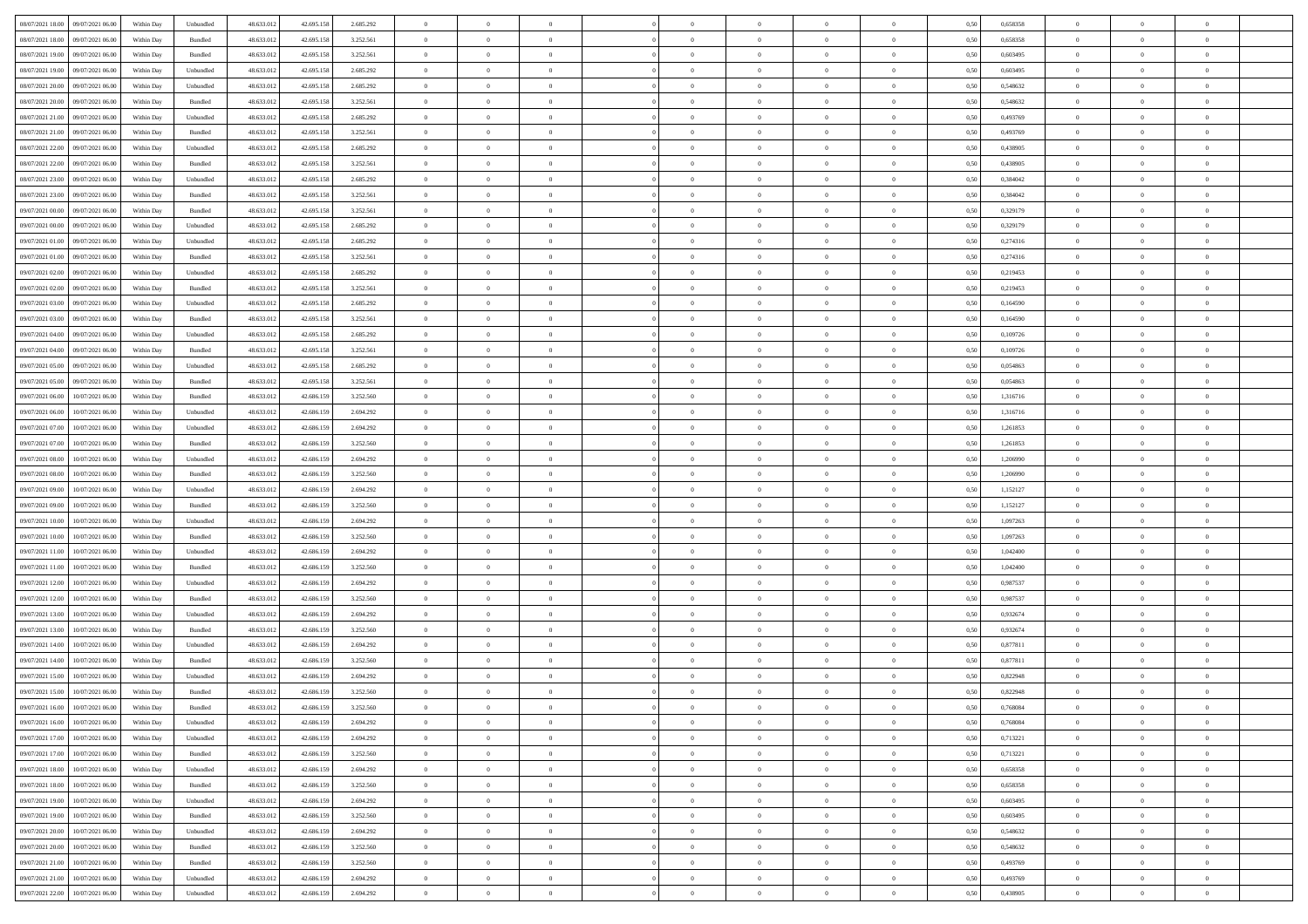|                                              |            |                    |            |            |           | $\overline{0}$ | $\overline{0}$ |                | $\overline{0}$ | $\theta$       |                | $\theta$       |      |          | $\theta$       | $\theta$       | $\theta$       |  |
|----------------------------------------------|------------|--------------------|------------|------------|-----------|----------------|----------------|----------------|----------------|----------------|----------------|----------------|------|----------|----------------|----------------|----------------|--|
| 09/07/2021 22.00<br>10/07/2021 06:00         | Within Day | Bundled            | 48.633.01  | 42.686.159 | 3.252.560 |                |                |                |                |                |                |                | 0,50 | 0,438905 |                |                |                |  |
| 09/07/2021 23:00<br>10/07/2021 06:00         | Within Day | Unbundled          | 48.633.01  | 42.686.15  | 2.694.292 | $\bf{0}$       | $\bf{0}$       | $\bf{0}$       | $\bf{0}$       | $\overline{0}$ | $\overline{0}$ | $\bf{0}$       | 0,50 | 0,384042 | $\,$ 0 $\,$    | $\bf{0}$       | $\overline{0}$ |  |
| 09/07/2021 23:00<br>10/07/2021 06:00         | Within Day | Bundled            | 48.633.013 | 42.686.159 | 3.252.560 | $\overline{0}$ | $\bf{0}$       | $\overline{0}$ | $\bf{0}$       | $\bf{0}$       | $\overline{0}$ | $\bf{0}$       | 0.50 | 0.384042 | $\bf{0}$       | $\overline{0}$ | $\overline{0}$ |  |
| 10/07/2021 00:00<br>10/07/2021 06:00         | Within Day | Unbundled          | 48.633.013 | 42.686.159 | 2.694.292 | $\overline{0}$ | $\bf{0}$       | $\overline{0}$ | $\theta$       | $\theta$       | $\overline{0}$ | $\bf{0}$       | 0,50 | 0,329179 | $\theta$       | $\theta$       | $\overline{0}$ |  |
| 10/07/2021 00:00<br>10/07/2021 06:00         | Within Day | Bundled            | 48.633.01  | 42.686.159 | 3.252.560 | $\overline{0}$ | $\overline{0}$ | $\bf{0}$       | $\overline{0}$ | $\theta$       | $\overline{0}$ | $\bf{0}$       | 0,50 | 0,329179 | $\,$ 0 $\,$    | $\bf{0}$       | $\overline{0}$ |  |
| 10/07/2021 01:00<br>10/07/2021 06:00         |            | Unbundled          | 48.633.013 | 42.686.159 | 2.694.292 | $\overline{0}$ | $\overline{0}$ | $\overline{0}$ | $\bf{0}$       | $\overline{0}$ | $\theta$       | $\bf{0}$       | 0.50 | 0,274316 | $\,$ 0 $\,$    | $\theta$       | $\overline{0}$ |  |
|                                              | Within Day |                    |            |            |           |                |                |                |                |                |                |                |      |          |                |                |                |  |
| 10/07/2021 01:00<br>10/07/2021 06:00         | Within Day | Bundled            | 48.633.013 | 42.686.159 | 3.252.560 | $\overline{0}$ | $\overline{0}$ | $\overline{0}$ | $\overline{0}$ | $\overline{0}$ | $\overline{0}$ | $\bf{0}$       | 0,50 | 0,274316 | $\theta$       | $\theta$       | $\overline{0}$ |  |
| 10/07/2021 02:00<br>10/07/2021 06:00         | Within Day | Unbundled          | 48.633.01  | 42.686.15  | 2.694.292 | $\overline{0}$ | $\overline{0}$ | $\bf{0}$       | $\overline{0}$ | $\overline{0}$ | $\overline{0}$ | $\bf{0}$       | 0,50 | 0,219453 | $\,$ 0 $\,$    | $\bf{0}$       | $\overline{0}$ |  |
| 10/07/2021 02:00<br>10/07/2021 06:00         | Within Day | Bundled            | 48.633.013 | 42.686.159 | 3.252.560 | $\overline{0}$ | $\bf{0}$       | $\overline{0}$ | $\bf{0}$       | $\overline{0}$ | $\overline{0}$ | $\bf{0}$       | 0.50 | 0.219453 | $\bf{0}$       | $\overline{0}$ | $\overline{0}$ |  |
| 10/07/2021 03:00<br>10/07/2021 06:00         | Within Day | Bundled            | 48.633.013 | 42.686.159 | 3.252.560 | $\overline{0}$ | $\bf{0}$       | $\overline{0}$ | $\overline{0}$ | $\overline{0}$ | $\overline{0}$ | $\bf{0}$       | 0,50 | 0,164590 | $\,$ 0 $\,$    | $\bf{0}$       | $\overline{0}$ |  |
| 10/07/2021 03:00<br>10/07/2021 06:00         | Within Day | Unbundled          | 48.633.01  | 42.686.159 | 2.694.292 | $\bf{0}$       | $\overline{0}$ | $\bf{0}$       | $\bf{0}$       | $\bf{0}$       | $\overline{0}$ | $\bf{0}$       | 0,50 | 0,164590 | $\,$ 0 $\,$    | $\bf{0}$       | $\overline{0}$ |  |
| 10/07/2021 04:00<br>10/07/2021 06:00         | Within Day | Unbundled          | 48.633.013 | 42.686.159 | 2.694.292 | $\overline{0}$ | $\bf{0}$       | $\overline{0}$ | $\bf{0}$       | $\bf{0}$       | $\overline{0}$ | $\bf{0}$       | 0.50 | 0.109726 | $\bf{0}$       | $\overline{0}$ | $\bf{0}$       |  |
| 10/07/2021 04:00<br>10/07/2021 06:00         | Within Day | Bundled            | 48.633.01  | 42.686.159 | 3.252.560 | $\overline{0}$ | $\overline{0}$ | $\overline{0}$ | $\theta$       | $\theta$       | $\overline{0}$ | $\bf{0}$       | 0,50 | 0,109726 | $\,$ 0 $\,$    | $\theta$       | $\overline{0}$ |  |
|                                              |            |                    |            |            |           |                |                |                |                |                |                |                |      |          |                |                |                |  |
| 10/07/2021 05:00<br>10/07/2021 06:00         | Within Day | Unbundled          | 48.633.01  | 42.686.15  | 2.694.292 | $\bf{0}$       | $\overline{0}$ | $\bf{0}$       | $\overline{0}$ | $\bf{0}$       | $\overline{0}$ | $\bf{0}$       | 0,50 | 0,054863 | $\,$ 0 $\,$    | $\bf{0}$       | $\overline{0}$ |  |
| 10/07/2021 05:00<br>10/07/2021 06:00         | Within Day | Bundled            | 48.633.013 | 42.686.159 | 3.252.560 | $\overline{0}$ | $\overline{0}$ | $\overline{0}$ | $\bf{0}$       | $\overline{0}$ | $\theta$       | $\bf{0}$       | 0.50 | 0.054863 | $\,$ 0 $\,$    | $\theta$       | $\overline{0}$ |  |
| 10/07/2021 06:00<br>11/07/2021 06:00         | Within Day | Unbundled          | 48.633.013 | 42.686.159 | 2.694.292 | $\overline{0}$ | $\overline{0}$ | $\overline{0}$ | $\overline{0}$ | $\overline{0}$ | $\overline{0}$ | $\bf{0}$       | 0,50 | 1,316716 | $\theta$       | $\theta$       | $\overline{0}$ |  |
| 10/07/2021 06:00<br>11/07/2021 06:00         | Within Day | Bundled            | 48.633.01  | 42.686.159 | 3.252.560 | $\bf{0}$       | $\overline{0}$ | $\bf{0}$       | $\overline{0}$ | $\bf{0}$       | $\overline{0}$ | $\bf{0}$       | 0,50 | 1,316716 | $\,$ 0 $\,$    | $\bf{0}$       | $\overline{0}$ |  |
| 10/07/2021 07:00<br>11/07/2021 06:00         | Within Day | Unbundled          | 48.633.013 | 42.686.159 | 2.694.292 | $\overline{0}$ | $\bf{0}$       | $\overline{0}$ | $\bf{0}$       | $\overline{0}$ | $\overline{0}$ | $\bf{0}$       | 0.50 | 1.261853 | $\bf{0}$       | $\overline{0}$ | $\overline{0}$ |  |
| 10/07/2021 07:00<br>11/07/2021 06:00         | Within Day | Bundled            | 48.633.013 | 42.686.159 | 3.252.560 | $\overline{0}$ | $\bf{0}$       | $\overline{0}$ | $\overline{0}$ | $\overline{0}$ | $\overline{0}$ | $\bf{0}$       | 0,50 | 1,261853 | $\,$ 0 $\,$    | $\bf{0}$       | $\overline{0}$ |  |
| 10/07/2021 08:00<br>11/07/2021 06:00         | Within Day | Bundled            | 48.633.01  | 42.686.159 | 3.252.560 | $\bf{0}$       | $\bf{0}$       | $\bf{0}$       | $\bf{0}$       | $\overline{0}$ | $\overline{0}$ | $\bf{0}$       | 0,50 | 1,206990 | $\,$ 0 $\,$    | $\bf{0}$       | $\overline{0}$ |  |
| 10/07/2021 08:00<br>11/07/2021 06:00         |            | Unbundled          | 48.633.013 |            |           |                | $\bf{0}$       | $\overline{0}$ |                | $\bf{0}$       | $\overline{0}$ |                | 0.50 | 1.206990 | $\bf{0}$       | $\overline{0}$ | $\bf{0}$       |  |
|                                              | Within Day |                    |            | 42.686.159 | 2.694.292 | $\overline{0}$ |                |                | $\bf{0}$       |                |                | $\bf{0}$       |      |          |                |                |                |  |
| 10/07/2021 09:00<br>11/07/2021 06:00         | Within Day | Unbundled          | 48.633.01  | 42.686.159 | 2.694.292 | $\overline{0}$ | $\overline{0}$ | $\overline{0}$ | $\theta$       | $\theta$       | $\overline{0}$ | $\bf{0}$       | 0,50 | 1,152127 | $\theta$       | $\theta$       | $\overline{0}$ |  |
| 10/07/2021 09:00<br>11/07/2021 06:00         | Within Day | Bundled            | 48.633.01  | 42.686.159 | 3.252.560 | $\bf{0}$       | $\overline{0}$ | $\bf{0}$       | $\bf{0}$       | $\bf{0}$       | $\overline{0}$ | $\bf{0}$       | 0,50 | 1,152127 | $\,$ 0 $\,$    | $\bf{0}$       | $\overline{0}$ |  |
| 10/07/2021 10:00<br>11/07/2021 06:00         | Within Day | Unbundled          | 48.633.013 | 42.686.159 | 2.694.292 | $\overline{0}$ | $\overline{0}$ | $\overline{0}$ | $\bf{0}$       | $\overline{0}$ | $\theta$       | $\bf{0}$       | 0.50 | 1.097263 | $\,$ 0 $\,$    | $\theta$       | $\overline{0}$ |  |
| 10/07/2021 10:00<br>11/07/2021 06:00         | Within Day | Bundled            | 48.633.013 | 42.686.159 | 3.252.560 | $\overline{0}$ | $\overline{0}$ | $\overline{0}$ | $\overline{0}$ | $\overline{0}$ | $\overline{0}$ | $\bf{0}$       | 0,50 | 1,097263 | $\theta$       | $\theta$       | $\overline{0}$ |  |
| 10/07/2021 11:00<br>11/07/2021 06:00         | Within Day | Unbundled          | 48.633.01  | 42.686.15  | 2.694.292 | $\bf{0}$       | $\overline{0}$ | $\bf{0}$       | $\overline{0}$ | $\bf{0}$       | $\overline{0}$ | $\bf{0}$       | 0,50 | 1,042400 | $\,$ 0 $\,$    | $\bf{0}$       | $\overline{0}$ |  |
| 10/07/2021 11:00<br>11/07/2021 06:00         | Within Day | Bundled            | 48.633.013 | 42.686.159 | 3.252.560 | $\overline{0}$ | $\bf{0}$       | $\overline{0}$ | $\bf{0}$       | $\overline{0}$ | $\overline{0}$ | $\bf{0}$       | 0.50 | 1.042400 | $\bf{0}$       | $\overline{0}$ | $\overline{0}$ |  |
| 10/07/2021 12:00<br>11/07/2021 06:00         | Within Day | Unbundled          | 48.633.01  | 42.686.159 | 2.694.292 | $\overline{0}$ | $\overline{0}$ | $\overline{0}$ | $\overline{0}$ | $\overline{0}$ | $\overline{0}$ | $\bf{0}$       | 0,50 | 0,987537 | $\theta$       | $\theta$       | $\overline{0}$ |  |
| 10/07/2021 12:00<br>11/07/2021 06:00         | Within Day | Bundled            | 48.633.01  | 42.686.159 | 3.252.560 | $\bf{0}$       | $\bf{0}$       | $\bf{0}$       | $\bf{0}$       | $\overline{0}$ | $\overline{0}$ | $\bf{0}$       | 0,50 | 0,987537 | $\,$ 0 $\,$    | $\bf{0}$       | $\overline{0}$ |  |
|                                              |            |                    |            |            |           |                |                |                |                |                |                |                |      |          |                |                |                |  |
| 10/07/2021 13:00<br>11/07/2021 06:00         | Within Day | Unbundled          | 48.633.013 | 42.686.159 | 2.694.292 | $\overline{0}$ | $\bf{0}$       | $\overline{0}$ | $\bf{0}$       | $\bf{0}$       | $\overline{0}$ | $\bf{0}$       | 0.50 | 0.932674 | $\bf{0}$       | $\overline{0}$ | $\bf{0}$       |  |
| 10/07/2021 13:00<br>11/07/2021 06:00         | Within Day | Bundled            | 48.633.013 | 42.686.159 | 3.252.560 | $\overline{0}$ | $\overline{0}$ | $\overline{0}$ | $\overline{0}$ | $\overline{0}$ | $\overline{0}$ | $\bf{0}$       | 0.50 | 0,932674 | $\theta$       | $\theta$       | $\overline{0}$ |  |
| 10/07/2021 14:00<br>11/07/2021 06:00         | Within Day | Bundled            | 48.633.01  | 42.686.159 | 3.252.560 | $\bf{0}$       | $\overline{0}$ | $\bf{0}$       | $\bf{0}$       | $\,$ 0 $\,$    | $\overline{0}$ | $\bf{0}$       | 0,50 | 0,877811 | $\,$ 0 $\,$    | $\bf{0}$       | $\overline{0}$ |  |
| 10/07/2021 14:00<br>11/07/2021 06:00         | Within Day | Unbundled          | 48.633.013 | 42.686.159 | 2.694.292 | $\overline{0}$ | $\bf{0}$       | $\overline{0}$ | $\bf{0}$       | $\overline{0}$ | $\Omega$       | $\bf{0}$       | 0.50 | 0.877811 | $\,$ 0 $\,$    | $\theta$       | $\overline{0}$ |  |
| 10/07/2021 15:00<br>11/07/2021 06:00         | Within Dav | Unbundled          | 48.633.013 | 42.686.159 | 2.694.292 | $\overline{0}$ | $\overline{0}$ | $\overline{0}$ | $\overline{0}$ | $\theta$       | $\overline{0}$ | $\overline{0}$ | 0.5( | 0,822948 | $\theta$       | $\theta$       | $\overline{0}$ |  |
| 10/07/2021 15:00<br>11/07/2021 06:00         | Within Day | Bundled            | 48.633.01  | 42.686.159 | 3.252.560 | $\bf{0}$       | $\bf{0}$       | $\bf{0}$       | $\bf{0}$       | $\bf{0}$       | $\overline{0}$ | $\bf{0}$       | 0,50 | 0,822948 | $\,$ 0 $\,$    | $\bf{0}$       | $\overline{0}$ |  |
| 10/07/2021 16:00<br>11/07/2021 06:00         | Within Day | Unbundled          | 48.633.013 | 42.686.159 | 2.694.292 | $\overline{0}$ | $\bf{0}$       | $\overline{0}$ | $\bf{0}$       | $\overline{0}$ | $\overline{0}$ | $\bf{0}$       | 0.50 | 0.768084 | $\bf{0}$       | $\overline{0}$ | $\overline{0}$ |  |
| 10/07/2021 16:00<br>11/07/2021 06:00         | Within Dav | Bundled            | 48.633.013 | 42.686.159 | 3.252.560 | $\overline{0}$ | $\overline{0}$ | $\overline{0}$ | $\overline{0}$ | $\overline{0}$ | $\overline{0}$ | $\bf{0}$       | 0.50 | 0.768084 | $\theta$       | $\theta$       | $\overline{0}$ |  |
| 11/07/2021 06:00                             | Within Day | Unbundled          | 48.633.01  | 42.686.159 | 2.694.292 | $\bf{0}$       | $\bf{0}$       | $\bf{0}$       | $\bf{0}$       | $\overline{0}$ | $\overline{0}$ | $\bf{0}$       | 0,50 | 0,713221 | $\,$ 0 $\,$    | $\bf{0}$       | $\overline{0}$ |  |
| 10/07/2021 17:00                             |            |                    |            |            |           |                |                |                |                |                |                |                |      |          |                |                |                |  |
| 10/07/2021 17:00<br>11/07/2021 06:00         | Within Day | Bundled            | 48.633.013 | 42.686.159 | 3.252.560 | $\overline{0}$ | $\bf{0}$       | $\overline{0}$ | $\bf{0}$       | $\bf{0}$       | $\overline{0}$ | $\bf{0}$       | 0.50 | 0,713221 | $\bf{0}$       | $\overline{0}$ | $\overline{0}$ |  |
| 10/07/2021 18:00<br>11/07/2021 06:00         | Within Dav | Unbundled          | 48.633.013 | 42.686.159 | 2.694.292 | $\overline{0}$ | $\overline{0}$ | $\overline{0}$ | $\overline{0}$ | $\overline{0}$ | $\overline{0}$ | $\bf{0}$       | 0.5( | 0,658358 | $\theta$       | $\theta$       | $\overline{0}$ |  |
| 10/07/2021 18:00<br>11/07/2021 06:00         | Within Day | Bundled            | 48.633.01  | 42.686.159 | 3.252.560 | $\bf{0}$       | $\bf{0}$       | $\bf{0}$       | $\bf{0}$       | $\overline{0}$ | $\overline{0}$ | $\bf{0}$       | 0,50 | 0,658358 | $\,$ 0 $\,$    | $\bf{0}$       | $\overline{0}$ |  |
| 10/07/2021 19:00<br>11/07/2021 06:00         | Within Day | Bundled            | 48.633.013 | 42.686.159 | 3.252.560 | $\overline{0}$ | $\overline{0}$ | $\overline{0}$ | $\bf{0}$       | $\overline{0}$ | $\Omega$       | $\bf{0}$       | 0.50 | 0.603495 | $\,$ 0 $\,$    | $\theta$       | $\overline{0}$ |  |
| 10/07/2021 19:00<br>11/07/2021 06:00         | Within Dav | Unbundled          | 48.633.013 | 42.686.159 | 2.694.292 | $\overline{0}$ | $\overline{0}$ | $\Omega$       | $\overline{0}$ | $\theta$       | $\Omega$       | $\overline{0}$ | 0.5( | 0,603495 | $\theta$       | $\theta$       | $\overline{0}$ |  |
| 10/07/2021 20:00<br>11/07/2021 06:00         | Within Day | Unbundled          | 48.633.01  | 42.686.159 | 2.694.292 | $\bf{0}$       | $\bf{0}$       | $\overline{0}$ | $\bf{0}$       | $\bf{0}$       | $\overline{0}$ | $\bf{0}$       | 0,50 | 0,548632 | $\,$ 0 $\,$    | $\bf{0}$       | $\overline{0}$ |  |
| $10/07/2021\ 20.00 \qquad 11/07/2021\ 06.00$ | Within Day | $\mathbf B$ undled | 48.633.012 | 42.686.159 | 3.252.560 | $\overline{0}$ | $\Omega$       |                | $\Omega$       |                |                |                | 0,50 | 0,548632 | $\bf{0}$       | $\overline{0}$ |                |  |
| 10/07/2021 21:00 11/07/2021 06:00            | Within Day | Unbundled          | 48.633.012 | 42.686.159 | 2.694.292 | $\overline{0}$ | $\overline{0}$ | $\Omega$       | $\theta$       | $\overline{0}$ | $\overline{0}$ | $\bf{0}$       | 0,50 | 0,493769 | $\theta$       | $\overline{0}$ | $\overline{0}$ |  |
|                                              |            |                    |            |            |           |                |                |                |                |                |                |                |      |          |                |                |                |  |
| 10/07/2021 21:00<br>11/07/2021 06:00         | Within Day | Bundled            | 48.633.013 | 42.686.159 | 3.252.560 | $\overline{0}$ | $\bf{0}$       | $\overline{0}$ | $\overline{0}$ | $\bf{0}$       | $\overline{0}$ | $\bf{0}$       | 0,50 | 0,493769 | $\bf{0}$       | $\overline{0}$ | $\bf{0}$       |  |
| 10/07/2021 22:00 11/07/2021 06:00            | Within Day | Unbundled          | 48.633.012 | 42.686.159 | 2.694.292 | $\overline{0}$ | $\bf{0}$       | $\overline{0}$ | $\overline{0}$ | $\mathbf{0}$   | $\overline{0}$ | $\,$ 0 $\,$    | 0.50 | 0.438905 | $\overline{0}$ | $\bf{0}$       | $\,$ 0 $\,$    |  |
| 10/07/2021 22:00 11/07/2021 06:00            | Within Dav | Bundled            | 48.633.012 | 42.686.159 | 3.252.560 | $\overline{0}$ | $\overline{0}$ | $\overline{0}$ | $\overline{0}$ | $\overline{0}$ | $\overline{0}$ | $\bf{0}$       | 0,50 | 0,438905 | $\overline{0}$ | $\theta$       | $\overline{0}$ |  |
| 10/07/2021 23:00<br>11/07/2021 06:00         | Within Day | Unbundled          | 48.633.012 | 42.686.159 | 2.694.292 | $\overline{0}$ | $\bf{0}$       | $\overline{0}$ | $\overline{0}$ | $\bf{0}$       | $\overline{0}$ | $\bf{0}$       | 0,50 | 0,384042 | $\bf{0}$       | $\overline{0}$ | $\overline{0}$ |  |
| 10/07/2021 23:00<br>11/07/2021 06:00         | Within Day | Bundled            | 48.633.012 | 42.686.159 | 3.252.560 | $\overline{0}$ | $\bf{0}$       | $\overline{0}$ | $\overline{0}$ | $\bf{0}$       | $\overline{0}$ | $\bf{0}$       | 0.50 | 0.384042 | $\,$ 0 $\,$    | $\overline{0}$ | $\,$ 0         |  |
| 11/07/2021 00:00<br>11/07/2021 06:00         | Within Dav | Unbundled          | 48.633.012 | 42.686.159 | 2.694.292 | $\overline{0}$ | $\overline{0}$ | $\overline{0}$ | $\overline{0}$ | $\overline{0}$ | $\overline{0}$ | $\bf{0}$       | 0.50 | 0,329179 | $\overline{0}$ | $\theta$       | $\overline{0}$ |  |
| 11/07/2021 00:00<br>11/07/2021 06:00         | Within Day | Bundled            | 48.633.013 | 42.686.159 | 3.252.560 | $\overline{0}$ | $\overline{0}$ | $\overline{0}$ | $\overline{0}$ | $\overline{0}$ | $\overline{0}$ | $\bf{0}$       | 0,50 | 0,329179 | $\bf{0}$       | $\overline{0}$ | $\overline{0}$ |  |
| 11/07/2021 01:00<br>11/07/2021 06:00         |            | Bundled            | 48.633.012 | 42.686.159 | 3.252.560 | $\overline{0}$ | $\overline{0}$ |                |                |                | $\overline{0}$ |                | 0.50 |          | $\mathbf{0}$   | $\bf{0}$       | $\,$ 0         |  |
|                                              | Within Day |                    |            |            |           |                |                | $\overline{0}$ | $\overline{0}$ | $\overline{0}$ |                | $\bf{0}$       |      | 0,274316 |                |                |                |  |
| 11/07/2021 01:00 11/07/2021 06:00            | Within Dav | Unbundled          | 48.633.012 | 42.686.159 | 2.694.292 | $\overline{0}$ | $\overline{0}$ | $\overline{0}$ | $\overline{0}$ | $\overline{0}$ | $\overline{0}$ | $\bf{0}$       | 0,50 | 0,274316 | $\overline{0}$ | $\theta$       | $\overline{0}$ |  |
| 11/07/2021 02:00<br>11/07/2021 06:00         | Within Day | Unbundled          | 48.633.013 | 42.686.159 | 2.694.292 | $\overline{0}$ | $\bf{0}$       | $\overline{0}$ | $\bf{0}$       | $\overline{0}$ | $\overline{0}$ | $\bf{0}$       | 0,50 | 0,219453 | $\bf{0}$       | $\,$ 0 $\,$    | $\bf{0}$       |  |
| 11/07/2021 02:00 11/07/2021 06:00            | Within Day | Bundled            | 48.633.012 | 42.686.159 | 3.252.560 | $\,$ 0 $\,$    | $\bf{0}$       | $\overline{0}$ | $\overline{0}$ | $\,$ 0 $\,$    | $\overline{0}$ | $\,$ 0 $\,$    | 0,50 | 0,219453 | $\overline{0}$ | $\,$ 0 $\,$    | $\,$ 0 $\,$    |  |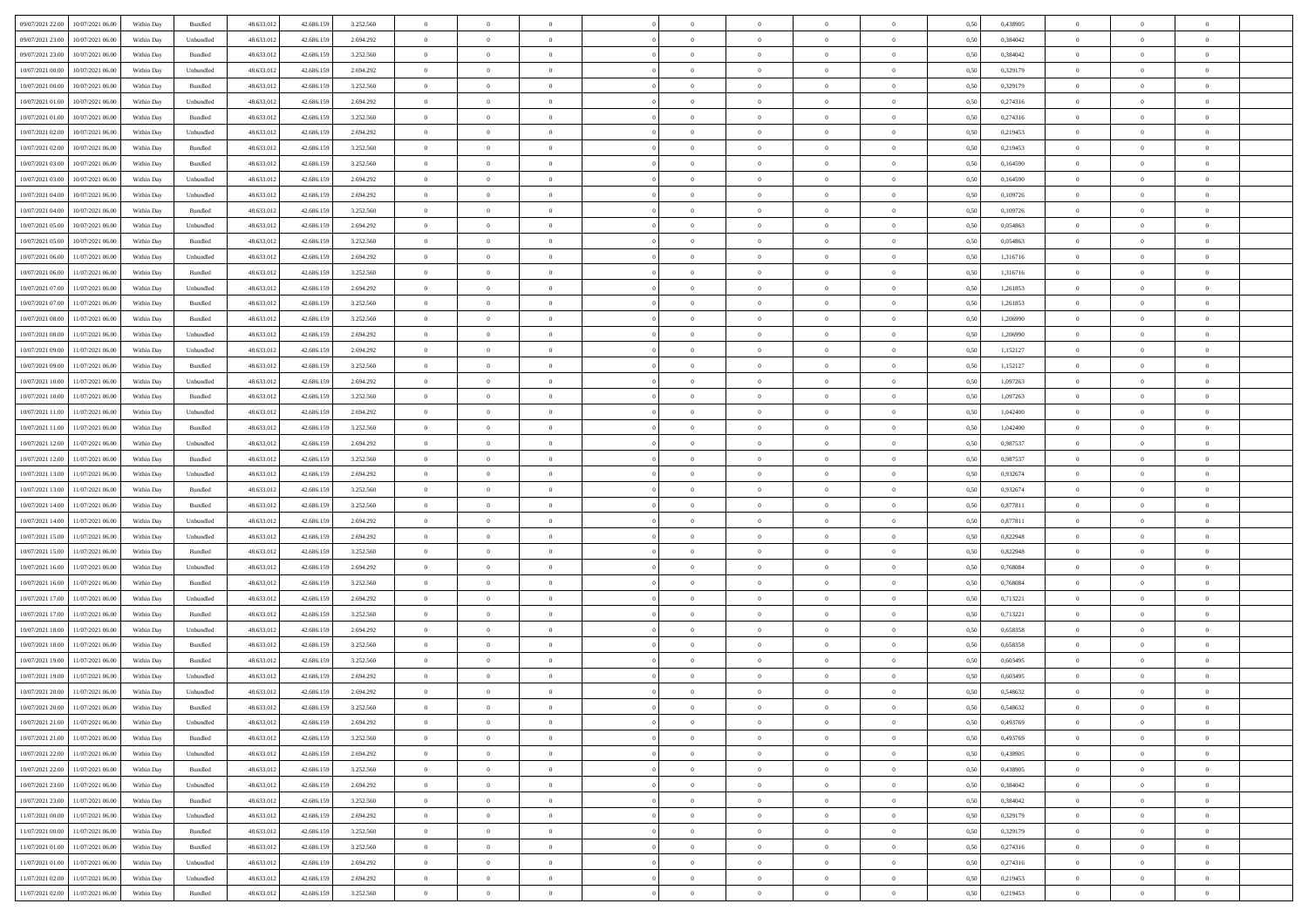| 11/07/2021 03:00 | 11/07/2021 06:00                  | Within Day | Unbundled                   | 48.633.012 | 42.686.159 | 2.694.292 | $\overline{0}$ | $\theta$       |                | $\overline{0}$ | $\bf{0}$       | $\overline{0}$ | $\theta$       | 0,50 | 0,164590 | $\theta$       | $\theta$       | $\overline{0}$           |  |
|------------------|-----------------------------------|------------|-----------------------------|------------|------------|-----------|----------------|----------------|----------------|----------------|----------------|----------------|----------------|------|----------|----------------|----------------|--------------------------|--|
| 11/07/2021 03:00 | 11/07/2021 06.00                  | Within Day | Bundled                     | 48.633.01  | 42.686.159 | 3.252.560 | $\overline{0}$ | $\overline{0}$ | $\overline{0}$ | $\overline{0}$ | $\,$ 0         | $\overline{0}$ | $\bf{0}$       | 0,50 | 0,164590 | $\,$ 0 $\,$    | $\overline{0}$ | $\overline{0}$           |  |
|                  |                                   |            |                             |            |            |           |                |                |                |                |                |                |                |      |          |                |                |                          |  |
| 11/07/2021 04:00 | 11/07/2021 06:00                  | Within Day | Unbundled                   | 48.633.012 | 42.686.159 | 2.694.292 | $\overline{0}$ | $\overline{0}$ | $\overline{0}$ | $\overline{0}$ | $\bf{0}$       | $\overline{0}$ | $\mathbf{0}$   | 0.50 | 0.109726 | $\bf{0}$       | $\overline{0}$ | $\overline{0}$           |  |
| 11/07/2021 04:00 | 11/07/2021 06:00                  | Within Day | Bundled                     | 48.633.012 | 42.686.159 | 3.252.560 | $\overline{0}$ | $\overline{0}$ | $\overline{0}$ | $\overline{0}$ | $\bf{0}$       | $\overline{0}$ | $\overline{0}$ | 0,50 | 0,109726 | $\,$ 0 $\,$    | $\overline{0}$ | $\overline{0}$           |  |
| 11/07/2021 05:00 | 11/07/2021 06.00                  | Within Day | Unbundled                   | 48.633.01  | 42.686.159 | 2.694.292 | $\overline{0}$ | $\theta$       | $\overline{0}$ |                | $\bf{0}$       | $\overline{0}$ | $\bf{0}$       | 0,50 | 0,054863 | $\,$ 0 $\,$    | $\overline{0}$ | $\overline{0}$           |  |
| 11/07/2021 05:00 | 11/07/2021 06:00                  | Within Day | Bundled                     | 48.633.012 | 42,686.159 | 3.252.560 | $\overline{0}$ | $\overline{0}$ | $\overline{0}$ | $\overline{0}$ | $\bf{0}$       | $\overline{0}$ | $\bf{0}$       | 0.50 | 0.054863 | $\,0\,$        | $\theta$       | $\overline{0}$           |  |
| 11/07/2021 06:00 | 12/07/2021 06:00                  | Within Day | Bundled                     | 48.633.012 | 42.686.191 | 3.252.560 | $\overline{0}$ | $\overline{0}$ | $\overline{0}$ | $\overline{0}$ | $\,$ 0         | $\overline{0}$ | $\overline{0}$ | 0,50 | 1,316716 | $\,$ 0 $\,$    | $\theta$       | $\overline{0}$           |  |
| 11/07/2021 06.00 | 12/07/2021 06:00                  | Within Day | Unbundled                   | 48.633.01  | 42.686.19  | 2.694.260 | $\overline{0}$ | $\theta$       | $\overline{0}$ |                | $\,$ 0         | $\overline{0}$ | $\bf{0}$       | 0,50 | 1,316716 | $\,$ 0 $\,$    | $\overline{0}$ | $\overline{0}$           |  |
| 11/07/2021 07:00 | 12/07/2021 06:00                  | Within Day | Bundled                     | 48.633.012 | 42.686.19  | 3.252.560 | $\overline{0}$ | $\overline{0}$ | $\overline{0}$ | $\overline{0}$ | $\bf{0}$       | $\overline{0}$ | $\bf{0}$       | 0.50 | 1.261853 | $\,0\,$        | $\overline{0}$ | $\overline{0}$           |  |
| 11/07/2021 07:00 | 12/07/2021 06:00                  | Within Day | Unbundled                   | 48.633.012 | 42.686.191 | 2.694.260 | $\overline{0}$ | $\overline{0}$ | $\overline{0}$ | $\overline{0}$ | $\bf{0}$       | $\overline{0}$ | $\bf{0}$       | 0,50 | 1,261853 | $\,$ 0 $\,$    | $\overline{0}$ | $\overline{0}$           |  |
| 11/07/2021 08:00 | 12/07/2021 06:00                  | Within Day | Bundled                     | 48.633.01  | 42.686.191 | 3.252.560 | $\bf{0}$       | $\theta$       | $\overline{0}$ | $\overline{0}$ | $\,$ 0         | $\overline{0}$ | $\bf{0}$       | 0,50 | 1,206990 | $\,$ 0 $\,$    | $\overline{0}$ | $\overline{0}$           |  |
| 11/07/2021 08:00 | 12/07/2021 06:00                  | Within Day | Unbundled                   | 48.633.012 | 42.686.191 | 2.694.260 | $\overline{0}$ | $\overline{0}$ | $\overline{0}$ | $\overline{0}$ | $\bf{0}$       | $\overline{0}$ | $\mathbf{0}$   | 0.50 | 1.206990 | $\bf{0}$       | $\overline{0}$ | $\bf{0}$                 |  |
| 11/07/2021 09:00 | 12/07/2021 06:00                  | Within Day | Bundled                     | 48.633.012 | 42.686.191 | 3.252.560 | $\overline{0}$ | $\overline{0}$ | $\overline{0}$ | $\overline{0}$ | $\bf{0}$       | $\overline{0}$ | $\overline{0}$ | 0,50 | 1,152127 | $\,$ 0 $\,$    | $\overline{0}$ | $\overline{0}$           |  |
| 11/07/2021 09:00 | 12/07/2021 06:00                  | Within Day | Unbundled                   | 48.633.01  | 42.686.19  | 2.694.260 | $\overline{0}$ | $\theta$       | $\overline{0}$ |                | $\,$ 0         | $\overline{0}$ | $\bf{0}$       | 0,50 | 1,152127 | $\,$ 0 $\,$    | $\overline{0}$ | $\overline{0}$           |  |
|                  |                                   |            |                             |            |            |           |                |                |                |                |                |                |                |      |          |                |                |                          |  |
| 11/07/2021 11:00 | 12/07/2021 06:00                  | Within Day | Unbundled                   | 48.633.012 | 42.686.191 | 2.694.260 | $\overline{0}$ | $\overline{0}$ | $\overline{0}$ | $\overline{0}$ | $\bf{0}$       | $\overline{0}$ | $\bf{0}$       | 0.50 | 1.042400 | $\,0\,$        | $\theta$       | $\overline{0}$           |  |
| 11/07/2021 11:00 | 12/07/2021 06:00                  | Within Day | Bundled                     | 48.633.012 | 42.686.191 | 3.252.560 | $\overline{0}$ | $\overline{0}$ | $\overline{0}$ | $\overline{0}$ | $\,$ 0         | $\overline{0}$ | $\overline{0}$ | 0,50 | 1,042400 | $\theta$       | $\theta$       | $\overline{0}$           |  |
| 11/07/2021 12:00 | 12/07/2021 06:00                  | Within Day | Unbundled                   | 48.633.01  | 42.686.191 | 2.694.260 | $\overline{0}$ | $\theta$       | $\overline{0}$ |                | $\,$ 0         | $\overline{0}$ | $\bf{0}$       | 0,50 | 0,987537 | $\,$ 0 $\,$    | $\overline{0}$ | $\overline{0}$           |  |
| 11/07/2021 12:00 | 12/07/2021 06:00                  | Within Day | Bundled                     | 48.633.012 | 42.686.19  | 3.252.560 | $\overline{0}$ | $\overline{0}$ | $\overline{0}$ | $\overline{0}$ | $\bf{0}$       | $\overline{0}$ | $\bf{0}$       | 0.50 | 0.987537 | $\,0\,$        | $\overline{0}$ | $\overline{\phantom{a}}$ |  |
| 11/07/2021 13:00 | 12/07/2021 06:00                  | Within Day | Bundled                     | 48.633.012 | 42.686.191 | 3.252.560 | $\overline{0}$ | $\overline{0}$ | $\overline{0}$ | $\overline{0}$ | $\,$ 0         | $\overline{0}$ | $\bf{0}$       | 0,50 | 0,932674 | $\,$ 0 $\,$    | $\overline{0}$ | $\overline{0}$           |  |
| 11/07/2021 13:00 | 12/07/2021 06:00                  | Within Day | Unbundled                   | 48.633.01  | 42.686.191 | 2.694.260 | $\bf{0}$       | $\,$ 0 $\,$    | $\overline{0}$ | $\overline{0}$ | $\,$ 0         | $\bf{0}$       | $\bf{0}$       | 0,50 | 0,932674 | $\,$ 0 $\,$    | $\overline{0}$ | $\overline{0}$           |  |
| 11/07/2021 14:00 | 12/07/2021 06:00                  | Within Day | Unbundled                   | 48.633.012 | 42.686.191 | 2.694.260 | $\overline{0}$ | $\overline{0}$ | $\overline{0}$ | $\overline{0}$ | $\bf{0}$       | $\overline{0}$ | $\mathbf{0}$   | 0.50 | 0,877811 | $\,$ 0 $\,$    | $\overline{0}$ | $\overline{\phantom{a}}$ |  |
| 11/07/2021 14:00 | 12/07/2021 06:00                  | Within Day | Bundled                     | 48.633.012 | 42.686.191 | 3.252.560 | $\overline{0}$ | $\overline{0}$ | $\overline{0}$ | $\overline{0}$ | $\bf{0}$       | $\overline{0}$ | $\overline{0}$ | 0,50 | 0,877811 | $\theta$       | $\overline{0}$ | $\overline{0}$           |  |
| 11/07/2021 15:00 | 12/07/2021 06:00                  | Within Day | Unbundled                   | 48.633.01  | 42.686.191 | 2.694.260 | $\overline{0}$ | $\theta$       | $\overline{0}$ | $\overline{0}$ | $\,$ 0         | $\overline{0}$ | $\bf{0}$       | 0,50 | 0,822948 | $\,$ 0 $\,$    | $\overline{0}$ | $\overline{0}$           |  |
| 11/07/2021 15:00 | 12/07/2021 06:00                  | Within Day | Bundled                     | 48.633.012 | 42.686.191 | 3.252.560 | $\overline{0}$ | $\overline{0}$ | $\overline{0}$ | $\overline{0}$ | $\bf{0}$       | $\overline{0}$ | $\bf{0}$       | 0.50 | 0.822948 | $\,0\,$        | $\theta$       | $\overline{0}$           |  |
| 11/07/2021 16:00 | 12/07/2021 06:00                  | Within Day | Unbundled                   | 48.633.012 | 42.686.191 | 2.694.260 | $\overline{0}$ | $\overline{0}$ | $\overline{0}$ | $\overline{0}$ | $\,$ 0         | $\overline{0}$ | $\overline{0}$ | 0,50 | 0,768084 | $\,$ 0 $\,$    | $\theta$       | $\overline{0}$           |  |
| 11/07/2021 16:00 | 12/07/2021 06:00                  | Within Day | Bundled                     | 48.633.01  | 42.686.19  | 3.252.560 | $\overline{0}$ | $\theta$       | $\overline{0}$ |                | $\,$ 0         | $\overline{0}$ | $\bf{0}$       | 0,50 | 0,768084 | $\,$ 0 $\,$    | $\overline{0}$ | $\overline{0}$           |  |
|                  |                                   |            |                             |            |            |           |                |                |                |                |                |                |                |      |          |                |                |                          |  |
| 11/07/2021 17:00 | 12/07/2021 06:00                  | Within Day | Unbundled                   | 48.633.012 | 42,686.191 | 2.694.260 | $\overline{0}$ | $\overline{0}$ | $\overline{0}$ | $\overline{0}$ | $\bf{0}$       | $\overline{0}$ | $\bf{0}$       | 0.50 | 0.713221 | $\,0\,$        | $\overline{0}$ | $\overline{0}$           |  |
| 11/07/2021 17:00 | 12/07/2021 06:00                  | Within Day | Bundled                     | 48.633.012 | 42.686.191 | 3.252.560 | $\overline{0}$ | $\overline{0}$ | $\overline{0}$ | $\overline{0}$ | $\bf{0}$       | $\overline{0}$ | $\bf{0}$       | 0,50 | 0,713221 | $\,$ 0 $\,$    | $\theta$       | $\overline{0}$           |  |
| 11/07/2021 18:00 | 12/07/2021 06:00                  | Within Day | Bundled                     | 48.633.01  | 42.686.191 | 3.252.560 | $\bf{0}$       | $\overline{0}$ | $\overline{0}$ | $\overline{0}$ | $\bf{0}$       | $\bf{0}$       | $\bf{0}$       | 0,50 | 0,658358 | $\,$ 0 $\,$    | $\overline{0}$ | $\overline{0}$           |  |
| 11/07/2021 18:00 | 12/07/2021 06:00                  | Within Day | Unbundled                   | 48.633.012 | 42.686.191 | 2.694.260 | $\overline{0}$ | $\bf{0}$       | $\overline{0}$ | $\overline{0}$ | $\bf{0}$       | $\overline{0}$ | $\mathbf{0}$   | 0.50 | 0.658358 | $\,$ 0 $\,$    | $\overline{0}$ | $\bf{0}$                 |  |
| 11/07/2021 19:00 | 12/07/2021 06:00                  | Within Dav | Unbundled                   | 48.633.012 | 42.686.191 | 2.694.260 | $\overline{0}$ | $\overline{0}$ | $\overline{0}$ | $\overline{0}$ | $\overline{0}$ | $\overline{0}$ | $\overline{0}$ | 0.50 | 0,603495 | $\theta$       | $\overline{0}$ | $\overline{0}$           |  |
| 11/07/2021 19:00 | 12/07/2021 06:00                  | Within Day | Bundled                     | 48.633.01  | 42.686.19  | 3.252.560 | $\overline{0}$ | $\theta$       | $\overline{0}$ |                | $\,$ 0         | $\overline{0}$ | $\bf{0}$       | 0,50 | 0,603495 | $\,$ 0 $\,$    | $\overline{0}$ | $\overline{0}$           |  |
| 11/07/2021 20:00 | 12/07/2021 06:00                  | Within Day | Unbundled                   | 48.633.012 | 42.686.191 | 2.694.260 | $\overline{0}$ | $\overline{0}$ | $\overline{0}$ | $\overline{0}$ | $\bf{0}$       | $\overline{0}$ | $\bf{0}$       | 0.50 | 0.548632 | $\,0\,$        | $\theta$       | $\overline{0}$           |  |
| 11/07/2021 20:00 | 12/07/2021 06:00                  | Within Dav | Bundled                     | 48.633.012 | 42.686.191 | 3.252.560 | $\overline{0}$ | $\overline{0}$ | $\Omega$       | $\Omega$       | $\mathbf{0}$   | $\overline{0}$ | $\overline{0}$ | 0.50 | 0,548632 | $\theta$       | $\overline{0}$ | $\overline{0}$           |  |
| 11/07/2021 21:00 | 12/07/2021 06:00                  | Within Day | Unbundled                   | 48.633.01  | 42.686.191 | 2.694.260 | $\overline{0}$ | $\theta$       | $\overline{0}$ |                | $\,$ 0         | $\overline{0}$ | $\bf{0}$       | 0,50 | 0,493769 | $\,$ 0 $\,$    | $\overline{0}$ | $\overline{0}$           |  |
| 11/07/2021 21:00 | 12/07/2021 06:00                  | Within Day | Bundled                     | 48.633.012 | 42.686.19  | 3.252.560 | $\overline{0}$ | $\overline{0}$ | $\overline{0}$ | $\overline{0}$ | $\bf{0}$       | $\overline{0}$ | $\bf{0}$       | 0.50 | 0.493769 | $\,0\,$        | $\overline{0}$ | $\overline{0}$           |  |
| 11/07/2021 22:00 | 12/07/2021 06:00                  | Within Dav | Unbundled                   | 48.633.012 | 42.686.191 | 2.694.260 | $\overline{0}$ | $\overline{0}$ | $\overline{0}$ | $\overline{0}$ | $\overline{0}$ | $\overline{0}$ | $\overline{0}$ | 0.50 | 0,438905 | $\theta$       | $\overline{0}$ | $\overline{0}$           |  |
| 11/07/2021 22.00 | 12/07/2021 06:00                  | Within Day | Bundled                     | 48.633.01  | 42.686.19  | 3.252.560 | $\overline{0}$ | $\overline{0}$ | $\overline{0}$ | $\overline{0}$ | $\bf{0}$       | $\bf{0}$       | $\bf{0}$       | 0,50 | 0,438905 | $\,$ 0 $\,$    | $\overline{0}$ | $\overline{0}$           |  |
| 11/07/2021 23:00 | 12/07/2021 06:00                  | Within Day | Unbundled                   | 48.633.012 | 42.686.191 | 2.694.260 | $\overline{0}$ | $\overline{0}$ | $\overline{0}$ | $\overline{0}$ | $\bf{0}$       | $\overline{0}$ | $\mathbf{0}$   | 0.50 | 0.384042 | $\,$ 0 $\,$    | $\overline{0}$ | $\overline{0}$           |  |
| 11/07/2021 23:00 | 12/07/2021 06:00                  | Within Dav | Bundled                     | 48.633.012 | 42.686.191 | 3.252.560 | $\overline{0}$ | $\overline{0}$ | $\Omega$       | $\overline{0}$ | $\mathbf{0}$   | $\overline{0}$ | $\overline{0}$ | 0.50 | 0,384042 | $\theta$       | $\overline{0}$ | $\overline{0}$           |  |
|                  |                                   |            |                             |            |            |           |                |                |                |                |                |                |                |      |          |                |                |                          |  |
| 12/07/2021 00:00 | 12/07/2021 06:00                  | Within Day | Bundled                     | 48.633.01  | 42.686.191 | 3.252.560 | $\overline{0}$ | $\theta$       | $\overline{0}$ | $\overline{0}$ | $\,$ 0         | $\overline{0}$ | $\bf{0}$       | 0,50 | 0,329179 | $\,$ 0 $\,$    | $\overline{0}$ | $\overline{0}$           |  |
| 12/07/2021 00:00 | 12/07/2021 06:00                  | Within Day | Unbundled                   | 48.633.012 | 42.686.19  | 2.694.260 | $\overline{0}$ | $\overline{0}$ | $\overline{0}$ | $\overline{0}$ | $\bf{0}$       | $\overline{0}$ | $\overline{0}$ | 0.50 | 0,329179 | $\,0\,$        | $\theta$       | $\overline{0}$           |  |
| 12/07/2021 01:00 | 12/07/2021 06:00                  | Within Dav | Unbundled                   | 48.633.012 | 42.686.191 | 2.694.260 | $\overline{0}$ | $\Omega$       | $\Omega$       | $\Omega$       | $\bf{0}$       | $\overline{0}$ | $\mathbf{0}$   | 0.50 | 0,274316 | $\theta$       | $\overline{0}$ | $\overline{0}$           |  |
| 12/07/2021 01:00 | 12/07/2021 06:00                  | Within Day | Bundled                     | 48.633.012 | 42.686.191 | 3.252.560 | $\overline{0}$ | $\,$ 0 $\,$    | $\overline{0}$ | $\bf{0}$       | $\,$ 0         | $\overline{0}$ | $\bf{0}$       | 0,50 | 0,274316 | $\,$ 0 $\,$    | $\overline{0}$ | $\overline{0}$           |  |
| 12/07/2021 02:00 | 12/07/2021 06:00                  | Within Day | $\ensuremath{\mathsf{Unb}}$ | 48.633.012 | 42.686.191 | 2.694.260 | $\bf{0}$       | $\theta$       |                | $^{\circ}$     |                |                |                | 0,50 | 0,219453 | $\bf{0}$       | $\theta$       |                          |  |
| 12/07/2021 02:00 | 12/07/2021 06:00                  | Within Day | Bundled                     | 48.633.012 | 42.686.191 | 3.252.560 | $\Omega$       | $\overline{0}$ | $\overline{0}$ | $\Omega$       | $\mathbf{0}$   | $\overline{0}$ | $\overline{0}$ | 0,50 | 0,219453 | $\theta$       | $\theta$       | $\overline{0}$           |  |
| 12/07/2021 03:00 | 12/07/2021 06:00                  | Within Day | Unbundled                   | 48.633.012 | 42.686.191 | 2.694.260 | $\overline{0}$ | $\bf{0}$       | $\overline{0}$ | $\bf{0}$       | $\overline{0}$ | $\overline{0}$ | $\mathbf{0}$   | 0,50 | 0,164590 | $\overline{0}$ | $\overline{0}$ | $\bf{0}$                 |  |
| 12/07/2021 03:00 | 12/07/2021 06:00                  | Within Day | Bundled                     | 48.633.012 | 42.686.191 | 3.252.560 | $\overline{0}$ | $\overline{0}$ | $\overline{0}$ | $\overline{0}$ | $\overline{0}$ | $\overline{0}$ | $\mathbf{0}$   | 0.50 | 0.164590 | $\overline{0}$ | $\bf{0}$       | $\overline{0}$           |  |
| 12/07/2021 04:00 | 12/07/2021 06:00                  | Within Day | Unbundled                   | 48.633.012 | 42.686.191 | 2.694.260 | $\overline{0}$ | $\overline{0}$ | $\overline{0}$ | $\overline{0}$ | $\overline{0}$ | $\overline{0}$ | $\overline{0}$ | 0.50 | 0,109726 | $\overline{0}$ | $\theta$       | $\overline{0}$           |  |
| 12/07/2021 04:00 | 12/07/2021 06:00                  | Within Day | Bundled                     | 48.633.012 | 42.686.191 | 3.252.560 | $\overline{0}$ | $\overline{0}$ | $\overline{0}$ | $\overline{0}$ | $\bf{0}$       | $\overline{0}$ | $\bf{0}$       | 0,50 | 0,109726 | $\bf{0}$       | $\overline{0}$ | $\overline{0}$           |  |
| 12/07/2021 05:00 | 12/07/2021 06:00                  | Within Day | Bundled                     | 48.633.012 | 42.686.191 | 3.252.560 | $\overline{0}$ | $\overline{0}$ | $\overline{0}$ | $\overline{0}$ | $\bf{0}$       | $\overline{0}$ | $\mathbf{0}$   | 0.50 | 0.054863 | $\,$ 0 $\,$    | $\overline{0}$ | $\overline{0}$           |  |
| 12/07/2021 05:00 | 12/07/2021 06:00                  | Within Day | Unbundled                   | 48.633.012 | 42.686.191 | 2.694.260 | $\overline{0}$ | $\overline{0}$ | $\overline{0}$ | $\overline{0}$ | $\overline{0}$ | $\overline{0}$ | $\overline{0}$ | 0.50 | 0,054863 | $\overline{0}$ | $\theta$       | $\overline{0}$           |  |
| 12/07/2021 06:00 | 13/07/2021 06:00                  | Within Day | Unbundled                   | 48.633.01  | 42.686.190 | 2.694.260 | $\overline{0}$ | $\,$ 0         | $\overline{0}$ | $\bf{0}$       | $\,$ 0 $\,$    | $\overline{0}$ | $\bf{0}$       | 0,50 | 1,316716 | $\,$ 0 $\,$    | $\overline{0}$ | $\overline{0}$           |  |
|                  |                                   |            |                             |            |            |           |                |                |                |                |                |                |                |      |          |                |                |                          |  |
| 12/07/2021 06:00 | 13/07/2021 06:00                  | Within Day | Bundled                     | 48.633.012 | 42.686.190 | 3.252.561 | $\overline{0}$ | $\overline{0}$ | $\overline{0}$ | $\overline{0}$ | $\bf{0}$       | $\overline{0}$ | $\mathbf{0}$   | 0.50 | 1.316716 | $\mathbf{0}$   | $\bf{0}$       | $\overline{0}$           |  |
| 12/07/2021 07:00 | 13/07/2021 06:00                  | Within Day | Unbundled                   | 48.633.012 | 42.686.190 | 2.694.260 | $\overline{0}$ | $\overline{0}$ | $\overline{0}$ | $\overline{0}$ | $\overline{0}$ | $\overline{0}$ | $\overline{0}$ | 0,50 | 1,261853 | $\overline{0}$ | $\theta$       | $\overline{0}$           |  |
| 12/07/2021 07:00 | 13/07/2021 06:00                  | Within Day | Bundled                     | 48.633.012 | 42.686.190 | 3.252.561 | $\overline{0}$ | $\bf{0}$       | $\overline{0}$ | $\bf{0}$       | $\bf{0}$       | $\overline{0}$ | $\bf{0}$       | 0,50 | 1,261853 | $\overline{0}$ | $\overline{0}$ | $\bf{0}$                 |  |
|                  | 12/07/2021 08:00 13/07/2021 06:00 | Within Day | Unbundled                   | 48.633.012 | 42.686.190 | 2.694.260 | $\overline{0}$ | $\,$ 0 $\,$    | $\overline{0}$ | $\overline{0}$ | $\,$ 0 $\,$    | $\overline{0}$ | $\,$ 0 $\,$    | 0,50 | 1,206990 | $\overline{0}$ | $\,$ 0 $\,$    | $\,$ 0 $\,$              |  |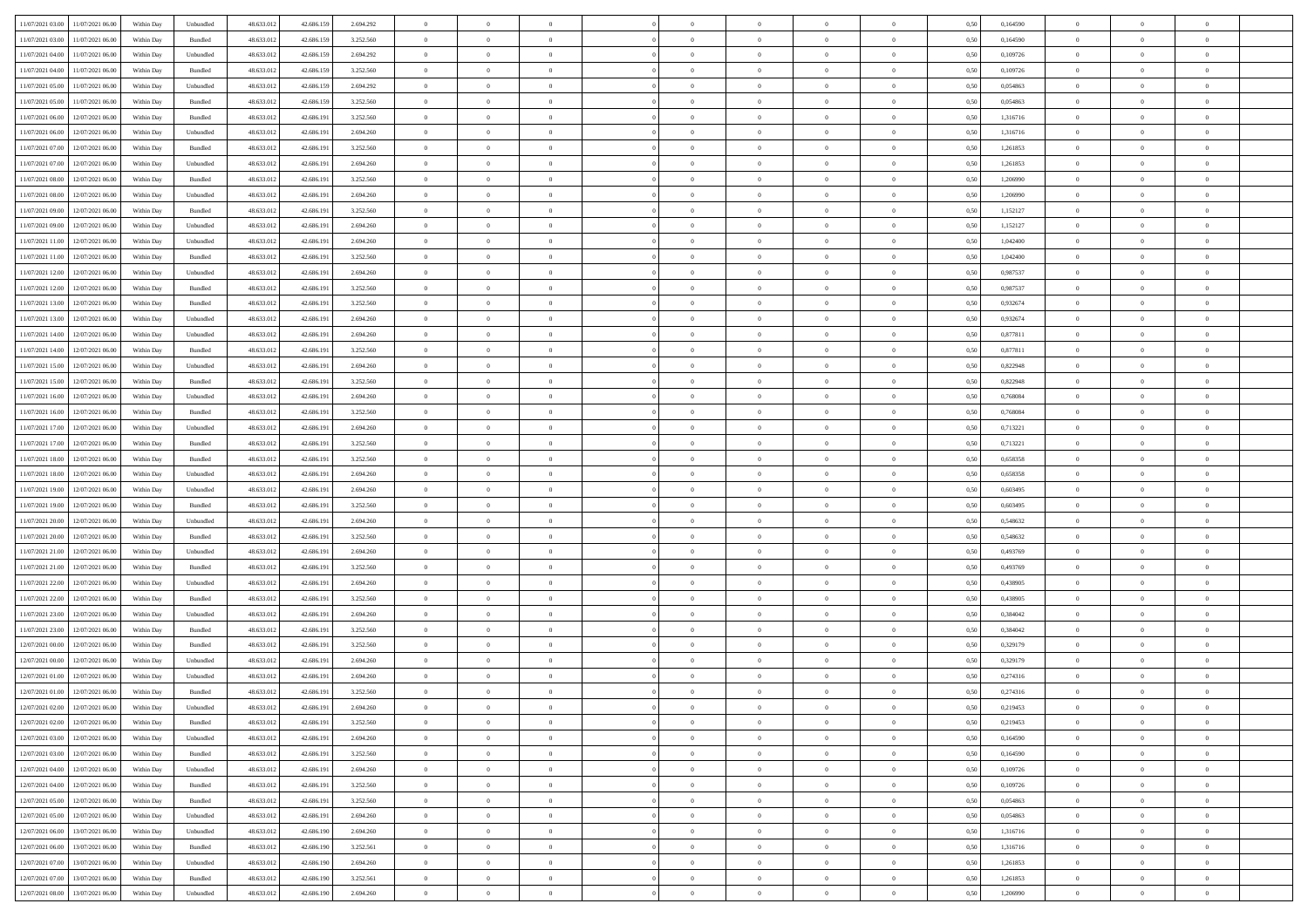| 12/07/2021 08:00 13/07/2021 06:00            | Within Day | Bundled   | 48.633.01  | 42.686.190 | 3.252.561 | $\overline{0}$ | $\overline{0}$ |                | $\overline{0}$ | $\theta$       |                | $\theta$       | 0,50 | 1,206990 | $\theta$       | $\theta$       | $\overline{0}$ |  |
|----------------------------------------------|------------|-----------|------------|------------|-----------|----------------|----------------|----------------|----------------|----------------|----------------|----------------|------|----------|----------------|----------------|----------------|--|
| 12/07/2021 09:00<br>13/07/2021 06:00         | Within Day | Unbundled | 48.633.01  | 42.686.19  | 2.694.260 | $\bf{0}$       | $\bf{0}$       | $\bf{0}$       | $\bf{0}$       | $\overline{0}$ | $\overline{0}$ | $\bf{0}$       | 0,50 | 1,152127 | $\,$ 0 $\,$    | $\bf{0}$       | $\overline{0}$ |  |
| 12/07/2021 09:00<br>13/07/2021 06:00         | Within Day | Bundled   | 48.633.013 | 42.686.190 | 3.252.561 | $\overline{0}$ | $\bf{0}$       | $\overline{0}$ | $\bf{0}$       | $\bf{0}$       | $\overline{0}$ | $\bf{0}$       | 0.50 | 1,152127 | $\bf{0}$       | $\overline{0}$ | $\bf{0}$       |  |
| 12/07/2021 10:00<br>13/07/2021 06:00         |            |           |            |            |           | $\overline{0}$ | $\overline{0}$ | $\overline{0}$ | $\overline{0}$ | $\theta$       | $\overline{0}$ |                |      | 1,097263 | $\theta$       | $\theta$       | $\overline{0}$ |  |
|                                              | Within Day | Unbundled | 48.633.013 | 42.686.190 | 2.694.260 |                |                |                |                |                |                | $\bf{0}$       | 0,50 |          |                |                |                |  |
| 12/07/2021 10:00<br>13/07/2021 06:00         | Within Day | Bundled   | 48.633.01  | 42.686.190 | 3.252.561 | $\bf{0}$       | $\overline{0}$ | $\bf{0}$       | $\overline{0}$ | $\bf{0}$       | $\overline{0}$ | $\bf{0}$       | 0,50 | 1,097263 | $\,$ 0 $\,$    | $\bf{0}$       | $\overline{0}$ |  |
| 12/07/2021 11:00<br>13/07/2021 06:00         | Within Day | Bundled   | 48.633.013 | 42.686.190 | 3.252.561 | $\overline{0}$ | $\bf{0}$       | $\overline{0}$ | $\bf{0}$       | $\overline{0}$ | $\overline{0}$ | $\bf{0}$       | 0.50 | 1.042400 | $\,$ 0 $\,$    | $\theta$       | $\overline{0}$ |  |
| 12/07/2021 11:00<br>13/07/2021 06:00         | Within Day | Unbundled | 48.633.013 | 42.686.190 | 2.694.260 | $\overline{0}$ | $\overline{0}$ | $\overline{0}$ | $\overline{0}$ | $\overline{0}$ | $\overline{0}$ | $\bf{0}$       | 0,50 | 1,042400 | $\,$ 0 $\,$    | $\theta$       | $\overline{0}$ |  |
|                                              |            |           |            |            |           |                |                |                |                |                |                |                |      |          |                |                |                |  |
| 12/07/2021 12:00<br>13/07/2021 06:00         | Within Day | Unbundled | 48.633.01  | 42.686.19  | 2.694.260 | $\bf{0}$       | $\bf{0}$       | $\bf{0}$       | $\overline{0}$ | $\overline{0}$ | $\overline{0}$ | $\bf{0}$       | 0,50 | 0,987537 | $\,$ 0 $\,$    | $\bf{0}$       | $\overline{0}$ |  |
| 12/07/2021 12:00<br>13/07/2021 06:00         | Within Day | Bundled   | 48.633.013 | 42.686.190 | 3.252.561 | $\overline{0}$ | $\bf{0}$       | $\overline{0}$ | $\bf{0}$       | $\overline{0}$ | $\overline{0}$ | $\bf{0}$       | 0.50 | 0.987537 | $\bf{0}$       | $\overline{0}$ | $\overline{0}$ |  |
| 12/07/2021 13:00<br>13/07/2021 06:00         | Within Day | Unbundled | 48.633.013 | 42.686.190 | 2.694.260 | $\bf{0}$       | $\bf{0}$       | $\overline{0}$ | $\overline{0}$ | $\overline{0}$ | $\overline{0}$ | $\bf{0}$       | 0,50 | 0,932674 | $\,$ 0 $\,$    | $\bf{0}$       | $\overline{0}$ |  |
| 12/07/2021 13:00<br>13/07/2021 06:00         | Within Day | Bundled   | 48.633.01  | 42.686.190 | 3.252.561 | $\bf{0}$       | $\bf{0}$       | $\bf{0}$       | $\bf{0}$       | $\overline{0}$ | $\overline{0}$ | $\bf{0}$       | 0,50 | 0,932674 | $\,$ 0 $\,$    | $\bf{0}$       | $\overline{0}$ |  |
|                                              |            |           |            |            |           |                |                |                |                |                |                |                |      |          |                |                |                |  |
| 12/07/2021 14:00<br>13/07/2021 06:00         | Within Day | Unbundled | 48.633.013 | 42.686.190 | 2.694.260 | $\overline{0}$ | $\bf{0}$       | $\overline{0}$ | $\overline{0}$ | $\overline{0}$ | $\overline{0}$ | $\bf{0}$       | 0.50 | 0.877811 | $\bf{0}$       | $\overline{0}$ | $\,$ 0         |  |
| 12/07/2021 14:00<br>13/07/2021 06:00         | Within Day | Bundled   | 48.633.01  | 42.686.190 | 3.252.561 | $\overline{0}$ | $\overline{0}$ | $\overline{0}$ | $\theta$       | $\theta$       | $\overline{0}$ | $\bf{0}$       | 0,50 | 0,877811 | $\,$ 0 $\,$    | $\theta$       | $\overline{0}$ |  |
| 12/07/2021 15:00<br>13/07/2021 06:00         | Within Day | Unbundled | 48.633.01  | 42.686.19  | 2.694.260 | $\bf{0}$       | $\overline{0}$ | $\bf{0}$       | $\bf{0}$       | $\bf{0}$       | $\overline{0}$ | $\bf{0}$       | 0,50 | 0,822948 | $\,$ 0 $\,$    | $\bf{0}$       | $\overline{0}$ |  |
| 12/07/2021 15:00<br>13/07/2021 06:00         | Within Day | Bundled   | 48.633.013 | 42.686.190 | 3.252.561 | $\overline{0}$ | $\bf{0}$       | $\overline{0}$ | $\bf{0}$       | $\overline{0}$ | $\theta$       | $\bf{0}$       | 0.50 | 0,822948 | $\,$ 0 $\,$    | $\theta$       | $\overline{0}$ |  |
| 12/07/2021 16:00<br>13/07/2021 06:00         | Within Day | Bundled   | 48.633.013 | 42.686.190 | 3.252.561 | $\overline{0}$ | $\overline{0}$ | $\overline{0}$ | $\overline{0}$ | $\overline{0}$ | $\overline{0}$ | $\bf{0}$       | 0,50 | 0,768084 | $\theta$       | $\theta$       | $\overline{0}$ |  |
|                                              |            |           |            |            |           |                |                |                |                |                |                |                |      |          |                |                |                |  |
| 12/07/2021 16:00<br>13/07/2021 06:00         | Within Day | Unbundled | 48.633.01  | 42.686.190 | 2.694.260 | $\bf{0}$       | $\bf{0}$       | $\bf{0}$       | $\overline{0}$ | $\overline{0}$ | $\overline{0}$ | $\bf{0}$       | 0,50 | 0,768084 | $\,$ 0 $\,$    | $\bf{0}$       | $\overline{0}$ |  |
| 12/07/2021 17:00<br>13/07/2021 06:00         | Within Day | Unbundled | 48.633.013 | 42.686.190 | 2.694.260 | $\overline{0}$ | $\bf{0}$       | $\overline{0}$ | $\bf{0}$       | $\overline{0}$ | $\overline{0}$ | $\bf{0}$       | 0.50 | 0.713221 | $\bf{0}$       | $\overline{0}$ | $\bf{0}$       |  |
| 12/07/2021 17:00<br>13/07/2021 06:00         | Within Day | Bundled   | 48.633.013 | 42.686.190 | 3.252.561 | $\overline{0}$ | $\bf{0}$       | $\overline{0}$ | $\overline{0}$ | $\overline{0}$ | $\overline{0}$ | $\bf{0}$       | 0,50 | 0,713221 | $\,$ 0 $\,$    | $\bf{0}$       | $\overline{0}$ |  |
| 12/07/2021 18:00<br>13/07/2021 06:00         | Within Day | Unbundled | 48.633.01  | 42.686.190 | 2.694.260 | $\bf{0}$       | $\bf{0}$       | $\bf{0}$       | $\bf{0}$       | $\overline{0}$ | $\overline{0}$ | $\bf{0}$       | 0,50 | 0,658358 | $\,$ 0 $\,$    | $\bf{0}$       | $\overline{0}$ |  |
|                                              |            |           |            |            |           |                |                |                |                |                |                |                |      |          |                |                |                |  |
| 12/07/2021 18:00<br>13/07/2021 06:00         | Within Day | Bundled   | 48.633.013 | 42.686.190 | 3.252.561 | $\overline{0}$ | $\overline{0}$ | $\overline{0}$ | $\overline{0}$ | $\bf{0}$       | $\overline{0}$ | $\bf{0}$       | 0.50 | 0.658358 | $\bf{0}$       | $\overline{0}$ | $\,$ 0         |  |
| 12/07/2021 19:00<br>13/07/2021 06:00         | Within Day | Unbundled | 48.633.01  | 42.686.190 | 2.694.260 | $\overline{0}$ | 46.688         | $\overline{0}$ | $\overline{0}$ | $\theta$       | $\overline{0}$ | $\bf{0}$       | 0,50 | 0,603495 | $\theta$       | $\theta$       | $\overline{0}$ |  |
| 12/07/2021 19:00<br>13/07/2021 06:00         | Within Day | Bundled   | 48.633.01  | 42.686.190 | 3.252.561 | $\bf{0}$       | $\theta$       | $\bf{0}$       | $\bf{0}$       | $\overline{0}$ | $\overline{0}$ | $\bf{0}$       | 0,50 | 0,603495 | $\,$ 0 $\,$    | $\bf{0}$       | $\overline{0}$ |  |
| 12/07/2021 20:00<br>13/07/2021 06:00         | Within Day | Unbundled | 48.633.013 | 42.732.878 | 2.647.572 | $\overline{0}$ | $\overline{0}$ | $\overline{0}$ | $\bf{0}$       | $\overline{0}$ | $\theta$       | $\bf{0}$       | 0.50 | 0.548632 | $\,$ 0 $\,$    | $\theta$       | $\overline{0}$ |  |
| 12/07/2021 20:00<br>13/07/2021 06:00         | Within Day | Bundled   | 48.633.013 | 42.732.878 | 3.252.561 | $\overline{0}$ | $\overline{0}$ | $\overline{0}$ | $\overline{0}$ | $\overline{0}$ | $\overline{0}$ | $\bf{0}$       | 0,50 | 0,548632 | $\,$ 0 $\,$    | $\theta$       | $\overline{0}$ |  |
|                                              |            |           |            |            |           |                |                |                |                |                |                |                |      |          |                |                |                |  |
| 12/07/2021 21:00<br>13/07/2021 06:00         | Within Day | Unbundled | 48.633.01  | 42.732.878 | 2.647.572 | $\bf{0}$       | $\overline{0}$ | $\bf{0}$       | $\overline{0}$ | $\bf{0}$       | $\overline{0}$ | $\bf{0}$       | 0,50 | 0,493769 | $\,$ 0 $\,$    | $\bf{0}$       | $\overline{0}$ |  |
| 12/07/2021 21:00<br>13/07/2021 06:00         | Within Day | Bundled   | 48.633.013 | 42.732.878 | 3.252.561 | $\overline{0}$ | $\overline{0}$ | $\overline{0}$ | $\bf{0}$       | $\overline{0}$ | $\overline{0}$ | $\bf{0}$       | 0.50 | 0.493769 | $\bf{0}$       | $\overline{0}$ | $\overline{0}$ |  |
| 12/07/2021 22:00<br>13/07/2021 06:00         | Within Day | Bundled   | 48.633.01  | 42.732.878 | 3.252.561 | $\overline{0}$ | 154.125        | $\overline{0}$ | 1,233405       | $\overline{0}$ | $\overline{0}$ | $\bf{0}$       | 0,50 | 0,438905 | $\theta$       | $\theta$       | $\overline{0}$ |  |
| 12/07/2021 22:00<br>13/07/2021 06:00         | Within Day | Unbundled | 48.633.01  | 42.732.878 | 2.647.572 | $\bf{0}$       | $\bf{0}$       | $\bf{0}$       | $\bf{0}$       | $\overline{0}$ | $\overline{0}$ | $\bf{0}$       | 0,50 | 0,438905 | $\,$ 0 $\,$    | $\bf{0}$       | $\overline{0}$ |  |
| 13/07/2021 06:00                             |            |           | 48.633.013 | 42,887.003 |           |                |                |                |                |                | $\overline{0}$ |                |      | 0.384042 |                |                | $\,$ 0         |  |
| 12/07/2021 23:00                             | Within Day | Unbundled |            |            | 2.647.572 | $\overline{0}$ | $\bf{0}$       | $\overline{0}$ | $\bf{0}$       | $\bf{0}$       |                | $\bf{0}$       | 0.50 |          | $\bf{0}$       | $\overline{0}$ |                |  |
| 12/07/2021 23:00<br>13/07/2021 06:00         | Within Day | Bundled   | 48.633.013 | 42.887.003 | 3.098.436 | $\overline{0}$ | $\overline{0}$ | $\overline{0}$ | $\overline{0}$ | $\overline{0}$ | $\overline{0}$ | $\bf{0}$       | 0.5( | 0.384042 | $\theta$       | $\theta$       | $\overline{0}$ |  |
| 13/07/2021 00:00<br>13/07/2021 06:00         | Within Day | Unbundled | 48.633.01  | 42.887.00  | 2.647.572 | $\bf{0}$       | $\bf{0}$       | $\bf{0}$       | $\bf{0}$       | $\overline{0}$ | $\overline{0}$ | $\bf{0}$       | 0,50 | 0,329179 | $\,$ 0 $\,$    | $\bf{0}$       | $\overline{0}$ |  |
| 13/07/2021 00:00<br>13/07/2021 06:00         | Within Day | Bundled   | 48.633.013 | 42,887.003 | 3.098.436 | $\overline{0}$ | $\bf{0}$       | $\overline{0}$ | $\bf{0}$       | $\overline{0}$ | $\overline{0}$ | $\bf{0}$       | 0.50 | 0,329179 | $\,$ 0 $\,$    | $\bf{0}$       | $\overline{0}$ |  |
| 13/07/2021 01:00<br>13/07/2021 06:00         | Within Dav | Unbundled | 48.633.013 | 42.887.003 | 2.647.572 | $\overline{0}$ | $\overline{0}$ | $\overline{0}$ | $\overline{0}$ | $\overline{0}$ | $\overline{0}$ | $\bf{0}$       | 0.50 | 0,274316 | $\theta$       | $\theta$       | $\overline{0}$ |  |
|                                              |            |           |            |            |           |                |                |                |                |                | $\overline{0}$ |                |      |          |                |                |                |  |
| 13/07/2021 01:00<br>13/07/2021 06:00         | Within Day | Bundled   | 48.633.01  | 42.887.00  | 3.098.436 | $\bf{0}$       | $\bf{0}$       | $\bf{0}$       | $\bf{0}$       | $\overline{0}$ |                | $\bf{0}$       | 0,50 | 0,274316 | $\,$ 0 $\,$    | $\bf{0}$       | $\overline{0}$ |  |
| 13/07/2021 02:00<br>13/07/2021 06:00         | Within Day | Unbundled | 48.633.013 | 42,887.003 | 2.647.572 | $\overline{0}$ | $\bf{0}$       | $\overline{0}$ | $\bf{0}$       | $\overline{0}$ | $\overline{0}$ | $\bf{0}$       | 0.50 | 0.219453 | $\bf{0}$       | $\overline{0}$ | $\overline{0}$ |  |
| 13/07/2021 02:00<br>13/07/2021 06:00         | Within Dav | Bundled   | 48.633.013 | 42.887.003 | 3.098.436 | $\overline{0}$ | $\overline{0}$ | $\overline{0}$ | $\overline{0}$ | $\overline{0}$ | $\overline{0}$ | $\bf{0}$       | 0.50 | 0,219453 | $\theta$       | $\theta$       | $\overline{0}$ |  |
| 13/07/2021 03:00<br>13/07/2021 06:00         | Within Day | Unbundled | 48.633.01  | 42.887.00  | 2.647.572 | $\bf{0}$       | $\bf{0}$       | $\bf{0}$       | $\bf{0}$       | $\overline{0}$ | $\overline{0}$ | $\bf{0}$       | 0,50 | 0,164590 | $\,$ 0 $\,$    | $\bf{0}$       | $\overline{0}$ |  |
| 13/07/2021 03:00<br>13/07/2021 06:00         | Within Day | Bundled   | 48.633.013 | 42,887,003 | 3.098.436 | $\overline{0}$ | $\bf{0}$       | $\overline{0}$ | $\overline{0}$ | $\bf{0}$       | $\overline{0}$ | $\bf{0}$       | 0.50 | 0.164590 | $\bf{0}$       | $\overline{0}$ | $\,$ 0         |  |
|                                              |            |           |            |            |           |                |                |                |                |                |                |                |      |          |                |                |                |  |
| 13/07/2021 04:00<br>13/07/2021 06:00         | Within Dav | Unbundled | 48.633.013 | 42.887.003 | 2.647.572 | $\overline{0}$ | $\overline{0}$ | $\overline{0}$ | $\overline{0}$ | $\overline{0}$ | $\overline{0}$ | $\bf{0}$       | 0.50 | 0,109726 | $\theta$       | $\theta$       | $\overline{0}$ |  |
| 13/07/2021 04:00<br>13/07/2021 06:00         | Within Day | Bundled   | 48.633.013 | 42.887.00  | 3.098.436 | $\bf{0}$       | $\bf{0}$       | $\bf{0}$       | $\bf{0}$       | $\overline{0}$ | $\overline{0}$ | $\bf{0}$       | 0,50 | 0,109726 | $\,$ 0 $\,$    | $\bf{0}$       | $\overline{0}$ |  |
| 13/07/2021 05:00<br>13/07/2021 06:00         | Within Day | Unbundled | 48.633.013 | 42,887.003 | 2.647.572 | $\overline{0}$ | $\overline{0}$ | $\overline{0}$ | $\bf{0}$       | $\overline{0}$ | $\overline{0}$ | $\bf{0}$       | 0.50 | 0.054863 | $\bf{0}$       | $\theta$       | $\overline{0}$ |  |
| 13/07/2021 05:00<br>13/07/2021 06:00         | Within Dav | Bundled   | 48.633.013 | 42.887.003 | 3.098.436 | $\overline{0}$ | $\overline{0}$ | $\overline{0}$ | $\overline{0}$ | $\theta$       | $\overline{0}$ | $\overline{0}$ | 0.5( | 0,054863 | $\theta$       | $\theta$       | $\overline{0}$ |  |
| 13/07/2021 06:00<br>14/07/2021 06.00         | Within Day | Unbundled | 48.633.01  | 42.686.158 | 1.281.862 | $\bf{0}$       | $\bf{0}$       | $\bf{0}$       | $\bf{0}$       | $\bf{0}$       | $\overline{0}$ | $\bf{0}$       | 0,50 | 1,316716 | $\,$ 0 $\,$    | $\bf{0}$       | $\overline{0}$ |  |
|                                              |            | Bundled   |            |            | 4 664 991 |                |                |                |                |                |                |                |      |          |                |                |                |  |
| $13/07/2021\ 06.00 \qquad 14/07/2021\ 06.00$ | Within Day |           | 48.633.012 | 42.686.158 |           | $\bf{0}$       | $\theta$       |                | $\overline{0}$ |                |                |                | 0,50 | 1,316716 | $\bf{0}$       | $\overline{0}$ |                |  |
| 13/07/2021 07:00 14/07/2021 06:00            | Within Day | Unbundled | 48.633.012 | 42.686.158 | 1.281.862 | $\overline{0}$ | $\overline{0}$ | $\overline{0}$ | $\theta$       | $\overline{0}$ | $\overline{0}$ | $\bf{0}$       | 0,50 | 1,261853 | $\theta$       | $\overline{0}$ | $\overline{0}$ |  |
| 13/07/2021 07:00<br>14/07/2021 06.00         | Within Day | Bundled   | 48.633.013 | 42.686.158 | 4.664.991 | $\overline{0}$ | $\bf{0}$       | $\overline{0}$ | $\overline{0}$ | $\bf{0}$       | $\overline{0}$ | $\bf{0}$       | 0,50 | 1,261853 | $\bf{0}$       | $\overline{0}$ | $\bf{0}$       |  |
| 13/07/2021 08:00 14/07/2021 06:00            | Within Day | Bundled   | 48.633.012 | 42.686.158 | 4.664.991 | $\overline{0}$ | $\bf{0}$       | $\overline{0}$ | $\overline{0}$ | $\mathbf{0}$   | $\overline{0}$ | $\,$ 0 $\,$    | 0.50 | 1.206990 | $\overline{0}$ | $\bf{0}$       | $\,$ 0 $\,$    |  |
| 13/07/2021 08:00 14/07/2021 06:00            | Within Day | Unbundled | 48.633.012 | 42.686.158 | 1.281.862 | $\overline{0}$ | $\overline{0}$ | $\overline{0}$ | $\overline{0}$ | $\overline{0}$ | $\overline{0}$ | $\bf{0}$       | 0,50 | 1,206990 | $\overline{0}$ | $\theta$       | $\overline{0}$ |  |
|                                              |            |           |            |            |           |                |                |                |                |                |                |                |      |          |                |                |                |  |
| 13/07/2021 09:00<br>14/07/2021 06.00         | Within Day | Unbundled | 48.633.012 | 42.686.158 | 1.281.862 | $\overline{0}$ | $\bf{0}$       | $\overline{0}$ | $\overline{0}$ | $\bf{0}$       | $\overline{0}$ | $\bf{0}$       | 0,50 | 1,152127 | $\bf{0}$       | $\overline{0}$ | $\overline{0}$ |  |
| 13/07/2021 09:00<br>14/07/2021 06:00         | Within Day | Bundled   | 48.633.012 | 42.686.158 | 4.664.991 | $\overline{0}$ | $\bf{0}$       | $\overline{0}$ | $\overline{0}$ | $\bf{0}$       | $\overline{0}$ | $\bf{0}$       | 0.50 | 1.152127 | $\,$ 0 $\,$    | $\overline{0}$ | $\,$ 0         |  |
| 13/07/2021 10:00<br>14/07/2021 06:00         | Within Dav | Unbundled | 48.633.012 | 42.686.158 | 1.281.862 | $\overline{0}$ | $\overline{0}$ | $\overline{0}$ | $\overline{0}$ | $\overline{0}$ | $\overline{0}$ | $\bf{0}$       | 0,50 | 1,097263 | $\overline{0}$ | $\theta$       | $\overline{0}$ |  |
| 14/07/2021 06:00<br>13/07/2021 10:00         | Within Day | Bundled   | 48.633.013 | 42.686.158 | 4.664.991 | $\overline{0}$ | $\overline{0}$ | $\overline{0}$ | $\overline{0}$ | $\overline{0}$ | $\overline{0}$ | $\bf{0}$       | 0,50 | 1,097263 | $\bf{0}$       | $\overline{0}$ | $\overline{0}$ |  |
|                                              |            |           |            |            |           |                |                |                |                |                |                |                |      |          |                |                |                |  |
| 13/07/2021 11:00 14/07/2021 06:00            | Within Day | Unbundled | 48.633.012 | 42.686.158 | 1.281.862 | $\overline{0}$ | $\overline{0}$ | $\overline{0}$ | $\overline{0}$ | $\overline{0}$ | $\overline{0}$ | $\bf{0}$       | 0.50 | 1.042400 | $\mathbf{0}$   | $\bf{0}$       | $\,$ 0         |  |
| 13/07/2021 11:00 14/07/2021 06:00            | Within Dav | Bundled   | 48.633.012 | 42.686.158 | 4.664.991 | $\overline{0}$ | $\overline{0}$ | $\overline{0}$ | $\overline{0}$ | $\overline{0}$ | $\overline{0}$ | $\bf{0}$       | 0,50 | 1,042400 | $\overline{0}$ | $\theta$       | $\overline{0}$ |  |
| 13/07/2021 12:00<br>14/07/2021 06.00         | Within Day | Unbundled | 48.633.013 | 42.686.158 | 1.281.862 | $\overline{0}$ | $\bf{0}$       | $\overline{0}$ | $\overline{0}$ | $\overline{0}$ | $\overline{0}$ | $\bf{0}$       | 0,50 | 0,987537 | $\bf{0}$       | $\,$ 0 $\,$    | $\bf{0}$       |  |
| 13/07/2021 12:00 14/07/2021 06:00            | Within Day | Bundled   | 48.633.012 | 42.686.158 | 4.664.991 | $\,$ 0 $\,$    | $\bf{0}$       | $\overline{0}$ | $\overline{0}$ | $\,$ 0 $\,$    | $\overline{0}$ | $\,$ 0 $\,$    | 0,50 | 0,987537 | $\overline{0}$ | $\,$ 0 $\,$    | $\,$ 0 $\,$    |  |
|                                              |            |           |            |            |           |                |                |                |                |                |                |                |      |          |                |                |                |  |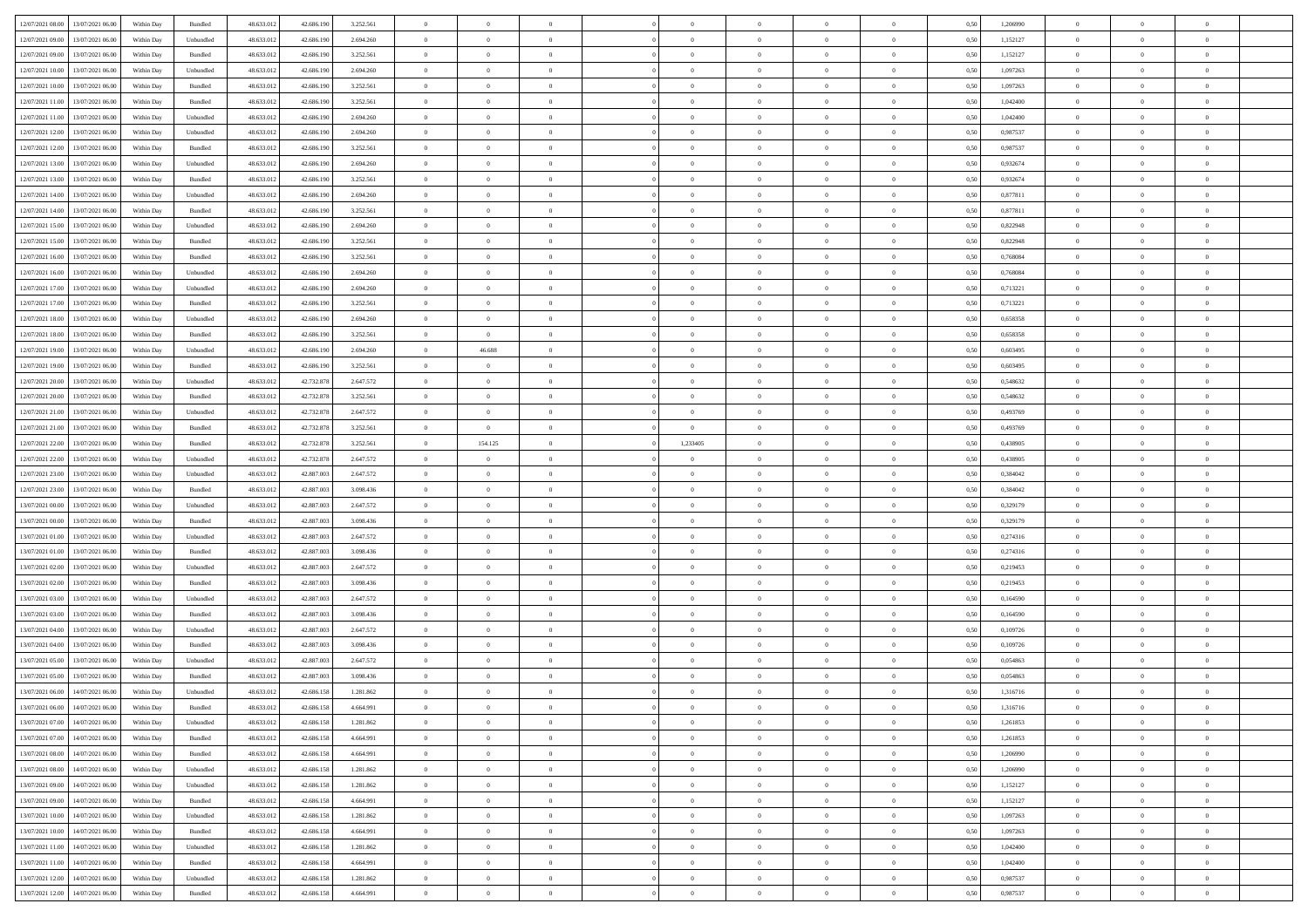| 13/07/2021 13:00 | 14/07/2021 06:00                  | Within Day | Bundled            | 48.633.012 | 42.686.158 | 4.664.991 | $\overline{0}$ | $\theta$       |                | $\overline{0}$ | $\bf{0}$       | $\overline{0}$ | $\theta$       | 0,50 | 0,932674 | $\theta$       | $\theta$       | $\theta$                 |  |
|------------------|-----------------------------------|------------|--------------------|------------|------------|-----------|----------------|----------------|----------------|----------------|----------------|----------------|----------------|------|----------|----------------|----------------|--------------------------|--|
| 13/07/2021 13:00 | 14/07/2021 06.00                  | Within Day | Unbundled          | 48.633.01  | 42.686.158 | 1.281.862 | $\overline{0}$ | $\overline{0}$ | $\overline{0}$ | $\overline{0}$ | $\,$ 0         | $\bf{0}$       | $\bf{0}$       | 0,50 | 0,932674 | $\,$ 0 $\,$    | $\overline{0}$ | $\overline{0}$           |  |
|                  |                                   |            |                    |            |            |           |                |                |                |                |                |                |                |      |          |                |                |                          |  |
| 13/07/2021 14:00 | 14/07/2021 06:00                  | Within Day | Unbundled          | 48.633.012 | 42.686.158 | 1.281.862 | $\overline{0}$ | $\bf{0}$       | $\overline{0}$ | $\overline{0}$ | $\bf{0}$       | $\bf{0}$       | $\mathbf{0}$   | 0.50 | 0.877811 | $\bf{0}$       | $\overline{0}$ | $\overline{0}$           |  |
| 13/07/2021 14:00 | 14/07/2021 06:00                  | Within Day | Bundled            | 48.633.012 | 42.686.158 | 4.664.991 | $\overline{0}$ | $\overline{0}$ | $\overline{0}$ | $\overline{0}$ | $\,$ 0         | $\overline{0}$ | $\overline{0}$ | 0,50 | 0,877811 | $\,$ 0 $\,$    | $\overline{0}$ | $\overline{0}$           |  |
| 13/07/2021 15:00 | 14/07/2021 06.00                  | Within Day | Unbundled          | 48.633.01  | 42.686.158 | 1.281.862 | $\overline{0}$ | $\theta$       | $\overline{0}$ |                | $\bf{0}$       | $\overline{0}$ | $\bf{0}$       | 0,50 | 0,822948 | $\,$ 0 $\,$    | $\overline{0}$ | $\overline{0}$           |  |
| 13/07/2021 15:00 | 14/07/2021 06:00                  | Within Day | Bundled            | 48.633.012 | 42.686.158 | 4.664.991 | $\overline{0}$ | $\overline{0}$ | $\overline{0}$ | $\overline{0}$ | $\bf{0}$       | $\overline{0}$ | $\bf{0}$       | 0.50 | 0.822948 | $\,0\,$        | $\theta$       | $\overline{0}$           |  |
| 13/07/2021 16:00 | 14/07/2021 06:00                  | Within Day | Unbundled          | 48.633.012 | 42.686.158 | 1.281.862 | $\overline{0}$ | $\overline{0}$ | $\overline{0}$ | $\overline{0}$ | $\bf{0}$       | $\overline{0}$ | $\overline{0}$ | 0,50 | 0,768084 | $\,$ 0 $\,$    | $\theta$       | $\overline{0}$           |  |
| 13/07/2021 16:00 | 14/07/2021 06.00                  | Within Day | Bundled            | 48.633.01  | 42.686.158 | 4.664.991 | $\overline{0}$ | $\theta$       | $\overline{0}$ |                | $\,$ 0         | $\bf{0}$       | $\bf{0}$       | 0,50 | 0,768084 | $\,$ 0 $\,$    | $\overline{0}$ | $\overline{0}$           |  |
| 13/07/2021 17:00 | 14/07/2021 06:00                  | Within Day | Unbundled          | 48.633.012 | 42.686.158 | 1.281.862 | $\overline{0}$ | $\overline{0}$ | $\overline{0}$ | $\overline{0}$ | $\bf{0}$       | $\overline{0}$ | $\bf{0}$       | 0.50 | 0.713221 | $\,0\,$        | $\overline{0}$ | $\overline{0}$           |  |
| 13/07/2021 17:00 | 14/07/2021 06:00                  | Within Day | Bundled            | 48.633.012 | 42.686.158 | 4.664.991 | $\overline{0}$ | $\overline{0}$ | $\overline{0}$ | $\overline{0}$ | $\bf{0}$       | $\overline{0}$ | $\bf{0}$       | 0,50 | 0,713221 | $\,$ 0 $\,$    | $\overline{0}$ | $\overline{0}$           |  |
| 13/07/2021 18:00 | 14/07/2021 06.00                  | Within Day | Unbundled          | 48.633.01  | 42.686.158 | 1.281.862 | $\bf{0}$       | $\theta$       | $\overline{0}$ | $\overline{0}$ | $\,$ 0         | $\bf{0}$       | $\bf{0}$       | 0,50 | 0,658358 | $\,$ 0 $\,$    | $\overline{0}$ | $\overline{0}$           |  |
| 13/07/2021 18:00 | 14/07/2021 06:00                  | Within Day | Bundled            | 48.633.012 | 42.686.158 | 4.664.991 | $\overline{0}$ | $\overline{0}$ | $\overline{0}$ | $\overline{0}$ | $\bf{0}$       | $\overline{0}$ | $\mathbf{0}$   | 0.50 | 0.658358 | $\bf{0}$       | $\overline{0}$ | $\bf{0}$                 |  |
|                  |                                   |            |                    |            |            |           | $\overline{0}$ | $\overline{0}$ | $\overline{0}$ | $\overline{0}$ |                | $\overline{0}$ | $\overline{0}$ |      |          | $\,$ 0 $\,$    | $\overline{0}$ |                          |  |
| 13/07/2021 19:00 | 14/07/2021 06:00                  | Within Day | Bundled            | 48.633.01  | 42.686.158 | 4.664.991 |                |                |                |                | $\,$ 0         |                |                | 0,50 | 0,603495 |                |                | $\overline{0}$           |  |
| 13/07/2021 19:00 | 14/07/2021 06.00                  | Within Day | Unbundled          | 48.633.01  | 42.686.158 | 1.281.862 | $\overline{0}$ | $\theta$       | $\overline{0}$ |                | $\,$ 0         | $\overline{0}$ | $\bf{0}$       | 0,50 | 0,603495 | $\,$ 0 $\,$    | $\overline{0}$ | $\overline{0}$           |  |
| 13/07/2021 20:00 | 14/07/2021 06:00                  | Within Day | Unbundled          | 48.633.012 | 42.686.158 | 1.281.862 | $\overline{0}$ | $\overline{0}$ | $\overline{0}$ | $\overline{0}$ | $\bf{0}$       | $\overline{0}$ | $\bf{0}$       | 0.50 | 0.548632 | $\,0\,$        | $\theta$       | $\overline{0}$           |  |
| 13/07/2021 20:00 | 14/07/2021 06:00                  | Within Day | Bundled            | 48.633.012 | 42.686.158 | 4.664.991 | $\overline{0}$ | $\overline{0}$ | $\overline{0}$ | $\overline{0}$ | $\bf{0}$       | $\overline{0}$ | $\overline{0}$ | 0,50 | 0,548632 | $\,0\,$        | $\theta$       | $\overline{0}$           |  |
| 13/07/2021 21:00 | 14/07/2021 06.00                  | Within Day | Unbundled          | 48.633.01  | 42.686.158 | 1.281.862 | $\overline{0}$ | $\theta$       | $\overline{0}$ |                | $\,$ 0         | $\overline{0}$ | $\bf{0}$       | 0,50 | 0,493769 | $\,$ 0 $\,$    | $\overline{0}$ | $\overline{0}$           |  |
| 13/07/2021 21:00 | 14/07/2021 06:00                  | Within Day | Bundled            | 48.633.012 | 42.686.158 | 4.664.991 | $\overline{0}$ | $\overline{0}$ | $\overline{0}$ | $\overline{0}$ | $\bf{0}$       | $\overline{0}$ | $\bf{0}$       | 0.50 | 0.493769 | $\,0\,$        | $\overline{0}$ | $\bf{0}$                 |  |
| 13/07/2021 22:00 | 14/07/2021 06:00                  | Within Day | Unbundled          | 48.633.012 | 42.686.158 | 1.281.862 | $\overline{0}$ | $\overline{0}$ | $\overline{0}$ | $\overline{0}$ | $\bf{0}$       | $\overline{0}$ | $\bf{0}$       | 0,50 | 0,438905 | $\,$ 0 $\,$    | $\overline{0}$ | $\overline{0}$           |  |
| 13/07/2021 22.00 | 14/07/2021 06.00                  | Within Day | Bundled            | 48.633.01  | 42.686.158 | 4.664.991 | $\bf{0}$       | $\overline{0}$ | $\overline{0}$ | $\overline{0}$ | $\,$ 0         | $\overline{0}$ | $\bf{0}$       | 0,50 | 0,438905 | $\,$ 0 $\,$    | $\overline{0}$ | $\overline{0}$           |  |
| 13/07/2021 23:00 | 14/07/2021 06:00                  | Within Day | Unbundled          | 48.633.012 | 42.686.158 | 1.281.862 | $\overline{0}$ | $\overline{0}$ | $\overline{0}$ | $\overline{0}$ | $\bf{0}$       | $\overline{0}$ | $\mathbf{0}$   | 0.50 | 0.384042 | $\,$ 0 $\,$    | $\overline{0}$ | $\bf{0}$                 |  |
| 13/07/2021 23:00 | 14/07/2021 06:00                  | Within Day | Bundled            | 48.633.012 | 42.686.158 | 4.664.991 | $\overline{0}$ | $\overline{0}$ | $\overline{0}$ | $\overline{0}$ | $\bf{0}$       | $\overline{0}$ | $\overline{0}$ | 0,50 | 0,384042 | $\,$ 0 $\,$    | $\overline{0}$ | $\overline{0}$           |  |
| 14/07/2021 00:00 | 14/07/2021 06.00                  | Within Day | Bundled            | 48.633.01  | 42.686.158 | 4.664.991 | $\overline{0}$ | $\theta$       | $\overline{0}$ | $\overline{0}$ | $\,$ 0         | $\overline{0}$ | $\bf{0}$       | 0,50 | 0,329179 | $\,$ 0 $\,$    | $\overline{0}$ | $\overline{0}$           |  |
|                  | 14/07/2021 06:00                  |            |                    | 48.633.012 | 42.686.158 |           |                | $\overline{0}$ |                |                |                | $\overline{0}$ |                |      |          |                | $\theta$       | $\overline{0}$           |  |
| 14/07/2021 00:00 |                                   | Within Day | Unbundled          |            |            | 1.281.862 | $\overline{0}$ |                | $\overline{0}$ | $\overline{0}$ | $\bf{0}$       |                | $\bf{0}$       | 0.50 | 0,329179 | $\,0\,$        |                |                          |  |
| 14/07/2021 01:00 | 14/07/2021 06:00                  | Within Day | Unbundled          | 48.633.012 | 42.686.158 | 1.281.862 | $\overline{0}$ | $\overline{0}$ | $\overline{0}$ | $\overline{0}$ | $\,$ 0         | $\overline{0}$ | $\overline{0}$ | 0,50 | 0,274316 | $\,0\,$        | $\theta$       | $\overline{0}$           |  |
| 14/07/2021 01:00 | 14/07/2021 06.00                  | Within Day | Bundled            | 48.633.01  | 42.686.158 | 4.664.991 | $\overline{0}$ | $\theta$       | $\overline{0}$ |                | $\,$ 0         | $\overline{0}$ | $\bf{0}$       | 0,50 | 0,274316 | $\,$ 0 $\,$    | $\overline{0}$ | $\overline{0}$           |  |
| 14/07/2021 02:00 | 14/07/2021 06:00                  | Within Day | Unbundled          | 48.633.012 | 42.686.158 | 1.281.862 | $\overline{0}$ | $\overline{0}$ | $\overline{0}$ | $\overline{0}$ | $\bf{0}$       | $\overline{0}$ | $\bf{0}$       | 0.50 | 0.219453 | $\,0\,$        | $\overline{0}$ | $\overline{0}$           |  |
| 14/07/2021 02:00 | 14/07/2021 06:00                  | Within Day | Bundled            | 48.633.012 | 42.686.158 | 4.664.991 | $\overline{0}$ | $\overline{0}$ | $\overline{0}$ | $\overline{0}$ | $\bf{0}$       | $\overline{0}$ | $\bf{0}$       | 0,50 | 0,219453 | $\,$ 0 $\,$    | $\overline{0}$ | $\overline{0}$           |  |
| 14/07/2021 03:00 | 14/07/2021 06.00                  | Within Day | Unbundled          | 48.633.01  | 42.686.158 | 1.281.862 | $\overline{0}$ | $\overline{0}$ | $\overline{0}$ | $\overline{0}$ | $\bf{0}$       | $\overline{0}$ | $\bf{0}$       | 0,50 | 0,164590 | $\,$ 0 $\,$    | $\overline{0}$ | $\overline{0}$           |  |
| 14/07/2021 03:00 | 14/07/2021 06:00                  | Within Day | Bundled            | 48.633.012 | 42.686.158 | 4.664.991 | $\overline{0}$ | $\bf{0}$       | $\overline{0}$ | $\overline{0}$ | $\bf{0}$       | $\overline{0}$ | $\mathbf{0}$   | 0.50 | 0.164590 | $\,$ 0 $\,$    | $\overline{0}$ | $\bf{0}$                 |  |
| 14/07/2021 04:00 | 14/07/2021 06:00                  | Within Dav | Unbundled          | 48.633.012 | 42.686.158 | 1.281.862 | $\overline{0}$ | $\overline{0}$ | $\overline{0}$ | $\overline{0}$ | $\overline{0}$ | $\overline{0}$ | $\overline{0}$ | 0.50 | 0,109726 | $\theta$       | $\overline{0}$ | $\overline{0}$           |  |
| 14/07/2021 04:00 | 14/07/2021 06.00                  | Within Day | Bundled            | 48.633.01  | 42.686.158 | 4.664.991 | $\overline{0}$ | $\theta$       | $\overline{0}$ |                | $\,$ 0         | $\overline{0}$ | $\bf{0}$       | 0,50 | 0,109726 | $\,$ 0 $\,$    | $\overline{0}$ | $\overline{0}$           |  |
| 14/07/2021 05:00 | 14/07/2021 06:00                  | Within Day | Unbundled          | 48.633.012 | 42.686.158 | 1.281.862 | $\overline{0}$ | $\overline{0}$ | $\overline{0}$ | $\overline{0}$ | $\bf{0}$       | $\overline{0}$ | $\bf{0}$       | 0.50 | 0.054863 | $\,0\,$        | $\overline{0}$ | $\overline{0}$           |  |
| 14/07/2021 05:00 | 14/07/2021 06:00                  | Within Dav | Bundled            | 48.633.012 | 42.686.158 | 4.664.991 | $\overline{0}$ | $\overline{0}$ | $\Omega$       | $\Omega$       | $\mathbf{0}$   | $\overline{0}$ | $\overline{0}$ | 0.50 | 0,054863 | $\theta$       | $\overline{0}$ | $\overline{0}$           |  |
| 14/07/2021 06:00 | 15/07/2021 06.00                  | Within Day | Bundled            | 48.633.01  | 42.686.158 | 4.547.288 | $\overline{0}$ | $\theta$       | $\overline{0}$ |                | $\,$ 0         | $\overline{0}$ | $\bf{0}$       | 0,50 | 1,316716 | $\,$ 0 $\,$    | $\overline{0}$ | $\overline{0}$           |  |
| 14/07/2021 06:00 | 15/07/2021 06:00                  |            | Unbundled          | 48.633.012 | 42.686.158 | 1.399.565 |                | $\overline{0}$ | $\overline{0}$ | $\overline{0}$ | $\bf{0}$       | $\overline{0}$ |                | 0.50 | 1.316716 | $\,0\,$        | $\overline{0}$ | $\overline{\phantom{a}}$ |  |
|                  |                                   | Within Day |                    |            |            |           | $\overline{0}$ |                |                |                |                |                | $\bf{0}$       |      |          |                |                |                          |  |
| 14/07/2021 07:00 | 15/07/2021 06:00                  | Within Dav | Unbundled          | 48.633.012 | 42.686.158 | 1.399.565 | $\overline{0}$ | $\overline{0}$ | $\overline{0}$ | $\overline{0}$ | $\overline{0}$ | $\overline{0}$ | $\overline{0}$ | 0.50 | 1,261853 | $\theta$       | $\overline{0}$ | $\overline{0}$           |  |
| 14/07/2021 07:00 | 15/07/2021 06.00                  | Within Day | Bundled            | 48.633.01  | 42.686.158 | 4.547.288 | $\bf{0}$       | $\overline{0}$ | $\overline{0}$ | $\overline{0}$ | $\bf{0}$       | $\bf{0}$       | $\bf{0}$       | 0,50 | 1,261853 | $\,$ 0 $\,$    | $\overline{0}$ | $\overline{0}$           |  |
| 14/07/2021 08:00 | 15/07/2021 06:00                  | Within Day | Unbundled          | 48.633.012 | 42.686.158 | 1.399.565 | $\overline{0}$ | $\overline{0}$ | $\overline{0}$ | $\overline{0}$ | $\bf{0}$       | $\overline{0}$ | $\mathbf{0}$   | 0.50 | 1.206990 | $\,$ 0 $\,$    | $\overline{0}$ | $\overline{\phantom{a}}$ |  |
| 14/07/2021 08:00 | 15/07/2021 06:00                  | Within Dav | Bundled            | 48.633.012 | 42.686.158 | 4.547.288 | $\overline{0}$ | $\overline{0}$ | $\Omega$       | $\overline{0}$ | $\mathbf{0}$   | $\overline{0}$ | $\mathbf{0}$   | 0.50 | 1.206990 | $\theta$       | $\overline{0}$ | $\overline{0}$           |  |
| 14/07/2021 09:00 | 15/07/2021 06.00                  | Within Day | Unbundled          | 48.633.01  | 42.686.158 | 1.399.565 | $\overline{0}$ | $\,$ 0 $\,$    | $\overline{0}$ | $\overline{0}$ | $\,$ 0         | $\bf{0}$       | $\bf{0}$       | 0,50 | 1,152127 | $\,$ 0 $\,$    | $\overline{0}$ | $\overline{0}$           |  |
| 14/07/2021 09:00 | 15/07/2021 06:00                  | Within Day | Bundled            | 48.633.012 | 42.686.158 | 4.547.288 | $\overline{0}$ | $\overline{0}$ | $\overline{0}$ | $\overline{0}$ | $\bf{0}$       | $\overline{0}$ | $\bf{0}$       | 0.50 | 1,152127 | $\,0\,$        | $\theta$       | $\overline{0}$           |  |
| 14/07/2021 10:00 | 15/07/2021 06:00                  | Within Dav | Unbundled          | 48.633.012 | 42.686.158 | 1.399.565 | $\overline{0}$ | $\theta$       | $\Omega$       | $\Omega$       | $\bf{0}$       | $\overline{0}$ | $\overline{0}$ | 0.50 | 1,097263 | $\theta$       | $\overline{0}$ | $\overline{0}$           |  |
| 14/07/2021 10:00 | 15/07/2021 06:00                  | Within Day | Bundled            | 48.633.012 | 42.686.158 | 4.547.288 | $\bf{0}$       | $\overline{0}$ | $\overline{0}$ | $\bf{0}$       | $\,$ 0         | $\bf{0}$       | $\bf{0}$       | 0,50 | 1,097263 | $\,$ 0 $\,$    | $\overline{0}$ | $\overline{0}$           |  |
| 14/07/2021 11:00 | 15/07/2021 06:00                  | Within Day | $\mathbf B$ undled | 48.633.012 | 42.686.158 | 4.547.288 | $\bf{0}$       | $\theta$       |                |                | $\Omega$       |                |                | 0,50 | 1,042400 | $\bf{0}$       | $\theta$       |                          |  |
| 14/07/2021 11:00 | 15/07/2021 06:00                  | Within Day | Unbundled          | 48.633.012 | 42.686.158 | 1.399.565 | $\Omega$       | $\overline{0}$ | $\overline{0}$ | $\Omega$       | $\mathbf{0}$   | $\overline{0}$ | $\mathbf{0}$   | 0,50 | 1,042400 | $\theta$       | $\overline{0}$ | $\overline{0}$           |  |
| 14/07/2021 12:00 | 15/07/2021 06:00                  | Within Day | Unbundled          | 48.633.012 | 42.686.158 | 1.399.565 | $\bf{0}$       | $\overline{0}$ | $\overline{0}$ | $\bf{0}$       | $\overline{0}$ | $\overline{0}$ | $\mathbf{0}$   | 0,50 | 0,987537 | $\bf{0}$       | $\overline{0}$ | $\bf{0}$                 |  |
| 14/07/2021 12:00 | 15/07/2021 06:00                  | Within Day | Bundled            | 48.633.012 | 42.686.158 | 4.547.288 | $\overline{0}$ | $\overline{0}$ | $\overline{0}$ | $\overline{0}$ | $\overline{0}$ | $\overline{0}$ | $\mathbf{0}$   | 0.50 | 0.987537 | $\overline{0}$ | $\bf{0}$       | $\overline{0}$           |  |
|                  |                                   |            |                    |            |            |           |                |                |                |                |                |                |                |      |          |                |                |                          |  |
| 14/07/2021 13:00 | 15/07/2021 06:00                  | Within Day | Unbundled          | 48.633.012 | 42.686.158 | 1.399.565 | $\overline{0}$ | $\overline{0}$ | $\overline{0}$ | $\overline{0}$ | $\overline{0}$ | $\overline{0}$ | $\mathbf{0}$   | 0.50 | 0,932674 | $\overline{0}$ | $\theta$       | $\overline{0}$           |  |
| 14/07/2021 13:00 | 15/07/2021 06:00                  | Within Day | Bundled            | 48.633.012 | 42.686.158 | 4.547.288 | $\bf{0}$       | $\overline{0}$ | $\overline{0}$ | $\overline{0}$ | $\bf{0}$       | $\bf{0}$       | $\bf{0}$       | 0,50 | 0,932674 | $\bf{0}$       | $\overline{0}$ | $\overline{0}$           |  |
| 14/07/2021 14:00 | 15/07/2021 06:00                  | Within Day | Unbundled          | 48.633.012 | 42.686.158 | 1.399.565 | $\overline{0}$ | $\overline{0}$ | $\overline{0}$ | $\overline{0}$ | $\bf{0}$       | $\overline{0}$ | $\mathbf{0}$   | 0.50 | 0.877811 | $\,$ 0 $\,$    | $\overline{0}$ | $\overline{0}$           |  |
| 14/07/2021 14:00 | 15/07/2021 06:00                  | Within Day | Bundled            | 48.633.012 | 42.686.158 | 4.547.288 | $\overline{0}$ | $\overline{0}$ | $\overline{0}$ | $\overline{0}$ | $\overline{0}$ | $\overline{0}$ | $\overline{0}$ | 0.50 | 0,877811 | $\overline{0}$ | $\theta$       | $\overline{0}$           |  |
| 14/07/2021 15:00 | 15/07/2021 06:00                  | Within Day | Unbundled          | 48.633.01  | 42.686.158 | 1.399.565 | $\overline{0}$ | $\,$ 0         | $\overline{0}$ | $\bf{0}$       | $\,$ 0 $\,$    | $\overline{0}$ | $\bf{0}$       | 0,50 | 0,822948 | $\,$ 0 $\,$    | $\overline{0}$ | $\overline{0}$           |  |
| 14/07/2021 15:00 | 15/07/2021 06:00                  | Within Day | Bundled            | 48.633.012 | 42.686.158 | 4.547.288 | $\overline{0}$ | $\overline{0}$ | $\overline{0}$ | $\overline{0}$ | $\bf{0}$       | $\overline{0}$ | $\mathbf{0}$   | 0.50 | 0.822948 | $\mathbf{0}$   | $\bf{0}$       | $\overline{0}$           |  |
| 14/07/2021 16:00 | 15/07/2021 06:00                  | Within Day | Unbundled          | 48.633.012 | 42.686.158 | 1.399.565 | $\overline{0}$ | $\overline{0}$ | $\overline{0}$ | $\overline{0}$ | $\overline{0}$ | $\overline{0}$ | $\overline{0}$ | 0,50 | 0,768084 | $\overline{0}$ | $\theta$       | $\overline{0}$           |  |
| 14/07/2021 16:00 | 15/07/2021 06:00                  | Within Day | Bundled            | 48.633.012 | 42.686.158 | 4.547.288 | $\overline{0}$ | $\bf{0}$       | $\overline{0}$ | $\bf{0}$       | $\bf{0}$       | $\bf{0}$       | $\bf{0}$       | 0,50 | 0,768084 | $\bf{0}$       | $\overline{0}$ | $\bf{0}$                 |  |
|                  | 14/07/2021 17:00 15/07/2021 06:00 | Within Day | Bundled            | 48.633.012 | 42.686.158 | 4.547.288 | $\overline{0}$ | $\,$ 0 $\,$    | $\overline{0}$ | $\overline{0}$ | $\,$ 0 $\,$    | $\overline{0}$ | $\,$ 0 $\,$    | 0,50 | 0,713221 | $\overline{0}$ | $\,$ 0 $\,$    | $\,$ 0 $\,$              |  |
|                  |                                   |            |                    |            |            |           |                |                |                |                |                |                |                |      |          |                |                |                          |  |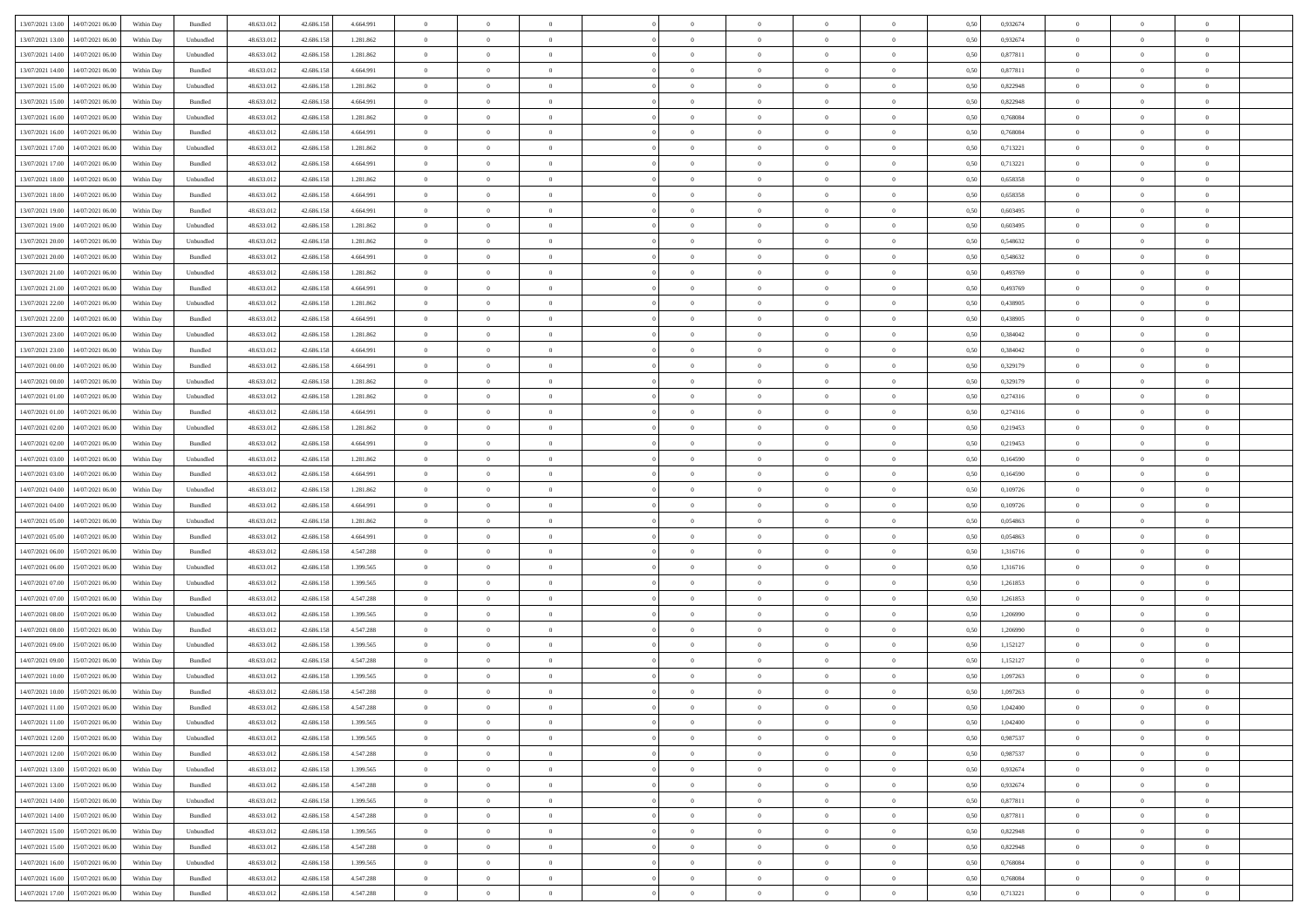| 14/07/2021 17:00 15/07/2021 06:00            | Within Day | Unbundled         | 48.633.01  | 42.686.158 | 1.399.565 | $\overline{0}$                   | $\overline{0}$ |                | $\overline{0}$ | $\theta$       |                | $\theta$       | 0,50 | 0,713221 | $\theta$       | $\theta$       | $\overline{0}$ |  |
|----------------------------------------------|------------|-------------------|------------|------------|-----------|----------------------------------|----------------|----------------|----------------|----------------|----------------|----------------|------|----------|----------------|----------------|----------------|--|
|                                              |            |                   |            |            |           |                                  |                |                |                |                |                |                |      |          |                |                |                |  |
| 14/07/2021 18:00<br>15/07/2021 06:00         | Within Day | Unbundled         | 48.633.01  | 42.686.158 | 1.399.565 | $\bf{0}$                         | $\bf{0}$       | $\bf{0}$       | $\bf{0}$       | $\overline{0}$ | $\overline{0}$ | $\bf{0}$       | 0,50 | 0,658358 | $\,$ 0 $\,$    | $\bf{0}$       | $\overline{0}$ |  |
| 14/07/2021 18:00<br>15/07/2021 06:00         | Within Day | Bundled           | 48.633.013 | 42.686.158 | 4.547.288 | $\overline{0}$                   | $\bf{0}$       | $\overline{0}$ | $\bf{0}$       | $\bf{0}$       | $\overline{0}$ | $\bf{0}$       | 0.50 | 0.658358 | $\bf{0}$       | $\overline{0}$ | $\bf{0}$       |  |
| 14/07/2021 19:00<br>15/07/2021 06:00         | Within Day | Unbundled         | 48.633.013 | 42.686.158 | 1.399.565 | $\overline{0}$                   | $\overline{0}$ | $\overline{0}$ | $\theta$       | $\theta$       | $\overline{0}$ | $\bf{0}$       | 0,50 | 0,603495 | $\theta$       | $\theta$       | $\overline{0}$ |  |
| 14/07/2021 19:00<br>15/07/2021 06:00         | Within Day | Bundled           | 48.633.01  | 42.686.158 | 4.547.288 | $\bf{0}$                         | $\overline{0}$ | $\bf{0}$       | $\overline{0}$ | $\bf{0}$       | $\overline{0}$ | $\bf{0}$       | 0,50 | 0,603495 | $\,$ 0 $\,$    | $\bf{0}$       | $\overline{0}$ |  |
| 14/07/2021 20:00<br>15/07/2021 06:00         |            | Unbundled         | 48.633.013 | 42.686.158 | 1.399.565 | $\overline{0}$                   | $\bf{0}$       | $\overline{0}$ | $\bf{0}$       | $\overline{0}$ | $\overline{0}$ | $\bf{0}$       | 0.50 | 0.548632 | $\,$ 0 $\,$    | $\theta$       | $\overline{0}$ |  |
|                                              | Within Day |                   |            |            |           |                                  |                |                |                |                |                |                |      |          |                |                |                |  |
| 14/07/2021 20:00<br>15/07/2021 06:00         | Within Day | Bundled           | 48.633.013 | 42.686.158 | 4.547.288 | $\overline{0}$                   | $\overline{0}$ | $\overline{0}$ | $\overline{0}$ | $\overline{0}$ | $\overline{0}$ | $\bf{0}$       | 0,50 | 0,548632 | $\theta$       | $\theta$       | $\overline{0}$ |  |
| 14/07/2021 21:00<br>15/07/2021 06:00         | Within Day | Unbundled         | 48.633.01  | 42.686.158 | 1.399.565 | $\bf{0}$                         | $\bf{0}$       | $\bf{0}$       | $\overline{0}$ | $\overline{0}$ | $\overline{0}$ | $\bf{0}$       | 0,50 | 0,493769 | $\,$ 0 $\,$    | $\bf{0}$       | $\overline{0}$ |  |
| 14/07/2021 21:00<br>15/07/2021 06:00         | Within Day | Bundled           | 48.633.013 | 42.686.158 | 4.547.288 | $\overline{0}$                   | $\bf{0}$       | $\overline{0}$ | $\bf{0}$       | $\overline{0}$ | $\overline{0}$ | $\bf{0}$       | 0.50 | 0.493769 | $\bf{0}$       | $\overline{0}$ | $\overline{0}$ |  |
| 14/07/2021 22:00<br>15/07/2021 06:00         | Within Day | Bundled           | 48.633.013 | 42.686.158 | 4.547.288 | $\overline{0}$                   | $\bf{0}$       | $\overline{0}$ | $\overline{0}$ | $\overline{0}$ | $\overline{0}$ | $\bf{0}$       | 0,50 | 0,438905 | $\,$ 0 $\,$    | $\bf{0}$       | $\overline{0}$ |  |
| 14/07/2021 22:00<br>15/07/2021 06:00         | Within Day | Unbundled         | 48.633.01  | 42.686.158 | 1.399.565 | $\bf{0}$                         | $\bf{0}$       | $\bf{0}$       | $\bf{0}$       | $\overline{0}$ | $\overline{0}$ | $\bf{0}$       | 0,50 | 0,438905 | $\,$ 0 $\,$    | $\bf{0}$       | $\overline{0}$ |  |
| 14/07/2021 23:00<br>15/07/2021 06:00         | Within Day | Unbundled         | 48.633.013 | 42.686.158 | 1.399.565 | $\overline{0}$                   | $\bf{0}$       | $\overline{0}$ | $\bf{0}$       | $\overline{0}$ | $\overline{0}$ | $\bf{0}$       | 0.50 | 0.384042 | $\bf{0}$       | $\overline{0}$ | $\,$ 0         |  |
| 14/07/2021 23:00<br>15/07/2021 06:00         | Within Day | Bundled           | 48.633.01  | 42.686.158 | 4.547.288 | $\overline{0}$                   | $\overline{0}$ | $\overline{0}$ | $\theta$       | $\theta$       | $\overline{0}$ | $\bf{0}$       | 0,50 | 0,384042 | $\,$ 0 $\,$    | $\theta$       | $\overline{0}$ |  |
|                                              |            |                   |            |            |           |                                  |                |                |                |                |                |                |      |          |                |                |                |  |
| 15/07/2021 00:00<br>15/07/2021 06:00         | Within Day | Unbundled         | 48.633.01  | 42.686.158 | 1.399.565 | $\bf{0}$                         | $\overline{0}$ | $\bf{0}$       | $\bf{0}$       | $\bf{0}$       | $\overline{0}$ | $\bf{0}$       | 0,50 | 0,329179 | $\,$ 0 $\,$    | $\bf{0}$       | $\overline{0}$ |  |
| 15/07/2021 00:00<br>15/07/2021 06:00         | Within Day | Bundled           | 48.633.013 | 42.686.158 | 4.547.288 | $\overline{0}$                   | $\bf{0}$       | $\overline{0}$ | $\bf{0}$       | $\overline{0}$ | $\overline{0}$ | $\bf{0}$       | 0.50 | 0,329179 | $\,$ 0 $\,$    | $\theta$       | $\overline{0}$ |  |
| 15/07/2021 01:00<br>15/07/2021 06:00         | Within Day | Unbundled         | 48.633.013 | 42.686.158 | 1.399.565 | $\overline{0}$                   | $\overline{0}$ | $\overline{0}$ | $\overline{0}$ | $\overline{0}$ | $\overline{0}$ | $\bf{0}$       | 0,50 | 0,274316 | $\theta$       | $\theta$       | $\overline{0}$ |  |
| 15/07/2021 01:00<br>15/07/2021 06:00         | Within Day | Bundled           | 48.633.01  | 42.686.158 | 4.547.288 | $\bf{0}$                         | $\bf{0}$       | $\bf{0}$       | $\overline{0}$ | $\overline{0}$ | $\overline{0}$ | $\bf{0}$       | 0,50 | 0,274316 | $\,$ 0 $\,$    | $\bf{0}$       | $\overline{0}$ |  |
| 15/07/2021 02:00<br>15/07/2021 06:00         | Within Day | Unbundled         | 48.633.013 | 42.686.158 | 1.399.565 | $\overline{0}$                   | $\bf{0}$       | $\overline{0}$ | $\bf{0}$       | $\overline{0}$ | $\overline{0}$ | $\bf{0}$       | 0.50 | 0.219453 | $\bf{0}$       | $\overline{0}$ | $\bf{0}$       |  |
| 15/07/2021 02:00<br>15/07/2021 06:00         | Within Day | Bundled           | 48.633.013 | 42.686.158 | 4.547.288 | $\overline{0}$                   | $\bf{0}$       | $\overline{0}$ | $\overline{0}$ | $\overline{0}$ | $\overline{0}$ | $\bf{0}$       | 0,50 | 0,219453 | $\,$ 0 $\,$    | $\bf{0}$       | $\overline{0}$ |  |
| 15/07/2021 03:00<br>15/07/2021 06:00         | Within Day | Unbundled         | 48.633.01  | 42.686.158 | 1.399.565 | $\bf{0}$                         | $\bf{0}$       | $\bf{0}$       | $\bf{0}$       | $\overline{0}$ | $\overline{0}$ | $\bf{0}$       | 0,50 | 0,164590 | $\,$ 0 $\,$    | $\bf{0}$       | $\overline{0}$ |  |
| 15/07/2021 03:00<br>15/07/2021 06:00         |            | Bundled           | 48.633.013 | 42.686.158 | 4.547.288 |                                  | $\bf{0}$       |                |                | $\bf{0}$       | $\overline{0}$ |                | 0.50 | 0.164590 | $\bf{0}$       | $\overline{0}$ | $\,$ 0         |  |
|                                              | Within Day |                   |            |            |           | $\overline{0}$<br>$\overline{0}$ | $\overline{0}$ | $\overline{0}$ | $\overline{0}$ |                |                | $\bf{0}$       |      |          | $\theta$       | $\theta$       |                |  |
| 15/07/2021 04:00<br>15/07/2021 06:00         | Within Day | Bundled           | 48.633.01  | 42.686.158 | 4.547.288 |                                  |                | $\overline{0}$ | $\theta$       | $\theta$       | $\overline{0}$ | $\bf{0}$       | 0,50 | 0,109726 |                |                | $\overline{0}$ |  |
| 15/07/2021 04:00<br>15/07/2021 06:00         | Within Day | Unbundled         | 48.633.01  | 42.686.158 | 1.399.565 | $\bf{0}$                         | $\bf{0}$       | $\bf{0}$       | $\bf{0}$       | $\overline{0}$ | $\overline{0}$ | $\bf{0}$       | 0,50 | 0,109726 | $\,$ 0 $\,$    | $\bf{0}$       | $\overline{0}$ |  |
| 15/07/2021 05:00<br>15/07/2021 06:00         | Within Day | Unbundled         | 48.633.013 | 42.686.158 | 1.399.565 | $\overline{0}$                   | $\bf{0}$       | $\overline{0}$ | $\bf{0}$       | $\overline{0}$ | $\overline{0}$ | $\bf{0}$       | 0.50 | 0.054863 | $\,$ 0 $\,$    | $\theta$       | $\overline{0}$ |  |
| 15/07/2021 05:00<br>15/07/2021 06:00         | Within Day | Bundled           | 48.633.013 | 42.686.158 | 4.547.288 | $\overline{0}$                   | $\overline{0}$ | $\overline{0}$ | $\overline{0}$ | $\overline{0}$ | $\overline{0}$ | $\bf{0}$       | 0,50 | 0,054863 | $\,$ 0 $\,$    | $\theta$       | $\overline{0}$ |  |
| 15/07/2021 06:00<br>16/07/2021 06:00         | Within Day | Unbundled         | 48.633.01  | 42.686.158 | 1.281.862 | $\bf{0}$                         | $\overline{0}$ | $\bf{0}$       | $\overline{0}$ | $\bf{0}$       | $\overline{0}$ | $\bf{0}$       | 0,50 | 1,316716 | $\,$ 0 $\,$    | $\bf{0}$       | $\overline{0}$ |  |
| 15/07/2021 06:00<br>16/07/2021 06:00         | Within Day | Bundled           | 48.633.013 | 42.686.158 | 4.664.991 | $\overline{0}$                   | $\bf{0}$       | $\overline{0}$ | $\bf{0}$       | $\overline{0}$ | $\overline{0}$ | $\bf{0}$       | 0.50 | 1.316716 | $\bf{0}$       | $\overline{0}$ | $\overline{0}$ |  |
| 15/07/2021 07:00<br>16/07/2021 06:00         | Within Day | Unbundled         | 48.633.013 | 42.686.158 | 1.281.862 | $\overline{0}$                   | $\bf{0}$       | $\overline{0}$ | $\overline{0}$ | $\overline{0}$ | $\overline{0}$ | $\bf{0}$       | 0,50 | 1,261853 | $\theta$       | $\bf{0}$       | $\overline{0}$ |  |
| 15/07/2021 07:00<br>16/07/2021 06:00         | Within Day | Bundled           | 48.633.01  | 42.686.158 | 4.664.991 | $\bf{0}$                         | $\bf{0}$       | $\bf{0}$       | $\bf{0}$       | $\overline{0}$ | $\overline{0}$ | $\bf{0}$       | 0,50 | 1,261853 | $\,$ 0 $\,$    | $\bf{0}$       | $\overline{0}$ |  |
|                                              |            |                   |            |            |           |                                  |                |                |                |                |                |                |      |          |                |                |                |  |
| 15/07/2021 08:00<br>16/07/2021 06:00         | Within Day | Unbundled         | 48.633.013 | 42.686.158 | 1.281.862 | $\overline{0}$                   | $\bf{0}$       | $\overline{0}$ | $\bf{0}$       | $\bf{0}$       | $\overline{0}$ | $\bf{0}$       | 0.50 | 1.206990 | $\bf{0}$       | $\overline{0}$ | $\,$ 0         |  |
| 15/07/2021 08:00<br>16/07/2021 06:00         | Within Day | Bundled           | 48.633.013 | 42.686.158 | 4.664.991 | $\overline{0}$                   | $\overline{0}$ | $\overline{0}$ | $\overline{0}$ | $\overline{0}$ | $\overline{0}$ | $\bf{0}$       | 0.50 | 1.206990 | $\theta$       | $\theta$       | $\overline{0}$ |  |
| 15/07/2021 09:00<br>16/07/2021 06:00         | Within Day | Bundled           | 48.633.01  | 42.686.158 | 4.664.991 | $\bf{0}$                         | $\overline{0}$ | $\bf{0}$       | $\bf{0}$       | $\overline{0}$ | $\overline{0}$ | $\bf{0}$       | 0,50 | 1,152127 | $\,$ 0 $\,$    | $\bf{0}$       | $\overline{0}$ |  |
| 15/07/2021 09:00<br>16/07/2021 06:00         | Within Day | Unbundled         | 48.633.013 | 42.686.158 | 1.281.862 | $\overline{0}$                   | $\bf{0}$       | $\overline{0}$ | $\bf{0}$       | $\overline{0}$ | $\overline{0}$ | $\bf{0}$       | 0.50 | 1,152127 | $\,$ 0 $\,$    | $\bf{0}$       | $\overline{0}$ |  |
| 15/07/2021 10:00<br>16/07/2021 06:00         | Within Dav | Unbundled         | 48.633.013 | 42.686.158 | 1.281.862 | $\overline{0}$                   | $\overline{0}$ | $\overline{0}$ | $\overline{0}$ | $\overline{0}$ | $\overline{0}$ | $\bf{0}$       | 0.50 | 1,097263 | $\theta$       | $\theta$       | $\overline{0}$ |  |
| 15/07/2021 10:00<br>16/07/2021 06:00         | Within Day | Bundled           | 48.633.01  | 42.686.158 | 4.664.991 | $\bf{0}$                         | $\bf{0}$       | $\bf{0}$       | $\bf{0}$       | $\overline{0}$ | $\overline{0}$ | $\bf{0}$       | 0,50 | 1,097263 | $\,$ 0 $\,$    | $\bf{0}$       | $\overline{0}$ |  |
| 15/07/2021 11:00<br>16/07/2021 06:00         | Within Day | Unbundled         | 48.633.013 | 42.686.158 | 1.281.862 | $\overline{0}$                   | $\bf{0}$       | $\overline{0}$ | $\bf{0}$       | $\overline{0}$ | $\overline{0}$ | $\bf{0}$       | 0.50 | 1.042400 | $\bf{0}$       | $\overline{0}$ | $\bf{0}$       |  |
| 15/07/2021 11:00<br>16/07/2021 06:00         | Within Dav | Bundled           | 48.633.013 | 42.686.158 | 4.664.991 | $\overline{0}$                   | $\overline{0}$ | $\overline{0}$ | $\overline{0}$ | $\overline{0}$ | $\overline{0}$ | $\bf{0}$       | 0.50 | 1,042400 | $\theta$       | $\theta$       | $\overline{0}$ |  |
| 16/07/2021 06:00                             | Within Day | Unbundled         | 48.633.01  | 42.686.158 | 1.281.862 | $\bf{0}$                         | $\bf{0}$       | $\bf{0}$       | $\bf{0}$       | $\overline{0}$ | $\overline{0}$ | $\bf{0}$       | 0,50 | 0,987537 | $\,$ 0 $\,$    | $\bf{0}$       | $\overline{0}$ |  |
| 15/07/2021 12:00                             |            |                   |            |            |           |                                  |                |                |                |                |                |                |      |          |                |                |                |  |
| 15/07/2021 12:00<br>16/07/2021 06:00         | Within Day | Bundled           | 48.633.013 | 42.686.158 | 4.664.991 | $\overline{0}$                   | $\bf{0}$       | $\overline{0}$ | $\overline{0}$ | $\bf{0}$       | $\overline{0}$ | $\bf{0}$       | 0.50 | 0.987537 | $\bf{0}$       | $\overline{0}$ | $\,$ 0         |  |
| 15/07/2021 13:00<br>16/07/2021 06:00         | Within Dav | Unbundled         | 48.633.013 | 42.686.158 | 1.281.862 | $\overline{0}$                   | $\overline{0}$ | $\overline{0}$ | $\overline{0}$ | $\overline{0}$ | $\overline{0}$ | $\bf{0}$       | 0.50 | 0,932674 | $\theta$       | $\theta$       | $\overline{0}$ |  |
| 15/07/2021 13:00<br>16/07/2021 06:00         | Within Day | Bundled           | 48.633.01  | 42.686.158 | 4.664.991 | $\bf{0}$                         | $\bf{0}$       | $\bf{0}$       | $\bf{0}$       | $\overline{0}$ | $\overline{0}$ | $\bf{0}$       | 0,50 | 0,932674 | $\,$ 0 $\,$    | $\bf{0}$       | $\overline{0}$ |  |
| 15/07/2021 14:00<br>16/07/2021 06:00         | Within Day | Unbundled         | 48.633.013 | 42.686.158 | 1.281.862 | $\overline{0}$                   | $\overline{0}$ | $\overline{0}$ | $\bf{0}$       | $\overline{0}$ | $\overline{0}$ | $\bf{0}$       | 0.50 | 0.877811 | $\bf{0}$       | $\theta$       | $\overline{0}$ |  |
| 15/07/2021 14:00<br>16/07/2021 06:00         | Within Dav | Bundled           | 48.633.013 | 42.686.158 | 4.664.991 | $\overline{0}$                   | $\overline{0}$ | $\overline{0}$ | $\overline{0}$ | $\theta$       | $\overline{0}$ | $\overline{0}$ | 0.5( | 0,877811 | $\theta$       | $\theta$       | $\overline{0}$ |  |
| 15/07/2021 15:00<br>16/07/2021 06:00         | Within Day | Bundled           | 48.633.01  | 42.686.158 | 4.664.991 | $\bf{0}$                         | $\bf{0}$       | $\bf{0}$       | $\bf{0}$       | $\bf{0}$       | $\overline{0}$ | $\bf{0}$       | 0,50 | 0,822948 | $\overline{0}$ | $\bf{0}$       | $\overline{0}$ |  |
| $15/07/2021\ 15.00 \qquad 16/07/2021\ 06.00$ | Within Day | ${\sf Unbundred}$ | 48.633.012 | 42.686.158 | 1.281.862 | $\bf{0}$                         | $\theta$       |                | $\Omega$       |                |                |                | 0,50 | 0,822948 | $\bf{0}$       | $\overline{0}$ |                |  |
| 15/07/2021 16:00 16/07/2021 06:00            | Within Day | Unbundled         | 48.633.012 | 42.686.158 | 1.281.862 | $\overline{0}$                   | $\overline{0}$ | $\overline{0}$ | $\theta$       | $\overline{0}$ | $\overline{0}$ | $\bf{0}$       | 0,50 | 0,768084 | $\theta$       | $\overline{0}$ | $\overline{0}$ |  |
|                                              |            |                   |            |            |           |                                  |                |                |                |                |                |                |      |          |                |                |                |  |
| 15/07/2021 16:00<br>16/07/2021 06:00         | Within Day | Bundled           | 48.633.013 | 42.686.158 | 4.664.991 | $\overline{0}$                   | $\bf{0}$       | $\overline{0}$ | $\overline{0}$ | $\bf{0}$       | $\overline{0}$ | $\bf{0}$       | 0,50 | 0,768084 | $\bf{0}$       | $\overline{0}$ | $\bf{0}$       |  |
| 15/07/2021 17:00 16/07/2021 06:00            | Within Day | Unbundled         | 48.633.012 | 42.686.158 | 1.281.862 | $\overline{0}$                   | $\overline{0}$ | $\overline{0}$ | $\overline{0}$ | $\mathbf{0}$   | $\overline{0}$ | $\,$ 0 $\,$    | 0.50 | 0,713221 | $\overline{0}$ | $\bf{0}$       | $\,$ 0 $\,$    |  |
| 15/07/2021 17:00 16/07/2021 06:00            | Within Day | Bundled           | 48.633.012 | 42.686.158 | 4.664.991 | $\overline{0}$                   | $\overline{0}$ | $\overline{0}$ | $\overline{0}$ | $\overline{0}$ | $\overline{0}$ | $\bf{0}$       | 0.50 | 0,713221 | $\overline{0}$ | $\theta$       | $\overline{0}$ |  |
| 15/07/2021 18:00<br>16/07/2021 06:00         | Within Day | Unbundled         | 48.633.012 | 42.686.158 | 1.281.862 | $\overline{0}$                   | $\bf{0}$       | $\overline{0}$ | $\overline{0}$ | $\bf{0}$       | $\overline{0}$ | $\bf{0}$       | 0,50 | 0,658358 | $\bf{0}$       | $\overline{0}$ | $\overline{0}$ |  |
| 15/07/2021 18:00<br>16/07/2021 06:00         | Within Day | Bundled           | 48.633.012 | 42.686.158 | 4.664.991 | $\overline{0}$                   | $\bf{0}$       | $\overline{0}$ | $\overline{0}$ | $\bf{0}$       | $\overline{0}$ | $\bf{0}$       | 0.50 | 0.658358 | $\,$ 0 $\,$    | $\overline{0}$ | $\,$ 0         |  |
| 15/07/2021 19:00<br>16/07/2021 06:00         | Within Dav | Unbundled         | 48.633.012 | 42.686.158 | 1.281.862 | $\overline{0}$                   | $\overline{0}$ | $\overline{0}$ | $\overline{0}$ | $\overline{0}$ | $\overline{0}$ | $\bf{0}$       | 0.50 | 0,603495 | $\overline{0}$ | $\theta$       | $\overline{0}$ |  |
| 16/07/2021 06:00<br>15/07/2021 19:00         | Within Day | Bundled           | 48.633.013 | 42.686.158 | 4.664.991 | $\overline{0}$                   | $\overline{0}$ | $\overline{0}$ | $\overline{0}$ | $\overline{0}$ | $\overline{0}$ | $\bf{0}$       | 0,50 | 0,603495 | $\bf{0}$       | $\overline{0}$ | $\overline{0}$ |  |
| 15/07/2021 20:00<br>16/07/2021 06:00         |            | Bundled           | 48.633.012 | 42.686.158 | 4.664.991 | $\overline{0}$                   | $\overline{0}$ |                |                | $\overline{0}$ | $\overline{0}$ |                | 0.50 | 0.548632 | $\mathbf{0}$   | $\bf{0}$       | $\,$ 0         |  |
|                                              | Within Day |                   |            |            |           |                                  |                | $\overline{0}$ | $\overline{0}$ |                |                | $\bf{0}$       |      |          |                |                |                |  |
| 15/07/2021 20:00 16/07/2021 06:00            | Within Dav | Unbundled         | 48.633.012 | 42.686.158 | 1.281.862 | $\overline{0}$                   | $\overline{0}$ | $\overline{0}$ | $\overline{0}$ | $\overline{0}$ | $\overline{0}$ | $\bf{0}$       | 0,50 | 0,548632 | $\overline{0}$ | $\theta$       | $\overline{0}$ |  |
| 15/07/2021 21:00<br>16/07/2021 06:00         | Within Day | Unbundled         | 48.633.013 | 42.686.158 | 1.281.862 | $\overline{0}$                   | $\bf{0}$       | $\overline{0}$ | $\overline{0}$ | $\overline{0}$ | $\overline{0}$ | $\bf{0}$       | 0,50 | 0,493769 | $\bf{0}$       | $\overline{0}$ | $\bf{0}$       |  |
| 15/07/2021 21:00 16/07/2021 06:00            | Within Day | Bundled           | 48.633.012 | 42.686.158 | 4.664.991 | $\,$ 0 $\,$                      | $\bf{0}$       | $\overline{0}$ | $\overline{0}$ | $\,$ 0 $\,$    | $\overline{0}$ | $\,$ 0 $\,$    | 0,50 | 0,493769 | $\overline{0}$ | $\,$ 0 $\,$    | $\,$ 0 $\,$    |  |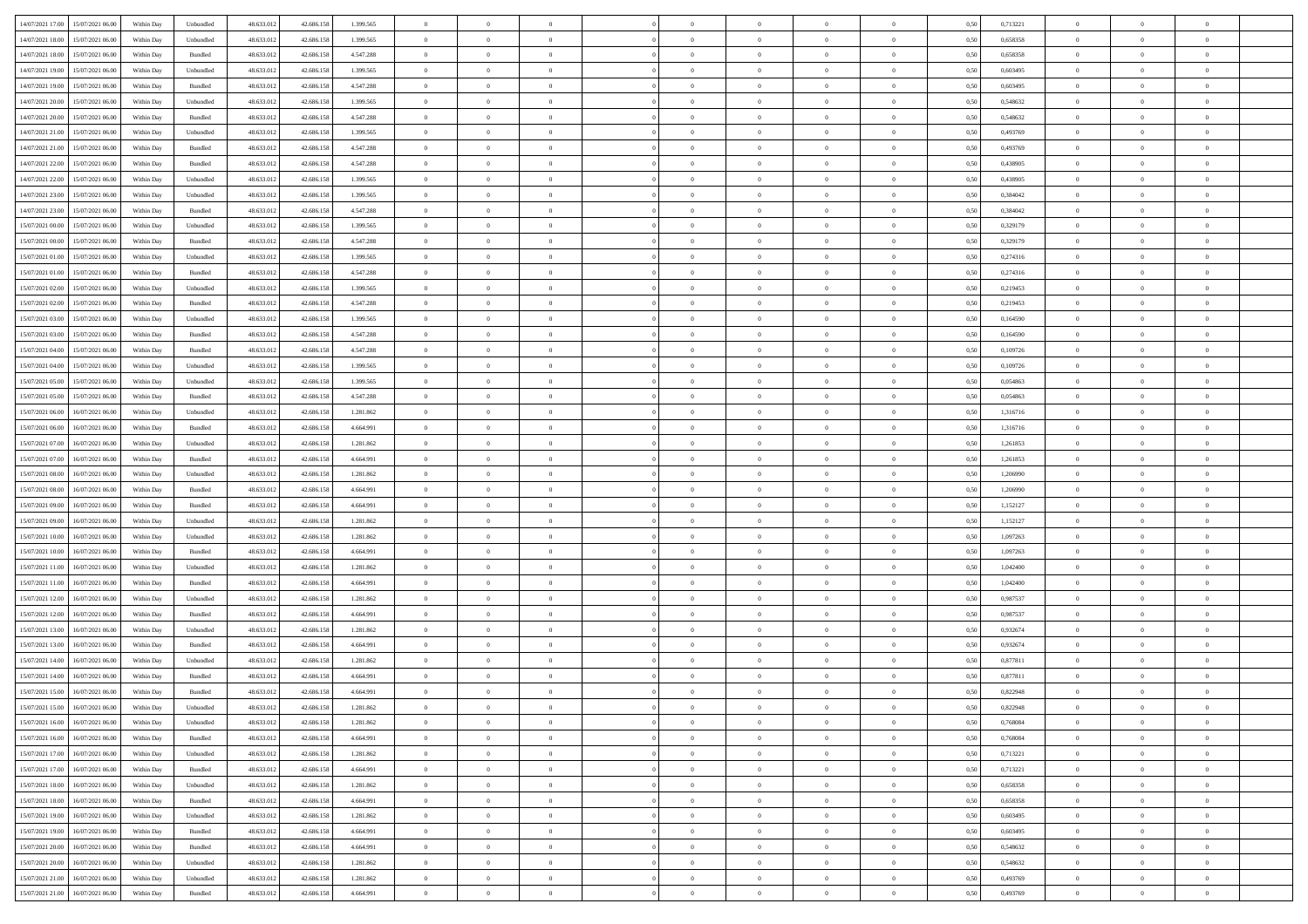| 15/07/2021 22:00<br>16/07/2021 06:00         | Within Day | Unbundled                   | 48.633.01  | 42.686.158 | 1.281.862 | $\overline{0}$ | $\overline{0}$ |                | $\overline{0}$ | $\theta$       |                | $\theta$       | 0,50 | 0,438905 | $\theta$       | $\theta$       | $\overline{0}$ |  |
|----------------------------------------------|------------|-----------------------------|------------|------------|-----------|----------------|----------------|----------------|----------------|----------------|----------------|----------------|------|----------|----------------|----------------|----------------|--|
| 15/07/2021 22:00<br>16/07/2021 06:00         | Within Day | Bundled                     | 48.633.01  | 42.686.158 | 4.664.991 | $\bf{0}$       | $\bf{0}$       | $\bf{0}$       | $\bf{0}$       | $\overline{0}$ | $\overline{0}$ | $\bf{0}$       | 0,50 | 0,438905 | $\,$ 0 $\,$    | $\bf{0}$       | $\overline{0}$ |  |
| 15/07/2021 23:00<br>16/07/2021 06:00         | Within Day | Unbundled                   | 48.633.012 | 42.686.158 | 1.281.862 | $\overline{0}$ | $\bf{0}$       | $\overline{0}$ | $\bf{0}$       | $\bf{0}$       | $\overline{0}$ | $\bf{0}$       | 0.50 | 0.384042 | $\bf{0}$       | $\overline{0}$ | $\overline{0}$ |  |
| 15/07/2021 23:00<br>16/07/2021 06:00         |            |                             |            |            |           | $\overline{0}$ | $\overline{0}$ | $\overline{0}$ | $\theta$       | $\theta$       | $\overline{0}$ |                |      |          | $\,$ 0 $\,$    | $\,$ 0 $\,$    | $\overline{0}$ |  |
|                                              | Within Day | Bundled                     | 48.633.013 | 42.686.158 | 4.664.991 |                |                |                |                |                |                | $\bf{0}$       | 0,50 | 0,384042 |                |                |                |  |
| 16/07/2021 00:00<br>16/07/2021 06:00         | Within Day | Unbundled                   | 48.633.01  | 42.686.158 | 1.281.862 | $\bf{0}$       | $\overline{0}$ | $\bf{0}$       | $\overline{0}$ | $\bf{0}$       | $\overline{0}$ | $\bf{0}$       | 0,50 | 0,329179 | $\,$ 0 $\,$    | $\bf{0}$       | $\overline{0}$ |  |
| 16/07/2021 00:00<br>16/07/2021 06:00         | Within Day | Bundled                     | 48.633.013 | 42.686.158 | 4.664.991 | $\overline{0}$ | $\bf{0}$       | $\overline{0}$ | $\bf{0}$       | $\overline{0}$ | $\overline{0}$ | $\bf{0}$       | 0.50 | 0,329179 | $\,$ 0 $\,$    | $\theta$       | $\overline{0}$ |  |
| 16/07/2021 01:00<br>16/07/2021 06:00         | Within Day | Unbundled                   | 48.633.013 | 42.686.158 | 1.281.862 | $\overline{0}$ | $\overline{0}$ | $\overline{0}$ | $\overline{0}$ | $\overline{0}$ | $\overline{0}$ | $\bf{0}$       | 0,50 | 0,274316 | $\,$ 0 $\,$    | $\theta$       | $\overline{0}$ |  |
|                                              |            |                             |            |            |           |                |                |                |                |                |                |                |      |          |                |                |                |  |
| 16/07/2021 01:00<br>16/07/2021 06:00         | Within Day | Bundled                     | 48.633.01  | 42.686.158 | 4.664.991 | $\bf{0}$       | $\bf{0}$       | $\bf{0}$       | $\overline{0}$ | $\overline{0}$ | $\overline{0}$ | $\bf{0}$       | 0,50 | 0,274316 | $\,$ 0 $\,$    | $\bf{0}$       | $\overline{0}$ |  |
| 16/07/2021 02:00<br>16/07/2021 06:00         | Within Day | Bundled                     | 48.633.013 | 42.686.158 | 4.664.991 | $\overline{0}$ | $\bf{0}$       | $\overline{0}$ | $\bf{0}$       | $\overline{0}$ | $\overline{0}$ | $\bf{0}$       | 0.50 | 0.219453 | $\bf{0}$       | $\overline{0}$ | $\overline{0}$ |  |
| 16/07/2021 02:00<br>16/07/2021 06:00         | Within Day | Unbundled                   | 48.633.013 | 42.686.158 | 1.281.862 | $\bf{0}$       | $\bf{0}$       | $\overline{0}$ | $\overline{0}$ | $\overline{0}$ | $\overline{0}$ | $\bf{0}$       | 0,50 | 0,219453 | $\,$ 0 $\,$    | $\,$ 0 $\,$    | $\overline{0}$ |  |
| 16/07/2021 03:00<br>16/07/2021 06:00         | Within Day | Unbundled                   | 48.633.01  | 42.686.158 | 1.281.862 | $\bf{0}$       | $\bf{0}$       | $\bf{0}$       | $\bf{0}$       | $\bf{0}$       | $\overline{0}$ | $\bf{0}$       | 0,50 | 0,164590 | $\,$ 0 $\,$    | $\bf{0}$       | $\overline{0}$ |  |
|                                              |            |                             |            |            |           |                |                |                |                |                |                |                |      |          |                |                |                |  |
| 16/07/2021 03:00<br>16/07/2021 06:00         | Within Day | Bundled                     | 48.633.013 | 42.686.158 | 4.664.991 | $\overline{0}$ | $\bf{0}$       | $\overline{0}$ | $\overline{0}$ | $\bf{0}$       | $\overline{0}$ | $\bf{0}$       | 0.50 | 0.164590 | $\bf{0}$       | $\,$ 0 $\,$    | $\,$ 0         |  |
| 16/07/2021 04:00<br>16/07/2021 06:00         | Within Day | Unbundled                   | 48.633.01  | 42.686.158 | 1.281.862 | $\overline{0}$ | $\bf{0}$       | $\overline{0}$ | $\theta$       | $\theta$       | $\overline{0}$ | $\bf{0}$       | 0,50 | 0,109726 | $\,$ 0 $\,$    | $\,$ 0 $\,$    | $\overline{0}$ |  |
| 16/07/2021 04:00<br>16/07/2021 06:00         | Within Day | Bundled                     | 48.633.01  | 42.686.158 | 4.664.991 | $\bf{0}$       | $\overline{0}$ | $\bf{0}$       | $\bf{0}$       | $\bf{0}$       | $\overline{0}$ | $\bf{0}$       | 0,50 | 0,109726 | $\,$ 0 $\,$    | $\bf{0}$       | $\overline{0}$ |  |
|                                              |            |                             |            |            |           |                |                |                |                |                |                |                |      |          |                |                |                |  |
| 16/07/2021 05:00<br>16/07/2021 06:00         | Within Day | Unbundled                   | 48.633.013 | 42.686.158 | 1.281.862 | $\overline{0}$ | $\bf{0}$       | $\overline{0}$ | $\bf{0}$       | $\overline{0}$ | $\overline{0}$ | $\bf{0}$       | 0.50 | 0.054863 | $\,$ 0 $\,$    | $\bf{0}$       | $\overline{0}$ |  |
| 16/07/2021 05:00<br>16/07/2021 06:00         | Within Day | Bundled                     | 48.633.013 | 42.686.158 | 4.664.991 | $\overline{0}$ | $\overline{0}$ | $\overline{0}$ | $\overline{0}$ | $\overline{0}$ | $\overline{0}$ | $\bf{0}$       | 0,50 | 0,054863 | $\theta$       | $\theta$       | $\overline{0}$ |  |
| 16/07/2021 06:00<br>17/07/2021 06:00         | Within Day | Unbundled                   | 48.633.01  | 42.686.158 | 1.281.862 | $\bf{0}$       | $\bf{0}$       | $\bf{0}$       | $\overline{0}$ | $\bf{0}$       | $\overline{0}$ | $\bf{0}$       | 0,50 | 1,316716 | $\,$ 0 $\,$    | $\bf{0}$       | $\overline{0}$ |  |
| 16/07/2021 06:00<br>17/07/2021 06:00         | Within Day | Bundled                     | 48.633.013 | 42.686.158 | 4.664.991 | $\overline{0}$ | $\bf{0}$       | $\overline{0}$ | $\bf{0}$       | $\overline{0}$ | $\overline{0}$ | $\bf{0}$       | 0.50 | 1.316716 | $\bf{0}$       | $\overline{0}$ | $\overline{0}$ |  |
|                                              |            |                             |            |            |           | $\overline{0}$ |                | $\overline{0}$ | $\overline{0}$ |                | $\overline{0}$ |                |      |          | $\,$ 0 $\,$    |                |                |  |
| 16/07/2021 07:00<br>17/07/2021 06:00         | Within Day | Bundled                     | 48.633.013 | 42.686.158 | 4.664.991 |                | $\bf{0}$       |                |                | $\overline{0}$ |                | $\bf{0}$       | 0,50 | 1,261853 |                | $\bf{0}$       | $\overline{0}$ |  |
| 16/07/2021 07:00<br>17/07/2021 06:00         | Within Day | Unbundled                   | 48.633.01  | 42.686.158 | 1.281.862 | $\bf{0}$       | $\bf{0}$       | $\bf{0}$       | $\bf{0}$       | $\overline{0}$ | $\overline{0}$ | $\bf{0}$       | 0,50 | 1,261853 | $\,$ 0 $\,$    | $\bf{0}$       | $\overline{0}$ |  |
| 16/07/2021 08:00<br>17/07/2021 06:00         | Within Day | Unbundled                   | 48.633.013 | 42.686.158 | 1.281.862 | $\overline{0}$ | $\bf{0}$       | $\overline{0}$ | $\overline{0}$ | $\bf{0}$       | $\overline{0}$ | $\bf{0}$       | 0.50 | 1.206990 | $\bf{0}$       | $\overline{0}$ | $\,$ 0         |  |
| 16/07/2021 08:00<br>17/07/2021 06:00         | Within Day | Bundled                     | 48.633.01  | 42.686.158 | 4.664.991 | $\overline{0}$ | $\overline{0}$ | $\overline{0}$ | $\theta$       | $\theta$       | $\overline{0}$ | $\bf{0}$       | 0,50 | 1,206990 | $\theta$       | $\theta$       | $\overline{0}$ |  |
|                                              |            |                             |            |            |           |                | $\bf{0}$       |                |                | $\overline{0}$ | $\overline{0}$ |                |      |          | $\,$ 0 $\,$    | $\bf{0}$       | $\overline{0}$ |  |
| 16/07/2021 09:00<br>17/07/2021 06:00         | Within Day | Unbundled                   | 48.633.01  | 42.686.158 | 1.281.862 | $\bf{0}$       |                | $\bf{0}$       | $\bf{0}$       |                |                | $\bf{0}$       | 0,50 | 1,152127 |                |                |                |  |
| 16/07/2021 09:00<br>17/07/2021 06:00         | Within Day | Bundled                     | 48.633.013 | 42.686.158 | 4.664.991 | $\overline{0}$ | $\bf{0}$       | $\overline{0}$ | $\bf{0}$       | $\overline{0}$ | $\overline{0}$ | $\bf{0}$       | 0.50 | 1,152127 | $\,$ 0 $\,$    | $\theta$       | $\overline{0}$ |  |
| 16/07/2021 10:00<br>17/07/2021 06:00         | Within Day | Unbundled                   | 48.633.013 | 42.686.158 | 1.281.862 | $\overline{0}$ | $\overline{0}$ | $\overline{0}$ | $\overline{0}$ | $\overline{0}$ | $\overline{0}$ | $\bf{0}$       | 0,50 | 1,097263 | $\,$ 0 $\,$    | $\theta$       | $\overline{0}$ |  |
| 16/07/2021 10:00<br>17/07/2021 06:00         | Within Day | Bundled                     | 48.633.01  | 42.686.158 | 4.664.991 | $\bf{0}$       | $\overline{0}$ | $\bf{0}$       | $\overline{0}$ | $\bf{0}$       | $\overline{0}$ | $\bf{0}$       | 0,50 | 1,097263 | $\,$ 0 $\,$    | $\bf{0}$       | $\overline{0}$ |  |
| 16/07/2021 11:00<br>17/07/2021 06:00         | Within Day | Unbundled                   | 48.633.013 | 42.686.158 | 1.281.862 | $\overline{0}$ | $\bf{0}$       | $\overline{0}$ | $\bf{0}$       | $\overline{0}$ | $\overline{0}$ | $\bf{0}$       | 0.50 | 1.042400 | $\bf{0}$       | $\overline{0}$ | $\overline{0}$ |  |
|                                              |            |                             |            |            |           |                |                |                |                |                |                |                |      |          |                |                |                |  |
| 16/07/2021 11:00<br>17/07/2021 06:00         | Within Day | Bundled                     | 48.633.013 | 42.686.158 | 4.664.991 | $\overline{0}$ | $\bf{0}$       | $\overline{0}$ | $\overline{0}$ | $\overline{0}$ | $\overline{0}$ | $\bf{0}$       | 0,50 | 1,042400 | $\theta$       | $\bf{0}$       | $\overline{0}$ |  |
| 16/07/2021 12:00<br>17/07/2021 06:00         | Within Day | Unbundled                   | 48.633.01  | 42.686.158 | 1.281.862 | $\bf{0}$       | $\bf{0}$       | $\bf{0}$       | $\bf{0}$       | $\overline{0}$ | $\overline{0}$ | $\bf{0}$       | 0,50 | 0,987537 | $\,$ 0 $\,$    | $\bf{0}$       | $\overline{0}$ |  |
| 16/07/2021 12:00<br>17/07/2021 06:00         | Within Day | Bundled                     | 48.633.013 | 42.686.158 | 4.664.991 | $\overline{0}$ | $\bf{0}$       | $\overline{0}$ | $\bf{0}$       | $\bf{0}$       | $\overline{0}$ | $\bf{0}$       | 0.50 | 0.987537 | $\bf{0}$       | $\overline{0}$ | $\,$ 0         |  |
| 16/07/2021 13:00<br>17/07/2021 06:00         | Within Day | Bundled                     | 48.633.013 | 42.686.158 | 4.664.991 | $\overline{0}$ | $\overline{0}$ | $\overline{0}$ | $\overline{0}$ | $\overline{0}$ | $\overline{0}$ | $\bf{0}$       | 0.50 | 0,932674 | $\theta$       | $\theta$       | $\overline{0}$ |  |
|                                              |            |                             |            |            |           |                |                |                |                |                |                |                |      |          |                |                |                |  |
| 16/07/2021 13:00<br>17/07/2021 06:00         | Within Day | Unbundled                   | 48.633.01  | 42.686.158 | 1.281.862 | $\bf{0}$       | $\overline{0}$ | $\bf{0}$       | $\bf{0}$       | $\overline{0}$ | $\overline{0}$ | $\bf{0}$       | 0,50 | 0,932674 | $\,$ 0 $\,$    | $\bf{0}$       | $\overline{0}$ |  |
| 16/07/2021 14:00<br>17/07/2021 06:00         | Within Day | Unbundled                   | 48.633.013 | 42.686.158 | 1.281.862 | $\overline{0}$ | $\bf{0}$       | $\overline{0}$ | $\bf{0}$       | $\overline{0}$ | $\overline{0}$ | $\bf{0}$       | 0.50 | 0.877811 | $\,$ 0 $\,$    | $\bf{0}$       | $\overline{0}$ |  |
| 16/07/2021 14:00<br>17/07/2021 06:00         | Within Dav | Bundled                     | 48.633.013 | 42.686.158 | 4.664.991 | $\overline{0}$ | $\overline{0}$ | $\overline{0}$ | $\overline{0}$ | $\overline{0}$ | $\overline{0}$ | $\bf{0}$       | 0.50 | 0,877811 | $\theta$       | $\theta$       | $\overline{0}$ |  |
| 16/07/2021 15:00<br>17/07/2021 06:00         | Within Day | Unbundled                   | 48.633.01  | 42.686.158 | 1.281.862 | $\bf{0}$       | $\bf{0}$       | $\bf{0}$       | $\bf{0}$       | $\overline{0}$ | $\overline{0}$ | $\bf{0}$       | 0,50 | 0,822948 | $\,$ 0 $\,$    | $\bf{0}$       | $\overline{0}$ |  |
| 16/07/2021 15:00<br>17/07/2021 06:00         |            | Bundled                     | 48.633.013 | 42.686.158 | 4.664.991 |                | $\bf{0}$       | $\overline{0}$ |                | $\overline{0}$ | $\overline{0}$ |                | 0.50 | 0.822948 | $\bf{0}$       | $\overline{0}$ | $\overline{0}$ |  |
|                                              | Within Day |                             |            |            |           | $\overline{0}$ |                |                | $\bf{0}$       |                |                | $\bf{0}$       |      |          |                |                |                |  |
| 16/07/2021 16:00<br>17/07/2021 06:00         | Within Dav | Unbundled                   | 48.633.013 | 42.686.158 | 1.281.862 | $\overline{0}$ | $\overline{0}$ | $\overline{0}$ | $\overline{0}$ | $\overline{0}$ | $\overline{0}$ | $\bf{0}$       | 0.50 | 0.768084 | $\theta$       | $\theta$       | $\overline{0}$ |  |
| 16/07/2021 16:00<br>17/07/2021 06:00         | Within Day | Bundled                     | 48.633.01  | 42.686.158 | 4.664.991 | $\bf{0}$       | $\bf{0}$       | $\bf{0}$       | $\bf{0}$       | $\overline{0}$ | $\overline{0}$ | $\bf{0}$       | 0,50 | 0,768084 | $\,$ 0 $\,$    | $\bf{0}$       | $\overline{0}$ |  |
| 16/07/2021 17:00<br>17/07/2021 06:00         | Within Day | Unbundled                   | 48.633.013 | 42.686.158 | 1.281.862 | $\overline{0}$ | $\bf{0}$       | $\overline{0}$ | $\overline{0}$ | $\bf{0}$       | $\overline{0}$ | $\bf{0}$       | 0.50 | 0,713221 | $\,$ 0 $\,$    | $\overline{0}$ | $\,$ 0         |  |
| 16/07/2021 17:00<br>17/07/2021 06:00         | Within Day | Bundled                     | 48.633.013 | 42.686.158 | 4.664.991 | $\overline{0}$ | $\overline{0}$ | $\overline{0}$ | $\overline{0}$ | $\overline{0}$ | $\overline{0}$ | $\bf{0}$       | 0.5( | 0,713221 | $\theta$       | $\theta$       | $\overline{0}$ |  |
|                                              |            |                             |            |            |           |                |                |                |                |                |                |                |      |          |                |                |                |  |
| 16/07/2021 18:00<br>17/07/2021 06:00         | Within Day | Unbundled                   | 48.633.01  | 42.686.158 | 1.281.862 | $\bf{0}$       | $\bf{0}$       | $\bf{0}$       | $\bf{0}$       | $\overline{0}$ | $\overline{0}$ | $\bf{0}$       | 0,50 | 0,658358 | $\,$ 0 $\,$    | $\bf{0}$       | $\overline{0}$ |  |
| 16/07/2021 18:00<br>17/07/2021 06:00         | Within Day | Bundled                     | 48.633.013 | 42.686.158 | 4.664.991 | $\overline{0}$ | $\overline{0}$ | $\overline{0}$ | $\bf{0}$       | $\overline{0}$ | $\overline{0}$ | $\bf{0}$       | 0.50 | 0.658358 | $\bf{0}$       | $\theta$       | $\overline{0}$ |  |
| 16/07/2021 19:00<br>17/07/2021 06:00         | Within Dav | Unbundled                   | 48.633.013 | 42.686.158 | 1.281.862 | $\overline{0}$ | $\overline{0}$ | $\overline{0}$ | $\overline{0}$ | $\theta$       | $\overline{0}$ | $\overline{0}$ | 0.5( | 0,603495 | $\theta$       | $\theta$       | $\overline{0}$ |  |
| 16/07/2021 19:00<br>17/07/2021 06:00         | Within Day | Bundled                     | 48.633.01  | 42.686.158 | 4.664.991 | $\bf{0}$       | $\bf{0}$       | $\bf{0}$       | $\bf{0}$       | $\bf{0}$       | $\overline{0}$ | $\bf{0}$       | 0,50 | 0,603495 | $\,$ 0 $\,$    | $\bf{0}$       | $\overline{0}$ |  |
| $16/07/2021\ 20.00 \qquad 17/07/2021\ 06.00$ |            |                             | 48.633.012 |            | 1.281.862 |                |                |                | $\Omega$       |                |                |                | 0,50 | 0,548632 |                |                |                |  |
|                                              | Within Day | $\ensuremath{\mathsf{Unb}}$ |            | 42.686.158 |           | $\bf{0}$       | $\theta$       |                |                |                |                |                |      |          | $\theta$       | $\overline{0}$ |                |  |
| 16/07/2021 20:00 17/07/2021 06:00            | Within Day | Bundled                     | 48.633.012 | 42.686.158 | 4.664.991 | $\overline{0}$ | $\overline{0}$ | $\Omega$       | $\theta$       | $\overline{0}$ | $\overline{0}$ | $\bf{0}$       | 0,50 | 0,548632 | $\theta$       | $\overline{0}$ | $\overline{0}$ |  |
| 16/07/2021 21:00<br>17/07/2021 06:00         | Within Day | Unbundled                   | 48.633.013 | 42.686.158 | 1.281.862 | $\overline{0}$ | $\bf{0}$       | $\overline{0}$ | $\overline{0}$ | $\bf{0}$       | $\overline{0}$ | $\bf{0}$       | 0,50 | 0,493769 | $\bf{0}$       | $\overline{0}$ | $\bf{0}$       |  |
| 16/07/2021 21:00 17/07/2021 06:00            | Within Day | Bundled                     | 48.633.012 | 42.686.158 | 4.664.991 | $\overline{0}$ | $\bf{0}$       | $\overline{0}$ | $\overline{0}$ | $\mathbf{0}$   | $\overline{0}$ | $\,$ 0 $\,$    | 0.50 | 0,493769 | $\overline{0}$ | $\bf{0}$       | $\overline{0}$ |  |
|                                              |            |                             |            |            |           |                | $\overline{0}$ |                |                | $\overline{0}$ |                |                |      |          | $\overline{0}$ | $\theta$       | $\overline{0}$ |  |
| 16/07/2021 22:00 17/07/2021 06:00            | Within Day | Unbundled                   | 48.633.012 | 42.686.158 | 1.281.862 | $\overline{0}$ |                | $\overline{0}$ | $\overline{0}$ |                | $\overline{0}$ | $\bf{0}$       | 0,50 | 0,438905 |                |                |                |  |
| 16/07/2021 22:00<br>17/07/2021 06:00         | Within Day | Bundled                     | 48.633.012 | 42.686.158 | 4.664.991 | $\overline{0}$ | $\bf{0}$       | $\overline{0}$ | $\overline{0}$ | $\bf{0}$       | $\overline{0}$ | $\bf{0}$       | 0,50 | 0,438905 | $\bf{0}$       | $\overline{0}$ | $\overline{0}$ |  |
| 16/07/2021 23:00<br>17/07/2021 06:00         | Within Day | Bundled                     | 48.633.012 | 42.686.158 | 4.664.991 | $\overline{0}$ | $\bf{0}$       | $\overline{0}$ | $\overline{0}$ | $\bf{0}$       | $\overline{0}$ | $\bf{0}$       | 0.50 | 0.384042 | $\,$ 0 $\,$    | $\overline{0}$ | $\,$ 0         |  |
| 16/07/2021 23:00<br>17/07/2021 06:00         | Within Day | Unbundled                   | 48.633.012 | 42.686.158 | 1.281.862 | $\overline{0}$ | $\overline{0}$ | $\overline{0}$ | $\overline{0}$ | $\overline{0}$ | $\overline{0}$ | $\bf{0}$       | 0.50 | 0,384042 | $\overline{0}$ | $\theta$       | $\overline{0}$ |  |
| 17/07/2021 06:00<br>17/07/2021 00:00         |            |                             |            |            |           |                | $\overline{0}$ |                |                | $\overline{0}$ |                |                |      |          | $\bf{0}$       | $\overline{0}$ | $\overline{0}$ |  |
|                                              | Within Day | Unbundled                   | 48.633.013 | 42.686.158 | 1.281.862 | $\overline{0}$ |                | $\overline{0}$ | $\overline{0}$ |                | $\overline{0}$ | $\bf{0}$       | 0,50 | 0,329179 |                |                |                |  |
| 17/07/2021 00:00<br>17/07/2021 06:00         | Within Day | Bundled                     | 48.633.012 | 42.686.158 | 4.664.991 | $\overline{0}$ | $\overline{0}$ | $\overline{0}$ | $\overline{0}$ | $\overline{0}$ | $\overline{0}$ | $\bf{0}$       | 0.50 | 0.329179 | $\mathbf{0}$   | $\bf{0}$       | $\,$ 0         |  |
| 17/07/2021 01:00 17/07/2021 06:00            | Within Dav | Unbundled                   | 48.633.012 | 42.686.158 | 1.281.862 | $\overline{0}$ | $\overline{0}$ | $\overline{0}$ | $\overline{0}$ | $\overline{0}$ | $\overline{0}$ | $\bf{0}$       | 0,50 | 0,274316 | $\overline{0}$ | $\theta$       | $\overline{0}$ |  |
| 17/07/2021 01:00<br>17/07/2021 06:00         | Within Day | Bundled                     | 48.633.013 | 42.686.158 | 4.664.991 | $\overline{0}$ | $\bf{0}$       | $\overline{0}$ | $\bf{0}$       | $\overline{0}$ | $\overline{0}$ | $\bf{0}$       | 0,50 | 0,274316 | $\bf{0}$       | $\,$ 0 $\,$    | $\bf{0}$       |  |
|                                              |            |                             |            |            |           |                |                |                |                |                |                |                |      |          |                |                |                |  |
| 17/07/2021 02:00 17/07/2021 06:00            | Within Day | Unbundled                   | 48.633.012 | 42.686.158 | 1.281.862 | $\,$ 0 $\,$    | $\bf{0}$       | $\overline{0}$ | $\overline{0}$ | $\,$ 0 $\,$    | $\overline{0}$ | $\,$ 0 $\,$    | 0,50 | 0,219453 | $\overline{0}$ | $\,$ 0 $\,$    | $\,$ 0 $\,$    |  |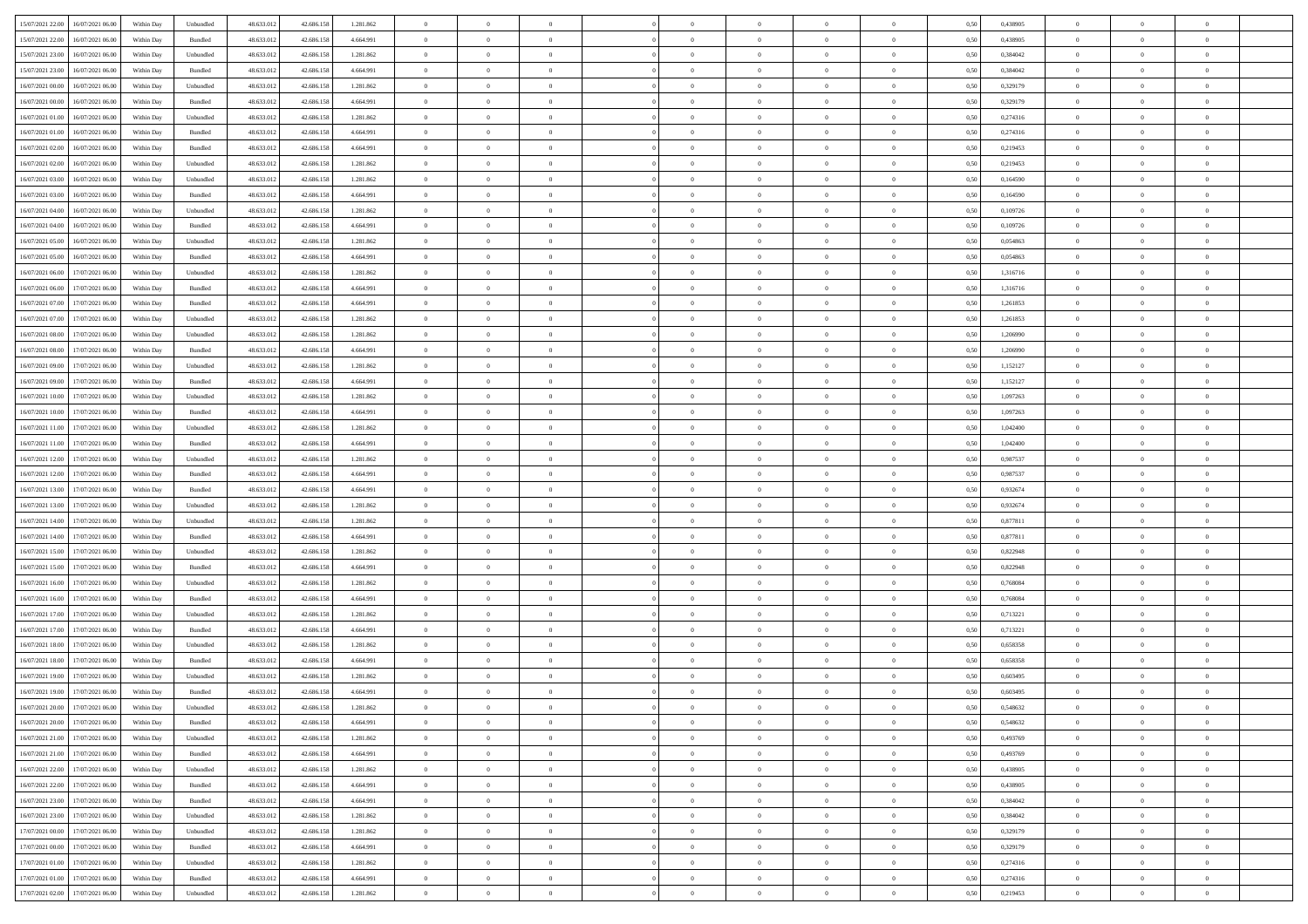|                                              |            |           |            |            |           | $\overline{0}$ | $\overline{0}$ |                | $\overline{0}$ | $\theta$       |                | $\theta$       |      |          | $\theta$       | $\theta$       | $\overline{0}$ |  |
|----------------------------------------------|------------|-----------|------------|------------|-----------|----------------|----------------|----------------|----------------|----------------|----------------|----------------|------|----------|----------------|----------------|----------------|--|
| 17/07/2021 02:00 17/07/2021 06:00            | Within Day | Bundled   | 48.633.01  | 42.686.158 | 4.664.991 |                |                |                |                |                |                |                | 0,50 | 0,219453 |                |                |                |  |
| 17/07/2021 03:00<br>17/07/2021 06:00         | Within Day | Unbundled | 48.633.01  | 42.686.158 | 1.281.862 | $\bf{0}$       | $\bf{0}$       | $\bf{0}$       | $\bf{0}$       | $\overline{0}$ | $\overline{0}$ | $\bf{0}$       | 0,50 | 0,164590 | $\,$ 0 $\,$    | $\bf{0}$       | $\overline{0}$ |  |
| 17/07/2021 03:00<br>17/07/2021 06:00         | Within Day | Bundled   | 48.633.013 | 42.686.158 | 4.664.991 | $\overline{0}$ | $\bf{0}$       | $\overline{0}$ | $\bf{0}$       | $\bf{0}$       | $\overline{0}$ | $\bf{0}$       | 0.50 | 0.164590 | $\bf{0}$       | $\overline{0}$ | $\bf{0}$       |  |
| 17/07/2021 04:00<br>17/07/2021 06:00         | Within Day | Bundled   | 48.633.01  | 42.686.158 | 4.664.991 | $\overline{0}$ | $\overline{0}$ | $\overline{0}$ | $\theta$       | $\theta$       | $\overline{0}$ | $\bf{0}$       | 0,50 | 0,109726 | $\theta$       | $\theta$       | $\overline{0}$ |  |
| 17/07/2021 04:00<br>17/07/2021 06:00         | Within Day | Unbundled | 48.633.01  | 42.686.158 | 1.281.862 | $\bf{0}$       | $\overline{0}$ | $\bf{0}$       | $\overline{0}$ | $\bf{0}$       | $\overline{0}$ | $\bf{0}$       | 0,50 | 0,109726 | $\,$ 0 $\,$    | $\bf{0}$       | $\overline{0}$ |  |
| 17/07/2021 05:00<br>17/07/2021 06:00         |            | Unbundled | 48.633.013 | 42.686.158 | 1.281.862 | $\overline{0}$ | $\overline{0}$ | $\overline{0}$ | $\bf{0}$       | $\overline{0}$ | $\theta$       | $\bf{0}$       | 0.50 | 0.054863 | $\,$ 0 $\,$    | $\theta$       | $\overline{0}$ |  |
|                                              | Within Day |           |            |            |           |                |                |                |                |                |                |                |      |          |                |                |                |  |
| 17/07/2021 05:00<br>17/07/2021 06:00         | Within Day | Bundled   | 48.633.013 | 42.686.158 | 4.664.991 | $\overline{0}$ | $\overline{0}$ | $\overline{0}$ | $\overline{0}$ | $\overline{0}$ | $\overline{0}$ | $\bf{0}$       | 0,50 | 0,054863 | $\theta$       | $\theta$       | $\overline{0}$ |  |
| 17/07/2021 06:00<br>18/07/2021 06:00         | Within Day | Unbundled | 48.633.01  | 42.686.158 | 2.576.589 | $\bf{0}$       | $\bf{0}$       | $\bf{0}$       | $\overline{0}$ | $\overline{0}$ | $\overline{0}$ | $\bf{0}$       | 0,50 | 1,316716 | $\,$ 0 $\,$    | $\bf{0}$       | $\overline{0}$ |  |
| 17/07/2021 06:00<br>18/07/2021 06:00         | Within Day | Bundled   | 48.633.013 | 42.686.158 | 3.370.264 | $\overline{0}$ | $\bf{0}$       | $\overline{0}$ | $\bf{0}$       | $\overline{0}$ | $\overline{0}$ | $\bf{0}$       | 0.50 | 1.316716 | $\bf{0}$       | $\overline{0}$ | $\overline{0}$ |  |
| 17/07/2021 07:00<br>18/07/2021 06:00         | Within Day | Unbundled | 48.633.013 | 42.686.158 | 2.576.589 | $\overline{0}$ | $\bf{0}$       | $\overline{0}$ | $\overline{0}$ | $\overline{0}$ | $\overline{0}$ | $\bf{0}$       | 0,50 | 1,261853 | $\,$ 0 $\,$    | $\bf{0}$       | $\overline{0}$ |  |
| 17/07/2021 07:00<br>18/07/2021 06:00         | Within Day | Bundled   | 48.633.01  | 42.686.158 | 3.370.264 | $\bf{0}$       | $\bf{0}$       | $\bf{0}$       | $\bf{0}$       | $\overline{0}$ | $\overline{0}$ | $\bf{0}$       | 0,50 | 1,261853 | $\,$ 0 $\,$    | $\bf{0}$       | $\overline{0}$ |  |
| 17/07/2021 08:00<br>18/07/2021 06:00         | Within Day | Unbundled | 48.633.013 | 42.686.158 | 2.576.589 | $\overline{0}$ | $\bf{0}$       | $\overline{0}$ | $\overline{0}$ | $\bf{0}$       | $\overline{0}$ | $\bf{0}$       | 0.50 | 1.206990 | $\bf{0}$       | $\overline{0}$ | $\,$ 0         |  |
| 17/07/2021 08:00<br>18/07/2021 06:00         | Within Day | Bundled   | 48.633.01  | 42.686.158 | 3.370.264 | $\overline{0}$ | $\overline{0}$ | $\overline{0}$ | $\theta$       | $\theta$       | $\overline{0}$ | $\bf{0}$       | 0,50 | 1,206990 | $\,$ 0 $\,$    | $\theta$       | $\overline{0}$ |  |
|                                              |            |           |            |            |           |                |                |                |                |                |                |                |      |          |                |                |                |  |
| 17/07/2021 09:00<br>18/07/2021 06:00         | Within Day | Unbundled | 48.633.01  | 42.686.158 | 2.576.589 | $\bf{0}$       | $\overline{0}$ | $\bf{0}$       | $\overline{0}$ | $\bf{0}$       | $\overline{0}$ | $\bf{0}$       | 0,50 | 1,152127 | $\,$ 0 $\,$    | $\bf{0}$       | $\overline{0}$ |  |
| 17/07/2021 09:00<br>18/07/2021 06:00         | Within Day | Bundled   | 48.633.013 | 42.686.158 | 3.370.264 | $\overline{0}$ | $\bf{0}$       | $\overline{0}$ | $\bf{0}$       | $\overline{0}$ | $\theta$       | $\bf{0}$       | 0.50 | 1,152127 | $\,$ 0 $\,$    | $\theta$       | $\overline{0}$ |  |
| 17/07/2021 10:00<br>18/07/2021 06:00         | Within Day | Bundled   | 48.633.013 | 42.686.158 | 3.370.264 | $\overline{0}$ | $\overline{0}$ | $\overline{0}$ | $\overline{0}$ | $\overline{0}$ | $\overline{0}$ | $\bf{0}$       | 0,50 | 1,097263 | $\theta$       | $\theta$       | $\overline{0}$ |  |
| 17/07/2021 10:00<br>18/07/2021 06:00         | Within Day | Unbundled | 48.633.01  | 42.686.158 | 2.576.589 | $\bf{0}$       | $\bf{0}$       | $\bf{0}$       | $\overline{0}$ | $\overline{0}$ | $\overline{0}$ | $\bf{0}$       | 0,50 | 1,097263 | $\,$ 0 $\,$    | $\bf{0}$       | $\overline{0}$ |  |
| 17/07/2021 11:00<br>18/07/2021 06:00         | Within Day | Unbundled | 48.633.013 | 42.686.158 | 2.576.589 | $\overline{0}$ | $\bf{0}$       | $\overline{0}$ | $\bf{0}$       | $\overline{0}$ | $\overline{0}$ | $\bf{0}$       | 0.50 | 1.042400 | $\bf{0}$       | $\overline{0}$ | $\bf{0}$       |  |
| 17/07/2021 11:00<br>18/07/2021 06:00         | Within Day | Bundled   | 48.633.013 | 42.686.158 | 3.370.264 | $\overline{0}$ | $\bf{0}$       | $\overline{0}$ | $\overline{0}$ | $\overline{0}$ | $\overline{0}$ | $\bf{0}$       | 0,50 | 1,042400 | $\,$ 0 $\,$    | $\bf{0}$       | $\overline{0}$ |  |
| 17/07/2021 12:00<br>18/07/2021 06:00         | Within Day | Unbundled | 48.633.01  | 42.686.158 | 2.576.589 | $\bf{0}$       | $\bf{0}$       | $\bf{0}$       | $\bf{0}$       | $\overline{0}$ | $\overline{0}$ | $\bf{0}$       | 0,50 | 0,987537 | $\,$ 0 $\,$    | $\bf{0}$       | $\overline{0}$ |  |
| 17/07/2021 12:00<br>18/07/2021 06:00         | Within Day | Bundled   | 48.633.013 | 42.686.158 | 3.370.264 | $\overline{0}$ | $\bf{0}$       | $\overline{0}$ | $\overline{0}$ | $\bf{0}$       | $\overline{0}$ | $\bf{0}$       | 0.50 | 0.987537 | $\bf{0}$       | $\overline{0}$ | $\,$ 0         |  |
|                                              |            |           |            |            |           |                |                |                |                |                |                |                |      |          |                |                |                |  |
| 17/07/2021 13:00<br>18/07/2021 06:00         | Within Day | Unbundled | 48.633.01  | 42.686.158 | 2.576.589 | $\overline{0}$ | $\overline{0}$ | $\overline{0}$ | $\theta$       | $\theta$       | $\overline{0}$ | $\bf{0}$       | 0,50 | 0,932674 | $\theta$       | $\theta$       | $\overline{0}$ |  |
| 17/07/2021 13:00<br>18/07/2021 06:00         | Within Day | Bundled   | 48.633.01  | 42.686.158 | 3.370.264 | $\bf{0}$       | $\bf{0}$       | $\bf{0}$       | $\bf{0}$       | $\overline{0}$ | $\overline{0}$ | $\bf{0}$       | 0,50 | 0,932674 | $\,$ 0 $\,$    | $\bf{0}$       | $\overline{0}$ |  |
| 17/07/2021 14:00<br>18/07/2021 06:00         | Within Day | Unbundled | 48.633.013 | 42.686.158 | 2.576.589 | $\overline{0}$ | $\overline{0}$ | $\overline{0}$ | $\bf{0}$       | $\overline{0}$ | $\theta$       | $\bf{0}$       | 0.50 | 0.877811 | $\,$ 0 $\,$    | $\theta$       | $\overline{0}$ |  |
| 17/07/2021 14:00<br>18/07/2021 06:00         | Within Day | Bundled   | 48.633.013 | 42.686.158 | 3.370.264 | $\overline{0}$ | $\overline{0}$ | $\overline{0}$ | $\overline{0}$ | $\overline{0}$ | $\overline{0}$ | $\bf{0}$       | 0,50 | 0,877811 | $\theta$       | $\theta$       | $\overline{0}$ |  |
| 17/07/2021 15:00<br>18/07/2021 06:00         | Within Day | Bundled   | 48.633.01  | 42.686.158 | 3.370.264 | $\bf{0}$       | $\overline{0}$ | $\bf{0}$       | $\overline{0}$ | $\bf{0}$       | $\overline{0}$ | $\bf{0}$       | 0,50 | 0,822948 | $\,$ 0 $\,$    | $\bf{0}$       | $\overline{0}$ |  |
| 17/07/2021 15:00<br>18/07/2021 06:00         | Within Day | Unbundled | 48.633.013 | 42.686.158 | 2.576.589 | $\overline{0}$ | $\bf{0}$       | $\overline{0}$ | $\bf{0}$       | $\overline{0}$ | $\overline{0}$ | $\bf{0}$       | 0.50 | 0.822948 | $\bf{0}$       | $\overline{0}$ | $\overline{0}$ |  |
| 17/07/2021 16:00<br>18/07/2021 06:00         | Within Day | Unbundled | 48.633.013 | 42.686.158 | 2.576.589 | $\overline{0}$ | $\bf{0}$       | $\overline{0}$ | $\overline{0}$ | $\overline{0}$ | $\overline{0}$ | $\bf{0}$       | 0,50 | 0,768084 | $\theta$       | $\theta$       | $\overline{0}$ |  |
| 17/07/2021 16:00<br>18/07/2021 06:00         | Within Day | Bundled   | 48.633.01  | 42.686.158 | 3.370.264 | $\bf{0}$       | $\bf{0}$       | $\bf{0}$       | $\bf{0}$       | $\overline{0}$ | $\overline{0}$ | $\bf{0}$       | 0,50 | 0,768084 | $\,$ 0 $\,$    | $\bf{0}$       | $\overline{0}$ |  |
| 17/07/2021 17:00<br>18/07/2021 06:00         | Within Day | Unbundled | 48.633.013 | 42.686.158 | 2.576.589 | $\overline{0}$ | $\bf{0}$       | $\overline{0}$ | $\bf{0}$       | $\bf{0}$       | $\overline{0}$ | $\bf{0}$       | 0.50 | 0,713221 | $\bf{0}$       | $\overline{0}$ | $\,$ 0         |  |
|                                              |            |           |            |            |           |                |                |                |                |                |                |                |      |          |                |                |                |  |
| 17/07/2021 17:00<br>18/07/2021 06:00         | Within Day | Bundled   | 48.633.013 | 42.686.158 | 3.370.264 | $\overline{0}$ | $\overline{0}$ | $\overline{0}$ | $\overline{0}$ | $\overline{0}$ | $\overline{0}$ | $\bf{0}$       | 0.5( | 0,713221 | $\theta$       | $\theta$       | $\overline{0}$ |  |
| 17/07/2021 18:00<br>18/07/2021 06:00         | Within Day | Unbundled | 48.633.01  | 42.686.158 | 2.576.589 | $\bf{0}$       | $\overline{0}$ | $\bf{0}$       | $\bf{0}$       | $\overline{0}$ | $\overline{0}$ | $\bf{0}$       | 0,50 | 0,658358 | $\,$ 0 $\,$    | $\bf{0}$       | $\overline{0}$ |  |
| 17/07/2021 18:00<br>18/07/2021 06:00         | Within Day | Bundled   | 48.633.013 | 42.686.158 | 3.370.264 | $\overline{0}$ | $\bf{0}$       | $\overline{0}$ | $\bf{0}$       | $\overline{0}$ | $\overline{0}$ | $\bf{0}$       | 0.50 | 0.658358 | $\,$ 0 $\,$    | $\bf{0}$       | $\overline{0}$ |  |
| 17/07/2021 19:00<br>18/07/2021 06:00         | Within Dav | Unbundled | 48.633.013 | 42.686.158 | 2.576.589 | $\overline{0}$ | $\overline{0}$ | $\overline{0}$ | $\overline{0}$ | $\overline{0}$ | $\overline{0}$ | $\bf{0}$       | 0.50 | 0,603495 | $\theta$       | $\theta$       | $\overline{0}$ |  |
| 17/07/2021 19:00<br>18/07/2021 06:00         | Within Day | Bundled   | 48.633.01  | 42.686.158 | 3.370.264 | $\bf{0}$       | $\bf{0}$       | $\bf{0}$       | $\bf{0}$       | $\overline{0}$ | $\overline{0}$ | $\bf{0}$       | 0,50 | 0,603495 | $\,$ 0 $\,$    | $\bf{0}$       | $\overline{0}$ |  |
| 17/07/2021 20:00<br>18/07/2021 06:00         | Within Day | Unbundled | 48.633.013 | 42.686.158 | 2.576.589 | $\overline{0}$ | $\bf{0}$       | $\overline{0}$ | $\bf{0}$       | $\overline{0}$ | $\overline{0}$ | $\bf{0}$       | 0.50 | 0.548632 | $\bf{0}$       | $\overline{0}$ | $\overline{0}$ |  |
| 17/07/2021 20:00<br>18/07/2021 06:00         | Within Day | Bundled   | 48.633.013 | 42.686.158 | 3.370.264 | $\overline{0}$ | $\overline{0}$ | $\overline{0}$ | $\overline{0}$ | $\overline{0}$ | $\overline{0}$ | $\bf{0}$       | 0.50 | 0,548632 | $\theta$       | $\theta$       | $\overline{0}$ |  |
| 17/07/2021 21:00<br>18/07/2021 06:00         | Within Day | Bundled   | 48.633.01  | 42.686.158 | 3.370.264 | $\bf{0}$       | $\bf{0}$       | $\bf{0}$       | $\bf{0}$       | $\overline{0}$ | $\overline{0}$ | $\bf{0}$       | 0,50 | 0,493769 | $\,$ 0 $\,$    | $\bf{0}$       | $\overline{0}$ |  |
| 18/07/2021 06:00                             |            |           | 48.633.013 |            |           |                |                | $\overline{0}$ |                |                | $\overline{0}$ |                | 0.50 | 0,493769 |                |                | $\,$ 0         |  |
| 17/07/2021 21:00                             | Within Day | Unbundled |            | 42.686.158 | 2.576.589 | $\overline{0}$ | $\bf{0}$       |                | $\overline{0}$ | $\bf{0}$       |                | $\bf{0}$       |      |          | $\bf{0}$       | $\overline{0}$ |                |  |
| 17/07/2021 22:00<br>18/07/2021 06:00         | Within Dav | Unbundled | 48.633.013 | 42.686.158 | 2.576.589 | $\overline{0}$ | $\overline{0}$ | $\overline{0}$ | $\overline{0}$ | $\overline{0}$ | $\overline{0}$ | $\bf{0}$       | 0.5( | 0,438905 | $\theta$       | $\theta$       | $\overline{0}$ |  |
| 17/07/2021 22.00<br>18/07/2021 06:00         | Within Day | Bundled   | 48.633.01  | 42.686.158 | 3.370.264 | $\bf{0}$       | $\bf{0}$       | $\bf{0}$       | $\bf{0}$       | $\overline{0}$ | $\overline{0}$ | $\bf{0}$       | 0,50 | 0,438905 | $\,$ 0 $\,$    | $\bf{0}$       | $\overline{0}$ |  |
| 17/07/2021 23:00<br>18/07/2021 06:00         | Within Day | Unbundled | 48.633.013 | 42.686.158 | 2.576.589 | $\overline{0}$ | $\overline{0}$ | $\overline{0}$ | $\bf{0}$       | $\overline{0}$ | $\Omega$       | $\bf{0}$       | 0.50 | 0.384042 | $\bf{0}$       | $\theta$       | $\overline{0}$ |  |
| 17/07/2021 23:00<br>18/07/2021 06:00         | Within Dav | Bundled   | 48.633.013 | 42.686.158 | 3.370.264 | $\overline{0}$ | $\overline{0}$ | $\Omega$       | $\overline{0}$ | $\theta$       | $\overline{0}$ | $\overline{0}$ | 0.5( | 0,384042 | $\theta$       | $\theta$       | $\overline{0}$ |  |
| 18/07/2021 00:00<br>18/07/2021 06:00         | Within Day | Unbundled | 48.633.01  | 42.686.158 | 2.576.589 | $\bf{0}$       | $\bf{0}$       | $\bf{0}$       | $\bf{0}$       | $\bf{0}$       | $\overline{0}$ | $\bf{0}$       | 0,50 | 0,329179 | $\,$ 0 $\,$    | $\bf{0}$       | $\overline{0}$ |  |
| $18/07/2021\ 00.00 \qquad 18/07/2021\ 06.00$ | Within Day | Bundled   | 48.633.012 | 42.686.158 | 3.370.264 | $\bf{0}$       | $\Omega$       |                | $\Omega$       |                |                |                | 0,50 | 0,329179 | $\theta$       | $\overline{0}$ |                |  |
| 18/07/2021 01:00 18/07/2021 06:00            | Within Day | Unbundled | 48.633.012 | 42.686.158 | 2.576.589 | $\overline{0}$ | $\overline{0}$ | $\Omega$       | $\theta$       | $\overline{0}$ | $\overline{0}$ | $\bf{0}$       | 0,50 | 0,274316 | $\theta$       | $\overline{0}$ | $\overline{0}$ |  |
|                                              |            |           |            |            |           |                |                |                |                |                |                |                |      |          |                |                |                |  |
| 18/07/2021 01:00<br>18/07/2021 06:00         | Within Day | Bundled   | 48.633.013 | 42.686.158 | 3.370.264 | $\overline{0}$ | $\bf{0}$       | $\overline{0}$ | $\overline{0}$ | $\bf{0}$       | $\overline{0}$ | $\bf{0}$       | 0,50 | 0,274316 | $\bf{0}$       | $\overline{0}$ | $\bf{0}$       |  |
| 18/07/2021 02:00 18/07/2021 06:00            | Within Day | Bundled   | 48.633.012 | 42.686.158 | 3.370.264 | $\overline{0}$ | $\bf{0}$       | $\overline{0}$ | $\overline{0}$ | $\mathbf{0}$   | $\overline{0}$ | $\,$ 0 $\,$    | 0.50 | 0,219453 | $\overline{0}$ | $\bf{0}$       | $\,$ 0 $\,$    |  |
| 18/07/2021 02:00 18/07/2021 06:00            | Within Day | Unbundled | 48.633.012 | 42.686.158 | 2.576.589 | $\overline{0}$ | $\overline{0}$ | $\overline{0}$ | $\overline{0}$ | $\overline{0}$ | $\overline{0}$ | $\bf{0}$       | 0.50 | 0,219453 | $\overline{0}$ | $\theta$       | $\overline{0}$ |  |
| 18/07/2021 03:00<br>18/07/2021 06:00         | Within Day | Unbundled | 48.633.012 | 42.686.158 | 2.576.589 | $\overline{0}$ | $\bf{0}$       | $\overline{0}$ | $\overline{0}$ | $\overline{0}$ | $\overline{0}$ | $\bf{0}$       | 0,50 | 0,164590 | $\bf{0}$       | $\overline{0}$ | $\overline{0}$ |  |
| 18/07/2021 03:00<br>18/07/2021 06:00         | Within Day | Bundled   | 48.633.012 | 42.686.158 | 3.370.264 | $\overline{0}$ | $\bf{0}$       | $\overline{0}$ | $\overline{0}$ | $\bf{0}$       | $\overline{0}$ | $\bf{0}$       | 0.50 | 0.164590 | $\,$ 0 $\,$    | $\overline{0}$ | $\,$ 0         |  |
| 18/07/2021 04:00<br>18/07/2021 06:00         | Within Dav | Unbundled | 48.633.012 | 42.686.158 | 2.576.589 | $\overline{0}$ | $\overline{0}$ | $\overline{0}$ | $\overline{0}$ | $\overline{0}$ | $\overline{0}$ | $\bf{0}$       | 0.50 | 0,109726 | $\overline{0}$ | $\theta$       | $\overline{0}$ |  |
| 18/07/2021 04:00<br>18/07/2021 06:00         | Within Day | Bundled   | 48.633.013 | 42.686.158 | 3.370.264 | $\overline{0}$ | $\overline{0}$ | $\overline{0}$ | $\overline{0}$ | $\overline{0}$ | $\overline{0}$ | $\bf{0}$       | 0,50 | 0,109726 | $\bf{0}$       | $\overline{0}$ | $\overline{0}$ |  |
| 18/07/2021 05:00<br>18/07/2021 06:00         | Within Day | Unbundled | 48.633.012 | 42.686.158 | 2.576.589 | $\overline{0}$ | $\overline{0}$ | $\overline{0}$ | $\overline{0}$ | $\overline{0}$ | $\overline{0}$ | $\bf{0}$       | 0.50 | 0.054863 | $\mathbf{0}$   | $\bf{0}$       | $\,$ 0         |  |
|                                              |            |           |            |            |           |                | $\overline{0}$ |                |                | $\overline{0}$ |                |                |      |          |                | $\theta$       | $\overline{0}$ |  |
| 18/07/2021 05:00 18/07/2021 06:00            | Within Dav | Bundled   | 48.633.012 | 42.686.158 | 3.370.264 | $\overline{0}$ |                | $\overline{0}$ | $\overline{0}$ |                | $\overline{0}$ | $\bf{0}$       | 0,50 | 0,054863 | $\overline{0}$ |                |                |  |
| 18/07/2021 06:00<br>19/07/2021 06:00         | Within Day | Unbundled | 48.633.013 | 42.686.158 | 2.694.292 | $\overline{0}$ | $\bf{0}$       | $\overline{0}$ | $\bf{0}$       | $\overline{0}$ | $\overline{0}$ | $\bf{0}$       | 0,50 | 1,316716 | $\bf{0}$       | $\,$ 0 $\,$    | $\bf{0}$       |  |
| 18/07/2021 06:00 19/07/2021 06:00            | Within Day | Bundled   | 48.633.012 | 42.686.158 | 3.252.561 | $\,$ 0 $\,$    | $\bf{0}$       | $\overline{0}$ | $\overline{0}$ | $\,$ 0 $\,$    | $\overline{0}$ | $\bf{0}$       | 0,50 | 1,316716 | $\overline{0}$ | $\,$ 0 $\,$    | $\,$ 0 $\,$    |  |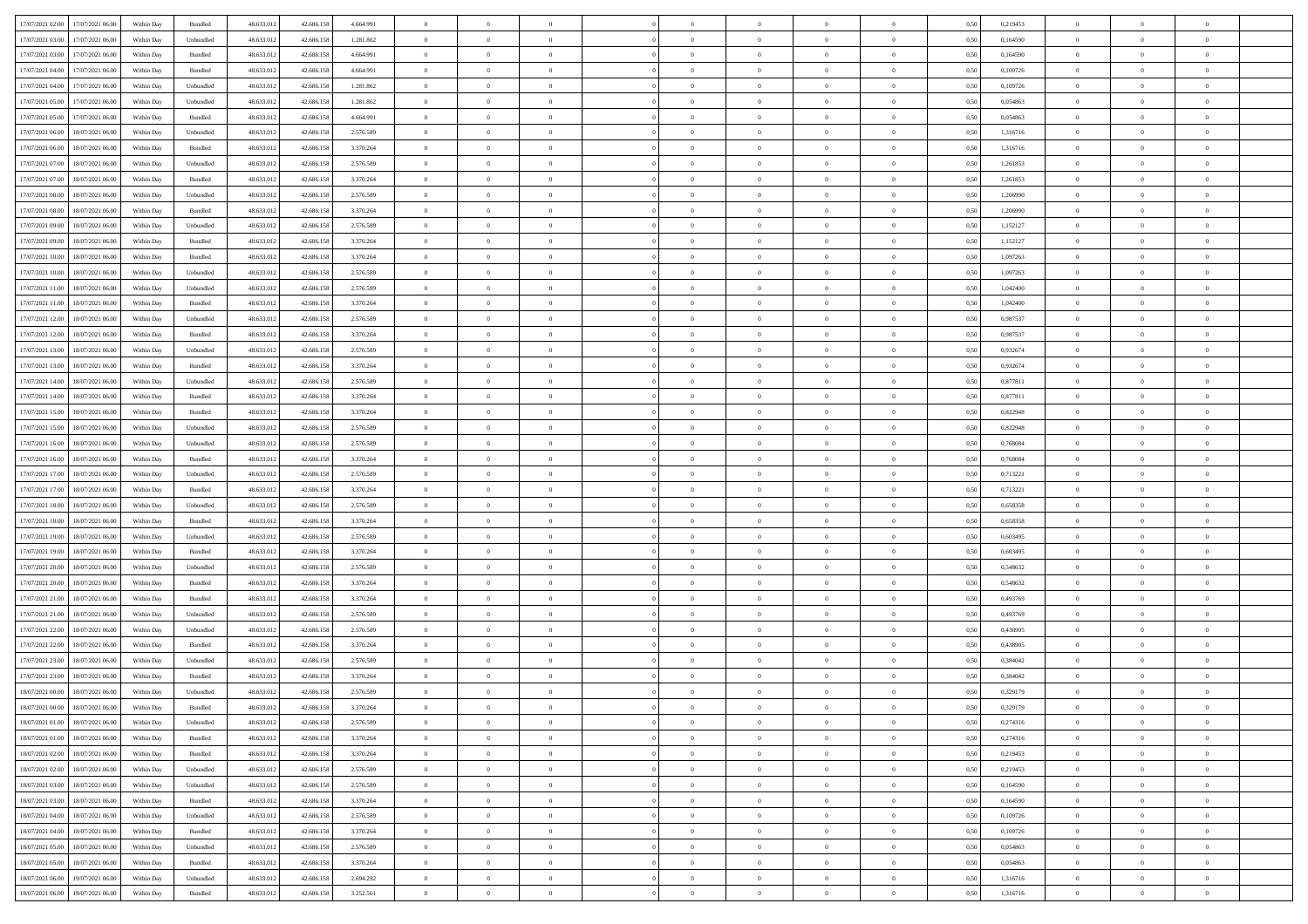| 18/07/2021 07:00<br>19/07/2021 06:00           | Within Day | Unbundled                   | 48.633.01  | 42.686.158 | 2.694.292 | $\overline{0}$ | $\overline{0}$ |                | $\overline{0}$ | $\theta$       |                | $\theta$       | 0,50 | 1,261853 | $\theta$       | $\theta$       | $\overline{0}$ |  |
|------------------------------------------------|------------|-----------------------------|------------|------------|-----------|----------------|----------------|----------------|----------------|----------------|----------------|----------------|------|----------|----------------|----------------|----------------|--|
| 18/07/2021 07:00<br>19/07/2021 06:00           | Within Day | Bundled                     | 48.633.01  | 42.686.158 | 3.252.561 | $\bf{0}$       | $\overline{0}$ | $\bf{0}$       | $\overline{0}$ | $\overline{0}$ | $\overline{0}$ | $\bf{0}$       | 0,50 | 1,261853 | $\,$ 0 $\,$    | $\bf{0}$       | $\overline{0}$ |  |
| 18/07/2021 08:00<br>19/07/2021 06:00           | Within Day | Bundled                     | 48.633.013 | 42.686.158 | 3.252.561 | $\overline{0}$ | $\bf{0}$       | $\overline{0}$ | $\bf{0}$       | $\bf{0}$       | $\overline{0}$ | $\bf{0}$       | 0.50 | 1.206990 | $\bf{0}$       | $\overline{0}$ | $\overline{0}$ |  |
| 18/07/2021 08:00<br>19/07/2021 06:00           |            |                             | 48.633.01  |            |           | $\overline{0}$ | $\bf{0}$       | $\overline{0}$ | $\theta$       | $\theta$       | $\overline{0}$ |                |      |          | $\theta$       | $\theta$       | $\overline{0}$ |  |
|                                                | Within Day | Unbundled                   |            | 42.686.158 | 2.694.292 |                |                |                |                |                |                | $\bf{0}$       | 0,50 | 1,206990 |                |                |                |  |
| 18/07/2021 09:00<br>19/07/2021 06:00           | Within Day | Unbundled                   | 48.633.01  | 42.686.158 | 2.694.292 | $\bf{0}$       | $\overline{0}$ | $\bf{0}$       | $\overline{0}$ | $\theta$       | $\overline{0}$ | $\bf{0}$       | 0,50 | 1,152127 | $\,$ 0 $\,$    | $\bf{0}$       | $\overline{0}$ |  |
| 18/07/2021 09:00<br>19/07/2021 06:00           | Within Day | Bundled                     | 48.633.013 | 42.686.158 | 3.252.561 | $\overline{0}$ | $\overline{0}$ | $\overline{0}$ | $\bf{0}$       | $\overline{0}$ | $\theta$       | $\bf{0}$       | 0.50 | 1,152127 | $\,$ 0 $\,$    | $\theta$       | $\overline{0}$ |  |
| 18/07/2021 11:00<br>19/07/2021 06:00           | Within Day | Unbundled                   | 48.633.013 | 42.686.158 | 2.694.292 | $\overline{0}$ | $\overline{0}$ | $\overline{0}$ | $\overline{0}$ | $\overline{0}$ | $\overline{0}$ | $\bf{0}$       | 0,50 | 1,042400 | $\theta$       | $\theta$       | $\overline{0}$ |  |
|                                                |            |                             |            |            |           |                |                |                |                |                |                |                |      |          |                |                |                |  |
| 18/07/2021 11:00<br>19/07/2021 06:00           | Within Day | Bundled                     | 48.633.01  | 42.686.158 | 3.252.561 | $\bf{0}$       | $\overline{0}$ | $\bf{0}$       | $\overline{0}$ | $\bf{0}$       | $\overline{0}$ | $\bf{0}$       | 0,50 | 1,042400 | $\,$ 0 $\,$    | $\bf{0}$       | $\overline{0}$ |  |
| 18/07/2021 12:00<br>19/07/2021 06:00           | Within Day | Unbundled                   | 48.633.013 | 42.686.158 | 2.694.292 | $\overline{0}$ | $\bf{0}$       | $\overline{0}$ | $\bf{0}$       | $\overline{0}$ | $\overline{0}$ | $\bf{0}$       | 0.50 | 0.987537 | $\bf{0}$       | $\overline{0}$ | $\overline{0}$ |  |
| 18/07/2021 12:00<br>19/07/2021 06:00           | Within Day | Bundled                     | 48.633.013 | 42.686.158 | 3.252.561 | $\overline{0}$ | $\bf{0}$       | $\overline{0}$ | $\overline{0}$ | $\overline{0}$ | $\overline{0}$ | $\bf{0}$       | 0,50 | 0,987537 | $\,$ 0 $\,$    | $\bf{0}$       | $\overline{0}$ |  |
| 18/07/2021 13:00<br>19/07/2021 06:00           | Within Day | Unbundled                   | 48.633.01  | 42.686.158 | 2.694.292 | $\bf{0}$       | $\overline{0}$ | $\bf{0}$       | $\bf{0}$       | $\bf{0}$       | $\overline{0}$ | $\bf{0}$       | 0,50 | 0,932674 | $\,$ 0 $\,$    | $\bf{0}$       | $\overline{0}$ |  |
|                                                |            |                             |            |            |           |                |                |                |                |                |                |                |      |          |                |                |                |  |
| 18/07/2021 13:00<br>19/07/2021 06:00           | Within Day | $\mathbf B$ undled          | 48.633.013 | 42.686.158 | 3.252.561 | $\overline{0}$ | $\bf{0}$       | $\overline{0}$ | $\bf{0}$       | $\bf{0}$       | $\overline{0}$ | $\bf{0}$       | 0.50 | 0.932674 | $\bf{0}$       | $\overline{0}$ | $\overline{0}$ |  |
| 18/07/2021 14:00<br>19/07/2021 06:00           | Within Day | Bundled                     | 48.633.01  | 42.686.158 | 3.252.561 | $\overline{0}$ | $\overline{0}$ | $\overline{0}$ | $\theta$       | $\theta$       | $\overline{0}$ | $\bf{0}$       | 0,50 | 0,877811 | $\,$ 0 $\,$    | $\theta$       | $\overline{0}$ |  |
| 18/07/2021 14:00<br>19/07/2021 06:00           | Within Day | Unbundled                   | 48.633.01  | 42.686.158 | 2.694.292 | $\bf{0}$       | $\overline{0}$ | $\bf{0}$       | $\overline{0}$ | $\bf{0}$       | $\overline{0}$ | $\bf{0}$       | 0,50 | 0,877811 | $\,$ 0 $\,$    | $\bf{0}$       | $\overline{0}$ |  |
|                                                |            |                             |            |            |           |                |                |                |                |                | $\theta$       |                |      |          |                |                |                |  |
| 18/07/2021 15:00<br>19/07/2021 06:00           | Within Day | Bundled                     | 48.633.013 | 42.686.158 | 3.252.561 | $\overline{0}$ | $\overline{0}$ | $\overline{0}$ | $\bf{0}$       | $\overline{0}$ |                | $\bf{0}$       | 0.50 | 0,822948 | $\,$ 0 $\,$    | $\theta$       | $\overline{0}$ |  |
| 18/07/2021 15:00<br>19/07/2021 06:00           | Within Day | Unbundled                   | 48.633.013 | 42.686.158 | 2.694.292 | $\overline{0}$ | $\overline{0}$ | $\overline{0}$ | $\overline{0}$ | $\overline{0}$ | $\overline{0}$ | $\bf{0}$       | 0,50 | 0,822948 | $\theta$       | $\theta$       | $\overline{0}$ |  |
| 18/07/2021 16:00<br>19/07/2021 06:00           | Within Day | Bundled                     | 48.633.01  | 42.686.158 | 3.252.561 | $\bf{0}$       | $\overline{0}$ | $\bf{0}$       | $\overline{0}$ | $\bf{0}$       | $\overline{0}$ | $\bf{0}$       | 0,50 | 0,768084 | $\,$ 0 $\,$    | $\bf{0}$       | $\overline{0}$ |  |
| 18/07/2021 16:00<br>19/07/2021 06:00           | Within Day | Unbundled                   | 48.633.013 | 42.686.158 | 2.694.292 | $\overline{0}$ | $\bf{0}$       | $\overline{0}$ | $\bf{0}$       | $\overline{0}$ | $\overline{0}$ | $\bf{0}$       | 0.50 | 0.768084 | $\bf{0}$       | $\overline{0}$ | $\overline{0}$ |  |
| 18/07/2021 17:00<br>19/07/2021 06:00           | Within Day | Bundled                     | 48.633.013 | 42.686.158 | 3.252.561 | $\overline{0}$ | $\bf{0}$       | $\overline{0}$ | $\overline{0}$ | $\overline{0}$ | $\overline{0}$ | $\bf{0}$       | 0,50 | 0,713221 | $\,$ 0 $\,$    | $\bf{0}$       | $\overline{0}$ |  |
|                                                |            |                             |            |            |           |                |                |                |                |                |                |                |      |          |                |                |                |  |
| 18/07/2021 17:00<br>19/07/2021 06:00           | Within Day | Unbundled                   | 48.633.01  | 42.686.158 | 2.694.292 | $\bf{0}$       | $\bf{0}$       | $\bf{0}$       | $\bf{0}$       | $\overline{0}$ | $\overline{0}$ | $\bf{0}$       | 0,50 | 0,713221 | $\,$ 0 $\,$    | $\bf{0}$       | $\overline{0}$ |  |
| 18/07/2021 18:00<br>19/07/2021 06:00           | Within Day | Unbundled                   | 48.633.013 | 42.686.158 | 2.694.292 | $\overline{0}$ | $\bf{0}$       | $\overline{0}$ | $\bf{0}$       | $\bf{0}$       | $\overline{0}$ | $\bf{0}$       | 0.50 | 0.658358 | $\bf{0}$       | $\overline{0}$ | $\overline{0}$ |  |
| 18/07/2021 18:00<br>19/07/2021 06:00           | Within Day | Bundled                     | 48.633.01  | 42.686.158 | 3.252.561 | $\overline{0}$ | $\overline{0}$ | $\overline{0}$ | $\theta$       | $\theta$       | $\overline{0}$ | $\bf{0}$       | 0,50 | 0,658358 | $\theta$       | $\theta$       | $\overline{0}$ |  |
| 18/07/2021 19:00<br>19/07/2021 06:00           | Within Day | Unbundled                   | 48.633.01  | 42.686.158 | 2.694.292 | $\bf{0}$       | $\overline{0}$ | $\bf{0}$       | $\bf{0}$       | $\bf{0}$       | $\overline{0}$ | $\bf{0}$       | 0,50 | 0,603495 | $\,$ 0 $\,$    | $\bf{0}$       | $\overline{0}$ |  |
|                                                |            |                             |            |            |           |                |                |                |                |                |                |                |      |          |                |                |                |  |
| 18/07/2021 19:00<br>19/07/2021 06:00           | Within Day | Bundled                     | 48.633.013 | 42.686.158 | 3.252.561 | $\overline{0}$ | $\overline{0}$ | $\overline{0}$ | $\bf{0}$       | $\overline{0}$ | $\theta$       | $\bf{0}$       | 0.50 | 0.603495 | $\bf{0}$       | $\theta$       | $\overline{0}$ |  |
| 18/07/2021 20:00<br>19/07/2021 06:00           | Within Day | Bundled                     | 48.633.013 | 42.686.158 | 3.252.561 | $\overline{0}$ | $\overline{0}$ | $\overline{0}$ | $\overline{0}$ | $\overline{0}$ | $\overline{0}$ | $\bf{0}$       | 0,50 | 0,548632 | $\theta$       | $\theta$       | $\overline{0}$ |  |
| 18/07/2021 20:00<br>19/07/2021 06:00           | Within Day | Unbundled                   | 48.633.01  | 42.686.158 | 2.694.292 | $\bf{0}$       | $\overline{0}$ | $\bf{0}$       | $\overline{0}$ | $\bf{0}$       | $\overline{0}$ | $\bf{0}$       | 0,50 | 0,548632 | $\,$ 0 $\,$    | $\bf{0}$       | $\overline{0}$ |  |
| 18/07/2021 21:00<br>19/07/2021 06:00           | Within Day | Unbundled                   | 48.633.013 | 42.686.158 | 2.694.292 | $\overline{0}$ | $\bf{0}$       | $\overline{0}$ | $\bf{0}$       | $\overline{0}$ | $\overline{0}$ | $\bf{0}$       | 0.50 | 0.493769 | $\bf{0}$       | $\overline{0}$ | $\overline{0}$ |  |
|                                                |            |                             |            |            |           |                |                |                |                |                |                |                |      |          |                |                |                |  |
| 18/07/2021 21:00<br>19/07/2021 06:00           | Within Day | Bundled                     | 48.633.013 | 42.686.158 | 3.252.561 | $\overline{0}$ | $\overline{0}$ | $\overline{0}$ | $\overline{0}$ | $\overline{0}$ | $\overline{0}$ | $\bf{0}$       | 0,50 | 0,493769 | $\theta$       | $\theta$       | $\overline{0}$ |  |
| 18/07/2021 22:00<br>19/07/2021 06:00           | Within Day | Unbundled                   | 48.633.01  | 42.686.158 | 2.694.292 | $\bf{0}$       | $\bf{0}$       | $\bf{0}$       | $\bf{0}$       | $\overline{0}$ | $\overline{0}$ | $\bf{0}$       | 0,50 | 0,438905 | $\,$ 0 $\,$    | $\bf{0}$       | $\overline{0}$ |  |
| 18/07/2021 22:00<br>19/07/2021 06:00           | Within Day | Bundled                     | 48.633.013 | 42.686.158 | 3.252.561 | $\overline{0}$ | $\bf{0}$       | $\overline{0}$ | $\bf{0}$       | $\bf{0}$       | $\overline{0}$ | $\bf{0}$       | 0.50 | 0.438905 | $\bf{0}$       | $\overline{0}$ | $\overline{0}$ |  |
| 18/07/2021 23:00<br>19/07/2021 06:00           | Within Day | Unbundled                   | 48.633.013 | 42.686.158 | 2.694.292 | $\overline{0}$ | $\overline{0}$ | $\overline{0}$ | $\overline{0}$ | $\overline{0}$ | $\overline{0}$ | $\bf{0}$       | 0.5( | 0.384042 | $\theta$       | $\theta$       | $\overline{0}$ |  |
|                                                |            |                             |            |            |           |                |                |                |                |                |                |                |      |          |                |                |                |  |
| 18/07/2021 23:00<br>19/07/2021 06:00           | Within Day | Bundled                     | 48.633.01  | 42.686.158 | 3.252.561 | $\bf{0}$       | $\overline{0}$ | $\bf{0}$       | $\bf{0}$       | $\,$ 0 $\,$    | $\overline{0}$ | $\bf{0}$       | 0,50 | 0,384042 | $\,$ 0 $\,$    | $\bf{0}$       | $\overline{0}$ |  |
| 19/07/2021 00:00<br>19/07/2021 06:00           | Within Day | Unbundled                   | 48.633.013 | 42.686.158 | 2.694.292 | $\overline{0}$ | $\bf{0}$       | $\overline{0}$ | $\bf{0}$       | $\overline{0}$ | $\Omega$       | $\bf{0}$       | 0.50 | 0,329179 | $\,$ 0 $\,$    | $\bf{0}$       | $\overline{0}$ |  |
| 19/07/2021 00:00<br>19/07/2021 06:00           | Within Dav | Bundled                     | 48.633.013 | 42.686.158 | 3.252.561 | $\overline{0}$ | $\overline{0}$ | $\overline{0}$ | $\overline{0}$ | $\theta$       | $\overline{0}$ | $\bf{0}$       | 0.50 | 0,329179 | $\theta$       | $\theta$       | $\overline{0}$ |  |
| 19/07/2021 01:00<br>19/07/2021 06:00           | Within Day | Bundled                     | 48.633.01  | 42.686.158 | 3.252.561 | $\bf{0}$       | $\bf{0}$       | $\bf{0}$       | $\overline{0}$ | $\bf{0}$       | $\overline{0}$ | $\bf{0}$       | 0,50 | 0,274316 | $\,$ 0 $\,$    | $\bf{0}$       | $\overline{0}$ |  |
| 19/07/2021 01:00<br>19/07/2021 06:00           | Within Day | Unbundled                   | 48.633.013 | 42.686.158 | 2.694.292 | $\overline{0}$ | $\bf{0}$       | $\overline{0}$ | $\bf{0}$       | $\overline{0}$ | $\overline{0}$ | $\bf{0}$       | 0.50 | 0,274316 | $\bf{0}$       | $\overline{0}$ | $\overline{0}$ |  |
|                                                |            |                             |            |            |           |                |                |                |                |                |                |                |      |          |                |                |                |  |
| 19/07/2021 02:00<br>19/07/2021 06:00           | Within Dav | Unbundled                   | 48.633.013 | 42.686.158 | 2.694.292 | $\overline{0}$ | $\overline{0}$ | $\overline{0}$ | $\overline{0}$ | $\overline{0}$ | $\overline{0}$ | $\bf{0}$       | 0.50 | 0,219453 | $\theta$       | $\theta$       | $\overline{0}$ |  |
| 19/07/2021 02:00<br>19/07/2021 06:00           | Within Day | Bundled                     | 48.633.01  | 42.686.158 | 3.252.561 | $\bf{0}$       | $\bf{0}$       | $\bf{0}$       | $\bf{0}$       | $\overline{0}$ | $\overline{0}$ | $\bf{0}$       | 0,50 | 0,219453 | $\,$ 0 $\,$    | $\bf{0}$       | $\overline{0}$ |  |
| 19/07/2021 03:00<br>19/07/2021 06:00           | Within Day | Unbundled                   | 48.633.013 | 42.686.158 | 2.694.292 | $\overline{0}$ | $\bf{0}$       | $\overline{0}$ | $\bf{0}$       | $\bf{0}$       | $\overline{0}$ | $\bf{0}$       | 0.50 | 0.164590 | $\bf{0}$       | $\overline{0}$ | $\overline{0}$ |  |
| 19/07/2021 03:00<br>19/07/2021 06:00           | Within Dav | Bundled                     | 48.633.013 | 42.686.158 | 3.252.561 | $\overline{0}$ | $\overline{0}$ | $\overline{0}$ | $\overline{0}$ | $\theta$       | $\overline{0}$ | $\bf{0}$       | 0.50 | 0,164590 | $\theta$       | $\theta$       | $\overline{0}$ |  |
|                                                |            |                             |            |            |           |                |                |                |                |                |                |                |      |          |                |                |                |  |
| 19/07/2021 04:00<br>19/07/2021 06:00           | Within Day | Unbundled                   | 48.633.01  | 42.686.158 | 2.694.292 | $\bf{0}$       | $\bf{0}$       | $\bf{0}$       | $\bf{0}$       | $\overline{0}$ | $\overline{0}$ | $\bf{0}$       | 0,50 | 0,109726 | $\,$ 0 $\,$    | $\bf{0}$       | $\overline{0}$ |  |
| 19/07/2021 04:00<br>19/07/2021 06:00           | Within Day | Bundled                     | 48.633.013 | 42.686.158 | 3.252.561 | $\overline{0}$ | $\overline{0}$ | $\overline{0}$ | $\bf{0}$       | $\overline{0}$ | $\Omega$       | $\bf{0}$       | 0.50 | 0.109726 | $\,$ 0 $\,$    | $\theta$       | $\overline{0}$ |  |
| 19/07/2021 05:00<br>19/07/2021 06:00           | Within Dav | Unbundled                   | 48.633.013 | 42.686.158 | 2.694.292 | $\overline{0}$ | $\overline{0}$ | $\Omega$       | $\overline{0}$ | $\theta$       | $\overline{0}$ | $\overline{0}$ | 0.5( | 0,054863 | $\theta$       | $\theta$       | $\overline{0}$ |  |
| 19/07/2021 05:00<br>19/07/2021 06:00           | Within Day | Bundled                     | 48.633.01  | 42.686.158 | 3.252.561 | $\bf{0}$       | $\,$ 0 $\,$    | $\overline{0}$ | $\bf{0}$       | $\bf{0}$       | $\overline{0}$ | $\bf{0}$       | 0,50 | 0,054863 | $\,$ 0 $\,$    | $\bf{0}$       | $\overline{0}$ |  |
| $19/07/2021\; 06.00 \qquad 20/07/2021\; 06.00$ | Within Day | $\ensuremath{\mathsf{Unb}}$ | 48.633.012 | 42.686.158 | 2.694.292 | $\overline{0}$ |                |                | $\Omega$       |                |                |                | 0,50 | 1,316716 | $\theta$       | $\overline{0}$ |                |  |
|                                                |            |                             |            |            |           |                |                |                |                |                |                |                |      |          |                |                |                |  |
| 19/07/2021 06:00 20/07/2021 06:00              | Within Day | Bundled                     | 48.633.012 | 42.686.158 | 3.252.561 | $\overline{0}$ | $\overline{0}$ | $\overline{0}$ | $\theta$       | $\overline{0}$ | $\overline{0}$ | $\bf{0}$       | 0,50 | 1,316716 | $\theta$       | $\theta$       | $\overline{0}$ |  |
| 19/07/2021 07:00<br>20/07/2021 06:00           | Within Day | Bundled                     | 48.633.013 | 42.686.158 | 3.252.561 | $\overline{0}$ | $\bf{0}$       | $\overline{0}$ | $\overline{0}$ | $\bf{0}$       | $\overline{0}$ | $\bf{0}$       | 0,50 | 1,261853 | $\bf{0}$       | $\overline{0}$ | $\bf{0}$       |  |
| 19/07/2021 07:00 20/07/2021 06:00              | Within Day | Unbundled                   | 48.633.012 | 42.686.158 | 2.694.292 | $\overline{0}$ | $\overline{0}$ | $\overline{0}$ | $\overline{0}$ | $\mathbf{0}$   | $\overline{0}$ | $\,$ 0 $\,$    | 0.50 | 1.261853 | $\overline{0}$ | $\bf{0}$       | $\,$ 0 $\,$    |  |
|                                                |            |                             |            |            |           |                | $\overline{0}$ |                |                | $\overline{0}$ |                |                |      |          |                | $\theta$       | $\overline{0}$ |  |
| 19/07/2021 08:00 20/07/2021 06:00              | Within Dav | Unbundled                   | 48.633.012 | 42.686.158 | 2.694.292 | $\overline{0}$ |                | $\overline{0}$ | $\overline{0}$ |                | $\overline{0}$ | $\bf{0}$       | 0,50 | 1,206990 | $\overline{0}$ |                |                |  |
| 19/07/2021 08:00<br>20/07/2021 06:00           | Within Day | Bundled                     | 48.633.012 | 42.686.158 | 3.252.561 | $\overline{0}$ | $\bf{0}$       | $\overline{0}$ | $\overline{0}$ | $\bf{0}$       | $\overline{0}$ | $\bf{0}$       | 0,50 | 1,206990 | $\bf{0}$       | $\overline{0}$ | $\overline{0}$ |  |
| 19/07/2021 09:00 20/07/2021 06:00              | Within Day | Unbundled                   | 48.633.012 | 42.686.158 | 2.694.292 | $\overline{0}$ | $\bf{0}$       | $\overline{0}$ | $\overline{0}$ | $\bf{0}$       | $\overline{0}$ | $\bf{0}$       | 0.50 | 1,152127 | $\,$ 0 $\,$    | $\overline{0}$ | $\,$ 0         |  |
| 19/07/2021 09:00 20/07/2021 06:00              | Within Dav | Bundled                     | 48.633.012 | 42.686.158 | 3.252.561 | $\overline{0}$ | $\overline{0}$ | $\overline{0}$ | $\overline{0}$ | $\overline{0}$ | $\overline{0}$ | $\bf{0}$       | 0,50 | 1,152127 | $\overline{0}$ | $\theta$       | $\overline{0}$ |  |
|                                                |            |                             |            |            |           |                | $\overline{0}$ |                |                | $\overline{0}$ |                |                |      |          | $\bf{0}$       | $\overline{0}$ | $\overline{0}$ |  |
| 19/07/2021 10:00<br>20/07/2021 06:00           | Within Day | Unbundled                   | 48.633.013 | 42.686.158 | 2.694.292 | $\overline{0}$ |                | $\overline{0}$ | $\overline{0}$ |                | $\overline{0}$ | $\bf{0}$       | 0,50 | 1,097263 |                |                |                |  |
| 19/07/2021 10:00 20/07/2021 06:00              | Within Day | Bundled                     | 48.633.012 | 42.686.158 | 3.252.561 | $\overline{0}$ | $\overline{0}$ | $\overline{0}$ | $\overline{0}$ | $\overline{0}$ | $\overline{0}$ | $\bf{0}$       | 0.50 | 1.097263 | $\mathbf{0}$   | $\bf{0}$       | $\,$ 0         |  |
| 19/07/2021 11:00 20/07/2021 06:00              | Within Dav | Unbundled                   | 48.633.012 | 42.686.158 | 2.694.292 | $\overline{0}$ | $\overline{0}$ | $\overline{0}$ | $\overline{0}$ | $\overline{0}$ | $\overline{0}$ | $\bf{0}$       | 0,50 | 1,042400 | $\overline{0}$ | $\theta$       | $\overline{0}$ |  |
| 19/07/2021 11:00<br>20/07/2021 06:00           | Within Day | Bundled                     | 48.633.013 | 42.686.158 | 3.252.561 | $\overline{0}$ | $\bf{0}$       | $\overline{0}$ | $\overline{0}$ | $\overline{0}$ | $\overline{0}$ | $\bf{0}$       | 0,50 | 1,042400 | $\bf{0}$       | $\overline{0}$ | $\bf{0}$       |  |
| 19/07/2021 12:00 20/07/2021 06:00              |            |                             |            |            |           |                |                |                |                |                |                |                |      |          |                |                |                |  |
|                                                | Within Day | Bundled                     | 48.633.012 | 42.686.158 | 3.252.561 | $\,$ 0 $\,$    | $\bf{0}$       | $\overline{0}$ | $\overline{0}$ | $\,$ 0 $\,$    | $\overline{0}$ | $\,$ 0 $\,$    | 0,50 | 0,987537 | $\overline{0}$ | $\,$ 0 $\,$    | $\,$ 0 $\,$    |  |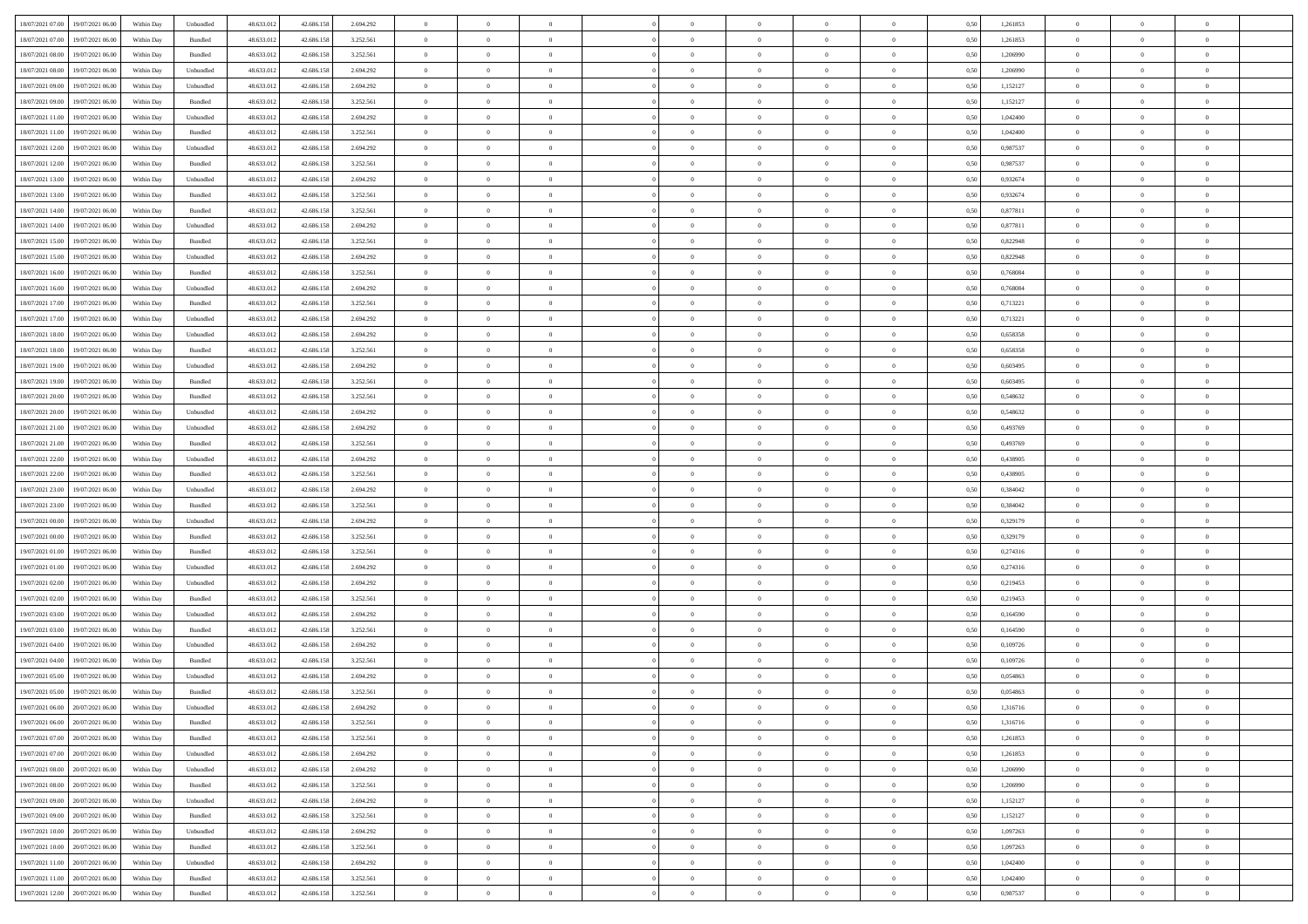| 19/07/2021 12:00 20/07/2021 06:00    | Within Day | Unbundled | 48.633.01  | 42.686.158 | 2.694.292 | $\overline{0}$ | $\overline{0}$ |                | $\overline{0}$ | $\theta$       |                | $\theta$       | 0,50 | 0,987537 | $\theta$       | $\theta$       | $\theta$       |  |
|--------------------------------------|------------|-----------|------------|------------|-----------|----------------|----------------|----------------|----------------|----------------|----------------|----------------|------|----------|----------------|----------------|----------------|--|
|                                      |            |           |            |            |           |                |                |                |                |                |                |                |      |          |                |                |                |  |
| 19/07/2021 13:00<br>20/07/2021 06:00 | Within Day | Unbundled | 48.633.01  | 42.686.158 | 2.694.292 | $\bf{0}$       | $\bf{0}$       | $\bf{0}$       | $\bf{0}$       | $\overline{0}$ | $\overline{0}$ | $\bf{0}$       | 0,50 | 0,932674 | $\,$ 0 $\,$    | $\bf{0}$       | $\overline{0}$ |  |
| 19/07/2021 13:00<br>20/07/2021 06:00 | Within Day | Bundled   | 48.633.013 | 42.686.158 | 3.252.561 | $\overline{0}$ | $\bf{0}$       | $\overline{0}$ | $\bf{0}$       | $\bf{0}$       | $\overline{0}$ | $\bf{0}$       | 0.50 | 0.932674 | $\bf{0}$       | $\overline{0}$ | $\bf{0}$       |  |
| 19/07/2021 14:00<br>20/07/2021 06:00 | Within Day | Unbundled | 48.633.01  | 42.686.158 | 2.694.292 | $\overline{0}$ | $\overline{0}$ | $\overline{0}$ | $\theta$       | $\theta$       | $\overline{0}$ | $\bf{0}$       | 0,50 | 0,877811 | $\theta$       | $\theta$       | $\overline{0}$ |  |
|                                      |            |           |            |            |           |                |                |                |                |                |                |                |      |          |                |                |                |  |
| 19/07/2021 14:00<br>20/07/2021 06:00 | Within Day | Bundled   | 48.633.01  | 42.686.158 | 3.252.561 | $\bf{0}$       | $\overline{0}$ | $\bf{0}$       | $\overline{0}$ | $\bf{0}$       | $\overline{0}$ | $\bf{0}$       | 0,50 | 0,877811 | $\,$ 0 $\,$    | $\bf{0}$       | $\overline{0}$ |  |
| 19/07/2021 15:00<br>20/07/2021 06:00 | Within Day | Unbundled | 48.633.013 | 42.686.158 | 2.694.292 | $\overline{0}$ | $\overline{0}$ | $\overline{0}$ | $\bf{0}$       | $\overline{0}$ | $\theta$       | $\bf{0}$       | 0.50 | 0.822948 | $\,$ 0 $\,$    | $\theta$       | $\overline{0}$ |  |
| 19/07/2021 15:00<br>20/07/2021 06:00 | Within Day | Bundled   | 48.633.013 | 42.686.158 | 3.252.561 | $\overline{0}$ | $\overline{0}$ | $\overline{0}$ | $\overline{0}$ | $\overline{0}$ | $\overline{0}$ | $\bf{0}$       | 0,50 | 0,822948 | $\theta$       | $\theta$       | $\overline{0}$ |  |
| 19/07/2021 16:00<br>20/07/2021 06:00 | Within Day | Unbundled | 48.633.01  | 42.686.158 | 2.694.292 | $\bf{0}$       | $\overline{0}$ | $\bf{0}$       | $\overline{0}$ | $\overline{0}$ | $\overline{0}$ | $\bf{0}$       | 0,50 | 0,768084 | $\,$ 0 $\,$    | $\bf{0}$       | $\overline{0}$ |  |
| 19/07/2021 16:00<br>20/07/2021 06:00 |            | Bundled   | 48.633.013 |            |           |                |                |                |                |                | $\overline{0}$ |                |      |          |                |                |                |  |
|                                      | Within Day |           |            | 42.686.158 | 3.252.561 | $\overline{0}$ | $\bf{0}$       | $\overline{0}$ | $\bf{0}$       | $\overline{0}$ |                | $\bf{0}$       | 0.50 | 0.768084 | $\bf{0}$       | $\overline{0}$ | $\overline{0}$ |  |
| 19/07/2021 17:00<br>20/07/2021 06:00 | Within Day | Unbundled | 48.633.013 | 42.686.158 | 2.694.292 | $\overline{0}$ | $\bf{0}$       | $\overline{0}$ | $\overline{0}$ | $\overline{0}$ | $\overline{0}$ | $\bf{0}$       | 0,50 | 0,713221 | $\,$ 0 $\,$    | $\bf{0}$       | $\overline{0}$ |  |
| 19/07/2021 17:00<br>20/07/2021 06:00 | Within Day | Bundled   | 48.633.01  | 42.686.158 | 3.252.561 | $\bf{0}$       | $\overline{0}$ | $\bf{0}$       | $\bf{0}$       | $\bf{0}$       | $\overline{0}$ | $\bf{0}$       | 0,50 | 0,713221 | $\,$ 0 $\,$    | $\bf{0}$       | $\overline{0}$ |  |
| 19/07/2021 18:00<br>20/07/2021 06:00 | Within Day | Bundled   | 48.633.013 | 42.686.158 | 3.252.561 | $\overline{0}$ | $\bf{0}$       | $\overline{0}$ | $\overline{0}$ | $\bf{0}$       | $\overline{0}$ | $\bf{0}$       | 0.50 | 0.658358 | $\bf{0}$       | $\overline{0}$ | $\,$ 0         |  |
| 19/07/2021 18:00<br>20/07/2021 06:00 | Within Day | Unbundled | 48.633.01  | 42.686.158 | 2.694.292 | $\overline{0}$ | $\overline{0}$ | $\overline{0}$ | $\theta$       | $\theta$       | $\overline{0}$ | $\bf{0}$       | 0,50 | 0,658358 | $\,$ 0 $\,$    | $\theta$       | $\overline{0}$ |  |
|                                      |            |           |            |            |           |                |                |                |                |                |                |                |      |          |                |                |                |  |
| 19/07/2021 19:00<br>20/07/2021 06:00 | Within Day | Unbundled | 48.633.01  | 42.686.158 | 2.694.292 | $\bf{0}$       | $\overline{0}$ | $\bf{0}$       | $\overline{0}$ | $\bf{0}$       | $\overline{0}$ | $\bf{0}$       | 0,50 | 0,603495 | $\,$ 0 $\,$    | $\bf{0}$       | $\overline{0}$ |  |
| 19/07/2021 19:00<br>20/07/2021 06:00 | Within Day | Bundled   | 48.633.013 | 42.686.158 | 3.252.561 | $\overline{0}$ | $\bf{0}$       | $\overline{0}$ | $\bf{0}$       | $\overline{0}$ | $\theta$       | $\bf{0}$       | 0.50 | 0.603495 | $\,$ 0 $\,$    | $\theta$       | $\overline{0}$ |  |
| 19/07/2021 20:00<br>20/07/2021 06:00 | Within Day | Unbundled | 48.633.013 | 42.686.158 | 2.694.292 | $\overline{0}$ | $\overline{0}$ | $\overline{0}$ | $\overline{0}$ | $\overline{0}$ | $\overline{0}$ | $\bf{0}$       | 0,50 | 0,548632 | $\theta$       | $\theta$       | $\overline{0}$ |  |
| 19/07/2021 20:00<br>20/07/2021 06:00 | Within Day | Bundled   | 48.633.01  | 42.686.158 | 3.252.561 | $\bf{0}$       | $\bf{0}$       | $\bf{0}$       | $\overline{0}$ | $\bf{0}$       | $\overline{0}$ | $\bf{0}$       | 0,50 | 0,548632 | $\,$ 0 $\,$    | $\bf{0}$       | $\overline{0}$ |  |
| 19/07/2021 21:00<br>20/07/2021 06:00 | Within Day | Unbundled | 48.633.013 | 42.686.158 | 2.694.292 | $\overline{0}$ | $\bf{0}$       | $\overline{0}$ | $\bf{0}$       | $\overline{0}$ | $\overline{0}$ | $\bf{0}$       | 0.50 | 0.493769 | $\bf{0}$       | $\overline{0}$ | $\bf{0}$       |  |
|                                      |            |           |            |            |           |                |                |                |                |                |                |                |      |          |                |                |                |  |
| 19/07/2021 21:00<br>20/07/2021 06:00 | Within Day | Bundled   | 48.633.013 | 42.686.158 | 3.252.561 | $\overline{0}$ | $\bf{0}$       | $\overline{0}$ | $\overline{0}$ | $\overline{0}$ | $\overline{0}$ | $\bf{0}$       | 0,50 | 0,493769 | $\,$ 0 $\,$    | $\bf{0}$       | $\overline{0}$ |  |
| 19/07/2021 22:00<br>20/07/2021 06:00 | Within Day | Unbundled | 48.633.01  | 42.686.158 | 2.694.292 | $\bf{0}$       | $\bf{0}$       | $\bf{0}$       | $\bf{0}$       | $\overline{0}$ | $\overline{0}$ | $\bf{0}$       | 0,50 | 0,438905 | $\,$ 0 $\,$    | $\bf{0}$       | $\overline{0}$ |  |
| 19/07/2021 22:00<br>20/07/2021 06:00 | Within Day | Bundled   | 48.633.013 | 42.686.158 | 3.252.561 | $\overline{0}$ | $\bf{0}$       | $\overline{0}$ | $\overline{0}$ | $\bf{0}$       | $\overline{0}$ | $\bf{0}$       | 0.50 | 0.438905 | $\bf{0}$       | $\overline{0}$ | $\,$ 0         |  |
| 19/07/2021 23:00<br>20/07/2021 06:00 | Within Day | Bundled   | 48.633.01  | 42.686.158 | 3.252.561 | $\overline{0}$ | $\overline{0}$ | $\overline{0}$ | $\theta$       | $\theta$       | $\overline{0}$ | $\bf{0}$       | 0,50 | 0,384042 | $\theta$       | $\theta$       | $\overline{0}$ |  |
| 19/07/2021 23:00<br>20/07/2021 06:00 | Within Day | Unbundled | 48.633.01  | 42.686.158 | 2.694.292 | $\bf{0}$       | $\bf{0}$       | $\bf{0}$       | $\bf{0}$       | $\overline{0}$ | $\overline{0}$ | $\bf{0}$       | 0,50 | 0,384042 | $\,$ 0 $\,$    | $\bf{0}$       | $\overline{0}$ |  |
|                                      |            |           |            |            |           |                |                |                |                |                |                |                |      |          |                |                |                |  |
| 20/07/2021 00:00<br>20/07/2021 06:00 | Within Day | Unbundled | 48.633.013 | 42.686.158 | 2.694.292 | $\overline{0}$ | $\overline{0}$ | $\overline{0}$ | $\bf{0}$       | $\overline{0}$ | $\theta$       | $\bf{0}$       | 0.50 | 0,329179 | $\,$ 0 $\,$    | $\theta$       | $\overline{0}$ |  |
| 20/07/2021 00:00<br>20/07/2021 06:00 | Within Day | Bundled   | 48.633.013 | 42.686.158 | 3.252.561 | $\overline{0}$ | $\overline{0}$ | $\overline{0}$ | $\overline{0}$ | $\overline{0}$ | $\overline{0}$ | $\bf{0}$       | 0,50 | 0,329179 | $\,$ 0 $\,$    | $\theta$       | $\overline{0}$ |  |
| 20/07/2021 01:00<br>20/07/2021 06:00 | Within Day | Unbundled | 48.633.01  | 42.686.158 | 2.694.292 | $\bf{0}$       | $\overline{0}$ | $\bf{0}$       | $\overline{0}$ | $\bf{0}$       | $\overline{0}$ | $\bf{0}$       | 0,50 | 0,274316 | $\,$ 0 $\,$    | $\bf{0}$       | $\overline{0}$ |  |
| 20/07/2021 01:00<br>20/07/2021 06:00 | Within Day | Bundled   | 48.633.013 | 42.686.158 | 3.252.561 | $\overline{0}$ | $\bf{0}$       | $\overline{0}$ | $\bf{0}$       | $\overline{0}$ | $\overline{0}$ | $\bf{0}$       | 0.50 | 0,274316 | $\bf{0}$       | $\overline{0}$ | $\overline{0}$ |  |
| 20/07/2021 02:00<br>20/07/2021 06:00 | Within Day | Unbundled | 48.633.01  | 42.686.158 | 2.694.292 | $\overline{0}$ | $\bf{0}$       | $\overline{0}$ | $\overline{0}$ | $\overline{0}$ | $\overline{0}$ | $\bf{0}$       | 0,50 | 0,219453 | $\theta$       | $\theta$       | $\overline{0}$ |  |
|                                      |            |           |            |            |           |                |                |                |                |                |                |                |      |          |                |                |                |  |
| 20/07/2021 02:00<br>20/07/2021 06:00 | Within Day | Bundled   | 48.633.01  | 42.686.158 | 3.252.561 | $\bf{0}$       | $\bf{0}$       | $\bf{0}$       | $\bf{0}$       | $\overline{0}$ | $\overline{0}$ | $\bf{0}$       | 0,50 | 0,219453 | $\,$ 0 $\,$    | $\bf{0}$       | $\overline{0}$ |  |
| 20/07/2021 03:00<br>20/07/2021 06:00 | Within Day | Unbundled | 48.633.013 | 42.686.158 | 2.694.292 | $\overline{0}$ | $\bf{0}$       | $\overline{0}$ | $\bf{0}$       | $\bf{0}$       | $\overline{0}$ | $\bf{0}$       | 0.50 | 0.164590 | $\bf{0}$       | $\overline{0}$ | $\,$ 0         |  |
| 20/07/2021 03:00<br>20/07/2021 06:00 | Within Day | Bundled   | 48.633.013 | 42.686.158 | 3.252.561 | $\overline{0}$ | $\overline{0}$ | $\overline{0}$ | $\overline{0}$ | $\overline{0}$ | $\overline{0}$ | $\bf{0}$       | 0.50 | 0.164590 | $\theta$       | $\theta$       | $\overline{0}$ |  |
| 20/07/2021 04:00<br>20/07/2021 06:00 | Within Day | Unbundled | 48.633.01  | 42.686.158 | 2.694.292 | $\bf{0}$       | $\overline{0}$ | $\bf{0}$       | $\bf{0}$       | $\overline{0}$ | $\overline{0}$ | $\bf{0}$       | 0,50 | 0,109726 | $\,$ 0 $\,$    | $\bf{0}$       | $\overline{0}$ |  |
| 20/07/2021 04:00<br>20/07/2021 06:00 |            | Bundled   | 48.633.013 | 42.686.158 | 3.252.561 | $\overline{0}$ | $\bf{0}$       | $\overline{0}$ | $\bf{0}$       | $\overline{0}$ | $\overline{0}$ | $\bf{0}$       | 0.50 | 0.109726 | $\,$ 0 $\,$    | $\bf{0}$       | $\overline{0}$ |  |
|                                      | Within Day |           |            |            |           |                |                |                |                |                |                |                |      |          |                |                |                |  |
| 20/07/2021 05:00<br>20/07/2021 06:00 | Within Dav | Bundled   | 48.633.013 | 42.686.158 | 3.252.561 | $\overline{0}$ | $\overline{0}$ | $\overline{0}$ | $\overline{0}$ | $\overline{0}$ | $\overline{0}$ | $\bf{0}$       | 0.5( | 0,054863 | $\theta$       | $\theta$       | $\overline{0}$ |  |
| 20/07/2021 05:00<br>20/07/2021 06:00 | Within Day | Unbundled | 48.633.01  | 42.686.158 | 2.694.292 | $\bf{0}$       | $\bf{0}$       | $\bf{0}$       | $\bf{0}$       | $\bf{0}$       | $\overline{0}$ | $\bf{0}$       | 0,50 | 0,054863 | $\,$ 0 $\,$    | $\bf{0}$       | $\overline{0}$ |  |
| 20/07/2021 06:00<br>21/07/2021 06:00 | Within Day | Unbundled | 48.633.013 | 42.691.158 | 2.694.292 | $\overline{0}$ | $\bf{0}$       | $\overline{0}$ | $\bf{0}$       | $\overline{0}$ | $\overline{0}$ | $\bf{0}$       | 0.50 | 1.316716 | $\bf{0}$       | $\overline{0}$ | $\overline{0}$ |  |
| 20/07/2021 06:00<br>21/07/2021 06:00 | Within Dav | Bundled   | 48.633.013 | 42.691.158 | 3.247.561 | $\overline{0}$ | $\overline{0}$ | $\overline{0}$ | $\overline{0}$ | $\overline{0}$ | $\overline{0}$ | $\bf{0}$       | 0.50 | 1,316716 | $\theta$       | $\theta$       | $\overline{0}$ |  |
| 20/07/2021 07:00<br>21/07/2021 06.00 | Within Day | Unbundled | 48.633.01  | 42.691.158 | 2.694.292 | $\bf{0}$       | $\bf{0}$       | $\bf{0}$       | $\bf{0}$       | $\overline{0}$ | $\overline{0}$ | $\bf{0}$       | 0,50 | 1,261853 | $\,$ 0 $\,$    | $\bf{0}$       | $\overline{0}$ |  |
|                                      |            |           |            |            |           |                |                |                |                |                |                |                |      |          |                |                |                |  |
| 20/07/2021 07:00<br>21/07/2021 06:00 | Within Day | Bundled   | 48.633.013 | 42.691.158 | 3.247.561 | $\overline{0}$ | $\bf{0}$       | $\overline{0}$ | $\overline{0}$ | $\bf{0}$       | $\overline{0}$ | $\bf{0}$       | 0.50 | 1.261853 | $\,$ 0 $\,$    | $\overline{0}$ | $\,$ 0         |  |
| 20/07/2021 08:00<br>21/07/2021 06:00 | Within Dav | Unbundled | 48.633.013 | 42.691.158 | 2.694.292 | $\overline{0}$ | $\overline{0}$ | $\overline{0}$ | $\overline{0}$ | $\overline{0}$ | $\overline{0}$ | $\bf{0}$       | 0.5( | 1.206990 | $\theta$       | $\theta$       | $\overline{0}$ |  |
| 20/07/2021 08:00<br>21/07/2021 06.00 | Within Day | Bundled   | 48.633.01  | 42.691.158 | 3.247.561 | $\bf{0}$       | $\bf{0}$       | $\bf{0}$       | $\bf{0}$       | $\overline{0}$ | $\overline{0}$ | $\bf{0}$       | 0,50 | 1,206990 | $\,$ 0 $\,$    | $\bf{0}$       | $\overline{0}$ |  |
| 20/07/2021 09:00<br>21/07/2021 06:00 | Within Day | Unbundled | 48.633.013 | 42.691.158 | 2.694.292 | $\overline{0}$ | $\overline{0}$ | $\overline{0}$ | $\bf{0}$       | $\overline{0}$ | $\Omega$       | $\bf{0}$       | 0.50 | 1,152127 | $\bf{0}$       | $\theta$       | $\overline{0}$ |  |
| 20/07/2021 09:00<br>21/07/2021 06:00 | Within Dav | Bundled   | 48.633.013 | 42.691.158 | 3.247.561 | $\overline{0}$ | $\overline{0}$ | $\Omega$       | $\overline{0}$ | $\theta$       | $\overline{0}$ | $\overline{0}$ | 0.5( | 1,152127 | $\theta$       | $\theta$       | $\overline{0}$ |  |
| 20/07/2021 10:00                     |            |           |            |            |           | $\bf{0}$       | $\bf{0}$       | $\overline{0}$ | $\bf{0}$       | $\bf{0}$       | $\overline{0}$ |                |      |          | $\overline{0}$ | $\bf{0}$       | $\overline{0}$ |  |
| 21/07/2021 06:00                     | Within Day | Unbundled | 48.633.01  | 42.691.158 | 2.694.292 |                |                |                |                |                |                | $\bf{0}$       | 0,50 | 1,097263 |                |                |                |  |
| 20/07/2021 10:00 21/07/2021 06:00    | Within Day | Bundled   | 48.633.012 | 42.691.158 | 3.247.561 | $\bf{0}$       | $\Omega$       |                | $\Omega$       |                |                |                | 0,50 | 1,097263 | $\bf{0}$       | $\overline{0}$ |                |  |
| 20/07/2021 11:00 21/07/2021 06:00    | Within Day | Unbundled | 48.633.012 | 42.691.158 | 2.694.292 | $\overline{0}$ | $\overline{0}$ | $\Omega$       | $\theta$       | $\overline{0}$ | $\overline{0}$ | $\bf{0}$       | 0,50 | 1,042400 | $\theta$       | $\overline{0}$ | $\overline{0}$ |  |
| 20/07/2021 11:00<br>21/07/2021 06:00 | Within Day | Bundled   | 48.633.013 | 42.691.158 | 3.247.561 | $\overline{0}$ | $\bf{0}$       | $\overline{0}$ | $\overline{0}$ | $\bf{0}$       | $\overline{0}$ | $\bf{0}$       | 0,50 | 1,042400 | $\bf{0}$       | $\overline{0}$ | $\bf{0}$       |  |
| 20/07/2021 12:00 21/07/2021 06:00    | Within Day | Unbundled | 48.633.012 | 42.691.158 | 2.694.292 | $\overline{0}$ | $\overline{0}$ | $\overline{0}$ | $\overline{0}$ | $\mathbf{0}$   | $\overline{0}$ | $\,$ 0 $\,$    | 0.50 | 0.987537 | $\overline{0}$ | $\bf{0}$       | $\bf{0}$       |  |
|                                      |            |           |            |            |           |                |                |                |                |                |                |                |      |          |                |                |                |  |
| 20/07/2021 12:00 21/07/2021 06:00    | Within Day | Bundled   | 48.633.012 | 42.691.158 | 3.247.561 | $\overline{0}$ | $\overline{0}$ | $\overline{0}$ | $\overline{0}$ | $\overline{0}$ | $\overline{0}$ | $\bf{0}$       | 0.50 | 0,987537 | $\overline{0}$ | $\theta$       | $\overline{0}$ |  |
| 20/07/2021 13:00<br>21/07/2021 06:00 | Within Day | Unbundled | 48.633.012 | 42.691.158 | 2.694.292 | $\overline{0}$ | $\bf{0}$       | $\overline{0}$ | $\overline{0}$ | $\bf{0}$       | $\overline{0}$ | $\bf{0}$       | 0,50 | 0,932674 | $\bf{0}$       | $\overline{0}$ | $\overline{0}$ |  |
| 20/07/2021 13:00 21/07/2021 06:00    | Within Day | Bundled   | 48.633.012 | 42.691.158 | 3.247.561 | $\overline{0}$ | $\bf{0}$       | $\overline{0}$ | $\overline{0}$ | $\bf{0}$       | $\overline{0}$ | $\bf{0}$       | 0.50 | 0.932674 | $\,$ 0 $\,$    | $\overline{0}$ | $\,$ 0         |  |
| 20/07/2021 14:00 21/07/2021 06:00    | Within Dav | Unbundled | 48.633.012 | 42.691.158 | 2.694.292 | $\overline{0}$ | $\overline{0}$ | $\overline{0}$ | $\overline{0}$ | $\overline{0}$ | $\overline{0}$ | $\bf{0}$       | 0.50 | 0,877811 | $\overline{0}$ | $\theta$       | $\overline{0}$ |  |
| 21/07/2021 06:00<br>20/07/2021 14:00 | Within Day | Bundled   | 48.633.013 | 42.691.158 | 3.247.561 | $\overline{0}$ | $\overline{0}$ | $\overline{0}$ | $\overline{0}$ | $\overline{0}$ | $\overline{0}$ | $\bf{0}$       | 0,50 | 0,877811 | $\bf{0}$       | $\overline{0}$ | $\overline{0}$ |  |
|                                      |            |           |            |            |           |                |                |                |                |                |                |                |      |          |                |                |                |  |
| 20/07/2021 15:00 21/07/2021 06:00    | Within Day | Bundled   | 48.633.012 | 42.691.158 | 3.247.561 | $\overline{0}$ | $\overline{0}$ | $\overline{0}$ | $\overline{0}$ | $\overline{0}$ | $\overline{0}$ | $\bf{0}$       | 0.50 | 0.822948 | $\mathbf{0}$   | $\bf{0}$       | $\,$ 0         |  |
| 20/07/2021 15:00 21/07/2021 06:00    | Within Dav | Unbundled | 48.633.012 | 42.691.158 | 2.694.292 | $\overline{0}$ | $\overline{0}$ | $\overline{0}$ | $\overline{0}$ | $\overline{0}$ | $\overline{0}$ | $\bf{0}$       | 0,50 | 0,822948 | $\overline{0}$ | $\theta$       | $\overline{0}$ |  |
| 20/07/2021 16:00<br>21/07/2021 06:00 | Within Day | Unbundled | 48.633.013 | 42.691.158 | 2.694.292 | $\overline{0}$ | $\bf{0}$       | $\overline{0}$ | $\bf{0}$       | $\overline{0}$ | $\overline{0}$ | $\bf{0}$       | 0,50 | 0,768084 | $\bf{0}$       | $\overline{0}$ | $\bf{0}$       |  |
| 20/07/2021 16:00 21/07/2021 06:00    | Within Day | Bundled   | 48.633.012 | 42.691.158 | 3.247.561 | $\,$ 0 $\,$    | $\bf{0}$       | $\overline{0}$ | $\overline{0}$ | $\,$ 0 $\,$    | $\overline{0}$ | $\,$ 0 $\,$    | 0,50 | 0,768084 | $\overline{0}$ | $\,$ 0 $\,$    | $\,$ 0 $\,$    |  |
|                                      |            |           |            |            |           |                |                |                |                |                |                |                |      |          |                |                |                |  |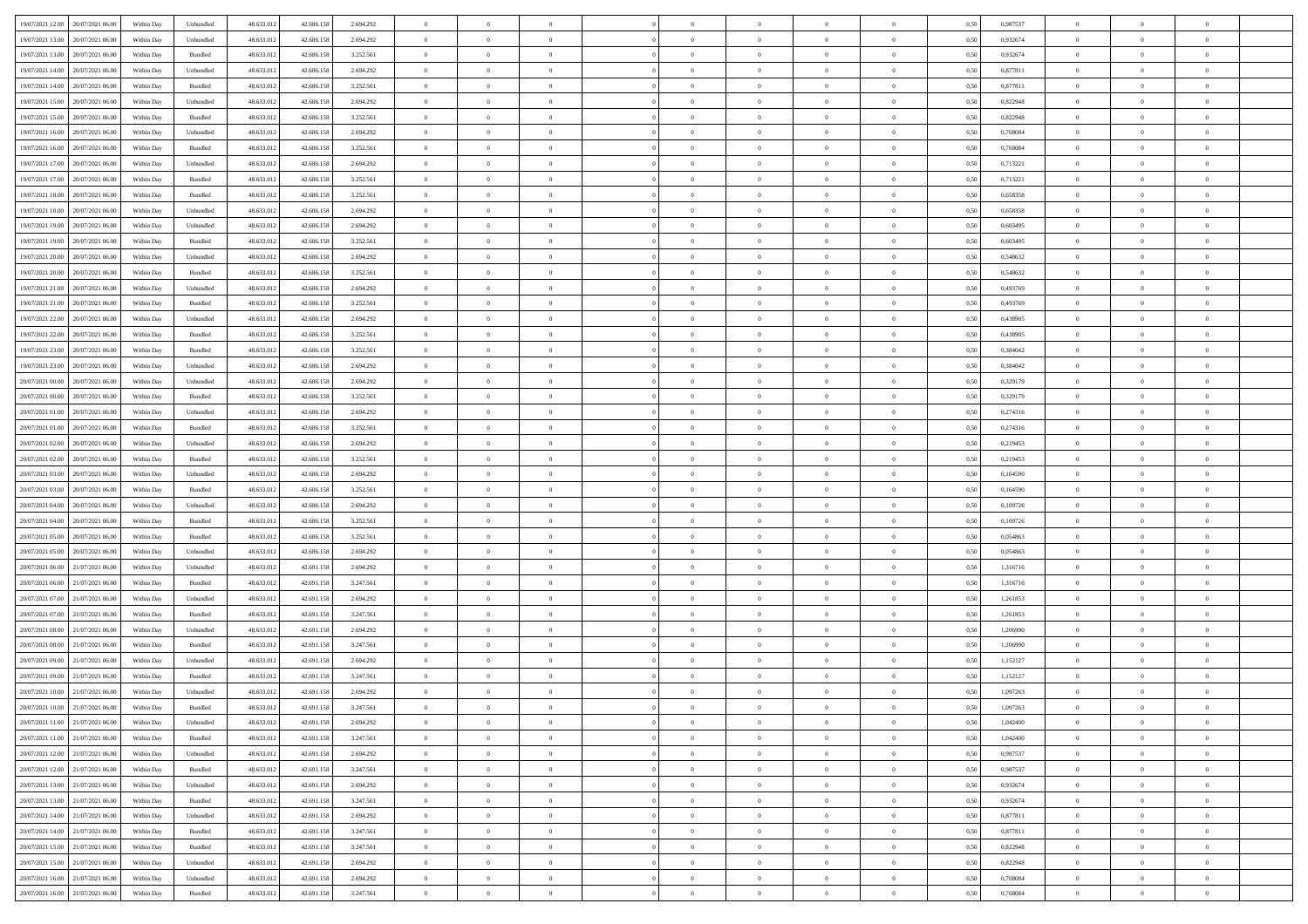| 20/07/2021 17:00 21/07/2021 06:00    | Within Day | Unbundled         | 48.633.01  | 42.691.158 | 2.694.292 | $\overline{0}$ | $\overline{0}$ |                | $\overline{0}$ | $\theta$       |                | $\theta$       | 0,50 | 0,713221 | $\theta$       | $\theta$       | $\overline{0}$ |  |
|--------------------------------------|------------|-------------------|------------|------------|-----------|----------------|----------------|----------------|----------------|----------------|----------------|----------------|------|----------|----------------|----------------|----------------|--|
| 20/07/2021 17:00<br>21/07/2021 06:00 | Within Day | Bundled           | 48.633.01  | 42.691.158 | 3.247.561 | $\bf{0}$       | $\bf{0}$       | $\bf{0}$       | $\bf{0}$       | $\overline{0}$ | $\overline{0}$ | $\bf{0}$       | 0,50 | 0,713221 | $\,$ 0 $\,$    | $\bf{0}$       | $\overline{0}$ |  |
| 20/07/2021 18:00<br>21/07/2021 06:00 | Within Day | Unbundled         | 48.633.013 | 42.691.158 | 2.694.292 | $\overline{0}$ | $\bf{0}$       | $\overline{0}$ | $\bf{0}$       | $\overline{0}$ | $\overline{0}$ | $\bf{0}$       | 0.50 | 0.658358 | $\overline{0}$ | $\overline{0}$ | $\bf{0}$       |  |
| 20/07/2021 18:00<br>21/07/2021 06:00 | Within Day | Bundled           | 48.633.013 | 42.691.158 | 3.247.561 | $\overline{0}$ | $\overline{0}$ | $\overline{0}$ | $\theta$       | $\theta$       | $\overline{0}$ | $\bf{0}$       | 0,50 | 0,658358 | $\theta$       | $\,$ 0 $\,$    | $\overline{0}$ |  |
| 20/07/2021 19:00<br>21/07/2021 06.00 | Within Day | Unbundled         | 48.633.01  | 42.691.158 | 2.694.292 | $\bf{0}$       | $\overline{0}$ | $\bf{0}$       | $\overline{0}$ | $\bf{0}$       | $\overline{0}$ | $\bf{0}$       | 0,50 | 0,603495 | $\,$ 0 $\,$    | $\bf{0}$       | $\overline{0}$ |  |
|                                      |            |                   |            |            |           |                |                |                |                |                |                |                |      |          |                |                |                |  |
| 20/07/2021 19:00<br>21/07/2021 06:00 | Within Day | Bundled           | 48.633.013 | 42.691.158 | 3.247.561 | $\overline{0}$ | $\bf{0}$       | $\overline{0}$ | $\bf{0}$       | $\overline{0}$ | $\overline{0}$ | $\bf{0}$       | 0.50 | 0.603495 | $\,$ 0 $\,$    | $\theta$       | $\overline{0}$ |  |
| 20/07/2021 20:00<br>21/07/2021 06:00 | Within Day | Bundled           | 48.633.013 | 42.691.158 | 3.247.561 | $\overline{0}$ | $\overline{0}$ | $\overline{0}$ | $\overline{0}$ | $\overline{0}$ | $\overline{0}$ | $\bf{0}$       | 0,50 | 0,548632 | $\theta$       | $\theta$       | $\overline{0}$ |  |
| 20/07/2021 20:00<br>21/07/2021 06:00 | Within Day | Unbundled         | 48.633.01  | 42.691.158 | 2.694.292 | $\bf{0}$       | $\bf{0}$       | $\bf{0}$       | $\overline{0}$ | $\overline{0}$ | $\overline{0}$ | $\bf{0}$       | 0,50 | 0,548632 | $\,$ 0 $\,$    | $\bf{0}$       | $\overline{0}$ |  |
| 20/07/2021 21:00<br>21/07/2021 06:00 | Within Day | Unbundled         | 48.633.013 | 42.691.158 | 2.694.292 | $\overline{0}$ | $\bf{0}$       | $\overline{0}$ | $\bf{0}$       | $\overline{0}$ | $\overline{0}$ | $\bf{0}$       | 0.50 | 0.493769 | $\bf{0}$       | $\overline{0}$ | $\overline{0}$ |  |
| 20/07/2021 21:00<br>21/07/2021 06:00 | Within Day | Bundled           | 48.633.013 | 42.691.158 | 3.247.561 | $\bf{0}$       | $\bf{0}$       | $\overline{0}$ | $\overline{0}$ | $\overline{0}$ | $\overline{0}$ | $\bf{0}$       | 0,50 | 0,493769 | $\,$ 0 $\,$    | $\,$ 0 $\,$    | $\overline{0}$ |  |
| 20/07/2021 22:00<br>21/07/2021 06:00 | Within Day | Unbundled         | 48.633.01  | 42.691.158 | 2.694.292 | $\bf{0}$       | $\bf{0}$       | $\bf{0}$       | $\bf{0}$       | $\overline{0}$ | $\overline{0}$ | $\bf{0}$       | 0,50 | 0,438905 | $\,$ 0 $\,$    | $\bf{0}$       | $\overline{0}$ |  |
| 20/07/2021 22:00<br>21/07/2021 06:00 | Within Day | Bundled           | 48.633.013 | 42.691.158 | 3.247.561 | $\overline{0}$ | $\bf{0}$       | $\overline{0}$ | $\overline{0}$ | $\overline{0}$ | $\overline{0}$ | $\bf{0}$       | 0.50 | 0.438905 | $\bf{0}$       | $\,$ 0 $\,$    | $\,$ 0         |  |
| 20/07/2021 23:00<br>21/07/2021 06:00 | Within Day | Unbundled         | 48.633.01  | 42.691.158 | 2.694.292 | $\overline{0}$ | $\bf{0}$       | $\overline{0}$ | $\theta$       | $\theta$       | $\overline{0}$ | $\bf{0}$       | 0,50 | 0,384042 | $\,$ 0 $\,$    | $\,$ 0 $\,$    | $\overline{0}$ |  |
|                                      |            |                   |            |            |           |                |                |                |                |                |                |                |      |          |                |                |                |  |
| 20/07/2021 23:00<br>21/07/2021 06:00 | Within Day | Bundled           | 48.633.01  | 42.691.158 | 3.247.561 | $\bf{0}$       | $\overline{0}$ | $\bf{0}$       | $\bf{0}$       | $\bf{0}$       | $\overline{0}$ | $\bf{0}$       | 0,50 | 0,384042 | $\,$ 0 $\,$    | $\bf{0}$       | $\overline{0}$ |  |
| 21/07/2021 00:00<br>21/07/2021 06:00 | Within Day | Unbundled         | 48.633.013 | 42.691.158 | 2.694.292 | $\overline{0}$ | $\bf{0}$       | $\overline{0}$ | $\bf{0}$       | $\overline{0}$ | $\overline{0}$ | $\bf{0}$       | 0.50 | 0,329179 | $\,$ 0 $\,$    | $\bf{0}$       | $\overline{0}$ |  |
| 21/07/2021 00:00<br>21/07/2021 06:00 | Within Day | Bundled           | 48.633.013 | 42.691.158 | 3.247.561 | $\overline{0}$ | $\overline{0}$ | $\overline{0}$ | $\overline{0}$ | $\overline{0}$ | $\overline{0}$ | $\bf{0}$       | 0,50 | 0,329179 | $\theta$       | $\theta$       | $\overline{0}$ |  |
| 21/07/2021 01:00<br>21/07/2021 06:00 | Within Day | Unbundled         | 48.633.01  | 42.691.158 | 2.694.292 | $\bf{0}$       | $\bf{0}$       | $\bf{0}$       | $\overline{0}$ | $\overline{0}$ | $\overline{0}$ | $\bf{0}$       | 0,50 | 0,274316 | $\,$ 0 $\,$    | $\bf{0}$       | $\overline{0}$ |  |
| 21/07/2021 01:00<br>21/07/2021 06:00 | Within Day | Bundled           | 48.633.013 | 42.691.158 | 3.247.561 | $\overline{0}$ | $\bf{0}$       | $\overline{0}$ | $\bf{0}$       | $\overline{0}$ | $\overline{0}$ | $\bf{0}$       | 0.50 | 0,274316 | $\bf{0}$       | $\overline{0}$ | $\bf{0}$       |  |
| 21/07/2021 02:00<br>21/07/2021 06:00 | Within Day | Bundled           | 48.633.013 | 42.691.158 | 3.247.561 | $\overline{0}$ | $\bf{0}$       | $\overline{0}$ | $\overline{0}$ | $\overline{0}$ | $\overline{0}$ | $\bf{0}$       | 0,50 | 0,219453 | $\,$ 0 $\,$    | $\bf{0}$       | $\overline{0}$ |  |
| 21/07/2021 02:00<br>21/07/2021 06:00 | Within Day | Unbundled         | 48.633.01  | 42.691.158 | 2.694.292 | $\bf{0}$       | $\bf{0}$       | $\bf{0}$       | $\bf{0}$       | $\overline{0}$ | $\overline{0}$ | $\bf{0}$       | 0,50 | 0,219453 | $\,$ 0 $\,$    | $\bf{0}$       | $\overline{0}$ |  |
|                                      |            |                   |            |            |           |                |                |                |                |                |                |                |      |          |                |                |                |  |
| 21/07/2021 03:00<br>21/07/2021 06:00 | Within Day | Unbundled         | 48.633.013 | 42.691.158 | 2.694.292 | $\overline{0}$ | $\bf{0}$       | $\overline{0}$ | $\overline{0}$ | $\bf{0}$       | $\overline{0}$ | $\bf{0}$       | 0.50 | 0.164590 | $\bf{0}$       | $\,$ 0 $\,$    | $\,$ 0         |  |
| 21/07/2021 03:00<br>21/07/2021 06:00 | Within Day | Bundled           | 48.633.01  | 42.691.158 | 3.247.561 | $\overline{0}$ | $\overline{0}$ | $\overline{0}$ | $\overline{0}$ | $\theta$       | $\overline{0}$ | $\bf{0}$       | 0,50 | 0,164590 | $\theta$       | $\theta$       | $\overline{0}$ |  |
| 21/07/2021 04:00<br>21/07/2021 06:00 | Within Day | Unbundled         | 48.633.01  | 42.691.158 | 2.694.292 | $\bf{0}$       | $\bf{0}$       | $\bf{0}$       | $\bf{0}$       | $\overline{0}$ | $\overline{0}$ | $\bf{0}$       | 0,50 | 0,109726 | $\,$ 0 $\,$    | $\bf{0}$       | $\overline{0}$ |  |
| 21/07/2021 04:00<br>21/07/2021 06:00 | Within Day | Bundled           | 48.633.013 | 42.691.158 | 3.247.561 | $\overline{0}$ | $\bf{0}$       | $\overline{0}$ | $\bf{0}$       | $\overline{0}$ | $\overline{0}$ | $\bf{0}$       | 0.50 | 0.109726 | $\bf{0}$       | $\overline{0}$ | $\overline{0}$ |  |
| 21/07/2021 05:00<br>21/07/2021 06:00 | Within Day | Unbundled         | 48.633.013 | 42.691.158 | 2.694.292 | $\overline{0}$ | $\overline{0}$ | $\overline{0}$ | $\overline{0}$ | $\overline{0}$ | $\overline{0}$ | $\bf{0}$       | 0,50 | 0,054863 | $\,$ 0 $\,$    | $\theta$       | $\overline{0}$ |  |
| 21/07/2021 05:00<br>21/07/2021 06:00 | Within Day | Bundled           | 48.633.01  | 42.691.158 | 3.247.561 | $\bf{0}$       | $\overline{0}$ | $\bf{0}$       | $\overline{0}$ | $\overline{0}$ | $\overline{0}$ | $\bf{0}$       | 0,50 | 0,054863 | $\,$ 0 $\,$    | $\bf{0}$       | $\overline{0}$ |  |
| 21/07/2021 06:00<br>22/07/2021 06:00 | Within Day | Unbundled         | 48.633.013 | 42.686.158 | 1.399.565 | $\overline{0}$ | $\bf{0}$       | $\overline{0}$ | $\bf{0}$       | $\overline{0}$ | $\overline{0}$ | $\bf{0}$       | 0.50 | 1.316716 | $\bf{0}$       | $\overline{0}$ | $\overline{0}$ |  |
| 21/07/2021 06:00<br>22/07/2021 06:00 | Within Day | Bundled           | 48.633.013 | 42.686.158 | 4.547.288 | $\overline{0}$ | $\bf{0}$       | $\overline{0}$ | $\overline{0}$ | $\overline{0}$ | $\overline{0}$ | $\bf{0}$       | 0,50 | 1,316716 | $\theta$       | $\bf{0}$       | $\overline{0}$ |  |
| 22/07/2021 06.00                     | Within Day | Bundled           | 48.633.01  | 42.686.158 | 4.547.288 | $\bf{0}$       | $\bf{0}$       | $\bf{0}$       | $\bf{0}$       | $\overline{0}$ | $\overline{0}$ | $\bf{0}$       | 0,50 | 1,261853 | $\,$ 0 $\,$    | $\bf{0}$       | $\overline{0}$ |  |
| 21/07/2021 07:00                     |            |                   |            |            |           |                |                |                |                |                |                |                |      |          |                |                |                |  |
| 21/07/2021 07:00<br>22/07/2021 06:00 | Within Day | Unbundled         | 48.633.013 | 42.686.158 | 1.399.565 | $\overline{0}$ | $\bf{0}$       | $\overline{0}$ | $\bf{0}$       | $\overline{0}$ | $\overline{0}$ | $\bf{0}$       | 0.50 | 1.261853 | $\bf{0}$       | $\,$ 0 $\,$    | $\,$ 0         |  |
| 21/07/2021 08:00<br>22/07/2021 06:00 | Within Day | Unbundled         | 48.633.013 | 42.686.158 | 1.399.565 | $\overline{0}$ | $\overline{0}$ | $\overline{0}$ | $\overline{0}$ | $\overline{0}$ | $\overline{0}$ | $\bf{0}$       | 0.50 | 1.206990 | $\theta$       | $\theta$       | $\overline{0}$ |  |
| 21/07/2021 08:00<br>22/07/2021 06.00 | Within Day | Bundled           | 48.633.01  | 42.686.158 | 4.547.288 | $\bf{0}$       | $\bf{0}$       | $\bf{0}$       | $\bf{0}$       | $\overline{0}$ | $\overline{0}$ | $\bf{0}$       | 0,50 | 1,206990 | $\,$ 0 $\,$    | $\bf{0}$       | $\overline{0}$ |  |
| 21/07/2021 09:00<br>22/07/2021 06:00 | Within Day | Unbundled         | 48.633.013 | 42.686.158 | 1.399.565 | $\overline{0}$ | $\bf{0}$       | $\overline{0}$ | $\bf{0}$       | $\overline{0}$ | $\overline{0}$ | $\bf{0}$       | 0.50 | 1,152127 | $\,$ 0 $\,$    | $\bf{0}$       | $\overline{0}$ |  |
| 21/07/2021 09:00<br>22/07/2021 06:00 | Within Dav | Bundled           | 48.633.013 | 42.686.158 | 4.547.288 | $\overline{0}$ | $\overline{0}$ | $\overline{0}$ | $\overline{0}$ | $\overline{0}$ | $\overline{0}$ | $\bf{0}$       | 0.50 | 1,152127 | $\theta$       | $\theta$       | $\overline{0}$ |  |
| 21/07/2021 10:00<br>22/07/2021 06.00 | Within Day | Unbundled         | 48.633.01  | 42.686.158 | 1.399.565 | $\bf{0}$       | $\bf{0}$       | $\bf{0}$       | $\bf{0}$       | $\overline{0}$ | $\overline{0}$ | $\bf{0}$       | 0,50 | 1,097263 | $\,$ 0 $\,$    | $\bf{0}$       | $\overline{0}$ |  |
| 21/07/2021 10:00<br>22/07/2021 06:00 | Within Day | Bundled           | 48.633.013 | 42.686.158 | 4.547.288 | $\overline{0}$ | $\bf{0}$       | $\overline{0}$ | $\bf{0}$       | $\overline{0}$ | $\overline{0}$ | $\bf{0}$       | 0.50 | 1.097263 | $\bf{0}$       | $\overline{0}$ | $\bf{0}$       |  |
| 21/07/2021 11:00<br>22/07/2021 06:00 | Within Day | Unbundled         | 48.633.013 | 42.686.158 | 1.399.565 | $\overline{0}$ | $\overline{0}$ | $\overline{0}$ | $\overline{0}$ | $\overline{0}$ | $\overline{0}$ | $\bf{0}$       | 0.50 | 1,042400 | $\theta$       | $\theta$       | $\overline{0}$ |  |
|                                      |            |                   |            |            |           |                |                |                |                |                |                |                |      |          |                |                |                |  |
| 21/07/2021 11:00<br>22/07/2021 06.00 | Within Day | Bundled           | 48.633.01  | 42.686.158 | 4.547.288 | $\bf{0}$       | $\bf{0}$       | $\bf{0}$       | $\bf{0}$       | $\overline{0}$ | $\bf{0}$       | $\bf{0}$       | 0,50 | 1,042400 | $\,$ 0 $\,$    | $\bf{0}$       | $\overline{0}$ |  |
| 21/07/2021 12:00<br>22/07/2021 06:00 | Within Day | Unbundled         | 48.633.013 | 42.686.158 | 1.399.565 | $\overline{0}$ | $\bf{0}$       | $\overline{0}$ | $\overline{0}$ | $\bf{0}$       | $\overline{0}$ | $\bf{0}$       | 0.50 | 0.987537 | $\,$ 0 $\,$    | $\,$ 0 $\,$    | $\,$ 0         |  |
| 21/07/2021 12:00<br>22/07/2021 06:00 | Within Day | Bundled           | 48.633.013 | 42.686.158 | 4.547.288 | $\overline{0}$ | $\overline{0}$ | $\overline{0}$ | $\overline{0}$ | $\overline{0}$ | $\overline{0}$ | $\bf{0}$       | 0.50 | 0,987537 | $\theta$       | $\theta$       | $\overline{0}$ |  |
| 21/07/2021 13:00<br>22/07/2021 06.00 | Within Day | Bundled           | 48.633.013 | 42.686.158 | 4.547.288 | $\bf{0}$       | $\bf{0}$       | $\bf{0}$       | $\bf{0}$       | $\overline{0}$ | $\overline{0}$ | $\bf{0}$       | 0,50 | 0,932674 | $\,$ 0 $\,$    | $\bf{0}$       | $\overline{0}$ |  |
| 21/07/2021 13:00<br>22/07/2021 06:00 | Within Day | Unbundled         | 48.633.013 | 42.686.158 | 1.399.565 | $\overline{0}$ | $\bf{0}$       | $\overline{0}$ | $\bf{0}$       | $\overline{0}$ | $\overline{0}$ | $\bf{0}$       | 0.50 | 0.932674 | $\bf{0}$       | $\theta$       | $\overline{0}$ |  |
| 21/07/2021 14:00<br>22/07/2021 06:00 | Within Day | Unbundled         | 48.633.013 | 42.686.158 | 1.399.565 | $\overline{0}$ | $\overline{0}$ | $\overline{0}$ | $\overline{0}$ | $\theta$       | $\overline{0}$ | $\overline{0}$ | 0.5( | 0,877811 | $\theta$       | $\theta$       | $\overline{0}$ |  |
| 21/07/2021 14:00<br>22/07/2021 06:00 | Within Day | Bundled           | 48.633.01  | 42.686.158 | 4.547.288 | $\bf{0}$       | $\bf{0}$       | $\bf{0}$       | $\bf{0}$       | $\bf{0}$       | $\overline{0}$ | $\bf{0}$       | 0,50 | 0,877811 | $\,$ 0 $\,$    | $\bf{0}$       | $\overline{0}$ |  |
| 21/07/2021 15:00 22/07/2021 06:00    | Within Day | ${\sf Unbundred}$ | 48.633.012 | 42.686.158 | 1.399.565 | $\bf{0}$       | $\theta$       |                | $\overline{0}$ |                |                |                | 0,50 | 0,822948 | $\bf{0}$       | $\bf{0}$       |                |  |
| 21/07/2021 15:00 22/07/2021 06:00    | Within Day | Bundled           | 48.633.012 | 42.686.158 | 4.547.288 | $\overline{0}$ | $\overline{0}$ | $\Omega$       | $\theta$       | $\overline{0}$ | $\overline{0}$ | $\bf{0}$       | 0,50 | 0,822948 | $\theta$       | $\theta$       | $\overline{0}$ |  |
|                                      |            |                   |            |            |           |                |                |                |                |                |                |                |      |          |                |                |                |  |
| 21/07/2021 16:00<br>22/07/2021 06:00 | Within Day | Unbundled         | 48.633.013 | 42.686.158 | 1.399.565 | $\overline{0}$ | 38.000         | $\overline{0}$ | $\overline{0}$ | $\bf{0}$       | $\overline{0}$ | $\bf{0}$       | 0,50 | 0,768084 | $\bf{0}$       | $\overline{0}$ | $\bf{0}$       |  |
| 21/07/2021 16:00 22/07/2021 06:00    | Within Day | Bundled           | 48.633.012 | 42.686.158 | 4.547.288 | $\overline{0}$ | $\overline{0}$ | $\overline{0}$ | $\overline{0}$ | $\mathbf{0}$   | $\overline{0}$ | $\,$ 0 $\,$    | 0.50 | 0.768084 | $\overline{0}$ | $\bf{0}$       | $\overline{0}$ |  |
| 21/07/2021 17:00 22/07/2021 06:00    | Within Dav | Unbundled         | 48.633.012 | 42.724.158 | 1.361.565 | $\overline{0}$ | $\overline{0}$ | $\overline{0}$ | $\overline{0}$ | $\overline{0}$ | $\overline{0}$ | $\bf{0}$       | 0,50 | 0,713221 | $\overline{0}$ | $\theta$       | $\overline{0}$ |  |
| 21/07/2021 17:00<br>22/07/2021 06:00 | Within Day | Bundled           | 48.633.012 | 42.724.158 | 4.547.288 | $\overline{0}$ | $\bf{0}$       | $\overline{0}$ | $\overline{0}$ | $\bf{0}$       | $\overline{0}$ | $\bf{0}$       | 0,50 | 0,713221 | $\bf{0}$       | $\overline{0}$ | $\overline{0}$ |  |
| 21/07/2021 18:00 22/07/2021 06:00    | Within Day | Bundled           | 48.633.012 | 42.724.158 | 4.547.288 | $\overline{0}$ | $\bf{0}$       | $\overline{0}$ | $\overline{0}$ | $\bf{0}$       | $\overline{0}$ | $\bf{0}$       | 0.50 | 0.658358 | $\,$ 0 $\,$    | $\overline{0}$ | $\,$ 0         |  |
| 21/07/2021 18:00 22/07/2021 06:00    | Within Dav | Unbundled         | 48.633.012 | 42.724.158 | 1.361.565 | $\overline{0}$ | $\overline{0}$ | $\overline{0}$ | $\overline{0}$ | $\overline{0}$ | $\overline{0}$ | $\bf{0}$       | 0.50 | 0,658358 | $\overline{0}$ | $\theta$       | $\overline{0}$ |  |
| 22/07/2021 06:00<br>21/07/2021 19:00 | Within Day | Unbundled         | 48.633.013 | 42.724.158 | 1.361.565 | $\overline{0}$ | $\overline{0}$ | $\overline{0}$ | $\overline{0}$ | $\overline{0}$ | $\overline{0}$ | $\bf{0}$       | 0,50 | 0,603495 | $\bf{0}$       | $\overline{0}$ | $\,$ 0         |  |
|                                      |            |                   |            |            |           |                |                |                |                |                |                |                |      |          |                |                |                |  |
| 21/07/2021 19:00 22/07/2021 06:00    | Within Day | Bundled           | 48.633.012 | 42.724.158 | 4.547.288 | $\overline{0}$ | $\overline{0}$ | $\overline{0}$ | $\overline{0}$ | $\overline{0}$ | $\overline{0}$ | $\bf{0}$       | 0.50 | 0.603495 | $\mathbf{0}$   | $\bf{0}$       | $\,$ 0         |  |
| 21/07/2021 20.00 22/07/2021 06:00    | Within Dav | Unbundled         | 48.633.012 | 42.724.158 | 1.361.565 | $\overline{0}$ | $\overline{0}$ | $\overline{0}$ | $\overline{0}$ | $\overline{0}$ | $\overline{0}$ | $\bf{0}$       | 0,50 | 0,548632 | $\overline{0}$ | $\theta$       | $\overline{0}$ |  |
| 21/07/2021 20:00<br>22/07/2021 06:00 | Within Day | Bundled           | 48.633.013 | 42.724.158 | 4.547.288 | $\overline{0}$ | $\bf{0}$       | $\overline{0}$ | $\bf{0}$       | $\overline{0}$ | $\overline{0}$ | $\bf{0}$       | 0,50 | 0,548632 | $\bf{0}$       | $\,$ 0 $\,$    | $\bf{0}$       |  |
| 21/07/2021 21:00 22/07/2021 06:00    | Within Day | Unbundled         | 48.633.012 | 42.724.158 | 1.361.565 | $\,$ 0 $\,$    | $\bf{0}$       | $\overline{0}$ | $\overline{0}$ | $\,$ 0 $\,$    | $\overline{0}$ | $\bf{0}$       | 0,50 | 0,493769 | $\overline{0}$ | $\,$ 0 $\,$    | $\,$ 0 $\,$    |  |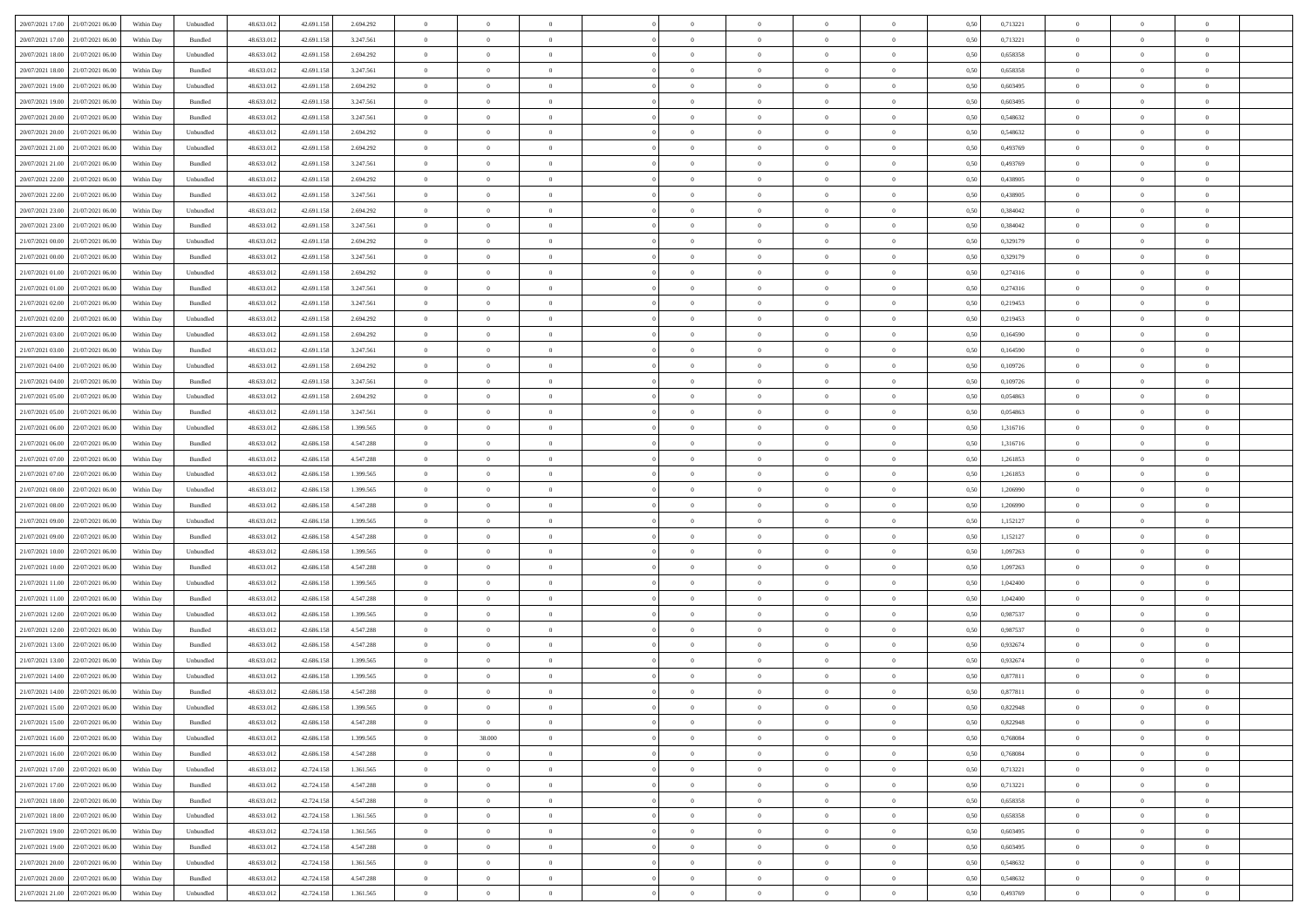| 21/07/2021 21.00 22/07/2021 06:00    | Within Day | Bundled            | 48.633.01  | 42.724.158 | 4.547.288 | $\overline{0}$ | $\overline{0}$ |                | $\overline{0}$ | $\theta$       |                | $\theta$       | 0,50 | 0,493769 | $\theta$       | $\theta$       | $\overline{0}$ |  |
|--------------------------------------|------------|--------------------|------------|------------|-----------|----------------|----------------|----------------|----------------|----------------|----------------|----------------|------|----------|----------------|----------------|----------------|--|
|                                      |            |                    |            |            |           |                |                |                |                |                |                |                |      |          |                |                |                |  |
| 21/07/2021 22:00<br>22/07/2021 06:00 | Within Day | Unbundled          | 48.633.01  | 42.724.158 | 1.361.565 | $\bf{0}$       | $\bf{0}$       | $\bf{0}$       | $\bf{0}$       | $\overline{0}$ | $\overline{0}$ | $\bf{0}$       | 0,50 | 0,438905 | $\,$ 0 $\,$    | $\bf{0}$       | $\overline{0}$ |  |
| 21/07/2021 22:00<br>22/07/2021 06:00 | Within Day | Bundled            | 48.633.013 | 42.724.158 | 4.547.288 | $\overline{0}$ | $\bf{0}$       | $\overline{0}$ | $\bf{0}$       | $\bf{0}$       | $\overline{0}$ | $\bf{0}$       | 0.50 | 0.438905 | $\bf{0}$       | $\overline{0}$ | $\bf{0}$       |  |
| 21/07/2021 23:00<br>22/07/2021 06:00 | Within Day | Unbundled          | 48.633.01  | 42.724.158 | 1.361.565 | $\overline{0}$ | $\overline{0}$ | $\overline{0}$ | $\theta$       | $\theta$       | $\overline{0}$ | $\bf{0}$       | 0,50 | 0,384042 | $\theta$       | $\theta$       | $\overline{0}$ |  |
| 21/07/2021 23:00<br>22/07/2021 06.00 | Within Day | Bundled            | 48.633.01  | 42.724.158 | 4.547.288 | $\bf{0}$       | $\overline{0}$ | $\bf{0}$       | $\overline{0}$ | $\bf{0}$       | $\overline{0}$ | $\bf{0}$       | 0,50 | 0,384042 | $\,$ 0 $\,$    | $\bf{0}$       | $\overline{0}$ |  |
| 22/07/2021 00:00<br>22/07/2021 06:00 | Within Day | Bundled            | 48.633.013 | 42.724.158 | 4.547.288 | $\overline{0}$ | $\bf{0}$       | $\overline{0}$ | $\bf{0}$       | $\overline{0}$ | $\overline{0}$ | $\bf{0}$       | 0.50 | 0,329179 | $\,$ 0 $\,$    | $\theta$       | $\overline{0}$ |  |
|                                      |            |                    |            |            |           | $\overline{0}$ | $\overline{0}$ | $\overline{0}$ | $\overline{0}$ | $\overline{0}$ | $\overline{0}$ |                |      |          |                | $\theta$       | $\overline{0}$ |  |
| 22/07/2021 00:00<br>22/07/2021 06:00 | Within Day | Unbundled          | 48.633.013 | 42.724.158 | 1.361.565 |                |                |                |                |                |                | $\bf{0}$       | 0,50 | 0,329179 | $\,$ 0 $\,$    |                |                |  |
| 22/07/2021 01:00<br>22/07/2021 06.00 | Within Day | Unbundled          | 48.633.01  | 42.724.158 | 1.361.565 | $\bf{0}$       | $\bf{0}$       | $\bf{0}$       | $\overline{0}$ | $\overline{0}$ | $\overline{0}$ | $\bf{0}$       | 0,50 | 0,274316 | $\,$ 0 $\,$    | $\bf{0}$       | $\overline{0}$ |  |
| 22/07/2021 01:00<br>22/07/2021 06:00 | Within Day | Bundled            | 48.633.013 | 42.724.158 | 4.547.288 | $\overline{0}$ | $\bf{0}$       | $\overline{0}$ | $\bf{0}$       | $\overline{0}$ | $\overline{0}$ | $\bf{0}$       | 0.50 | 0,274316 | $\bf{0}$       | $\overline{0}$ | $\overline{0}$ |  |
| 22/07/2021 02:00<br>22/07/2021 06:00 | Within Day | Unbundled          | 48.633.012 | 42.724.158 | 1.361.565 | $\bf{0}$       | $\bf{0}$       | $\overline{0}$ | $\overline{0}$ | $\overline{0}$ | $\overline{0}$ | $\bf{0}$       | 0,50 | 0,219453 | $\,$ 0 $\,$    | $\,$ 0 $\,$    | $\overline{0}$ |  |
| 22/07/2021 02:00<br>22/07/2021 06:00 | Within Day | Bundled            | 48.633.01  | 42.724.158 | 4.547.288 | $\bf{0}$       | $\bf{0}$       | $\bf{0}$       | $\bf{0}$       | $\overline{0}$ | $\overline{0}$ | $\bf{0}$       | 0,50 | 0,219453 | $\,$ 0 $\,$    | $\bf{0}$       | $\overline{0}$ |  |
| 22/07/2021 03:00<br>22/07/2021 06:00 | Within Day | Unbundled          | 48.633.013 | 42.724.158 | 1.361.565 | $\overline{0}$ | $\bf{0}$       | $\overline{0}$ | $\overline{0}$ | $\overline{0}$ | $\overline{0}$ | $\bf{0}$       | 0.50 | 0.164590 | $\bf{0}$       | $\,$ 0 $\,$    | $\,$ 0         |  |
| 22/07/2021 03:00<br>22/07/2021 06:00 | Within Day | Bundled            | 48.633.01  | 42.724.158 | 4.547.288 | $\overline{0}$ | $\overline{0}$ | $\overline{0}$ | $\theta$       | $\theta$       | $\overline{0}$ | $\bf{0}$       | 0,50 | 0,164590 | $\,$ 0 $\,$    | $\theta$       | $\overline{0}$ |  |
| 22/07/2021 04:00<br>22/07/2021 06:00 | Within Day | Unbundled          | 48.633.01  | 42.724.158 | 1.361.565 | $\bf{0}$       | $\overline{0}$ | $\bf{0}$       | $\bf{0}$       | $\bf{0}$       | $\overline{0}$ | $\bf{0}$       | 0,50 | 0,109726 | $\,$ 0 $\,$    | $\bf{0}$       | $\overline{0}$ |  |
|                                      |            |                    |            |            |           |                |                |                |                |                |                |                |      |          |                |                |                |  |
| 22/07/2021 04:00<br>22/07/2021 06:00 | Within Day | Bundled            | 48.633.013 | 42.724.158 | 4.547.288 | $\overline{0}$ | $\bf{0}$       | $\overline{0}$ | $\bf{0}$       | $\overline{0}$ | $\overline{0}$ | $\bf{0}$       | 0.50 | 0.109726 | $\,$ 0 $\,$    | $\bf{0}$       | $\overline{0}$ |  |
| 22/07/2021 05:00<br>22/07/2021 06:00 | Within Day | Bundled            | 48.633.013 | 42.724.158 | 4.547.288 | $\overline{0}$ | $\overline{0}$ | $\overline{0}$ | $\overline{0}$ | $\overline{0}$ | $\overline{0}$ | $\bf{0}$       | 0,50 | 0,054863 | $\theta$       | $\theta$       | $\overline{0}$ |  |
| 22/07/2021 05:00<br>22/07/2021 06.00 | Within Day | Unbundled          | 48.633.01  | 42.724.158 | 1.361.565 | $\bf{0}$       | $\bf{0}$       | $\bf{0}$       | $\overline{0}$ | $\overline{0}$ | $\overline{0}$ | $\bf{0}$       | 0,50 | 0,054863 | $\,$ 0 $\,$    | $\bf{0}$       | $\overline{0}$ |  |
| 22/07/2021 06:00<br>23/07/2021 06:00 | Within Day | Unbundled          | 48.633.013 | 42.686.158 | 1.354.724 | $\overline{0}$ | $\bf{0}$       | $\overline{0}$ | $\bf{0}$       | $\overline{0}$ | $\overline{0}$ | $\bf{0}$       | 0.50 | 1.316716 | $\bf{0}$       | $\overline{0}$ | $\bf{0}$       |  |
| 22/07/2021 06:00<br>23/07/2021 06:00 | Within Day | Bundled            | 48.633.013 | 42.686.158 | 4.592.129 | $\overline{0}$ | $\bf{0}$       | $\overline{0}$ | $\overline{0}$ | $\overline{0}$ | $\overline{0}$ | $\bf{0}$       | 0,50 | 1,316716 | $\,$ 0 $\,$    | $\bf{0}$       | $\overline{0}$ |  |
| 22/07/2021 07:00<br>23/07/2021 06:00 | Within Day | Unbundled          | 48.633.01  | 42.686.158 | 1.354.724 | $\bf{0}$       | $\bf{0}$       | $\bf{0}$       | $\bf{0}$       | $\overline{0}$ | $\overline{0}$ | $\bf{0}$       | 0,50 | 1,261853 | $\,$ 0 $\,$    | $\bf{0}$       | $\overline{0}$ |  |
| 22/07/2021 07:00<br>23/07/2021 06:00 | Within Day | Bundled            | 48.633.013 | 42.686.158 | 4.592.129 | $\overline{0}$ | $\bf{0}$       | $\overline{0}$ | $\overline{0}$ | $\bf{0}$       | $\overline{0}$ | $\bf{0}$       | 0.50 | 1.261853 | $\bf{0}$       | $\overline{0}$ | $\,$ 0         |  |
| 22/07/2021 08:00<br>23/07/2021 06:00 | Within Day | Unbundled          | 48.633.01  | 42.686.158 | 1.354.724 | $\overline{0}$ | $\overline{0}$ | $\overline{0}$ | $\theta$       | $\theta$       | $\overline{0}$ | $\bf{0}$       | 0,50 | 1,206990 | $\theta$       | $\theta$       | $\overline{0}$ |  |
|                                      |            |                    |            |            |           |                |                |                |                |                |                |                |      |          |                |                |                |  |
| 22/07/2021 08:00<br>23/07/2021 06:00 | Within Day | Bundled            | 48.633.01  | 42.686.158 | 4.592.129 | $\bf{0}$       | $\bf{0}$       | $\bf{0}$       | $\bf{0}$       | $\overline{0}$ | $\overline{0}$ | $\bf{0}$       | 0,50 | 1,206990 | $\,$ 0 $\,$    | $\bf{0}$       | $\overline{0}$ |  |
| 22/07/2021 09:00<br>23/07/2021 06:00 | Within Day | Unbundled          | 48.633.013 | 42.686.158 | 1.354.724 | $\overline{0}$ | $\bf{0}$       | $\overline{0}$ | $\bf{0}$       | $\overline{0}$ | $\overline{0}$ | $\bf{0}$       | 0.50 | 1,152127 | $\bf{0}$       | $\theta$       | $\overline{0}$ |  |
| 22/07/2021 09:00<br>23/07/2021 06:00 | Within Day | Bundled            | 48.633.013 | 42.686.158 | 4.592.129 | $\overline{0}$ | $\overline{0}$ | $\overline{0}$ | $\overline{0}$ | $\overline{0}$ | $\overline{0}$ | $\bf{0}$       | 0,50 | 1,152127 | $\,$ 0 $\,$    | $\theta$       | $\overline{0}$ |  |
| 22/07/2021 10:00<br>23/07/2021 06.00 | Within Day | Unbundled          | 48.633.01  | 42.686.158 | 1.354.724 | $\bf{0}$       | $\overline{0}$ | $\bf{0}$       | $\overline{0}$ | $\overline{0}$ | $\overline{0}$ | $\bf{0}$       | 0,50 | 1,097263 | $\,$ 0 $\,$    | $\bf{0}$       | $\overline{0}$ |  |
| 22/07/2021 10:00<br>23/07/2021 06:00 | Within Day | Bundled            | 48.633.013 | 42.686.158 | 4.592.129 | $\overline{0}$ | $\bf{0}$       | $\overline{0}$ | $\bf{0}$       | $\overline{0}$ | $\overline{0}$ | $\bf{0}$       | 0.50 | 1.097263 | $\bf{0}$       | $\overline{0}$ | $\overline{0}$ |  |
| 22/07/2021 11:00<br>23/07/2021 06:00 | Within Day | Bundled            | 48.633.013 | 42.686.158 | 4.592.129 | $\overline{0}$ | $\bf{0}$       | $\overline{0}$ | $\overline{0}$ | $\overline{0}$ | $\overline{0}$ | $\bf{0}$       | 0,50 | 1,042400 | $\theta$       | $\theta$       | $\overline{0}$ |  |
| 22/07/2021 11:00<br>23/07/2021 06:00 | Within Day | Unbundled          | 48.633.01  | 42.686.158 | 1.354.724 | $\bf{0}$       | $\bf{0}$       | $\bf{0}$       | $\bf{0}$       | $\overline{0}$ | $\overline{0}$ | $\bf{0}$       | 0,50 | 1,042400 | $\,$ 0 $\,$    | $\bf{0}$       | $\overline{0}$ |  |
| 22/07/2021 12:00<br>23/07/2021 06:00 | Within Day | Unbundled          | 48.633.013 | 42.686.158 | 1.354.724 | $\overline{0}$ | $\bf{0}$       | $\overline{0}$ | $\bf{0}$       | $\bf{0}$       | $\overline{0}$ | $\bf{0}$       | 0.50 | 0.987537 | $\bf{0}$       | $\,$ 0 $\,$    | $\,$ 0         |  |
|                                      |            |                    |            |            |           |                | $\overline{0}$ |                |                | $\overline{0}$ |                |                |      |          | $\theta$       | $\theta$       | $\overline{0}$ |  |
| 22/07/2021 12:00<br>23/07/2021 06:00 | Within Day | Bundled            | 48.633.013 | 42.686.158 | 4.592.129 | $\overline{0}$ |                | $\overline{0}$ | $\overline{0}$ |                | $\overline{0}$ | $\bf{0}$       | 0.50 | 0,987537 |                |                |                |  |
| 22/07/2021 13:00<br>23/07/2021 06:00 | Within Day | Unbundled          | 48.633.01  | 42.686.158 | 1.354.724 | $\bf{0}$       | $\bf{0}$       | $\bf{0}$       | $\bf{0}$       | $\overline{0}$ | $\overline{0}$ | $\bf{0}$       | 0,50 | 0,932674 | $\,$ 0 $\,$    | $\bf{0}$       | $\overline{0}$ |  |
| 22/07/2021 13:00<br>23/07/2021 06:00 | Within Day | Bundled            | 48.633.013 | 42.686.158 | 4.592.129 | $\overline{0}$ | $\bf{0}$       | $\overline{0}$ | $\bf{0}$       | $\overline{0}$ | $\overline{0}$ | $\bf{0}$       | 0.50 | 0.932674 | $\,$ 0 $\,$    | $\bf{0}$       | $\overline{0}$ |  |
| 22/07/2021 14:00<br>23/07/2021 06:00 | Within Dav | Unbundled          | 48.633.013 | 42.686.158 | 1.354.724 | $\overline{0}$ | $\overline{0}$ | $\overline{0}$ | $\overline{0}$ | $\overline{0}$ | $\overline{0}$ | $\bf{0}$       | 0.50 | 0,877811 | $\theta$       | $\theta$       | $\overline{0}$ |  |
| 22/07/2021 14:00<br>23/07/2021 06.00 | Within Day | Bundled            | 48.633.01  | 42.686.158 | 4.592.129 | $\bf{0}$       | $\bf{0}$       | $\bf{0}$       | $\bf{0}$       | $\overline{0}$ | $\overline{0}$ | $\bf{0}$       | 0,50 | 0,877811 | $\,$ 0 $\,$    | $\bf{0}$       | $\overline{0}$ |  |
| 22/07/2021 15:00<br>23/07/2021 06:00 | Within Day | Unbundled          | 48.633.013 | 42.686.158 | 1.354.724 | $\overline{0}$ | $\bf{0}$       | $\overline{0}$ | $\bf{0}$       | $\overline{0}$ | $\overline{0}$ | $\bf{0}$       | 0.50 | 0.822948 | $\bf{0}$       | $\overline{0}$ | $\bf{0}$       |  |
| 22/07/2021 15:00<br>23/07/2021 06:00 | Within Day | Bundled            | 48.633.013 | 42.686.158 | 4.592.129 | $\overline{0}$ | $\overline{0}$ | $\overline{0}$ | $\overline{0}$ | $\overline{0}$ | $\overline{0}$ | $\bf{0}$       | 0.50 | 0,822948 | $\theta$       | $\theta$       | $\overline{0}$ |  |
| 22/07/2021 16:00<br>23/07/2021 06.00 | Within Day | Bundled            | 48.633.01  | 42.686.158 | 4.592.129 | $\bf{0}$       | $\bf{0}$       | $\bf{0}$       | $\bf{0}$       | $\overline{0}$ | $\bf{0}$       | $\bf{0}$       | 0,50 | 0,768084 | $\,$ 0 $\,$    | $\bf{0}$       | $\overline{0}$ |  |
| 22/07/2021 16:00<br>23/07/2021 06:00 | Within Day | Unbundled          | 48.633.013 | 42.686.158 | 1.354.724 | $\overline{0}$ | $\bf{0}$       | $\overline{0}$ | $\overline{0}$ | $\bf{0}$       | $\overline{0}$ | $\bf{0}$       | 0.50 | 0.768084 | $\,$ 0 $\,$    | $\,$ 0 $\,$    | $\,$ 0         |  |
|                                      |            |                    |            |            |           |                |                |                |                |                |                |                |      |          |                |                |                |  |
| 22/07/2021 17:00<br>23/07/2021 06:00 | Within Day | Unbundled          | 48.633.013 | 42.686.158 | 1.354.724 | $\overline{0}$ | $\overline{0}$ | $\overline{0}$ | $\overline{0}$ | $\overline{0}$ | $\overline{0}$ | $\bf{0}$       | 0.5( | 0,713221 | $\theta$       | $\theta$       | $\overline{0}$ |  |
| 22/07/2021 17:00<br>23/07/2021 06:00 | Within Day | Bundled            | 48.633.013 | 42.686.158 | 4.592.129 | $\bf{0}$       | $\bf{0}$       | $\bf{0}$       | $\bf{0}$       | $\overline{0}$ | $\overline{0}$ | $\bf{0}$       | 0,50 | 0,713221 | $\,$ 0 $\,$    | $\bf{0}$       | $\overline{0}$ |  |
| 22/07/2021 18:00<br>23/07/2021 06:00 | Within Day | Unbundled          | 48.633.013 | 42.686.158 | 1.354.724 | $\overline{0}$ | $\overline{0}$ | $\overline{0}$ | $\bf{0}$       | $\overline{0}$ | $\overline{0}$ | $\bf{0}$       | 0.50 | 0.658358 | $\bf{0}$       | $\theta$       | $\overline{0}$ |  |
| 22/07/2021 18:00<br>23/07/2021 06:00 | Within Day | Bundled            | 48.633.013 | 42.686.158 | 4.592.129 | $\overline{0}$ | $\overline{0}$ | $\Omega$       | $\overline{0}$ | $\theta$       | $\overline{0}$ | $\overline{0}$ | 0.5( | 0,658358 | $\theta$       | $\theta$       | $\overline{0}$ |  |
| 22/07/2021 19:00<br>23/07/2021 06:00 | Within Day | Unbundled          | 48.633.01  | 42.686.158 | 1.354.724 | $\bf{0}$       | $\bf{0}$       | $\bf{0}$       | $\bf{0}$       | $\bf{0}$       | $\overline{0}$ | $\bf{0}$       | 0,50 | 0,603495 | $\,$ 0 $\,$    | $\bf{0}$       | $\overline{0}$ |  |
| 22/07/2021 19:00 23/07/2021 06:00    | Within Day | $\mathbf B$ undled | 48.633.012 | 42.686.158 | 4.592.129 | $\bf{0}$       | $\theta$       |                | $\overline{0}$ |                |                |                | 0,50 | 0.603495 | $\bf{0}$       | $\bf{0}$       |                |  |
| 22/07/2021 20:00 23/07/2021 06:00    | Within Day | Unbundled          | 48.633.012 | 42.686.158 | 1.354.724 | $\overline{0}$ | $\overline{0}$ | $\Omega$       | $\theta$       | $\overline{0}$ | $\overline{0}$ | $\bf{0}$       | 0,50 | 0,548632 | $\theta$       | $\theta$       | $\overline{0}$ |  |
| 22/07/2021 20:00<br>23/07/2021 06:00 | Within Day | Bundled            | 48.633.013 | 42.686.158 | 4.592.129 | $\overline{0}$ | $\bf{0}$       | $\overline{0}$ | $\overline{0}$ | $\bf{0}$       | $\overline{0}$ | $\bf{0}$       | 0,50 | 0,548632 | $\bf{0}$       | $\overline{0}$ | $\bf{0}$       |  |
|                                      |            |                    |            |            |           |                |                |                |                |                |                |                |      |          |                |                |                |  |
| 22/07/2021 21:00 23/07/2021 06:00    | Within Day | Unbundled          | 48.633.012 | 42.686.158 | 1.354.724 | $\overline{0}$ | $\bf{0}$       | $\overline{0}$ | $\overline{0}$ | $\mathbf{0}$   | $\overline{0}$ | $\,$ 0 $\,$    | 0.50 | 0,493769 | $\overline{0}$ | $\bf{0}$       | $\,$ 0 $\,$    |  |
| 22/07/2021 21:00 23/07/2021 06:00    | Within Dav | Bundled            | 48.633.012 | 42.686.158 | 4.592.129 | $\overline{0}$ | $\overline{0}$ | $\overline{0}$ | $\overline{0}$ | $\overline{0}$ | $\overline{0}$ | $\bf{0}$       | 0,50 | 0,493769 | $\overline{0}$ | $\theta$       | $\overline{0}$ |  |
| 22/07/2021 22:00<br>23/07/2021 06:00 | Within Day | Bundled            | 48.633.012 | 42.686.158 | 4.592.129 | $\overline{0}$ | $\bf{0}$       | $\overline{0}$ | $\overline{0}$ | $\overline{0}$ | $\overline{0}$ | $\bf{0}$       | 0,50 | 0,438905 | $\bf{0}$       | $\overline{0}$ | $\overline{0}$ |  |
| 22/07/2021 22:00 23/07/2021 06:00    | Within Day | Unbundled          | 48.633.012 | 42.686.158 | 1.354.724 | $\overline{0}$ | $\bf{0}$       | $\overline{0}$ | $\overline{0}$ | $\bf{0}$       | $\overline{0}$ | $\bf{0}$       | 0.50 | 0.438905 | $\,$ 0 $\,$    | $\overline{0}$ | $\,$ 0         |  |
| 22/07/2021 23:00 23/07/2021 06:00    | Within Dav | Unbundled          | 48.633.012 | 42.686.158 | 1.354.724 | $\overline{0}$ | $\overline{0}$ | $\overline{0}$ | $\overline{0}$ | $\overline{0}$ | $\overline{0}$ | $\bf{0}$       | 0.50 | 0,384042 | $\overline{0}$ | $\theta$       | $\overline{0}$ |  |
| 23/07/2021 06:00<br>22/07/2021 23:00 | Within Day | Bundled            | 48.633.013 | 42.686.158 | 4.592.129 | $\overline{0}$ | $\overline{0}$ | $\overline{0}$ | $\overline{0}$ | $\overline{0}$ | $\overline{0}$ | $\bf{0}$       | 0,50 | 0,384042 | $\bf{0}$       | $\overline{0}$ | $\overline{0}$ |  |
| 23/07/2021 00:00 23/07/2021 06:00    | Within Day | Unbundled          | 48.633.012 | 42.686.158 | 1.354.724 | $\overline{0}$ | $\overline{0}$ | $\overline{0}$ | $\overline{0}$ | $\overline{0}$ | $\overline{0}$ | $\bf{0}$       | 0.50 | 0.329179 | $\mathbf{0}$   | $\bf{0}$       | $\,$ 0         |  |
| 23/07/2021 00:00 23/07/2021 06:00    | Within Dav | Bundled            | 48.633.012 | 42.686.158 | 4.592.129 | $\overline{0}$ | $\overline{0}$ | $\overline{0}$ | $\overline{0}$ | $\overline{0}$ | $\overline{0}$ | $\bf{0}$       | 0,50 | 0,329179 | $\overline{0}$ | $\theta$       | $\overline{0}$ |  |
|                                      |            |                    |            |            |           |                |                |                |                |                |                |                |      |          |                |                |                |  |
| 23/07/2021 01:00<br>23/07/2021 06:00 | Within Day | Unbundled          | 48.633.013 | 42.686.158 | 1.354.724 | $\overline{0}$ | $\bf{0}$       | $\overline{0}$ | $\bf{0}$       | $\overline{0}$ | $\bf{0}$       | $\bf{0}$       | 0,50 | 0,274316 | $\bf{0}$       | $\,$ 0 $\,$    | $\bf{0}$       |  |
| 23/07/2021 01:00 23/07/2021 06:00    | Within Day | Bundled            | 48.633.012 | 42.686.158 | 4.592.129 | $\,$ 0 $\,$    | $\bf{0}$       | $\overline{0}$ | $\overline{0}$ | $\,$ 0 $\,$    | $\overline{0}$ | $\bf{0}$       | 0,50 | 0,274316 | $\overline{0}$ | $\,$ 0 $\,$    | $\,$ 0 $\,$    |  |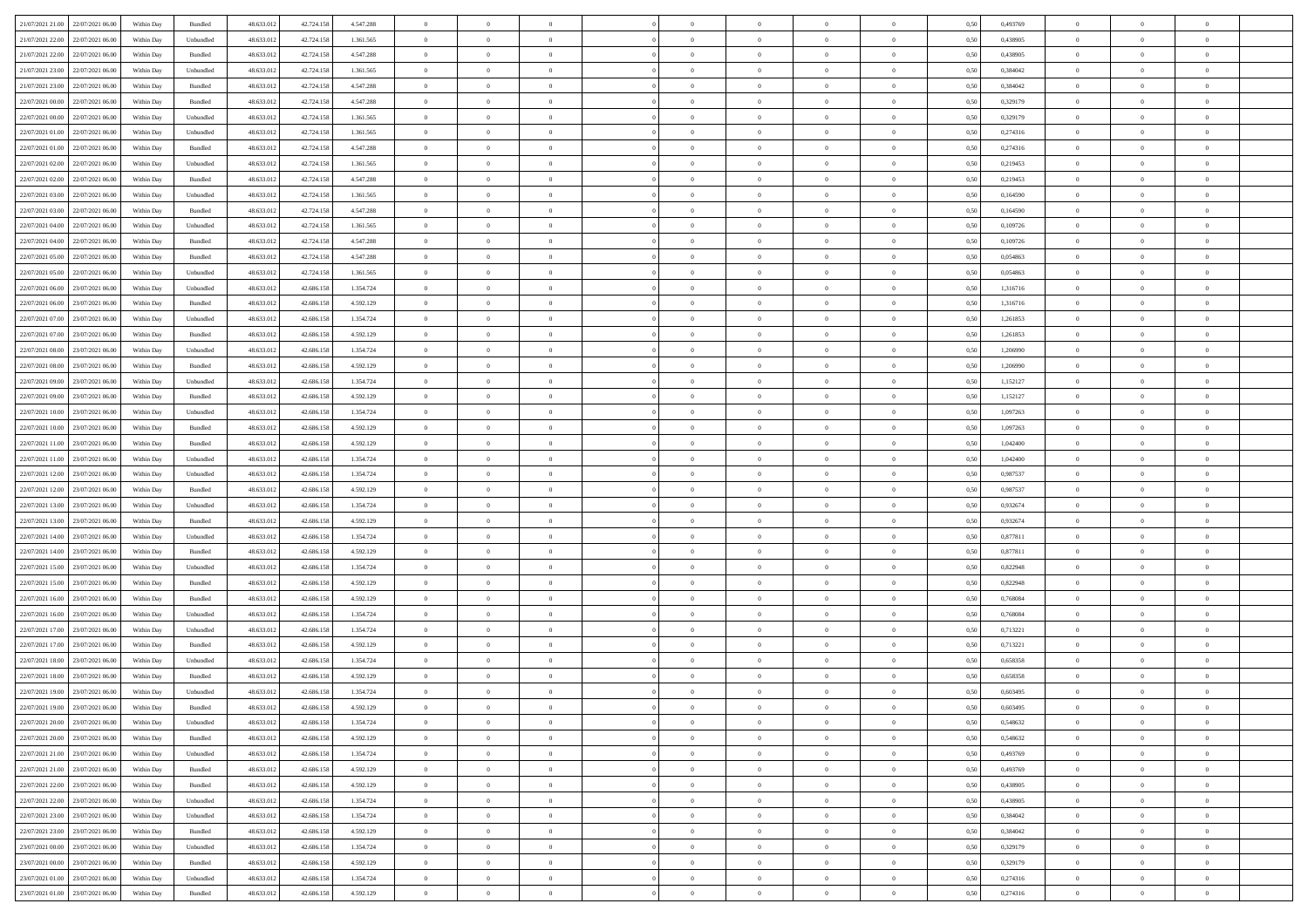| 23/07/2021 02:00 23/07/2021 06:00    | Within Day | Unbundled                   | 48.633.01  | 42.686.158 | 1.354.724 | $\overline{0}$ | $\overline{0}$ |                | $\overline{0}$ | $\theta$       |                | $\theta$       | 0,50 | 0,219453 | $\theta$       | $\theta$       | $\theta$       |  |
|--------------------------------------|------------|-----------------------------|------------|------------|-----------|----------------|----------------|----------------|----------------|----------------|----------------|----------------|------|----------|----------------|----------------|----------------|--|
| 23/07/2021 02:00<br>23/07/2021 06:00 | Within Day | Bundled                     | 48.633.01  | 42.686.158 | 4.592.129 | $\bf{0}$       | $\bf{0}$       | $\bf{0}$       | $\bf{0}$       | $\overline{0}$ | $\overline{0}$ | $\bf{0}$       | 0,50 | 0,219453 | $\,$ 0 $\,$    | $\bf{0}$       | $\overline{0}$ |  |
| 23/07/2021 03:00<br>23/07/2021 06:00 | Within Day | Bundled                     | 48.633.013 | 42.686.158 | 4.592.129 | $\overline{0}$ | $\bf{0}$       | $\overline{0}$ | $\bf{0}$       | $\bf{0}$       | $\overline{0}$ | $\bf{0}$       | 0.50 | 0.164590 | $\bf{0}$       | $\overline{0}$ | $\bf{0}$       |  |
| 23/07/2021 03:00<br>23/07/2021 06:00 | Within Day | Unbundled                   | 48.633.013 | 42.686.158 | 1.354.724 | $\overline{0}$ | $\overline{0}$ | $\overline{0}$ | $\theta$       | $\theta$       | $\overline{0}$ | $\bf{0}$       | 0,50 | 0,164590 | $\theta$       | $\theta$       | $\overline{0}$ |  |
| 23/07/2021 04:00<br>23/07/2021 06.00 | Within Day | Unbundled                   | 48.633.01  | 42.686.158 | 1.354.724 | $\bf{0}$       | $\overline{0}$ | $\bf{0}$       | $\overline{0}$ | $\bf{0}$       | $\overline{0}$ | $\bf{0}$       | 0,50 | 0,109726 | $\,$ 0 $\,$    | $\bf{0}$       | $\overline{0}$ |  |
|                                      |            |                             |            |            |           |                |                |                |                |                |                |                |      |          |                |                |                |  |
| 23/07/2021 04:00<br>23/07/2021 06:00 | Within Day | Bundled                     | 48.633.013 | 42.686.158 | 4.592.129 | $\overline{0}$ | $\overline{0}$ | $\overline{0}$ | $\bf{0}$       | $\overline{0}$ | $\theta$       | $\bf{0}$       | 0.50 | 0.109726 | $\,$ 0 $\,$    | $\theta$       | $\overline{0}$ |  |
| 23/07/2021 05:00<br>23/07/2021 06:00 | Within Day | Unbundled                   | 48.633.013 | 42.686.158 | 1.354.724 | $\overline{0}$ | $\overline{0}$ | $\overline{0}$ | $\overline{0}$ | $\overline{0}$ | $\overline{0}$ | $\bf{0}$       | 0,50 | 0,054863 | $\theta$       | $\theta$       | $\overline{0}$ |  |
| 23/07/2021 05:00<br>23/07/2021 06.00 | Within Day | Bundled                     | 48.633.01  | 42.686.158 | 4.592.129 | $\bf{0}$       | $\bf{0}$       | $\bf{0}$       | $\overline{0}$ | $\overline{0}$ | $\overline{0}$ | $\bf{0}$       | 0,50 | 0,054863 | $\,$ 0 $\,$    | $\bf{0}$       | $\overline{0}$ |  |
| 23/07/2021 06:00<br>24/07/2021 06:00 | Within Day | Unbundled                   | 48.633.013 | 42.686.190 | 2.694.263 | $\overline{0}$ | $\bf{0}$       | $\overline{0}$ | $\bf{0}$       | $\overline{0}$ | $\overline{0}$ | $\bf{0}$       | 0.50 | 1.316716 | $\bf{0}$       | $\overline{0}$ | $\overline{0}$ |  |
| 23/07/2021 06:00<br>24/07/2021 06:00 | Within Day | Bundled                     | 48.633.013 | 42.686.190 | 3.252.558 | $\overline{0}$ | $\bf{0}$       | $\overline{0}$ | $\overline{0}$ | $\overline{0}$ | $\overline{0}$ | $\bf{0}$       | 0,50 | 1,316716 | $\,$ 0 $\,$    | $\bf{0}$       | $\overline{0}$ |  |
| 23/07/2021 07:00<br>24/07/2021 06.00 | Within Day | Unbundled                   | 48.633.01  | 42.686.190 | 2.694.263 | $\bf{0}$       | $\bf{0}$       | $\bf{0}$       | $\bf{0}$       | $\overline{0}$ | $\overline{0}$ | $\bf{0}$       | 0,50 | 1,261853 | $\,$ 0 $\,$    | $\bf{0}$       | $\overline{0}$ |  |
| 23/07/2021 07:00<br>24/07/2021 06:00 | Within Day | Bundled                     | 48.633.013 | 42.686.190 | 3.252.558 | $\overline{0}$ | $\bf{0}$       | $\overline{0}$ | $\overline{0}$ | $\bf{0}$       | $\overline{0}$ | $\bf{0}$       | 0.50 | 1.261853 | $\bf{0}$       | $\overline{0}$ | $\,$ 0         |  |
|                                      |            |                             |            |            |           |                |                |                |                |                |                |                |      |          |                |                |                |  |
| 23/07/2021 08:00<br>24/07/2021 06:00 | Within Day | Unbundled                   | 48.633.01  | 42.686.190 | 2.694.263 | $\overline{0}$ | $\overline{0}$ | $\overline{0}$ | $\theta$       | $\theta$       | $\overline{0}$ | $\bf{0}$       | 0,50 | 1,206990 | $\,$ 0 $\,$    | $\theta$       | $\overline{0}$ |  |
| 23/07/2021 08:00<br>24/07/2021 06.00 | Within Day | Bundled                     | 48.633.01  | 42.686.190 | 3.252.558 | $\bf{0}$       | $\overline{0}$ | $\bf{0}$       | $\bf{0}$       | $\bf{0}$       | $\overline{0}$ | $\bf{0}$       | 0,50 | 1,206990 | $\,$ 0 $\,$    | $\bf{0}$       | $\overline{0}$ |  |
| 23/07/2021 09:00<br>24/07/2021 06:00 | Within Day | Bundled                     | 48.633.013 | 42.686.190 | 3.252.558 | $\overline{0}$ | $\bf{0}$       | $\overline{0}$ | $\bf{0}$       | $\overline{0}$ | $\theta$       | $\bf{0}$       | 0.50 | 1,152127 | $\,$ 0 $\,$    | $\theta$       | $\overline{0}$ |  |
| 23/07/2021 09:00<br>24/07/2021 06:00 | Within Day | Unbundled                   | 48.633.013 | 42.686.190 | 2.694.263 | $\overline{0}$ | $\overline{0}$ | $\overline{0}$ | $\overline{0}$ | $\overline{0}$ | $\overline{0}$ | $\bf{0}$       | 0,50 | 1,152127 | $\theta$       | $\theta$       | $\overline{0}$ |  |
| 23/07/2021 10:00<br>24/07/2021 06.00 | Within Day | Unbundled                   | 48.633.01  | 42.686.190 | 2.694.263 | $\bf{0}$       | $\bf{0}$       | $\bf{0}$       | $\overline{0}$ | $\overline{0}$ | $\overline{0}$ | $\bf{0}$       | 0,50 | 1,097263 | $\,$ 0 $\,$    | $\bf{0}$       | $\overline{0}$ |  |
| 23/07/2021 10:00<br>24/07/2021 06:00 | Within Day | Bundled                     | 48.633.013 | 42.686.190 | 3.252.558 | $\overline{0}$ | $\bf{0}$       | $\overline{0}$ | $\bf{0}$       | $\overline{0}$ | $\overline{0}$ | $\bf{0}$       | 0.50 | 1.097263 | $\bf{0}$       | $\overline{0}$ | $\bf{0}$       |  |
| 23/07/2021 11:00<br>24/07/2021 06:00 | Within Day | Unbundled                   | 48.633.013 | 42.686.190 | 2.694.263 | $\overline{0}$ | $\bf{0}$       | $\overline{0}$ | $\overline{0}$ | $\overline{0}$ | $\overline{0}$ | $\bf{0}$       | 0,50 | 1,042400 | $\,$ 0 $\,$    | $\bf{0}$       | $\overline{0}$ |  |
|                                      |            |                             |            |            |           |                |                |                |                |                |                |                |      |          |                |                |                |  |
| 23/07/2021 11:00<br>24/07/2021 06.00 | Within Day | Bundled                     | 48.633.01  | 42.686.190 | 3.252.558 | $\bf{0}$       | $\bf{0}$       | $\bf{0}$       | $\bf{0}$       | $\overline{0}$ | $\overline{0}$ | $\bf{0}$       | 0,50 | 1,042400 | $\,$ 0 $\,$    | $\bf{0}$       | $\overline{0}$ |  |
| 23/07/2021 12:00<br>24/07/2021 06.00 | Within Day | Unbundled                   | 48.633.013 | 42.686.190 | 2.694.263 | $\overline{0}$ | $\bf{0}$       | $\overline{0}$ | $\overline{0}$ | $\bf{0}$       | $\overline{0}$ | $\bf{0}$       | 0.50 | 0.987537 | $\bf{0}$       | $\overline{0}$ | $\,$ 0         |  |
| 23/07/2021 12:00<br>24/07/2021 06:00 | Within Day | Bundled                     | 48.633.01  | 42.686.190 | 3.252.558 | $\overline{0}$ | $\overline{0}$ | $\overline{0}$ | $\theta$       | $\theta$       | $\overline{0}$ | $\bf{0}$       | 0,50 | 0,987537 | $\theta$       | $\theta$       | $\overline{0}$ |  |
| 23/07/2021 13:00<br>24/07/2021 06.00 | Within Day | Unbundled                   | 48.633.01  | 42.686.190 | 2.694.263 | $\bf{0}$       | $\bf{0}$       | $\bf{0}$       | $\bf{0}$       | $\overline{0}$ | $\overline{0}$ | $\bf{0}$       | 0,50 | 0,932674 | $\,$ 0 $\,$    | $\bf{0}$       | $\overline{0}$ |  |
| 23/07/2021 13:00<br>24/07/2021 06:00 | Within Day | Bundled                     | 48.633.013 | 42.686.190 | 3.252.558 | $\overline{0}$ | $\overline{0}$ | $\overline{0}$ | $\bf{0}$       | $\overline{0}$ | $\theta$       | $\bf{0}$       | 0.50 | 0.932674 | $\,$ 0 $\,$    | $\theta$       | $\overline{0}$ |  |
| 23/07/2021 14:00<br>24/07/2021 06:00 | Within Day | Bundled                     | 48.633.013 | 42.686.190 | 3.252.558 | $\overline{0}$ | $\overline{0}$ | $\overline{0}$ | $\overline{0}$ | $\overline{0}$ | $\overline{0}$ | $\bf{0}$       | 0,50 | 0,877811 | $\,$ 0 $\,$    | $\theta$       | $\overline{0}$ |  |
| 23/07/2021 14:00<br>24/07/2021 06.00 | Within Day | Unbundled                   | 48.633.01  | 42.686.190 | 2.694.263 | $\bf{0}$       | $\overline{0}$ | $\bf{0}$       | $\overline{0}$ | $\overline{0}$ | $\overline{0}$ | $\bf{0}$       | 0,50 | 0,877811 | $\,$ 0 $\,$    | $\bf{0}$       | $\overline{0}$ |  |
| 23/07/2021 15:00<br>24/07/2021 06:00 | Within Day | Unbundled                   | 48.633.013 | 42.686.190 | 2.694.263 | $\overline{0}$ | $\bf{0}$       | $\overline{0}$ | $\bf{0}$       | $\overline{0}$ | $\overline{0}$ | $\bf{0}$       | 0.50 | 0.822948 | $\bf{0}$       | $\overline{0}$ | $\overline{0}$ |  |
| 23/07/2021 15:00<br>24/07/2021 06:00 | Within Day | Bundled                     | 48.633.013 | 42.686.190 | 3.252.558 | $\overline{0}$ | $\bf{0}$       | $\overline{0}$ | $\overline{0}$ | $\overline{0}$ | $\overline{0}$ | $\bf{0}$       | 0,50 | 0,822948 | $\theta$       | $\theta$       | $\overline{0}$ |  |
|                                      |            |                             |            |            |           |                |                |                |                |                |                |                |      |          |                |                |                |  |
| 23/07/2021 16:00<br>24/07/2021 06.00 | Within Day | Unbundled                   | 48.633.01  | 42.686.190 | 2.694.263 | $\bf{0}$       | $\bf{0}$       | $\bf{0}$       | $\bf{0}$       | $\overline{0}$ | $\overline{0}$ | $\bf{0}$       | 0,50 | 0,768084 | $\,$ 0 $\,$    | $\bf{0}$       | $\overline{0}$ |  |
| 23/07/2021 16:00<br>24/07/2021 06:00 | Within Day | Bundled                     | 48.633.013 | 42.686.190 | 3.252.558 | $\overline{0}$ | $\bf{0}$       | $\overline{0}$ | $\overline{0}$ | $\bf{0}$       | $\overline{0}$ | $\bf{0}$       | 0.50 | 0.768084 | $\bf{0}$       | $\overline{0}$ | $\,$ 0         |  |
| 23/07/2021 17:00<br>24/07/2021 06:00 | Within Day | Unbundled                   | 48.633.013 | 42.686.190 | 2.694.263 | $\overline{0}$ | $\overline{0}$ | $\overline{0}$ | $\overline{0}$ | $\overline{0}$ | $\overline{0}$ | $\bf{0}$       | 0.5( | 0,713221 | $\theta$       | $\theta$       | $\overline{0}$ |  |
| 23/07/2021 17:00<br>24/07/2021 06.00 | Within Day | Bundled                     | 48.633.01  | 42.686.190 | 3.252.558 | $\bf{0}$       | $\bf{0}$       | $\bf{0}$       | $\bf{0}$       | $\overline{0}$ | $\overline{0}$ | $\bf{0}$       | 0,50 | 0,713221 | $\,$ 0 $\,$    | $\bf{0}$       | $\overline{0}$ |  |
| 23/07/2021 18:00<br>24/07/2021 06:00 | Within Day | Unbundled                   | 48.633.013 | 42.686.190 | 2.694.263 | $\overline{0}$ | $\bf{0}$       | $\overline{0}$ | $\bf{0}$       | $\overline{0}$ | $\overline{0}$ | $\bf{0}$       | 0.50 | 0.658358 | $\,$ 0 $\,$    | $\bf{0}$       | $\overline{0}$ |  |
| 23/07/2021 18:00<br>24/07/2021 06:00 | Within Dav | Bundled                     | 48.633.013 | 42.686.190 | 3.252.558 | $\overline{0}$ | $\overline{0}$ | $\overline{0}$ | $\overline{0}$ | $\overline{0}$ | $\overline{0}$ | $\bf{0}$       | 0.5( | 0,658358 | $\theta$       | $\theta$       | $\overline{0}$ |  |
| 23/07/2021 19:00<br>24/07/2021 06.00 | Within Day | Unbundled                   | 48.633.01  | 42.686.190 | 2.694.263 | $\bf{0}$       | $\bf{0}$       | $\bf{0}$       | $\bf{0}$       | $\overline{0}$ | $\overline{0}$ | $\bf{0}$       | 0,50 | 0,603495 | $\,$ 0 $\,$    | $\bf{0}$       | $\overline{0}$ |  |
| 23/07/2021 19:00<br>24/07/2021 06:00 | Within Day | Bundled                     | 48.633.013 | 42.686.190 | 3.252.558 | $\overline{0}$ | $\bf{0}$       | $\overline{0}$ | $\bf{0}$       | $\overline{0}$ | $\overline{0}$ | $\bf{0}$       | 0.50 | 0.603495 | $\bf{0}$       | $\overline{0}$ | $\overline{0}$ |  |
|                                      |            |                             |            |            |           |                |                |                |                |                |                |                |      |          |                |                |                |  |
| 23/07/2021 20:00<br>24/07/2021 06:00 | Within Dav | Bundled                     | 48.633.013 | 42.686.190 | 3.252.558 | $\overline{0}$ | $\overline{0}$ | $\overline{0}$ | $\overline{0}$ | $\overline{0}$ | $\overline{0}$ | $\bf{0}$       | 0.50 | 0,548632 | $\theta$       | $\theta$       | $\overline{0}$ |  |
| 23/07/2021 20:00<br>24/07/2021 06.00 | Within Day | Unbundled                   | 48.633.01  | 42.686.190 | 2.694.263 | $\bf{0}$       | $\bf{0}$       | $\bf{0}$       | $\bf{0}$       | $\overline{0}$ | $\bf{0}$       | $\bf{0}$       | 0,50 | 0,548632 | $\,$ 0 $\,$    | $\bf{0}$       | $\overline{0}$ |  |
| 23/07/2021 21:00<br>24/07/2021 06:00 | Within Day | Unbundled                   | 48.633.013 | 42.686.190 | 2.694.263 | $\overline{0}$ | $\bf{0}$       | $\overline{0}$ | $\overline{0}$ | $\bf{0}$       | $\overline{0}$ | $\bf{0}$       | 0.50 | 0.493769 | $\,$ 0 $\,$    | $\overline{0}$ | $\,$ 0         |  |
| 23/07/2021 21:00<br>24/07/2021 06:00 | Within Dav | Bundled                     | 48.633.013 | 42.686.190 | 3.252.558 | $\overline{0}$ | $\overline{0}$ | $\overline{0}$ | $\overline{0}$ | $\overline{0}$ | $\overline{0}$ | $\bf{0}$       | 0.5( | 0,493769 | $\theta$       | $\theta$       | $\overline{0}$ |  |
| 23/07/2021 22.00<br>24/07/2021 06.00 | Within Day | Unbundled                   | 48.633.01  | 42.686.190 | 2.694.263 | $\bf{0}$       | $\bf{0}$       | $\bf{0}$       | $\bf{0}$       | $\overline{0}$ | $\overline{0}$ | $\bf{0}$       | 0,50 | 0,438905 | $\,$ 0 $\,$    | $\bf{0}$       | $\overline{0}$ |  |
| 23/07/2021 22.00<br>24/07/2021 06:00 | Within Day | Bundled                     | 48.633.013 | 42.686.190 | 3.252.558 | $\overline{0}$ | $\overline{0}$ | $\overline{0}$ | $\bf{0}$       | $\overline{0}$ | $\Omega$       | $\bf{0}$       | 0.50 | 0.438905 | $\bf{0}$       | $\theta$       | $\overline{0}$ |  |
| 23/07/2021 23:00<br>24/07/2021 06:00 | Within Dav | Unbundled                   | 48.633.013 | 42.686.190 | 2.694.263 | $\overline{0}$ | $\overline{0}$ | $\Omega$       | $\overline{0}$ | $\theta$       | $\overline{0}$ | $\overline{0}$ | 0.5( | 0,384042 | $\theta$       | $\theta$       | $\overline{0}$ |  |
| 23/07/2021 23:00<br>24/07/2021 06:00 | Within Day | Bundled                     | 48.633.01  | 42.686.190 | 3.252.558 | $\bf{0}$       | $\bf{0}$       | $\bf{0}$       | $\bf{0}$       | $\bf{0}$       | $\overline{0}$ | $\bf{0}$       | 0,50 | 0,384042 | $\,$ 0 $\,$    | $\bf{0}$       | $\overline{0}$ |  |
| 24/07/2021 00:00 24/07/2021 06:00    |            | $\ensuremath{\mathsf{Unb}}$ | 48.633.012 | 42.686.190 | 2.694.263 |                | $\Omega$       |                | $\Omega$       |                |                |                |      | 0.329179 |                |                |                |  |
|                                      | Within Day |                             |            |            |           | $\bf{0}$       |                |                |                |                |                |                | 0,50 |          | $\bf{0}$       | $\bf{0}$       |                |  |
| 24/07/2021 00:00 24/07/2021 06:00    | Within Day | Bundled                     | 48.633.012 | 42.686.190 | 3.252.558 | $\overline{0}$ | $\overline{0}$ | $\Omega$       | $\theta$       | $\overline{0}$ | $\overline{0}$ | $\bf{0}$       | 0,50 | 0,329179 | $\theta$       | $\theta$       | $\overline{0}$ |  |
| 24/07/2021 01:00<br>24/07/2021 06:00 | Within Day | Unbundled                   | 48.633.013 | 42.686.190 | 2.694.263 | $\overline{0}$ | $\bf{0}$       | $\overline{0}$ | $\overline{0}$ | $\bf{0}$       | $\overline{0}$ | $\bf{0}$       | 0,50 | 0,274316 | $\bf{0}$       | $\overline{0}$ | $\bf{0}$       |  |
| 24/07/2021 01:00 24/07/2021 06:00    | Within Day | Bundled                     | 48.633.012 | 42.686.190 | 3.252.558 | $\overline{0}$ | $\bf{0}$       | $\overline{0}$ | $\overline{0}$ | $\mathbf{0}$   | $\overline{0}$ | $\,$ 0 $\,$    | 0.50 | 0,274316 | $\overline{0}$ | $\bf{0}$       | $\,$ 0 $\,$    |  |
| 24/07/2021 02:00 24/07/2021 06:00    | Within Day | Unbundled                   | 48.633.012 | 42.686.190 | 2.694.263 | $\overline{0}$ | $\overline{0}$ | $\overline{0}$ | $\overline{0}$ | $\overline{0}$ | $\overline{0}$ | $\bf{0}$       | 0,50 | 0,219453 | $\overline{0}$ | $\theta$       | $\overline{0}$ |  |
| 24/07/2021 02:00<br>24/07/2021 06:00 | Within Day | Bundled                     | 48.633.012 | 42.686.190 | 3.252.558 | $\overline{0}$ | $\bf{0}$       | $\overline{0}$ | $\overline{0}$ | $\overline{0}$ | $\overline{0}$ | $\bf{0}$       | 0,50 | 0,219453 | $\bf{0}$       | $\overline{0}$ | $\overline{0}$ |  |
| 24/07/2021 03:00<br>24/07/2021 06:00 | Within Day | Unbundled                   | 48.633.012 | 42.686.190 | 2.694.263 | $\overline{0}$ | $\bf{0}$       | $\overline{0}$ | $\overline{0}$ | $\bf{0}$       | $\overline{0}$ | $\bf{0}$       | 0.50 | 0.164590 | $\,$ 0 $\,$    | $\overline{0}$ | $\,$ 0         |  |
| 24/07/2021 03:00 24/07/2021 06:00    | Within Dav | Bundled                     | 48.633.012 | 42.686.190 | 3.252.558 | $\overline{0}$ | $\overline{0}$ | $\overline{0}$ | $\overline{0}$ | $\overline{0}$ | $\overline{0}$ | $\bf{0}$       | 0.50 | 0,164590 | $\overline{0}$ | $\theta$       | $\overline{0}$ |  |
|                                      |            |                             |            |            |           |                |                |                |                |                |                |                |      |          |                |                |                |  |
| 24/07/2021 06:00<br>24/07/2021 04:00 | Within Day | Unbundled                   | 48.633.013 | 42.686.190 | 2.694.263 | $\overline{0}$ | $\overline{0}$ | $\overline{0}$ | $\overline{0}$ | $\overline{0}$ | $\overline{0}$ | $\bf{0}$       | 0,50 | 0,109726 | $\bf{0}$       | $\overline{0}$ | $\,$ 0         |  |
| 24/07/2021 04:00 24/07/2021 06:00    | Within Day | Bundled                     | 48.633.012 | 42.686.190 | 3.252.558 | $\overline{0}$ | $\overline{0}$ | $\overline{0}$ | $\overline{0}$ | $\overline{0}$ | $\overline{0}$ | $\bf{0}$       | 0.50 | 0.109726 | $\mathbf{0}$   | $\bf{0}$       | $\,$ 0         |  |
| 24/07/2021 05:00 24/07/2021 06:00    | Within Dav | Unbundled                   | 48.633.012 | 42.686.190 | 2.694.263 | $\overline{0}$ | $\overline{0}$ | $\overline{0}$ | $\overline{0}$ | $\overline{0}$ | $\overline{0}$ | $\bf{0}$       | 0,50 | 0,054863 | $\overline{0}$ | $\theta$       | $\overline{0}$ |  |
| 24/07/2021 05:00<br>24/07/2021 06.00 | Within Day | Bundled                     | 48.633.013 | 42.686.190 | 3.252.558 | $\overline{0}$ | $\bf{0}$       | $\overline{0}$ | $\bf{0}$       | $\overline{0}$ | $\overline{0}$ | $\bf{0}$       | 0,50 | 0,054863 | $\bf{0}$       | $\,$ 0 $\,$    | $\bf{0}$       |  |
| 24/07/2021 06:00 25/07/2021 06:00    | Within Day | Bundled                     | 48.633.012 | 42.686.190 | 3.252.561 | $\,$ 0 $\,$    | $\bf{0}$       | $\overline{0}$ | $\overline{0}$ | $\,$ 0 $\,$    | $\overline{0}$ | $\bf{0}$       | 0,50 | 1,316716 | $\overline{0}$ | $\,$ 0 $\,$    | $\,$ 0 $\,$    |  |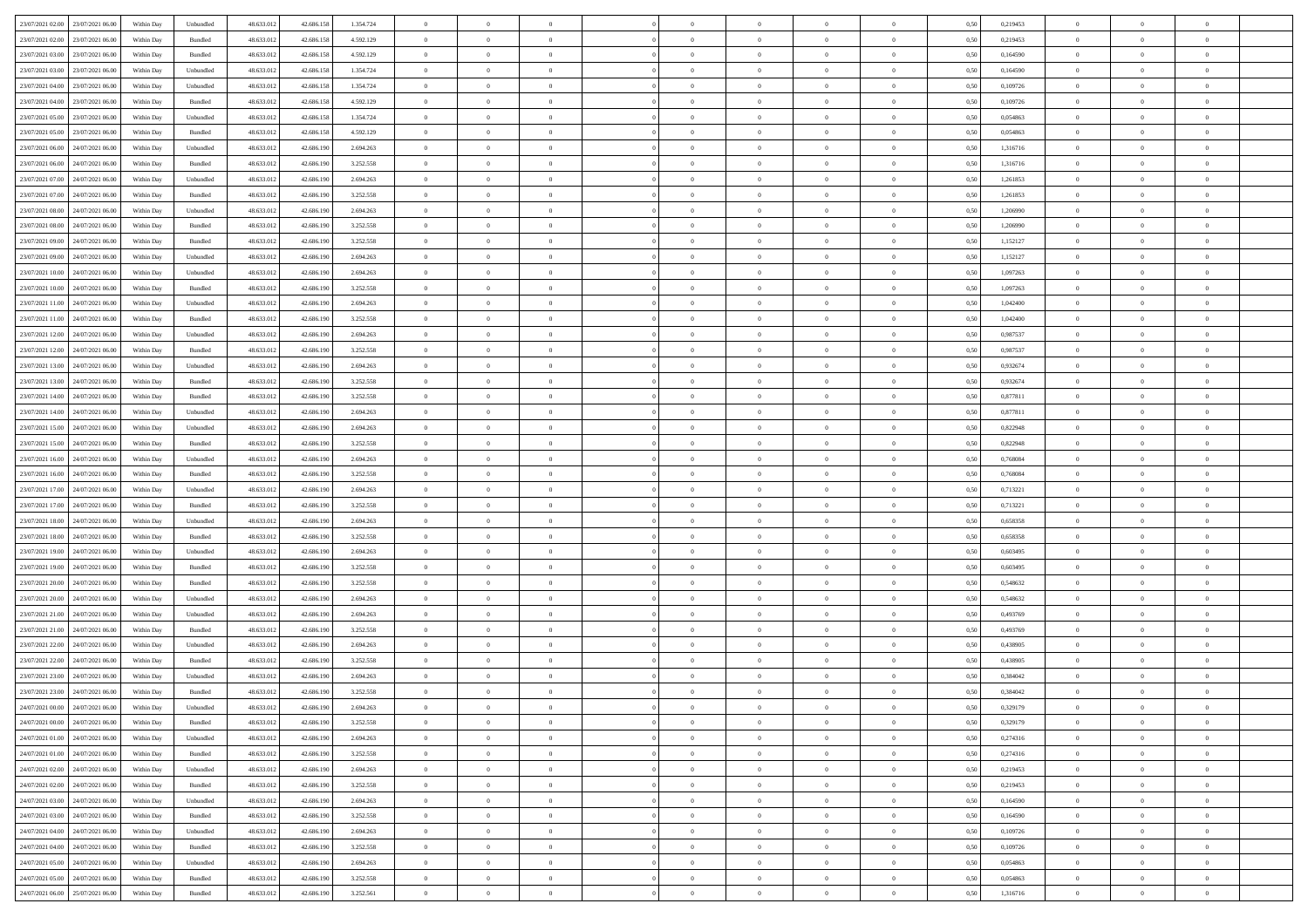| 24/07/2021 06:00 25/07/2021 06:00    | Within Day | Unbundled         | 48.633.01  | 42.686.190 | 2.694.260 | $\overline{0}$ | $\overline{0}$ |                | $\overline{0}$ | $\theta$       |                | $\theta$       | 0,50 | 1,316716 | $\theta$       | $\theta$       | $\theta$       |  |
|--------------------------------------|------------|-------------------|------------|------------|-----------|----------------|----------------|----------------|----------------|----------------|----------------|----------------|------|----------|----------------|----------------|----------------|--|
| 24/07/2021 07:00<br>25/07/2021 06.00 | Within Day | Unbundled         | 48.633.01  | 42.686.19  | 2.694.260 | $\bf{0}$       | $\bf{0}$       | $\bf{0}$       | $\bf{0}$       | $\overline{0}$ | $\overline{0}$ | $\bf{0}$       | 0,50 | 1,261853 | $\,$ 0 $\,$    | $\bf{0}$       | $\overline{0}$ |  |
| 24/07/2021 07:00<br>25/07/2021 06:00 | Within Day | Bundled           | 48.633.013 | 42.686.190 | 3.252.561 | $\overline{0}$ | $\bf{0}$       | $\overline{0}$ | $\bf{0}$       | $\bf{0}$       | $\overline{0}$ | $\bf{0}$       | 0.50 | 1,261853 | $\bf{0}$       | $\overline{0}$ | $\bf{0}$       |  |
| 24/07/2021 08:00<br>25/07/2021 06:00 | Within Day | Unbundled         | 48.633.01  | 42.686.190 | 2.694.260 | $\overline{0}$ | $\overline{0}$ | $\overline{0}$ | $\theta$       | $\theta$       | $\overline{0}$ | $\bf{0}$       | 0,50 | 1,206990 | $\theta$       | $\theta$       | $\overline{0}$ |  |
| 24/07/2021 08:00<br>25/07/2021 06.00 | Within Day | Bundled           | 48.633.01  | 42.686.190 | 3.252.561 | $\bf{0}$       | $\overline{0}$ | $\bf{0}$       | $\overline{0}$ | $\bf{0}$       | $\overline{0}$ | $\bf{0}$       | 0,50 | 1,206990 | $\,$ 0 $\,$    | $\bf{0}$       | $\overline{0}$ |  |
|                                      |            |                   |            |            |           |                |                |                |                |                |                |                |      |          |                |                |                |  |
| 24/07/2021 09:00<br>25/07/2021 06:00 | Within Day | Unbundled         | 48.633.013 | 42.686.190 | 2.694.260 | $\overline{0}$ | $\bf{0}$       | $\overline{0}$ | $\bf{0}$       | $\overline{0}$ | $\overline{0}$ | $\bf{0}$       | 0.50 | 1,152127 | $\,$ 0 $\,$    | $\theta$       | $\overline{0}$ |  |
| 24/07/2021 09:00<br>25/07/2021 06:00 | Within Day | Bundled           | 48.633.013 | 42.686.190 | 3.252.561 | $\overline{0}$ | $\overline{0}$ | $\overline{0}$ | $\overline{0}$ | $\overline{0}$ | $\overline{0}$ | $\bf{0}$       | 0,50 | 1,152127 | $\,$ 0 $\,$    | $\theta$       | $\overline{0}$ |  |
| 24/07/2021 10:00<br>25/07/2021 06.00 | Within Day | Unbundled         | 48.633.01  | 42.686.19  | 2.694.260 | $\bf{0}$       | $\bf{0}$       | $\bf{0}$       | $\overline{0}$ | $\overline{0}$ | $\overline{0}$ | $\bf{0}$       | 0,50 | 1,097263 | $\,$ 0 $\,$    | $\bf{0}$       | $\overline{0}$ |  |
| 24/07/2021 10:00<br>25/07/2021 06:00 | Within Day | Bundled           | 48.633.013 | 42.686.190 | 3.252.561 | $\overline{0}$ | $\bf{0}$       | $\overline{0}$ | $\bf{0}$       | $\overline{0}$ | $\overline{0}$ | $\bf{0}$       | 0.50 | 1.097263 | $\bf{0}$       | $\overline{0}$ | $\overline{0}$ |  |
| 24/07/2021 11:00<br>25/07/2021 06:00 | Within Day | Bundled           | 48.633.013 | 42.686.190 | 3.252.561 | $\overline{0}$ | $\bf{0}$       | $\overline{0}$ | $\overline{0}$ | $\overline{0}$ | $\overline{0}$ | $\bf{0}$       | 0,50 | 1,042400 | $\,$ 0 $\,$    | $\,$ 0 $\,$    | $\overline{0}$ |  |
| 24/07/2021 11:00<br>25/07/2021 06.00 | Within Day | Unbundled         | 48.633.01  | 42.686.190 | 2.694.260 | $\bf{0}$       | $\bf{0}$       | $\bf{0}$       | $\bf{0}$       | $\overline{0}$ | $\overline{0}$ | $\bf{0}$       | 0,50 | 1,042400 | $\,$ 0 $\,$    | $\bf{0}$       | $\overline{0}$ |  |
| 24/07/2021 12:00<br>25/07/2021 06:00 | Within Day | Unbundled         | 48.633.013 | 42.686.190 | 2.694.260 | $\overline{0}$ | $\bf{0}$       | $\overline{0}$ | $\overline{0}$ | $\bf{0}$       | $\overline{0}$ | $\bf{0}$       | 0.50 | 0.987537 | $\bf{0}$       | $\overline{0}$ | $\,$ 0         |  |
| 24/07/2021 12:00<br>25/07/2021 06:00 | Within Day | Bundled           | 48.633.01  | 42.686.190 | 3.252.561 | $\overline{0}$ | $\overline{0}$ | $\overline{0}$ | $\theta$       | $\theta$       | $\overline{0}$ | $\bf{0}$       | 0,50 | 0,987537 | $\,$ 0 $\,$    | $\theta$       | $\overline{0}$ |  |
|                                      |            |                   |            |            |           |                |                |                |                |                |                |                |      |          |                |                |                |  |
| 24/07/2021 13:00<br>25/07/2021 06.00 | Within Day | Unbundled         | 48.633.01  | 42.686.190 | 2.694.260 | $\bf{0}$       | $\overline{0}$ | $\bf{0}$       | $\overline{0}$ | $\bf{0}$       | $\overline{0}$ | $\bf{0}$       | 0,50 | 0,932674 | $\,$ 0 $\,$    | $\bf{0}$       | $\overline{0}$ |  |
| 24/07/2021 13:00<br>25/07/2021 06:00 | Within Day | Bundled           | 48.633.013 | 42.686.190 | 3.252.561 | $\overline{0}$ | $\bf{0}$       | $\overline{0}$ | $\bf{0}$       | $\overline{0}$ | $\overline{0}$ | $\bf{0}$       | 0.50 | 0.932674 | $\,$ 0 $\,$    | $\theta$       | $\overline{0}$ |  |
| 24/07/2021 14:00<br>25/07/2021 06:00 | Within Day | Unbundled         | 48.633.013 | 42.686.190 | 2.694.260 | $\overline{0}$ | $\overline{0}$ | $\overline{0}$ | $\overline{0}$ | $\overline{0}$ | $\overline{0}$ | $\bf{0}$       | 0,50 | 0,877811 | $\theta$       | $\theta$       | $\overline{0}$ |  |
| 24/07/2021 14:00<br>25/07/2021 06.00 | Within Day | Bundled           | 48.633.01  | 42.686.190 | 3.252.561 | $\bf{0}$       | $\bf{0}$       | $\bf{0}$       | $\overline{0}$ | $\overline{0}$ | $\overline{0}$ | $\bf{0}$       | 0,50 | 0,877811 | $\,$ 0 $\,$    | $\bf{0}$       | $\overline{0}$ |  |
| 24/07/2021 15:00<br>25/07/2021 06:00 | Within Day | Unbundled         | 48.633.013 | 42.686.190 | 2.694.260 | $\overline{0}$ | $\bf{0}$       | $\overline{0}$ | $\bf{0}$       | $\overline{0}$ | $\overline{0}$ | $\bf{0}$       | 0.50 | 0.822948 | $\bf{0}$       | $\overline{0}$ | $\bf{0}$       |  |
| 24/07/2021 15:00<br>25/07/2021 06:00 | Within Day | Bundled           | 48.633.013 | 42.686.190 | 3.252.561 | $\overline{0}$ | $\bf{0}$       | $\overline{0}$ | $\overline{0}$ | $\overline{0}$ | $\overline{0}$ | $\bf{0}$       | 0,50 | 0,822948 | $\,$ 0 $\,$    | $\bf{0}$       | $\overline{0}$ |  |
| 24/07/2021 16:00<br>25/07/2021 06.00 | Within Day | Unbundled         | 48.633.01  | 42.686.190 | 2.694.260 | $\bf{0}$       | $\bf{0}$       | $\bf{0}$       | $\bf{0}$       | $\overline{0}$ | $\overline{0}$ | $\bf{0}$       | 0,50 | 0,768084 | $\,$ 0 $\,$    | $\bf{0}$       | $\overline{0}$ |  |
|                                      |            |                   |            |            |           |                |                |                |                |                |                |                |      |          |                |                |                |  |
| 24/07/2021 16:00<br>25/07/2021 06:00 | Within Day | Bundled           | 48.633.013 | 42.686.190 | 3.252.561 | $\overline{0}$ | $\bf{0}$       | $\overline{0}$ | $\overline{0}$ | $\bf{0}$       | $\overline{0}$ | $\bf{0}$       | 0.50 | 0.768084 | $\,$ 0 $\,$    | $\overline{0}$ | $\,$ 0         |  |
| 24/07/2021 17:00<br>25/07/2021 06:00 | Within Day | Bundled           | 48.633.01  | 42.686.190 | 3.252.561 | $\overline{0}$ | $\overline{0}$ | $\overline{0}$ | $\theta$       | $\theta$       | $\overline{0}$ | $\bf{0}$       | 0,50 | 0,713221 | $\theta$       | $\theta$       | $\overline{0}$ |  |
| 24/07/2021 17:00<br>25/07/2021 06.00 | Within Day | Unbundled         | 48.633.01  | 42.686.190 | 2.694.260 | $\bf{0}$       | $\bf{0}$       | $\bf{0}$       | $\bf{0}$       | $\overline{0}$ | $\overline{0}$ | $\bf{0}$       | 0,50 | 0,713221 | $\,$ 0 $\,$    | $\bf{0}$       | $\overline{0}$ |  |
| 24/07/2021 18:00<br>25/07/2021 06:00 | Within Day | Unbundled         | 48.633.013 | 42.686.190 | 2.694.260 | $\overline{0}$ | $\bf{0}$       | $\overline{0}$ | $\bf{0}$       | $\overline{0}$ | $\overline{0}$ | $\bf{0}$       | 0.50 | 0.658358 | $\,$ 0 $\,$    | $\theta$       | $\overline{0}$ |  |
| 24/07/2021 18:00<br>25/07/2021 06:00 | Within Day | Bundled           | 48.633.013 | 42.686.190 | 3.252.561 | $\overline{0}$ | $\overline{0}$ | $\overline{0}$ | $\overline{0}$ | $\overline{0}$ | $\overline{0}$ | $\bf{0}$       | 0,50 | 0,658358 | $\,$ 0 $\,$    | $\theta$       | $\overline{0}$ |  |
| 24/07/2021 19:00<br>25/07/2021 06.00 | Within Day | Unbundled         | 48.633.01  | 42.686.190 | 2.694.260 | $\bf{0}$       | $\overline{0}$ | $\bf{0}$       | $\overline{0}$ | $\bf{0}$       | $\overline{0}$ | $\bf{0}$       | 0,50 | 0,603495 | $\,$ 0 $\,$    | $\bf{0}$       | $\overline{0}$ |  |
| 24/07/2021 19:00<br>25/07/2021 06:00 | Within Day | Bundled           | 48.633.013 | 42.686.190 | 3.252.561 | $\overline{0}$ | $\bf{0}$       | $\overline{0}$ | $\bf{0}$       | $\overline{0}$ | $\overline{0}$ | $\bf{0}$       | 0.50 | 0.603495 | $\bf{0}$       | $\overline{0}$ | $\overline{0}$ |  |
| 24/07/2021 20:00<br>25/07/2021 06:00 | Within Day | Unbundled         | 48.633.01  | 42.686.190 | 2.694.260 | $\overline{0}$ | $\bf{0}$       | $\overline{0}$ | $\overline{0}$ | $\overline{0}$ | $\overline{0}$ | $\bf{0}$       | 0,50 | 0,548632 | $\theta$       | $\theta$       | $\overline{0}$ |  |
|                                      |            |                   |            |            |           |                |                |                |                |                |                |                |      |          |                |                |                |  |
| 24/07/2021 20:00<br>25/07/2021 06.00 | Within Day | Bundled           | 48.633.01  | 42.686.190 | 3.252.561 | $\bf{0}$       | $\bf{0}$       | $\bf{0}$       | $\bf{0}$       | $\overline{0}$ | $\overline{0}$ | $\bf{0}$       | 0,50 | 0,548632 | $\,$ 0 $\,$    | $\bf{0}$       | $\overline{0}$ |  |
| 24/07/2021 21:00<br>25/07/2021 06:00 | Within Day | Unbundled         | 48.633.013 | 42.686.190 | 2.694.260 | $\overline{0}$ | $\bf{0}$       | $\overline{0}$ | $\bf{0}$       | $\bf{0}$       | $\overline{0}$ | $\bf{0}$       | 0.50 | 0.493769 | $\bf{0}$       | $\overline{0}$ | $\,$ 0         |  |
| 24/07/2021 21:00<br>25/07/2021 06:00 | Within Day | Bundled           | 48.633.013 | 42.686.190 | 3.252.561 | $\overline{0}$ | $\overline{0}$ | $\overline{0}$ | $\overline{0}$ | $\overline{0}$ | $\overline{0}$ | $\bf{0}$       | 0.50 | 0,493769 | $\theta$       | $\theta$       | $\overline{0}$ |  |
| 24/07/2021 22.00<br>25/07/2021 06.00 | Within Day | Bundled           | 48.633.01  | 42.686.190 | 3.252.561 | $\bf{0}$       | $\overline{0}$ | $\bf{0}$       | $\bf{0}$       | $\overline{0}$ | $\overline{0}$ | $\bf{0}$       | 0,50 | 0,438905 | $\,$ 0 $\,$    | $\bf{0}$       | $\overline{0}$ |  |
| 24/07/2021 22:00<br>25/07/2021 06:00 | Within Day | Unbundled         | 48.633.013 | 42.686.190 | 2.694.260 | $\overline{0}$ | $\bf{0}$       | $\overline{0}$ | $\bf{0}$       | $\overline{0}$ | $\overline{0}$ | $\bf{0}$       | 0.50 | 0.438905 | $\,$ 0 $\,$    | $\bf{0}$       | $\overline{0}$ |  |
| 24/07/2021 23:00<br>25/07/2021 06:00 | Within Dav | Unbundled         | 48.633.013 | 42.686.190 | 2.694.260 | $\overline{0}$ | $\overline{0}$ | $\overline{0}$ | $\overline{0}$ | $\overline{0}$ | $\overline{0}$ | $\bf{0}$       | 0.50 | 0,384042 | $\theta$       | $\theta$       | $\overline{0}$ |  |
| 24/07/2021 23:00<br>25/07/2021 06.00 | Within Day | Bundled           | 48.633.01  | 42.686.190 | 3.252.561 | $\bf{0}$       | $\bf{0}$       | $\bf{0}$       | $\bf{0}$       | $\overline{0}$ | $\overline{0}$ | $\bf{0}$       | 0,50 | 0,384042 | $\,$ 0 $\,$    | $\bf{0}$       | $\overline{0}$ |  |
| 25/07/2021 00:00<br>25/07/2021 06:00 | Within Day | Unbundled         | 48.633.013 | 42.686.190 | 2.694.260 | $\overline{0}$ | $\bf{0}$       | $\overline{0}$ | $\bf{0}$       | $\overline{0}$ | $\overline{0}$ | $\bf{0}$       | 0.50 | 0.329179 | $\bf{0}$       | $\overline{0}$ | $\overline{0}$ |  |
| 25/07/2021 00:00<br>25/07/2021 06:00 | Within Day | Bundled           | 48.633.013 | 42.686.190 | 3.252.561 | $\overline{0}$ | $\overline{0}$ | $\overline{0}$ | $\overline{0}$ | $\overline{0}$ | $\overline{0}$ | $\bf{0}$       | 0.50 | 0,329179 | $\theta$       | $\theta$       | $\overline{0}$ |  |
|                                      |            |                   |            |            |           |                |                |                |                |                |                |                |      |          |                |                |                |  |
| 25/07/2021 01:00<br>25/07/2021 06.00 | Within Day | Unbundled         | 48.633.01  | 42.686.190 | 2.694.260 | $\bf{0}$       | $\bf{0}$       | $\bf{0}$       | $\bf{0}$       | $\overline{0}$ | $\overline{0}$ | $\bf{0}$       | 0,50 | 0,274316 | $\,$ 0 $\,$    | $\bf{0}$       | $\overline{0}$ |  |
| 25/07/2021 01:00<br>25/07/2021 06:00 | Within Day | Bundled           | 48.633.013 | 42.686.190 | 3.252.561 | $\overline{0}$ | $\bf{0}$       | $\overline{0}$ | $\overline{0}$ | $\bf{0}$       | $\overline{0}$ | $\bf{0}$       | 0.50 | 0,274316 | $\,$ 0 $\,$    | $\,$ 0 $\,$    | $\,$ 0         |  |
| 25/07/2021 02:00<br>25/07/2021 06:00 | Within Dav | Unbundled         | 48.633.013 | 42.686.190 | 2.694.260 | $\overline{0}$ | $\overline{0}$ | $\overline{0}$ | $\overline{0}$ | $\overline{0}$ | $\overline{0}$ | $\bf{0}$       | 0.5( | 0,219453 | $\theta$       | $\theta$       | $\overline{0}$ |  |
| 25/07/2021 02:00<br>25/07/2021 06.00 | Within Day | Bundled           | 48.633.01  | 42.686.190 | 3.252.561 | $\bf{0}$       | $\bf{0}$       | $\bf{0}$       | $\bf{0}$       | $\overline{0}$ | $\overline{0}$ | $\bf{0}$       | 0,50 | 0,219453 | $\,$ 0 $\,$    | $\bf{0}$       | $\overline{0}$ |  |
| 25/07/2021 03:00<br>25/07/2021 06:00 | Within Day | Unbundled         | 48.633.013 | 42.686.190 | 2.694.260 | $\overline{0}$ | $\overline{0}$ | $\overline{0}$ | $\bf{0}$       | $\overline{0}$ | $\overline{0}$ | $\bf{0}$       | 0.50 | 0.164590 | $\bf{0}$       | $\theta$       | $\overline{0}$ |  |
| 25/07/2021 03:00<br>25/07/2021 06:00 | Within Dav | Bundled           | 48.633.013 | 42.686.190 | 3.252.561 | $\overline{0}$ | $\overline{0}$ | $\Omega$       | $\overline{0}$ | $\theta$       | $\overline{0}$ | $\overline{0}$ | 0.5( | 0,164590 | $\theta$       | $\theta$       | $\overline{0}$ |  |
| 25/07/2021 04:00<br>25/07/2021 06:00 | Within Day | Bundled           | 48.633.01  | 42.686.190 | 3.252.561 | $\bf{0}$       | $\bf{0}$       | $\bf{0}$       | $\bf{0}$       | $\bf{0}$       | $\overline{0}$ | $\bf{0}$       | 0,50 | 0,109726 | $\overline{0}$ | $\bf{0}$       | $\overline{0}$ |  |
| 25/07/2021 04:00 25/07/2021 06:00    | Within Day | ${\sf Unbundred}$ | 48.633.012 | 42.686.190 | 2.694.260 | $\bf{0}$       | $\Omega$       |                | $\Omega$       |                |                |                | 0,50 | 0,109726 | $\bf{0}$       | $\overline{0}$ |                |  |
|                                      |            |                   |            |            |           |                |                |                |                |                |                |                |      |          |                |                |                |  |
| 25/07/2021 05:00 25/07/2021 06:00    | Within Day | Unbundled         | 48.633.012 | 42.686.190 | 2.694.260 | $\overline{0}$ | $\overline{0}$ | $\Omega$       | $\theta$       | $\overline{0}$ | $\overline{0}$ | $\bf{0}$       | 0,50 | 0,054863 | $\theta$       | $\theta$       | $\overline{0}$ |  |
| 25/07/2021 05:00<br>25/07/2021 06:00 | Within Day | Bundled           | 48.633.013 | 42.686.190 | 3.252.561 | $\overline{0}$ | $\bf{0}$       | $\overline{0}$ | $\overline{0}$ | $\bf{0}$       | $\overline{0}$ | $\bf{0}$       | 0,50 | 0,054863 | $\bf{0}$       | $\overline{0}$ | $\bf{0}$       |  |
| 25/07/2021 06:00 26/07/2021 06:00    | Within Day | Unbundled         | 48.633.012 | 42.686.190 | 2.694.260 | $\overline{0}$ | $\bf{0}$       | $\overline{0}$ | $\overline{0}$ | $\mathbf{0}$   | $\overline{0}$ | $\,$ 0 $\,$    | 0.50 | 1,316716 | $\overline{0}$ | $\bf{0}$       | $\,$ 0 $\,$    |  |
| 25/07/2021 06:00 26/07/2021 06:00    | Within Dav | Bundled           | 48.633.012 | 42.686.190 | 3.252.561 | $\overline{0}$ | $\overline{0}$ | $\overline{0}$ | $\overline{0}$ | $\overline{0}$ | $\overline{0}$ | $\bf{0}$       | 0,50 | 1,316716 | $\overline{0}$ | $\theta$       | $\overline{0}$ |  |
| 25/07/2021 07:00<br>26/07/2021 06:00 | Within Day | Unbundled         | 48.633.012 | 42.686.190 | 2.694.260 | $\overline{0}$ | $\bf{0}$       | $\overline{0}$ | $\overline{0}$ | $\bf{0}$       | $\overline{0}$ | $\bf{0}$       | 0,50 | 1,261853 | $\bf{0}$       | $\overline{0}$ | $\overline{0}$ |  |
| 25/07/2021 07:00<br>26/07/2021 06:00 | Within Day | Bundled           | 48.633.012 | 42.686.190 | 3.252.561 | $\overline{0}$ | $\bf{0}$       | $\overline{0}$ | $\overline{0}$ | $\bf{0}$       | $\overline{0}$ | $\bf{0}$       | 0.50 | 1.261853 | $\,$ 0 $\,$    | $\overline{0}$ | $\,$ 0         |  |
| 25/07/2021 08:00<br>26/07/2021 06:00 | Within Dav | Unbundled         | 48.633.012 | 42.686.190 | 2.694.260 | $\overline{0}$ | $\overline{0}$ | $\overline{0}$ | $\overline{0}$ | $\overline{0}$ | $\overline{0}$ | $\bf{0}$       | 0,50 | 1,206990 | $\overline{0}$ | $\theta$       | $\overline{0}$ |  |
| 25/07/2021 08:00<br>26/07/2021 06.00 | Within Day | Bundled           | 48.633.013 | 42.686.190 | 3.252.561 | $\overline{0}$ | $\overline{0}$ | $\overline{0}$ | $\overline{0}$ | $\overline{0}$ | $\overline{0}$ | $\bf{0}$       | 0,50 | 1,206990 | $\bf{0}$       | $\overline{0}$ | $\,$ 0         |  |
|                                      |            |                   |            |            |           |                |                |                |                |                |                |                |      |          |                |                |                |  |
| 25/07/2021 09:00<br>26/07/2021 06:00 | Within Day | Bundled           | 48.633.012 | 42.686.190 | 3.252.561 | $\overline{0}$ | $\overline{0}$ | $\overline{0}$ | $\overline{0}$ | $\overline{0}$ | $\overline{0}$ | $\bf{0}$       | 0.50 | 1.152127 | $\mathbf{0}$   | $\bf{0}$       | $\,$ 0         |  |
| 25/07/2021 09:00 26/07/2021 06:00    | Within Dav | Unbundled         | 48.633.012 | 42.686.190 | 2.694.260 | $\overline{0}$ | $\overline{0}$ | $\overline{0}$ | $\overline{0}$ | $\overline{0}$ | $\overline{0}$ | $\bf{0}$       | 0,50 | 1,152127 | $\overline{0}$ | $\theta$       | $\overline{0}$ |  |
| 25/07/2021 11:00<br>26/07/2021 06.00 | Within Day | Unbundled         | 48.633.013 | 42.686.190 | 2.694.260 | $\overline{0}$ | $\bf{0}$       | $\overline{0}$ | $\bf{0}$       | $\overline{0}$ | $\overline{0}$ | $\bf{0}$       | 0,50 | 1,042400 | $\bf{0}$       | $\,$ 0 $\,$    | $\bf{0}$       |  |
| 25/07/2021 11:00 26/07/2021 06:00    | Within Day | Bundled           | 48.633.012 | 42.686.190 | 3.252.561 | $\,$ 0 $\,$    | $\bf{0}$       | $\overline{0}$ | $\overline{0}$ | $\,$ 0 $\,$    | $\overline{0}$ | $\,$ 0 $\,$    | 0,50 | 1,042400 | $\overline{0}$ | $\,$ 0 $\,$    | $\,$ 0 $\,$    |  |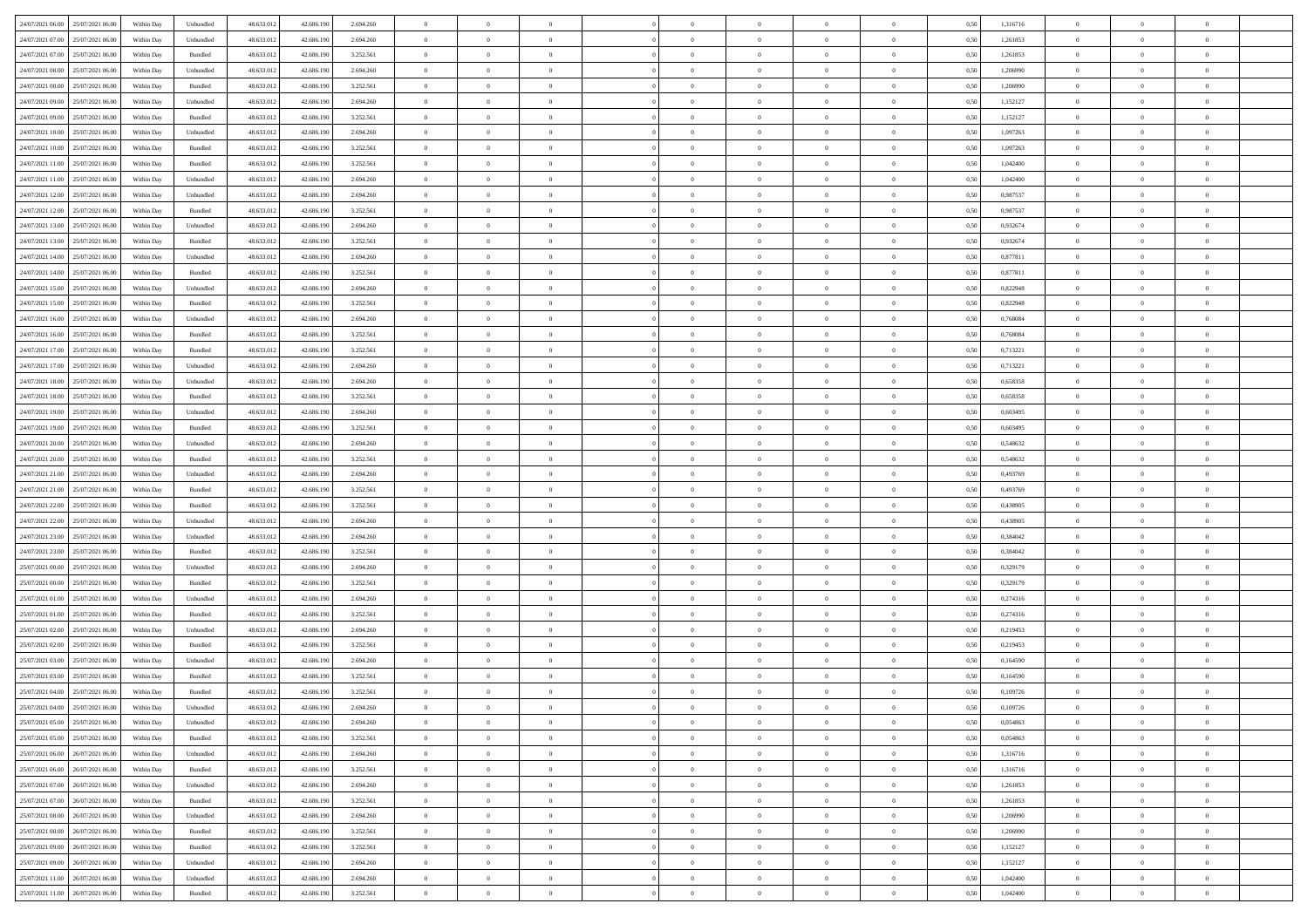|                                      |            |                             |            |            |           | $\overline{0}$ | $\overline{0}$ |                | $\overline{0}$ | $\theta$       |                | $\theta$       |      |          | $\theta$       | $\theta$       | $\overline{0}$ |  |
|--------------------------------------|------------|-----------------------------|------------|------------|-----------|----------------|----------------|----------------|----------------|----------------|----------------|----------------|------|----------|----------------|----------------|----------------|--|
| 25/07/2021 12:00 26/07/2021 06:00    | Within Day | Unbundled                   | 48.633.01  | 42.686.190 | 2.694.260 |                |                |                |                |                |                |                | 0,50 | 0,987537 |                |                |                |  |
| 25/07/2021 12:00<br>26/07/2021 06.00 | Within Day | Bundled                     | 48.633.01  | 42.686.19  | 3.252.561 | $\bf{0}$       | $\bf{0}$       | $\bf{0}$       | $\bf{0}$       | $\overline{0}$ | $\overline{0}$ | $\bf{0}$       | 0,50 | 0,987537 | $\,$ 0 $\,$    | $\bf{0}$       | $\overline{0}$ |  |
| 25/07/2021 13:00<br>26/07/2021 06:00 | Within Day | Unbundled                   | 48.633.013 | 42.686.190 | 2.694.260 | $\overline{0}$ | $\bf{0}$       | $\overline{0}$ | $\bf{0}$       | $\bf{0}$       | $\overline{0}$ | $\bf{0}$       | 0.50 | 0.932674 | $\bf{0}$       | $\overline{0}$ | $\overline{0}$ |  |
| 25/07/2021 13:00<br>26/07/2021 06:00 | Within Day | Bundled                     | 48.633.013 | 42.686.190 | 3.252.561 | $\overline{0}$ | $\overline{0}$ | $\overline{0}$ | $\theta$       | $\theta$       | $\overline{0}$ | $\bf{0}$       | 0,50 | 0,932674 | $\theta$       | $\theta$       | $\overline{0}$ |  |
|                                      |            |                             |            |            |           |                |                |                |                |                |                |                |      |          |                |                |                |  |
| 25/07/2021 14:00<br>26/07/2021 06.00 | Within Day | Unbundled                   | 48.633.01  | 42.686.190 | 2.694.260 | $\bf{0}$       | $\overline{0}$ | $\bf{0}$       | $\overline{0}$ | $\bf{0}$       | $\overline{0}$ | $\bf{0}$       | 0,50 | 0,877811 | $\,$ 0 $\,$    | $\bf{0}$       | $\overline{0}$ |  |
| 25/07/2021 14:00<br>26/07/2021 06:00 | Within Day | Bundled                     | 48.633.013 | 42.686.190 | 3.252.561 | $\overline{0}$ | $\bf{0}$       | $\overline{0}$ | $\bf{0}$       | $\overline{0}$ | $\overline{0}$ | $\bf{0}$       | 0.50 | 0.877811 | $\,$ 0 $\,$    | $\theta$       | $\overline{0}$ |  |
| 25/07/2021 15:00<br>26/07/2021 06:00 | Within Day | Unbundled                   | 48.633.013 | 42.686.190 | 2.694.260 | $\overline{0}$ | $\overline{0}$ | $\overline{0}$ | $\overline{0}$ | $\overline{0}$ | $\overline{0}$ | $\bf{0}$       | 0,50 | 0,822948 | $\theta$       | $\theta$       | $\overline{0}$ |  |
| 25/07/2021 15:00<br>26/07/2021 06.00 | Within Day | Bundled                     | 48.633.01  | 42.686.190 | 3.252.561 | $\bf{0}$       | $\bf{0}$       | $\bf{0}$       | $\overline{0}$ | $\overline{0}$ | $\overline{0}$ | $\bf{0}$       | 0,50 | 0,822948 | $\,$ 0 $\,$    | $\bf{0}$       | $\overline{0}$ |  |
|                                      |            |                             |            |            |           |                |                |                |                |                |                |                |      |          |                |                |                |  |
| 25/07/2021 16:00<br>26/07/2021 06:00 | Within Day | Bundled                     | 48.633.013 | 42.686.190 | 3.252.561 | $\overline{0}$ | $\bf{0}$       | $\overline{0}$ | $\bf{0}$       | $\overline{0}$ | $\overline{0}$ | $\bf{0}$       | 0.50 | 0.768084 | $\bf{0}$       | $\overline{0}$ | $\overline{0}$ |  |
| 25/07/2021 16:00<br>26/07/2021 06:00 | Within Day | Unbundled                   | 48.633.013 | 42.686.190 | 2.694.260 | $\overline{0}$ | $\bf{0}$       | $\overline{0}$ | $\overline{0}$ | $\overline{0}$ | $\overline{0}$ | $\bf{0}$       | 0,50 | 0,768084 | $\,$ 0 $\,$    | $\,$ 0 $\,$    | $\overline{0}$ |  |
| 25/07/2021 17:00<br>26/07/2021 06.00 | Within Day | Unbundled                   | 48.633.01  | 42.686.190 | 2.694.260 | $\bf{0}$       | $\bf{0}$       | $\bf{0}$       | $\bf{0}$       | $\overline{0}$ | $\overline{0}$ | $\bf{0}$       | 0,50 | 0,713221 | $\,$ 0 $\,$    | $\bf{0}$       | $\overline{0}$ |  |
| 25/07/2021 17:00<br>26/07/2021 06:00 | Within Day | Bundled                     | 48.633.013 | 42.686.190 | 3.252.561 | $\overline{0}$ | $\bf{0}$       | $\overline{0}$ | $\overline{0}$ | $\overline{0}$ | $\overline{0}$ | $\bf{0}$       | 0.50 | 0,713221 | $\bf{0}$       | $\,$ 0 $\,$    | $\,$ 0         |  |
| 25/07/2021 18:00<br>26/07/2021 06:00 | Within Day | Unbundled                   | 48.633.01  | 42.686.190 | 2.694.260 | $\overline{0}$ | $\overline{0}$ | $\overline{0}$ | $\theta$       | $\theta$       | $\overline{0}$ | $\bf{0}$       | 0,50 | 0,658358 | $\,$ 0 $\,$    | $\theta$       | $\overline{0}$ |  |
|                                      |            |                             |            |            |           |                |                |                |                |                |                |                |      |          |                |                |                |  |
| 25/07/2021 18:00<br>26/07/2021 06.00 | Within Day | Bundled                     | 48.633.01  | 42.686.190 | 3.252.561 | $\bf{0}$       | $\overline{0}$ | $\bf{0}$       | $\bf{0}$       | $\overline{0}$ | $\overline{0}$ | $\bf{0}$       | 0,50 | 0,658358 | $\,$ 0 $\,$    | $\bf{0}$       | $\overline{0}$ |  |
| 25/07/2021 19:00<br>26/07/2021 06:00 | Within Day | Unbundled                   | 48.633.013 | 42.686.190 | 2.694.260 | $\overline{0}$ | $\bf{0}$       | $\overline{0}$ | $\bf{0}$       | $\overline{0}$ | $\overline{0}$ | $\bf{0}$       | 0.50 | 0.603495 | $\,$ 0 $\,$    | $\theta$       | $\overline{0}$ |  |
| 25/07/2021 19:00<br>26/07/2021 06:00 | Within Day | Bundled                     | 48.633.013 | 42.686.190 | 3.252.561 | $\overline{0}$ | $\overline{0}$ | $\overline{0}$ | $\overline{0}$ | $\overline{0}$ | $\overline{0}$ | $\bf{0}$       | 0,50 | 0,603495 | $\theta$       | $\theta$       | $\overline{0}$ |  |
| 25/07/2021 20:00<br>26/07/2021 06.00 | Within Day | Unbundled                   | 48.633.01  | 42.686.190 | 2.694.260 | $\bf{0}$       | $\bf{0}$       | $\bf{0}$       | $\overline{0}$ | $\overline{0}$ | $\overline{0}$ | $\bf{0}$       | 0,50 | 0,548632 | $\,$ 0 $\,$    | $\bf{0}$       | $\overline{0}$ |  |
|                                      |            |                             |            |            |           |                |                |                |                |                |                |                |      |          |                |                |                |  |
| 25/07/2021 20:00<br>26/07/2021 06:00 | Within Day | Bundled                     | 48.633.013 | 42.686.190 | 3.252.561 | $\overline{0}$ | $\bf{0}$       | $\overline{0}$ | $\bf{0}$       | $\overline{0}$ | $\overline{0}$ | $\bf{0}$       | 0.50 | 0.548632 | $\bf{0}$       | $\overline{0}$ | $\bf{0}$       |  |
| 25/07/2021 21:00<br>26/07/2021 06:00 | Within Day | Bundled                     | 48.633.013 | 42.686.190 | 3.252.561 | $\overline{0}$ | $\bf{0}$       | $\overline{0}$ | $\overline{0}$ | $\overline{0}$ | $\overline{0}$ | $\bf{0}$       | 0,50 | 0,493769 | $\,$ 0 $\,$    | $\bf{0}$       | $\overline{0}$ |  |
| 25/07/2021 21:00<br>26/07/2021 06.00 | Within Day | Unbundled                   | 48.633.01  | 42.686.190 | 2.694.260 | $\bf{0}$       | $\bf{0}$       | $\bf{0}$       | $\bf{0}$       | $\overline{0}$ | $\overline{0}$ | $\bf{0}$       | 0,50 | 0,493769 | $\,$ 0 $\,$    | $\bf{0}$       | $\overline{0}$ |  |
| 25/07/2021 22.00<br>26/07/2021 06:00 | Within Day | Bundled                     | 48.633.013 | 42.686.190 | 3.252.561 | $\overline{0}$ | $\bf{0}$       | $\overline{0}$ | $\overline{0}$ | $\bf{0}$       | $\overline{0}$ | $\bf{0}$       | 0.50 | 0.438905 | $\bf{0}$       | $\overline{0}$ | $\,$ 0         |  |
| 25/07/2021 22:00<br>26/07/2021 06:00 | Within Day | Unbundled                   | 48.633.01  | 42.686.190 | 2.694.260 | $\overline{0}$ | $\overline{0}$ | $\overline{0}$ | $\theta$       | $\theta$       | $\overline{0}$ | $\bf{0}$       | 0,50 | 0,438905 | $\theta$       | $\theta$       | $\overline{0}$ |  |
|                                      |            |                             |            |            |           |                | $\bf{0}$       |                |                | $\overline{0}$ | $\overline{0}$ |                |      |          | $\,$ 0 $\,$    | $\bf{0}$       | $\overline{0}$ |  |
| 25/07/2021 23:00<br>26/07/2021 06.00 | Within Day | Bundled                     | 48.633.01  | 42.686.190 | 3.252.561 | $\bf{0}$       |                | $\bf{0}$       | $\bf{0}$       |                |                | $\bf{0}$       | 0,50 | 0,384042 |                |                |                |  |
| 25/07/2021 23:00<br>26/07/2021 06:00 | Within Day | Unbundled                   | 48.633.013 | 42.686.190 | 2.694.260 | $\overline{0}$ | $\bf{0}$       | $\overline{0}$ | $\bf{0}$       | $\overline{0}$ | $\overline{0}$ | $\bf{0}$       | 0.50 | 0.384042 | $\,$ 0 $\,$    | $\theta$       | $\overline{0}$ |  |
| 26/07/2021 00:00<br>26/07/2021 06:00 | Within Day | Bundled                     | 48.633.013 | 42.686.190 | 3.252.561 | $\overline{0}$ | $\overline{0}$ | $\overline{0}$ | $\overline{0}$ | $\overline{0}$ | $\overline{0}$ | $\bf{0}$       | 0,50 | 0,329179 | $\,$ 0 $\,$    | $\theta$       | $\overline{0}$ |  |
| 26/07/2021 00:00<br>26/07/2021 06.00 | Within Day | Unbundled                   | 48.633.01  | 42.686.190 | 2.694.260 | $\bf{0}$       | $\overline{0}$ | $\bf{0}$       | $\overline{0}$ | $\overline{0}$ | $\overline{0}$ | $\bf{0}$       | 0,50 | 0,329179 | $\,$ 0 $\,$    | $\bf{0}$       | $\overline{0}$ |  |
| 26/07/2021 01:00<br>26/07/2021 06:00 | Within Day | Unbundled                   | 48.633.013 | 42.686.190 | 2.694.260 | $\overline{0}$ | $\bf{0}$       | $\overline{0}$ | $\bf{0}$       | $\overline{0}$ | $\overline{0}$ | $\bf{0}$       | 0.50 | 0,274316 | $\bf{0}$       | $\overline{0}$ | $\overline{0}$ |  |
| 26/07/2021 01:00<br>26/07/2021 06:00 | Within Day | Bundled                     | 48.633.013 | 42.686.190 | 3.252.561 | $\overline{0}$ | $\bf{0}$       | $\overline{0}$ | $\overline{0}$ | $\overline{0}$ | $\overline{0}$ | $\bf{0}$       | 0,50 | 0,274316 | $\theta$       | $\theta$       | $\overline{0}$ |  |
|                                      |            |                             |            |            |           |                |                |                |                |                |                |                |      |          |                |                |                |  |
| 26/07/2021 02:00<br>26/07/2021 06.00 | Within Day | Unbundled                   | 48.633.01  | 42.686.190 | 2.694.260 | $\bf{0}$       | $\bf{0}$       | $\bf{0}$       | $\bf{0}$       | $\overline{0}$ | $\overline{0}$ | $\bf{0}$       | 0,50 | 0,219453 | $\,$ 0 $\,$    | $\bf{0}$       | $\overline{0}$ |  |
| 26/07/2021 02:00<br>26/07/2021 06:00 | Within Day | Bundled                     | 48.633.013 | 42.686.190 | 3.252.561 | $\overline{0}$ | $\bf{0}$       | $\overline{0}$ | $\overline{0}$ | $\bf{0}$       | $\overline{0}$ | $\bf{0}$       | 0.50 | 0,219453 | $\bf{0}$       | $\,$ 0 $\,$    | $\,$ 0         |  |
| 26/07/2021 03:00<br>26/07/2021 06:00 | Within Day | Bundled                     | 48.633.013 | 42.686.190 | 3.252.561 | $\overline{0}$ | $\overline{0}$ | $\overline{0}$ | $\overline{0}$ | $\overline{0}$ | $\overline{0}$ | $\bf{0}$       | 0.50 | 0.164590 | $\theta$       | $\theta$       | $\overline{0}$ |  |
| 26/07/2021 03:00<br>26/07/2021 06.00 | Within Day | Unbundled                   | 48.633.01  | 42.686.190 | 2.694.260 | $\bf{0}$       | $\bf{0}$       | $\bf{0}$       | $\bf{0}$       | $\overline{0}$ | $\overline{0}$ | $\bf{0}$       | 0,50 | 0,164590 | $\,$ 0 $\,$    | $\bf{0}$       | $\overline{0}$ |  |
| 26/07/2021 04:00<br>26/07/2021 06:00 |            | Unbundled                   | 48.633.013 | 42.686.190 | 2.694.260 | $\overline{0}$ | $\bf{0}$       | $\overline{0}$ | $\bf{0}$       | $\overline{0}$ | $\overline{0}$ | $\bf{0}$       | 0.50 | 0.109726 | $\,$ 0 $\,$    | $\bf{0}$       | $\overline{0}$ |  |
|                                      | Within Day |                             |            |            |           |                |                |                |                |                |                |                |      |          |                |                |                |  |
| 26/07/2021 04:00<br>26/07/2021 06:00 | Within Dav | Bundled                     | 48.633.013 | 42.686.190 | 3.252.561 | $\overline{0}$ | $\overline{0}$ | $\overline{0}$ | $\overline{0}$ | $\overline{0}$ | $\overline{0}$ | $\bf{0}$       | 0.5( | 0,109726 | $\theta$       | $\theta$       | $\overline{0}$ |  |
| 26/07/2021 05:00<br>26/07/2021 06.00 | Within Day | Unbundled                   | 48.633.01  | 42.686.190 | 2.694.260 | $\bf{0}$       | $\bf{0}$       | $\bf{0}$       | $\bf{0}$       | $\overline{0}$ | $\overline{0}$ | $\bf{0}$       | 0,50 | 0,054863 | $\,$ 0 $\,$    | $\bf{0}$       | $\overline{0}$ |  |
| 26/07/2021 05:00<br>26/07/2021 06:00 | Within Day | Bundled                     | 48.633.013 | 42.686.190 | 3.252.561 | $\overline{0}$ | $\bf{0}$       | $\overline{0}$ | $\bf{0}$       | $\overline{0}$ | $\overline{0}$ | $\bf{0}$       | 0.50 | 0.054863 | $\bf{0}$       | $\overline{0}$ | $\overline{0}$ |  |
| 26/07/2021 06:00<br>27/07/2021 06:00 | Within Day | Unbundled                   | 48.633.013 | 42.686.190 | 2.576.557 | $\overline{0}$ | $\overline{0}$ | $\overline{0}$ | $\overline{0}$ | $\overline{0}$ | $\overline{0}$ | $\bf{0}$       | 0.50 | 1,316716 | $\theta$       | $\theta$       | $\overline{0}$ |  |
| 26/07/2021 06:00<br>27/07/2021 06.00 | Within Day | Bundled                     | 48.633.01  | 42.686.190 | 3.370.264 | $\bf{0}$       | $\bf{0}$       | $\bf{0}$       | $\bf{0}$       | $\overline{0}$ | $\bf{0}$       | $\bf{0}$       | 0,50 | 1,316716 | $\,$ 0 $\,$    | $\bf{0}$       | $\overline{0}$ |  |
|                                      |            |                             |            |            |           |                |                |                |                |                |                |                |      |          |                |                |                |  |
| 26/07/2021 07:00<br>27/07/2021 06:00 | Within Day | Unbundled                   | 48.633.013 | 42.686.190 | 2.576.557 | $\overline{0}$ | $\bf{0}$       | $\overline{0}$ | $\overline{0}$ | $\bf{0}$       | $\overline{0}$ | $\bf{0}$       | 0.50 | 1.261853 | $\,$ 0 $\,$    | $\,$ 0 $\,$    | $\,$ 0         |  |
| 26/07/2021 07:00<br>27/07/2021 06:00 | Within Dav | Bundled                     | 48.633.013 | 42.686.190 | 3.370.264 | $\overline{0}$ | $\overline{0}$ | $\overline{0}$ | $\overline{0}$ | $\overline{0}$ | $\overline{0}$ | $\bf{0}$       | 0.5( | 1,261853 | $\theta$       | $\theta$       | $\overline{0}$ |  |
| 26/07/2021 08:00<br>27/07/2021 06.00 | Within Day | Bundled                     | 48.633.01  | 42.686.190 | 3.370.264 | $\bf{0}$       | $\bf{0}$       | $\bf{0}$       | $\bf{0}$       | $\overline{0}$ | $\overline{0}$ | $\bf{0}$       | 0,50 | 1,206990 | $\,$ 0 $\,$    | $\bf{0}$       | $\overline{0}$ |  |
| 26/07/2021 08:00<br>27/07/2021 06:00 | Within Day | Unbundled                   | 48.633.013 | 42.686.190 | 2.576.557 | $\overline{0}$ | $\overline{0}$ | $\overline{0}$ | $\bf{0}$       | $\overline{0}$ | $\overline{0}$ | $\bf{0}$       | 0.50 | 1.206990 | $\bf{0}$       | $\theta$       | $\overline{0}$ |  |
| 26/07/2021 09:00<br>27/07/2021 06:00 | Within Day | Unbundled                   | 48.633.013 | 42.686.190 | 2.576.557 | $\overline{0}$ | $\overline{0}$ | $\overline{0}$ | $\theta$       | $\theta$       | $\overline{0}$ | $\overline{0}$ | 0.5( | 1,152127 | $\theta$       | $\theta$       | $\overline{0}$ |  |
| 27/07/2021 06:00                     |            |                             |            |            |           | $\bf{0}$       | $\bf{0}$       | $\bf{0}$       | $\bf{0}$       | $\bf{0}$       | $\overline{0}$ |                |      |          | $\,$ 0 $\,$    | $\bf{0}$       | $\overline{0}$ |  |
| 26/07/2021 09:00                     | Within Day | Bundled                     | 48.633.01  | 42.686.190 | 3.370.264 |                |                |                |                |                |                | $\bf{0}$       | 0,50 | 1,152127 |                |                |                |  |
| 26/07/2021 10:00 27/07/2021 06:00    | Within Day | $\ensuremath{\mathsf{Unb}}$ | 48.633.012 | 42.686.190 | 2.576.557 | $\bf{0}$       | $\theta$       |                | $\overline{0}$ |                |                |                | 0,50 | 1,097263 | $\bf{0}$       | $\bf{0}$       |                |  |
| 26/07/2021 10:00 27/07/2021 06:00    | Within Day | Bundled                     | 48.633.012 | 42.686.190 | 3.370.264 | $\overline{0}$ | $\overline{0}$ | $\Omega$       | $\theta$       | $\overline{0}$ | $\overline{0}$ | $\bf{0}$       | 0,50 | 1,097263 | $\theta$       | $\theta$       | $\overline{0}$ |  |
| 26/07/2021 11:00<br>27/07/2021 06:00 | Within Day | Unbundled                   | 48.633.013 | 42.686.190 | 2.576.557 | $\overline{0}$ | $\bf{0}$       | $\overline{0}$ | $\overline{0}$ | $\bf{0}$       | $\overline{0}$ | $\bf{0}$       | 0,50 | 1,042400 | $\bf{0}$       | $\overline{0}$ | $\bf{0}$       |  |
| 26/07/2021 11:00 27/07/2021 06:00    | Within Day | Bundled                     | 48.633.012 | 42.686.190 | 3.370.264 | $\overline{0}$ | $\overline{0}$ | $\overline{0}$ | $\overline{0}$ | $\mathbf{0}$   | $\overline{0}$ | $\,$ 0 $\,$    | 0.50 | 1.042400 | $\overline{0}$ | $\bf{0}$       | $\bf{0}$       |  |
|                                      |            |                             |            |            |           |                |                |                |                |                |                |                |      |          |                |                |                |  |
| 26/07/2021 12:00 27/07/2021 06:00    | Within Day | Unbundled                   | 48.633.012 | 42.686.190 | 2.576.557 | $\overline{0}$ | $\overline{0}$ | $\overline{0}$ | $\overline{0}$ | $\overline{0}$ | $\overline{0}$ | $\bf{0}$       | 0,50 | 0,987537 | $\overline{0}$ | $\theta$       | $\overline{0}$ |  |
| 26/07/2021 12:00<br>27/07/2021 06:00 | Within Day | Bundled                     | 48.633.012 | 42.686.190 | 3.370.264 | $\overline{0}$ | $\bf{0}$       | $\overline{0}$ | $\overline{0}$ | $\bf{0}$       | $\overline{0}$ | $\bf{0}$       | 0,50 | 0,987537 | $\bf{0}$       | $\overline{0}$ | $\overline{0}$ |  |
| 26/07/2021 13:00 27/07/2021 06:00    | Within Day | Unbundled                   | 48.633.012 | 42.686.190 | 2.576.557 | $\overline{0}$ | $\bf{0}$       | $\overline{0}$ | $\overline{0}$ | $\bf{0}$       | $\overline{0}$ | $\bf{0}$       | 0.50 | 0.932674 | $\,$ 0 $\,$    | $\overline{0}$ | $\,$ 0         |  |
| 26/07/2021 13:00 27/07/2021 06:00    | Within Dav | Bundled                     | 48.633.012 | 42.686.190 | 3.370.264 | $\overline{0}$ | $\overline{0}$ | $\overline{0}$ | $\overline{0}$ | $\overline{0}$ | $\overline{0}$ | $\bf{0}$       | 0.50 | 0,932674 | $\overline{0}$ | $\theta$       | $\overline{0}$ |  |
| 27/07/2021 06:00<br>26/07/2021 14:00 | Within Day | Bundled                     | 48.633.013 | 42.686.190 | 3.370.264 | $\overline{0}$ | $\overline{0}$ | $\overline{0}$ | $\overline{0}$ | $\overline{0}$ | $\overline{0}$ | $\bf{0}$       | 0,50 | 0,877811 | $\bf{0}$       | $\overline{0}$ | $\,$ 0         |  |
|                                      |            |                             |            |            |           |                |                |                |                |                |                |                |      |          |                |                |                |  |
| 26/07/2021 14:00 27/07/2021 06:00    | Within Day | Unbundled                   | 48.633.012 | 42.686.190 | 2.576.557 | $\overline{0}$ | $\overline{0}$ | $\overline{0}$ | $\overline{0}$ | $\overline{0}$ | $\overline{0}$ | $\bf{0}$       | 0.50 | 0.877811 | $\mathbf{0}$   | $\bf{0}$       | $\,$ 0         |  |
| 26/07/2021 15:00 27/07/2021 06:00    | Within Dav | Unbundled                   | 48.633.012 | 42.686.190 | 2.576.557 | $\overline{0}$ | $\overline{0}$ | $\overline{0}$ | $\overline{0}$ | $\overline{0}$ | $\overline{0}$ | $\bf{0}$       | 0,50 | 0,822948 | $\overline{0}$ | $\theta$       | $\overline{0}$ |  |
| 26/07/2021 15:00<br>27/07/2021 06:00 | Within Day | Bundled                     | 48.633.013 | 42.686.190 | 3.370.264 | $\overline{0}$ | $\bf{0}$       | $\overline{0}$ | $\overline{0}$ | $\overline{0}$ | $\overline{0}$ | $\bf{0}$       | 0,50 | 0,822948 | $\bf{0}$       | $\overline{0}$ | $\bf{0}$       |  |
| 26/07/2021 16:00 27/07/2021 06:00    | Within Day | Unbundled                   | 48.633.012 | 42.686.190 | 2.576.557 | $\,$ 0 $\,$    | $\bf{0}$       | $\overline{0}$ | $\overline{0}$ | $\,$ 0 $\,$    | $\overline{0}$ | $\,$ 0 $\,$    | 0,50 | 0,768084 | $\overline{0}$ | $\,$ 0 $\,$    | $\,$ 0 $\,$    |  |
|                                      |            |                             |            |            |           |                |                |                |                |                |                |                |      |          |                |                |                |  |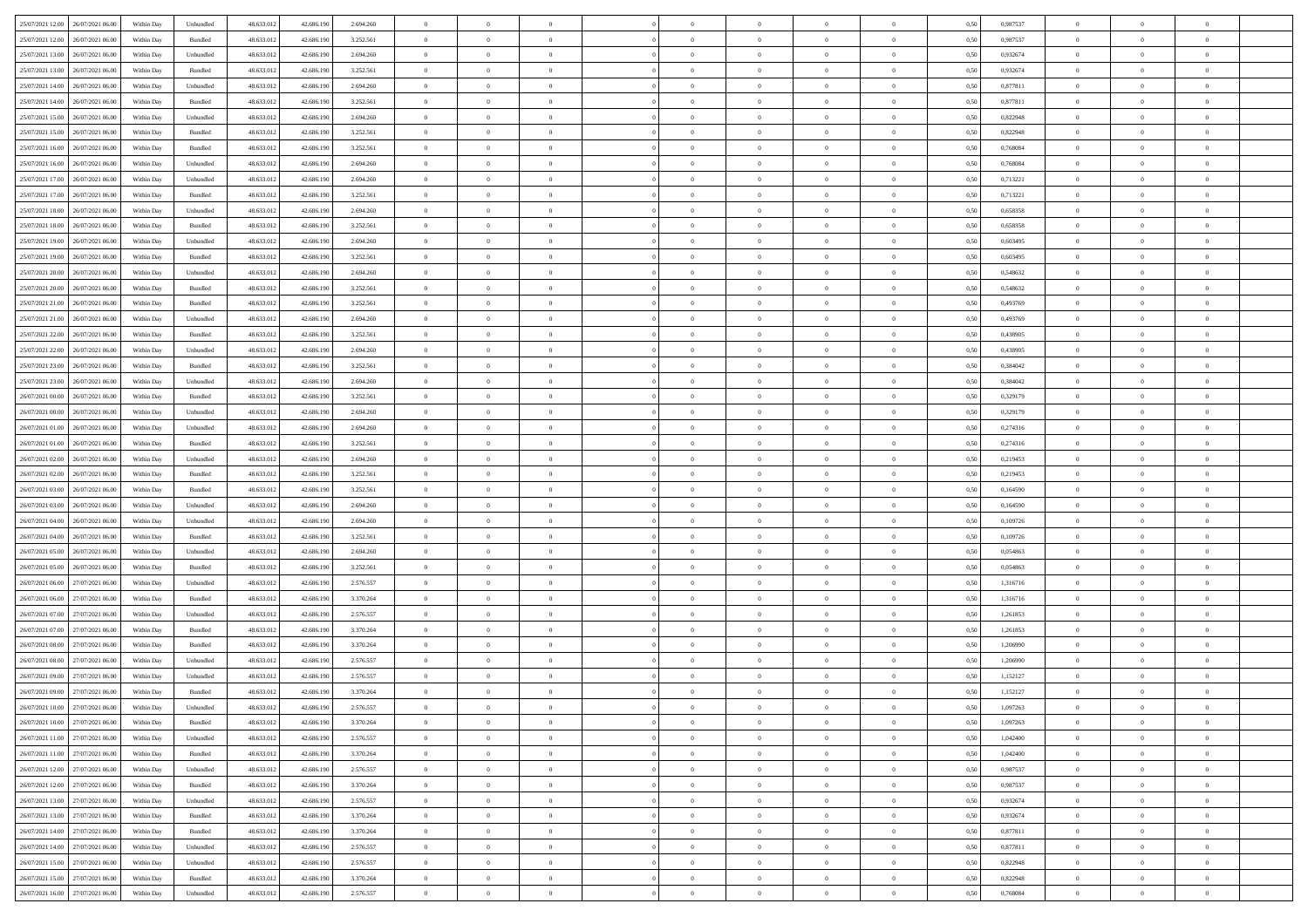|                                      |            |                    |            |            |           | $\overline{0}$ | $\overline{0}$ |                | $\overline{0}$ | $\theta$       |                | $\theta$       |      |          | $\theta$       | $\theta$       | $\overline{0}$ |  |
|--------------------------------------|------------|--------------------|------------|------------|-----------|----------------|----------------|----------------|----------------|----------------|----------------|----------------|------|----------|----------------|----------------|----------------|--|
| 26/07/2021 16:00 27/07/2021 06:00    | Within Day | Bundled            | 48.633.01  | 42.686.190 | 3.370.264 |                |                |                |                |                |                |                | 0,50 | 0,768084 |                |                |                |  |
| 26/07/2021 17:00<br>27/07/2021 06:00 | Within Day | Unbundled          | 48.633.01  | 42.686.19  | 2.576.557 | $\bf{0}$       | $\bf{0}$       | $\bf{0}$       | $\bf{0}$       | $\overline{0}$ | $\overline{0}$ | $\bf{0}$       | 0,50 | 0,713221 | $\,$ 0 $\,$    | $\bf{0}$       | $\overline{0}$ |  |
| 26/07/2021 17:00<br>27/07/2021 06:00 | Within Day | Bundled            | 48.633.012 | 42.686.190 | 3.370.264 | $\overline{0}$ | $\bf{0}$       | $\overline{0}$ | $\bf{0}$       | $\bf{0}$       | $\overline{0}$ | $\bf{0}$       | 0.50 | 0,713221 | $\overline{0}$ | $\overline{0}$ | $\bf{0}$       |  |
| 26/07/2021 18:00<br>27/07/2021 06:00 | Within Day | Unbundled          | 48.633.01  | 42.686.190 | 2.576.557 | $\overline{0}$ | $\overline{0}$ | $\overline{0}$ | $\theta$       | $\theta$       | $\overline{0}$ | $\bf{0}$       | 0,50 | 0,658358 | $\theta$       | $\theta$       | $\overline{0}$ |  |
| 26/07/2021 18:00<br>27/07/2021 06.00 | Within Day | Bundled            | 48.633.01  | 42.686.190 | 3.370.264 | $\bf{0}$       | $\overline{0}$ | $\bf{0}$       | $\overline{0}$ | $\bf{0}$       | $\overline{0}$ | $\bf{0}$       | 0,50 | 0,658358 | $\,$ 0 $\,$    | $\bf{0}$       | $\overline{0}$ |  |
|                                      |            |                    |            |            |           |                |                |                |                |                |                |                |      |          |                |                |                |  |
| 26/07/2021 19:00<br>27/07/2021 06:00 | Within Day | Bundled            | 48.633.013 | 42.686.190 | 3.370.264 | $\overline{0}$ | $\bf{0}$       | $\overline{0}$ | $\bf{0}$       | $\overline{0}$ | $\overline{0}$ | $\bf{0}$       | 0.50 | 0.603495 | $\,$ 0 $\,$    | $\theta$       | $\overline{0}$ |  |
| 26/07/2021 19:00<br>27/07/2021 06:00 | Within Day | Unbundled          | 48.633.013 | 42.686.190 | 2.576.557 | $\overline{0}$ | $\overline{0}$ | $\overline{0}$ | $\overline{0}$ | $\overline{0}$ | $\overline{0}$ | $\bf{0}$       | 0,50 | 0,603495 | $\theta$       | $\theta$       | $\overline{0}$ |  |
| 26/07/2021 20:00<br>27/07/2021 06.00 | Within Day | Unbundled          | 48.633.01  | 42.686.190 | 2.576.557 | $\bf{0}$       | $\bf{0}$       | $\bf{0}$       | $\overline{0}$ | $\overline{0}$ | $\overline{0}$ | $\bf{0}$       | 0,50 | 0,548632 | $\,$ 0 $\,$    | $\bf{0}$       | $\overline{0}$ |  |
| 26/07/2021 20:00<br>27/07/2021 06:00 | Within Day | Bundled            | 48.633.013 | 42.686.190 | 3.370.264 | $\overline{0}$ | $\bf{0}$       | $\overline{0}$ | $\bf{0}$       | $\overline{0}$ | $\overline{0}$ | $\bf{0}$       | 0.50 | 0.548632 | $\bf{0}$       | $\overline{0}$ | $\overline{0}$ |  |
| 26/07/2021 21:00<br>27/07/2021 06:00 | Within Day | Unbundled          | 48.633.013 | 42.686.190 | 2.576.557 | $\overline{0}$ | $\bf{0}$       | $\overline{0}$ | $\overline{0}$ | $\overline{0}$ | $\overline{0}$ | $\bf{0}$       | 0,50 | 0,493769 | $\,$ 0 $\,$    | $\,$ 0 $\,$    | $\overline{0}$ |  |
| 26/07/2021 21:00<br>27/07/2021 06.00 | Within Day | Bundled            | 48.633.01  | 42.686.190 | 3.370.264 | $\bf{0}$       | $\bf{0}$       | $\bf{0}$       | $\bf{0}$       | $\overline{0}$ | $\overline{0}$ | $\bf{0}$       | 0,50 | 0,493769 | $\,$ 0 $\,$    | $\bf{0}$       | $\overline{0}$ |  |
| 26/07/2021 22:00<br>27/07/2021 06:00 | Within Day | Unbundled          | 48.633.013 | 42.686.190 | 2.576.557 | $\overline{0}$ | $\bf{0}$       | $\overline{0}$ | $\overline{0}$ | $\overline{0}$ | $\overline{0}$ | $\bf{0}$       | 0.50 | 0.438905 | $\bf{0}$       | $\,$ 0 $\,$    | $\,$ 0         |  |
|                                      |            |                    |            |            |           | $\overline{0}$ | $\overline{0}$ | $\overline{0}$ | $\theta$       | $\theta$       | $\overline{0}$ |                |      |          | $\,$ 0 $\,$    | $\theta$       |                |  |
| 26/07/2021 22:00<br>27/07/2021 06:00 | Within Day | Bundled            | 48.633.01  | 42.686.190 | 3.370.264 |                |                |                |                |                |                | $\bf{0}$       | 0,50 | 0,438905 |                |                | $\overline{0}$ |  |
| 26/07/2021 23:00<br>27/07/2021 06.00 | Within Day | Unbundled          | 48.633.01  | 42.686.190 | 2.576.557 | $\bf{0}$       | $\overline{0}$ | $\bf{0}$       | $\bf{0}$       | $\bf{0}$       | $\overline{0}$ | $\bf{0}$       | 0,50 | 0,384042 | $\,$ 0 $\,$    | $\bf{0}$       | $\overline{0}$ |  |
| 26/07/2021 23:00<br>27/07/2021 06:00 | Within Day | Bundled            | 48.633.013 | 42.686.190 | 3.370.264 | $\overline{0}$ | $\bf{0}$       | $\overline{0}$ | $\bf{0}$       | $\overline{0}$ | $\overline{0}$ | $\bf{0}$       | 0.50 | 0.384042 | $\,$ 0 $\,$    | $\theta$       | $\overline{0}$ |  |
| 27/07/2021 00:00<br>27/07/2021 06:00 | Within Day | Unbundled          | 48.633.013 | 42.686.190 | 2.576.557 | $\overline{0}$ | $\overline{0}$ | $\overline{0}$ | $\overline{0}$ | $\overline{0}$ | $\overline{0}$ | $\bf{0}$       | 0,50 | 0,329179 | $\theta$       | $\theta$       | $\overline{0}$ |  |
| 27/07/2021 00:00<br>27/07/2021 06.00 | Within Day | Bundled            | 48.633.01  | 42.686.190 | 3.370.264 | $\bf{0}$       | $\bf{0}$       | $\bf{0}$       | $\overline{0}$ | $\overline{0}$ | $\overline{0}$ | $\bf{0}$       | 0,50 | 0,329179 | $\,$ 0 $\,$    | $\bf{0}$       | $\overline{0}$ |  |
| 27/07/2021 01:00<br>27/07/2021 06:00 | Within Day | Bundled            | 48.633.013 | 42.686.190 | 3.370.264 | $\overline{0}$ | $\bf{0}$       | $\overline{0}$ | $\bf{0}$       | $\bf{0}$       | $\overline{0}$ | $\bf{0}$       | 0.50 | 0,274316 | $\bf{0}$       | $\overline{0}$ | $\bf{0}$       |  |
| 27/07/2021 01:00<br>27/07/2021 06:00 | Within Day | Unbundled          | 48.633.013 | 42.686.190 | 2.576.557 | $\overline{0}$ | $\bf{0}$       | $\overline{0}$ | $\overline{0}$ | $\overline{0}$ | $\overline{0}$ | $\bf{0}$       | 0,50 | 0,274316 | $\,$ 0 $\,$    | $\bf{0}$       | $\overline{0}$ |  |
| 27/07/2021 02:00<br>27/07/2021 06.00 | Within Day | Unbundled          | 48.633.01  | 42.686.190 | 2.576.557 | $\bf{0}$       | $\bf{0}$       | $\bf{0}$       | $\bf{0}$       | $\overline{0}$ | $\overline{0}$ | $\bf{0}$       | 0,50 | 0,219453 | $\,$ 0 $\,$    | $\bf{0}$       | $\overline{0}$ |  |
|                                      |            |                    |            |            |           |                |                |                |                |                |                |                |      |          |                |                |                |  |
| 27/07/2021 02:00<br>27/07/2021 06:00 | Within Day | Bundled            | 48.633.013 | 42.686.190 | 3.370.264 | $\overline{0}$ | $\bf{0}$       | $\overline{0}$ | $\overline{0}$ | $\bf{0}$       | $\overline{0}$ | $\bf{0}$       | 0.50 | 0,219453 | $\bf{0}$       | $\overline{0}$ | $\,$ 0         |  |
| 27/07/2021 03:00<br>27/07/2021 06:00 | Within Day | Unbundled          | 48.633.01  | 42.686.190 | 2.576.557 | $\overline{0}$ | $\overline{0}$ | $\overline{0}$ | $\overline{0}$ | $\theta$       | $\overline{0}$ | $\bf{0}$       | 0,50 | 0,164590 | $\theta$       | $\theta$       | $\overline{0}$ |  |
| 27/07/2021 03:00<br>27/07/2021 06.00 | Within Day | Bundled            | 48.633.01  | 42.686.190 | 3.370.264 | $\bf{0}$       | $\bf{0}$       | $\bf{0}$       | $\bf{0}$       | $\overline{0}$ | $\overline{0}$ | $\bf{0}$       | 0,50 | 0,164590 | $\,$ 0 $\,$    | $\bf{0}$       | $\overline{0}$ |  |
| 27/07/2021 04:00<br>27/07/2021 06:00 | Within Day | Unbundled          | 48.633.013 | 42.686.190 | 2.576.557 | $\overline{0}$ | $\bf{0}$       | $\overline{0}$ | $\bf{0}$       | $\overline{0}$ | $\overline{0}$ | $\bf{0}$       | 0.50 | 0.109726 | $\,$ 0 $\,$    | $\theta$       | $\overline{0}$ |  |
| 27/07/2021 04:00<br>27/07/2021 06:00 | Within Day | Bundled            | 48.633.013 | 42.686.190 | 3.370.264 | $\overline{0}$ | $\overline{0}$ | $\overline{0}$ | $\overline{0}$ | $\overline{0}$ | $\overline{0}$ | $\bf{0}$       | 0,50 | 0,109726 | $\,$ 0 $\,$    | $\theta$       | $\overline{0}$ |  |
| 27/07/2021 05:00<br>27/07/2021 06.00 | Within Day | Unbundled          | 48.633.01  | 42.686.190 | 2.576.557 | $\bf{0}$       | $\overline{0}$ | $\bf{0}$       | $\overline{0}$ | $\overline{0}$ | $\overline{0}$ | $\bf{0}$       | 0,50 | 0,054863 | $\,$ 0 $\,$    | $\bf{0}$       | $\overline{0}$ |  |
| 27/07/2021 05:00<br>27/07/2021 06:00 | Within Day | Bundled            | 48.633.013 | 42.686.190 | 3.370.264 | $\overline{0}$ | $\bf{0}$       | $\overline{0}$ | $\bf{0}$       | $\overline{0}$ | $\overline{0}$ | $\bf{0}$       | 0.50 | 0.054863 | $\bf{0}$       | $\overline{0}$ | $\overline{0}$ |  |
| 27/07/2021 06:00<br>28/07/2021 06:00 | Within Day | Bundled            | 48.633.01  | 42.686.190 | 3.252.561 | $\overline{0}$ | $\bf{0}$       | $\overline{0}$ | $\overline{0}$ | $\overline{0}$ | $\overline{0}$ | $\bf{0}$       | 0,50 | 1,316716 | $\theta$       | $\theta$       | $\overline{0}$ |  |
| 28/07/2021 06:00                     | Within Day | Unbundled          | 48.633.01  | 42.686.190 | 2.694.260 | $\bf{0}$       | $\bf{0}$       | $\bf{0}$       | $\bf{0}$       | $\overline{0}$ | $\overline{0}$ | $\bf{0}$       | 0,50 | 1,316716 | $\,$ 0 $\,$    | $\bf{0}$       | $\overline{0}$ |  |
| 27/07/2021 06:00                     |            |                    |            |            |           |                |                |                |                |                |                |                |      |          |                |                |                |  |
| 27/07/2021 07:00<br>28/07/2021 06:00 | Within Day | Unbundled          | 48.633.013 | 42.686.190 | 2.694.260 | $\overline{0}$ | $\bf{0}$       | $\overline{0}$ | $\bf{0}$       | $\bf{0}$       | $\overline{0}$ | $\bf{0}$       | 0.50 | 1.261853 | $\bf{0}$       | $\,$ 0 $\,$    | $\,$ 0         |  |
| 27/07/2021 07:00<br>28/07/2021 06:00 | Within Day | Bundled            | 48.633.013 | 42.686.190 | 3.252.561 | $\overline{0}$ | $\overline{0}$ | $\overline{0}$ | $\overline{0}$ | $\overline{0}$ | $\overline{0}$ | $\bf{0}$       | 0.5( | 1,261853 | $\theta$       | $\theta$       | $\overline{0}$ |  |
| 27/07/2021 08:00<br>28/07/2021 06:00 | Within Day | Unbundled          | 48.633.01  | 42.686.190 | 2.694.260 | $\bf{0}$       | $\bf{0}$       | $\bf{0}$       | $\bf{0}$       | $\overline{0}$ | $\overline{0}$ | $\bf{0}$       | 0,50 | 1,206990 | $\,$ 0 $\,$    | $\bf{0}$       | $\overline{0}$ |  |
| 27/07/2021 08:00<br>28/07/2021 06:00 | Within Day | Bundled            | 48.633.013 | 42.686.190 | 3.252.561 | $\overline{0}$ | $\bf{0}$       | $\overline{0}$ | $\bf{0}$       | $\overline{0}$ | $\overline{0}$ | $\bf{0}$       | 0.50 | 1.206990 | $\,$ 0 $\,$    | $\bf{0}$       | $\overline{0}$ |  |
| 27/07/2021 09:00<br>28/07/2021 06:00 | Within Dav | Unbundled          | 48.633.013 | 42.686.190 | 2.694.260 | $\overline{0}$ | $\overline{0}$ | $\overline{0}$ | $\overline{0}$ | $\overline{0}$ | $\overline{0}$ | $\bf{0}$       | 0.50 | 1,152127 | $\theta$       | $\theta$       | $\overline{0}$ |  |
| 27/07/2021 09:00<br>28/07/2021 06:00 | Within Day | Bundled            | 48.633.01  | 42.686.190 | 3.252.561 | $\bf{0}$       | $\bf{0}$       | $\bf{0}$       | $\bf{0}$       | $\overline{0}$ | $\overline{0}$ | $\bf{0}$       | 0,50 | 1,152127 | $\,$ 0 $\,$    | $\bf{0}$       | $\overline{0}$ |  |
| 27/07/2021 10:00<br>28/07/2021 06:00 | Within Day | Unbundled          | 48.633.013 | 42.686.190 | 2.694.260 | $\overline{0}$ | $\bf{0}$       | $\overline{0}$ | $\bf{0}$       | $\overline{0}$ | $\overline{0}$ | $\bf{0}$       | 0.50 | 1.097263 | $\bf{0}$       | $\overline{0}$ | $\bf{0}$       |  |
| 27/07/2021 10:00<br>28/07/2021 06:00 | Within Dav | Bundled            | 48.633.013 | 42.686.190 | 3.252.561 | $\overline{0}$ | $\overline{0}$ | $\overline{0}$ | $\overline{0}$ | $\overline{0}$ | $\overline{0}$ | $\bf{0}$       | 0.50 | 1,097263 | $\theta$       | $\theta$       | $\overline{0}$ |  |
|                                      |            |                    |            |            |           |                |                |                |                |                |                |                |      |          |                |                |                |  |
| 27/07/2021 11:00<br>28/07/2021 06:00 | Within Day | Unbundled          | 48.633.01  | 42.686.190 | 2.694.260 | $\bf{0}$       | $\bf{0}$       | $\bf{0}$       | $\bf{0}$       | $\overline{0}$ | $\bf{0}$       | $\bf{0}$       | 0,50 | 1,042400 | $\,$ 0 $\,$    | $\bf{0}$       | $\overline{0}$ |  |
| 27/07/2021 11:00<br>28/07/2021 06:00 | Within Day | Bundled            | 48.633.013 | 42.686.190 | 3.252.561 | $\overline{0}$ | $\bf{0}$       | $\overline{0}$ | $\overline{0}$ | $\bf{0}$       | $\overline{0}$ | $\bf{0}$       | 0.50 | 1.042400 | $\,$ 0 $\,$    | $\,$ 0 $\,$    | $\,$ 0         |  |
| 27/07/2021 12:00<br>28/07/2021 06:00 | Within Dav | Bundled            | 48.633.013 | 42.686.190 | 3.252.561 | $\overline{0}$ | $\overline{0}$ | $\overline{0}$ | $\overline{0}$ | $\overline{0}$ | $\overline{0}$ | $\bf{0}$       | 0.50 | 0,987537 | $\theta$       | $\theta$       | $\overline{0}$ |  |
| 27/07/2021 12:00<br>28/07/2021 06:00 | Within Day | Unbundled          | 48.633.013 | 42.686.190 | 2.694.260 | $\bf{0}$       | $\bf{0}$       | $\bf{0}$       | $\bf{0}$       | $\overline{0}$ | $\overline{0}$ | $\bf{0}$       | 0,50 | 0,987537 | $\,$ 0 $\,$    | $\bf{0}$       | $\overline{0}$ |  |
| 27/07/2021 13:00<br>28/07/2021 06:00 | Within Day | Unbundled          | 48.633.013 | 42.686.190 | 2.694.260 | $\overline{0}$ | $\overline{0}$ | $\overline{0}$ | $\bf{0}$       | $\overline{0}$ | $\overline{0}$ | $\bf{0}$       | 0.50 | 0.932674 | $\bf{0}$       | $\theta$       | $\overline{0}$ |  |
| 27/07/2021 13:00<br>28/07/2021 06:00 | Within Dav | Bundled            | 48.633.013 | 42.686.190 | 3.252.561 | $\overline{0}$ | $\overline{0}$ | $\Omega$       | $\overline{0}$ | $\theta$       | $\overline{0}$ | $\overline{0}$ | 0.5( | 0,932674 | $\theta$       | $\theta$       | $\overline{0}$ |  |
| 27/07/2021 14:00<br>28/07/2021 06:00 | Within Day | Unbundled          | 48.633.01  | 42.686.190 | 2.694.260 | $\bf{0}$       | $\bf{0}$       | $\bf{0}$       | $\bf{0}$       | $\bf{0}$       | $\overline{0}$ | $\bf{0}$       | 0,50 | 0,877811 | $\,$ 0 $\,$    | $\bf{0}$       | $\overline{0}$ |  |
| 27/07/2021 14:00 28/07/2021 06:00    | Within Day | $\mathbf B$ undled | 48.633.012 | 42.686.190 | 3.252.561 | $\bf{0}$       | $\theta$       |                | $\overline{0}$ |                |                |                | 0,50 | 0,877811 | $\bf{0}$       | $\bf{0}$       |                |  |
| 27/07/2021 15:00 28/07/2021 06:00    | Within Day | Unbundled          | 48.633.012 | 42.686.190 | 2.694.260 | $\overline{0}$ | $\overline{0}$ | $\Omega$       | $\theta$       | $\overline{0}$ | $\overline{0}$ | $\bf{0}$       | 0,50 | 0,822948 | $\theta$       | $\theta$       | $\overline{0}$ |  |
|                                      |            |                    |            |            |           |                |                |                |                |                |                |                |      |          |                |                |                |  |
| 27/07/2021 15:00<br>28/07/2021 06:00 | Within Day | Bundled            | 48.633.013 | 42.686.190 | 3.252.561 | $\overline{0}$ | $\bf{0}$       | $\overline{0}$ | $\overline{0}$ | $\bf{0}$       | $\overline{0}$ | $\bf{0}$       | 0,50 | 0,822948 | $\bf{0}$       | $\overline{0}$ | $\bf{0}$       |  |
| 27/07/2021 16:00 28/07/2021 06:00    | Within Day | Unbundled          | 48.633.012 | 42.686.190 | 2.694.260 | $\overline{0}$ | $\bf{0}$       | $\overline{0}$ | $\overline{0}$ | $\mathbf{0}$   | $\overline{0}$ | $\,$ 0 $\,$    | 0.50 | 0.768084 | $\overline{0}$ | $\bf{0}$       | $\,$ 0 $\,$    |  |
| 27/07/2021 16:00 28/07/2021 06:00    | Within Dav | Bundled            | 48.633.012 | 42.686.190 | 3.252.561 | $\overline{0}$ | $\overline{0}$ | $\overline{0}$ | $\overline{0}$ | $\overline{0}$ | $\overline{0}$ | $\bf{0}$       | 0,50 | 0,768084 | $\overline{0}$ | $\theta$       | $\overline{0}$ |  |
| 27/07/2021 17:00<br>28/07/2021 06:00 | Within Day | Bundled            | 48.633.012 | 42.686.190 | 3.252.561 | $\overline{0}$ | $\bf{0}$       | $\overline{0}$ | $\overline{0}$ | $\bf{0}$       | $\overline{0}$ | $\bf{0}$       | 0,50 | 0,713221 | $\bf{0}$       | $\overline{0}$ | $\overline{0}$ |  |
| 27/07/2021 17:00<br>28/07/2021 06:00 | Within Day | Unbundled          | 48.633.012 | 42.686.190 | 2.694.260 | $\overline{0}$ | $\bf{0}$       | $\overline{0}$ | $\overline{0}$ | $\bf{0}$       | $\overline{0}$ | $\bf{0}$       | 0.50 | 0,713221 | $\,$ 0 $\,$    | $\overline{0}$ | $\,$ 0         |  |
| 27/07/2021 18:00 28/07/2021 06:00    | Within Dav | Unbundled          | 48.633.012 | 42.686.190 | 2.694.260 | $\overline{0}$ | $\overline{0}$ | $\overline{0}$ | $\overline{0}$ | $\overline{0}$ | $\overline{0}$ | $\bf{0}$       | 0.50 | 0,658358 | $\overline{0}$ | $\theta$       | $\overline{0}$ |  |
| 28/07/2021 06:00<br>27/07/2021 18:00 | Within Day | Bundled            | 48.633.013 | 42.686.190 | 3.252.561 | $\overline{0}$ | $\overline{0}$ | $\overline{0}$ | $\overline{0}$ | $\overline{0}$ | $\overline{0}$ | $\bf{0}$       | 0,50 | 0,658358 | $\bf{0}$       | $\overline{0}$ | $\,$ 0         |  |
| 27/07/2021 19:00 28/07/2021 06:00    |            | Unbundled          | 48.633.012 | 42.686.190 | 2.694.260 | $\overline{0}$ | $\overline{0}$ |                |                |                | $\overline{0}$ |                | 0.50 | 0.603495 | $\mathbf{0}$   | $\bf{0}$       | $\,$ 0         |  |
|                                      | Within Day |                    |            |            |           |                |                | $\overline{0}$ | $\overline{0}$ | $\overline{0}$ |                | $\bf{0}$       |      |          |                |                |                |  |
| 27/07/2021 19:00 28/07/2021 06:00    | Within Dav | Bundled            | 48.633.012 | 42.686.190 | 3.252.561 | $\overline{0}$ | $\overline{0}$ | $\overline{0}$ | $\overline{0}$ | $\overline{0}$ | $\overline{0}$ | $\bf{0}$       | 0,50 | 0,603495 | $\overline{0}$ | $\theta$       | $\overline{0}$ |  |
| 27/07/2021 20:00<br>28/07/2021 06:00 | Within Day | Unbundled          | 48.633.013 | 42.686.190 | 2.694.260 | $\overline{0}$ | $\bf{0}$       | $\overline{0}$ | $\bf{0}$       | $\overline{0}$ | $\overline{0}$ | $\bf{0}$       | 0,50 | 0,548632 | $\bf{0}$       | $\,$ 0 $\,$    | $\bf{0}$       |  |
| 27/07/2021 20:00 28/07/2021 06:00    | Within Day | Bundled            | 48.633.012 | 42.686.190 | 3.252.561 | $\,$ 0 $\,$    | $\bf{0}$       | $\overline{0}$ | $\overline{0}$ | $\,$ 0 $\,$    | $\overline{0}$ | $\bf{0}$       | 0,50 | 0,548632 | $\overline{0}$ | $\,$ 0 $\,$    | $\,$ 0 $\,$    |  |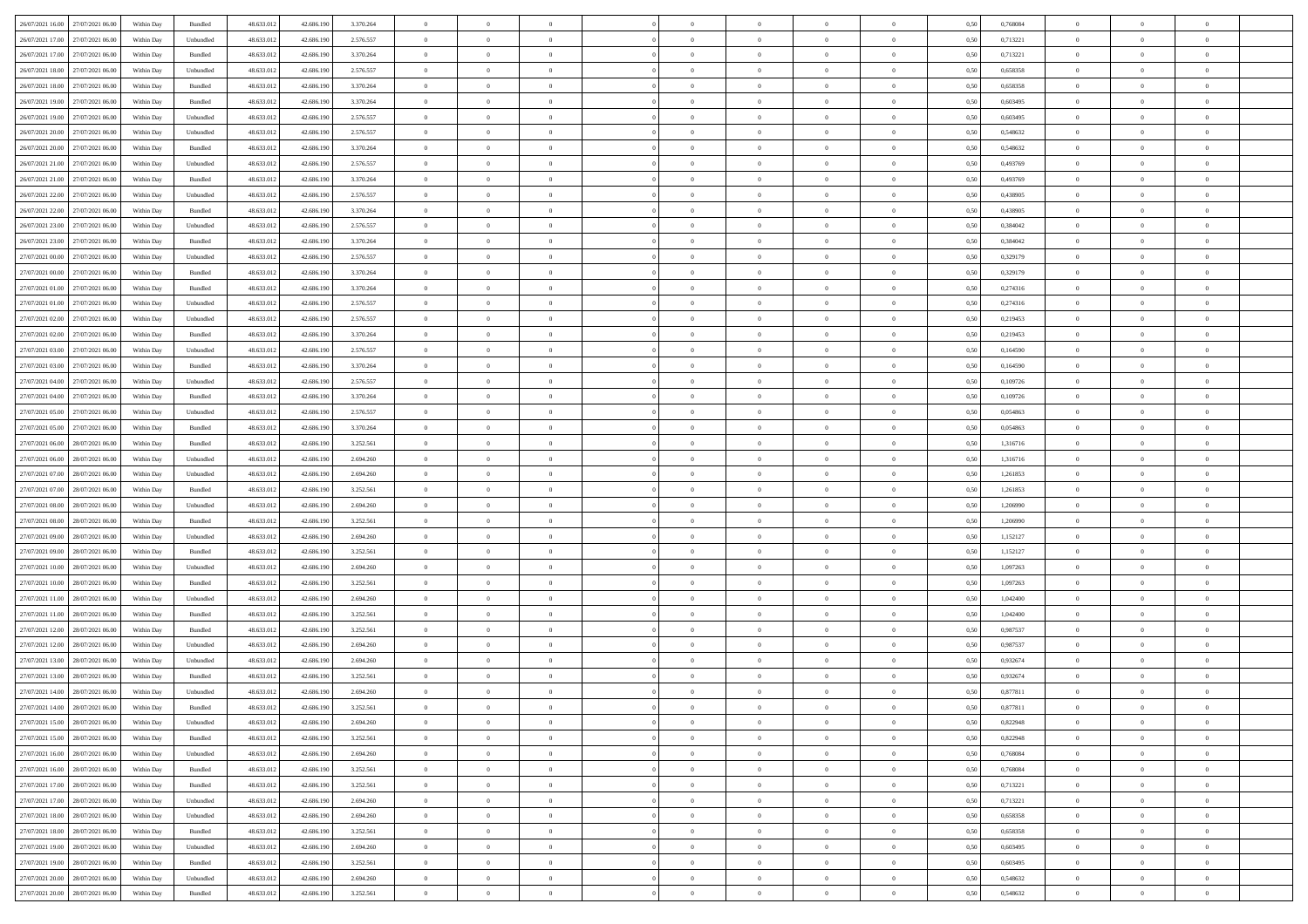|                                      |            |           |            |            |           | $\overline{0}$ | $\overline{0}$ |                | $\overline{0}$ | $\theta$       |                | $\theta$       |      |          | $\theta$       | $\theta$       | $\overline{0}$ |  |
|--------------------------------------|------------|-----------|------------|------------|-----------|----------------|----------------|----------------|----------------|----------------|----------------|----------------|------|----------|----------------|----------------|----------------|--|
| 27/07/2021 21:00 28/07/2021 06:00    | Within Day | Unbundled | 48.633.01  | 42.686.190 | 2.694.260 |                |                |                |                |                |                |                | 0,50 | 0,493769 |                |                |                |  |
| 27/07/2021 21:00<br>28/07/2021 06:00 | Within Day | Bundled   | 48.633.01  | 42.686.19  | 3.252.561 | $\bf{0}$       | $\bf{0}$       | $\bf{0}$       | $\bf{0}$       | $\overline{0}$ | $\overline{0}$ | $\bf{0}$       | 0,50 | 0,493769 | $\,$ 0 $\,$    | $\bf{0}$       | $\overline{0}$ |  |
| 27/07/2021 22:00<br>28/07/2021 06:00 | Within Day | Unbundled | 48.633.013 | 42.686.190 | 2.694.260 | $\overline{0}$ | $\bf{0}$       | $\overline{0}$ | $\bf{0}$       | $\bf{0}$       | $\overline{0}$ | $\bf{0}$       | 0.50 | 0.438905 | $\bf{0}$       | $\overline{0}$ | $\overline{0}$ |  |
| 27/07/2021 22:00<br>28/07/2021 06:00 | Within Day | Bundled   | 48.633.013 | 42.686.190 | 3.252.561 | $\overline{0}$ | $\overline{0}$ | $\overline{0}$ | $\theta$       | $\theta$       | $\overline{0}$ | $\bf{0}$       | 0,50 | 0,438905 | $\theta$       | $\theta$       | $\overline{0}$ |  |
| 27/07/2021 23:00<br>28/07/2021 06:00 | Within Day | Bundled   | 48.633.01  | 42.686.190 | 3.252.561 | $\bf{0}$       | $\overline{0}$ | $\bf{0}$       | $\overline{0}$ | $\theta$       | $\overline{0}$ | $\bf{0}$       | 0,50 | 0,384042 | $\,$ 0 $\,$    | $\bf{0}$       | $\overline{0}$ |  |
|                                      |            |           |            |            |           |                |                |                |                |                |                |                |      |          |                |                |                |  |
| 27/07/2021 23:00<br>28/07/2021 06:00 | Within Day | Unbundled | 48.633.013 | 42.686.190 | 2.694.260 | $\overline{0}$ | $\overline{0}$ | $\overline{0}$ | $\bf{0}$       | $\overline{0}$ | $\theta$       | $\bf{0}$       | 0.50 | 0.384042 | $\,$ 0 $\,$    | $\theta$       | $\overline{0}$ |  |
| 28/07/2021 00:00<br>28/07/2021 06:00 | Within Day | Unbundled | 48.633.013 | 42.686.190 | 2.694.260 | $\overline{0}$ | $\overline{0}$ | $\overline{0}$ | $\overline{0}$ | $\overline{0}$ | $\overline{0}$ | $\bf{0}$       | 0,50 | 0,329179 | $\,$ 0 $\,$    | $\theta$       | $\overline{0}$ |  |
| 28/07/2021 00:00<br>28/07/2021 06:00 | Within Day | Bundled   | 48.633.01  | 42.686.190 | 3.252.561 | $\bf{0}$       | $\bf{0}$       | $\bf{0}$       | $\overline{0}$ | $\overline{0}$ | $\overline{0}$ | $\bf{0}$       | 0,50 | 0,329179 | $\,$ 0 $\,$    | $\bf{0}$       | $\overline{0}$ |  |
| 28/07/2021 01:00<br>28/07/2021 06:00 | Within Day | Unbundled | 48.633.013 | 42.686.190 | 2.694.260 | $\overline{0}$ | $\bf{0}$       | $\overline{0}$ | $\bf{0}$       | $\overline{0}$ | $\overline{0}$ | $\bf{0}$       | 0.50 | 0,274316 | $\bf{0}$       | $\overline{0}$ | $\overline{0}$ |  |
| 28/07/2021 01:00<br>28/07/2021 06:00 | Within Day | Bundled   | 48.633.013 | 42.686.190 | 3.252.561 | $\overline{0}$ | $\bf{0}$       | $\overline{0}$ | $\overline{0}$ | $\overline{0}$ | $\overline{0}$ | $\bf{0}$       | 0,50 | 0,274316 | $\,$ 0 $\,$    | $\bf{0}$       | $\overline{0}$ |  |
| 28/07/2021 02:00<br>28/07/2021 06:00 | Within Day | Unbundled | 48.633.01  | 42.686.190 | 2.694.260 | $\bf{0}$       | $\overline{0}$ | $\bf{0}$       | $\bf{0}$       | $\bf{0}$       | $\overline{0}$ | $\bf{0}$       | 0,50 | 0,219453 | $\,$ 0 $\,$    | $\bf{0}$       | $\overline{0}$ |  |
| 28/07/2021 02:00<br>28/07/2021 06:00 | Within Day | Bundled   | 48.633.013 | 42.686.190 | 3.252.561 | $\overline{0}$ | $\bf{0}$       | $\overline{0}$ | $\overline{0}$ | $\bf{0}$       | $\overline{0}$ | $\bf{0}$       | 0.50 | 0,219453 | $\bf{0}$       | $\overline{0}$ | $\,$ 0         |  |
|                                      |            |           |            |            |           | $\overline{0}$ | $\overline{0}$ | $\overline{0}$ | $\theta$       | $\theta$       | $\overline{0}$ |                |      |          | $\,$ 0 $\,$    | $\theta$       |                |  |
| 28/07/2021 03:00<br>28/07/2021 06:00 | Within Day | Unbundled | 48.633.01  | 42.686.190 | 2.694.260 |                |                |                |                |                |                | $\bf{0}$       | 0,50 | 0,164590 |                |                | $\overline{0}$ |  |
| 28/07/2021 03:00<br>28/07/2021 06:00 | Within Day | Bundled   | 48.633.01  | 42.686.190 | 3.252.561 | $\bf{0}$       | $\overline{0}$ | $\bf{0}$       | $\overline{0}$ | $\bf{0}$       | $\overline{0}$ | $\bf{0}$       | 0,50 | 0,164590 | $\,$ 0 $\,$    | $\bf{0}$       | $\overline{0}$ |  |
| 28/07/2021 04:00<br>28/07/2021 06:00 | Within Day | Unbundled | 48.633.013 | 42.686.190 | 2.694.260 | $\overline{0}$ | $\bf{0}$       | $\overline{0}$ | $\bf{0}$       | $\overline{0}$ | $\theta$       | $\bf{0}$       | 0.50 | 0.109726 | $\,$ 0 $\,$    | $\theta$       | $\overline{0}$ |  |
| 28/07/2021 04:00<br>28/07/2021 06:00 | Within Day | Bundled   | 48.633.013 | 42.686.190 | 3.252.561 | $\overline{0}$ | $\overline{0}$ | $\overline{0}$ | $\overline{0}$ | $\overline{0}$ | $\overline{0}$ | $\bf{0}$       | 0,50 | 0,109726 | $\theta$       | $\theta$       | $\overline{0}$ |  |
| 28/07/2021 05:00<br>28/07/2021 06:00 | Within Day | Unbundled | 48.633.01  | 42.686.190 | 2.694.260 | $\bf{0}$       | $\bf{0}$       | $\bf{0}$       | $\overline{0}$ | $\bf{0}$       | $\overline{0}$ | $\bf{0}$       | 0,50 | 0,054863 | $\,$ 0 $\,$    | $\bf{0}$       | $\overline{0}$ |  |
| 28/07/2021 05:00<br>28/07/2021 06:00 | Within Day | Bundled   | 48.633.013 | 42.686.190 | 3.252.561 | $\overline{0}$ | $\bf{0}$       | $\overline{0}$ | $\bf{0}$       | $\overline{0}$ | $\overline{0}$ | $\bf{0}$       | 0.50 | 0.054863 | $\bf{0}$       | $\overline{0}$ | $\overline{0}$ |  |
| 28/07/2021 06:00<br>29/07/2021 06:00 | Within Day | Unbundled | 48.633.013 | 42.686.158 | 2.694.292 | $\overline{0}$ | $\bf{0}$       | $\overline{0}$ | $\overline{0}$ | $\overline{0}$ | $\overline{0}$ | $\bf{0}$       | 0,50 | 1,316716 | $\,$ 0 $\,$    | $\bf{0}$       | $\overline{0}$ |  |
| 28/07/2021 06:00<br>29/07/2021 06.00 | Within Day | Bundled   | 48.633.01  | 42.686.158 | 3.252.561 | $\bf{0}$       | $\bf{0}$       | $\bf{0}$       | $\bf{0}$       | $\overline{0}$ | $\overline{0}$ | $\bf{0}$       | 0,50 | 1,316716 | $\,$ 0 $\,$    | $\bf{0}$       | $\overline{0}$ |  |
|                                      |            |           |            |            |           |                |                |                |                |                |                |                |      |          |                |                |                |  |
| 28/07/2021 07:00<br>29/07/2021 06:00 | Within Day | Unbundled | 48.633.013 | 42.686.158 | 5.946.853 | $\overline{0}$ | $\bf{0}$       | $\overline{0}$ | $\overline{0}$ | $\bf{0}$       | $\overline{0}$ | $\bf{0}$       | 0.50 | 1.261853 | $\bf{0}$       | $\overline{0}$ | $\,$ 0         |  |
| 28/07/2021 10:00<br>29/07/2021 06:00 | Within Day | Unbundled | 48.633.01  | 42.686.158 | 2.694.292 | $\overline{0}$ | $\overline{0}$ | $\overline{0}$ | $\theta$       | $\theta$       | $\overline{0}$ | $\bf{0}$       | 0,50 | 1,097263 | $\theta$       | $\theta$       | $\overline{0}$ |  |
| 28/07/2021 10:00<br>29/07/2021 06.00 | Within Day | Bundled   | 48.633.01  | 42.686.158 | 3.252.561 | $\bf{0}$       | $\bf{0}$       | $\bf{0}$       | $\bf{0}$       | $\overline{0}$ | $\overline{0}$ | $\bf{0}$       | 0,50 | 1,097263 | $\,$ 0 $\,$    | $\bf{0}$       | $\overline{0}$ |  |
| 28/07/2021 11:00<br>29/07/2021 06:00 | Within Day | Unbundled | 48.633.013 | 42.686.158 | 2.694.292 | $\overline{0}$ | $\overline{0}$ | $\overline{0}$ | $\bf{0}$       | $\overline{0}$ | $\theta$       | $\bf{0}$       | 0.50 | 1.042400 | $\,$ 0 $\,$    | $\theta$       | $\overline{0}$ |  |
| 28/07/2021 11:00<br>29/07/2021 06:00 | Within Day | Bundled   | 48.633.013 | 42.686.158 | 3.252.561 | $\overline{0}$ | $\overline{0}$ | $\overline{0}$ | $\overline{0}$ | $\overline{0}$ | $\overline{0}$ | $\bf{0}$       | 0,50 | 1,042400 | $\,$ 0 $\,$    | $\theta$       | $\overline{0}$ |  |
| 28/07/2021 12:00<br>29/07/2021 06.00 | Within Day | Bundled   | 48.633.01  | 42.686.158 | 3.252.561 | $\bf{0}$       | $\overline{0}$ | $\bf{0}$       | $\overline{0}$ | $\bf{0}$       | $\overline{0}$ | $\bf{0}$       | 0,50 | 0,987537 | $\,$ 0 $\,$    | $\bf{0}$       | $\overline{0}$ |  |
| 28/07/2021 12:00<br>29/07/2021 06:00 | Within Day | Unbundled | 48.633.013 | 42.686.158 | 2.694.292 | $\overline{0}$ | $\bf{0}$       | $\overline{0}$ | $\bf{0}$       | $\overline{0}$ | $\overline{0}$ | $\bf{0}$       | 0.50 | 0.987537 | $\bf{0}$       | $\overline{0}$ | $\overline{0}$ |  |
| 28/07/2021 13:00<br>29/07/2021 06:00 | Within Day | Unbundled | 48.633.013 | 42.686.158 | 2.694.292 | $\overline{0}$ | $\bf{0}$       | $\overline{0}$ | $\overline{0}$ | $\overline{0}$ | $\overline{0}$ | $\bf{0}$       | 0,50 | 0,932674 | $\theta$       | $\theta$       | $\overline{0}$ |  |
| 28/07/2021 13:00<br>29/07/2021 06.00 | Within Day | Bundled   | 48.633.01  | 42.686.158 | 3.252.561 | $\bf{0}$       | $\bf{0}$       | $\bf{0}$       | $\bf{0}$       | $\overline{0}$ | $\overline{0}$ | $\bf{0}$       | 0,50 | 0,932674 | $\,$ 0 $\,$    | $\bf{0}$       | $\overline{0}$ |  |
|                                      |            |           |            |            |           |                |                |                |                |                |                |                |      |          |                |                |                |  |
| 28/07/2021 14:00<br>29/07/2021 06:00 | Within Day | Unbundled | 48.633.013 | 42.686.158 | 2.694.292 | $\overline{0}$ | $\bf{0}$       | $\overline{0}$ | $\bf{0}$       | $\bf{0}$       | $\overline{0}$ | $\bf{0}$       | 0.50 | 0.877811 | $\bf{0}$       | $\overline{0}$ | $\,$ 0         |  |
| 28/07/2021 14:00<br>29/07/2021 06:00 | Within Day | Bundled   | 48.633.013 | 42.686.158 | 3.252.561 | $\overline{0}$ | $\overline{0}$ | $\overline{0}$ | $\overline{0}$ | $\overline{0}$ | $\overline{0}$ | $\bf{0}$       | 0.5( | 0,877811 | $\theta$       | $\theta$       | $\overline{0}$ |  |
| 28/07/2021 15:00<br>29/07/2021 06.00 | Within Day | Unbundled | 48.633.01  | 42.686.158 | 2.694.292 | $\bf{0}$       | $\overline{0}$ | $\bf{0}$       | $\bf{0}$       | $\overline{0}$ | $\overline{0}$ | $\bf{0}$       | 0,50 | 0,822948 | $\,$ 0 $\,$    | $\bf{0}$       | $\overline{0}$ |  |
| 28/07/2021 15:00<br>29/07/2021 06:00 | Within Day | Bundled   | 48.633.013 | 42.686.158 | 3.252.561 | $\overline{0}$ | $\bf{0}$       | $\overline{0}$ | $\bf{0}$       | $\overline{0}$ | $\overline{0}$ | $\bf{0}$       | 0.50 | 0.822948 | $\,$ 0 $\,$    | $\bf{0}$       | $\overline{0}$ |  |
| 28/07/2021 16:00<br>29/07/2021 06:00 | Within Dav | Unbundled | 48.633.013 | 42.686.158 | 2.694.292 | $\overline{0}$ | $\overline{0}$ | $\overline{0}$ | $\overline{0}$ | $\theta$       | $\overline{0}$ | $\bf{0}$       | 0.50 | 0,768084 | $\theta$       | $\theta$       | $\overline{0}$ |  |
| 28/07/2021 16:00<br>29/07/2021 06.00 | Within Day | Bundled   | 48.633.01  | 42.686.158 | 3.252.561 | $\bf{0}$       | $\bf{0}$       | $\bf{0}$       | $\bf{0}$       | $\overline{0}$ | $\overline{0}$ | $\bf{0}$       | 0,50 | 0,768084 | $\,$ 0 $\,$    | $\bf{0}$       | $\overline{0}$ |  |
| 28/07/2021 17:00<br>29/07/2021 06:00 | Within Day | Bundled   | 48.633.013 | 42.686.158 | 3.252.561 | $\overline{0}$ | $\bf{0}$       | $\overline{0}$ | $\bf{0}$       | $\overline{0}$ | $\overline{0}$ | $\bf{0}$       | 0.50 | 0.713221 | $\bf{0}$       | $\overline{0}$ | $\overline{0}$ |  |
| 28/07/2021 17:00<br>29/07/2021 06:00 | Within Dav | Unbundled | 48.633.013 | 42.686.158 | 2.694.292 | $\overline{0}$ | $\overline{0}$ | $\overline{0}$ | $\overline{0}$ | $\overline{0}$ | $\overline{0}$ | $\bf{0}$       | 0.50 | 0,713221 | $\theta$       | $\theta$       | $\overline{0}$ |  |
| 28/07/2021 18:00<br>29/07/2021 06.00 | Within Day | Unbundled | 48.633.01  | 42.686.158 | 2.694.292 | $\bf{0}$       | $\bf{0}$       | $\bf{0}$       | $\bf{0}$       | $\overline{0}$ | $\overline{0}$ | $\bf{0}$       | 0,50 | 0,658358 | $\,$ 0 $\,$    | $\bf{0}$       | $\overline{0}$ |  |
|                                      |            |           |            |            |           |                |                |                |                |                |                |                |      |          |                |                |                |  |
| 28/07/2021 18:00<br>29/07/2021 06:00 | Within Day | Bundled   | 48.633.013 | 42.686.158 | 3.252.561 | $\overline{0}$ | $\bf{0}$       | $\overline{0}$ | $\overline{0}$ | $\bf{0}$       | $\overline{0}$ | $\bf{0}$       | 0.50 | 0.658358 | $\,$ 0 $\,$    | $\overline{0}$ | $\overline{0}$ |  |
| 28/07/2021 19:00<br>29/07/2021 06:00 | Within Dav | Unbundled | 48.633.013 | 42.686.158 | 2.694.292 | $\overline{0}$ | $\overline{0}$ | $\overline{0}$ | $\overline{0}$ | $\overline{0}$ | $\overline{0}$ | $\bf{0}$       | 0.5( | 0,603495 | $\theta$       | $\theta$       | $\overline{0}$ |  |
| 28/07/2021 19:00<br>29/07/2021 06.00 | Within Day | Bundled   | 48.633.01  | 42.686.158 | 3.252.561 | $\bf{0}$       | $\bf{0}$       | $\bf{0}$       | $\bf{0}$       | $\overline{0}$ | $\overline{0}$ | $\bf{0}$       | 0,50 | 0,603495 | $\,$ 0 $\,$    | $\bf{0}$       | $\overline{0}$ |  |
| 28/07/2021 20:00<br>29/07/2021 06:00 | Within Day | Unbundled | 48.633.013 | 42.686.158 | 2.694.292 | $\overline{0}$ | $\overline{0}$ | $\overline{0}$ | $\bf{0}$       | $\overline{0}$ | $\Omega$       | $\bf{0}$       | 0.50 | 0.548632 | $\bf{0}$       | $\theta$       | $\overline{0}$ |  |
| 28/07/2021 20:00<br>29/07/2021 06:00 | Within Dav | Bundled   | 48.633.013 | 42.686.158 | 3.252.561 | $\overline{0}$ | $\overline{0}$ | $\Omega$       | $\overline{0}$ | $\theta$       | $\overline{0}$ | $\overline{0}$ | 0.5( | 0,548632 | $\theta$       | $\theta$       | $\overline{0}$ |  |
| 28/07/2021 21:00<br>29/07/2021 06.00 | Within Day | Unbundled | 48.633.01  | 42.686.158 | 2.694.292 | $\bf{0}$       | $\bf{0}$       | $\overline{0}$ | $\bf{0}$       | $\bf{0}$       | $\overline{0}$ | $\bf{0}$       | 0,50 | 0,493769 | $\,$ 0 $\,$    | $\bf{0}$       | $\overline{0}$ |  |
| 28/07/2021 21:00 29/07/2021 06:00    | Within Day | Bundled   | 48.633.012 | 42.686.158 | 3.252.561 | $\bf{0}$       | $\Omega$       |                | $\Omega$       |                |                |                | 0,50 | 0.493769 | $\bf{0}$       | $\overline{0}$ |                |  |
| 28/07/2021 22:00 29/07/2021 06:00    | Within Day | Unbundled | 48.633.012 | 42.686.158 | 2.694.292 | $\overline{0}$ | $\overline{0}$ | $\Omega$       | $\theta$       | $\overline{0}$ | $\overline{0}$ | $\bf{0}$       | 0,50 | 0,438905 | $\theta$       | $\overline{0}$ | $\overline{0}$ |  |
|                                      |            |           |            |            |           |                |                |                |                |                |                |                |      |          |                |                |                |  |
| 28/07/2021 22:00<br>29/07/2021 06.00 | Within Day | Bundled   | 48.633.013 | 42.686.158 | 3.252.561 | $\overline{0}$ | $\bf{0}$       | $\overline{0}$ | $\overline{0}$ | $\bf{0}$       | $\overline{0}$ | $\bf{0}$       | 0,50 | 0,438905 | $\bf{0}$       | $\overline{0}$ | $\bf{0}$       |  |
| 28/07/2021 23:00 29/07/2021 06:00    | Within Day | Bundled   | 48.633.012 | 42.686.158 | 3.252.561 | $\overline{0}$ | $\bf{0}$       | $\overline{0}$ | $\overline{0}$ | $\mathbf{0}$   | $\overline{0}$ | $\,$ 0 $\,$    | 0.50 | 0.384042 | $\overline{0}$ | $\bf{0}$       | $\,$ 0 $\,$    |  |
| 28/07/2021 23:00 29/07/2021 06:00    | Within Day | Unbundled | 48.633.012 | 42.686.158 | 2.694.292 | $\overline{0}$ | $\overline{0}$ | $\overline{0}$ | $\overline{0}$ | $\overline{0}$ | $\overline{0}$ | $\bf{0}$       | 0,50 | 0,384042 | $\overline{0}$ | $\theta$       | $\overline{0}$ |  |
| 29/07/2021 00:00<br>29/07/2021 06.00 | Within Day | Unbundled | 48.633.012 | 42.686.158 | 2.694.292 | $\overline{0}$ | $\bf{0}$       | $\overline{0}$ | $\overline{0}$ | $\overline{0}$ | $\overline{0}$ | $\bf{0}$       | 0,50 | 0,329179 | $\bf{0}$       | $\overline{0}$ | $\overline{0}$ |  |
| 29/07/2021 00:00<br>29/07/2021 06:00 | Within Day | Bundled   | 48.633.012 | 42.686.158 | 3.252.561 | $\overline{0}$ | $\bf{0}$       | $\overline{0}$ | $\overline{0}$ | $\bf{0}$       | $\overline{0}$ | $\bf{0}$       | 0.50 | 0,329179 | $\,$ 0 $\,$    | $\overline{0}$ | $\,$ 0         |  |
| 29/07/2021 01:00<br>29/07/2021 06:00 | Within Dav | Unbundled | 48.633.012 | 42.686.158 | 2.694.292 | $\overline{0}$ | $\overline{0}$ | $\overline{0}$ | $\overline{0}$ | $\overline{0}$ | $\overline{0}$ | $\bf{0}$       | 0.50 | 0,274316 | $\overline{0}$ | $\theta$       | $\overline{0}$ |  |
| 29/07/2021 01:00<br>29/07/2021 06.00 | Within Day | Bundled   | 48.633.013 | 42.686.158 | 3.252.561 | $\overline{0}$ | $\overline{0}$ | $\overline{0}$ | $\overline{0}$ | $\overline{0}$ | $\overline{0}$ | $\bf{0}$       | 0,50 | 0,274316 | $\bf{0}$       | $\overline{0}$ | $\,$ 0         |  |
| 29/07/2021 02:00<br>29/07/2021 06:00 | Within Day | Unbundled | 48.633.012 | 42.686.158 | 2.694.292 | $\overline{0}$ | $\overline{0}$ | $\overline{0}$ | $\overline{0}$ | $\overline{0}$ | $\overline{0}$ | $\bf{0}$       | 0.50 | 0.219453 | $\mathbf{0}$   | $\bf{0}$       | $\,$ 0         |  |
|                                      |            |           |            |            |           |                | $\overline{0}$ |                |                | $\overline{0}$ |                |                |      |          |                | $\theta$       | $\overline{0}$ |  |
| 29/07/2021 02:00 29/07/2021 06:00    | Within Dav | Bundled   | 48.633.012 | 42.686.158 | 3.252.561 | $\overline{0}$ |                | $\overline{0}$ | $\overline{0}$ |                | $\overline{0}$ | $\bf{0}$       | 0,50 | 0,219453 | $\overline{0}$ |                |                |  |
| 29/07/2021 03:00<br>29/07/2021 06.00 | Within Day | Unbundled | 48.633.013 | 42.686.158 | 2.694.292 | $\overline{0}$ | $\bf{0}$       | $\overline{0}$ | $\bf{0}$       | $\overline{0}$ | $\overline{0}$ | $\bf{0}$       | 0,50 | 0,164590 | $\bf{0}$       | $\,$ 0 $\,$    | $\bf{0}$       |  |
| 29/07/2021 03:00 29/07/2021 06:00    | Within Day | Bundled   | 48.633.012 | 42.686.158 | 3.252.561 | $\,$ 0 $\,$    | $\bf{0}$       | $\overline{0}$ | $\overline{0}$ | $\,$ 0 $\,$    | $\overline{0}$ | $\bf{0}$       | 0,50 | 0,164590 | $\overline{0}$ | $\,$ 0 $\,$    | $\,$ 0 $\,$    |  |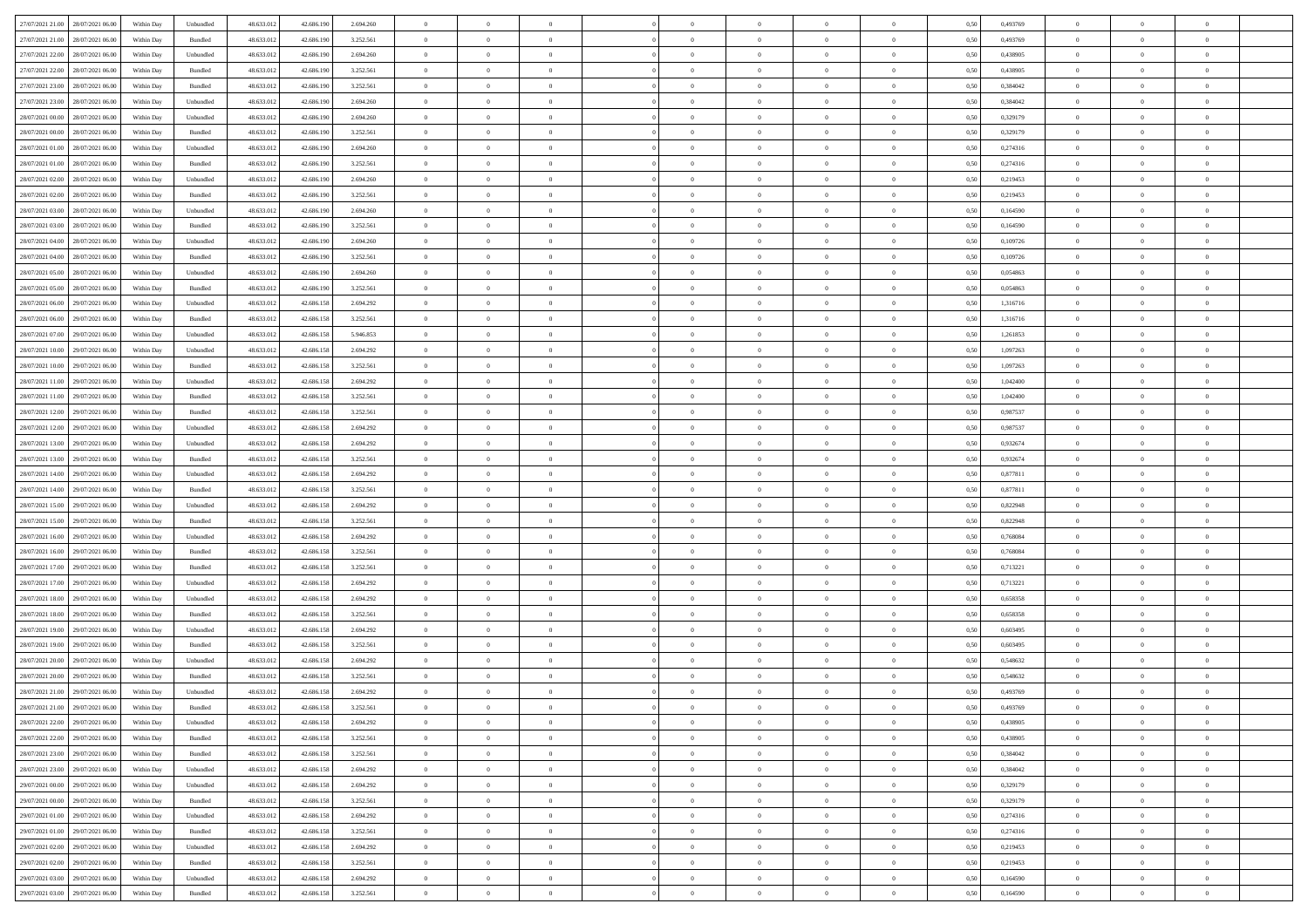| 29/07/2021 04:00 29/07/2021 06:00                   | Within Day | Bundled            | 48.633.01  | 42.686.158 | 3.252.561 | $\overline{0}$ | $\overline{0}$ |                | $\overline{0}$ | $\theta$       |                | $\theta$       | 0,50 | 0,109726 | $\theta$       | $\theta$       | $\overline{0}$ |  |
|-----------------------------------------------------|------------|--------------------|------------|------------|-----------|----------------|----------------|----------------|----------------|----------------|----------------|----------------|------|----------|----------------|----------------|----------------|--|
| 29/07/2021 04:00<br>29/07/2021 06.00                | Within Day | Unbundled          | 48.633.01  | 42.686.158 | 2.694.292 | $\bf{0}$       | $\bf{0}$       | $\bf{0}$       | $\bf{0}$       | $\overline{0}$ | $\overline{0}$ | $\bf{0}$       | 0,50 | 0,109726 | $\,$ 0 $\,$    | $\bf{0}$       | $\overline{0}$ |  |
| 29/07/2021 05:00<br>29/07/2021 06:00                | Within Day | Unbundled          | 48.633.013 | 42.686.158 | 2.694.292 | $\overline{0}$ | $\bf{0}$       | $\overline{0}$ | $\bf{0}$       | $\bf{0}$       | $\overline{0}$ | $\bf{0}$       | 0.50 | 0.054863 | $\bf{0}$       | $\overline{0}$ | $\overline{0}$ |  |
| 29/07/2021 05:00<br>29/07/2021 06:00                | Within Day | Bundled            | 48.633.01  | 42.686.158 | 3.252.561 | $\overline{0}$ | $\overline{0}$ | $\overline{0}$ | $\theta$       | $\theta$       | $\overline{0}$ | $\bf{0}$       | 0,50 | 0,054863 | $\theta$       | $\theta$       | $\overline{0}$ |  |
| 29/07/2021 06:00<br>30/07/2021 06:00                | Within Day | Unbundled          | 48.633.01  | 42.686.158 | 2.694.292 | $\bf{0}$       | $\overline{0}$ | $\bf{0}$       | $\overline{0}$ | $\bf{0}$       | $\overline{0}$ | $\bf{0}$       | 0,50 | 1,316716 | $\,$ 0 $\,$    | $\bf{0}$       | $\overline{0}$ |  |
|                                                     |            |                    |            |            |           |                |                |                |                |                |                |                |      |          |                |                |                |  |
| 29/07/2021 06:00<br>30/07/2021 06:00                | Within Day | Bundled            | 48.633.013 | 42.686.158 | 3.252.561 | $\overline{0}$ | $\overline{0}$ | $\overline{0}$ | $\bf{0}$       | $\overline{0}$ | $\theta$       | $\bf{0}$       | 0.50 | 1.316716 | $\,$ 0 $\,$    | $\theta$       | $\overline{0}$ |  |
| 29/07/2021 07:00<br>30/07/2021 06:00                | Within Day | Unbundled          | 48.633.013 | 42.686.158 | 2.694.292 | $\overline{0}$ | $\overline{0}$ | $\overline{0}$ | $\overline{0}$ | $\overline{0}$ | $\overline{0}$ | $\bf{0}$       | 0,50 | 1,261853 | $\,$ 0 $\,$    | $\theta$       | $\overline{0}$ |  |
| 29/07/2021 07:00<br>30/07/2021 06:00                | Within Day | Bundled            | 48.633.01  | 42.686.158 | 3.252.561 | $\bf{0}$       | $\bf{0}$       | $\bf{0}$       | $\overline{0}$ | $\overline{0}$ | $\overline{0}$ | $\bf{0}$       | 0,50 | 1,261853 | $\,$ 0 $\,$    | $\bf{0}$       | $\overline{0}$ |  |
| 29/07/2021 08:00<br>30/07/2021 06:00                | Within Day | Unbundled          | 48.633.013 | 42.686.158 | 2.694.292 | $\overline{0}$ | $\bf{0}$       | $\overline{0}$ | $\bf{0}$       | $\overline{0}$ | $\overline{0}$ | $\bf{0}$       | 0.50 | 1.206990 | $\bf{0}$       | $\overline{0}$ | $\overline{0}$ |  |
| 29/07/2021 08:00<br>30/07/2021 06:00                | Within Day | Bundled            | 48.633.013 | 42.686.158 | 3.252.561 | $\overline{0}$ | $\bf{0}$       | $\overline{0}$ | $\overline{0}$ | $\overline{0}$ | $\overline{0}$ | $\bf{0}$       | 0,50 | 1,206990 | $\,$ 0 $\,$    | $\bf{0}$       | $\overline{0}$ |  |
| 29/07/2021 09:00<br>30/07/2021 06:00                | Within Day | Unbundled          | 48.633.01  | 42.686.158 | 2.694.292 | $\bf{0}$       | $\bf{0}$       | $\bf{0}$       | $\bf{0}$       | $\overline{0}$ | $\overline{0}$ | $\bf{0}$       | 0,50 | 1,152127 | $\,$ 0 $\,$    | $\bf{0}$       | $\overline{0}$ |  |
| 29/07/2021 09:00<br>30/07/2021 06:00                | Within Day | Bundled            | 48.633.013 | 42.686.158 | 3.252.561 | $\overline{0}$ | $\bf{0}$       | $\overline{0}$ | $\overline{0}$ | $\bf{0}$       | $\overline{0}$ | $\bf{0}$       | 0.50 | 1,152127 | $\bf{0}$       | $\overline{0}$ | $\,$ 0         |  |
|                                                     |            |                    |            |            |           |                |                |                |                |                |                |                |      |          |                |                |                |  |
| 29/07/2021 10:00<br>30/07/2021 06:00                | Within Day | Bundled            | 48.633.01  | 42.686.158 | 3.252.561 | $\overline{0}$ | $\overline{0}$ | $\overline{0}$ | $\theta$       | $\theta$       | $\overline{0}$ | $\bf{0}$       | 0,50 | 1,097263 | $\,$ 0 $\,$    | $\theta$       | $\overline{0}$ |  |
| 29/07/2021 10:00<br>30/07/2021 06:00                | Within Day | Unbundled          | 48.633.01  | 42.686.158 | 2.694.292 | $\bf{0}$       | $\overline{0}$ | $\bf{0}$       | $\overline{0}$ | $\bf{0}$       | $\overline{0}$ | $\bf{0}$       | 0,50 | 1,097263 | $\,$ 0 $\,$    | $\bf{0}$       | $\overline{0}$ |  |
| 29/07/2021 11:00<br>30/07/2021 06:00                | Within Day | Unbundled          | 48.633.013 | 42.686.158 | 2.694.292 | $\overline{0}$ | $\bf{0}$       | $\overline{0}$ | $\bf{0}$       | $\overline{0}$ | $\theta$       | $\bf{0}$       | 0.50 | 1.042400 | $\,$ 0 $\,$    | $\theta$       | $\overline{0}$ |  |
| 29/07/2021 11:00<br>30/07/2021 06:00                | Within Day | Bundled            | 48.633.013 | 42.686.158 | 3.252.561 | $\overline{0}$ | $\overline{0}$ | $\overline{0}$ | $\overline{0}$ | $\overline{0}$ | $\overline{0}$ | $\bf{0}$       | 0,50 | 1,042400 | $\theta$       | $\theta$       | $\overline{0}$ |  |
| 29/07/2021 12:00<br>30/07/2021 06:00                | Within Day | Unbundled          | 48.633.01  | 42.686.158 | 2.694.292 | $\bf{0}$       | $\bf{0}$       | $\bf{0}$       | $\overline{0}$ | $\bf{0}$       | $\overline{0}$ | $\bf{0}$       | 0,50 | 0,987537 | $\,$ 0 $\,$    | $\bf{0}$       | $\overline{0}$ |  |
| 29/07/2021 12:00<br>30/07/2021 06:00                | Within Day | Bundled            | 48.633.013 | 42.686.158 | 3.252.561 | $\overline{0}$ | $\bf{0}$       | $\overline{0}$ | $\bf{0}$       | $\overline{0}$ | $\overline{0}$ | $\bf{0}$       | 0.50 | 0.987537 | $\bf{0}$       | $\overline{0}$ | $\overline{0}$ |  |
| 29/07/2021 13:00<br>30/07/2021 06:00                | Within Day | Unbundled          | 48.633.013 | 42.686.158 | 2.694.292 | $\overline{0}$ | $\bf{0}$       | $\overline{0}$ | $\overline{0}$ | $\overline{0}$ | $\overline{0}$ | $\bf{0}$       | 0,50 | 0,932674 | $\,$ 0 $\,$    | $\bf{0}$       | $\overline{0}$ |  |
|                                                     |            |                    |            |            |           |                |                |                |                |                |                |                |      |          |                |                |                |  |
| 29/07/2021 13:00<br>30/07/2021 06:00                | Within Day | Bundled            | 48.633.01  | 42.686.158 | 3.252.561 | $\bf{0}$       | $\bf{0}$       | $\bf{0}$       | $\bf{0}$       | $\overline{0}$ | $\overline{0}$ | $\bf{0}$       | 0,50 | 0,932674 | $\,$ 0 $\,$    | $\bf{0}$       | $\overline{0}$ |  |
| 29/07/2021 14:00<br>30/07/2021 06:00                | Within Day | Unbundled          | 48.633.013 | 42.686.158 | 2.694.292 | $\overline{0}$ | $\bf{0}$       | $\overline{0}$ | $\overline{0}$ | $\bf{0}$       | $\overline{0}$ | $\bf{0}$       | 0.50 | 0.877811 | $\bf{0}$       | $\overline{0}$ | $\,$ 0         |  |
| 29/07/2021 14:00<br>30/07/2021 06:00                | Within Day | Bundled            | 48.633.01  | 42.686.158 | 3.252.561 | $\overline{0}$ | $\overline{0}$ | $\overline{0}$ | $\theta$       | $\theta$       | $\overline{0}$ | $\bf{0}$       | 0,50 | 0,877811 | $\theta$       | $\theta$       | $\overline{0}$ |  |
| 29/07/2021 15:00<br>30/07/2021 06:00                | Within Day | Bundled            | 48.633.01  | 42.686.158 | 3.252.561 | $\bf{0}$       | $\bf{0}$       | $\bf{0}$       | $\bf{0}$       | $\overline{0}$ | $\overline{0}$ | $\bf{0}$       | 0,50 | 0,822948 | $\,$ 0 $\,$    | $\bf{0}$       | $\overline{0}$ |  |
| 29/07/2021 15:00<br>30/07/2021 06:00                | Within Day | Unbundled          | 48.633.013 | 42.686.158 | 2.694.292 | $\overline{0}$ | $\overline{0}$ | $\overline{0}$ | $\bf{0}$       | $\overline{0}$ | $\theta$       | $\bf{0}$       | 0.50 | 0.822948 | $\,$ 0 $\,$    | $\theta$       | $\overline{0}$ |  |
| 29/07/2021 16:00<br>30/07/2021 06:00                | Within Day | Unbundled          | 48.633.013 | 42.686.158 | 2.694.292 | $\overline{0}$ | $\overline{0}$ | $\overline{0}$ | $\overline{0}$ | $\overline{0}$ | $\overline{0}$ | $\bf{0}$       | 0,50 | 0,768084 | $\,$ 0 $\,$    | $\theta$       | $\overline{0}$ |  |
| 29/07/2021 16:00<br>30/07/2021 06:00                | Within Day | Bundled            | 48.633.01  | 42.686.158 | 3.252.561 | $\bf{0}$       | $\overline{0}$ | $\bf{0}$       | $\overline{0}$ | $\bf{0}$       | $\overline{0}$ | $\bf{0}$       | 0,50 | 0,768084 | $\,$ 0 $\,$    | $\bf{0}$       | $\overline{0}$ |  |
| 29/07/2021 17:00<br>30/07/2021 06:00                | Within Day | Unbundled          | 48.633.013 | 42.686.158 | 2.694.292 | $\overline{0}$ | $\bf{0}$       | $\overline{0}$ | $\bf{0}$       | $\overline{0}$ | $\overline{0}$ | $\bf{0}$       | 0.50 | 0.713221 | $\bf{0}$       | $\overline{0}$ | $\overline{0}$ |  |
| 29/07/2021 17:00<br>30/07/2021 06:00                | Within Day | Bundled            | 48.633.013 | 42.686.158 | 3.252.561 | $\overline{0}$ | $\bf{0}$       | $\overline{0}$ | $\overline{0}$ | $\overline{0}$ | $\overline{0}$ | $\bf{0}$       | 0,50 | 0,713221 | $\,$ 0 $\,$    | $\theta$       | $\overline{0}$ |  |
|                                                     |            |                    |            |            |           |                |                |                |                |                |                |                |      |          |                |                |                |  |
| 29/07/2021 18:00<br>30/07/2021 06:00                | Within Day | Unbundled          | 48.633.01  | 42.686.158 | 2.694.292 | $\bf{0}$       | $\bf{0}$       | $\bf{0}$       | $\bf{0}$       | $\overline{0}$ | $\overline{0}$ | $\bf{0}$       | 0,50 | 0,658358 | $\,$ 0 $\,$    | $\bf{0}$       | $\overline{0}$ |  |
| 29/07/2021 18:00<br>30/07/2021 06:00                | Within Day | Bundled            | 48.633.013 | 42.686.158 | 3.252.561 | $\overline{0}$ | $\bf{0}$       | $\overline{0}$ | $\bf{0}$       | $\bf{0}$       | $\overline{0}$ | $\bf{0}$       | 0.50 | 0.658358 | $\bf{0}$       | $\overline{0}$ | $\bf{0}$       |  |
| 29/07/2021 19:00<br>30/07/2021 06:00                | Within Day | Unbundled          | 48.633.013 | 42.686.158 | 2.694.292 | $\overline{0}$ | $\overline{0}$ | $\overline{0}$ | $\overline{0}$ | $\overline{0}$ | $\overline{0}$ | $\bf{0}$       | 0.5( | 0,603495 | $\theta$       | $\theta$       | $\overline{0}$ |  |
| 29/07/2021 19:00<br>30/07/2021 06:00                | Within Day | Bundled            | 48.633.01  | 42.686.158 | 3.252.561 | $\bf{0}$       | $\overline{0}$ | $\bf{0}$       | $\bf{0}$       | $\overline{0}$ | $\overline{0}$ | $\bf{0}$       | 0,50 | 0,603495 | $\,$ 0 $\,$    | $\bf{0}$       | $\overline{0}$ |  |
| 29/07/2021 20:00<br>30/07/2021 06:00                | Within Day | Unbundled          | 48.633.013 | 42.686.158 | 2.694.292 | $\overline{0}$ | $\bf{0}$       | $\overline{0}$ | $\bf{0}$       | $\overline{0}$ | $\overline{0}$ | $\bf{0}$       | 0.50 | 0.548632 | $\,$ 0 $\,$    | $\bf{0}$       | $\overline{0}$ |  |
| 29/07/2021 20:00<br>30/07/2021 06:00                | Within Dav | Bundled            | 48.633.013 | 42.686.158 | 3.252.561 | $\overline{0}$ | $\overline{0}$ | $\overline{0}$ | $\overline{0}$ | $\theta$       | $\overline{0}$ | $\bf{0}$       | 0.50 | 0,548632 | $\theta$       | $\theta$       | $\overline{0}$ |  |
| 29/07/2021 21:00<br>30/07/2021 06:00                | Within Day | Bundled            | 48.633.01  | 42.686.158 | 3.252.561 | $\bf{0}$       | $\bf{0}$       | $\bf{0}$       | $\bf{0}$       | $\overline{0}$ | $\overline{0}$ | $\bf{0}$       | 0,50 | 0,493769 | $\,$ 0 $\,$    | $\bf{0}$       | $\overline{0}$ |  |
| 29/07/2021 21:00<br>30/07/2021 06:00                | Within Day | Unbundled          | 48.633.013 | 42.686.158 | 2.694.292 | $\overline{0}$ | $\bf{0}$       | $\overline{0}$ | $\bf{0}$       | $\overline{0}$ | $\overline{0}$ | $\bf{0}$       | 0.50 | 0.493769 | $\bf{0}$       | $\overline{0}$ | $\overline{0}$ |  |
|                                                     |            |                    |            |            |           |                |                |                |                |                |                |                |      |          |                |                |                |  |
| 29/07/2021 22:00<br>30/07/2021 06:00                | Within Day | Unbundled          | 48.633.013 | 42.686.158 | 2.694.292 | $\overline{0}$ | $\overline{0}$ | $\overline{0}$ | $\overline{0}$ | $\overline{0}$ | $\overline{0}$ | $\bf{0}$       | 0.50 | 0,438905 | $\theta$       | $\theta$       | $\overline{0}$ |  |
| 29/07/2021 22:00<br>30/07/2021 06:00                | Within Day | Bundled            | 48.633.01  | 42.686.158 | 3.252.561 | $\bf{0}$       | $\bf{0}$       | $\bf{0}$       | $\bf{0}$       | $\overline{0}$ | $\overline{0}$ | $\bf{0}$       | 0,50 | 0,438905 | $\,$ 0 $\,$    | $\bf{0}$       | $\overline{0}$ |  |
| 29/07/2021 23:00<br>30/07/2021 06:00                | Within Day | Unbundled          | 48.633.013 | 42.686.158 | 2.694.292 | $\overline{0}$ | $\bf{0}$       | $\overline{0}$ | $\overline{0}$ | $\bf{0}$       | $\overline{0}$ | $\bf{0}$       | 0.50 | 0.384042 | $\bf{0}$       | $\overline{0}$ | $\overline{0}$ |  |
| 29/07/2021 23:00<br>30/07/2021 06:00                | Within Day | Bundled            | 48.633.013 | 42.686.158 | 3.252.561 | $\overline{0}$ | $\overline{0}$ | $\overline{0}$ | $\overline{0}$ | $\overline{0}$ | $\overline{0}$ | $\bf{0}$       | 0.50 | 0,384042 | $\theta$       | $\theta$       | $\overline{0}$ |  |
| 30/07/2021 00:00<br>30/07/2021 06:00                | Within Day | Unbundled          | 48.633.01  | 42.686.158 | 2.694.292 | $\bf{0}$       | $\bf{0}$       | $\bf{0}$       | $\bf{0}$       | $\overline{0}$ | $\overline{0}$ | $\bf{0}$       | 0,50 | 0,329179 | $\,$ 0 $\,$    | $\bf{0}$       | $\overline{0}$ |  |
| 30/07/2021 00:00<br>30/07/2021 06:00                | Within Day | Bundled            | 48.633.013 | 42.686.158 | 3.252.561 | $\overline{0}$ | $\overline{0}$ | $\overline{0}$ | $\bf{0}$       | $\overline{0}$ | $\Omega$       | $\bf{0}$       | 0.50 | 0,329179 | $\bf{0}$       | $\theta$       | $\overline{0}$ |  |
| 30/07/2021 01:00<br>30/07/2021 06:00                | Within Dav | Unbundled          | 48.633.013 | 42.686.158 | 2.694.292 | $\overline{0}$ | $\overline{0}$ | $\Omega$       | $\overline{0}$ | $\theta$       | $\overline{0}$ | $\overline{0}$ | 0.5( | 0,274316 | $\theta$       | $\theta$       | $\overline{0}$ |  |
| 30/07/2021 01:00<br>30/07/2021 06:00                | Within Day | Bundled            | 48.633.01  | 42.686.158 | 3.252.561 | $\bf{0}$       | $\bf{0}$       | $\overline{0}$ | $\bf{0}$       | $\bf{0}$       | $\overline{0}$ | $\bf{0}$       | 0,50 | 0,274316 | $\overline{0}$ | $\bf{0}$       | $\overline{0}$ |  |
| $30/07/2021\ 02.00 \qquad \qquad 30/07/2021\ 06.00$ | Within Day | $\mathbf B$ undled | 48.633.012 | 42.686.158 | 3.252.561 | $\bf{0}$       | $\Omega$       |                | $\Omega$       |                |                |                | 0,50 | 0,219453 | $\bf{0}$       | $\overline{0}$ |                |  |
|                                                     |            |                    |            |            |           |                |                |                |                |                |                |                |      |          |                |                |                |  |
| 30/07/2021 02:00 30/07/2021 06:00                   | Within Day | Unbundled          | 48.633.012 | 42.686.158 | 2.694.292 | $\overline{0}$ | $\overline{0}$ | $\Omega$       | $\theta$       | $\overline{0}$ | $\overline{0}$ | $\bf{0}$       | 0,50 | 0,219453 | $\theta$       | $\overline{0}$ | $\overline{0}$ |  |
| 30/07/2021 03:00<br>30/07/2021 06:00                | Within Day | Unbundled          | 48.633.013 | 42.686.158 | 2.694.292 | $\overline{0}$ | $\bf{0}$       | $\overline{0}$ | $\overline{0}$ | $\bf{0}$       | $\overline{0}$ | $\bf{0}$       | 0,50 | 0,164590 | $\bf{0}$       | $\overline{0}$ | $\bf{0}$       |  |
| 30/07/2021 03:00<br>30/07/2021 06:00                | Within Day | Bundled            | 48.633.012 | 42.686.158 | 3.252.561 | $\overline{0}$ | $\bf{0}$       | $\overline{0}$ | $\overline{0}$ | $\mathbf{0}$   | $\overline{0}$ | $\,$ 0 $\,$    | 0.50 | 0.164590 | $\overline{0}$ | $\bf{0}$       | $\,$ 0 $\,$    |  |
| 30/07/2021 04:00<br>30/07/2021 06:00                | Within Dav | Unbundled          | 48.633.012 | 42.686.158 | 2.694.292 | $\overline{0}$ | $\overline{0}$ | $\overline{0}$ | $\overline{0}$ | $\overline{0}$ | $\overline{0}$ | $\bf{0}$       | 0,50 | 0,109726 | $\overline{0}$ | $\theta$       | $\overline{0}$ |  |
| 30/07/2021 04:00<br>30/07/2021 06:00                | Within Day | Bundled            | 48.633.012 | 42.686.158 | 3.252.561 | $\overline{0}$ | $\bf{0}$       | $\overline{0}$ | $\overline{0}$ | $\overline{0}$ | $\overline{0}$ | $\bf{0}$       | 0,50 | 0,109726 | $\bf{0}$       | $\overline{0}$ | $\overline{0}$ |  |
| 30/07/2021 05:00<br>30/07/2021 06:00                | Within Day | Unbundled          | 48.633.012 | 42.686.158 | 2.694.292 | $\overline{0}$ | $\bf{0}$       | $\overline{0}$ | $\overline{0}$ | $\bf{0}$       | $\overline{0}$ | $\bf{0}$       | 0.50 | 0.054863 | $\,$ 0 $\,$    | $\overline{0}$ | $\,$ 0         |  |
| 30/07/2021 05:00<br>30/07/2021 06:00                | Within Dav | Bundled            | 48.633.012 | 42.686.158 | 3.252.561 | $\overline{0}$ | $\overline{0}$ | $\overline{0}$ | $\overline{0}$ | $\overline{0}$ | $\overline{0}$ | $\bf{0}$       | 0.50 | 0,054863 | $\overline{0}$ | $\theta$       | $\overline{0}$ |  |
|                                                     |            |                    |            |            |           |                |                |                |                |                |                |                |      |          |                |                |                |  |
| 30/07/2021 06:00<br>31/07/2021 06:00                | Within Day | Unbundled          | 48.633.013 | 42.686.158 | 2.694.292 | $\overline{0}$ | $\overline{0}$ | $\overline{0}$ | $\overline{0}$ | $\overline{0}$ | $\overline{0}$ | $\bf{0}$       | 0,50 | 1,316716 | $\bf{0}$       | $\overline{0}$ | $\overline{0}$ |  |
| 31/07/2021 06:00<br>30/07/2021 06:00                | Within Day | Bundled            | 48.633.012 | 42.686.158 | 3.252.561 | $\overline{0}$ | $\overline{0}$ | $\overline{0}$ | $\overline{0}$ | $\overline{0}$ | $\overline{0}$ | $\bf{0}$       | 0.50 | 1.316716 | $\mathbf{0}$   | $\bf{0}$       | $\,$ 0         |  |
| 30/07/2021 07:00<br>31/07/2021 06:00                | Within Dav | Unbundled          | 48.633.012 | 42.686.158 | 2.694.292 | $\overline{0}$ | $\overline{0}$ | $\overline{0}$ | $\overline{0}$ | $\overline{0}$ | $\overline{0}$ | $\bf{0}$       | 0,50 | 1,261853 | $\overline{0}$ | $\theta$       | $\overline{0}$ |  |
| 30/07/2021 07:00<br>31/07/2021 06:00                | Within Day | Bundled            | 48.633.013 | 42.686.158 | 3.252.561 | $\overline{0}$ | $\bf{0}$       | $\overline{0}$ | $\bf{0}$       | $\overline{0}$ | $\overline{0}$ | $\bf{0}$       | 0,50 | 1,261853 | $\bf{0}$       | $\,$ 0 $\,$    | $\bf{0}$       |  |
| 30/07/2021 08:00 31/07/2021 06:00                   | Within Day | Bundled            | 48.633.012 | 42.686.158 | 3.252.561 | $\,$ 0 $\,$    | $\bf{0}$       | $\overline{0}$ | $\overline{0}$ | $\,$ 0 $\,$    | $\overline{0}$ | $\bf{0}$       | 0,50 | 1,206990 | $\overline{0}$ | $\,$ 0 $\,$    | $\,$ 0 $\,$    |  |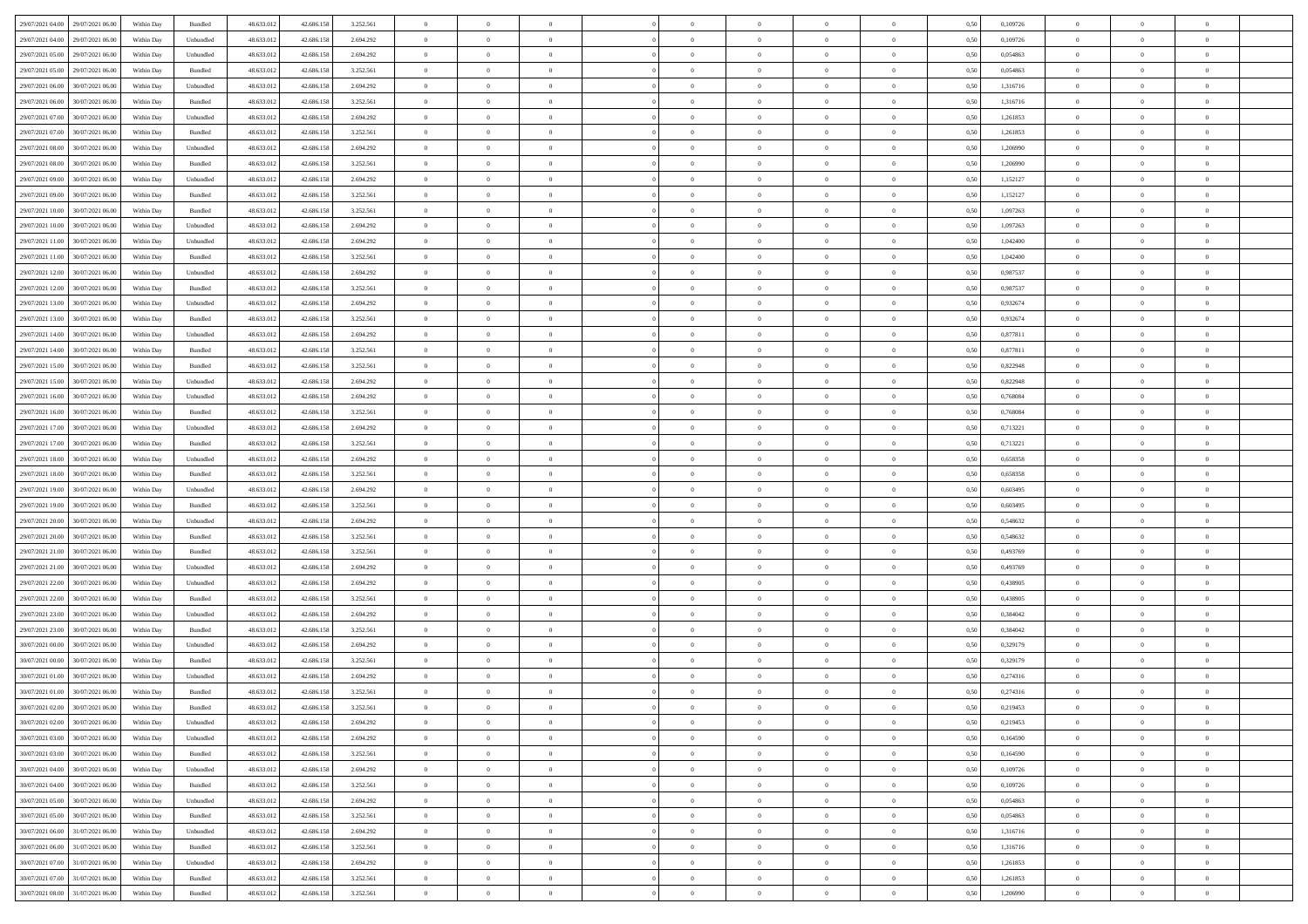| 30/07/2021 08:00 31/07/2021 06:00    | Within Day | Unbundled         | 48.633.012 | 42.686.158 | 2.694.292 | $\,$ 0 $\,$    | $\overline{0}$ | $\overline{0}$ | $\overline{0}$ | $\Omega$       | $\overline{0}$ | $\overline{0}$ | 0.50 | 1,206990 | $\overline{0}$ | $\overline{0}$ |                |
|--------------------------------------|------------|-------------------|------------|------------|-----------|----------------|----------------|----------------|----------------|----------------|----------------|----------------|------|----------|----------------|----------------|----------------|
| 30/07/2021 09:00 31/07/2021 06:00    | Within Day | Unbundled         | 48.633.012 | 42.686.158 | 2.694.292 | $\overline{0}$ | $\Omega$       | $\theta$       | $\Omega$       | $\theta$       | $\Omega$       | $\overline{0}$ | 0.50 | 1,152127 | $\overline{0}$ | $\Omega$       | $\mathbf{a}$   |
| 31/07/2021 06:00<br>30/07/2021 09:00 | Within Day | Bundled           | 48.633.012 | 42.686.158 | 3.252.561 | $\overline{0}$ | $\overline{0}$ | $\overline{0}$ | $\overline{0}$ | $\mathbf{0}$   | $\overline{0}$ | $\bf{0}$       | 0,50 | 1,152127 | $\Omega$       | $\Omega$       | $\theta$       |
| 30/07/2021 10:00<br>31/07/2021 06:00 | Within Dav | Unbundled         | 48.633.012 | 42.686.158 | 2.694.292 | $\overline{0}$ | $\overline{0}$ | $\overline{0}$ | $\overline{0}$ | $\bf{0}$       | $\overline{0}$ | $\overline{0}$ | 0.50 | 1.097263 | $\overline{0}$ | $\overline{0}$ | $\bf{0}$       |
| 30/07/2021 10:00<br>31/07/2021 06:00 | Within Day | Bundled           | 48.633.012 | 42.686.158 | 3.252.561 | $\overline{0}$ | $\overline{0}$ | $\Omega$       | $\theta$       | $\theta$       | $\Omega$       | $\overline{0}$ | 0.50 | 1.097263 | $\theta$       | $\overline{0}$ | $\theta$       |
| 30/07/2021 11:00 31/07/2021 06:00    | Within Dav | Unbundled         | 48.633.012 | 42.686.158 | 2.694.292 | $\overline{0}$ | $\Omega$       | $\theta$       | $\theta$       | $\Omega$       | $\Omega$       | $\overline{0}$ | 0.50 | 1.042400 | $\Omega$       | $\sqrt{2}$     |                |
| 30/07/2021 11:00<br>31/07/2021 06:00 | Within Day | Bundled           | 48.633.012 | 42.686.158 | 3.252.561 | $\overline{0}$ | $\overline{0}$ | $\overline{0}$ | $\overline{0}$ | $\overline{0}$ | $\overline{0}$ | $\bf{0}$       | 0,50 | 1,042400 | $\overline{0}$ | $\overline{0}$ | $\theta$       |
| 30/07/2021 12:00<br>31/07/2021 06:00 | Within Day | Unbundled         | 48.633.012 | 42.686.158 | 2.694.292 | $\overline{0}$ | $\overline{0}$ | $\overline{0}$ | $\overline{0}$ | $\theta$       | $\overline{0}$ | $\overline{0}$ | 0,50 | 0,987537 | $\Omega$       | $\theta$       | $\theta$       |
| 30/07/2021 12:00<br>31/07/2021 06:00 | Within Day | Bundled           | 48.633.012 | 42.686.158 | 3.252.561 | $\overline{0}$ | $\theta$       | $\Omega$       | $\Omega$       | $\theta$       | $\Omega$       | $\Omega$       | 0,50 | 0,987537 | $\Omega$       | $\theta$       | $\Omega$       |
| 30/07/2021 13:00<br>31/07/2021 06:00 | Within Day | Bundled           | 48.633.013 | 42.686.158 | 3.252.561 | $\overline{0}$ | $\overline{0}$ | $\overline{0}$ | $\overline{0}$ | $\Omega$       | $\overline{0}$ | $\overline{0}$ | 0,50 | 0,932674 | $\Omega$       | $\Omega$       | $\Omega$       |
| 30/07/2021 13:00<br>31/07/2021 06:00 | Within Day | Unbundled         | 48.633.012 | 42.686.158 | 2.694.292 | $\overline{0}$ | $\overline{0}$ | $\overline{0}$ | $\overline{0}$ | $\bf{0}$       | $\overline{0}$ | $\overline{0}$ | 0,50 | 0.932674 | $\overline{0}$ | $\overline{0}$ | $\theta$       |
| 30/07/2021 14:00<br>31/07/2021 06.00 | Within Day | Unbundled         | 48.633.012 | 42.686.158 | 2.694.292 | $\overline{0}$ | $\overline{0}$ | $\overline{0}$ | $\overline{0}$ | $\theta$       | $\overline{0}$ | $\overline{0}$ | 0,50 | 0,877811 | $\overline{0}$ | $\overline{0}$ | $\mathbf{a}$   |
| 30/07/2021 14:00 31/07/2021 06:00    | Within Day | Bundled           | 48 633 013 | 42.686.158 | 3.252.561 | $\overline{0}$ | $\Omega$       | $\Omega$       | $\Omega$       | $\Omega$       | $\Omega$       | $\theta$       | 0.50 | 0.877811 | $\Omega$       | $\sqrt{2}$     | $\mathbf{a}$   |
| 30/07/2021 15:00<br>31/07/2021 06.00 | Within Day | Unbundled         | 48.633.012 | 42.686.158 | 2.694.292 | $\overline{0}$ | $\overline{0}$ | $\overline{0}$ | $\overline{0}$ | $\mathbf{0}$   | $\overline{0}$ | $\bf{0}$       | 0,50 | 0,822948 | $\overline{0}$ | $\overline{0}$ | $\theta$       |
| 30/07/2021 15:00<br>31/07/2021 06:00 | Within Dav | Bundled           | 48 633 013 | 42.686.158 | 3.252.561 | $\overline{0}$ | $\overline{0}$ | $\overline{0}$ | $\overline{0}$ | $\mathbf{0}$   | $\overline{0}$ | $\bf{0}$       | 0.50 | 0.822948 | $\overline{0}$ | $\Omega$       | $\mathbf{0}$   |
| 30/07/2021 16:00<br>31/07/2021 06:00 | Within Day | Unbundled         | 48.633.012 | 42.686.158 | 2.694.292 | $\overline{0}$ | $\Omega$       | $\overline{0}$ | $\Omega$       | $\theta$       | $\Omega$       | $\overline{0}$ | 0.50 | 0.768084 | $\Omega$       | $\Omega$       | $\sqrt{2}$     |
| 30/07/2021 16:00<br>31/07/2021 06:00 | Within Day | <b>Bundled</b>    | 48.633.012 | 42.686.158 | 3.252.561 | $\overline{0}$ | $\Omega$       | $\theta$       | $\Omega$       | $\Omega$       | $\Omega$       | $\overline{0}$ | 0.50 | 0.768084 | $\Omega$       | $\Omega$       |                |
| 30/07/2021 17:00<br>31/07/2021 06:00 | Within Day | Unbundled         | 48.633.012 | 42.686.158 | 2.694.292 | $\overline{0}$ | $\overline{0}$ | $\overline{0}$ | $\overline{0}$ | $\mathbf{0}$   | $\Omega$       | $\overline{0}$ | 0.50 | 0.713221 | $\overline{0}$ | $\overline{0}$ | $\theta$       |
| 30/07/2021 17:00<br>31/07/2021 06:00 | Within Day | Bundled           | 48.633.012 | 42.686.158 | 3.252.561 | $\overline{0}$ | $\overline{0}$ | $\overline{0}$ | $\overline{0}$ | $\theta$       | $\overline{0}$ | $\overline{0}$ | 0,50 | 0,713221 | $\overline{0}$ | $\theta$       | $\theta$       |
| 30/07/2021 18:00<br>31/07/2021 06:00 | Within Day | Unbundled         | 48.633.012 | 42.686.158 | 2.694.292 | $\overline{0}$ | $\overline{0}$ | $\theta$       | $\Omega$       | $\theta$       | $\overline{0}$ | $\overline{0}$ | 0,50 | 0,658358 | $\overline{0}$ | $\theta$       | $\theta$       |
| 30/07/2021 18:00<br>31/07/2021 06:00 | Within Day | Bundled           | 48.633.012 | 42.686.158 | 3.252.561 | $\overline{0}$ | $\overline{0}$ | $\overline{0}$ | $\Omega$       | $\Omega$       | $\Omega$       | $\overline{0}$ | 0,50 | 0,658358 | $\Omega$       | $\theta$       |                |
| 30/07/2021 19:00<br>31/07/2021 06:00 | Within Day | Bundled           | 48.633.012 | 42.686.158 | 3.252.561 | $\overline{0}$ | $\overline{0}$ | $\overline{0}$ | $\overline{0}$ | $\bf{0}$       | $\overline{0}$ | $\overline{0}$ | 0,50 | 0,603495 | $\overline{0}$ | $\overline{0}$ | $\overline{0}$ |
| 30/07/2021 19:00<br>31/07/2021 06:00 | Within Day | Unbundled         | 48.633.013 | 42.686.158 | 2.694.292 | $\overline{0}$ | $\overline{0}$ | $\overline{0}$ | $\overline{0}$ | $\overline{0}$ | $\overline{0}$ | $\overline{0}$ | 0,50 | 0,603495 | $\overline{0}$ | $\overline{0}$ | $\Omega$       |
| 30/07/2021 20:00<br>31/07/2021 06.00 | Within Day | Unbundled         | 48.633.012 | 42.686.158 | 2.694.292 | $\overline{0}$ | $\overline{0}$ | $\overline{0}$ | $\overline{0}$ | $\theta$       | $\overline{0}$ | $\overline{0}$ | 0,50 | 0,548632 | $\overline{0}$ | $\theta$       | $\Omega$       |
| 30/07/2021 20:00<br>31/07/2021 06.00 | Within Day | Bundled           | 48.633.012 | 42.686.158 | 3.252.561 | $\overline{0}$ | $\overline{0}$ | $\overline{0}$ | $\overline{0}$ | $\Omega$       | $\overline{0}$ | $\overline{0}$ | 0.50 | 0.548632 | $\Omega$       | $\theta$       | $\sqrt{2}$     |
| 30/07/2021 21:00<br>31/07/2021 06:00 | Within Dav | ${\sf Unbundred}$ | 48.633.012 | 42.686.158 | 2.694.292 | $\overline{0}$ | $\overline{0}$ | $\overline{0}$ | $\overline{0}$ | $\bf{0}$       | $\overline{0}$ | $\overline{0}$ | 0.50 | 0.493769 | $\overline{0}$ | $\Omega$       | $\sqrt{2}$     |
| 30/07/2021 21:00<br>31/07/2021 06:00 | Within Dav | Bundled           | 48.633.012 | 42.686.158 | 3.252.561 | $\overline{0}$ | $\overline{0}$ | $\overline{0}$ | $\Omega$       | $\Omega$       | $\theta$       | $\overline{0}$ | 0.50 | 0.493769 | $\Omega$       | $\overline{0}$ | $\sqrt{2}$     |
| 30/07/2021 22:00 31/07/2021 06:00    | Within Day | Unbundled         | 48.633.012 | 42.686.158 | 2.694.292 | $\overline{0}$ | $\Omega$       | $\overline{0}$ | $\theta$       | $\mathbf{0}$   | $\theta$       | $\theta$       | 0.50 | 0.438905 | $\theta$       | $\Omega$       | $\Omega$       |
| 30/07/2021 22:00<br>31/07/2021 06:00 | Within Day | Bundled           | 48.633.012 | 42.686.158 | 3.252.561 | $\overline{0}$ | $\Omega$       | $\overline{0}$ | $\theta$       | $\theta$       | $\Omega$       | $\overline{0}$ | 0.50 | 0.438905 | $\Omega$       | $\Omega$       | $\theta$       |
| 30/07/2021 23:00<br>31/07/2021 06:00 | Within Dav | Unbundled         | 48,633,012 | 42.686.158 | 2.694.292 | $\overline{0}$ | $\overline{0}$ | $\overline{0}$ | $\overline{0}$ | $\mathbf{0}$   | $\overline{0}$ | $\theta$       | 0.50 | 0.384042 | $\overline{0}$ | $\Omega$       | $\theta$       |
| 30/07/2021 23:00<br>31/07/2021 06:00 | Within Day | <b>Bundled</b>    | 48,633,012 | 42,686,158 | 3.252.561 | $\overline{0}$ | $\Omega$       | $\overline{0}$ | $\theta$       | $\theta$       | $\Omega$       | $\theta$       | 0.50 | 0.384042 | $\overline{0}$ | $\Omega$       | $\sqrt{2}$     |
| 31/07/2021 00:00<br>31/07/2021 06:00 | Within Day | Unbundled         | 48.633.012 | 42.686.158 | 2.694.292 | $\overline{0}$ | $\overline{0}$ | $\overline{0}$ | $\overline{0}$ | $\theta$       | $\overline{0}$ | $\bf{0}$       | 0,50 | 0,329179 | $\theta$       | $\Omega$       |                |
| 31/07/2021 00:00<br>31/07/2021 06:00 | Within Day | Bundled           | 48.633.012 | 42.686.158 | 3.252.561 | $\overline{0}$ | $\overline{0}$ | $\overline{0}$ | $\overline{0}$ | $\overline{0}$ | $\overline{0}$ | $\overline{0}$ | 0,50 | 0,329179 | $\overline{0}$ | $\Omega$       | $\theta$       |
| 31/07/2021 01:00<br>31/07/2021 06:00 | Within Day | Unbundled         | 48.633.012 | 42.686.158 | 2.694.292 | $\overline{0}$ | $\overline{0}$ | $\overline{0}$ | $\overline{0}$ | $\theta$       | $\overline{0}$ | $\bf{0}$       | 0,50 | 0,274316 | $\overline{0}$ | $\Omega$       |                |
| 31/07/2021 01:00 31/07/2021 06:00    | Within Day | Bundled           | 48.633.012 | 42.686.158 | 3.252.561 | $\overline{0}$ | $\overline{0}$ | $\overline{0}$ | $\overline{0}$ | $\theta$       | $\overline{0}$ | $\bf{0}$       | 0,50 | 0,274316 | $\overline{0}$ | $\Omega$       | $\theta$       |
| 31/07/2021 02:00<br>31/07/2021 06:00 | Within Day | Unbundled         | 48.633.013 | 42.686.158 | 2.694.292 | $\overline{0}$ | $\overline{0}$ | $\overline{0}$ | $\overline{0}$ | $\overline{0}$ | $\overline{0}$ | $\bf{0}$       | 0,50 | 0,219453 | $\overline{0}$ | $\overline{0}$ | $\theta$       |
| 31/07/2021 02:00<br>31/07/2021 06:00 | Within Day | Bundled           | 48.633.012 | 42.686.158 | 3.252.561 | $\overline{0}$ | $\overline{0}$ | $\overline{0}$ | $\overline{0}$ | $\theta$       | $\overline{0}$ | $\bf{0}$       | 0,50 | 0,219453 | $\overline{0}$ | $\overline{0}$ | $\overline{0}$ |
| 31/07/2021 03:00<br>31/07/2021 06:00 | Within Day | Unbundled         | 48.633.013 | 42.686.158 | 2.694.292 | $\overline{0}$ | $\overline{0}$ | $\overline{0}$ | $\overline{0}$ | $\Omega$       | $\overline{0}$ | $\overline{0}$ | 0.50 | 0,164590 | $\Omega$       | $\overline{0}$ | $\sqrt{2}$     |
| 31/07/2021 03:00 31/07/2021 06:00    | Within Day | Bundled           | 48.633.012 | 42.686.158 | 3.252.561 | $\overline{0}$ | $\overline{0}$ | $\theta$       | $\Omega$       | $\Omega$       | $\overline{0}$ | $\overline{0}$ | 0.50 | 0.164590 | $\overline{0}$ | $\sqrt{2}$     | $\mathbf{a}$   |
| 31/07/2021 04:00<br>31/07/2021 06:00 | Within Day | Unbundled         | 48.633.012 | 42.686.158 | 2.694.292 | $\overline{0}$ | $\bf{0}$       | $\,$ 0 $\,$    | $\overline{0}$ | $\theta$       | $\overline{0}$ | $\bf{0}$       | 0.50 | 0,109726 | $\overline{0}$ | $\overline{0}$ | $\theta$       |
| 31/07/2021 04:00<br>31/07/2021 06:00 | Within Dav | Bundled           | 48.633.012 | 42.686.158 | 3.252.561 | $\overline{0}$ | $\overline{0}$ | $\overline{0}$ | $\overline{0}$ | $\mathbf{0}$   | $\overline{0}$ | $\bf{0}$       | 0.50 | 0.109726 | $\overline{0}$ | $\Omega$       | $\theta$       |
| 31/07/2021 06:00<br>01/08/2021 06:00 | Within Day | Unbundled         | 48.633.012 | 42.686.158 | 2.694.292 | $\overline{0}$ | $\Omega$       | $\Omega$       | $\theta$       | $\theta$       | $\theta$       | $\theta$       | 0.50 | 1,316716 | $\Omega$       | $\Omega$       | $\theta$       |
| 31/07/2021 06:00 01/08/2021 06:00    | Within Day | Bundled           | 48.633.012 | 42.686.158 | 3.252.561 | $\theta$       | $\theta$       | $\Omega$       | $\Omega$       |                | $\Omega$       | $\Omega$       | 0,50 | 1,316716 | $\Omega$       | $\Omega$       |                |
|                                      |            |                   |            |            |           |                |                |                |                |                |                |                |      |          |                |                |                |

(\*) GCV used for the purpose of the conversion does not corresponding to the actual GCV of the Gas Day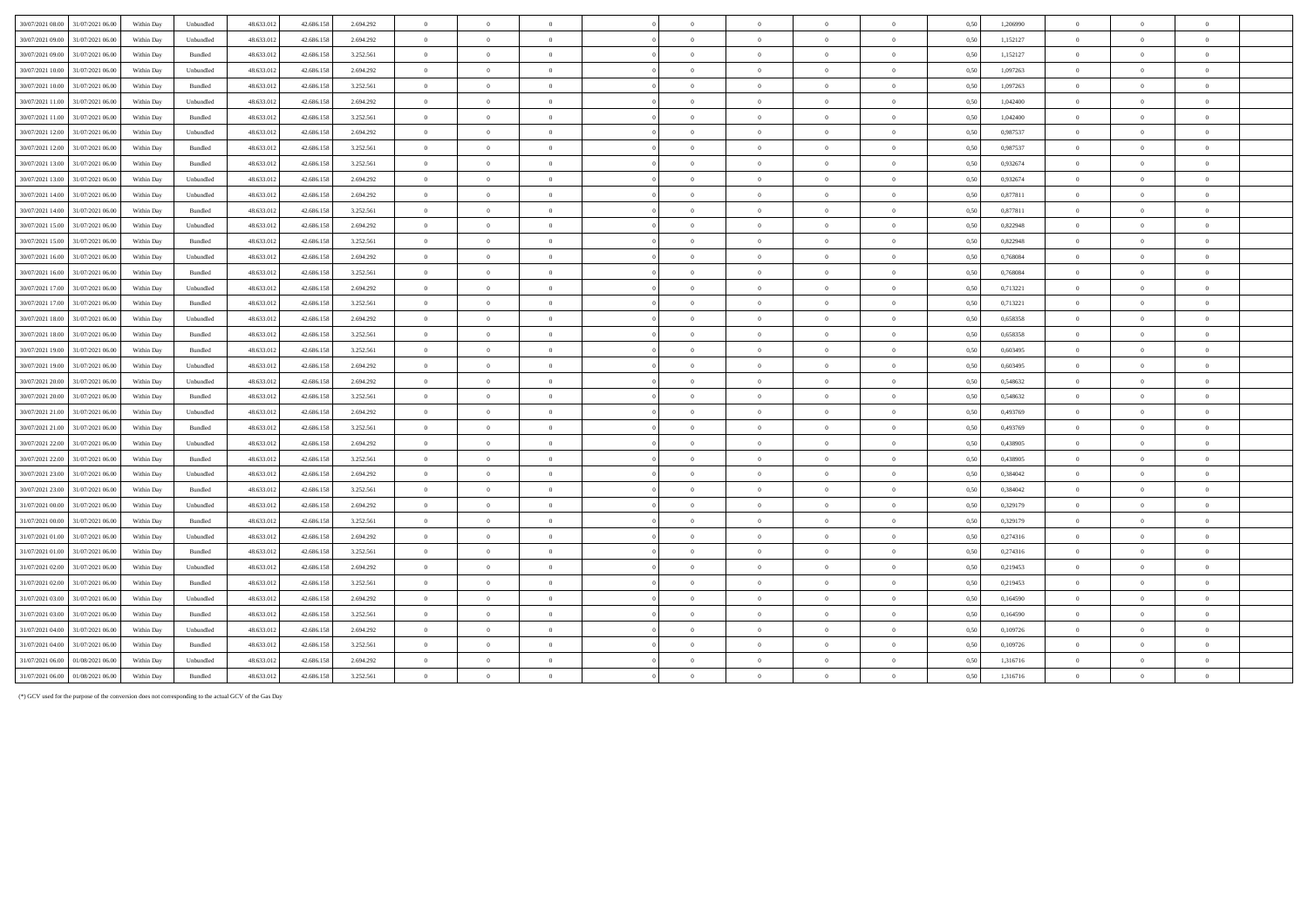## **SNAM RETE GAS**

**Transportation capacity at Entry Point interconnected with foreign pipelines**

**Update to 30/07/2021 of offered and assigned capacity in auction day-ahead and within-day**

**Thermal Year 2020/2021**

(Values in Scm/day (15° C; 1,01325 bar); Prices in c/Scm)

**Entry Point**

**TARVISIO**

| Interrupted<br>Offered<br>Transportati<br>capacity<br><b>Auction</b><br><b>Auction type</b><br><b>Split factor</b><br><b>Note</b><br>Capacity<br>Reserve price -<br><b>Auction premium</b><br>Reserve price -<br><b>Auction</b><br>Reserve price<br>Reserve price -<br>Auction premiun<br>capacity type<br>on capacity<br>(before<br>Interruptible<br>Interruptible<br>From<br>To<br>Firm<br>Firm<br>premium<br>$-$ Interruptible<br>Interruptible<br>premium - Firm<br>Interruptible<br>Firm<br>auction)<br>Firm<br>- Firm<br>Interruptible<br>Interruptible<br>01/07/2021 06:00<br>02/07/2021 06:00<br>108.600.000<br>2.495.435<br>24.701.721<br>2.495.435<br>1,390213<br>0,50<br>0,005896<br>Day Ahead<br>Bundled<br>78.428.436<br>$\overline{0}$<br>$\theta$<br>$\theta$<br>$\theta$<br>$\Omega$<br>0,005896<br>$\Omega$<br>0,797116<br>02/07/2021 06:00<br>108,600,000<br>78.428.436<br>13.558.128<br>13.558.128<br>0.005896<br>01/07/2021 06:00<br>Day Ahead<br>Unbundled<br>$\theta$<br>$\theta$<br>$\Omega$<br>0.50<br>0.005896<br>$\Omega$<br>$\theta$<br>$\Omega$<br>$\Omega$<br>02/07/2021 06:00<br>03/07/2021 06:00<br>Bundled<br>108.600.000<br>78.428.436<br>10.417.163<br>15.920.998<br>10.417.163<br>$\Omega$<br>1,390213<br>0,50<br>0,005896<br>$\Omega$<br>0,005896<br>Day Ahead<br>$\Omega$<br>$\theta$<br>$\Omega$<br>03/07/2021 06:00<br>5.636.400<br>$\overline{0}$<br>02/07/2021 06:00<br>Day Ahead<br>Unbundled<br>108.600.000<br>78.428.436<br>5.636.400<br>$\overline{0}$<br>$\overline{0}$<br>$\overline{0}$<br>$\theta$<br>$\overline{0}$<br>$\overline{0}$<br>0,50<br>0,005896<br>0,005896<br>$\bf{0}$<br>04/07/2021 06:00<br>78.428.436<br>$\overline{0}$<br>1,390213<br>0,005896<br>$\overline{0}$<br>03/07/2021 06:00<br>Day Ahead<br>Bundled<br>108.600.000<br>10.166.378<br>$\overline{2}$<br>$\overline{0}$<br>$\overline{0}$<br>$\mathbf{0}$<br>0,50<br>0,005896<br>$\theta$<br>$\Omega$<br>04/07/2021 06.00<br>108.600.000<br>78.428.436<br>$\overline{0}$<br>16.891.937<br>0,005896<br>$\overline{0}$<br>03/07/2021 06:00<br>Day Ahead<br>Unbundled<br>20.005.186<br>$\overline{0}$<br>$\Omega$<br>$\overline{0}$<br>$\mathbf{0}$<br>0,50<br>0,005896<br>$\Omega$<br>$\overline{0}$<br>$\overline{0}$<br>04/07/2021 06:00<br>05/07/2021 06:00<br>108,600,000<br>78,428,436<br>19.754.401<br>16.891.937<br>$\Omega$<br>$\Omega$<br>$\theta$<br>$\theta$<br>0.50<br>0.005896<br>0.005896<br>$\theta$<br>Day Ahead<br>Unbundled<br>$\theta$<br>108.600.000<br>78.428.436<br>$\overline{0}$<br>1,390213<br>$\overline{0}$<br>04/07/2021 06:00<br>05/07/2021 06:00<br>Day Ahead<br>Bundled<br>10.417.163<br>$\overline{2}$<br>$\Omega$<br>$\theta$<br>$\overline{0}$<br>$\Omega$<br>0,50<br>0,005896<br>0,005896<br>$\Omega$<br>108,600,000<br>78.428.436<br>05/07/2021 06:00<br>06/07/2021 06:00<br>Day Ahead<br>Bundled<br>7.263.135<br>$\overline{0}$<br>$\Omega$<br>$\Omega$<br>$\theta$<br>0.50<br>0.005896<br>$\Omega$<br>0.005896<br>$\theta$<br>$\Omega$<br>$\overline{0}$<br>05/07/2021 06:00<br>06/07/2021 06:00<br>Unbundled<br>108.600.000<br>78.428.436<br>22.908.429<br>16.891.937<br>$\overline{0}$<br>$\Omega$<br>$\overline{0}$<br>$\overline{0}$<br>0,50<br>0,005896<br>$\overline{0}$<br>Day Ahead<br>$\theta$<br>0.005896<br>$\Omega$<br>$\overline{0}$<br>06/07/2021 06:00<br>07/07/2021 06.00<br>Day Ahead<br>Unbundled<br>108.600.000<br>78.428.436<br>19.754.401<br>16.891.937<br>$\overline{0}$<br>$\overline{0}$<br>$\overline{0}$<br>$\mathbf{0}$<br>0,50<br>0,005896<br>$\overline{0}$<br>0,005896<br>$\bf{0}$<br>$\theta$<br>06/07/2021 06:00<br>07/07/2021 06:00<br>Bundled<br>108,600,000<br>78.428.436<br>10.417.163<br>$\overline{0}$<br>$\theta$<br>0.005896<br>$\overline{0}$<br>0.005896<br>$\theta$<br>Day Ahead<br>$\theta$<br>$\theta$<br>$\Omega$<br>$\Omega$<br>0.50<br>$\theta$<br>$\overline{0}$<br>$\overline{0}$<br>07/07/2021 06:00<br>08/07/2021 06.0<br>Day Ahead<br>Bundled<br>108.600.000<br>78.428.436<br>10.058.515<br>$\overline{0}$<br>$\Omega$<br>$\Omega$<br>$\Omega$<br>$\theta$<br>0.50<br>0,005896<br>0,005896<br>$\Omega$<br>07/07/2021 06:00<br>08/07/2021 06:00<br>108.600.000<br>78.428.436<br>$\overline{0}$<br>16.996.194<br>$\overline{0}$<br>$\overline{0}$<br>$\overline{0}$<br>0,50<br>0,005896<br>$\overline{0}$<br>0,005896<br>Day Ahead<br>Unbundled<br>20.113.049<br>$\theta$<br>$\mathbf{0}$<br>$\bf{0}$<br>08/07/2021 06:00<br>09/07/2021 06:00<br>108,600,000<br>78.428.436<br>22.908.429<br>$\overline{0}$<br>16.891.937<br>0.50<br>0.005896<br>$\Omega$<br>0.005896<br>Day Ahead<br>Unbundled<br>$\theta$<br>$\Omega$<br>$\theta$<br>$\theta$<br>$\Omega$<br>08/07/2021 06:00<br>09/07/2021 06.0<br>Day Ahead<br>Bundled<br>108.600.000<br>78.428.436<br>7.263.135<br>$\overline{0}$<br>$\overline{0}$<br>$\overline{0}$<br>$\Omega$<br>$\overline{0}$<br>$\Omega$<br>0,50<br>0,005896<br>$\overline{0}$<br>0,005896<br>$\Omega$<br>09/07/2021 06:00<br>10/07/2021 06:00<br>Unbundled<br>108.600.000<br>78.428.436<br>22.908.429<br>$\overline{0}$<br>16.891.937<br>$\Omega$<br>$\overline{0}$<br>$\theta$<br>0,50<br>0,005896<br>$\overline{0}$<br>0,005896<br>Day Ahead<br>$\Omega$<br>$\theta$<br>$\Omega$<br>$\overline{0}$<br>1.390213<br>$\overline{0}$<br>10/07/2021 06:00<br><b>Bundled</b><br>108,600,000<br>78.428.436<br>7.263.135<br>$\overline{2}$<br>$\overline{0}$<br>$\overline{0}$<br>$\Omega$<br>0.005896<br>0.005896<br>09/07/2021 06:00<br>Day Ahead<br>$\theta$<br>0.50<br>$\Omega$<br>10/07/2021 06:00<br>11/07/2021 06.00<br>Unbundled<br>108.600.000<br>78.428.436<br>22.908.429<br>$\overline{0}$<br>16.891.937<br>$\overline{0}$<br>$\mathbf{0}$<br>0.50<br>0.005896<br>$\overline{0}$<br>0.005896<br>Day Ahead<br>$\theta$<br>$\theta$<br>$\bf{0}$<br>1,390213<br>$\overline{0}$<br>10/07/2021 06:00<br>11/07/2021 06:00<br>Day Ahead<br>Bundled<br>108.600.000<br>78.428.436<br>7.263.135<br>$\overline{0}$<br>$\overline{2}$<br>$\overline{0}$<br>$\overline{0}$<br>$\Omega$<br>0,50<br>0,005896<br>0,005896<br>$\Omega$<br>12/07/2021 06:00<br>108.600.000<br>78.428.436<br>22.908.429<br>$\overline{0}$<br>16.892.009<br>0,005896<br>$\overline{0}$<br>0,005896<br>11/07/2021 06:00<br>Day Ahead<br>Unbundled<br>$\Omega$<br>$\Omega$<br>0.50<br>$\Omega$<br>$\Omega$<br>$\theta$<br>$\Omega$<br>12/07/2021 06:00<br>Bundled<br>108.600.000<br>78.428.436<br>7.263.135<br>$\theta$<br>1,390213<br>0,005896<br>$\Omega$<br>0,005896<br>11/07/2021 06:00<br>Day Ahead<br>$\overline{2}$<br>$\Omega$<br>$\Omega$<br>$\theta$<br>0,50<br>$\Omega$<br>$\overline{0}$<br>12/07/2021 06:00<br>13/07/2021 06:00<br>Day Ahead<br>Bundled<br>108,600,000<br>78,428,436<br>7.263.135<br>$\overline{0}$<br>$\Omega$<br>$\Omega$<br>$\Omega$<br>$\theta$<br>$\theta$<br>$\theta$<br>0.50<br>0.005896<br>0.005896<br>$\theta$<br>$\overline{0}$<br>13/07/2021 06:00<br>78.428.436<br>16.892.009<br>$\overline{0}$<br>0,005896<br>$\overline{0}$<br>12/07/2021 06:00<br>Day Ahead<br>Unbundled<br>108,600,000<br>22.908.429<br>$\overline{0}$<br>$\overline{0}$<br>$\theta$<br>$\overline{0}$<br>0.50<br>0.005896<br>$\bf{0}$<br>108.600.000<br>16.891.937<br>0,005896<br>$\overline{0}$<br>13/07/2021 06:00<br>14/07/2021 06.00<br>Day Ahead<br>Unbundled<br>78.428.436<br>19.754.401<br>$\overline{0}$<br>$\Omega$<br>$\Omega$<br>$\overline{0}$<br>$\theta$<br>0,50<br>0,005896<br>$\theta$<br>13/07/2021 06:00<br>14/07/2021 06:00<br>108,600,000<br>78.428.436<br>10.417.163<br>$\overline{0}$<br>$\overline{0}$<br>$\Omega$<br>$\overline{0}$<br>$\overline{0}$<br>0.50<br>0,005896<br>$\overline{0}$<br>0.005896<br>$\theta$<br>Day Ahead<br>Bundled<br>$\theta$<br>$\theta$<br>$\overline{0}$<br>$\overline{0}$<br>14/07/2021 06:00<br>15/07/2021 06:00<br>Day Ahead<br>Bundled<br>108.600.000<br>78.428.436<br>10.154.326<br>$\theta$<br>$\Omega$<br>$\Omega$<br>$\overline{0}$<br>$\Omega$<br>0,50<br>0,005896<br>0,005896<br>$\bf{0}$<br>$\theta$<br>14/07/2021 06:00<br>15/07/2021 06:00<br>108,600,000<br>78,428,436<br>20.017.237<br>$\overline{0}$<br>16.891.937<br>0.005896<br>$\Omega$<br>0.005896<br>Day Ahead<br>Unbundled<br>$\Omega$<br>$\Omega$<br>$\theta$<br>$\Omega$<br>0.50<br>$\Omega$<br>16/07/2021 06:00<br>108.600.000<br>78.428.436<br>10.417.163<br>$\overline{0}$<br>$\overline{0}$<br>$\Omega$<br>$\overline{0}$<br>$\overline{0}$<br>0,005896<br>$\overline{0}$<br>15/07/2021 06:00<br>Day Ahead<br>Bundled<br>$\Omega$<br>0,50<br>0,005896<br>$\Omega$<br>$\theta$<br>15/07/2021 06:00<br>16/07/2021 06:00<br>Day Ahead<br>Unbundled<br>108.600.000<br>78.428.436<br>19.754.401<br>$\overline{0}$<br>16.891.937<br>$\overline{0}$<br>$\overline{0}$<br>$\overline{0}$<br>$\mathbf{0}$<br>0,50<br>0,005896<br>$\overline{0}$<br>0,005896<br>$\bf{0}$<br>$\theta$<br>16/07/2021 06:00<br>17/07/2021 06:00<br>108,600,000<br>78,428,436<br>19.754.401<br>$\overline{0}$<br>16.891.937<br>$\theta$<br>0.005896<br>$\overline{0}$<br>0.005896<br>Day Ahead<br>Unbundled<br>$\theta$<br>$\Omega$<br>$\Omega$<br>0.50<br>$\Omega$<br>$\theta$<br>$\overline{0}$<br>$\overline{0}$<br>16/07/2021 06:00<br>17/07/2021 06:00<br>108,600,000<br>78.428.436<br>10.417.163<br>$\Omega$<br>$\Omega$<br>$\theta$<br>$\theta$<br>0.50<br>0,005896<br>0.005896<br>Day Ahead<br>Bundled<br>$\theta$<br>$\Omega$<br>$\sqrt{2}$<br>17/07/2021 06:00<br>18/07/2021 06:00<br>Bundled<br>108.600.000<br>78.428.436<br>7.525.972<br>$\overline{0}$<br>$\Omega$<br>$\Omega$<br>$\theta$<br>0,50<br>0,005896<br>$\Omega$<br>0,005896<br>Day Ahead<br>$\theta$<br>$\Omega$<br>$\theta$<br>$\Omega$<br>108,600,000<br>$\overline{0}$<br>16.891.937<br>$\overline{0}$<br>17/07/2021 06:00<br>18/07/2021 06:00<br>Unbundled<br>78.428.436<br>22.645.592<br>$\theta$<br>$\Omega$<br>$\Omega$<br>0.50<br>0.005896<br>0.005896<br>$\Omega$<br>Day Ahead<br>$\theta$<br>$\Omega$<br>18/07/2021 06:00<br>19/07/2021 06:00<br>108.600.000<br>78.428.43<br>22.908.429<br>$\Omega$<br>16.891.937<br>$\Omega$<br>$\theta$<br>0,50<br>0,005896<br>$\overline{0}$<br>Day Ahead<br>Unbundled<br>$\Omega$<br>$\Omega$<br>0.005896<br>$\Omega$<br>19/07/2021 06:00<br>0,005896<br>$\overline{0}$<br>18/07/2021 06:00<br>Day Ahead<br>Bundled<br>108.600.000<br>78.428.436<br>7.263.135<br>$\overline{0}$<br>$\Omega$<br>$\Omega$<br>$\Omega$<br>$\overline{0}$<br>$\theta$<br>0,50<br>0,005896<br>$\Omega$ | Timeframe |  |          | <b>Offered capacity</b> | <b>Assigned capacity</b> | Day-Ahead | <b>Total Prices</b> |  |  | <b>SRG Prices</b> |  |  |
|-----------------------------------------------------------------------------------------------------------------------------------------------------------------------------------------------------------------------------------------------------------------------------------------------------------------------------------------------------------------------------------------------------------------------------------------------------------------------------------------------------------------------------------------------------------------------------------------------------------------------------------------------------------------------------------------------------------------------------------------------------------------------------------------------------------------------------------------------------------------------------------------------------------------------------------------------------------------------------------------------------------------------------------------------------------------------------------------------------------------------------------------------------------------------------------------------------------------------------------------------------------------------------------------------------------------------------------------------------------------------------------------------------------------------------------------------------------------------------------------------------------------------------------------------------------------------------------------------------------------------------------------------------------------------------------------------------------------------------------------------------------------------------------------------------------------------------------------------------------------------------------------------------------------------------------------------------------------------------------------------------------------------------------------------------------------------------------------------------------------------------------------------------------------------------------------------------------------------------------------------------------------------------------------------------------------------------------------------------------------------------------------------------------------------------------------------------------------------------------------------------------------------------------------------------------------------------------------------------------------------------------------------------------------------------------------------------------------------------------------------------------------------------------------------------------------------------------------------------------------------------------------------------------------------------------------------------------------------------------------------------------------------------------------------------------------------------------------------------------------------------------------------------------------------------------------------------------------------------------------------------------------------------------------------------------------------------------------------------------------------------------------------------------------------------------------------------------------------------------------------------------------------------------------------------------------------------------------------------------------------------------------------------------------------------------------------------------------------------------------------------------------------------------------------------------------------------------------------------------------------------------------------------------------------------------------------------------------------------------------------------------------------------------------------------------------------------------------------------------------------------------------------------------------------------------------------------------------------------------------------------------------------------------------------------------------------------------------------------------------------------------------------------------------------------------------------------------------------------------------------------------------------------------------------------------------------------------------------------------------------------------------------------------------------------------------------------------------------------------------------------------------------------------------------------------------------------------------------------------------------------------------------------------------------------------------------------------------------------------------------------------------------------------------------------------------------------------------------------------------------------------------------------------------------------------------------------------------------------------------------------------------------------------------------------------------------------------------------------------------------------------------------------------------------------------------------------------------------------------------------------------------------------------------------------------------------------------------------------------------------------------------------------------------------------------------------------------------------------------------------------------------------------------------------------------------------------------------------------------------------------------------------------------------------------------------------------------------------------------------------------------------------------------------------------------------------------------------------------------------------------------------------------------------------------------------------------------------------------------------------------------------------------------------------------------------------------------------------------------------------------------------------------------------------------------------------------------------------------------------------------------------------------------------------------------------------------------------------------------------------------------------------------------------------------------------------------------------------------------------------------------------------------------------------------------------------------------------------------------------------------------------------------------------------------------------------------------------------------------------------------------------------------------------------------------------------------------------------------------------------------------------------------------------------------------------------------------------------------------------------------------------------------------------------------------------------------------------------------------------------------------------------------------------------------------------------------------------------------------------------------------------------------------------------------------------------------------------------------------------------------------------------------------------------------------------------------------------------------------------------------------------------------------------------------------------------------------------------------------------------------------------------------------------------------------------------------------------------------------------------------------------------------------------------------------------------------------------------------------------------------------------------------------------------------------------------------------------------------------------------------------------------------------------------------------------------------------------------------------------------------------------------------------------------------------------------------------------------------------------------------------------------------------------------------------------------------------------------------------------------------------------------------------------------------------------------------------------------------------------------------------------------------------------------------------------------------------------------------------------------------------------------------------------------------------------------------------------------------------------------------------------------------------------------------------------------------------------------------------------------------------------------------------------------------------------------------------------------------------------------------------------------------------------------------------------------------------------------------------------------------------------------------------------------------------------------------------------------------------------------------------------------------------------------------------------------------------------------------------------------------------------------------------------------------------------------------------------------------------------------------------------------------------------------------------------------------------------------------------------------------------------------------------------------------------------------------------------------------------------------------------------------------------------------------------------------------------------------------------------------------------------------------------------------------------------------------------------------------------------------------------------------------------------------------------------------------------------------------------------------------------------------------------------------------------|-----------|--|----------|-------------------------|--------------------------|-----------|---------------------|--|--|-------------------|--|--|
|                                                                                                                                                                                                                                                                                                                                                                                                                                                                                                                                                                                                                                                                                                                                                                                                                                                                                                                                                                                                                                                                                                                                                                                                                                                                                                                                                                                                                                                                                                                                                                                                                                                                                                                                                                                                                                                                                                                                                                                                                                                                                                                                                                                                                                                                                                                                                                                                                                                                                                                                                                                                                                                                                                                                                                                                                                                                                                                                                                                                                                                                                                                                                                                                                                                                                                                                                                                                                                                                                                                                                                                                                                                                                                                                                                                                                                                                                                                                                                                                                                                                                                                                                                                                                                                                                                                                                                                                                                                                                                                                                                                                                                                                                                                                                                                                                                                                                                                                                                                                                                                                                                                                                                                                                                                                                                                                                                                                                                                                                                                                                                                                                                                                                                                                                                                                                                                                                                                                                                                                                                                                                                                                                                                                                                                                                                                                                                                                                                                                                                                                                                                                                                                                                                                                                                                                                                                                                                                                                                                                                                                                                                                                                                                                                                                                                                                                                                                                                                                                                                                                                                                                                                                                                                                                                                                                                                                                                                                                                                                                                                                                                                                                                                                                                                                                                                                                                                                                                                                                                                                                                                                                                                                                                                                                                                                                                                                                                                                                                                                                                                                                                                                                                                                                                                                                                                                                                                                                                                                                                                                                                                                                                                                                                                                                                                                                                                                                                                                                                                                                                                                                                                                                                                                                                                                                                                                                                                                                                                   |           |  | Assigned |                         |                          |           |                     |  |  |                   |  |  |
|                                                                                                                                                                                                                                                                                                                                                                                                                                                                                                                                                                                                                                                                                                                                                                                                                                                                                                                                                                                                                                                                                                                                                                                                                                                                                                                                                                                                                                                                                                                                                                                                                                                                                                                                                                                                                                                                                                                                                                                                                                                                                                                                                                                                                                                                                                                                                                                                                                                                                                                                                                                                                                                                                                                                                                                                                                                                                                                                                                                                                                                                                                                                                                                                                                                                                                                                                                                                                                                                                                                                                                                                                                                                                                                                                                                                                                                                                                                                                                                                                                                                                                                                                                                                                                                                                                                                                                                                                                                                                                                                                                                                                                                                                                                                                                                                                                                                                                                                                                                                                                                                                                                                                                                                                                                                                                                                                                                                                                                                                                                                                                                                                                                                                                                                                                                                                                                                                                                                                                                                                                                                                                                                                                                                                                                                                                                                                                                                                                                                                                                                                                                                                                                                                                                                                                                                                                                                                                                                                                                                                                                                                                                                                                                                                                                                                                                                                                                                                                                                                                                                                                                                                                                                                                                                                                                                                                                                                                                                                                                                                                                                                                                                                                                                                                                                                                                                                                                                                                                                                                                                                                                                                                                                                                                                                                                                                                                                                                                                                                                                                                                                                                                                                                                                                                                                                                                                                                                                                                                                                                                                                                                                                                                                                                                                                                                                                                                                                                                                                                                                                                                                                                                                                                                                                                                                                                                                                                                                                                   |           |  |          |                         |                          |           |                     |  |  |                   |  |  |
|                                                                                                                                                                                                                                                                                                                                                                                                                                                                                                                                                                                                                                                                                                                                                                                                                                                                                                                                                                                                                                                                                                                                                                                                                                                                                                                                                                                                                                                                                                                                                                                                                                                                                                                                                                                                                                                                                                                                                                                                                                                                                                                                                                                                                                                                                                                                                                                                                                                                                                                                                                                                                                                                                                                                                                                                                                                                                                                                                                                                                                                                                                                                                                                                                                                                                                                                                                                                                                                                                                                                                                                                                                                                                                                                                                                                                                                                                                                                                                                                                                                                                                                                                                                                                                                                                                                                                                                                                                                                                                                                                                                                                                                                                                                                                                                                                                                                                                                                                                                                                                                                                                                                                                                                                                                                                                                                                                                                                                                                                                                                                                                                                                                                                                                                                                                                                                                                                                                                                                                                                                                                                                                                                                                                                                                                                                                                                                                                                                                                                                                                                                                                                                                                                                                                                                                                                                                                                                                                                                                                                                                                                                                                                                                                                                                                                                                                                                                                                                                                                                                                                                                                                                                                                                                                                                                                                                                                                                                                                                                                                                                                                                                                                                                                                                                                                                                                                                                                                                                                                                                                                                                                                                                                                                                                                                                                                                                                                                                                                                                                                                                                                                                                                                                                                                                                                                                                                                                                                                                                                                                                                                                                                                                                                                                                                                                                                                                                                                                                                                                                                                                                                                                                                                                                                                                                                                                                                                                                                                   |           |  |          |                         |                          |           |                     |  |  |                   |  |  |
|                                                                                                                                                                                                                                                                                                                                                                                                                                                                                                                                                                                                                                                                                                                                                                                                                                                                                                                                                                                                                                                                                                                                                                                                                                                                                                                                                                                                                                                                                                                                                                                                                                                                                                                                                                                                                                                                                                                                                                                                                                                                                                                                                                                                                                                                                                                                                                                                                                                                                                                                                                                                                                                                                                                                                                                                                                                                                                                                                                                                                                                                                                                                                                                                                                                                                                                                                                                                                                                                                                                                                                                                                                                                                                                                                                                                                                                                                                                                                                                                                                                                                                                                                                                                                                                                                                                                                                                                                                                                                                                                                                                                                                                                                                                                                                                                                                                                                                                                                                                                                                                                                                                                                                                                                                                                                                                                                                                                                                                                                                                                                                                                                                                                                                                                                                                                                                                                                                                                                                                                                                                                                                                                                                                                                                                                                                                                                                                                                                                                                                                                                                                                                                                                                                                                                                                                                                                                                                                                                                                                                                                                                                                                                                                                                                                                                                                                                                                                                                                                                                                                                                                                                                                                                                                                                                                                                                                                                                                                                                                                                                                                                                                                                                                                                                                                                                                                                                                                                                                                                                                                                                                                                                                                                                                                                                                                                                                                                                                                                                                                                                                                                                                                                                                                                                                                                                                                                                                                                                                                                                                                                                                                                                                                                                                                                                                                                                                                                                                                                                                                                                                                                                                                                                                                                                                                                                                                                                                                                                   |           |  |          |                         |                          |           |                     |  |  |                   |  |  |
|                                                                                                                                                                                                                                                                                                                                                                                                                                                                                                                                                                                                                                                                                                                                                                                                                                                                                                                                                                                                                                                                                                                                                                                                                                                                                                                                                                                                                                                                                                                                                                                                                                                                                                                                                                                                                                                                                                                                                                                                                                                                                                                                                                                                                                                                                                                                                                                                                                                                                                                                                                                                                                                                                                                                                                                                                                                                                                                                                                                                                                                                                                                                                                                                                                                                                                                                                                                                                                                                                                                                                                                                                                                                                                                                                                                                                                                                                                                                                                                                                                                                                                                                                                                                                                                                                                                                                                                                                                                                                                                                                                                                                                                                                                                                                                                                                                                                                                                                                                                                                                                                                                                                                                                                                                                                                                                                                                                                                                                                                                                                                                                                                                                                                                                                                                                                                                                                                                                                                                                                                                                                                                                                                                                                                                                                                                                                                                                                                                                                                                                                                                                                                                                                                                                                                                                                                                                                                                                                                                                                                                                                                                                                                                                                                                                                                                                                                                                                                                                                                                                                                                                                                                                                                                                                                                                                                                                                                                                                                                                                                                                                                                                                                                                                                                                                                                                                                                                                                                                                                                                                                                                                                                                                                                                                                                                                                                                                                                                                                                                                                                                                                                                                                                                                                                                                                                                                                                                                                                                                                                                                                                                                                                                                                                                                                                                                                                                                                                                                                                                                                                                                                                                                                                                                                                                                                                                                                                                                                                   |           |  |          |                         |                          |           |                     |  |  |                   |  |  |
|                                                                                                                                                                                                                                                                                                                                                                                                                                                                                                                                                                                                                                                                                                                                                                                                                                                                                                                                                                                                                                                                                                                                                                                                                                                                                                                                                                                                                                                                                                                                                                                                                                                                                                                                                                                                                                                                                                                                                                                                                                                                                                                                                                                                                                                                                                                                                                                                                                                                                                                                                                                                                                                                                                                                                                                                                                                                                                                                                                                                                                                                                                                                                                                                                                                                                                                                                                                                                                                                                                                                                                                                                                                                                                                                                                                                                                                                                                                                                                                                                                                                                                                                                                                                                                                                                                                                                                                                                                                                                                                                                                                                                                                                                                                                                                                                                                                                                                                                                                                                                                                                                                                                                                                                                                                                                                                                                                                                                                                                                                                                                                                                                                                                                                                                                                                                                                                                                                                                                                                                                                                                                                                                                                                                                                                                                                                                                                                                                                                                                                                                                                                                                                                                                                                                                                                                                                                                                                                                                                                                                                                                                                                                                                                                                                                                                                                                                                                                                                                                                                                                                                                                                                                                                                                                                                                                                                                                                                                                                                                                                                                                                                                                                                                                                                                                                                                                                                                                                                                                                                                                                                                                                                                                                                                                                                                                                                                                                                                                                                                                                                                                                                                                                                                                                                                                                                                                                                                                                                                                                                                                                                                                                                                                                                                                                                                                                                                                                                                                                                                                                                                                                                                                                                                                                                                                                                                                                                                                                                   |           |  |          |                         |                          |           |                     |  |  |                   |  |  |
|                                                                                                                                                                                                                                                                                                                                                                                                                                                                                                                                                                                                                                                                                                                                                                                                                                                                                                                                                                                                                                                                                                                                                                                                                                                                                                                                                                                                                                                                                                                                                                                                                                                                                                                                                                                                                                                                                                                                                                                                                                                                                                                                                                                                                                                                                                                                                                                                                                                                                                                                                                                                                                                                                                                                                                                                                                                                                                                                                                                                                                                                                                                                                                                                                                                                                                                                                                                                                                                                                                                                                                                                                                                                                                                                                                                                                                                                                                                                                                                                                                                                                                                                                                                                                                                                                                                                                                                                                                                                                                                                                                                                                                                                                                                                                                                                                                                                                                                                                                                                                                                                                                                                                                                                                                                                                                                                                                                                                                                                                                                                                                                                                                                                                                                                                                                                                                                                                                                                                                                                                                                                                                                                                                                                                                                                                                                                                                                                                                                                                                                                                                                                                                                                                                                                                                                                                                                                                                                                                                                                                                                                                                                                                                                                                                                                                                                                                                                                                                                                                                                                                                                                                                                                                                                                                                                                                                                                                                                                                                                                                                                                                                                                                                                                                                                                                                                                                                                                                                                                                                                                                                                                                                                                                                                                                                                                                                                                                                                                                                                                                                                                                                                                                                                                                                                                                                                                                                                                                                                                                                                                                                                                                                                                                                                                                                                                                                                                                                                                                                                                                                                                                                                                                                                                                                                                                                                                                                                                                                   |           |  |          |                         |                          |           |                     |  |  |                   |  |  |
|                                                                                                                                                                                                                                                                                                                                                                                                                                                                                                                                                                                                                                                                                                                                                                                                                                                                                                                                                                                                                                                                                                                                                                                                                                                                                                                                                                                                                                                                                                                                                                                                                                                                                                                                                                                                                                                                                                                                                                                                                                                                                                                                                                                                                                                                                                                                                                                                                                                                                                                                                                                                                                                                                                                                                                                                                                                                                                                                                                                                                                                                                                                                                                                                                                                                                                                                                                                                                                                                                                                                                                                                                                                                                                                                                                                                                                                                                                                                                                                                                                                                                                                                                                                                                                                                                                                                                                                                                                                                                                                                                                                                                                                                                                                                                                                                                                                                                                                                                                                                                                                                                                                                                                                                                                                                                                                                                                                                                                                                                                                                                                                                                                                                                                                                                                                                                                                                                                                                                                                                                                                                                                                                                                                                                                                                                                                                                                                                                                                                                                                                                                                                                                                                                                                                                                                                                                                                                                                                                                                                                                                                                                                                                                                                                                                                                                                                                                                                                                                                                                                                                                                                                                                                                                                                                                                                                                                                                                                                                                                                                                                                                                                                                                                                                                                                                                                                                                                                                                                                                                                                                                                                                                                                                                                                                                                                                                                                                                                                                                                                                                                                                                                                                                                                                                                                                                                                                                                                                                                                                                                                                                                                                                                                                                                                                                                                                                                                                                                                                                                                                                                                                                                                                                                                                                                                                                                                                                                                                                   |           |  |          |                         |                          |           |                     |  |  |                   |  |  |
|                                                                                                                                                                                                                                                                                                                                                                                                                                                                                                                                                                                                                                                                                                                                                                                                                                                                                                                                                                                                                                                                                                                                                                                                                                                                                                                                                                                                                                                                                                                                                                                                                                                                                                                                                                                                                                                                                                                                                                                                                                                                                                                                                                                                                                                                                                                                                                                                                                                                                                                                                                                                                                                                                                                                                                                                                                                                                                                                                                                                                                                                                                                                                                                                                                                                                                                                                                                                                                                                                                                                                                                                                                                                                                                                                                                                                                                                                                                                                                                                                                                                                                                                                                                                                                                                                                                                                                                                                                                                                                                                                                                                                                                                                                                                                                                                                                                                                                                                                                                                                                                                                                                                                                                                                                                                                                                                                                                                                                                                                                                                                                                                                                                                                                                                                                                                                                                                                                                                                                                                                                                                                                                                                                                                                                                                                                                                                                                                                                                                                                                                                                                                                                                                                                                                                                                                                                                                                                                                                                                                                                                                                                                                                                                                                                                                                                                                                                                                                                                                                                                                                                                                                                                                                                                                                                                                                                                                                                                                                                                                                                                                                                                                                                                                                                                                                                                                                                                                                                                                                                                                                                                                                                                                                                                                                                                                                                                                                                                                                                                                                                                                                                                                                                                                                                                                                                                                                                                                                                                                                                                                                                                                                                                                                                                                                                                                                                                                                                                                                                                                                                                                                                                                                                                                                                                                                                                                                                                                                                   |           |  |          |                         |                          |           |                     |  |  |                   |  |  |
|                                                                                                                                                                                                                                                                                                                                                                                                                                                                                                                                                                                                                                                                                                                                                                                                                                                                                                                                                                                                                                                                                                                                                                                                                                                                                                                                                                                                                                                                                                                                                                                                                                                                                                                                                                                                                                                                                                                                                                                                                                                                                                                                                                                                                                                                                                                                                                                                                                                                                                                                                                                                                                                                                                                                                                                                                                                                                                                                                                                                                                                                                                                                                                                                                                                                                                                                                                                                                                                                                                                                                                                                                                                                                                                                                                                                                                                                                                                                                                                                                                                                                                                                                                                                                                                                                                                                                                                                                                                                                                                                                                                                                                                                                                                                                                                                                                                                                                                                                                                                                                                                                                                                                                                                                                                                                                                                                                                                                                                                                                                                                                                                                                                                                                                                                                                                                                                                                                                                                                                                                                                                                                                                                                                                                                                                                                                                                                                                                                                                                                                                                                                                                                                                                                                                                                                                                                                                                                                                                                                                                                                                                                                                                                                                                                                                                                                                                                                                                                                                                                                                                                                                                                                                                                                                                                                                                                                                                                                                                                                                                                                                                                                                                                                                                                                                                                                                                                                                                                                                                                                                                                                                                                                                                                                                                                                                                                                                                                                                                                                                                                                                                                                                                                                                                                                                                                                                                                                                                                                                                                                                                                                                                                                                                                                                                                                                                                                                                                                                                                                                                                                                                                                                                                                                                                                                                                                                                                                                                                   |           |  |          |                         |                          |           |                     |  |  |                   |  |  |
|                                                                                                                                                                                                                                                                                                                                                                                                                                                                                                                                                                                                                                                                                                                                                                                                                                                                                                                                                                                                                                                                                                                                                                                                                                                                                                                                                                                                                                                                                                                                                                                                                                                                                                                                                                                                                                                                                                                                                                                                                                                                                                                                                                                                                                                                                                                                                                                                                                                                                                                                                                                                                                                                                                                                                                                                                                                                                                                                                                                                                                                                                                                                                                                                                                                                                                                                                                                                                                                                                                                                                                                                                                                                                                                                                                                                                                                                                                                                                                                                                                                                                                                                                                                                                                                                                                                                                                                                                                                                                                                                                                                                                                                                                                                                                                                                                                                                                                                                                                                                                                                                                                                                                                                                                                                                                                                                                                                                                                                                                                                                                                                                                                                                                                                                                                                                                                                                                                                                                                                                                                                                                                                                                                                                                                                                                                                                                                                                                                                                                                                                                                                                                                                                                                                                                                                                                                                                                                                                                                                                                                                                                                                                                                                                                                                                                                                                                                                                                                                                                                                                                                                                                                                                                                                                                                                                                                                                                                                                                                                                                                                                                                                                                                                                                                                                                                                                                                                                                                                                                                                                                                                                                                                                                                                                                                                                                                                                                                                                                                                                                                                                                                                                                                                                                                                                                                                                                                                                                                                                                                                                                                                                                                                                                                                                                                                                                                                                                                                                                                                                                                                                                                                                                                                                                                                                                                                                                                                                                                   |           |  |          |                         |                          |           |                     |  |  |                   |  |  |
|                                                                                                                                                                                                                                                                                                                                                                                                                                                                                                                                                                                                                                                                                                                                                                                                                                                                                                                                                                                                                                                                                                                                                                                                                                                                                                                                                                                                                                                                                                                                                                                                                                                                                                                                                                                                                                                                                                                                                                                                                                                                                                                                                                                                                                                                                                                                                                                                                                                                                                                                                                                                                                                                                                                                                                                                                                                                                                                                                                                                                                                                                                                                                                                                                                                                                                                                                                                                                                                                                                                                                                                                                                                                                                                                                                                                                                                                                                                                                                                                                                                                                                                                                                                                                                                                                                                                                                                                                                                                                                                                                                                                                                                                                                                                                                                                                                                                                                                                                                                                                                                                                                                                                                                                                                                                                                                                                                                                                                                                                                                                                                                                                                                                                                                                                                                                                                                                                                                                                                                                                                                                                                                                                                                                                                                                                                                                                                                                                                                                                                                                                                                                                                                                                                                                                                                                                                                                                                                                                                                                                                                                                                                                                                                                                                                                                                                                                                                                                                                                                                                                                                                                                                                                                                                                                                                                                                                                                                                                                                                                                                                                                                                                                                                                                                                                                                                                                                                                                                                                                                                                                                                                                                                                                                                                                                                                                                                                                                                                                                                                                                                                                                                                                                                                                                                                                                                                                                                                                                                                                                                                                                                                                                                                                                                                                                                                                                                                                                                                                                                                                                                                                                                                                                                                                                                                                                                                                                                                                                   |           |  |          |                         |                          |           |                     |  |  |                   |  |  |
|                                                                                                                                                                                                                                                                                                                                                                                                                                                                                                                                                                                                                                                                                                                                                                                                                                                                                                                                                                                                                                                                                                                                                                                                                                                                                                                                                                                                                                                                                                                                                                                                                                                                                                                                                                                                                                                                                                                                                                                                                                                                                                                                                                                                                                                                                                                                                                                                                                                                                                                                                                                                                                                                                                                                                                                                                                                                                                                                                                                                                                                                                                                                                                                                                                                                                                                                                                                                                                                                                                                                                                                                                                                                                                                                                                                                                                                                                                                                                                                                                                                                                                                                                                                                                                                                                                                                                                                                                                                                                                                                                                                                                                                                                                                                                                                                                                                                                                                                                                                                                                                                                                                                                                                                                                                                                                                                                                                                                                                                                                                                                                                                                                                                                                                                                                                                                                                                                                                                                                                                                                                                                                                                                                                                                                                                                                                                                                                                                                                                                                                                                                                                                                                                                                                                                                                                                                                                                                                                                                                                                                                                                                                                                                                                                                                                                                                                                                                                                                                                                                                                                                                                                                                                                                                                                                                                                                                                                                                                                                                                                                                                                                                                                                                                                                                                                                                                                                                                                                                                                                                                                                                                                                                                                                                                                                                                                                                                                                                                                                                                                                                                                                                                                                                                                                                                                                                                                                                                                                                                                                                                                                                                                                                                                                                                                                                                                                                                                                                                                                                                                                                                                                                                                                                                                                                                                                                                                                                                                                   |           |  |          |                         |                          |           |                     |  |  |                   |  |  |
|                                                                                                                                                                                                                                                                                                                                                                                                                                                                                                                                                                                                                                                                                                                                                                                                                                                                                                                                                                                                                                                                                                                                                                                                                                                                                                                                                                                                                                                                                                                                                                                                                                                                                                                                                                                                                                                                                                                                                                                                                                                                                                                                                                                                                                                                                                                                                                                                                                                                                                                                                                                                                                                                                                                                                                                                                                                                                                                                                                                                                                                                                                                                                                                                                                                                                                                                                                                                                                                                                                                                                                                                                                                                                                                                                                                                                                                                                                                                                                                                                                                                                                                                                                                                                                                                                                                                                                                                                                                                                                                                                                                                                                                                                                                                                                                                                                                                                                                                                                                                                                                                                                                                                                                                                                                                                                                                                                                                                                                                                                                                                                                                                                                                                                                                                                                                                                                                                                                                                                                                                                                                                                                                                                                                                                                                                                                                                                                                                                                                                                                                                                                                                                                                                                                                                                                                                                                                                                                                                                                                                                                                                                                                                                                                                                                                                                                                                                                                                                                                                                                                                                                                                                                                                                                                                                                                                                                                                                                                                                                                                                                                                                                                                                                                                                                                                                                                                                                                                                                                                                                                                                                                                                                                                                                                                                                                                                                                                                                                                                                                                                                                                                                                                                                                                                                                                                                                                                                                                                                                                                                                                                                                                                                                                                                                                                                                                                                                                                                                                                                                                                                                                                                                                                                                                                                                                                                                                                                                                                   |           |  |          |                         |                          |           |                     |  |  |                   |  |  |
|                                                                                                                                                                                                                                                                                                                                                                                                                                                                                                                                                                                                                                                                                                                                                                                                                                                                                                                                                                                                                                                                                                                                                                                                                                                                                                                                                                                                                                                                                                                                                                                                                                                                                                                                                                                                                                                                                                                                                                                                                                                                                                                                                                                                                                                                                                                                                                                                                                                                                                                                                                                                                                                                                                                                                                                                                                                                                                                                                                                                                                                                                                                                                                                                                                                                                                                                                                                                                                                                                                                                                                                                                                                                                                                                                                                                                                                                                                                                                                                                                                                                                                                                                                                                                                                                                                                                                                                                                                                                                                                                                                                                                                                                                                                                                                                                                                                                                                                                                                                                                                                                                                                                                                                                                                                                                                                                                                                                                                                                                                                                                                                                                                                                                                                                                                                                                                                                                                                                                                                                                                                                                                                                                                                                                                                                                                                                                                                                                                                                                                                                                                                                                                                                                                                                                                                                                                                                                                                                                                                                                                                                                                                                                                                                                                                                                                                                                                                                                                                                                                                                                                                                                                                                                                                                                                                                                                                                                                                                                                                                                                                                                                                                                                                                                                                                                                                                                                                                                                                                                                                                                                                                                                                                                                                                                                                                                                                                                                                                                                                                                                                                                                                                                                                                                                                                                                                                                                                                                                                                                                                                                                                                                                                                                                                                                                                                                                                                                                                                                                                                                                                                                                                                                                                                                                                                                                                                                                                                                                   |           |  |          |                         |                          |           |                     |  |  |                   |  |  |
|                                                                                                                                                                                                                                                                                                                                                                                                                                                                                                                                                                                                                                                                                                                                                                                                                                                                                                                                                                                                                                                                                                                                                                                                                                                                                                                                                                                                                                                                                                                                                                                                                                                                                                                                                                                                                                                                                                                                                                                                                                                                                                                                                                                                                                                                                                                                                                                                                                                                                                                                                                                                                                                                                                                                                                                                                                                                                                                                                                                                                                                                                                                                                                                                                                                                                                                                                                                                                                                                                                                                                                                                                                                                                                                                                                                                                                                                                                                                                                                                                                                                                                                                                                                                                                                                                                                                                                                                                                                                                                                                                                                                                                                                                                                                                                                                                                                                                                                                                                                                                                                                                                                                                                                                                                                                                                                                                                                                                                                                                                                                                                                                                                                                                                                                                                                                                                                                                                                                                                                                                                                                                                                                                                                                                                                                                                                                                                                                                                                                                                                                                                                                                                                                                                                                                                                                                                                                                                                                                                                                                                                                                                                                                                                                                                                                                                                                                                                                                                                                                                                                                                                                                                                                                                                                                                                                                                                                                                                                                                                                                                                                                                                                                                                                                                                                                                                                                                                                                                                                                                                                                                                                                                                                                                                                                                                                                                                                                                                                                                                                                                                                                                                                                                                                                                                                                                                                                                                                                                                                                                                                                                                                                                                                                                                                                                                                                                                                                                                                                                                                                                                                                                                                                                                                                                                                                                                                                                                                                                   |           |  |          |                         |                          |           |                     |  |  |                   |  |  |
|                                                                                                                                                                                                                                                                                                                                                                                                                                                                                                                                                                                                                                                                                                                                                                                                                                                                                                                                                                                                                                                                                                                                                                                                                                                                                                                                                                                                                                                                                                                                                                                                                                                                                                                                                                                                                                                                                                                                                                                                                                                                                                                                                                                                                                                                                                                                                                                                                                                                                                                                                                                                                                                                                                                                                                                                                                                                                                                                                                                                                                                                                                                                                                                                                                                                                                                                                                                                                                                                                                                                                                                                                                                                                                                                                                                                                                                                                                                                                                                                                                                                                                                                                                                                                                                                                                                                                                                                                                                                                                                                                                                                                                                                                                                                                                                                                                                                                                                                                                                                                                                                                                                                                                                                                                                                                                                                                                                                                                                                                                                                                                                                                                                                                                                                                                                                                                                                                                                                                                                                                                                                                                                                                                                                                                                                                                                                                                                                                                                                                                                                                                                                                                                                                                                                                                                                                                                                                                                                                                                                                                                                                                                                                                                                                                                                                                                                                                                                                                                                                                                                                                                                                                                                                                                                                                                                                                                                                                                                                                                                                                                                                                                                                                                                                                                                                                                                                                                                                                                                                                                                                                                                                                                                                                                                                                                                                                                                                                                                                                                                                                                                                                                                                                                                                                                                                                                                                                                                                                                                                                                                                                                                                                                                                                                                                                                                                                                                                                                                                                                                                                                                                                                                                                                                                                                                                                                                                                                                                                   |           |  |          |                         |                          |           |                     |  |  |                   |  |  |
|                                                                                                                                                                                                                                                                                                                                                                                                                                                                                                                                                                                                                                                                                                                                                                                                                                                                                                                                                                                                                                                                                                                                                                                                                                                                                                                                                                                                                                                                                                                                                                                                                                                                                                                                                                                                                                                                                                                                                                                                                                                                                                                                                                                                                                                                                                                                                                                                                                                                                                                                                                                                                                                                                                                                                                                                                                                                                                                                                                                                                                                                                                                                                                                                                                                                                                                                                                                                                                                                                                                                                                                                                                                                                                                                                                                                                                                                                                                                                                                                                                                                                                                                                                                                                                                                                                                                                                                                                                                                                                                                                                                                                                                                                                                                                                                                                                                                                                                                                                                                                                                                                                                                                                                                                                                                                                                                                                                                                                                                                                                                                                                                                                                                                                                                                                                                                                                                                                                                                                                                                                                                                                                                                                                                                                                                                                                                                                                                                                                                                                                                                                                                                                                                                                                                                                                                                                                                                                                                                                                                                                                                                                                                                                                                                                                                                                                                                                                                                                                                                                                                                                                                                                                                                                                                                                                                                                                                                                                                                                                                                                                                                                                                                                                                                                                                                                                                                                                                                                                                                                                                                                                                                                                                                                                                                                                                                                                                                                                                                                                                                                                                                                                                                                                                                                                                                                                                                                                                                                                                                                                                                                                                                                                                                                                                                                                                                                                                                                                                                                                                                                                                                                                                                                                                                                                                                                                                                                                                                                   |           |  |          |                         |                          |           |                     |  |  |                   |  |  |
|                                                                                                                                                                                                                                                                                                                                                                                                                                                                                                                                                                                                                                                                                                                                                                                                                                                                                                                                                                                                                                                                                                                                                                                                                                                                                                                                                                                                                                                                                                                                                                                                                                                                                                                                                                                                                                                                                                                                                                                                                                                                                                                                                                                                                                                                                                                                                                                                                                                                                                                                                                                                                                                                                                                                                                                                                                                                                                                                                                                                                                                                                                                                                                                                                                                                                                                                                                                                                                                                                                                                                                                                                                                                                                                                                                                                                                                                                                                                                                                                                                                                                                                                                                                                                                                                                                                                                                                                                                                                                                                                                                                                                                                                                                                                                                                                                                                                                                                                                                                                                                                                                                                                                                                                                                                                                                                                                                                                                                                                                                                                                                                                                                                                                                                                                                                                                                                                                                                                                                                                                                                                                                                                                                                                                                                                                                                                                                                                                                                                                                                                                                                                                                                                                                                                                                                                                                                                                                                                                                                                                                                                                                                                                                                                                                                                                                                                                                                                                                                                                                                                                                                                                                                                                                                                                                                                                                                                                                                                                                                                                                                                                                                                                                                                                                                                                                                                                                                                                                                                                                                                                                                                                                                                                                                                                                                                                                                                                                                                                                                                                                                                                                                                                                                                                                                                                                                                                                                                                                                                                                                                                                                                                                                                                                                                                                                                                                                                                                                                                                                                                                                                                                                                                                                                                                                                                                                                                                                                                                   |           |  |          |                         |                          |           |                     |  |  |                   |  |  |
|                                                                                                                                                                                                                                                                                                                                                                                                                                                                                                                                                                                                                                                                                                                                                                                                                                                                                                                                                                                                                                                                                                                                                                                                                                                                                                                                                                                                                                                                                                                                                                                                                                                                                                                                                                                                                                                                                                                                                                                                                                                                                                                                                                                                                                                                                                                                                                                                                                                                                                                                                                                                                                                                                                                                                                                                                                                                                                                                                                                                                                                                                                                                                                                                                                                                                                                                                                                                                                                                                                                                                                                                                                                                                                                                                                                                                                                                                                                                                                                                                                                                                                                                                                                                                                                                                                                                                                                                                                                                                                                                                                                                                                                                                                                                                                                                                                                                                                                                                                                                                                                                                                                                                                                                                                                                                                                                                                                                                                                                                                                                                                                                                                                                                                                                                                                                                                                                                                                                                                                                                                                                                                                                                                                                                                                                                                                                                                                                                                                                                                                                                                                                                                                                                                                                                                                                                                                                                                                                                                                                                                                                                                                                                                                                                                                                                                                                                                                                                                                                                                                                                                                                                                                                                                                                                                                                                                                                                                                                                                                                                                                                                                                                                                                                                                                                                                                                                                                                                                                                                                                                                                                                                                                                                                                                                                                                                                                                                                                                                                                                                                                                                                                                                                                                                                                                                                                                                                                                                                                                                                                                                                                                                                                                                                                                                                                                                                                                                                                                                                                                                                                                                                                                                                                                                                                                                                                                                                                                                                   |           |  |          |                         |                          |           |                     |  |  |                   |  |  |
|                                                                                                                                                                                                                                                                                                                                                                                                                                                                                                                                                                                                                                                                                                                                                                                                                                                                                                                                                                                                                                                                                                                                                                                                                                                                                                                                                                                                                                                                                                                                                                                                                                                                                                                                                                                                                                                                                                                                                                                                                                                                                                                                                                                                                                                                                                                                                                                                                                                                                                                                                                                                                                                                                                                                                                                                                                                                                                                                                                                                                                                                                                                                                                                                                                                                                                                                                                                                                                                                                                                                                                                                                                                                                                                                                                                                                                                                                                                                                                                                                                                                                                                                                                                                                                                                                                                                                                                                                                                                                                                                                                                                                                                                                                                                                                                                                                                                                                                                                                                                                                                                                                                                                                                                                                                                                                                                                                                                                                                                                                                                                                                                                                                                                                                                                                                                                                                                                                                                                                                                                                                                                                                                                                                                                                                                                                                                                                                                                                                                                                                                                                                                                                                                                                                                                                                                                                                                                                                                                                                                                                                                                                                                                                                                                                                                                                                                                                                                                                                                                                                                                                                                                                                                                                                                                                                                                                                                                                                                                                                                                                                                                                                                                                                                                                                                                                                                                                                                                                                                                                                                                                                                                                                                                                                                                                                                                                                                                                                                                                                                                                                                                                                                                                                                                                                                                                                                                                                                                                                                                                                                                                                                                                                                                                                                                                                                                                                                                                                                                                                                                                                                                                                                                                                                                                                                                                                                                                                                                                   |           |  |          |                         |                          |           |                     |  |  |                   |  |  |
|                                                                                                                                                                                                                                                                                                                                                                                                                                                                                                                                                                                                                                                                                                                                                                                                                                                                                                                                                                                                                                                                                                                                                                                                                                                                                                                                                                                                                                                                                                                                                                                                                                                                                                                                                                                                                                                                                                                                                                                                                                                                                                                                                                                                                                                                                                                                                                                                                                                                                                                                                                                                                                                                                                                                                                                                                                                                                                                                                                                                                                                                                                                                                                                                                                                                                                                                                                                                                                                                                                                                                                                                                                                                                                                                                                                                                                                                                                                                                                                                                                                                                                                                                                                                                                                                                                                                                                                                                                                                                                                                                                                                                                                                                                                                                                                                                                                                                                                                                                                                                                                                                                                                                                                                                                                                                                                                                                                                                                                                                                                                                                                                                                                                                                                                                                                                                                                                                                                                                                                                                                                                                                                                                                                                                                                                                                                                                                                                                                                                                                                                                                                                                                                                                                                                                                                                                                                                                                                                                                                                                                                                                                                                                                                                                                                                                                                                                                                                                                                                                                                                                                                                                                                                                                                                                                                                                                                                                                                                                                                                                                                                                                                                                                                                                                                                                                                                                                                                                                                                                                                                                                                                                                                                                                                                                                                                                                                                                                                                                                                                                                                                                                                                                                                                                                                                                                                                                                                                                                                                                                                                                                                                                                                                                                                                                                                                                                                                                                                                                                                                                                                                                                                                                                                                                                                                                                                                                                                                                                   |           |  |          |                         |                          |           |                     |  |  |                   |  |  |
|                                                                                                                                                                                                                                                                                                                                                                                                                                                                                                                                                                                                                                                                                                                                                                                                                                                                                                                                                                                                                                                                                                                                                                                                                                                                                                                                                                                                                                                                                                                                                                                                                                                                                                                                                                                                                                                                                                                                                                                                                                                                                                                                                                                                                                                                                                                                                                                                                                                                                                                                                                                                                                                                                                                                                                                                                                                                                                                                                                                                                                                                                                                                                                                                                                                                                                                                                                                                                                                                                                                                                                                                                                                                                                                                                                                                                                                                                                                                                                                                                                                                                                                                                                                                                                                                                                                                                                                                                                                                                                                                                                                                                                                                                                                                                                                                                                                                                                                                                                                                                                                                                                                                                                                                                                                                                                                                                                                                                                                                                                                                                                                                                                                                                                                                                                                                                                                                                                                                                                                                                                                                                                                                                                                                                                                                                                                                                                                                                                                                                                                                                                                                                                                                                                                                                                                                                                                                                                                                                                                                                                                                                                                                                                                                                                                                                                                                                                                                                                                                                                                                                                                                                                                                                                                                                                                                                                                                                                                                                                                                                                                                                                                                                                                                                                                                                                                                                                                                                                                                                                                                                                                                                                                                                                                                                                                                                                                                                                                                                                                                                                                                                                                                                                                                                                                                                                                                                                                                                                                                                                                                                                                                                                                                                                                                                                                                                                                                                                                                                                                                                                                                                                                                                                                                                                                                                                                                                                                                                                   |           |  |          |                         |                          |           |                     |  |  |                   |  |  |
|                                                                                                                                                                                                                                                                                                                                                                                                                                                                                                                                                                                                                                                                                                                                                                                                                                                                                                                                                                                                                                                                                                                                                                                                                                                                                                                                                                                                                                                                                                                                                                                                                                                                                                                                                                                                                                                                                                                                                                                                                                                                                                                                                                                                                                                                                                                                                                                                                                                                                                                                                                                                                                                                                                                                                                                                                                                                                                                                                                                                                                                                                                                                                                                                                                                                                                                                                                                                                                                                                                                                                                                                                                                                                                                                                                                                                                                                                                                                                                                                                                                                                                                                                                                                                                                                                                                                                                                                                                                                                                                                                                                                                                                                                                                                                                                                                                                                                                                                                                                                                                                                                                                                                                                                                                                                                                                                                                                                                                                                                                                                                                                                                                                                                                                                                                                                                                                                                                                                                                                                                                                                                                                                                                                                                                                                                                                                                                                                                                                                                                                                                                                                                                                                                                                                                                                                                                                                                                                                                                                                                                                                                                                                                                                                                                                                                                                                                                                                                                                                                                                                                                                                                                                                                                                                                                                                                                                                                                                                                                                                                                                                                                                                                                                                                                                                                                                                                                                                                                                                                                                                                                                                                                                                                                                                                                                                                                                                                                                                                                                                                                                                                                                                                                                                                                                                                                                                                                                                                                                                                                                                                                                                                                                                                                                                                                                                                                                                                                                                                                                                                                                                                                                                                                                                                                                                                                                                                                                                                                   |           |  |          |                         |                          |           |                     |  |  |                   |  |  |
|                                                                                                                                                                                                                                                                                                                                                                                                                                                                                                                                                                                                                                                                                                                                                                                                                                                                                                                                                                                                                                                                                                                                                                                                                                                                                                                                                                                                                                                                                                                                                                                                                                                                                                                                                                                                                                                                                                                                                                                                                                                                                                                                                                                                                                                                                                                                                                                                                                                                                                                                                                                                                                                                                                                                                                                                                                                                                                                                                                                                                                                                                                                                                                                                                                                                                                                                                                                                                                                                                                                                                                                                                                                                                                                                                                                                                                                                                                                                                                                                                                                                                                                                                                                                                                                                                                                                                                                                                                                                                                                                                                                                                                                                                                                                                                                                                                                                                                                                                                                                                                                                                                                                                                                                                                                                                                                                                                                                                                                                                                                                                                                                                                                                                                                                                                                                                                                                                                                                                                                                                                                                                                                                                                                                                                                                                                                                                                                                                                                                                                                                                                                                                                                                                                                                                                                                                                                                                                                                                                                                                                                                                                                                                                                                                                                                                                                                                                                                                                                                                                                                                                                                                                                                                                                                                                                                                                                                                                                                                                                                                                                                                                                                                                                                                                                                                                                                                                                                                                                                                                                                                                                                                                                                                                                                                                                                                                                                                                                                                                                                                                                                                                                                                                                                                                                                                                                                                                                                                                                                                                                                                                                                                                                                                                                                                                                                                                                                                                                                                                                                                                                                                                                                                                                                                                                                                                                                                                                                                                   |           |  |          |                         |                          |           |                     |  |  |                   |  |  |
|                                                                                                                                                                                                                                                                                                                                                                                                                                                                                                                                                                                                                                                                                                                                                                                                                                                                                                                                                                                                                                                                                                                                                                                                                                                                                                                                                                                                                                                                                                                                                                                                                                                                                                                                                                                                                                                                                                                                                                                                                                                                                                                                                                                                                                                                                                                                                                                                                                                                                                                                                                                                                                                                                                                                                                                                                                                                                                                                                                                                                                                                                                                                                                                                                                                                                                                                                                                                                                                                                                                                                                                                                                                                                                                                                                                                                                                                                                                                                                                                                                                                                                                                                                                                                                                                                                                                                                                                                                                                                                                                                                                                                                                                                                                                                                                                                                                                                                                                                                                                                                                                                                                                                                                                                                                                                                                                                                                                                                                                                                                                                                                                                                                                                                                                                                                                                                                                                                                                                                                                                                                                                                                                                                                                                                                                                                                                                                                                                                                                                                                                                                                                                                                                                                                                                                                                                                                                                                                                                                                                                                                                                                                                                                                                                                                                                                                                                                                                                                                                                                                                                                                                                                                                                                                                                                                                                                                                                                                                                                                                                                                                                                                                                                                                                                                                                                                                                                                                                                                                                                                                                                                                                                                                                                                                                                                                                                                                                                                                                                                                                                                                                                                                                                                                                                                                                                                                                                                                                                                                                                                                                                                                                                                                                                                                                                                                                                                                                                                                                                                                                                                                                                                                                                                                                                                                                                                                                                                                                                   |           |  |          |                         |                          |           |                     |  |  |                   |  |  |
|                                                                                                                                                                                                                                                                                                                                                                                                                                                                                                                                                                                                                                                                                                                                                                                                                                                                                                                                                                                                                                                                                                                                                                                                                                                                                                                                                                                                                                                                                                                                                                                                                                                                                                                                                                                                                                                                                                                                                                                                                                                                                                                                                                                                                                                                                                                                                                                                                                                                                                                                                                                                                                                                                                                                                                                                                                                                                                                                                                                                                                                                                                                                                                                                                                                                                                                                                                                                                                                                                                                                                                                                                                                                                                                                                                                                                                                                                                                                                                                                                                                                                                                                                                                                                                                                                                                                                                                                                                                                                                                                                                                                                                                                                                                                                                                                                                                                                                                                                                                                                                                                                                                                                                                                                                                                                                                                                                                                                                                                                                                                                                                                                                                                                                                                                                                                                                                                                                                                                                                                                                                                                                                                                                                                                                                                                                                                                                                                                                                                                                                                                                                                                                                                                                                                                                                                                                                                                                                                                                                                                                                                                                                                                                                                                                                                                                                                                                                                                                                                                                                                                                                                                                                                                                                                                                                                                                                                                                                                                                                                                                                                                                                                                                                                                                                                                                                                                                                                                                                                                                                                                                                                                                                                                                                                                                                                                                                                                                                                                                                                                                                                                                                                                                                                                                                                                                                                                                                                                                                                                                                                                                                                                                                                                                                                                                                                                                                                                                                                                                                                                                                                                                                                                                                                                                                                                                                                                                                                                                   |           |  |          |                         |                          |           |                     |  |  |                   |  |  |
|                                                                                                                                                                                                                                                                                                                                                                                                                                                                                                                                                                                                                                                                                                                                                                                                                                                                                                                                                                                                                                                                                                                                                                                                                                                                                                                                                                                                                                                                                                                                                                                                                                                                                                                                                                                                                                                                                                                                                                                                                                                                                                                                                                                                                                                                                                                                                                                                                                                                                                                                                                                                                                                                                                                                                                                                                                                                                                                                                                                                                                                                                                                                                                                                                                                                                                                                                                                                                                                                                                                                                                                                                                                                                                                                                                                                                                                                                                                                                                                                                                                                                                                                                                                                                                                                                                                                                                                                                                                                                                                                                                                                                                                                                                                                                                                                                                                                                                                                                                                                                                                                                                                                                                                                                                                                                                                                                                                                                                                                                                                                                                                                                                                                                                                                                                                                                                                                                                                                                                                                                                                                                                                                                                                                                                                                                                                                                                                                                                                                                                                                                                                                                                                                                                                                                                                                                                                                                                                                                                                                                                                                                                                                                                                                                                                                                                                                                                                                                                                                                                                                                                                                                                                                                                                                                                                                                                                                                                                                                                                                                                                                                                                                                                                                                                                                                                                                                                                                                                                                                                                                                                                                                                                                                                                                                                                                                                                                                                                                                                                                                                                                                                                                                                                                                                                                                                                                                                                                                                                                                                                                                                                                                                                                                                                                                                                                                                                                                                                                                                                                                                                                                                                                                                                                                                                                                                                                                                                                                                   |           |  |          |                         |                          |           |                     |  |  |                   |  |  |
|                                                                                                                                                                                                                                                                                                                                                                                                                                                                                                                                                                                                                                                                                                                                                                                                                                                                                                                                                                                                                                                                                                                                                                                                                                                                                                                                                                                                                                                                                                                                                                                                                                                                                                                                                                                                                                                                                                                                                                                                                                                                                                                                                                                                                                                                                                                                                                                                                                                                                                                                                                                                                                                                                                                                                                                                                                                                                                                                                                                                                                                                                                                                                                                                                                                                                                                                                                                                                                                                                                                                                                                                                                                                                                                                                                                                                                                                                                                                                                                                                                                                                                                                                                                                                                                                                                                                                                                                                                                                                                                                                                                                                                                                                                                                                                                                                                                                                                                                                                                                                                                                                                                                                                                                                                                                                                                                                                                                                                                                                                                                                                                                                                                                                                                                                                                                                                                                                                                                                                                                                                                                                                                                                                                                                                                                                                                                                                                                                                                                                                                                                                                                                                                                                                                                                                                                                                                                                                                                                                                                                                                                                                                                                                                                                                                                                                                                                                                                                                                                                                                                                                                                                                                                                                                                                                                                                                                                                                                                                                                                                                                                                                                                                                                                                                                                                                                                                                                                                                                                                                                                                                                                                                                                                                                                                                                                                                                                                                                                                                                                                                                                                                                                                                                                                                                                                                                                                                                                                                                                                                                                                                                                                                                                                                                                                                                                                                                                                                                                                                                                                                                                                                                                                                                                                                                                                                                                                                                                                                   |           |  |          |                         |                          |           |                     |  |  |                   |  |  |
|                                                                                                                                                                                                                                                                                                                                                                                                                                                                                                                                                                                                                                                                                                                                                                                                                                                                                                                                                                                                                                                                                                                                                                                                                                                                                                                                                                                                                                                                                                                                                                                                                                                                                                                                                                                                                                                                                                                                                                                                                                                                                                                                                                                                                                                                                                                                                                                                                                                                                                                                                                                                                                                                                                                                                                                                                                                                                                                                                                                                                                                                                                                                                                                                                                                                                                                                                                                                                                                                                                                                                                                                                                                                                                                                                                                                                                                                                                                                                                                                                                                                                                                                                                                                                                                                                                                                                                                                                                                                                                                                                                                                                                                                                                                                                                                                                                                                                                                                                                                                                                                                                                                                                                                                                                                                                                                                                                                                                                                                                                                                                                                                                                                                                                                                                                                                                                                                                                                                                                                                                                                                                                                                                                                                                                                                                                                                                                                                                                                                                                                                                                                                                                                                                                                                                                                                                                                                                                                                                                                                                                                                                                                                                                                                                                                                                                                                                                                                                                                                                                                                                                                                                                                                                                                                                                                                                                                                                                                                                                                                                                                                                                                                                                                                                                                                                                                                                                                                                                                                                                                                                                                                                                                                                                                                                                                                                                                                                                                                                                                                                                                                                                                                                                                                                                                                                                                                                                                                                                                                                                                                                                                                                                                                                                                                                                                                                                                                                                                                                                                                                                                                                                                                                                                                                                                                                                                                                                                                                                   |           |  |          |                         |                          |           |                     |  |  |                   |  |  |
|                                                                                                                                                                                                                                                                                                                                                                                                                                                                                                                                                                                                                                                                                                                                                                                                                                                                                                                                                                                                                                                                                                                                                                                                                                                                                                                                                                                                                                                                                                                                                                                                                                                                                                                                                                                                                                                                                                                                                                                                                                                                                                                                                                                                                                                                                                                                                                                                                                                                                                                                                                                                                                                                                                                                                                                                                                                                                                                                                                                                                                                                                                                                                                                                                                                                                                                                                                                                                                                                                                                                                                                                                                                                                                                                                                                                                                                                                                                                                                                                                                                                                                                                                                                                                                                                                                                                                                                                                                                                                                                                                                                                                                                                                                                                                                                                                                                                                                                                                                                                                                                                                                                                                                                                                                                                                                                                                                                                                                                                                                                                                                                                                                                                                                                                                                                                                                                                                                                                                                                                                                                                                                                                                                                                                                                                                                                                                                                                                                                                                                                                                                                                                                                                                                                                                                                                                                                                                                                                                                                                                                                                                                                                                                                                                                                                                                                                                                                                                                                                                                                                                                                                                                                                                                                                                                                                                                                                                                                                                                                                                                                                                                                                                                                                                                                                                                                                                                                                                                                                                                                                                                                                                                                                                                                                                                                                                                                                                                                                                                                                                                                                                                                                                                                                                                                                                                                                                                                                                                                                                                                                                                                                                                                                                                                                                                                                                                                                                                                                                                                                                                                                                                                                                                                                                                                                                                                                                                                                                                   |           |  |          |                         |                          |           |                     |  |  |                   |  |  |
|                                                                                                                                                                                                                                                                                                                                                                                                                                                                                                                                                                                                                                                                                                                                                                                                                                                                                                                                                                                                                                                                                                                                                                                                                                                                                                                                                                                                                                                                                                                                                                                                                                                                                                                                                                                                                                                                                                                                                                                                                                                                                                                                                                                                                                                                                                                                                                                                                                                                                                                                                                                                                                                                                                                                                                                                                                                                                                                                                                                                                                                                                                                                                                                                                                                                                                                                                                                                                                                                                                                                                                                                                                                                                                                                                                                                                                                                                                                                                                                                                                                                                                                                                                                                                                                                                                                                                                                                                                                                                                                                                                                                                                                                                                                                                                                                                                                                                                                                                                                                                                                                                                                                                                                                                                                                                                                                                                                                                                                                                                                                                                                                                                                                                                                                                                                                                                                                                                                                                                                                                                                                                                                                                                                                                                                                                                                                                                                                                                                                                                                                                                                                                                                                                                                                                                                                                                                                                                                                                                                                                                                                                                                                                                                                                                                                                                                                                                                                                                                                                                                                                                                                                                                                                                                                                                                                                                                                                                                                                                                                                                                                                                                                                                                                                                                                                                                                                                                                                                                                                                                                                                                                                                                                                                                                                                                                                                                                                                                                                                                                                                                                                                                                                                                                                                                                                                                                                                                                                                                                                                                                                                                                                                                                                                                                                                                                                                                                                                                                                                                                                                                                                                                                                                                                                                                                                                                                                                                                                                   |           |  |          |                         |                          |           |                     |  |  |                   |  |  |
|                                                                                                                                                                                                                                                                                                                                                                                                                                                                                                                                                                                                                                                                                                                                                                                                                                                                                                                                                                                                                                                                                                                                                                                                                                                                                                                                                                                                                                                                                                                                                                                                                                                                                                                                                                                                                                                                                                                                                                                                                                                                                                                                                                                                                                                                                                                                                                                                                                                                                                                                                                                                                                                                                                                                                                                                                                                                                                                                                                                                                                                                                                                                                                                                                                                                                                                                                                                                                                                                                                                                                                                                                                                                                                                                                                                                                                                                                                                                                                                                                                                                                                                                                                                                                                                                                                                                                                                                                                                                                                                                                                                                                                                                                                                                                                                                                                                                                                                                                                                                                                                                                                                                                                                                                                                                                                                                                                                                                                                                                                                                                                                                                                                                                                                                                                                                                                                                                                                                                                                                                                                                                                                                                                                                                                                                                                                                                                                                                                                                                                                                                                                                                                                                                                                                                                                                                                                                                                                                                                                                                                                                                                                                                                                                                                                                                                                                                                                                                                                                                                                                                                                                                                                                                                                                                                                                                                                                                                                                                                                                                                                                                                                                                                                                                                                                                                                                                                                                                                                                                                                                                                                                                                                                                                                                                                                                                                                                                                                                                                                                                                                                                                                                                                                                                                                                                                                                                                                                                                                                                                                                                                                                                                                                                                                                                                                                                                                                                                                                                                                                                                                                                                                                                                                                                                                                                                                                                                                                                                   |           |  |          |                         |                          |           |                     |  |  |                   |  |  |
|                                                                                                                                                                                                                                                                                                                                                                                                                                                                                                                                                                                                                                                                                                                                                                                                                                                                                                                                                                                                                                                                                                                                                                                                                                                                                                                                                                                                                                                                                                                                                                                                                                                                                                                                                                                                                                                                                                                                                                                                                                                                                                                                                                                                                                                                                                                                                                                                                                                                                                                                                                                                                                                                                                                                                                                                                                                                                                                                                                                                                                                                                                                                                                                                                                                                                                                                                                                                                                                                                                                                                                                                                                                                                                                                                                                                                                                                                                                                                                                                                                                                                                                                                                                                                                                                                                                                                                                                                                                                                                                                                                                                                                                                                                                                                                                                                                                                                                                                                                                                                                                                                                                                                                                                                                                                                                                                                                                                                                                                                                                                                                                                                                                                                                                                                                                                                                                                                                                                                                                                                                                                                                                                                                                                                                                                                                                                                                                                                                                                                                                                                                                                                                                                                                                                                                                                                                                                                                                                                                                                                                                                                                                                                                                                                                                                                                                                                                                                                                                                                                                                                                                                                                                                                                                                                                                                                                                                                                                                                                                                                                                                                                                                                                                                                                                                                                                                                                                                                                                                                                                                                                                                                                                                                                                                                                                                                                                                                                                                                                                                                                                                                                                                                                                                                                                                                                                                                                                                                                                                                                                                                                                                                                                                                                                                                                                                                                                                                                                                                                                                                                                                                                                                                                                                                                                                                                                                                                                                                                   |           |  |          |                         |                          |           |                     |  |  |                   |  |  |
|                                                                                                                                                                                                                                                                                                                                                                                                                                                                                                                                                                                                                                                                                                                                                                                                                                                                                                                                                                                                                                                                                                                                                                                                                                                                                                                                                                                                                                                                                                                                                                                                                                                                                                                                                                                                                                                                                                                                                                                                                                                                                                                                                                                                                                                                                                                                                                                                                                                                                                                                                                                                                                                                                                                                                                                                                                                                                                                                                                                                                                                                                                                                                                                                                                                                                                                                                                                                                                                                                                                                                                                                                                                                                                                                                                                                                                                                                                                                                                                                                                                                                                                                                                                                                                                                                                                                                                                                                                                                                                                                                                                                                                                                                                                                                                                                                                                                                                                                                                                                                                                                                                                                                                                                                                                                                                                                                                                                                                                                                                                                                                                                                                                                                                                                                                                                                                                                                                                                                                                                                                                                                                                                                                                                                                                                                                                                                                                                                                                                                                                                                                                                                                                                                                                                                                                                                                                                                                                                                                                                                                                                                                                                                                                                                                                                                                                                                                                                                                                                                                                                                                                                                                                                                                                                                                                                                                                                                                                                                                                                                                                                                                                                                                                                                                                                                                                                                                                                                                                                                                                                                                                                                                                                                                                                                                                                                                                                                                                                                                                                                                                                                                                                                                                                                                                                                                                                                                                                                                                                                                                                                                                                                                                                                                                                                                                                                                                                                                                                                                                                                                                                                                                                                                                                                                                                                                                                                                                                                                   |           |  |          |                         |                          |           |                     |  |  |                   |  |  |
|                                                                                                                                                                                                                                                                                                                                                                                                                                                                                                                                                                                                                                                                                                                                                                                                                                                                                                                                                                                                                                                                                                                                                                                                                                                                                                                                                                                                                                                                                                                                                                                                                                                                                                                                                                                                                                                                                                                                                                                                                                                                                                                                                                                                                                                                                                                                                                                                                                                                                                                                                                                                                                                                                                                                                                                                                                                                                                                                                                                                                                                                                                                                                                                                                                                                                                                                                                                                                                                                                                                                                                                                                                                                                                                                                                                                                                                                                                                                                                                                                                                                                                                                                                                                                                                                                                                                                                                                                                                                                                                                                                                                                                                                                                                                                                                                                                                                                                                                                                                                                                                                                                                                                                                                                                                                                                                                                                                                                                                                                                                                                                                                                                                                                                                                                                                                                                                                                                                                                                                                                                                                                                                                                                                                                                                                                                                                                                                                                                                                                                                                                                                                                                                                                                                                                                                                                                                                                                                                                                                                                                                                                                                                                                                                                                                                                                                                                                                                                                                                                                                                                                                                                                                                                                                                                                                                                                                                                                                                                                                                                                                                                                                                                                                                                                                                                                                                                                                                                                                                                                                                                                                                                                                                                                                                                                                                                                                                                                                                                                                                                                                                                                                                                                                                                                                                                                                                                                                                                                                                                                                                                                                                                                                                                                                                                                                                                                                                                                                                                                                                                                                                                                                                                                                                                                                                                                                                                                                                                                   |           |  |          |                         |                          |           |                     |  |  |                   |  |  |
|                                                                                                                                                                                                                                                                                                                                                                                                                                                                                                                                                                                                                                                                                                                                                                                                                                                                                                                                                                                                                                                                                                                                                                                                                                                                                                                                                                                                                                                                                                                                                                                                                                                                                                                                                                                                                                                                                                                                                                                                                                                                                                                                                                                                                                                                                                                                                                                                                                                                                                                                                                                                                                                                                                                                                                                                                                                                                                                                                                                                                                                                                                                                                                                                                                                                                                                                                                                                                                                                                                                                                                                                                                                                                                                                                                                                                                                                                                                                                                                                                                                                                                                                                                                                                                                                                                                                                                                                                                                                                                                                                                                                                                                                                                                                                                                                                                                                                                                                                                                                                                                                                                                                                                                                                                                                                                                                                                                                                                                                                                                                                                                                                                                                                                                                                                                                                                                                                                                                                                                                                                                                                                                                                                                                                                                                                                                                                                                                                                                                                                                                                                                                                                                                                                                                                                                                                                                                                                                                                                                                                                                                                                                                                                                                                                                                                                                                                                                                                                                                                                                                                                                                                                                                                                                                                                                                                                                                                                                                                                                                                                                                                                                                                                                                                                                                                                                                                                                                                                                                                                                                                                                                                                                                                                                                                                                                                                                                                                                                                                                                                                                                                                                                                                                                                                                                                                                                                                                                                                                                                                                                                                                                                                                                                                                                                                                                                                                                                                                                                                                                                                                                                                                                                                                                                                                                                                                                                                                                                                   |           |  |          |                         |                          |           |                     |  |  |                   |  |  |
|                                                                                                                                                                                                                                                                                                                                                                                                                                                                                                                                                                                                                                                                                                                                                                                                                                                                                                                                                                                                                                                                                                                                                                                                                                                                                                                                                                                                                                                                                                                                                                                                                                                                                                                                                                                                                                                                                                                                                                                                                                                                                                                                                                                                                                                                                                                                                                                                                                                                                                                                                                                                                                                                                                                                                                                                                                                                                                                                                                                                                                                                                                                                                                                                                                                                                                                                                                                                                                                                                                                                                                                                                                                                                                                                                                                                                                                                                                                                                                                                                                                                                                                                                                                                                                                                                                                                                                                                                                                                                                                                                                                                                                                                                                                                                                                                                                                                                                                                                                                                                                                                                                                                                                                                                                                                                                                                                                                                                                                                                                                                                                                                                                                                                                                                                                                                                                                                                                                                                                                                                                                                                                                                                                                                                                                                                                                                                                                                                                                                                                                                                                                                                                                                                                                                                                                                                                                                                                                                                                                                                                                                                                                                                                                                                                                                                                                                                                                                                                                                                                                                                                                                                                                                                                                                                                                                                                                                                                                                                                                                                                                                                                                                                                                                                                                                                                                                                                                                                                                                                                                                                                                                                                                                                                                                                                                                                                                                                                                                                                                                                                                                                                                                                                                                                                                                                                                                                                                                                                                                                                                                                                                                                                                                                                                                                                                                                                                                                                                                                                                                                                                                                                                                                                                                                                                                                                                                                                                                                                   |           |  |          |                         |                          |           |                     |  |  |                   |  |  |
| 19/07/2021 06:00<br>20/07/2021 06:00<br>Bundled<br>108,600,000<br>78.428.436<br>0.005896<br>Day Ahead<br>7.263.135<br>$\theta$<br>0.50<br>$\Omega$<br>0.005896<br>$\Omega$<br>$\Omega$<br>$\Omega$<br>$\Omega$<br>$\Omega$<br>$\Omega$                                                                                                                                                                                                                                                                                                                                                                                                                                                                                                                                                                                                                                                                                                                                                                                                                                                                                                                                                                                                                                                                                                                                                                                                                                                                                                                                                                                                                                                                                                                                                                                                                                                                                                                                                                                                                                                                                                                                                                                                                                                                                                                                                                                                                                                                                                                                                                                                                                                                                                                                                                                                                                                                                                                                                                                                                                                                                                                                                                                                                                                                                                                                                                                                                                                                                                                                                                                                                                                                                                                                                                                                                                                                                                                                                                                                                                                                                                                                                                                                                                                                                                                                                                                                                                                                                                                                                                                                                                                                                                                                                                                                                                                                                                                                                                                                                                                                                                                                                                                                                                                                                                                                                                                                                                                                                                                                                                                                                                                                                                                                                                                                                                                                                                                                                                                                                                                                                                                                                                                                                                                                                                                                                                                                                                                                                                                                                                                                                                                                                                                                                                                                                                                                                                                                                                                                                                                                                                                                                                                                                                                                                                                                                                                                                                                                                                                                                                                                                                                                                                                                                                                                                                                                                                                                                                                                                                                                                                                                                                                                                                                                                                                                                                                                                                                                                                                                                                                                                                                                                                                                                                                                                                                                                                                                                                                                                                                                                                                                                                                                                                                                                                                                                                                                                                                                                                                                                                                                                                                                                                                                                                                                                                                                                                                                                                                                                                                                                                                                                                                                                                                                                                                                                                                            |           |  |          |                         |                          |           |                     |  |  |                   |  |  |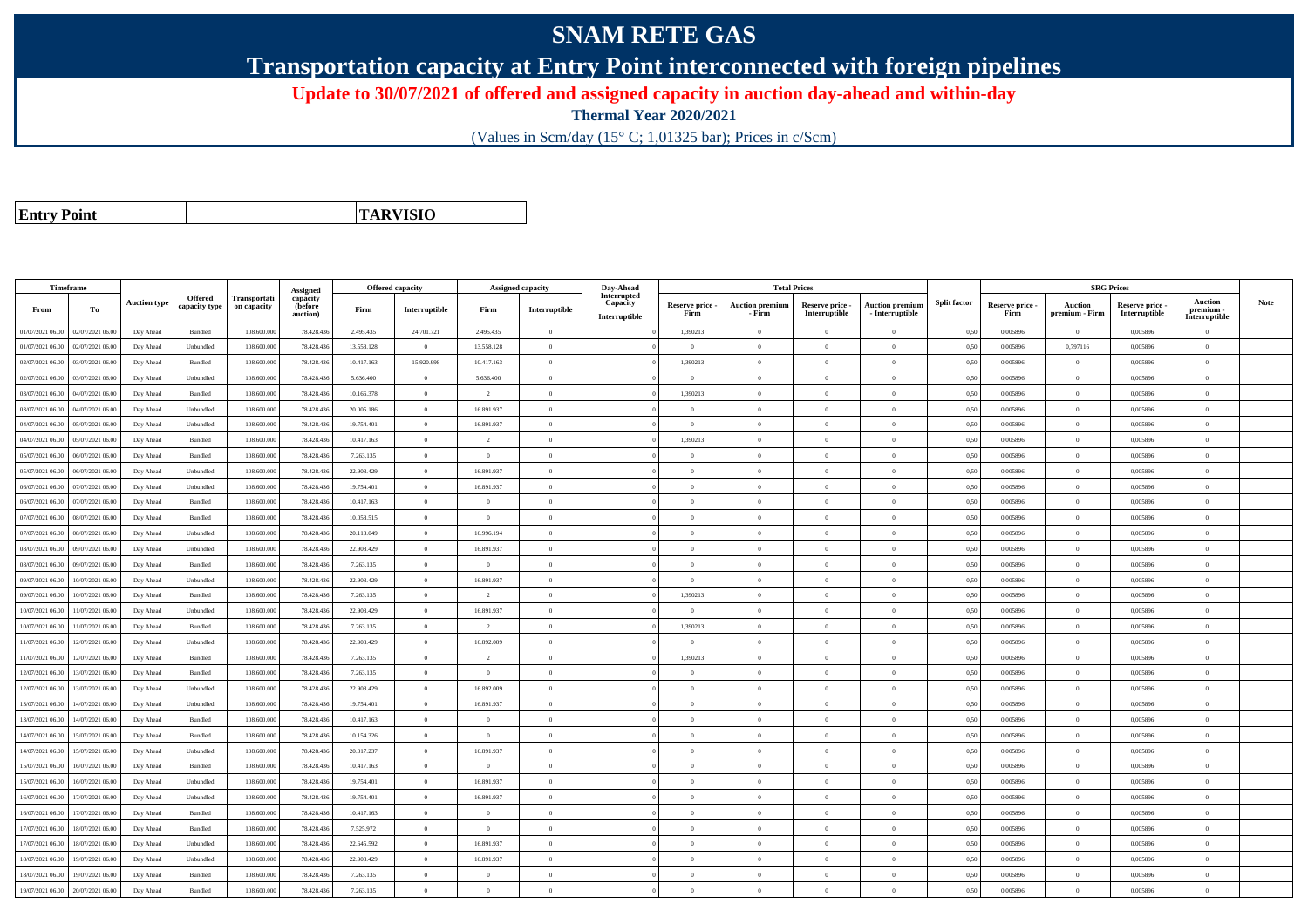| 19/07/2021 06:00 20/07/2021 06:00            | Day Ahead  | Unbundled | 108.600.000 | 78.428.436 | 22.908.429 | $\overline{0}$ | 16.891.937     |                | $\overline{0}$ | $\bf{0}$       | $\overline{0}$ | $\theta$       | 0,50 | 0,005896 | $\overline{0}$ | 0,005896       | $\bf{0}$       |  |
|----------------------------------------------|------------|-----------|-------------|------------|------------|----------------|----------------|----------------|----------------|----------------|----------------|----------------|------|----------|----------------|----------------|----------------|--|
|                                              |            |           |             |            |            |                |                |                |                |                |                |                |      |          |                |                |                |  |
| 20/07/2021 06:00<br>21/07/2021 06:00         | Day Ahead  | Unbundled | 108.600.00  | 78.428.43  | 22.908.429 | $\bf{0}$       | 16.891.937     | $\overline{0}$ | $\overline{0}$ | $\,$ 0         | $\overline{0}$ | $\bf{0}$       | 0,50 | 0,005896 | $\bf{0}$       | 0,005896       | $\bf{0}$       |  |
| 20/07/2021 06:00<br>21/07/2021 06:00         | Day Ahead  | Bundled   | 108,600,000 | 78.428.436 | 7.263.135  | $\overline{0}$ | 11.165         | $\overline{0}$ | 1,390213       | $\bf{0}$       | $\overline{0}$ | $\overline{0}$ | 0.50 | 0.005896 | $\overline{0}$ | 0.005896       | $\bf{0}$       |  |
| 21/07/2021 06:00<br>22/07/2021 06:00         | Day Ahead  | Bundled   | 108.600.000 | 78.428.436 | 10.154.326 | $\overline{0}$ | $\overline{0}$ | $\overline{0}$ | $\overline{0}$ | $\bf{0}$       | $\overline{0}$ | $\theta$       | 0,50 | 0,005896 | $\,0\,$        | 0,005896       | $\overline{0}$ |  |
| 21/07/2021 06:00<br>22/07/2021 06.00         | Day Ahead  | Unbundled | 108.600.00  | 78.428.436 | 20.017.237 | $\overline{0}$ | 16.891.937     | $\overline{0}$ |                | $\bf{0}$       | $\overline{0}$ | $\bf{0}$       | 0,50 | 0,005896 | $\bf{0}$       | 0,005896       | $\bf{0}$       |  |
| 22/07/2021 06:00<br>23/07/2021 06:00         | Day Ahead  | Bundled   | 108,600,000 | 78.428.436 | 10.254.459 | $\overline{0}$ | $\overline{0}$ | $\overline{0}$ | $\overline{0}$ | $\bf{0}$       | $\overline{0}$ | $\overline{0}$ | 0.50 | 0.005896 | $\bf{0}$       | 0.005896       | $\bf{0}$       |  |
|                                              |            |           |             |            |            | $\overline{0}$ |                | $\overline{0}$ | $\overline{0}$ |                | $\overline{0}$ | $\overline{0}$ |      |          | $\,0\,$        |                |                |  |
| 22/07/2021 06:00<br>23/07/2021 06:00         | Day Ahead  | Unbundled | 108.600.000 | 78.428.436 | 19.917.105 |                | 16.891.937     |                |                | $\bf{0}$       |                |                | 0,50 | 0,005896 |                | 0,005896       | $\bf{0}$       |  |
| 23/07/2021 06:00<br>24/07/2021 06.00         | Day Ahead  | Bundled   | 108.600.00  | 78.428.436 | 7.263.128  | $\bf{0}$       | $\bf{0}$       | $\overline{0}$ |                | $\,$ 0         | $\overline{0}$ | $\bf{0}$       | 0,50 | 0,005896 | $\bf{0}$       | 0,005896       | $\bf{0}$       |  |
| 23/07/2021 06:00<br>24/07/2021 06:00         | Day Ahead  | Unbundled | 108,600,000 | 78.428.436 | 22,908.436 | $\overline{0}$ | 16.892.009     | $\overline{0}$ | $\overline{0}$ | $\bf{0}$       | $\overline{0}$ | $\overline{0}$ | 0.50 | 0.005896 | $\overline{0}$ | 0.005896       | $\bf{0}$       |  |
| 24/07/2021 06:00<br>25/07/2021 06:00         | Day Ahead  | Bundled   | 108.600.000 | 78.428.436 | 7.263.135  | $\overline{0}$ | $\overline{0}$ | $\overline{0}$ | $\overline{0}$ | $\bf{0}$       | $\overline{0}$ | $\bf{0}$       | 0,50 | 0,005896 | $\overline{0}$ | 0,005896       | $\bf{0}$       |  |
| 24/07/2021 06:00<br>25/07/2021 06.00         | Day Ahead  | Unbundled | 108.600.00  | 78.428.436 | 22.908.429 | $\overline{0}$ | 16.892.009     | $\overline{0}$ |                | $\,$ 0         | $\overline{0}$ | $\bf{0}$       | 0,50 | 0,005896 | $\bf{0}$       | 0,005896       | $\bf{0}$       |  |
| 25/07/2021 06:00<br>26/07/2021 06:00         | Day Ahead  | Bundled   | 108,600,000 | 78.428.436 | 7.263.135  | $\overline{0}$ | $\overline{0}$ | $\overline{0}$ | $\overline{0}$ | $\,$ 0 $\,$    | $\overline{0}$ | $\overline{0}$ | 0.50 | 0.005896 | $\,$ 0 $\,$    | 0.005896       | $\bf{0}$       |  |
| 25/07/2021 06:00<br>26/07/2021 06:00         | Day Ahead  | Unbundled | 108.600.000 | 78.428.436 | 22.908.429 | $\overline{0}$ | 16.892.009     | $\overline{0}$ | $\overline{0}$ | $\,$ 0         | $\overline{0}$ | $\theta$       | 0,50 | 0,005896 | $\,0\,$        | 0,005896       | $\bf{0}$       |  |
|                                              |            |           |             |            |            |                |                |                |                |                |                |                |      |          |                |                |                |  |
| 26/07/2021 06:00<br>27/07/2021 06.00         | Day Ahead  | Unbundled | 108.600.00  | 78.428.43  | 22.645.592 | $\bf{0}$       | 16.892.009     | $\overline{0}$ |                | $\,$ 0         | $\overline{0}$ | $\bf{0}$       | 0,50 | 0,005896 | $\bf{0}$       | 0,005896       | $\bf{0}$       |  |
| 26/07/2021 06:00<br>27/07/2021 06:00         | Day Ahead  | Bundled   | 108,600,000 | 78.428.436 | 7.525.972  | $\overline{0}$ | $\overline{0}$ | $\overline{0}$ | $\overline{0}$ | $\bf{0}$       | $\overline{0}$ | $\overline{0}$ | 0.50 | 0.005896 | $\bf{0}$       | 0.005896       | $\bf{0}$       |  |
| 27/07/2021 06:00<br>28/07/2021 06:00         | Day Ahead  | Bundled   | 108.600.000 | 78.428.436 | 7.263.135  | $\overline{0}$ | $\overline{0}$ | $\overline{0}$ | $\overline{0}$ | $\bf{0}$       | $\overline{0}$ | $\overline{0}$ | 0,50 | 0,005896 | $\,0\,$        | 0,005896       | $\overline{0}$ |  |
| 27/07/2021 06:00<br>28/07/2021 06:00         | Day Ahead  | Unbundled | 108.600.00  | 78.428.436 | 22.908.429 | $\overline{0}$ | 16.892.009     | $\overline{0}$ |                | $\,$ 0         | $\overline{0}$ | $\bf{0}$       | 0,50 | 0,005896 | $\bf{0}$       | 0,005896       | $\bf{0}$       |  |
| 28/07/2021 06:00<br>29/07/2021 06:00         | Day Ahead  | Bundled   | 108 600 000 | 78.428.436 | 7.263.135  | $\overline{0}$ | $\overline{0}$ | $\overline{0}$ | $\overline{0}$ | $\bf{0}$       | $\overline{0}$ | $\overline{0}$ | 0.50 | 0.005896 | $\overline{0}$ | 0.005896       | $\bf{0}$       |  |
| 28/07/2021 06:00<br>29/07/2021 06:00         |            |           | 108.600.000 |            |            | $\overline{0}$ | 16.891.937     | $\overline{0}$ | $\overline{0}$ | $\bf{0}$       |                | $\overline{0}$ |      |          | $\,0\,$        |                | $\bf{0}$       |  |
|                                              | Day Ahead  | Unbundled |             | 78.428.436 | 22.908.429 |                |                |                |                |                | $\overline{0}$ |                | 0,50 | 0,005896 |                | 0,005896       |                |  |
| 29/07/2021 06:00<br>30/07/2021 06:00         | Day Ahead  | Bundled   | 108.600.00  | 78.428.436 | 7.263.135  | $\bf{0}$       | $\bf{0}$       | $\overline{0}$ | $\overline{0}$ | $\,$ 0         | $\overline{0}$ | $\bf{0}$       | 0,50 | 0,005896 | $\bf{0}$       | 0,005896       | $\bf{0}$       |  |
| 29/07/2021 06:00<br>30/07/2021 06:00         | Day Ahead  | Unbundled | 108,600,000 | 78.428.436 | 22.908.429 | $\overline{0}$ | 16.891.937     | $\overline{0}$ | $\overline{0}$ | $\,$ 0 $\,$    | $\overline{0}$ | $\overline{0}$ | 0.50 | 0.005896 | $\overline{0}$ | 0.005896       | $\bf{0}$       |  |
| 30/07/2021 06:00<br>31/07/2021 06:00         | Day Ahead  | Unbundled | 108.600.000 | 78.428.436 | 22.908.429 | $\overline{0}$ | 16.891.937     | $\overline{0}$ | $\overline{0}$ | $\,$ 0         | $\overline{0}$ | $\overline{0}$ | 0,50 | 0,005896 | $\,$ 0 $\,$    | 0,005896       | $\bf{0}$       |  |
| 30/07/2021 06:00<br>31/07/2021 06.00         | Day Ahead  | Bundled   | 108.600.00  | 78.428.436 | 7.263.135  | $\bf{0}$       | $\theta$       | $\overline{0}$ | $\overline{0}$ | $\,$ 0         | $\overline{0}$ | $\bf{0}$       | 0,50 | 0,005896 | $\bf{0}$       | 0,005896       | $\bf{0}$       |  |
| 31/07/2021 06:00<br>01/08/2021 06:00         | Day Ahead  | Bundled   | 108,600,000 | 78.428.436 | 7.822.146  | $\overline{0}$ | $\overline{0}$ | $\overline{0}$ | $\overline{0}$ | $\bf{0}$       | $\overline{0}$ | $\overline{0}$ | 0.50 | 0.005896 | $\bf{0}$       | 0.005896       | $\bf{0}$       |  |
| 31/07/2021 06:00<br>01/08/2021 06:00         | Day Ahead  | Unbundled | 108.600.000 | 78.428.436 | 22.349.418 | $\overline{0}$ | 16.891.937     | $\overline{0}$ | $\overline{0}$ | $\,$ 0         | $\overline{0}$ | $\overline{0}$ | 0,50 | 0,005896 | $\,$ 0 $\,$    | 0,005896       | $\overline{0}$ |  |
|                                              |            |           |             |            |            |                |                |                |                |                |                |                |      |          |                |                |                |  |
| 03/07/2021 06:00<br>04/07/2021 06.00         | Within Day | Bundled   | 108.600.00  | 95.320.37  | 10.166.375 | $\overline{0}$ | $\theta$       | $\overline{0}$ |                | $\,$ 0         | $\overline{0}$ | $\bf{0}$       | 0,50 | 0,589649 | $\bf{0}$       | $\overline{0}$ | $\bf{0}$       |  |
| 03/07/2021 06:00<br>04/07/2021 06:00         | Within Day | Unbundled | 108,600,000 | 95.320.375 | 3.113.248  | $\overline{0}$ | $\overline{0}$ | $\overline{0}$ | $\overline{0}$ | $\bf{0}$       | $\overline{0}$ | $\overline{0}$ | 0.50 | 0.589649 | $\bf{0}$       | $\overline{0}$ | $\bf{0}$       |  |
| 03/07/2021 07:00<br>04/07/2021 06:00         | Within Day | Bundled   | 108.600.000 | 95.320.375 | 9.742.776  | $\overline{0}$ | $\overline{0}$ | $\overline{0}$ | $\overline{0}$ | $\bf{0}$       | $\overline{0}$ | $\overline{0}$ | 0,50 | 0,589649 | $\,$ 0 $\,$    | $\overline{0}$ | $\bf{0}$       |  |
| 03/07/2021 07:00<br>04/07/2021 06.00         | Within Day | Unbundled | 108.600.00  | 95.320.37  | 2.983.529  | $\bf{0}$       | $\overline{0}$ | $\overline{0}$ | $\overline{0}$ | $\bf{0}$       | $\overline{0}$ | $\bf{0}$       | 0,50 | 0,589649 | $\bf{0}$       | $\overline{0}$ | $\bf{0}$       |  |
| 03/07/2021 08:00<br>04/07/2021 06:00         | Within Day | Unbundled | 108,600,000 | 95.320.375 | 2.853.811  | $\overline{0}$ | $\overline{0}$ | $\overline{0}$ | $\overline{0}$ | $\,$ 0 $\,$    | $\overline{0}$ | $\overline{0}$ | 0.50 | 0.589649 | $\overline{0}$ | $\bf{0}$       | $\bf{0}$       |  |
| 03/07/2021 08:00<br>04/07/2021 06:00         | Within Day | Bundled   | 108.600.000 | 95.320.375 | 9.319.177  | $\overline{0}$ | $\overline{0}$ | $\overline{0}$ | $\Omega$       | $\overline{0}$ | $\overline{0}$ | $\overline{0}$ | 0.50 | 0.589649 | $\mathbf{0}$   | $\overline{0}$ | $\overline{0}$ |  |
| 03/07/2021 09:00<br>04/07/2021 06.00         | Within Day | Unbundled | 108.600.00  | 95.320.37  | 2.724.092  | $\overline{0}$ | $\theta$       | $\overline{0}$ |                | $\,$ 0         | $\overline{0}$ | $\bf{0}$       | 0,50 | 0,589649 | $\bf{0}$       | $\overline{0}$ | $\bf{0}$       |  |
|                                              |            |           |             |            |            |                |                |                |                |                |                |                |      |          |                |                |                |  |
| 03/07/2021 09:00<br>04/07/2021 06:00         | Within Day | Bundled   | 108,600,000 | 95.320.375 | 8.895.578  | $\overline{0}$ | $\overline{0}$ | $\overline{0}$ | $\overline{0}$ | $\bf{0}$       | $\overline{0}$ | $\overline{0}$ | 0.50 | 0.589649 | $\bf{0}$       | $\overline{0}$ | $\bf{0}$       |  |
| 03/07/2021 10:00<br>04/07/2021 06:00         | Within Day | Unbundled | 108.600.000 | 95.320.375 | 2.594.373  | $\overline{0}$ | $\overline{0}$ | $\Omega$       | $\Omega$       | $\mathbf{0}$   | $\overline{0}$ | $\overline{0}$ | 0.50 | 0.589649 | $\mathbf{0}$   | $\overline{0}$ | $\overline{0}$ |  |
| 03/07/2021 10:00<br>04/07/2021 06.00         | Within Day | Bundled   | 108.600.00  | 95.320.37  | 8.471.979  | $\overline{0}$ | $\overline{0}$ | $\overline{0}$ |                | $\,$ 0         | $\overline{0}$ | $\bf{0}$       | 0,50 | 0,589649 | $\bf{0}$       | $\overline{0}$ | $\bf{0}$       |  |
| 03/07/2021 11:00<br>04/07/2021 06:00         | Within Day | Unbundled | 108,600,000 | 95.320.375 | 2.464.654  | $\overline{0}$ | $\overline{0}$ | $\overline{0}$ | $\overline{0}$ | $\bf{0}$       | $\overline{0}$ | $\overline{0}$ | 0.50 | 0.589649 | $\bf{0}$       | $\overline{0}$ | $\bf{0}$       |  |
| 03/07/2021 11:00<br>04/07/2021 06:00         | Within Day | Bundled   | 108.600.000 | 95.320.375 | 8.048.380  | $\overline{0}$ | $\overline{0}$ | $\overline{0}$ | $\Omega$       | $\overline{0}$ | $\overline{0}$ | $\overline{0}$ | 0.50 | 0.589649 | $\mathbf{0}$   | $\overline{0}$ | $\overline{0}$ |  |
| 03/07/2021 12:00<br>04/07/2021 06.00         | Within Day | Bundled   | 108.600.00  | 95.320.37  | 7.624.781  | $\overline{0}$ | $\overline{0}$ | $\overline{0}$ | $\overline{0}$ | $\bf{0}$       | $\overline{0}$ | $\bf{0}$       | 0,50 | 0,589649 | $\bf{0}$       | $\overline{0}$ | $\bf{0}$       |  |
| 03/07/2021 12:00<br>04/07/2021 06:00         |            | Unbundled | 108,600,000 | 95.320.375 | 2.334.936  |                | $\overline{0}$ |                | $\overline{0}$ | $\,$ 0 $\,$    | $\overline{0}$ | $\overline{0}$ | 0.50 | 0.589649 | $\overline{0}$ | $\bf{0}$       |                |  |
|                                              | Within Day |           |             |            |            | $\overline{0}$ |                | $\overline{0}$ |                |                |                |                |      |          |                |                | $\bf{0}$       |  |
| 03/07/2021 13:00<br>04/07/2021 06:00         | Within Day | Unbundled | 108.600.000 | 95.320.375 | 2.205.217  | $\overline{0}$ | $\overline{0}$ | $\Omega$       | $\Omega$       | $\mathbf{0}$   | $\overline{0}$ | $\overline{0}$ | 0.50 | 0.589649 | $\mathbf{0}$   | $\overline{0}$ | $\overline{0}$ |  |
| 03/07/2021 13:00<br>04/07/2021 06.00         | Within Day | Bundled   | 108.600.00  | 95.320.37  | 7.201.182  | $\bf{0}$       | $\overline{0}$ | $\overline{0}$ | $\overline{0}$ | $\,$ 0         | $\overline{0}$ | $\bf{0}$       | 0,50 | 0,589649 | $\bf{0}$       | $\overline{0}$ | $\bf{0}$       |  |
| 03/07/2021 14:00<br>04/07/2021 06:00         | Within Day | Unbundled | 108,600,000 | 95.320.37  | 2.075.498  | $\overline{0}$ | $\overline{0}$ | $\overline{0}$ | $\overline{0}$ | $\bf{0}$       | $\overline{0}$ | $\overline{0}$ | 0.50 | 0.589649 | $\bf{0}$       | $\overline{0}$ | $\bf{0}$       |  |
| 03/07/2021 14:00<br>04/07/2021 06:00         | Within Day | Bundled   | 108.600.000 | 95.320.375 | 6.777.583  | $\overline{0}$ | $\Omega$       | $\Omega$       | $\Omega$       | $\bf{0}$       | $\overline{0}$ | $\Omega$       | 0.50 | 0.589649 | $\mathbf{0}$   | $\overline{0}$ | $\overline{0}$ |  |
| 03/07/2021 15:00<br>04/07/2021 06:00         | Within Day | Unbundled | 108.600.00  | 95.320.37  | 1.945.780  | $\overline{0}$ | $\overline{0}$ | $\overline{0}$ | $\bf{0}$       | $\,$ 0         | $\overline{0}$ | $\bf{0}$       | 0,50 | 0,589649 | $\bf{0}$       | $\overline{0}$ | $\,$ 0         |  |
| $03/07/2021\ 15.00 \qquad 04/07/2021\ 06.00$ | Within Day | Bundled   | 108.600.000 | 95.320.375 | 6353984    | $\bf{0}$       | $\theta$       |                |                |                |                |                | 0,50 | 0.589649 | $\theta$       | $\Omega$       |                |  |
| 03/07/2021 16:00 04/07/2021 06:00            |            |           |             |            |            | $\theta$       |                | $\theta$       |                |                |                |                |      |          |                |                |                |  |
|                                              | Within Day | Unbundled | 108.600.000 | 95.320.375 | 1.816.061  |                | $\overline{0}$ |                | $\Omega$       | $\overline{0}$ | $\overline{0}$ | $\overline{0}$ | 0,50 | 0,589649 | $\theta$       | $\overline{0}$ | $\bf{0}$       |  |
| 03/07/2021 16:00<br>04/07/2021 06:00         | Within Day | Bundled   | 108.600.00  | 95.320.37  | 5.930.385  | $\overline{0}$ | $\bf{0}$       | $\overline{0}$ | $\bf{0}$       | $\overline{0}$ | $\overline{0}$ | $\mathbf{0}$   | 0,50 | 0,589649 | $\overline{0}$ | $\bf{0}$       | $\bf{0}$       |  |
| 03/07/2021 17:00   04/07/2021 06:00          | Within Day | Unbundled | 108,600,000 | 95.320.375 | 1.686.342  | $\overline{0}$ | $\overline{0}$ | $\overline{0}$ | $\overline{0}$ | $\overline{0}$ | $\overline{0}$ | $\mathbf{0}$   | 0.50 | 0.589649 | $\overline{0}$ | $\,$ 0 $\,$    | $\,$ 0 $\,$    |  |
| 03/07/2021 17:00  04/07/2021 06:00           | Within Dav | Bundled   | 108.600.000 | 95.320.375 | 5.506.786  | $\overline{0}$ | $\overline{0}$ | $\overline{0}$ | $\overline{0}$ | $\overline{0}$ | $\overline{0}$ | $\overline{0}$ | 0,50 | 0,589649 | $\theta$       | $\overline{0}$ | $\bf{0}$       |  |
| 03/07/2021 18:00<br>04/07/2021 06:00         | Within Day | Bundled   | 108.600.00  | 95.320.375 | 5.083.187  | $\overline{0}$ | $\overline{0}$ | $\overline{0}$ | $\overline{0}$ | $\bf{0}$       | $\overline{0}$ | $\bf{0}$       | 0,50 | 0,589649 | $\overline{0}$ | $\bf{0}$       | $\bf{0}$       |  |
| 03/07/2021 18:00 04/07/2021 06:00            | Within Day | Unbundled | 108,600,000 | 95.320.375 | 1.556.624  | $\overline{0}$ | $\overline{0}$ | $\overline{0}$ | $\overline{0}$ | $\,$ 0 $\,$    | $\overline{0}$ | $\overline{0}$ | 0.50 | 0.589649 | $\overline{0}$ | $\overline{0}$ | $\bf{0}$       |  |
| 03/07/2021 19:00 04/07/2021 06:00            | Within Dav | Unbundled | 108.600.000 | 95.320.375 | 1.426.905  | $\overline{0}$ | $\overline{0}$ | $\overline{0}$ | $\overline{0}$ | $\mathbf{0}$   | $\overline{0}$ | $\overline{0}$ | 0,50 | 0,589649 | $\overline{0}$ | $\overline{0}$ | $\bf{0}$       |  |
|                                              |            |           |             |            |            |                |                |                |                |                |                |                |      |          |                |                |                |  |
| 04/07/2021 06:00<br>03/07/2021 19:00         | Within Day | Bundled   | 108.600.00  | 95.320.375 | 4.659.588  | $\overline{0}$ | $\,$ 0         | $\overline{0}$ | $\bf{0}$       | $\,$ 0 $\,$    | $\overline{0}$ | $\mathbf{0}$   | 0,50 | 0,589649 | $\overline{0}$ | $\,$ 0 $\,$    | $\bf{0}$       |  |
| 03/07/2021 20:00 04/07/2021 06:00            | Within Day | Unbundled | 108,600,000 | 95.320.375 | 1.297.186  | $\overline{0}$ | $\overline{0}$ | $\overline{0}$ | $\overline{0}$ | $\,$ 0 $\,$    | $\overline{0}$ | $\mathbf{0}$   | 0.50 | 0.589649 | $\overline{0}$ | $\,$ 0 $\,$    | $\bf{0}$       |  |
| 03/07/2021 20.00 04/07/2021 06:00            | Within Dav | Bundled   | 108.600.000 | 95.320.375 | 4.235.989  | $\overline{0}$ | $\overline{0}$ | $\overline{0}$ | $\overline{0}$ | $\overline{0}$ | $\overline{0}$ | $\overline{0}$ | 0,50 | 0.589649 | $\overline{0}$ | $\overline{0}$ | $\bf{0}$       |  |
| 03/07/2021 21:00<br>04/07/2021 06:00         | Within Day | Unbundled | 108.600.00  | 95.320.37  | 1.167.468  | $\overline{0}$ | $\overline{0}$ | $\overline{0}$ | $\bf{0}$       | $\bf{0}$       | $\overline{0}$ | $\bf{0}$       | 0,50 | 0,589649 | $\overline{0}$ | $\bf{0}$       | $\bf{0}$       |  |
| 03/07/2021 21:00 04/07/2021 06:00            | Within Day | Bundled   | 108.600.000 | 95.320.375 | 3.812.390  | $\overline{0}$ | $\overline{0}$ | $\overline{0}$ | $\overline{0}$ | $\,$ 0 $\,$    | $\overline{0}$ | $\overline{0}$ | 0,50 | 0,589649 | $\,$ 0 $\,$    | $\,$ 0 $\,$    | $\bf{0}$       |  |
|                                              |            |           |             |            |            |                |                |                |                |                |                |                |      |          |                |                |                |  |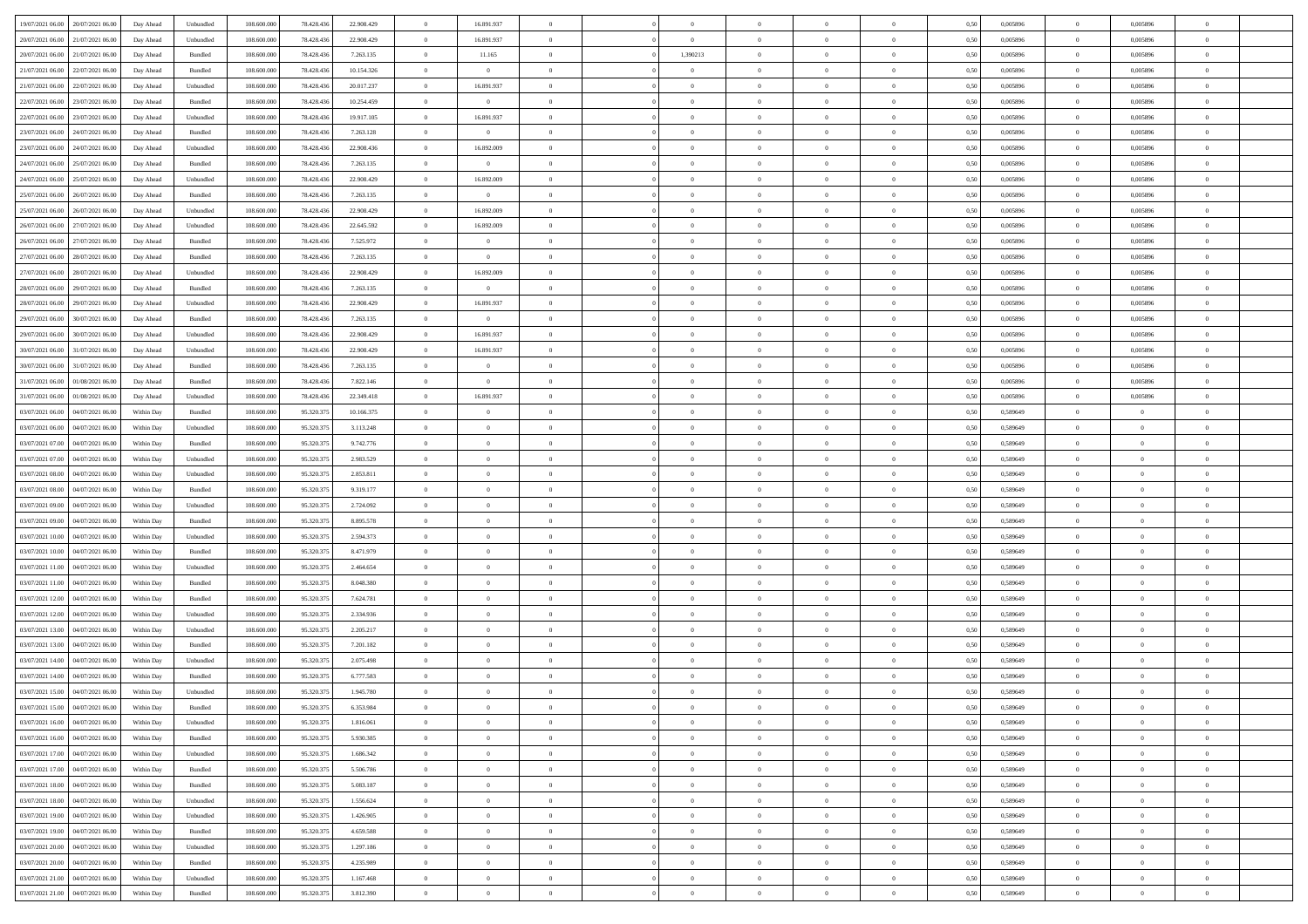| 03/07/2021 22:00 04/07/2021 06:00                  | Within Day | Unbundled                   | 108.600.000 | 95.320.375 | 1.037.749  | $\overline{0}$ | $\overline{0}$ |                | $\overline{0}$ | $\theta$       |                | $\theta$       | 0,50 | 0,589648 | $\theta$       | $\theta$       | $\overline{0}$ |  |
|----------------------------------------------------|------------|-----------------------------|-------------|------------|------------|----------------|----------------|----------------|----------------|----------------|----------------|----------------|------|----------|----------------|----------------|----------------|--|
| 03/07/2021 22:00<br>04/07/2021 06.00               | Within Day | Bundled                     | 108.600.00  | 95.320.37  | 3.388.791  | $\bf{0}$       | $\bf{0}$       | $\bf{0}$       | $\bf{0}$       | $\overline{0}$ | $\overline{0}$ | $\bf{0}$       | 0,50 | 0,589648 | $\,$ 0 $\,$    | $\bf{0}$       | $\overline{0}$ |  |
| 03/07/2021 23:00<br>04/07/2021 06:00               | Within Day | Bundled                     | 108,600,000 | 95.320.375 | 2.965.192  | $\overline{0}$ | $\bf{0}$       | $\overline{0}$ | $\bf{0}$       | $\bf{0}$       | $\overline{0}$ | $\bf{0}$       | 0.50 | 0.589649 | $\bf{0}$       | $\overline{0}$ | $\bf{0}$       |  |
| 03/07/2021 23:00<br>04/07/2021 06:00               |            |                             | 108.600.000 |            |            | $\overline{0}$ | $\overline{0}$ | $\overline{0}$ | $\overline{0}$ | $\theta$       | $\overline{0}$ |                |      |          | $\theta$       | $\theta$       | $\overline{0}$ |  |
|                                                    | Within Day | Unbundled                   |             | 95.320.375 | 908.030    |                |                |                |                |                |                | $\bf{0}$       | 0,50 | 0,589649 |                |                |                |  |
| 04/07/2021 00:00<br>04/07/2021 06.00               | Within Day | Bundled                     | 108.600.00  | 95.320.37  | 2.541.593  | $\overline{0}$ | $\overline{0}$ | $\bf{0}$       | $\overline{0}$ | $\theta$       | $\overline{0}$ | $\bf{0}$       | 0,50 | 0,589649 | $\,$ 0 $\,$    | $\bf{0}$       | $\overline{0}$ |  |
| 04/07/2021 00:00<br>04/07/2021 06:00               | Within Day | Unbundled                   | 108,600,000 | 95.320.37  | 778,312    | $\overline{0}$ | $\overline{0}$ | $\overline{0}$ | $\bf{0}$       | $\overline{0}$ | $\theta$       | $\bf{0}$       | 0.50 | 0.589649 | $\,$ 0 $\,$    | $\theta$       | $\overline{0}$ |  |
| 04/07/2021 01:00<br>04/07/2021 06:00               | Within Day | Bundled                     | 108.600.000 | 95.320.375 | 2.117.994  | $\overline{0}$ | $\overline{0}$ | $\overline{0}$ | $\overline{0}$ | $\overline{0}$ | $\overline{0}$ | $\bf{0}$       | 0,50 | 0,589649 | $\theta$       | $\theta$       | $\overline{0}$ |  |
|                                                    |            |                             |             |            |            |                |                |                |                |                |                |                |      |          |                |                |                |  |
| 04/07/2021 01:00<br>04/07/2021 06.00               | Within Day | Unbundled                   | 108.600.00  | 95.320.37  | 648.593    | $\bf{0}$       | $\bf{0}$       | $\bf{0}$       | $\overline{0}$ | $\overline{0}$ | $\overline{0}$ | $\bf{0}$       | 0,50 | 0,589649 | $\,$ 0 $\,$    | $\bf{0}$       | $\overline{0}$ |  |
| 04/07/2021 02:00<br>04/07/2021 06:00               | Within Day | Bundled                     | 108,600,000 | 95.320.37  | 1.694.395  | $\overline{0}$ | $\bf{0}$       | $\overline{0}$ | $\bf{0}$       | $\overline{0}$ | $\overline{0}$ | $\bf{0}$       | 0.50 | 0.589650 | $\bf{0}$       | $\overline{0}$ | $\overline{0}$ |  |
| 04/07/2021 02:00<br>04/07/2021 06:00               | Within Day | Unbundled                   | 108.600.000 | 95.320.375 | 518.874    | $\overline{0}$ | $\bf{0}$       | $\overline{0}$ | $\overline{0}$ | $\overline{0}$ | $\overline{0}$ | $\bf{0}$       | 0,50 | 0,589650 | $\,$ 0 $\,$    | $\bf{0}$       | $\overline{0}$ |  |
| 04/07/2021 03:00<br>04/07/2021 06.00               | Within Day | Unbundled                   | 108.600.00  | 95.320.37  | 389.156    | $\bf{0}$       | $\bf{0}$       | $\bf{0}$       | $\bf{0}$       | $\bf{0}$       | $\overline{0}$ | $\bf{0}$       | 0,50 | 0,589651 | $\,$ 0 $\,$    | $\bf{0}$       | $\overline{0}$ |  |
|                                                    |            |                             |             |            |            |                |                |                |                |                |                |                |      |          |                |                |                |  |
| 04/07/2021 03:00<br>04/07/2021 06:00               | Within Day | Bundled                     | 108,600,000 | 95.320.375 | 1.270.796  | $\overline{0}$ | $\bf{0}$       | $\overline{0}$ | $\overline{0}$ | $\bf{0}$       | $\overline{0}$ | $\bf{0}$       | 0.50 | 0.589651 | $\bf{0}$       | $\overline{0}$ | $\,$ 0         |  |
| 04/07/2021 04:00<br>04/07/2021 06:00               | Within Day | Unbundled                   | 108.600.000 | 95.320.37  | 259.437    | $\overline{0}$ | $\overline{0}$ | $\overline{0}$ | $\theta$       | $\theta$       | $\overline{0}$ | $\bf{0}$       | 0,50 | 0,589647 | $\theta$       | $\theta$       | $\overline{0}$ |  |
| 04/07/2021 04:00<br>04/07/2021 06.00               | Within Day | Bundled                     | 108.600.00  | 95.320.37  | 847.197    | $\bf{0}$       | $\overline{0}$ | $\bf{0}$       | $\bf{0}$       | $\bf{0}$       | $\overline{0}$ | $\bf{0}$       | 0,50 | 0,589647 | $\,$ 0 $\,$    | $\bf{0}$       | $\overline{0}$ |  |
| 04/07/2021 05:00<br>04/07/2021 06:00               | Within Day | Bundled                     | 108,600,000 | 95.320.375 | 423.598    | $\overline{0}$ | $\bf{0}$       | $\overline{0}$ | $\bf{0}$       | $\overline{0}$ | $\theta$       | $\bf{0}$       | 0.50 | 0.589647 | $\,$ 0 $\,$    | $\theta$       | $\overline{0}$ |  |
| 04/07/2021 05:00<br>04/07/2021 06:00               | Within Day | Unbundled                   | 108.600.000 | 95.320.375 | 129.718    | $\overline{0}$ | $\overline{0}$ | $\overline{0}$ | $\overline{0}$ | $\overline{0}$ | $\overline{0}$ | $\bf{0}$       | 0,50 | 0,589647 | $\theta$       | $\theta$       | $\overline{0}$ |  |
|                                                    |            |                             |             |            |            |                |                |                |                |                |                |                |      |          |                |                |                |  |
| 04/07/2021 06:00<br>05/07/2021 06.00               | Within Day | Unbundled                   | 108.600.00  | 95.320.37  | 2.862.463  | $\bf{0}$       | $\bf{0}$       | $\bf{0}$       | $\overline{0}$ | $\overline{0}$ | $\overline{0}$ | $\bf{0}$       | 0,50 | 0,589649 | $\,$ 0 $\,$    | $\bf{0}$       | $\overline{0}$ |  |
| 04/07/2021 06:00<br>05/07/2021 06:00               | Within Day | Bundled                     | 108,600,000 | 95.320.37  | 10.417.161 | $\overline{0}$ | $\bf{0}$       | $\overline{0}$ | $\bf{0}$       | $\overline{0}$ | $\overline{0}$ | $\bf{0}$       | 0.50 | 0.589649 | $\bf{0}$       | $\overline{0}$ | $\bf{0}$       |  |
| 04/07/2021 07:00<br>05/07/2021 06:00               | Within Day | Unbundled                   | 108.600.000 | 95.320.375 | 2.743.194  | $\overline{0}$ | $\bf{0}$       | $\overline{0}$ | $\overline{0}$ | $\overline{0}$ | $\overline{0}$ | $\bf{0}$       | 0,50 | 0,589649 | $\,$ 0 $\,$    | $\bf{0}$       | $\overline{0}$ |  |
| 04/07/2021 07:00<br>05/07/2021 06.00               | Within Day | Bundled                     | 108.600.00  | 95.320.37  | 9.983.112  | $\bf{0}$       | $\bf{0}$       | $\bf{0}$       | $\bf{0}$       | $\overline{0}$ | $\overline{0}$ | $\bf{0}$       | 0,50 | 0,589649 | $\,$ 0 $\,$    | $\bf{0}$       | $\overline{0}$ |  |
|                                                    |            |                             |             |            |            |                |                |                |                |                |                |                |      |          |                |                |                |  |
| 04/07/2021 08:00<br>05/07/2021 06:00               | Within Day | Unbundled                   | 108,600,000 | 95.320.37  | 2.623.924  | $\overline{0}$ | $\bf{0}$       | $\overline{0}$ | $\overline{0}$ | $\bf{0}$       | $\overline{0}$ | $\bf{0}$       | 0.50 | 0.589649 | $\bf{0}$       | $\overline{0}$ | $\,$ 0         |  |
| 04/07/2021 08:00<br>05/07/2021 06:00               | Within Day | Bundled                     | 108.600.000 | 95.320.375 | 9.549.064  | $\overline{0}$ | $\overline{0}$ | $\overline{0}$ | $\theta$       | $\theta$       | $\overline{0}$ | $\bf{0}$       | 0,50 | 0,589649 | $\theta$       | $\theta$       | $\overline{0}$ |  |
| 04/07/2021 09:00<br>05/07/2021 06.00               | Within Day | Unbundled                   | 108.600.00  | 95.320.37  | 2.504.655  | $\bf{0}$       | $\bf{0}$       | $\bf{0}$       | $\bf{0}$       | $\overline{0}$ | $\overline{0}$ | $\bf{0}$       | 0,50 | 0,589649 | $\,$ 0 $\,$    | $\bf{0}$       | $\overline{0}$ |  |
| 04/07/2021 09:00<br>05/07/2021 06:00               | Within Day | Bundled                     | 108,600,000 | 95.320.37  | 9.115.015  | $\overline{0}$ | $\overline{0}$ | $\overline{0}$ | $\bf{0}$       | $\overline{0}$ | $\theta$       | $\bf{0}$       | 0.50 | 0.589649 | $\,$ 0 $\,$    | $\theta$       | $\overline{0}$ |  |
| 04/07/2021 11:00<br>05/07/2021 06:00               | Within Day | Bundled                     | 108.600.000 | 95.320.375 | 8.246.919  | $\overline{0}$ | $\overline{0}$ | $\overline{0}$ | $\overline{0}$ | $\overline{0}$ | $\overline{0}$ | $\bf{0}$       | 0,50 | 0,589649 | $\theta$       | $\theta$       | $\overline{0}$ |  |
|                                                    |            |                             |             |            |            |                |                |                |                |                |                |                |      |          |                |                |                |  |
| 04/07/2021 11:00<br>05/07/2021 06.00               | Within Day | Unbundled                   | 108.600.00  | 95.320.37  | 2.266.116  | $\bf{0}$       | $\overline{0}$ | $\bf{0}$       | $\overline{0}$ | $\bf{0}$       | $\overline{0}$ | $\bf{0}$       | 0,50 | 0,589649 | $\,$ 0 $\,$    | $\bf{0}$       | $\overline{0}$ |  |
| 04/07/2021 12:00<br>05/07/2021 06:00               | Within Day | Unbundled                   | 108,600,000 | 95.320.37  | 2.146.847  | $\overline{0}$ | $\bf{0}$       | $\overline{0}$ | $\bf{0}$       | $\overline{0}$ | $\overline{0}$ | $\bf{0}$       | 0.50 | 0.589649 | $\bf{0}$       | $\overline{0}$ | $\overline{0}$ |  |
| 04/07/2021 12:00<br>05/07/2021 06:00               | Within Day | Bundled                     | 108.600.000 | 95.320.375 | 7.812.870  | $\overline{0}$ | $\bf{0}$       | $\overline{0}$ | $\overline{0}$ | $\overline{0}$ | $\overline{0}$ | $\bf{0}$       | 0,50 | 0,589649 | $\theta$       | $\theta$       | $\overline{0}$ |  |
| 04/07/2021 13:00<br>05/07/2021 06.00               | Within Day | Unbundled                   | 108.600.00  | 95.320.37  | 2.027.578  | $\bf{0}$       | $\bf{0}$       | $\bf{0}$       | $\bf{0}$       | $\overline{0}$ | $\overline{0}$ | $\bf{0}$       | 0,50 | 0,589649 | $\,$ 0 $\,$    | $\bf{0}$       | $\overline{0}$ |  |
|                                                    |            |                             |             |            |            |                |                |                |                |                |                |                |      |          |                |                |                |  |
| 04/07/2021 13:00<br>05/07/2021 06:00               | Within Day | Bundled                     | 108,600,000 | 95.320.375 | 7.378.822  | $\overline{0}$ | $\bf{0}$       | $\overline{0}$ | $\bf{0}$       | $\bf{0}$       | $\overline{0}$ | $\bf{0}$       | 0.50 | 0.589649 | $\bf{0}$       | $\overline{0}$ | $\,$ 0         |  |
| 04/07/2021 14:00<br>05/07/2021 06:00               | Within Day | Unbundled                   | 108.600.000 | 95.320.375 | 1,908,308  | $\overline{0}$ | $\overline{0}$ | $\overline{0}$ | $\overline{0}$ | $\overline{0}$ | $\overline{0}$ | $\bf{0}$       | 0.50 | 0.589649 | $\theta$       | $\theta$       | $\overline{0}$ |  |
| 04/07/2021 14:00<br>05/07/2021 06.00               | Within Day | Bundled                     | 108.600.00  | 95.320.37  | 6.944.774  | $\bf{0}$       | $\bf{0}$       | $\bf{0}$       | $\bf{0}$       | $\overline{0}$ | $\overline{0}$ | $\bf{0}$       | 0,50 | 0,589649 | $\,$ 0 $\,$    | $\bf{0}$       | $\overline{0}$ |  |
| 04/07/2021 15:00<br>05/07/2021 06:00               | Within Day | Unbundled                   | 108,600,000 | 95.320.375 | 1.789.039  | $\overline{0}$ | $\bf{0}$       | $\overline{0}$ | $\bf{0}$       | $\overline{0}$ | $\theta$       | $\bf{0}$       | 0.50 | 0.589649 | $\,$ 0 $\,$    | $\bf{0}$       | $\overline{0}$ |  |
| 04/07/2021 15:00<br>05/07/2021 06:00               | Within Dav | Bundled                     | 108.600.000 | 95.320.375 | 6.510.725  | $\overline{0}$ | $\overline{0}$ | $\overline{0}$ | $\overline{0}$ | $\overline{0}$ | $\overline{0}$ | $\bf{0}$       | 0.50 | 0.589649 | $\theta$       | $\theta$       | $\overline{0}$ |  |
|                                                    |            |                             |             |            |            |                |                |                |                |                |                |                |      |          |                |                |                |  |
| 04/07/2021 16:00<br>05/07/2021 06.00               | Within Day | Unbundled                   | 108.600.00  | 95.320.37  | 1.669.770  | $\bf{0}$       | $\bf{0}$       | $\bf{0}$       | $\bf{0}$       | $\overline{0}$ | $\overline{0}$ | $\bf{0}$       | 0,50 | 0,589649 | $\,$ 0 $\,$    | $\bf{0}$       | $\overline{0}$ |  |
| 04/07/2021 16:00<br>05/07/2021 06:00               | Within Day | Bundled                     | 108,600,000 | 95.320.37  | 6.076.677  | $\overline{0}$ | $\bf{0}$       | $\overline{0}$ | $\bf{0}$       | $\overline{0}$ | $\overline{0}$ | $\bf{0}$       | 0.50 | 0.589649 | $\bf{0}$       | $\overline{0}$ | $\overline{0}$ |  |
| 04/07/2021 17:00<br>05/07/2021 06:00               | Within Day | Bundled                     | 108.600.000 | 95.320.375 | 5.642.628  | $\overline{0}$ | $\overline{0}$ | $\overline{0}$ | $\overline{0}$ | $\overline{0}$ | $\overline{0}$ | $\bf{0}$       | 0.50 | 0.589649 | $\theta$       | $\theta$       | $\overline{0}$ |  |
| 04/07/2021 17:00<br>05/07/2021 06.00               | Within Day | Unbundled                   | 108.600.00  | 95.320.37  | 1.550.500  | $\bf{0}$       | $\bf{0}$       | $\bf{0}$       | $\bf{0}$       | $\overline{0}$ | $\overline{0}$ | $\bf{0}$       | 0,50 | 0,589649 | $\,$ 0 $\,$    | $\bf{0}$       | $\overline{0}$ |  |
|                                                    |            |                             |             |            |            |                |                |                |                |                |                |                |      |          |                |                |                |  |
| 04/07/2021 18:00<br>05/07/2021 06:00               | Within Day | Unbundled                   | 108,600,000 | 95.320.37  | 1.431.231  | $\overline{0}$ | $\bf{0}$       | $\overline{0}$ | $\overline{0}$ | $\bf{0}$       | $\overline{0}$ | $\bf{0}$       | 0.50 | 0.589649 | $\bf{0}$       | $\overline{0}$ | $\,$ 0         |  |
| 04/07/2021 18:00<br>05/07/2021 06:00               | Within Day | Bundled                     | 108.600.000 | 95.320.375 | 5.208.580  | $\overline{0}$ | $\overline{0}$ | $\overline{0}$ | $\overline{0}$ | $\overline{0}$ | $\overline{0}$ | $\bf{0}$       | 0.50 | 0.589649 | $\theta$       | $\theta$       | $\overline{0}$ |  |
| 04/07/2021 19:00<br>05/07/2021 06.00               | Within Day | Unbundled                   | 108.600.00  | 95.320.37  | 1.311.962  | $\bf{0}$       | $\bf{0}$       | $\bf{0}$       | $\bf{0}$       | $\overline{0}$ | $\overline{0}$ | $\bf{0}$       | 0,50 | 0,589649 | $\,$ 0 $\,$    | $\bf{0}$       | $\overline{0}$ |  |
| 04/07/2021 19:00<br>05/07/2021 06:00               | Within Day | Bundled                     | 108,600,000 | 95.320.37  | 4.774.532  | $\overline{0}$ | $\overline{0}$ | $\overline{0}$ | $\bf{0}$       | $\overline{0}$ | $\Omega$       | $\bf{0}$       | 0.50 | 0.589649 | $\bf{0}$       | $\theta$       | $\overline{0}$ |  |
| 04/07/2021 20:00<br>05/07/2021 06:00               | Within Day | Unbundled                   | 108.600.000 | 95.320.37  | 1.192.693  | $\overline{0}$ | $\overline{0}$ | $\Omega$       | $\overline{0}$ | $\theta$       | $\overline{0}$ | $\overline{0}$ | 0.5( | 0.589649 | $\theta$       | $\theta$       | $\overline{0}$ |  |
|                                                    |            |                             |             |            |            |                |                |                |                |                |                |                |      |          |                |                |                |  |
| 05/07/2021 06:00<br>04/07/2021 20:00               | Within Day | Bundled                     | 108.600.000 | 95.320.37  | 4.340.483  | $\bf{0}$       | $\bf{0}$       | $\bf{0}$       | $\bf{0}$       | $\bf{0}$       | $\overline{0}$ | $\bf{0}$       | 0,50 | 0,589649 | $\overline{0}$ | $\bf{0}$       | $\overline{0}$ |  |
| $04/07/2021\,\, 21.00 \qquad 05/07/2021\,\, 06.00$ | Within Day | $\ensuremath{\mathsf{Unb}}$ | 108.600.000 | 95.320.375 | 1.073.423  | $\bf{0}$       | $\theta$       |                | $\Omega$       |                |                |                | 0,50 | 0.589649 | $\bf{0}$       | $\overline{0}$ |                |  |
| 04/07/2021 21:00 05/07/2021 06:00                  | Within Day | Bundled                     | 108.600.000 | 95.320.375 | 3.906.435  | $\overline{0}$ | $\overline{0}$ | $\overline{0}$ | $\theta$       | $\overline{0}$ | $\overline{0}$ | $\bf{0}$       | 0,50 | 0,589649 | $\theta$       | $\theta$       | $\overline{0}$ |  |
| 04/07/2021 22:00<br>05/07/2021 06:00               | Within Day | Bundled                     | 108.600.00  | 95.320.37  | 3.472.387  | $\overline{0}$ | $\bf{0}$       | $\overline{0}$ | $\overline{0}$ | $\bf{0}$       | $\overline{0}$ | $\bf{0}$       | 0,50 | 0,589648 | $\bf{0}$       | $\overline{0}$ | $\bf{0}$       |  |
|                                                    |            |                             |             |            |            |                |                |                |                |                |                |                |      |          |                |                |                |  |
| 04/07/2021 22:00 05/07/2021 06:00                  | Within Day | Unbundled                   | 108,600,000 | 95.320.375 | 954.154    | $\overline{0}$ | $\overline{0}$ | $\overline{0}$ | $\overline{0}$ | $\mathbf{0}$   | $\overline{0}$ | $\,$ 0 $\,$    | 0.50 | 0.589648 | $\overline{0}$ | $\bf{0}$       | $\bf{0}$       |  |
| 04/07/2021 23:00 05/07/2021 06:00                  | Within Day | Unbundled                   | 108.600.000 | 95.320.375 | 834.885    | $\overline{0}$ | $\overline{0}$ | $\overline{0}$ | $\overline{0}$ | $\overline{0}$ | $\overline{0}$ | $\bf{0}$       | 0,50 | 0.589649 | $\overline{0}$ | $\theta$       | $\overline{0}$ |  |
| 04/07/2021 23:00<br>05/07/2021 06:00               | Within Day | Bundled                     | 108.600.000 | 95.320.375 | 3.038.338  | $\overline{0}$ | $\bf{0}$       | $\overline{0}$ | $\overline{0}$ | $\bf{0}$       | $\overline{0}$ | $\bf{0}$       | 0,50 | 0,589649 | $\bf{0}$       | $\overline{0}$ | $\overline{0}$ |  |
| 05/07/2021 00:00 05/07/2021 06:00                  | Within Day | Unbundled                   | 108,600,000 | 95.320.375 | 715.615    | $\overline{0}$ | $\bf{0}$       | $\overline{0}$ | $\overline{0}$ | $\bf{0}$       | $\overline{0}$ | $\bf{0}$       | 0.50 | 0.589649 | $\,$ 0 $\,$    | $\overline{0}$ | $\,$ 0         |  |
| 05/07/2021 00:00 05/07/2021 06:00                  | Within Dav | Bundled                     | 108.600.000 | 95.320.375 | 2.604.290  | $\overline{0}$ | $\overline{0}$ | $\overline{0}$ | $\overline{0}$ | $\overline{0}$ | $\overline{0}$ | $\bf{0}$       | 0,50 | 0.589649 | $\overline{0}$ | $\theta$       | $\overline{0}$ |  |
|                                                    |            |                             |             |            |            |                |                |                |                |                |                |                |      |          |                |                |                |  |
| 05/07/2021 06:00<br>05/07/2021 01:00               | Within Day | Unbundled                   | 108.600.00  | 95.320.37  | 596.346    | $\overline{0}$ | $\overline{0}$ | $\overline{0}$ | $\overline{0}$ | $\overline{0}$ | $\overline{0}$ | $\bf{0}$       | 0,50 | 0,589649 | $\bf{0}$       | $\overline{0}$ | $\,$ 0         |  |
| 05/07/2021 01:00  05/07/2021 06:00                 | Within Day | Bundled                     | 108,600,000 | 95.320.375 | 2.170.241  | $\overline{0}$ | $\overline{0}$ | $\overline{0}$ | $\overline{0}$ | $\overline{0}$ | $\overline{0}$ | $\bf{0}$       | 0.50 | 0.589649 | $\mathbf{0}$   | $\bf{0}$       | $\,$ 0         |  |
| 05/07/2021 02:00 05/07/2021 06:00                  | Within Dav | Unbundled                   | 108.600.000 | 95.320.375 | 477.077    | $\overline{0}$ | $\overline{0}$ | $\overline{0}$ | $\overline{0}$ | $\overline{0}$ | $\overline{0}$ | $\bf{0}$       | 0,50 | 0,589650 | $\overline{0}$ | $\theta$       | $\overline{0}$ |  |
| 05/07/2021 02:00<br>05/07/2021 06:00               | Within Day | Bundled                     | 108.600.00  | 95.320.37  | 1.736.193  | $\overline{0}$ | $\bf{0}$       | $\overline{0}$ | $\overline{0}$ | $\overline{0}$ | $\overline{0}$ | $\bf{0}$       | 0,50 | 0,589650 | $\bf{0}$       | $\overline{0}$ | $\bf{0}$       |  |
|                                                    |            |                             |             |            |            |                |                |                |                |                |                |                |      |          |                |                |                |  |
| 05/07/2021 03:00 05/07/2021 06:00                  | Within Day | Unbundled                   | 108.600.000 | 95.320.375 | 357.807    | $\overline{0}$ | $\bf{0}$       | $\overline{0}$ | $\overline{0}$ | $\,$ 0 $\,$    | $\overline{0}$ | $\,$ 0 $\,$    | 0,50 | 0,589651 | $\overline{0}$ | $\,$ 0 $\,$    | $\,$ 0 $\,$    |  |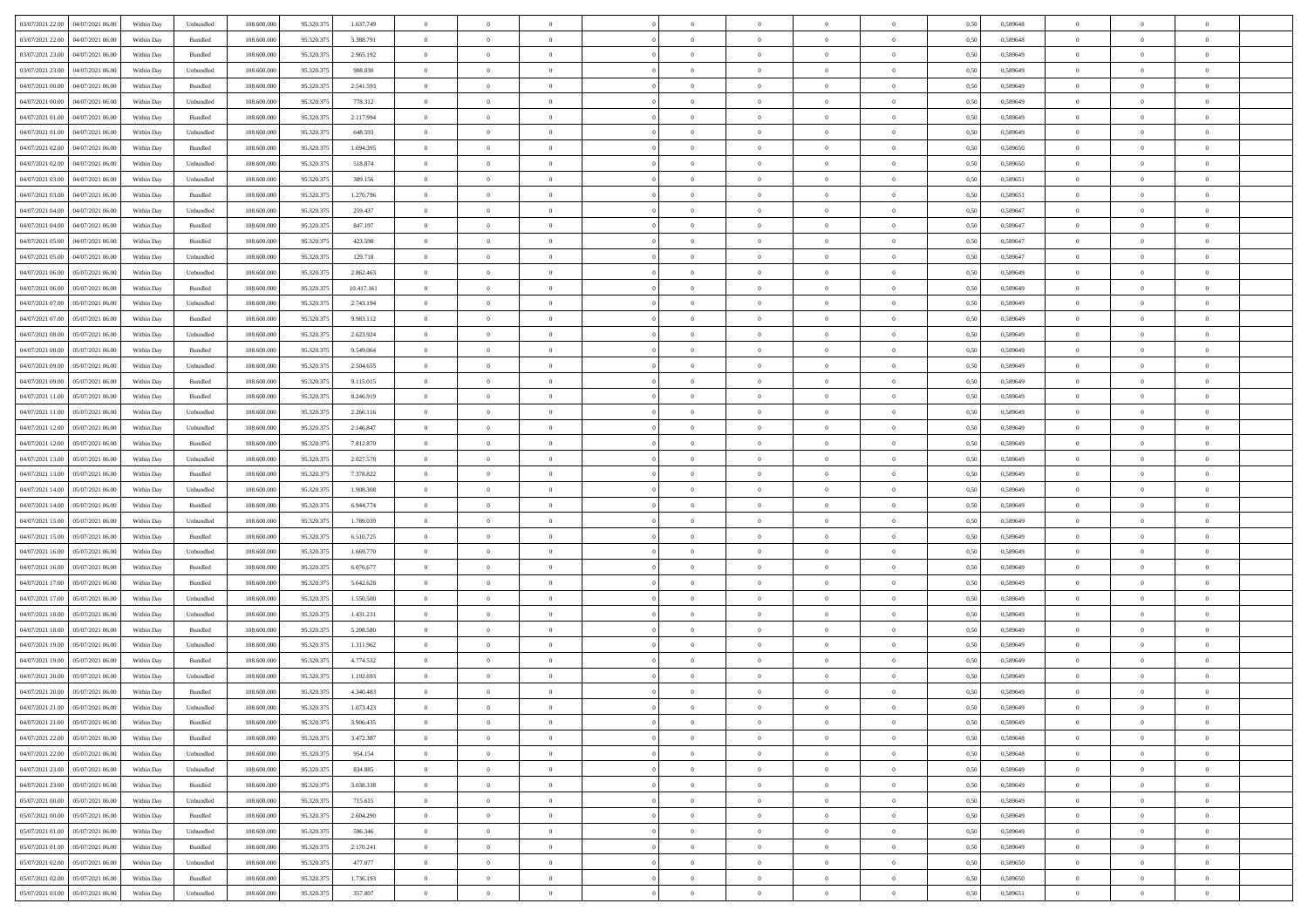| 05/07/2021 03:00 05/07/2021 06:00            | Within Day | Bundled                     | 108.600.000 | 95.320.375 | 1.302.145  | $\overline{0}$ | $\theta$       |                | $\overline{0}$ | $\theta$       |                | $\theta$       | 0,50 | 0,589651 | $\theta$       | $\theta$       | $\overline{0}$ |  |
|----------------------------------------------|------------|-----------------------------|-------------|------------|------------|----------------|----------------|----------------|----------------|----------------|----------------|----------------|------|----------|----------------|----------------|----------------|--|
| 05/07/2021 04:00<br>05/07/2021 06:00         | Within Day | Bundled                     | 108.600.00  | 95.320.37  | 868.096    | $\bf{0}$       | $\bf{0}$       | $\bf{0}$       | $\overline{0}$ | $\overline{0}$ | $\overline{0}$ | $\bf{0}$       | 0,50 | 0,589647 | $\,$ 0 $\,$    | $\bf{0}$       | $\overline{0}$ |  |
| 05/07/2021 04:00<br>05/07/2021 06:00         | Within Day | Unbundled                   | 108,600,000 | 95.320.375 | 238.538    | $\overline{0}$ | $\bf{0}$       | $\overline{0}$ | $\bf{0}$       | $\bf{0}$       | $\overline{0}$ | $\bf{0}$       | 0.50 | 0.589647 | $\bf{0}$       | $\overline{0}$ | $\overline{0}$ |  |
| 05/07/2021 05:00<br>05/07/2021 06:00         |            |                             | 108.600.000 |            |            | $\overline{0}$ | $\overline{0}$ | $\overline{0}$ | $\theta$       | $\theta$       | $\overline{0}$ |                |      |          | $\theta$       | $\theta$       | $\overline{0}$ |  |
|                                              | Within Day | Unbundled                   |             | 95.320.375 | 119.269    |                |                |                |                |                |                | $\bf{0}$       | 0,50 | 0,589647 |                |                |                |  |
| 05/07/2021 05:00<br>05/07/2021 06.00         | Within Day | Bundled                     | 108.600.00  | 95.320.37  | 434.048    | $\bf{0}$       | $\overline{0}$ | $\bf{0}$       | $\overline{0}$ | $\theta$       | $\overline{0}$ | $\bf{0}$       | 0,50 | 0,589647 | $\,$ 0 $\,$    | $\bf{0}$       | $\overline{0}$ |  |
| 05/07/2021 06:00<br>06/07/2021 06:00         | Within Day | Unbundled                   | 108,600,000 | 95.320.37  | 6.016.491  | $\overline{0}$ | $\overline{0}$ | $\overline{0}$ | $\bf{0}$       | $\overline{0}$ | $\theta$       | $\bf{0}$       | 0.50 | 0.589649 | $\bf{0}$       | $\theta$       | $\overline{0}$ |  |
| 05/07/2021 06:00<br>06/07/2021 06:00         | Within Day | Bundled                     | 108.600.000 | 95.320.373 | 7.263.134  | $\overline{0}$ | $\overline{0}$ | $\overline{0}$ | $\overline{0}$ | $\overline{0}$ | $\overline{0}$ | $\bf{0}$       | 0,50 | 0,589649 | $\theta$       | $\theta$       | $\overline{0}$ |  |
|                                              |            |                             |             |            |            |                |                |                |                |                |                |                |      |          |                |                |                |  |
| 05/07/2021 07:00<br>06/07/2021 06.00         | Within Day | Unbundled                   | 108.600.00  | 95.320.37  | 5.765.804  | $\overline{0}$ | $\overline{0}$ | $\bf{0}$       | $\overline{0}$ | $\overline{0}$ | $\overline{0}$ | $\bf{0}$       | 0,50 | 0,589649 | $\,$ 0 $\,$    | $\bf{0}$       | $\overline{0}$ |  |
| 05/07/2021 07:00<br>06/07/2021 06:00         | Within Day | Bundled                     | 108,600,000 | 95.320.37  | 6.960.504  | $\overline{0}$ | $\bf{0}$       | $\overline{0}$ | $\bf{0}$       | $\overline{0}$ | $\overline{0}$ | $\bf{0}$       | 0.50 | 0.589649 | $\bf{0}$       | $\overline{0}$ | $\overline{0}$ |  |
| 05/07/2021 08:00<br>06/07/2021 06:00         | Within Day | Unbundled                   | 108.600.000 | 95.320.373 | 5.515.117  | $\overline{0}$ | $\bf{0}$       | $\overline{0}$ | $\overline{0}$ | $\overline{0}$ | $\overline{0}$ | $\bf{0}$       | 0,50 | 0,589649 | $\,$ 0 $\,$    | $\bf{0}$       | $\overline{0}$ |  |
| 05/07/2021 08:00<br>06/07/2021 06.00         | Within Day | Bundled                     | 108.600.00  | 95.320.37  | 6.657.873  | $\bf{0}$       | $\overline{0}$ | $\bf{0}$       | $\bf{0}$       | $\bf{0}$       | $\overline{0}$ | $\bf{0}$       | 0,50 | 0,589649 | $\,$ 0 $\,$    | $\bf{0}$       | $\overline{0}$ |  |
|                                              |            |                             |             |            |            |                |                |                |                |                |                |                |      |          |                |                |                |  |
| 05/07/2021 09:00<br>06/07/2021 06:00         | Within Day | Bundled                     | 108,600,000 | 95.320.37  | 6.355.243  | $\overline{0}$ | $\bf{0}$       | $\overline{0}$ | $\overline{0}$ | $\bf{0}$       | $\overline{0}$ | $\bf{0}$       | 0.50 | 0.589649 | $\bf{0}$       | $\overline{0}$ | $\bf{0}$       |  |
| 05/07/2021 09:00<br>06/07/2021 06:00         | Within Day | Unbundled                   | 108.600.000 | 95.320.373 | 5.264.430  | $\overline{0}$ | $\overline{0}$ | $\overline{0}$ | $\theta$       | $\theta$       | $\overline{0}$ | $\bf{0}$       | 0,50 | 0,589649 | $\theta$       | $\theta$       | $\overline{0}$ |  |
| 05/07/2021 10:00<br>06/07/2021 06.00         | Within Day | Unbundled                   | 108.600.00  | 95.320.37  | 5.013.743  | $\bf{0}$       | $\overline{0}$ | $\bf{0}$       | $\overline{0}$ | $\theta$       | $\overline{0}$ | $\bf{0}$       | 0,50 | 0,589649 | $\,$ 0 $\,$    | $\bf{0}$       | $\overline{0}$ |  |
|                                              |            |                             |             |            |            |                |                |                |                |                |                |                |      |          |                |                |                |  |
| 05/07/2021 10:00<br>06/07/2021 06:00         | Within Day | Bundled                     | 108,600,000 | 95.320.37  | 6.052.612  | $\overline{0}$ | $\overline{0}$ | $\overline{0}$ | $\bf{0}$       | $\overline{0}$ | $\Omega$       | $\bf{0}$       | 0.50 | 0.589649 | $\theta$       | $\theta$       | $\overline{0}$ |  |
| 05/07/2021 11:00<br>06/07/2021 06:00         | Within Day | Unbundled                   | 108.600.000 | 95.320.373 | 4.763.055  | $\overline{0}$ | $\overline{0}$ | $\overline{0}$ | $\overline{0}$ | $\overline{0}$ | $\overline{0}$ | $\bf{0}$       | 0,50 | 0,589649 | $\theta$       | $\theta$       | $\overline{0}$ |  |
| 05/07/2021 11:00<br>06/07/2021 06.00         | Within Day | Bundled                     | 108.600.00  | 95.320.37  | 5.749.981  | $\bf{0}$       | $\overline{0}$ | $\bf{0}$       | $\overline{0}$ | $\bf{0}$       | $\overline{0}$ | $\bf{0}$       | 0,50 | 0,589649 | $\,$ 0 $\,$    | $\bf{0}$       | $\overline{0}$ |  |
| 05/07/2021 12:00<br>06/07/2021 06:00         | Within Day | Unbundled                   | 108,600,000 | 95.320.37  | 4.512.368  | $\overline{0}$ | $\bf{0}$       | $\overline{0}$ | $\bf{0}$       | $\overline{0}$ | $\overline{0}$ | $\bf{0}$       | 0.50 | 0.589649 | $\bf{0}$       | $\overline{0}$ | $\overline{0}$ |  |
| 05/07/2021 12:00<br>06/07/2021 06:00         | Within Day | Bundled                     | 108.600.000 | 95.320.373 | 5.447.351  | $\overline{0}$ | $\bf{0}$       | $\overline{0}$ | $\overline{0}$ | $\overline{0}$ | $\overline{0}$ | $\bf{0}$       | 0,50 | 0,589649 | $\,$ 0 $\,$    | $\bf{0}$       | $\overline{0}$ |  |
|                                              |            |                             |             |            |            |                |                |                |                |                |                |                |      |          |                |                |                |  |
| 05/07/2021 13:00<br>06/07/2021 06.00         | Within Day | Unbundled                   | 108.600.00  | 95.320.37  | 4.261.681  | $\bf{0}$       | $\bf{0}$       | $\bf{0}$       | $\bf{0}$       | $\overline{0}$ | $\overline{0}$ | $\bf{0}$       | 0,50 | 0,589649 | $\,$ 0 $\,$    | $\bf{0}$       | $\overline{0}$ |  |
| 05/07/2021 13:00<br>06/07/2021 06:00         | Within Day | Bundled                     | 108,600,000 | 95.320.37  | 5.144.720  | $\overline{0}$ | $\bf{0}$       | $\overline{0}$ | $\bf{0}$       | $\bf{0}$       | $\overline{0}$ | $\bf{0}$       | 0.50 | 0.589649 | $\bf{0}$       | $\overline{0}$ | $\bf{0}$       |  |
| 05/07/2021 14:00<br>06/07/2021 06:00         | Within Day | Unbundled                   | 108.600.000 | 95.320.373 | 4.010.994  | $\overline{0}$ | $\overline{0}$ | $\overline{0}$ | $\theta$       | $\theta$       | $\overline{0}$ | $\bf{0}$       | 0,50 | 0,589649 | $\theta$       | $\theta$       | $\overline{0}$ |  |
| 05/07/2021 14:00<br>06/07/2021 06.00         | Within Day | Bundled                     | 108.600.00  | 95.320.37  | 4.842.089  | $\bf{0}$       | $\overline{0}$ | $\bf{0}$       | $\bf{0}$       | $\overline{0}$ | $\overline{0}$ | $\bf{0}$       | 0,50 | 0,589649 | $\,$ 0 $\,$    | $\bf{0}$       | $\overline{0}$ |  |
|                                              |            |                             |             |            |            |                |                |                |                |                |                |                |      |          |                |                |                |  |
| 05/07/2021 15:00<br>06/07/2021 06:00         | Within Day | Bundled                     | 108,600,000 | 95.320.37  | 4.539.459  | $\overline{0}$ | $\overline{0}$ | $\overline{0}$ | $\overline{0}$ | $\overline{0}$ | $\theta$       | $\bf{0}$       | 0.50 | 0.589649 | $\bf{0}$       | $\theta$       | $\overline{0}$ |  |
| 05/07/2021 15:00<br>06/07/2021 06:00         | Within Day | Unbundled                   | 108.600.000 | 95.320.373 | 3.760.307  | $\overline{0}$ | $\overline{0}$ | $\overline{0}$ | $\overline{0}$ | $\overline{0}$ | $\overline{0}$ | $\bf{0}$       | 0,50 | 0,589649 | $\theta$       | $\theta$       | $\overline{0}$ |  |
| 05/07/2021 16:00<br>06/07/2021 06.00         | Within Day | Unbundled                   | 108.600.00  | 95.320.37  | 3.509.620  | $\bf{0}$       | $\overline{0}$ | $\bf{0}$       | $\overline{0}$ | $\bf{0}$       | $\overline{0}$ | $\bf{0}$       | 0,50 | 0,589649 | $\,$ 0 $\,$    | $\bf{0}$       | $\overline{0}$ |  |
| 05/07/2021 16:00<br>06/07/2021 06:00         |            | Bundled                     | 108,600,000 | 95.320.37  | 4.236.828  |                | $\bf{0}$       | $\overline{0}$ |                | $\overline{0}$ | $\overline{0}$ |                | 0.50 | 0.589649 | $\bf{0}$       | $\overline{0}$ | $\overline{0}$ |  |
|                                              | Within Day |                             |             |            |            | $\overline{0}$ |                |                | $\bf{0}$       |                |                | $\bf{0}$       |      |          |                |                |                |  |
| 05/07/2021 17:00<br>06/07/2021 06:00         | Within Day | Unbundled                   | 108.600.000 | 95.320.373 | 3.258.933  | $\overline{0}$ | $\overline{0}$ | $\overline{0}$ | $\overline{0}$ | $\overline{0}$ | $\overline{0}$ | $\bf{0}$       | 0,50 | 0,589649 | $\theta$       | $\theta$       | $\overline{0}$ |  |
| 05/07/2021 17:00<br>06/07/2021 06.00         | Within Day | Bundled                     | 108.600.00  | 95.320.37  | 3.934.198  | $\bf{0}$       | $\bf{0}$       | $\bf{0}$       | $\bf{0}$       | $\overline{0}$ | $\overline{0}$ | $\bf{0}$       | 0,50 | 0,589649 | $\,$ 0 $\,$    | $\bf{0}$       | $\overline{0}$ |  |
| 05/07/2021 18:00<br>06/07/2021 06:00         | Within Day | Unbundled                   | 108,600,000 | 95.320.37  | 3.008.245  | $\overline{0}$ | $\bf{0}$       | $\overline{0}$ | $\bf{0}$       | $\bf{0}$       | $\overline{0}$ | $\bf{0}$       | 0.50 | 0.589649 | $\bf{0}$       | $\overline{0}$ | $\bf{0}$       |  |
| 05/07/2021 18:00<br>06/07/2021 06:00         | Within Day | Bundled                     | 108.600.000 | 95.320.37  | 3.631.567  | $\overline{0}$ | $\overline{0}$ | $\overline{0}$ | $\overline{0}$ | $\overline{0}$ | $\overline{0}$ | $\bf{0}$       | 0.50 | 0.589649 | $\theta$       | $\theta$       | $\overline{0}$ |  |
|                                              |            |                             |             |            |            |                |                |                |                |                |                |                |      |          |                |                |                |  |
| 05/07/2021 19:00<br>06/07/2021 06.00         | Within Day | Unbundled                   | 108.600.00  | 95.320.37  | 2.757.558  | $\bf{0}$       | $\overline{0}$ | $\bf{0}$       | $\bf{0}$       | $\overline{0}$ | $\overline{0}$ | $\bf{0}$       | 0,50 | 0,589649 | $\,$ 0 $\,$    | $\bf{0}$       | $\overline{0}$ |  |
| 05/07/2021 19:00<br>06/07/2021 06:00         | Within Day | Bundled                     | 108,600,000 | 95.320.37  | 3.328.936  | $\overline{0}$ | $\bf{0}$       | $\overline{0}$ | $\bf{0}$       | $\overline{0}$ | $\Omega$       | $\bf{0}$       | 0.50 | 0.589649 | $\,$ 0 $\,$    | $\theta$       | $\overline{0}$ |  |
| 05/07/2021 20:00<br>06/07/2021 06:00         | Within Dav | Unbundled                   | 108.600.000 | 95.320.373 | 2.506.871  | $\overline{0}$ | $\overline{0}$ | $\overline{0}$ | $\overline{0}$ | $\overline{0}$ | $\overline{0}$ | $\overline{0}$ | 0.50 | 0.589649 | $\theta$       | $\theta$       | $\overline{0}$ |  |
| 05/07/2021 20:00<br>06/07/2021 06.00         | Within Day | Bundled                     | 108.600.00  | 95.320.37  | 3.026.306  | $\bf{0}$       | $\bf{0}$       | $\bf{0}$       | $\overline{0}$ | $\overline{0}$ | $\overline{0}$ | $\bf{0}$       | 0,50 | 0,589649 | $\,$ 0 $\,$    | $\bf{0}$       | $\overline{0}$ |  |
|                                              |            |                             |             |            |            |                |                |                |                |                |                |                |      |          |                |                |                |  |
| 05/07/2021 21:00<br>06/07/2021 06:00         | Within Day | Unbundled                   | 108,600,000 | 95.320.37  | 2.256.184  | $\overline{0}$ | $\bf{0}$       | $\overline{0}$ | $\bf{0}$       | $\overline{0}$ | $\overline{0}$ | $\bf{0}$       | 0.50 | 0.589649 | $\bf{0}$       | $\overline{0}$ | $\overline{0}$ |  |
| 05/07/2021 21:00<br>06/07/2021 06:00         | Within Dav | Bundled                     | 108.600.000 | 95.320.37  | 2.723.675  | $\overline{0}$ | $\overline{0}$ | $\overline{0}$ | $\overline{0}$ | $\overline{0}$ | $\overline{0}$ | $\overline{0}$ | 0.50 | 0.589649 | $\theta$       | $\theta$       | $\overline{0}$ |  |
| 05/07/2021 22.00<br>06/07/2021 06.00         | Within Day | Unbundled                   | 108.600.00  | 95.320.37  | 2.005.497  | $\bf{0}$       | $\bf{0}$       | $\bf{0}$       | $\bf{0}$       | $\overline{0}$ | $\overline{0}$ | $\bf{0}$       | 0,50 | 0,589648 | $\,$ 0 $\,$    | $\bf{0}$       | $\overline{0}$ |  |
| 05/07/2021 22:00<br>06/07/2021 06:00         | Within Day | Bundled                     | 108,600,000 | 95.320.37  | 2.421.044  | $\overline{0}$ | $\bf{0}$       | $\overline{0}$ | $\overline{0}$ | $\bf{0}$       | $\overline{0}$ | $\bf{0}$       | 0.50 | 0.589648 | $\bf{0}$       | $\overline{0}$ | $\bf{0}$       |  |
|                                              |            |                             |             |            |            |                |                |                |                |                |                |                |      |          |                |                |                |  |
|                                              |            |                             |             |            |            |                |                |                |                |                |                |                |      |          |                |                |                |  |
| 05/07/2021 23:00<br>06/07/2021 06.00         | Within Day | Bundled                     | 108.600.00  | 95.320.37  | 2.118.414  | $\bf{0}$       | $\bf{0}$       | $\bf{0}$       | $\bf{0}$       | $\overline{0}$ | $\overline{0}$ | $\bf{0}$       | 0,50 | 0,589649 | $\,$ 0 $\,$    | $\bf{0}$       | $\overline{0}$ |  |
| 06/07/2021 00:00<br>06/07/2021 06:00         | Within Day | Unbundled                   | 108,600,000 | 95.320.37  | 1.504.122  | $\overline{0}$ | $\overline{0}$ | $\overline{0}$ | $\overline{0}$ | $\overline{0}$ | $\Omega$       | $\bf{0}$       | 0.50 | 0.589649 | $\,$ 0 $\,$    | $\theta$       | $\overline{0}$ |  |
|                                              |            |                             |             |            |            |                |                |                |                |                |                |                |      |          |                |                |                |  |
|                                              |            |                             |             |            |            |                |                |                |                |                |                |                |      |          |                |                |                |  |
|                                              |            |                             |             |            |            |                |                |                |                |                |                |                |      |          |                |                |                |  |
| $06/07/2021\ 01.00 \qquad 06/07/2021\ 06.00$ | Within Day | $\ensuremath{\mathsf{Unb}}$ | 108.600.000 | 95.320.373 | 1.253.435  | $\bf{0}$       | $\Omega$       |                | $\Omega$       |                |                |                | 0,50 | 0.589649 | $\theta$       | $\overline{0}$ |                |  |
| 06/07/2021 02:00 06/07/2021 06:00            | Within Day | Unbundled                   | 108.600.000 | 95.320.373 | 1.002.748  | $\overline{0}$ | $\overline{0}$ | $\overline{0}$ | $\theta$       | $\overline{0}$ | $\overline{0}$ | $\bf{0}$       | 0,50 | 0,589650 | $\theta$       | $\overline{0}$ | $\overline{0}$ |  |
|                                              |            |                             |             |            |            |                |                |                |                |                |                |                |      |          |                |                |                |  |
|                                              |            |                             |             |            |            |                |                |                |                |                |                |                |      |          |                |                |                |  |
|                                              |            |                             |             |            |            |                |                |                |                |                |                |                |      |          |                |                |                |  |
| 06/07/2021 03:00   06/07/2021 06:00          | Within Dav | Bundled                     | 108.600.000 | 95.320.373 | 907.891    | $\overline{0}$ | $\overline{0}$ | $\overline{0}$ | $\overline{0}$ | $\overline{0}$ | $\overline{0}$ | $\bf{0}$       | 0,50 | 0,589651 | $\overline{0}$ | $\theta$       | $\overline{0}$ |  |
| 06/07/2021 04:00<br>06/07/2021 06:00         | Within Day | Unbundled                   | 108.600.000 | 95.320.373 | 501.374    | $\overline{0}$ | $\bf{0}$       | $\overline{0}$ | $\overline{0}$ | $\bf{0}$       | $\overline{0}$ | $\bf{0}$       | 0,50 | 0,589647 | $\bf{0}$       | $\overline{0}$ | $\overline{0}$ |  |
|                                              |            |                             |             |            |            |                |                |                |                |                |                |                |      |          |                |                |                |  |
|                                              |            |                             |             |            |            |                |                |                |                |                |                |                |      |          |                |                |                |  |
|                                              | Within Dav |                             |             |            | 250.687    |                |                |                | $\overline{0}$ |                |                |                | 0.50 |          |                |                |                |  |
| 06/07/2021 05:00<br>06/07/2021 06:00         | Within Day | Bundled                     | 108.600.00  | 95.320.37  | 302.630    | $\overline{0}$ | $\overline{0}$ | $\overline{0}$ | $\overline{0}$ | $\overline{0}$ | $\overline{0}$ | $\bf{0}$       | 0,50 | 0,589647 | $\bf{0}$       | $\overline{0}$ | $\,$ 0         |  |
| 06/07/2021 06:00 07/07/2021 06:00            | Within Day | Bundled                     | 108,600,000 | 95.320.373 | 10.417.163 | $\overline{0}$ | $\overline{0}$ | $\overline{0}$ | $\overline{0}$ | $\overline{0}$ | $\overline{0}$ | $\bf{0}$       | 0.50 | 0.589649 | $\mathbf{0}$   | $\bf{0}$       | $\,$ 0         |  |
|                                              |            |                             |             |            |            |                |                |                |                |                |                |                |      |          |                |                |                |  |
|                                              |            |                             |             |            |            |                |                |                |                |                |                |                |      |          |                |                |                |  |
| 06/07/2021 07:00<br>07/07/2021 06:00         | Within Day | Unbundled                   | 108.600.00  | 95.320.37  | 2.743.194  | $\overline{0}$ | $\bf{0}$       | $\overline{0}$ | $\overline{0}$ | $\overline{0}$ | $\overline{0}$ | $\bf{0}$       | 0,50 | 0,589649 | $\bf{0}$       | $\overline{0}$ | $\bf{0}$       |  |
| 06/07/2021 07:00 07/07/2021 06:00            | Within Day | Bundled                     | 108.600.000 | 95.320.373 | 9.983.114  | $\,$ 0 $\,$    | $\bf{0}$       | $\overline{0}$ | $\overline{0}$ | $\,$ 0 $\,$    | $\overline{0}$ | $\,$ 0 $\,$    | 0,50 | 0,589649 | $\overline{0}$ | $\,$ 0 $\,$    | $\,$ 0 $\,$    |  |
| 05/07/2021 23:00<br>06/07/2021 06:00         | Within Dav | Unbundled                   | 108.600.000 | 95.320.37  | 1.754.810  | $\overline{0}$ | $\overline{0}$ | $\overline{0}$ | $\overline{0}$ | $\overline{0}$ | $\overline{0}$ | $\bf{0}$       | 0.50 | 0.589649 | $\theta$       | $\theta$       | $\overline{0}$ |  |
|                                              |            |                             |             |            |            |                |                |                |                |                |                |                |      |          |                |                |                |  |
|                                              |            |                             |             |            |            |                |                |                |                |                |                |                |      |          |                |                |                |  |
|                                              |            |                             |             |            |            |                |                |                |                |                |                |                |      |          |                |                |                |  |
|                                              |            |                             |             |            |            |                |                |                |                |                |                |                |      |          |                |                |                |  |
|                                              |            |                             |             |            |            |                |                |                |                |                |                |                |      |          |                |                |                |  |
| 06/07/2021 00:00<br>06/07/2021 06:00         | Within Dav | Bundled                     | 108.600.000 | 95.320.37  | 1.815.783  | $\overline{0}$ | $\overline{0}$ | $\Omega$       | $\overline{0}$ | $\theta$       | $\overline{0}$ | $\overline{0}$ | 0.5( | 0.589649 | $\theta$       | $\theta$       | $\overline{0}$ |  |
| 06/07/2021 01:00<br>06/07/2021 06:00         | Within Day | Bundled                     | 108.600.000 | 95.320.37  | 1.513.153  | $\bf{0}$       | $\bf{0}$       | $\bf{0}$       | $\bf{0}$       | $\bf{0}$       | $\overline{0}$ | $\bf{0}$       | 0,50 | 0,589649 | $\,$ 0 $\,$    | $\bf{0}$       | $\overline{0}$ |  |
|                                              |            |                             |             |            |            |                |                |                |                |                |                |                |      |          |                |                |                |  |
|                                              |            |                             |             |            |            |                |                |                |                |                |                |                |      |          |                |                |                |  |
|                                              |            |                             |             |            |            |                |                |                |                |                |                |                |      |          |                |                |                |  |
| 06/07/2021 02:00<br>06/07/2021 06:00         | Within Day | Bundled                     | 108.600.00  | 95.320.37  | 1.210.522  | $\overline{0}$ | $\bf{0}$       | $\overline{0}$ | $\overline{0}$ | $\bf{0}$       | $\overline{0}$ | $\bf{0}$       | 0,50 | 0,589650 | $\bf{0}$       | $\overline{0}$ | $\bf{0}$       |  |
| 06/07/2021 03:00   06/07/2021 06:00          | Within Day | Unbundled                   | 108,600,000 | 95.320.373 | 752.061    | $\overline{0}$ | $\overline{0}$ | $\overline{0}$ | $\overline{0}$ | $\mathbf{0}$   | $\overline{0}$ | $\,$ 0 $\,$    | 0.50 | 0.589651 | $\overline{0}$ | $\bf{0}$       | $\bf{0}$       |  |
|                                              |            |                             |             |            |            |                |                |                |                |                |                |                |      |          |                |                |                |  |
|                                              |            |                             |             |            |            |                |                |                |                |                |                |                |      |          |                |                |                |  |
|                                              |            |                             |             |            |            |                |                |                |                |                |                |                |      |          |                |                |                |  |
| 06/07/2021 04:00<br>06/07/2021 06:00         | Within Day | Bundled                     | 108,600,000 | 95.320.37  | 605.261    | $\overline{0}$ | $\bf{0}$       | $\overline{0}$ | $\overline{0}$ | $\bf{0}$       | $\overline{0}$ | $\bf{0}$       | 0.50 | 0.589647 | $\,$ 0 $\,$    | $\overline{0}$ | $\,$ 0         |  |
| 06/07/2021 05:00<br>06/07/2021 06:00         |            | Unbundled                   | 108.600.000 | 95.320.373 |            | $\overline{0}$ | $\overline{0}$ | $\overline{0}$ |                | $\overline{0}$ | $\overline{0}$ | $\bf{0}$       |      | 0,589647 | $\overline{0}$ | $\theta$       | $\overline{0}$ |  |
|                                              |            |                             |             |            |            |                |                |                |                |                |                |                |      |          |                |                |                |  |
|                                              |            |                             |             |            |            |                |                |                |                |                |                |                |      |          |                |                |                |  |
|                                              |            |                             |             |            |            |                |                |                |                |                |                |                |      |          |                |                |                |  |
| 06/07/2021 06:00 07/07/2021 06:00            | Within Dav | Unbundled                   | 108.600.000 | 95.320.373 | 2.862.463  | $\overline{0}$ | $\overline{0}$ | $\overline{0}$ | $\overline{0}$ | $\overline{0}$ | $\overline{0}$ | $\bf{0}$       | 0,50 | 0.589649 | $\overline{0}$ | $\theta$       | $\overline{0}$ |  |
|                                              |            |                             |             |            |            |                |                |                |                |                |                |                |      |          |                |                |                |  |
|                                              |            |                             |             |            |            |                |                |                |                |                |                |                |      |          |                |                |                |  |
|                                              |            |                             |             |            |            |                |                |                |                |                |                |                |      |          |                |                |                |  |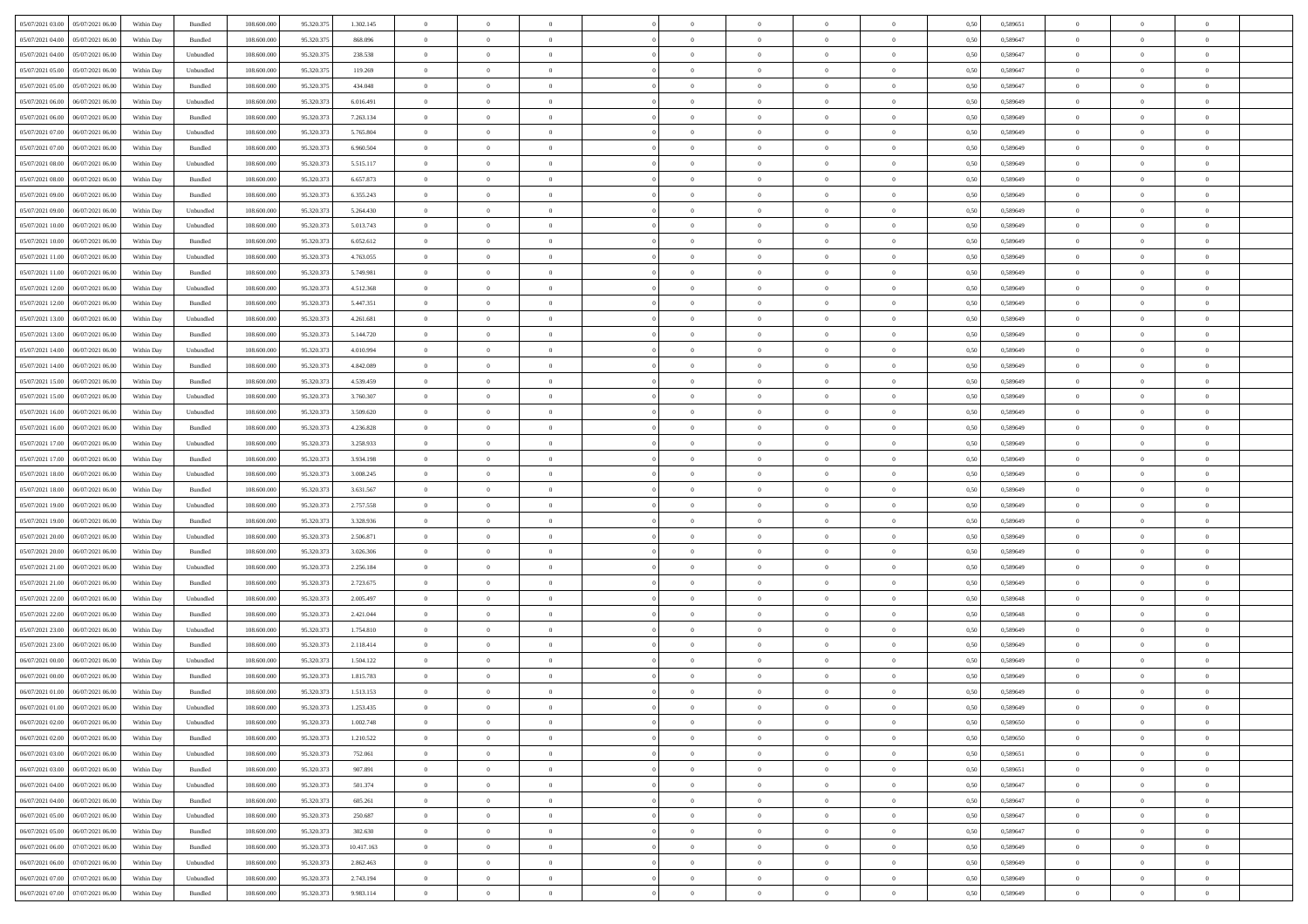| 06/07/2021 08:00 07/07/2021 06:00            | Within Day | Unbundled                   | 108.600.000 | 95.320.373 | 2.623.924  | $\overline{0}$ | $\overline{0}$ |                | $\overline{0}$ | $\theta$       |                | $\theta$       | 0,50 | 0,589649 | $\theta$       | $\theta$       | $\overline{0}$ |  |
|----------------------------------------------|------------|-----------------------------|-------------|------------|------------|----------------|----------------|----------------|----------------|----------------|----------------|----------------|------|----------|----------------|----------------|----------------|--|
| 06/07/2021 08:00<br>07/07/2021 06:00         | Within Day | Bundled                     | 108.600.00  | 95.320.37  | 9.549.066  | $\bf{0}$       | $\bf{0}$       | $\bf{0}$       | $\overline{0}$ | $\overline{0}$ | $\overline{0}$ | $\bf{0}$       | 0,50 | 0,589649 | $\,$ 0 $\,$    | $\bf{0}$       | $\overline{0}$ |  |
| 06/07/2021 09:00<br>07/07/2021 06:00         | Within Day | Unbundled                   | 108,600,000 | 95.320.373 | 2.504.655  | $\overline{0}$ | $\bf{0}$       | $\overline{0}$ | $\bf{0}$       | $\bf{0}$       | $\overline{0}$ | $\bf{0}$       | 0.50 | 0.589649 | $\bf{0}$       | $\overline{0}$ | $\overline{0}$ |  |
| 06/07/2021 09:00<br>07/07/2021 06:00         | Within Day | Bundled                     | 108.600.000 | 95.320.373 | 9.115.017  | $\overline{0}$ | $\overline{0}$ | $\overline{0}$ | $\theta$       | $\theta$       | $\overline{0}$ | $\bf{0}$       | 0,50 | 0,589649 | $\theta$       | $\theta$       | $\overline{0}$ |  |
|                                              |            |                             |             |            |            |                |                |                |                |                |                |                |      |          |                |                |                |  |
| 06/07/2021 10:00<br>07/07/2021 06.00         | Within Day | Unbundled                   | 108.600.00  | 95.320.37  | 2.385.386  | $\bf{0}$       | $\overline{0}$ | $\bf{0}$       | $\overline{0}$ | $\theta$       | $\overline{0}$ | $\bf{0}$       | 0,50 | 0,589649 | $\,$ 0 $\,$    | $\bf{0}$       | $\overline{0}$ |  |
| 06/07/2021 10:00<br>07/07/2021 06:00         | Within Day | Bundled                     | 108,600,000 | 95.320.37  | 8.680.969  | $\overline{0}$ | $\overline{0}$ | $\overline{0}$ | $\bf{0}$       | $\overline{0}$ | $\theta$       | $\bf{0}$       | 0.50 | 0.589649 | $\bf{0}$       | $\theta$       | $\overline{0}$ |  |
| 06/07/2021 11:00<br>07/07/2021 06:00         | Within Day | Unbundled                   | 108.600.000 | 95.320.37  | 2.266.116  | $\overline{0}$ | $\overline{0}$ | $\overline{0}$ | $\overline{0}$ | $\overline{0}$ | $\overline{0}$ | $\bf{0}$       | 0,50 | 0,589649 | $\theta$       | $\theta$       | $\overline{0}$ |  |
| 06/07/2021 11:00<br>07/07/2021 06.00         | Within Day | Bundled                     | 108.600.00  | 95.320.37  | 8.246.920  | $\bf{0}$       | $\overline{0}$ | $\bf{0}$       | $\overline{0}$ | $\overline{0}$ | $\overline{0}$ | $\bf{0}$       | 0,50 | 0,589649 | $\,$ 0 $\,$    | $\bf{0}$       | $\overline{0}$ |  |
| 06/07/2021 12:00<br>07/07/2021 06:00         | Within Day | Bundled                     | 108,600,000 | 95.320.37  | 7.812.872  | $\overline{0}$ | $\bf{0}$       | $\overline{0}$ | $\bf{0}$       | $\overline{0}$ | $\overline{0}$ | $\bf{0}$       | 0.50 | 0.589649 | $\bf{0}$       | $\overline{0}$ | $\overline{0}$ |  |
|                                              |            |                             |             |            |            |                |                |                |                |                |                |                |      |          |                |                |                |  |
| 06/07/2021 12:00<br>07/07/2021 06:00         | Within Day | Unbundled                   | 108.600.000 | 95.320.373 | 2.146.847  | $\overline{0}$ | $\bf{0}$       | $\overline{0}$ | $\overline{0}$ | $\overline{0}$ | $\overline{0}$ | $\bf{0}$       | 0,50 | 0,589649 | $\,$ 0 $\,$    | $\bf{0}$       | $\overline{0}$ |  |
| 06/07/2021 13:00<br>07/07/2021 06.00         | Within Day | Unbundled                   | 108.600.00  | 95.320.37  | 2.027.578  | $\bf{0}$       | $\overline{0}$ | $\bf{0}$       | $\bf{0}$       | $\bf{0}$       | $\overline{0}$ | $\bf{0}$       | 0,50 | 0,589649 | $\,$ 0 $\,$    | $\bf{0}$       | $\overline{0}$ |  |
| 06/07/2021 13:00<br>07/07/2021 06:00         | Within Day | Bundled                     | 108,600,000 | 95.320.37  | 7.378.823  | $\overline{0}$ | $\bf{0}$       | $\overline{0}$ | $\overline{0}$ | $\bf{0}$       | $\overline{0}$ | $\bf{0}$       | 0.50 | 0.589649 | $\bf{0}$       | $\overline{0}$ | $\bf{0}$       |  |
| 06/07/2021 14:00<br>07/07/2021 06:00         | Within Day | Unbundled                   | 108.600.000 | 95.320.373 | 1.908.308  | $\overline{0}$ | $\overline{0}$ | $\overline{0}$ | $\theta$       | $\theta$       | $\overline{0}$ | $\overline{0}$ | 0,50 | 0,589649 | $\theta$       | $\theta$       | $\overline{0}$ |  |
| 06/07/2021 14:00<br>07/07/2021 06.00         | Within Day | Bundled                     | 108.600.00  | 95.320.37  | 6.944.775  | $\bf{0}$       | $\overline{0}$ | $\bf{0}$       | $\overline{0}$ | $\theta$       | $\overline{0}$ | $\bf{0}$       | 0,50 | 0,589649 | $\,$ 0 $\,$    | $\bf{0}$       | $\overline{0}$ |  |
| 06/07/2021 15:00<br>07/07/2021 06:00         | Within Day | Unbundled                   | 108 600 000 | 95.320.37  | 1.789.039  | $\overline{0}$ | $\overline{0}$ | $\overline{0}$ | $\bf{0}$       | $\overline{0}$ | $\Omega$       | $\bf{0}$       | 0.50 | 0.589649 | $\theta$       | $\theta$       | $\overline{0}$ |  |
|                                              |            |                             |             |            |            |                |                |                |                |                |                |                |      |          |                |                |                |  |
| 06/07/2021 15:00<br>07/07/2021 06:00         | Within Day | Bundled                     | 108.600.000 | 95.320.373 | 6.510.727  | $\overline{0}$ | $\overline{0}$ | $\overline{0}$ | $\overline{0}$ | $\overline{0}$ | $\overline{0}$ | $\bf{0}$       | 0,50 | 0,589649 | $\theta$       | $\theta$       | $\overline{0}$ |  |
| 06/07/2021 16:00<br>07/07/2021 06.00         | Within Day | Unbundled                   | 108.600.00  | 95.320.37  | 1.669.770  | $\bf{0}$       | $\overline{0}$ | $\bf{0}$       | $\overline{0}$ | $\bf{0}$       | $\overline{0}$ | $\bf{0}$       | 0,50 | 0,589649 | $\,$ 0 $\,$    | $\bf{0}$       | $\overline{0}$ |  |
| 06/07/2021 16:00<br>07/07/2021 06:00         | Within Day | Bundled                     | 108,600,000 | 95.320.37  | 6.076.678  | $\overline{0}$ | $\bf{0}$       | $\overline{0}$ | $\bf{0}$       | $\overline{0}$ | $\overline{0}$ | $\bf{0}$       | 0.50 | 0.589649 | $\bf{0}$       | $\overline{0}$ | $\overline{0}$ |  |
| 06/07/2021 17:00<br>07/07/2021 06:00         | Within Day | Bundled                     | 108.600.000 | 95.320.373 | 5.642.630  | $\overline{0}$ | $\bf{0}$       | $\overline{0}$ | $\overline{0}$ | $\overline{0}$ | $\overline{0}$ | $\bf{0}$       | 0,50 | 0,589649 | $\,$ 0 $\,$    | $\theta$       | $\overline{0}$ |  |
| 06/07/2021 17:00<br>07/07/2021 06.00         | Within Day | Unbundled                   | 108.600.00  | 95.320.37  | 1.550.500  | $\bf{0}$       | $\bf{0}$       | $\bf{0}$       | $\bf{0}$       | $\overline{0}$ | $\overline{0}$ | $\bf{0}$       | 0,50 | 0,589649 | $\,$ 0 $\,$    | $\bf{0}$       | $\overline{0}$ |  |
| 06/07/2021 18:00<br>07/07/2021 06:00         |            | Unbundled                   | 108,600,000 | 95.320.37  |            |                | $\bf{0}$       | $\overline{0}$ |                | $\bf{0}$       | $\overline{0}$ |                | 0.50 | 0.589649 | $\bf{0}$       | $\overline{0}$ | $\,$ 0         |  |
|                                              | Within Day |                             |             |            | 1.431.231  | $\overline{0}$ |                |                | $\bf{0}$       |                |                | $\bf{0}$       |      |          |                |                |                |  |
| 06/07/2021 18:00<br>07/07/2021 06:00         | Within Day | Bundled                     | 108.600.000 | 95.320.373 | 5.208.581  | $\overline{0}$ | $\overline{0}$ | $\overline{0}$ | $\theta$       | $\theta$       | $\overline{0}$ | $\bf{0}$       | 0,50 | 0,589649 | $\theta$       | $\theta$       | $\overline{0}$ |  |
| 06/07/2021 19:00<br>07/07/2021 06.00         | Within Day | Unbundled                   | 108.600.00  | 95.320.37  | 1.311.962  | $\bf{0}$       | $\overline{0}$ | $\bf{0}$       | $\bf{0}$       | $\overline{0}$ | $\overline{0}$ | $\bf{0}$       | 0,50 | 0,589649 | $\,$ 0 $\,$    | $\bf{0}$       | $\overline{0}$ |  |
| 06/07/2021 19:00<br>07/07/2021 06:00         | Within Day | Bundled                     | 108,600,000 | 95.320.37  | 4.774.533  | $\overline{0}$ | $\overline{0}$ | $\overline{0}$ | $\overline{0}$ | $\overline{0}$ | $\theta$       | $\bf{0}$       | 0.50 | 0.589649 | $\bf{0}$       | $\theta$       | $\overline{0}$ |  |
| 06/07/2021 20:00<br>07/07/2021 06:00         | Within Day | Unbundled                   | 108.600.000 | 95.320.37  | 1.192.693  | $\overline{0}$ | 334.958        | $\overline{0}$ | $\overline{0}$ | $\overline{0}$ | $\overline{0}$ | $\bf{0}$       | 0,50 | 0,589649 | $\theta$       | $\theta$       | $\overline{0}$ |  |
| 06/07/2021 20:00<br>07/07/2021 06.00         | Within Day | Bundled                     | 108.600.00  | 95.320.37  | 4.340.484  | $\bf{0}$       | $\bf{0}$       | $\bf{0}$       | $\overline{0}$ | $\theta$       | $\overline{0}$ | $\bf{0}$       | 0,50 | 0,589649 | $\,$ 0 $\,$    | $\bf{0}$       | $\overline{0}$ |  |
| 06/07/2021 21:00<br>07/07/2021 06:00         | Within Day | Unbundled                   | 108 600 000 | 95.655.33  | 771.961    | $\overline{0}$ | 28.480         | $\overline{0}$ | $\bf{0}$       | $\overline{0}$ | $\overline{0}$ | $\bf{0}$       | 0.50 | 0.589649 | $\bf{0}$       | $\overline{0}$ | $\overline{0}$ |  |
| 06/07/2021 21:00<br>07/07/2021 06:00         |            |                             | 108.600.000 |            |            | $\overline{0}$ | $\overline{0}$ | $\overline{0}$ | $\overline{0}$ | $\overline{0}$ | $\overline{0}$ |                |      |          | $\theta$       | $\theta$       | $\overline{0}$ |  |
|                                              | Within Day | Bundled                     |             | 95.655.330 | 3.906.436  |                |                |                |                |                |                | $\bf{0}$       | 0,50 | 0,589649 |                |                |                |  |
| 06/07/2021 22:00<br>07/07/2021 06.00         | Within Day | Unbundled                   | 108.600.00  | 95.683.81  | 660.872    | $\bf{0}$       | $\bf{0}$       | $\bf{0}$       | $\bf{0}$       | $\overline{0}$ | $\overline{0}$ | $\bf{0}$       | 0,50 | 0,589648 | $\,$ 0 $\,$    | $\bf{0}$       | $\overline{0}$ |  |
| 06/07/2021 22:00<br>07/07/2021 06:00         | Within Day | Bundled                     | 108,600,000 | 95.683.810 | 3.472.387  | $\overline{0}$ | $\overline{0}$ | $\overline{0}$ | $\overline{0}$ | $\bf{0}$       | $\overline{0}$ | $\bf{0}$       | 0.50 | 0.589648 | $\bf{0}$       | $\overline{0}$ | $\bf{0}$       |  |
| 06/07/2021 23:00<br>07/07/2021 06:00         | Within Day | Bundled                     | 108.600.000 | 95,683,810 | 3.038.339  | $\overline{0}$ | 78.157         | $\overline{0}$ | 1,657041       | $\overline{0}$ | $\overline{0}$ | $\bf{0}$       | 0.50 | 0.589649 | $\theta$       | $\theta$       | $\overline{0}$ |  |
| 06/07/2021 23:00<br>07/07/2021 06.00         | Within Day | Unbundled                   | 108.600.00  | 95.683.81  | 578.263    | $\bf{0}$       | $\overline{0}$ | $\bf{0}$       | $\overline{0}$ | $\overline{0}$ | $\overline{0}$ | $\bf{0}$       | 0,50 | 0,589649 | $\,$ 0 $\,$    | $\bf{0}$       | $\overline{0}$ |  |
| 07/07/2021 00:00<br>07/07/2021 06:00         | Within Day | Unbundled                   | 108,600,000 | 95.761.967 | 495.654    | $\overline{0}$ | $\overline{0}$ | $\overline{0}$ | $\overline{0}$ | $\overline{0}$ | $\Omega$       | $\bf{0}$       | 0.50 | 0.589649 | $\,$ 0 $\,$    | $\theta$       | $\overline{0}$ |  |
| 07/07/2021 00:00<br>07/07/2021 06:00         | Within Dav | Bundled                     | 108.600.000 | 95.761.967 | 2.537.299  | $\overline{0}$ | 156.314        | $\overline{0}$ | 1,657067       | $\theta$       | $\overline{0}$ | $\bf{0}$       | 0.50 | 0.589649 | $\theta$       | $\theta$       | $\overline{0}$ |  |
|                                              |            |                             |             |            |            |                |                |                |                |                |                |                |      |          |                |                |                |  |
| 07/07/2021 01:00<br>07/07/2021 06.00         | Within Day | Unbundled                   | 108.600.00  | 95.918.28  | 413.045    | $\bf{0}$       | $\theta$       | $\bf{0}$       |                | $\overline{0}$ | $\overline{0}$ | $\bf{0}$       | 0,50 | 0,589649 | $\,$ 0 $\,$    | $\bf{0}$       | $\overline{0}$ |  |
| 07/07/2021 01:00<br>07/07/2021 06:00         | Within Day | Bundled                     | 108,600,000 | 95.918.280 | 1.984.154  | $\overline{0}$ | $\bf{0}$       | $\overline{0}$ | $\bf{0}$       | $\overline{0}$ | $\overline{0}$ | $\bf{0}$       | 0.50 | 0.589649 | $\bf{0}$       | $\overline{0}$ | $\overline{0}$ |  |
| 07/07/2021 02:00<br>07/07/2021 06:00         | Within Day | Unbundled                   | 108.600.000 | 95.918.280 | 330,436    | $\overline{0}$ | $\overline{0}$ | $\overline{0}$ | $\overline{0}$ | $\overline{0}$ | $\overline{0}$ | $\bf{0}$       | 0.50 | 0.589650 | $\theta$       | $\theta$       | $\overline{0}$ |  |
| 07/07/2021 02:00<br>07/07/2021 06.00         | Within Day | Bundled                     | 108.600.00  | 95.918.28  | 1.587.323  | $\bf{0}$       | 94.905         | $\bf{0}$       | 1,657158       | $\overline{0}$ | $\overline{0}$ | $\bf{0}$       | 0,50 | 0,589650 | $\,$ 0 $\,$    | $\bf{0}$       | $\overline{0}$ |  |
| 07/07/2021 03:00<br>07/07/2021 06:00         | Within Day | Unbundled                   | 108,600,000 | 96.013.185 | 247.827    | $\overline{0}$ | $\overline{0}$ | $\overline{0}$ | $\overline{0}$ | $\overline{0}$ | $\overline{0}$ | $\bf{0}$       | 0.50 | 0.589651 | $\bf{0}$       | $\overline{0}$ | $\overline{0}$ |  |
| 07/07/2021 03:00<br>07/07/2021 06:00         | Within Day | Bundled                     | 108.600.000 | 96.013.185 | 1.119.314  | $\overline{0}$ | 113.048        | $\overline{0}$ | 1,657248       | $\theta$       | $\overline{0}$ | $\bf{0}$       | 0.50 | 0.589651 | $\theta$       | $\theta$       | $\overline{0}$ |  |
| 07/07/2021 04:00<br>07/07/2021 06.00         | Within Day | Bundled                     | 108.600.00  | 96.126.23  | 670.844    | $\bf{0}$       | 102.348        | $\bf{0}$       | 1,656886       | $\overline{0}$ | $\overline{0}$ | $\bf{0}$       | 0,50 | 0,589647 | $\,$ 0 $\,$    | $\bf{0}$       | $\overline{0}$ |  |
|                                              |            |                             |             |            |            |                |                |                |                |                |                |                |      |          |                |                |                |  |
| 07/07/2021 04:00<br>07/07/2021 06:00         | Within Day | Unbundled                   | 108,600,000 | 96.126.23  | 165.218    | $\overline{0}$ | $\overline{0}$ | $\overline{0}$ | $\overline{0}$ | $\theta$       | $\Omega$       | $\bf{0}$       | 0.50 | 0.589647 | $\,$ 0 $\,$    | $\theta$       | $\overline{0}$ |  |
| 07/07/2021 05:00<br>07/07/2021 06:00         | Within Day | Unbundled                   | 108.600.000 | 96.228.58  | 82.609     | $\overline{0}$ | $\overline{0}$ | $\Omega$       | $\overline{0}$ | $\theta$       | $\Omega$       | $\overline{0}$ | 0.5( | 0.589647 | $\theta$       | $\theta$       | $\overline{0}$ |  |
| 07/07/2021 05:00<br>07/07/2021 06:00         | Within Day | Bundled                     | 108.600.00  | 96.228.581 | 284.247    | $\bf{0}$       | 28.844         | $\bf{0}$       | 1,656886       | $\bf{0}$       | $\overline{0}$ | $\bf{0}$       | 0,50 | 0,589647 | $\,$ 0 $\,$    | $\bf{0}$       | $\overline{0}$ |  |
| $07/07/2021\ 06.00 \qquad 08/07/2021\ 06.00$ | Within Day | $\ensuremath{\mathsf{Unb}}$ | 108.600.000 | 95.424.630 | 3.116.854  | $\bf{0}$       | $\theta$       |                | $\overline{0}$ | $\bf{0}$       |                |                | 0,50 | 0.589649 | $\theta$       | $\overline{0}$ |                |  |
| 07/07/2021 06:00 08/07/2021 06:00            | Within Day | Bundled                     | 108.600.000 | 95.424.630 | 10.058.515 | $\overline{0}$ | $\overline{0}$ | $\Omega$       | $\theta$       | $\overline{0}$ | $\overline{0}$ | $\bf{0}$       | 0,50 | 0,589649 | $\theta$       | $\theta$       | $\overline{0}$ |  |
| 07/07/2021 07:00<br>08/07/2021 06:00         | Within Day | Unbundled                   | 108.600.00  | 95.424.630 | 2.986.985  | $\overline{0}$ | $\bf{0}$       | $\overline{0}$ | $\overline{0}$ | $\bf{0}$       | $\overline{0}$ | $\bf{0}$       | 0,50 | 0,589649 | $\bf{0}$       | $\overline{0}$ | $\bf{0}$       |  |
| 07/07/2021 07:00   08/07/2021 06:00          | Within Day | Bundled                     | 108,600,000 | 95.424.630 | 9.639.410  | $\overline{0}$ | $\bf{0}$       | $\overline{0}$ | $\overline{0}$ | $\mathbf{0}$   | $\overline{0}$ | $\,$ 0 $\,$    | 0.50 | 0.589649 | $\overline{0}$ | $\bf{0}$       | $\overline{0}$ |  |
|                                              |            |                             |             |            |            |                |                |                |                |                |                |                |      |          |                |                |                |  |
| 07/07/2021 08:00 08/07/2021 06:00            | Within Dav | Unbundled                   | 108.600.000 | 95.424.630 | 2.857.116  | $\overline{0}$ | $\overline{0}$ | $\overline{0}$ | $\overline{0}$ | $\overline{0}$ | $\overline{0}$ | $\bf{0}$       | 0,50 | 0.589649 | $\theta$       | $\theta$       | $\overline{0}$ |  |
| 07/07/2021 08:00<br>08/07/2021 06:00         | Within Day | Bundled                     | 108.600.000 | 95.424.630 | 9.220.305  | $\overline{0}$ | $\bf{0}$       | $\overline{0}$ | $\overline{0}$ | $\bf{0}$       | $\overline{0}$ | $\bf{0}$       | 0,50 | 0,589649 | $\bf{0}$       | $\overline{0}$ | $\overline{0}$ |  |
| 07/07/2021 09:00<br>08/07/2021 06:00         | Within Day | Unbundled                   | 108,600,000 | 95.424.630 | 2.727.247  | $\overline{0}$ | $\bf{0}$       | $\overline{0}$ | $\overline{0}$ | $\overline{0}$ | $\overline{0}$ | $\bf{0}$       | 0.50 | 0.589649 | $\,$ 0 $\,$    | $\overline{0}$ | $\overline{0}$ |  |
| 07/07/2021 09:00<br>08/07/2021 06:00         | Within Dav | Bundled                     | 108.600.000 | 95.424.630 | 8.801.200  | $\overline{0}$ | $\overline{0}$ | $\overline{0}$ | $\overline{0}$ | $\overline{0}$ | $\overline{0}$ | $\bf{0}$       | 0,50 | 0.589649 | $\overline{0}$ | $\theta$       | $\overline{0}$ |  |
| 07/07/2021 10:00<br>08/07/2021 06:00         | Within Day | Bundled                     | 108.600.00  | 95.424.630 | 8.382.095  | $\overline{0}$ | $\overline{0}$ | $\overline{0}$ | $\overline{0}$ | $\overline{0}$ | $\overline{0}$ | $\bf{0}$       | 0,50 | 0,589649 | $\bf{0}$       | $\overline{0}$ | $\,$ 0         |  |
| 07/07/2021 10:00  08/07/2021 06:00           |            | Unbundled                   | 108,600,000 |            | 2.597.378  | $\overline{0}$ | $\overline{0}$ | $\overline{0}$ |                |                | $\overline{0}$ |                | 0.50 | 0.589649 | $\mathbf{0}$   | $\bf{0}$       | $\,$ 0         |  |
|                                              | Within Day |                             |             | 95.424.630 |            |                |                |                | $\overline{0}$ | $\overline{0}$ |                | $\bf{0}$       |      |          |                |                |                |  |
| 07/07/2021 11:00  08/07/2021 06:00           | Within Dav | Unbundled                   | 108.600.000 | 95.424.630 | 2.467.510  | $\overline{0}$ | $\overline{0}$ | $\overline{0}$ | $\overline{0}$ | $\overline{0}$ | $\overline{0}$ | $\bf{0}$       | 0,50 | 0.589649 | $\overline{0}$ | $\theta$       | $\overline{0}$ |  |
| 07/07/2021 11:00<br>08/07/2021 06:00         | Within Day | Bundled                     | 108.600.00  | 95.424.630 | 7.962.991  | $\overline{0}$ | $\bf{0}$       | $\overline{0}$ | $\overline{0}$ | $\overline{0}$ | $\overline{0}$ | $\bf{0}$       | 0,50 | 0,589649 | $\bf{0}$       | $\overline{0}$ | $\bf{0}$       |  |
| 07/07/2021 12:00 08/07/2021 06:00            | Within Day | ${\sf Unbundred}$           | 108.600.000 | 95.424.630 | 2.337.641  | $\overline{0}$ | $\bf{0}$       | $\overline{0}$ | $\overline{0}$ | $\,$ 0 $\,$    | $\overline{0}$ | $\bf{0}$       | 0,50 | 0,589649 | $\overline{0}$ | $\,$ 0 $\,$    | $\,$ 0 $\,$    |  |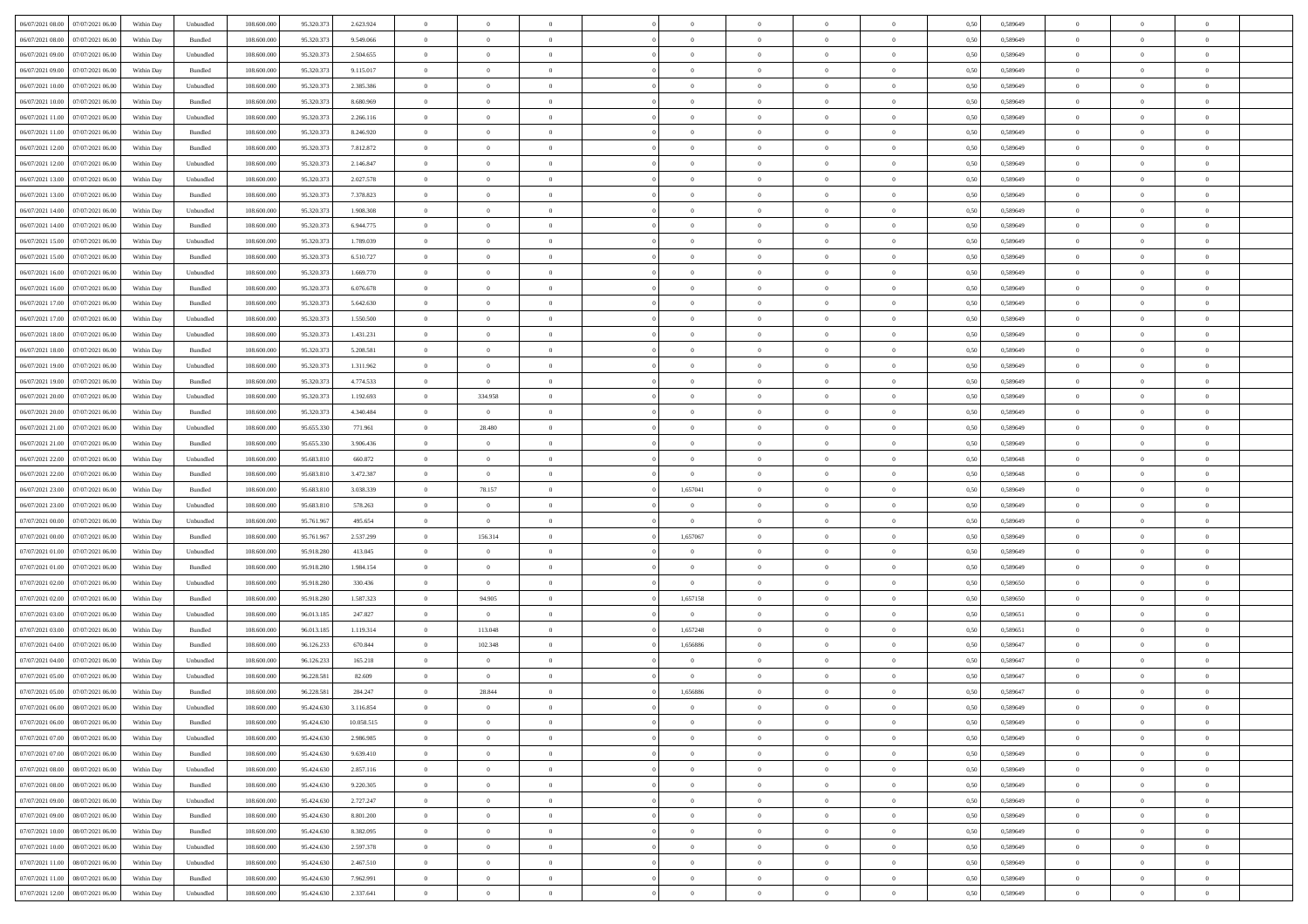| 07/07/2021 12:00   08/07/2021 06:00          |            |           | 108.600.000 |            |           | $\overline{0}$ | $\overline{0}$ |                | $\overline{0}$ | $\theta$       |                | $\theta$       |      | 0,589649 | $\theta$       | $\theta$       | $\overline{0}$ |  |
|----------------------------------------------|------------|-----------|-------------|------------|-----------|----------------|----------------|----------------|----------------|----------------|----------------|----------------|------|----------|----------------|----------------|----------------|--|
|                                              | Within Day | Bundled   |             | 95.424.630 | 7.543.886 |                |                |                |                |                |                |                | 0,50 |          |                |                |                |  |
| 07/07/2021 13:00<br>08/07/2021 06:00         | Within Day | Unbundled | 108.600.00  | 95.424.63  | 2.207.772 | $\bf{0}$       | $\bf{0}$       | $\bf{0}$       | $\overline{0}$ | $\overline{0}$ | $\overline{0}$ | $\bf{0}$       | 0,50 | 0,589649 | $\,$ 0 $\,$    | $\bf{0}$       | $\overline{0}$ |  |
| 07/07/2021 13:00<br>08/07/2021 06:00         | Within Day | Bundled   | 108,600,000 | 95.424.630 | 7.124.781 | $\overline{0}$ | $\bf{0}$       | $\overline{0}$ | $\bf{0}$       | $\bf{0}$       | $\overline{0}$ | $\bf{0}$       | 0.50 | 0.589649 | $\bf{0}$       | $\overline{0}$ | $\overline{0}$ |  |
| 07/07/2021 14:00<br>08/07/2021 06:00         | Within Day | Unbundled | 108.600.000 | 95.424.630 | 2.077.903 | $\overline{0}$ | $\overline{0}$ | $\overline{0}$ | $\theta$       | $\theta$       | $\overline{0}$ | $\bf{0}$       | 0,50 | 0,589649 | $\theta$       | $\theta$       | $\overline{0}$ |  |
|                                              |            |           |             |            |           |                |                |                |                |                |                |                |      |          |                |                |                |  |
| 07/07/2021 14:00<br>08/07/2021 06:00         | Within Day | Bundled   | 108.600.00  | 95.424.630 | 6.705.676 | $\bf{0}$       | $\overline{0}$ | $\bf{0}$       | $\overline{0}$ | $\theta$       | $\overline{0}$ | $\bf{0}$       | 0,50 | 0,589649 | $\,$ 0 $\,$    | $\bf{0}$       | $\overline{0}$ |  |
| 07/07/2021 15:00<br>08/07/2021 06:00         | Within Day | Bundled   | 108,600,000 | 95.424.630 | 6.286.571 | $\overline{0}$ | $\overline{0}$ | $\overline{0}$ | $\bf{0}$       | $\overline{0}$ | $\theta$       | $\bf{0}$       | 0.50 | 0.589649 | $\,$ 0 $\,$    | $\theta$       | $\overline{0}$ |  |
| 07/07/2021 15:00<br>08/07/2021 06:00         | Within Day | Unbundled | 108.600.000 | 95.424.630 | 1.948.034 | $\overline{0}$ | $\overline{0}$ | $\overline{0}$ | $\overline{0}$ | $\overline{0}$ | $\overline{0}$ | $\bf{0}$       | 0,50 | 0,589649 | $\theta$       | $\theta$       | $\overline{0}$ |  |
| 07/07/2021 16:00<br>08/07/2021 06:00         | Within Day | Unbundled | 108.600.00  | 95.424.63  | 1.818.165 | $\overline{0}$ | $\overline{0}$ | $\bf{0}$       | $\overline{0}$ | $\overline{0}$ | $\overline{0}$ | $\bf{0}$       | 0,50 | 0,589649 | $\,$ 0 $\,$    | $\bf{0}$       | $\overline{0}$ |  |
| 07/07/2021 16:00<br>08/07/2021 06:00         |            |           | 108,600,000 | 95.424.630 | 5.867.467 |                |                |                |                |                | $\overline{0}$ |                |      |          |                | $\overline{0}$ |                |  |
|                                              | Within Day | Bundled   |             |            |           | $\overline{0}$ | $\bf{0}$       | $\overline{0}$ | $\bf{0}$       | $\overline{0}$ |                | $\bf{0}$       | 0.50 | 0.589649 | $\bf{0}$       |                | $\overline{0}$ |  |
| 07/07/2021 17:00<br>08/07/2021 06:00         | Within Day | Unbundled | 108.600.000 | 95.424.630 | 1.688.296 | $\overline{0}$ | $\bf{0}$       | $\overline{0}$ | $\overline{0}$ | $\overline{0}$ | $\overline{0}$ | $\bf{0}$       | 0,50 | 0,589649 | $\,$ 0 $\,$    | $\bf{0}$       | $\overline{0}$ |  |
| 07/07/2021 17:00<br>08/07/2021 06:00         | Within Day | Bundled   | 108.600.00  | 95.424.63  | 5.448.362 | $\bf{0}$       | $\overline{0}$ | $\bf{0}$       | $\bf{0}$       | $\bf{0}$       | $\overline{0}$ | $\bf{0}$       | 0,50 | 0,589649 | $\,$ 0 $\,$    | $\bf{0}$       | $\overline{0}$ |  |
| 07/07/2021 18:00<br>08/07/2021 06:00         | Within Day | Unbundled | 108,600,000 | 95.424.630 | 1.558.427 | $\overline{0}$ | $\bf{0}$       | $\overline{0}$ | $\overline{0}$ | $\bf{0}$       | $\overline{0}$ | $\bf{0}$       | 0.50 | 0.589649 | $\bf{0}$       | $\overline{0}$ | $\,$ 0         |  |
| 07/07/2021 18:00<br>08/07/2021 06:00         | Within Day | Bundled   | 108.600.000 | 95.424.630 | 5.029.257 | $\overline{0}$ | $\overline{0}$ | $\overline{0}$ | $\theta$       | $\theta$       | $\overline{0}$ | $\bf{0}$       | 0,50 | 0,589649 | $\theta$       | $\theta$       | $\overline{0}$ |  |
|                                              |            |           |             |            |           |                |                |                |                |                |                |                |      |          |                |                |                |  |
| 07/07/2021 19:00<br>08/07/2021 06:00         | Within Day | Unbundled | 108.600.00  | 95.424.63  | 1.428.558 | $\bf{0}$       | $\overline{0}$ | $\bf{0}$       | $\overline{0}$ | $\theta$       | $\overline{0}$ | $\bf{0}$       | 0,50 | 0,589649 | $\,$ 0 $\,$    | $\bf{0}$       | $\overline{0}$ |  |
| 07/07/2021 19:00<br>08/07/2021 06:00         | Within Day | Bundled   | 108,600,000 | 95.424.630 | 4.610.152 | $\overline{0}$ | $\overline{0}$ | $\overline{0}$ | $\bf{0}$       | $\overline{0}$ | $\Omega$       | $\bf{0}$       | 0.50 | 0.589649 | $\theta$       | $\theta$       | $\overline{0}$ |  |
| 07/07/2021 20:00<br>08/07/2021 06:00         | Within Day | Unbundled | 108.600.000 | 95.424.630 | 1.298.689 | $\overline{0}$ | $\overline{0}$ | $\overline{0}$ | $\overline{0}$ | $\overline{0}$ | $\overline{0}$ | $\bf{0}$       | 0,50 | 0,589649 | $\theta$       | $\theta$       | $\overline{0}$ |  |
| 07/07/2021 20:00<br>08/07/2021 06:00         | Within Day | Bundled   | 108.600.00  | 95.424.630 | 4.191.047 | $\bf{0}$       | $\overline{0}$ | $\bf{0}$       | $\overline{0}$ | $\bf{0}$       | $\overline{0}$ | $\bf{0}$       | 0,50 | 0,589649 | $\,$ 0 $\,$    | $\bf{0}$       | $\overline{0}$ |  |
| 07/07/2021 21:00<br>08/07/2021 06:00         | Within Day | Bundled   | 108,600,000 | 95.424.630 | 3.771.943 | $\overline{0}$ | $\overline{0}$ | $\overline{0}$ | $\bf{0}$       | $\overline{0}$ | $\overline{0}$ | $\bf{0}$       | 0.50 | 0.589649 | $\bf{0}$       | $\overline{0}$ | $\overline{0}$ |  |
|                                              |            |           |             |            |           |                |                |                |                |                |                |                |      |          |                |                |                |  |
| 07/07/2021 21:00<br>08/07/2021 06:00         | Within Day | Unbundled | 108.600.000 | 95.424.630 | 1.168.820 | $\overline{0}$ | 385.201        | $\overline{0}$ | $\overline{0}$ | $\overline{0}$ | $\overline{0}$ | $\bf{0}$       | 0,50 | 0,589649 | $\,$ 0 $\,$    | $\bf{0}$       | $\overline{0}$ |  |
| 07/07/2021 22.00<br>08/07/2021 06:00         | Within Day | Unbundled | 108.600.00  | 95.809.83  | 696.550   | $\bf{0}$       | $\bf{0}$       | $\bf{0}$       | $\bf{0}$       | $\overline{0}$ | $\overline{0}$ | $\bf{0}$       | 0,50 | 0,589648 | $\,$ 0 $\,$    | $\bf{0}$       | $\overline{0}$ |  |
| 07/07/2021 22:00<br>08/07/2021 06:00         | Within Day | Bundled   | 108,600,000 | 95,809.83  | 3.352.838 | $\overline{0}$ | $\bf{0}$       | $\overline{0}$ | $\bf{0}$       | $\bf{0}$       | $\overline{0}$ | $\bf{0}$       | 0.50 | 0.589648 | $\bf{0}$       | $\overline{0}$ | $\,$ 0         |  |
| 07/07/2021 23:00<br>08/07/2021 06:00         | Within Day | Unbundled | 108.600.000 | 95.809.831 | 609.481   | $\overline{0}$ | $\overline{0}$ | $\overline{0}$ | $\theta$       | $\theta$       | $\overline{0}$ | $\bf{0}$       | 0,50 | 0,589649 | $\theta$       | $\theta$       | $\overline{0}$ |  |
|                                              |            |           |             |            |           |                | $\overline{0}$ |                |                | $\overline{0}$ | $\overline{0}$ |                |      |          | $\,$ 0 $\,$    | $\bf{0}$       | $\overline{0}$ |  |
| 07/07/2021 23:00<br>08/07/2021 06:00         | Within Day | Bundled   | 108.600.00  | 95.809.83  | 2.933.733 | $\bf{0}$       |                | $\bf{0}$       | $\bf{0}$       |                |                | $\bf{0}$       | 0,50 | 0,589649 |                |                |                |  |
| 08/07/2021 00:00<br>08/07/2021 06:00         | Within Day | Unbundled | 108,600,000 | 95,809.83  | 522.412   | $\overline{0}$ | $\overline{0}$ | $\overline{0}$ | $\overline{0}$ | $\overline{0}$ | $\theta$       | $\bf{0}$       | 0.50 | 0.589649 | $\,$ 0 $\,$    | $\theta$       | $\overline{0}$ |  |
| 08/07/2021 00:00<br>08/07/2021 06:00         | Within Day | Bundled   | 108.600.000 | 95.809.831 | 2.514.628 | $\overline{0}$ | $\overline{0}$ | $\overline{0}$ | $\overline{0}$ | $\overline{0}$ | $\overline{0}$ | $\bf{0}$       | 0,50 | 0,589649 | $\theta$       | $\theta$       | $\overline{0}$ |  |
| 08/07/2021 01:00<br>08/07/2021 06:00         | Within Day | Unbundled | 108.600.00  | 95.809.83  | 435.344   | $\bf{0}$       | $\overline{0}$ | $\bf{0}$       | $\overline{0}$ | $\theta$       | $\overline{0}$ | $\bf{0}$       | 0,50 | 0,589649 | $\,$ 0 $\,$    | $\bf{0}$       | $\overline{0}$ |  |
| 08/07/2021 01:00<br>08/07/2021 06:00         | Within Day | Bundled   | 108,600,000 | 95,809.83  | 2.095.523 | $\overline{0}$ | $\bf{0}$       | $\overline{0}$ | $\bf{0}$       | $\overline{0}$ | $\overline{0}$ | $\bf{0}$       | 0.50 | 0.589649 | $\bf{0}$       | $\overline{0}$ | $\overline{0}$ |  |
|                                              |            |           |             |            |           |                |                |                |                |                |                |                |      |          |                |                |                |  |
| 08/07/2021 02:00<br>08/07/2021 06:00         | Within Day | Bundled   | 108.600.000 | 95.809.831 | 1.676.419 | $\overline{0}$ | $\overline{0}$ | $\overline{0}$ | $\overline{0}$ | $\overline{0}$ | $\overline{0}$ | $\bf{0}$       | 0,50 | 0,589650 | $\theta$       | $\theta$       | $\overline{0}$ |  |
| 08/07/2021 02:00<br>08/07/2021 06:00         | Within Day | Unbundled | 108.600.00  | 95.809.83  | 348.275   | $\bf{0}$       | $\bf{0}$       | $\bf{0}$       | $\bf{0}$       | $\overline{0}$ | $\overline{0}$ | $\bf{0}$       | 0,50 | 0,589650 | $\,$ 0 $\,$    | $\bf{0}$       | $\overline{0}$ |  |
| 08/07/2021 03:00<br>08/07/2021 06:00         | Within Day | Unbundled | 108,600,000 | 95,809.83  | 261.206   | $\overline{0}$ | $\bf{0}$       | $\overline{0}$ | $\bf{0}$       | $\bf{0}$       | $\overline{0}$ | $\bf{0}$       | 0.50 | 0.589651 | $\bf{0}$       | $\overline{0}$ | $\bf{0}$       |  |
| 08/07/2021 03:00<br>08/07/2021 06:00         | Within Day | Bundled   | 108.600.000 | 95.809.831 | 1.257.314 | $\overline{0}$ | $\overline{0}$ | $\overline{0}$ | $\overline{0}$ | $\overline{0}$ | $\overline{0}$ | $\bf{0}$       | 0.50 | 0.589651 | $\theta$       | $\theta$       | $\overline{0}$ |  |
| 08/07/2021 04:00<br>08/07/2021 06:00         | Within Day | Unbundled | 108.600.00  | 95.809.83  | 174.137   | $\bf{0}$       | $\overline{0}$ | $\bf{0}$       | $\bf{0}$       | $\overline{0}$ | $\overline{0}$ | $\bf{0}$       | 0,50 | 0,589647 | $\,$ 0 $\,$    | $\bf{0}$       | $\overline{0}$ |  |
|                                              |            |           |             |            |           |                |                |                |                |                |                |                |      |          |                |                |                |  |
| 08/07/2021 04:00<br>08/07/2021 06:00         | Within Day | Bundled   | 108,600,000 | 95,809.83  | 838,209   | $\overline{0}$ | $\bf{0}$       | $\overline{0}$ | $\bf{0}$       | $\overline{0}$ | $\Omega$       | $\bf{0}$       | 0.50 | 0.589647 | $\,$ 0 $\,$    | $\theta$       | $\overline{0}$ |  |
| 08/07/2021 05:00<br>08/07/2021 06:00         | Within Dav | Unbundled | 108.600.000 | 95.809.831 | 87,068    | $\overline{0}$ | $\overline{0}$ | $\overline{0}$ | $\overline{0}$ | $\overline{0}$ | $\overline{0}$ | $\bf{0}$       | 0.50 | 0,589647 | $\theta$       | $\theta$       | $\overline{0}$ |  |
| 08/07/2021 05:00<br>08/07/2021 06:00         | Within Day | Bundled   | 108.600.00  | 95.809.83  | 419.104   | $\bf{0}$       | $\bf{0}$       | $\bf{0}$       | $\overline{0}$ | $\overline{0}$ | $\overline{0}$ | $\bf{0}$       | 0,50 | 0,589647 | $\,$ 0 $\,$    | $\bf{0}$       | $\overline{0}$ |  |
| 08/07/2021 06:00<br>09/07/2021 06:00         | Within Day | Unbundled | 108,600,000 | 95.320.37  | 6.016.491 | $\overline{0}$ | $\bf{0}$       | $\overline{0}$ | $\bf{0}$       | $\overline{0}$ | $\overline{0}$ | $\bf{0}$       | 0.50 | 0.589649 | $\bf{0}$       | $\overline{0}$ | $\overline{0}$ |  |
| 08/07/2021 06:00<br>09/07/2021 06:00         | Within Dav | Bundled   | 108.600.000 | 95.320.373 | 7.263.134 | $\overline{0}$ | $\overline{0}$ | $\overline{0}$ | $\overline{0}$ | $\overline{0}$ | $\overline{0}$ | $\overline{0}$ | 0.50 | 0.589649 | $\theta$       | $\theta$       | $\overline{0}$ |  |
|                                              |            |           |             |            |           |                |                |                |                |                |                |                |      |          |                |                |                |  |
| 08/07/2021 07:00<br>09/07/2021 06.00         | Within Day | Unbundled | 108.600.00  | 95.320.37  | 5.765.804 | $\bf{0}$       | $\bf{0}$       | $\bf{0}$       | $\bf{0}$       | $\overline{0}$ | $\overline{0}$ | $\bf{0}$       | 0,50 | 0,589649 | $\,$ 0 $\,$    | $\bf{0}$       | $\overline{0}$ |  |
| 08/07/2021 07:00<br>09/07/2021 06:00         | Within Day | Bundled   | 108,600,000 | 95.320.37  | 6.960.504 | $\overline{0}$ | $\bf{0}$       | $\overline{0}$ | $\overline{0}$ | $\bf{0}$       | $\overline{0}$ | $\bf{0}$       | 0.50 | 0.589649 | $\bf{0}$       | $\overline{0}$ | $\bf{0}$       |  |
| 08/07/2021 08:00<br>09/07/2021 06:00         | Within Dav | Bundled   | 108.600.000 | 95.320.373 | 6.657.873 | $\overline{0}$ | $\overline{0}$ | $\overline{0}$ | $\overline{0}$ | $\overline{0}$ | $\overline{0}$ | $\bf{0}$       | 0.50 | 0.589649 | $\theta$       | $\theta$       | $\overline{0}$ |  |
| 08/07/2021 08:00<br>09/07/2021 06.00         | Within Day | Unbundled | 108.600.00  | 95.320.37  | 5.515.117 | $\bf{0}$       | $\bf{0}$       | $\bf{0}$       | $\bf{0}$       | $\overline{0}$ | $\overline{0}$ | $\bf{0}$       | 0,50 | 0,589649 | $\,$ 0 $\,$    | $\bf{0}$       | $\overline{0}$ |  |
| 08/07/2021 09:00<br>09/07/2021 06:00         | Within Day | Unbundled | 108,600,000 | 95.320.37  | 5.264.430 | $\overline{0}$ | $\overline{0}$ | $\overline{0}$ | $\bf{0}$       | $\overline{0}$ | $\Omega$       | $\bf{0}$       | 0.50 | 0.589649 | $\,$ 0 $\,$    | $\theta$       | $\overline{0}$ |  |
|                                              |            |           |             |            |           |                |                |                |                |                |                |                |      |          |                |                |                |  |
| 08/07/2021 09:00<br>09/07/2021 06:00         | Within Dav | Bundled   | 108.600.000 | 95.320.37  | 6.355.243 | $\overline{0}$ | $\overline{0}$ | $\Omega$       | $\overline{0}$ | $\theta$       | $\Omega$       | $\overline{0}$ | 0.5( | 0.589649 | $\theta$       | $\theta$       | $\overline{0}$ |  |
| 09/07/2021 06:00<br>08/07/2021 10:00         | Within Day | Unbundled | 108.600.000 | 95.320.37  | 5.013.743 | $\bf{0}$       | $\bf{0}$       | $\bf{0}$       | $\bf{0}$       | $\bf{0}$       | $\overline{0}$ | $\bf{0}$       | 0,50 | 0,589649 | $\,$ 0 $\,$    | $\bf{0}$       | $\overline{0}$ |  |
| $08/07/2021\ 10.00 \qquad 09/07/2021\ 06.00$ | Within Day | Bundled   | 108.600.000 | 95.320.373 | 6.052.612 | $\bf{0}$       | $\Omega$       |                | $\Omega$       |                |                |                | 0,50 | 0.589649 | $\theta$       | $\overline{0}$ |                |  |
| 08/07/2021 11:00 09/07/2021 06:00            | Within Day | Unbundled | 108.600.000 | 95.320.373 | 4.763.055 | $\overline{0}$ | $\overline{0}$ | $\overline{0}$ | $\theta$       | $\overline{0}$ | $\overline{0}$ | $\bf{0}$       | 0,50 | 0,589649 | $\theta$       | $\overline{0}$ | $\overline{0}$ |  |
| 08/07/2021 11:00<br>09/07/2021 06:00         | Within Day | Bundled   | 108.600.00  | 95.320.37  | 5.749.981 | $\overline{0}$ | $\bf{0}$       | $\overline{0}$ | $\overline{0}$ | $\bf{0}$       | $\overline{0}$ | $\bf{0}$       | 0,50 | 0,589649 | $\bf{0}$       | $\overline{0}$ | $\bf{0}$       |  |
|                                              |            |           |             |            |           |                |                |                |                |                |                |                |      |          |                |                |                |  |
| 08/07/2021 12:00 09/07/2021 06:00            | Within Day | Unbundled | 108,600,000 | 95.320.373 | 4.512.368 | $\overline{0}$ | $\bf{0}$       | $\overline{0}$ | $\overline{0}$ | $\mathbf{0}$   | $\overline{0}$ | $\,$ 0 $\,$    | 0.50 | 0.589649 | $\overline{0}$ | $\bf{0}$       | $\bf{0}$       |  |
| 08/07/2021 12:00 09/07/2021 06:00            | Within Dav | Bundled   | 108.600.000 | 95.320.373 | 5.447.351 | $\overline{0}$ | $\overline{0}$ | $\overline{0}$ | $\overline{0}$ | $\overline{0}$ | $\overline{0}$ | $\bf{0}$       | 0,50 | 0.589649 | $\theta$       | $\theta$       | $\overline{0}$ |  |
| 08/07/2021 13:00<br>09/07/2021 06:00         | Within Day | Bundled   | 108.600.000 | 95.320.373 | 5.144.720 | $\overline{0}$ | $\bf{0}$       | $\overline{0}$ | $\overline{0}$ | $\bf{0}$       | $\overline{0}$ | $\bf{0}$       | 0,50 | 0,589649 | $\bf{0}$       | $\overline{0}$ | $\overline{0}$ |  |
| 08/07/2021 13:00<br>09/07/2021 06:00         | Within Day | Unbundled | 108,600,000 | 95.320.37  | 4.261.681 | $\overline{0}$ | $\bf{0}$       | $\overline{0}$ | $\overline{0}$ | $\bf{0}$       | $\overline{0}$ | $\bf{0}$       | 0.50 | 0.589649 | $\,$ 0 $\,$    | $\overline{0}$ | $\,$ 0         |  |
| 08/07/2021 14:00                             |            |           |             |            |           |                | $\overline{0}$ |                |                | $\overline{0}$ |                |                |      |          | $\overline{0}$ | $\theta$       | $\overline{0}$ |  |
| 09/07/2021 06:00                             | Within Dav | Unbundled | 108.600.000 | 95.320.373 | 4.010.994 | $\overline{0}$ |                | $\overline{0}$ | $\overline{0}$ |                | $\overline{0}$ | $\bf{0}$       | 0,50 | 0.589649 |                |                |                |  |
| 08/07/2021 14:00<br>09/07/2021 06:00         | Within Day | Bundled   | 108.600.00  | 95.320.37  | 4.842.089 | $\overline{0}$ | $\overline{0}$ | $\overline{0}$ | $\overline{0}$ | $\overline{0}$ | $\overline{0}$ | $\bf{0}$       | 0,50 | 0,589649 | $\bf{0}$       | $\overline{0}$ | $\,$ 0         |  |
| 09/07/2021 06:00<br>08/07/2021 15:00         | Within Day | Unbundled | 108,600,000 | 95.320.37  | 3.760.307 | $\overline{0}$ | 12.561         | $\overline{0}$ | $\overline{0}$ | $\overline{0}$ | $\overline{0}$ | $\bf{0}$       | 0.50 | 0.589649 | $\mathbf{0}$   | $\bf{0}$       | $\,$ 0         |  |
| 08/07/2021 15:00 09/07/2021 06:00            | Within Dav | Bundled   | 108.600.000 | 95.320.373 | 4.539.459 | $\overline{0}$ | $\overline{0}$ | $\overline{0}$ | $\overline{0}$ | $\overline{0}$ | $\overline{0}$ | $\bf{0}$       | 0,50 | 0.589649 | $\overline{0}$ | $\theta$       | $\overline{0}$ |  |
| 08/07/2021 16:00<br>09/07/2021 06.00         | Within Day | Unbundled | 108.600.00  | 95.332.933 | 3.497.896 | $\overline{0}$ | $\bf{0}$       | $\overline{0}$ | $\overline{0}$ | $\overline{0}$ | $\overline{0}$ | $\bf{0}$       | 0,50 | 0,589649 | $\bf{0}$       | $\overline{0}$ | $\bf{0}$       |  |
|                                              |            |           |             |            |           |                |                |                |                |                |                |                |      |          |                |                |                |  |
| 08/07/2021 16:00 09/07/2021 06:00            | Within Day | Bundled   | 108.600.000 | 95.332.933 | 4.236.828 | $\overline{0}$ | $\bf{0}$       | $\overline{0}$ | $\overline{0}$ | $\,$ 0 $\,$    | $\overline{0}$ | $\bf{0}$       | 0,50 | 0,589649 | $\overline{0}$ | $\,$ 0 $\,$    | $\,$ 0 $\,$    |  |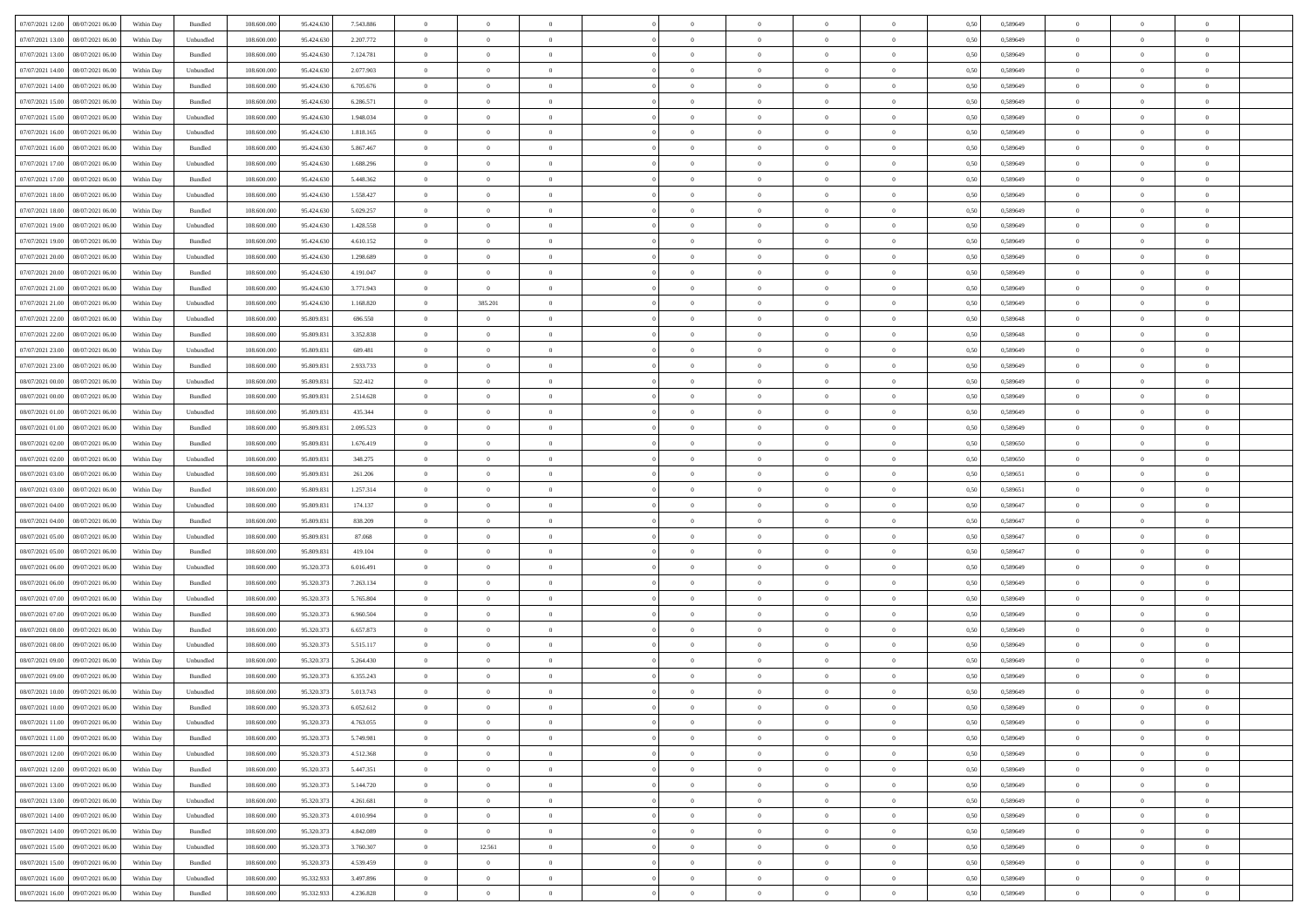| 08/07/2021 17:00<br>09/07/2021 06:00 | Within Day | Unbundled | 108.600.000 | 95.332.933 | 3.248.046 | $\overline{0}$ | $\overline{0}$ | $\overline{0}$ | $\theta$       | $\theta$       |                | $\overline{0}$ | 0,50 | 0,589649 | $\theta$       | $\theta$       | $\overline{0}$ |  |
|--------------------------------------|------------|-----------|-------------|------------|-----------|----------------|----------------|----------------|----------------|----------------|----------------|----------------|------|----------|----------------|----------------|----------------|--|
|                                      |            |           |             |            |           |                |                |                |                |                | $\overline{0}$ |                |      |          |                |                |                |  |
| 08/07/2021 17:00<br>09/07/2021 06.0  | Within Day | Bundled   | 108.600.000 | 95.332.933 | 3.934.198 | $\overline{0}$ | $\overline{0}$ | $\overline{0}$ | $\overline{0}$ | $\bf{0}$       |                | $\mathbf{0}$   | 0,50 | 0,589649 | $\,$ 0 $\,$    | $\bf{0}$       | $\overline{0}$ |  |
| 08/07/2021 18:00<br>09/07/2021 06:00 | Within Day | Unbundled | 108,600,000 | 95.332.933 | 2.998.197 | $\overline{0}$ | $\overline{0}$ | $\overline{0}$ | $\bf{0}$       | $\bf{0}$       | $\overline{0}$ | $\mathbf{0}$   | 0.50 | 0.589649 | $\bf{0}$       | $\overline{0}$ | $\,$ 0         |  |
| 08/07/2021 18:00<br>09/07/2021 06:00 | Within Day | Bundled   | 108.600.000 | 95.332.933 | 3.631.567 | $\overline{0}$ | $\overline{0}$ | $\overline{0}$ | $\overline{0}$ | $\overline{0}$ | $\overline{0}$ | $\,$ 0 $\,$    | 0,50 | 0,589649 | $\theta$       | $\overline{0}$ | $\overline{0}$ |  |
| 08/07/2021 19:00<br>09/07/2021 06.0  | Within Day | Bundled   | 108.600.000 | 95.332.933 | 3.328.936 | $\overline{0}$ | $\overline{0}$ | $\overline{0}$ | $\bf{0}$       | $\overline{0}$ | $\overline{0}$ | $\bf{0}$       | 0,50 | 0,589649 | $\,$ 0 $\,$    | $\bf{0}$       | $\overline{0}$ |  |
| 08/07/2021 19:00<br>09/07/2021 06:00 | Within Day | Unbundled | 108,600,000 | 95.332.933 | 2.748.347 | $\overline{0}$ | $\overline{0}$ | $\overline{0}$ | $\bf{0}$       | $\bf{0}$       | $\overline{0}$ | $\mathbf{0}$   | 0.50 | 0.589649 | $\,$ 0 $\,$    | $\theta$       | $\overline{0}$ |  |
| 08/07/2021 20:00<br>09/07/2021 06:00 | Within Day | Unbundled | 108.600.000 | 95.332.933 | 2.498.497 | $\overline{0}$ | $\overline{0}$ | $\overline{0}$ | $\bf{0}$       | $\overline{0}$ | $\overline{0}$ | $\bf{0}$       | 0,50 | 0,589649 | $\theta$       | $\theta$       | $\overline{0}$ |  |
| 08/07/2021 20:00<br>09/07/2021 06.0  | Within Day | Bundled   | 108.600.000 | 95.332.933 | 3.026.306 | $\overline{0}$ | $\overline{0}$ | $\overline{0}$ | $\overline{0}$ | $\bf{0}$       | $\overline{0}$ | $\bf{0}$       | 0,50 | 0,589649 | $\,$ 0 $\,$    | $\bf{0}$       | $\overline{0}$ |  |
| 08/07/2021 21:00<br>09/07/2021 06:00 | Within Day | Unbundled | 108,600,000 | 95.332.933 | 2.248.647 | $\overline{0}$ | $\overline{0}$ | $\overline{0}$ | $\bf{0}$       | $\bf{0}$       | $\overline{0}$ | $\mathbf{0}$   | 0.50 | 0.589649 | $\bf{0}$       | $\overline{0}$ | $\bf{0}$       |  |
| 08/07/2021 21:00<br>09/07/2021 06:00 | Within Day | Bundled   | 108.600.000 | 95.332.933 | 2.723.675 | $\overline{0}$ | $\overline{0}$ | $\overline{0}$ | $\bf{0}$       | $\bf{0}$       | $\overline{0}$ | $\bf{0}$       | 0,50 | 0,589649 | $\,$ 0         | $\,$ 0 $\,$    | $\overline{0}$ |  |
|                                      |            |           |             |            |           |                |                |                |                |                |                |                |      |          |                |                |                |  |
| 08/07/2021 22.00<br>09/07/2021 06.0  | Within Day | Unbundled | 108.600.000 | 95.332.933 | 1.998.798 | $\overline{0}$ | $\overline{0}$ | $\overline{0}$ | $\,$ 0 $\,$    | $\bf{0}$       | $\overline{0}$ | $\bf{0}$       | 0,50 | 0,589648 | $\,$ 0 $\,$    | $\bf{0}$       | $\overline{0}$ |  |
| 08/07/2021 22.00<br>09/07/2021 06:00 | Within Day | Bundled   | 108,600,000 | 95.332.933 | 2.421.044 | $\overline{0}$ | $\overline{0}$ | $\overline{0}$ | $\bf{0}$       | $\bf{0}$       | $\overline{0}$ | $\,$ 0 $\,$    | 0.50 | 0.589648 | $\bf{0}$       | $\overline{0}$ | $\,$ 0         |  |
| 08/07/2021 23:00<br>09/07/2021 06:00 | Within Day | Unbundled | 108.600.000 | 95.332.933 | 1.748.948 | $\overline{0}$ | $\overline{0}$ | $\overline{0}$ | $\overline{0}$ | $\overline{0}$ | $\overline{0}$ | $\,$ 0 $\,$    | 0,50 | 0,589649 | $\theta$       | $\theta$       | $\overline{0}$ |  |
| 08/07/2021 23.00<br>09/07/2021 06.0  | Within Day | Bundled   | 108.600.000 | 95.332.933 | 2.118.414 | $\overline{0}$ | $\overline{0}$ | $\overline{0}$ | $\overline{0}$ | $\bf{0}$       | $\overline{0}$ | $\bf{0}$       | 0,50 | 0,589649 | $\,$ 0 $\,$    | $\bf{0}$       | $\overline{0}$ |  |
| 09/07/2021 00:00<br>09/07/2021 06:00 | Within Day | Bundled   | 108,600,000 | 95.332.933 | 1.815.783 | $\overline{0}$ | $\overline{0}$ | $\overline{0}$ | $\bf{0}$       | $\overline{0}$ | $\overline{0}$ | $\mathbf{0}$   | 0.50 | 0.589649 | $\,$ 0 $\,$    | $\theta$       | $\overline{0}$ |  |
| 09/07/2021 00:00<br>09/07/2021 06:00 | Within Day | Unbundled | 108.600.000 | 95.332.933 | 1.499.098 | $\overline{0}$ | $\overline{0}$ | $\overline{0}$ | $\bf{0}$       | $\overline{0}$ | $\overline{0}$ | $\bf{0}$       | 0,50 | 0,589649 | $\theta$       | $\theta$       | $\overline{0}$ |  |
| 09/07/2021 01:00<br>09/07/2021 06.0  | Within Day | Unbundled | 108.600.000 | 95.332.933 | 1.249.248 | $\overline{0}$ | $\overline{0}$ | $\overline{0}$ | $\overline{0}$ | $\bf{0}$       | $\overline{0}$ | $\bf{0}$       | 0,50 | 0,589649 | $\,$ 0 $\,$    | $\bf{0}$       | $\overline{0}$ |  |
| 09/07/2021 01:00<br>09/07/2021 06:00 | Within Day | Bundled   | 108,600,000 | 95.332.933 | 1.513.153 | $\overline{0}$ | $\overline{0}$ | $\overline{0}$ | $\bf{0}$       | $\bf{0}$       | $\overline{0}$ | $\mathbf{0}$   | 0.50 | 0.589649 | $\bf{0}$       | $\overline{0}$ | $\bf{0}$       |  |
| 09/07/2021 02:00<br>09/07/2021 06:00 |            |           | 108.600.000 |            |           | $\overline{0}$ | $\overline{0}$ |                |                | $\overline{0}$ | $\overline{0}$ | $\bf{0}$       |      |          | $\,$ 0 $\,$    | $\,$ 0 $\,$    | $\overline{0}$ |  |
|                                      | Within Day | Unbundled |             | 95.332.933 | 999.399   |                |                | $\overline{0}$ | $\bf{0}$       |                |                |                | 0,50 | 0,589650 |                |                |                |  |
| 09/07/2021 02:00<br>09/07/2021 06.0  | Within Day | Bundled   | 108.600.000 | 95.332.933 | 1.210.522 | $\overline{0}$ | $\overline{0}$ | $\overline{0}$ | $\overline{0}$ | $\bf{0}$       | $\overline{0}$ | $\mathbf{0}$   | 0,50 | 0,589650 | $\,$ 0 $\,$    | $\bf{0}$       | $\overline{0}$ |  |
| 09/07/2021 03:00<br>09/07/2021 06:00 | Within Day | Unbundled | 108,600,000 | 95.332.933 | 749,549   | $\overline{0}$ | $\overline{0}$ | $\overline{0}$ | $\bf{0}$       | $\bf{0}$       | $\overline{0}$ | $\,$ 0 $\,$    | 0.50 | 0.589651 | $\bf{0}$       | $\overline{0}$ | $\,$ 0         |  |
| 09/07/2021 03:00<br>09/07/2021 06:00 | Within Day | Bundled   | 108.600.000 | 95.332.933 | 907.891   | $\overline{0}$ | $\overline{0}$ | $\overline{0}$ | $\overline{0}$ | $\overline{0}$ | $\overline{0}$ | $\,$ 0 $\,$    | 0,50 | 0,589651 | $\theta$       | $\overline{0}$ | $\overline{0}$ |  |
| 09/07/2021 04:00<br>09/07/2021 06.0  | Within Day | Unbundled | 108.600.000 | 95.332.933 | 499.699   | $\overline{0}$ | $\overline{0}$ | $\overline{0}$ | $\overline{0}$ | $\bf{0}$       | $\overline{0}$ | $\bf{0}$       | 0,50 | 0,589647 | $\,$ 0 $\,$    | $\bf{0}$       | $\overline{0}$ |  |
| 09/07/2021 04:00<br>09/07/2021 06:00 | Within Day | Bundled   | 108,600,000 | 95.332.933 | 605.261   | $\overline{0}$ | $\overline{0}$ | $\overline{0}$ | $\bf{0}$       | $\overline{0}$ | $\overline{0}$ | $\mathbf{0}$   | 0.50 | 0.589647 | $\,$ 0 $\,$    | $\overline{0}$ | $\overline{0}$ |  |
| 09/07/2021 05:00<br>09/07/2021 06:00 | Within Day | Unbundled | 108.600.000 | 95.332.933 | 249.849   | $\overline{0}$ | $\overline{0}$ | $\overline{0}$ | $\bf{0}$       | $\overline{0}$ | $\overline{0}$ | $\bf{0}$       | 0,50 | 0,589647 | $\theta$       | $\theta$       | $\overline{0}$ |  |
| 09/07/2021 05:00<br>09/07/2021 06.0  | Within Day | Bundled   | 108.600.000 | 95.332.933 | 302.630   | $\overline{0}$ | $\overline{0}$ | $\overline{0}$ | $\,$ 0 $\,$    | $\bf{0}$       | $\overline{0}$ | $\bf{0}$       | 0,50 | 0,589647 | $\,$ 0 $\,$    | $\bf{0}$       | $\overline{0}$ |  |
| 09/07/2021 06:00<br>10/07/2021 06:00 | Within Day | Bundled   | 108,600,000 | 95.320.375 | 7.263.132 | $\overline{0}$ | $\overline{0}$ | $\overline{0}$ | $\bf{0}$       | $\bf{0}$       | $\overline{0}$ | $\mathbf{0}$   | 0.50 | 0.589649 | $\bf{0}$       | $\overline{0}$ | $\bf{0}$       |  |
| 09/07/2021 06:00<br>10/07/2021 06:00 | Within Day | Unbundled | 108.600.000 | 95.320.375 | 6.016.491 | $\overline{0}$ | $\overline{0}$ | $\overline{0}$ | $\bf{0}$       | $\overline{0}$ | $\overline{0}$ | $\bf{0}$       | 0,50 | 0,589649 | $\theta$       | $\theta$       | $\overline{0}$ |  |
|                                      |            |           |             |            |           |                |                |                |                |                |                |                |      |          |                |                |                |  |
| 09/07/2021 07:00<br>10/07/2021 06.00 | Within Day | Unbundled | 108.600.000 | 95.320.375 | 5.765.804 | $\overline{0}$ | $\overline{0}$ | $\overline{0}$ | $\overline{0}$ | $\bf{0}$       | $\overline{0}$ | $\mathbf{0}$   | 0,50 | 0,589649 | $\overline{0}$ | $\bf{0}$       | $\overline{0}$ |  |
| 09/07/2021 07.00<br>10/07/2021 06:00 | Within Day | Bundled   | 108,600,000 | 95.320.375 | 6.960.502 | $\overline{0}$ | $\overline{0}$ | $\overline{0}$ | $\bf{0}$       | $\bf{0}$       | $\overline{0}$ | $\,$ 0 $\,$    | 0.50 | 0.589649 | $\bf{0}$       | $\overline{0}$ | $\,$ 0         |  |
| 09/07/2021 08:00<br>10/07/2021 06:00 | Within Day | Unbundled | 108.600.000 | 95.320.375 | 5.515.117 | $\overline{0}$ | $\overline{0}$ | $\overline{0}$ | $\overline{0}$ | $\overline{0}$ | $\overline{0}$ | $\overline{0}$ | 0.50 | 0.589649 | $\theta$       | $\theta$       | $\overline{0}$ |  |
| 09/07/2021 08.00<br>10/07/2021 06.00 | Within Day | Bundled   | 108.600.000 | 95.320.375 | 6.657.871 | $\overline{0}$ | $\overline{0}$ | $\overline{0}$ | $\overline{0}$ | $\bf{0}$       | $\overline{0}$ | $\bf{0}$       | 0,50 | 0,589649 | $\,$ 0 $\,$    | $\bf{0}$       | $\overline{0}$ |  |
| 09/07/2021 09:00<br>10/07/2021 06:00 | Within Day | Unbundled | 108,600,000 | 95.320.375 | 5.264.430 | $\overline{0}$ | $\overline{0}$ | $\overline{0}$ | $\bf{0}$       | $\overline{0}$ | $\overline{0}$ | $\mathbf{0}$   | 0.50 | 0.589649 | $\,$ 0 $\,$    | $\theta$       | $\overline{0}$ |  |
| 09/07/2021 09:00<br>10/07/2021 06:00 | Within Day | Bundled   | 108.600.000 | 95.320.375 | 6.355.241 | $\overline{0}$ | $\overline{0}$ | $\overline{0}$ | $\overline{0}$ | $\overline{0}$ | $\overline{0}$ | $\overline{0}$ | 0.50 | 0.589649 | $\theta$       | $\theta$       | $\overline{0}$ |  |
| 09/07/2021 10:00<br>10/07/2021 06.00 | Within Day | Unbundled | 108.600.000 | 95.320.375 | 5.013.743 | $\overline{0}$ | $\overline{0}$ | $\overline{0}$ | $\overline{0}$ | $\bf{0}$       | $\overline{0}$ | $\bf{0}$       | 0,50 | 0,589649 | $\,$ 0 $\,$    | $\bf{0}$       | $\overline{0}$ |  |
| 09/07/2021 10:00<br>10/07/2021 06:00 | Within Day | Bundled   | 108,600,000 | 95.320.375 | 6.052.610 | $\overline{0}$ | $\overline{0}$ | $\overline{0}$ | $\bf{0}$       | $\bf{0}$       | $\overline{0}$ | $\mathbf{0}$   | 0.50 | 0.589649 | $\bf{0}$       | $\overline{0}$ | $\bf{0}$       |  |
| 09/07/2021 11:00<br>10/07/2021 06:00 | Within Day | Unbundled | 108.600.000 | 95.320.375 | 4.763.055 | $\overline{0}$ | $\overline{0}$ | $\overline{0}$ | $\overline{0}$ | $\overline{0}$ | $\overline{0}$ | $\overline{0}$ | 0.50 | 0.589649 | $\theta$       | $\overline{0}$ | $\overline{0}$ |  |
| 09/07/2021 11:00<br>10/07/2021 06.00 | Within Day | Bundled   | 108.600.000 | 95.320.375 | 5.749.980 | $\overline{0}$ | $\overline{0}$ | $\overline{0}$ | $\overline{0}$ | $\bf{0}$       | $\overline{0}$ | $\mathbf{0}$   | 0,50 | 0,589649 | $\overline{0}$ | $\bf{0}$       | $\overline{0}$ |  |
| 09/07/2021 12:00<br>10/07/2021 06:00 | Within Day | Unbundled | 108,600,000 | 95.320.375 | 4.512.368 | $\overline{0}$ | $\overline{0}$ | $\overline{0}$ | $\bf{0}$       | $\bf{0}$       | $\overline{0}$ | $\,$ 0 $\,$    | 0.50 | 0.589649 | $\bf{0}$       | $\overline{0}$ | $\,$ 0         |  |
|                                      |            |           |             |            |           |                | $\overline{0}$ |                |                | $\overline{0}$ |                | $\overline{0}$ |      |          | $\theta$       | $\theta$       | $\overline{0}$ |  |
| 09/07/2021 12:00<br>10/07/2021 06:00 | Within Day | Bundled   | 108.600.000 | 95.320.375 | 5.447.349 | $\overline{0}$ |                | $\overline{0}$ | $\overline{0}$ |                | $\overline{0}$ |                | 0.50 | 0.589649 |                |                |                |  |
| 09/07/2021 13:00<br>10/07/2021 06.00 | Within Day | Unbundled | 108.600.000 | 95.320.375 | 4.261.681 | $\overline{0}$ | $\overline{0}$ | $\overline{0}$ | $\overline{0}$ | $\bf{0}$       | $\overline{0}$ | $\bf{0}$       | 0,50 | 0,589649 | $\,$ 0 $\,$    | $\bf{0}$       | $\overline{0}$ |  |
| 09/07/2021 13:00<br>10/07/2021 06:00 | Within Day | Bundled   | 108,600,000 | 95.320.375 | 5.144.718 | $\overline{0}$ | $\overline{0}$ | $\overline{0}$ | $\overline{0}$ | $\overline{0}$ | $\overline{0}$ | $\mathbf{0}$   | 0.50 | 0.589649 | $\,$ 0 $\,$    | $\theta$       | $\overline{0}$ |  |
| 09/07/2021 14:00<br>10/07/2021 06:00 | Within Day | Unbundled | 108.600.000 | 95.320.375 | 4.010.994 | $\overline{0}$ | $\overline{0}$ | $\overline{0}$ | $\overline{0}$ | $\overline{0}$ | $\Omega$       | $\overline{0}$ | 0.50 | 0.589649 | $\theta$       | $\theta$       | $\overline{0}$ |  |
| 09/07/2021 14:00<br>10/07/2021 06:00 | Within Day | Bundled   | 108.600.000 | 95.320.375 | 4.842.088 | $\overline{0}$ | $\overline{0}$ | $\overline{0}$ | $\overline{0}$ | $\bf{0}$       | $\overline{0}$ | $\bf{0}$       | 0,50 | 0,589649 | $\overline{0}$ | $\overline{0}$ | $\overline{0}$ |  |
| 09/07/2021 15:00<br>10/07/2021 06:00 | Within Day | Unbundled | 108.600.000 | 95.320.375 | 3.760,307 | $\bf{0}$       | $\,$ 0 $\,$    |                | $\bf{0}$       |                |                |                | 0,50 | 0.589649 | $\theta$       | $\overline{0}$ |                |  |
| 09/07/2021 15:00<br>10/07/2021 06:00 | Within Dav | Bundled   | 108.600.000 | 95.320.375 | 4.539.457 | $\overline{0}$ | $\overline{0}$ | $\overline{0}$ | $\overline{0}$ | $\overline{0}$ | $\overline{0}$ | $\overline{0}$ | 0,50 | 0,589649 | $\theta$       | $\theta$       | $\overline{0}$ |  |
| 09/07/2021 16:00<br>10/07/2021 06:00 | Within Day | Bundled   | 108.600.000 | 95.320.375 | 4.236.827 | $\overline{0}$ | $\overline{0}$ | $\overline{0}$ | $\bf{0}$       | $\overline{0}$ | $\overline{0}$ | $\bf{0}$       | 0,50 | 0,589649 | $\overline{0}$ | $\overline{0}$ | $\bf{0}$       |  |
| 09/07/2021 16:00<br>10/07/2021 06:00 | Within Day | Unbundled | 108,600,000 | 95.320.375 | 3.509.620 | $\overline{0}$ | $\overline{0}$ | $\overline{0}$ | $\,$ 0 $\,$    | $\bf{0}$       | $\overline{0}$ | $\mathbf{0}$   | 0.50 | 0.589649 | $\overline{0}$ | $\bf{0}$       | $\bf{0}$       |  |
| 09/07/2021 17:00<br>10/07/2021 06:00 | Within Dav | Unbundled | 108.600.000 | 95.320.375 | 3.258.933 | $\overline{0}$ | $\overline{0}$ | $\overline{0}$ | $\overline{0}$ | $\overline{0}$ | $\overline{0}$ | $\mathbf{0}$   | 0,50 | 0.589649 | $\overline{0}$ | $\theta$       | $\overline{0}$ |  |
|                                      |            |           |             |            |           |                |                |                |                |                |                |                |      |          |                |                |                |  |
| 09/07/2021 17.00<br>10/07/2021 06:00 | Within Day | Bundled   | 108.600.000 | 95.320.375 | 3.934.196 | $\overline{0}$ | $\overline{0}$ | $\overline{0}$ | $\bf{0}$       | $\bf{0}$       | $\overline{0}$ | $\mathbf{0}$   | 0,50 | 0,589649 | $\overline{0}$ | $\overline{0}$ | $\overline{0}$ |  |
| 09/07/2021 18:00<br>10/07/2021 06:00 | Within Day | Unbundled | 108,600,000 | 95.320.375 | 3.008.245 | $\overline{0}$ | $\overline{0}$ | $\overline{0}$ | $\bf{0}$       | $\overline{0}$ | $\overline{0}$ | $\mathbf{0}$   | 0.50 | 0.589649 | $\,$ 0 $\,$    | $\theta$       | $\,$ 0         |  |
| 09/07/2021 18:00<br>10/07/2021 06:00 | Within Dav | Bundled   | 108.600.000 | 95.320.375 | 3.631.566 | $\overline{0}$ | $\overline{0}$ | $\overline{0}$ | $\overline{0}$ | $\overline{0}$ | $\overline{0}$ | $\mathbf{0}$   | 0,50 | 0.589649 | $\overline{0}$ | $\theta$       | $\overline{0}$ |  |
| 09/07/2021 19:00<br>10/07/2021 06:00 | Within Day | Unbundled | 108.600.000 | 95.320.375 | 2.757.558 | $\overline{0}$ | $\overline{0}$ | $\overline{0}$ | $\bf{0}$       | $\bf{0}$       | $\overline{0}$ | $\,$ 0 $\,$    | 0,50 | 0,589649 | $\bf{0}$       | $\overline{0}$ | $\,$ 0         |  |
| 09/07/2021 19:00<br>10/07/2021 06:00 | Within Day | Bundled   | 108,600,000 | 95.320.375 | 3.328.935 | $\overline{0}$ | $\overline{0}$ | $\overline{0}$ | $\bf{0}$       | $\overline{0}$ | $\overline{0}$ | $\,$ 0 $\,$    | 0.50 | 0.589649 | $\overline{0}$ | $\bf{0}$       | $\,$ 0         |  |
| 09/07/2021 20:00<br>10/07/2021 06:00 | Within Dav | Unbundled | 108.600.000 | 95.320.375 | 2.506.871 | $\overline{0}$ | $\overline{0}$ | $\overline{0}$ | $\overline{0}$ | $\overline{0}$ | $\overline{0}$ | $\mathbf{0}$   | 0,50 | 0.589649 | $\overline{0}$ | $\theta$       | $\overline{0}$ |  |
| 09/07/2021 20.00<br>10/07/2021 06.00 | Within Day | Bundled   | 108.600.000 | 95.320.375 | 3.026.305 | $\overline{0}$ | $\overline{0}$ | $\overline{0}$ | $\bf{0}$       | $\bf{0}$       | $\overline{0}$ | $\mathbf{0}$   | 0,50 | 0,589649 | $\bf{0}$       | $\bf{0}$       | $\bf{0}$       |  |
| 09/07/2021 21:00 10/07/2021 06:00    | Within Day | Bundled   | 108.600.000 | 95.320.375 | 2.723.674 | $\,$ 0 $\,$    | $\overline{0}$ | $\overline{0}$ | $\bf{0}$       | $\,$ 0         | $\overline{0}$ | $\,0\,$        | 0,50 | 0,589649 | $\overline{0}$ | $\,$ 0 $\,$    | $\,$ 0 $\,$    |  |
|                                      |            |           |             |            |           |                |                |                |                |                |                |                |      |          |                |                |                |  |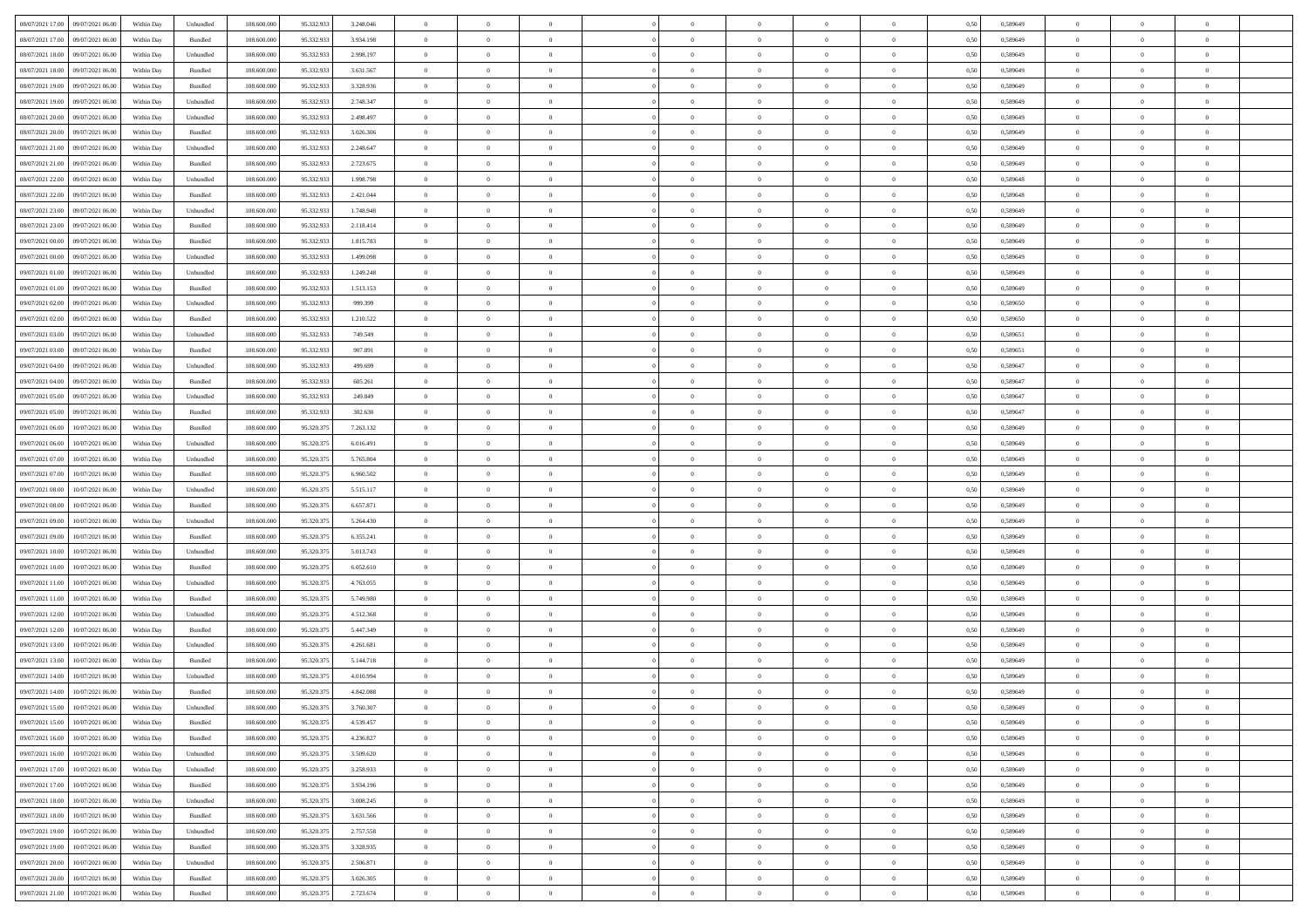| 09/07/2021 21:00<br>10/07/2021 06:00         | Within Day | Unbundled                   | 108.600.000 | 95.320.375 | 2.256.184 | $\overline{0}$ | $\overline{0}$ |                | $\overline{0}$ | $\theta$       |                | $\theta$       | 0,50 | 0,589649 | $\theta$       | $\theta$       | $\overline{0}$ |  |
|----------------------------------------------|------------|-----------------------------|-------------|------------|-----------|----------------|----------------|----------------|----------------|----------------|----------------|----------------|------|----------|----------------|----------------|----------------|--|
| 09/07/2021 22.00<br>10/07/2021 06:00         | Within Day | Unbundled                   | 108.600.00  | 95.320.37  | 2.005.497 | $\bf{0}$       | $\bf{0}$       | $\bf{0}$       | $\bf{0}$       | $\overline{0}$ | $\overline{0}$ | $\bf{0}$       | 0,50 | 0,589648 | $\,$ 0 $\,$    | $\bf{0}$       | $\overline{0}$ |  |
| 09/07/2021 22:00<br>10/07/2021 06:00         | Within Day | Bundled                     | 108,600,000 | 95.320.375 | 2.421.044 | $\overline{0}$ | $\bf{0}$       | $\overline{0}$ | $\bf{0}$       | $\bf{0}$       | $\overline{0}$ | $\bf{0}$       | 0.50 | 0.589648 | $\bf{0}$       | $\overline{0}$ | $\bf{0}$       |  |
| 09/07/2021 23:00<br>10/07/2021 06:00         |            |                             | 108.600.000 |            |           | $\overline{0}$ | $\overline{0}$ | $\overline{0}$ | $\overline{0}$ | $\theta$       | $\overline{0}$ |                |      |          | $\theta$       | $\theta$       | $\overline{0}$ |  |
|                                              | Within Day | Unbundled                   |             | 95.320.375 | 1.754.810 |                |                |                |                |                |                | $\bf{0}$       | 0,50 | 0,589649 |                |                |                |  |
| 09/07/2021 23:00<br>10/07/2021 06:00         | Within Day | Bundled                     | 108.600.00  | 95.320.37  | 2.118.413 | $\bf{0}$       | $\overline{0}$ | $\bf{0}$       | $\overline{0}$ | $\theta$       | $\overline{0}$ | $\bf{0}$       | 0,50 | 0,589649 | $\,$ 0 $\,$    | $\bf{0}$       | $\overline{0}$ |  |
| 10/07/2021 00:00<br>10/07/2021 06:00         | Within Day | Unbundled                   | 108,600,000 | 95.320.37  | 1.504.122 | $\overline{0}$ | $\overline{0}$ | $\overline{0}$ | $\bf{0}$       | $\overline{0}$ | $\theta$       | $\bf{0}$       | 0.50 | 0.589649 | $\,$ 0 $\,$    | $\theta$       | $\overline{0}$ |  |
| 10/07/2021 00:00<br>10/07/2021 06:00         | Within Day | Bundled                     | 108.600.000 | 95.320.375 | 1.815.783 | $\overline{0}$ | $\overline{0}$ | $\overline{0}$ | $\overline{0}$ | $\overline{0}$ | $\overline{0}$ | $\bf{0}$       | 0,50 | 0,589649 | $\theta$       | $\theta$       | $\overline{0}$ |  |
|                                              |            |                             |             |            |           |                |                |                |                |                |                |                |      |          |                |                |                |  |
| 10/07/2021 01:00<br>10/07/2021 06:00         | Within Day | Unbundled                   | 108.600.00  | 95.320.37  | 1.253.435 | $\bf{0}$       | $\bf{0}$       | $\bf{0}$       | $\overline{0}$ | $\overline{0}$ | $\overline{0}$ | $\bf{0}$       | 0,50 | 0,589649 | $\,$ 0 $\,$    | $\bf{0}$       | $\overline{0}$ |  |
| 10/07/2021 01:00<br>10/07/2021 06:00         | Within Day | Bundled                     | 108,600,000 | 95.320.375 | 1.513.152 | $\overline{0}$ | $\bf{0}$       | $\overline{0}$ | $\bf{0}$       | $\overline{0}$ | $\overline{0}$ | $\bf{0}$       | 0.50 | 0.589649 | $\bf{0}$       | $\overline{0}$ | $\overline{0}$ |  |
| 10/07/2021 02:00<br>10/07/2021 06:00         | Within Day | Unbundled                   | 108.600.000 | 95.320.375 | 1.002.748 | $\bf{0}$       | $\bf{0}$       | $\overline{0}$ | $\overline{0}$ | $\overline{0}$ | $\overline{0}$ | $\bf{0}$       | 0,50 | 0,589650 | $\,$ 0 $\,$    | $\bf{0}$       | $\overline{0}$ |  |
| 10/07/2021 02:00<br>10/07/2021 06:00         | Within Day | Bundled                     | 108.600.00  | 95.320.37  | 1.210.522 | $\bf{0}$       | $\bf{0}$       | $\bf{0}$       | $\bf{0}$       | $\overline{0}$ | $\overline{0}$ | $\bf{0}$       | 0,50 | 0,589650 | $\,$ 0 $\,$    | $\bf{0}$       | $\overline{0}$ |  |
| 10/07/2021 06:00                             |            | Bundled                     | 108,600,000 | 95.320.375 | 907.891   |                |                |                |                |                | $\overline{0}$ |                |      |          |                |                | $\,$ 0         |  |
| 10/07/2021 03:00                             | Within Day |                             |             |            |           | $\overline{0}$ | $\bf{0}$       | $\overline{0}$ | $\overline{0}$ | $\bf{0}$       |                | $\bf{0}$       | 0.50 | 0.589651 | $\bf{0}$       | $\overline{0}$ |                |  |
| 10/07/2021 03:00<br>10/07/2021 06:00         | Within Day | Unbundled                   | 108.600.000 | 95.320.375 | 752.061   | $\overline{0}$ | $\overline{0}$ | $\overline{0}$ | $\theta$       | $\theta$       | $\overline{0}$ | $\bf{0}$       | 0,50 | 0,589651 | $\,$ 0 $\,$    | $\theta$       | $\overline{0}$ |  |
| 10/07/2021 04:00<br>10/07/2021 06:00         | Within Day | Unbundled                   | 108.600.00  | 95.320.37  | 501.374   | $\bf{0}$       | $\overline{0}$ | $\bf{0}$       | $\bf{0}$       | $\bf{0}$       | $\overline{0}$ | $\bf{0}$       | 0,50 | 0,589647 | $\,$ 0 $\,$    | $\bf{0}$       | $\overline{0}$ |  |
| 10/07/2021 04:00<br>10/07/2021 06:00         | Within Day | Bundled                     | 108,600,000 | 95.320.37  | 605.261   | $\overline{0}$ | $\bf{0}$       | $\overline{0}$ | $\bf{0}$       | $\overline{0}$ | $\theta$       | $\bf{0}$       | 0.50 | 0.589647 | $\,$ 0 $\,$    | $\theta$       | $\overline{0}$ |  |
| 10/07/2021 05:00<br>10/07/2021 06:00         | Within Day | Unbundled                   | 108.600.000 | 95.320.375 | 250.687   | $\overline{0}$ | $\overline{0}$ | $\overline{0}$ | $\overline{0}$ | $\overline{0}$ | $\overline{0}$ | $\bf{0}$       | 0,50 | 0,589647 | $\theta$       | $\theta$       | $\overline{0}$ |  |
|                                              |            |                             |             |            |           |                |                |                |                |                |                |                |      |          |                |                |                |  |
| 10/07/2021 05:00<br>10/07/2021 06:00         | Within Day | Bundled                     | 108.600.00  | 95.320.37  | 302.630   | $\bf{0}$       | $\bf{0}$       | $\bf{0}$       | $\overline{0}$ | $\overline{0}$ | $\overline{0}$ | $\bf{0}$       | 0,50 | 0,589647 | $\,$ 0 $\,$    | $\bf{0}$       | $\overline{0}$ |  |
| 10/07/2021 06:00<br>11/07/2021 06:00         | Within Day | Unbundled                   | 108,600,000 | 95.320.37  | 6.016.491 | $\overline{0}$ | $\bf{0}$       | $\overline{0}$ | $\bf{0}$       | $\overline{0}$ | $\overline{0}$ | $\bf{0}$       | 0.50 | 0.589649 | $\bf{0}$       | $\overline{0}$ | $\bf{0}$       |  |
| 10/07/2021 06:00<br>11/07/2021 06:00         | Within Day | Bundled                     | 108.600.000 | 95.320.375 | 7.263.132 | $\overline{0}$ | $\bf{0}$       | $\overline{0}$ | $\overline{0}$ | $\overline{0}$ | $\overline{0}$ | $\bf{0}$       | 0,50 | 0,589649 | $\,$ 0 $\,$    | $\bf{0}$       | $\overline{0}$ |  |
| 10/07/2021 07:00<br>11/07/2021 06:00         | Within Day | Unbundled                   | 108.600.00  | 95.320.37  | 5.765.804 | $\bf{0}$       | $\bf{0}$       | $\bf{0}$       | $\bf{0}$       | $\overline{0}$ | $\overline{0}$ | $\bf{0}$       | 0,50 | 0,589649 | $\,$ 0 $\,$    | $\bf{0}$       | $\overline{0}$ |  |
| 10/07/2021 07:00<br>11/07/2021 06:00         |            | Bundled                     | 108,600,000 | 95.320.37  |           |                | $\bf{0}$       | $\overline{0}$ |                | $\bf{0}$       | $\overline{0}$ |                | 0.50 | 0.589649 | $\bf{0}$       | $\overline{0}$ | $\,$ 0         |  |
|                                              | Within Day |                             |             |            | 6.960.502 | $\overline{0}$ |                |                | $\overline{0}$ |                |                | $\bf{0}$       |      |          |                |                |                |  |
| 10/07/2021 08:00<br>11/07/2021 06:00         | Within Day | Bundled                     | 108.600.000 | 95.320.375 | 6.657.871 | $\overline{0}$ | $\overline{0}$ | $\overline{0}$ | $\theta$       | $\theta$       | $\overline{0}$ | $\bf{0}$       | 0,50 | 0,589649 | $\theta$       | $\theta$       | $\overline{0}$ |  |
| 10/07/2021 08:00<br>11/07/2021 06:00         | Within Day | Unbundled                   | 108.600.00  | 95.320.37  | 5.515.117 | $\bf{0}$       | $\bf{0}$       | $\bf{0}$       | $\bf{0}$       | $\overline{0}$ | $\overline{0}$ | $\bf{0}$       | 0,50 | 0,589649 | $\,$ 0 $\,$    | $\bf{0}$       | $\overline{0}$ |  |
| 10/07/2021 09:00<br>11/07/2021 06:00         | Within Day | Unbundled                   | 108,600,000 | 95.320.37  | 5.264.430 | $\overline{0}$ | $\overline{0}$ | $\overline{0}$ | $\bf{0}$       | $\overline{0}$ | $\theta$       | $\bf{0}$       | 0.50 | 0.589649 | $\,$ 0 $\,$    | $\theta$       | $\overline{0}$ |  |
| 10/07/2021 09:00<br>11/07/2021 06:00         | Within Day | Bundled                     | 108.600.000 | 95.320.375 | 6.355.241 | $\overline{0}$ | $\overline{0}$ | $\overline{0}$ | $\overline{0}$ | $\overline{0}$ | $\overline{0}$ | $\bf{0}$       | 0,50 | 0,589649 | $\,$ 0 $\,$    | $\theta$       | $\overline{0}$ |  |
|                                              |            |                             |             |            |           |                |                |                |                |                |                |                |      |          |                |                |                |  |
| 10/07/2021 10:00<br>11/07/2021 06:00         | Within Day | Unbundled                   | 108.600.00  | 95.320.37  | 5.013.743 | $\bf{0}$       | $\overline{0}$ | $\bf{0}$       | $\overline{0}$ | $\overline{0}$ | $\overline{0}$ | $\bf{0}$       | 0,50 | 0,589649 | $\,$ 0 $\,$    | $\bf{0}$       | $\overline{0}$ |  |
| 10/07/2021 10:00<br>11/07/2021 06:00         | Within Day | Bundled                     | 108,600,000 | 95.320.37  | 6.052.610 | $\overline{0}$ | $\bf{0}$       | $\overline{0}$ | $\bf{0}$       | $\overline{0}$ | $\overline{0}$ | $\bf{0}$       | 0.50 | 0.589649 | $\bf{0}$       | $\overline{0}$ | $\overline{0}$ |  |
| 10/07/2021 11:00<br>11/07/2021 06:00         | Within Day | Unbundled                   | 108.600.000 | 95.320.375 | 4.763.055 | $\overline{0}$ | $\bf{0}$       | $\overline{0}$ | $\overline{0}$ | $\overline{0}$ | $\overline{0}$ | $\bf{0}$       | 0,50 | 0,589649 | $\theta$       | $\theta$       | $\overline{0}$ |  |
| 10/07/2021 11:00<br>11/07/2021 06:00         | Within Day | Bundled                     | 108.600.00  | 95.320.37  | 5.749.980 | $\bf{0}$       | $\bf{0}$       | $\bf{0}$       | $\bf{0}$       | $\overline{0}$ | $\overline{0}$ | $\bf{0}$       | 0,50 | 0,589649 | $\,$ 0 $\,$    | $\bf{0}$       | $\overline{0}$ |  |
| 10/07/2021 12:00<br>11/07/2021 06:00         | Within Day | Unbundled                   | 108,600,000 | 95.320.375 | 4.512.368 | $\overline{0}$ | $\bf{0}$       | $\overline{0}$ | $\bf{0}$       | $\bf{0}$       | $\overline{0}$ | $\bf{0}$       | 0.50 | 0.589649 | $\bf{0}$       | $\overline{0}$ | $\,$ 0         |  |
|                                              |            |                             |             |            |           |                |                |                |                |                |                |                |      |          |                |                |                |  |
| 10/07/2021 12:00<br>11/07/2021 06:00         | Within Day | Bundled                     | 108.600.000 | 95.320.37  | 5.447.349 | $\overline{0}$ | $\overline{0}$ | $\overline{0}$ | $\overline{0}$ | $\overline{0}$ | $\overline{0}$ | $\bf{0}$       | 0.50 | 0.589649 | $\theta$       | $\theta$       | $\overline{0}$ |  |
| 10/07/2021 13:00<br>11/07/2021 06:00         | Within Day | Unbundled                   | 108.600.00  | 95.320.37  | 4.261.681 | $\bf{0}$       | $\bf{0}$       | $\bf{0}$       | $\bf{0}$       | $\overline{0}$ | $\overline{0}$ | $\bf{0}$       | 0,50 | 0,589649 | $\,$ 0 $\,$    | $\bf{0}$       | $\overline{0}$ |  |
| 10/07/2021 13:00<br>11/07/2021 06:00         | Within Day | Bundled                     | 108,600,000 | 95.320.375 | 5.144.718 | $\overline{0}$ | $\bf{0}$       | $\overline{0}$ | $\bf{0}$       | $\overline{0}$ | $\overline{0}$ | $\bf{0}$       | 0.50 | 0.589649 | $\,$ 0 $\,$    | $\bf{0}$       | $\overline{0}$ |  |
| 10/07/2021 14:00<br>11/07/2021 06:00         | Within Dav | Bundled                     | 108.600.000 | 95.320.375 | 4.842.088 | $\overline{0}$ | $\overline{0}$ | $\overline{0}$ | $\overline{0}$ | $\overline{0}$ | $\overline{0}$ | $\bf{0}$       | 0.50 | 0.589649 | $\theta$       | $\theta$       | $\overline{0}$ |  |
| 10/07/2021 14:00<br>11/07/2021 06:00         | Within Day | Unbundled                   | 108.600.00  | 95.320.37  | 4.010.994 | $\bf{0}$       | $\bf{0}$       | $\bf{0}$       | $\bf{0}$       | $\overline{0}$ | $\overline{0}$ | $\bf{0}$       | 0,50 | 0,589649 | $\,$ 0 $\,$    | $\bf{0}$       | $\overline{0}$ |  |
|                                              |            |                             |             |            |           |                |                |                |                |                |                |                |      |          |                |                |                |  |
| 10/07/2021 15:00<br>11/07/2021 06:00         | Within Day | Unbundled                   | 108,600,000 | 95.320.37  | 3.760.307 | $\overline{0}$ | $\bf{0}$       | $\overline{0}$ | $\bf{0}$       | $\overline{0}$ | $\overline{0}$ | $\bf{0}$       | 0.50 | 0.589649 | $\bf{0}$       | $\overline{0}$ | $\bf{0}$       |  |
| 10/07/2021 15:00<br>11/07/2021 06:00         | Within Dav | Bundled                     | 108.600.000 | 95.320.37  | 4.539.457 | $\overline{0}$ | $\overline{0}$ | $\overline{0}$ | $\overline{0}$ | $\overline{0}$ | $\overline{0}$ | $\bf{0}$       | 0.50 | 0.589649 | $\theta$       | $\theta$       | $\overline{0}$ |  |
| 10/07/2021 16:00<br>11/07/2021 06:00         | Within Day | Unbundled                   | 108.600.00  | 95.320.37  | 3.509.620 | $\bf{0}$       | $\bf{0}$       | $\bf{0}$       | $\bf{0}$       | $\overline{0}$ | $\overline{0}$ | $\bf{0}$       | 0,50 | 0,589649 | $\,$ 0 $\,$    | $\bf{0}$       | $\overline{0}$ |  |
| 10/07/2021 16:00<br>11/07/2021 06:00         | Within Day | Bundled                     | 108,600,000 | 95.320.37  | 4.236.827 | $\overline{0}$ | $\bf{0}$       | $\overline{0}$ | $\overline{0}$ | $\bf{0}$       | $\overline{0}$ | $\bf{0}$       | 0.50 | 0.589649 | $\bf{0}$       | $\overline{0}$ | $\,$ 0         |  |
| 10/07/2021 17:00<br>11/07/2021 06:00         | Within Dav | Unbundled                   | 108.600.000 | 95.320.375 | 3.258.933 | $\overline{0}$ | $\overline{0}$ | $\overline{0}$ | $\overline{0}$ | $\overline{0}$ | $\overline{0}$ | $\bf{0}$       | 0.50 | 0.589649 | $\theta$       | $\theta$       | $\overline{0}$ |  |
|                                              |            |                             |             |            |           |                |                |                |                |                |                |                |      |          |                |                |                |  |
| 10/07/2021 17:00<br>11/07/2021 06:00         | Within Day | Bundled                     | 108.600.00  | 95.320.37  | 3.934.196 | $\bf{0}$       | $\bf{0}$       | $\bf{0}$       | $\bf{0}$       | $\overline{0}$ | $\overline{0}$ | $\bf{0}$       | 0,50 | 0,589649 | $\,$ 0 $\,$    | $\bf{0}$       | $\overline{0}$ |  |
| 10/07/2021 18:00<br>11/07/2021 06:00         | Within Day | Unbundled                   | 108,600,000 | 95.320.37  | 3.008.245 | $\overline{0}$ | $\overline{0}$ | $\overline{0}$ | $\bf{0}$       | $\overline{0}$ | $\Omega$       | $\bf{0}$       | 0.50 | 0.589649 | $\bf{0}$       | $\theta$       | $\overline{0}$ |  |
| 10/07/2021 18:00<br>11/07/2021 06:00         | Within Dav | Bundled                     | 108.600.000 | 95.320.37  | 3.631.566 | $\overline{0}$ | $\overline{0}$ | $\overline{0}$ | $\overline{0}$ | $\theta$       | $\overline{0}$ | $\overline{0}$ | 0.5( | 0.589649 | $\theta$       | $\theta$       | $\overline{0}$ |  |
| 10/07/2021 19:00<br>11/07/2021 06:00         | Within Day | Bundled                     | 108.600.000 | 95.320.37  | 3.328.935 | $\bf{0}$       | $\bf{0}$       | $\bf{0}$       | $\bf{0}$       | $\bf{0}$       | $\overline{0}$ | $\bf{0}$       | 0,50 | 0,589649 | $\overline{0}$ | $\bf{0}$       | $\overline{0}$ |  |
| $10/07/2021\ 19.00 \qquad 11/07/2021\ 06.00$ | Within Day | $\ensuremath{\mathsf{Unb}}$ | 108.600.000 | 95.320.375 | 2.757.558 | $\bf{0}$       | $\theta$       |                | $\overline{0}$ |                |                |                | 0,50 | 0.589649 | $\bf{0}$       | $\overline{0}$ |                |  |
|                                              |            |                             |             |            |           |                |                |                |                |                |                |                |      |          |                |                |                |  |
| 10/07/2021 20:00 11/07/2021 06:00            | Within Day | Unbundled                   | 108.600.000 | 95.320.375 | 2.506.871 | $\overline{0}$ | $\overline{0}$ | $\Omega$       | $\theta$       | $\overline{0}$ | $\overline{0}$ | $\bf{0}$       | 0,50 | 0,589649 | $\theta$       | $\overline{0}$ | $\overline{0}$ |  |
| 10/07/2021 20:00<br>11/07/2021 06:00         | Within Day | Bundled                     | 108.600.00  | 95.320.37  | 3.026.305 | $\overline{0}$ | $\bf{0}$       | $\overline{0}$ | $\overline{0}$ | $\bf{0}$       | $\overline{0}$ | $\bf{0}$       | 0,50 | 0,589649 | $\bf{0}$       | $\overline{0}$ | $\bf{0}$       |  |
| 10/07/2021 21:00 11/07/2021 06:00            | Within Day | Unbundled                   | 108,600,000 | 95.320.375 | 2.256.184 | $\overline{0}$ | $\bf{0}$       | $\overline{0}$ | $\overline{0}$ | $\mathbf{0}$   | $\overline{0}$ | $\,$ 0 $\,$    | 0.50 | 0.589649 | $\overline{0}$ | $\bf{0}$       | $\,$ 0 $\,$    |  |
| 10/07/2021 21:00 11/07/2021 06:00            | Within Dav | Bundled                     | 108.600.000 | 95.320.375 | 2.723.674 | $\overline{0}$ | $\overline{0}$ | $\overline{0}$ | $\overline{0}$ | $\overline{0}$ | $\overline{0}$ | $\bf{0}$       | 0,50 | 0.589649 | $\overline{0}$ | $\theta$       | $\overline{0}$ |  |
|                                              |            |                             |             |            |           |                |                |                |                |                |                |                |      |          |                |                |                |  |
| 10/07/2021 22:00<br>11/07/2021 06:00         | Within Day | Unbundled                   | 108.600.000 | 95.320.375 | 2.005.497 | $\overline{0}$ | $\bf{0}$       | $\overline{0}$ | $\overline{0}$ | $\bf{0}$       | $\overline{0}$ | $\bf{0}$       | 0,50 | 0,589648 | $\bf{0}$       | $\overline{0}$ | $\overline{0}$ |  |
| 10/07/2021 22:00<br>11/07/2021 06:00         | Within Day | Bundled                     | 108,600,000 | 95.320.375 | 2.421.044 | $\overline{0}$ | $\bf{0}$       | $\overline{0}$ | $\overline{0}$ | $\bf{0}$       | $\overline{0}$ | $\bf{0}$       | 0.50 | 0.589648 | $\,$ 0 $\,$    | $\overline{0}$ | $\,$ 0         |  |
| 10/07/2021 23:00<br>11/07/2021 06:00         | Within Dav | Unbundled                   | 108.600.000 | 95.320.375 | 1.754.810 | $\overline{0}$ | $\overline{0}$ | $\overline{0}$ | $\overline{0}$ | $\overline{0}$ | $\overline{0}$ | $\bf{0}$       | 0.50 | 0,589649 | $\overline{0}$ | $\theta$       | $\overline{0}$ |  |
| 10/07/2021 23:00<br>11/07/2021 06:00         | Within Day | Bundled                     | 108.600.00  | 95.320.37  | 2.118.413 | $\overline{0}$ | $\overline{0}$ | $\overline{0}$ | $\overline{0}$ | $\overline{0}$ | $\overline{0}$ | $\bf{0}$       | 0,50 | 0,589649 | $\bf{0}$       | $\overline{0}$ | $\,$ 0         |  |
| 11/07/2021 06:00<br>11/07/2021 00:00         | Within Day | Unbundled                   | 108,600,000 | 95.320.37  | 1.504.122 | $\overline{0}$ | $\overline{0}$ | $\overline{0}$ | $\overline{0}$ | $\overline{0}$ | $\overline{0}$ | $\bf{0}$       | 0.50 | 0.589649 | $\mathbf{0}$   | $\bf{0}$       | $\,$ 0         |  |
|                                              |            |                             |             |            |           |                |                |                |                |                |                |                |      |          |                |                |                |  |
| 11/07/2021 00:00 11/07/2021 06:00            | Within Dav | Bundled                     | 108.600.000 | 95.320.375 | 1.815.783 | $\overline{0}$ | $\overline{0}$ | $\overline{0}$ | $\overline{0}$ | $\overline{0}$ | $\overline{0}$ | $\bf{0}$       | 0,50 | 0.589649 | $\overline{0}$ | $\theta$       | $\overline{0}$ |  |
| 11/07/2021 01:00<br>11/07/2021 06:00         | Within Day | Bundled                     | 108.600.00  | 95.320.37  | 1.513.152 | $\overline{0}$ | $\bf{0}$       | $\overline{0}$ | $\overline{0}$ | $\overline{0}$ | $\overline{0}$ | $\bf{0}$       | 0,50 | 0,589649 | $\bf{0}$       | $\,$ 0 $\,$    | $\bf{0}$       |  |
| 11/07/2021 01:00 11/07/2021 06:00            | Within Day | ${\sf Unbundred}$           | 108.600.000 | 95.320.375 | 1.253.435 | $\,$ 0 $\,$    | $\bf{0}$       | $\overline{0}$ | $\overline{0}$ | $\,$ 0 $\,$    | $\overline{0}$ | $\bf{0}$       | 0,50 | 0,589649 | $\overline{0}$ | $\,$ 0 $\,$    | $\,$ 0 $\,$    |  |
|                                              |            |                             |             |            |           |                |                |                |                |                |                |                |      |          |                |                |                |  |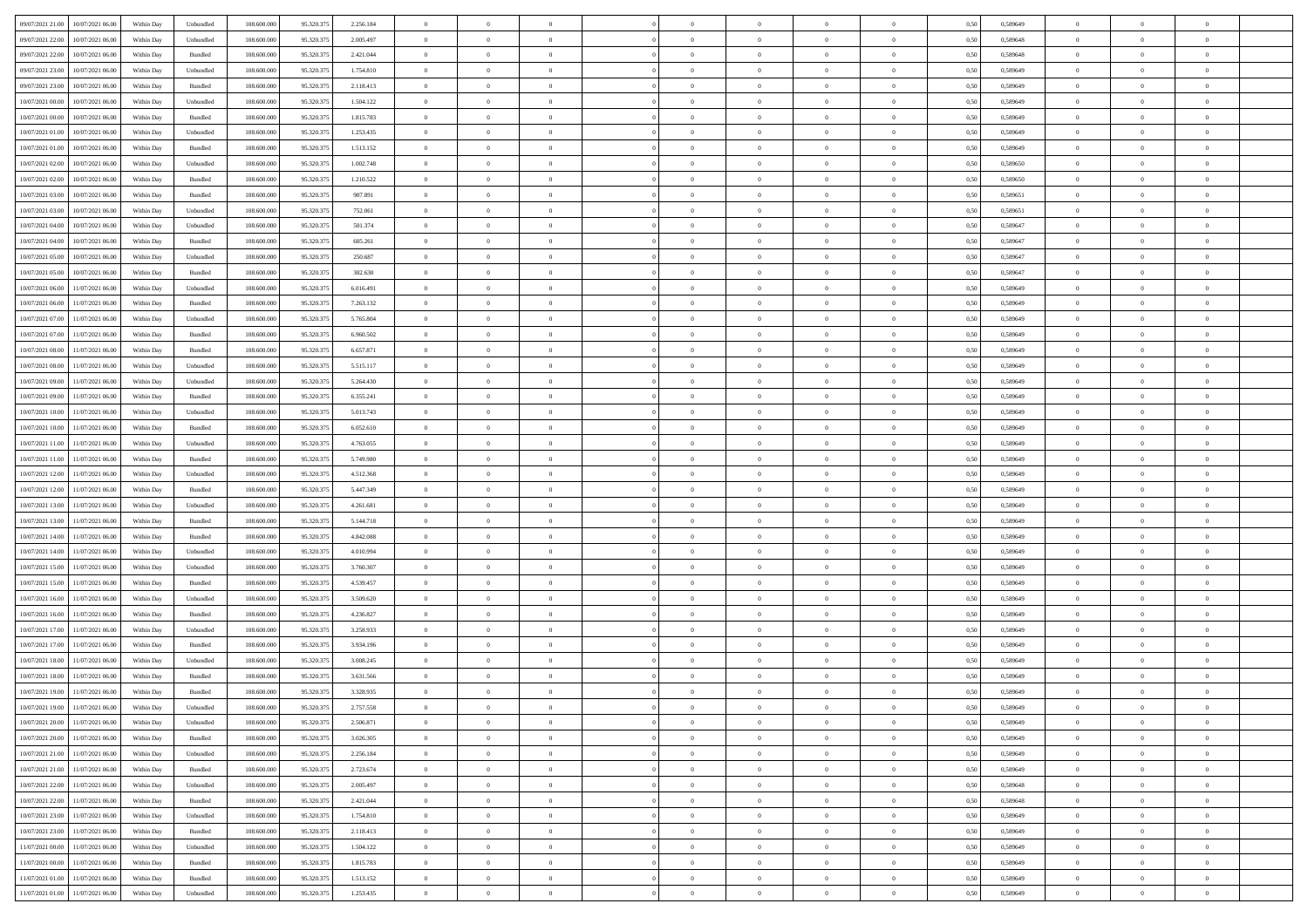|                                      |            |                             |             |            |           | $\overline{0}$ | $\overline{0}$ |                | $\overline{0}$ | $\theta$       |                | $\theta$       |      |          | $\theta$       | $\theta$       | $\overline{0}$ |  |
|--------------------------------------|------------|-----------------------------|-------------|------------|-----------|----------------|----------------|----------------|----------------|----------------|----------------|----------------|------|----------|----------------|----------------|----------------|--|
| 11/07/2021 02:00 11/07/2021 06:00    | Within Day | Unbundled                   | 108.600.000 | 95.320.375 | 1.002.748 |                |                |                |                |                |                |                | 0,50 | 0,589650 |                |                |                |  |
| 11/07/2021 02:00<br>11/07/2021 06:00 | Within Day | Bundled                     | 108.600.00  | 95.320.37  | 1.210.522 | $\bf{0}$       | $\bf{0}$       | $\bf{0}$       | $\bf{0}$       | $\overline{0}$ | $\overline{0}$ | $\bf{0}$       | 0,50 | 0,589650 | $\,$ 0 $\,$    | $\bf{0}$       | $\overline{0}$ |  |
| 11/07/2021 03:00<br>11/07/2021 06:00 | Within Day | Unbundled                   | 108,600,000 | 95.320.375 | 752.061   | $\overline{0}$ | $\bf{0}$       | $\overline{0}$ | $\bf{0}$       | $\bf{0}$       | $\overline{0}$ | $\bf{0}$       | 0.50 | 0,589651 | $\bf{0}$       | $\overline{0}$ | $\overline{0}$ |  |
|                                      |            |                             |             |            |           | $\overline{0}$ | $\overline{0}$ | $\overline{0}$ | $\overline{0}$ | $\theta$       | $\overline{0}$ |                |      |          | $\,$ 0 $\,$    | $\,$ 0 $\,$    | $\overline{0}$ |  |
| 11/07/2021 03:00<br>11/07/2021 06:00 | Within Day | Bundled                     | 108.600.000 | 95.320.375 | 907.891   |                |                |                |                |                |                | $\bf{0}$       | 0,50 | 0,589651 |                |                |                |  |
| 11/07/2021 04:00<br>11/07/2021 06:00 | Within Day | Unbundled                   | 108.600.00  | 95.320.37  | 501.374   | $\bf{0}$       | $\overline{0}$ | $\bf{0}$       | $\overline{0}$ | $\bf{0}$       | $\overline{0}$ | $\bf{0}$       | 0,50 | 0,589647 | $\,$ 0 $\,$    | $\bf{0}$       | $\overline{0}$ |  |
| 11/07/2021 04:00<br>11/07/2021 06:00 | Within Day | Bundled                     | 108,600,000 | 95.320.37  | 605.261   | $\overline{0}$ | $\bf{0}$       | $\overline{0}$ | $\bf{0}$       | $\overline{0}$ | $\overline{0}$ | $\bf{0}$       | 0.50 | 0.589647 | $\,$ 0 $\,$    | $\theta$       | $\overline{0}$ |  |
| 11/07/2021 05:00<br>11/07/2021 06:00 | Within Day | Unbundled                   | 108.600.000 | 95.320.375 | 250.687   | $\overline{0}$ | $\overline{0}$ | $\overline{0}$ | $\overline{0}$ | $\overline{0}$ | $\overline{0}$ | $\bf{0}$       | 0,50 | 0,589647 | $\,$ 0 $\,$    | $\theta$       | $\overline{0}$ |  |
|                                      |            |                             |             |            |           |                |                |                |                |                |                |                |      |          |                |                |                |  |
| 11/07/2021 05:00<br>11/07/2021 06:00 | Within Day | Bundled                     | 108.600.00  | 95.320.37  | 302.630   | $\bf{0}$       | $\bf{0}$       | $\bf{0}$       | $\overline{0}$ | $\overline{0}$ | $\overline{0}$ | $\bf{0}$       | 0,50 | 0,589647 | $\,$ 0 $\,$    | $\bf{0}$       | $\overline{0}$ |  |
| 11/07/2021 06:00<br>12/07/2021 06:00 | Within Day | Bundled                     | 108,600,000 | 95.320.447 | 7.263.132 | $\overline{0}$ | $\bf{0}$       | $\overline{0}$ | $\bf{0}$       | $\overline{0}$ | $\overline{0}$ | $\bf{0}$       | 0.50 | 0.589649 | $\bf{0}$       | $\overline{0}$ | $\overline{0}$ |  |
| 11/07/2021 06:00<br>12/07/2021 06:00 | Within Day | Unbundled                   | 108.600.000 | 95.320.447 | 6.016.420 | $\bf{0}$       | $\bf{0}$       | $\overline{0}$ | $\overline{0}$ | $\overline{0}$ | $\overline{0}$ | $\bf{0}$       | 0,50 | 0,589649 | $\,$ 0 $\,$    | $\,$ 0 $\,$    | $\overline{0}$ |  |
|                                      |            |                             |             |            |           |                |                |                |                |                |                |                |      |          |                |                |                |  |
| 11/07/2021 07:00<br>12/07/2021 06:00 | Within Day | Bundled                     | 108.600.00  | 95.320.447 | 6.960.502 | $\bf{0}$       | $\bf{0}$       | $\bf{0}$       | $\bf{0}$       | $\overline{0}$ | $\overline{0}$ | $\bf{0}$       | 0,50 | 0,589649 | $\,$ 0 $\,$    | $\bf{0}$       | $\overline{0}$ |  |
| 11/07/2021 07:00<br>12/07/2021 06:00 | Within Day | Unbundled                   | 108,600,000 | 95.320.447 | 5.765.736 | $\overline{0}$ | $\bf{0}$       | $\overline{0}$ | $\overline{0}$ | $\overline{0}$ | $\overline{0}$ | $\bf{0}$       | 0.50 | 0.589649 | $\bf{0}$       | $\,$ 0 $\,$    | $\,$ 0         |  |
| 11/07/2021 08:00<br>12/07/2021 06:00 | Within Day | Bundled                     | 108.600.000 | 95.320.447 | 6.657.871 | $\overline{0}$ | $\bf{0}$       | $\overline{0}$ | $\theta$       | $\theta$       | $\overline{0}$ | $\bf{0}$       | 0,50 | 0,589649 | $\,$ 0 $\,$    | $\theta$       | $\overline{0}$ |  |
| 11/07/2021 08:00<br>12/07/2021 06:00 | Within Day | Unbundled                   | 108.600.00  | 95.320.44  | 5.515.051 | $\bf{0}$       | $\overline{0}$ | $\bf{0}$       | $\bf{0}$       | $\bf{0}$       | $\overline{0}$ | $\bf{0}$       | 0,50 | 0,589649 | $\,$ 0 $\,$    | $\bf{0}$       | $\overline{0}$ |  |
|                                      |            |                             |             |            |           |                |                |                |                |                |                |                |      |          |                |                |                |  |
| 11/07/2021 09:00<br>12/07/2021 06:00 | Within Day | Bundled                     | 108,600,000 | 95.320.447 | 6.355.241 | $\overline{0}$ | $\bf{0}$       | $\overline{0}$ | $\bf{0}$       | $\overline{0}$ | $\theta$       | $\bf{0}$       | 0.50 | 0.589649 | $\,$ 0 $\,$    | $\theta$       | $\overline{0}$ |  |
| 11/07/2021 09:00<br>12/07/2021 06:00 | Within Day | Unbundled                   | 108.600.000 | 95.320.447 | 5.264.367 | $\overline{0}$ | $\bf{0}$       | $\overline{0}$ | $\overline{0}$ | $\overline{0}$ | $\overline{0}$ | $\bf{0}$       | 0,50 | 0,589649 | $\theta$       | $\theta$       | $\overline{0}$ |  |
| 11/07/2021 11:00<br>12/07/2021 06:00 | Within Day | Unbundled                   | 108.600.00  | 95.320.447 | 4.762.999 | $\bf{0}$       | $\bf{0}$       | $\bf{0}$       | $\overline{0}$ | $\overline{0}$ | $\overline{0}$ | $\bf{0}$       | 0,50 | 0,589649 | $\,$ 0 $\,$    | $\bf{0}$       | $\overline{0}$ |  |
|                                      |            |                             |             |            |           |                |                |                |                |                |                |                |      |          |                |                |                |  |
| 11/07/2021 11:00<br>12/07/2021 06:00 | Within Day | Bundled                     | 108,600,000 | 95.320.44  | 5.749.980 | $\overline{0}$ | $\bf{0}$       | $\overline{0}$ | $\bf{0}$       | $\overline{0}$ | $\overline{0}$ | $\bf{0}$       | 0.50 | 0.589649 | $\bf{0}$       | $\overline{0}$ | $\overline{0}$ |  |
| 11/07/2021 12:00<br>12/07/2021 06:00 | Within Day | Unbundled                   | 108.600.000 | 95.320.447 | 4.512.315 | $\bf{0}$       | $\bf{0}$       | $\overline{0}$ | $\overline{0}$ | $\overline{0}$ | $\overline{0}$ | $\bf{0}$       | 0,50 | 0,589649 | $\,$ 0 $\,$    | $\bf{0}$       | $\overline{0}$ |  |
| 11/07/2021 12:00<br>12/07/2021 06:00 | Within Day | Bundled                     | 108.600.00  | 95.320.447 | 5.447.349 | $\bf{0}$       | $\bf{0}$       | $\bf{0}$       | $\bf{0}$       | $\overline{0}$ | $\overline{0}$ | $\bf{0}$       | 0,50 | 0,589649 | $\,$ 0 $\,$    | $\bf{0}$       | $\overline{0}$ |  |
| 11/07/2021 13:00<br>12/07/2021 06:00 | Within Day | Bundled                     | 108,600,000 | 95.320.447 | 5.144.718 | $\overline{0}$ | $\bf{0}$       | $\overline{0}$ | $\overline{0}$ | $\bf{0}$       | $\overline{0}$ | $\bf{0}$       | 0.50 | 0.589649 | $\bf{0}$       | $\overline{0}$ | $\,$ 0         |  |
|                                      |            |                             |             |            |           | $\overline{0}$ | $\overline{0}$ | $\overline{0}$ | $\overline{0}$ | $\theta$       | $\overline{0}$ |                |      |          | $\theta$       | $\theta$       |                |  |
| 11/07/2021 13:00<br>12/07/2021 06:00 | Within Day | Unbundled                   | 108.600.000 | 95.320.447 | 4.261.631 |                |                |                |                |                |                | $\bf{0}$       | 0,50 | 0,589649 |                |                | $\overline{0}$ |  |
| 11/07/2021 14:00<br>12/07/2021 06:00 | Within Day | Unbundled                   | 108.600.00  | 95.320.44  | 4.010.946 | $\bf{0}$       | $\bf{0}$       | $\bf{0}$       | $\bf{0}$       | $\overline{0}$ | $\overline{0}$ | $\bf{0}$       | 0,50 | 0,589649 | $\,$ 0 $\,$    | $\bf{0}$       | $\overline{0}$ |  |
| 11/07/2021 14:00<br>12/07/2021 06:00 | Within Day | Bundled                     | 108,600,000 | 95.320.44  | 4.842.088 | $\overline{0}$ | $\bf{0}$       | $\overline{0}$ | $\bf{0}$       | $\overline{0}$ | $\theta$       | $\bf{0}$       | 0.50 | 0.589649 | $\,$ 0 $\,$    | $\theta$       | $\overline{0}$ |  |
| 11/07/2021 15:00<br>12/07/2021 06:00 | Within Day | Unbundled                   | 108.600.000 | 95.320.447 | 3.760.262 | $\overline{0}$ | $\overline{0}$ | $\overline{0}$ | $\overline{0}$ | $\overline{0}$ | $\overline{0}$ | $\bf{0}$       | 0,50 | 0,589649 | $\,$ 0 $\,$    | $\theta$       | $\overline{0}$ |  |
|                                      |            |                             |             |            |           | $\bf{0}$       | $\overline{0}$ | $\bf{0}$       | $\overline{0}$ | $\overline{0}$ | $\overline{0}$ |                |      |          | $\,$ 0 $\,$    | $\bf{0}$       | $\overline{0}$ |  |
| 11/07/2021 15:00<br>12/07/2021 06:00 | Within Day | Bundled                     | 108.600.00  | 95.320.447 | 4.539.457 |                |                |                |                |                |                | $\bf{0}$       | 0,50 | 0,589649 |                |                |                |  |
| 11/07/2021 16:00<br>12/07/2021 06:00 | Within Day | Unbundled                   | 108,600,000 | 95.320.44  | 3.509.578 | $\overline{0}$ | $\bf{0}$       | $\overline{0}$ | $\bf{0}$       | $\overline{0}$ | $\overline{0}$ | $\bf{0}$       | 0.50 | 0.589649 | $\bf{0}$       | $\overline{0}$ | $\overline{0}$ |  |
| 11/07/2021 16:00<br>12/07/2021 06:00 | Within Day | Bundled                     | 108.600.000 | 95.320.447 | 4.236.827 | $\overline{0}$ | $\bf{0}$       | $\overline{0}$ | $\overline{0}$ | $\overline{0}$ | $\overline{0}$ | $\bf{0}$       | 0,50 | 0,589649 | $\theta$       | $\bf{0}$       | $\overline{0}$ |  |
| 11/07/2021 17:00<br>12/07/2021 06:00 | Within Day | Unbundled                   | 108.600.00  | 95.320.447 | 3.258.894 | $\bf{0}$       | $\bf{0}$       | $\bf{0}$       | $\bf{0}$       | $\overline{0}$ | $\overline{0}$ | $\bf{0}$       | 0,50 | 0,589649 | $\,$ 0 $\,$    | $\bf{0}$       | $\overline{0}$ |  |
| 12/07/2021 06:00                     |            | Bundled                     | 108,600,000 | 95.320.447 | 3.934.196 |                |                |                |                |                | $\overline{0}$ |                |      |          |                | $\,$ 0 $\,$    | $\,$ 0         |  |
| 11/07/2021 17:00                     | Within Day |                             |             |            |           | $\overline{0}$ | $\bf{0}$       | $\overline{0}$ | $\overline{0}$ | $\bf{0}$       |                | $\bf{0}$       | 0.50 | 0.589649 | $\bf{0}$       |                |                |  |
| 11/07/2021 18:00<br>12/07/2021 06:00 | Within Day | Bundled                     | 108.600.000 | 95.320.447 | 3.631.566 | $\overline{0}$ | $\overline{0}$ | $\overline{0}$ | $\overline{0}$ | $\overline{0}$ | $\overline{0}$ | $\bf{0}$       | 0.50 | 0.589649 | $\theta$       | $\theta$       | $\overline{0}$ |  |
| 11/07/2021 18:00<br>12/07/2021 06:00 | Within Day | Unbundled                   | 108.600.00  | 95.320.44  | 3.008.210 | $\bf{0}$       | $\bf{0}$       | $\bf{0}$       | $\bf{0}$       | $\overline{0}$ | $\overline{0}$ | $\bf{0}$       | 0,50 | 0,589649 | $\,$ 0 $\,$    | $\bf{0}$       | $\overline{0}$ |  |
| 11/07/2021 19:00<br>12/07/2021 06:00 | Within Day | Unbundled                   | 108,600,000 | 95.320.447 | 2.757.525 | $\overline{0}$ | $\bf{0}$       | $\overline{0}$ | $\bf{0}$       | $\overline{0}$ | $\overline{0}$ | $\bf{0}$       | 0.50 | 0.589649 | $\,$ 0 $\,$    | $\bf{0}$       | $\overline{0}$ |  |
| 12/07/2021 06:00                     | Within Dav | Bundled                     | 108.600.000 | 95.320.447 | 3.328.935 | $\overline{0}$ | $\overline{0}$ | $\overline{0}$ | $\overline{0}$ | $\overline{0}$ | $\overline{0}$ | $\bf{0}$       | 0.50 | 0.589649 | $\theta$       | $\theta$       | $\overline{0}$ |  |
| 11/07/2021 19:00                     |            |                             |             |            |           |                |                |                |                |                |                |                |      |          |                |                |                |  |
| 11/07/2021 20:00<br>12/07/2021 06:00 | Within Day | Unbundled                   | 108.600.00  | 95.320.447 | 2.506.841 | $\bf{0}$       | $\bf{0}$       | $\bf{0}$       | $\bf{0}$       | $\overline{0}$ | $\overline{0}$ | $\bf{0}$       | 0,50 | 0,589649 | $\,$ 0 $\,$    | $\bf{0}$       | $\overline{0}$ |  |
| 11/07/2021 20:00<br>12/07/2021 06:00 | Within Day | Bundled                     | 108,600,000 | 95.320.44  | 3.026.305 | $\overline{0}$ | $\bf{0}$       | $\overline{0}$ | $\bf{0}$       | $\overline{0}$ | $\overline{0}$ | $\bf{0}$       | 0.50 | 0.589649 | $\bf{0}$       | $\overline{0}$ | $\overline{0}$ |  |
| 11/07/2021 21:00<br>12/07/2021 06:00 | Within Day | Unbundled                   | 108.600.000 | 95.320.447 | 2.256.157 | $\overline{0}$ | $\overline{0}$ | $\overline{0}$ | $\overline{0}$ | $\overline{0}$ | $\overline{0}$ | $\bf{0}$       | 0.50 | 0.589649 | $\theta$       | $\theta$       | $\overline{0}$ |  |
|                                      |            |                             |             |            |           |                |                |                |                |                |                |                |      |          |                |                |                |  |
| 11/07/2021 21:00<br>12/07/2021 06:00 | Within Day | Bundled                     | 108.600.00  | 95.320.447 | 2.723.674 | $\bf{0}$       | $\bf{0}$       | $\bf{0}$       | $\bf{0}$       | $\overline{0}$ | $\overline{0}$ | $\bf{0}$       | 0,50 | 0,589649 | $\,$ 0 $\,$    | $\bf{0}$       | $\overline{0}$ |  |
| 11/07/2021 22:00<br>12/07/2021 06:00 | Within Day | Unbundled                   | 108,600,000 | 95.320.447 | 2.005.473 | $\overline{0}$ | $\bf{0}$       | $\overline{0}$ | $\overline{0}$ | $\bf{0}$       | $\overline{0}$ | $\bf{0}$       | 0.50 | 0.589648 | $\bf{0}$       | $\overline{0}$ | $\,$ 0         |  |
| 11/07/2021 22:00<br>12/07/2021 06:00 | Within Day | Bundled                     | 108.600.000 | 95.320.447 | 2.421.044 | $\overline{0}$ | $\overline{0}$ | $\overline{0}$ | $\overline{0}$ | $\overline{0}$ | $\overline{0}$ | $\bf{0}$       | 0.50 | 0.589648 | $\theta$       | $\theta$       | $\overline{0}$ |  |
| 11/07/2021 23:00<br>12/07/2021 06:00 | Within Day | Unbundled                   | 108.600.00  | 95.320.447 | 1.754.789 | $\bf{0}$       | $\bf{0}$       | $\bf{0}$       | $\bf{0}$       | $\overline{0}$ | $\overline{0}$ | $\bf{0}$       | 0,50 | 0,589649 | $\,$ 0 $\,$    | $\bf{0}$       | $\overline{0}$ |  |
| 12/07/2021 06:00                     |            |                             | 108,600,000 | 95.320.44  |           |                | $\overline{0}$ | $\overline{0}$ |                | $\overline{0}$ | $\overline{0}$ |                | 0.50 | 0.589649 | $\bf{0}$       | $\theta$       | $\overline{0}$ |  |
| 11/07/2021 23:00                     | Within Day | Bundled                     |             |            | 2.118.413 | $\overline{0}$ |                |                | $\bf{0}$       |                |                | $\bf{0}$       |      |          |                |                |                |  |
| 12/07/2021 00:00<br>12/07/2021 06:00 | Within Dav | Bundled                     | 108.600.000 | 95.320.447 | 1.815.783 | $\overline{0}$ | $\overline{0}$ | $\overline{0}$ | $\theta$       | $\theta$       | $\overline{0}$ | $\overline{0}$ | 0.5( | 0.589649 | $\theta$       | $\theta$       | $\overline{0}$ |  |
| 12/07/2021 00:00<br>12/07/2021 06:00 | Within Day | Unbundled                   | 108.600.000 | 95.320.447 | 1.504.105 | $\bf{0}$       | $\bf{0}$       | $\bf{0}$       | $\bf{0}$       | $\bf{0}$       | $\overline{0}$ | $\bf{0}$       | 0,50 | 0,589649 | $\,$ 0 $\,$    | $\overline{0}$ | $\overline{0}$ |  |
| 12/07/2021 01:00 12/07/2021 06:00    | Within Day | $\ensuremath{\mathsf{Unb}}$ | 108.600.000 | 95.320.447 | 1.253.420 | $\bf{0}$       | $\theta$       |                | $\overline{0}$ |                |                |                | 0,50 | 0.589649 | $\bf{0}$       | $\bf{0}$       |                |  |
| 12/07/2021 01:00 12/07/2021 06:00    |            |                             |             |            |           |                |                |                |                |                |                |                |      |          |                |                |                |  |
|                                      | Within Day | Bundled                     | 108.600.000 | 95.320.447 | 1.513.152 | $\overline{0}$ | $\overline{0}$ | $\Omega$       | $\theta$       | $\overline{0}$ | $\overline{0}$ | $\bf{0}$       | 0,50 | 0,589649 | $\theta$       | $\theta$       | $\overline{0}$ |  |
| 12/07/2021 02:00<br>12/07/2021 06:00 | Within Day | Unbundled                   | 108.600.00  | 95.320.447 | 1.002.736 | $\overline{0}$ | $\bf{0}$       | $\overline{0}$ | $\overline{0}$ | $\bf{0}$       | $\overline{0}$ | $\bf{0}$       | 0,50 | 0,589650 | $\bf{0}$       | $\overline{0}$ | $\bf{0}$       |  |
| 12/07/2021 02:00 12/07/2021 06:00    | Within Day | Bundled                     | 108,600,000 | 95.320.447 | 1.210.522 | $\overline{0}$ | $\overline{0}$ | $\overline{0}$ | $\overline{0}$ | $\mathbf{0}$   | $\overline{0}$ | $\,$ 0 $\,$    | 0.50 | 0.589650 | $\overline{0}$ | $\bf{0}$       | $\bf{0}$       |  |
| 12/07/2021 03:00 12/07/2021 06:00    | Within Day | Unbundled                   | 108.600.000 | 95.320.447 | 752.052   | $\overline{0}$ | $\overline{0}$ | $\overline{0}$ | $\overline{0}$ | $\overline{0}$ | $\overline{0}$ | $\bf{0}$       | 0,50 | 0,589651 | $\overline{0}$ | $\theta$       | $\overline{0}$ |  |
|                                      |            |                             |             |            |           |                |                |                |                |                |                |                |      |          |                |                |                |  |
| 12/07/2021 03:00<br>12/07/2021 06:00 | Within Day | Bundled                     | 108.600.000 | 95.320.447 | 907.891   | $\overline{0}$ | $\bf{0}$       | $\overline{0}$ | $\overline{0}$ | $\bf{0}$       | $\overline{0}$ | $\bf{0}$       | 0,50 | 0,589651 | $\bf{0}$       | $\overline{0}$ | $\overline{0}$ |  |
| 12/07/2021 04:00<br>12/07/2021 06:00 | Within Day | Unbundled                   | 108,600,000 | 95.320.447 | 501.368   | $\overline{0}$ | $\bf{0}$       | $\overline{0}$ | $\overline{0}$ | $\bf{0}$       | $\overline{0}$ | $\bf{0}$       | 0.50 | 0.589647 | $\,$ 0 $\,$    | $\overline{0}$ | $\,$ 0         |  |
| 12/07/2021 04:00<br>12/07/2021 06:00 | Within Dav | Bundled                     | 108.600.000 | 95.320.447 | 605.261   | $\overline{0}$ | $\overline{0}$ | $\overline{0}$ | $\overline{0}$ | $\overline{0}$ | $\overline{0}$ | $\bf{0}$       | 0.50 | 0,589647 | $\overline{0}$ | $\theta$       | $\overline{0}$ |  |
| 12/07/2021 06:00<br>12/07/2021 05:00 | Within Day | Bundled                     | 108.600.00  | 95.320.447 | 302.630   | $\overline{0}$ | $\overline{0}$ | $\overline{0}$ | $\overline{0}$ | $\overline{0}$ | $\overline{0}$ | $\bf{0}$       | 0,50 | 0,589647 | $\bf{0}$       | $\overline{0}$ | $\,$ 0         |  |
|                                      |            |                             |             |            |           |                |                |                |                |                |                |                |      |          |                |                |                |  |
| 12/07/2021 05:00<br>12/07/2021 06:00 | Within Day | Unbundled                   | 108,600,000 | 95.320.447 | 250.684   | $\overline{0}$ | $\overline{0}$ | $\overline{0}$ | $\overline{0}$ | $\overline{0}$ | $\overline{0}$ | $\bf{0}$       | 0.50 | 0.589647 | $\mathbf{0}$   | $\bf{0}$       | $\,$ 0         |  |
| 12/07/2021 06:00 13/07/2021 06:00    | Within Dav | Unbundled                   | 108.600.000 | 95.320.445 | 6.016.420 | $\overline{0}$ | $\overline{0}$ | $\overline{0}$ | $\overline{0}$ | $\overline{0}$ | $\overline{0}$ | $\bf{0}$       | 0,50 | 0.589649 | $\overline{0}$ | $\theta$       | $\overline{0}$ |  |
| 12/07/2021 06:00<br>13/07/2021 06:00 | Within Day | Bundled                     | 108.600.00  | 95.320.445 | 7.263.134 | $\overline{0}$ | $\bf{0}$       | $\overline{0}$ | $\overline{0}$ | $\overline{0}$ | $\overline{0}$ | $\bf{0}$       | 0,50 | 0,589649 | $\bf{0}$       | $\overline{0}$ | $\bf{0}$       |  |
| 12/07/2021 07:00 13/07/2021 06:00    |            | Unbundled                   | 108.600.000 | 95.320.445 | 5.765.736 | $\,$ 0 $\,$    | $\bf{0}$       | $\overline{0}$ |                | $\,$ 0 $\,$    | $\overline{0}$ | $\,$ 0 $\,$    | 0,50 | 0,589649 | $\overline{0}$ | $\,$ 0 $\,$    | $\,$ 0 $\,$    |  |
|                                      | Within Day |                             |             |            |           |                |                |                | $\overline{0}$ |                |                |                |      |          |                |                |                |  |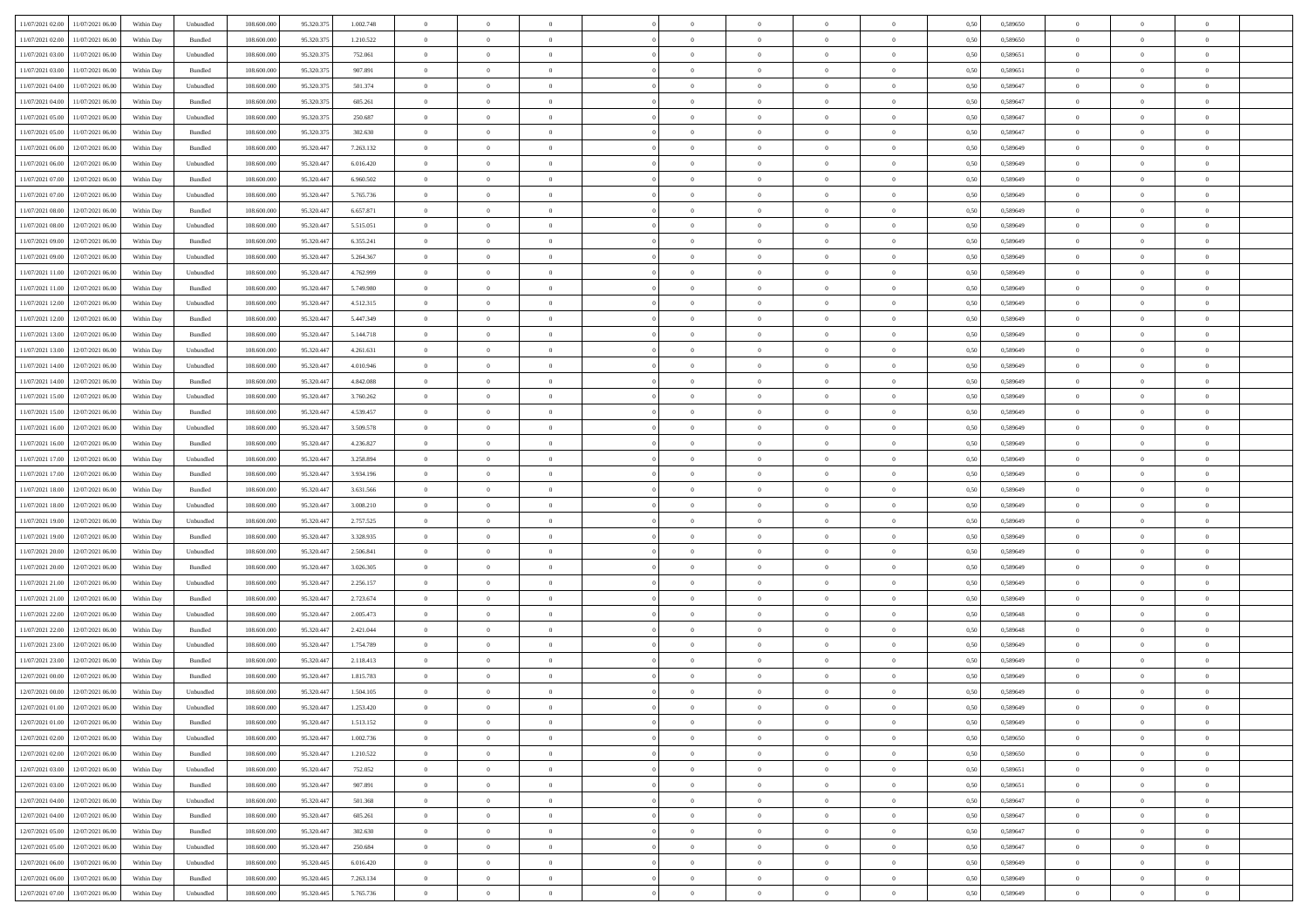|                                                  |            |                    |             |            |            | $\overline{0}$ | $\overline{0}$ |                | $\overline{0}$ | $\theta$       |                | $\theta$       |      |          | $\theta$       | $\theta$       | $\overline{0}$ |  |
|--------------------------------------------------|------------|--------------------|-------------|------------|------------|----------------|----------------|----------------|----------------|----------------|----------------|----------------|------|----------|----------------|----------------|----------------|--|
| 12/07/2021 07:00 13/07/2021 06:00                | Within Day | Bundled            | 108.600.000 | 95.320.445 | 6.960.504  |                |                |                |                |                |                |                | 0,50 | 0,589649 |                |                |                |  |
| 12/07/2021 08:00<br>13/07/2021 06:00             | Within Day | Unbundled          | 108.600.00  | 95.320.445 | 5.515.051  | $\bf{0}$       | $\bf{0}$       | $\bf{0}$       | $\bf{0}$       | $\overline{0}$ | $\bf{0}$       | $\bf{0}$       | 0,50 | 0,589649 | $\,$ 0 $\,$    | $\bf{0}$       | $\overline{0}$ |  |
| 12/07/2021 08:00<br>13/07/2021 06:00             | Within Day | Bundled            | 108,600,000 | 95.320.445 | 6.657.873  | $\overline{0}$ | $\bf{0}$       | $\overline{0}$ | $\bf{0}$       | $\bf{0}$       | $\overline{0}$ | $\bf{0}$       | 0.50 | 0.589649 | $\overline{0}$ | $\overline{0}$ | $\bf{0}$       |  |
| 12/07/2021 09:00<br>13/07/2021 06:00             |            |                    | 108.600.000 |            |            | $\overline{0}$ | $\overline{0}$ | $\overline{0}$ | $\overline{0}$ | $\theta$       | $\overline{0}$ |                |      |          | $\theta$       | $\theta$       | $\overline{0}$ |  |
|                                                  | Within Day | Unbundled          |             | 95.320.445 | 5.264.367  |                |                |                |                |                |                | $\bf{0}$       | 0,50 | 0,589649 |                |                |                |  |
| 12/07/2021 09:00<br>13/07/2021 06:00             | Within Day | Bundled            | 108.600.00  | 95.320.445 | 6.355.243  | $\bf{0}$       | $\overline{0}$ | $\bf{0}$       | $\overline{0}$ | $\bf{0}$       | $\overline{0}$ | $\bf{0}$       | 0,50 | 0,589649 | $\,$ 0 $\,$    | $\bf{0}$       | $\overline{0}$ |  |
| 12/07/2021 10:00<br>13/07/2021 06:00             | Within Day | Unbundled          | 108,600,000 | 95.320.44  | 5.013.683  | $\overline{0}$ | $\bf{0}$       | $\overline{0}$ | $\bf{0}$       | $\overline{0}$ | $\theta$       | $\bf{0}$       | 0.50 | 0.589649 | $\,$ 0 $\,$    | $\theta$       | $\overline{0}$ |  |
| 12/07/2021 10:00<br>13/07/2021 06:00             | Within Day | Bundled            | 108.600.000 | 95.320.445 | 6.052.612  | $\overline{0}$ | $\overline{0}$ | $\overline{0}$ | $\overline{0}$ | $\overline{0}$ | $\overline{0}$ | $\bf{0}$       | 0,50 | 0,589649 | $\theta$       | $\theta$       | $\overline{0}$ |  |
|                                                  |            |                    |             |            |            |                |                |                |                |                |                |                |      |          |                |                |                |  |
| 12/07/2021 11:00<br>13/07/2021 06:00             | Within Day | Bundled            | 108.600.00  | 95.320.445 | 5.749.981  | $\bf{0}$       | $\bf{0}$       | $\bf{0}$       | $\overline{0}$ | $\overline{0}$ | $\overline{0}$ | $\bf{0}$       | 0,50 | 0,589649 | $\,$ 0 $\,$    | $\bf{0}$       | $\overline{0}$ |  |
| 12/07/2021 11:00<br>13/07/2021 06:00             | Within Day | Unbundled          | 108,600,000 | 95.320.44  | 4.762.999  | $\overline{0}$ | $\bf{0}$       | $\overline{0}$ | $\bf{0}$       | $\overline{0}$ | $\overline{0}$ | $\bf{0}$       | 0.50 | 0.589649 | $\bf{0}$       | $\overline{0}$ | $\overline{0}$ |  |
| 12/07/2021 12:00<br>13/07/2021 06:00             | Within Day | Unbundled          | 108.600.000 | 95.320.445 | 4.512.315  | $\bf{0}$       | $\bf{0}$       | $\overline{0}$ | $\overline{0}$ | $\overline{0}$ | $\overline{0}$ | $\bf{0}$       | 0,50 | 0,589649 | $\,$ 0 $\,$    | $\bf{0}$       | $\overline{0}$ |  |
|                                                  |            |                    |             |            |            |                |                |                |                |                |                |                |      |          |                |                |                |  |
| 12/07/2021 12:00<br>13/07/2021 06:00             | Within Day | Bundled            | 108.600.00  | 95.320.445 | 5.447.351  | $\bf{0}$       | $\bf{0}$       | $\bf{0}$       | $\bf{0}$       | $\overline{0}$ | $\overline{0}$ | $\bf{0}$       | 0,50 | 0,589649 | $\,$ 0 $\,$    | $\bf{0}$       | $\overline{0}$ |  |
| 12/07/2021 13:00<br>13/07/2021 06:00             | Within Day | Unbundled          | 108,600,000 | 95.320.445 | 4.261.631  | $\overline{0}$ | $\bf{0}$       | $\overline{0}$ | $\overline{0}$ | $\overline{0}$ | $\overline{0}$ | $\bf{0}$       | 0.50 | 0.589649 | $\bf{0}$       | $\,$ 0 $\,$    | $\,$ 0         |  |
| 12/07/2021 13:00<br>13/07/2021 06:00             | Within Day | Bundled            | 108.600.000 | 95.320.445 | 5.144.720  | $\overline{0}$ | $\overline{0}$ | $\overline{0}$ | $\theta$       | $\theta$       | $\overline{0}$ | $\bf{0}$       | 0,50 | 0,589649 | $\,$ 0 $\,$    | $\theta$       | $\overline{0}$ |  |
| 12/07/2021 14:00<br>13/07/2021 06:00             | Within Day | Unbundled          | 108.600.00  | 95.320.445 | 4.010.946  | $\bf{0}$       | $\overline{0}$ | $\bf{0}$       | $\bf{0}$       | $\overline{0}$ | $\overline{0}$ | $\bf{0}$       | 0,50 | 0,589649 | $\,$ 0 $\,$    | $\bf{0}$       | $\overline{0}$ |  |
|                                                  |            |                    |             |            |            |                |                |                |                |                |                |                |      |          |                |                |                |  |
| 12/07/2021 14:00<br>13/07/2021 06:00             | Within Day | Bundled            | 108,600,000 | 95.320.445 | 4.842.089  | $\overline{0}$ | $\bf{0}$       | $\overline{0}$ | $\bf{0}$       | $\overline{0}$ | $\theta$       | $\bf{0}$       | 0.50 | 0.589649 | $\,$ 0 $\,$    | $\theta$       | $\overline{0}$ |  |
| 12/07/2021 15:00<br>13/07/2021 06:00             | Within Day | Unbundled          | 108.600.000 | 95.320.445 | 3.760.262  | $\overline{0}$ | $\overline{0}$ | $\overline{0}$ | $\overline{0}$ | $\overline{0}$ | $\overline{0}$ | $\bf{0}$       | 0,50 | 0,589649 | $\theta$       | $\theta$       | $\overline{0}$ |  |
| 12/07/2021 15:00<br>13/07/2021 06:00             | Within Day | Bundled            | 108.600.00  | 95.320.445 | 4.539.459  | $\bf{0}$       | $\bf{0}$       | $\bf{0}$       | $\overline{0}$ | $\overline{0}$ | $\overline{0}$ | $\bf{0}$       | 0,50 | 0,589649 | $\,$ 0 $\,$    | $\bf{0}$       | $\overline{0}$ |  |
| 12/07/2021 16:00<br>13/07/2021 06:00             | Within Day | Bundled            | 108,600,000 | 95.320.44  | 4.236.828  | $\overline{0}$ | $\bf{0}$       | $\overline{0}$ | $\bf{0}$       | $\bf{0}$       | $\overline{0}$ | $\bf{0}$       | 0.50 | 0.589649 | $\bf{0}$       | $\overline{0}$ | $\bf{0}$       |  |
|                                                  |            |                    |             |            |            |                |                |                |                |                |                |                |      |          |                |                |                |  |
| 12/07/2021 16:00<br>13/07/2021 06:00             | Within Day | Unbundled          | 108.600.000 | 95.320.445 | 3.509.578  | $\overline{0}$ | $\bf{0}$       | $\overline{0}$ | $\overline{0}$ | $\overline{0}$ | $\overline{0}$ | $\bf{0}$       | 0,50 | 0,589649 | $\,$ 0 $\,$    | $\bf{0}$       | $\overline{0}$ |  |
| 12/07/2021 17:00<br>13/07/2021 06:00             | Within Day | Unbundled          | 108.600.00  | 95.320.445 | 3.258.894  | $\bf{0}$       | $\bf{0}$       | $\bf{0}$       | $\bf{0}$       | $\overline{0}$ | $\overline{0}$ | $\bf{0}$       | 0,50 | 0,589649 | $\,$ 0 $\,$    | $\bf{0}$       | $\overline{0}$ |  |
| 12/07/2021 17:00<br>13/07/2021 06:00             | Within Day | Bundled            | 108,600,000 | 95.320.445 | 3.934.198  | $\overline{0}$ | $\bf{0}$       | $\overline{0}$ | $\overline{0}$ | $\bf{0}$       | $\overline{0}$ | $\bf{0}$       | 0.50 | 0.589649 | $\bf{0}$       | $\overline{0}$ | $\,$ 0         |  |
| 12/07/2021 18:00<br>13/07/2021 06:00             | Within Day | Unbundled          | 108.600.000 | 95.320.445 | 3.008.210  | $\overline{0}$ | $\overline{0}$ | $\overline{0}$ | $\theta$       | $\theta$       | $\overline{0}$ | $\bf{0}$       | 0,50 | 0,589649 | $\theta$       | $\theta$       | $\overline{0}$ |  |
|                                                  |            |                    |             |            |            |                |                |                |                |                |                |                |      |          |                |                |                |  |
| 12/07/2021 18:00<br>13/07/2021 06:00             | Within Day | Bundled            | 108.600.00  | 95.320.445 | 3.631.567  | $\bf{0}$       | $\overline{0}$ | $\bf{0}$       | $\bf{0}$       | $\overline{0}$ | $\overline{0}$ | $\bf{0}$       | 0,50 | 0,589649 | $\,$ 0 $\,$    | $\bf{0}$       | $\overline{0}$ |  |
| 12/07/2021 19:00<br>13/07/2021 06:00             | Within Day | Unbundled          | 108,600,000 | 95.320.44  | 2.757.525  | $\overline{0}$ | 47.784         | $\overline{0}$ | $\bf{0}$       | $\overline{0}$ | $\theta$       | $\bf{0}$       | 0.50 | 0.589649 | $\,$ 0 $\,$    | $\theta$       | $\overline{0}$ |  |
| 12/07/2021 19:00<br>13/07/2021 06:00             | Within Day | Bundled            | 108.600.000 | 95.320.445 | 3.328.936  | $\overline{0}$ | $\overline{0}$ | $\overline{0}$ | $\overline{0}$ | $\overline{0}$ | $\overline{0}$ | $\bf{0}$       | 0,50 | 0,589649 | $\,$ 0 $\,$    | $\theta$       | $\overline{0}$ |  |
| 12/07/2021 20:00<br>13/07/2021 06:00             | Within Day | Unbundled          | 108.600.00  | 95.368.229 | 2.463.401  | $\bf{0}$       | $\overline{0}$ | $\bf{0}$       | $\overline{0}$ | $\overline{0}$ | $\overline{0}$ | $\bf{0}$       | 0,50 | 0,589649 | $\,$ 0 $\,$    | $\bf{0}$       | $\overline{0}$ |  |
|                                                  |            |                    |             |            |            |                |                |                |                |                |                |                |      |          |                |                |                |  |
| 12/07/2021 20:00<br>13/07/2021 06:00             | Within Day | Bundled            | 108,600,000 | 95.368.229 | 3.026.306  | $\overline{0}$ | $\bf{0}$       | $\overline{0}$ | $\bf{0}$       | $\overline{0}$ | $\overline{0}$ | $\bf{0}$       | 0.50 | 0.589649 | $\bf{0}$       | $\overline{0}$ | $\overline{0}$ |  |
| 12/07/2021 21:00<br>13/07/2021 06:00             | Within Day | Unbundled          | 108.600.000 | 95.368.229 | 2.217.061  | $\overline{0}$ | $\bf{0}$       | $\overline{0}$ | $\overline{0}$ | $\overline{0}$ | $\overline{0}$ | $\bf{0}$       | 0,50 | 0,589649 | $\theta$       | $\theta$       | $\overline{0}$ |  |
| 12/07/2021 21:00<br>13/07/2021 06:00             | Within Day | Bundled            | 108.600.00  | 95.368.229 | 2.723.675  | $\bf{0}$       | $\bf{0}$       | $\bf{0}$       | $\overline{0}$ | $\overline{0}$ | $\overline{0}$ | $\bf{0}$       | 0,50 | 0,589649 | $\,$ 0 $\,$    | $\bf{0}$       | $\overline{0}$ |  |
| 12/07/2021 22:00<br>13/07/2021 06:00             |            | Bundled            | 108,600,000 |            |            |                | 114.723        | $\overline{0}$ | 1,657022       | $\bf{0}$       | $\overline{0}$ |                | 0.50 | 0.589648 | $\bf{0}$       | $\,$ 0 $\,$    | $\,$ 0         |  |
|                                                  | Within Day |                    |             | 95.368.229 | 2.421.044  | $\overline{0}$ |                |                |                |                |                | $\bf{0}$       |      |          |                |                |                |  |
| 12/07/2021 22:00<br>13/07/2021 06:00             | Within Day | Unbundled          | 108.600.000 | 95.368.229 | 1.970.721  | $\overline{0}$ | $\overline{0}$ | $\overline{0}$ | $\overline{0}$ | $\overline{0}$ | $\overline{0}$ | $\bf{0}$       | 0.50 | 0.589648 | $\theta$       | $\theta$       | $\overline{0}$ |  |
| 12/07/2021 23:00<br>13/07/2021 06:00             | Within Day | Unbundled          | 108.600.00  | 95.482.95  | 1.724.381  | $\bf{0}$       | $\overline{0}$ | $\bf{0}$       | $\bf{0}$       | $\overline{0}$ | $\overline{0}$ | $\bf{0}$       | 0,50 | 0,589649 | $\,$ 0 $\,$    | $\bf{0}$       | $\overline{0}$ |  |
| 12/07/2021 23:00<br>13/07/2021 06:00             | Within Day | Bundled            | 108,600,000 | 95.482.952 | 2.018.031  | $\overline{0}$ | $\bf{0}$       | $\overline{0}$ | $\bf{0}$       | $\overline{0}$ | $\overline{0}$ | $\bf{0}$       | 0.50 | 0.589649 | $\,$ 0 $\,$    | $\bf{0}$       | $\overline{0}$ |  |
| 13/07/2021 00:00<br>13/07/2021 06:00             | Within Dav | Unbundled          | 108.600.000 | 95.482.952 | 1.478.040  | $\overline{0}$ | $\overline{0}$ | $\overline{0}$ | $\overline{0}$ | $\overline{0}$ | $\overline{0}$ | $\bf{0}$       | 0.5( | 0.589649 | $\theta$       | $\theta$       | $\overline{0}$ |  |
|                                                  |            |                    |             |            |            |                |                |                |                |                |                |                |      |          |                |                |                |  |
| 13/07/2021 00:00<br>13/07/2021 06:00             | Within Day | Bundled            | 108.600.00  | 95.482.95  | 1.729.741  | $\bf{0}$       | $\bf{0}$       | $\bf{0}$       | $\bf{0}$       | $\overline{0}$ | $\overline{0}$ | $\bf{0}$       | 0,50 | 0,589649 | $\,$ 0 $\,$    | $\bf{0}$       | $\overline{0}$ |  |
| 13/07/2021 01:00<br>13/07/2021 06:00             | Within Day | Unbundled          | 108,600,000 | 95.482.952 | 1.231.700  | $\overline{0}$ | $\bf{0}$       | $\overline{0}$ | $\bf{0}$       | $\overline{0}$ | $\overline{0}$ | $\bf{0}$       | 0.50 | 0.589649 | $\bf{0}$       | $\overline{0}$ | $\bf{0}$       |  |
| 13/07/2021 01:00<br>13/07/2021 06:00             | Within Day | Bundled            | 108.600.000 | 95.482.952 | 1.441.451  | $\overline{0}$ | $\overline{0}$ | $\overline{0}$ | $\overline{0}$ | $\overline{0}$ | $\overline{0}$ | $\bf{0}$       | 0.50 | 0.589649 | $\theta$       | $\theta$       | $\overline{0}$ |  |
| 13/07/2021 06:00                                 | Within Day | Unbundled          | 108.600.00  | 95.482.95  | 985.360    | $\bf{0}$       | $\bf{0}$       | $\bf{0}$       | $\bf{0}$       | $\overline{0}$ | $\overline{0}$ | $\bf{0}$       | 0,50 | 0,589650 | $\,$ 0 $\,$    | $\bf{0}$       | $\overline{0}$ |  |
| 13/07/2021 02:00                                 |            |                    |             |            |            |                |                |                |                |                |                |                |      |          |                |                |                |  |
| 13/07/2021 02:00<br>13/07/2021 06:00             | Within Day | Bundled            | 108,600,000 | 95.482.952 | 1.153.160  | $\overline{0}$ | $\bf{0}$       | $\overline{0}$ | $\overline{0}$ | $\bf{0}$       | $\overline{0}$ | $\bf{0}$       | 0.50 | 0.589650 | $\,$ 0 $\,$    | $\overline{0}$ | $\,$ 0         |  |
| 13/07/2021 03:00<br>13/07/2021 06:00             | Within Dav | Unbundled          | 108.600.000 | 95.482.952 | 739,020    | $\overline{0}$ | $\overline{0}$ | $\overline{0}$ | $\overline{0}$ | $\overline{0}$ | $\overline{0}$ | $\bf{0}$       | 0.50 | 0.589651 | $\theta$       | $\theta$       | $\overline{0}$ |  |
| 13/07/2021 03:00<br>13/07/2021 06:00             | Within Day | Bundled            | 108.600.00  | 95.482.95  | 864.870    | $\bf{0}$       | $\bf{0}$       | $\bf{0}$       | $\bf{0}$       | $\overline{0}$ | $\overline{0}$ | $\bf{0}$       | 0,50 | 0,589651 | $\,$ 0 $\,$    | $\bf{0}$       | $\overline{0}$ |  |
| 13/07/2021 04:00<br>13/07/2021 06:00             | Within Day | Unbundled          | 108,600,000 | 95.482.95  | 492.680    | $\overline{0}$ | $\overline{0}$ | $\overline{0}$ | $\bf{0}$       | $\overline{0}$ | $\overline{0}$ | $\bf{0}$       | 0.50 | 0.589647 | $\bf{0}$       | $\theta$       | $\overline{0}$ |  |
|                                                  |            |                    |             |            |            |                |                |                |                |                |                |                |      |          |                |                |                |  |
| 13/07/2021 04:00<br>13/07/2021 06:00             | Within Dav | Bundled            | 108.600.000 | 95.482.952 | 576,580    | $\overline{0}$ | $\overline{0}$ | $\overline{0}$ | $\theta$       | $\theta$       | $\overline{0}$ | $\overline{0}$ | 0.5( | 0.589647 | $\theta$       | $\theta$       | $\overline{0}$ |  |
| 13/07/2021 05:00<br>13/07/2021 06:00             | Within Day | Unbundled          | 108.600.00  | 95.482.952 | 246.340    | $\bf{0}$       | $\bf{0}$       | $\bf{0}$       | $\bf{0}$       | $\bf{0}$       | $\overline{0}$ | $\bf{0}$       | 0,50 | 0,589647 | $\,$ 0 $\,$    | $\overline{0}$ | $\overline{0}$ |  |
| $13/07/2021\;05.00\quad \  \  13/07/2021\;06.00$ | Within Day | $\mathbf B$ undled | 108.600.000 | 95.482.952 | 288,290    | $\bf{0}$       | $\theta$       |                | $\overline{0}$ | $\bf{0}$       |                |                | 0,50 | 0.589647 | $\bf{0}$       | $\bf{0}$       |                |  |
| 13/07/2021 06:00 14/07/2021 06:00                | Within Day | Unbundled          | 108.600.000 | 95.320.373 | 2.862.463  | $\overline{0}$ | $\overline{0}$ | $\Omega$       | $\theta$       | $\overline{0}$ | $\overline{0}$ | $\bf{0}$       | 0,50 | 0,589649 | $\theta$       | $\overline{0}$ | $\overline{0}$ |  |
|                                                  |            |                    |             |            |            |                |                |                |                |                |                |                |      |          |                |                |                |  |
| 13/07/2021 06:00<br>14/07/2021 06.00             | Within Day | Bundled            | 108.600.00  | 95.320.37  | 10.417.163 | $\overline{0}$ | $\bf{0}$       | $\overline{0}$ | $\overline{0}$ | $\bf{0}$       | $\overline{0}$ | $\bf{0}$       | 0,50 | 0,589649 | $\bf{0}$       | $\overline{0}$ | $\bf{0}$       |  |
| 13/07/2021 07:00 14/07/2021 06:00                | Within Day | Unbundled          | 108,600,000 | 95.320.373 | 2.743.194  | $\overline{0}$ | $\bf{0}$       | $\overline{0}$ | $\overline{0}$ | $\mathbf{0}$   | $\overline{0}$ | $\,$ 0 $\,$    | 0.50 | 0.589649 | $\overline{0}$ | $\bf{0}$       | $\,$ 0 $\,$    |  |
| 13/07/2021 07:00 14/07/2021 06:00                | Within Dav | Bundled            | 108.600.000 | 95.320.373 | 9.983.114  | $\overline{0}$ | $\overline{0}$ | $\overline{0}$ | $\overline{0}$ | $\overline{0}$ | $\overline{0}$ | $\bf{0}$       | 0,50 | 0.589649 | $\overline{0}$ | $\theta$       | $\overline{0}$ |  |
| 13/07/2021 08:00<br>14/07/2021 06.00             | Within Day | Bundled            | 108.600.000 | 95.320.373 | 9.549.066  | $\overline{0}$ | $\bf{0}$       | $\overline{0}$ | $\overline{0}$ | $\bf{0}$       | $\overline{0}$ | $\bf{0}$       | 0,50 | 0,589649 | $\bf{0}$       | $\overline{0}$ | $\overline{0}$ |  |
|                                                  |            |                    |             |            |            |                |                |                |                |                |                |                |      |          |                |                |                |  |
| 13/07/2021 08:00<br>14/07/2021 06:00             | Within Day | Unbundled          | 108,600,000 | 95.320.37  | 2.623.924  | $\overline{0}$ | $\bf{0}$       | $\overline{0}$ | $\overline{0}$ | $\bf{0}$       | $\overline{0}$ | $\bf{0}$       | 0.50 | 0.589649 | $\,$ 0 $\,$    | $\overline{0}$ | $\,$ 0         |  |
| 13/07/2021 09:00<br>14/07/2021 06:00             | Within Dav | Unbundled          | 108.600.000 | 95.320.373 | 2.504.655  | $\overline{0}$ | $\overline{0}$ | $\overline{0}$ | $\overline{0}$ | $\overline{0}$ | $\overline{0}$ | $\bf{0}$       | 0,50 | 0.589649 | $\overline{0}$ | $\theta$       | $\overline{0}$ |  |
| 14/07/2021 06:00<br>13/07/2021 09:00             | Within Day | Bundled            | 108.600.00  | 95.320.37  | 9.115.017  | $\overline{0}$ | $\overline{0}$ | $\overline{0}$ | $\overline{0}$ | $\overline{0}$ | $\overline{0}$ | $\bf{0}$       | 0,50 | 0,589649 | $\bf{0}$       | $\overline{0}$ | $\,$ 0         |  |
| 13/07/2021 10:00<br>14/07/2021 06:00             |            | Unbundled          | 108,600,000 | 95.320.37  | 2.385.386  | $\overline{0}$ | $\overline{0}$ | $\overline{0}$ |                |                | $\overline{0}$ |                | 0.50 | 0.589649 | $\mathbf{0}$   | $\bf{0}$       | $\,$ 0         |  |
|                                                  | Within Day |                    |             |            |            |                |                |                | $\overline{0}$ | $\overline{0}$ |                | $\bf{0}$       |      |          |                |                |                |  |
| 13/07/2021 10:00 14/07/2021 06:00                | Within Dav | Bundled            | 108.600.000 | 95.320.373 | 8.680.969  | $\overline{0}$ | $\overline{0}$ | $\overline{0}$ | $\overline{0}$ | $\overline{0}$ | $\overline{0}$ | $\bf{0}$       | 0,50 | 0.589649 | $\overline{0}$ | $\theta$       | $\overline{0}$ |  |
| 13/07/2021 11:00<br>14/07/2021 06.00             | Within Day | Unbundled          | 108.600.00  | 95.320.37  | 2.266.116  | $\overline{0}$ | $\bf{0}$       | $\overline{0}$ | $\bf{0}$       | $\overline{0}$ | $\overline{0}$ | $\bf{0}$       | 0,50 | 0,589649 | $\bf{0}$       | $\,$ 0 $\,$    | $\bf{0}$       |  |
| 13/07/2021 11:00 14/07/2021 06:00                | Within Day | Bundled            | 108.600.000 | 95.320.373 | 8.246.920  | $\,$ 0 $\,$    | $\bf{0}$       | $\overline{0}$ | $\overline{0}$ | $\,$ 0 $\,$    | $\overline{0}$ | $\,$ 0 $\,$    | 0,50 | 0,589649 | $\overline{0}$ | $\,$ 0 $\,$    | $\,$ 0 $\,$    |  |
|                                                  |            |                    |             |            |            |                |                |                |                |                |                |                |      |          |                |                |                |  |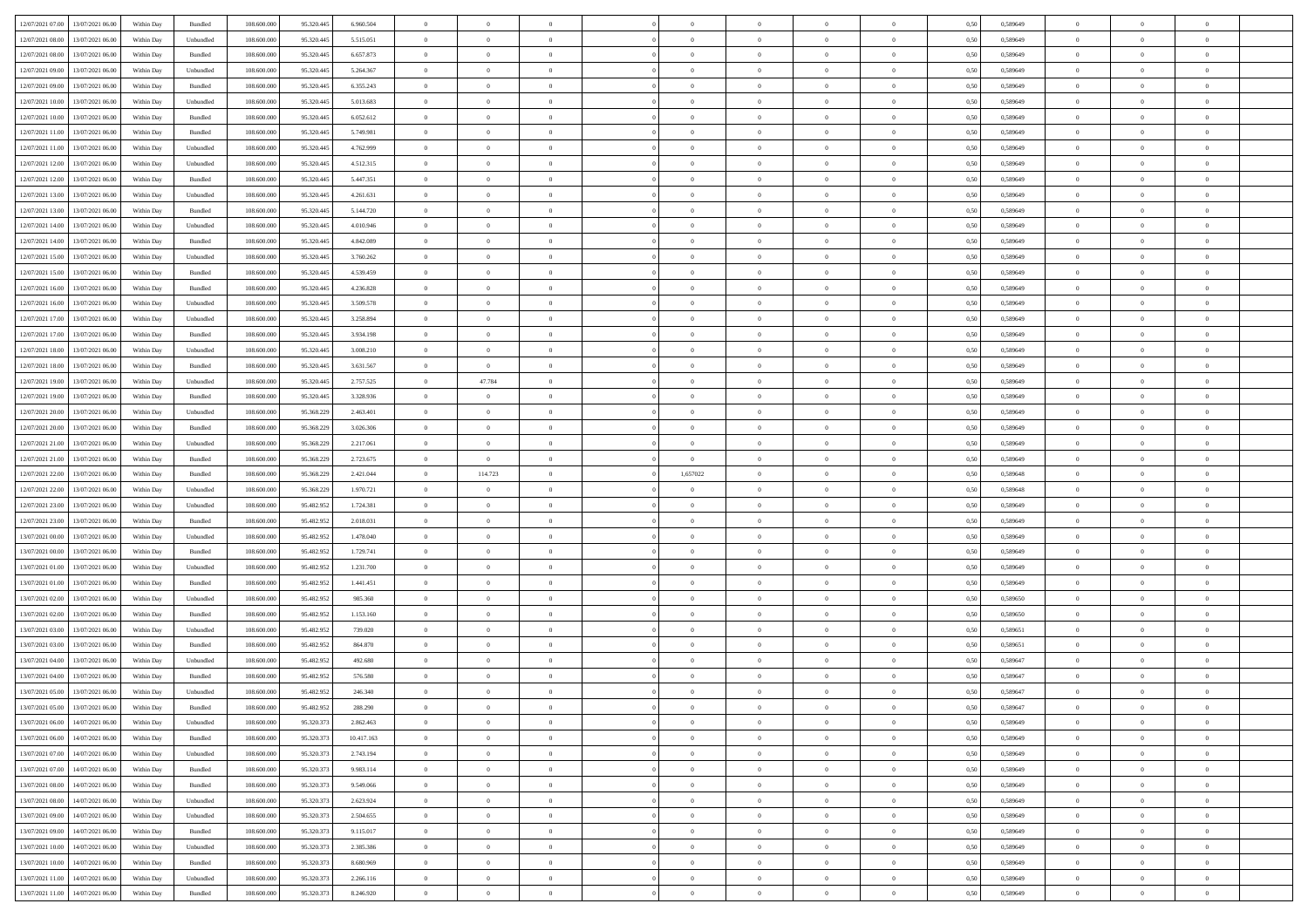|                                              |            |                             |             |            |            | $\overline{0}$ | $\overline{0}$ |                | $\overline{0}$ | $\theta$       |                | $\theta$       |      |          | $\theta$       | $\theta$       | $\overline{0}$ |  |
|----------------------------------------------|------------|-----------------------------|-------------|------------|------------|----------------|----------------|----------------|----------------|----------------|----------------|----------------|------|----------|----------------|----------------|----------------|--|
| 13/07/2021 12:00 14/07/2021 06:00            | Within Day | Unbundled                   | 108.600.000 | 95.320.373 | 2.146.847  |                |                |                |                |                |                |                | 0,50 | 0,589649 |                |                |                |  |
| 13/07/2021 12:00<br>14/07/2021 06.00         | Within Day | Bundled                     | 108.600.00  | 95.320.37  | 7.812.872  | $\bf{0}$       | $\bf{0}$       | $\bf{0}$       | $\bf{0}$       | $\overline{0}$ | $\overline{0}$ | $\bf{0}$       | 0,50 | 0,589649 | $\,$ 0 $\,$    | $\bf{0}$       | $\overline{0}$ |  |
| 13/07/2021 13:00<br>14/07/2021 06:00         | Within Day | Bundled                     | 108,600,000 | 95.320.373 | 7.378.823  | $\overline{0}$ | $\bf{0}$       | $\overline{0}$ | $\bf{0}$       | $\bf{0}$       | $\overline{0}$ | $\bf{0}$       | 0.50 | 0.589649 | $\bf{0}$       | $\overline{0}$ | $\overline{0}$ |  |
| 13/07/2021 13:00<br>14/07/2021 06:00         |            |                             | 108.600.000 |            |            | $\overline{0}$ | $\overline{0}$ | $\overline{0}$ | $\overline{0}$ | $\theta$       | $\overline{0}$ |                |      |          | $\,$ 0 $\,$    | $\,$ 0 $\,$    | $\overline{0}$ |  |
|                                              | Within Day | Unbundled                   |             | 95.320.373 | 2.027.578  |                |                |                |                |                |                | $\bf{0}$       | 0,50 | 0,589649 |                |                |                |  |
| 13/07/2021 14:00<br>14/07/2021 06:00         | Within Day | Unbundled                   | 108.600.00  | 95.320.37  | 1.908.308  | $\bf{0}$       | $\overline{0}$ | $\bf{0}$       | $\overline{0}$ | $\bf{0}$       | $\overline{0}$ | $\bf{0}$       | 0,50 | 0,589649 | $\,$ 0 $\,$    | $\bf{0}$       | $\overline{0}$ |  |
| 13/07/2021 14:00<br>14/07/2021 06:00         | Within Day | Bundled                     | 108,600,000 | 95.320.37  | 6.944.775  | $\overline{0}$ | $\bf{0}$       | $\overline{0}$ | $\bf{0}$       | $\overline{0}$ | $\overline{0}$ | $\bf{0}$       | 0.50 | 0.589649 | $\,$ 0 $\,$    | $\theta$       | $\overline{0}$ |  |
| 13/07/2021 15:00<br>14/07/2021 06:00         | Within Day | Unbundled                   | 108.600.000 | 95.320.373 | 1.789.039  | $\overline{0}$ | $\overline{0}$ | $\overline{0}$ | $\overline{0}$ | $\overline{0}$ | $\overline{0}$ | $\bf{0}$       | 0,50 | 0,589649 | $\,$ 0 $\,$    | $\theta$       | $\overline{0}$ |  |
|                                              |            |                             |             |            |            |                |                |                |                |                |                |                |      |          |                |                |                |  |
| 13/07/2021 15:00<br>14/07/2021 06.00         | Within Day | Bundled                     | 108.600.00  | 95.320.37  | 6.510.727  | $\bf{0}$       | $\bf{0}$       | $\bf{0}$       | $\bf{0}$       | $\overline{0}$ | $\overline{0}$ | $\bf{0}$       | 0,50 | 0,589649 | $\,$ 0 $\,$    | $\bf{0}$       | $\overline{0}$ |  |
| 13/07/2021 16:00<br>14/07/2021 06:00         | Within Day | Unbundled                   | 108,600,000 | 95.320.37  | 1.669.770  | $\overline{0}$ | $\bf{0}$       | $\overline{0}$ | $\bf{0}$       | $\overline{0}$ | $\overline{0}$ | $\bf{0}$       | 0.50 | 0.589649 | $\bf{0}$       | $\overline{0}$ | $\overline{0}$ |  |
| 13/07/2021 16:00<br>14/07/2021 06:00         | Within Day | Bundled                     | 108.600.000 | 95.320.373 | 6.076.678  | $\bf{0}$       | $\bf{0}$       | $\overline{0}$ | $\overline{0}$ | $\overline{0}$ | $\overline{0}$ | $\bf{0}$       | 0,50 | 0,589649 | $\,$ 0 $\,$    | $\,$ 0 $\,$    | $\overline{0}$ |  |
|                                              |            |                             |             |            |            |                |                |                |                |                |                |                |      |          |                |                |                |  |
| 13/07/2021 17:00<br>14/07/2021 06.00         | Within Day | Unbundled                   | 108.600.00  | 95.320.37  | 1.550.500  | $\bf{0}$       | $\bf{0}$       | $\bf{0}$       | $\bf{0}$       | $\overline{0}$ | $\overline{0}$ | $\bf{0}$       | 0,50 | 0,589649 | $\,$ 0 $\,$    | $\bf{0}$       | $\overline{0}$ |  |
| 13/07/2021 17:00<br>14/07/2021 06:00         | Within Day | Bundled                     | 108,600,000 | 95.320.37  | 5.642.630  | $\overline{0}$ | $\bf{0}$       | $\overline{0}$ | $\overline{0}$ | $\overline{0}$ | $\overline{0}$ | $\bf{0}$       | 0.50 | 0.589649 | $\bf{0}$       | $\,$ 0 $\,$    | $\,$ 0         |  |
| 13/07/2021 18:00<br>14/07/2021 06:00         | Within Day | Unbundled                   | 108.600.000 | 95.320.37  | 1.431.231  | $\overline{0}$ | $\bf{0}$       | $\overline{0}$ | $\theta$       | $\theta$       | $\overline{0}$ | $\bf{0}$       | 0,50 | 0,589649 | $\,$ 0 $\,$    | $\,$ 0 $\,$    | $\overline{0}$ |  |
| 13/07/2021 18:00<br>14/07/2021 06.00         | Within Day | Bundled                     | 108.600.00  | 95.320.37  | 5.208.581  | $\bf{0}$       | $\bf{0}$       | $\bf{0}$       | $\bf{0}$       | $\bf{0}$       | $\overline{0}$ | $\bf{0}$       | 0,50 | 0,589649 | $\,$ 0 $\,$    | $\bf{0}$       | $\overline{0}$ |  |
|                                              |            |                             |             |            |            |                |                |                |                |                |                |                |      |          |                |                |                |  |
| 13/07/2021 19:00<br>14/07/2021 06:00         | Within Day | Bundled                     | 108,600,000 | 95.320.37  | 4.774.533  | $\overline{0}$ | $\bf{0}$       | $\overline{0}$ | $\bf{0}$       | $\overline{0}$ | $\theta$       | $\bf{0}$       | 0.50 | 0.589649 | $\,$ 0 $\,$    | $\theta$       | $\overline{0}$ |  |
| 13/07/2021 19:00<br>14/07/2021 06:00         | Within Day | Unbundled                   | 108.600.000 | 95.320.373 | 1.311.962  | $\overline{0}$ | $\bf{0}$       | $\overline{0}$ | $\overline{0}$ | $\overline{0}$ | $\overline{0}$ | $\bf{0}$       | 0,50 | 0,589649 | $\theta$       | $\theta$       | $\overline{0}$ |  |
| 13/07/2021 20:00<br>14/07/2021 06.00         | Within Day | Unbundled                   | 108.600.00  | 95.320.37  | 1.192.693  | $\bf{0}$       | $\bf{0}$       | $\bf{0}$       | $\overline{0}$ | $\overline{0}$ | $\overline{0}$ | $\bf{0}$       | 0,50 | 0,589649 | $\,$ 0 $\,$    | $\bf{0}$       | $\overline{0}$ |  |
|                                              |            |                             |             |            |            |                |                |                |                |                |                |                |      |          |                |                |                |  |
| 13/07/2021 20:00<br>14/07/2021 06:00         | Within Day | Bundled                     | 108,600,000 | 95.320.37  | 4.340.484  | $\overline{0}$ | $\bf{0}$       | $\overline{0}$ | $\bf{0}$       | $\bf{0}$       | $\overline{0}$ | $\bf{0}$       | 0.50 | 0.589649 | $\bf{0}$       | $\overline{0}$ | $\bf{0}$       |  |
| 13/07/2021 21:00<br>14/07/2021 06:00         | Within Day | Unbundled                   | 108.600.000 | 95.320.373 | 1.073.423  | $\bf{0}$       | $\bf{0}$       | $\overline{0}$ | $\overline{0}$ | $\overline{0}$ | $\overline{0}$ | $\bf{0}$       | 0,50 | 0,589649 | $\,$ 0 $\,$    | $\bf{0}$       | $\overline{0}$ |  |
| 13/07/2021 21:00<br>14/07/2021 06.00         | Within Day | Bundled                     | 108.600.00  | 95.320.37  | 3.906.436  | $\bf{0}$       | $\bf{0}$       | $\bf{0}$       | $\bf{0}$       | $\overline{0}$ | $\overline{0}$ | $\bf{0}$       | 0,50 | 0,589649 | $\,$ 0 $\,$    | $\bf{0}$       | $\overline{0}$ |  |
| 13/07/2021 22:00<br>14/07/2021 06:00         | Within Day | Unbundled                   | 108,600,000 | 95.320.373 | 954.154    | $\overline{0}$ | $\bf{0}$       | $\overline{0}$ | $\overline{0}$ | $\bf{0}$       | $\overline{0}$ | $\bf{0}$       | 0.50 | 0.589648 | $\bf{0}$       | $\overline{0}$ | $\,$ 0         |  |
|                                              |            |                             |             |            |            | $\overline{0}$ | $\overline{0}$ | $\overline{0}$ | $\overline{0}$ | $\theta$       | $\overline{0}$ |                |      |          | $\theta$       | $\theta$       |                |  |
| 13/07/2021 22:00<br>14/07/2021 06:00         | Within Day | Bundled                     | 108.600.000 | 95.320.373 | 3.472.387  |                |                |                |                |                |                | $\bf{0}$       | 0,50 | 0,589648 |                |                | $\overline{0}$ |  |
| 13/07/2021 23:00<br>14/07/2021 06.00         | Within Day | Unbundled                   | 108.600.00  | 95.320.37  | 834.885    | $\bf{0}$       | $\bf{0}$       | $\bf{0}$       | $\bf{0}$       | $\overline{0}$ | $\overline{0}$ | $\bf{0}$       | 0,50 | 0,589649 | $\,$ 0 $\,$    | $\bf{0}$       | $\overline{0}$ |  |
| 13/07/2021 23:00<br>14/07/2021 06:00         | Within Day | Bundled                     | 108,600,000 | 95.320.37  | 3.038.339  | $\overline{0}$ | $\bf{0}$       | $\overline{0}$ | $\bf{0}$       | $\overline{0}$ | $\theta$       | $\bf{0}$       | 0.50 | 0.589649 | $\,$ 0 $\,$    | $\theta$       | $\overline{0}$ |  |
| 14/07/2021 00:00<br>14/07/2021 06:00         | Within Day | Bundled                     | 108.600.000 | 95.320.373 | 2.604.290  | $\overline{0}$ | $\overline{0}$ | $\overline{0}$ | $\overline{0}$ | $\overline{0}$ | $\overline{0}$ | $\bf{0}$       | 0,50 | 0,589649 | $\,$ 0 $\,$    | $\theta$       | $\overline{0}$ |  |
|                                              |            |                             |             |            |            |                |                |                |                |                | $\overline{0}$ |                |      |          |                |                |                |  |
| 14/07/2021 00:00<br>14/07/2021 06.00         | Within Day | Unbundled                   | 108.600.00  | 95.320.37  | 715.615    | $\bf{0}$       | $\overline{0}$ | $\bf{0}$       | $\overline{0}$ | $\overline{0}$ |                | $\bf{0}$       | 0,50 | 0,589649 | $\,$ 0 $\,$    | $\bf{0}$       | $\overline{0}$ |  |
| 14/07/2021 01:00<br>14/07/2021 06:00         | Within Day | Unbundled                   | 108,600,000 | 95.320.37  | 596,346    | $\overline{0}$ | $\bf{0}$       | $\overline{0}$ | $\bf{0}$       | $\overline{0}$ | $\overline{0}$ | $\bf{0}$       | 0.50 | 0.589649 | $\bf{0}$       | $\overline{0}$ | $\overline{0}$ |  |
| 14/07/2021 01:00<br>14/07/2021 06:00         | Within Day | Bundled                     | 108.600.000 | 95.320.373 | 2.170.242  | $\overline{0}$ | $\bf{0}$       | $\overline{0}$ | $\overline{0}$ | $\overline{0}$ | $\overline{0}$ | $\bf{0}$       | 0,50 | 0,589649 | $\theta$       | $\bf{0}$       | $\overline{0}$ |  |
| 14/07/2021 02:00<br>14/07/2021 06:00         | Within Day | Unbundled                   | 108.600.00  | 95.320.37  | 477.077    | $\bf{0}$       | $\bf{0}$       | $\bf{0}$       | $\bf{0}$       | $\overline{0}$ | $\bf{0}$       | $\bf{0}$       | 0,50 | 0,589650 | $\,$ 0 $\,$    | $\bf{0}$       | $\overline{0}$ |  |
| 14/07/2021 06:00                             |            | Bundled                     | 108,600,000 |            |            |                |                |                |                |                | $\overline{0}$ |                |      |          |                | $\,$ 0 $\,$    | $\,$ 0         |  |
| 14/07/2021 02:00                             | Within Day |                             |             | 95.320.373 | 1.736.193  | $\overline{0}$ | $\bf{0}$       | $\overline{0}$ | $\overline{0}$ | $\bf{0}$       |                | $\bf{0}$       | 0.50 | 0.589650 | $\bf{0}$       |                |                |  |
| 14/07/2021 03:00<br>14/07/2021 06:00         | Within Day | Unbundled                   | 108.600.000 | 95.320.37  | 357.807    | $\overline{0}$ | $\overline{0}$ | $\overline{0}$ | $\overline{0}$ | $\overline{0}$ | $\overline{0}$ | $\bf{0}$       | 0.50 | 0.589651 | $\theta$       | $\theta$       | $\overline{0}$ |  |
| 14/07/2021 03:00<br>14/07/2021 06:00         | Within Day | Bundled                     | 108.600.00  | 95.320.37  | 1.302.145  | $\bf{0}$       | $\bf{0}$       | $\bf{0}$       | $\bf{0}$       | $\overline{0}$ | $\overline{0}$ | $\bf{0}$       | 0,50 | 0,589651 | $\,$ 0 $\,$    | $\bf{0}$       | $\overline{0}$ |  |
| 14/07/2021 04:00<br>14/07/2021 06:00         | Within Day | Unbundled                   | 108,600,000 | 95.320.37  | 238,538    | $\overline{0}$ | $\bf{0}$       | $\overline{0}$ | $\bf{0}$       | $\overline{0}$ | $\overline{0}$ | $\bf{0}$       | 0.50 | 0.589647 | $\,$ 0 $\,$    | $\bf{0}$       | $\overline{0}$ |  |
| 14/07/2021 04:00<br>14/07/2021 06:00         | Within Dav | Bundled                     | 108.600.000 | 95.320.373 | 868,096    | $\overline{0}$ | $\overline{0}$ | $\overline{0}$ | $\overline{0}$ | $\overline{0}$ | $\overline{0}$ | $\bf{0}$       | 0.50 | 0.589647 | $\theta$       | $\theta$       | $\overline{0}$ |  |
|                                              |            |                             |             |            |            |                |                |                |                |                |                |                |      |          |                |                |                |  |
| 14/07/2021 05:00<br>14/07/2021 06.00         | Within Day | Unbundled                   | 108.600.00  | 95.320.37  | 119.269    | $\bf{0}$       | $\bf{0}$       | $\bf{0}$       | $\bf{0}$       | $\overline{0}$ | $\overline{0}$ | $\bf{0}$       | 0,50 | 0,589647 | $\,$ 0 $\,$    | $\bf{0}$       | $\overline{0}$ |  |
| 14/07/2021 05:00<br>14/07/2021 06:00         | Within Day | Bundled                     | 108,600,000 | 95.320.37  | 434,048    | $\overline{0}$ | $\bf{0}$       | $\overline{0}$ | $\bf{0}$       | $\overline{0}$ | $\overline{0}$ | $\bf{0}$       | 0.50 | 0.589647 | $\bf{0}$       | $\overline{0}$ | $\overline{0}$ |  |
| 14/07/2021 06:00<br>15/07/2021 06:00         | Within Day | Bundled                     | 108.600.000 | 95.320.37  | 10.154.326 | $\overline{0}$ | $\overline{0}$ | $\overline{0}$ | $\overline{0}$ | $\overline{0}$ | $\overline{0}$ | $\bf{0}$       | 0.50 | 0.589649 | $\theta$       | $\theta$       | $\overline{0}$ |  |
| 15/07/2021 06:00                             | Within Day | Unbundled                   | 108.600.00  | 95.320.37  | 3.125.300  | $\bf{0}$       | $\bf{0}$       | $\bf{0}$       | $\bf{0}$       | $\overline{0}$ | $\bf{0}$       | $\bf{0}$       | 0,50 | 0,589649 | $\,$ 0 $\,$    | $\bf{0}$       | $\overline{0}$ |  |
| 14/07/2021 06:00                             |            |                             |             |            |            |                |                |                |                |                |                |                |      |          |                |                |                |  |
| 14/07/2021 07:00<br>15/07/2021 06:00         | Within Day | Unbundled                   | 108,600,000 | 95.320.37  | 2.995.079  | $\overline{0}$ | $\bf{0}$       | $\overline{0}$ | $\overline{0}$ | $\bf{0}$       | $\overline{0}$ | $\bf{0}$       | 0.50 | 0.589649 | $\bf{0}$       | $\overline{0}$ | $\,$ 0         |  |
| 14/07/2021 07:00<br>15/07/2021 06:00         | Within Day | Bundled                     | 108.600.000 | 95.320.373 | 9.731.229  | $\overline{0}$ | $\overline{0}$ | $\overline{0}$ | $\overline{0}$ | $\overline{0}$ | $\overline{0}$ | $\bf{0}$       | 0.50 | 0.589649 | $\theta$       | $\theta$       | $\overline{0}$ |  |
| 14/07/2021 08:00<br>15/07/2021 06:00         | Within Day | Unbundled                   | 108.600.00  | 95.320.37  | 2.864.858  | $\bf{0}$       | $\bf{0}$       | $\bf{0}$       | $\bf{0}$       | $\overline{0}$ | $\overline{0}$ | $\bf{0}$       | 0,50 | 0,589649 | $\,$ 0 $\,$    | $\bf{0}$       | $\overline{0}$ |  |
| 14/07/2021 08:00<br>15/07/2021 06:00         |            | Bundled                     | 108,600,000 | 95.320.37  | 9.308.132  | $\overline{0}$ | $\bf{0}$       | $\overline{0}$ | $\bf{0}$       | $\overline{0}$ | $\overline{0}$ | $\bf{0}$       | 0.50 | 0.589649 | $\bf{0}$       | $\theta$       | $\overline{0}$ |  |
|                                              | Within Day |                             |             |            |            |                |                |                |                |                |                |                |      |          |                |                |                |  |
| 14/07/2021 09:00<br>15/07/2021 06:00         | Within Day | Unbundled                   | 108.600.000 | 95.320.37  | 2.734.637  | $\overline{0}$ | $\overline{0}$ | $\overline{0}$ | $\overline{0}$ | $\theta$       | $\overline{0}$ | $\overline{0}$ | 0.5( | 0.589649 | $\theta$       | $\theta$       | $\overline{0}$ |  |
| 14/07/2021 09:00<br>15/07/2021 06:00         | Within Day | Bundled                     | 108.600.000 | 95.320.37  | 8.885.035  | $\bf{0}$       | $\bf{0}$       | $\bf{0}$       | $\bf{0}$       | $\bf{0}$       | $\overline{0}$ | $\bf{0}$       | 0,50 | 0,589649 | $\,$ 0 $\,$    | $\overline{0}$ | $\overline{0}$ |  |
| $14/07/2021\ 10.00 \qquad 15/07/2021\ 06.00$ | Within Day | $\ensuremath{\mathsf{Unb}}$ | 108.600.000 | 95.320.373 | 2.604.416  | $\bf{0}$       | $\theta$       |                | $\overline{0}$ | $\bf{0}$       |                |                | 0,50 | 0.589649 | $\bf{0}$       | $\bf{0}$       |                |  |
| 14/07/2021 10:00 15/07/2021 06:00            | Within Day | Bundled                     | 108.600.000 | 95.320.373 | 8.461.938  | $\overline{0}$ | $\overline{0}$ | $\Omega$       | $\theta$       | $\overline{0}$ | $\overline{0}$ | $\bf{0}$       | 0,50 | 0,589649 | $\theta$       | $\overline{0}$ | $\overline{0}$ |  |
|                                              |            |                             |             |            |            |                |                |                |                |                |                |                |      |          |                |                |                |  |
| 14/07/2021 11:00<br>15/07/2021 06:00         | Within Day | Bundled                     | 108.600.00  | 95.320.37  | 8.038.841  | $\overline{0}$ | $\bf{0}$       | $\overline{0}$ | $\overline{0}$ | $\bf{0}$       | $\overline{0}$ | $\bf{0}$       | 0,50 | 0,589649 | $\bf{0}$       | $\overline{0}$ | $\bf{0}$       |  |
| 14/07/2021 11:00 15/07/2021 06:00            | Within Day | Unbundled                   | 108,600,000 | 95.320.37  | 2.474.195  | $\overline{0}$ | $\bf{0}$       | $\overline{0}$ | $\overline{0}$ | $\mathbf{0}$   | $\overline{0}$ | $\,$ 0 $\,$    | 0.50 | 0.589649 | $\overline{0}$ | $\bf{0}$       | $\overline{0}$ |  |
| 14/07/2021 12:00 15/07/2021 06:00            | Within Dav | Unbundled                   | 108.600.000 | 95.320.373 | 2.343.975  | $\overline{0}$ | $\overline{0}$ | $\overline{0}$ | $\overline{0}$ | $\overline{0}$ | $\overline{0}$ | $\bf{0}$       | 0,50 | 0.589649 | $\overline{0}$ | $\theta$       | $\overline{0}$ |  |
| 14/07/2021 12:00<br>15/07/2021 06:00         | Within Day | Bundled                     | 108.600.000 | 95.320.373 | 7.615.744  | $\overline{0}$ | $\bf{0}$       | $\overline{0}$ | $\overline{0}$ | $\bf{0}$       | $\overline{0}$ | $\bf{0}$       | 0,50 | 0,589649 | $\bf{0}$       | $\overline{0}$ | $\overline{0}$ |  |
|                                              |            |                             |             |            |            |                |                |                |                |                |                |                |      |          |                |                |                |  |
| 14/07/2021 13:00<br>15/07/2021 06:00         | Within Day | Unbundled                   | 108,600,000 | 95.320.37  | 2.213.754  | $\overline{0}$ | $\bf{0}$       | $\overline{0}$ | $\overline{0}$ | $\bf{0}$       | $\overline{0}$ | $\bf{0}$       | 0.50 | 0.589649 | $\,$ 0 $\,$    | $\overline{0}$ | $\,$ 0         |  |
| 14/07/2021 13:00<br>15/07/2021 06:00         | Within Dav | Bundled                     | 108.600.000 | 95.320.373 | 7.192.647  | $\overline{0}$ | $\overline{0}$ | $\overline{0}$ | $\overline{0}$ | $\overline{0}$ | $\overline{0}$ | $\bf{0}$       | 0,50 | 0.589649 | $\overline{0}$ | $\theta$       | $\overline{0}$ |  |
| 15/07/2021 06:00<br>14/07/2021 14:00         | Within Day | Unbundled                   | 108.600.00  | 95.320.37  | 2.083.533  | $\overline{0}$ | $\overline{0}$ | $\overline{0}$ | $\overline{0}$ | $\overline{0}$ | $\overline{0}$ | $\bf{0}$       | 0,50 | 0,589649 | $\bf{0}$       | $\overline{0}$ | $\,$ 0         |  |
|                                              |            | Bundled                     | 108,600,000 | 95.320.37  | 6.769.550  |                | $\overline{0}$ |                |                |                | $\overline{0}$ |                | 0.50 |          |                |                | $\,$ 0         |  |
| 14/07/2021 14:00<br>15/07/2021 06:00         | Within Day |                             |             |            |            | $\overline{0}$ |                | $\overline{0}$ | $\overline{0}$ | $\overline{0}$ |                | $\bf{0}$       |      | 0.589649 | $\mathbf{0}$   | $\bf{0}$       |                |  |
| 14/07/2021 15:00 15/07/2021 06:00            | Within Dav | Unbundled                   | 108.600.000 | 95.320.373 | 1.953.312  | $\overline{0}$ | $\overline{0}$ | $\overline{0}$ | $\overline{0}$ | $\overline{0}$ | $\overline{0}$ | $\bf{0}$       | 0,50 | 0.589649 | $\overline{0}$ | $\theta$       | $\overline{0}$ |  |
| 14/07/2021 15:00<br>15/07/2021 06:00         | Within Day | Bundled                     | 108.600.00  | 95.320.37  | 6.346.454  | $\overline{0}$ | $\bf{0}$       | $\overline{0}$ | $\overline{0}$ | $\overline{0}$ | $\overline{0}$ | $\bf{0}$       | 0,50 | 0,589649 | $\bf{0}$       | $\,$ 0 $\,$    | $\bf{0}$       |  |
| 14/07/2021 16:00 15/07/2021 06:00            | Within Day | ${\sf Unbundred}$           | 108.600.000 | 95.320.373 | 1.823.091  | $\,$ 0 $\,$    | $\bf{0}$       | $\overline{0}$ | $\overline{0}$ | $\,$ 0 $\,$    | $\overline{0}$ | $\bf{0}$       | 0,50 | 0,589649 | $\overline{0}$ | $\,$ 0 $\,$    | $\,$ 0 $\,$    |  |
|                                              |            |                             |             |            |            |                |                |                |                |                |                |                |      |          |                |                |                |  |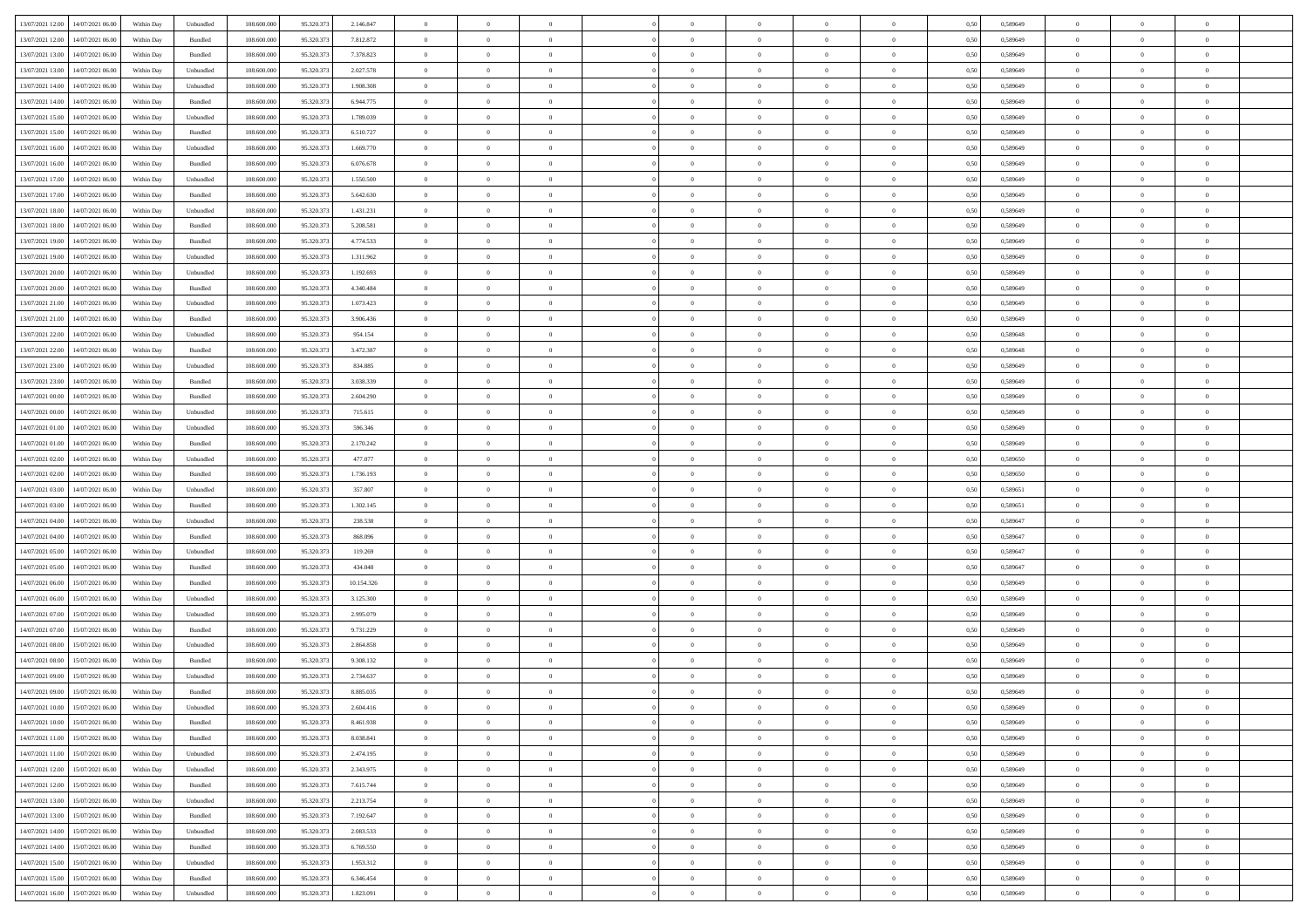|                                              |            |                   |             |            |            | $\overline{0}$ | $\overline{0}$ |                | $\overline{0}$ | $\theta$       |                | $\theta$       |      |          | $\theta$       | $\theta$       | $\overline{0}$ |  |
|----------------------------------------------|------------|-------------------|-------------|------------|------------|----------------|----------------|----------------|----------------|----------------|----------------|----------------|------|----------|----------------|----------------|----------------|--|
| 14/07/2021 16:00 15/07/2021 06:00            | Within Day | Bundled           | 108.600.000 | 95.320.373 | 5.923.357  |                |                |                |                |                |                |                | 0,50 | 0,589649 |                |                |                |  |
| 14/07/2021 17:00<br>15/07/2021 06:00         | Within Day | Bundled           | 108.600.00  | 95.320.37  | 5.500.260  | $\bf{0}$       | $\bf{0}$       | $\bf{0}$       | $\bf{0}$       | $\overline{0}$ | $\overline{0}$ | $\bf{0}$       | 0,50 | 0,589649 | $\,$ 0 $\,$    | $\bf{0}$       | $\overline{0}$ |  |
| 14/07/2021 17:00<br>15/07/2021 06:00         | Within Day | Unbundled         | 108,600,000 | 95.320.373 | 1.692.870  | $\overline{0}$ | $\bf{0}$       | $\overline{0}$ | $\bf{0}$       | $\bf{0}$       | $\overline{0}$ | $\bf{0}$       | 0.50 | 0.589649 | $\bf{0}$       | $\overline{0}$ | $\bf{0}$       |  |
| 14/07/2021 18:00<br>15/07/2021 06:00         | Within Day | Unbundled         | 108.600.000 | 95.320.373 | 1.562.650  | $\overline{0}$ | $\overline{0}$ | $\overline{0}$ | $\theta$       | $\theta$       | $\overline{0}$ | $\bf{0}$       | 0,50 | 0,589649 | $\theta$       | $\theta$       | $\overline{0}$ |  |
|                                              |            |                   |             |            |            |                |                |                |                |                |                |                |      |          |                |                |                |  |
| 14/07/2021 18:00<br>15/07/2021 06:00         | Within Day | Bundled           | 108.600.00  | 95.320.37  | 5.077.163  | $\bf{0}$       | $\overline{0}$ | $\bf{0}$       | $\overline{0}$ | $\theta$       | $\overline{0}$ | $\bf{0}$       | 0,50 | 0,589649 | $\,$ 0 $\,$    | $\bf{0}$       | $\overline{0}$ |  |
| 14/07/2021 19:00<br>15/07/2021 06:00         | Within Day | Unbundled         | 108,600,000 | 95.320.37  | 1.432.429  | $\overline{0}$ | $\overline{0}$ | $\overline{0}$ | $\bf{0}$       | $\overline{0}$ | $\theta$       | $\bf{0}$       | 0.50 | 0.589649 | $\,$ 0 $\,$    | $\theta$       | $\overline{0}$ |  |
| 14/07/2021 19:00<br>15/07/2021 06:00         | Within Day | Bundled           | 108.600.000 | 95.320.373 | 4.654.066  | $\overline{0}$ | $\overline{0}$ | $\overline{0}$ | $\overline{0}$ | $\overline{0}$ | $\overline{0}$ | $\bf{0}$       | 0,50 | 0,589649 | $\theta$       | $\theta$       | $\overline{0}$ |  |
|                                              |            |                   |             |            |            |                |                |                |                |                |                |                |      |          |                |                |                |  |
| 14/07/2021 20:00<br>15/07/2021 06:00         | Within Day | Unbundled         | 108.600.00  | 95.320.37  | 1.302.208  | $\bf{0}$       | $\bf{0}$       | $\bf{0}$       | $\overline{0}$ | $\overline{0}$ | $\overline{0}$ | $\bf{0}$       | 0,50 | 0,589649 | $\,$ 0 $\,$    | $\bf{0}$       | $\overline{0}$ |  |
| 14/07/2021 20:00<br>15/07/2021 06:00         | Within Day | Bundled           | 108,600,000 | 95.320.37  | 4.230.969  | $\overline{0}$ | $\bf{0}$       | $\overline{0}$ | $\bf{0}$       | $\overline{0}$ | $\overline{0}$ | $\bf{0}$       | 0.50 | 0.589649 | $\bf{0}$       | $\overline{0}$ | $\overline{0}$ |  |
| 14/07/2021 21:00<br>15/07/2021 06:00         | Within Day | Unbundled         | 108.600.000 | 95.320.373 | 1.171.987  | $\bf{0}$       | $\bf{0}$       | $\overline{0}$ | $\overline{0}$ | $\overline{0}$ | $\overline{0}$ | $\bf{0}$       | 0,50 | 0,589649 | $\,$ 0 $\,$    | $\bf{0}$       | $\overline{0}$ |  |
| 14/07/2021 21:00<br>15/07/2021 06:00         | Within Day | Bundled           | 108.600.00  | 95.320.37  | 3.807.872  | $\bf{0}$       | $\overline{0}$ | $\bf{0}$       | $\bf{0}$       | $\overline{0}$ | $\overline{0}$ | $\bf{0}$       | 0,50 | 0,589649 | $\,$ 0 $\,$    | $\bf{0}$       | $\overline{0}$ |  |
| 15/07/2021 06:00                             |            | Bundled           | 108,600,000 | 95.320.37  |            |                |                |                |                |                | $\overline{0}$ |                |      |          |                |                | $\,$ 0         |  |
| 14/07/2021 22:00                             | Within Day |                   |             |            | 3.384.775  | $\overline{0}$ | $\bf{0}$       | $\overline{0}$ | $\overline{0}$ | $\bf{0}$       |                | $\bf{0}$       | 0.50 | 0.589648 | $\bf{0}$       | $\overline{0}$ |                |  |
| 14/07/2021 22:00<br>15/07/2021 06:00         | Within Day | Unbundled         | 108.600.000 | 95.320.37  | 1.041.766  | $\overline{0}$ | $\overline{0}$ | $\overline{0}$ | $\theta$       | $\theta$       | $\overline{0}$ | $\bf{0}$       | 0,50 | 0,589648 | $\theta$       | $\theta$       | $\overline{0}$ |  |
| 14/07/2021 23:00<br>15/07/2021 06:00         | Within Day | Unbundled         | 108.600.00  | 95.320.37  | 911.545    | $\bf{0}$       | $\overline{0}$ | $\bf{0}$       | $\overline{0}$ | $\bf{0}$       | $\overline{0}$ | $\bf{0}$       | 0,50 | 0,589649 | $\,$ 0 $\,$    | $\bf{0}$       | $\overline{0}$ |  |
| 14/07/2021 23:00<br>15/07/2021 06:00         | Within Day | Bundled           | 108,600,000 | 95.320.37  | 2.961.678  | $\overline{0}$ | $\overline{0}$ | $\overline{0}$ | $\bf{0}$       | $\overline{0}$ | $\theta$       | $\bf{0}$       | 0.50 | 0.589649 | $\,$ 0 $\,$    | $\theta$       | $\overline{0}$ |  |
| 15/07/2021 00:00<br>15/07/2021 06:00         | Within Day | Unbundled         | 108.600.000 | 95.320.37  | 781.325    | $\overline{0}$ | $\overline{0}$ | $\overline{0}$ | $\overline{0}$ | $\overline{0}$ | $\overline{0}$ | $\bf{0}$       | 0,50 | 0,589649 | $\theta$       | $\theta$       | $\overline{0}$ |  |
|                                              |            |                   |             |            |            |                |                |                |                |                |                |                |      |          |                |                |                |  |
| 15/07/2021 00:00<br>15/07/2021 06:00         | Within Day | Bundled           | 108.600.00  | 95.320.37  | 2.538.581  | $\bf{0}$       | $\bf{0}$       | $\bf{0}$       | $\overline{0}$ | $\bf{0}$       | $\overline{0}$ | $\bf{0}$       | 0,50 | 0,589649 | $\,$ 0 $\,$    | $\bf{0}$       | $\overline{0}$ |  |
| 15/07/2021 01:00<br>15/07/2021 06:00         | Within Day | Unbundled         | 108,600,000 | 95.320.37  | 651.104    | $\overline{0}$ | $\bf{0}$       | $\overline{0}$ | $\bf{0}$       | $\overline{0}$ | $\overline{0}$ | $\bf{0}$       | 0.50 | 0.589649 | $\bf{0}$       | $\overline{0}$ | $\bf{0}$       |  |
| 15/07/2021 01:00<br>15/07/2021 06:00         | Within Day | Bundled           | 108.600.000 | 95.320.373 | 2.115.484  | $\overline{0}$ | $\bf{0}$       | $\overline{0}$ | $\overline{0}$ | $\overline{0}$ | $\overline{0}$ | $\bf{0}$       | 0,50 | 0,589649 | $\,$ 0 $\,$    | $\bf{0}$       | $\overline{0}$ |  |
| 15/07/2021 02:00<br>15/07/2021 06:00         | Within Day | Unbundled         | 108.600.00  | 95.320.37  | 520.883    | $\bf{0}$       | $\bf{0}$       | $\bf{0}$       | $\bf{0}$       | $\overline{0}$ | $\overline{0}$ | $\bf{0}$       | 0,50 | 0,589650 | $\,$ 0 $\,$    | $\bf{0}$       | $\overline{0}$ |  |
| 15/07/2021 06:00                             |            | Bundled           | 108,600,000 | 95.320.37  | 1.692.387  |                |                | $\overline{0}$ |                |                | $\overline{0}$ |                |      | 0.589650 |                |                | $\,$ 0         |  |
| 15/07/2021 02:00                             | Within Day |                   |             |            |            | $\overline{0}$ | $\bf{0}$       |                | $\overline{0}$ | $\bf{0}$       |                | $\bf{0}$       | 0.50 |          | $\bf{0}$       | $\overline{0}$ |                |  |
| 15/07/2021 03:00<br>15/07/2021 06:00         | Within Day | Unbundled         | 108.600.000 | 95.320.37  | 390.662    | $\overline{0}$ | $\overline{0}$ | $\overline{0}$ | $\theta$       | $\theta$       | $\overline{0}$ | $\bf{0}$       | 0,50 | 0,589651 | $\theta$       | $\theta$       | $\overline{0}$ |  |
| 15/07/2021 03:00<br>15/07/2021 06:00         | Within Day | Bundled           | 108.600.00  | 95.320.37  | 1.269.290  | $\bf{0}$       | $\bf{0}$       | $\bf{0}$       | $\bf{0}$       | $\overline{0}$ | $\overline{0}$ | $\bf{0}$       | 0,50 | 0,589651 | $\,$ 0 $\,$    | $\bf{0}$       | $\overline{0}$ |  |
| 15/07/2021 04:00<br>15/07/2021 06:00         | Within Day | Bundled           | 108,600,000 | 95.320.37  | 846.193    | $\overline{0}$ | $\overline{0}$ | $\overline{0}$ | $\bf{0}$       | $\overline{0}$ | $\theta$       | $\bf{0}$       | 0.50 | 0.589647 | $\,$ 0 $\,$    | $\theta$       | $\overline{0}$ |  |
| 15/07/2021 04:00<br>15/07/2021 06:00         | Within Day | Unbundled         | 108.600.000 | 95.320.373 | 260.441    | $\overline{0}$ | $\overline{0}$ | $\overline{0}$ | $\overline{0}$ | $\overline{0}$ | $\overline{0}$ | $\bf{0}$       | 0,50 | 0,589647 | $\theta$       | $\theta$       | $\overline{0}$ |  |
|                                              |            |                   |             |            |            |                |                |                |                |                |                |                |      |          |                |                |                |  |
| 15/07/2021 05:00<br>15/07/2021 06:00         | Within Day | Unbundled         | 108.600.00  | 95.320.37  | 130.220    | $\bf{0}$       | $\overline{0}$ | $\bf{0}$       | $\overline{0}$ | $\bf{0}$       | $\overline{0}$ | $\bf{0}$       | 0,50 | 0,589647 | $\,$ 0 $\,$    | $\bf{0}$       | $\overline{0}$ |  |
| 15/07/2021 05:00<br>15/07/2021 06:00         | Within Day | Bundled           | 108,600,000 | 95.320.37  | 423.096    | $\overline{0}$ | $\bf{0}$       | $\overline{0}$ | $\bf{0}$       | $\overline{0}$ | $\overline{0}$ | $\bf{0}$       | 0.50 | 0.589647 | $\bf{0}$       | $\overline{0}$ | $\overline{0}$ |  |
| 15/07/2021 06:00<br>16/07/2021 06:00         | Within Day | Unbundled         | 108.600.000 | 95.320.373 | 2.862.463  | $\overline{0}$ | $\bf{0}$       | $\overline{0}$ | $\overline{0}$ | $\overline{0}$ | $\overline{0}$ | $\bf{0}$       | 0,50 | 0,589649 | $\theta$       | $\theta$       | $\overline{0}$ |  |
| 15/07/2021 06:00<br>16/07/2021 06:00         | Within Day | Bundled           | 108.600.00  | 95.320.37  | 10.417.163 | $\bf{0}$       | $\bf{0}$       | $\bf{0}$       | $\bf{0}$       | $\overline{0}$ | $\overline{0}$ | $\bf{0}$       | 0,50 | 0,589649 | $\,$ 0 $\,$    | $\bf{0}$       | $\overline{0}$ |  |
| 15/07/2021 07:00<br>16/07/2021 06:00         | Within Day | Unbundled         | 108,600,000 | 95.320.37  | 2.743.194  | $\overline{0}$ | $\bf{0}$       | $\overline{0}$ | $\bf{0}$       | $\bf{0}$       | $\overline{0}$ | $\bf{0}$       | 0.50 | 0.589649 | $\bf{0}$       | $\overline{0}$ | $\,$ 0         |  |
|                                              |            |                   |             |            |            |                |                |                |                |                |                |                |      |          |                |                |                |  |
| 15/07/2021 07:00<br>16/07/2021 06:00         | Within Day | Bundled           | 108.600.000 | 95.320.37  | 9.983.114  | $\overline{0}$ | $\overline{0}$ | $\overline{0}$ | $\overline{0}$ | $\overline{0}$ | $\overline{0}$ | $\bf{0}$       | 0.50 | 0.589649 | $\theta$       | $\theta$       | $\overline{0}$ |  |
| 15/07/2021 08:00<br>16/07/2021 06:00         | Within Day | Unbundled         | 108.600.00  | 95.320.37  | 2.623.924  | $\bf{0}$       | $\bf{0}$       | $\bf{0}$       | $\bf{0}$       | $\overline{0}$ | $\overline{0}$ | $\bf{0}$       | 0,50 | 0,589649 | $\,$ 0 $\,$    | $\bf{0}$       | $\overline{0}$ |  |
| 15/07/2021 08:00<br>16/07/2021 06:00         | Within Day | Bundled           | 108,600,000 | 95.320.37  | 9.549.066  | $\overline{0}$ | $\bf{0}$       | $\overline{0}$ | $\bf{0}$       | $\overline{0}$ | $\theta$       | $\bf{0}$       | 0.50 | 0.589649 | $\,$ 0 $\,$    | $\theta$       | $\overline{0}$ |  |
| 15/07/2021 09:00<br>16/07/2021 06:00         | Within Dav | Bundled           | 108.600.000 | 95.320.37  | 9.115.017  | $\overline{0}$ | $\overline{0}$ | $\overline{0}$ | $\overline{0}$ | $\overline{0}$ | $\overline{0}$ | $\overline{0}$ | 0.50 | 0.589649 | $\theta$       | $\theta$       | $\overline{0}$ |  |
| 15/07/2021 09:00<br>16/07/2021 06:00         | Within Day | Unbundled         | 108.600.00  | 95.320.37  | 2.504.655  | $\bf{0}$       | $\bf{0}$       | $\bf{0}$       | $\bf{0}$       | $\overline{0}$ | $\overline{0}$ | $\bf{0}$       | 0,50 | 0,589649 | $\,$ 0 $\,$    | $\bf{0}$       | $\overline{0}$ |  |
|                                              |            |                   |             |            |            |                |                |                |                |                |                |                |      |          |                |                |                |  |
| 15/07/2021 10:00<br>16/07/2021 06:00         | Within Day | Unbundled         | 108,600,000 | 95.320.37  | 2.385.386  | $\overline{0}$ | $\bf{0}$       | $\overline{0}$ | $\bf{0}$       | $\overline{0}$ | $\overline{0}$ | $\bf{0}$       | 0.50 | 0.589649 | $\bf{0}$       | $\overline{0}$ | $\overline{0}$ |  |
| 15/07/2021 10:00<br>16/07/2021 06:00         | Within Dav | Bundled           | 108.600.000 | 95.320.37  | 8.680.969  | $\overline{0}$ | $\overline{0}$ | $\overline{0}$ | $\overline{0}$ | $\overline{0}$ | $\overline{0}$ | $\bf{0}$       | 0.50 | 0.589649 | $\theta$       | $\theta$       | $\overline{0}$ |  |
| 15/07/2021 11:00<br>16/07/2021 06:00         | Within Day | Unbundled         | 108.600.00  | 95.320.37  | 2.266.116  | $\bf{0}$       | $\bf{0}$       | $\bf{0}$       | $\bf{0}$       | $\overline{0}$ | $\overline{0}$ | $\bf{0}$       | 0,50 | 0,589649 | $\,$ 0 $\,$    | $\bf{0}$       | $\overline{0}$ |  |
| 15/07/2021 11:00<br>16/07/2021 06:00         | Within Day | Bundled           | 108,600,000 | 95.320.37  | 8.246.920  | $\overline{0}$ | $\bf{0}$       | $\overline{0}$ | $\overline{0}$ | $\bf{0}$       | $\overline{0}$ | $\bf{0}$       | 0.50 | 0.589649 | $\bf{0}$       | $\overline{0}$ | $\,$ 0         |  |
| 15/07/2021 12:00<br>16/07/2021 06:00         | Within Dav | Unbundled         | 108.600.000 | 95.320.37  | 2.146.847  | $\overline{0}$ | $\overline{0}$ | $\overline{0}$ | $\overline{0}$ | $\overline{0}$ | $\overline{0}$ | $\bf{0}$       | 0.50 | 0.589649 | $\theta$       | $\theta$       | $\overline{0}$ |  |
|                                              |            |                   |             |            |            |                |                |                |                |                |                |                |      |          |                |                |                |  |
| 15/07/2021 12:00<br>16/07/2021 06:00         | Within Day | Bundled           | 108.600.00  | 95.320.37  | 7.812.872  | $\bf{0}$       | $\bf{0}$       | $\bf{0}$       | $\bf{0}$       | $\overline{0}$ | $\overline{0}$ | $\bf{0}$       | 0,50 | 0,589649 | $\,$ 0 $\,$    | $\bf{0}$       | $\overline{0}$ |  |
| 15/07/2021 13:00<br>16/07/2021 06:00         | Within Day | Unbundled         | 108,600,000 | 95.320.37  | 2.027.578  | $\overline{0}$ | $\overline{0}$ | $\overline{0}$ | $\bf{0}$       | $\overline{0}$ | $\Omega$       | $\bf{0}$       | 0.50 | 0.589649 | $\,$ 0 $\,$    | $\theta$       | $\overline{0}$ |  |
| 15/07/2021 13:00<br>16/07/2021 06:00         | Within Dav | Bundled           | 108.600.000 | 95.320.37  | 7.378.823  | $\overline{0}$ | $\overline{0}$ | $\overline{0}$ | $\overline{0}$ | $\theta$       | $\overline{0}$ | $\overline{0}$ | 0.5( | 0.589649 | $\theta$       | $\theta$       | $\overline{0}$ |  |
| 15/07/2021 14:00<br>16/07/2021 06:00         | Within Day | Unbundled         | 108.600.000 | 95.320.37  | 1.908.308  | $\bf{0}$       | $\bf{0}$       | $\bf{0}$       | $\bf{0}$       | $\bf{0}$       | $\overline{0}$ | $\bf{0}$       | 0,50 | 0,589649 | $\overline{0}$ | $\bf{0}$       | $\overline{0}$ |  |
| $15/07/2021\ 14.00 \qquad 16/07/2021\ 06.00$ | Within Day | Bundled           | 108.600.000 | 95.320.373 | 6944775    | $\bf{0}$       | $\theta$       |                | $\overline{0}$ |                |                |                | 0,50 | 0.589649 | $\bf{0}$       | $\overline{0}$ |                |  |
|                                              |            |                   |             |            |            |                |                |                |                |                |                |                |      |          |                |                |                |  |
| 15/07/2021 15:00 16/07/2021 06:00            | Within Day | Bundled           | 108.600.000 | 95.320.373 | 6.510.727  | $\overline{0}$ | $\overline{0}$ | $\Omega$       | $\theta$       | $\overline{0}$ | $\overline{0}$ | $\bf{0}$       | 0,50 | 0,589649 | $\theta$       | $\theta$       | $\overline{0}$ |  |
| 15/07/2021 15:00<br>16/07/2021 06:00         | Within Day | Unbundled         | 108.600.00  | 95.320.37  | 1.789.039  | $\overline{0}$ | $\bf{0}$       | $\overline{0}$ | $\overline{0}$ | $\bf{0}$       | $\overline{0}$ | $\bf{0}$       | 0,50 | 0,589649 | $\bf{0}$       | $\overline{0}$ | $\bf{0}$       |  |
| 15/07/2021 16:00 16/07/2021 06:00            | Within Day | Unbundled         | 108,600,000 | 95.320.373 | 1.669.770  | $\overline{0}$ | $\overline{0}$ | $\overline{0}$ | $\overline{0}$ | $\mathbf{0}$   | $\overline{0}$ | $\,$ 0 $\,$    | 0.50 | 0.589649 | $\overline{0}$ | $\bf{0}$       | $\bf{0}$       |  |
| 15/07/2021 16:00 16/07/2021 06:00            | Within Dav | Bundled           | 108.600.000 | 95.320.373 | 6.076.678  | $\overline{0}$ | $\overline{0}$ | $\overline{0}$ | $\overline{0}$ | $\overline{0}$ | $\overline{0}$ | $\bf{0}$       | 0,50 | 0.589649 | $\overline{0}$ | $\theta$       | $\overline{0}$ |  |
|                                              |            |                   |             |            |            |                |                |                |                |                |                |                |      |          |                |                |                |  |
| 15/07/2021 17:00<br>16/07/2021 06:00         | Within Day | Unbundled         | 108.600.000 | 95.320.373 | 1.550.500  | $\overline{0}$ | $\bf{0}$       | $\overline{0}$ | $\overline{0}$ | $\bf{0}$       | $\overline{0}$ | $\bf{0}$       | 0,50 | 0,589649 | $\bf{0}$       | $\overline{0}$ | $\overline{0}$ |  |
| 15/07/2021 17:00<br>16/07/2021 06:00         | Within Day | Bundled           | 108,600,000 | 95.320.37  | 5.642.630  | $\overline{0}$ | $\bf{0}$       | $\overline{0}$ | $\overline{0}$ | $\bf{0}$       | $\overline{0}$ | $\bf{0}$       | 0.50 | 0.589649 | $\,$ 0 $\,$    | $\overline{0}$ | $\,$ 0         |  |
| 15/07/2021 18:00<br>16/07/2021 06:00         | Within Dav | Unbundled         | 108.600.000 | 95.320.373 | 1.431.231  | $\overline{0}$ | $\overline{0}$ | $\overline{0}$ | $\overline{0}$ | $\overline{0}$ | $\overline{0}$ | $\bf{0}$       | 0,50 | 0.589649 | $\overline{0}$ | $\theta$       | $\overline{0}$ |  |
| 15/07/2021 18:00<br>16/07/2021 06:00         | Within Day | Bundled           | 108.600.00  | 95.320.37  | 5.208.581  | $\overline{0}$ | $\overline{0}$ | $\overline{0}$ | $\overline{0}$ | $\overline{0}$ | $\overline{0}$ | $\bf{0}$       | 0,50 | 0,589649 | $\bf{0}$       | $\overline{0}$ | $\,$ 0         |  |
| 15/07/2021 19:00<br>16/07/2021 06:00         | Within Day | Unbundled         | 108,600,000 | 95.320.37  | 1.311.962  | $\overline{0}$ | $\overline{0}$ | $\overline{0}$ | $\overline{0}$ | $\overline{0}$ | $\overline{0}$ | $\bf{0}$       | 0.50 | 0.589649 | $\mathbf{0}$   | $\bf{0}$       | $\,$ 0         |  |
|                                              |            |                   |             |            |            |                |                |                |                |                |                |                |      |          |                |                |                |  |
| 15/07/2021 19:00 16/07/2021 06:00            | Within Dav | Bundled           | 108.600.000 | 95.320.373 | 4.774.533  | $\overline{0}$ | $\overline{0}$ | $\overline{0}$ | $\overline{0}$ | $\overline{0}$ | $\overline{0}$ | $\bf{0}$       | 0,50 | 0.589649 | $\overline{0}$ | $\theta$       | $\overline{0}$ |  |
| 15/07/2021 20:00<br>16/07/2021 06:00         | Within Day | Bundled           | 108.600.00  | 95.320.37  | 4.340.484  | $\overline{0}$ | $\bf{0}$       | $\overline{0}$ | $\overline{0}$ | $\overline{0}$ | $\overline{0}$ | $\bf{0}$       | 0,50 | 0,589649 | $\bf{0}$       | $\overline{0}$ | $\bf{0}$       |  |
| 15/07/2021 20:00 16/07/2021 06:00            | Within Day | ${\sf Unbundred}$ | 108.600.000 | 95.320.373 | 1.192.693  | $\overline{0}$ | $\bf{0}$       | $\overline{0}$ | $\overline{0}$ | $\,$ 0 $\,$    | $\overline{0}$ | $\bf{0}$       | 0,50 | 0,589649 | $\overline{0}$ | $\,$ 0 $\,$    | $\,$ 0 $\,$    |  |
|                                              |            |                   |             |            |            |                |                |                |                |                |                |                |      |          |                |                |                |  |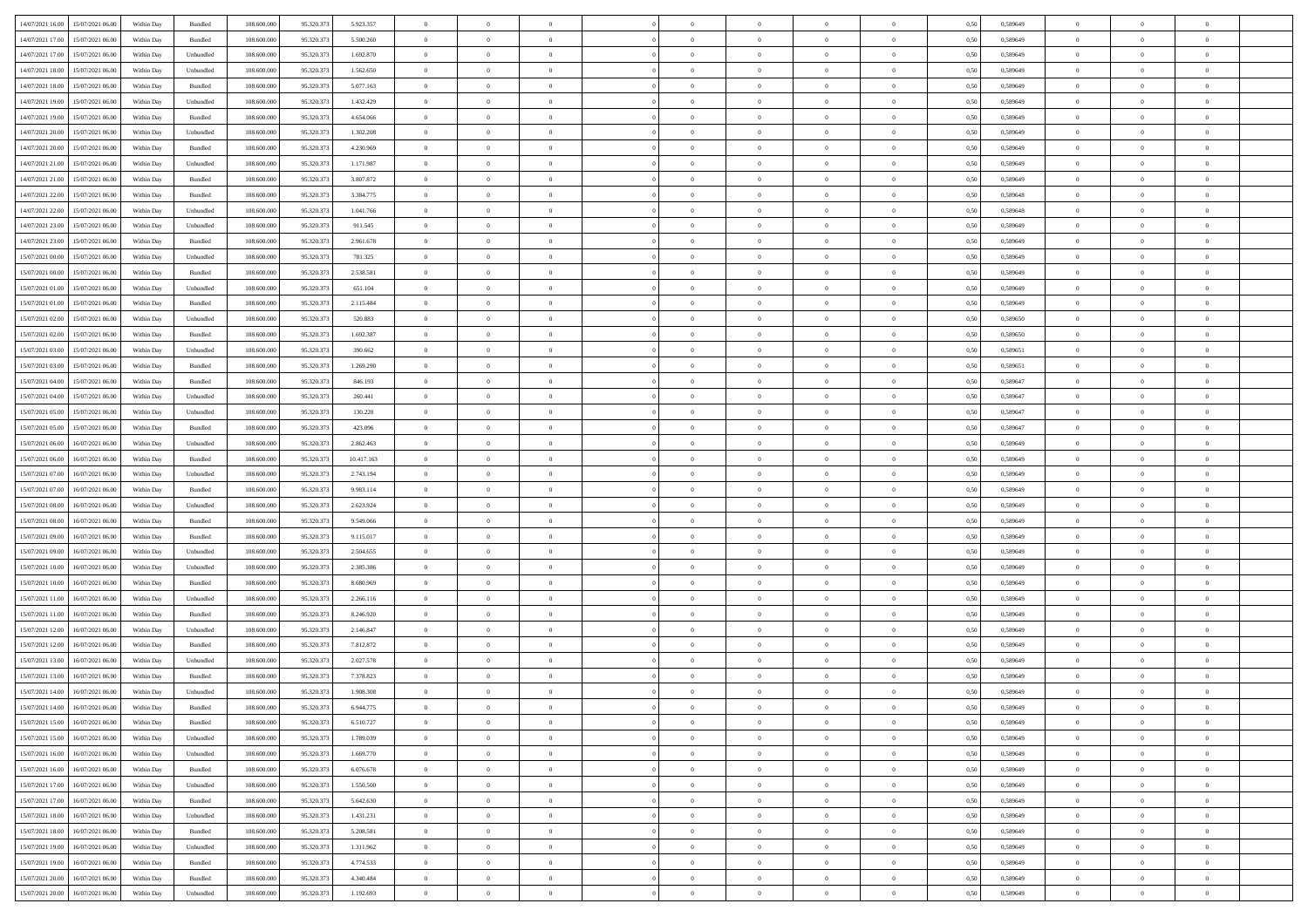|                                             |            |                             |             |            |            | $\overline{0}$ | $\overline{0}$ |                | $\overline{0}$ | $\theta$       |                | $\theta$       |      |          | $\theta$       | $\theta$       | $\overline{0}$ |  |
|---------------------------------------------|------------|-----------------------------|-------------|------------|------------|----------------|----------------|----------------|----------------|----------------|----------------|----------------|------|----------|----------------|----------------|----------------|--|
| 15/07/2021 21:00<br>16/07/2021 06:00        | Within Day | Unbundled                   | 108.600.000 | 95.320.373 | 1.073.423  |                |                |                |                |                |                |                | 0,50 | 0,589649 |                |                |                |  |
| 15/07/2021 21:00<br>16/07/2021 06:00        | Within Day | Bundled                     | 108.600.00  | 95.320.37  | 3.906.436  | $\bf{0}$       | $\bf{0}$       | $\bf{0}$       | $\bf{0}$       | $\overline{0}$ | $\overline{0}$ | $\bf{0}$       | 0,50 | 0,589649 | $\,$ 0 $\,$    | $\bf{0}$       | $\overline{0}$ |  |
| 15/07/2021 22:00<br>16/07/2021 06:00        | Within Day | Unbundled                   | 108,600,000 | 95.320.373 | 954.154    | $\overline{0}$ | $\bf{0}$       | $\overline{0}$ | $\bf{0}$       | $\bf{0}$       | $\overline{0}$ | $\bf{0}$       | 0.50 | 0.589648 | $\bf{0}$       | $\overline{0}$ | $\bf{0}$       |  |
| 15/07/2021 22:00<br>16/07/2021 06:00        | Within Day | Bundled                     | 108.600.000 | 95.320.373 | 3.472.387  | $\overline{0}$ | $\overline{0}$ | $\overline{0}$ | $\overline{0}$ | $\theta$       | $\overline{0}$ | $\bf{0}$       | 0,50 | 0,589648 | $\theta$       | $\theta$       | $\overline{0}$ |  |
|                                             |            |                             |             |            |            |                |                |                |                |                |                |                |      |          |                |                |                |  |
| 15/07/2021 23:00<br>16/07/2021 06:00        | Within Day | Unbundled                   | 108.600.00  | 95.320.37  | 834.885    | $\bf{0}$       | $\overline{0}$ | $\bf{0}$       | $\overline{0}$ | $\bf{0}$       | $\overline{0}$ | $\bf{0}$       | 0,50 | 0,589649 | $\,$ 0 $\,$    | $\bf{0}$       | $\overline{0}$ |  |
| 15/07/2021 23:00<br>16/07/2021 06:00        | Within Day | Bundled                     | 108,600,000 | 95.320.37  | 3.038.339  | $\overline{0}$ | $\overline{0}$ | $\overline{0}$ | $\bf{0}$       | $\overline{0}$ | $\theta$       | $\bf{0}$       | 0.50 | 0.589649 | $\,$ 0 $\,$    | $\theta$       | $\overline{0}$ |  |
| 16/07/2021 00:00<br>16/07/2021 06:00        | Within Day | Unbundled                   | 108.600.000 | 95.320.373 | 715.615    | $\overline{0}$ | $\overline{0}$ | $\overline{0}$ | $\overline{0}$ | $\overline{0}$ | $\overline{0}$ | $\bf{0}$       | 0,50 | 0,589649 | $\,$ 0 $\,$    | $\theta$       | $\overline{0}$ |  |
|                                             |            |                             |             |            |            |                |                |                |                |                |                |                |      |          |                |                |                |  |
| 16/07/2021 00:00<br>16/07/2021 06:00        | Within Day | Bundled                     | 108.600.00  | 95.320.37  | 2.604.290  | $\bf{0}$       | $\bf{0}$       | $\bf{0}$       | $\overline{0}$ | $\overline{0}$ | $\overline{0}$ | $\bf{0}$       | 0,50 | 0,589649 | $\,$ 0 $\,$    | $\bf{0}$       | $\overline{0}$ |  |
| 16/07/2021 01:00<br>16/07/2021 06:00        | Within Day | Unbundled                   | 108,600,000 | 95.320.37  | 596,346    | $\overline{0}$ | $\bf{0}$       | $\overline{0}$ | $\bf{0}$       | $\overline{0}$ | $\overline{0}$ | $\bf{0}$       | 0.50 | 0.589649 | $\bf{0}$       | $\overline{0}$ | $\overline{0}$ |  |
| 16/07/2021 01:00<br>16/07/2021 06:00        | Within Day | Bundled                     | 108.600.000 | 95.320.373 | 2.170.242  | $\bf{0}$       | $\bf{0}$       | $\overline{0}$ | $\overline{0}$ | $\overline{0}$ | $\overline{0}$ | $\bf{0}$       | 0,50 | 0,589649 | $\,$ 0 $\,$    | $\bf{0}$       | $\overline{0}$ |  |
| 16/07/2021 02:00<br>16/07/2021 06:00        | Within Day | Bundled                     | 108.600.00  | 95.320.37  | 1.736.193  | $\bf{0}$       | $\bf{0}$       | $\bf{0}$       | $\bf{0}$       | $\overline{0}$ | $\overline{0}$ | $\bf{0}$       | 0,50 | 0,589650 | $\,$ 0 $\,$    | $\bf{0}$       | $\overline{0}$ |  |
| 16/07/2021 06:00                            |            |                             | 108,600,000 | 95.320.37  | 477.077    |                |                |                |                |                | $\overline{0}$ |                |      |          |                |                | $\,$ 0         |  |
| 16/07/2021 02:00                            | Within Day | Unbundled                   |             |            |            | $\overline{0}$ | $\bf{0}$       | $\overline{0}$ | $\overline{0}$ | $\bf{0}$       |                | $\bf{0}$       | 0.50 | 0.589650 | $\bf{0}$       | $\overline{0}$ |                |  |
| 16/07/2021 03:00<br>16/07/2021 06:00        | Within Day | Unbundled                   | 108.600.000 | 95.320.37  | 357.807    | $\overline{0}$ | $\overline{0}$ | $\overline{0}$ | $\theta$       | $\theta$       | $\overline{0}$ | $\bf{0}$       | 0,50 | 0,589651 | $\,$ 0 $\,$    | $\theta$       | $\overline{0}$ |  |
| 16/07/2021 03:00<br>16/07/2021 06:00        | Within Day | Bundled                     | 108.600.00  | 95.320.37  | 1.302.145  | $\bf{0}$       | $\overline{0}$ | $\bf{0}$       | $\bf{0}$       | $\bf{0}$       | $\overline{0}$ | $\bf{0}$       | 0,50 | 0,589651 | $\,$ 0 $\,$    | $\bf{0}$       | $\overline{0}$ |  |
| 16/07/2021 04:00<br>16/07/2021 06:00        | Within Day | Unbundled                   | 108 600 000 | 95.320.37  | 238,538    | $\overline{0}$ | $\bf{0}$       | $\overline{0}$ | $\bf{0}$       | $\overline{0}$ | $\theta$       | $\bf{0}$       | 0.50 | 0.589647 | $\,$ 0 $\,$    | $\theta$       | $\overline{0}$ |  |
| 16/07/2021 04:00<br>16/07/2021 06:00        | Within Day | Bundled                     | 108.600.000 | 95.320.373 | 868.096    | $\overline{0}$ | $\overline{0}$ | $\overline{0}$ | $\overline{0}$ | $\overline{0}$ | $\overline{0}$ | $\bf{0}$       | 0,50 | 0,589647 | $\theta$       | $\theta$       | $\overline{0}$ |  |
|                                             |            |                             |             |            |            |                |                |                |                |                |                |                |      |          |                |                |                |  |
| 16/07/2021 05:00<br>16/07/2021 06:00        | Within Day | Unbundled                   | 108.600.00  | 95.320.37  | 119.269    | $\bf{0}$       | $\bf{0}$       | $\bf{0}$       | $\overline{0}$ | $\overline{0}$ | $\overline{0}$ | $\bf{0}$       | 0,50 | 0,589647 | $\,$ 0 $\,$    | $\bf{0}$       | $\overline{0}$ |  |
| 16/07/2021 05:00<br>16/07/2021 06:00        | Within Day | Bundled                     | 108,600,000 | 95.320.37  | 434,048    | $\overline{0}$ | $\bf{0}$       | $\overline{0}$ | $\bf{0}$       | $\overline{0}$ | $\overline{0}$ | $\bf{0}$       | 0.50 | 0.589647 | $\bf{0}$       | $\overline{0}$ | $\bf{0}$       |  |
| 16/07/2021 06:00<br>17/07/2021 06:00        | Within Day | Unbundled                   | 108.600.000 | 95.320.373 | 2.862.463  | $\bf{0}$       | $\bf{0}$       | $\overline{0}$ | $\overline{0}$ | $\overline{0}$ | $\overline{0}$ | $\bf{0}$       | 0,50 | 0,589649 | $\,$ 0 $\,$    | $\bf{0}$       | $\overline{0}$ |  |
| 16/07/2021 06:00<br>17/07/2021 06:00        | Within Day | Bundled                     | 108.600.00  | 95.320.37  | 10.417.163 | $\bf{0}$       | $\bf{0}$       | $\bf{0}$       | $\bf{0}$       | $\overline{0}$ | $\overline{0}$ | $\bf{0}$       | 0,50 | 0,589649 | $\,$ 0 $\,$    | $\bf{0}$       | $\overline{0}$ |  |
| 17/07/2021 06:00                            |            | Bundled                     | 108,600,000 | 95.320.37  |            |                |                | $\overline{0}$ |                |                | $\overline{0}$ |                |      | 0.589649 |                |                | $\,$ 0         |  |
| 16/07/2021 07:00                            | Within Day |                             |             |            | 9.983.114  | $\overline{0}$ | $\bf{0}$       |                | $\overline{0}$ | $\bf{0}$       |                | $\bf{0}$       | 0.50 |          | $\bf{0}$       | $\overline{0}$ |                |  |
| 16/07/2021 07:00<br>17/07/2021 06:00        | Within Day | Unbundled                   | 108.600.000 | 95.320.373 | 2.743.194  | $\overline{0}$ | $\overline{0}$ | $\overline{0}$ | $\overline{0}$ | $\theta$       | $\overline{0}$ | $\bf{0}$       | 0,50 | 0,589649 | $\theta$       | $\theta$       | $\overline{0}$ |  |
| 16/07/2021 08:00<br>17/07/2021 06:00        | Within Day | Unbundled                   | 108.600.00  | 95.320.37  | 2.623.924  | $\bf{0}$       | $\bf{0}$       | $\bf{0}$       | $\bf{0}$       | $\overline{0}$ | $\overline{0}$ | $\bf{0}$       | 0,50 | 0,589649 | $\,$ 0 $\,$    | $\bf{0}$       | $\overline{0}$ |  |
| 16/07/2021 08:00<br>17/07/2021 06:00        | Within Day | Bundled                     | 108,600,000 | 95.320.37  | 9.549.066  | $\overline{0}$ | $\bf{0}$       | $\overline{0}$ | $\bf{0}$       | $\overline{0}$ | $\theta$       | $\bf{0}$       | 0.50 | 0.589649 | $\,$ 0 $\,$    | $\theta$       | $\overline{0}$ |  |
| 16/07/2021 09:00<br>17/07/2021 06:00        | Within Day | Unbundled                   | 108.600.000 | 95.320.373 | 2.504.655  | $\overline{0}$ | $\overline{0}$ | $\overline{0}$ | $\overline{0}$ | $\overline{0}$ | $\overline{0}$ | $\bf{0}$       | 0,50 | 0,589649 | $\,$ 0 $\,$    | $\theta$       | $\overline{0}$ |  |
|                                             |            |                             |             |            |            |                |                |                |                |                |                |                |      |          |                |                |                |  |
| 16/07/2021 09:00<br>17/07/2021 06:00        | Within Day | Bundled                     | 108.600.00  | 95.320.37  | 9.115.017  | $\bf{0}$       | $\overline{0}$ | $\bf{0}$       | $\overline{0}$ | $\overline{0}$ | $\overline{0}$ | $\bf{0}$       | 0,50 | 0,589649 | $\,$ 0 $\,$    | $\bf{0}$       | $\overline{0}$ |  |
| 16/07/2021 10:00<br>17/07/2021 06:00        | Within Day | Unbundled                   | 108,600,000 | 95.320.37  | 2.385.386  | $\overline{0}$ | $\bf{0}$       | $\overline{0}$ | $\bf{0}$       | $\overline{0}$ | $\overline{0}$ | $\bf{0}$       | 0.50 | 0.589649 | $\bf{0}$       | $\overline{0}$ | $\overline{0}$ |  |
| 16/07/2021 10:00<br>17/07/2021 06:00        | Within Day | Bundled                     | 108.600.000 | 95.320.373 | 8.680.969  | $\overline{0}$ | $\bf{0}$       | $\overline{0}$ | $\overline{0}$ | $\overline{0}$ | $\overline{0}$ | $\bf{0}$       | 0,50 | 0,589649 | $\theta$       | $\theta$       | $\overline{0}$ |  |
| 16/07/2021 11:00<br>17/07/2021 06:00        | Within Day | Unbundled                   | 108.600.00  | 95.320.37  | 2.266.116  | $\bf{0}$       | $\bf{0}$       | $\bf{0}$       | $\bf{0}$       | $\overline{0}$ | $\overline{0}$ | $\bf{0}$       | 0,50 | 0,589649 | $\,$ 0 $\,$    | $\bf{0}$       | $\overline{0}$ |  |
| 16/07/2021 11:00<br>17/07/2021 06:00        | Within Day | Bundled                     | 108,600,000 | 95.320.37  | 8.246.920  | $\overline{0}$ | $\bf{0}$       | $\overline{0}$ | $\overline{0}$ | $\bf{0}$       | $\overline{0}$ | $\bf{0}$       | 0.50 | 0.589649 | $\bf{0}$       | $\overline{0}$ | $\,$ 0         |  |
|                                             |            |                             |             |            |            |                |                |                |                |                |                |                |      |          |                |                |                |  |
| 16/07/2021 12:00<br>17/07/2021 06:00        | Within Day | Unbundled                   | 108.600.000 | 95.320.37  | 2.146.847  | $\overline{0}$ | $\overline{0}$ | $\overline{0}$ | $\overline{0}$ | $\overline{0}$ | $\overline{0}$ | $\bf{0}$       | 0.50 | 0.589649 | $\theta$       | $\theta$       | $\overline{0}$ |  |
| 16/07/2021 12:00<br>17/07/2021 06:00        | Within Day | Bundled                     | 108.600.00  | 95.320.37  | 7.812.872  | $\bf{0}$       | $\bf{0}$       | $\bf{0}$       | $\bf{0}$       | $\overline{0}$ | $\overline{0}$ | $\bf{0}$       | 0,50 | 0,589649 | $\,$ 0 $\,$    | $\bf{0}$       | $\overline{0}$ |  |
| 16/07/2021 13:00<br>17/07/2021 06:00        | Within Day | Bundled                     | 108,600,000 | 95.320.37  | 7.378.823  | $\overline{0}$ | $\bf{0}$       | $\overline{0}$ | $\bf{0}$       | $\overline{0}$ | $\overline{0}$ | $\bf{0}$       | 0.50 | 0.589649 | $\,$ 0 $\,$    | $\bf{0}$       | $\overline{0}$ |  |
| 16/07/2021 13:00<br>17/07/2021 06:00        | Within Dav | Unbundled                   | 108.600.000 | 95.320.373 | 2.027.578  | $\overline{0}$ | $\overline{0}$ | $\overline{0}$ | $\overline{0}$ | $\overline{0}$ | $\overline{0}$ | $\bf{0}$       | 0.50 | 0.589649 | $\theta$       | $\theta$       | $\overline{0}$ |  |
| 16/07/2021 14:00<br>17/07/2021 06:00        | Within Day | Unbundled                   | 108.600.00  | 95.320.37  | 1.908.308  | $\bf{0}$       | $\bf{0}$       | $\bf{0}$       | $\bf{0}$       | $\overline{0}$ | $\overline{0}$ | $\bf{0}$       | 0,50 | 0,589649 | $\,$ 0 $\,$    | $\bf{0}$       | $\overline{0}$ |  |
|                                             |            |                             |             |            |            |                |                |                |                |                |                |                |      |          |                |                |                |  |
| 16/07/2021 14:00<br>17/07/2021 06:00        | Within Day | Bundled                     | 108,600,000 | 95.320.37  | 6.944.775  | $\overline{0}$ | $\bf{0}$       | $\overline{0}$ | $\bf{0}$       | $\overline{0}$ | $\overline{0}$ | $\bf{0}$       | 0.50 | 0.589649 | $\bf{0}$       | $\overline{0}$ | $\overline{0}$ |  |
| 16/07/2021 15:00<br>17/07/2021 06:00        | Within Dav | Unbundled                   | 108.600.000 | 95.320.37  | 1.789.039  | $\overline{0}$ | $\overline{0}$ | $\overline{0}$ | $\overline{0}$ | $\overline{0}$ | $\overline{0}$ | $\bf{0}$       | 0.50 | 0.589649 | $\theta$       | $\theta$       | $\overline{0}$ |  |
| 16/07/2021 15:00<br>17/07/2021 06:00        | Within Day | Bundled                     | 108.600.00  | 95.320.37  | 6.510.727  | $\bf{0}$       | $\bf{0}$       | $\bf{0}$       | $\bf{0}$       | $\overline{0}$ | $\overline{0}$ | $\bf{0}$       | 0,50 | 0,589649 | $\,$ 0 $\,$    | $\bf{0}$       | $\overline{0}$ |  |
| 16/07/2021 16:00<br>17/07/2021 06:00        | Within Day | Unbundled                   | 108,600,000 | 95.320.37  | 1.669.770  | $\overline{0}$ | $\bf{0}$       | $\overline{0}$ | $\overline{0}$ | $\bf{0}$       | $\overline{0}$ | $\bf{0}$       | 0.50 | 0.589649 | $\bf{0}$       | $\overline{0}$ | $\,$ 0         |  |
| 16/07/2021 16:00<br>17/07/2021 06:00        | Within Day | Bundled                     | 108.600.000 | 95.320.373 | 6.076.678  | $\overline{0}$ | $\overline{0}$ | $\overline{0}$ | $\overline{0}$ | $\overline{0}$ | $\overline{0}$ | $\bf{0}$       | 0.50 | 0.589649 | $\theta$       | $\theta$       | $\overline{0}$ |  |
|                                             |            |                             |             |            |            |                |                |                |                |                |                |                |      |          |                |                |                |  |
| 16/07/2021 17:00<br>17/07/2021 06:00        | Within Day | Unbundled                   | 108.600.00  | 95.320.37  | 1.550.500  | $\bf{0}$       | $\bf{0}$       | $\bf{0}$       | $\bf{0}$       | $\overline{0}$ | $\overline{0}$ | $\bf{0}$       | 0,50 | 0,589649 | $\,$ 0 $\,$    | $\bf{0}$       | $\overline{0}$ |  |
| 16/07/2021 17:00<br>17/07/2021 06:00        | Within Day | Bundled                     | 108,600,000 | 95.320.37  | 5.642.630  | $\overline{0}$ | $\overline{0}$ | $\overline{0}$ | $\bf{0}$       | $\overline{0}$ | $\Omega$       | $\bf{0}$       | 0.50 | 0.589649 | $\bf{0}$       | $\theta$       | $\overline{0}$ |  |
| 16/07/2021 18:00<br>17/07/2021 06:00        | Within Dav | Unbundled                   | 108.600.000 | 95.320.37  | 1.431.231  | $\overline{0}$ | $\overline{0}$ | $\overline{0}$ | $\overline{0}$ | $\theta$       | $\overline{0}$ | $\overline{0}$ | 0.5( | 0.589649 | $\theta$       | $\theta$       | $\overline{0}$ |  |
| 16/07/2021 18:00<br>17/07/2021 06:00        | Within Day | Bundled                     | 108.600.000 | 95.320.37  | 5.208.581  | $\bf{0}$       | $\bf{0}$       | $\bf{0}$       | $\bf{0}$       | $\bf{0}$       | $\overline{0}$ | $\bf{0}$       | 0,50 | 0,589649 | $\overline{0}$ | $\bf{0}$       | $\overline{0}$ |  |
| $16/07/2021\ 19.00\qquad 17/07/2021\ 06.00$ | Within Day | $\ensuremath{\mathsf{Unb}}$ | 108.600.000 | 95.320.373 | 1.311.962  | $\bf{0}$       | $\theta$       |                | $\overline{0}$ | $\Omega$       |                |                | 0,50 | 0.589649 | $\bf{0}$       | $\overline{0}$ |                |  |
|                                             |            |                             |             |            |            |                |                |                |                |                |                |                |      |          |                |                |                |  |
| 16/07/2021 19:00 17/07/2021 06:00           | Within Day | Bundled                     | 108.600.000 | 95.320.373 | 4.774.533  | $\overline{0}$ | $\overline{0}$ | $\Omega$       | $\overline{0}$ | $\overline{0}$ | $\overline{0}$ | $\bf{0}$       | 0,50 | 0,589649 | $\theta$       | $\overline{0}$ | $\overline{0}$ |  |
| 16/07/2021 20:00<br>17/07/2021 06:00        | Within Day | Unbundled                   | 108.600.00  | 95.320.37  | 1.192.693  | $\overline{0}$ | $\bf{0}$       | $\overline{0}$ | $\overline{0}$ | $\bf{0}$       | $\overline{0}$ | $\bf{0}$       | 0,50 | 0,589649 | $\bf{0}$       | $\overline{0}$ | $\bf{0}$       |  |
| 16/07/2021 20:00 17/07/2021 06:00           | Within Day | Bundled                     | 108,600,000 | 95.320.373 | 4.340.484  | $\overline{0}$ | $\overline{0}$ | $\overline{0}$ | $\overline{0}$ | $\mathbf{0}$   | $\overline{0}$ | $\,$ 0 $\,$    | 0.50 | 0.589649 | $\overline{0}$ | $\bf{0}$       | $\bf{0}$       |  |
| 16/07/2021 21:00 17/07/2021 06:00           | Within Day | Unbundled                   | 108.600.000 | 95.320.373 | 1.073.423  | $\overline{0}$ | $\overline{0}$ | $\overline{0}$ | $\overline{0}$ | $\overline{0}$ | $\overline{0}$ | $\bf{0}$       | 0,50 | 0.589649 | $\overline{0}$ | $\theta$       | $\overline{0}$ |  |
|                                             |            |                             |             |            |            |                |                |                |                |                |                |                |      |          |                |                |                |  |
| 16/07/2021 21:00<br>17/07/2021 06:00        | Within Day | Bundled                     | 108.600.000 | 95.320.373 | 3.906.436  | $\overline{0}$ | $\bf{0}$       | $\overline{0}$ | $\overline{0}$ | $\bf{0}$       | $\overline{0}$ | $\bf{0}$       | 0,50 | 0,589649 | $\bf{0}$       | $\overline{0}$ | $\overline{0}$ |  |
| 16/07/2021 22:00<br>17/07/2021 06:00        | Within Day | Unbundled                   | 108,600,000 | 95.320.37  | 954.154    | $\overline{0}$ | $\bf{0}$       | $\overline{0}$ | $\overline{0}$ | $\bf{0}$       | $\overline{0}$ | $\bf{0}$       | 0.50 | 0.589648 | $\,$ 0 $\,$    | $\overline{0}$ | $\,$ 0         |  |
| 16/07/2021 22:00<br>17/07/2021 06:00        | Within Dav | Bundled                     | 108.600.000 | 95.320.373 | 3.472.387  | $\overline{0}$ | $\overline{0}$ | $\overline{0}$ | $\overline{0}$ | $\overline{0}$ | $\overline{0}$ | $\bf{0}$       | 0.50 | 0,589648 | $\overline{0}$ | $\theta$       | $\overline{0}$ |  |
| 17/07/2021 06:00<br>16/07/2021 23:00        | Within Day | Bundled                     | 108.600.00  | 95.320.37  | 3.038.339  | $\overline{0}$ | $\overline{0}$ | $\overline{0}$ | $\overline{0}$ | $\overline{0}$ | $\overline{0}$ | $\bf{0}$       | 0,50 | 0,589649 | $\bf{0}$       | $\overline{0}$ | $\,$ 0         |  |
| 16/07/2021 23:00<br>17/07/2021 06:00        | Within Day | Unbundled                   | 108,600,000 | 95.320.37  | 834.885    | $\overline{0}$ | $\overline{0}$ | $\overline{0}$ | $\overline{0}$ | $\overline{0}$ | $\overline{0}$ | $\bf{0}$       | 0.50 | 0.589649 | $\mathbf{0}$   | $\bf{0}$       | $\,$ 0         |  |
|                                             |            |                             |             |            |            |                |                |                |                |                |                |                |      |          |                |                |                |  |
| 17/07/2021 00:00 17/07/2021 06:00           | Within Dav | Unbundled                   | 108.600.000 | 95.320.373 | 715.615    | $\overline{0}$ | $\overline{0}$ | $\overline{0}$ | $\overline{0}$ | $\overline{0}$ | $\overline{0}$ | $\bf{0}$       | 0,50 | 0.589649 | $\overline{0}$ | $\theta$       | $\overline{0}$ |  |
| 17/07/2021 00:00<br>17/07/2021 06:00        | Within Day | Bundled                     | 108.600.00  | 95.320.37  | 2.604.290  | $\overline{0}$ | $\bf{0}$       | $\overline{0}$ | $\overline{0}$ | $\overline{0}$ | $\overline{0}$ | $\bf{0}$       | 0,50 | 0,589649 | $\bf{0}$       | $\overline{0}$ | $\bf{0}$       |  |
| 17/07/2021 01:00 17/07/2021 06:00           | Within Day | Unbundled                   | 108.600.000 | 95.320.373 | 596.346    | $\,$ 0 $\,$    | $\bf{0}$       | $\overline{0}$ | $\overline{0}$ | $\,$ 0 $\,$    | $\overline{0}$ | $\,$ 0 $\,$    | 0,50 | 0,589649 | $\overline{0}$ | $\,$ 0 $\,$    | $\,$ 0 $\,$    |  |
|                                             |            |                             |             |            |            |                |                |                |                |                |                |                |      |          |                |                |                |  |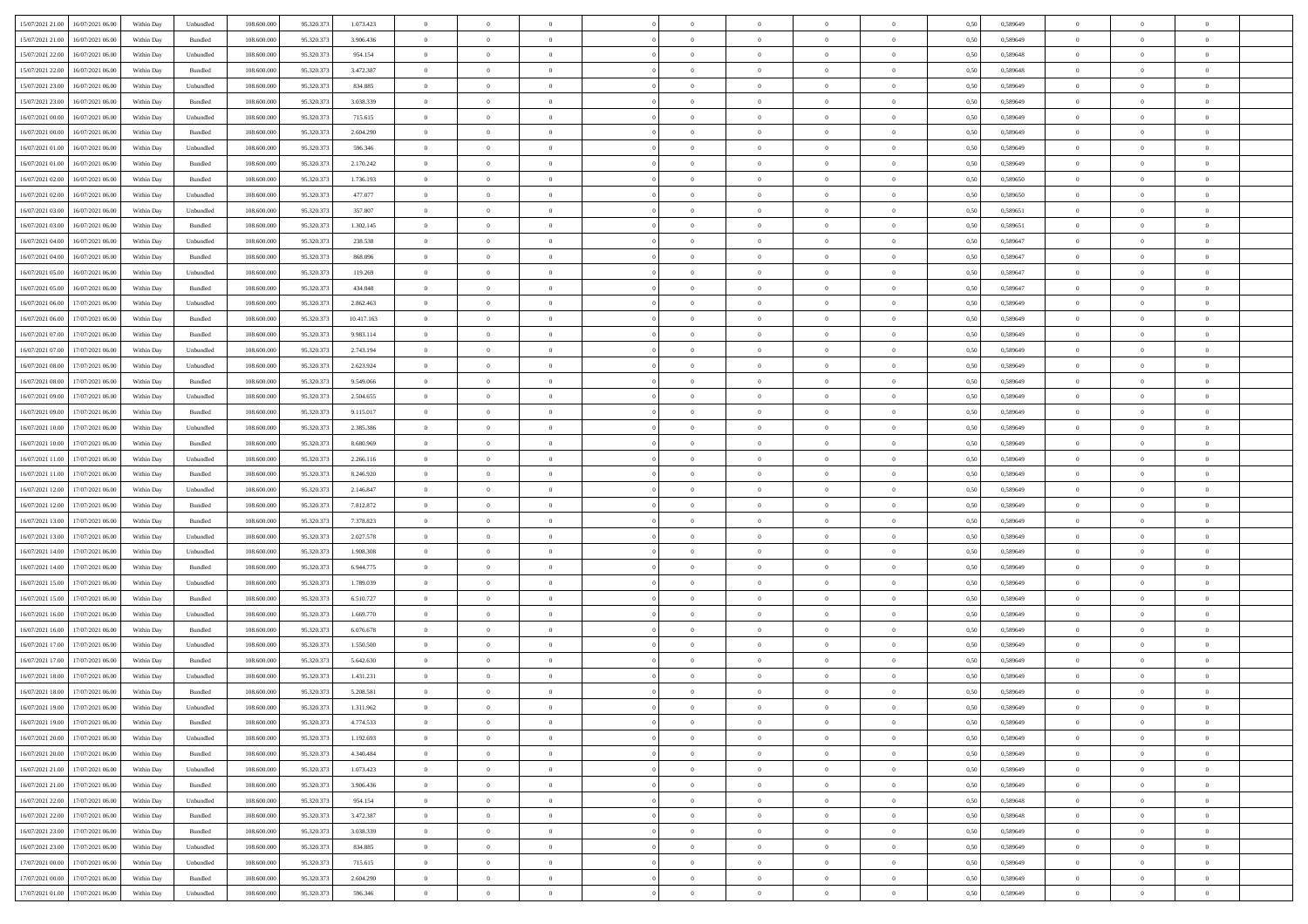| 17/07/2021 01:00 17/07/2021 06:00            | Within Day | Bundled   | 108.600.000 | 95.320.373 | 2.170.242 | $\overline{0}$ | $\overline{0}$ |                | $\overline{0}$ | $\theta$       |                | $\theta$       | 0,50 | 0,589649 | $\theta$       | $\theta$       | $\overline{0}$ |  |
|----------------------------------------------|------------|-----------|-------------|------------|-----------|----------------|----------------|----------------|----------------|----------------|----------------|----------------|------|----------|----------------|----------------|----------------|--|
| 17/07/2021 02:00<br>17/07/2021 06:00         | Within Day | Unbundled | 108.600.00  | 95.320.37  | 477.077   | $\bf{0}$       | $\bf{0}$       | $\bf{0}$       | $\bf{0}$       | $\overline{0}$ | $\overline{0}$ | $\bf{0}$       | 0,50 | 0,589650 | $\,$ 0 $\,$    | $\bf{0}$       | $\overline{0}$ |  |
| 17/07/2021 02:00<br>17/07/2021 06:00         | Within Day | Bundled   | 108,600,000 | 95.320.373 | 1.736.193 | $\overline{0}$ | $\bf{0}$       | $\overline{0}$ | $\bf{0}$       | $\bf{0}$       | $\overline{0}$ | $\bf{0}$       | 0.50 | 0.589650 | $\bf{0}$       | $\overline{0}$ | $\bf{0}$       |  |
|                                              |            |           |             |            |           | $\overline{0}$ | $\overline{0}$ | $\overline{0}$ | $\overline{0}$ | $\theta$       | $\overline{0}$ |                |      |          | $\theta$       | $\theta$       | $\overline{0}$ |  |
| 17/07/2021 03:00<br>17/07/2021 06:00         | Within Day | Unbundled | 108.600.000 | 95.320.37  | 357.807   |                |                |                |                |                |                | $\bf{0}$       | 0,50 | 0,589651 |                |                |                |  |
| 17/07/2021 03:00<br>17/07/2021 06:00         | Within Day | Bundled   | 108.600.00  | 95.320.37  | 1.302.145 | $\bf{0}$       | $\overline{0}$ | $\bf{0}$       | $\overline{0}$ | $\bf{0}$       | $\overline{0}$ | $\bf{0}$       | 0,50 | 0,589651 | $\,$ 0 $\,$    | $\bf{0}$       | $\overline{0}$ |  |
| 17/07/2021 04:00<br>17/07/2021 06:00         | Within Day | Bundled   | 108,600,000 | 95.320.37  | 868,096   | $\overline{0}$ | $\overline{0}$ | $\overline{0}$ | $\bf{0}$       | $\overline{0}$ | $\theta$       | $\bf{0}$       | 0.50 | 0.589647 | $\,$ 0 $\,$    | $\theta$       | $\overline{0}$ |  |
| 17/07/2021 04:00<br>17/07/2021 06:00         | Within Day | Unbundled | 108.600.000 | 95.320.37  | 238.538   | $\overline{0}$ | $\overline{0}$ | $\overline{0}$ | $\overline{0}$ | $\overline{0}$ | $\overline{0}$ | $\bf{0}$       | 0,50 | 0,589647 | $\theta$       | $\theta$       | $\overline{0}$ |  |
|                                              |            |           |             |            |           |                |                |                |                |                |                |                |      |          |                |                |                |  |
| 17/07/2021 05:00<br>17/07/2021 06:00         | Within Day | Unbundled | 108.600.00  | 95.320.37  | 119.269   | $\bf{0}$       | $\bf{0}$       | $\bf{0}$       | $\overline{0}$ | $\overline{0}$ | $\overline{0}$ | $\bf{0}$       | 0,50 | 0,589647 | $\,$ 0 $\,$    | $\bf{0}$       | $\overline{0}$ |  |
| 17/07/2021 05:00<br>17/07/2021 06:00         | Within Day | Bundled   | 108,600,000 | 95.320.37  | 434.048   | $\overline{0}$ | $\bf{0}$       | $\overline{0}$ | $\bf{0}$       | $\overline{0}$ | $\overline{0}$ | $\bf{0}$       | 0.50 | 0.589647 | $\bf{0}$       | $\overline{0}$ | $\overline{0}$ |  |
| 17/07/2021 06:00<br>18/07/2021 06:00         | Within Day | Unbundled | 108.600.000 | 95.320.373 | 5.753.654 | $\bf{0}$       | $\bf{0}$       | $\overline{0}$ | $\overline{0}$ | $\overline{0}$ | $\overline{0}$ | $\bf{0}$       | 0,50 | 0,589649 | $\,$ 0 $\,$    | $\bf{0}$       | $\overline{0}$ |  |
| 17/07/2021 06:00<br>18/07/2021 06:00         | Within Day | Bundled   | 108.600.00  | 95.320.37  | 7.525.971 | $\bf{0}$       | $\bf{0}$       | $\bf{0}$       | $\bf{0}$       | $\overline{0}$ | $\overline{0}$ | $\bf{0}$       | 0,50 | 0,589649 | $\,$ 0 $\,$    | $\bf{0}$       | $\overline{0}$ |  |
|                                              |            |           |             |            |           |                |                |                |                |                |                |                |      |          |                |                |                |  |
| 17/07/2021 07:00<br>18/07/2021 06:00         | Within Day | Unbundled | 108,600,000 | 95.320.37  | 5.513.919 | $\overline{0}$ | $\bf{0}$       | $\overline{0}$ | $\overline{0}$ | $\bf{0}$       | $\overline{0}$ | $\bf{0}$       | 0.50 | 0.589649 | $\bf{0}$       | $\overline{0}$ | $\,$ 0         |  |
| 17/07/2021 07:00<br>18/07/2021 06:00         | Within Day | Bundled   | 108.600.000 | 95.320.37  | 7.212.389 | $\overline{0}$ | $\overline{0}$ | $\overline{0}$ | $\theta$       | $\theta$       | $\overline{0}$ | $\bf{0}$       | 0,50 | 0,589649 | $\,$ 0 $\,$    | $\theta$       | $\overline{0}$ |  |
| 17/07/2021 08:00<br>18/07/2021 06:00         | Within Day | Unbundled | 108.600.00  | 95.320.37  | 5.274.183 | $\bf{0}$       | $\overline{0}$ | $\bf{0}$       | $\bf{0}$       | $\bf{0}$       | $\overline{0}$ | $\bf{0}$       | 0,50 | 0,589649 | $\,$ 0 $\,$    | $\bf{0}$       | $\overline{0}$ |  |
| 17/07/2021 08:00<br>18/07/2021 06:00         | Within Day | Bundled   | 108,600,000 | 95.320.37  | 6.898.807 | $\overline{0}$ | $\bf{0}$       | $\overline{0}$ | $\bf{0}$       | $\overline{0}$ | $\theta$       | $\bf{0}$       | 0.50 | 0.589649 | $\,$ 0 $\,$    | $\theta$       | $\overline{0}$ |  |
| 17/07/2021 09:00<br>18/07/2021 06:00         | Within Day | Unbundled | 108.600.000 | 95.320.373 | 5.034.448 | $\overline{0}$ | $\overline{0}$ | $\overline{0}$ | $\overline{0}$ | $\overline{0}$ | $\overline{0}$ | $\bf{0}$       | 0,50 | 0,589649 | $\theta$       | $\theta$       | $\overline{0}$ |  |
|                                              |            |           |             |            |           |                |                |                |                |                |                |                |      |          |                |                |                |  |
| 17/07/2021 09:00<br>18/07/2021 06:00         | Within Day | Bundled   | 108.600.00  | 95.320.37  | 6.585.225 | $\bf{0}$       | $\bf{0}$       | $\bf{0}$       | $\overline{0}$ | $\overline{0}$ | $\overline{0}$ | $\bf{0}$       | 0,50 | 0,589649 | $\,$ 0 $\,$    | $\bf{0}$       | $\overline{0}$ |  |
| 17/07/2021 10:00<br>18/07/2021 06:00         | Within Day | Bundled   | 108,600,000 | 95.320.37  | 6.271.643 | $\overline{0}$ | $\bf{0}$       | $\overline{0}$ | $\bf{0}$       | $\overline{0}$ | $\overline{0}$ | $\bf{0}$       | 0.50 | 0.589649 | $\bf{0}$       | $\overline{0}$ | $\bf{0}$       |  |
| 17/07/2021 10:00<br>18/07/2021 06:00         | Within Day | Unbundled | 108.600.000 | 95.320.373 | 4.794.712 | $\bf{0}$       | $\bf{0}$       | $\overline{0}$ | $\overline{0}$ | $\overline{0}$ | $\overline{0}$ | $\bf{0}$       | 0,50 | 0,589649 | $\,$ 0 $\,$    | $\bf{0}$       | $\overline{0}$ |  |
| 17/07/2021 11:00<br>18/07/2021 06:00         | Within Day | Unbundled | 108.600.00  | 95.320.37  | 4.554.976 | $\bf{0}$       | $\bf{0}$       | $\bf{0}$       | $\bf{0}$       | $\overline{0}$ | $\overline{0}$ | $\bf{0}$       | 0,50 | 0,589649 | $\,$ 0 $\,$    | $\bf{0}$       | $\overline{0}$ |  |
|                                              |            |           |             |            |           |                |                |                |                |                |                |                |      |          |                |                |                |  |
| 17/07/2021 11:00<br>18/07/2021 06:00         | Within Day | Bundled   | 108,600,000 | 95.320.37  | 5.958.060 | $\overline{0}$ | $\bf{0}$       | $\overline{0}$ | $\overline{0}$ | $\bf{0}$       | $\overline{0}$ | $\bf{0}$       | 0.50 | 0.589649 | $\bf{0}$       | $\overline{0}$ | $\,$ 0         |  |
| 17/07/2021 12:00<br>18/07/2021 06:00         | Within Day | Unbundled | 108.600.000 | 95.320.37  | 4.315.241 | $\overline{0}$ | $\overline{0}$ | $\overline{0}$ | $\overline{0}$ | $\theta$       | $\overline{0}$ | $\bf{0}$       | 0,50 | 0,589649 | $\theta$       | $\theta$       | $\overline{0}$ |  |
| 17/07/2021 12:00<br>18/07/2021 06:00         | Within Day | Bundled   | 108.600.00  | 95.320.37  | 5.644.478 | $\bf{0}$       | $\bf{0}$       | $\bf{0}$       | $\bf{0}$       | $\overline{0}$ | $\overline{0}$ | $\bf{0}$       | 0,50 | 0,589649 | $\,$ 0 $\,$    | $\bf{0}$       | $\overline{0}$ |  |
| 17/07/2021 13:00<br>18/07/2021 06:00         | Within Day | Unbundled | 108,600,000 | 95.320.37  | 4.075.505 | $\overline{0}$ | $\overline{0}$ | $\overline{0}$ | $\bf{0}$       | $\overline{0}$ | $\theta$       | $\bf{0}$       | 0.50 | 0.589649 | $\,$ 0 $\,$    | $\theta$       | $\overline{0}$ |  |
| 17/07/2021 13:00<br>18/07/2021 06:00         | Within Day | Bundled   | 108.600.000 | 95.320.373 | 5.330.896 | $\overline{0}$ | $\overline{0}$ | $\overline{0}$ | $\overline{0}$ | $\overline{0}$ | $\overline{0}$ | $\bf{0}$       | 0,50 | 0,589649 | $\,$ 0 $\,$    | $\theta$       | $\overline{0}$ |  |
|                                              |            |           |             |            |           |                |                |                |                |                |                |                |      |          |                |                |                |  |
| 17/07/2021 14:00<br>18/07/2021 06:00         | Within Day | Unbundled | 108.600.00  | 95.320.37  | 3.835.769 | $\bf{0}$       | $\overline{0}$ | $\bf{0}$       | $\overline{0}$ | $\overline{0}$ | $\overline{0}$ | $\bf{0}$       | 0,50 | 0,589649 | $\,$ 0 $\,$    | $\bf{0}$       | $\overline{0}$ |  |
| 17/07/2021 14:00<br>18/07/2021 06:00         | Within Day | Bundled   | 108,600,000 | 95.320.37  | 5.017.314 | $\overline{0}$ | $\bf{0}$       | $\overline{0}$ | $\bf{0}$       | $\overline{0}$ | $\overline{0}$ | $\bf{0}$       | 0.50 | 0.589649 | $\bf{0}$       | $\overline{0}$ | $\overline{0}$ |  |
| 17/07/2021 15:00<br>18/07/2021 06:00         | Within Day | Bundled   | 108.600.000 | 95.320.373 | 4.703.732 | $\overline{0}$ | $\bf{0}$       | $\overline{0}$ | $\overline{0}$ | $\overline{0}$ | $\overline{0}$ | $\bf{0}$       | 0,50 | 0,589649 | $\theta$       | $\theta$       | $\overline{0}$ |  |
| 17/07/2021 15:00<br>18/07/2021 06:00         | Within Day | Unbundled | 108.600.00  | 95.320.37  | 3.596.034 | $\bf{0}$       | $\bf{0}$       | $\bf{0}$       | $\bf{0}$       | $\overline{0}$ | $\overline{0}$ | $\bf{0}$       | 0,50 | 0,589649 | $\,$ 0 $\,$    | $\bf{0}$       | $\overline{0}$ |  |
|                                              |            |           |             |            |           |                |                |                |                |                |                |                |      |          |                |                |                |  |
| 17/07/2021 16:00<br>18/07/2021 06:00         | Within Day | Unbundled | 108,600,000 | 95.320.37  | 3.356.298 | $\overline{0}$ | $\bf{0}$       | $\overline{0}$ | $\bf{0}$       | $\bf{0}$       | $\overline{0}$ | $\bf{0}$       | 0.50 | 0.589649 | $\bf{0}$       | $\overline{0}$ | $\,$ 0         |  |
| 17/07/2021 16:00<br>18/07/2021 06:00         | Within Day | Bundled   | 108.600.000 | 95.320.37  | 4.390.150 | $\overline{0}$ | $\overline{0}$ | $\overline{0}$ | $\overline{0}$ | $\overline{0}$ | $\overline{0}$ | $\bf{0}$       | 0.50 | 0.589649 | $\theta$       | $\theta$       | $\overline{0}$ |  |
| 17/07/2021 17:00<br>18/07/2021 06:00         | Within Day | Unbundled | 108.600.00  | 95.320.37  | 3.116.563 | $\bf{0}$       | $\bf{0}$       | $\bf{0}$       | $\bf{0}$       | $\overline{0}$ | $\overline{0}$ | $\bf{0}$       | 0,50 | 0,589649 | $\,$ 0 $\,$    | $\bf{0}$       | $\overline{0}$ |  |
| 17/07/2021 17:00<br>18/07/2021 06:00         | Within Day | Bundled   | 108,600,000 | 95.320.37  | 4.076.568 | $\overline{0}$ | $\bf{0}$       | $\overline{0}$ | $\bf{0}$       | $\overline{0}$ | $\overline{0}$ | $\bf{0}$       | 0.50 | 0.589649 | $\,$ 0 $\,$    | $\bf{0}$       | $\overline{0}$ |  |
| 17/07/2021 18:00<br>18/07/2021 06:00         | Within Dav | Unbundled | 108.600.000 | 95.320.373 | 2.876.827 | $\overline{0}$ | $\overline{0}$ | $\overline{0}$ | $\overline{0}$ | $\overline{0}$ | $\overline{0}$ | $\bf{0}$       | 0.50 | 0.589649 | $\theta$       | $\theta$       | $\overline{0}$ |  |
|                                              |            |           |             |            |           |                |                |                |                |                |                |                |      |          |                |                |                |  |
| 17/07/2021 18:00<br>18/07/2021 06:00         | Within Day | Bundled   | 108.600.00  | 95.320.37  | 3.762.985 | $\bf{0}$       | $\bf{0}$       | $\bf{0}$       | $\bf{0}$       | $\overline{0}$ | $\overline{0}$ | $\bf{0}$       | 0,50 | 0,589649 | $\,$ 0 $\,$    | $\bf{0}$       | $\overline{0}$ |  |
| 17/07/2021 19:00<br>18/07/2021 06:00         | Within Day | Unbundled | 108,600,000 | 95.320.37  | 2.637.091 | $\overline{0}$ | $\bf{0}$       | $\overline{0}$ | $\bf{0}$       | $\overline{0}$ | $\overline{0}$ | $\bf{0}$       | 0.50 | 0.589649 | $\bf{0}$       | $\overline{0}$ | $\bf{0}$       |  |
| 17/07/2021 19:00<br>18/07/2021 06:00         | Within Dav | Bundled   | 108.600.000 | 95.320.37  | 3.449.403 | $\overline{0}$ | $\overline{0}$ | $\overline{0}$ | $\overline{0}$ | $\overline{0}$ | $\overline{0}$ | $\bf{0}$       | 0.50 | 0.589649 | $\theta$       | $\theta$       | $\overline{0}$ |  |
| 17/07/2021 20:00<br>18/07/2021 06:00         | Within Day | Unbundled | 108.600.00  | 95.320.37  | 2.397.356 | $\bf{0}$       | $\bf{0}$       | $\bf{0}$       | $\bf{0}$       | $\overline{0}$ | $\overline{0}$ | $\bf{0}$       | 0,50 | 0,589649 | $\,$ 0 $\,$    | $\bf{0}$       | $\overline{0}$ |  |
| 18/07/2021 06:00                             |            | Bundled   | 108,600,000 | 95.320.37  |           |                |                | $\overline{0}$ |                |                | $\overline{0}$ |                |      | 0.589649 |                |                | $\,$ 0         |  |
| 17/07/2021 20:00                             | Within Day |           |             |            | 3.135.821 | $\overline{0}$ | $\bf{0}$       |                | $\overline{0}$ | $\bf{0}$       |                | $\bf{0}$       | 0.50 |          | $\bf{0}$       | $\overline{0}$ |                |  |
| 17/07/2021 21:00<br>18/07/2021 06:00         | Within Dav | Bundled   | 108.600.000 | 95.320.373 | 2.822.239 | $\overline{0}$ | $\overline{0}$ | $\overline{0}$ | $\overline{0}$ | $\overline{0}$ | $\overline{0}$ | $\bf{0}$       | 0.50 | 0.589649 | $\theta$       | $\theta$       | $\overline{0}$ |  |
| 17/07/2021 21:00<br>18/07/2021 06:00         | Within Day | Unbundled | 108.600.00  | 95.320.37  | 2.157.620 | $\bf{0}$       | $\bf{0}$       | $\bf{0}$       | $\bf{0}$       | $\overline{0}$ | $\overline{0}$ | $\bf{0}$       | 0,50 | 0,589649 | $\,$ 0 $\,$    | $\bf{0}$       | $\overline{0}$ |  |
| 17/07/2021 22:00<br>18/07/2021 06:00         | Within Day | Unbundled | 108,600,000 | 95.320.37  | 1.917.884 | $\overline{0}$ | $\overline{0}$ | $\overline{0}$ | $\bf{0}$       | $\overline{0}$ | $\Omega$       | $\bf{0}$       | 0.50 | 0.589648 | $\,$ 0 $\,$    | $\theta$       | $\overline{0}$ |  |
| 17/07/2021 22:00<br>18/07/2021 06:00         | Within Dav | Bundled   | 108.600.000 | 95.320.37  | 2.508.657 | $\overline{0}$ | $\overline{0}$ | $\overline{0}$ | $\overline{0}$ | $\theta$       | $\overline{0}$ | $\overline{0}$ | 0.5( | 0.589648 | $\theta$       | $\theta$       | $\overline{0}$ |  |
|                                              |            |           |             |            |           |                |                |                |                |                |                |                |      |          |                |                |                |  |
| 17/07/2021 23:00<br>18/07/2021 06:00         | Within Day | Unbundled | 108.600.000 | 95.320.37  | 1.678.149 | $\bf{0}$       | $\bf{0}$       | $\bf{0}$       | $\bf{0}$       | $\bf{0}$       | $\overline{0}$ | $\bf{0}$       | 0,50 | 0,589649 | $\overline{0}$ | $\bf{0}$       | $\overline{0}$ |  |
| $17/07/2021\ 23.00 \qquad 18/07/2021\ 06.00$ | Within Day | Bundled   | 108.600.000 | 95.320.373 | 2.195.075 | $\bf{0}$       | $\theta$       |                | $\Omega$       |                |                |                | 0,50 | 0.589649 | $\bf{0}$       | $\overline{0}$ |                |  |
| 18/07/2021 00:00 18/07/2021 06:00            | Within Day | Unbundled | 108.600.000 | 95.320.373 | 1.438.413 | $\overline{0}$ | $\overline{0}$ | $\Omega$       | $\overline{0}$ | $\overline{0}$ | $\overline{0}$ | $\bf{0}$       | 0,50 | 0,589649 | $\theta$       | $\overline{0}$ | $\overline{0}$ |  |
| 18/07/2021 00:00<br>18/07/2021 06:00         | Within Day | Bundled   | 108.600.00  | 95.320.37  | 1.881.492 | $\overline{0}$ | $\bf{0}$       | $\overline{0}$ | $\overline{0}$ | $\bf{0}$       | $\overline{0}$ | $\bf{0}$       | 0,50 | 0,589649 | $\bf{0}$       | $\overline{0}$ | $\bf{0}$       |  |
| 18/07/2021 01:00 18/07/2021 06:00            | Within Day | Unbundled | 108,600,000 | 95.320.373 | 1.198.678 | $\overline{0}$ | $\overline{0}$ | $\overline{0}$ | $\overline{0}$ | $\mathbf{0}$   | $\overline{0}$ | $\,$ 0 $\,$    | 0.50 | 0.589649 | $\overline{0}$ | $\bf{0}$       | $\bf{0}$       |  |
|                                              |            |           |             |            |           |                |                |                |                |                |                |                |      |          |                |                |                |  |
| 18/07/2021 01:00 18/07/2021 06:00            | Within Day | Bundled   | 108.600.000 | 95.320.373 | 1.567.910 | $\overline{0}$ | $\overline{0}$ | $\overline{0}$ | $\overline{0}$ | $\overline{0}$ | $\overline{0}$ | $\bf{0}$       | 0,50 | 0.589649 | $\overline{0}$ | $\theta$       | $\overline{0}$ |  |
| 18/07/2021 02:00<br>18/07/2021 06:00         | Within Day | Bundled   | 108.600.000 | 95.320.373 | 1.254.328 | $\overline{0}$ | $\bf{0}$       | $\overline{0}$ | $\overline{0}$ | $\bf{0}$       | $\overline{0}$ | $\bf{0}$       | 0,50 | 0,589650 | $\bf{0}$       | $\overline{0}$ | $\overline{0}$ |  |
| 18/07/2021 02:00<br>18/07/2021 06:00         | Within Day | Unbundled | 108,600,000 | 95.320.37  | 958.942   | $\overline{0}$ | $\bf{0}$       | $\overline{0}$ | $\overline{0}$ | $\bf{0}$       | $\overline{0}$ | $\bf{0}$       | 0.50 | 0.589650 | $\,$ 0 $\,$    | $\overline{0}$ | $\,$ 0         |  |
| 18/07/2021 03:00<br>18/07/2021 06:00         | Within Dav | Unbundled | 108.600.000 | 95.320.373 | 719,206   | $\overline{0}$ | $\overline{0}$ | $\overline{0}$ | $\overline{0}$ | $\overline{0}$ | $\overline{0}$ | $\bf{0}$       | 0.50 | 0,589651 | $\overline{0}$ | $\theta$       | $\overline{0}$ |  |
|                                              |            |           |             |            |           |                |                |                |                |                |                |                |      |          |                |                |                |  |
| 18/07/2021 06:00<br>18/07/2021 03:00         | Within Day | Bundled   | 108.600.00  | 95.320.37  | 940.746   | $\overline{0}$ | $\overline{0}$ | $\overline{0}$ | $\overline{0}$ | $\overline{0}$ | $\overline{0}$ | $\bf{0}$       | 0,50 | 0,589651 | $\bf{0}$       | $\overline{0}$ | $\,$ 0         |  |
| 18/07/2021 04:00<br>18/07/2021 06:00         | Within Day | Unbundled | 108,600,000 | 95.320.37  | 479.471   | $\overline{0}$ | $\overline{0}$ | $\overline{0}$ | $\overline{0}$ | $\overline{0}$ | $\overline{0}$ | $\bf{0}$       | 0.50 | 0.589647 | $\mathbf{0}$   | $\bf{0}$       | $\,$ 0         |  |
| 18/07/2021 04:00<br>18/07/2021 06:00         | Within Dav | Bundled   | 108.600.000 | 95.320.373 | 627.164   | $\overline{0}$ | $\overline{0}$ | $\overline{0}$ | $\overline{0}$ | $\overline{0}$ | $\overline{0}$ | $\bf{0}$       | 0,50 | 0,589647 | $\overline{0}$ | $\theta$       | $\overline{0}$ |  |
| 18/07/2021 05:00<br>18/07/2021 06:00         | Within Day | Unbundled | 108.600.00  | 95.320.37  | 239.735   | $\overline{0}$ | $\bf{0}$       | $\overline{0}$ | $\overline{0}$ | $\overline{0}$ | $\overline{0}$ | $\bf{0}$       | 0,50 | 0,589647 | $\bf{0}$       | $\overline{0}$ | $\bf{0}$       |  |
|                                              |            |           |             |            |           |                |                |                |                |                |                |                |      |          |                |                |                |  |
| 18/07/2021 05:00 18/07/2021 06:00            | Within Day | Bundled   | 108.600.000 | 95.320.373 | 313.582   | $\,$ 0 $\,$    | $\bf{0}$       | $\overline{0}$ | $\overline{0}$ | $\,$ 0 $\,$    | $\overline{0}$ | $\,$ 0 $\,$    | 0,50 | 0,589647 | $\overline{0}$ | $\,$ 0 $\,$    | $\,$ 0 $\,$    |  |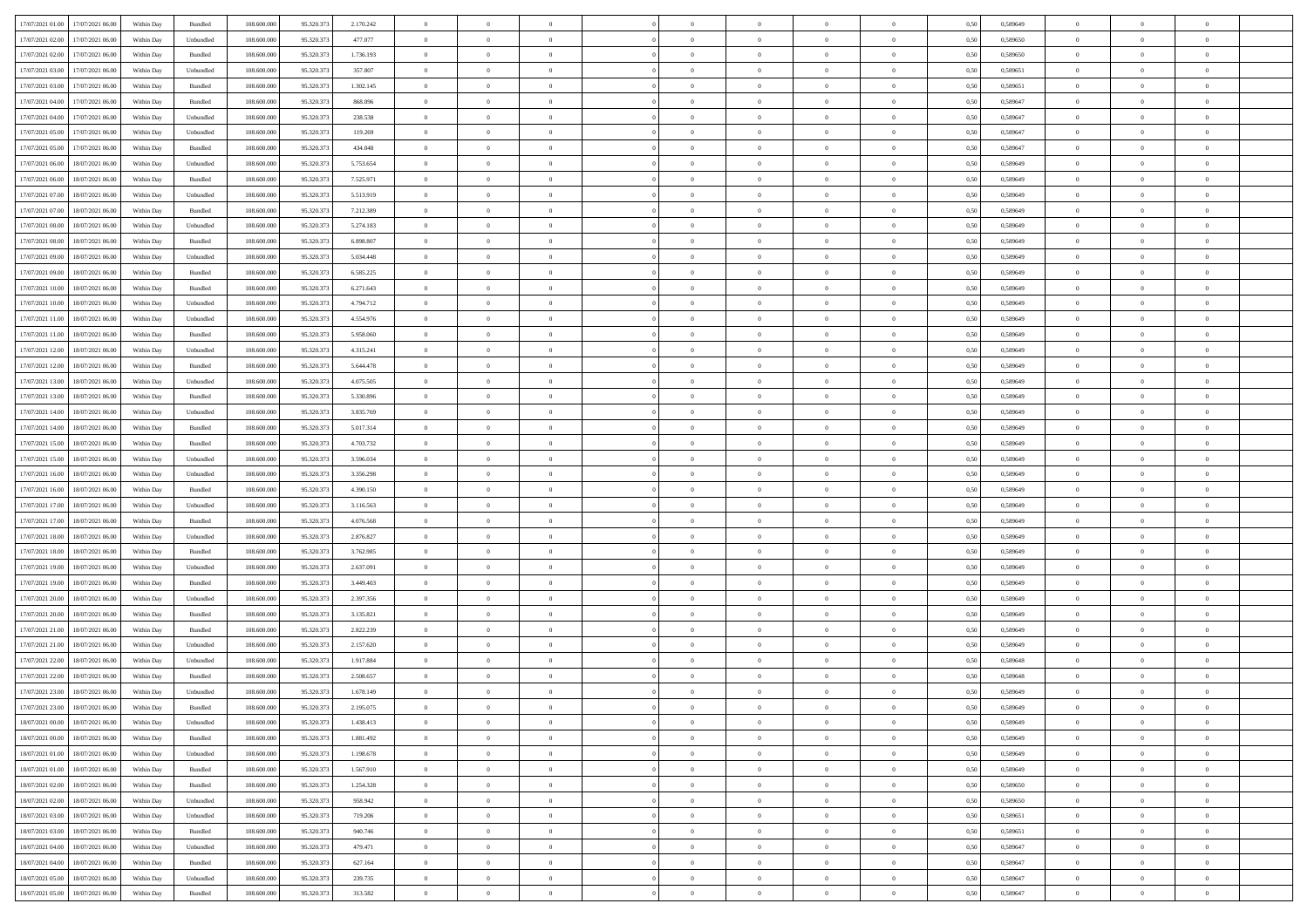| 18/07/2021 06:00<br>19/07/2021 06:00       | Within Day | Unbundled                   | 108.600.000 | 95.320.373 | 6.016.491 | $\overline{0}$ | $\overline{0}$ |                | $\overline{0}$ | $\theta$       |                | $\theta$       | 0,50 | 0,589649 | $\theta$       | $\theta$       | $\overline{0}$ |  |
|--------------------------------------------|------------|-----------------------------|-------------|------------|-----------|----------------|----------------|----------------|----------------|----------------|----------------|----------------|------|----------|----------------|----------------|----------------|--|
| 18/07/2021 06:00<br>19/07/2021 06:00       | Within Day | Bundled                     | 108.600.00  | 95.320.37  | 7.263.134 | $\bf{0}$       | $\bf{0}$       | $\bf{0}$       | $\overline{0}$ | $\overline{0}$ | $\overline{0}$ | $\bf{0}$       | 0,50 | 0,589649 | $\,$ 0 $\,$    | $\bf{0}$       | $\overline{0}$ |  |
| 18/07/2021 07:00<br>19/07/2021 06:00       | Within Day | Unbundled                   | 108,600,000 | 95.320.373 | 5.765.804 | $\overline{0}$ | $\bf{0}$       | $\overline{0}$ | $\bf{0}$       | $\bf{0}$       | $\overline{0}$ | $\bf{0}$       | 0.50 | 0.589649 | $\bf{0}$       | $\overline{0}$ | $\overline{0}$ |  |
| 18/07/2021 07:00<br>19/07/2021 06:00       |            |                             | 108.600.000 |            |           | $\overline{0}$ | $\bf{0}$       | $\overline{0}$ | $\theta$       | $\theta$       | $\overline{0}$ |                |      |          | $\theta$       | $\theta$       | $\overline{0}$ |  |
|                                            | Within Day | Bundled                     |             | 95.320.373 | 6.960.504 |                |                |                |                |                |                | $\bf{0}$       | 0,50 | 0,589649 |                |                |                |  |
| 18/07/2021 08:00<br>19/07/2021 06:00       | Within Day | Bundled                     | 108.600.00  | 95.320.37  | 6.657.873 | $\bf{0}$       | $\overline{0}$ | $\bf{0}$       | $\overline{0}$ | $\theta$       | $\overline{0}$ | $\bf{0}$       | 0,50 | 0,589649 | $\,$ 0 $\,$    | $\bf{0}$       | $\overline{0}$ |  |
| 18/07/2021 08:00<br>19/07/2021 06:00       | Within Day | Unbundled                   | 108,600,000 | 95.320.37  | 5.515.117 | $\overline{0}$ | $\overline{0}$ | $\overline{0}$ | $\bf{0}$       | $\overline{0}$ | $\theta$       | $\bf{0}$       | 0.50 | 0.589649 | $\bf{0}$       | $\theta$       | $\overline{0}$ |  |
| 18/07/2021 09:00<br>19/07/2021 06:00       | Within Day | Unbundled                   | 108.600.000 | 95.320.373 | 5.264.430 | $\overline{0}$ | $\overline{0}$ | $\overline{0}$ | $\overline{0}$ | $\overline{0}$ | $\overline{0}$ | $\bf{0}$       | 0,50 | 0,589649 | $\theta$       | $\theta$       | $\overline{0}$ |  |
|                                            |            |                             |             |            |           |                |                |                |                |                |                |                |      |          |                |                |                |  |
| 18/07/2021 09:00<br>19/07/2021 06:00       | Within Day | Bundled                     | 108.600.00  | 95.320.37  | 6.355.243 | $\bf{0}$       | $\bf{0}$       | $\bf{0}$       | $\overline{0}$ | $\overline{0}$ | $\overline{0}$ | $\bf{0}$       | 0,50 | 0,589649 | $\,$ 0 $\,$    | $\bf{0}$       | $\overline{0}$ |  |
| 18/07/2021 11:00<br>19/07/2021 06:00       | Within Day | Unbundled                   | 108,600,000 | 95.320.37  | 4.763.055 | $\overline{0}$ | $\bf{0}$       | $\overline{0}$ | $\bf{0}$       | $\overline{0}$ | $\overline{0}$ | $\bf{0}$       | 0.50 | 0.589649 | $\bf{0}$       | $\overline{0}$ | $\overline{0}$ |  |
| 18/07/2021 11:00<br>19/07/2021 06:00       | Within Day | Bundled                     | 108.600.000 | 95.320.373 | 5.749.981 | $\bf{0}$       | $\bf{0}$       | $\overline{0}$ | $\overline{0}$ | $\overline{0}$ | $\overline{0}$ | $\bf{0}$       | 0,50 | 0,589649 | $\,$ 0 $\,$    | $\bf{0}$       | $\overline{0}$ |  |
| 18/07/2021 12:00<br>19/07/2021 06:00       | Within Day | Unbundled                   | 108.600.00  | 95.320.37  | 4.512.368 | $\bf{0}$       | $\overline{0}$ | $\bf{0}$       | $\bf{0}$       | $\bf{0}$       | $\overline{0}$ | $\bf{0}$       | 0,50 | 0,589649 | $\,$ 0 $\,$    | $\bf{0}$       | $\overline{0}$ |  |
|                                            |            |                             |             |            |           |                |                |                |                |                |                |                |      |          |                |                |                |  |
| 18/07/2021 12:00<br>19/07/2021 06:00       | Within Day | Bundled                     | 108,600,000 | 95.320.37  | 5.447.351 | $\overline{0}$ | $\bf{0}$       | $\overline{0}$ | $\overline{0}$ | $\bf{0}$       | $\overline{0}$ | $\bf{0}$       | 0.50 | 0.589649 | $\bf{0}$       | $\overline{0}$ | $\overline{0}$ |  |
| 18/07/2021 13:00<br>19/07/2021 06:00       | Within Day | Unbundled                   | 108.600.000 | 95.320.37  | 4.261.681 | $\overline{0}$ | $\overline{0}$ | $\overline{0}$ | $\theta$       | $\theta$       | $\overline{0}$ | $\bf{0}$       | 0,50 | 0,589649 | $\,$ 0 $\,$    | $\theta$       | $\overline{0}$ |  |
| 18/07/2021 13:00<br>19/07/2021 06:00       | Within Day | Bundled                     | 108.600.00  | 95.320.37  | 5.144.720 | $\bf{0}$       | $\overline{0}$ | $\bf{0}$       | $\overline{0}$ | $\theta$       | $\overline{0}$ | $\bf{0}$       | 0,50 | 0,589649 | $\,$ 0 $\,$    | $\bf{0}$       | $\overline{0}$ |  |
| 18/07/2021 14:00<br>19/07/2021 06:00       | Within Day | Bundled                     | 108,600,000 | 95.320.37  | 4.842.089 | $\overline{0}$ | $\overline{0}$ | $\overline{0}$ | $\bf{0}$       | $\overline{0}$ | $\Omega$       | $\bf{0}$       | 0.50 | 0.589649 | $\,$ 0 $\,$    | $\theta$       | $\overline{0}$ |  |
|                                            |            |                             |             |            |           |                |                |                |                |                |                |                |      |          |                |                |                |  |
| 18/07/2021 14:00<br>19/07/2021 06:00       | Within Day | Unbundled                   | 108.600.000 | 95.320.373 | 4.010.994 | $\overline{0}$ | $\overline{0}$ | $\overline{0}$ | $\overline{0}$ | $\overline{0}$ | $\overline{0}$ | $\bf{0}$       | 0,50 | 0,589649 | $\theta$       | $\theta$       | $\overline{0}$ |  |
| 18/07/2021 15:00<br>19/07/2021 06:00       | Within Day | Bundled                     | 108.600.00  | 95.320.37  | 4.539.459 | $\bf{0}$       | $\overline{0}$ | $\bf{0}$       | $\overline{0}$ | $\theta$       | $\overline{0}$ | $\bf{0}$       | 0,50 | 0,589649 | $\,$ 0 $\,$    | $\bf{0}$       | $\overline{0}$ |  |
| 18/07/2021 15:00<br>19/07/2021 06:00       | Within Day | Unbundled                   | 108,600,000 | 95.320.37  | 3.760.307 | $\overline{0}$ | $\bf{0}$       | $\overline{0}$ | $\bf{0}$       | $\overline{0}$ | $\overline{0}$ | $\bf{0}$       | 0.50 | 0.589649 | $\bf{0}$       | $\overline{0}$ | $\overline{0}$ |  |
| 18/07/2021 16:00<br>19/07/2021 06:00       | Within Day | Bundled                     | 108.600.000 | 95.320.373 | 4.236.828 | $\overline{0}$ | $\bf{0}$       | $\overline{0}$ | $\overline{0}$ | $\overline{0}$ | $\overline{0}$ | $\bf{0}$       | 0,50 | 0,589649 | $\,$ 0 $\,$    | $\bf{0}$       | $\overline{0}$ |  |
|                                            |            |                             |             |            |           |                |                |                |                |                |                |                |      |          |                |                |                |  |
| 18/07/2021 16:00<br>19/07/2021 06:00       | Within Day | Unbundled                   | 108.600.00  | 95.320.37  | 3.509.620 | $\bf{0}$       | $\bf{0}$       | $\bf{0}$       | $\bf{0}$       | $\overline{0}$ | $\overline{0}$ | $\bf{0}$       | 0,50 | 0,589649 | $\,$ 0 $\,$    | $\bf{0}$       | $\overline{0}$ |  |
| 18/07/2021 17:00<br>19/07/2021 06:00       | Within Day | Bundled                     | 108,600,000 | 95.320.37  | 3.934.198 | $\overline{0}$ | $\bf{0}$       | $\overline{0}$ | $\overline{0}$ | $\bf{0}$       | $\overline{0}$ | $\bf{0}$       | 0.50 | 0.589649 | $\bf{0}$       | $\overline{0}$ | $\overline{0}$ |  |
| 18/07/2021 17:00<br>19/07/2021 06:00       | Within Day | Unbundled                   | 108.600.000 | 95.320.373 | 3.258.933 | $\overline{0}$ | $\overline{0}$ | $\overline{0}$ | $\theta$       | $\theta$       | $\overline{0}$ | $\bf{0}$       | 0,50 | 0,589649 | $\theta$       | $\theta$       | $\overline{0}$ |  |
| 18/07/2021 18:00<br>19/07/2021 06:00       | Within Day | Unbundled                   | 108.600.00  | 95.320.37  | 3.008.245 | $\bf{0}$       | $\overline{0}$ | $\bf{0}$       | $\bf{0}$       | $\,$ 0 $\,$    | $\overline{0}$ | $\bf{0}$       | 0,50 | 0,589649 | $\,$ 0 $\,$    | $\bf{0}$       | $\overline{0}$ |  |
|                                            |            |                             |             |            |           |                |                |                |                |                |                |                |      |          |                |                |                |  |
| 18/07/2021 18:00<br>19/07/2021 06:00       | Within Day | Bundled                     | 108,600,000 | 95.320.37  | 3.631.567 | $\overline{0}$ | $\overline{0}$ | $\overline{0}$ | $\bf{0}$       | $\overline{0}$ | $\Omega$       | $\bf{0}$       | 0.50 | 0.589649 | $\bf{0}$       | $\theta$       | $\overline{0}$ |  |
| 18/07/2021 19:00<br>19/07/2021 06:00       | Within Day | Unbundled                   | 108.600.000 | 95.320.373 | 2.757.558 | $\overline{0}$ | $\overline{0}$ | $\overline{0}$ | $\overline{0}$ | $\overline{0}$ | $\overline{0}$ | $\bf{0}$       | 0,50 | 0,589649 | $\,$ 0 $\,$    | $\theta$       | $\overline{0}$ |  |
| 18/07/2021 19:00<br>19/07/2021 06:00       | Within Day | Bundled                     | 108.600.00  | 95.320.37  | 3.328.936 | $\bf{0}$       | $\overline{0}$ | $\bf{0}$       | $\overline{0}$ | $\bf{0}$       | $\overline{0}$ | $\bf{0}$       | 0,50 | 0,589649 | $\,$ 0 $\,$    | $\bf{0}$       | $\overline{0}$ |  |
| 18/07/2021 20:00<br>19/07/2021 06:00       | Within Day | Bundled                     | 108,600,000 | 95.320.37  | 3.026.306 | $\overline{0}$ | $\bf{0}$       | $\overline{0}$ | $\bf{0}$       | $\overline{0}$ | $\overline{0}$ | $\bf{0}$       | 0.50 | 0.589649 | $\bf{0}$       | $\overline{0}$ | $\overline{0}$ |  |
| 18/07/2021 20:00<br>19/07/2021 06:00       | Within Day | Unbundled                   | 108.600.000 | 95.320.373 | 2.506.871 | $\overline{0}$ | $\overline{0}$ | $\overline{0}$ | $\overline{0}$ | $\overline{0}$ | $\overline{0}$ | $\bf{0}$       | 0,50 | 0,589649 | $\theta$       | $\theta$       | $\overline{0}$ |  |
|                                            |            |                             |             |            |           |                |                |                |                |                |                |                |      |          |                |                |                |  |
| 18/07/2021 21:00<br>19/07/2021 06:00       | Within Day | Unbundled                   | 108.600.00  | 95.320.37  | 2.256.184 | $\bf{0}$       | $\bf{0}$       | $\bf{0}$       | $\bf{0}$       | $\overline{0}$ | $\overline{0}$ | $\bf{0}$       | 0,50 | 0,589649 | $\,$ 0 $\,$    | $\bf{0}$       | $\overline{0}$ |  |
| 18/07/2021 21:00<br>19/07/2021 06:00       | Within Day | Bundled                     | 108,600,000 | 95.320.37  | 2.723.675 | $\overline{0}$ | $\bf{0}$       | $\overline{0}$ | $\bf{0}$       | $\bf{0}$       | $\overline{0}$ | $\bf{0}$       | 0.50 | 0.589649 | $\bf{0}$       | $\overline{0}$ | $\overline{0}$ |  |
| 18/07/2021 22:00<br>19/07/2021 06:00       | Within Day | Unbundled                   | 108.600.000 | 95.320.373 | 2.005.497 | $\overline{0}$ | $\overline{0}$ | $\overline{0}$ | $\overline{0}$ | $\overline{0}$ | $\overline{0}$ | $\bf{0}$       | 0.50 | 0.589648 | $\theta$       | $\theta$       | $\overline{0}$ |  |
| 18/07/2021 22:00<br>19/07/2021 06:00       | Within Day | Bundled                     | 108.600.00  | 95.320.37  | 2.421.044 | $\bf{0}$       | $\overline{0}$ | $\bf{0}$       | $\bf{0}$       | $\,$ 0 $\,$    | $\overline{0}$ | $\bf{0}$       | 0,50 | 0,589648 | $\,$ 0 $\,$    | $\bf{0}$       | $\overline{0}$ |  |
|                                            |            |                             |             |            |           |                |                |                |                |                |                |                |      |          |                |                |                |  |
| 18/07/2021 23:00<br>19/07/2021 06:00       | Within Day | Unbundled                   | 108,600,000 | 95.320.37  | 1.754.810 | $\overline{0}$ | $\bf{0}$       | $\overline{0}$ | $\bf{0}$       | $\overline{0}$ | $\Omega$       | $\bf{0}$       | 0.50 | 0.589649 | $\,$ 0 $\,$    | $\theta$       | $\overline{0}$ |  |
| 18/07/2021 23:00<br>19/07/2021 06:00       | Within Dav | Bundled                     | 108.600.000 | 95.320.373 | 2.118.414 | $\overline{0}$ | $\overline{0}$ | $\overline{0}$ | $\overline{0}$ | $\theta$       | $\overline{0}$ | $\bf{0}$       | 0.50 | 0.589649 | $\theta$       | $\theta$       | $\overline{0}$ |  |
| 19/07/2021 00:00<br>19/07/2021 06:00       | Within Day | Unbundled                   | 108.600.00  | 95.320.37  | 1.504.122 | $\bf{0}$       | $\bf{0}$       | $\bf{0}$       | $\bf{0}$       | $\bf{0}$       | $\overline{0}$ | $\bf{0}$       | 0,50 | 0,589649 | $\,$ 0 $\,$    | $\bf{0}$       | $\overline{0}$ |  |
| 19/07/2021 00:00<br>19/07/2021 06:00       | Within Day | Bundled                     | 108,600,000 | 95.320.37  | 1.815.783 | $\overline{0}$ | $\bf{0}$       | $\overline{0}$ | $\bf{0}$       | $\overline{0}$ | $\overline{0}$ | $\bf{0}$       | 0.50 | 0.589649 | $\bf{0}$       | $\overline{0}$ | $\overline{0}$ |  |
|                                            |            |                             |             |            |           |                |                |                |                |                |                |                |      |          |                |                |                |  |
| 19/07/2021 01:00<br>19/07/2021 06:00       | Within Dav | Bundled                     | 108.600.000 | 95.320.37  | 1.513.153 | $\overline{0}$ | $\overline{0}$ | $\overline{0}$ | $\overline{0}$ | $\overline{0}$ | $\overline{0}$ | $\overline{0}$ | 0.50 | 0.589649 | $\theta$       | $\theta$       | $\overline{0}$ |  |
| 19/07/2021 01:00<br>19/07/2021 06:00       | Within Day | Unbundled                   | 108.600.00  | 95.320.37  | 1.253.435 | $\bf{0}$       | $\bf{0}$       | $\bf{0}$       | $\bf{0}$       | $\overline{0}$ | $\overline{0}$ | $\bf{0}$       | 0,50 | 0,589649 | $\,$ 0 $\,$    | $\bf{0}$       | $\overline{0}$ |  |
| 19/07/2021 02:00<br>19/07/2021 06:00       | Within Day | Unbundled                   | 108,600,000 | 95.320.37  | 1.002.748 | $\overline{0}$ | $\bf{0}$       | $\overline{0}$ | $\overline{0}$ | $\bf{0}$       | $\overline{0}$ | $\bf{0}$       | 0.50 | 0.589650 | $\bf{0}$       | $\overline{0}$ | $\overline{0}$ |  |
| 19/07/2021 02:00<br>19/07/2021 06:00       | Within Day | Bundled                     | 108.600.000 | 95.320.37  | 1.210.522 | $\overline{0}$ | $\overline{0}$ | $\overline{0}$ | $\overline{0}$ | $\theta$       | $\overline{0}$ | $\bf{0}$       | 0.50 | 0,589650 | $\theta$       | $\theta$       | $\overline{0}$ |  |
| 19/07/2021 03:00<br>19/07/2021 06:00       | Within Day | Unbundled                   | 108.600.00  | 95.320.37  | 752.061   | $\bf{0}$       | $\bf{0}$       | $\bf{0}$       | $\bf{0}$       | $\overline{0}$ | $\overline{0}$ | $\bf{0}$       | 0,50 | 0,589651 | $\,$ 0 $\,$    | $\bf{0}$       | $\overline{0}$ |  |
|                                            |            |                             |             |            |           |                |                |                |                |                |                |                |      |          |                |                |                |  |
| 19/07/2021 03:00<br>19/07/2021 06:00       | Within Day | Bundled                     | 108,600,000 | 95.320.37  | 907.891   | $\overline{0}$ | $\overline{0}$ | $\overline{0}$ | $\bf{0}$       | $\overline{0}$ | $\Omega$       | $\bf{0}$       | 0.50 | 0.589651 | $\,$ 0 $\,$    | $\theta$       | $\overline{0}$ |  |
| 19/07/2021 04:00<br>19/07/2021 06:00       | Within Dav | Unbundled                   | 108.600.000 | 95.320.37  | 501.374   | $\overline{0}$ | $\overline{0}$ | $\Omega$       | $\overline{0}$ | $\theta$       | $\Omega$       | $\overline{0}$ | 0.5( | 0.589647 | $\theta$       | $\theta$       | $\overline{0}$ |  |
| 19/07/2021 04:00<br>19/07/2021 06:00       | Within Day | Bundled                     | 108.600.00  | 95.320.37  | 605.261   | $\bf{0}$       | $\bf{0}$       | $\bf{0}$       | $\bf{0}$       | $\bf{0}$       | $\overline{0}$ | $\bf{0}$       | 0,50 | 0,589647 | $\,$ 0 $\,$    | $\bf{0}$       | $\overline{0}$ |  |
| $19/07/2021\;05.00\qquad19/07/2021\;06.00$ | Within Day | $\ensuremath{\mathsf{Unb}}$ | 108.600.000 | 95.320.373 | 250.687   | $\overline{0}$ | $\Omega$       |                | $\Omega$       |                |                |                | 0,50 | 0.589647 | $\theta$       | $\overline{0}$ |                |  |
|                                            |            |                             |             |            |           |                |                |                |                |                |                |                |      |          |                |                |                |  |
| 19/07/2021 05:00 19/07/2021 06:00          | Within Day | Bundled                     | 108.600.000 | 95.320.373 | 302.630   | $\overline{0}$ | $\overline{0}$ | $\Omega$       | $\theta$       | $\overline{0}$ | $\overline{0}$ | $\bf{0}$       | 0,50 | 0,589647 | $\theta$       | $\theta$       | $\overline{0}$ |  |
| 19/07/2021 06:00<br>20/07/2021 06:00       | Within Day | Unbundled                   | 108.600.00  | 95.320.37  | 6.016.491 | $\overline{0}$ | $\bf{0}$       | $\overline{0}$ | $\overline{0}$ | $\bf{0}$       | $\overline{0}$ | $\bf{0}$       | 0,50 | 0,589649 | $\bf{0}$       | $\overline{0}$ | $\bf{0}$       |  |
| 19/07/2021 06:00 20/07/2021 06:00          | Within Day | Bundled                     | 108,600,000 | 95.320.373 | 7.263.134 | $\overline{0}$ | $\overline{0}$ | $\overline{0}$ | $\overline{0}$ | $\mathbf{0}$   | $\overline{0}$ | $\,$ 0 $\,$    | 0.50 | 0.589649 | $\overline{0}$ | $\bf{0}$       | $\bf{0}$       |  |
| 19/07/2021 07:00 20/07/2021 06:00          | Within Dav | Bundled                     | 108.600.000 | 95.320.373 | 6.960.504 | $\overline{0}$ | $\overline{0}$ | $\overline{0}$ | $\overline{0}$ | $\overline{0}$ | $\overline{0}$ | $\bf{0}$       | 0,50 | 0.589649 | $\overline{0}$ | $\theta$       | $\overline{0}$ |  |
|                                            |            |                             |             |            |           |                |                |                |                |                |                |                |      |          |                |                |                |  |
| 19/07/2021 07:00<br>20/07/2021 06:00       | Within Day | Unbundled                   | 108.600.000 | 95.320.373 | 5.765.804 | $\overline{0}$ | $\bf{0}$       | $\overline{0}$ | $\overline{0}$ | $\bf{0}$       | $\overline{0}$ | $\bf{0}$       | 0,50 | 0,589649 | $\bf{0}$       | $\overline{0}$ | $\overline{0}$ |  |
| 19/07/2021 08:00<br>20/07/2021 06:00       | Within Day | Unbundled                   | 108,600,000 | 95.320.37  | 5.515.117 | $\overline{0}$ | $\bf{0}$       | $\overline{0}$ | $\overline{0}$ | $\bf{0}$       | $\overline{0}$ | $\bf{0}$       | 0.50 | 0.589649 | $\,$ 0 $\,$    | $\overline{0}$ | $\,$ 0         |  |
| 19/07/2021 08:00<br>20/07/2021 06:00       | Within Dav | Bundled                     | 108.600.000 | 95.320.373 | 6.657.873 | $\overline{0}$ | $\overline{0}$ | $\overline{0}$ | $\overline{0}$ | $\overline{0}$ | $\overline{0}$ | $\bf{0}$       | 0,50 | 0.589649 | $\overline{0}$ | $\theta$       | $\overline{0}$ |  |
| 19/07/2021 09:00<br>20/07/2021 06:00       | Within Day | Unbundled                   | 108.600.00  | 95.320.37  | 5.264.430 | $\overline{0}$ | $\overline{0}$ | $\overline{0}$ | $\overline{0}$ | $\overline{0}$ | $\overline{0}$ | $\bf{0}$       | 0,50 | 0,589649 | $\bf{0}$       | $\overline{0}$ | $\,$ 0         |  |
| 19/07/2021 09:00 20/07/2021 06:00          |            | Bundled                     | 108,600,000 | 95.320.37  | 6.355.243 | $\overline{0}$ | $\overline{0}$ |                |                |                | $\overline{0}$ |                | 0.50 | 0.589649 | $\mathbf{0}$   | $\bf{0}$       | $\,$ 0         |  |
|                                            | Within Day |                             |             |            |           |                |                | $\overline{0}$ | $\overline{0}$ | $\overline{0}$ |                | $\bf{0}$       |      |          |                |                |                |  |
| 19/07/2021 10:00 20/07/2021 06:00          | Within Dav | Unbundled                   | 108.600.000 | 95.320.373 | 5.013.743 | $\overline{0}$ | $\overline{0}$ | $\overline{0}$ | $\overline{0}$ | $\overline{0}$ | $\overline{0}$ | $\bf{0}$       | 0,50 | 0.589649 | $\overline{0}$ | $\theta$       | $\overline{0}$ |  |
| 19/07/2021 10:00<br>20/07/2021 06:00       | Within Day | Bundled                     | 108.600.00  | 95.320.37  | 6.052.612 | $\overline{0}$ | $\bf{0}$       | $\overline{0}$ | $\overline{0}$ | $\overline{0}$ | $\overline{0}$ | $\bf{0}$       | 0,50 | 0,589649 | $\bf{0}$       | $\overline{0}$ | $\bf{0}$       |  |
| 19/07/2021 11:00 20/07/2021 06:00          | Within Day | Unbundled                   | 108.600.000 | 95.320.373 | 4.763.055 | $\,$ 0 $\,$    | $\bf{0}$       | $\overline{0}$ | $\overline{0}$ | $\,$ 0 $\,$    | $\overline{0}$ | $\bf{0}$       | 0,50 | 0,589649 | $\overline{0}$ | $\,$ 0 $\,$    | $\,$ 0 $\,$    |  |
|                                            |            |                             |             |            |           |                |                |                |                |                |                |                |      |          |                |                |                |  |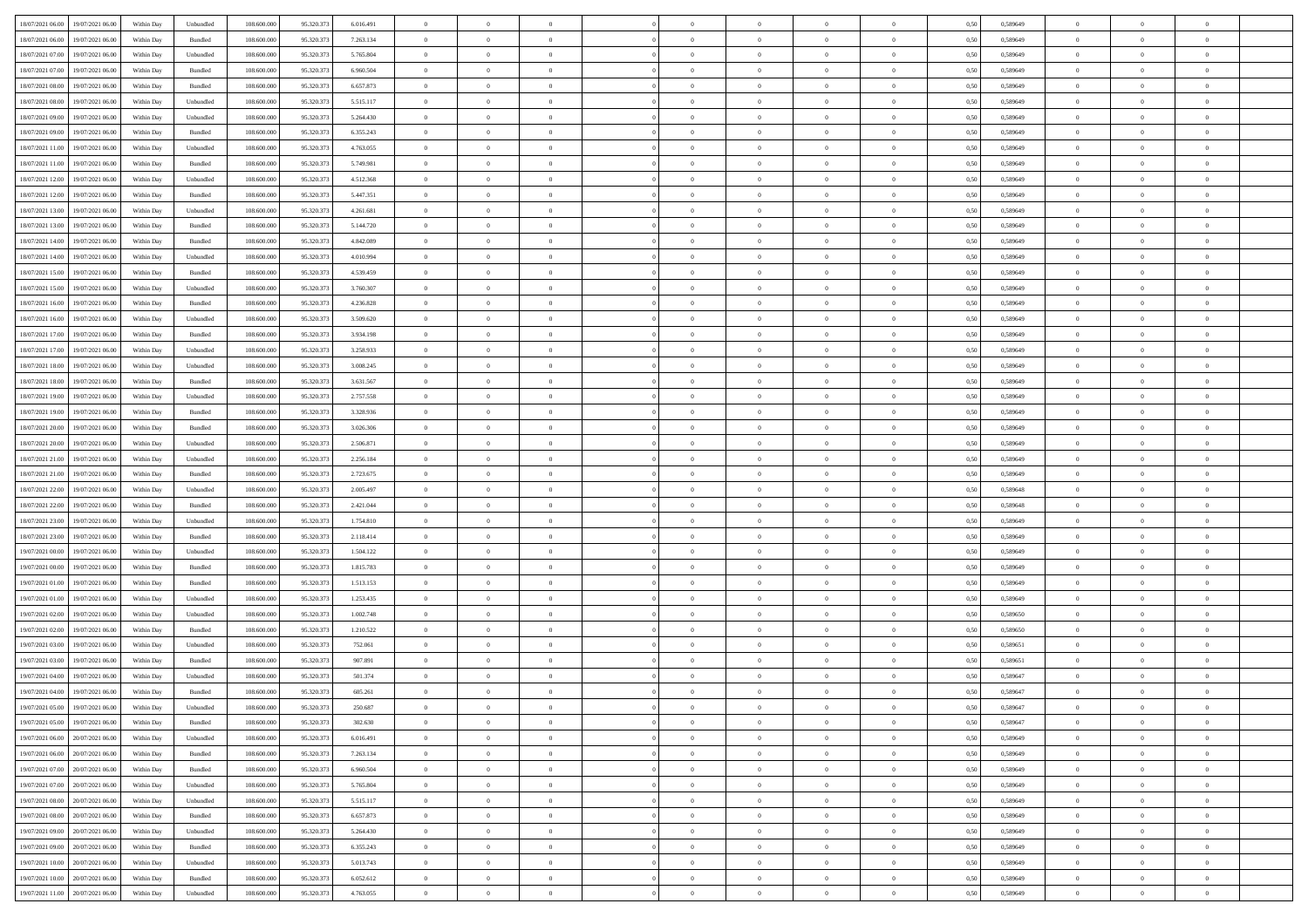|                                            |            |                    |             |            |           | $\overline{0}$ | $\overline{0}$ |                | $\overline{0}$ | $\theta$       |                | $\theta$       |      |          | $\theta$       | $\theta$       | $\overline{0}$ |  |
|--------------------------------------------|------------|--------------------|-------------|------------|-----------|----------------|----------------|----------------|----------------|----------------|----------------|----------------|------|----------|----------------|----------------|----------------|--|
| 19/07/2021 11:00 20/07/2021 06:00          | Within Day | Bundled            | 108.600.000 | 95.320.373 | 5.749.981 |                |                |                |                |                |                |                | 0,50 | 0,589649 |                |                |                |  |
| 19/07/2021 12:00<br>20/07/2021 06:00       | Within Day | Bundled            | 108.600.00  | 95.320.37  | 5.447.351 | $\bf{0}$       | $\bf{0}$       | $\bf{0}$       | $\bf{0}$       | $\overline{0}$ | $\overline{0}$ | $\bf{0}$       | 0,50 | 0,589649 | $\,$ 0 $\,$    | $\bf{0}$       | $\overline{0}$ |  |
| 19/07/2021 12:00<br>20/07/2021 06:00       | Within Day | Unbundled          | 108,600,000 | 95.320.37  | 4.512.368 | $\overline{0}$ | $\bf{0}$       | $\overline{0}$ | $\bf{0}$       | $\overline{0}$ | $\overline{0}$ | $\bf{0}$       | 0.50 | 0.589649 | $\overline{0}$ | $\overline{0}$ | $\bf{0}$       |  |
| 19/07/2021 13:00<br>20/07/2021 06:00       | Within Day | Unbundled          | 108.600.000 | 95.320.373 | 4.261.681 | $\overline{0}$ | $\overline{0}$ | $\overline{0}$ | $\overline{0}$ | $\theta$       | $\overline{0}$ | $\bf{0}$       | 0,50 | 0,589649 | $\theta$       | $\theta$       | $\overline{0}$ |  |
|                                            |            |                    |             |            |           |                |                |                |                |                |                |                |      |          |                |                |                |  |
| 19/07/2021 13:00<br>20/07/2021 06:00       | Within Day | Bundled            | 108.600.00  | 95.320.37  | 5.144.720 | $\bf{0}$       | $\overline{0}$ | $\bf{0}$       | $\overline{0}$ | $\bf{0}$       | $\overline{0}$ | $\bf{0}$       | 0,50 | 0,589649 | $\,$ 0 $\,$    | $\bf{0}$       | $\overline{0}$ |  |
| 19/07/2021 14:00<br>20/07/2021 06:00       | Within Day | Unbundled          | 108,600,000 | 95.320.37  | 4.010.994 | $\overline{0}$ | $\overline{0}$ | $\overline{0}$ | $\bf{0}$       | $\overline{0}$ | $\theta$       | $\bf{0}$       | 0.50 | 0.589649 | $\,$ 0 $\,$    | $\theta$       | $\overline{0}$ |  |
| 19/07/2021 14:00<br>20/07/2021 06:00       | Within Day | Bundled            | 108.600.000 | 95.320.373 | 4.842.089 | $\overline{0}$ | $\overline{0}$ | $\overline{0}$ | $\overline{0}$ | $\overline{0}$ | $\overline{0}$ | $\bf{0}$       | 0,50 | 0,589649 | $\theta$       | $\theta$       | $\overline{0}$ |  |
|                                            |            |                    |             |            |           |                |                |                |                |                |                |                |      |          |                |                |                |  |
| 19/07/2021 15:00<br>20/07/2021 06:00       | Within Day | Unbundled          | 108.600.00  | 95.320.37  | 3.760.307 | $\bf{0}$       | $\bf{0}$       | $\bf{0}$       | $\overline{0}$ | $\overline{0}$ | $\overline{0}$ | $\bf{0}$       | 0,50 | 0,589649 | $\,$ 0 $\,$    | $\bf{0}$       | $\overline{0}$ |  |
| 19/07/2021 15:00<br>20/07/2021 06:00       | Within Day | Bundled            | 108,600,000 | 95.320.37  | 4.539.459 | $\overline{0}$ | $\bf{0}$       | $\overline{0}$ | $\bf{0}$       | $\overline{0}$ | $\overline{0}$ | $\bf{0}$       | 0.50 | 0.589649 | $\bf{0}$       | $\overline{0}$ | $\bf{0}$       |  |
| 19/07/2021 16:00<br>20/07/2021 06:00       | Within Day | Unbundled          | 108.600.000 | 95.320.373 | 3.509.620 | $\bf{0}$       | $\bf{0}$       | $\overline{0}$ | $\overline{0}$ | $\overline{0}$ | $\overline{0}$ | $\bf{0}$       | 0,50 | 0,589649 | $\,$ 0 $\,$    | $\bf{0}$       | $\overline{0}$ |  |
| 19/07/2021 16:00<br>20/07/2021 06:00       | Within Day | Bundled            | 108.600.00  | 95.320.37  | 4.236.828 | $\bf{0}$       | $\bf{0}$       | $\bf{0}$       | $\bf{0}$       | $\overline{0}$ | $\overline{0}$ | $\bf{0}$       | 0,50 | 0,589649 | $\,$ 0 $\,$    | $\bf{0}$       | $\overline{0}$ |  |
| 20/07/2021 06:00                           |            |                    | 108,600,000 | 95.320.37  |           |                |                | $\overline{0}$ |                |                | $\overline{0}$ |                |      |          |                | $\,$ 0 $\,$    | $\,$ 0         |  |
| 19/07/2021 17:00                           | Within Day | Unbundled          |             |            | 3.258.933 | $\overline{0}$ | $\bf{0}$       |                | $\overline{0}$ | $\overline{0}$ |                | $\bf{0}$       | 0.50 | 0.589649 | $\bf{0}$       |                |                |  |
| 19/07/2021 17:00<br>20/07/2021 06:00       | Within Day | Bundled            | 108.600.000 | 95.320.373 | 3.934.198 | $\overline{0}$ | $\overline{0}$ | $\overline{0}$ | $\theta$       | $\theta$       | $\overline{0}$ | $\bf{0}$       | 0,50 | 0,589649 | $\,$ 0 $\,$    | $\theta$       | $\overline{0}$ |  |
| 19/07/2021 18:00<br>20/07/2021 06:00       | Within Day | Bundled            | 108.600.00  | 95.320.37  | 3.631.567 | $\bf{0}$       | $\overline{0}$ | $\bf{0}$       | $\bf{0}$       | $\bf{0}$       | $\overline{0}$ | $\bf{0}$       | 0,50 | 0,589649 | $\,$ 0 $\,$    | $\bf{0}$       | $\overline{0}$ |  |
| 19/07/2021 18:00<br>20/07/2021 06:00       | Within Day | Unbundled          | 108,600,000 | 95.320.37  | 3.008.245 | $\overline{0}$ | $\bf{0}$       | $\overline{0}$ | $\bf{0}$       | $\overline{0}$ | $\theta$       | $\bf{0}$       | 0.50 | 0.589649 | $\,$ 0 $\,$    | $\theta$       | $\overline{0}$ |  |
| 19/07/2021 19:00<br>20/07/2021 06:00       | Within Day | Unbundled          | 108.600.000 | 95.320.373 | 2.757.558 | $\overline{0}$ | $\overline{0}$ | $\overline{0}$ | $\overline{0}$ | $\overline{0}$ | $\overline{0}$ | $\bf{0}$       | 0,50 | 0,589649 | $\theta$       | $\theta$       | $\overline{0}$ |  |
|                                            |            |                    |             |            |           |                |                |                |                |                |                |                |      |          |                |                |                |  |
| 19/07/2021 19:00<br>20/07/2021 06:00       | Within Day | Bundled            | 108.600.00  | 95.320.37  | 3.328.936 | $\bf{0}$       | $\bf{0}$       | $\bf{0}$       | $\overline{0}$ | $\overline{0}$ | $\overline{0}$ | $\bf{0}$       | 0,50 | 0,589649 | $\,$ 0 $\,$    | $\bf{0}$       | $\overline{0}$ |  |
| 19/07/2021 20:00<br>20/07/2021 06:00       | Within Day | Unbundled          | 108 600 000 | 95.320.37  | 2.506.871 | $\overline{0}$ | $\bf{0}$       | $\overline{0}$ | $\bf{0}$       | $\bf{0}$       | $\overline{0}$ | $\bf{0}$       | 0.50 | 0.589649 | $\bf{0}$       | $\overline{0}$ | $\bf{0}$       |  |
| 19/07/2021 20:00<br>20/07/2021 06:00       | Within Day | Bundled            | 108.600.000 | 95.320.373 | 3.026.306 | $\overline{0}$ | $\bf{0}$       | $\overline{0}$ | $\overline{0}$ | $\overline{0}$ | $\overline{0}$ | $\bf{0}$       | 0,50 | 0,589649 | $\,$ 0 $\,$    | $\bf{0}$       | $\overline{0}$ |  |
| 19/07/2021 21:00<br>20/07/2021 06:00       | Within Day | Unbundled          | 108.600.00  | 95.320.37  | 2.256.184 | $\bf{0}$       | $\bf{0}$       | $\bf{0}$       | $\bf{0}$       | $\overline{0}$ | $\overline{0}$ | $\bf{0}$       | 0,50 | 0,589649 | $\,$ 0 $\,$    | $\bf{0}$       | $\overline{0}$ |  |
| 20/07/2021 06:00                           |            | Bundled            | 108,600,000 | 95.320.37  |           |                |                | $\overline{0}$ |                |                | $\overline{0}$ |                |      | 0.589649 |                |                | $\,$ 0         |  |
| 19/07/2021 21:00                           | Within Day |                    |             |            | 2.723.675 | $\overline{0}$ | $\bf{0}$       |                | $\overline{0}$ | $\bf{0}$       |                | $\bf{0}$       | 0.50 |          | $\bf{0}$       | $\overline{0}$ |                |  |
| 19/07/2021 22:00<br>20/07/2021 06:00       | Within Day | Unbundled          | 108.600.000 | 95.320.373 | 2.005.497 | $\overline{0}$ | $\overline{0}$ | $\overline{0}$ | $\overline{0}$ | $\theta$       | $\overline{0}$ | $\bf{0}$       | 0,50 | 0,589648 | $\theta$       | $\theta$       | $\overline{0}$ |  |
| 19/07/2021 22.00<br>20/07/2021 06:00       | Within Day | Bundled            | 108.600.00  | 95.320.37  | 2.421.044 | $\bf{0}$       | $\bf{0}$       | $\bf{0}$       | $\bf{0}$       | $\overline{0}$ | $\overline{0}$ | $\bf{0}$       | 0,50 | 0,589648 | $\,$ 0 $\,$    | $\bf{0}$       | $\overline{0}$ |  |
| 19/07/2021 23:00<br>20/07/2021 06:00       | Within Day | Bundled            | 108 600 000 | 95.320.37  | 2.118.414 | $\overline{0}$ | $\bf{0}$       | $\overline{0}$ | $\bf{0}$       | $\overline{0}$ | $\overline{0}$ | $\bf{0}$       | 0.50 | 0.589649 | $\,$ 0 $\,$    | $\theta$       | $\overline{0}$ |  |
| 19/07/2021 23:00<br>20/07/2021 06:00       | Within Day | Unbundled          | 108.600.000 | 95.320.373 | 1.754.810 | $\overline{0}$ | $\overline{0}$ | $\overline{0}$ | $\overline{0}$ | $\overline{0}$ | $\overline{0}$ | $\bf{0}$       | 0,50 | 0,589649 | $\,$ 0 $\,$    | $\theta$       | $\overline{0}$ |  |
|                                            |            |                    |             |            |           |                |                |                |                |                |                |                |      |          |                |                |                |  |
| 20/07/2021 00:00<br>20/07/2021 06:00       | Within Day | Unbundled          | 108.600.00  | 95.320.37  | 1.504.122 | $\bf{0}$       | $\overline{0}$ | $\bf{0}$       | $\overline{0}$ | $\overline{0}$ | $\overline{0}$ | $\bf{0}$       | 0,50 | 0,589649 | $\,$ 0 $\,$    | $\bf{0}$       | $\overline{0}$ |  |
| 20/07/2021 00:00<br>20/07/2021 06:00       | Within Day | Bundled            | 108,600,000 | 95.320.37  | 1.815.783 | $\overline{0}$ | $\bf{0}$       | $\overline{0}$ | $\bf{0}$       | $\overline{0}$ | $\overline{0}$ | $\bf{0}$       | 0.50 | 0.589649 | $\bf{0}$       | $\overline{0}$ | $\bf{0}$       |  |
| 20/07/2021 01:00<br>20/07/2021 06:00       | Within Day | Unbundled          | 108.600.000 | 95.320.373 | 1.253.435 | $\overline{0}$ | $\bf{0}$       | $\overline{0}$ | $\overline{0}$ | $\overline{0}$ | $\overline{0}$ | $\bf{0}$       | 0,50 | 0,589649 | $\theta$       | $\theta$       | $\overline{0}$ |  |
| 20/07/2021 01:00<br>20/07/2021 06:00       | Within Day | Bundled            | 108.600.00  | 95.320.37  | 1.513.153 | $\bf{0}$       | $\bf{0}$       | $\bf{0}$       | $\bf{0}$       | $\overline{0}$ | $\overline{0}$ | $\bf{0}$       | 0,50 | 0,589649 | $\,$ 0 $\,$    | $\bf{0}$       | $\overline{0}$ |  |
| 20/07/2021 02:00<br>20/07/2021 06:00       | Within Day | Unbundled          | 108,600,000 | 95.320.37  | 1.002.748 | $\overline{0}$ | $\bf{0}$       | $\overline{0}$ | $\bf{0}$       | $\overline{0}$ | $\overline{0}$ | $\bf{0}$       | 0.50 | 0.589650 | $\bf{0}$       | $\,$ 0 $\,$    | $\,$ 0         |  |
|                                            |            |                    |             |            |           |                |                |                |                |                |                |                |      |          |                |                |                |  |
| 20/07/2021 02:00<br>20/07/2021 06:00       | Within Day | Bundled            | 108.600.000 | 95.320.37  | 1.210.522 | $\overline{0}$ | $\overline{0}$ | $\overline{0}$ | $\overline{0}$ | $\overline{0}$ | $\overline{0}$ | $\bf{0}$       | 0.50 | 0.589650 | $\theta$       | $\theta$       | $\overline{0}$ |  |
| 20/07/2021 03:00<br>20/07/2021 06:00       | Within Day | Unbundled          | 108.600.00  | 95.320.37  | 752.061   | $\bf{0}$       | $\bf{0}$       | $\bf{0}$       | $\bf{0}$       | $\overline{0}$ | $\overline{0}$ | $\bf{0}$       | 0,50 | 0,589651 | $\,$ 0 $\,$    | $\bf{0}$       | $\overline{0}$ |  |
| 20/07/2021 03:00<br>20/07/2021 06:00       | Within Day | Bundled            | 108,600,000 | 95.320.37  | 907.891   | $\overline{0}$ | $\bf{0}$       | $\overline{0}$ | $\bf{0}$       | $\overline{0}$ | $\overline{0}$ | $\bf{0}$       | 0.50 | 0.589651 | $\,$ 0 $\,$    | $\bf{0}$       | $\overline{0}$ |  |
| 20/07/2021 04:00<br>20/07/2021 06:00       | Within Dav | Unbundled          | 108.600.000 | 95.320.373 | 501.374   | $\overline{0}$ | $\overline{0}$ | $\overline{0}$ | $\overline{0}$ | $\overline{0}$ | $\overline{0}$ | $\bf{0}$       | 0.50 | 0,589647 | $\theta$       | $\theta$       | $\overline{0}$ |  |
| 20/07/2021 04:00<br>20/07/2021 06:00       | Within Day | Bundled            | 108.600.00  | 95.320.37  | 605.261   | $\bf{0}$       | $\bf{0}$       | $\bf{0}$       | $\bf{0}$       | $\overline{0}$ | $\overline{0}$ | $\bf{0}$       | 0,50 | 0,589647 | $\,$ 0 $\,$    | $\bf{0}$       | $\overline{0}$ |  |
|                                            |            |                    |             |            |           |                |                |                |                |                |                |                |      |          |                |                |                |  |
| 20/07/2021 05:00<br>20/07/2021 06:00       | Within Day | Bundled            | 108,600,000 | 95.320.37  | 302.630   | $\overline{0}$ | $\bf{0}$       | $\overline{0}$ | $\bf{0}$       | $\overline{0}$ | $\overline{0}$ | $\bf{0}$       | 0.50 | 0.589647 | $\bf{0}$       | $\overline{0}$ | $\bf{0}$       |  |
| 20/07/2021 05:00<br>20/07/2021 06:00       | Within Dav | Unbundled          | 108.600.000 | 95.320.373 | 250.687   | $\overline{0}$ | $\overline{0}$ | $\overline{0}$ | $\overline{0}$ | $\overline{0}$ | $\overline{0}$ | $\bf{0}$       | 0.50 | 0.589647 | $\theta$       | $\theta$       | $\overline{0}$ |  |
| 20/07/2021 06:00<br>21/07/2021 06.00       | Within Day | Unbundled          | 108.600.00  | 95.331.538 | 6.016.491 | $\bf{0}$       | $\bf{0}$       | $\bf{0}$       | $\bf{0}$       | $\overline{0}$ | $\bf{0}$       | $\bf{0}$       | 0,50 | 0,589649 | $\,$ 0 $\,$    | $\bf{0}$       | $\overline{0}$ |  |
| 20/07/2021 06:00<br>21/07/2021 06:00       | Within Day | Bundled            | 108,600,000 | 95.331.538 | 7.251.969 | $\overline{0}$ | $\bf{0}$       | $\overline{0}$ | $\overline{0}$ | $\bf{0}$       | $\overline{0}$ | $\bf{0}$       | 0.50 | 0.589649 | $\,$ 0 $\,$    | $\,$ 0 $\,$    | $\,$ 0         |  |
| 20/07/2021 07:00<br>21/07/2021 06:00       | Within Dav | Unbundled          | 108.600.000 | 95.331.538 | 5.765.804 | $\overline{0}$ | $\overline{0}$ | $\overline{0}$ | $\overline{0}$ | $\overline{0}$ | $\overline{0}$ | $\bf{0}$       | 0.50 | 0.589649 | $\theta$       | $\theta$       | $\overline{0}$ |  |
|                                            |            |                    |             |            |           |                |                |                |                |                |                |                |      |          |                |                |                |  |
| 20/07/2021 07:00<br>21/07/2021 06:00       | Within Day | Bundled            | 108.600.00  | 95.331.538 | 6.949.804 | $\bf{0}$       | $\bf{0}$       | $\bf{0}$       | $\bf{0}$       | $\overline{0}$ | $\overline{0}$ | $\bf{0}$       | 0,50 | 0,589649 | $\,$ 0 $\,$    | $\bf{0}$       | $\overline{0}$ |  |
| 20/07/2021 08:00<br>21/07/2021 06:00       | Within Day | Unbundled          | 108,600,000 | 95.331.538 | 5.515.117 | $\overline{0}$ | $\overline{0}$ | $\overline{0}$ | $\bf{0}$       | $\overline{0}$ | $\Omega$       | $\bf{0}$       | 0.50 | 0.589649 | $\bf{0}$       | $\theta$       | $\overline{0}$ |  |
| 20/07/2021 08:00<br>21/07/2021 06:00       | Within Day | Bundled            | 108.600.000 | 95.331.538 | 6.647.638 | $\overline{0}$ | $\overline{0}$ | $\overline{0}$ | $\overline{0}$ | $\theta$       | $\overline{0}$ | $\overline{0}$ | 0.5( | 0.589649 | $\theta$       | $\theta$       | $\overline{0}$ |  |
| 20/07/2021 09:00<br>21/07/2021 06:00       | Within Day | Unbundled          | 108.600.000 | 95.331.538 | 5.264.430 | $\bf{0}$       | $\bf{0}$       | $\bf{0}$       | $\bf{0}$       | $\bf{0}$       | $\overline{0}$ | $\bf{0}$       | 0,50 | 0,589649 | $\overline{0}$ | $\overline{0}$ | $\overline{0}$ |  |
| $20/07/2021~09.00 \qquad 21/07/2021~06.00$ |            | $\mathbf B$ undled | 108.600.000 | 95.331.538 | 6.345.473 |                | $\theta$       |                | $\overline{0}$ | $\Omega$       |                |                |      | 0.589649 |                |                |                |  |
|                                            | Within Day |                    |             |            |           | $\bf{0}$       |                |                |                |                |                |                | 0,50 |          | $\bf{0}$       | $\bf{0}$       |                |  |
| 20/07/2021 10:00 21/07/2021 06:00          | Within Day | Unbundled          | 108.600.000 | 95.331.538 | 5.013.743 | $\overline{0}$ | $\overline{0}$ | $\Omega$       | $\theta$       | $\overline{0}$ | $\overline{0}$ | $\bf{0}$       | 0,50 | 0,589649 | $\theta$       | $\overline{0}$ | $\overline{0}$ |  |
| 20/07/2021 10:00<br>21/07/2021 06:00       | Within Day | Bundled            | 108.600.00  | 95.331.538 | 6.043.308 | $\overline{0}$ | $\bf{0}$       | $\overline{0}$ | $\overline{0}$ | $\bf{0}$       | $\overline{0}$ | $\bf{0}$       | 0,50 | 0,589649 | $\bf{0}$       | $\overline{0}$ | $\bf{0}$       |  |
| 20/07/2021 11:00 21/07/2021 06:00          | Within Day | Unbundled          | 108,600,000 | 95.331.538 | 4.763.055 | $\overline{0}$ | $\bf{0}$       | $\overline{0}$ | $\overline{0}$ | $\mathbf{0}$   | $\overline{0}$ | $\,$ 0 $\,$    | 0.50 | 0.589649 | $\overline{0}$ | $\bf{0}$       | $\bf{0}$       |  |
| 20/07/2021 11:00 21/07/2021 06:00          | Within Dav | Bundled            | 108.600.000 | 95.331.538 | 5.741.142 | $\overline{0}$ | $\overline{0}$ | $\overline{0}$ | $\overline{0}$ | $\overline{0}$ | $\overline{0}$ | $\bf{0}$       | 0,50 | 0.589649 | $\theta$       | $\theta$       | $\overline{0}$ |  |
|                                            |            |                    |             |            |           |                |                |                |                |                |                |                |      |          |                |                |                |  |
| 20/07/2021 12:00 21/07/2021 06:00          | Within Day | Unbundled          | 108.600.000 | 95.331.538 | 4.512.368 | $\overline{0}$ | $\bf{0}$       | $\overline{0}$ | $\overline{0}$ | $\bf{0}$       | $\overline{0}$ | $\bf{0}$       | 0,50 | 0,589649 | $\bf{0}$       | $\overline{0}$ | $\overline{0}$ |  |
| 20/07/2021 12:00 21/07/2021 06:00          | Within Day | Bundled            | 108,600,000 | 95.331.538 | 5.438.977 | $\overline{0}$ | $\bf{0}$       | $\overline{0}$ | $\overline{0}$ | $\bf{0}$       | $\overline{0}$ | $\bf{0}$       | 0.50 | 0.589649 | $\,$ 0 $\,$    | $\overline{0}$ | $\,$ 0         |  |
| 20/07/2021 13:00 21/07/2021 06:00          | Within Dav | Unbundled          | 108.600.000 | 95.331.538 | 4.261.681 | $\overline{0}$ | $\overline{0}$ | $\overline{0}$ | $\overline{0}$ | $\overline{0}$ | $\overline{0}$ | $\bf{0}$       | 0,50 | 0.589649 | $\overline{0}$ | $\theta$       | $\overline{0}$ |  |
| 21/07/2021 06:00<br>20/07/2021 13:00       | Within Day | Bundled            | 108.600.00  | 95.331.538 | 5.136.811 | $\overline{0}$ | $\overline{0}$ | $\overline{0}$ | $\overline{0}$ | $\overline{0}$ | $\overline{0}$ | $\bf{0}$       | 0,50 | 0,589649 | $\bf{0}$       | $\overline{0}$ | $\,$ 0         |  |
|                                            |            |                    |             |            |           |                |                |                |                |                |                |                |      |          |                |                |                |  |
| 20/07/2021 14:00 21/07/2021 06:00          | Within Day | Unbundled          | 108,600,000 | 95.331.538 | 4.010.994 | $\overline{0}$ | $\overline{0}$ | $\overline{0}$ | $\overline{0}$ | $\overline{0}$ | $\overline{0}$ | $\bf{0}$       | 0.50 | 0.589649 | $\mathbf{0}$   | $\bf{0}$       | $\,$ 0         |  |
| 20/07/2021 14:00 21/07/2021 06:00          | Within Dav | Bundled            | 108.600.000 | 95.331.538 | 4.834.646 | $\overline{0}$ | $\overline{0}$ | $\overline{0}$ | $\overline{0}$ | $\overline{0}$ | $\overline{0}$ | $\bf{0}$       | 0,50 | 0.589649 | $\overline{0}$ | $\theta$       | $\overline{0}$ |  |
| 20/07/2021 15:00<br>21/07/2021 06:00       | Within Day | Bundled            | 108.600.00  | 95.331.538 | 4.532.481 | $\overline{0}$ | $\bf{0}$       | $\overline{0}$ | $\overline{0}$ | $\overline{0}$ | $\overline{0}$ | $\bf{0}$       | 0,50 | 0,589649 | $\bf{0}$       | $\,0\,$        | $\bf{0}$       |  |
| 20/07/2021 15:00 21/07/2021 06:00          | Within Day | ${\sf Unbundred}$  | 108.600.000 | 95.331.538 | 3.760.307 | $\,$ 0 $\,$    | $\bf{0}$       | $\overline{0}$ | $\overline{0}$ | $\,$ 0 $\,$    | $\overline{0}$ | $\,$ 0 $\,$    | 0,50 | 0,589649 | $\overline{0}$ | $\,$ 0 $\,$    | $\,$ 0 $\,$    |  |
|                                            |            |                    |             |            |           |                |                |                |                |                |                |                |      |          |                |                |                |  |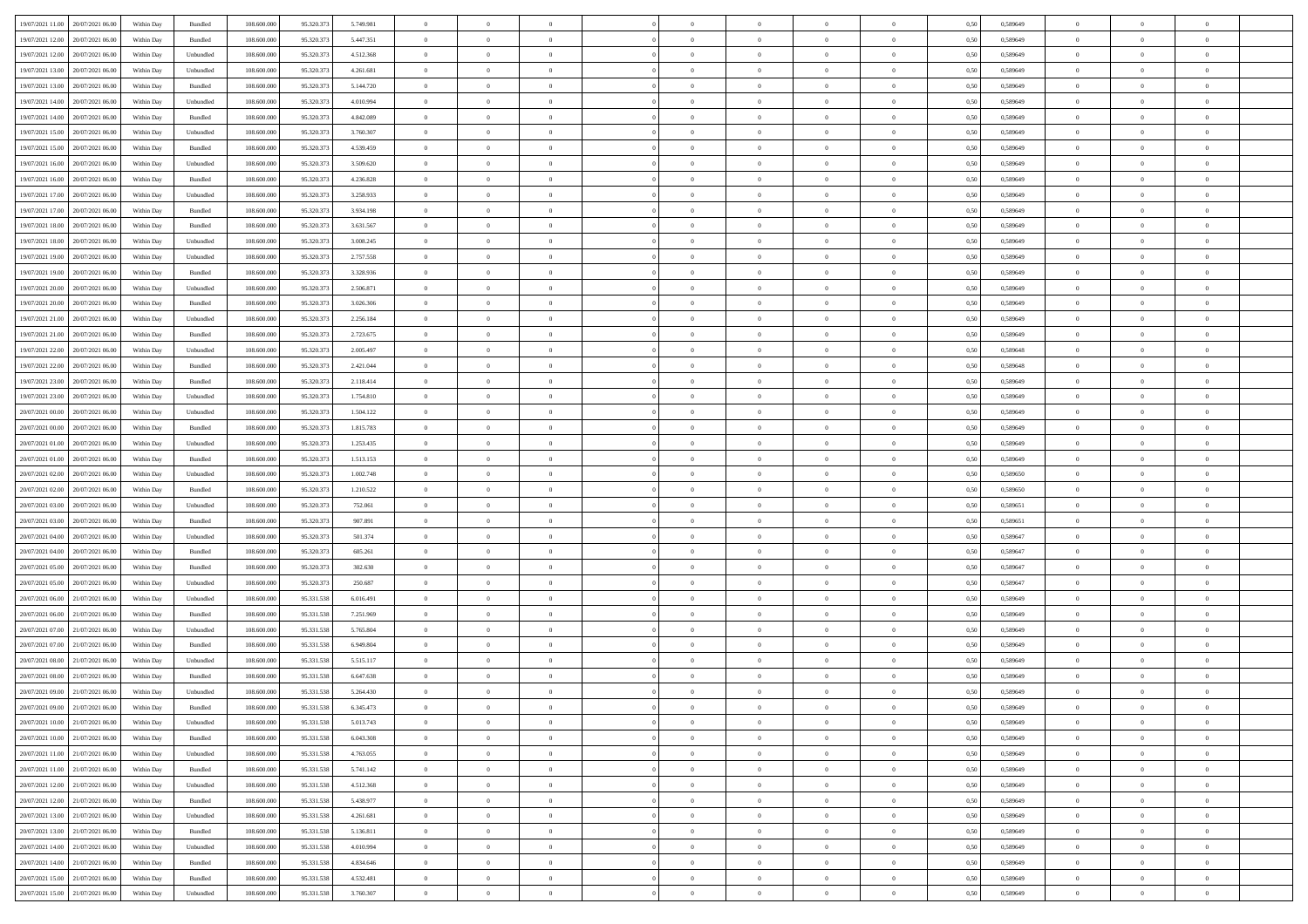|                                      |            |                             |             |            |            | $\overline{0}$ | $\overline{0}$ |                | $\overline{0}$ | $\theta$       |                | $\theta$       |      |          | $\theta$       | $\theta$       | $\overline{0}$ |  |
|--------------------------------------|------------|-----------------------------|-------------|------------|------------|----------------|----------------|----------------|----------------|----------------|----------------|----------------|------|----------|----------------|----------------|----------------|--|
| 20/07/2021 16:00 21/07/2021 06:00    | Within Day | Unbundled                   | 108.600.000 | 95.331.538 | 3.509.620  |                |                |                |                |                |                |                | 0,50 | 0,589649 |                |                |                |  |
| 20/07/2021 16:00<br>21/07/2021 06:00 | Within Day | Bundled                     | 108.600.00  | 95.331.538 | 4.230.315  | $\bf{0}$       | $\bf{0}$       | $\bf{0}$       | $\bf{0}$       | $\overline{0}$ | $\overline{0}$ | $\bf{0}$       | 0,50 | 0,589649 | $\,$ 0 $\,$    | $\bf{0}$       | $\overline{0}$ |  |
| 20/07/2021 17:00<br>21/07/2021 06:00 | Within Day | Unbundled                   | 108,600,000 | 95.331.538 | 3.258.933  | $\overline{0}$ | $\bf{0}$       | $\overline{0}$ | $\bf{0}$       | $\overline{0}$ | $\overline{0}$ | $\bf{0}$       | 0.50 | 0.589649 | $\bf{0}$       | $\overline{0}$ | $\bf{0}$       |  |
| 20/07/2021 17:00<br>21/07/2021 06:00 |            |                             | 108.600.000 |            |            | $\overline{0}$ | $\overline{0}$ | $\overline{0}$ | $\overline{0}$ | $\theta$       | $\overline{0}$ |                |      |          | $\,$ 0 $\,$    | $\,$ 0 $\,$    | $\overline{0}$ |  |
|                                      | Within Day | Bundled                     |             | 95.331.538 | 3.928.150  |                |                |                |                |                |                | $\bf{0}$       | 0,50 | 0,589649 |                |                |                |  |
| 20/07/2021 18:00<br>21/07/2021 06.00 | Within Day | Unbundled                   | 108.600.00  | 95.331.538 | 3.008.245  | $\bf{0}$       | $\overline{0}$ | $\bf{0}$       | $\overline{0}$ | $\bf{0}$       | $\overline{0}$ | $\bf{0}$       | 0,50 | 0,589649 | $\,$ 0 $\,$    | $\bf{0}$       | $\overline{0}$ |  |
| 20/07/2021 18:00<br>21/07/2021 06:00 | Within Day | Bundled                     | 108,600,000 | 95.331.538 | 3.625.984  | $\overline{0}$ | $\bf{0}$       | $\overline{0}$ | $\bf{0}$       | $\overline{0}$ | $\overline{0}$ | $\bf{0}$       | 0.50 | 0.589649 | $\,$ 0 $\,$    | $\theta$       | $\overline{0}$ |  |
| 20/07/2021 19:00<br>21/07/2021 06:00 | Within Day | Unbundled                   | 108.600.000 | 95.331.538 | 2.757.558  | $\overline{0}$ | $\overline{0}$ | $\overline{0}$ | $\overline{0}$ | $\overline{0}$ | $\overline{0}$ | $\bf{0}$       | 0,50 | 0,589649 | $\,$ 0 $\,$    | $\theta$       | $\overline{0}$ |  |
|                                      |            |                             |             |            |            |                |                |                |                |                |                |                |      |          |                |                |                |  |
| 20/07/2021 19:00<br>21/07/2021 06:00 | Within Day | Bundled                     | 108.600.00  | 95.331.538 | 3.323.819  | $\bf{0}$       | $\bf{0}$       | $\bf{0}$       | $\bf{0}$       | $\overline{0}$ | $\overline{0}$ | $\bf{0}$       | 0,50 | 0,589649 | $\,$ 0 $\,$    | $\bf{0}$       | $\overline{0}$ |  |
| 20/07/2021 20:00<br>21/07/2021 06:00 | Within Day | Bundled                     | 108,600,000 | 95.331.538 | 3.021.654  | $\overline{0}$ | $\bf{0}$       | $\overline{0}$ | $\bf{0}$       | $\overline{0}$ | $\overline{0}$ | $\bf{0}$       | 0.50 | 0.589649 | $\bf{0}$       | $\overline{0}$ | $\overline{0}$ |  |
| 20/07/2021 20:00<br>21/07/2021 06:00 | Within Day | Unbundled                   | 108.600.000 | 95.331.538 | 2.506.871  | $\bf{0}$       | $\bf{0}$       | $\overline{0}$ | $\overline{0}$ | $\overline{0}$ | $\overline{0}$ | $\bf{0}$       | 0,50 | 0,589649 | $\,$ 0 $\,$    | $\,$ 0 $\,$    | $\overline{0}$ |  |
|                                      |            |                             |             |            |            |                |                |                |                |                |                |                |      |          |                |                |                |  |
| 20/07/2021 21:00<br>21/07/2021 06:00 | Within Day | Unbundled                   | 108.600.00  | 95.331.538 | 2.256.184  | $\bf{0}$       | $\bf{0}$       | $\bf{0}$       | $\bf{0}$       | $\overline{0}$ | $\overline{0}$ | $\bf{0}$       | 0,50 | 0,589649 | $\,$ 0 $\,$    | $\bf{0}$       | $\overline{0}$ |  |
| 20/07/2021 21:00<br>21/07/2021 06:00 | Within Day | Bundled                     | 108,600,000 | 95.331.538 | 2.719.488  | $\overline{0}$ | $\bf{0}$       | $\overline{0}$ | $\overline{0}$ | $\overline{0}$ | $\overline{0}$ | $\bf{0}$       | 0.50 | 0.589649 | $\bf{0}$       | $\,$ 0 $\,$    | $\,$ 0         |  |
| 20/07/2021 22:00<br>21/07/2021 06:00 | Within Day | Unbundled                   | 108.600.000 | 95.331.538 | 2.005.497  | $\overline{0}$ | $\bf{0}$       | $\overline{0}$ | $\theta$       | $\theta$       | $\overline{0}$ | $\bf{0}$       | 0,50 | 0,589648 | $\,$ 0 $\,$    | $\,$ 0 $\,$    | $\overline{0}$ |  |
| 20/07/2021 22:00<br>21/07/2021 06:00 | Within Day | Bundled                     | 108.600.00  | 95.331.538 | 2.417.323  | $\bf{0}$       | $\bf{0}$       | $\bf{0}$       | $\bf{0}$       | $\bf{0}$       | $\overline{0}$ | $\bf{0}$       | 0,50 | 0,589648 | $\,$ 0 $\,$    | $\bf{0}$       | $\overline{0}$ |  |
|                                      |            |                             |             |            |            |                |                |                |                |                |                |                |      |          |                |                |                |  |
| 20/07/2021 23:00<br>21/07/2021 06:00 | Within Day | Unbundled                   | 108,600,000 | 95.331.538 | 1.754.810  | $\overline{0}$ | $\bf{0}$       | $\overline{0}$ | $\bf{0}$       | $\overline{0}$ | $\overline{0}$ | $\bf{0}$       | 0.50 | 0.589649 | $\,$ 0 $\,$    | $\bf{0}$       | $\overline{0}$ |  |
| 20/07/2021 23:00<br>21/07/2021 06:00 | Within Day | Bundled                     | 108.600.000 | 95.331.538 | 2.115.157  | $\overline{0}$ | $\overline{0}$ | $\overline{0}$ | $\overline{0}$ | $\overline{0}$ | $\overline{0}$ | $\bf{0}$       | 0,50 | 0,589649 | $\theta$       | $\theta$       | $\overline{0}$ |  |
| 21/07/2021 00:00<br>21/07/2021 06:00 | Within Day | Unbundled                   | 108.600.00  | 95.331.538 | 1.504.122  | $\bf{0}$       | $\bf{0}$       | $\bf{0}$       | $\overline{0}$ | $\overline{0}$ | $\overline{0}$ | $\bf{0}$       | 0,50 | 0,589649 | $\,$ 0 $\,$    | $\bf{0}$       | $\overline{0}$ |  |
|                                      |            |                             |             |            |            |                |                |                |                |                |                |                |      |          |                |                |                |  |
| 21/07/2021 00:00<br>21/07/2021 06:00 | Within Day | Bundled                     | 108,600,000 | 95.331.538 | 1.812.992  | $\overline{0}$ | $\bf{0}$       | $\overline{0}$ | $\bf{0}$       | $\bf{0}$       | $\overline{0}$ | $\bf{0}$       | 0.50 | 0.589649 | $\bf{0}$       | $\overline{0}$ | $\bf{0}$       |  |
| 21/07/2021 01:00<br>21/07/2021 06:00 | Within Day | Unbundled                   | 108.600.000 | 95.331.538 | 1.253.435  | $\overline{0}$ | $\bf{0}$       | $\overline{0}$ | $\overline{0}$ | $\overline{0}$ | $\overline{0}$ | $\bf{0}$       | 0,50 | 0,589649 | $\,$ 0 $\,$    | $\bf{0}$       | $\overline{0}$ |  |
| 21/07/2021 01:00<br>21/07/2021 06:00 | Within Day | Bundled                     | 108.600.00  | 95.331.538 | 1.510.827  | $\bf{0}$       | $\bf{0}$       | $\bf{0}$       | $\bf{0}$       | $\overline{0}$ | $\overline{0}$ | $\bf{0}$       | 0,50 | 0,589649 | $\,$ 0 $\,$    | $\bf{0}$       | $\overline{0}$ |  |
| 21/07/2021 02:00<br>21/07/2021 06:00 | Within Day | Bundled                     | 108,600,000 | 95.331.538 | 1.208.661  | $\overline{0}$ | $\bf{0}$       | $\overline{0}$ | $\overline{0}$ | $\bf{0}$       | $\overline{0}$ | $\bf{0}$       | 0.50 | 0.589650 | $\bf{0}$       | $\,$ 0 $\,$    | $\,$ 0         |  |
|                                      |            |                             |             |            |            | $\overline{0}$ |                |                |                |                |                |                |      |          | $\theta$       | $\theta$       |                |  |
| 21/07/2021 02:00<br>21/07/2021 06:00 | Within Day | Unbundled                   | 108.600.000 | 95.331.538 | 1.002.748  |                | $\overline{0}$ | $\overline{0}$ | $\overline{0}$ | $\theta$       | $\overline{0}$ | $\bf{0}$       | 0,50 | 0,589650 |                |                | $\overline{0}$ |  |
| 21/07/2021 03:00<br>21/07/2021 06:00 | Within Day | Unbundled                   | 108.600.00  | 95.331.538 | 752.061    | $\bf{0}$       | $\bf{0}$       | $\bf{0}$       | $\bf{0}$       | $\overline{0}$ | $\overline{0}$ | $\bf{0}$       | 0,50 | 0,589651 | $\,$ 0 $\,$    | $\bf{0}$       | $\overline{0}$ |  |
| 21/07/2021 03:00<br>21/07/2021 06:00 | Within Day | Bundled                     | 108,600,000 | 95.331.538 | 906.496    | $\overline{0}$ | $\bf{0}$       | $\overline{0}$ | $\bf{0}$       | $\overline{0}$ | $\overline{0}$ | $\bf{0}$       | 0.50 | 0.589651 | $\,$ 0 $\,$    | $\overline{0}$ | $\overline{0}$ |  |
| 21/07/2021 04:00<br>21/07/2021 06:00 | Within Day | Unbundled                   | 108.600.000 | 95.331.538 | 501.374    | $\overline{0}$ | $\overline{0}$ | $\overline{0}$ | $\overline{0}$ | $\overline{0}$ | $\overline{0}$ | $\bf{0}$       | 0,50 | 0,589647 | $\,$ 0 $\,$    | $\theta$       | $\overline{0}$ |  |
|                                      |            |                             |             |            |            |                |                |                |                |                |                |                |      |          |                |                |                |  |
| 21/07/2021 04:00<br>21/07/2021 06:00 | Within Day | Bundled                     | 108.600.00  | 95.331.538 | 604.330    | $\bf{0}$       | $\overline{0}$ | $\bf{0}$       | $\overline{0}$ | $\overline{0}$ | $\overline{0}$ | $\bf{0}$       | 0,50 | 0,589647 | $\,$ 0 $\,$    | $\bf{0}$       | $\overline{0}$ |  |
| 21/07/2021 05:00<br>21/07/2021 06:00 | Within Day | Unbundled                   | 108,600,000 | 95.331.538 | 250.687    | $\overline{0}$ | $\bf{0}$       | $\overline{0}$ | $\bf{0}$       | $\overline{0}$ | $\overline{0}$ | $\bf{0}$       | 0.50 | 0.589647 | $\bf{0}$       | $\overline{0}$ | $\overline{0}$ |  |
| 21/07/2021 05:00<br>21/07/2021 06:00 | Within Day | Bundled                     | 108.600.000 | 95.331.538 | 302.165    | $\overline{0}$ | $\bf{0}$       | $\overline{0}$ | $\overline{0}$ | $\overline{0}$ | $\overline{0}$ | $\bf{0}$       | 0,50 | 0,589647 | $\theta$       | $\bf{0}$       | $\overline{0}$ |  |
| 21/07/2021 06:00<br>22/07/2021 06:00 | Within Day | Unbundled                   | 108.600.00  | 95.320.37  | 3.125.300  | $\bf{0}$       | $\bf{0}$       | $\bf{0}$       | $\bf{0}$       | $\overline{0}$ | $\overline{0}$ | $\bf{0}$       | 0,50 | 0,589649 | $\,$ 0 $\,$    | $\bf{0}$       | $\overline{0}$ |  |
|                                      |            |                             |             |            |            |                |                |                |                |                |                |                |      |          |                |                |                |  |
| 21/07/2021 06:00<br>22/07/2021 06:00 | Within Day | Bundled                     | 108,600,000 | 95.320.37  | 10.154.326 | $\overline{0}$ | $\bf{0}$       | $\overline{0}$ | $\overline{0}$ | $\overline{0}$ | $\overline{0}$ | $\bf{0}$       | 0.50 | 0.589649 | $\bf{0}$       | $\,$ 0 $\,$    | $\,$ 0         |  |
| 21/07/2021 07:00<br>22/07/2021 06:00 | Within Day | Bundled                     | 108.600.000 | 95.320.37  | 9.731.229  | $\overline{0}$ | $\overline{0}$ | $\overline{0}$ | $\overline{0}$ | $\overline{0}$ | $\overline{0}$ | $\bf{0}$       | 0.50 | 0.589649 | $\theta$       | $\theta$       | $\overline{0}$ |  |
| 21/07/2021 07:00<br>22/07/2021 06.00 | Within Day | Unbundled                   | 108.600.00  | 95.320.37  | 2.995.079  | $\bf{0}$       | $\bf{0}$       | $\bf{0}$       | $\bf{0}$       | $\overline{0}$ | $\overline{0}$ | $\bf{0}$       | 0,50 | 0,589649 | $\,$ 0 $\,$    | $\bf{0}$       | $\overline{0}$ |  |
| 21/07/2021 08:00<br>22/07/2021 06:00 | Within Day | Unbundled                   | 108,600,000 | 95.320.37  | 2.864.858  | $\overline{0}$ | $\bf{0}$       | $\overline{0}$ | $\bf{0}$       | $\overline{0}$ | $\overline{0}$ | $\bf{0}$       | 0.50 | 0.589649 | $\,$ 0 $\,$    | $\bf{0}$       | $\overline{0}$ |  |
|                                      |            |                             |             |            |            |                |                |                |                |                |                |                |      |          |                |                |                |  |
| 21/07/2021 08:00<br>22/07/2021 06:00 | Within Dav | Bundled                     | 108.600.000 | 95.320.37  | 9.308.132  | $\overline{0}$ | $\overline{0}$ | $\overline{0}$ | $\overline{0}$ | $\overline{0}$ | $\overline{0}$ | $\bf{0}$       | 0.50 | 0.589649 | $\theta$       | $\theta$       | $\overline{0}$ |  |
| 21/07/2021 09:00<br>22/07/2021 06.00 | Within Day | Unbundled                   | 108.600.00  | 95.320.37  | 2.734.637  | $\bf{0}$       | $\bf{0}$       | $\bf{0}$       | $\bf{0}$       | $\overline{0}$ | $\overline{0}$ | $\bf{0}$       | 0,50 | 0,589649 | $\,$ 0 $\,$    | $\bf{0}$       | $\overline{0}$ |  |
| 21/07/2021 09:00<br>22/07/2021 06:00 | Within Day | Bundled                     | 108,600,000 | 95.320.37  | 8.885.035  | $\overline{0}$ | $\bf{0}$       | $\overline{0}$ | $\bf{0}$       | $\overline{0}$ | $\overline{0}$ | $\bf{0}$       | 0.50 | 0.589649 | $\bf{0}$       | $\overline{0}$ | $\bf{0}$       |  |
| 21/07/2021 10:00<br>22/07/2021 06:00 | Within Day | Unbundled                   | 108.600.000 | 95.320.37  | 2.604.416  | $\overline{0}$ | $\overline{0}$ | $\overline{0}$ | $\overline{0}$ | $\overline{0}$ | $\overline{0}$ | $\bf{0}$       | 0.50 | 0.589649 | $\theta$       | $\theta$       | $\overline{0}$ |  |
|                                      |            |                             |             |            |            |                |                |                |                |                |                |                |      |          |                |                |                |  |
| 21/07/2021 10:00<br>22/07/2021 06.00 | Within Day | Bundled                     | 108.600.00  | 95.320.37  | 8.461.938  | $\bf{0}$       | $\bf{0}$       | $\bf{0}$       | $\bf{0}$       | $\overline{0}$ | $\overline{0}$ | $\bf{0}$       | 0,50 | 0,589649 | $\,$ 0 $\,$    | $\bf{0}$       | $\overline{0}$ |  |
| 21/07/2021 11:00<br>22/07/2021 06:00 | Within Day | Unbundled                   | 108,600,000 | 95.320.37  | 2.474.195  | $\overline{0}$ | $\bf{0}$       | $\overline{0}$ | $\overline{0}$ | $\bf{0}$       | $\overline{0}$ | $\bf{0}$       | 0.50 | 0.589649 | $\bf{0}$       | $\,$ 0 $\,$    | $\,$ 0         |  |
| 21/07/2021 11:00<br>22/07/2021 06:00 | Within Dav | Bundled                     | 108.600.000 | 95.320.373 | 8.038.841  | $\overline{0}$ | $\overline{0}$ | $\overline{0}$ | $\overline{0}$ | $\overline{0}$ | $\overline{0}$ | $\bf{0}$       | 0.50 | 0.589649 | $\theta$       | $\theta$       | $\overline{0}$ |  |
| 21/07/2021 12:00<br>22/07/2021 06.00 | Within Day | Unbundled                   | 108.600.00  | 95.320.37  | 2.343.975  | $\bf{0}$       | $\bf{0}$       | $\bf{0}$       | $\bf{0}$       | $\overline{0}$ | $\overline{0}$ | $\bf{0}$       | 0,50 | 0,589649 | $\,$ 0 $\,$    | $\bf{0}$       | $\overline{0}$ |  |
|                                      |            |                             |             |            |            |                |                |                |                |                |                |                |      |          |                |                |                |  |
| 21/07/2021 12:00<br>22/07/2021 06:00 | Within Day | Bundled                     | 108,600,000 | 95.320.37  | 7.615.744  | $\overline{0}$ | $\bf{0}$       | $\overline{0}$ | $\bf{0}$       | $\overline{0}$ | $\overline{0}$ | $\bf{0}$       | 0.50 | 0.589649 | $\bf{0}$       | $\theta$       | $\overline{0}$ |  |
| 21/07/2021 13:00<br>22/07/2021 06:00 | Within Day | Bundled                     | 108.600.000 | 95.320.37  | 7.192.647  | $\overline{0}$ | $\overline{0}$ | $\overline{0}$ | $\overline{0}$ | $\theta$       | $\overline{0}$ | $\overline{0}$ | 0.5( | 0.589649 | $\theta$       | $\theta$       | $\overline{0}$ |  |
| 21/07/2021 13:00<br>22/07/2021 06:00 | Within Day | Unbundled                   | 108.600.000 | 95.320.37  | 2.213.754  | $\bf{0}$       | $\bf{0}$       | $\bf{0}$       | $\bf{0}$       | $\bf{0}$       | $\overline{0}$ | $\bf{0}$       | 0,50 | 0,589649 | $\,$ 0 $\,$    | $\overline{0}$ | $\overline{0}$ |  |
| 21/07/2021 14:00 22/07/2021 06:00    | Within Day | $\ensuremath{\mathsf{Unb}}$ | 108.600.000 | 95.320.373 | 2.083.533  | $\bf{0}$       | $\bf{0}$       |                | $\overline{0}$ | $\bf{0}$       |                |                | 0,50 | 0.589649 | $\bf{0}$       | $\bf{0}$       |                |  |
|                                      |            |                             |             |            |            |                |                |                |                |                |                |                |      |          |                |                |                |  |
| 21/07/2021 14:00 22/07/2021 06:00    | Within Day | Bundled                     | 108.600.000 | 95.320.373 | 6.769.550  | $\overline{0}$ | $\overline{0}$ | $\Omega$       | $\theta$       | $\overline{0}$ | $\overline{0}$ | $\bf{0}$       | 0,50 | 0,589649 | $\theta$       | $\theta$       | $\overline{0}$ |  |
| 21/07/2021 15:00<br>22/07/2021 06:00 | Within Day | Unbundled                   | 108.600.00  | 95.320.37  | 1.953.312  | $\overline{0}$ | $\bf{0}$       | $\overline{0}$ | $\overline{0}$ | $\bf{0}$       | $\overline{0}$ | $\bf{0}$       | 0,50 | 0,589649 | $\bf{0}$       | $\overline{0}$ | $\bf{0}$       |  |
| 21/07/2021 15:00 22/07/2021 06:00    | Within Day | Bundled                     | 108,600,000 | 95.320.373 | 6.346.454  | $\overline{0}$ | $\overline{0}$ | $\overline{0}$ | $\overline{0}$ | $\mathbf{0}$   | $\overline{0}$ | $\,$ 0 $\,$    | 0.50 | 0.589649 | $\overline{0}$ | $\bf{0}$       | $\bf{0}$       |  |
| 21/07/2021 16:00 22/07/2021 06:00    | Within Dav | Unbundled                   | 108.600.000 | 95.320.373 | 1.823.091  | $\overline{0}$ | 49.499         | $\overline{0}$ | $\overline{0}$ | $\overline{0}$ | $\overline{0}$ | $\bf{0}$       | 0.50 | 0.589649 | $\overline{0}$ | $\theta$       | $\overline{0}$ |  |
|                                      |            |                             |             |            |            |                |                |                |                |                |                |                |      |          |                |                |                |  |
| 21/07/2021 16:00<br>22/07/2021 06:00 | Within Day | Bundled                     | 108.600.000 | 95.320.373 | 5.923.357  | $\overline{0}$ | $\bf{0}$       | $\overline{0}$ | $\overline{0}$ | $\bf{0}$       | $\overline{0}$ | $\bf{0}$       | 0,50 | 0,589649 | $\bf{0}$       | $\overline{0}$ | $\overline{0}$ |  |
| 21/07/2021 17:00 22/07/2021 06:00    | Within Day | Unbundled                   | 108,600,000 | 95.369.872 | 1.646.907  | $\overline{0}$ | $\bf{0}$       | $\overline{0}$ | $\overline{0}$ | $\bf{0}$       | $\overline{0}$ | $\bf{0}$       | 0.50 | 0.589649 | $\,$ 0 $\,$    | $\overline{0}$ | $\,$ 0         |  |
| 21/07/2021 17:00 22/07/2021 06:00    | Within Dav | Bundled                     | 108.600.000 | 95.369.872 | 5.500.260  | $\overline{0}$ | $\overline{0}$ | $\overline{0}$ | $\overline{0}$ | $\overline{0}$ | $\overline{0}$ | $\bf{0}$       | 0.50 | 0.589649 | $\overline{0}$ | $\theta$       | $\overline{0}$ |  |
| 22/07/2021 06:00<br>21/07/2021 18:00 |            |                             |             |            |            |                | $\overline{0}$ |                |                | $\overline{0}$ |                |                |      |          | $\bf{0}$       | $\overline{0}$ | $\,$ 0         |  |
|                                      | Within Day | Bundled                     | 108.600.00  | 95.369.872 | 5.077.163  | $\overline{0}$ |                | $\overline{0}$ | $\overline{0}$ |                | $\overline{0}$ | $\bf{0}$       | 0,50 | 0,589649 |                |                |                |  |
| 21/07/2021 18:00 22/07/2021 06:00    | Within Day | Unbundled                   | 108,600,000 | 95.369.872 | 1.520.222  | $\overline{0}$ | $\overline{0}$ | $\overline{0}$ | $\overline{0}$ | $\overline{0}$ | $\overline{0}$ | $\bf{0}$       | 0.50 | 0.589649 | $\mathbf{0}$   | $\bf{0}$       | $\,$ 0         |  |
| 21/07/2021 19:00 22/07/2021 06:00    | Within Dav | Unbundled                   | 108.600.000 | 95.369.872 | 1.393.536  | $\overline{0}$ | $\overline{0}$ | $\overline{0}$ | $\overline{0}$ | $\overline{0}$ | $\overline{0}$ | $\bf{0}$       | 0.50 | 0.589649 | $\overline{0}$ | $\theta$       | $\overline{0}$ |  |
| 21/07/2021 19:00<br>22/07/2021 06:00 | Within Day | Bundled                     | 108.600.00  | 95.369.872 | 4.654.066  | $\overline{0}$ | $\bf{0}$       | $\overline{0}$ | $\bf{0}$       | $\overline{0}$ | $\overline{0}$ | $\bf{0}$       | 0,50 | 0,589649 | $\bf{0}$       | $\,0\,$        | $\bf{0}$       |  |
|                                      |            |                             |             |            |            |                |                |                |                |                |                |                |      |          |                |                |                |  |
| 21/07/2021 20:00 22/07/2021 06:00    | Within Day | ${\sf Unbundred}$           | 108.600.000 | 95.369.872 | 1.266.851  | $\,$ 0 $\,$    | $\bf{0}$       | $\overline{0}$ | $\overline{0}$ | $\,$ 0 $\,$    | $\overline{0}$ | $\bf{0}$       | 0,50 | 0,589649 | $\overline{0}$ | $\,$ 0 $\,$    | $\,$ 0 $\,$    |  |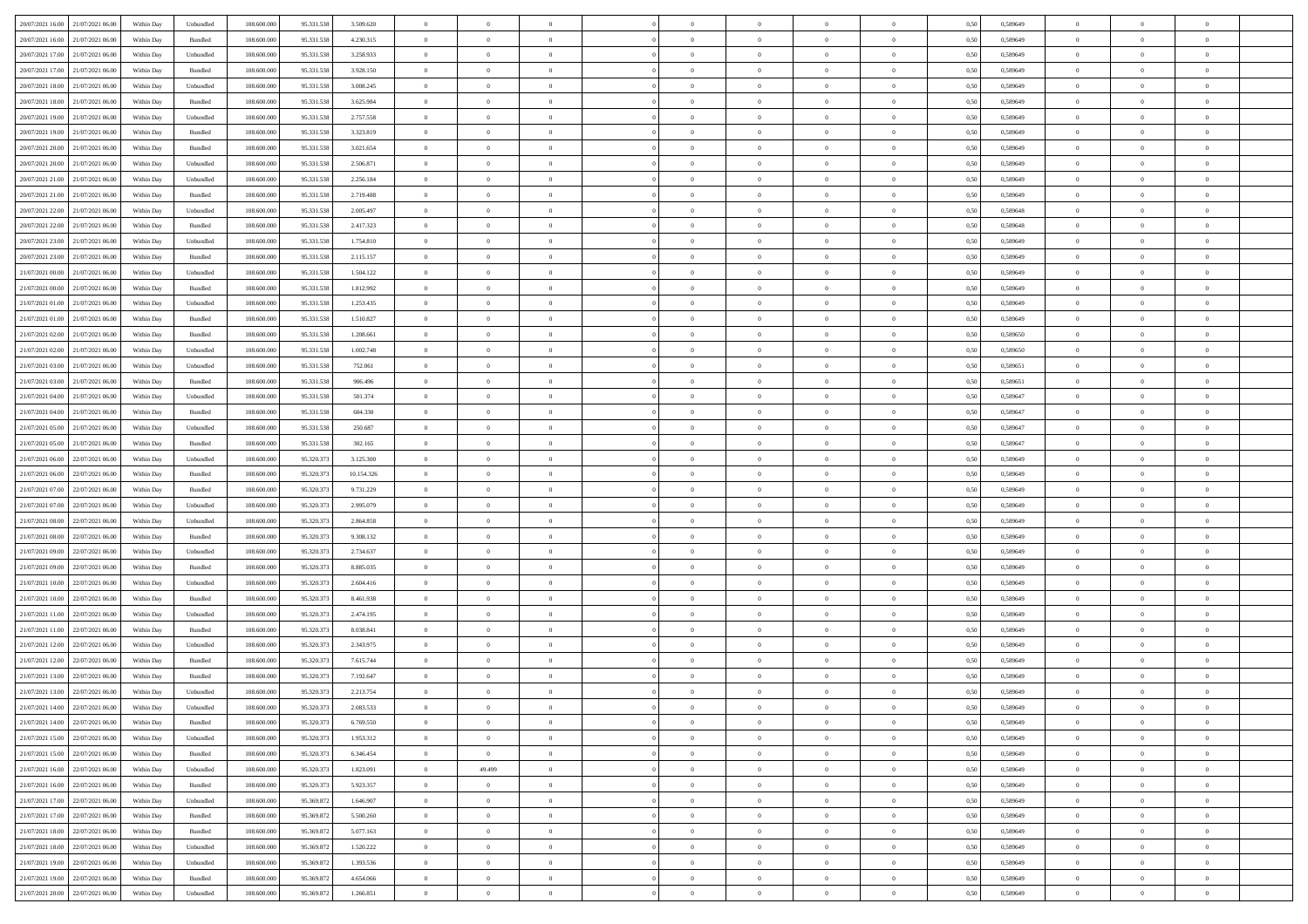| 21/07/2021 20.00 22/07/2021 06:00    | Within Day | Bundled            | 108.600.000 | 95.369.872 | 4.230.969  | $\overline{0}$ | $\overline{0}$ |                | $\overline{0}$ | $\theta$       |                | $\theta$       | 0,50 | 0,589649 | $\theta$       | $\theta$       | $\overline{0}$ |  |
|--------------------------------------|------------|--------------------|-------------|------------|------------|----------------|----------------|----------------|----------------|----------------|----------------|----------------|------|----------|----------------|----------------|----------------|--|
|                                      |            |                    |             |            |            |                |                |                |                |                |                |                |      |          |                |                |                |  |
| 21/07/2021 21:00<br>22/07/2021 06:00 | Within Day | Unbundled          | 108.600.00  | 95.369.87  | 1.140.166  | $\bf{0}$       | $\bf{0}$       | $\bf{0}$       | $\bf{0}$       | $\overline{0}$ | $\overline{0}$ | $\bf{0}$       | 0,50 | 0,589649 | $\,$ 0 $\,$    | $\bf{0}$       | $\overline{0}$ |  |
| 21/07/2021 21:00<br>22/07/2021 06:00 | Within Day | Bundled            | 108,600,000 | 95.369.87  | 3.807.872  | $\overline{0}$ | $\bf{0}$       | $\overline{0}$ | $\bf{0}$       | $\bf{0}$       | $\overline{0}$ | $\bf{0}$       | 0.50 | 0.589649 | $\overline{0}$ | $\overline{0}$ | $\bf{0}$       |  |
| 21/07/2021 22:00<br>22/07/2021 06:00 | Within Day | Unbundled          | 108.600.000 | 95.369.872 | 1.013.481  | $\overline{0}$ | $\overline{0}$ | $\overline{0}$ | $\overline{0}$ | $\theta$       | $\overline{0}$ | $\bf{0}$       | 0,50 | 0,589648 | $\theta$       | $\theta$       | $\overline{0}$ |  |
| 21/07/2021 22.00<br>22/07/2021 06.00 | Within Day | Bundled            | 108.600.00  | 95.369.87  | 3.384.775  | $\bf{0}$       | $\overline{0}$ | $\bf{0}$       | $\overline{0}$ | $\bf{0}$       | $\overline{0}$ | $\bf{0}$       | 0,50 | 0,589648 | $\,$ 0 $\,$    | $\bf{0}$       | $\overline{0}$ |  |
| 21/07/2021 23:00<br>22/07/2021 06:00 | Within Day | Unbundled          | 108,600,000 | 95.369.87  | 886,796    | $\overline{0}$ | $\overline{0}$ | $\overline{0}$ | $\bf{0}$       | $\overline{0}$ | $\overline{0}$ | $\bf{0}$       | 0.50 | 0.589649 | $\,$ 0 $\,$    | $\theta$       | $\overline{0}$ |  |
|                                      |            |                    |             |            |            | $\overline{0}$ | $\overline{0}$ | $\overline{0}$ | $\overline{0}$ | $\overline{0}$ | $\overline{0}$ |                |      |          | $\theta$       | $\theta$       |                |  |
| 21/07/2021 23:00<br>22/07/2021 06:00 | Within Day | Bundled            | 108.600.000 | 95.369.872 | 2.961.678  |                |                |                |                |                |                | $\bf{0}$       | 0,50 | 0,589649 |                |                | $\overline{0}$ |  |
| 22/07/2021 00:00<br>22/07/2021 06.00 | Within Day | Bundled            | 108.600.00  | 95.369.87  | 2.538.581  | $\bf{0}$       | $\bf{0}$       | $\bf{0}$       | $\overline{0}$ | $\overline{0}$ | $\overline{0}$ | $\bf{0}$       | 0,50 | 0,589649 | $\,$ 0 $\,$    | $\bf{0}$       | $\overline{0}$ |  |
| 22/07/2021 00:00<br>22/07/2021 06:00 | Within Day | Unbundled          | 108 600 000 | 95.369.87  | 760.111    | $\overline{0}$ | $\bf{0}$       | $\overline{0}$ | $\bf{0}$       | $\overline{0}$ | $\overline{0}$ | $\bf{0}$       | 0.50 | 0.589649 | $\bf{0}$       | $\overline{0}$ | $\overline{0}$ |  |
| 22/07/2021 01:00<br>22/07/2021 06:00 | Within Day | Unbundled          | 108.600.000 | 95.369.872 | 633.425    | $\overline{0}$ | $\bf{0}$       | $\overline{0}$ | $\overline{0}$ | $\overline{0}$ | $\overline{0}$ | $\bf{0}$       | 0,50 | 0,589649 | $\,$ 0 $\,$    | $\bf{0}$       | $\overline{0}$ |  |
| 22/07/2021 01:00<br>22/07/2021 06.00 | Within Day | Bundled            | 108.600.00  | 95.369.872 | 2.115.484  | $\bf{0}$       | $\bf{0}$       | $\bf{0}$       | $\bf{0}$       | $\overline{0}$ | $\overline{0}$ | $\bf{0}$       | 0,50 | 0,589649 | $\,$ 0 $\,$    | $\bf{0}$       | $\overline{0}$ |  |
| 22/07/2021 02:00<br>22/07/2021 06:00 | Within Day | Unbundled          | 108,600,000 | 95.369.87  | 506,740    | $\overline{0}$ | $\bf{0}$       | $\overline{0}$ | $\overline{0}$ | $\overline{0}$ | $\overline{0}$ | $\bf{0}$       | 0.50 | 0.589650 | $\bf{0}$       | $\overline{0}$ | $\,$ 0         |  |
| 22/07/2021 02:00<br>22/07/2021 06:00 | Within Day | Bundled            | 108.600.000 | 95.369.872 | 1.692.387  | $\overline{0}$ | $\overline{0}$ | $\overline{0}$ | $\theta$       | $\theta$       | $\overline{0}$ | $\bf{0}$       | 0,50 | 0,589650 | $\,$ 0 $\,$    | $\theta$       | $\overline{0}$ |  |
|                                      |            |                    |             |            |            |                | $\overline{0}$ |                |                |                | $\overline{0}$ |                |      |          | $\,$ 0 $\,$    | $\bf{0}$       | $\overline{0}$ |  |
| 22/07/2021 03:00<br>22/07/2021 06:00 | Within Day | Unbundled          | 108.600.00  | 95.369.87  | 380.055    | $\bf{0}$       |                | $\bf{0}$       | $\bf{0}$       | $\bf{0}$       |                | $\bf{0}$       | 0,50 | 0,589651 |                |                |                |  |
| 22/07/2021 03:00<br>22/07/2021 06:00 | Within Day | Bundled            | 108,600,000 | 95.369.87  | 1.269.290  | $\overline{0}$ | $\bf{0}$       | $\overline{0}$ | $\bf{0}$       | $\overline{0}$ | $\theta$       | $\bf{0}$       | 0.50 | 0.589651 | $\,$ 0 $\,$    | $\theta$       | $\overline{0}$ |  |
| 22/07/2021 04:00<br>22/07/2021 06:00 | Within Day | Unbundled          | 108.600.000 | 95.369.872 | 253.370    | $\overline{0}$ | $\overline{0}$ | $\overline{0}$ | $\overline{0}$ | $\overline{0}$ | $\overline{0}$ | $\bf{0}$       | 0,50 | 0,589647 | $\theta$       | $\theta$       | $\overline{0}$ |  |
| 22/07/2021 04:00<br>22/07/2021 06.00 | Within Day | Bundled            | 108.600.00  | 95.369.87  | 846.193    | $\bf{0}$       | $\bf{0}$       | $\bf{0}$       | $\overline{0}$ | $\overline{0}$ | $\overline{0}$ | $\bf{0}$       | 0,50 | 0,589647 | $\,$ 0 $\,$    | $\bf{0}$       | $\overline{0}$ |  |
| 22/07/2021 05:00<br>22/07/2021 06:00 | Within Day | Bundled            | 108 600 000 | 95.369.87  | 423.096    | $\overline{0}$ | $\bf{0}$       | $\overline{0}$ | $\bf{0}$       | $\bf{0}$       | $\overline{0}$ | $\bf{0}$       | 0.50 | 0.589647 | $\bf{0}$       | $\overline{0}$ | $\bf{0}$       |  |
| 22/07/2021 05:00<br>22/07/2021 06:00 | Within Day | Unbundled          | 108.600.000 | 95.369.872 | 126.685    | $\overline{0}$ | $\bf{0}$       | $\overline{0}$ | $\overline{0}$ | $\overline{0}$ | $\overline{0}$ | $\bf{0}$       | 0,50 | 0,589647 | $\,$ 0 $\,$    | $\bf{0}$       | $\overline{0}$ |  |
| 22/07/2021 06:00<br>23/07/2021 06:00 | Within Day | Unbundled          | 108.600.00  | 95.320.37  | 3.025.167  | $\bf{0}$       | $\bf{0}$       | $\bf{0}$       | $\bf{0}$       | $\overline{0}$ | $\overline{0}$ | $\bf{0}$       | 0,50 | 0,589649 | $\,$ 0 $\,$    | $\bf{0}$       | $\overline{0}$ |  |
| 22/07/2021 06:00<br>23/07/2021 06:00 |            | Bundled            | 108,600,000 | 95.320.37  |            |                | $\bf{0}$       |                |                | $\bf{0}$       | $\overline{0}$ |                | 0.50 | 0.589649 | $\bf{0}$       | $\overline{0}$ | $\,$ 0         |  |
|                                      | Within Day |                    |             |            | 10.254.458 | $\overline{0}$ |                | $\overline{0}$ | $\overline{0}$ |                |                | $\bf{0}$       |      |          |                |                |                |  |
| 22/07/2021 07:00<br>23/07/2021 06:00 | Within Day | Unbundled          | 108.600.000 | 95.320.373 | 2.899.119  | $\overline{0}$ | $\overline{0}$ | $\overline{0}$ | $\theta$       | $\theta$       | $\overline{0}$ | $\bf{0}$       | 0,50 | 0,589649 | $\theta$       | $\theta$       | $\overline{0}$ |  |
| 22/07/2021 07:00<br>23/07/2021 06:00 | Within Day | Bundled            | 108.600.00  | 95.320.37  | 9.827.189  | $\bf{0}$       | $\bf{0}$       | $\bf{0}$       | $\bf{0}$       | $\overline{0}$ | $\overline{0}$ | $\bf{0}$       | 0,50 | 0,589649 | $\,$ 0 $\,$    | $\bf{0}$       | $\overline{0}$ |  |
| 22/07/2021 08:00<br>23/07/2021 06:00 | Within Day | Unbundled          | 108 600 000 | 95.320.37  | 2.773.070  | $\overline{0}$ | $\bf{0}$       | $\overline{0}$ | $\bf{0}$       | $\overline{0}$ | $\overline{0}$ | $\bf{0}$       | 0.50 | 0.589649 | $\,$ 0 $\,$    | $\theta$       | $\overline{0}$ |  |
| 22/07/2021 08:00<br>23/07/2021 06:00 | Within Day | Bundled            | 108.600.000 | 95.320.373 | 9.399.920  | $\overline{0}$ | $\overline{0}$ | $\overline{0}$ | $\overline{0}$ | $\overline{0}$ | $\overline{0}$ | $\bf{0}$       | 0,50 | 0,589649 | $\,$ 0 $\,$    | $\theta$       | $\overline{0}$ |  |
| 22/07/2021 09:00<br>23/07/2021 06.00 | Within Day | Unbundled          | 108.600.00  | 95.320.37  | 2.647.021  | $\bf{0}$       | $\overline{0}$ | $\bf{0}$       | $\overline{0}$ | $\overline{0}$ | $\overline{0}$ | $\bf{0}$       | 0,50 | 0,589649 | $\,$ 0 $\,$    | $\bf{0}$       | $\overline{0}$ |  |
| 22/07/2021 09:00<br>23/07/2021 06:00 | Within Day | Bundled            | 108,600,000 | 95.320.37  | 8.972.651  | $\overline{0}$ | $\bf{0}$       | $\overline{0}$ | $\bf{0}$       | $\overline{0}$ | $\overline{0}$ | $\bf{0}$       | 0.50 | 0.589649 | $\bf{0}$       | $\overline{0}$ | $\overline{0}$ |  |
| 22/07/2021 10:00<br>23/07/2021 06:00 | Within Day | Unbundled          | 108.600.000 | 95.320.373 | 2.520.973  | $\overline{0}$ | $\bf{0}$       | $\overline{0}$ | $\overline{0}$ | $\overline{0}$ | $\overline{0}$ | $\bf{0}$       | 0,50 | 0,589649 | $\theta$       | $\theta$       | $\overline{0}$ |  |
| 22/07/2021 10:00<br>23/07/2021 06.00 | Within Day | Bundled            | 108.600.00  | 95.320.37  | 8.545.382  | $\bf{0}$       | $\bf{0}$       | $\bf{0}$       | $\bf{0}$       | $\overline{0}$ | $\overline{0}$ | $\bf{0}$       | 0,50 | 0,589649 | $\,$ 0 $\,$    | $\bf{0}$       | $\overline{0}$ |  |
|                                      |            |                    |             |            |            |                |                |                |                |                |                |                |      |          |                |                |                |  |
| 22/07/2021 11:00<br>23/07/2021 06:00 | Within Day | Bundled            | 108,600,000 | 95.320.37  | 8.118.113  | $\overline{0}$ | $\bf{0}$       | $\overline{0}$ | $\bf{0}$       | $\overline{0}$ | $\overline{0}$ | $\bf{0}$       | 0.50 | 0.589649 | $\bf{0}$       | $\overline{0}$ | $\,$ 0         |  |
| 22/07/2021 11:00<br>23/07/2021 06:00 | Within Day | Unbundled          | 108.600.000 | 95.320.37  | 2.394.924  | $\overline{0}$ | $\overline{0}$ | $\overline{0}$ | $\overline{0}$ | $\overline{0}$ | $\overline{0}$ | $\bf{0}$       | 0.50 | 0.589649 | $\theta$       | $\theta$       | $\overline{0}$ |  |
| 22/07/2021 12:00<br>23/07/2021 06:00 | Within Day | Unbundled          | 108.600.00  | 95.320.37  | 2.268.875  | $\bf{0}$       | $\bf{0}$       | $\bf{0}$       | $\bf{0}$       | $\overline{0}$ | $\overline{0}$ | $\bf{0}$       | 0,50 | 0,589649 | $\,$ 0 $\,$    | $\bf{0}$       | $\overline{0}$ |  |
| 22/07/2021 12:00<br>23/07/2021 06:00 | Within Day | Bundled            | 108,600,000 | 95.320.37  | 7.690.844  | $\overline{0}$ | $\bf{0}$       | $\overline{0}$ | $\bf{0}$       | $\overline{0}$ | $\overline{0}$ | $\bf{0}$       | 0.50 | 0.589649 | $\,$ 0 $\,$    | $\bf{0}$       | $\overline{0}$ |  |
| 22/07/2021 13:00<br>23/07/2021 06:00 | Within Dav | Unbundled          | 108.600.000 | 95.320.373 | 2.142.827  | $\overline{0}$ | $\overline{0}$ | $\overline{0}$ | $\overline{0}$ | $\overline{0}$ | $\overline{0}$ | $\bf{0}$       | 0.50 | 0.589649 | $\theta$       | $\theta$       | $\overline{0}$ |  |
| 22/07/2021 13:00<br>23/07/2021 06:00 | Within Day | Bundled            | 108.600.00  | 95.320.37  | 7.263.574  | $\bf{0}$       | $\bf{0}$       | $\bf{0}$       | $\bf{0}$       | $\overline{0}$ | $\overline{0}$ | $\bf{0}$       | 0,50 | 0,589649 | $\,$ 0 $\,$    | $\bf{0}$       | $\overline{0}$ |  |
| 22/07/2021 14:00<br>23/07/2021 06:00 | Within Day | Unbundled          | 108,600,000 | 95.320.37  | 2.016.778  | $\overline{0}$ | $\bf{0}$       | $\overline{0}$ | $\bf{0}$       | $\overline{0}$ | $\overline{0}$ | $\bf{0}$       | 0.50 | 0.589649 | $\bf{0}$       | $\overline{0}$ | $\bf{0}$       |  |
| 22/07/2021 14:00<br>23/07/2021 06:00 | Within Day | Bundled            | 108.600.000 | 95.320.37  | 6.836.305  | $\overline{0}$ | $\overline{0}$ | $\overline{0}$ | $\overline{0}$ | $\overline{0}$ | $\overline{0}$ | $\bf{0}$       | 0.50 | 0.589649 | $\theta$       | $\theta$       | $\overline{0}$ |  |
| 23/07/2021 06.00                     | Within Day | Unbundled          | 108.600.00  | 95.320.37  | 1.890.729  | $\bf{0}$       | $\bf{0}$       | $\bf{0}$       | $\bf{0}$       | $\overline{0}$ | $\bf{0}$       | $\bf{0}$       | 0,50 | 0,589649 | $\,$ 0 $\,$    | $\bf{0}$       | $\overline{0}$ |  |
| 22/07/2021 15:00                     |            |                    |             |            |            |                |                |                |                |                |                |                |      |          |                |                |                |  |
| 22/07/2021 15:00<br>23/07/2021 06:00 | Within Day | Bundled            | 108,600,000 | 95.320.37  | 6.409.036  | $\overline{0}$ | $\bf{0}$       | $\overline{0}$ | $\overline{0}$ | $\bf{0}$       | $\overline{0}$ | $\bf{0}$       | 0.50 | 0.589649 | $\,$ 0 $\,$    | $\,$ 0 $\,$    | $\,$ 0         |  |
| 22/07/2021 16:00<br>23/07/2021 06:00 | Within Dav | Bundled            | 108.600.000 | 95.320.373 | 5.981.767  | $\overline{0}$ | $\overline{0}$ | $\overline{0}$ | $\overline{0}$ | $\overline{0}$ | $\overline{0}$ | $\bf{0}$       | 0.50 | 0.589649 | $\theta$       | $\theta$       | $\overline{0}$ |  |
| 22/07/2021 16:00<br>23/07/2021 06.00 | Within Day | Unbundled          | 108.600.00  | 95.320.37  | 1.764.681  | $\bf{0}$       | $\bf{0}$       | $\bf{0}$       | $\bf{0}$       | $\overline{0}$ | $\overline{0}$ | $\bf{0}$       | 0,50 | 0,589649 | $\,$ 0 $\,$    | $\bf{0}$       | $\overline{0}$ |  |
| 22/07/2021 17:00<br>23/07/2021 06:00 | Within Day | Unbundled          | 108,600,000 | 95.320.37  | 1.638.632  | $\overline{0}$ | $\overline{0}$ | $\overline{0}$ | $\bf{0}$       | $\overline{0}$ | $\Omega$       | $\bf{0}$       | 0.50 | 0.589649 | $\bf{0}$       | $\theta$       | $\overline{0}$ |  |
| 22/07/2021 17:00<br>23/07/2021 06:00 | Within Day | Bundled            | 108.600.000 | 95.320.37  | 5.554.498  | $\overline{0}$ | $\overline{0}$ | $\Omega$       | $\overline{0}$ | $\theta$       | $\overline{0}$ | $\overline{0}$ | 0.5( | 0.589649 | $\theta$       | $\theta$       | $\overline{0}$ |  |
| 22/07/2021 18:00<br>23/07/2021 06:00 | Within Day | Unbundled          | 108.600.000 | 95.320.37  | 1.512.583  | $\bf{0}$       | $\bf{0}$       | $\bf{0}$       | $\bf{0}$       | $\bf{0}$       | $\overline{0}$ | $\bf{0}$       | 0,50 | 0,589649 | $\overline{0}$ | $\overline{0}$ | $\overline{0}$ |  |
| 22/07/2021 18:00 23/07/2021 06:00    | Within Day | $\mathbf B$ undled | 108.600.000 | 95.320.373 | 5.127.229  | $\bf{0}$       | $\theta$       |                | $\overline{0}$ |                |                |                | 0,50 | 0.589649 | $\bf{0}$       | $\bf{0}$       |                |  |
| 22/07/2021 19:00 23/07/2021 06:00    | Within Day | Unbundled          | 108.600.000 | 95.320.373 | 1.386.535  | $\overline{0}$ | $\overline{0}$ | $\Omega$       | $\overline{0}$ | $\overline{0}$ | $\overline{0}$ | $\bf{0}$       | 0,50 | 0,589649 | $\theta$       | $\theta$       | $\overline{0}$ |  |
|                                      |            |                    |             |            |            |                |                |                |                |                |                |                |      |          |                |                |                |  |
| 22/07/2021 19:00<br>23/07/2021 06:00 | Within Day | Bundled            | 108.600.00  | 95.320.37  | 4.699.960  | $\overline{0}$ | $\bf{0}$       | $\overline{0}$ | $\overline{0}$ | $\bf{0}$       | $\overline{0}$ | $\bf{0}$       | 0,50 | 0,589649 | $\bf{0}$       | $\overline{0}$ | $\bf{0}$       |  |
| 22/07/2021 20:00 23/07/2021 06:00    | Within Day | Unbundled          | 108,600,000 | 95.320.373 | 1.260.486  | $\overline{0}$ | $\overline{0}$ | $\overline{0}$ | $\overline{0}$ | $\mathbf{0}$   | $\overline{0}$ | $\,$ 0 $\,$    | 0.50 | 0.589649 | $\overline{0}$ | $\bf{0}$       | $\overline{0}$ |  |
| 22/07/2021 20.00 23/07/2021 06:00    | Within Day | Bundled            | 108.600.000 | 95.320.373 | 4.272.691  | $\overline{0}$ | $\overline{0}$ | $\overline{0}$ | $\overline{0}$ | $\overline{0}$ | $\overline{0}$ | $\bf{0}$       | 0,50 | 0.589649 | $\overline{0}$ | $\theta$       | $\overline{0}$ |  |
| 22/07/2021 21:00<br>23/07/2021 06:00 | Within Day | Unbundled          | 108.600.000 | 95.320.373 | 1.134.437  | $\overline{0}$ | $\bf{0}$       | $\overline{0}$ | $\overline{0}$ | $\bf{0}$       | $\overline{0}$ | $\bf{0}$       | 0,50 | 0,589649 | $\bf{0}$       | $\overline{0}$ | $\overline{0}$ |  |
| 22/07/2021 21:00 23/07/2021 06:00    | Within Day | Bundled            | 108,600,000 | 95.320.373 | 3.845.422  | $\overline{0}$ | $\bf{0}$       | $\overline{0}$ | $\overline{0}$ | $\bf{0}$       | $\overline{0}$ | $\bf{0}$       | 0.50 | 0.589649 | $\,$ 0 $\,$    | $\overline{0}$ | $\,$ 0         |  |
| 22/07/2021 22:00 23/07/2021 06:00    | Within Dav | Bundled            | 108.600.000 | 95.320.373 | 3.418.152  | $\overline{0}$ | $\overline{0}$ | $\overline{0}$ | $\overline{0}$ | $\overline{0}$ | $\overline{0}$ | $\bf{0}$       | 0,50 | 0.589648 | $\overline{0}$ | $\theta$       | $\overline{0}$ |  |
| 23/07/2021 06:00<br>22/07/2021 22:00 | Within Day | Unbundled          | 108.600.00  | 95.320.37  | 1.008.389  | $\overline{0}$ | $\overline{0}$ | $\overline{0}$ | $\overline{0}$ | $\overline{0}$ | $\overline{0}$ | $\bf{0}$       | 0,50 | 0,589648 | $\bf{0}$       | $\overline{0}$ | $\,$ 0         |  |
|                                      |            | Unbundled          | 108,600,000 | 95.320.37  | 882,340    |                | $\overline{0}$ |                |                |                | $\overline{0}$ |                | 0.50 | 0.589649 |                |                | $\,$ 0         |  |
| 22/07/2021 23:00 23/07/2021 06:00    | Within Day |                    |             |            |            | $\overline{0}$ |                | $\overline{0}$ | $\overline{0}$ | $\overline{0}$ |                | $\bf{0}$       |      |          | $\mathbf{0}$   | $\bf{0}$       |                |  |
| 22/07/2021 23:00 23/07/2021 06:00    | Within Dav | Bundled            | 108.600.000 | 95.320.373 | 2.990.883  | $\overline{0}$ | $\overline{0}$ | $\overline{0}$ | $\overline{0}$ | $\overline{0}$ | $\overline{0}$ | $\bf{0}$       | 0,50 | 0.589649 | $\overline{0}$ | $\theta$       | $\overline{0}$ |  |
| 23/07/2021 00:00<br>23/07/2021 06:00 | Within Day | Unbundled          | 108.600.00  | 95.320.37  | 756.291    | $\overline{0}$ | $\bf{0}$       | $\overline{0}$ | $\overline{0}$ | $\overline{0}$ | $\overline{0}$ | $\bf{0}$       | 0,50 | 0,589649 | $\bf{0}$       | $\overline{0}$ | $\bf{0}$       |  |
| 23/07/2021 00:00 23/07/2021 06:00    | Within Day | Bundled            | 108.600.000 | 95.320.373 | 2.563.614  | $\,$ 0 $\,$    | $\bf{0}$       | $\overline{0}$ | $\overline{0}$ | $\,$ 0 $\,$    | $\overline{0}$ | $\,$ 0 $\,$    | 0,50 | 0,589649 | $\overline{0}$ | $\,$ 0 $\,$    | $\,$ 0 $\,$    |  |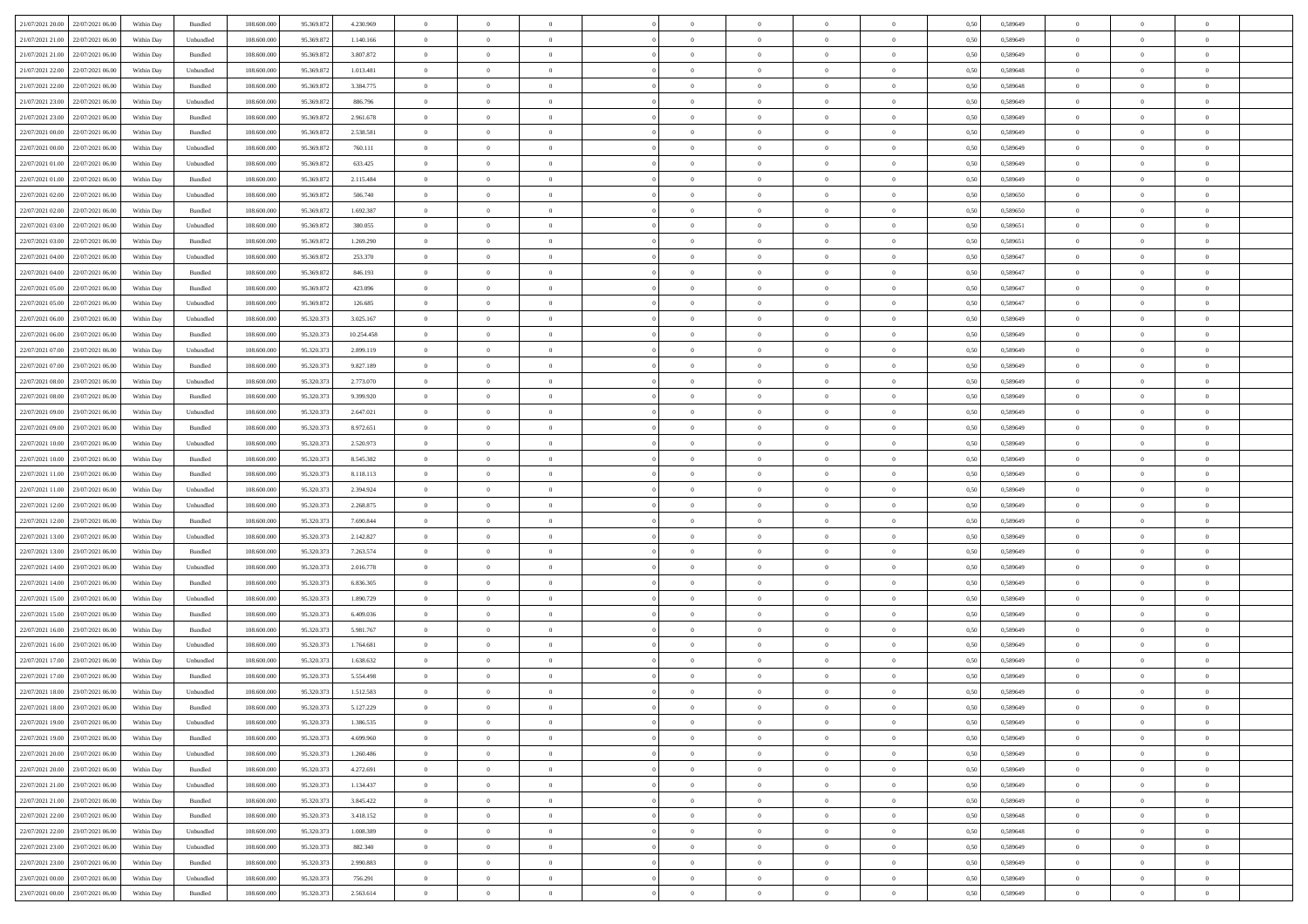| 23/07/2021 01:00 23/07/2021 06:00           | Within Day | Unbundled                   | 108.600.000 | 95.320.373 | 630.243   | $\overline{0}$ | $\overline{0}$ |                | $\overline{0}$ | $\theta$       |                | $\theta$       | 0,50 | 0,589649 | $\theta$       | $\theta$       | $\overline{0}$ |  |
|---------------------------------------------|------------|-----------------------------|-------------|------------|-----------|----------------|----------------|----------------|----------------|----------------|----------------|----------------|------|----------|----------------|----------------|----------------|--|
| 23/07/2021 01:00<br>23/07/2021 06:00        | Within Day | Bundled                     | 108.600.00  | 95.320.37  | 2.136.345 | $\bf{0}$       | $\bf{0}$       | $\bf{0}$       | $\bf{0}$       | $\overline{0}$ | $\overline{0}$ | $\bf{0}$       | 0,50 | 0,589649 | $\,$ 0 $\,$    | $\bf{0}$       | $\overline{0}$ |  |
| 23/07/2021 02:00<br>23/07/2021 06:00        | Within Day | Unbundled                   | 108,600,000 | 95.320.373 | 504.194   | $\overline{0}$ | $\bf{0}$       | $\overline{0}$ | $\bf{0}$       | $\bf{0}$       | $\overline{0}$ | $\bf{0}$       | 0.50 | 0.589650 | $\bf{0}$       | $\overline{0}$ | $\bf{0}$       |  |
|                                             |            |                             |             |            |           | $\overline{0}$ |                |                |                |                |                |                |      |          | $\theta$       | $\theta$       |                |  |
| 23/07/2021 02:00<br>23/07/2021 06:00        | Within Day | Bundled                     | 108.600.000 | 95.320.373 | 1.709.076 |                | $\overline{0}$ | $\overline{0}$ | $\overline{0}$ | $\theta$       | $\overline{0}$ | $\bf{0}$       | 0,50 | 0,589650 |                |                | $\overline{0}$ |  |
| 23/07/2021 03:00<br>23/07/2021 06.00        | Within Day | Bundled                     | 108.600.00  | 95.320.37  | 1.281.807 | $\bf{0}$       | $\overline{0}$ | $\bf{0}$       | $\overline{0}$ | $\theta$       | $\overline{0}$ | $\bf{0}$       | 0,50 | 0,589651 | $\,$ 0 $\,$    | $\bf{0}$       | $\overline{0}$ |  |
| 23/07/2021 03:00<br>23/07/2021 06:00        | Within Day | Unbundled                   | 108,600,000 | 95.320.37  | 378.145   | $\overline{0}$ | $\overline{0}$ | $\overline{0}$ | $\bf{0}$       | $\overline{0}$ | $\theta$       | $\bf{0}$       | 0.50 | 0.589651 | $\,$ 0 $\,$    | $\theta$       | $\overline{0}$ |  |
| 23/07/2021 04:00<br>23/07/2021 06:00        | Within Day | Unbundled                   | 108.600.000 | 95.320.373 | 252.097   | $\overline{0}$ | $\overline{0}$ | $\overline{0}$ | $\overline{0}$ | $\overline{0}$ | $\overline{0}$ | $\bf{0}$       | 0,50 | 0,589647 | $\theta$       | $\theta$       | $\overline{0}$ |  |
|                                             |            |                             |             |            |           |                | $\bf{0}$       | $\bf{0}$       | $\overline{0}$ | $\overline{0}$ | $\overline{0}$ |                |      |          | $\,$ 0 $\,$    | $\bf{0}$       | $\overline{0}$ |  |
| 23/07/2021 04:00<br>23/07/2021 06.00        | Within Day | Bundled                     | 108.600.00  | 95.320.37  | 854.538   | $\bf{0}$       |                |                |                |                |                | $\bf{0}$       | 0,50 | 0,589647 |                |                |                |  |
| 23/07/2021 05:00<br>23/07/2021 06:00        | Within Day | Unbundled                   | 108,600,000 | 95.320.37  | 126,048   | $\overline{0}$ | $\bf{0}$       | $\overline{0}$ | $\bf{0}$       | $\overline{0}$ | $\overline{0}$ | $\bf{0}$       | 0.50 | 0.589647 | $\bf{0}$       | $\overline{0}$ | $\overline{0}$ |  |
| 23/07/2021 05:00<br>23/07/2021 06:00        | Within Day | Bundled                     | 108.600.000 | 95.320.373 | 427.269   | $\overline{0}$ | $\bf{0}$       | $\overline{0}$ | $\overline{0}$ | $\overline{0}$ | $\overline{0}$ | $\bf{0}$       | 0,50 | 0,589647 | $\,$ 0 $\,$    | $\bf{0}$       | $\overline{0}$ |  |
| 23/07/2021 06:00<br>24/07/2021 06.00        | Within Day | Unbundled                   | 108.600.00  | 95.320.445 | 6.016.426 | $\bf{0}$       | $\bf{0}$       | $\bf{0}$       | $\bf{0}$       | $\overline{0}$ | $\overline{0}$ | $\bf{0}$       | 0,50 | 0,589649 | $\,$ 0 $\,$    | $\bf{0}$       | $\overline{0}$ |  |
| 23/07/2021 06:00<br>24/07/2021 06:00        | Within Day | Bundled                     | 108,600,000 | 95.320.445 | 7.263.128 | $\overline{0}$ | $\bf{0}$       | $\overline{0}$ | $\overline{0}$ | $\bf{0}$       | $\overline{0}$ | $\bf{0}$       | 0.50 | 0.589649 | $\bf{0}$       | $\overline{0}$ | $\,$ 0         |  |
|                                             |            |                             |             |            |           |                |                |                |                |                |                |                |      |          |                |                |                |  |
| 23/07/2021 07:00<br>24/07/2021 06:00        | Within Day | Unbundled                   | 108.600.000 | 95.320.445 | 5.765.742 | $\overline{0}$ | $\overline{0}$ | $\overline{0}$ | $\theta$       | $\theta$       | $\overline{0}$ | $\bf{0}$       | 0,50 | 0,589649 | $\,$ 0 $\,$    | $\theta$       | $\overline{0}$ |  |
| 23/07/2021 07:00<br>24/07/2021 06.00        | Within Day | Bundled                     | 108.600.00  | 95.320.445 | 6.960.497 | $\bf{0}$       | $\overline{0}$ | $\bf{0}$       | $\bf{0}$       | $\bf{0}$       | $\overline{0}$ | $\bf{0}$       | 0,50 | 0,589649 | $\,$ 0 $\,$    | $\bf{0}$       | $\overline{0}$ |  |
| 23/07/2021 08:00<br>24/07/2021 06:00        | Within Day | Unbundled                   | 108 600 000 | 95.320.44  | 5.515.058 | $\overline{0}$ | $\bf{0}$       | $\overline{0}$ | $\bf{0}$       | $\overline{0}$ | $\theta$       | $\bf{0}$       | 0.50 | 0.589649 | $\,$ 0 $\,$    | $\theta$       | $\overline{0}$ |  |
| 23/07/2021 08:00<br>24/07/2021 06:00        | Within Day | Bundled                     | 108.600.000 | 95.320.445 | 6.657.867 | $\overline{0}$ | $\overline{0}$ | $\overline{0}$ | $\overline{0}$ | $\overline{0}$ | $\overline{0}$ | $\bf{0}$       | 0,50 | 0,589649 | $\theta$       | $\theta$       | $\overline{0}$ |  |
| 23/07/2021 09:00<br>24/07/2021 06.00        | Within Day | Bundled                     | 108.600.00  | 95.320.445 | 6.355.237 | $\bf{0}$       | $\bf{0}$       | $\bf{0}$       | $\overline{0}$ | $\overline{0}$ | $\overline{0}$ | $\bf{0}$       | 0,50 | 0,589649 | $\,$ 0 $\,$    | $\bf{0}$       | $\overline{0}$ |  |
|                                             |            |                             |             |            |           |                |                |                |                |                |                |                |      |          |                |                |                |  |
| 23/07/2021 09:00<br>24/07/2021 06:00        | Within Day | Unbundled                   | 108,600,000 | 95.320.44  | 5.264.373 | $\overline{0}$ | $\bf{0}$       | $\overline{0}$ | $\bf{0}$       | $\overline{0}$ | $\overline{0}$ | $\bf{0}$       | 0.50 | 0.589649 | $\bf{0}$       | $\overline{0}$ | $\bf{0}$       |  |
| 23/07/2021 10:00<br>24/07/2021 06:00        | Within Day | Unbundled                   | 108.600.000 | 95.320.445 | 5.013.689 | $\overline{0}$ | $\bf{0}$       | $\overline{0}$ | $\overline{0}$ | $\overline{0}$ | $\overline{0}$ | $\bf{0}$       | 0,50 | 0,589649 | $\,$ 0 $\,$    | $\bf{0}$       | $\overline{0}$ |  |
| 23/07/2021 10:00<br>24/07/2021 06.00        | Within Day | Bundled                     | 108.600.00  | 95.320.445 | 6.052.606 | $\bf{0}$       | $\bf{0}$       | $\bf{0}$       | $\bf{0}$       | $\overline{0}$ | $\overline{0}$ | $\bf{0}$       | 0,50 | 0,589649 | $\,$ 0 $\,$    | $\bf{0}$       | $\overline{0}$ |  |
| 23/07/2021 11:00<br>24/07/2021 06:00        | Within Day | Unbundled                   | 108,600,000 | 95.320.445 | 4.763.004 | $\overline{0}$ | $\bf{0}$       | $\overline{0}$ | $\overline{0}$ | $\bf{0}$       | $\overline{0}$ | $\bf{0}$       | 0.50 | 0.589649 | $\bf{0}$       | $\overline{0}$ | $\,$ 0         |  |
| 23/07/2021 11:00<br>24/07/2021 06:00        | Within Day | Bundled                     | 108.600.000 | 95.320.445 | 5.749.976 | $\overline{0}$ | $\overline{0}$ | $\overline{0}$ | $\theta$       | $\theta$       | $\overline{0}$ | $\bf{0}$       | 0,50 | 0,589649 | $\theta$       | $\theta$       | $\overline{0}$ |  |
|                                             |            |                             |             |            |           |                |                |                |                |                |                |                |      |          |                |                |                |  |
| 23/07/2021 12:00<br>24/07/2021 06.00        | Within Day | Unbundled                   | 108.600.00  | 95.320.445 | 4.512.320 | $\bf{0}$       | $\bf{0}$       | $\bf{0}$       | $\bf{0}$       | $\overline{0}$ | $\overline{0}$ | $\bf{0}$       | 0,50 | 0,589649 | $\,$ 0 $\,$    | $\bf{0}$       | $\overline{0}$ |  |
| 23/07/2021 12:00<br>24/07/2021 06:00        | Within Day | Bundled                     | 108,600,000 | 95.320.44  | 5.447.346 | $\overline{0}$ | $\overline{0}$ | $\overline{0}$ | $\bf{0}$       | $\overline{0}$ | $\theta$       | $\bf{0}$       | 0.50 | 0.589649 | $\,$ 0 $\,$    | $\theta$       | $\overline{0}$ |  |
| 23/07/2021 13:00<br>24/07/2021 06:00        | Within Day | Unbundled                   | 108.600.000 | 95.320.445 | 4.261.635 | $\overline{0}$ | $\overline{0}$ | $\overline{0}$ | $\overline{0}$ | $\overline{0}$ | $\overline{0}$ | $\bf{0}$       | 0,50 | 0,589649 | $\,$ 0 $\,$    | $\theta$       | $\overline{0}$ |  |
| 23/07/2021 13:00<br>24/07/2021 06.00        | Within Day | Bundled                     | 108.600.00  | 95.320.445 | 5.144.715 | $\bf{0}$       | $\overline{0}$ | $\bf{0}$       | $\overline{0}$ | $\overline{0}$ | $\overline{0}$ | $\bf{0}$       | 0,50 | 0,589649 | $\,$ 0 $\,$    | $\bf{0}$       | $\overline{0}$ |  |
| 23/07/2021 14:00<br>24/07/2021 06:00        | Within Day | Bundled                     | 108,600,000 | 95.320.445 | 4.842.085 | $\overline{0}$ | $\bf{0}$       | $\overline{0}$ | $\bf{0}$       | $\overline{0}$ | $\overline{0}$ | $\bf{0}$       | 0.50 | 0.589649 | $\bf{0}$       | $\overline{0}$ | $\overline{0}$ |  |
| 23/07/2021 14:00<br>24/07/2021 06:00        | Within Day | Unbundled                   | 108.600.000 | 95.320.445 | 4.010.951 | $\overline{0}$ | $\overline{0}$ | $\overline{0}$ | $\overline{0}$ | $\overline{0}$ | $\overline{0}$ | $\bf{0}$       | 0,50 | 0,589649 | $\theta$       | $\theta$       | $\overline{0}$ |  |
|                                             |            |                             |             |            |           |                |                |                |                |                |                |                |      |          |                |                |                |  |
| 23/07/2021 15:00<br>24/07/2021 06.00        | Within Day | Unbundled                   | 108.600.00  | 95.320.445 | 3.760.266 | $\bf{0}$       | $\bf{0}$       | $\bf{0}$       | $\bf{0}$       | $\overline{0}$ | $\overline{0}$ | $\bf{0}$       | 0,50 | 0,589649 | $\,$ 0 $\,$    | $\bf{0}$       | $\overline{0}$ |  |
| 23/07/2021 15:00<br>24/07/2021 06.00        | Within Day | Bundled                     | 108,600,000 | 95.320.445 | 4.539.455 | $\overline{0}$ | $\bf{0}$       | $\overline{0}$ | $\bf{0}$       | $\bf{0}$       | $\overline{0}$ | $\bf{0}$       | 0.50 | 0.589649 | $\bf{0}$       | $\overline{0}$ | $\,$ 0         |  |
| 23/07/2021 16:00<br>24/07/2021 06:00        | Within Day | Unbundled                   | 108.600.000 | 95.320.445 | 3.509.582 | $\overline{0}$ | $\overline{0}$ | $\overline{0}$ | $\overline{0}$ | $\overline{0}$ | $\overline{0}$ | $\bf{0}$       | 0.50 | 0.589649 | $\theta$       | $\theta$       | $\overline{0}$ |  |
| 23/07/2021 16:00<br>24/07/2021 06.00        | Within Day | Bundled                     | 108.600.00  | 95.320.445 | 4.236.824 | $\bf{0}$       | $\bf{0}$       | $\bf{0}$       | $\bf{0}$       | $\overline{0}$ | $\overline{0}$ | $\bf{0}$       | 0,50 | 0,589649 | $\,$ 0 $\,$    | $\bf{0}$       | $\overline{0}$ |  |
| 23/07/2021 17:00<br>24/07/2021 06:00        | Within Day | Unbundled                   | 108,600,000 | 95.320.445 | 3.258.897 | $\overline{0}$ | $\bf{0}$       | $\overline{0}$ | $\bf{0}$       | $\overline{0}$ | $\overline{0}$ | $\bf{0}$       | 0.50 | 0.589649 | $\,$ 0 $\,$    | $\bf{0}$       | $\overline{0}$ |  |
|                                             |            |                             |             |            |           |                |                |                |                |                |                |                |      |          |                |                |                |  |
| 23/07/2021 17:00<br>24/07/2021 06:00        | Within Dav | Bundled                     | 108.600.000 | 95.320.445 | 3.934.194 | $\overline{0}$ | $\overline{0}$ | $\overline{0}$ | $\overline{0}$ | $\overline{0}$ | $\overline{0}$ | $\bf{0}$       | 0.50 | 0.589649 | $\theta$       | $\theta$       | $\overline{0}$ |  |
| 23/07/2021 18:00<br>24/07/2021 06.00        | Within Day | Unbundled                   | 108.600.00  | 95.320.445 | 3.008.213 | $\bf{0}$       | $\bf{0}$       | $\bf{0}$       | $\bf{0}$       | $\overline{0}$ | $\overline{0}$ | $\bf{0}$       | 0,50 | 0,589649 | $\,$ 0 $\,$    | $\bf{0}$       | $\overline{0}$ |  |
| 23/07/2021 18:00<br>24/07/2021 06:00        | Within Day | Bundled                     | 108,600,000 | 95.320.44  | 3.631.564 | $\overline{0}$ | $\bf{0}$       | $\overline{0}$ | $\bf{0}$       | $\overline{0}$ | $\overline{0}$ | $\bf{0}$       | 0.50 | 0.589649 | $\bf{0}$       | $\overline{0}$ | $\overline{0}$ |  |
| 23/07/2021 19:00<br>24/07/2021 06:00        | Within Day | Unbundled                   | 108.600.000 | 95.320.445 | 2.757.529 | $\overline{0}$ | $\overline{0}$ | $\overline{0}$ | $\overline{0}$ | $\overline{0}$ | $\overline{0}$ | $\bf{0}$       | 0.50 | 0.589649 | $\theta$       | $\theta$       | $\overline{0}$ |  |
| 23/07/2021 19:00<br>24/07/2021 06.00        | Within Day | Bundled                     | 108.600.00  | 95.320.445 | 3.328.933 | $\bf{0}$       | $\bf{0}$       | $\bf{0}$       | $\bf{0}$       | $\overline{0}$ | $\overline{0}$ | $\bf{0}$       | 0,50 | 0,589649 | $\,$ 0 $\,$    | $\bf{0}$       | $\overline{0}$ |  |
| 23/07/2021 20:00<br>24/07/2021 06.00        |            | Bundled                     | 108,600,000 | 95.320.445 | 3.026.303 |                | $\bf{0}$       | $\overline{0}$ |                | $\bf{0}$       | $\overline{0}$ |                | 0.50 | 0.589649 | $\bf{0}$       | $\overline{0}$ | $\,$ 0         |  |
|                                             | Within Day |                             |             |            |           | $\overline{0}$ |                |                | $\overline{0}$ |                |                | $\bf{0}$       |      |          |                |                |                |  |
| 23/07/2021 20:00<br>24/07/2021 06:00        | Within Dav | Unbundled                   | 108.600.000 | 95.320.445 | 2.506.844 | $\overline{0}$ | $\overline{0}$ | $\overline{0}$ | $\overline{0}$ | $\overline{0}$ | $\overline{0}$ | $\bf{0}$       | 0.50 | 0.589649 | $\theta$       | $\theta$       | $\overline{0}$ |  |
| 23/07/2021 21:00<br>24/07/2021 06.00        | Within Day | Unbundled                   | 108.600.00  | 95.320.445 | 2.256.160 | $\bf{0}$       | $\bf{0}$       | $\bf{0}$       | $\bf{0}$       | $\overline{0}$ | $\overline{0}$ | $\bf{0}$       | 0,50 | 0,589649 | $\,$ 0 $\,$    | $\bf{0}$       | $\overline{0}$ |  |
| 23/07/2021 21:00<br>24/07/2021 06:00        | Within Day | Bundled                     | 108,600,000 | 95.320.44  | 2.723.673 | $\overline{0}$ | $\overline{0}$ | $\overline{0}$ | $\bf{0}$       | $\overline{0}$ | $\Omega$       | $\bf{0}$       | 0.50 | 0.589649 | $\bf{0}$       | $\theta$       | $\overline{0}$ |  |
| 23/07/2021 22:00<br>24/07/2021 06:00        | Within Dav | Unbundled                   | 108.600.000 | 95.320.445 | 2.005.475 | $\overline{0}$ | $\overline{0}$ | $\Omega$       | $\overline{0}$ | $\theta$       | $\overline{0}$ | $\overline{0}$ | 0.5( | 0.589648 | $\theta$       | $\theta$       | $\overline{0}$ |  |
| 23/07/2021 22:00<br>24/07/2021 06:00        | Within Day | Bundled                     | 108.600.000 | 95.320.445 | 2.421.042 | $\bf{0}$       | $\bf{0}$       | $\bf{0}$       | $\bf{0}$       | $\bf{0}$       | $\overline{0}$ | $\bf{0}$       | 0,50 | 0,589648 | $\overline{0}$ | $\bf{0}$       | $\overline{0}$ |  |
|                                             |            |                             |             |            |           |                |                |                |                |                |                |                |      |          |                |                |                |  |
| $23/07/2021\ 23.00\qquad 24/07/2021\ 06.00$ | Within Day | $\ensuremath{\mathsf{Unb}}$ | 108.600.000 | 95.320.445 | 1.754.791 | $\bf{0}$       | $\theta$       |                | $\overline{0}$ |                |                |                | 0,50 | 0.589649 | $\bf{0}$       | $\overline{0}$ |                |  |
| 23/07/2021 23:00 24/07/2021 06:00           | Within Day | Bundled                     | 108.600.000 | 95.320.445 | 2.118.412 | $\overline{0}$ | $\overline{0}$ | $\Omega$       | $\theta$       | $\overline{0}$ | $\overline{0}$ | $\bf{0}$       | 0,50 | 0,589649 | $\theta$       | $\theta$       | $\overline{0}$ |  |
| 24/07/2021 00:00<br>24/07/2021 06:00        | Within Day | Unbundled                   | 108.600.00  | 95.320.445 | 1.504.106 | $\overline{0}$ | $\bf{0}$       | $\overline{0}$ | $\overline{0}$ | $\bf{0}$       | $\overline{0}$ | $\bf{0}$       | 0,50 | 0,589649 | $\bf{0}$       | $\overline{0}$ | $\bf{0}$       |  |
| 24/07/2021 00:00 24/07/2021 06:00           | Within Day | Bundled                     | 108,600,000 | 95.320.445 | 1.815.782 | $\overline{0}$ | $\overline{0}$ | $\overline{0}$ | $\overline{0}$ | $\mathbf{0}$   | $\overline{0}$ | $\,$ 0 $\,$    | 0.50 | 0.589649 | $\overline{0}$ | $\bf{0}$       | $\bf{0}$       |  |
| 24/07/2021 01:00 24/07/2021 06:00           | Within Day | Unbundled                   | 108.600.000 | 95.320.445 | 1.253.422 | $\overline{0}$ | $\overline{0}$ | $\overline{0}$ | $\overline{0}$ | $\overline{0}$ | $\overline{0}$ | $\bf{0}$       | 0,50 | 0.589649 | $\overline{0}$ | $\theta$       | $\overline{0}$ |  |
|                                             |            |                             |             |            |           |                |                |                |                |                |                |                |      |          |                |                |                |  |
| 24/07/2021 01:00<br>24/07/2021 06:00        | Within Day | Bundled                     | 108.600.000 | 95.320.445 | 1.513.151 | $\overline{0}$ | $\bf{0}$       | $\overline{0}$ | $\overline{0}$ | $\bf{0}$       | $\overline{0}$ | $\bf{0}$       | 0,50 | 0,589649 | $\bf{0}$       | $\overline{0}$ | $\overline{0}$ |  |
| 24/07/2021 02:00 24/07/2021 06:00           | Within Day | Unbundled                   | 108,600,000 | 95.320.445 | 1.002.737 | $\overline{0}$ | $\bf{0}$       | $\overline{0}$ | $\overline{0}$ | $\bf{0}$       | $\overline{0}$ | $\bf{0}$       | 0.50 | 0.589650 | $\,$ 0 $\,$    | $\overline{0}$ | $\,$ 0         |  |
| 24/07/2021 02:00 24/07/2021 06:00           | Within Dav | Bundled                     | 108.600.000 | 95.320.445 | 1.210.521 | $\overline{0}$ | $\overline{0}$ | $\overline{0}$ | $\overline{0}$ | $\overline{0}$ | $\overline{0}$ | $\bf{0}$       | 0.50 | 0,589650 | $\overline{0}$ | $\theta$       | $\overline{0}$ |  |
| 24/07/2021 06:00<br>24/07/2021 03:00        | Within Day | Unbundled                   | 108.600.00  | 95.320.445 | 752.053   | $\overline{0}$ | $\overline{0}$ | $\overline{0}$ | $\overline{0}$ | $\overline{0}$ | $\overline{0}$ | $\bf{0}$       | 0,50 | 0,589651 | $\bf{0}$       | $\overline{0}$ | $\,$ 0         |  |
| 24/07/2021 03:00 24/07/2021 06:00           | Within Day | Bundled                     | 108,600,000 | 95.320.445 | 907.891   | $\overline{0}$ | $\overline{0}$ | $\overline{0}$ | $\overline{0}$ | $\overline{0}$ | $\overline{0}$ | $\bf{0}$       | 0.50 | 0.589651 | $\mathbf{0}$   | $\bf{0}$       | $\,$ 0         |  |
|                                             |            |                             |             |            |           |                |                |                |                |                |                |                |      |          |                |                |                |  |
| 24/07/2021 04:00 24/07/2021 06:00           | Within Dav | Unbundled                   | 108.600.000 | 95.320.445 | 501.368   | $\overline{0}$ | $\overline{0}$ | $\overline{0}$ | $\overline{0}$ | $\overline{0}$ | $\overline{0}$ | $\bf{0}$       | 0,50 | 0,589647 | $\overline{0}$ | $\theta$       | $\overline{0}$ |  |
| 24/07/2021 04:00<br>24/07/2021 06:00        | Within Day | Bundled                     | 108.600.00  | 95.320.445 | 605.260   | $\overline{0}$ | $\bf{0}$       | $\overline{0}$ | $\overline{0}$ | $\overline{0}$ | $\overline{0}$ | $\bf{0}$       | 0,50 | 0,589647 | $\bf{0}$       | $\overline{0}$ | $\bf{0}$       |  |
| 24/07/2021 05:00 24/07/2021 06:00           | Within Day | Unbundled                   | 108.600.000 | 95.320.445 | 250.684   | $\,$ 0 $\,$    | $\bf{0}$       | $\overline{0}$ | $\overline{0}$ | $\,$ 0 $\,$    | $\overline{0}$ | $\,$ 0 $\,$    | 0,50 | 0,589647 | $\overline{0}$ | $\,$ 0 $\,$    | $\,$ 0 $\,$    |  |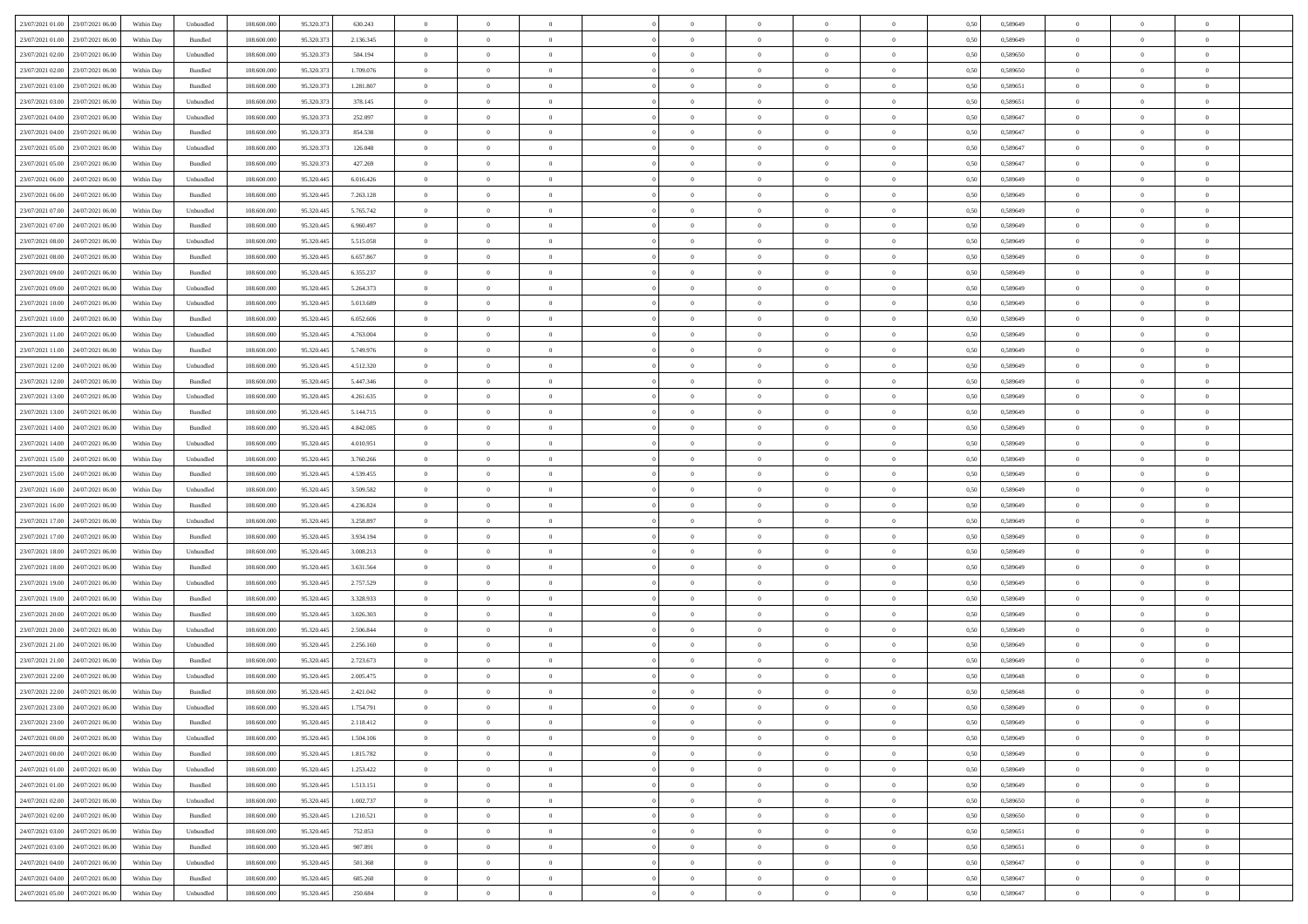| 24/07/2021 05:00 24/07/2021 06:00    | Within Day | Bundled           | 108.600.000 | 95.320.445 | 302.630   | $\overline{0}$ | $\theta$       |                | $\overline{0}$ | $\theta$       |                | $\theta$       | 0,50 | 0,589647 | $\theta$       | $\theta$       | $\theta$       |  |
|--------------------------------------|------------|-------------------|-------------|------------|-----------|----------------|----------------|----------------|----------------|----------------|----------------|----------------|------|----------|----------------|----------------|----------------|--|
| 24/07/2021 06:00<br>25/07/2021 06.00 | Within Day | Bundled           | 108.600.00  | 95.320.445 | 7.263.134 | $\bf{0}$       | $\bf{0}$       | $\bf{0}$       | $\bf{0}$       | $\overline{0}$ | $\overline{0}$ | $\bf{0}$       | 0,50 | 0,589649 | $\,$ 0 $\,$    | $\bf{0}$       | $\overline{0}$ |  |
| 24/07/2021 06:00<br>25/07/2021 06:00 | Within Day | Unbundled         | 108,600,000 | 95.320.445 | 6.016.420 | $\overline{0}$ | $\bf{0}$       | $\overline{0}$ | $\bf{0}$       | $\bf{0}$       | $\overline{0}$ | $\bf{0}$       | 0.50 | 0.589649 | $\bf{0}$       | $\overline{0}$ | $\bf{0}$       |  |
| 24/07/2021 07:00<br>25/07/2021 06:00 |            |                   | 108.600.000 |            |           | $\overline{0}$ | $\overline{0}$ | $\overline{0}$ | $\theta$       | $\theta$       | $\overline{0}$ |                |      |          | $\theta$       | $\theta$       | $\overline{0}$ |  |
|                                      | Within Day | Unbundled         |             | 95.320.445 | 5.765.736 |                |                |                |                |                |                | $\bf{0}$       | 0,50 | 0,589649 |                |                |                |  |
| 24/07/2021 07:00<br>25/07/2021 06.00 | Within Day | Bundled           | 108.600.00  | 95.320.445 | 6.960.504 | $\bf{0}$       | $\overline{0}$ | $\bf{0}$       | $\overline{0}$ | $\theta$       | $\overline{0}$ | $\bf{0}$       | 0,50 | 0,589649 | $\,$ 0 $\,$    | $\bf{0}$       | $\overline{0}$ |  |
| 24/07/2021 08:00<br>25/07/2021 06:00 | Within Day | Unbundled         | 108,600,000 | 95.320.44  | 5.515.051 | $\overline{0}$ | $\overline{0}$ | $\overline{0}$ | $\bf{0}$       | $\overline{0}$ | $\theta$       | $\bf{0}$       | 0.50 | 0.589649 | $\,$ 0 $\,$    | $\theta$       | $\overline{0}$ |  |
| 24/07/2021 08:00<br>25/07/2021 06:00 | Within Day | Bundled           | 108.600.000 | 95.320.445 | 6.657.873 | $\overline{0}$ | $\overline{0}$ | $\overline{0}$ | $\overline{0}$ | $\overline{0}$ | $\overline{0}$ | $\bf{0}$       | 0,50 | 0,589649 | $\theta$       | $\theta$       | $\overline{0}$ |  |
|                                      |            |                   |             |            |           |                |                |                |                |                |                |                |      |          |                |                |                |  |
| 24/07/2021 09:00<br>25/07/2021 06.00 | Within Day | Unbundled         | 108.600.00  | 95.320.445 | 5.264.367 | $\overline{0}$ | $\overline{0}$ | $\bf{0}$       | $\overline{0}$ | $\overline{0}$ | $\overline{0}$ | $\bf{0}$       | 0,50 | 0,589649 | $\,$ 0 $\,$    | $\bf{0}$       | $\overline{0}$ |  |
| 24/07/2021 09:00<br>25/07/2021 06:00 | Within Day | Bundled           | 108,600,000 | 95.320.44  | 6.355.243 | $\overline{0}$ | $\bf{0}$       | $\overline{0}$ | $\bf{0}$       | $\overline{0}$ | $\overline{0}$ | $\bf{0}$       | 0.50 | 0.589649 | $\bf{0}$       | $\overline{0}$ | $\overline{0}$ |  |
| 24/07/2021 10:00<br>25/07/2021 06:00 | Within Day | Unbundled         | 108.600.000 | 95.320.445 | 5.013.683 | $\overline{0}$ | $\bf{0}$       | $\overline{0}$ | $\overline{0}$ | $\overline{0}$ | $\overline{0}$ | $\bf{0}$       | 0,50 | 0,589649 | $\,$ 0 $\,$    | $\bf{0}$       | $\overline{0}$ |  |
| 24/07/2021 10:00<br>25/07/2021 06.00 | Within Day | Bundled           | 108.600.00  | 95.320.445 | 6.052.612 | $\bf{0}$       | $\overline{0}$ | $\bf{0}$       | $\bf{0}$       | $\bf{0}$       | $\overline{0}$ | $\bf{0}$       | 0,50 | 0,589649 | $\,$ 0 $\,$    | $\bf{0}$       | $\overline{0}$ |  |
|                                      |            |                   |             |            |           |                |                |                |                |                |                |                |      |          |                |                |                |  |
| 24/07/2021 11:00<br>25/07/2021 06:00 | Within Day | Bundled           | 108,600,000 | 95.320.445 | 5.749.981 | $\overline{0}$ | $\bf{0}$       | $\overline{0}$ | $\overline{0}$ | $\bf{0}$       | $\overline{0}$ | $\bf{0}$       | 0.50 | 0.589649 | $\bf{0}$       | $\overline{0}$ | $\,$ 0         |  |
| 24/07/2021 11:00<br>25/07/2021 06:00 | Within Day | Unbundled         | 108.600.000 | 95.320.445 | 4.762.999 | $\overline{0}$ | $\overline{0}$ | $\overline{0}$ | $\theta$       | $\theta$       | $\overline{0}$ | $\bf{0}$       | 0,50 | 0,589649 | $\theta$       | $\theta$       | $\overline{0}$ |  |
| 24/07/2021 12:00<br>25/07/2021 06.00 | Within Day | Unbundled         | 108.600.00  | 95.320.445 | 4.512.315 | $\bf{0}$       | $\overline{0}$ | $\bf{0}$       | $\overline{0}$ | $\bf{0}$       | $\overline{0}$ | $\bf{0}$       | 0,50 | 0,589649 | $\,$ 0 $\,$    | $\bf{0}$       | $\overline{0}$ |  |
| 24/07/2021 12:00<br>25/07/2021 06:00 | Within Day | Bundled           | 108,600,000 | 95.320.445 | 5.447.351 | $\overline{0}$ | $\overline{0}$ | $\overline{0}$ | $\bf{0}$       | $\overline{0}$ | $\theta$       | $\bf{0}$       | 0.50 | 0.589649 | $\,$ 0 $\,$    | $\theta$       | $\overline{0}$ |  |
|                                      |            |                   |             |            |           |                |                |                |                |                |                |                |      |          |                |                |                |  |
| 24/07/2021 13:00<br>25/07/2021 06:00 | Within Day | Unbundled         | 108.600.000 | 95.320.445 | 4.261.631 | $\overline{0}$ | $\overline{0}$ | $\overline{0}$ | $\overline{0}$ | $\overline{0}$ | $\overline{0}$ | $\bf{0}$       | 0,50 | 0,589649 | $\theta$       | $\theta$       | $\overline{0}$ |  |
| 24/07/2021 13:00<br>25/07/2021 06.00 | Within Day | Bundled           | 108.600.00  | 95.320.445 | 5.144.720 | $\bf{0}$       | $\overline{0}$ | $\bf{0}$       | $\overline{0}$ | $\bf{0}$       | $\overline{0}$ | $\bf{0}$       | 0,50 | 0,589649 | $\,$ 0 $\,$    | $\bf{0}$       | $\overline{0}$ |  |
| 24/07/2021 14:00<br>25/07/2021 06:00 | Within Day | Unbundled         | 108 600 000 | 95.320.44  | 4.010.946 | $\overline{0}$ | $\bf{0}$       | $\overline{0}$ | $\bf{0}$       | $\overline{0}$ | $\overline{0}$ | $\bf{0}$       | 0.50 | 0.589649 | $\bf{0}$       | $\overline{0}$ | $\bf{0}$       |  |
| 24/07/2021 14:00<br>25/07/2021 06:00 | Within Day | Bundled           | 108.600.000 | 95.320.445 | 4.842.089 | $\overline{0}$ | $\bf{0}$       | $\overline{0}$ | $\overline{0}$ | $\overline{0}$ | $\overline{0}$ | $\bf{0}$       | 0,50 | 0,589649 | $\,$ 0 $\,$    | $\theta$       | $\overline{0}$ |  |
|                                      |            |                   |             |            |           |                |                |                |                |                |                |                |      |          |                |                |                |  |
| 24/07/2021 15:00<br>25/07/2021 06.00 | Within Day | Unbundled         | 108.600.00  | 95.320.445 | 3.760.262 | $\bf{0}$       | $\bf{0}$       | $\bf{0}$       | $\bf{0}$       | $\overline{0}$ | $\overline{0}$ | $\bf{0}$       | 0,50 | 0,589649 | $\,$ 0 $\,$    | $\bf{0}$       | $\overline{0}$ |  |
| 24/07/2021 15:00<br>25/07/2021 06:00 | Within Day | Bundled           | 108,600,000 | 95.320.445 | 4.539.459 | $\overline{0}$ | $\bf{0}$       | $\overline{0}$ | $\overline{0}$ | $\bf{0}$       | $\overline{0}$ | $\bf{0}$       | 0.50 | 0.589649 | $\bf{0}$       | $\overline{0}$ | $\,$ 0         |  |
| 24/07/2021 16:00<br>25/07/2021 06:00 | Within Day | Unbundled         | 108.600.000 | 95.320.445 | 3.509.578 | $\overline{0}$ | $\overline{0}$ | $\overline{0}$ | $\theta$       | $\theta$       | $\overline{0}$ | $\bf{0}$       | 0,50 | 0,589649 | $\theta$       | $\theta$       | $\overline{0}$ |  |
| 24/07/2021 16:00<br>25/07/2021 06.00 | Within Day | Bundled           | 108.600.00  | 95.320.445 | 4.236.828 | $\bf{0}$       | $\overline{0}$ | $\bf{0}$       | $\bf{0}$       | $\overline{0}$ | $\overline{0}$ | $\bf{0}$       | 0,50 | 0,589649 | $\,$ 0 $\,$    | $\bf{0}$       | $\overline{0}$ |  |
|                                      |            |                   |             |            |           |                |                |                |                |                |                |                |      |          |                |                |                |  |
| 24/07/2021 17:00<br>25/07/2021 06:00 | Within Day | Bundled           | 108 600 000 | 95.320.44  | 3.934.198 | $\overline{0}$ | $\overline{0}$ | $\overline{0}$ | $\overline{0}$ | $\overline{0}$ | $\theta$       | $\bf{0}$       | 0.50 | 0.589649 | $\,$ 0 $\,$    | $\theta$       | $\overline{0}$ |  |
| 24/07/2021 17:00<br>25/07/2021 06:00 | Within Day | Unbundled         | 108.600.000 | 95.320.445 | 3.258.894 | $\overline{0}$ | $\overline{0}$ | $\overline{0}$ | $\overline{0}$ | $\overline{0}$ | $\overline{0}$ | $\bf{0}$       | 0,50 | 0,589649 | $\theta$       | $\theta$       | $\overline{0}$ |  |
| 24/07/2021 18:00<br>25/07/2021 06.00 | Within Day | Unbundled         | 108.600.00  | 95.320.445 | 3.008.210 | $\bf{0}$       | $\overline{0}$ | $\bf{0}$       | $\overline{0}$ | $\bf{0}$       | $\overline{0}$ | $\bf{0}$       | 0,50 | 0,589649 | $\,$ 0 $\,$    | $\bf{0}$       | $\overline{0}$ |  |
| 24/07/2021 18:00<br>25/07/2021 06:00 | Within Day | Bundled           | 108,600,000 | 95.320.44  | 3.631.567 | $\overline{0}$ | $\bf{0}$       | $\overline{0}$ | $\bf{0}$       | $\overline{0}$ | $\overline{0}$ | $\bf{0}$       | 0.50 | 0.589649 | $\bf{0}$       | $\overline{0}$ | $\overline{0}$ |  |
|                                      |            |                   |             |            |           | $\overline{0}$ | $\overline{0}$ | $\overline{0}$ | $\overline{0}$ | $\overline{0}$ | $\overline{0}$ |                |      |          | $\theta$       | $\theta$       | $\overline{0}$ |  |
| 24/07/2021 19:00<br>25/07/2021 06:00 | Within Day | Unbundled         | 108.600.000 | 95.320.445 | 2.757.525 |                |                |                |                |                |                | $\bf{0}$       | 0,50 | 0,589649 |                |                |                |  |
| 24/07/2021 19:00<br>25/07/2021 06.00 | Within Day | Bundled           | 108.600.00  | 95.320.445 | 3.328.936 | $\bf{0}$       | $\bf{0}$       | $\bf{0}$       | $\bf{0}$       | $\overline{0}$ | $\overline{0}$ | $\bf{0}$       | 0,50 | 0,589649 | $\,$ 0 $\,$    | $\bf{0}$       | $\overline{0}$ |  |
| 24/07/2021 20:00<br>25/07/2021 06:00 | Within Day | Unbundled         | 108,600,000 | 95.320.445 | 2.506.841 | $\overline{0}$ | $\bf{0}$       | $\overline{0}$ | $\bf{0}$       | $\bf{0}$       | $\overline{0}$ | $\bf{0}$       | 0.50 | 0.589649 | $\bf{0}$       | $\overline{0}$ | $\,$ 0         |  |
| 24/07/2021 20:00<br>25/07/2021 06:00 | Within Day | Bundled           | 108.600.000 | 95.320.445 | 3.026.306 | $\overline{0}$ | $\overline{0}$ | $\overline{0}$ | $\overline{0}$ | $\overline{0}$ | $\overline{0}$ | $\bf{0}$       | 0.50 | 0.589649 | $\theta$       | $\theta$       | $\overline{0}$ |  |
| 24/07/2021 21:00<br>25/07/2021 06.00 | Within Day | Unbundled         | 108.600.00  | 95.320.445 | 2.256.157 | $\bf{0}$       | $\overline{0}$ | $\bf{0}$       | $\bf{0}$       | $\,$ 0 $\,$    | $\overline{0}$ | $\bf{0}$       | 0,50 | 0,589649 | $\,$ 0 $\,$    | $\bf{0}$       | $\overline{0}$ |  |
|                                      |            |                   |             |            |           |                |                |                |                |                |                |                |      |          |                |                |                |  |
| 24/07/2021 21:00<br>25/07/2021 06:00 | Within Day | Bundled           | 108,600,000 | 95.320.445 | 2.723.675 | $\overline{0}$ | $\bf{0}$       | $\overline{0}$ | $\bf{0}$       | $\overline{0}$ | $\theta$       | $\bf{0}$       | 0.50 | 0.589649 | $\,$ 0 $\,$    | $\theta$       | $\overline{0}$ |  |
| 24/07/2021 22:00<br>25/07/2021 06:00 | Within Dav | Bundled           | 108.600.000 | 95.320.445 | 2.421.044 | $\overline{0}$ | $\overline{0}$ | $\overline{0}$ | $\overline{0}$ | $\overline{0}$ | $\overline{0}$ | $\bf{0}$       | 0.50 | 0.589648 | $\theta$       | $\theta$       | $\overline{0}$ |  |
| 24/07/2021 22.00<br>25/07/2021 06.00 | Within Day | Unbundled         | 108.600.00  | 95.320.445 | 2.005.473 | $\bf{0}$       | $\bf{0}$       | $\bf{0}$       | $\overline{0}$ | $\overline{0}$ | $\overline{0}$ | $\bf{0}$       | 0,50 | 0,589648 | $\,$ 0 $\,$    | $\bf{0}$       | $\overline{0}$ |  |
| 24/07/2021 23:00<br>25/07/2021 06:00 | Within Day | Unbundled         | 108,600,000 | 95.320.44  | 1.754.789 | $\overline{0}$ | $\bf{0}$       | $\overline{0}$ | $\bf{0}$       | $\overline{0}$ | $\overline{0}$ | $\bf{0}$       | 0.50 | 0.589649 | $\bf{0}$       | $\overline{0}$ | $\overline{0}$ |  |
|                                      |            |                   |             |            |           |                |                |                |                |                |                |                |      |          |                |                |                |  |
| 24/07/2021 23:00<br>25/07/2021 06:00 | Within Day | Bundled           | 108.600.000 | 95.320.445 | 2.118.414 | $\overline{0}$ | $\overline{0}$ | $\overline{0}$ | $\overline{0}$ | $\overline{0}$ | $\overline{0}$ | $\bf{0}$       | 0.50 | 0.589649 | $\theta$       | $\theta$       | $\overline{0}$ |  |
| 25/07/2021 00:00<br>25/07/2021 06.00 | Within Day | Unbundled         | 108.600.00  | 95.320.445 | 1.504.105 | $\bf{0}$       | $\bf{0}$       | $\bf{0}$       | $\bf{0}$       | $\overline{0}$ | $\overline{0}$ | $\bf{0}$       | 0,50 | 0,589649 | $\,$ 0 $\,$    | $\bf{0}$       | $\overline{0}$ |  |
| 25/07/2021 00:00<br>25/07/2021 06:00 | Within Day | Bundled           | 108,600,000 | 95.320.445 | 1.815.783 | $\overline{0}$ | $\bf{0}$       | $\overline{0}$ | $\overline{0}$ | $\bf{0}$       | $\overline{0}$ | $\bf{0}$       | 0.50 | 0.589649 | $\bf{0}$       | $\overline{0}$ | $\,$ 0         |  |
| 25/07/2021 01:00<br>25/07/2021 06:00 | Within Dav | Unbundled         | 108.600.000 | 95.320.445 | 1.253.420 | $\overline{0}$ | $\overline{0}$ | $\overline{0}$ | $\overline{0}$ | $\overline{0}$ | $\overline{0}$ | $\bf{0}$       | 0.50 | 0.589649 | $\theta$       | $\theta$       | $\overline{0}$ |  |
| 25/07/2021 01:00<br>25/07/2021 06.00 | Within Day | Bundled           | 108.600.00  | 95.320.445 | 1.513.153 | $\bf{0}$       | $\bf{0}$       | $\bf{0}$       | $\bf{0}$       | $\overline{0}$ | $\overline{0}$ | $\bf{0}$       | 0,50 | 0,589649 | $\,$ 0 $\,$    | $\bf{0}$       | $\overline{0}$ |  |
|                                      |            |                   |             |            |           |                |                |                |                |                |                |                |      |          |                |                |                |  |
| 25/07/2021 02:00<br>25/07/2021 06:00 | Within Day | Unbundled         | 108 600 000 | 95.320.44  | 1.002.736 | $\overline{0}$ | $\overline{0}$ | $\overline{0}$ | $\overline{0}$ | $\overline{0}$ | $\Omega$       | $\bf{0}$       | 0.50 | 0.589650 | $\bf{0}$       | $\theta$       | $\overline{0}$ |  |
| 25/07/2021 02:00<br>25/07/2021 06:00 | Within Dav | Bundled           | 108.600.000 | 95.320.445 | 1.210.522 | $\overline{0}$ | $\overline{0}$ | $\Omega$       | $\overline{0}$ | $\theta$       | $\overline{0}$ | $\overline{0}$ | 0.5( | 0.589650 | $\theta$       | $\theta$       | $\overline{0}$ |  |
| 25/07/2021 03:00<br>25/07/2021 06:00 | Within Day | Unbundled         | 108.600.00  | 95.320.445 | 752.052   | $\bf{0}$       | $\bf{0}$       | $\bf{0}$       | $\bf{0}$       | $\bf{0}$       | $\overline{0}$ | $\bf{0}$       | 0,50 | 0,589651 | $\overline{0}$ | $\bf{0}$       | $\overline{0}$ |  |
| 25/07/2021 03:00 25/07/2021 06:00    | Within Day | Bundled           | 108.600.000 | 95.320.445 | 907 891   | $\bf{0}$       | $\Omega$       |                | $\Omega$       |                |                |                | 0,50 | 0.589651 | $\bf{0}$       | $\overline{0}$ |                |  |
|                                      |            |                   |             |            |           |                |                |                |                |                |                |                |      |          |                |                |                |  |
| 25/07/2021 04:00 25/07/2021 06:00    | Within Day | Bundled           | 108.600.000 | 95.320.445 | 605.261   | $\overline{0}$ | $\overline{0}$ | $\Omega$       | $\theta$       | $\overline{0}$ | $\overline{0}$ | $\bf{0}$       | 0,50 | 0,589647 | $\theta$       | $\theta$       | $\overline{0}$ |  |
| 25/07/2021 04:00<br>25/07/2021 06:00 | Within Day | Unbundled         | 108.600.00  | 95.320.445 | 501.368   | $\overline{0}$ | $\bf{0}$       | $\overline{0}$ | $\overline{0}$ | $\bf{0}$       | $\overline{0}$ | $\bf{0}$       | 0,50 | 0,589647 | $\bf{0}$       | $\overline{0}$ | $\bf{0}$       |  |
| 25/07/2021 05:00 25/07/2021 06:00    | Within Day | Unbundled         | 108,600,000 | 95.320.445 | 250.684   | $\overline{0}$ | $\overline{0}$ | $\overline{0}$ | $\overline{0}$ | $\mathbf{0}$   | $\overline{0}$ | $\,$ 0 $\,$    | 0.50 | 0.589647 | $\overline{0}$ | $\bf{0}$       | $\bf{0}$       |  |
| 25/07/2021 05:00 25/07/2021 06:00    | Within Dav | Bundled           | 108.600.000 | 95.320.445 | 302.630   | $\overline{0}$ | $\overline{0}$ | $\overline{0}$ | $\overline{0}$ | $\overline{0}$ | $\overline{0}$ | $\bf{0}$       | 0,50 | 0,589647 | $\overline{0}$ | $\theta$       | $\overline{0}$ |  |
|                                      |            |                   |             |            |           |                |                |                |                |                |                |                |      |          |                |                |                |  |
| 25/07/2021 06:00<br>26/07/2021 06:00 | Within Day | Unbundled         | 108.600.000 | 95.320.445 | 6.016.420 | $\overline{0}$ | $\bf{0}$       | $\overline{0}$ | $\overline{0}$ | $\bf{0}$       | $\overline{0}$ | $\bf{0}$       | 0,50 | 0,589649 | $\bf{0}$       | $\overline{0}$ | $\overline{0}$ |  |
| 25/07/2021 06:00<br>26/07/2021 06:00 | Within Day | Bundled           | 108,600,000 | 95.320.445 | 7.263.134 | $\overline{0}$ | $\bf{0}$       | $\overline{0}$ | $\overline{0}$ | $\bf{0}$       | $\overline{0}$ | $\bf{0}$       | 0.50 | 0.589649 | $\,$ 0 $\,$    | $\overline{0}$ | $\,$ 0         |  |
| 25/07/2021 07:00<br>26/07/2021 06:00 | Within Dav | Unbundled         | 108.600.000 | 95.320.445 | 5.765.736 | $\overline{0}$ | $\overline{0}$ | $\overline{0}$ | $\overline{0}$ | $\overline{0}$ | $\overline{0}$ | $\bf{0}$       | 0,50 | 0.589649 | $\overline{0}$ | $\theta$       | $\overline{0}$ |  |
| 25/07/2021 07:00<br>26/07/2021 06:00 | Within Day | Bundled           | 108.600.00  | 95.320.445 | 6.960.504 | $\overline{0}$ | $\overline{0}$ | $\overline{0}$ | $\overline{0}$ | $\overline{0}$ | $\overline{0}$ | $\bf{0}$       | 0,50 | 0,589649 | $\bf{0}$       | $\overline{0}$ | $\,$ 0         |  |
|                                      |            |                   |             |            |           |                |                |                |                |                |                |                |      |          |                |                |                |  |
| 25/07/2021 08:00<br>26/07/2021 06:00 | Within Day | Unbundled         | 108,600,000 | 95.320.445 | 5.515.051 | $\overline{0}$ | $\overline{0}$ | $\overline{0}$ | $\overline{0}$ | $\overline{0}$ | $\overline{0}$ | $\bf{0}$       | 0.50 | 0.589649 | $\mathbf{0}$   | $\bf{0}$       | $\,$ 0         |  |
| 25/07/2021 08:00 26/07/2021 06:00    | Within Dav | Bundled           | 108.600.000 | 95.320.445 | 6.657.873 | $\overline{0}$ | $\overline{0}$ | $\overline{0}$ | $\overline{0}$ | $\overline{0}$ | $\overline{0}$ | $\bf{0}$       | 0,50 | 0.589649 | $\overline{0}$ | $\theta$       | $\overline{0}$ |  |
| 25/07/2021 09:00<br>26/07/2021 06.00 | Within Day | Bundled           | 108.600.00  | 95.320.445 | 6.355.243 | $\overline{0}$ | $\bf{0}$       | $\overline{0}$ | $\overline{0}$ | $\overline{0}$ | $\overline{0}$ | $\bf{0}$       | 0,50 | 0,589649 | $\bf{0}$       | $\overline{0}$ | $\bf{0}$       |  |
| 25/07/2021 09:00 26/07/2021 06:00    | Within Day | ${\sf Unbundred}$ | 108.600.000 | 95.320.445 | 5.264.367 | $\,$ 0 $\,$    | $\bf{0}$       | $\overline{0}$ | $\overline{0}$ | $\,$ 0 $\,$    | $\overline{0}$ | $\,$ 0 $\,$    | 0,50 | 0,589649 | $\overline{0}$ | $\,$ 0 $\,$    | $\,$ 0 $\,$    |  |
|                                      |            |                   |             |            |           |                |                |                |                |                |                |                |      |          |                |                |                |  |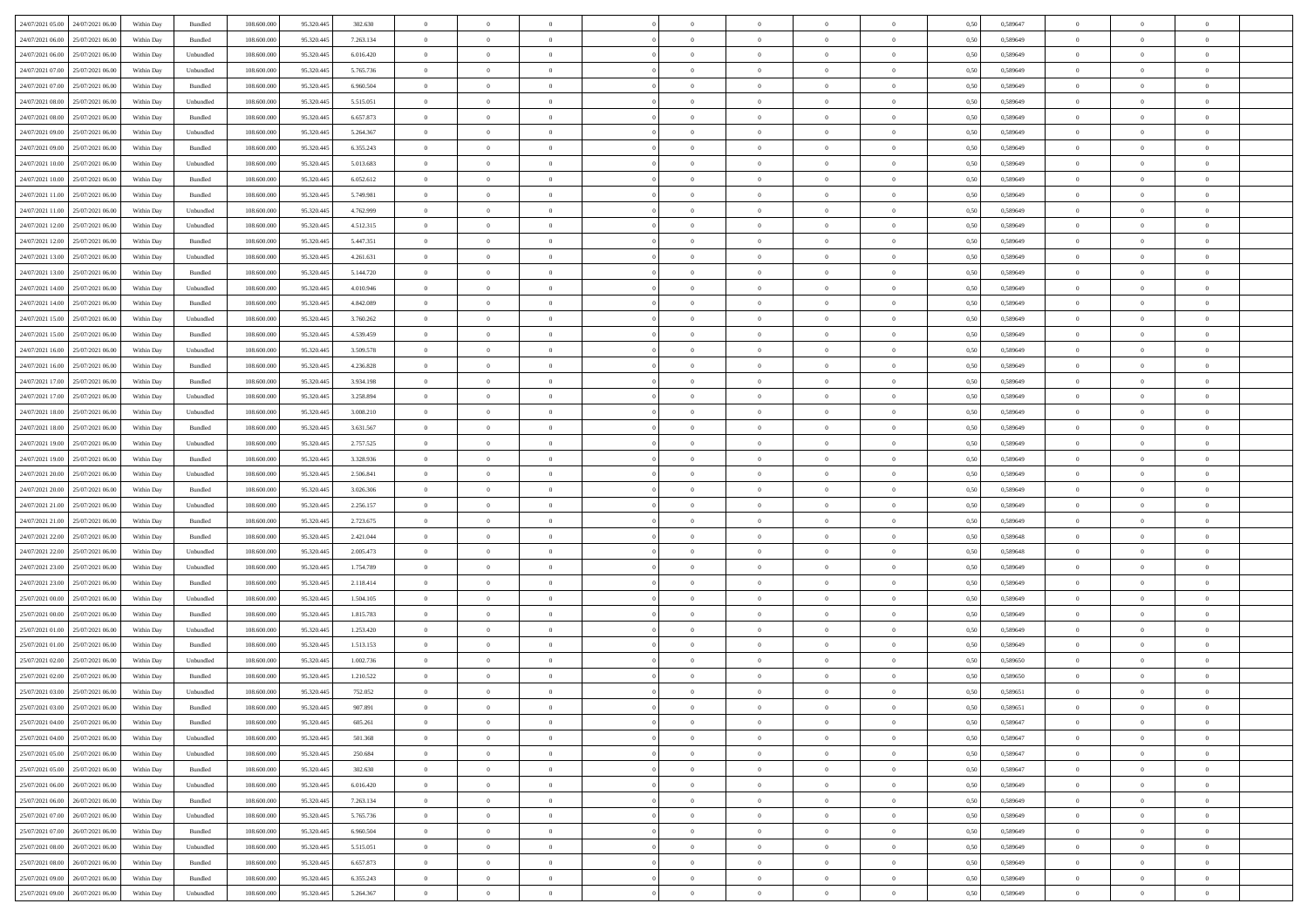| 25/07/2021 11:00 26/07/2021 06:00    | Within Day | Unbundled                   | 108.600.000 | 95.320.445 | 4.762.999 | $\overline{0}$ | $\overline{0}$ |                | $\overline{0}$ | $\theta$       |                | $\theta$       | 0,50 | 0,589649 | $\theta$       | $\theta$       | $\overline{0}$ |  |
|--------------------------------------|------------|-----------------------------|-------------|------------|-----------|----------------|----------------|----------------|----------------|----------------|----------------|----------------|------|----------|----------------|----------------|----------------|--|
| 25/07/2021 11:00<br>26/07/2021 06.00 | Within Day | Bundled                     | 108.600.00  | 95.320.445 | 5.749.981 | $\bf{0}$       | $\bf{0}$       | $\bf{0}$       | $\bf{0}$       | $\overline{0}$ | $\bf{0}$       | $\bf{0}$       | 0,50 | 0,589649 | $\,$ 0 $\,$    | $\bf{0}$       | $\overline{0}$ |  |
| 25/07/2021 12:00<br>26/07/2021 06:00 | Within Day | Unbundled                   | 108,600,000 | 95.320.445 | 4.512.315 | $\overline{0}$ | $\bf{0}$       | $\overline{0}$ | $\bf{0}$       | $\overline{0}$ | $\overline{0}$ | $\bf{0}$       | 0.50 | 0.589649 | $\bf{0}$       | $\overline{0}$ | $\bf{0}$       |  |
| 25/07/2021 12:00<br>26/07/2021 06:00 |            |                             | 108.600.000 |            |           | $\overline{0}$ | $\overline{0}$ | $\overline{0}$ | $\overline{0}$ | $\theta$       | $\overline{0}$ |                |      |          | $\theta$       | $\theta$       | $\overline{0}$ |  |
|                                      | Within Day | Bundled                     |             | 95.320.445 | 5.447.351 |                |                |                |                |                |                | $\bf{0}$       | 0,50 | 0,589649 |                |                |                |  |
| 25/07/2021 13:00<br>26/07/2021 06.00 | Within Day | Unbundled                   | 108.600.00  | 95.320.445 | 4.261.631 | $\bf{0}$       | $\overline{0}$ | $\bf{0}$       | $\overline{0}$ | $\bf{0}$       | $\overline{0}$ | $\bf{0}$       | 0,50 | 0,589649 | $\,$ 0 $\,$    | $\bf{0}$       | $\overline{0}$ |  |
| 25/07/2021 13:00<br>26/07/2021 06:00 | Within Day | Bundled                     | 108,600,000 | 95.320.44  | 5.144.720 | $\overline{0}$ | $\bf{0}$       | $\overline{0}$ | $\bf{0}$       | $\overline{0}$ | $\theta$       | $\bf{0}$       | 0.50 | 0.589649 | $\,$ 0 $\,$    | $\theta$       | $\overline{0}$ |  |
| 25/07/2021 14:00<br>26/07/2021 06:00 | Within Day | Unbundled                   | 108.600.000 | 95.320.445 | 4.010.946 | $\overline{0}$ | $\overline{0}$ | $\overline{0}$ | $\overline{0}$ | $\overline{0}$ | $\overline{0}$ | $\bf{0}$       | 0,50 | 0,589649 | $\theta$       | $\theta$       | $\overline{0}$ |  |
|                                      |            |                             |             |            |           |                |                |                |                |                |                |                |      |          |                |                |                |  |
| 25/07/2021 14:00<br>26/07/2021 06.00 | Within Day | Bundled                     | 108.600.00  | 95.320.445 | 4.842.089 | $\bf{0}$       | $\bf{0}$       | $\bf{0}$       | $\overline{0}$ | $\overline{0}$ | $\overline{0}$ | $\bf{0}$       | 0,50 | 0,589649 | $\,$ 0 $\,$    | $\bf{0}$       | $\overline{0}$ |  |
| 25/07/2021 15:00<br>26/07/2021 06:00 | Within Day | Unbundled                   | 108,600,000 | 95.320.44  | 3.760.262 | $\overline{0}$ | $\bf{0}$       | $\overline{0}$ | $\bf{0}$       | $\overline{0}$ | $\overline{0}$ | $\bf{0}$       | 0.50 | 0.589649 | $\bf{0}$       | $\overline{0}$ | $\bf{0}$       |  |
| 25/07/2021 15:00<br>26/07/2021 06:00 | Within Day | Bundled                     | 108.600.000 | 95.320.445 | 4.539.459 | $\bf{0}$       | $\bf{0}$       | $\overline{0}$ | $\overline{0}$ | $\overline{0}$ | $\overline{0}$ | $\bf{0}$       | 0,50 | 0,589649 | $\,$ 0 $\,$    | $\bf{0}$       | $\overline{0}$ |  |
| 25/07/2021 16:00<br>26/07/2021 06.00 | Within Day | Bundled                     | 108.600.00  | 95.320.445 | 4.236.828 | $\bf{0}$       | $\bf{0}$       | $\bf{0}$       | $\bf{0}$       | $\overline{0}$ | $\overline{0}$ | $\bf{0}$       | 0,50 | 0,589649 | $\,$ 0 $\,$    | $\bf{0}$       | $\overline{0}$ |  |
|                                      |            |                             |             |            |           |                |                |                |                |                |                |                |      |          |                |                |                |  |
| 25/07/2021 16:00<br>26/07/2021 06:00 | Within Day | Unbundled                   | 108,600,000 | 95.320.445 | 3.509.578 | $\overline{0}$ | $\bf{0}$       | $\overline{0}$ | $\overline{0}$ | $\overline{0}$ | $\overline{0}$ | $\bf{0}$       | 0.50 | 0.589649 | $\bf{0}$       | $\,$ 0 $\,$    | $\,$ 0         |  |
| 25/07/2021 17:00<br>26/07/2021 06:00 | Within Day | Unbundled                   | 108.600.000 | 95.320.445 | 3.258.894 | $\overline{0}$ | $\overline{0}$ | $\overline{0}$ | $\theta$       | $\theta$       | $\overline{0}$ | $\bf{0}$       | 0,50 | 0,589649 | $\theta$       | $\theta$       | $\overline{0}$ |  |
| 25/07/2021 17:00<br>26/07/2021 06.00 | Within Day | Bundled                     | 108.600.00  | 95.320.445 | 3.934.198 | $\bf{0}$       | $\overline{0}$ | $\bf{0}$       | $\bf{0}$       | $\overline{0}$ | $\overline{0}$ | $\bf{0}$       | 0,50 | 0,589649 | $\,$ 0 $\,$    | $\bf{0}$       | $\overline{0}$ |  |
|                                      |            |                             | 108 600 000 |            |           |                |                |                |                |                | $\theta$       |                |      |          |                |                |                |  |
| 25/07/2021 18:00<br>26/07/2021 06:00 | Within Day | Unbundled                   |             | 95.320.445 | 3.008.210 | $\overline{0}$ | $\bf{0}$       | $\overline{0}$ | $\bf{0}$       | $\overline{0}$ |                | $\bf{0}$       | 0.50 | 0.589649 | $\,$ 0 $\,$    | $\theta$       | $\overline{0}$ |  |
| 25/07/2021 18:00<br>26/07/2021 06:00 | Within Day | Bundled                     | 108.600.000 | 95.320.445 | 3.631.567 | $\overline{0}$ | $\overline{0}$ | $\overline{0}$ | $\overline{0}$ | $\overline{0}$ | $\overline{0}$ | $\bf{0}$       | 0,50 | 0,589649 | $\theta$       | $\theta$       | $\overline{0}$ |  |
| 25/07/2021 19:00<br>26/07/2021 06.00 | Within Day | Unbundled                   | 108.600.00  | 95.320.445 | 2.757.525 | $\bf{0}$       | $\bf{0}$       | $\bf{0}$       | $\overline{0}$ | $\overline{0}$ | $\overline{0}$ | $\bf{0}$       | 0,50 | 0,589649 | $\,$ 0 $\,$    | $\bf{0}$       | $\overline{0}$ |  |
| 25/07/2021 19:00<br>26/07/2021 06:00 | Within Day | Bundled                     | 108 600 000 | 95.320.44  | 3.328.936 | $\overline{0}$ | $\bf{0}$       | $\overline{0}$ | $\bf{0}$       | $\bf{0}$       | $\overline{0}$ | $\bf{0}$       | 0.50 | 0.589649 | $\bf{0}$       | $\overline{0}$ | $\bf{0}$       |  |
| 25/07/2021 20:00<br>26/07/2021 06:00 | Within Day | Unbundled                   | 108.600.000 | 95.320.445 | 2.506.841 | $\overline{0}$ | $\bf{0}$       | $\overline{0}$ | $\overline{0}$ | $\overline{0}$ | $\overline{0}$ | $\bf{0}$       | 0,50 | 0,589649 | $\,$ 0 $\,$    | $\bf{0}$       | $\overline{0}$ |  |
|                                      |            |                             |             |            |           |                |                |                |                |                |                |                |      |          |                |                |                |  |
| 25/07/2021 20:00<br>26/07/2021 06.00 | Within Day | Bundled                     | 108.600.00  | 95.320.445 | 3.026.306 | $\bf{0}$       | $\bf{0}$       | $\overline{0}$ | $\bf{0}$       | $\overline{0}$ | $\overline{0}$ | $\bf{0}$       | 0,50 | 0,589649 | $\,$ 0 $\,$    | $\bf{0}$       | $\overline{0}$ |  |
| 25/07/2021 21:00<br>26/07/2021 06:00 | Within Day | Bundled                     | 108,600,000 | 95.320.445 | 2.723.675 | $\overline{0}$ | $\bf{0}$       | $\overline{0}$ | $\overline{0}$ | $\overline{0}$ | $\overline{0}$ | $\bf{0}$       | 0.50 | 0.589649 | $\bf{0}$       | $\overline{0}$ | $\,$ 0         |  |
| 25/07/2021 21:00<br>26/07/2021 06:00 | Within Day | Unbundled                   | 108.600.000 | 95.320.445 | 2.256.157 | $\overline{0}$ | $\overline{0}$ | $\overline{0}$ | $\theta$       | $\overline{0}$ | $\overline{0}$ | $\bf{0}$       | 0,50 | 0,589649 | $\theta$       | $\theta$       | $\overline{0}$ |  |
|                                      |            |                             |             |            |           |                | $\bf{0}$       |                |                | $\overline{0}$ | $\overline{0}$ |                |      |          | $\,$ 0 $\,$    | $\bf{0}$       | $\overline{0}$ |  |
| 25/07/2021 22.00<br>26/07/2021 06.00 | Within Day | Bundled                     | 108.600.00  | 95.320.445 | 2.421.044 | $\bf{0}$       |                | $\bf{0}$       | $\bf{0}$       |                |                | $\bf{0}$       | 0,50 | 0,589648 |                |                |                |  |
| 25/07/2021 22.00<br>26/07/2021 06:00 | Within Day | Unbundled                   | 108 600 000 | 95.320.44  | 2.005.473 | $\overline{0}$ | $\bf{0}$       | $\overline{0}$ | $\bf{0}$       | $\overline{0}$ | $\overline{0}$ | $\bf{0}$       | 0.50 | 0.589648 | $\,$ 0 $\,$    | $\theta$       | $\overline{0}$ |  |
| 25/07/2021 23:00<br>26/07/2021 06:00 | Within Day | Bundled                     | 108.600.000 | 95.320.445 | 2.118.414 | $\overline{0}$ | $\overline{0}$ | $\overline{0}$ | $\overline{0}$ | $\overline{0}$ | $\overline{0}$ | $\bf{0}$       | 0,50 | 0,589649 | $\,$ 0 $\,$    | $\theta$       | $\overline{0}$ |  |
| 25/07/2021 23:00<br>26/07/2021 06.00 | Within Day | Unbundled                   | 108.600.00  | 95.320.445 | 1.754.789 | $\bf{0}$       | $\overline{0}$ | $\bf{0}$       | $\overline{0}$ | $\overline{0}$ | $\overline{0}$ | $\bf{0}$       | 0,50 | 0,589649 | $\,$ 0 $\,$    | $\bf{0}$       | $\overline{0}$ |  |
| 26/07/2021 00:00<br>26/07/2021 06:00 | Within Day | Bundled                     | 108,600,000 | 95.320.44  | 1.815.783 | $\overline{0}$ | $\bf{0}$       | $\overline{0}$ | $\bf{0}$       | $\overline{0}$ | $\overline{0}$ | $\bf{0}$       | 0.50 | 0.589649 | $\bf{0}$       | $\overline{0}$ | $\bf{0}$       |  |
|                                      |            |                             |             |            |           |                |                |                |                |                |                |                |      |          |                |                |                |  |
| 26/07/2021 00:00<br>26/07/2021 06:00 | Within Day | Unbundled                   | 108.600.000 | 95.320.445 | 1.504.105 | $\overline{0}$ | $\bf{0}$       | $\overline{0}$ | $\overline{0}$ | $\overline{0}$ | $\overline{0}$ | $\bf{0}$       | 0,50 | 0,589649 | $\theta$       | $\theta$       | $\overline{0}$ |  |
| 26/07/2021 01:00<br>26/07/2021 06.00 | Within Day | Unbundled                   | 108.600.00  | 95.320.445 | 1.253.420 | $\bf{0}$       | $\bf{0}$       | $\bf{0}$       | $\bf{0}$       | $\overline{0}$ | $\overline{0}$ | $\bf{0}$       | 0,50 | 0,589649 | $\,$ 0 $\,$    | $\bf{0}$       | $\overline{0}$ |  |
| 26/07/2021 01:00<br>26/07/2021 06:00 | Within Day | Bundled                     | 108,600,000 | 95.320.445 | 1.513.153 | $\overline{0}$ | $\bf{0}$       | $\overline{0}$ | $\bf{0}$       | $\overline{0}$ | $\overline{0}$ | $\bf{0}$       | 0.50 | 0.589649 | $\bf{0}$       | $\,$ 0 $\,$    | $\,$ 0         |  |
| 26/07/2021 02:00<br>26/07/2021 06:00 | Within Day | Unbundled                   | 108.600.000 | 95.320.445 | 1.002.736 | $\overline{0}$ | $\overline{0}$ | $\overline{0}$ | $\overline{0}$ | $\overline{0}$ | $\overline{0}$ | $\bf{0}$       | 0.50 | 0.589650 | $\theta$       | $\theta$       | $\overline{0}$ |  |
|                                      |            |                             |             |            |           |                |                |                |                |                |                |                |      |          |                |                |                |  |
| 26/07/2021 02:00<br>26/07/2021 06.00 | Within Day | Bundled                     | 108.600.00  | 95.320.445 | 1.210.522 | $\bf{0}$       | $\bf{0}$       | $\bf{0}$       | $\bf{0}$       | $\overline{0}$ | $\overline{0}$ | $\bf{0}$       | 0,50 | 0,589650 | $\,$ 0 $\,$    | $\bf{0}$       | $\overline{0}$ |  |
| 26/07/2021 03:00<br>26/07/2021 06:00 | Within Day | Bundled                     | 108,600,000 | 95.320.445 | 907.891   | $\overline{0}$ | $\bf{0}$       | $\overline{0}$ | $\bf{0}$       | $\overline{0}$ | $\overline{0}$ | $\bf{0}$       | 0.50 | 0.589651 | $\,$ 0 $\,$    | $\bf{0}$       | $\overline{0}$ |  |
| 26/07/2021 03:00<br>26/07/2021 06:00 | Within Dav | Unbundled                   | 108.600.000 | 95.320.445 | 752.052   | $\overline{0}$ | $\overline{0}$ | $\overline{0}$ | $\overline{0}$ | $\overline{0}$ | $\overline{0}$ | $\bf{0}$       | 0.50 | 0,589651 | $\theta$       | $\theta$       | $\overline{0}$ |  |
| 26/07/2021 04:00<br>26/07/2021 06.00 | Within Day | Unbundled                   | 108.600.00  | 95.320.445 | 501.368   | $\bf{0}$       | $\bf{0}$       | $\bf{0}$       | $\bf{0}$       | $\overline{0}$ | $\overline{0}$ | $\bf{0}$       | 0,50 | 0,589647 | $\,$ 0 $\,$    | $\bf{0}$       | $\overline{0}$ |  |
| 26/07/2021 04:00<br>26/07/2021 06:00 |            | Bundled                     | 108,600,000 | 95.320.44  | 605.261   |                | $\bf{0}$       | $\overline{0}$ |                | $\overline{0}$ | $\overline{0}$ |                | 0.50 | 0.589647 | $\bf{0}$       | $\overline{0}$ | $\bf{0}$       |  |
|                                      | Within Day |                             |             |            |           | $\overline{0}$ |                |                | $\bf{0}$       |                |                | $\bf{0}$       |      |          |                |                |                |  |
| 26/07/2021 05:00<br>26/07/2021 06:00 | Within Day | Unbundled                   | 108.600.000 | 95.320.445 | 250.684   | $\overline{0}$ | $\overline{0}$ | $\overline{0}$ | $\overline{0}$ | $\overline{0}$ | $\overline{0}$ | $\bf{0}$       | 0.50 | 0.589647 | $\theta$       | $\theta$       | $\overline{0}$ |  |
| 26/07/2021 05:00<br>26/07/2021 06.00 | Within Day | Bundled                     | 108.600.00  | 95.320.445 | 302.630   | $\bf{0}$       | $\bf{0}$       | $\bf{0}$       | $\bf{0}$       | $\overline{0}$ | $\overline{0}$ | $\bf{0}$       | 0,50 | 0,589647 | $\,$ 0 $\,$    | $\bf{0}$       | $\overline{0}$ |  |
| 26/07/2021 06:00<br>27/07/2021 06:00 | Within Day | Unbundled                   | 108,600,000 | 95.320.445 | 5.753.583 | $\overline{0}$ | $\bf{0}$       | $\overline{0}$ | $\overline{0}$ | $\bf{0}$       | $\overline{0}$ | $\bf{0}$       | 0.50 | 0.589649 | $\bf{0}$       | $\,$ 0 $\,$    | $\,$ 0         |  |
| 26/07/2021 06:00<br>27/07/2021 06:00 | Within Dav | Bundled                     | 108.600.000 | 95.320.445 | 7.525.971 | $\overline{0}$ | $\overline{0}$ | $\overline{0}$ | $\overline{0}$ | $\overline{0}$ | $\overline{0}$ | $\bf{0}$       | 0.50 | 0.589649 | $\theta$       | $\theta$       | $\overline{0}$ |  |
|                                      |            |                             |             |            |           |                |                |                |                |                |                |                |      |          |                |                |                |  |
| 26/07/2021 07:00<br>27/07/2021 06.00 | Within Day | Unbundled                   | 108.600.00  | 95.320.445 | 5.513.850 | $\bf{0}$       | $\bf{0}$       | $\bf{0}$       | $\bf{0}$       | $\overline{0}$ | $\overline{0}$ | $\bf{0}$       | 0,50 | 0,589649 | $\,$ 0 $\,$    | $\bf{0}$       | $\overline{0}$ |  |
| 26/07/2021 07:00<br>27/07/2021 06:00 | Within Day | Bundled                     | 108,600,000 | 95.320.44  | 7.212.389 | $\overline{0}$ | $\overline{0}$ | $\overline{0}$ | $\bf{0}$       | $\overline{0}$ | $\Omega$       | $\bf{0}$       | 0.50 | 0.589649 | $\bf{0}$       | $\theta$       | $\overline{0}$ |  |
| 26/07/2021 08:00<br>27/07/2021 06:00 | Within Dav | Bundled                     | 108.600.000 | 95.320.445 | 6,898,807 | $\overline{0}$ | $\overline{0}$ | $\overline{0}$ | $\overline{0}$ | $\theta$       | $\overline{0}$ | $\overline{0}$ | 0.5( | 0.589649 | $\theta$       | $\theta$       | $\overline{0}$ |  |
| 26/07/2021 08:00<br>27/07/2021 06:00 | Within Day | Unbundled                   | 108.600.000 | 95.320.445 | 5.274.118 | $\bf{0}$       | $\bf{0}$       | $\bf{0}$       | $\bf{0}$       | $\bf{0}$       | $\overline{0}$ | $\bf{0}$       | 0,50 | 0,589649 | $\overline{0}$ | $\overline{0}$ | $\overline{0}$ |  |
| 26/07/2021 09:00 27/07/2021 06:00    |            |                             | 108.600.000 |            | 5.034.385 |                |                |                |                |                |                |                |      | 0.589649 |                |                |                |  |
|                                      | Within Day | $\ensuremath{\mathsf{Unb}}$ |             | 95.320.445 |           | $\bf{0}$       | $\theta$       |                | $\overline{0}$ | $\Omega$       |                |                | 0,50 |          | $\bf{0}$       | $\bf{0}$       |                |  |
| 26/07/2021 09:00 27/07/2021 06:00    | Within Day | Bundled                     | 108.600.000 | 95.320.445 | 6.585.225 | $\overline{0}$ | $\overline{0}$ | $\Omega$       | $\theta$       | $\overline{0}$ | $\overline{0}$ | $\bf{0}$       | 0,50 | 0,589649 | $\theta$       | $\theta$       | $\overline{0}$ |  |
| 26/07/2021 10:00<br>27/07/2021 06:00 | Within Day | Unbundled                   | 108.600.00  | 95.320.445 | 4.794.652 | $\overline{0}$ | $\bf{0}$       | $\overline{0}$ | $\overline{0}$ | $\bf{0}$       | $\overline{0}$ | $\bf{0}$       | 0,50 | 0,589649 | $\bf{0}$       | $\overline{0}$ | $\bf{0}$       |  |
| 26/07/2021 10:00 27/07/2021 06:00    | Within Day | Bundled                     | 108,600,000 | 95.320.445 | 6.271.643 | $\overline{0}$ | $\overline{0}$ | $\overline{0}$ | $\overline{0}$ | $\mathbf{0}$   | $\overline{0}$ | $\,$ 0 $\,$    | 0.50 | 0.589649 | $\overline{0}$ | $\bf{0}$       | $\bf{0}$       |  |
| 26/07/2021 11:00 27/07/2021 06:00    | Within Dav | Unbundled                   | 108.600.000 | 95.320.445 | 4.554.920 | $\overline{0}$ | $\overline{0}$ | $\overline{0}$ | $\overline{0}$ | $\overline{0}$ | $\overline{0}$ | $\bf{0}$       | 0,50 | 0.589649 | $\overline{0}$ | $\theta$       | $\overline{0}$ |  |
|                                      |            |                             |             |            |           |                |                |                |                |                |                |                |      |          |                |                |                |  |
| 26/07/2021 11:00<br>27/07/2021 06:00 | Within Day | Bundled                     | 108.600.000 | 95.320.445 | 5.958.060 | $\overline{0}$ | $\bf{0}$       | $\overline{0}$ | $\overline{0}$ | $\bf{0}$       | $\overline{0}$ | $\bf{0}$       | 0,50 | 0,589649 | $\bf{0}$       | $\overline{0}$ | $\overline{0}$ |  |
| 26/07/2021 12:00 27/07/2021 06:00    | Within Day | Unbundled                   | 108,600,000 | 95.320.445 | 4.315.187 | $\overline{0}$ | $\bf{0}$       | $\overline{0}$ | $\overline{0}$ | $\bf{0}$       | $\overline{0}$ | $\bf{0}$       | 0.50 | 0.589649 | $\,$ 0 $\,$    | $\overline{0}$ | $\,$ 0         |  |
| 26/07/2021 12:00 27/07/2021 06:00    | Within Dav | Bundled                     | 108.600.000 | 95.320.445 | 5.644.478 | $\overline{0}$ | $\overline{0}$ | $\overline{0}$ | $\overline{0}$ | $\overline{0}$ | $\overline{0}$ | $\bf{0}$       | 0,50 | 0.589649 | $\overline{0}$ | $\theta$       | $\overline{0}$ |  |
| 27/07/2021 06:00<br>26/07/2021 13:00 |            |                             |             |            |           |                | $\overline{0}$ |                |                | $\overline{0}$ |                |                |      |          | $\bf{0}$       | $\overline{0}$ | $\,$ 0         |  |
|                                      | Within Day | Unbundled                   | 108.600.00  | 95.320.445 | 4.075.454 | $\overline{0}$ |                | $\overline{0}$ | $\overline{0}$ |                | $\overline{0}$ | $\bf{0}$       | 0,50 | 0,589649 |                |                |                |  |
| 26/07/2021 13:00 27/07/2021 06:00    | Within Day | Bundled                     | 108,600,000 | 95.320.445 | 5.330.896 | $\overline{0}$ | $\overline{0}$ | $\overline{0}$ | $\overline{0}$ | $\overline{0}$ | $\overline{0}$ | $\bf{0}$       | 0.50 | 0.589649 | $\mathbf{0}$   | $\bf{0}$       | $\,$ 0         |  |
| 26/07/2021 14:00 27/07/2021 06:00    | Within Dav | Bundled                     | 108.600.000 | 95.320.445 | 5.017.314 | $\overline{0}$ | $\overline{0}$ | $\overline{0}$ | $\overline{0}$ | $\overline{0}$ | $\overline{0}$ | $\bf{0}$       | 0,50 | 0.589649 | $\overline{0}$ | $\theta$       | $\overline{0}$ |  |
| 26/07/2021 14:00<br>27/07/2021 06:00 | Within Day | Unbundled                   | 108.600.00  | 95.320.445 | 3.835.722 | $\overline{0}$ | $\bf{0}$       | $\overline{0}$ | $\overline{0}$ | $\overline{0}$ | $\overline{0}$ | $\bf{0}$       | 0,50 | 0,589649 | $\bf{0}$       | $\overline{0}$ | $\bf{0}$       |  |
|                                      |            |                             |             |            |           |                |                |                |                |                |                |                |      |          |                |                |                |  |
| 26/07/2021 15:00 27/07/2021 06:00    | Within Day | Unbundled                   | 108.600.000 | 95.320.445 | 3.595.989 | $\,$ 0 $\,$    | $\bf{0}$       | $\overline{0}$ | $\overline{0}$ | $\,$ 0 $\,$    | $\overline{0}$ | $\,$ 0 $\,$    | 0,50 | 0,589649 | $\overline{0}$ | $\,$ 0 $\,$    | $\,$ 0 $\,$    |  |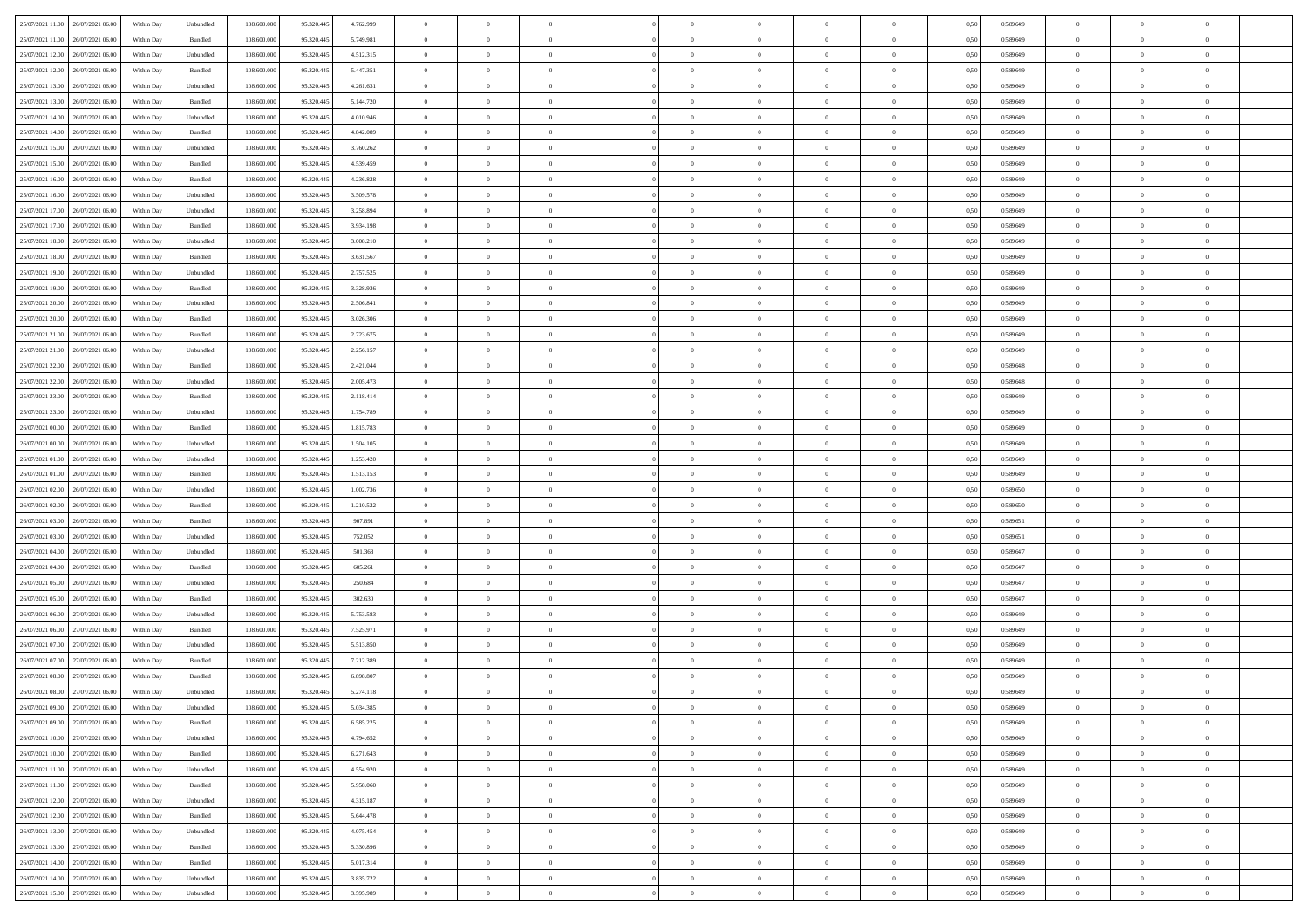| 26/07/2021 15:00 27/07/2021 06:00    | Within Day | Bundled   | 108.600.000 | 95.320.445 | 4.703.732 | $\overline{0}$ | $\theta$       |                | $\overline{0}$ | $\theta$       |                | $\theta$       | 0,50 | 0,589649 | $\theta$       | $\theta$       | $\overline{0}$ |  |
|--------------------------------------|------------|-----------|-------------|------------|-----------|----------------|----------------|----------------|----------------|----------------|----------------|----------------|------|----------|----------------|----------------|----------------|--|
| 26/07/2021 16:00<br>27/07/2021 06.00 | Within Day | Unbundled | 108.600.00  | 95.320.445 | 3.356.257 | $\bf{0}$       | $\bf{0}$       | $\bf{0}$       | $\bf{0}$       | $\overline{0}$ | $\overline{0}$ | $\bf{0}$       | 0,50 | 0,589649 | $\,$ 0 $\,$    | $\bf{0}$       | $\overline{0}$ |  |
| 26/07/2021 16:00<br>27/07/2021 06:00 | Within Day | Bundled   | 108,600,000 | 95.320.445 | 4.390.150 | $\overline{0}$ | $\bf{0}$       | $\overline{0}$ | $\bf{0}$       | $\bf{0}$       | $\overline{0}$ | $\bf{0}$       | 0.50 | 0.589649 | $\bf{0}$       | $\overline{0}$ | $\bf{0}$       |  |
| 26/07/2021 17:00<br>27/07/2021 06:00 |            |           | 108.600.000 |            |           | $\overline{0}$ | $\overline{0}$ | $\overline{0}$ | $\theta$       | $\theta$       | $\overline{0}$ |                |      |          | $\theta$       | $\theta$       | $\overline{0}$ |  |
|                                      | Within Day | Unbundled |             | 95.320.445 | 3.116.524 |                |                |                |                |                |                | $\bf{0}$       | 0,50 | 0,589649 |                |                |                |  |
| 26/07/2021 17:00<br>27/07/2021 06.00 | Within Day | Bundled   | 108.600.00  | 95.320.445 | 4.076.568 | $\overline{0}$ | $\overline{0}$ | $\bf{0}$       | $\overline{0}$ | $\theta$       | $\overline{0}$ | $\bf{0}$       | 0,50 | 0,589649 | $\,$ 0 $\,$    | $\bf{0}$       | $\overline{0}$ |  |
| 26/07/2021 18:00<br>27/07/2021 06:00 | Within Day | Unbundled | 108,600,000 | 95.320.44  | 2.876.791 | $\overline{0}$ | $\overline{0}$ | $\overline{0}$ | $\bf{0}$       | $\overline{0}$ | $\theta$       | $\bf{0}$       | 0.50 | 0.589649 | $\,$ 0 $\,$    | $\theta$       | $\overline{0}$ |  |
| 26/07/2021 18:00<br>27/07/2021 06:00 | Within Day | Bundled   | 108.600.000 | 95.320.445 | 3.762.985 | $\overline{0}$ | $\overline{0}$ | $\overline{0}$ | $\overline{0}$ | $\overline{0}$ | $\overline{0}$ | $\bf{0}$       | 0,50 | 0,589649 | $\theta$       | $\theta$       | $\overline{0}$ |  |
|                                      |            |           |             |            |           |                |                |                |                |                |                |                |      |          |                |                |                |  |
| 26/07/2021 19:00<br>27/07/2021 06.00 | Within Day | Bundled   | 108.600.00  | 95.320.445 | 3.449.403 | $\bf{0}$       | $\bf{0}$       | $\bf{0}$       | $\overline{0}$ | $\overline{0}$ | $\overline{0}$ | $\bf{0}$       | 0,50 | 0,589649 | $\,$ 0 $\,$    | $\bf{0}$       | $\overline{0}$ |  |
| 26/07/2021 19:00<br>27/07/2021 06:00 | Within Day | Unbundled | 108,600,000 | 95.320.44  | 2.637.059 | $\overline{0}$ | $\bf{0}$       | $\overline{0}$ | $\bf{0}$       | $\overline{0}$ | $\overline{0}$ | $\bf{0}$       | 0.50 | 0.589649 | $\bf{0}$       | $\overline{0}$ | $\overline{0}$ |  |
| 26/07/2021 20:00<br>27/07/2021 06:00 | Within Day | Unbundled | 108.600.000 | 95.320.445 | 2.397.326 | $\bf{0}$       | $\bf{0}$       | $\overline{0}$ | $\overline{0}$ | $\overline{0}$ | $\overline{0}$ | $\bf{0}$       | 0,50 | 0,589649 | $\,$ 0 $\,$    | $\bf{0}$       | $\overline{0}$ |  |
| 26/07/2021 20:00<br>27/07/2021 06.00 | Within Day | Bundled   | 108.600.00  | 95.320.445 | 3.135.821 | $\bf{0}$       | $\overline{0}$ | $\bf{0}$       | $\bf{0}$       | $\overline{0}$ | $\overline{0}$ | $\bf{0}$       | 0,50 | 0,589649 | $\,$ 0 $\,$    | $\bf{0}$       | $\overline{0}$ |  |
|                                      |            |           |             |            |           |                |                |                |                |                |                |                |      |          |                |                |                |  |
| 26/07/2021 21:00<br>27/07/2021 06:00 | Within Day | Unbundled | 108,600,000 | 95.320.445 | 2.157.593 | $\overline{0}$ | $\bf{0}$       | $\overline{0}$ | $\bf{0}$       | $\overline{0}$ | $\overline{0}$ | $\bf{0}$       | 0.50 | 0.589649 | $\bf{0}$       | $\overline{0}$ | $\,$ 0         |  |
| 26/07/2021 21:00<br>27/07/2021 06:00 | Within Day | Bundled   | 108.600.000 | 95.320.445 | 2.822.239 | $\overline{0}$ | $\overline{0}$ | $\overline{0}$ | $\theta$       | $\theta$       | $\overline{0}$ | $\bf{0}$       | 0,50 | 0,589649 | $\theta$       | $\theta$       | $\overline{0}$ |  |
| 26/07/2021 22:00<br>27/07/2021 06.00 | Within Day | Unbundled | 108.600.00  | 95.320.445 | 1.917.861 | $\bf{0}$       | $\overline{0}$ | $\bf{0}$       | $\overline{0}$ | $\bf{0}$       | $\overline{0}$ | $\bf{0}$       | 0,50 | 0,589648 | $\,$ 0 $\,$    | $\bf{0}$       | $\overline{0}$ |  |
| 26/07/2021 22:00<br>27/07/2021 06:00 | Within Day | Bundled   | 108,600,000 | 95.320.44  | 2.508.657 | $\overline{0}$ | $\overline{0}$ | $\overline{0}$ | $\bf{0}$       | $\overline{0}$ | $\theta$       | $\bf{0}$       | 0.50 | 0.589648 | $\,$ 0 $\,$    | $\theta$       | $\overline{0}$ |  |
| 26/07/2021 23:00<br>27/07/2021 06:00 | Within Day | Unbundled | 108.600.000 | 95.320.445 | 1.678.128 | $\overline{0}$ | $\overline{0}$ | $\overline{0}$ | $\overline{0}$ | $\overline{0}$ | $\overline{0}$ | $\bf{0}$       | 0,50 | 0,589649 | $\theta$       | $\theta$       | $\overline{0}$ |  |
|                                      |            |           |             |            |           |                |                |                |                |                |                |                |      |          |                |                |                |  |
| 26/07/2021 23:00<br>27/07/2021 06.00 | Within Day | Bundled   | 108.600.00  | 95.320.445 | 2.195.075 | $\bf{0}$       | $\overline{0}$ | $\bf{0}$       | $\overline{0}$ | $\overline{0}$ | $\overline{0}$ | $\bf{0}$       | 0,50 | 0,589649 | $\,$ 0 $\,$    | $\bf{0}$       | $\overline{0}$ |  |
| 27/07/2021 00:00<br>27/07/2021 06:00 | Within Day | Unbundled | 108 600 000 | 95.320.44  | 1.438.395 | $\overline{0}$ | $\bf{0}$       | $\overline{0}$ | $\bf{0}$       | $\overline{0}$ | $\overline{0}$ | $\bf{0}$       | 0.50 | 0.589649 | $\bf{0}$       | $\overline{0}$ | $\bf{0}$       |  |
| 27/07/2021 00:00<br>27/07/2021 06:00 | Within Day | Bundled   | 108.600.000 | 95.320.445 | 1.881.492 | $\overline{0}$ | $\bf{0}$       | $\overline{0}$ | $\overline{0}$ | $\overline{0}$ | $\overline{0}$ | $\bf{0}$       | 0,50 | 0,589649 | $\,$ 0 $\,$    | $\bf{0}$       | $\overline{0}$ |  |
| 27/07/2021 01:00<br>27/07/2021 06.00 | Within Day | Bundled   | 108.600.00  | 95.320.445 | 1.567.910 | $\bf{0}$       | $\bf{0}$       | $\bf{0}$       | $\bf{0}$       | $\overline{0}$ | $\overline{0}$ | $\bf{0}$       | 0,50 | 0,589649 | $\,$ 0 $\,$    | $\bf{0}$       | $\overline{0}$ |  |
|                                      |            |           |             |            |           |                |                |                |                |                |                |                |      |          |                |                |                |  |
| 27/07/2021 01:00<br>27/07/2021 06:00 | Within Day | Unbundled | 108,600,000 | 95.320.445 | 1.198.663 | $\overline{0}$ | $\bf{0}$       | $\overline{0}$ | $\overline{0}$ | $\bf{0}$       | $\overline{0}$ | $\bf{0}$       | 0.50 | 0.589649 | $\bf{0}$       | $\overline{0}$ | $\,$ 0         |  |
| 27/07/2021 02:00<br>27/07/2021 06:00 | Within Day | Unbundled | 108.600.000 | 95.320.445 | 958.930   | $\overline{0}$ | $\overline{0}$ | $\overline{0}$ | $\theta$       | $\theta$       | $\overline{0}$ | $\bf{0}$       | 0,50 | 0,589650 | $\theta$       | $\theta$       | $\overline{0}$ |  |
| 27/07/2021 02:00<br>27/07/2021 06.00 | Within Day | Bundled   | 108.600.00  | 95.320.445 | 1.254.328 | $\bf{0}$       | $\overline{0}$ | $\bf{0}$       | $\bf{0}$       | $\overline{0}$ | $\overline{0}$ | $\bf{0}$       | 0,50 | 0,589650 | $\,$ 0 $\,$    | $\bf{0}$       | $\overline{0}$ |  |
| 27/07/2021 03:00<br>27/07/2021 06:00 | Within Day | Unbundled | 108 600 000 | 95.320.44  | 719.197   | $\overline{0}$ | $\overline{0}$ | $\overline{0}$ | $\bf{0}$       | $\overline{0}$ | $\theta$       | $\bf{0}$       | 0.50 | 0.589651 | $\,$ 0 $\,$    | $\theta$       | $\overline{0}$ |  |
| 27/07/2021 03:00<br>27/07/2021 06:00 | Within Day | Bundled   | 108.600.000 | 95.320.445 | 940.746   | $\overline{0}$ | $\overline{0}$ | $\overline{0}$ | $\overline{0}$ | $\overline{0}$ | $\overline{0}$ | $\bf{0}$       | 0,50 | 0,589651 | $\theta$       | $\theta$       | $\overline{0}$ |  |
|                                      |            |           |             |            |           |                |                |                |                |                |                |                |      |          |                |                |                |  |
| 27/07/2021 04:00<br>27/07/2021 06.00 | Within Day | Unbundled | 108.600.00  | 95.320.445 | 479.465   | $\bf{0}$       | $\overline{0}$ | $\bf{0}$       | $\overline{0}$ | $\bf{0}$       | $\overline{0}$ | $\bf{0}$       | 0,50 | 0,589647 | $\,$ 0 $\,$    | $\bf{0}$       | $\overline{0}$ |  |
| 27/07/2021 04:00<br>27/07/2021 06:00 | Within Day | Bundled   | 108,600,000 | 95.320.44  | 627.164   | $\overline{0}$ | $\bf{0}$       | $\overline{0}$ | $\bf{0}$       | $\overline{0}$ | $\overline{0}$ | $\bf{0}$       | 0.50 | 0.589647 | $\bf{0}$       | $\overline{0}$ | $\overline{0}$ |  |
| 27/07/2021 05:00<br>27/07/2021 06:00 | Within Day | Unbundled | 108.600.000 | 95.320.445 | 239.732   | $\overline{0}$ | $\overline{0}$ | $\overline{0}$ | $\overline{0}$ | $\overline{0}$ | $\overline{0}$ | $\bf{0}$       | 0,50 | 0,589647 | $\theta$       | $\theta$       | $\overline{0}$ |  |
| 27/07/2021 05:00<br>27/07/2021 06.00 | Within Day | Bundled   | 108.600.00  | 95.320.445 | 313.582   | $\bf{0}$       | $\bf{0}$       | $\bf{0}$       | $\bf{0}$       | $\overline{0}$ | $\overline{0}$ | $\bf{0}$       | 0,50 | 0,589647 | $\,$ 0 $\,$    | $\bf{0}$       | $\overline{0}$ |  |
|                                      |            |           |             |            |           |                |                |                |                |                |                |                |      |          |                |                |                |  |
| 27/07/2021 06:00<br>28/07/2021 06:00 | Within Day | Bundled   | 108,600,000 | 95.320.445 | 7.263.134 | $\overline{0}$ | $\bf{0}$       | $\overline{0}$ | $\bf{0}$       | $\bf{0}$       | $\overline{0}$ | $\bf{0}$       | 0.50 | 0.589649 | $\bf{0}$       | $\overline{0}$ | $\,$ 0         |  |
| 27/07/2021 06:00<br>28/07/2021 06:00 | Within Day | Unbundled | 108.600.000 | 95.320.445 | 6.016.420 | $\overline{0}$ | $\overline{0}$ | $\overline{0}$ | $\overline{0}$ | $\overline{0}$ | $\overline{0}$ | $\bf{0}$       | 0.50 | 0.589649 | $\theta$       | $\theta$       | $\overline{0}$ |  |
| 27/07/2021 07:00<br>28/07/2021 06:00 | Within Day | Unbundled | 108.600.00  | 95.320.445 | 5.765.736 | $\bf{0}$       | $\overline{0}$ | $\bf{0}$       | $\bf{0}$       | $\overline{0}$ | $\overline{0}$ | $\bf{0}$       | 0,50 | 0,589649 | $\,$ 0 $\,$    | $\bf{0}$       | $\overline{0}$ |  |
| 27/07/2021 07:00<br>28/07/2021 06:00 | Within Day | Bundled   | 108,600,000 | 95.320.445 | 6.960.504 | $\overline{0}$ | $\bf{0}$       | $\overline{0}$ | $\bf{0}$       | $\overline{0}$ | $\overline{0}$ | $\bf{0}$       | 0.50 | 0.589649 | $\,$ 0 $\,$    | $\theta$       | $\overline{0}$ |  |
| 27/07/2021 08:00<br>28/07/2021 06:00 | Within Dav | Unbundled | 108.600.000 | 95.320.445 | 5.515.051 | $\overline{0}$ | $\overline{0}$ | $\overline{0}$ | $\overline{0}$ | $\overline{0}$ | $\overline{0}$ | $\bf{0}$       | 0.50 | 0.589649 | $\theta$       | $\theta$       | $\overline{0}$ |  |
|                                      |            |           |             |            |           |                |                |                |                |                |                |                |      |          |                |                |                |  |
| 27/07/2021 08:00<br>28/07/2021 06:00 | Within Day | Bundled   | 108.600.00  | 95.320.445 | 6.657.873 | $\bf{0}$       | $\bf{0}$       | $\bf{0}$       | $\bf{0}$       | $\overline{0}$ | $\overline{0}$ | $\bf{0}$       | 0,50 | 0,589649 | $\,$ 0 $\,$    | $\bf{0}$       | $\overline{0}$ |  |
| 27/07/2021 09:00<br>28/07/2021 06:00 | Within Day | Unbundled | 108,600,000 | 95.320.44  | 5.264.367 | $\overline{0}$ | $\bf{0}$       | $\overline{0}$ | $\bf{0}$       | $\overline{0}$ | $\overline{0}$ | $\bf{0}$       | 0.50 | 0.589649 | $\bf{0}$       | $\overline{0}$ | $\bf{0}$       |  |
| 27/07/2021 09:00<br>28/07/2021 06:00 | Within Dav | Bundled   | 108.600.000 | 95.320.445 | 6.355.243 | $\overline{0}$ | $\overline{0}$ | $\overline{0}$ | $\overline{0}$ | $\overline{0}$ | $\overline{0}$ | $\bf{0}$       | 0.50 | 0.589649 | $\theta$       | $\theta$       | $\overline{0}$ |  |
| 27/07/2021 10:00<br>28/07/2021 06:00 | Within Day | Unbundled | 108.600.00  | 95.320.445 | 5.013.683 | $\bf{0}$       | $\bf{0}$       | $\bf{0}$       | $\bf{0}$       | $\overline{0}$ | $\overline{0}$ | $\bf{0}$       | 0,50 | 0,589649 | $\,$ 0 $\,$    | $\bf{0}$       | $\overline{0}$ |  |
| 28/07/2021 06:00                     |            | Bundled   | 108,600,000 | 95.320.445 |           |                |                |                |                |                | $\overline{0}$ |                |      | 0.589649 |                |                | $\,$ 0         |  |
| 27/07/2021 10:00                     | Within Day |           |             |            | 6.052.612 | $\overline{0}$ | $\bf{0}$       | $\overline{0}$ | $\overline{0}$ | $\bf{0}$       |                | $\bf{0}$       | 0.50 |          | $\bf{0}$       | $\overline{0}$ |                |  |
| 27/07/2021 11:00<br>28/07/2021 06:00 | Within Dav | Unbundled | 108.600.000 | 95.320.445 | 4.762.999 | $\overline{0}$ | $\overline{0}$ | $\overline{0}$ | $\overline{0}$ | $\overline{0}$ | $\overline{0}$ | $\bf{0}$       | 0.50 | 0.589649 | $\theta$       | $\theta$       | $\overline{0}$ |  |
| 27/07/2021 11:00<br>28/07/2021 06:00 | Within Day | Bundled   | 108.600.00  | 95.320.445 | 5.749.981 | $\bf{0}$       | $\bf{0}$       | $\bf{0}$       | $\bf{0}$       | $\overline{0}$ | $\overline{0}$ | $\bf{0}$       | 0,50 | 0,589649 | $\,$ 0 $\,$    | $\bf{0}$       | $\overline{0}$ |  |
| 27/07/2021 12:00<br>28/07/2021 06:00 | Within Day | Bundled   | 108,600,000 | 95.320.44  | 5.447.351 | $\overline{0}$ | $\overline{0}$ | $\overline{0}$ | $\bf{0}$       | $\overline{0}$ | $\Omega$       | $\bf{0}$       | 0.50 | 0.589649 | $\bf{0}$       | $\theta$       | $\overline{0}$ |  |
| 27/07/2021 12:00<br>28/07/2021 06:00 | Within Dav | Unbundled | 108.600.000 | 95.320.445 | 4.512.315 | $\overline{0}$ | $\overline{0}$ | $\Omega$       | $\overline{0}$ | $\theta$       | $\overline{0}$ | $\overline{0}$ | 0.5( | 0.589649 | $\theta$       | $\theta$       | $\overline{0}$ |  |
|                                      |            |           |             |            |           |                |                |                |                |                |                |                |      |          |                |                |                |  |
| 27/07/2021 13:00<br>28/07/2021 06:00 | Within Day | Unbundled | 108.600.000 | 95.320.445 | 4.261.631 | $\bf{0}$       | $\bf{0}$       | $\bf{0}$       | $\bf{0}$       | $\bf{0}$       | $\overline{0}$ | $\bf{0}$       | 0,50 | 0,589649 | $\overline{0}$ | $\bf{0}$       | $\overline{0}$ |  |
| 27/07/2021 13:00 28/07/2021 06:00    | Within Day | Bundled   | 108.600.000 | 95.320.445 | 5.144.720 | $\bf{0}$       | $\theta$       |                | $\Omega$       |                |                |                | 0,50 | 0.589649 | $\bf{0}$       | $\overline{0}$ |                |  |
| 27/07/2021 14:00 28/07/2021 06:00    | Within Day | Unbundled | 108.600.000 | 95.320.445 | 4.010.946 | $\overline{0}$ | $\overline{0}$ | $\Omega$       | $\theta$       | $\overline{0}$ | $\overline{0}$ | $\bf{0}$       | 0,50 | 0,589649 | $\theta$       | $\theta$       | $\overline{0}$ |  |
| 27/07/2021 14:00<br>28/07/2021 06:00 | Within Day | Bundled   | 108.600.00  | 95.320.445 | 4.842.089 | $\overline{0}$ | $\bf{0}$       | $\overline{0}$ | $\overline{0}$ | $\bf{0}$       | $\overline{0}$ | $\bf{0}$       | 0,50 | 0,589649 | $\bf{0}$       | $\overline{0}$ | $\bf{0}$       |  |
| 27/07/2021 15:00 28/07/2021 06:00    | Within Day | Unbundled | 108,600,000 | 95.320.445 | 3.760.262 | $\overline{0}$ | $\bf{0}$       | $\overline{0}$ | $\overline{0}$ | $\mathbf{0}$   | $\overline{0}$ | $\,$ 0 $\,$    | 0.50 | 0.589649 | $\overline{0}$ | $\bf{0}$       | $\bf{0}$       |  |
|                                      |            |           |             |            |           |                |                |                |                |                |                |                |      |          |                |                |                |  |
| 27/07/2021 15:00 28/07/2021 06:00    | Within Dav | Bundled   | 108.600.000 | 95.320.445 | 4.539.459 | $\overline{0}$ | $\overline{0}$ | $\overline{0}$ | $\overline{0}$ | $\overline{0}$ | $\overline{0}$ | $\bf{0}$       | 0,50 | 0.589649 | $\overline{0}$ | $\theta$       | $\overline{0}$ |  |
| 27/07/2021 16:00<br>28/07/2021 06:00 | Within Day | Unbundled | 108.600.000 | 95.320.445 | 3.509.578 | $\overline{0}$ | $\bf{0}$       | $\overline{0}$ | $\overline{0}$ | $\bf{0}$       | $\overline{0}$ | $\bf{0}$       | 0,50 | 0,589649 | $\bf{0}$       | $\overline{0}$ | $\overline{0}$ |  |
| 27/07/2021 16:00 28/07/2021 06:00    | Within Day | Bundled   | 108,600,000 | 95.320.445 | 4.236.828 | $\overline{0}$ | $\bf{0}$       | $\overline{0}$ | $\overline{0}$ | $\bf{0}$       | $\overline{0}$ | $\bf{0}$       | 0.50 | 0.589649 | $\,$ 0 $\,$    | $\overline{0}$ | $\,$ 0         |  |
| 27/07/2021 17:00 28/07/2021 06:00    | Within Dav | Bundled   | 108.600.000 | 95.320.445 | 3.934.198 | $\overline{0}$ | $\overline{0}$ | $\overline{0}$ | $\overline{0}$ | $\overline{0}$ | $\overline{0}$ | $\bf{0}$       | 0,50 | 0.589649 | $\overline{0}$ | $\theta$       | $\overline{0}$ |  |
|                                      |            |           |             |            |           |                |                |                |                |                |                |                |      |          |                |                |                |  |
| 27/07/2021 17:00<br>28/07/2021 06:00 | Within Day | Unbundled | 108.600.00  | 95.320.445 | 3.258.894 | $\overline{0}$ | $\overline{0}$ | $\overline{0}$ | $\overline{0}$ | $\overline{0}$ | $\overline{0}$ | $\bf{0}$       | 0,50 | 0,589649 | $\bf{0}$       | $\overline{0}$ | $\,$ 0         |  |
| 27/07/2021 18:00 28/07/2021 06:00    | Within Day | Unbundled | 108,600,000 | 95.320.445 | 3.008.210 | $\overline{0}$ | $\overline{0}$ | $\overline{0}$ | $\overline{0}$ | $\overline{0}$ | $\overline{0}$ | $\bf{0}$       | 0.50 | 0.589649 | $\mathbf{0}$   | $\bf{0}$       | $\,$ 0         |  |
| 27/07/2021 18:00 28/07/2021 06:00    | Within Dav | Bundled   | 108.600.000 | 95.320.445 | 3.631.567 | $\overline{0}$ | $\overline{0}$ | $\overline{0}$ | $\overline{0}$ | $\overline{0}$ | $\overline{0}$ | $\bf{0}$       | 0,50 | 0.589649 | $\overline{0}$ | $\theta$       | $\overline{0}$ |  |
| 27/07/2021 19:00<br>28/07/2021 06:00 | Within Day | Unbundled | 108.600.00  | 95.320.445 | 2.757.525 | $\overline{0}$ | $\bf{0}$       | $\overline{0}$ | $\bf{0}$       | $\overline{0}$ | $\overline{0}$ | $\bf{0}$       | 0,50 | 0,589649 | $\bf{0}$       | $\,$ 0 $\,$    | $\bf{0}$       |  |
|                                      |            |           |             |            |           |                |                |                |                |                |                |                |      |          |                |                |                |  |
| 27/07/2021 19:00 28/07/2021 06:00    | Within Day | Bundled   | 108.600.000 | 95.320.445 | 3.328.936 | $\,$ 0 $\,$    | $\bf{0}$       | $\overline{0}$ | $\overline{0}$ | $\,$ 0 $\,$    | $\overline{0}$ | $\bf{0}$       | 0,50 | 0,589649 | $\overline{0}$ | $\,$ 0 $\,$    | $\,$ 0 $\,$    |  |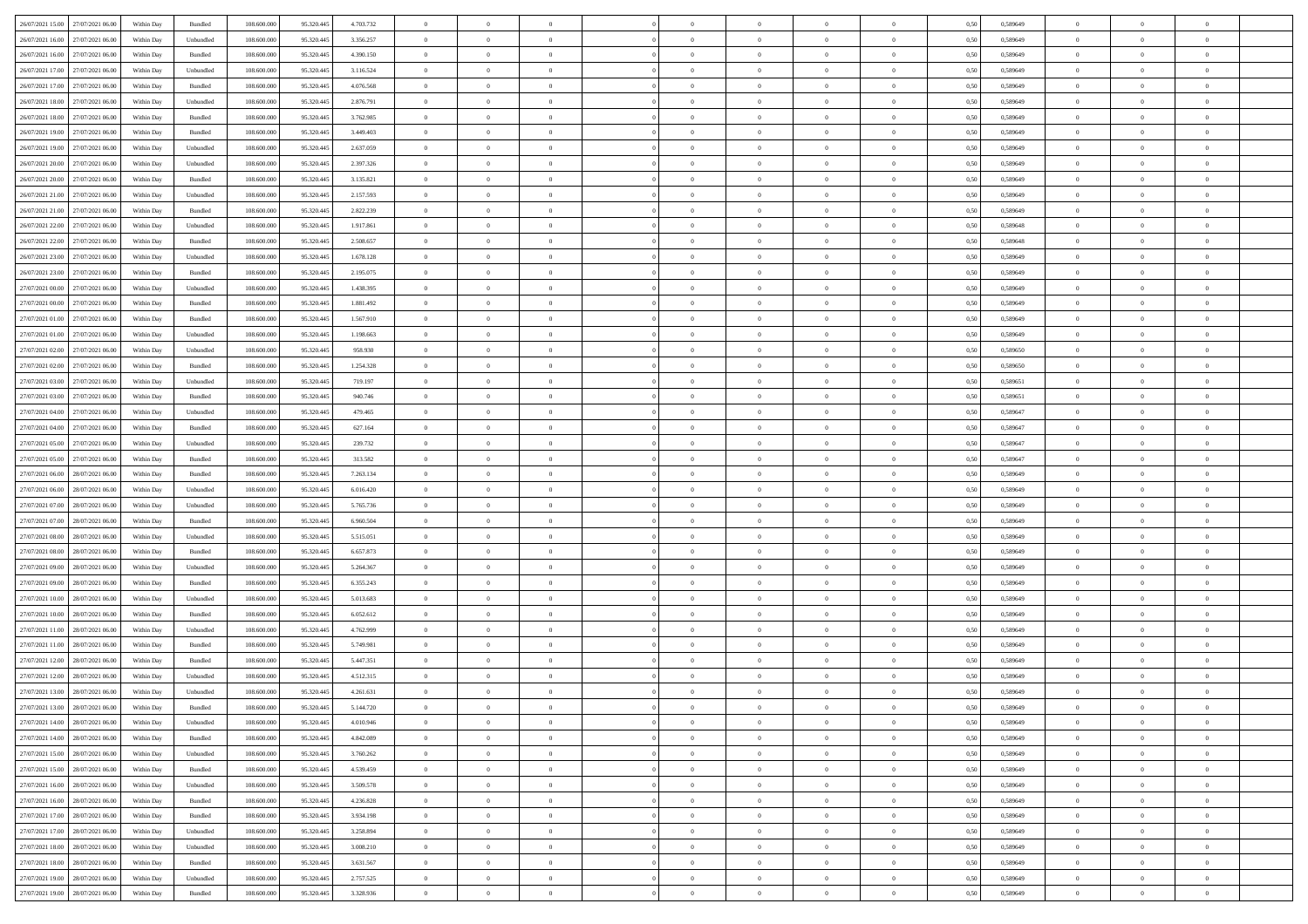| 27/07/2021 20:00 28/07/2021 06:00    | Within Day | Unbundled          | 108.600.000 | 95.320.445 | 2.506.841  | $\overline{0}$ | $\overline{0}$ |                | $\overline{0}$ | $\theta$       |                | $\theta$       | 0,50 | 0,589649 | $\theta$       | $\theta$       | $\overline{0}$ |  |
|--------------------------------------|------------|--------------------|-------------|------------|------------|----------------|----------------|----------------|----------------|----------------|----------------|----------------|------|----------|----------------|----------------|----------------|--|
| 27/07/2021 20:00<br>28/07/2021 06:00 | Within Day | Bundled            | 108.600.00  | 95.320.445 | 3.026.306  | $\bf{0}$       | $\bf{0}$       | $\bf{0}$       | $\overline{0}$ | $\overline{0}$ | $\overline{0}$ | $\bf{0}$       | 0,50 | 0,589649 | $\,$ 0 $\,$    | $\bf{0}$       | $\overline{0}$ |  |
| 27/07/2021 21:00<br>28/07/2021 06:00 | Within Day | Unbundled          | 108,600,000 | 95.320.445 | 2.256.157  | $\overline{0}$ | $\bf{0}$       | $\overline{0}$ | $\bf{0}$       | $\bf{0}$       | $\overline{0}$ | $\bf{0}$       | 0.50 | 0.589649 | $\bf{0}$       | $\overline{0}$ | $\overline{0}$ |  |
| 27/07/2021 21:00<br>28/07/2021 06:00 |            |                    | 108.600.000 |            |            | $\overline{0}$ | $\overline{0}$ | $\overline{0}$ | $\theta$       | $\theta$       | $\overline{0}$ |                |      |          | $\theta$       | $\theta$       | $\overline{0}$ |  |
|                                      | Within Day | Bundled            |             | 95.320.445 | 2.723.675  |                |                |                |                |                |                | $\bf{0}$       | 0,50 | 0,589649 |                |                |                |  |
| 27/07/2021 22.00<br>28/07/2021 06:00 | Within Day | Unbundled          | 108.600.00  | 95.320.445 | 2.005.473  | $\bf{0}$       | $\overline{0}$ | $\bf{0}$       | $\overline{0}$ | $\theta$       | $\overline{0}$ | $\bf{0}$       | 0,50 | 0,589648 | $\,$ 0 $\,$    | $\bf{0}$       | $\overline{0}$ |  |
| 27/07/2021 22:00<br>28/07/2021 06:00 | Within Day | Bundled            | 108,600,000 | 95.320.44  | 2.421.044  | $\overline{0}$ | $\overline{0}$ | $\overline{0}$ | $\bf{0}$       | $\overline{0}$ | $\theta$       | $\bf{0}$       | 0.50 | 0.589648 | $\,$ 0 $\,$    | $\theta$       | $\overline{0}$ |  |
| 27/07/2021 23:00<br>28/07/2021 06:00 | Within Day | Bundled            | 108.600.000 | 95.320.445 | 2.118.414  | $\overline{0}$ | $\overline{0}$ | $\overline{0}$ | $\overline{0}$ | $\overline{0}$ | $\overline{0}$ | $\bf{0}$       | 0,50 | 0,589649 | $\theta$       | $\theta$       | $\overline{0}$ |  |
|                                      |            |                    |             |            |            |                |                |                |                |                |                |                |      |          |                |                |                |  |
| 27/07/2021 23:00<br>28/07/2021 06:00 | Within Day | Unbundled          | 108.600.00  | 95.320.445 | 1.754.789  | $\bf{0}$       | $\bf{0}$       | $\bf{0}$       | $\overline{0}$ | $\overline{0}$ | $\overline{0}$ | $\bf{0}$       | 0,50 | 0,589649 | $\,$ 0 $\,$    | $\bf{0}$       | $\overline{0}$ |  |
| 28/07/2021 00:00<br>28/07/2021 06:00 | Within Day | Unbundled          | 108,600,000 | 95.320.445 | 1.504.105  | $\overline{0}$ | $\bf{0}$       | $\overline{0}$ | $\bf{0}$       | $\overline{0}$ | $\overline{0}$ | $\bf{0}$       | 0.50 | 0.589649 | $\bf{0}$       | $\overline{0}$ | $\overline{0}$ |  |
| 28/07/2021 00:00<br>28/07/2021 06:00 | Within Day | Bundled            | 108.600.000 | 95.320.445 | 1.815.783  | $\overline{0}$ | $\bf{0}$       | $\overline{0}$ | $\overline{0}$ | $\overline{0}$ | $\overline{0}$ | $\bf{0}$       | 0,50 | 0,589649 | $\,$ 0 $\,$    | $\bf{0}$       | $\overline{0}$ |  |
| 28/07/2021 01:00<br>28/07/2021 06:00 | Within Day | Unbundled          | 108.600.00  | 95.320.445 | 1.253.420  | $\bf{0}$       | $\overline{0}$ | $\bf{0}$       | $\bf{0}$       | $\bf{0}$       | $\overline{0}$ | $\bf{0}$       | 0,50 | 0,589649 | $\,$ 0 $\,$    | $\bf{0}$       | $\overline{0}$ |  |
|                                      |            |                    |             |            |            |                |                |                |                |                |                |                |      |          |                |                |                |  |
| 28/07/2021 01:00<br>28/07/2021 06:00 | Within Day | Bundled            | 108,600,000 | 95.320.445 | 1.513.153  | $\overline{0}$ | $\bf{0}$       | $\overline{0}$ | $\overline{0}$ | $\bf{0}$       | $\overline{0}$ | $\bf{0}$       | 0.50 | 0.589649 | $\bf{0}$       | $\overline{0}$ | $\,$ 0         |  |
| 28/07/2021 02:00<br>28/07/2021 06:00 | Within Day | Unbundled          | 108.600.000 | 95.320.445 | 1.002.736  | $\overline{0}$ | $\overline{0}$ | $\overline{0}$ | $\theta$       | $\theta$       | $\overline{0}$ | $\bf{0}$       | 0,50 | 0,589650 | $\theta$       | $\theta$       | $\overline{0}$ |  |
| 28/07/2021 02:00<br>28/07/2021 06:00 | Within Day | Bundled            | 108.600.00  | 95.320.445 | 1.210.522  | $\bf{0}$       | $\overline{0}$ | $\bf{0}$       | $\overline{0}$ | $\theta$       | $\overline{0}$ | $\bf{0}$       | 0,50 | 0,589650 | $\,$ 0 $\,$    | $\bf{0}$       | $\overline{0}$ |  |
|                                      |            |                    | 108 600 000 |            |            |                |                |                |                |                |                |                |      |          |                |                |                |  |
| 28/07/2021 03:00<br>28/07/2021 06:00 | Within Day | Unbundled          |             | 95.320.44  | 752.052    | $\overline{0}$ | $\overline{0}$ | $\overline{0}$ | $\bf{0}$       | $\overline{0}$ | $\Omega$       | $\bf{0}$       | 0.50 | 0.589651 | $\,$ 0 $\,$    | $\theta$       | $\overline{0}$ |  |
| 28/07/2021 03:00<br>28/07/2021 06:00 | Within Day | Bundled            | 108.600.000 | 95.320.445 | 907.891    | $\overline{0}$ | $\overline{0}$ | $\overline{0}$ | $\overline{0}$ | $\overline{0}$ | $\overline{0}$ | $\bf{0}$       | 0,50 | 0,589651 | $\theta$       | $\theta$       | $\overline{0}$ |  |
| 28/07/2021 04:00<br>28/07/2021 06:00 | Within Day | Unbundled          | 108.600.00  | 95.320.445 | 501.368    | $\bf{0}$       | $\bf{0}$       | $\bf{0}$       | $\overline{0}$ | $\bf{0}$       | $\overline{0}$ | $\bf{0}$       | 0,50 | 0,589647 | $\,$ 0 $\,$    | $\bf{0}$       | $\overline{0}$ |  |
| 28/07/2021 04:00<br>28/07/2021 06:00 | Within Day | Bundled            | 108,600,000 | 95.320.44  | 605.261    | $\overline{0}$ | $\bf{0}$       | $\overline{0}$ | $\bf{0}$       | $\overline{0}$ | $\overline{0}$ | $\bf{0}$       | 0.50 | 0.589647 | $\bf{0}$       | $\overline{0}$ | $\overline{0}$ |  |
| 28/07/2021 05:00<br>28/07/2021 06:00 | Within Day | Unbundled          | 108.600.000 | 95.320.445 | 250.684    | $\overline{0}$ | $\bf{0}$       | $\overline{0}$ | $\overline{0}$ | $\overline{0}$ | $\overline{0}$ | $\bf{0}$       | 0,50 | 0,589647 | $\,$ 0 $\,$    | $\bf{0}$       | $\overline{0}$ |  |
|                                      |            |                    |             |            |            |                |                |                |                |                |                |                |      |          |                |                |                |  |
| 28/07/2021 05:00<br>28/07/2021 06:00 | Within Day | Bundled            | 108.600.00  | 95.320.445 | 302.630    | $\bf{0}$       | $\bf{0}$       | $\bf{0}$       | $\bf{0}$       | $\overline{0}$ | $\overline{0}$ | $\bf{0}$       | 0,50 | 0,589647 | $\,$ 0 $\,$    | $\bf{0}$       | $\overline{0}$ |  |
| 28/07/2021 06:00<br>29/07/2021 06:00 | Within Day | Unbundled          | 108,600,000 | 95.320.37  | 6.016.491  | $\overline{0}$ | $\bf{0}$       | $\overline{0}$ | $\overline{0}$ | $\bf{0}$       | $\overline{0}$ | $\bf{0}$       | 0.50 | 0.589649 | $\bf{0}$       | $\overline{0}$ | $\,$ 0         |  |
| 28/07/2021 06:00<br>29/07/2021 06:00 | Within Day | Bundled            | 108.600.000 | 95.320.373 | 7.263.134  | $\overline{0}$ | $\overline{0}$ | $\overline{0}$ | $\theta$       | $\theta$       | $\overline{0}$ | $\bf{0}$       | 0,50 | 0,589649 | $\theta$       | $\theta$       | $\overline{0}$ |  |
| 28/07/2021 07:00<br>29/07/2021 06.00 | Within Day | Unbundled          | 108.600.00  | 95.320.37  | 12.726.308 | $\bf{0}$       | $\overline{0}$ | $\bf{0}$       | $\bf{0}$       | $\,$ 0 $\,$    | $\overline{0}$ | $\bf{0}$       | 0,50 | 0,589649 | $\,$ 0 $\,$    | $\bf{0}$       | $\overline{0}$ |  |
|                                      |            |                    |             |            |            |                |                |                |                |                |                |                |      |          |                |                |                |  |
| 28/07/2021 10:00<br>29/07/2021 06:00 | Within Day | Unbundled          | 108,600,000 | 95.320.37  | 5.013.743  | $\overline{0}$ | $\overline{0}$ | $\overline{0}$ | $\overline{0}$ | $\overline{0}$ | $\theta$       | $\bf{0}$       | 0.50 | 0.589649 | $\,$ 0 $\,$    | $\theta$       | $\overline{0}$ |  |
| 28/07/2021 10:00<br>29/07/2021 06:00 | Within Day | Bundled            | 108.600.000 | 95.320.373 | 6.052.612  | $\overline{0}$ | $\overline{0}$ | $\overline{0}$ | $\overline{0}$ | $\overline{0}$ | $\overline{0}$ | $\bf{0}$       | 0,50 | 0,589649 | $\theta$       | $\theta$       | $\overline{0}$ |  |
| 28/07/2021 11:00<br>29/07/2021 06.00 | Within Day | Unbundled          | 108.600.00  | 95.320.37  | 4.763.055  | $\bf{0}$       | $\overline{0}$ | $\bf{0}$       | $\overline{0}$ | $\bf{0}$       | $\overline{0}$ | $\bf{0}$       | 0,50 | 0,589649 | $\,$ 0 $\,$    | $\bf{0}$       | $\overline{0}$ |  |
| 28/07/2021 11:00<br>29/07/2021 06:00 | Within Day | Bundled            | 108,600,000 | 95.320.37  | 5.749.981  | $\overline{0}$ | $\bf{0}$       | $\overline{0}$ | $\bf{0}$       | $\overline{0}$ | $\overline{0}$ | $\bf{0}$       | 0.50 | 0.589649 | $\bf{0}$       | $\overline{0}$ | $\overline{0}$ |  |
|                                      |            |                    |             |            |            |                |                |                |                |                |                |                |      |          |                |                |                |  |
| 28/07/2021 12:00<br>29/07/2021 06:00 | Within Day | Bundled            | 108.600.000 | 95.320.373 | 5.447.351  | $\overline{0}$ | $\overline{0}$ | $\overline{0}$ | $\overline{0}$ | $\overline{0}$ | $\overline{0}$ | $\bf{0}$       | 0,50 | 0,589649 | $\theta$       | $\theta$       | $\overline{0}$ |  |
| 28/07/2021 12:00<br>29/07/2021 06.00 | Within Day | Unbundled          | 108.600.00  | 95.320.37  | 4.512.368  | $\bf{0}$       | $\bf{0}$       | $\bf{0}$       | $\bf{0}$       | $\overline{0}$ | $\overline{0}$ | $\bf{0}$       | 0,50 | 0,589649 | $\,$ 0 $\,$    | $\bf{0}$       | $\overline{0}$ |  |
| 28/07/2021 13:00<br>29/07/2021 06:00 | Within Day | Unbundled          | 108,600,000 | 95.320.37  | 4.261.681  | $\overline{0}$ | $\bf{0}$       | $\overline{0}$ | $\bf{0}$       | $\bf{0}$       | $\overline{0}$ | $\bf{0}$       | 0.50 | 0.589649 | $\bf{0}$       | $\overline{0}$ | $\,$ 0         |  |
| 28/07/2021 13:00<br>29/07/2021 06:00 | Within Day | Bundled            | 108.600.000 | 95.320.37  | 5.144.720  | $\overline{0}$ | $\overline{0}$ | $\overline{0}$ | $\overline{0}$ | $\overline{0}$ | $\overline{0}$ | $\bf{0}$       | 0.50 | 0.589649 | $\theta$       | $\theta$       | $\overline{0}$ |  |
|                                      |            |                    |             |            |            |                |                |                |                |                |                |                |      |          |                |                |                |  |
| 28/07/2021 14:00<br>29/07/2021 06.00 | Within Day | Unbundled          | 108.600.00  | 95.320.37  | 4.010.994  | $\bf{0}$       | $\overline{0}$ | $\bf{0}$       | $\bf{0}$       | $\,$ 0 $\,$    | $\overline{0}$ | $\bf{0}$       | 0,50 | 0,589649 | $\,$ 0 $\,$    | $\bf{0}$       | $\overline{0}$ |  |
| 28/07/2021 14:00<br>29/07/2021 06:00 | Within Day | Bundled            | 108,600,000 | 95.320.37  | 4.842.089  | $\overline{0}$ | $\bf{0}$       | $\overline{0}$ | $\bf{0}$       | $\overline{0}$ | $\Omega$       | $\bf{0}$       | 0.50 | 0.589649 | $\,$ 0 $\,$    | $\theta$       | $\overline{0}$ |  |
| 28/07/2021 15:00<br>29/07/2021 06:00 | Within Dav | Unbundled          | 108.600.000 | 95.320.373 | 3.760.307  | $\overline{0}$ | $\overline{0}$ | $\overline{0}$ | $\overline{0}$ | $\overline{0}$ | $\overline{0}$ | $\bf{0}$       | 0.50 | 0.589649 | $\theta$       | $\theta$       | $\overline{0}$ |  |
| 28/07/2021 15:00<br>29/07/2021 06.00 | Within Day | Bundled            | 108.600.00  | 95.320.37  | 4.539.459  | $\bf{0}$       | $\bf{0}$       | $\bf{0}$       | $\bf{0}$       | $\bf{0}$       | $\overline{0}$ | $\bf{0}$       | 0,50 | 0,589649 | $\,$ 0 $\,$    | $\bf{0}$       | $\overline{0}$ |  |
|                                      |            |                    |             |            |            |                |                |                |                |                |                |                |      |          |                |                |                |  |
| 28/07/2021 16:00<br>29/07/2021 06:00 | Within Day | Unbundled          | 108,600,000 | 95.320.37  | 3.509.620  | $\overline{0}$ | $\bf{0}$       | $\overline{0}$ | $\bf{0}$       | $\overline{0}$ | $\overline{0}$ | $\bf{0}$       | 0.50 | 0.589649 | $\bf{0}$       | $\overline{0}$ | $\overline{0}$ |  |
| 28/07/2021 16:00<br>29/07/2021 06:00 | Within Dav | Bundled            | 108.600.000 | 95.320.37  | 4.236.828  | $\overline{0}$ | $\overline{0}$ | $\overline{0}$ | $\overline{0}$ | $\overline{0}$ | $\overline{0}$ | $\bf{0}$       | 0.50 | 0.589649 | $\theta$       | $\theta$       | $\overline{0}$ |  |
| 28/07/2021 17:00<br>29/07/2021 06.00 | Within Day | Bundled            | 108.600.00  | 95.320.37  | 3.934.198  | $\bf{0}$       | $\bf{0}$       | $\bf{0}$       | $\bf{0}$       | $\overline{0}$ | $\overline{0}$ | $\bf{0}$       | 0,50 | 0,589649 | $\,$ 0 $\,$    | $\bf{0}$       | $\overline{0}$ |  |
| 28/07/2021 17:00<br>29/07/2021 06:00 | Within Day | Unbundled          | 108,600,000 | 95.320.37  | 3.258.933  | $\overline{0}$ | $\bf{0}$       | $\overline{0}$ | $\overline{0}$ | $\bf{0}$       | $\overline{0}$ | $\bf{0}$       | 0.50 | 0.589649 | $\bf{0}$       | $\overline{0}$ | $\bf{0}$       |  |
|                                      |            |                    |             |            |            |                |                |                |                |                |                |                |      |          |                |                |                |  |
| 28/07/2021 18:00<br>29/07/2021 06:00 | Within Day | Unbundled          | 108.600.000 | 95.320.373 | 3.008.245  | $\overline{0}$ | $\overline{0}$ | $\overline{0}$ | $\overline{0}$ | $\overline{0}$ | $\overline{0}$ | $\bf{0}$       | 0.50 | 0.589649 | $\theta$       | $\theta$       | $\overline{0}$ |  |
| 28/07/2021 18:00<br>29/07/2021 06.00 | Within Day | Bundled            | 108.600.00  | 95.320.37  | 3.631.567  | $\bf{0}$       | $\bf{0}$       | $\bf{0}$       | $\bf{0}$       | $\overline{0}$ | $\overline{0}$ | $\bf{0}$       | 0,50 | 0,589649 | $\,$ 0 $\,$    | $\bf{0}$       | $\overline{0}$ |  |
| 28/07/2021 19:00<br>29/07/2021 06:00 | Within Day | Unbundled          | 108,600,000 | 95.320.37  | 2.757.558  | $\overline{0}$ | $\overline{0}$ | $\overline{0}$ | $\bf{0}$       | $\overline{0}$ | $\Omega$       | $\bf{0}$       | 0.50 | 0.589649 | $\bf{0}$       | $\theta$       | $\overline{0}$ |  |
| 28/07/2021 19:00<br>29/07/2021 06:00 | Within Dav | Bundled            | 108.600.000 | 95.320.37  | 3.328.936  | $\overline{0}$ | $\overline{0}$ | $\Omega$       | $\overline{0}$ | $\theta$       | $\Omega$       | $\overline{0}$ | 0.5( | 0.589649 | $\theta$       | $\theta$       | $\overline{0}$ |  |
| 28/07/2021 20:00<br>29/07/2021 06.00 | Within Day | Unbundled          | 108.600.000 | 95.320.37  | 2.506.871  | $\bf{0}$       | $\bf{0}$       | $\bf{0}$       | $\bf{0}$       | $\bf{0}$       | $\overline{0}$ | $\bf{0}$       | 0,50 | 0,589649 | $\,$ 0 $\,$    | $\bf{0}$       | $\overline{0}$ |  |
|                                      |            |                    |             |            |            |                |                |                |                |                |                |                |      |          |                |                |                |  |
| 28/07/2021 20:00 29/07/2021 06:00    | Within Day | $\mathbf B$ undled | 108.600.000 | 95.320.373 | 3.026.306  | $\bf{0}$       | $\Omega$       |                | $\overline{0}$ |                |                |                | 0,50 | 0.589649 | $\theta$       | $\overline{0}$ |                |  |
| 28/07/2021 21:00 29/07/2021 06:00    | Within Day | Unbundled          | 108.600.000 | 95.320.373 | 2.256.184  | $\overline{0}$ | $\overline{0}$ | $\Omega$       | $\theta$       | $\overline{0}$ | $\overline{0}$ | $\bf{0}$       | 0,50 | 0,589649 | $\theta$       | $\overline{0}$ | $\overline{0}$ |  |
| 28/07/2021 21:00<br>29/07/2021 06:00 | Within Day | Bundled            | 108.600.00  | 95.320.37  | 2.723.675  | $\overline{0}$ | $\bf{0}$       | $\overline{0}$ | $\overline{0}$ | $\bf{0}$       | $\overline{0}$ | $\bf{0}$       | 0,50 | 0,589649 | $\bf{0}$       | $\overline{0}$ | $\bf{0}$       |  |
|                                      |            |                    |             |            |            |                |                |                |                |                |                |                |      |          |                |                |                |  |
| 28/07/2021 22:00 29/07/2021 06:00    | Within Day | Unbundled          | 108,600,000 | 95.320.373 | 2.005.497  | $\overline{0}$ | $\bf{0}$       | $\overline{0}$ | $\overline{0}$ | $\mathbf{0}$   | $\overline{0}$ | $\,$ 0 $\,$    | 0.50 | 0.589648 | $\overline{0}$ | $\bf{0}$       | $\,$ 0 $\,$    |  |
| 28/07/2021 22:00 29/07/2021 06:00    | Within Dav | Bundled            | 108.600.000 | 95.320.373 | 2.421.044  | $\overline{0}$ | $\overline{0}$ | $\overline{0}$ | $\overline{0}$ | $\overline{0}$ | $\overline{0}$ | $\bf{0}$       | 0,50 | 0.589648 | $\overline{0}$ | $\theta$       | $\overline{0}$ |  |
| 28/07/2021 23:00<br>29/07/2021 06.00 | Within Day | Bundled            | 108.600.000 | 95.320.373 | 2.118.414  | $\overline{0}$ | $\bf{0}$       | $\overline{0}$ | $\overline{0}$ | $\overline{0}$ | $\overline{0}$ | $\bf{0}$       | 0,50 | 0,589649 | $\bf{0}$       | $\overline{0}$ | $\overline{0}$ |  |
| 28/07/2021 23:00<br>29/07/2021 06:00 | Within Day | Unbundled          | 108,600,000 | 95.320.37  | 1.754.810  | $\overline{0}$ | $\bf{0}$       | $\overline{0}$ | $\overline{0}$ | $\overline{0}$ | $\overline{0}$ | $\bf{0}$       | 0.50 | 0.589649 | $\,$ 0 $\,$    | $\overline{0}$ | $\,$ 0         |  |
| 29/07/2021 00:00                     |            |                    |             |            |            |                | $\overline{0}$ |                |                | $\overline{0}$ |                |                |      |          | $\overline{0}$ | $\theta$       | $\overline{0}$ |  |
| 29/07/2021 06:00                     | Within Dav | Unbundled          | 108.600.000 | 95.320.373 | 1.504.122  | $\overline{0}$ |                | $\overline{0}$ | $\overline{0}$ |                | $\overline{0}$ | $\bf{0}$       | 0,50 | 0.589649 |                |                |                |  |
| 29/07/2021 00:00<br>29/07/2021 06.00 | Within Day | Bundled            | 108.600.00  | 95.320.37  | 1.815.783  | $\overline{0}$ | $\overline{0}$ | $\overline{0}$ | $\overline{0}$ | $\overline{0}$ | $\overline{0}$ | $\bf{0}$       | 0,50 | 0,589649 | $\bf{0}$       | $\overline{0}$ | $\,$ 0         |  |
| 29/07/2021 06:00<br>29/07/2021 01:00 | Within Day | Unbundled          | 108,600,000 | 95.320.37  | 1.253.435  | $\overline{0}$ | $\overline{0}$ | $\overline{0}$ | $\overline{0}$ | $\overline{0}$ | $\overline{0}$ | $\bf{0}$       | 0.50 | 0.589649 | $\mathbf{0}$   | $\bf{0}$       | $\,$ 0         |  |
| 29/07/2021 01:00 29/07/2021 06:00    | Within Dav | Bundled            | 108.600.000 | 95.320.373 | 1.513.153  | $\overline{0}$ | $\overline{0}$ | $\overline{0}$ | $\overline{0}$ | $\overline{0}$ | $\overline{0}$ | $\bf{0}$       | 0,50 | 0.589649 | $\overline{0}$ | $\theta$       | $\overline{0}$ |  |
|                                      |            |                    |             |            |            |                |                |                |                |                |                |                |      |          |                |                |                |  |
| 29/07/2021 02:00<br>29/07/2021 06.00 | Within Day | Unbundled          | 108.600.00  | 95.320.37  | 1.002.748  | $\overline{0}$ | $\bf{0}$       | $\overline{0}$ | $\bf{0}$       | $\overline{0}$ | $\overline{0}$ | $\bf{0}$       | 0,50 | 0,589650 | $\bf{0}$       | $\,0\,$        | $\bf{0}$       |  |
| 29/07/2021 02:00 29/07/2021 06:00    | Within Day | Bundled            | 108.600.000 | 95.320.373 | 1.210.522  | $\,$ 0 $\,$    | $\bf{0}$       | $\overline{0}$ | $\overline{0}$ | $\,$ 0 $\,$    | $\overline{0}$ | $\,$ 0 $\,$    | 0,50 | 0,589650 | $\overline{0}$ | $\,$ 0 $\,$    | $\,$ 0 $\,$    |  |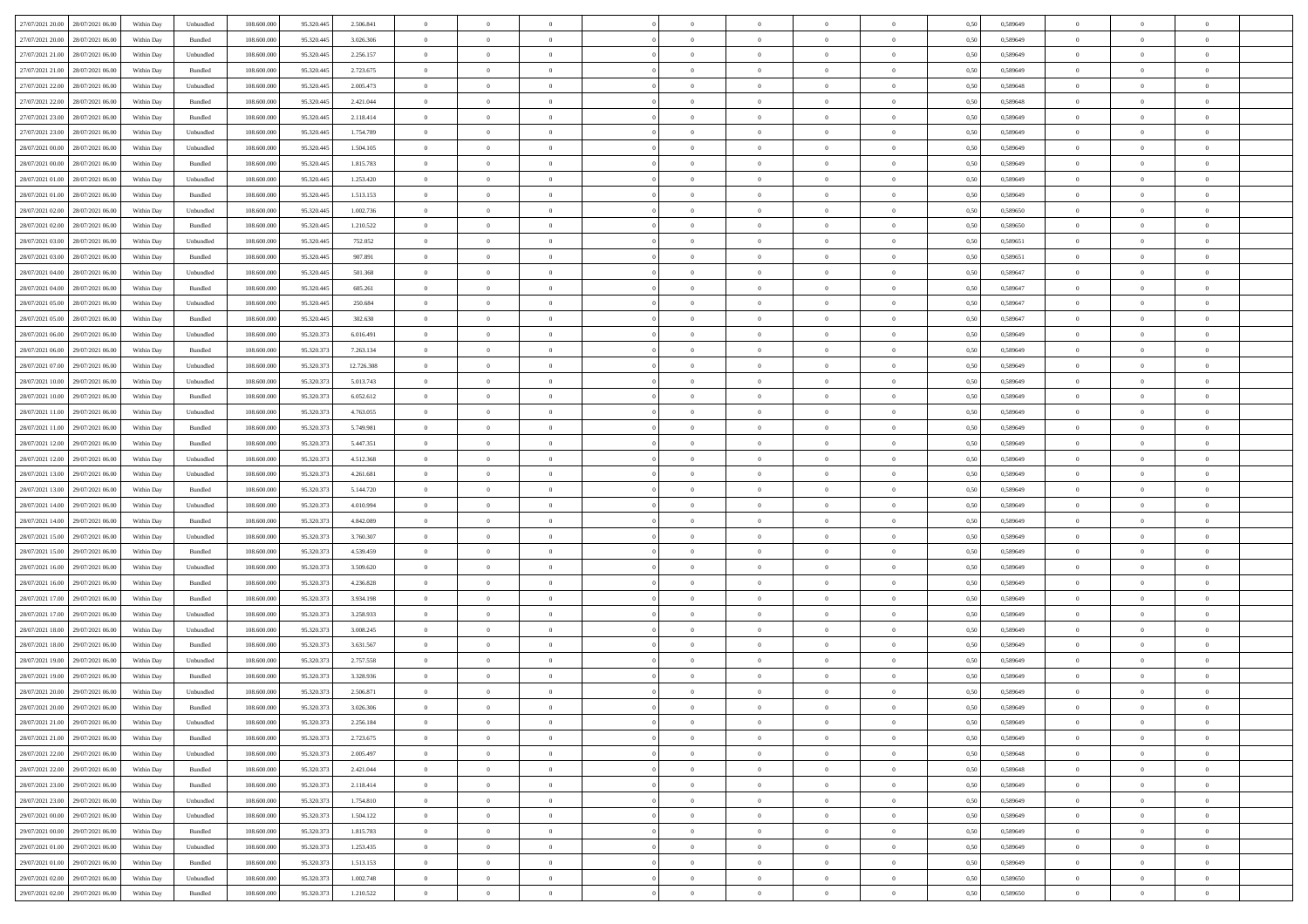| 29/07/2021 03:00 29/07/2021 06:00               | Within Day | Unbundled                   | 108.600.000 | 95.320.373 | 752.061   | $\overline{0}$ | $\overline{0}$ |                | $\overline{0}$ | $\theta$       |                | $\theta$       | 0,50 | 0,589651 | $\theta$       | $\theta$       | $\overline{0}$ |  |
|-------------------------------------------------|------------|-----------------------------|-------------|------------|-----------|----------------|----------------|----------------|----------------|----------------|----------------|----------------|------|----------|----------------|----------------|----------------|--|
| 29/07/2021 03:00<br>29/07/2021 06.00            | Within Day | Bundled                     | 108.600.00  | 95.320.37  | 907.891   | $\bf{0}$       | $\bf{0}$       | $\bf{0}$       | $\bf{0}$       | $\overline{0}$ | $\overline{0}$ | $\bf{0}$       | 0,50 | 0,589651 | $\,$ 0 $\,$    | $\bf{0}$       | $\overline{0}$ |  |
| 29/07/2021 04:00<br>29/07/2021 06:00            | Within Day | Bundled                     | 108,600,000 | 95.320.37  | 605.261   | $\overline{0}$ | $\bf{0}$       | $\overline{0}$ | $\bf{0}$       | $\bf{0}$       | $\overline{0}$ | $\bf{0}$       | 0.50 | 0.589647 | $\bf{0}$       | $\overline{0}$ | $\overline{0}$ |  |
| 29/07/2021 04:00<br>29/07/2021 06:00            |            |                             | 108.600.000 |            |           | $\overline{0}$ | $\overline{0}$ | $\overline{0}$ | $\theta$       | $\theta$       | $\overline{0}$ |                |      |          | $\theta$       | $\theta$       | $\overline{0}$ |  |
|                                                 | Within Day | Unbundled                   |             | 95.320.37  | 501.374   |                |                |                |                |                |                | $\bf{0}$       | 0,50 | 0,589647 |                |                |                |  |
| 29/07/2021 05:00<br>29/07/2021 06.00            | Within Day | Unbundled                   | 108.600.00  | 95.320.37  | 250.687   | $\bf{0}$       | $\overline{0}$ | $\bf{0}$       | $\overline{0}$ | $\theta$       | $\overline{0}$ | $\bf{0}$       | 0,50 | 0,589647 | $\,$ 0 $\,$    | $\bf{0}$       | $\overline{0}$ |  |
| 29/07/2021 05:00<br>29/07/2021 06:00            | Within Day | Bundled                     | 108,600,000 | 95.320.37  | 302.630   | $\overline{0}$ | $\overline{0}$ | $\overline{0}$ | $\bf{0}$       | $\overline{0}$ | $\theta$       | $\bf{0}$       | 0.50 | 0.589647 | $\,$ 0 $\,$    | $\theta$       | $\overline{0}$ |  |
| 29/07/2021 06:00<br>30/07/2021 06:00            | Within Day | Unbundled                   | 108.600.000 | 95.320.373 | 6.016.491 | $\overline{0}$ | $\overline{0}$ | $\overline{0}$ | $\overline{0}$ | $\overline{0}$ | $\overline{0}$ | $\bf{0}$       | 0,50 | 0,589649 | $\theta$       | $\theta$       | $\overline{0}$ |  |
|                                                 |            |                             |             |            |           |                |                |                |                |                |                |                |      |          |                |                |                |  |
| 29/07/2021 06:00<br>30/07/2021 06.00            | Within Day | Bundled                     | 108.600.00  | 95.320.37  | 7.263.134 | $\bf{0}$       | $\bf{0}$       | $\bf{0}$       | $\overline{0}$ | $\overline{0}$ | $\overline{0}$ | $\bf{0}$       | 0,50 | 0,589649 | $\,$ 0 $\,$    | $\bf{0}$       | $\overline{0}$ |  |
| 29/07/2021 07:00<br>30/07/2021 06:00            | Within Day | Unbundled                   | 108,600,000 | 95.320.37  | 5.765.804 | $\overline{0}$ | $\bf{0}$       | $\overline{0}$ | $\bf{0}$       | $\overline{0}$ | $\overline{0}$ | $\bf{0}$       | 0.50 | 0.589649 | $\bf{0}$       | $\overline{0}$ | $\overline{0}$ |  |
| 29/07/2021 07:00<br>30/07/2021 06:00            | Within Day | Bundled                     | 108.600.000 | 95.320.373 | 6.960.504 | $\overline{0}$ | $\bf{0}$       | $\overline{0}$ | $\overline{0}$ | $\overline{0}$ | $\overline{0}$ | $\bf{0}$       | 0,50 | 0,589649 | $\,$ 0 $\,$    | $\bf{0}$       | $\overline{0}$ |  |
| 29/07/2021 08:00<br>30/07/2021 06.00            | Within Day | Unbundled                   | 108.600.00  | 95.320.37  | 5.515.117 | $\bf{0}$       | $\overline{0}$ | $\bf{0}$       | $\bf{0}$       | $\bf{0}$       | $\overline{0}$ | $\bf{0}$       | 0,50 | 0,589649 | $\,$ 0 $\,$    | $\bf{0}$       | $\overline{0}$ |  |
|                                                 |            |                             |             |            |           |                |                |                |                |                |                |                |      |          |                |                |                |  |
| 29/07/2021 08:00<br>30/07/2021 06:00            | Within Day | Bundled                     | 108,600,000 | 95.320.37  | 6.657.873 | $\overline{0}$ | $\bf{0}$       | $\overline{0}$ | $\overline{0}$ | $\bf{0}$       | $\overline{0}$ | $\bf{0}$       | 0.50 | 0.589649 | $\bf{0}$       | $\overline{0}$ | $\,$ 0         |  |
| 29/07/2021 09:00<br>30/07/2021 06:00            | Within Day | Unbundled                   | 108.600.000 | 95.320.37  | 5.264.430 | $\overline{0}$ | $\overline{0}$ | $\overline{0}$ | $\theta$       | $\theta$       | $\overline{0}$ | $\bf{0}$       | 0,50 | 0,589649 | $\,$ 0 $\,$    | $\theta$       | $\overline{0}$ |  |
| 29/07/2021 09:00<br>30/07/2021 06:00            | Within Day | Bundled                     | 108.600.00  | 95.320.37  | 6.355.243 | $\bf{0}$       | $\overline{0}$ | $\bf{0}$       | $\overline{0}$ | $\bf{0}$       | $\overline{0}$ | $\bf{0}$       | 0,50 | 0,589649 | $\,$ 0 $\,$    | $\bf{0}$       | $\overline{0}$ |  |
|                                                 |            |                             |             |            |           |                |                |                |                |                | $\theta$       |                |      |          |                |                |                |  |
| 29/07/2021 10:00<br>30/07/2021 06:00            | Within Day | Bundled                     | 108,600,000 | 95.320.37  | 6.052.612 | $\overline{0}$ | $\bf{0}$       | $\overline{0}$ | $\bf{0}$       | $\overline{0}$ |                | $\bf{0}$       | 0.50 | 0.589649 | $\,$ 0 $\,$    | $\theta$       | $\overline{0}$ |  |
| 29/07/2021 10:00<br>30/07/2021 06:00            | Within Day | Unbundled                   | 108.600.000 | 95.320.373 | 5.013.743 | $\overline{0}$ | $\overline{0}$ | $\overline{0}$ | $\overline{0}$ | $\overline{0}$ | $\overline{0}$ | $\bf{0}$       | 0,50 | 0,589649 | $\theta$       | $\theta$       | $\overline{0}$ |  |
| 29/07/2021 11:00<br>30/07/2021 06.00            | Within Day | Unbundled                   | 108.600.00  | 95.320.37  | 4.763.055 | $\bf{0}$       | $\bf{0}$       | $\bf{0}$       | $\overline{0}$ | $\bf{0}$       | $\overline{0}$ | $\bf{0}$       | 0,50 | 0,589649 | $\,$ 0 $\,$    | $\bf{0}$       | $\overline{0}$ |  |
| 29/07/2021 11:00<br>30/07/2021 06:00            | Within Day | Bundled                     | 108,600,000 | 95.320.37  | 5.749.981 | $\overline{0}$ | $\bf{0}$       | $\overline{0}$ | $\bf{0}$       | $\overline{0}$ | $\overline{0}$ | $\bf{0}$       | 0.50 | 0.589649 | $\bf{0}$       | $\overline{0}$ | $\overline{0}$ |  |
| 29/07/2021 12:00<br>30/07/2021 06:00            |            |                             | 108.600.000 |            |           | $\overline{0}$ | $\bf{0}$       | $\overline{0}$ | $\overline{0}$ | $\overline{0}$ | $\overline{0}$ |                |      |          | $\,$ 0 $\,$    | $\bf{0}$       | $\overline{0}$ |  |
|                                                 | Within Day | Unbundled                   |             | 95.320.373 | 4.512.368 |                |                |                |                |                |                | $\bf{0}$       | 0,50 | 0,589649 |                |                |                |  |
| 29/07/2021 12:00<br>30/07/2021 06.00            | Within Day | Bundled                     | 108.600.00  | 95.320.37  | 5.447.351 | $\bf{0}$       | $\bf{0}$       | $\bf{0}$       | $\bf{0}$       | $\overline{0}$ | $\overline{0}$ | $\bf{0}$       | 0,50 | 0,589649 | $\,$ 0 $\,$    | $\bf{0}$       | $\overline{0}$ |  |
| 29/07/2021 13:00<br>30/07/2021 06:00            | Within Day | Unbundled                   | 108,600,000 | 95.320.37  | 4.261.681 | $\overline{0}$ | $\bf{0}$       | $\overline{0}$ | $\overline{0}$ | $\bf{0}$       | $\overline{0}$ | $\bf{0}$       | 0.50 | 0.589649 | $\bf{0}$       | $\overline{0}$ | $\bf{0}$       |  |
| 29/07/2021 13:00<br>30/07/2021 06:00            | Within Day | Bundled                     | 108.600.000 | 95.320.37  | 5.144.720 | $\overline{0}$ | $\overline{0}$ | $\overline{0}$ | $\theta$       | $\theta$       | $\overline{0}$ | $\bf{0}$       | 0,50 | 0,589649 | $\theta$       | $\theta$       | $\overline{0}$ |  |
|                                                 |            |                             |             |            |           |                | $\bf{0}$       |                |                | $\overline{0}$ | $\overline{0}$ |                |      |          | $\,$ 0 $\,$    | $\bf{0}$       | $\overline{0}$ |  |
| 29/07/2021 14:00<br>30/07/2021 06.00            | Within Day | Unbundled                   | 108.600.00  | 95.320.37  | 4.010.994 | $\bf{0}$       |                | $\bf{0}$       | $\bf{0}$       |                |                | $\bf{0}$       | 0,50 | 0,589649 |                |                |                |  |
| 29/07/2021 14:00<br>30/07/2021 06:00            | Within Day | Bundled                     | 108,600,000 | 95.320.37  | 4.842.089 | $\overline{0}$ | $\overline{0}$ | $\overline{0}$ | $\bf{0}$       | $\overline{0}$ | $\theta$       | $\bf{0}$       | 0.50 | 0.589649 | $\,$ 0 $\,$    | $\theta$       | $\overline{0}$ |  |
| 29/07/2021 15:00<br>30/07/2021 06:00            | Within Day | Bundled                     | 108.600.000 | 95.320.373 | 4.539.459 | $\overline{0}$ | $\overline{0}$ | $\overline{0}$ | $\overline{0}$ | $\overline{0}$ | $\overline{0}$ | $\bf{0}$       | 0,50 | 0,589649 | $\,$ 0 $\,$    | $\theta$       | $\overline{0}$ |  |
| 29/07/2021 15:00<br>30/07/2021 06.00            | Within Day | Unbundled                   | 108.600.00  | 95.320.37  | 3.760.307 | $\bf{0}$       | $\overline{0}$ | $\bf{0}$       | $\overline{0}$ | $\bf{0}$       | $\overline{0}$ | $\bf{0}$       | 0,50 | 0,589649 | $\,$ 0 $\,$    | $\bf{0}$       | $\overline{0}$ |  |
| 29/07/2021 16:00<br>30/07/2021 06:00            | Within Day | Unbundled                   | 108,600,000 | 95.320.37  | 3.509.620 | $\overline{0}$ | $\bf{0}$       | $\overline{0}$ | $\bf{0}$       | $\overline{0}$ | $\overline{0}$ | $\bf{0}$       | 0.50 | 0.589649 | $\bf{0}$       | $\overline{0}$ | $\overline{0}$ |  |
|                                                 |            |                             |             |            |           |                |                |                |                |                |                |                |      |          |                |                |                |  |
| 29/07/2021 16:00<br>30/07/2021 06:00            | Within Day | Bundled                     | 108.600.000 | 95.320.373 | 4.236.828 | $\overline{0}$ | $\bf{0}$       | $\overline{0}$ | $\overline{0}$ | $\overline{0}$ | $\overline{0}$ | $\bf{0}$       | 0,50 | 0,589649 | $\theta$       | $\theta$       | $\overline{0}$ |  |
| 29/07/2021 17:00<br>30/07/2021 06.00            | Within Day | Unbundled                   | 108.600.00  | 95.320.37  | 3.258.933 | $\bf{0}$       | $\bf{0}$       | $\bf{0}$       | $\bf{0}$       | $\overline{0}$ | $\overline{0}$ | $\bf{0}$       | 0,50 | 0,589649 | $\,$ 0 $\,$    | $\bf{0}$       | $\overline{0}$ |  |
| 29/07/2021 17:00<br>30/07/2021 06:00            | Within Day | Bundled                     | 108,600,000 | 95.320.37  | 3.934.198 | $\overline{0}$ | $\bf{0}$       | $\overline{0}$ | $\bf{0}$       | $\bf{0}$       | $\overline{0}$ | $\bf{0}$       | 0.50 | 0.589649 | $\bf{0}$       | $\overline{0}$ | $\bf{0}$       |  |
| 29/07/2021 18:00<br>30/07/2021 06:00            | Within Day | Unbundled                   | 108.600.000 | 95.320.37  | 3.008.245 | $\overline{0}$ | $\overline{0}$ | $\overline{0}$ | $\overline{0}$ | $\overline{0}$ | $\overline{0}$ | $\bf{0}$       | 0.50 | 0.589649 | $\theta$       | $\theta$       | $\overline{0}$ |  |
|                                                 |            |                             |             |            |           |                |                |                |                |                |                |                |      |          |                |                |                |  |
| 29/07/2021 18:00<br>30/07/2021 06.00            | Within Day | Bundled                     | 108.600.00  | 95.320.37  | 3.631.567 | $\bf{0}$       | $\overline{0}$ | $\bf{0}$       | $\bf{0}$       | $\overline{0}$ | $\overline{0}$ | $\bf{0}$       | 0,50 | 0,589649 | $\,$ 0 $\,$    | $\bf{0}$       | $\overline{0}$ |  |
| 29/07/2021 19:00<br>30/07/2021 06:00            | Within Day | Unbundled                   | 108,600,000 | 95.320.37  | 2.757.558 | $\overline{0}$ | $\bf{0}$       | $\overline{0}$ | $\bf{0}$       | $\overline{0}$ | $\overline{0}$ | $\bf{0}$       | 0.50 | 0.589649 | $\,$ 0 $\,$    | $\bf{0}$       | $\overline{0}$ |  |
| 29/07/2021 19:00<br>30/07/2021 06:00            | Within Dav | Bundled                     | 108.600.000 | 95.320.373 | 3.328.936 | $\overline{0}$ | $\overline{0}$ | $\overline{0}$ | $\overline{0}$ | $\overline{0}$ | $\overline{0}$ | $\bf{0}$       | 0.50 | 0.589649 | $\theta$       | $\theta$       | $\overline{0}$ |  |
| 29/07/2021 20:00<br>30/07/2021 06:00            | Within Day | Unbundled                   | 108.600.00  | 95.320.37  | 2.506.871 | $\bf{0}$       | $\bf{0}$       | $\bf{0}$       | $\bf{0}$       | $\overline{0}$ | $\overline{0}$ | $\bf{0}$       | 0,50 | 0,589649 | $\,$ 0 $\,$    | $\bf{0}$       | $\overline{0}$ |  |
|                                                 |            |                             |             |            |           |                |                |                |                |                |                |                |      |          |                |                |                |  |
| 29/07/2021 20:00<br>30/07/2021 06:00            | Within Day | Bundled                     | 108,600,000 | 95.320.37  | 3.026.306 | $\overline{0}$ | $\bf{0}$       | $\overline{0}$ | $\bf{0}$       | $\overline{0}$ | $\overline{0}$ | $\bf{0}$       | 0.50 | 0.589649 | $\bf{0}$       | $\overline{0}$ | $\overline{0}$ |  |
| 29/07/2021 21:00<br>30/07/2021 06:00            | Within Dav | Bundled                     | 108.600.000 | 95.320.37  | 2.723.675 | $\overline{0}$ | $\overline{0}$ | $\overline{0}$ | $\overline{0}$ | $\overline{0}$ | $\overline{0}$ | $\bf{0}$       | 0.50 | 0.589649 | $\theta$       | $\theta$       | $\overline{0}$ |  |
| 29/07/2021 21:00<br>30/07/2021 06.00            | Within Day | Unbundled                   | 108.600.00  | 95.320.37  | 2.256.184 | $\bf{0}$       | $\bf{0}$       | $\bf{0}$       | $\bf{0}$       | $\overline{0}$ | $\overline{0}$ | $\bf{0}$       | 0,50 | 0,589649 | $\,$ 0 $\,$    | $\bf{0}$       | $\overline{0}$ |  |
| 29/07/2021 22.00<br>30/07/2021 06:00            | Within Day | Unbundled                   | 108,600,000 | 95.320.37  | 2.005.497 | $\overline{0}$ | $\bf{0}$       | $\overline{0}$ | $\overline{0}$ | $\bf{0}$       | $\overline{0}$ | $\bf{0}$       | 0.50 | 0.589648 | $\bf{0}$       | $\overline{0}$ | $\overline{0}$ |  |
| 29/07/2021 22:00                                |            |                             |             |            |           |                | $\overline{0}$ |                |                | $\overline{0}$ |                |                |      |          | $\theta$       | $\theta$       | $\overline{0}$ |  |
| 30/07/2021 06:00                                | Within Dav | Bundled                     | 108.600.000 | 95.320.373 | 2.421.044 | $\overline{0}$ |                | $\overline{0}$ | $\overline{0}$ |                | $\overline{0}$ | $\bf{0}$       | 0.50 | 0.589648 |                |                |                |  |
| 29/07/2021 23:00<br>30/07/2021 06.00            | Within Day | Unbundled                   | 108.600.00  | 95.320.37  | 1.754.810 | $\bf{0}$       | $\bf{0}$       | $\bf{0}$       | $\bf{0}$       | $\overline{0}$ | $\overline{0}$ | $\bf{0}$       | 0,50 | 0,589649 | $\,$ 0 $\,$    | $\bf{0}$       | $\overline{0}$ |  |
| 29/07/2021 23:00<br>30/07/2021 06:00            | Within Day | Bundled                     | 108,600,000 | 95.320.37  | 2.118.414 | $\overline{0}$ | $\overline{0}$ | $\overline{0}$ | $\bf{0}$       | $\overline{0}$ | $\Omega$       | $\bf{0}$       | 0.50 | 0.589649 | $\bf{0}$       | $\theta$       | $\overline{0}$ |  |
| 30/07/2021 00:00<br>30/07/2021 06:00            | Within Dav | Unbundled                   | 108.600.000 | 95.320.37  | 1.504.122 | $\overline{0}$ | $\overline{0}$ | $\Omega$       | $\overline{0}$ | $\theta$       | $\overline{0}$ | $\overline{0}$ | 0.5( | 0.589649 | $\theta$       | $\theta$       | $\overline{0}$ |  |
| 30/07/2021 00:00<br>30/07/2021 06:00            | Within Day | Bundled                     | 108.600.000 | 95.320.37  | 1.815.783 | $\bf{0}$       | $\bf{0}$       | $\bf{0}$       | $\bf{0}$       | $\bf{0}$       | $\overline{0}$ | $\bf{0}$       | 0,50 | 0,589649 | $\,$ 0 $\,$    | $\bf{0}$       | $\overline{0}$ |  |
|                                                 |            |                             |             |            |           |                |                |                |                |                |                |                |      |          |                |                |                |  |
| $30/07/2021\ 01.00 \qquad \  30/07/2021\ 06.00$ | Within Day | $\ensuremath{\mathsf{Unb}}$ | 108.600.000 | 95.320.373 | 1.253.435 | $\bf{0}$       | $\theta$       |                | $\Omega$       |                |                |                | 0,50 | 0.589649 | $\bf{0}$       | $\overline{0}$ |                |  |
| 30/07/2021 01:00 30/07/2021 06:00               | Within Day | Bundled                     | 108.600.000 | 95.320.373 | 1.513.153 | $\overline{0}$ | $\overline{0}$ | $\overline{0}$ | $\theta$       | $\overline{0}$ | $\overline{0}$ | $\bf{0}$       | 0,50 | 0,589649 | $\theta$       | $\overline{0}$ | $\overline{0}$ |  |
| 30/07/2021 02:00<br>30/07/2021 06:00            | Within Day | Bundled                     | 108.600.00  | 95.320.37  | 1.210.522 | $\overline{0}$ | $\bf{0}$       | $\overline{0}$ | $\overline{0}$ | $\bf{0}$       | $\overline{0}$ | $\bf{0}$       | 0,50 | 0,589650 | $\bf{0}$       | $\overline{0}$ | $\bf{0}$       |  |
| 30/07/2021 02:00<br>30/07/2021 06:00            | Within Day | Unbundled                   | 108,600,000 | 95.320.373 | 1.002.748 | $\overline{0}$ | $\overline{0}$ | $\overline{0}$ | $\overline{0}$ | $\mathbf{0}$   | $\overline{0}$ | $\,$ 0 $\,$    | 0.50 | 0.589650 | $\overline{0}$ | $\bf{0}$       | $\bf{0}$       |  |
|                                                 |            |                             |             |            |           |                |                |                |                |                |                |                |      |          |                |                |                |  |
| 30/07/2021 03:00<br>30/07/2021 06:00            | Within Dav | Unbundled                   | 108.600.000 | 95.320.373 | 752.061   | $\overline{0}$ | $\overline{0}$ | $\overline{0}$ | $\overline{0}$ | $\overline{0}$ | $\overline{0}$ | $\bf{0}$       | 0,50 | 0,589651 | $\overline{0}$ | $\theta$       | $\overline{0}$ |  |
| 30/07/2021 03:00<br>30/07/2021 06:00            | Within Day | Bundled                     | 108.600.000 | 95.320.373 | 907.891   | $\overline{0}$ | $\bf{0}$       | $\overline{0}$ | $\overline{0}$ | $\bf{0}$       | $\overline{0}$ | $\bf{0}$       | 0,50 | 0,589651 | $\bf{0}$       | $\overline{0}$ | $\overline{0}$ |  |
| 30/07/2021 04:00<br>30/07/2021 06:00            | Within Day | Unbundled                   | 108,600,000 | 95.320.37  | 501.374   | $\overline{0}$ | $\bf{0}$       | $\overline{0}$ | $\overline{0}$ | $\bf{0}$       | $\overline{0}$ | $\bf{0}$       | 0.50 | 0.589647 | $\,$ 0 $\,$    | $\overline{0}$ | $\,$ 0         |  |
| 30/07/2021 04:00<br>30/07/2021 06:00            | Within Dav | Bundled                     | 108.600.000 | 95.320.373 | 605.261   | $\overline{0}$ | $\overline{0}$ | $\overline{0}$ | $\overline{0}$ | $\overline{0}$ | $\overline{0}$ | $\bf{0}$       | 0.50 | 0,589647 | $\overline{0}$ | $\theta$       | $\overline{0}$ |  |
|                                                 |            |                             |             |            |           |                |                |                |                |                |                |                |      |          |                |                |                |  |
| 30/07/2021 05:00<br>30/07/2021 06:00            | Within Day | Unbundled                   | 108.600.00  | 95.320.37  | 250.687   | $\overline{0}$ | $\overline{0}$ | $\overline{0}$ | $\overline{0}$ | $\overline{0}$ | $\overline{0}$ | $\bf{0}$       | 0,50 | 0,589647 | $\bf{0}$       | $\overline{0}$ | $\,$ 0         |  |
| 30/07/2021 05:00<br>30/07/2021 06:00            | Within Day | Bundled                     | 108,600,000 | 95.320.37  | 302.630   | $\overline{0}$ | $\overline{0}$ | $\overline{0}$ | $\overline{0}$ | $\overline{0}$ | $\overline{0}$ | $\bf{0}$       | 0.50 | 0.589647 | $\mathbf{0}$   | $\bf{0}$       | $\,$ 0         |  |
| 30/07/2021 06:00<br>31/07/2021 06:00            | Within Dav | Unbundled                   | 108.600.000 | 95.320.373 | 6.016.491 | $\overline{0}$ | $\overline{0}$ | $\overline{0}$ | $\overline{0}$ | $\overline{0}$ | $\overline{0}$ | $\bf{0}$       | 0,50 | 0.589649 | $\overline{0}$ | $\theta$       | $\overline{0}$ |  |
| 30/07/2021 06:00<br>31/07/2021 06:00            | Within Day | Bundled                     | 108.600.00  | 95.320.37  | 7.263.134 | $\overline{0}$ | $\bf{0}$       | $\overline{0}$ | $\overline{0}$ | $\overline{0}$ | $\overline{0}$ | $\bf{0}$       | 0,50 | 0,589649 | $\bf{0}$       | $\overline{0}$ | $\bf{0}$       |  |
|                                                 |            |                             |             |            |           |                |                |                |                |                |                |                |      |          |                |                |                |  |
| 30/07/2021 07:00 31/07/2021 06:00               | Within Day | Unbundled                   | 108.600.000 | 95.320.373 | 5.765.804 | $\,$ 0 $\,$    | $\bf{0}$       | $\overline{0}$ | $\overline{0}$ | $\,$ 0 $\,$    | $\overline{0}$ | $\,$ 0 $\,$    | 0,50 | 0,589649 | $\overline{0}$ | $\,$ 0 $\,$    | $\,$ 0 $\,$    |  |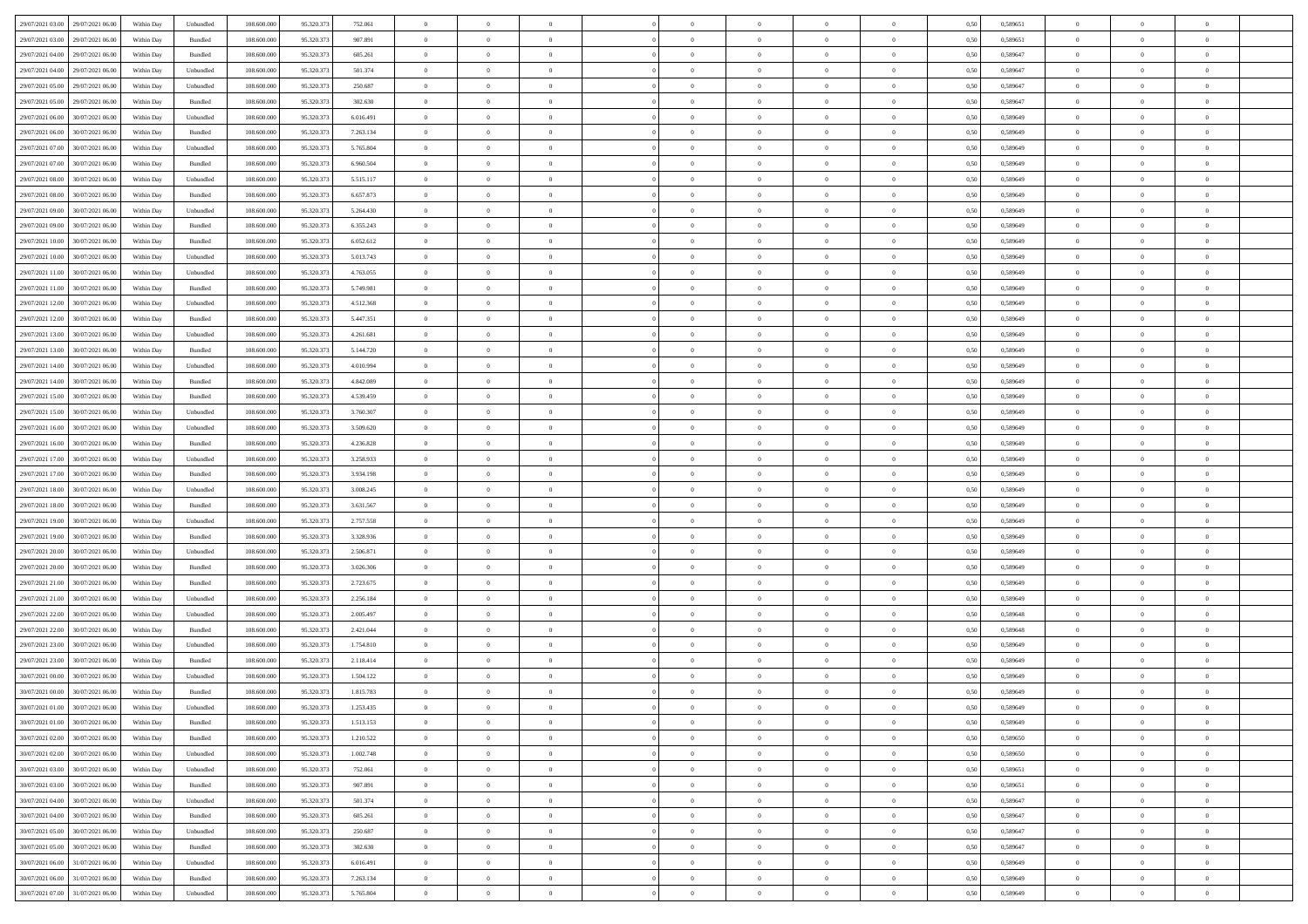| 30/07/2021 07:00 | 31/07/2021 06:00 | Within Day | Bundled            | 108.600.000 | 95.320.373 | 6.960.504 | $\Omega$       | $\Omega$       |                |                | $\Omega$       | $\Omega$       |                | 0,50 | 0,589649 | $\overline{0}$ | $\Omega$       |                |  |
|------------------|------------------|------------|--------------------|-------------|------------|-----------|----------------|----------------|----------------|----------------|----------------|----------------|----------------|------|----------|----------------|----------------|----------------|--|
| 30/07/2021 08:00 | 31/07/2021 06.00 | Within Day | Bundled            | 108.600.000 | 95.320.37  | 6.657.873 | $\overline{0}$ | $\overline{0}$ | $\theta$       | $\Omega$       | $\bf{0}$       | $\theta$       | $\overline{0}$ | 0.50 | 0,589649 | $\theta$       | $\overline{0}$ |                |  |
| 30/07/2021 08:00 | 31/07/2021 06:00 | Within Day | Unbundled          | 108,600,000 | 95.320.37  | 5.515.117 | $\overline{0}$ | $\overline{0}$ | $\theta$       | $\Omega$       | $\bf{0}$       | $\overline{0}$ | $\overline{0}$ | 0.50 | 0.589649 | $\overline{0}$ | $\Omega$       | $\theta$       |  |
| 30/07/2021 09:00 | 31/07/2021 06:00 | Within Day | Unbundled          | 108.600.000 | 95.320.373 | 5.264.430 | $\overline{0}$ | $\overline{0}$ | $\Omega$       | $\Omega$       | $\overline{0}$ | $\Omega$       | $\theta$       | 0,50 | 0,589649 | $\overline{0}$ | $\Omega$       |                |  |
| 30/07/2021 09:00 | 31/07/2021 06.00 | Within Day | Bundled            | 108.600.000 | 95.320.37  | 6.355.243 | $\bf{0}$       | $\overline{0}$ | $\overline{0}$ | $\overline{0}$ | $\bf{0}$       | $\bf{0}$       | $\overline{0}$ | 0,50 | 0,589649 | $\overline{0}$ | $\bf{0}$       | $\theta$       |  |
| 30/07/2021 10:00 | 31/07/2021 06:00 | Within Dav | Unbundled          | 108 600 000 | 95.320.373 | 5.013.743 | $\overline{0}$ | $\theta$       | $\Omega$       | $\Omega$       | $\bf{0}$       | $\theta$       | $\theta$       | 0.50 | 0.589649 | $\overline{0}$ | $\Omega$       | $\theta$       |  |
| 30/07/2021 10:00 | 31/07/2021 06.00 | Within Day | Bundled            | 108.600.000 | 95.320.37  | 6.052.612 | $\overline{0}$ | $\overline{0}$ | $\theta$       | $\Omega$       | $\overline{0}$ | $\theta$       | $\theta$       | 0.50 | 0,589649 | $\overline{0}$ | $\Omega$       | $\theta$       |  |
| 30/07/2021 11:00 | 31/07/2021 06:00 | Within Dav | Unbundled          | 108 600 000 | 95.320.37  | 4 763 055 | $\Omega$       | $\overline{0}$ | $\Omega$       | $\Omega$       | $\overline{0}$ | $\theta$       | $\theta$       | 0.50 | 0.589649 | $\overline{0}$ | $\theta$       | $\theta$       |  |
| 30/07/2021 11:00 | 31/07/2021 06:00 | Within Dav | Bundled            | 108.600.000 | 95.320.37  | 5.749.981 | $\overline{0}$ | $\overline{0}$ | $\overline{0}$ | $\Omega$       | $\overline{0}$ | $\theta$       | $\overline{0}$ | 0,50 | 0,589649 | $\overline{0}$ | $\overline{0}$ | $\theta$       |  |
| 30/07/2021 12:00 | 31/07/2021 06:00 | Within Day | Unbundled          | 108.600.000 | 95.320.37  | 4.512.368 | $\overline{0}$ | $\overline{0}$ | $\theta$       | $\Omega$       | $\bf{0}$       | $\overline{0}$ | $\theta$       | 0.50 | 0.589649 | $\overline{0}$ | $\overline{0}$ | $\theta$       |  |
| 30/07/2021 12:00 | 31/07/2021 06:00 | Within Day | <b>Bundled</b>     | 108 600 000 | 95.320.37  | 5.447.351 | $\overline{0}$ | $\theta$       | $\overline{0}$ | $\Omega$       | $\theta$       | $\Omega$       | $\theta$       | 0.50 | 0.589649 | $\Omega$       | $\Omega$       | $\theta$       |  |
| 30/07/2021 13:00 | 31/07/2021 06:00 | Within Day | Bundled            | 108.600.000 | 95.320.37  | 5.144.720 | $\overline{0}$ | $\overline{0}$ | $\Omega$       | $\Omega$       | $\overline{0}$ | $\theta$       | $\theta$       | 0,50 | 0,589649 | $\overline{0}$ | $\Omega$       |                |  |
| 30/07/2021 13:00 | 31/07/2021 06:00 | Within Day | Unbundled          | 108,600,000 | 95.320.37  | 4.261.681 | $\overline{0}$ | $\Omega$       | $\Omega$       | $\theta$       | $\bf{0}$       | $\Omega$       | $\theta$       | 0.50 | 0.589649 | $\overline{0}$ | $\Omega$       |                |  |
| 30/07/2021 14:00 | 31/07/2021 06:00 | Within Day | Unbundled          | 108.600.000 | 95.320.373 | 4.010.994 | $\overline{0}$ | $\overline{0}$ | $\overline{0}$ | $\Omega$       | $\bf{0}$       | $\overline{0}$ | $\bf{0}$       | 0,50 | 0,589649 | $\overline{0}$ | $\overline{0}$ | $\theta$       |  |
| 30/07/2021 14:00 | 31/07/2021 06.00 | Within Day | Bundled            | 108.600.000 | 95.320.37  | 4.842.089 | $\overline{0}$ | $\overline{0}$ | $\overline{0}$ | $\Omega$       | $\overline{0}$ | $\theta$       | $\overline{0}$ | 0.50 | 0,589649 | $\overline{0}$ | $\overline{0}$ |                |  |
| 30/07/2021 15:00 | 31/07/2021 06:00 | Within Day | Unbundled          | 108,600,000 | 95.320.37  | 3 760 307 | $\Omega$       | $\Omega$       | $\Omega$       |                | $\Omega$       | $\Omega$       | $\mathbf{a}$   | 0.50 | 0.589649 | $\Omega$       | $\Omega$       |                |  |
| 30/07/2021 15:00 | 31/07/2021 06:00 | Within Day | Bundled            | 108.600.000 | 95.320.37  | 4.539.459 | $\bf{0}$       | $\overline{0}$ | $\overline{0}$ | $\overline{0}$ | $\bf{0}$       | $\overline{0}$ | $\bf{0}$       | 0,50 | 0,589649 | $\overline{0}$ | $\overline{0}$ | $\overline{0}$ |  |
| 30/07/2021 16:00 | 31/07/2021 06:00 | Within Day | Unbundled          | 108.600.000 | 95.320.37  | 3.509.620 | $\overline{0}$ | $\overline{0}$ | $\overline{0}$ | $\sqrt{2}$     | $\overline{0}$ | $\overline{0}$ | $\overline{0}$ | 0,50 | 0,589649 | $\overline{0}$ | $\overline{0}$ | $\theta$       |  |
| 30/07/2021 16:00 | 31/07/2021 06:00 | Within Day | Bundled            | 108.600.000 | 95.320.37  | 4.236.828 | $\overline{0}$ | $\overline{0}$ | $\overline{0}$ | $\Omega$       | $\overline{0}$ | $\Omega$       | $\theta$       | 0,50 | 0,589649 | $\overline{0}$ | $\Omega$       |                |  |
| 30/07/2021 17:00 | 31/07/2021 06.00 | Within Day | Unbundled          | 108.600.000 | 95.320.37  | 3.258.933 | $\overline{0}$ | $\theta$       | $\overline{0}$ | $\overline{0}$ | $\bf{0}$       | $\theta$       | $\overline{0}$ | 0,50 | 0,589649 | $\overline{0}$ | $\overline{0}$ | $\theta$       |  |
| 30/07/2021 17:00 | 31/07/2021 06:00 | Within Day | Bundled            | 108,600,000 | 95.320.37  | 3.934.198 | $\overline{0}$ | $\overline{0}$ | $\Omega$       | $\theta$       | $\overline{0}$ | $\overline{0}$ | $\theta$       | 0.50 | 0.589649 | $\overline{0}$ | $\Omega$       | $\theta$       |  |
| 30/07/2021 18:00 | 31/07/2021 06:00 | Within Day | Unbundled          | 108.600.000 | 95.320.37  | 3.008.245 | $\overline{0}$ | $\overline{0}$ | $\overline{0}$ | $\Omega$       | $\bf{0}$       | $\theta$       | $\overline{0}$ | 0,50 | 0,589649 | $\overline{0}$ | $\overline{0}$ |                |  |
| 30/07/2021 18:00 | 31/07/2021 06:00 | Within Day | Bundled            | 108,600,000 | 95.320.37  | 3.631.567 | $\overline{0}$ | $\bf{0}$       | $\overline{0}$ | $\overline{0}$ | $\bf{0}$       | $\overline{0}$ | $\overline{0}$ | 0.50 | 0.589649 | $\overline{0}$ | $\overline{0}$ | $\overline{0}$ |  |
| 30/07/2021 19:00 | 31/07/2021 06:00 | Within Day | <b>Bundled</b>     | 108 600 000 | 95.320.37  | 3 328 936 | $\overline{0}$ | $\theta$       | $\Omega$       | $\sqrt{2}$     | $\theta$       | $\theta$       | $\theta$       | 0.50 | 0.589649 | $\overline{0}$ | $\Omega$       |                |  |
| 30/07/2021 19:00 | 31/07/2021 06.00 | Within Day | Unbundled          | 108.600.000 | 95.320.37  | 2.757.558 | $\bf{0}$       | $\bf{0}$       | $\overline{0}$ | $\Omega$       | $\overline{0}$ | $\theta$       | $\overline{0}$ | 0,50 | 0,589649 | $\theta$       | $\overline{0}$ |                |  |
| 30/07/2021 20:00 | 31/07/2021 06:00 | Within Day | Unbundled          | 108 600 000 | 95.320.37  | 2.506.871 | $\overline{0}$ | $\Omega$       | $\overline{0}$ | $\theta$       | $\bf{0}$       | $\theta$       | $\theta$       | 0.50 | 0.589649 | $\overline{0}$ | $\Omega$       | $\mathbf{a}$   |  |
| 30/07/2021 20:00 | 31/07/2021 06:00 | Within Day | Bundled            | 108.600.000 | 95.320.373 | 3.026.306 | $\overline{0}$ | $\overline{0}$ | $\Omega$       | $\Omega$       | $\overline{0}$ | $\theta$       | $\theta$       | 0,50 | 0,589649 | $\overline{0}$ | $\Omega$       | $\theta$       |  |
| 30/07/2021 21:00 | 31/07/2021 06:00 | Within Day | Unbundled          | 108,600,000 | 95.320.37  | 2.256.184 | $\overline{0}$ | $\overline{0}$ | $\theta$       | $\sqrt{2}$     | $\overline{0}$ | $\overline{0}$ | $\theta$       | 0.50 | 0.589649 | $\overline{0}$ | $\theta$       | $\theta$       |  |
| 30/07/2021 21:00 | 31/07/2021 06:00 | Within Dav | Bundled            | 108.600.000 | 95.320.373 | 2.723.675 | $\overline{0}$ | $\overline{0}$ | $\overline{0}$ | $\Omega$       | $\overline{0}$ | $\theta$       | $\overline{0}$ | 0.50 | 0,589649 | $\overline{0}$ | $\overline{0}$ | $\theta$       |  |
| 30/07/2021 22.00 | 31/07/2021 06:00 | Within Day | Unbundled          | 108.600.000 | 95.320.37  | 2.005.497 | $\overline{0}$ | $\overline{0}$ | $\overline{0}$ | $\Omega$       | $\overline{0}$ | $\theta$       | $\theta$       | 0,50 | 0,589648 | $\overline{0}$ | $\overline{0}$ |                |  |
| 30/07/2021 22.00 | 31/07/2021 06:00 | Within Day | Bundled            | 108.600.000 | 95.320.37  | 2.421.044 | $\overline{0}$ | $\overline{0}$ | $\overline{0}$ | $\Omega$       | $\overline{0}$ | $\overline{0}$ | $\theta$       | 0.50 | 0,589648 | $\overline{0}$ | $\overline{0}$ | $\theta$       |  |
| 30/07/2021 23:00 | 31/07/2021 06.00 | Within Day | Unbundled          | 108.600.000 | 95.320.373 | 1.754.810 | $\overline{0}$ | $\overline{0}$ | $\overline{0}$ | $\Omega$       | $\overline{0}$ | $\theta$       | $\theta$       | 0,50 | 0,589649 | $\overline{0}$ | $\Omega$       |                |  |
| 30/07/2021 23:00 | 31/07/2021 06:00 | Within Day | Bundled            | 108.600.000 | 95.320.37  | 2.118.414 | $\overline{0}$ | $\overline{0}$ | $\theta$       | $\Omega$       | $\overline{0}$ | $\Omega$       | $\theta$       | 0,50 | 0,589649 | $\overline{0}$ | $\Omega$       | $\theta$       |  |
| 31/07/2021 00:00 | 31/07/2021 06:00 | Within Day | Unbundled          | 108,600,000 | 95.320.37  | 1.504.122 | $\Omega$       | $\Omega$       | $\theta$       | $\theta$       | $\theta$       | $\Omega$       | $\theta$       | 0.50 | 0.589649 | $\overline{0}$ | $\Omega$       | $\theta$       |  |
| 31/07/2021 00:00 | 31/07/2021 06.00 | Within Day | Bundled            | 108.600.000 | 95.320.37  | 1.815.783 | $\overline{0}$ | $\overline{0}$ | $\overline{0}$ | $\Omega$       | $\overline{0}$ | $\theta$       | $\overline{0}$ | 0,50 | 0,589649 | $\overline{0}$ | $\overline{0}$ |                |  |
| 31/07/2021 01:00 | 31/07/2021 06:00 | Within Day | Unbundled          | 108,600,000 | 95.320.37  | 1.253.435 | $\overline{0}$ | $\Omega$       | $\theta$       | $\Omega$       | $\overline{0}$ | $\Omega$       | $\theta$       | 0.50 | 0.589649 | $\overline{0}$ | $\Omega$       |                |  |
| 31/07/2021 01:00 | 31/07/2021 06:00 | Within Day | <b>Bundled</b>     | 108,600,000 | 95.320.373 | 1.513.153 | $\overline{0}$ | $\theta$       | $\overline{0}$ | $\Omega$       | $\overline{0}$ | $\theta$       | $\overline{0}$ | 0.50 | 0.589649 | $\overline{0}$ | $\Omega$       | $\theta$       |  |
| 31/07/2021 02.00 | 31/07/2021 06.00 | Within Day | Unbundled          | 108.600.000 | 95.320.37  | 1.002.748 | $\overline{0}$ | $\bf{0}$       | $\overline{0}$ | $\theta$       | $\bf{0}$       | $\overline{0}$ | $\overline{0}$ | 0,50 | 0,589650 | $\overline{0}$ | $\overline{0}$ |                |  |
| 31/07/2021 02:00 | 31/07/2021 06:00 | Within Day | <b>Bundled</b>     | 108 600 000 | 95.320.37  | 1 210 522 | $\theta$       | $\Omega$       | $\Omega$       |                | $\Omega$       | $\Omega$       | $\mathbf{a}$   | 0.50 | 0.589650 | $\Omega$       | $\Omega$       |                |  |
| 31/07/2021 03:00 | 31/07/2021 06:00 | Within Day | Unbundled          | 108.600.000 | 95.320.37  | 752.061   | $\overline{0}$ | $\overline{0}$ | $\overline{0}$ | $\Omega$       | $\bf{0}$       | $\overline{0}$ | $\bf{0}$       | 0,50 | 0,589651 | $\overline{0}$ | $\overline{0}$ | $\theta$       |  |
| 31/07/2021 03:00 | 31/07/2021 06.00 | Within Day | Bundled            | 108 600 000 | 95.320.37  | 907.891   | $\overline{0}$ | $\overline{0}$ | $\theta$       | $\Omega$       | $\overline{0}$ | $\overline{0}$ | $\theta$       | 0.50 | 0.589651 | $\overline{0}$ | $\theta$       |                |  |
| 31/07/2021 04:00 | 31/07/2021 06:00 | Within Day | Unbundled          | 108.600.000 | 95.320.37  | 501.374   | $\overline{0}$ | $\overline{0}$ | $\Omega$       |                | $\overline{0}$ | $\overline{0}$ | $\theta$       | 0.50 | 0,589647 | $\overline{0}$ | $^{\circ}$     |                |  |
| 31/07/2021 04:00 | 31/07/2021 06.00 | Within Day | $\mathbf B$ undled | 108.600.000 | 95.320.37  | 605.261   | $\overline{0}$ | $\overline{0}$ | $\overline{0}$ | $\overline{0}$ | $\bf{0}$       | $\theta$       | $\overline{0}$ | 0.50 | 0,589647 | $\overline{0}$ | $\overline{0}$ | $\overline{0}$ |  |
| 31/07/2021 06:00 | 01/08/2021 06:00 | Within Dav | Unbundled          | 108 600 000 | 95.320.37  | 6.016.491 | $\Omega$       | $\Omega$       | $\theta$       | $\sqrt{2}$     | $\theta$       | $\Omega$       | $\theta$       | 0.50 | 0.589649 | $\theta$       | $\Omega$       | $\theta$       |  |
| 31/07/2021 06:00 | 01/08/2021 06:00 | Within Day | Bundled            | 108.600.000 | 95.320.373 | 7.263.134 | $\overline{0}$ | $\theta$       |                |                |                |                |                | 0,50 | 0,589649 | $\theta$       | $\Omega$       |                |  |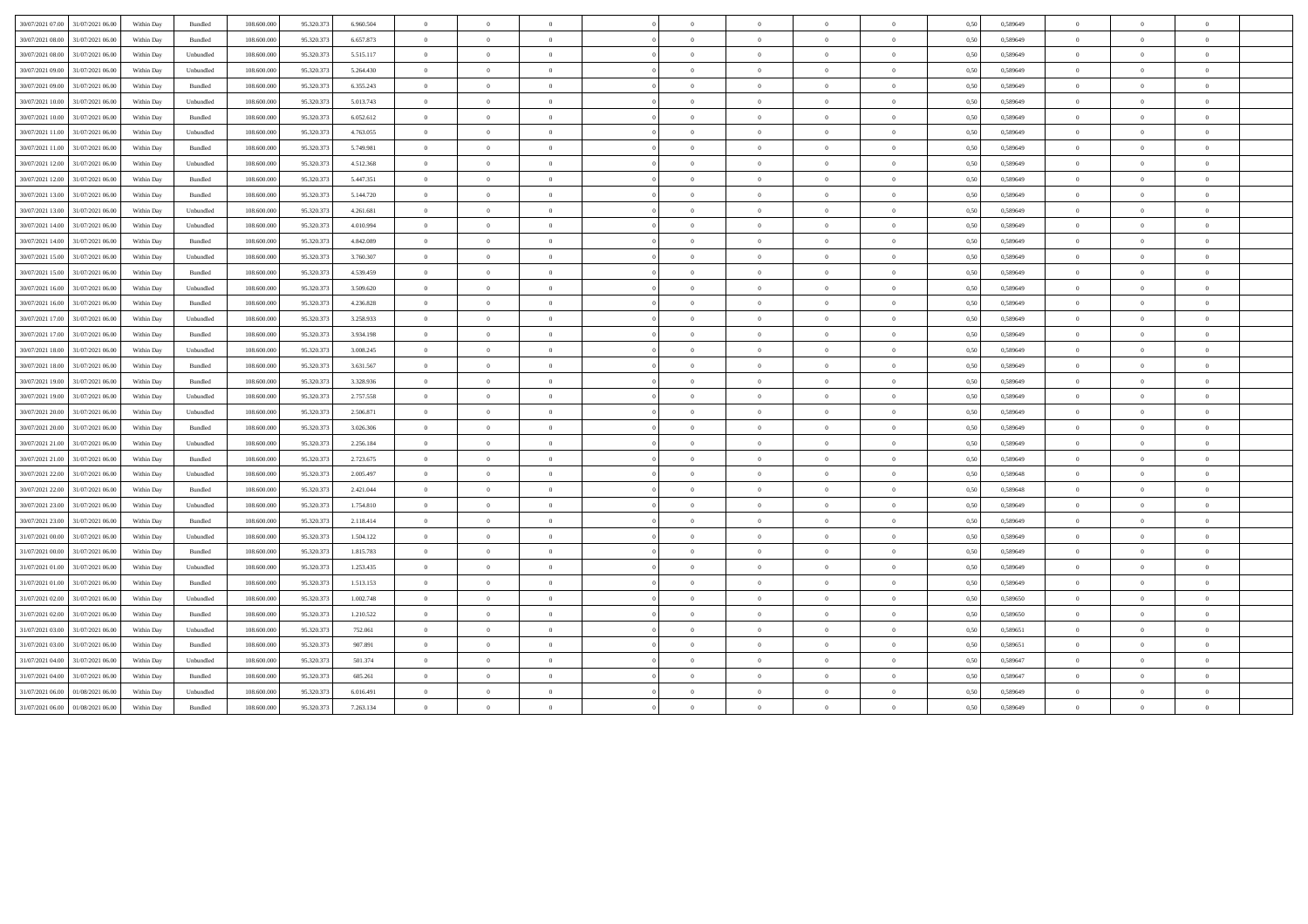## **SNAM RETE GAS**

**Transportation capacity at Entry Point interconnected with foreign pipelines**

**Update to 30/07/2021 of offered and assigned capacity in auction day-ahead and within-day**

**Thermal Year 2020/2021**

(Values in Ncm/day (0° C; 1,01325 bar) - 1 Scm=0,94794378 Ncm; Prices in c/Ncm)

**Entry Point**

**TARVISIO**

| Timeframe        |                  |                     |                                 |                                    | Assigned                        | Offered capacity |                |                | Assigned capacity | Day-Ahead                                |                         | <b>Total Prices</b>              |                                  |                                           |                     |                         | <b>SRG Prices</b>         |                                  |                                       |      |
|------------------|------------------|---------------------|---------------------------------|------------------------------------|---------------------------------|------------------|----------------|----------------|-------------------|------------------------------------------|-------------------------|----------------------------------|----------------------------------|-------------------------------------------|---------------------|-------------------------|---------------------------|----------------------------------|---------------------------------------|------|
| From             | To               | <b>Auction type</b> | <b>Offered</b><br>capacity type | <b>Transportati</b><br>on capacity | capacity<br>(before<br>auction) | Firm             | Interruptible  | Firm           | Interruptible     | Interrupted<br>Capacity<br>Interruptible | Reserve price -<br>Firm | <b>Auction premium</b><br>- Firm | Reserve price -<br>Interruptible | <b>Auction premium</b><br>- Interruptible | <b>Split factor</b> | Reserve price -<br>Firm | Auction<br>premium - Firm | Reserve price -<br>Interruptible | Auction<br>premium -<br>Interruptible | Note |
| 01/07/2021 06:00 | 02/07/2021 06:00 | Day Ahead           | Bundled                         | 114.563.75                         | 82.735.324                      | 2.632.472        | 26.058.213     | 2.632.472      | $\overline{0}$    |                                          | 1,317843                | $\theta$                         | $\Omega$                         | $\theta$                                  | 0,50                | 0,005590                | $\theta$                  | 0.005590                         | $\overline{0}$                        |      |
| 01/07/2021 06:00 | 02/07/2021 06.00 | Day Ahead           | Unbundled                       | 114.563.75                         | 82.735.324                      | 14.302.671       | $\Omega$       | 14.302.671     | $\theta$          |                                          | $\Omega$                |                                  | $\Omega$                         | $\Omega$                                  | 0,50                | 0,005590                | 0,755621                  | 0,005590                         | $\theta$                              |      |
| 02/07/2021 06:00 | 03/07/2021 06:00 | Day Ahead           | Bundled                         | 114.563.75                         | 82.735.324                      | 10.989.220       | 16.795.298     | 10.989.220     | $\overline{0}$    |                                          | 1,317843                | $\theta$                         | $\overline{0}$                   | $\overline{0}$                            | 0,50                | 0,005590                | $\overline{0}$            | 0,005590                         | $\bf{0}$                              |      |
| 02/07/2021 06:00 | 03/07/2021 06.00 | Day Ahead           | Unbundled                       | 114.563.75                         | 82.735.324                      | 5.945.922        | $\overline{0}$ | 5.945.922      | $\overline{0}$    |                                          | $\overline{0}$          | $\Omega$                         | $\overline{0}$                   | $\bf{0}$                                  | 0,50                | 0,005590                | $\overline{0}$            | 0,005590                         | $\overline{0}$                        |      |
| 03/07/2021 06:00 | 04/07/2021 06:00 | Day Ahead           | Bundled                         | 114,563,756                        | 82,735,324                      | 10.724.663       | $\overline{0}$ | $\overline{2}$ | $\overline{0}$    |                                          | 1.317843                | $\Omega$                         | $\theta$                         | $\overline{0}$                            | 0.50                | 0.005590                | $\overline{0}$            | 0.005590                         | $\theta$                              |      |
| 03/07/2021 06:00 | 04/07/2021 06.0  | Day Ahead           | Unbundled                       | 114.563.75                         | 82.735.32                       | 21.103.768       | $\overline{0}$ | 17.819.556     | $\overline{0}$    |                                          | $\Omega$                | $\theta$                         | $\theta$                         | $\bf{0}$                                  | 0.50                | 0,005590                | $\overline{0}$            | 0,005590                         | $\Omega$                              |      |
| 04/07/2021 06:00 | 05/07/2021 06.00 | Day Ahead           | Unbundled                       | 114.563.75                         | 82.735.324                      | 20.839.212       | $\overline{0}$ | 17.819.556     | $\overline{0}$    |                                          | $\overline{0}$          | $\theta$                         | $\overline{0}$                   | $\overline{0}$                            | 0,50                | 0,005590                | $\overline{0}$            | 0,005590                         | $\overline{0}$                        |      |
| 04/07/2021 06:00 | 05/07/2021 06.00 | Day Ahead           | Bundled                         | 114.563.75                         | 82.735.324                      | 10.989.220       | $\overline{0}$ | $\overline{2}$ | $\theta$          |                                          | 1,317843                | $\theta$                         | $\Omega$                         | $\bf{0}$                                  | 0,50                | 0.005590                | $\Omega$                  | 0.005590                         | $\theta$                              |      |
| 05/07/2021 06.00 | 06/07/2021 06.0  | Day Ahead           | Bundled                         | 114.563.75                         | 82.735.32                       | 7.661.989        | $\overline{0}$ | $\overline{0}$ | $\theta$          |                                          | $\theta$                |                                  | $\overline{0}$                   | $\overline{0}$                            | 0,50                | 0,005590                | $\Omega$                  | 0,005590                         | $\overline{0}$                        |      |
| 05/07/2021 06:00 | 06/07/2021 06:00 | Day Ahead           | Unbundled                       | 114.563.756                        | 82.735.324                      | 24.166.443       | $\overline{0}$ | 17.819.556     | $\overline{0}$    |                                          | $\theta$                | $\theta$                         | $\theta$                         | $\bf{0}$                                  | 0,50                | 0.005590                | $\overline{0}$            | 0.005590                         | $\theta$                              |      |
| 06/07/2021 06:00 | 07/07/2021 06.00 | Day Ahead           | Unbundled                       | 114.563.75                         | 82.735.324                      | 20.839.212       | $\,$ 0 $\,$    | 17.819.556     | $\overline{0}$    |                                          | $\overline{0}$          | $\theta$                         | $\overline{0}$                   | $\overline{0}$                            | 0.50                | 0,005590                | $\overline{0}$            | 0.005590                         | $\overline{0}$                        |      |
| 06/07/2021 06:00 | 07/07/2021 06.0  | Day Ahead           | Bundled                         | 114.563.75                         | 82.735.32                       | 10.989.220       | $\overline{0}$ | $\Omega$       | $\theta$          |                                          | $\Omega$                |                                  | $\Omega$                         | $\overline{0}$                            | 0,50                | 0,005590                | $\theta$                  | 0,005590                         | $\Omega$                              |      |
| 07/07/2021 06:00 | 08/07/2021 06:00 | Day Ahead           | Bundled                         | 114.563.75                         | 82.735.32                       | 10.610.877       | $\overline{0}$ | $\overline{0}$ | $\overline{0}$    |                                          | $\theta$                | $\theta$                         | $\Omega$                         | $\overline{0}$                            | 0.50                | 0,005590                | $\overline{0}$            | 0,005590                         | $\theta$                              |      |
| 07/07/2021 06:00 | 08/07/2021 06:00 | Day Ahead           | Unbundled                       | 114.563.75                         | 82.735.324                      | 21.217.555       | $\overline{0}$ | 17.929.538     | $\theta$          |                                          | $\theta$                | $\theta$                         | $\Omega$                         | $\bf{0}$                                  | 0,50                | 0,005590                | $\overline{0}$            | 0,005590                         | $\theta$                              |      |
| 08/07/2021 06:00 | 09/07/2021 06:00 | Day Ahead           | Unbundled                       | 114.563.75                         | 82,735,324                      | 24.166.443       | $\overline{0}$ | 17.819.556     | $\overline{0}$    |                                          | $\overline{0}$          | $\Omega$                         | $\overline{0}$                   | $\overline{0}$                            | 0.50                | 0.005590                | $\overline{0}$            | 0.005590                         | $\overline{0}$                        |      |
| 08/07/2021 06:00 | 09/07/2021 06.00 | Day Ahead           | Bundled                         | 114.563.75                         | 82.735.324                      | 7.661.989        | $\overline{0}$ | $\overline{0}$ | $\overline{0}$    |                                          | $\overline{0}$          | $\theta$                         | $\overline{0}$                   | $\bf{0}$                                  | 0,50                | 0,005590                | $\overline{0}$            | 0,005590                         | $\overline{0}$                        |      |
| 09/07/2021 06:00 | 10/07/2021 06:00 | Day Ahead           | Unbundled                       | 114.563.75                         | 82.735.324                      | 24.166.443       | $\overline{0}$ | 17.819.556     | $\overline{0}$    |                                          | $\overline{0}$          | $\bf{0}$                         | $\overline{0}$                   | $\overline{0}$                            | 0,50                | 0,005590                | $\overline{0}$            | 0,005590                         | $\overline{0}$                        |      |
| 09/07/2021 06:00 | 10/07/2021 06:00 | Day Ahead           | Bundled                         | 114.563.75                         | 82.735.324                      | 7.661.989        | $\overline{0}$ | $\overline{2}$ | $\overline{0}$    |                                          | 1,317843                | $\theta$                         | $\theta$                         | $\bf{0}$                                  | 0.50                | 0.005590                | $\overline{0}$            | 0.005590                         | $\theta$                              |      |
| 10/07/2021 06.0  | 1/07/2021 06.0   | Day Ahead           | Unbundled                       | 114.563.75                         | 82.735.32                       | 24.166.443       | $\overline{0}$ | 17.819.556     | $\overline{0}$    |                                          | $\overline{0}$          |                                  | $\overline{0}$                   | $\overline{0}$                            | 0,50                | 0,005590                | $\overline{0}$            | 0,005590                         | $\Omega$                              |      |
| 10/07/2021 06:00 | 11/07/2021 06.00 | Day Ahead           | Bundled                         | 114.563.75                         | 82.735.324                      | 7.661.989        | $\overline{0}$ | $\overline{2}$ | $\Omega$          |                                          | 1,317843                |                                  | $\Omega$                         | $\overline{0}$                            | 0,50                | 0,005590                | $\overline{0}$            | 0,005590                         | $\theta$                              |      |
| 11/07/2021 06:00 | 12/07/2021 06:00 | Day Ahead           | Unbundled                       | 114.563.75                         | 82.735.324                      | 24.166.443       | $\overline{0}$ | 17.819.632     | $\overline{0}$    |                                          | $\theta$                | $\Omega$                         | $\theta$                         | $\overline{0}$                            | 0.50                | 0.005590                | $\overline{0}$            | 0.005590                         | $\overline{0}$                        |      |
| 11/07/2021 06:00 | 12/07/2021 06:00 | Day Ahead           | Bundled                         | 114.563.75                         | 82.735.324                      | 7.661.989        | $\theta$       | $\overline{2}$ | $\Omega$          |                                          | 1,317843                |                                  | $\theta$                         | $\theta$                                  | 0,50                | 0,005590                | $\Omega$                  | 0,005590                         | $\theta$                              |      |
| 12/07/2021 06:00 | 13/07/2021 06:00 | Day Ahead           | Bundled                         | 114,563,756                        | 82,735,324                      | 7.661.989        | $\overline{0}$ | $\overline{0}$ | $\overline{0}$    |                                          | $\overline{0}$          | $\theta$                         | $\overline{0}$                   | $\overline{0}$                            | 0.50                | 0.005590                | $\overline{0}$            | 0.005590                         | $\overline{0}$                        |      |
| 12/07/2021 06:00 | 13/07/2021 06:00 | Day Ahead           | Unbundled                       | 114.563.75                         | 82.735.324                      | 24.166.443       | $\overline{0}$ | 17.819.632     | $\overline{0}$    |                                          | $\overline{0}$          | $\theta$                         | $\overline{0}$                   | $\overline{0}$                            | 0.50                | 0,005590                | $\overline{0}$            | 0,005590                         | $\overline{0}$                        |      |
| 13/07/2021 06:00 | 14/07/2021 06.00 | Day Ahead           | Unbundled                       | 114.563.75                         | 82.735.32                       | 20.839.212       | $\overline{0}$ | 17.819.556     | $\overline{0}$    |                                          | $\overline{0}$          | $\Omega$                         | $\overline{0}$                   | $\overline{0}$                            | 0,50                | 0,005590                | $\overline{0}$            | 0,005590                         | $\bf{0}$                              |      |
| 13/07/2021 06:00 | 14/07/2021 06:00 | Day Ahead           | $\mathbf B$ undled              | 114.563.75                         | 82.735.324                      | 10.989.220       | $\overline{0}$ | $\overline{0}$ | $\overline{0}$    |                                          | $\theta$                | $\Omega$                         | $\Omega$                         | $\bf{0}$                                  | 0,50                | 0,005590                | $\overline{0}$            | 0.005590                         | $\theta$                              |      |
| 14/07/2021 06:00 | 15/07/2021 06:00 | Day Ahead           | Bundled                         | 114.563.75                         | 82.735.324                      | 10.711.950       | $\overline{0}$ | $\overline{0}$ | $\overline{0}$    |                                          | $\overline{0}$          | $\theta$                         | $\overline{0}$                   | $\overline{0}$                            | 0,50                | 0,005590                | $\overline{0}$            | 0,005590                         | $\overline{0}$                        |      |
| 14/07/2021 06:00 | 15/07/2021 06.00 | Day Ahead           | Unbundled                       | 114.563.75                         | 82.735.324                      | 21.116.481       | $\overline{0}$ | 17.819.556     | $\theta$          |                                          | $\theta$                | $\Omega$                         | $\Omega$                         | $\theta$                                  | 0.50                | 0.005590                | $\Omega$                  | 0.005590                         | $\Omega$                              |      |
| 15/07/2021 06:00 | 16/07/2021 06:00 | Day Ahead           | Bundled                         | 114.563.75                         | 82.735.324                      | 10.989.220       | $\overline{0}$ | $\Omega$       | $\overline{0}$    |                                          | $\theta$                | $\Omega$                         | $\theta$                         | $\bf{0}$                                  | 0,50                | 0,005590                | $\theta$                  | 0.005590                         | $\theta$                              |      |
| 15/07/2021 06:00 | 16/07/2021 06:00 | Day Ahead           | Unbundled                       | 114.563.756                        | 82.735.324                      | 20.839.212       | $\overline{0}$ | 17.819.556     | $\Omega$          |                                          | $\theta$                | $\Omega$                         | $\overline{0}$                   | $\bf{0}$                                  | 0,50                | 0,005590                | $\overline{0}$            | 0.005590                         | $\theta$                              |      |
| 16/07/2021 06:00 | 17/07/2021 06:00 | Day Ahead           | Unbundled                       | 114,563,75                         | 82.735.324                      | 20.839.212       | $\overline{0}$ | 17.819.556     | $\overline{0}$    |                                          | $\overline{0}$          | $\Omega$                         | $\theta$                         | $\overline{0}$                            | 0.50                | 0.005590                | $\overline{0}$            | 0.005590                         | $\overline{0}$                        |      |
| 16/07/2021 06:00 | 17/07/2021 06.00 | Day Ahead           | Bundled                         | 114.563.75                         | 82.735.32                       | 10.989.220       | $\overline{0}$ | $\overline{0}$ | $\overline{0}$    |                                          | $\overline{0}$          | $\Omega$                         | $\overline{0}$                   | $\overline{0}$                            | 0.50                | 0,005590                | $\overline{0}$            | 0,005590                         | $\bf{0}$                              |      |
| 17/07/2021 06.00 | 18/07/2021 06:00 | Day Ahead           | Bundled                         | 114.563.75                         | 82.735.324                      | 7.939.260        | $\overline{0}$ | $\overline{0}$ | $\overline{0}$    |                                          | $\Omega$                | $\Omega$                         | $\overline{0}$                   | $\overline{0}$                            | 0,50                | 0,005590                | $\Omega$                  | 0,005590                         | $\Omega$                              |      |
| 17/07/2021 06.00 | 18/07/2021 06:00 | Day Ahead           | Unbundled                       | 114.563.75                         | 82.735.324                      | 23.889.172       | $\overline{0}$ | 17.819.556     | $\overline{0}$    |                                          | $\Omega$                | $\Omega$                         | $\overline{0}$                   | $\overline{0}$                            | 0,50                | 0,005590                | $\overline{0}$            | 0,005590                         | $\theta$                              |      |
| 18/07/2021 06:00 | 19/07/2021 06.0  | Day Ahead           | Unbundled                       | 114.563.75                         | 82.735.32                       | 24.166.443       | $\overline{0}$ | 17.819.556     | $\overline{0}$    |                                          | $\overline{0}$          | $\theta$                         | $\overline{0}$                   | $\overline{0}$                            | 0,50                | 0,005590                | $\overline{0}$            | 0,005590                         | $\overline{0}$                        |      |
| 18/07/2021 06:00 | 19/07/2021 06:00 | Day Ahead           | Bundled                         | 114.563.75                         | 82.735.324                      | 7.661.989        | $\overline{0}$ | $\theta$       | $\Omega$          |                                          | $\theta$                | $\theta$                         | $\theta$                         | $\bf{0}$                                  | 0,50                | 0,005590                | $\overline{0}$            | 0.005590                         | $\overline{0}$                        |      |
| 19/07/2021 06:00 | 20/07/2021 06:00 | Day Ahead           | Bundled                         | 114.563.756                        | 82.735.324                      | 7.661.989        | $\overline{0}$ | $\theta$       | $\theta$          |                                          | $\overline{0}$          |                                  | $\Omega$                         | $\Omega$                                  | 0,50                | 0,005590                | $\overline{0}$            | 0.005590                         | $\overline{0}$                        |      |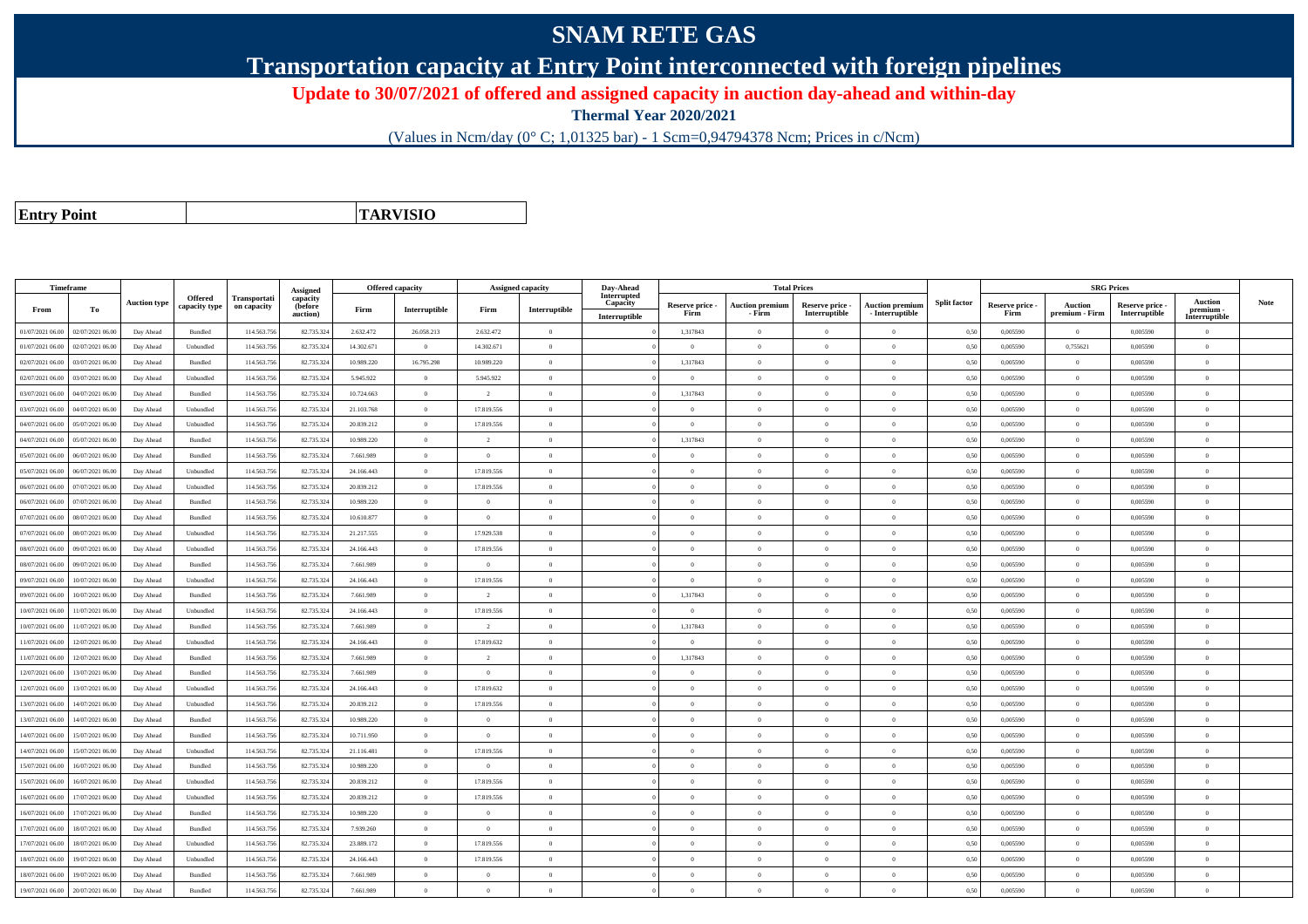| 19/07/2021 06:00 20/07/2021 06:00            | Day Ahead  | Unbundled | 114.563.75  | 82.735.324  | 24.166.443 | $\overline{0}$ | 17.819.556     |                | $\overline{0}$ | $\bf{0}$       | $\overline{0}$ | $\theta$       | 0,50 | 0,005590 | $\overline{0}$ | 0.005590       | $\bf{0}$       |  |
|----------------------------------------------|------------|-----------|-------------|-------------|------------|----------------|----------------|----------------|----------------|----------------|----------------|----------------|------|----------|----------------|----------------|----------------|--|
|                                              |            |           |             |             |            |                |                |                |                |                |                |                |      |          |                |                |                |  |
| 20/07/2021 06:00<br>21/07/2021 06:00         | Day Ahead  | Unbundled | 114.563.75  | 82.735.324  | 24.166.443 | $\overline{0}$ | 17.819.556     | $\overline{0}$ | $\overline{0}$ | $\,$ 0         | $\overline{0}$ | $\bf{0}$       | 0,50 | 0,005590 | $\bf{0}$       | 0,005590       | $\bf{0}$       |  |
| 20/07/2021 06:00<br>21/07/2021 06:00         | Day Ahead  | Bundled   | 114.563.75  | 82.735.324  | 7.661.989  | $\overline{0}$ | 11.778         | $\overline{0}$ | 1,317843       | $\bf{0}$       | $\overline{0}$ | $\overline{0}$ | 0.50 | 0.005590 | $\overline{0}$ | 0.005590       | $\bf{0}$       |  |
| 21/07/2021 06:00<br>22/07/2021 06:00         | Day Ahead  | Bundled   | 114.563.75  | 82.735.324  | 10.711.950 | $\overline{0}$ | $\overline{0}$ | $\overline{0}$ | $\overline{0}$ | $\bf{0}$       | $\overline{0}$ | $\theta$       | 0,50 | 0,005590 | $\,$ 0 $\,$    | 0,005590       | $\overline{0}$ |  |
| 21/07/2021 06:00<br>22/07/2021 06.00         | Day Ahead  | Unbundled | 114.563.75  | 82.735.324  | 21.116.481 | $\overline{0}$ | 17.819.556     | $\overline{0}$ |                | $\bf{0}$       | $\overline{0}$ | $\bf{0}$       | 0,50 | 0,005590 | $\bf{0}$       | 0,005590       | $\bf{0}$       |  |
| 22/07/2021 06:00<br>23/07/2021 06:00         | Day Ahead  | Bundled   | 114,563,75  | 82.735.32   | 10.817.581 | $\overline{0}$ | $\overline{0}$ | $\overline{0}$ | $\overline{0}$ | $\bf{0}$       | $\overline{0}$ | $\overline{0}$ | 0.50 | 0.005590 | $\bf{0}$       | 0.005590       | $\bf{0}$       |  |
|                                              |            |           |             |             |            |                |                |                |                |                |                |                |      |          |                |                |                |  |
| 22/07/2021 06:00<br>23/07/2021 06:00         | Day Ahead  | Unbundled | 114.563.75  | 82.735.324  | 21.010.850 | $\overline{0}$ | 17.819.556     | $\overline{0}$ | $\overline{0}$ | $\bf{0}$       | $\overline{0}$ | $\overline{0}$ | 0,50 | 0,005590 | $\,$ 0 $\,$    | 0,005590       | $\overline{0}$ |  |
| 23/07/2021 06:00<br>24/07/2021 06.00         | Day Ahead  | Bundled   | 114.563.75  | 82.735.32   | 7.661.982  | $\bf{0}$       | $\bf{0}$       | $\overline{0}$ | $\overline{0}$ | $\,$ 0         | $\overline{0}$ | $\bf{0}$       | 0,50 | 0,005590 | $\bf{0}$       | 0,005590       | $\bf{0}$       |  |
| 23/07/2021 06:00<br>24/07/2021 06:00         | Day Ahead  | Unbundled | 114,563,75  | 82.735.32   | 24.166.450 | $\overline{0}$ | 17.819.632     | $\overline{0}$ | $\overline{0}$ | $\bf{0}$       | $\overline{0}$ | $\overline{0}$ | 0.50 | 0.005590 | $\overline{0}$ | 0.005590       | $\bf{0}$       |  |
| 24/07/2021 06:00<br>25/07/2021 06:00         | Day Ahead  | Bundled   | 114.563.756 | 82.735.324  | 7.661.989  | $\overline{0}$ | $\overline{0}$ | $\overline{0}$ | $\overline{0}$ | $\bf{0}$       | $\overline{0}$ | $\overline{0}$ | 0,50 | 0,005590 | $\overline{0}$ | 0.005590       | $\bf{0}$       |  |
| 24/07/2021 06:00<br>25/07/2021 06.00         | Day Ahead  | Unbundled | 114.563.75  | 82.735.324  | 24.166.443 | $\overline{0}$ | 17.819.632     | $\overline{0}$ | $\overline{0}$ | $\,$ 0         | $\overline{0}$ | $\bf{0}$       | 0,50 | 0,005590 | $\bf{0}$       | 0,005590       | $\bf{0}$       |  |
| 25/07/2021 06:00<br>26/07/2021 06:00         | Day Ahead  | Bundled   | 114.563.75  | 82.735.32   | 7.661.989  | $\overline{0}$ | $\overline{0}$ | $\overline{0}$ | $\overline{0}$ | $\,$ 0 $\,$    | $\overline{0}$ | $\overline{0}$ | 0.50 | 0.005590 | $\,$ 0 $\,$    | 0.005590       | $\bf{0}$       |  |
|                                              |            |           |             |             |            | $\overline{0}$ |                | $\overline{0}$ | $\overline{0}$ | $\bf{0}$       | $\overline{0}$ | $\theta$       |      |          | $\,0\,$        |                | $\overline{0}$ |  |
| 25/07/2021 06:00<br>26/07/2021 06:00         | Day Ahead  | Unbundled | 114.563.75  | 82.735.324  | 24.166.443 |                | 17.819.632     |                |                |                |                |                | 0,50 | 0,005590 |                | 0,005590       |                |  |
| 26/07/2021 06:00<br>27/07/2021 06.00         | Day Ahead  | Unbundled | 114.563.75  | 82.735.32   | 23.889.172 | $\bf{0}$       | 17.819.632     | $\overline{0}$ |                | $\,$ 0         | $\overline{0}$ | $\bf{0}$       | 0,50 | 0,005590 | $\bf{0}$       | 0,005590       | $\bf{0}$       |  |
| 26/07/2021 06:00<br>27/07/2021 06:00         | Day Ahead  | Bundled   | 114,563,75  | 82.735.32   | 7.939.260  | $\overline{0}$ | $\overline{0}$ | $\overline{0}$ | $\overline{0}$ | $\bf{0}$       | $\overline{0}$ | $\overline{0}$ | 0.50 | 0.005590 | $\bf{0}$       | 0.005590       | $\bf{0}$       |  |
| 27/07/2021 06:00<br>28/07/2021 06:00         | Day Ahead  | Bundled   | 114.563.75  | 82.735.324  | 7.661.989  | $\overline{0}$ | $\overline{0}$ | $\overline{0}$ | $\overline{0}$ | $\bf{0}$       | $\overline{0}$ | $\overline{0}$ | 0,50 | 0,005590 | $\,0\,$        | 0.005590       | $\overline{0}$ |  |
| 27/07/2021 06:00<br>28/07/2021 06:00         | Day Ahead  | Unbundled | 114.563.75  | 82.735.32   | 24.166.443 | $\overline{0}$ | 17.819.632     | $\overline{0}$ |                | $\,$ 0         | $\overline{0}$ | $\bf{0}$       | 0,50 | 0,005590 | $\bf{0}$       | 0,005590       | $\bf{0}$       |  |
| 28/07/2021 06:00<br>29/07/2021 06:00         | Day Ahead  | Bundled   | 114,563,75  | 82.735.32   | 7.661.989  | $\overline{0}$ | $\overline{0}$ | $\overline{0}$ | $\overline{0}$ | $\bf{0}$       | $\overline{0}$ | $\overline{0}$ | 0.50 | 0.005590 | $\overline{0}$ | 0.005590       | $\bf{0}$       |  |
| 28/07/2021 06:00<br>29/07/2021 06:00         | Day Ahead  | Unbundled | 114.563.75  | 82.735.324  | 24.166.443 | $\overline{0}$ | 17.819.556     | $\overline{0}$ | $\overline{0}$ | $\bf{0}$       | $\overline{0}$ | $\overline{0}$ | 0,50 | 0,005590 | $\,0\,$        | 0,005590       | $\bf{0}$       |  |
|                                              |            |           |             |             |            |                |                |                |                |                |                |                |      |          |                |                |                |  |
| 29/07/2021 06:00<br>30/07/2021 06:00         | Day Ahead  | Bundled   | 114.563.75  | 82.735.324  | 7.661.989  | $\bf{0}$       | $\bf{0}$       | $\overline{0}$ | $\overline{0}$ | $\,$ 0         | $\overline{0}$ | $\bf{0}$       | 0,50 | 0,005590 | $\bf{0}$       | 0,005590       | $\bf{0}$       |  |
| 29/07/2021 06:00<br>30/07/2021 06:00         | Day Ahead  | Unbundled | 114.563.75  | 82.735.324  | 24.166.443 | $\overline{0}$ | 17.819.556     | $\overline{0}$ | $\overline{0}$ | $\,$ 0 $\,$    | $\overline{0}$ | $\overline{0}$ | 0.50 | 0.005590 | $\overline{0}$ | 0.005590       | $\bf{0}$       |  |
| 30/07/2021 06:00<br>31/07/2021 06:00         | Day Ahead  | Unbundled | 114.563.75  | 82.735.324  | 24.166.443 | $\overline{0}$ | 17.819.556     | $\overline{0}$ | $\overline{0}$ | $\,$ 0         | $\overline{0}$ | $\overline{0}$ | 0,50 | 0,005590 | $\,0\,$        | 0,005590       | $\overline{0}$ |  |
| 30/07/2021 06:00<br>31/07/2021 06.00         | Day Ahead  | Bundled   | 114.563.75  | 82.735.324  | 7.661.989  | $\bf{0}$       | $\theta$       | $\overline{0}$ | $\overline{0}$ | $\,$ 0         | $\overline{0}$ | $\bf{0}$       | 0,50 | 0,005590 | $\bf{0}$       | 0,005590       | $\bf{0}$       |  |
| 31/07/2021 06:00<br>01/08/2021 06:00         | Day Ahead  | Bundled   | 114,563,75  | 82.735.32   | 8.251.698  | $\overline{0}$ | $\overline{0}$ | $\overline{0}$ | $\overline{0}$ | $\bf{0}$       | $\overline{0}$ | $\overline{0}$ | 0.50 | 0.005590 | $\bf{0}$       | 0.005590       | $\bf{0}$       |  |
| 31/07/2021 06:00<br>01/08/2021 06:00         | Day Ahead  | Unbundled | 114.563.75  | 82.735.324  | 23.576.734 | $\overline{0}$ | 17.819.556     | $\overline{0}$ | $\overline{0}$ | $\,$ 0         | $\overline{0}$ | $\overline{0}$ | 0,50 | 0,005590 | $\,0\,$        | 0,005590       | $\overline{0}$ |  |
| 03/07/2021 06:00<br>04/07/2021 06.00         | Within Day | Bundled   | 114.563.75  | 100.554.88  | 10.724.660 | $\overline{0}$ | $\theta$       | $\overline{0}$ |                | $\,$ 0         | $\overline{0}$ | $\bf{0}$       | 0,50 | 0,558954 | $\bf{0}$       | $\overline{0}$ | $\bf{0}$       |  |
|                                              |            |           |             |             |            |                |                |                |                |                |                |                |      |          |                |                |                |  |
| 03/07/2021 06:00<br>04/07/2021 06:00         | Within Day | Unbundled | 114.563.75  | 100.554.882 | 3.284.212  | $\overline{0}$ | $\overline{0}$ | $\overline{0}$ | $\overline{0}$ | $\bf{0}$       | $\overline{0}$ | $\overline{0}$ | 0.50 | 0.558954 | $\bf{0}$       | $\overline{0}$ | $\bf{0}$       |  |
| 03/07/2021 07:00<br>04/07/2021 06:00         | Within Day | Bundled   | 114.563.75  | 100.554.882 | 10.277.799 | $\overline{0}$ | $\overline{0}$ | $\overline{0}$ | $\overline{0}$ | $\bf{0}$       | $\overline{0}$ | $\overline{0}$ | 0,50 | 0,558954 | $\,0\,$        | $\overline{0}$ | $\overline{0}$ |  |
| 03/07/2021 07:00<br>04/07/2021 06.00         | Within Day | Unbundled | 114.563.75  | 100.554.882 | 3.147.369  | $\bf{0}$       | $\overline{0}$ | $\overline{0}$ | $\overline{0}$ | $\bf{0}$       | $\overline{0}$ | $\bf{0}$       | 0,50 | 0,558954 | $\bf{0}$       | $\overline{0}$ | $\bf{0}$       |  |
| 03/07/2021 08:00<br>04/07/2021 06:00         | Within Day | Unbundled | 114.563.75  | 100.554.882 | 3.010.528  | $\overline{0}$ | $\overline{0}$ | $\overline{0}$ | $\overline{0}$ | $\,$ 0 $\,$    | $\overline{0}$ | $\overline{0}$ | 0.50 | 0.558954 | $\overline{0}$ | $\bf{0}$       | $\bf{0}$       |  |
| 03/07/2021 08:00<br>04/07/2021 06:00         | Within Day | Bundled   | 114.563.75  | 100.554.882 | 9.830.938  | $\overline{0}$ | $\overline{0}$ | $\theta$       | $\Omega$       | $\overline{0}$ | $\overline{0}$ | $\overline{0}$ | 0.50 | 0,558954 | $\mathbf{0}$   | $\overline{0}$ | $\overline{0}$ |  |
| 03/07/2021 09:00<br>04/07/2021 06.00         | Within Day | Unbundled | 114.563.75  | 100.554.882 | 2.873.685  | $\overline{0}$ | $\theta$       | $\overline{0}$ |                | $\,$ 0         | $\overline{0}$ | $\bf{0}$       | 0,50 | 0,558954 | $\bf{0}$       | $\overline{0}$ | $\bf{0}$       |  |
| 03/07/2021 09:00<br>04/07/2021 06:00         | Within Day | Bundled   | 114.563.75  | 100.554.882 | 9.384.078  | $\overline{0}$ | $\overline{0}$ | $\overline{0}$ | $\overline{0}$ | $\bf{0}$       | $\overline{0}$ | $\overline{0}$ | 0.50 | 0.558954 | $\bf{0}$       | $\overline{0}$ | $\bf{0}$       |  |
|                                              |            |           |             |             |            |                |                |                |                |                |                |                |      |          |                |                |                |  |
| 03/07/2021 10:00<br>04/07/2021 06:00         | Within Day | Unbundled | 114.563.75  | 100.554.882 | 2.736.843  | $\overline{0}$ | $\overline{0}$ | $\Omega$       | $\Omega$       | $\mathbf{0}$   | $\overline{0}$ | $\overline{0}$ | 0.50 | 0,558954 | $\mathbf{0}$   | $\overline{0}$ | $\overline{0}$ |  |
| 03/07/2021 10:00<br>04/07/2021 06.00         | Within Day | Bundled   | 114.563.75  | 100.554.882 | 8.937.217  | $\overline{0}$ | $\theta$       | $\overline{0}$ |                | $\,$ 0         | $\overline{0}$ | $\bf{0}$       | 0,50 | 0,558954 | $\bf{0}$       | $\overline{0}$ | $\bf{0}$       |  |
| 03/07/2021 11:00<br>04/07/2021 06:00         | Within Day | Unbundled | 114.563.75  | 100.554.882 | 2.600,000  | $\overline{0}$ | $\overline{0}$ | $\overline{0}$ | $\overline{0}$ | $\bf{0}$       | $\overline{0}$ | $\overline{0}$ | 0.50 | 0.558954 | $\bf{0}$       | $\overline{0}$ | $\bf{0}$       |  |
| 03/07/2021 11:00<br>04/07/2021 06:00         | Within Day | Bundled   | 114.563.75  | 100.554.882 | 8.490.356  | $\overline{0}$ | $\overline{0}$ | $\overline{0}$ | $\Omega$       | $\overline{0}$ | $\overline{0}$ | $\overline{0}$ | 0.50 | 0,558954 | $\mathbf{0}$   | $\overline{0}$ | $\overline{0}$ |  |
| 03/07/2021 12:00<br>04/07/2021 06.00         | Within Day | Bundled   | 114.563.75  | 100.554.882 | 8.043.495  | $\bf{0}$       | $\overline{0}$ | $\overline{0}$ | $\overline{0}$ | $\bf{0}$       | $\overline{0}$ | $\bf{0}$       | 0,50 | 0,558954 | $\bf{0}$       | $\overline{0}$ | $\bf{0}$       |  |
| 03/07/2021 12:00<br>04/07/2021 06:00         | Within Day | Unbundled | 114.563.75  | 100.554.882 | 2.463.159  | $\overline{0}$ | $\overline{0}$ | $\overline{0}$ | $\overline{0}$ | $\,$ 0 $\,$    | $\overline{0}$ | $\overline{0}$ | 0.50 | 0.558954 | $\overline{0}$ | $\bf{0}$       | $\bf{0}$       |  |
| 03/07/2021 13:00<br>04/07/2021 06:00         | Within Day | Unbundled | 114.563.75  | 100.554.882 | 2.326.316  | $\overline{0}$ | $\overline{0}$ | $\Omega$       | $\Omega$       | $\mathbf{0}$   | $\overline{0}$ | $\overline{0}$ | 0.50 | 0,558954 | $\mathbf{0}$   | $\overline{0}$ | $\overline{0}$ |  |
|                                              |            |           |             |             |            |                |                |                |                |                |                |                |      |          |                |                |                |  |
| 03/07/2021 13:00<br>04/07/2021 06.00         | Within Day | Bundled   | 114.563.75  | 100.554.882 | 7.596.634  | $\overline{0}$ | $\overline{0}$ | $\overline{0}$ | $\overline{0}$ | $\,$ 0         | $\overline{0}$ | $\bf{0}$       | 0,50 | 0,558954 | $\bf{0}$       | $\overline{0}$ | $\bf{0}$       |  |
| 03/07/2021 14:00<br>04/07/2021 06:00         | Within Day | Unbundled | 114.563.75  | 100.554.882 | 2.189.474  | $\overline{0}$ | $\overline{0}$ | $\overline{0}$ | $\overline{0}$ | $\bf{0}$       | $\overline{0}$ | $\overline{0}$ | 0.50 | 0.558954 | $\bf{0}$       | $\overline{0}$ | $\bf{0}$       |  |
| 03/07/2021 14:00<br>04/07/2021 06:00         | Within Day | Bundled   | 114.563.75  | 100.554.882 | 7.149.773  | $\overline{0}$ | $\Omega$       | $\Omega$       | $\Omega$       | $\bf{0}$       | $\overline{0}$ | $\theta$       | 0.50 | 0,558954 | $\mathbf{0}$   | $\overline{0}$ | $\overline{0}$ |  |
| 03/07/2021 15:00<br>04/07/2021 06:00         | Within Day | Unbundled | 114.563.75  | 100.554.882 | 2.052.632  | $\overline{0}$ | $\overline{0}$ | $\overline{0}$ | $\overline{0}$ | $\,$ 0         | $\overline{0}$ | $\bf{0}$       | 0,50 | 0,558954 | $\bf{0}$       | $\overline{0}$ | $\,$ 0         |  |
| $03/07/2021\ 15.00 \qquad 04/07/2021\ 06.00$ | Within Day | Bundled   | 114.563.756 | 100.554.882 | 6.702.912  | $\bf{0}$       | $\theta$       |                |                |                |                |                | 0,50 | 0.558954 | $\theta$       | $\Omega$       |                |  |
| 03/07/2021 16:00 04/07/2021 06:00            | Within Day | Unbundled | 114.563.756 | 100.554.882 | 1.915.790  | $\theta$       | $\overline{0}$ | $\Omega$       | $\Omega$       | $\overline{0}$ | $\overline{0}$ | $\mathbf{0}$   | 0,50 | 0,558954 | $\theta$       | $\overline{0}$ | $\overline{0}$ |  |
| 03/07/2021 16:00<br>04/07/2021 06:00         | Within Day | Bundled   | 114.563.75  | 100.554.882 | 6.256.051  | $\overline{0}$ | $\bf{0}$       | $\overline{0}$ | $\bf{0}$       | $\overline{0}$ | $\overline{0}$ | $\mathbf{0}$   | 0,50 | 0,558954 | $\overline{0}$ | $\bf{0}$       | $\bf{0}$       |  |
|                                              |            |           |             |             |            |                |                |                |                |                |                |                |      |          |                |                |                |  |
| 03/07/2021 17:00   04/07/2021 06:00          | Within Day | Unbundled | 114,563,756 | 100.554.882 | 1.778.947  | $\overline{0}$ | $\overline{0}$ | $\overline{0}$ | $\overline{0}$ | $\overline{0}$ | $\overline{0}$ | $\mathbf{0}$   | 0.50 | 0.558954 | $\overline{0}$ | $\,$ 0 $\,$    | $\,$ 0 $\,$    |  |
| 03/07/2021 17:00  04/07/2021 06:00           | Within Dav | Bundled   | 114.563.756 | 100.554.882 | 5.809.190  | $\overline{0}$ | $\overline{0}$ | $\overline{0}$ | $\overline{0}$ | $\overline{0}$ | $\overline{0}$ | $\overline{0}$ | 0,50 | 0,558954 | $\theta$       | $\overline{0}$ | $\bf{0}$       |  |
| 03/07/2021 18:00<br>04/07/2021 06:00         | Within Day | Bundled   | 114.563.75  | 100.554.882 | 5.362.330  | $\overline{0}$ | $\overline{0}$ | $\overline{0}$ | $\overline{0}$ | $\bf{0}$       | $\overline{0}$ | $\bf{0}$       | 0,50 | 0,558954 | $\overline{0}$ | $\bf{0}$       | $\bf{0}$       |  |
| 03/07/2021 18:00 04/07/2021 06:00            | Within Day | Unbundled | 114.563.756 | 100.554.882 | 1.642.106  | $\overline{0}$ | $\overline{0}$ | $\overline{0}$ | $\overline{0}$ | $\,$ 0 $\,$    | $\overline{0}$ | $\overline{0}$ | 0.50 | 0.558954 | $\overline{0}$ | $\overline{0}$ | $\bf{0}$       |  |
| 03/07/2021 19:00 04/07/2021 06:00            | Within Dav | Unbundled | 114.563.756 | 100.554.882 | 1.505.263  | $\overline{0}$ | $\overline{0}$ | $\overline{0}$ | $\overline{0}$ | $\mathbf{0}$   | $\overline{0}$ | $\overline{0}$ | 0,50 | 0,558954 | $\overline{0}$ | $\overline{0}$ | $\bf{0}$       |  |
| 04/07/2021 06:00<br>03/07/2021 19:00         | Within Day | Bundled   | 114.563.75  | 100.554.882 | 4.915.469  | $\overline{0}$ | $\,$ 0         | $\overline{0}$ | $\bf{0}$       | $\,$ 0 $\,$    | $\overline{0}$ | $\mathbf{0}$   | 0,50 | 0,558954 | $\overline{0}$ | $\,$ 0 $\,$    | $\bf{0}$       |  |
| 03/07/2021 20:00 04/07/2021 06:00            | Within Day | Unbundled | 114.563.75  | 100.554.882 | 1.368.421  | $\overline{0}$ | $\overline{0}$ | $\overline{0}$ | $\overline{0}$ | $\,$ 0 $\,$    | $\overline{0}$ | $\overline{0}$ | 0.50 | 0.558954 | $\overline{0}$ | $\,$ 0 $\,$    | $\bf{0}$       |  |
|                                              |            |           |             |             |            |                |                |                |                |                |                |                |      |          |                |                |                |  |
| 03/07/2021 20:00 04/07/2021 06:00            | Within Dav | Bundled   | 114.563.75  | 100.554.882 | 4.468.608  | $\overline{0}$ | $\overline{0}$ | $\overline{0}$ | $\overline{0}$ | $\overline{0}$ | $\overline{0}$ | $\overline{0}$ | 0,50 | 0,558954 | $\overline{0}$ | $\overline{0}$ | $\bf{0}$       |  |
| 03/07/2021 21:00<br>04/07/2021 06:00         | Within Day | Unbundled | 114.563.75  | 100.554.882 | 1.231.579  | $\overline{0}$ | $\overline{0}$ | $\overline{0}$ | $\bf{0}$       | $\bf{0}$       | $\overline{0}$ | $\bf{0}$       | 0,50 | 0,558955 | $\overline{0}$ | $\bf{0}$       | $\bf{0}$       |  |
| 03/07/2021 21.00 04/07/2021 06:00            | Within Day | Bundled   | 114.563.756 | 100.554.882 | 4.021.747  | $\overline{0}$ | $\overline{0}$ | $\overline{0}$ | $\overline{0}$ | $\,$ 0 $\,$    | $\overline{0}$ | $\overline{0}$ | 0,50 | 0,558955 | $\,$ 0 $\,$    | $\,$ 0 $\,$    | $\bf{0}$       |  |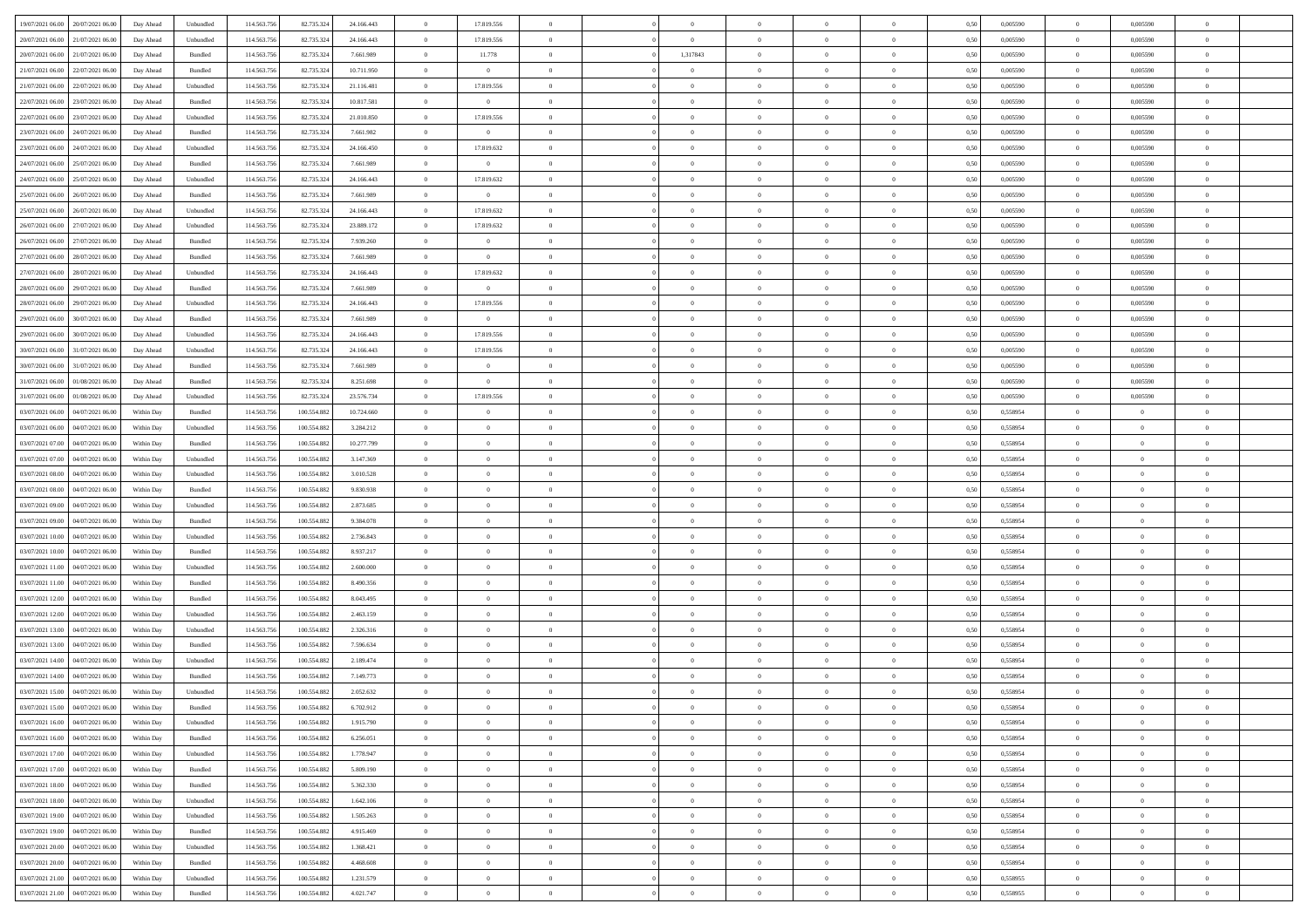| 03/07/2021 22.00<br>04/07/2021 06:00 | Within Day | Unbundled         | 114.563.756 | 100.554.882 | 1.094.737  | $\overline{0}$ | $\overline{0}$ | $\overline{0}$ | $\theta$       | $\theta$       |                | $\overline{0}$ | 0,50 | 0,558954 | $\theta$       | $\theta$       | $\overline{0}$ |  |
|--------------------------------------|------------|-------------------|-------------|-------------|------------|----------------|----------------|----------------|----------------|----------------|----------------|----------------|------|----------|----------------|----------------|----------------|--|
|                                      |            |                   |             |             |            |                |                |                |                |                |                |                |      |          |                |                |                |  |
| 03/07/2021 22.00<br>04/07/2021 06.0  | Within Day | Bundled           | 114.563.75  | 100.554.882 | 3.574.886  | $\overline{0}$ | $\overline{0}$ | $\overline{0}$ | $\,$ 0 $\,$    | $\bf{0}$       | $\overline{0}$ | $\mathbf{0}$   | 0,50 | 0,558954 | $\,$ 0 $\,$    | $\bf{0}$       | $\overline{0}$ |  |
| 03/07/2021 23.00<br>04/07/2021 06:00 | Within Day | Bundled           | 114,563,756 | 100.554.882 | 3.128.025  | $\overline{0}$ | $\overline{0}$ | $\overline{0}$ | $\bf{0}$       | $\bf{0}$       | $\overline{0}$ | $\,$ 0 $\,$    | 0.50 | 0.558954 | $\bf{0}$       | $\overline{0}$ | $\bf{0}$       |  |
| 03/07/2021 23.00<br>04/07/2021 06:00 | Within Day | Unbundled         | 114.563.756 | 100.554.882 | 957.894    | $\overline{0}$ | $\overline{0}$ | $\overline{0}$ | $\bf{0}$       | $\overline{0}$ | $\overline{0}$ | $\,$ 0 $\,$    | 0,50 | 0,558954 | $\theta$       | $\overline{0}$ | $\overline{0}$ |  |
| 04/07/2021 00.00<br>04/07/2021 06.0  | Within Day | Bundled           | 114.563.75  | 100.554.882 | 2.681.164  | $\overline{0}$ | $\overline{0}$ | $\overline{0}$ | $\bf{0}$       | $\overline{0}$ | $\overline{0}$ | $\bf{0}$       | 0,50 | 0,558954 | $\,$ 0 $\,$    | $\bf{0}$       | $\overline{0}$ |  |
| 04/07/2021 00:00<br>04/07/2021 06:00 | Within Day | Unbundled         | 114,563,75  | 100.554.882 | 821.053    | $\overline{0}$ | $\overline{0}$ | $\overline{0}$ | $\bf{0}$       | $\bf{0}$       | $\overline{0}$ | $\mathbf{0}$   | 0.50 | 0.558954 | $\,$ 0 $\,$    | $\overline{0}$ | $\overline{0}$ |  |
| 04/07/2021 01:00<br>04/07/2021 06:00 | Within Day | Bundled           | 114.563.756 | 100.554.882 | 2.234.303  | $\overline{0}$ | $\overline{0}$ | $\overline{0}$ | $\bf{0}$       | $\overline{0}$ | $\overline{0}$ | $\bf{0}$       | 0,50 | 0,558954 | $\theta$       | $\theta$       | $\overline{0}$ |  |
| 04/07/2021 01.00<br>04/07/2021 06.0  | Within Day | Unbundled         | 114.563.75  | 100.554.882 | 684.210    | $\overline{0}$ | $\overline{0}$ | $\overline{0}$ | $\,$ 0 $\,$    | $\bf{0}$       | $\overline{0}$ | $\mathbf{0}$   | 0,50 | 0,558954 | $\,$ 0 $\,$    | $\bf{0}$       | $\overline{0}$ |  |
| 04/07/2021 02:00<br>04/07/2021 06:00 | Within Day | Bundled           | 114,563,75  | 100.554.882 | 1.787.443  | $\overline{0}$ | $\overline{0}$ | $\overline{0}$ | $\bf{0}$       | $\bf{0}$       | $\overline{0}$ | $\mathbf{0}$   | 0.50 | 0.558955 | $\bf{0}$       | $\overline{0}$ | $\bf{0}$       |  |
| 04/07/2021 02.00<br>04/07/2021 06:00 | Within Day | Unbundled         | 114.563.756 | 100.554.882 | 547.368    | $\overline{0}$ | $\overline{0}$ | $\overline{0}$ | $\bf{0}$       | $\bf{0}$       | $\overline{0}$ | $\,$ 0 $\,$    | 0,50 | 0,558955 | $\,$ 0         | $\overline{0}$ | $\overline{0}$ |  |
|                                      |            |                   |             |             |            |                |                |                |                |                |                |                |      |          |                |                |                |  |
| 04/07/2021 03:00<br>04/07/2021 06.0  | Within Day | Unbundled         | 114.563.75  | 100.554.882 | 410.526    | $\overline{0}$ | $\overline{0}$ | $\overline{0}$ | $\,$ 0 $\,$    | $\bf{0}$       | $\overline{0}$ | $\bf{0}$       | 0,50 | 0,558956 | $\,$ 0 $\,$    | $\bf{0}$       | $\overline{0}$ |  |
| 04/07/2021 03.00<br>04/07/2021 06:00 | Within Day | Bundled           | 114,563,756 | 100.554.882 | 1.340.582  | $\overline{0}$ | $\overline{0}$ | $\overline{0}$ | $\bf{0}$       | $\bf{0}$       | $\overline{0}$ | $\,$ 0 $\,$    | 0.50 | 0.558956 | $\bf{0}$       | $\overline{0}$ | $\,$ 0         |  |
| 04/07/2021 04.00<br>04/07/2021 06:00 | Within Day | Unbundled         | 114.563.756 | 100.554.882 | 273.684    | $\overline{0}$ | $\overline{0}$ | $\overline{0}$ | $\overline{0}$ | $\overline{0}$ | $\overline{0}$ | $\,$ 0 $\,$    | 0,50 | 0,558952 | $\,$ 0 $\,$    | $\overline{0}$ | $\overline{0}$ |  |
| 04/07/2021 04.00<br>04/07/2021 06.0  | Within Day | Bundled           | 114.563.75  | 100.554.882 | 893.721    | $\overline{0}$ | $\overline{0}$ | $\overline{0}$ | $\bf{0}$       | $\bf{0}$       | $\overline{0}$ | $\bf{0}$       | 0,50 | 0,558952 | $\,$ 0 $\,$    | $\bf{0}$       | $\overline{0}$ |  |
| 04/07/2021 05:00<br>04/07/2021 06:00 | Within Day | Bundled           | 114,563,756 | 100.554.882 | 446,860    | $\overline{0}$ | $\overline{0}$ | $\overline{0}$ | $\bf{0}$       | $\overline{0}$ | $\overline{0}$ | $\mathbf{0}$   | 0.50 | 0.558952 | $\,$ 0 $\,$    | $\overline{0}$ | $\overline{0}$ |  |
| 04/07/2021 05:00<br>04/07/2021 06:00 | Within Day | Unbundled         | 114.563.756 | 100.554.882 | 136.841    | $\overline{0}$ | $\overline{0}$ | $\overline{0}$ | $\bf{0}$       | $\overline{0}$ | $\overline{0}$ | $\bf{0}$       | 0,50 | 0,558952 | $\theta$       | $\theta$       | $\overline{0}$ |  |
| 04/07/2021 06.00<br>05/07/2021 06.0  | Within Day | Unbundled         | 114.563.75  | 100.554.882 | 3.019.655  | $\overline{0}$ | $\overline{0}$ | $\overline{0}$ | $\overline{0}$ | $\bf{0}$       | $\overline{0}$ | $\bf{0}$       | 0,50 | 0,558954 | $\,$ 0 $\,$    | $\bf{0}$       | $\overline{0}$ |  |
| 04/07/2021 06:00<br>05/07/2021 06:00 | Within Day | Bundled           | 114,563,75  | 100.554.882 | 10.989.218 | $\overline{0}$ | $\overline{0}$ | $\overline{0}$ | $\bf{0}$       | $\bf{0}$       | $\overline{0}$ | $\mathbf{0}$   | 0.50 | 0.558954 | $\bf{0}$       | $\overline{0}$ | $\,$ 0         |  |
| 04/07/2021 07:00<br>05/07/2021 06:00 | Within Day | Unbundled         | 114.563.756 | 100.554.882 | 2.893.836  | $\overline{0}$ | $\overline{0}$ | $\overline{0}$ | $\bf{0}$       | $\overline{0}$ | $\overline{0}$ | $\bf{0}$       | 0,50 | 0,558954 | $\,$ 0 $\,$    | $\overline{0}$ | $\overline{0}$ |  |
|                                      |            |                   |             |             |            |                |                |                |                |                |                |                |      |          |                |                |                |  |
| 04/07/2021 07:00<br>05/07/2021 06.0  | Within Day | Bundled           | 114.563.75  | 100.554.882 | 10.531.333 | $\overline{0}$ | $\overline{0}$ | $\overline{0}$ | $\overline{0}$ | $\bf{0}$       | $\overline{0}$ | $\mathbf{0}$   | 0,50 | 0,558954 | $\,$ 0 $\,$    | $\bf{0}$       | $\overline{0}$ |  |
| 04/07/2021 08:00<br>05/07/2021 06:00 | Within Day | Unbundled         | 114,563,756 | 100.554.882 | 2.768.016  | $\overline{0}$ | $\overline{0}$ | $\overline{0}$ | $\bf{0}$       | $\overline{0}$ | $\overline{0}$ | $\,$ 0 $\,$    | 0.50 | 0.558954 | $\bf{0}$       | $\overline{0}$ | $\,$ 0         |  |
| 04/07/2021 08:00<br>05/07/2021 06:00 | Within Day | Bundled           | 114.563.756 | 100.554.882 | 10.073.450 | $\overline{0}$ | $\overline{0}$ | $\overline{0}$ | $\overline{0}$ | $\overline{0}$ | $\overline{0}$ | $\,$ 0 $\,$    | 0,50 | 0,558954 | $\theta$       | $\overline{0}$ | $\overline{0}$ |  |
| 04/07/2021 09.00<br>05/07/2021 06.0  | Within Day | Unbundled         | 114.563.75  | 100.554.882 | 2.642.198  | $\overline{0}$ | $\overline{0}$ | $\overline{0}$ | $\overline{0}$ | $\bf{0}$       | $\overline{0}$ | $\bf{0}$       | 0,50 | 0,558954 | $\,$ 0 $\,$    | $\bf{0}$       | $\overline{0}$ |  |
| 04/07/2021 09:00<br>05/07/2021 06:00 | Within Day | Bundled           | 114,563,75  | 100.554.882 | 9.615.565  | $\overline{0}$ | $\overline{0}$ | $\overline{0}$ | $\bf{0}$       | $\bf{0}$       | $\overline{0}$ | $\mathbf{0}$   | 0.50 | 0.558954 | $\,$ 0 $\,$    | $\overline{0}$ | $\overline{0}$ |  |
| 04/07/2021 11:00<br>05/07/2021 06:00 | Within Day | Bundled           | 114.563.756 | 100.554.882 | 8.699.798  | $\overline{0}$ | $\overline{0}$ | $\overline{0}$ | $\bf{0}$       | $\overline{0}$ | $\overline{0}$ | $\bf{0}$       | 0,50 | 0,558954 | $\,$ 0 $\,$    | $\theta$       | $\overline{0}$ |  |
| 04/07/2021 11.00<br>05/07/2021 06.0  | Within Day | Unbundled         | 114.563.75  | 100.554.882 | 2.390.559  | $\overline{0}$ | $\overline{0}$ | $\overline{0}$ | $\,$ 0 $\,$    | $\bf{0}$       | $\overline{0}$ | $\bf{0}$       | 0,50 | 0,558954 | $\,$ 0 $\,$    | $\bf{0}$       | $\overline{0}$ |  |
| 04/07/2021 12:00<br>05/07/2021 06:00 | Within Day | Unbundled         | 114,563,756 | 100.554.882 | 2.264.741  | $\overline{0}$ | $\overline{0}$ | $\overline{0}$ | $\bf{0}$       | $\bf{0}$       | $\overline{0}$ | $\mathbf{0}$   | 0.50 | 0.558954 | $\bf{0}$       | $\overline{0}$ | $\bf{0}$       |  |
| 04/07/2021 12:00<br>05/07/2021 06:00 | Within Day | Bundled           | 114.563.756 | 100.554.882 | 8.241.913  | $\overline{0}$ | $\overline{0}$ | $\overline{0}$ | $\bf{0}$       | $\overline{0}$ | $\overline{0}$ | $\,$ 0 $\,$    | 0,50 | 0,558954 | $\overline{0}$ | $\overline{0}$ | $\overline{0}$ |  |
| 04/07/2021 13:00<br>05/07/2021 06.0  | Within Day | Unbundled         | 114.563.75  | 100.554.882 | 2.138.922  | $\overline{0}$ | $\overline{0}$ | $\overline{0}$ | $\overline{0}$ | $\bf{0}$       | $\overline{0}$ | $\mathbf{0}$   | 0,50 | 0,558954 | $\overline{0}$ | $\bf{0}$       | $\overline{0}$ |  |
| 05/07/2021 06:00                     |            |                   | 114,563,756 | 100.554.882 | 7.784.029  |                |                |                |                | $\overline{0}$ | $\overline{0}$ |                | 0.50 | 0.558954 | $\bf{0}$       | $\overline{0}$ | $\,$ 0         |  |
| 04/07/2021 13:00                     | Within Day | Bundled           |             |             |            | $\overline{0}$ | $\overline{0}$ | $\overline{0}$ | $\bf{0}$       |                |                | $\,$ 0 $\,$    |      |          |                |                |                |  |
| 04/07/2021 14:00<br>05/07/2021 06:00 | Within Day | Unbundled         | 114.563.756 | 100.554.882 | 2.013.103  | $\overline{0}$ | $\overline{0}$ | $\overline{0}$ | $\overline{0}$ | $\overline{0}$ | $\overline{0}$ | $\overline{0}$ | 0.50 | 0,558954 | $\theta$       | $\overline{0}$ | $\overline{0}$ |  |
| 04/07/2021 14:00<br>05/07/2021 06.0  | Within Day | Bundled           | 114.563.75  | 100.554.882 | 7.326.145  | $\overline{0}$ | $\overline{0}$ | $\overline{0}$ | $\overline{0}$ | $\bf{0}$       | $\overline{0}$ | $\bf{0}$       | 0,50 | 0,558954 | $\,$ 0 $\,$    | $\bf{0}$       | $\overline{0}$ |  |
| 04/07/2021 15:00<br>05/07/2021 06:00 | Within Day | Unbundled         | 114.563.756 | 100.554.882 | 1.887.284  | $\overline{0}$ | $\overline{0}$ | $\overline{0}$ | $\bf{0}$       | $\bf{0}$       | $\overline{0}$ | $\mathbf{0}$   | 0.50 | 0.558954 | $\,$ 0 $\,$    | $\bf{0}$       | $\overline{0}$ |  |
| 04/07/2021 15:00<br>05/07/2021 06:00 | Within Day | Bundled           | 114.563.756 | 100.554.882 | 6.868.261  | $\overline{0}$ | $\overline{0}$ | $\overline{0}$ | $\overline{0}$ | $\overline{0}$ | $\overline{0}$ | $\mathbf{0}$   | 0.50 | 0,558954 | $\theta$       | $\theta$       | $\overline{0}$ |  |
| 04/07/2021 16:00<br>05/07/2021 06.0  | Within Day | Unbundled         | 114.563.75  | 100.554.882 | 1.761.465  | $\overline{0}$ | $\overline{0}$ | $\overline{0}$ | $\overline{0}$ | $\bf{0}$       | $\overline{0}$ | $\bf{0}$       | 0,50 | 0,558954 | $\,$ 0 $\,$    | $\bf{0}$       | $\overline{0}$ |  |
| 04/07/2021 16:00<br>05/07/2021 06:00 | Within Day | Bundled           | 114,563,75  | 100.554.882 | 6.410.377  | $\overline{0}$ | $\overline{0}$ | $\overline{0}$ | $\bf{0}$       | $\bf{0}$       | $\overline{0}$ | $\mathbf{0}$   | 0.50 | 0.558954 | $\bf{0}$       | $\overline{0}$ | $\bf{0}$       |  |
| 04/07/2021 17:00<br>05/07/2021 06:00 | Within Day | Bundled           | 114.563.756 | 100.554.882 | 5.952.492  | $\overline{0}$ | $\overline{0}$ | $\overline{0}$ | $\overline{0}$ | $\overline{0}$ | $\overline{0}$ | $\mathbf{0}$   | 0.50 | 0,558954 | $\overline{0}$ | $\overline{0}$ | $\overline{0}$ |  |
| 04/07/2021 17.00<br>05/07/2021 06.0  | Within Day | Unbundled         | 114.563.75  | 100.554.882 | 1.635.646  | $\overline{0}$ | $\overline{0}$ | $\overline{0}$ | $\overline{0}$ | $\bf{0}$       | $\overline{0}$ | $\mathbf{0}$   | 0,50 | 0,558954 | $\overline{0}$ | $\bf{0}$       | $\overline{0}$ |  |
| 04/07/2021 18:00<br>05/07/2021 06:00 | Within Day | Unbundled         | 114,563,756 | 100.554.882 | 1.509.827  | $\overline{0}$ | $\overline{0}$ | $\overline{0}$ | $\bf{0}$       | $\overline{0}$ | $\overline{0}$ | $\,$ 0 $\,$    | 0.50 | 0.558954 | $\bf{0}$       | $\overline{0}$ | $\,$ 0         |  |
| 04/07/2021 18:00<br>05/07/2021 06:00 | Within Day | Bundled           | 114.563.756 | 100.554.882 | 5.494.609  | $\overline{0}$ | $\overline{0}$ | $\overline{0}$ | $\overline{0}$ | $\overline{0}$ | $\overline{0}$ | $\overline{0}$ | 0.50 | 0,558954 | $\theta$       | $\theta$       | $\overline{0}$ |  |
|                                      |            |                   |             |             |            |                |                |                |                |                |                |                |      |          |                |                |                |  |
| 04/07/2021 19:00<br>05/07/2021 06.0  | Within Day | Unbundled         | 114.563.75  | 100.554.882 | 1.384.008  | $\overline{0}$ | $\overline{0}$ | $\overline{0}$ | $\overline{0}$ | $\bf{0}$       | $\overline{0}$ | $\bf{0}$       | 0,50 | 0,558954 | $\,$ 0 $\,$    | $\bf{0}$       | $\overline{0}$ |  |
| 04/07/2021 19:00<br>05/07/2021 06:00 | Within Day | Bundled           | 114.563.756 | 100.554.882 | 5.036.725  | $\overline{0}$ | $\overline{0}$ | $\overline{0}$ | $\overline{0}$ | $\bf{0}$       | $\overline{0}$ | $\mathbf{0}$   | 0.50 | 0.558954 | $\,$ 0 $\,$    | $\theta$       | $\overline{0}$ |  |
| 04/07/2021 20:00<br>05/07/2021 06:00 | Within Day | Unbundled         | 114.563.756 | 100.554.882 | 1.258.190  | $\overline{0}$ | $\overline{0}$ | $\overline{0}$ | $\overline{0}$ | $\overline{0}$ | $\Omega$       | $\overline{0}$ | 0.50 | 0,558954 | $\theta$       | $\theta$       | $\overline{0}$ |  |
| 04/07/2021 20:00<br>05/07/2021 06:00 | Within Day | Bundled           | 114.563.756 | 100.554.882 | 4.578.840  | $\overline{0}$ | $\overline{0}$ | $\overline{0}$ | $\overline{0}$ | $\bf{0}$       | $\overline{0}$ | $\mathbf{0}$   | 0,50 | 0,558954 | $\overline{0}$ | $\overline{0}$ | $\overline{0}$ |  |
| 04/07/2021 21:00 05/07/2021 06:00    | Within Day | ${\sf Unbundred}$ | 114.563.756 | 100.554.882 | 1.132.370  | $\bf{0}$       | $\,$ 0 $\,$    |                | $\bf{0}$       |                |                |                | 0,50 | 0.558955 | $\theta$       | $\overline{0}$ |                |  |
| 04/07/2021 21.00   05/07/2021 06:00  | Within Dav | Bundled           | 114.563.756 | 100.554.882 | 4.120.956  | $\overline{0}$ | $\overline{0}$ | $\overline{0}$ | $\overline{0}$ | $\overline{0}$ | $\overline{0}$ | $\overline{0}$ | 0,50 | 0,558955 | $\theta$       | $\theta$       | $\overline{0}$ |  |
| 04/07/2021 22.00<br>05/07/2021 06.00 | Within Day | Bundled           | 114.563.756 | 100.554.882 | 3.663.073  | $\overline{0}$ | $\overline{0}$ | $\overline{0}$ | $\bf{0}$       | $\overline{0}$ | $\overline{0}$ | $\bf{0}$       | 0,50 | 0,558954 | $\overline{0}$ | $\overline{0}$ | $\bf{0}$       |  |
| 04/07/2021 22.00<br>05/07/2021 06:00 | Within Day | Unbundled         | 114.563.756 | 100.554.882 | 1.006.551  | $\overline{0}$ | $\overline{0}$ | $\overline{0}$ | $\,$ 0 $\,$    | $\bf{0}$       | $\overline{0}$ | $\mathbf{0}$   | 0.50 | 0.558954 | $\overline{0}$ | $\overline{0}$ | $\bf{0}$       |  |
| 04/07/2021 23:00<br>05/07/2021 06:00 | Within Dav | Unbundled         | 114.563.756 | 100.554.882 | 880.733    | $\overline{0}$ | $\overline{0}$ | $\overline{0}$ | $\overline{0}$ | $\overline{0}$ | $\overline{0}$ | $\mathbf{0}$   | 0,50 | 0,558954 | $\overline{0}$ | $\theta$       | $\overline{0}$ |  |
| 04/07/2021 23.00<br>05/07/2021 06:00 | Within Day | Bundled           | 114.563.756 | 100.554.882 | 3.205.188  | $\overline{0}$ | $\overline{0}$ | $\overline{0}$ | $\bf{0}$       | $\bf{0}$       | $\overline{0}$ | $\mathbf{0}$   | 0,50 | 0,558954 | $\overline{0}$ | $\overline{0}$ | $\overline{0}$ |  |
| 05/07/2021 00:00<br>05/07/2021 06:00 | Within Day | Unbundled         | 114.563.756 | 100.554.882 | 754.913    | $\overline{0}$ | $\overline{0}$ | $\overline{0}$ | $\bf{0}$       | $\overline{0}$ | $\overline{0}$ | $\mathbf{0}$   | 0.50 | 0.558954 | $\,$ 0 $\,$    | $\overline{0}$ | $\,$ 0         |  |
|                                      |            |                   |             |             |            |                |                |                |                |                |                |                |      |          |                |                |                |  |
| 05/07/2021 00:00<br>05/07/2021 06:00 | Within Day | Bundled           | 114.563.756 | 100.554.882 | 2.747.304  | $\overline{0}$ | $\overline{0}$ | $\overline{0}$ | $\overline{0}$ | $\overline{0}$ | $\overline{0}$ | $\mathbf{0}$   | 0,50 | 0,558954 | $\overline{0}$ | $\theta$       | $\overline{0}$ |  |
| 05/07/2021 06:00<br>05/07/2021 01:00 | Within Day | Unbundled         | 114.563.75  | 100.554.882 | 629.094    | $\overline{0}$ | $\overline{0}$ | $\overline{0}$ | $\bf{0}$       | $\bf{0}$       | $\overline{0}$ | $\,$ 0 $\,$    | 0,50 | 0,558954 | $\bf{0}$       | $\overline{0}$ | $\,$ 0         |  |
| 05/07/2021 01:00<br>05/07/2021 06:00 | Within Day | Bundled           | 114.563.756 | 100.554.882 | 2.289.420  | $\overline{0}$ | $\overline{0}$ | $\overline{0}$ | $\bf{0}$       | $\overline{0}$ | $\overline{0}$ | $\,$ 0 $\,$    | 0.50 | 0.558954 | $\overline{0}$ | $\bf{0}$       | $\,$ 0         |  |
| 05/07/2021 02:00<br>05/07/2021 06:00 | Within Dav | Unbundled         | 114.563.756 | 100.554.882 | 503.276    | $\overline{0}$ | $\overline{0}$ | $\overline{0}$ | $\overline{0}$ | $\overline{0}$ | $\overline{0}$ | $\mathbf{0}$   | 0,50 | 0,558955 | $\overline{0}$ | $\theta$       | $\overline{0}$ |  |
| 05/07/2021 02.00<br>05/07/2021 06.00 | Within Day | Bundled           | 114.563.756 | 100.554.882 | 1.831.536  | $\overline{0}$ | $\overline{0}$ | $\overline{0}$ | $\bf{0}$       | $\bf{0}$       | $\overline{0}$ | $\mathbf{0}$   | 0,50 | 0,558955 | $\bf{0}$       | $\bf{0}$       | $\bf{0}$       |  |
| 05/07/2021 03:00 05/07/2021 06:00    | Within Day | Unbundled         | 114.563.756 | 100.554.882 | 377.456    | $\,$ 0 $\,$    | $\overline{0}$ | $\overline{0}$ | $\bf{0}$       | $\,$ 0         | $\overline{0}$ | $\,$ 0 $\,$    | 0,50 | 0,558956 | $\overline{0}$ | $\,$ 0 $\,$    | $\,$ 0 $\,$    |  |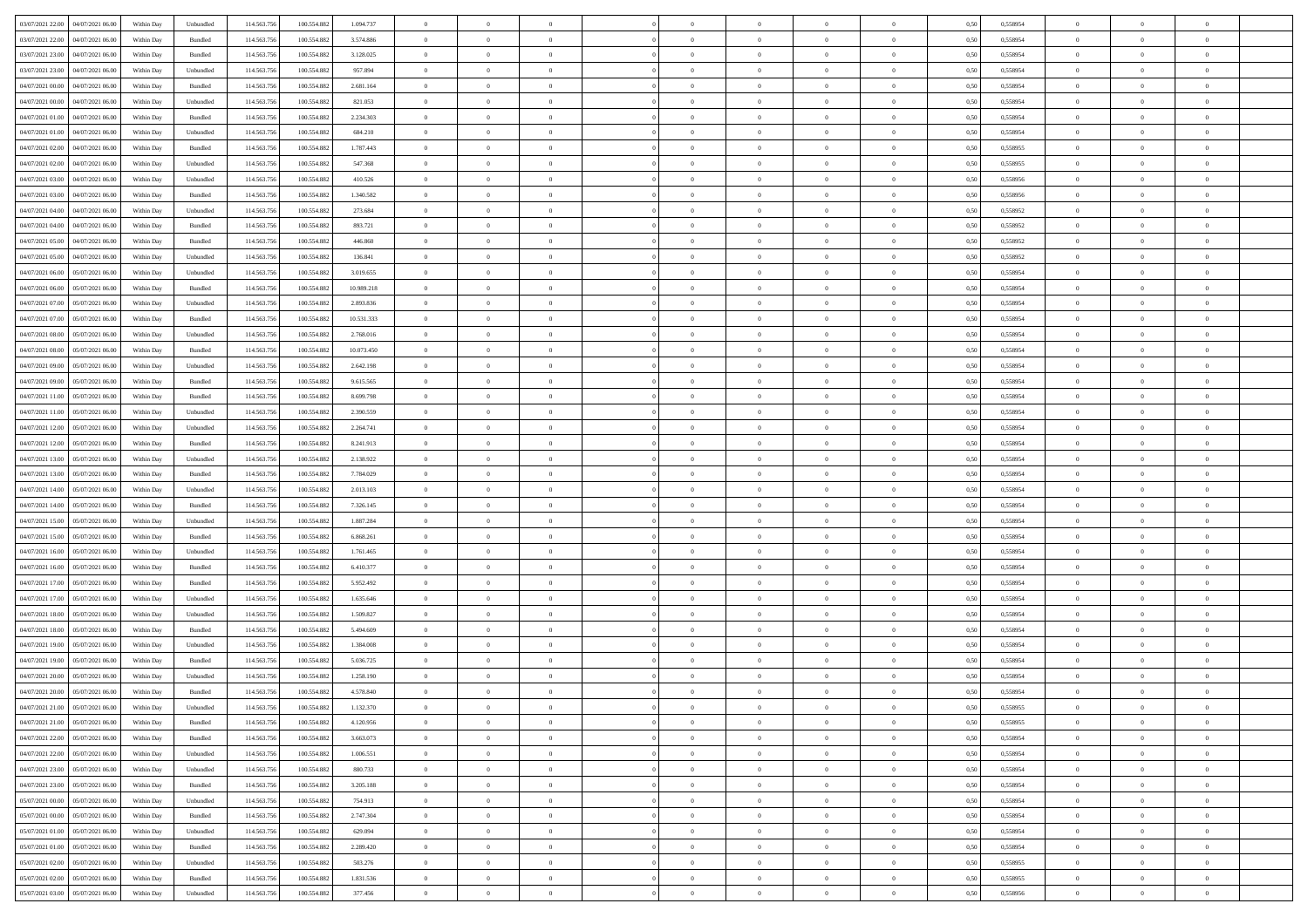| 05/07/2021 03:00<br>05/07/2021 06:00 | Within Day | Bundled           | 114.563.756 | 100.554.882 | 1.373.652  | $\overline{0}$ | $\overline{0}$ |                | $\theta$       | $\theta$       |                | $\overline{0}$ | 0,50 | 0,558956 | $\theta$       | $\theta$       | $\overline{0}$ |  |
|--------------------------------------|------------|-------------------|-------------|-------------|------------|----------------|----------------|----------------|----------------|----------------|----------------|----------------|------|----------|----------------|----------------|----------------|--|
|                                      |            |                   |             |             |            |                | $\overline{0}$ |                | $\,$ 0 $\,$    | $\bf{0}$       | $\overline{0}$ | $\bf{0}$       |      |          | $\,$ 0 $\,$    | $\theta$       | $\overline{0}$ |  |
| 05/07/2021 04:00<br>05/07/2021 06.0  | Within Day | Bundled           | 114.563.75  | 100.554.882 | 915.767    | $\overline{0}$ |                | $\overline{0}$ |                |                |                |                | 0,50 | 0,558952 |                |                |                |  |
| 05/07/2021 04:00<br>05/07/2021 06:00 | Within Day | Unbundled         | 114.563.756 | 100.554.882 | 251.637    | $\overline{0}$ | $\overline{0}$ | $\overline{0}$ | $\bf{0}$       | $\bf{0}$       | $\overline{0}$ | $\mathbf{0}$   | 0.50 | 0.558952 | $\bf{0}$       | $\overline{0}$ | $\overline{0}$ |  |
| 05/07/2021 05:00<br>05/07/2021 06:00 | Within Day | Unbundled         | 114.563.756 | 100.554.882 | 125.819    | $\overline{0}$ | $\overline{0}$ | $\overline{0}$ | $\overline{0}$ | $\overline{0}$ | $\overline{0}$ | $\bf{0}$       | 0,50 | 0,558952 | $\theta$       | $\theta$       | $\overline{0}$ |  |
| 05/07/2021 05:00<br>05/07/2021 06.0  | Within Day | Bundled           | 114.563.75  | 100.554.882 | 457.884    | $\bf{0}$       | $\overline{0}$ | $\bf{0}$       | $\overline{0}$ | $\overline{0}$ | $\overline{0}$ | $\bf{0}$       | 0,50 | 0,558952 | $\,$ 0 $\,$    | $\theta$       | $\overline{0}$ |  |
| 05/07/2021 06:00<br>06/07/2021 06:00 | Within Day | Unbundled         | 114.563.756 | 100,554,880 | 6,346,886  | $\overline{0}$ | $\overline{0}$ | $\overline{0}$ | $\overline{0}$ | $\bf{0}$       | $\overline{0}$ | $\mathbf{0}$   | 0.50 | 0.558954 | $\bf{0}$       | $\theta$       | $\overline{0}$ |  |
| 05/07/2021 06:00<br>06/07/2021 06:00 | Within Day | Bundled           | 114.563.756 | 100.554.880 | 7.661.988  | $\overline{0}$ | $\overline{0}$ | $\overline{0}$ | $\overline{0}$ | $\overline{0}$ | $\overline{0}$ | $\bf{0}$       | 0,50 | 0,558954 | $\theta$       | $\theta$       | $\overline{0}$ |  |
| 05/07/2021 07:00<br>06/07/2021 06.0  | Within Day | Unbundled         | 114.563.75  | 100.554.880 | 6.082.432  | $\bf{0}$       | $\overline{0}$ | $\overline{0}$ | $\bf{0}$       | $\bf{0}$       | $\overline{0}$ | $\bf{0}$       | 0,50 | 0,558954 | $\,$ 0 $\,$    | $\bf{0}$       | $\overline{0}$ |  |
| 05/07/2021 07:00<br>06/07/2021 06:00 | Within Day | Bundled           | 114,563,756 | 100,554,880 | 7.342.739  | $\overline{0}$ | $\overline{0}$ | $\overline{0}$ | $\overline{0}$ | $\overline{0}$ | $\overline{0}$ | $\mathbf{0}$   | 0.50 | 0.558954 | $\,$ 0 $\,$    | $\overline{0}$ | $\overline{0}$ |  |
|                                      |            |                   |             |             |            |                |                |                |                |                |                |                |      |          |                |                |                |  |
| 05/07/2021 08:00<br>06/07/2021 06:00 | Within Day | Unbundled         | 114.563.756 | 100.554.880 | 5.817.979  | $\overline{0}$ | $\overline{0}$ | $\overline{0}$ | $\bf{0}$       | $\overline{0}$ | $\overline{0}$ | $\bf{0}$       | 0,50 | 0,558954 | $\,$ 0 $\,$    | $\theta$       | $\overline{0}$ |  |
| 05/07/2021 08:00<br>06/07/2021 06.0  | Within Day | Bundled           | 114.563.75  | 100.554.880 | 7.023.489  | $\overline{0}$ | $\overline{0}$ | $\overline{0}$ | $\bf{0}$       | $\bf{0}$       | $\overline{0}$ | $\bf{0}$       | 0,50 | 0,558954 | $\,$ 0 $\,$    | $\bf{0}$       | $\overline{0}$ |  |
| 05/07/2021 09:00<br>06/07/2021 06:00 | Within Day | Bundled           | 114.563.756 | 100,554,880 | 6.704.240  | $\overline{0}$ | $\overline{0}$ | $\overline{0}$ | $\bf{0}$       | $\bf{0}$       | $\overline{0}$ | $\,$ 0 $\,$    | 0.50 | 0.558954 | $\bf{0}$       | $\overline{0}$ | $\bf{0}$       |  |
| 05/07/2021 09:00<br>06/07/2021 06:00 | Within Day | Unbundled         | 114.563.756 | 100.554.880 | 5.553.526  | $\overline{0}$ | $\overline{0}$ | $\overline{0}$ | $\overline{0}$ | $\overline{0}$ | $\overline{0}$ | $\bf{0}$       | 0,50 | 0,558954 | $\theta$       | $\theta$       | $\overline{0}$ |  |
| 05/07/2021 10:00<br>06/07/2021 06.0  | Within Day | Unbundled         | 114.563.75  | 100.554.880 | 5.289.072  | $\overline{0}$ | $\overline{0}$ | $\bf{0}$       | $\bf{0}$       | $\bf{0}$       | $\overline{0}$ | $\bf{0}$       | 0,50 | 0,558954 | $\,$ 0 $\,$    | $\bf{0}$       | $\overline{0}$ |  |
| 05/07/2021 10:00<br>06/07/2021 06:00 | Within Day | Bundled           | 114.563.756 | 100,554,880 | 6.384.990  | $\overline{0}$ | $\overline{0}$ | $\overline{0}$ | $\overline{0}$ | $\overline{0}$ | $\overline{0}$ | $\mathbf{0}$   | 0.50 | 0.558954 | $\bf{0}$       | $\theta$       | $\overline{0}$ |  |
| 05/07/2021 11:00<br>06/07/2021 06:00 | Within Day | Unbundled         | 114.563.756 | 100.554.880 | 5.024.618  | $\overline{0}$ | $\overline{0}$ | $\overline{0}$ | $\overline{0}$ | $\overline{0}$ | $\overline{0}$ | $\bf{0}$       | 0,50 | 0,558954 | $\theta$       | $\theta$       | $\overline{0}$ |  |
| 05/07/2021 11:00<br>06/07/2021 06.0  | Within Day | Bundled           | 114.563.75  | 100.554.880 | 6.065.741  | $\overline{0}$ | $\overline{0}$ | $\overline{0}$ | $\bf{0}$       | $\overline{0}$ | $\overline{0}$ | $\bf{0}$       | 0,50 | 0,558954 | $\,$ 0 $\,$    | $\bf{0}$       | $\overline{0}$ |  |
| 05/07/2021 12:00<br>06/07/2021 06:00 | Within Day | Unbundled         | 114,563,75  | 100,554,880 | 4.760.164  | $\overline{0}$ | $\overline{0}$ | $\overline{0}$ | $\overline{0}$ | $\bf{0}$       | $\overline{0}$ | $\mathbf{0}$   | 0.50 | 0.558954 | $\,$ 0 $\,$    | $\overline{0}$ | $\bf{0}$       |  |
|                                      |            |                   |             |             |            |                |                |                |                |                |                |                |      |          |                |                |                |  |
| 05/07/2021 12:00<br>06/07/2021 06:00 | Within Day | Bundled           | 114.563.756 | 100.554.880 | 5.746.492  | $\overline{0}$ | $\overline{0}$ | $\overline{0}$ | $\overline{0}$ | $\overline{0}$ | $\overline{0}$ | $\bf{0}$       | 0,50 | 0,558954 | $\,$ 0 $\,$    | $\theta$       | $\overline{0}$ |  |
| 05/07/2021 13:00<br>06/07/2021 06.0  | Within Day | Unbundled         | 114.563.75  | 100.554.880 | 4.495.711  | $\overline{0}$ | $\overline{0}$ | $\overline{0}$ | $\bf{0}$       | $\bf{0}$       | $\overline{0}$ | $\bf{0}$       | 0,50 | 0,558954 | $\,$ 0 $\,$    | $\bf{0}$       | $\overline{0}$ |  |
| 05/07/2021 13:00<br>06/07/2021 06:00 | Within Day | Bundled           | 114.563.756 | 100,554,880 | 5.427.242  | $\overline{0}$ | $\overline{0}$ | $\overline{0}$ | $\bf{0}$       | $\bf{0}$       | $\overline{0}$ | $\,$ 0 $\,$    | 0.50 | 0.558954 | $\bf{0}$       | $\overline{0}$ | $\,$ 0         |  |
| 05/07/2021 14:00<br>06/07/2021 06:00 | Within Day | Unbundled         | 114.563.756 | 100.554.880 | 4.231.257  | $\overline{0}$ | $\overline{0}$ | $\overline{0}$ | $\overline{0}$ | $\overline{0}$ | $\overline{0}$ | $\,$ 0 $\,$    | 0,50 | 0,558954 | $\theta$       | $\theta$       | $\overline{0}$ |  |
| 05/07/2021 14:00<br>06/07/2021 06.0  | Within Day | Bundled           | 114.563.75  | 100.554.880 | 5.107.992  | $\overline{0}$ | $\overline{0}$ | $\overline{0}$ | $\bf{0}$       | $\bf{0}$       | $\overline{0}$ | $\bf{0}$       | 0,50 | 0,558954 | $\,$ 0 $\,$    | $\bf{0}$       | $\overline{0}$ |  |
| 05/07/2021 15:00<br>06/07/2021 06:00 | Within Day | Bundled           | 114,563,75  | 100,554,880 | 4.788.743  | $\overline{0}$ | $\overline{0}$ | $\overline{0}$ | $\overline{0}$ | $\bf{0}$       | $\overline{0}$ | $\mathbf{0}$   | 0.50 | 0.558954 | $\bf{0}$       | $\theta$       | $\overline{0}$ |  |
| 05/07/2021 15:00<br>06/07/2021 06:00 | Within Day | Unbundled         | 114.563.756 | 100.554.880 | 3.966.804  | $\overline{0}$ | $\overline{0}$ | $\overline{0}$ | $\overline{0}$ | $\overline{0}$ | $\overline{0}$ | $\bf{0}$       | 0,50 | 0,558954 | $\theta$       | $\theta$       | $\overline{0}$ |  |
| 05/07/2021 16:00<br>06/07/2021 06.0  | Within Day | Unbundled         | 114.563.75  | 100.554.880 | 3.702.350  | $\overline{0}$ | $\overline{0}$ | $\overline{0}$ | $\overline{0}$ | $\overline{0}$ | $\overline{0}$ | $\bf{0}$       | 0,50 | 0,558954 | $\,$ 0 $\,$    | $\bf{0}$       | $\overline{0}$ |  |
| 05/07/2021 16:00<br>06/07/2021 06:00 |            | Bundled           | 114,563,756 | 100,554,880 | 4.469.493  |                |                | $\overline{0}$ |                | $\bf{0}$       | $\overline{0}$ |                | 0.50 | 0.558954 | $\,$ 0 $\,$    | $\overline{0}$ | $\overline{0}$ |  |
|                                      | Within Day |                   |             |             |            | $\overline{0}$ | $\overline{0}$ |                | $\overline{0}$ |                |                | $\mathbf{0}$   |      |          |                |                |                |  |
| 05/07/2021 17:00<br>06/07/2021 06:00 | Within Day | Unbundled         | 114.563.756 | 100.554.880 | 3.437.897  | $\overline{0}$ | $\overline{0}$ | $\overline{0}$ | $\overline{0}$ | $\overline{0}$ | $\overline{0}$ | $\bf{0}$       | 0,50 | 0,558954 | $\theta$       | $\theta$       | $\overline{0}$ |  |
| 05/07/2021 17:00<br>06/07/2021 06.0  | Within Day | Bundled           | 114.563.75  | 100.554.880 | 4.150.244  | $\overline{0}$ | $\overline{0}$ | $\overline{0}$ | $\,$ 0 $\,$    | $\bf{0}$       | $\overline{0}$ | $\bf{0}$       | 0,50 | 0,558954 | $\,$ 0 $\,$    | $\bf{0}$       | $\overline{0}$ |  |
| 05/07/2021 18:00<br>06/07/2021 06:00 | Within Day | Unbundled         | 114,563,756 | 100,554,880 | 3.173.442  | $\overline{0}$ | $\overline{0}$ | $\overline{0}$ | $\bf{0}$       | $\bf{0}$       | $\overline{0}$ | $\,$ 0 $\,$    | 0.50 | 0.558954 | $\bf{0}$       | $\overline{0}$ | $\bf{0}$       |  |
| 05/07/2021 18:00<br>06/07/2021 06:00 | Within Day | Bundled           | 114.563.756 | 100,554,880 | 3.830.994  | $\overline{0}$ | $\overline{0}$ | $\overline{0}$ | $\overline{0}$ | $\overline{0}$ | $\overline{0}$ | $\overline{0}$ | 0.50 | 0.558954 | $\theta$       | $\theta$       | $\overline{0}$ |  |
| 05/07/2021 19:00<br>06/07/2021 06.0  | Within Day | Unbundled         | 114.563.75  | 100.554.880 | 2.908.989  | $\overline{0}$ | $\overline{0}$ | $\overline{0}$ | $\bf{0}$       | $\overline{0}$ | $\overline{0}$ | $\bf{0}$       | 0,50 | 0,558954 | $\,$ 0 $\,$    | $\bf{0}$       | $\overline{0}$ |  |
| 05/07/2021 19:00<br>06/07/2021 06:00 | Within Day | Bundled           | 114.563.756 | 100,554,880 | 3.511.744  | $\overline{0}$ | $\overline{0}$ | $\overline{0}$ | $\overline{0}$ | $\overline{0}$ | $\overline{0}$ | $\mathbf{0}$   | 0.50 | 0.558954 | $\,$ 0 $\,$    | $\theta$       | $\overline{0}$ |  |
| 05/07/2021 20:00<br>06/07/2021 06:00 | Within Day | Unbundled         | 114.563.756 | 100.554.880 | 2.644.536  | $\overline{0}$ | $\overline{0}$ | $\overline{0}$ | $\overline{0}$ | $\overline{0}$ | $\overline{0}$ | $\overline{0}$ | 0.50 | 0,558954 | $\theta$       | $\theta$       | $\overline{0}$ |  |
| 05/07/2021 20.00<br>06/07/2021 06.0  | Within Day | Bundled           | 114.563.75  | 100.554.880 | 3.192.495  | $\overline{0}$ | $\overline{0}$ | $\overline{0}$ | $\bf{0}$       | $\overline{0}$ | $\overline{0}$ | $\bf{0}$       | 0,50 | 0,558954 | $\,$ 0 $\,$    | $\bf{0}$       | $\overline{0}$ |  |
| 05/07/2021 21:00<br>06/07/2021 06:00 | Within Day | Unbundled         | 114,563,75  | 100,554,880 | 2,380,082  | $\overline{0}$ | $\overline{0}$ | $\overline{0}$ | $\overline{0}$ | $\bf{0}$       | $\overline{0}$ | $\mathbf{0}$   | 0.50 | 0.558955 | $\,$ 0 $\,$    | $\overline{0}$ | $\overline{0}$ |  |
| 05/07/2021 21:00<br>06/07/2021 06:00 | Within Day | Bundled           | 114.563.756 | 100.554.880 | 2.873.245  | $\overline{0}$ | $\overline{0}$ | $\overline{0}$ | $\overline{0}$ | $\overline{0}$ | $\overline{0}$ | $\overline{0}$ | 0.50 | 0,558955 | $\theta$       | $\theta$       | $\overline{0}$ |  |
|                                      |            |                   |             |             |            |                |                |                |                |                |                |                |      |          |                |                |                |  |
| 05/07/2021 22.00<br>06/07/2021 06.0  | Within Day | Unbundled         | 114.563.75  | 100.554.880 | 2.115.629  | $\overline{0}$ | $\overline{0}$ | $\overline{0}$ | $\overline{0}$ | $\bf{0}$       | $\overline{0}$ | $\bf{0}$       | 0,50 | 0,558954 | $\,$ 0 $\,$    | $\bf{0}$       | $\overline{0}$ |  |
| 05/07/2021 22.00<br>06/07/2021 06:00 | Within Day | Bundled           | 114.563.756 | 100.554.880 | 2.553.995  | $\overline{0}$ | $\overline{0}$ | $\overline{0}$ | $\bf{0}$       | $\bf{0}$       | $\overline{0}$ | $\,$ 0 $\,$    | 0.50 | 0.558954 | $\bf{0}$       | $\overline{0}$ | $\bf{0}$       |  |
| 05/07/2021 23:00<br>06/07/2021 06:00 | Within Day | Unbundled         | 114.563.756 | 100.554.880 | 1.851.175  | $\overline{0}$ | $\overline{0}$ | $\overline{0}$ | $\overline{0}$ | $\overline{0}$ | $\overline{0}$ | $\overline{0}$ | 0.50 | 0,558954 | $\theta$       | $\theta$       | $\overline{0}$ |  |
| 05/07/2021 23.00<br>06/07/2021 06.0  | Within Day | Bundled           | 114.563.75  | 100.554.880 | 2.234.746  | $\overline{0}$ | $\overline{0}$ | $\overline{0}$ | $\bf{0}$       | $\bf{0}$       | $\overline{0}$ | $\bf{0}$       | 0,50 | 0,558954 | $\,$ 0 $\,$    | $\bf{0}$       | $\overline{0}$ |  |
| 06/07/2021 00:00<br>06/07/2021 06:00 | Within Day | Unbundled         | 114.563.756 | 100,554,880 | 1.586.721  | $\overline{0}$ | $\overline{0}$ | $\overline{0}$ | $\overline{0}$ | $\bf{0}$       | $\overline{0}$ | $\mathbf{0}$   | 0.50 | 0.558954 | $\,$ 0 $\,$    | $\theta$       | $\overline{0}$ |  |
| 06/07/2021 00:00<br>06/07/2021 06:00 | Within Day | Bundled           | 114.563.756 | 100.554.880 | 1.915.497  | $\overline{0}$ | $\overline{0}$ | $\overline{0}$ | $\overline{0}$ | $\overline{0}$ | $\Omega$       | $\overline{0}$ | 0.50 | 0,558954 | $\theta$       | $\theta$       | $\overline{0}$ |  |
| 06/07/2021 01:00<br>06/07/2021 06.00 | Within Day | Bundled           | 114.563.756 | 100.554.880 | 1.596.248  | $\overline{0}$ | $\overline{0}$ | $\bf{0}$       | $\overline{0}$ | $\bf{0}$       | $\overline{0}$ | $\bf{0}$       | 0,50 | 0,558954 | $\overline{0}$ | $\bf{0}$       | $\overline{0}$ |  |
|                                      | Within Day | ${\sf Unbundred}$ | 114.563.756 | 100.554.880 | 1.322.267  | $\bf{0}$       | $\,0\,$        |                | $\bf{0}$       |                |                |                | 0,50 | 0.558954 | $\theta$       | $\overline{0}$ |                |  |
|                                      | Within Day | Unbundled         | 114.563.756 | 100.554.880 | 1.057.814  | $\overline{0}$ | $\overline{0}$ | $\overline{0}$ | $\overline{0}$ | $\overline{0}$ | $\overline{0}$ | $\overline{0}$ | 0,50 | 0,558955 | $\theta$       | $\theta$       | $\overline{0}$ |  |
|                                      |            |                   |             |             |            |                |                |                |                |                |                |                |      |          |                |                |                |  |
| 06/07/2021 02:00<br>06/07/2021 06.00 | Within Day | Bundled           | 114.563.756 | 100.554.880 | 1.276.998  | $\overline{0}$ | $\overline{0}$ | $\overline{0}$ | $\bf{0}$       | $\overline{0}$ | $\overline{0}$ | $\bf{0}$       | 0,50 | 0,558955 | $\overline{0}$ | $\overline{0}$ | $\bf{0}$       |  |
| 06/07/2021 03:00<br>06/07/2021 06:00 | Within Day | Unbundled         | 114.563.756 | 100.554.880 | 793.360    | $\overline{0}$ | $\overline{0}$ | $\overline{0}$ | $\,$ 0 $\,$    | $\bf{0}$       | $\overline{0}$ | $\mathbf{0}$   | 0.50 | 0.558956 | $\overline{0}$ | $\overline{0}$ | $\bf{0}$       |  |
| 06/07/2021 03:00<br>06/07/2021 06:00 | Within Dav | Bundled           | 114.563.756 | 100.554.880 | 957.748    | $\overline{0}$ | $\overline{0}$ | $\overline{0}$ | $\overline{0}$ | $\overline{0}$ | $\overline{0}$ | $\mathbf{0}$   | 0,50 | 0,558956 | $\overline{0}$ | $\theta$       | $\overline{0}$ |  |
| 06/07/2021 04:00<br>06/07/2021 06:00 | Within Day | Unbundled         | 114.563.756 | 100.554.880 | 528.907    | $\overline{0}$ | $\overline{0}$ | $\overline{0}$ | $\bf{0}$       | $\bf{0}$       | $\overline{0}$ | $\mathbf{0}$   | 0,50 | 0,558952 | $\overline{0}$ | $\overline{0}$ | $\overline{0}$ |  |
| 06/07/2021 04:00<br>06/07/2021 06:00 | Within Day | Bundled           | 114.563.756 | 100.554.880 | 638.499    | $\overline{0}$ | $\overline{0}$ | $\overline{0}$ | $\bf{0}$       | $\overline{0}$ | $\overline{0}$ | $\mathbf{0}$   | 0.50 | 0.558952 | $\,$ 0 $\,$    | $\overline{0}$ | $\overline{0}$ |  |
| 06/07/2021 05:00<br>06/07/2021 06:00 | Within Dav | Unbundled         | 114.563.756 | 100.554.880 | 264.453    | $\overline{0}$ | $\overline{0}$ | $\overline{0}$ | $\overline{0}$ | $\overline{0}$ | $\overline{0}$ | $\mathbf{0}$   | 0,50 | 0,558952 | $\overline{0}$ | $\theta$       | $\overline{0}$ |  |
| 06/07/2021 05:00<br>06/07/2021 06:00 | Within Day | Bundled           | 114.563.75  | 100.554.880 | 319.249    | $\overline{0}$ | $\overline{0}$ | $\overline{0}$ | $\bf{0}$       | $\bf{0}$       | $\overline{0}$ | $\,$ 0 $\,$    | 0,50 | 0,558952 | $\bf{0}$       | $\overline{0}$ | $\,$ 0         |  |
| 06/07/2021 06:00<br>07/07/2021 06:00 | Within Day | Bundled           | 114.563.756 | 100.554.880 | 10.989.220 | $\overline{0}$ | $\overline{0}$ | $\overline{0}$ | $\overline{0}$ | $\overline{0}$ | $\overline{0}$ | $\,$ 0 $\,$    | 0.50 | 0.558954 | $\overline{0}$ | $\bf{0}$       | $\,$ 0         |  |
| 06/07/2021 06:00<br>07/07/2021 06:00 | Within Dav | Unbundled         | 114.563.756 | 100.554.880 | 3.019.655  | $\overline{0}$ | $\overline{0}$ | $\overline{0}$ | $\overline{0}$ | $\overline{0}$ | $\overline{0}$ | $\mathbf{0}$   | 0,50 | 0,558954 | $\overline{0}$ | $\theta$       | $\overline{0}$ |  |
|                                      |            |                   |             |             |            |                |                |                |                |                |                |                |      |          |                |                |                |  |
| 06/07/2021 07:00<br>07/07/2021 06.0  | Within Day | Unbundled         | 114.563.756 | 100.554.880 | 2.893.836  | $\overline{0}$ | $\overline{0}$ | $\overline{0}$ | $\bf{0}$       | $\bf{0}$       | $\overline{0}$ | $\,$ 0 $\,$    | 0,50 | 0,558954 | $\bf{0}$       | $\bf{0}$       | $\bf{0}$       |  |
| 06/07/2021 07:00 07/07/2021 06:00    | Within Day | Bundled           | 114.563.756 | 100.554.880 | 10.531.336 | $\overline{0}$ | $\overline{0}$ | $\overline{0}$ | $\bf{0}$       | $\,$ 0         | $\overline{0}$ | $\,0\,$        | 0,50 | 0,558954 | $\overline{0}$ | $\,$ 0 $\,$    | $\,$ 0 $\,$    |  |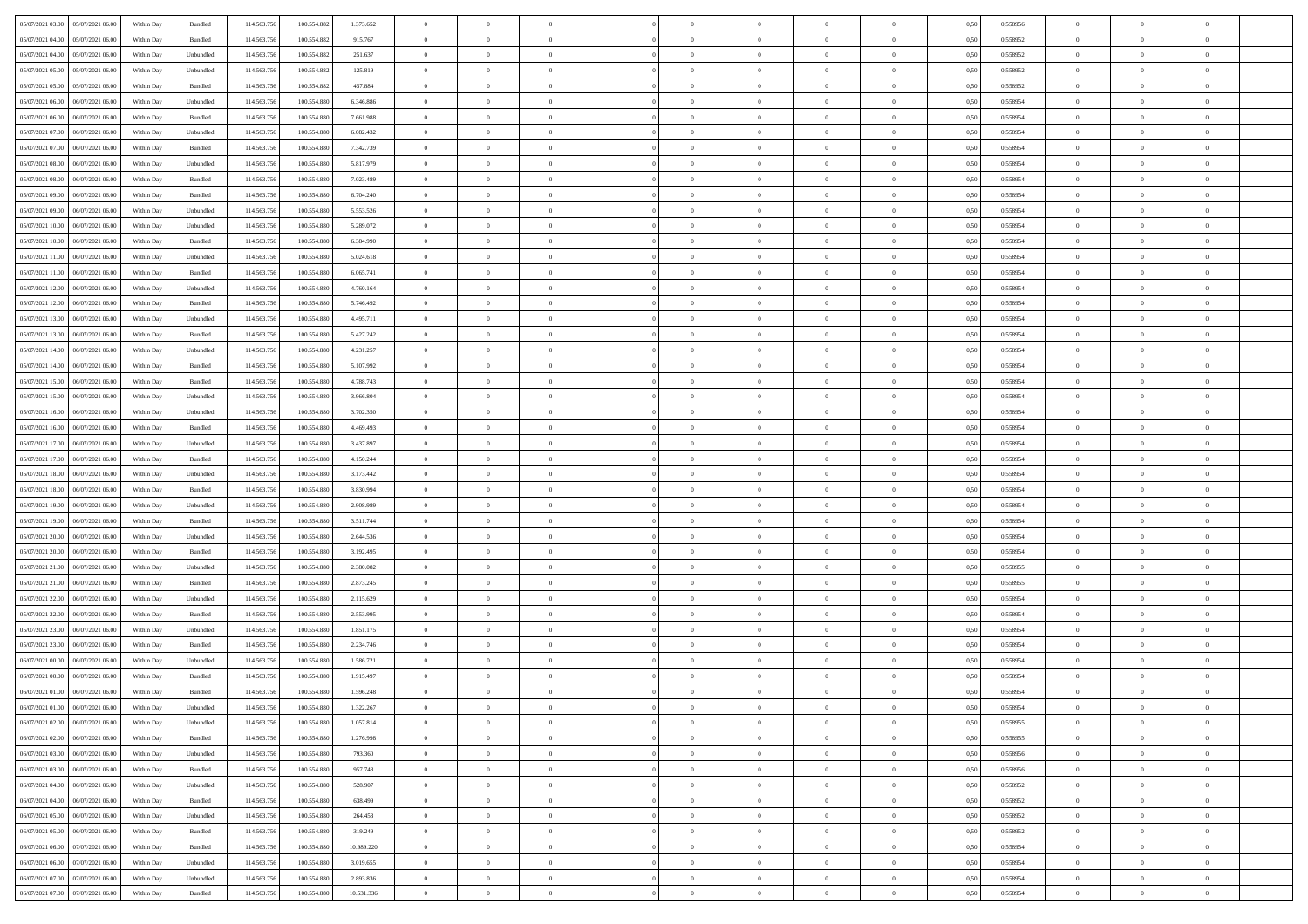| 06/07/2021 08:00 07/07/2021 06:00            | Within Day | Unbundled                   | 114.563.756 | 100.554.880 | 2.768.016  | $\overline{0}$ | $\overline{0}$ |                | $\overline{0}$ | $\theta$       |                | $\theta$       | 0,50 | 0,558954 | $\theta$       | $\theta$       | $\overline{0}$ |  |
|----------------------------------------------|------------|-----------------------------|-------------|-------------|------------|----------------|----------------|----------------|----------------|----------------|----------------|----------------|------|----------|----------------|----------------|----------------|--|
| 06/07/2021 08:00<br>07/07/2021 06:00         | Within Day | Bundled                     | 114.563.75  | 100.554.88  | 10.073.452 | $\bf{0}$       | $\bf{0}$       | $\bf{0}$       | $\overline{0}$ | $\overline{0}$ | $\overline{0}$ | $\bf{0}$       | 0,50 | 0,558954 | $\,$ 0 $\,$    | $\bf{0}$       | $\overline{0}$ |  |
| 06/07/2021 09:00<br>07/07/2021 06:00         | Within Day | Unbundled                   | 114,563,75  | 100.554.880 | 2.642.198  | $\overline{0}$ | $\bf{0}$       | $\overline{0}$ | $\bf{0}$       | $\bf{0}$       | $\overline{0}$ | $\bf{0}$       | 0.50 | 0.558954 | $\bf{0}$       | $\overline{0}$ | $\overline{0}$ |  |
| 06/07/2021 09:00<br>07/07/2021 06:00         | Within Day | Bundled                     | 114.563.75  | 100.554.880 | 9.615.567  | $\overline{0}$ | $\overline{0}$ | $\overline{0}$ | $\theta$       | $\theta$       | $\overline{0}$ | $\bf{0}$       | 0,50 | 0,558954 | $\theta$       | $\theta$       | $\overline{0}$ |  |
|                                              |            |                             |             |             |            |                |                |                |                |                |                |                |      |          |                |                |                |  |
| 06/07/2021 10:00<br>07/07/2021 06.00         | Within Day | Unbundled                   | 114.563.75  | 100.554.88  | 2.516.379  | $\bf{0}$       | $\overline{0}$ | $\bf{0}$       | $\overline{0}$ | $\theta$       | $\overline{0}$ | $\bf{0}$       | 0,50 | 0,558954 | $\,$ 0 $\,$    | $\bf{0}$       | $\overline{0}$ |  |
| 06/07/2021 10:00<br>07/07/2021 06:00         | Within Day | Bundled                     | 114,563,75  | 100.554.88  | 9.157.683  | $\overline{0}$ | $\overline{0}$ | $\overline{0}$ | $\bf{0}$       | $\overline{0}$ | $\theta$       | $\bf{0}$       | 0.50 | 0.558954 | $\,$ 0 $\,$    | $\theta$       | $\overline{0}$ |  |
| 06/07/2021 11:00<br>07/07/2021 06:00         | Within Day | Unbundled                   | 114.563.75  | 100.554.880 | 2.390.559  | $\overline{0}$ | $\overline{0}$ | $\overline{0}$ | $\overline{0}$ | $\overline{0}$ | $\overline{0}$ | $\bf{0}$       | 0,50 | 0,558954 | $\theta$       | $\theta$       | $\overline{0}$ |  |
| 06/07/2021 11:00<br>07/07/2021 06.00         | Within Day | Bundled                     | 114.563.75  | 100.554.88  | 8.699.799  | $\bf{0}$       | $\overline{0}$ | $\bf{0}$       | $\overline{0}$ | $\overline{0}$ | $\overline{0}$ | $\bf{0}$       | 0,50 | 0,558954 | $\,$ 0 $\,$    | $\bf{0}$       | $\overline{0}$ |  |
| 06/07/2021 12:00<br>07/07/2021 06:00         | Within Day | Bundled                     | 114,563,75  | 100.554.880 | 8.241.915  | $\overline{0}$ | $\bf{0}$       | $\overline{0}$ | $\bf{0}$       | $\overline{0}$ | $\overline{0}$ | $\bf{0}$       | 0.50 | 0.558954 | $\bf{0}$       | $\overline{0}$ | $\overline{0}$ |  |
| 06/07/2021 12:00<br>07/07/2021 06:00         | Within Day | Unbundled                   | 114.563.75  | 100.554.880 | 2.264.741  | $\bf{0}$       | $\bf{0}$       | $\overline{0}$ | $\overline{0}$ | $\overline{0}$ | $\overline{0}$ | $\bf{0}$       | 0,50 | 0,558954 | $\,$ 0 $\,$    | $\bf{0}$       | $\overline{0}$ |  |
|                                              |            |                             |             |             |            |                |                |                |                |                |                |                |      |          |                |                |                |  |
| 06/07/2021 13:00<br>07/07/2021 06.00         | Within Day | Unbundled                   | 114.563.75  | 100.554.880 | 2.138.922  | $\bf{0}$       | $\overline{0}$ | $\bf{0}$       | $\bf{0}$       | $\bf{0}$       | $\overline{0}$ | $\bf{0}$       | 0,50 | 0,558954 | $\,$ 0 $\,$    | $\bf{0}$       | $\overline{0}$ |  |
| 06/07/2021 13:00<br>07/07/2021 06:00         | Within Day | Bundled                     | 114,563,75  | 100,554,880 | 7.784.030  | $\overline{0}$ | $\bf{0}$       | $\overline{0}$ | $\overline{0}$ | $\bf{0}$       | $\overline{0}$ | $\bf{0}$       | 0.50 | 0.558954 | $\bf{0}$       | $\overline{0}$ | $\,$ 0         |  |
| 06/07/2021 14:00<br>07/07/2021 06:00         | Within Day | Unbundled                   | 114.563.75  | 100.554.880 | 2.013.103  | $\overline{0}$ | $\overline{0}$ | $\overline{0}$ | $\theta$       | $\theta$       | $\overline{0}$ | $\bf{0}$       | 0,50 | 0,558954 | $\theta$       | $\theta$       | $\overline{0}$ |  |
| 06/07/2021 14:00<br>07/07/2021 06.00         | Within Day | Bundled                     | 114.563.75  | 100.554.88  | 7.326.146  | $\bf{0}$       | $\overline{0}$ | $\bf{0}$       | $\overline{0}$ | $\bf{0}$       | $\overline{0}$ | $\bf{0}$       | 0,50 | 0,558954 | $\bf{0}$       | $\bf{0}$       | $\overline{0}$ |  |
| 06/07/2021 15:00<br>07/07/2021 06:00         | Within Day | Unbundled                   | 114,563,75  | 100.554.880 | 1.887.284  | $\overline{0}$ | $\bf{0}$       | $\overline{0}$ | $\bf{0}$       | $\overline{0}$ | $\theta$       | $\bf{0}$       | 0.50 | 0.558954 | $\theta$       | $\theta$       | $\overline{0}$ |  |
| 06/07/2021 15:00<br>07/07/2021 06:00         | Within Day | Bundled                     | 114.563.75  | 100.554.880 | 6.868.263  | $\overline{0}$ | $\overline{0}$ | $\overline{0}$ | $\overline{0}$ | $\overline{0}$ | $\overline{0}$ | $\bf{0}$       | 0,50 | 0,558954 | $\theta$       | $\theta$       | $\overline{0}$ |  |
|                                              |            |                             |             |             |            |                |                |                |                |                |                |                |      |          |                |                |                |  |
| 06/07/2021 16:00<br>07/07/2021 06.00         | Within Day | Unbundled                   | 114.563.75  | 100.554.880 | 1.761.465  | $\bf{0}$       | $\bf{0}$       | $\bf{0}$       | $\overline{0}$ | $\bf{0}$       | $\overline{0}$ | $\bf{0}$       | 0,50 | 0,558954 | $\,$ 0 $\,$    | $\bf{0}$       | $\overline{0}$ |  |
| 06/07/2021 16:00<br>07/07/2021 06:00         | Within Day | Bundled                     | 114,563,75  | 100.554.880 | 6.410.378  | $\overline{0}$ | $\bf{0}$       | $\overline{0}$ | $\bf{0}$       | $\overline{0}$ | $\overline{0}$ | $\bf{0}$       | 0.50 | 0.558954 | $\bf{0}$       | $\overline{0}$ | $\overline{0}$ |  |
| 06/07/2021 17:00<br>07/07/2021 06:00         | Within Day | Bundled                     | 114.563.75  | 100.554.880 | 5.952.494  | $\overline{0}$ | $\bf{0}$       | $\overline{0}$ | $\overline{0}$ | $\overline{0}$ | $\overline{0}$ | $\bf{0}$       | 0,50 | 0,558954 | $\,$ 0 $\,$    | $\bf{0}$       | $\overline{0}$ |  |
| 06/07/2021 17:00<br>07/07/2021 06.00         | Within Day | Unbundled                   | 114.563.75  | 100.554.880 | 1.635.646  | $\bf{0}$       | $\bf{0}$       | $\bf{0}$       | $\bf{0}$       | $\overline{0}$ | $\overline{0}$ | $\bf{0}$       | 0,50 | 0,558954 | $\,$ 0 $\,$    | $\bf{0}$       | $\overline{0}$ |  |
| 06/07/2021 18:00<br>07/07/2021 06:00         | Within Day | Unbundled                   | 114,563,75  | 100,554,880 | 1.509.827  | $\overline{0}$ | $\bf{0}$       | $\overline{0}$ | $\overline{0}$ | $\bf{0}$       | $\overline{0}$ | $\bf{0}$       | 0.50 | 0.558954 | $\bf{0}$       | $\overline{0}$ | $\,$ 0         |  |
| 06/07/2021 18:00<br>07/07/2021 06:00         | Within Day | Bundled                     | 114.563.75  | 100.554.880 | 5.494.610  | $\overline{0}$ | $\overline{0}$ | $\overline{0}$ | $\theta$       | $\theta$       | $\overline{0}$ | $\bf{0}$       | 0,50 | 0,558954 | $\theta$       | $\theta$       | $\overline{0}$ |  |
|                                              |            |                             |             |             |            |                |                |                |                |                |                |                |      |          |                |                |                |  |
| 06/07/2021 19:00<br>07/07/2021 06.00         | Within Day | Unbundled                   | 114.563.75  | 100.554.880 | 1.384.008  | $\bf{0}$       | $\overline{0}$ | $\bf{0}$       | $\bf{0}$       | $\overline{0}$ | $\overline{0}$ | $\bf{0}$       | 0,50 | 0,558954 | $\,$ 0 $\,$    | $\bf{0}$       | $\overline{0}$ |  |
| 06/07/2021 19:00<br>07/07/2021 06:00         | Within Day | Bundled                     | 114,563,75  | 100.554.880 | 5.036.726  | $\overline{0}$ | $\overline{0}$ | $\overline{0}$ | $\bf{0}$       | $\overline{0}$ | $\theta$       | $\bf{0}$       | 0.50 | 0.558954 | $\,$ 0 $\,$    | $\theta$       | $\overline{0}$ |  |
| 06/07/2021 20:00<br>07/07/2021 06:00         | Within Day | Unbundled                   | 114.563.75  | 100.554.880 | 1.258.190  | $\overline{0}$ | 353.352        | $\overline{0}$ | $\overline{0}$ | $\overline{0}$ | $\overline{0}$ | $\bf{0}$       | 0,50 | 0,558954 | $\theta$       | $\theta$       | $\overline{0}$ |  |
| 06/07/2021 20:00<br>07/07/2021 06.00         | Within Day | Bundled                     | 114.563.75  | 100.554.88  | 4.578.841  | $\bf{0}$       | $\bf{0}$       | $\bf{0}$       | $\overline{0}$ | $\bf{0}$       | $\overline{0}$ | $\bf{0}$       | 0,50 | 0,558954 | $\,$ 0 $\,$    | $\bf{0}$       | $\overline{0}$ |  |
| 06/07/2021 21:00<br>07/07/2021 06:00         | Within Day | Unbundled                   | 114.563.75  | 100.908.23  | 814.353    | $\overline{0}$ | 30,044         | $\overline{0}$ | $\bf{0}$       | $\overline{0}$ | $\overline{0}$ | $\bf{0}$       | 0.50 | 0.558955 | $\bf{0}$       | $\overline{0}$ | $\overline{0}$ |  |
| 06/07/2021 21:00<br>07/07/2021 06:00         | Within Day | Bundled                     | 114.563.75  | 100.908.231 | 4.120.957  | $\overline{0}$ | $\overline{0}$ | $\overline{0}$ | $\overline{0}$ | $\overline{0}$ | $\overline{0}$ | $\bf{0}$       | 0,50 | 0,558955 | $\theta$       | $\theta$       | $\overline{0}$ |  |
| 06/07/2021 22:00<br>07/07/2021 06.00         | Within Day | Unbundled                   | 114.563.75  | 100.938.275 | 697.164    | $\bf{0}$       | $\bf{0}$       | $\bf{0}$       | $\bf{0}$       | $\overline{0}$ | $\overline{0}$ | $\bf{0}$       | 0,50 | 0,558954 | $\,$ 0 $\,$    | $\bf{0}$       | $\overline{0}$ |  |
|                                              |            |                             |             |             |            |                |                |                |                |                |                |                |      |          |                |                |                |  |
| 06/07/2021 22:00<br>07/07/2021 06:00         | Within Day | Bundled                     | 114.563.75  | 100.938.275 | 3.663.073  | $\overline{0}$ | $\overline{0}$ | $\overline{0}$ | $\overline{0}$ | $\bf{0}$       | $\overline{0}$ | $\bf{0}$       | 0.50 | 0.558954 | $\bf{0}$       | $\overline{0}$ | $\,$ 0         |  |
| 06/07/2021 23:00<br>07/07/2021 06:00         | Within Day | Bundled                     | 114.563.75  | 100.938.27  | 3.205.189  | $\overline{0}$ | 82.449         | $\overline{0}$ | 1,570782       | $\overline{0}$ | $\overline{0}$ | $\bf{0}$       | 0.50 | 0.558954 | $\theta$       | $\theta$       | $\overline{0}$ |  |
| 06/07/2021 23:00<br>07/07/2021 06.00         | Within Day | Unbundled                   | 114.563.75  | 100.938.27  | 610.018    | $\bf{0}$       | $\overline{0}$ | $\bf{0}$       | $\overline{0}$ | $\overline{0}$ | $\overline{0}$ | $\bf{0}$       | 0,50 | 0,558954 | $\,$ 0 $\,$    | $\bf{0}$       | $\overline{0}$ |  |
| 07/07/2021 00:00<br>07/07/2021 06:00         | Within Day | Unbundled                   | 114,563,75  | 101.020.72  | 522.873    | $\overline{0}$ | $\overline{0}$ | $\overline{0}$ | $\overline{0}$ | $\overline{0}$ | $\Omega$       | $\bf{0}$       | 0.50 | 0.558954 | $\,$ 0 $\,$    | $\bf{0}$       | $\overline{0}$ |  |
| 07/07/2021 00:00<br>07/07/2021 06:00         | Within Dav | Bundled                     | 114.563.75  | 101.020.724 | 2.676.634  | $\overline{0}$ | 164.898        | $\overline{0}$ | 1,570807       | $\overline{0}$ | $\overline{0}$ | $\bf{0}$       | 0.50 | 0,558954 | $\theta$       | $\theta$       | $\overline{0}$ |  |
| 07/07/2021 01:00<br>07/07/2021 06.00         | Within Day | Unbundled                   | 114.563.75  | 101.185.62  | 435.727    | $\bf{0}$       | $\theta$       | $\bf{0}$       |                | $\overline{0}$ | $\overline{0}$ | $\bf{0}$       | 0,50 | 0,558954 | $\,$ 0 $\,$    | $\bf{0}$       | $\overline{0}$ |  |
| 07/07/2021 01:00<br>07/07/2021 06:00         | Within Day | Bundled                     | 114,563,75  | 101.185.62  | 2.093.114  | $\overline{0}$ | $\bf{0}$       | $\overline{0}$ | $\bf{0}$       | $\overline{0}$ | $\overline{0}$ | $\bf{0}$       | 0.50 | 0.558954 | $\bf{0}$       | $\overline{0}$ | $\overline{0}$ |  |
|                                              |            |                             |             |             |            |                |                |                |                |                |                |                |      |          |                |                |                |  |
| 07/07/2021 02:00<br>07/07/2021 06:00         | Within Day | Unbundled                   | 114.563.75  | 101.185.62  | 348,582    | $\overline{0}$ | $\overline{0}$ | $\overline{0}$ | $\overline{0}$ | $\overline{0}$ | $\overline{0}$ | $\bf{0}$       | 0.50 | 0,558955 | $\theta$       | $\theta$       | $\overline{0}$ |  |
| 07/07/2021 02:00<br>07/07/2021 06.00         | Within Day | Bundled                     | 114.563.75  | 101.185.621 | 1.674.491  | $\bf{0}$       | 100.117        | $\bf{0}$       | 1,570892       | $\overline{0}$ | $\overline{0}$ | $\bf{0}$       | 0,50 | 0,558955 | $\,$ 0 $\,$    | $\bf{0}$       | $\overline{0}$ |  |
| 07/07/2021 03:00<br>07/07/2021 06:00         | Within Day | Unbundled                   | 114.563.75  | 101.285.738 | 261.436    | $\overline{0}$ | $\overline{0}$ | $\overline{0}$ | $\overline{0}$ | $\overline{0}$ | $\overline{0}$ | $\bf{0}$       | 0.50 | 0.558956 | $\bf{0}$       | $\overline{0}$ | $\overline{0}$ |  |
| 07/07/2021 03:00<br>07/07/2021 06:00         | Within Day | Bundled                     | 114.563.75  | 101.285.738 | 1.180.781  | $\overline{0}$ | 119.256        | $\overline{0}$ | 1,570978       | $\theta$       | $\overline{0}$ | $\bf{0}$       | 0.50 | 0,558956 | $\theta$       | $\theta$       | $\overline{0}$ |  |
| 07/07/2021 04:00<br>07/07/2021 06.00         | Within Day | Bundled                     | 114.563.75  | 101.404.99  | 707.683    | $\bf{0}$       | 107.968        | $\bf{0}$       | 1,570635       | $\overline{0}$ | $\overline{0}$ | $\bf{0}$       | 0,50 | 0,558952 | $\,$ 0 $\,$    | $\bf{0}$       | $\overline{0}$ |  |
| 07/07/2021 04:00<br>07/07/2021 06:00         | Within Day | Unbundled                   | 114,563,75  | 101.404.99  | 174.291    | $\overline{0}$ | $\overline{0}$ | $\overline{0}$ | $\overline{0}$ | $\theta$       | $\Omega$       | $\bf{0}$       | 0.50 | 0.558952 | $\,$ 0 $\,$    | $\theta$       | $\overline{0}$ |  |
| 07/07/2021 05:00<br>07/07/2021 06:00         | Within Day | Unbundled                   | 114.563.75  | 101.512.962 | 87.145     | $\overline{0}$ | $\overline{0}$ | $\overline{0}$ | $\overline{0}$ | $\theta$       | $\overline{0}$ | $\overline{0}$ | 0.5( | 0,558952 | $\theta$       | $\theta$       | $\overline{0}$ |  |
| 07/07/2021 05:00<br>07/07/2021 06:00         | Within Day | Bundled                     | 114.563.75  | 101.512.962 | 299.856    | $\bf{0}$       | 30.428         | $\bf{0}$       | 1,570635       | $\bf{0}$       | $\overline{0}$ | $\bf{0}$       | 0,50 | 0,558952 | $\,$ 0 $\,$    | $\overline{0}$ | $\overline{0}$ |  |
|                                              |            |                             |             |             |            |                |                |                |                |                |                |                |      |          |                |                |                |  |
| $07/07/2021\ 06.00 \qquad 08/07/2021\ 06.00$ | Within Day | $\ensuremath{\mathsf{Unb}}$ | 114.563.756 | 100.664.862 | 3.288.016  | $\bf{0}$       | $\Omega$       |                | $\overline{0}$ | $\bf{0}$       |                |                | 0,50 | 0.558954 | $\theta$       | $\overline{0}$ |                |  |
| 07/07/2021 06:00 08/07/2021 06:00            | Within Day | Bundled                     | 114.563.756 | 100.664.862 | 10.610.877 | $\overline{0}$ | $\overline{0}$ | $\Omega$       | $\theta$       | $\overline{0}$ | $\overline{0}$ | $\bf{0}$       | 0,50 | 0,558954 | $\theta$       | $\theta$       | $\overline{0}$ |  |
| 07/07/2021 07:00<br>08/07/2021 06:00         | Within Day | Unbundled                   | 114.563.75  | 100.664.86  | 3.151.015  | $\overline{0}$ | $\bf{0}$       | $\overline{0}$ | $\overline{0}$ | $\bf{0}$       | $\overline{0}$ | $\bf{0}$       | 0,50 | 0,558954 | $\bf{0}$       | $\overline{0}$ | $\bf{0}$       |  |
| 07/07/2021 07:00   08/07/2021 06:00          | Within Day | Bundled                     | 114,563,756 | 100.664.862 | 10.168.757 | $\overline{0}$ | $\bf{0}$       | $\overline{0}$ | $\overline{0}$ | $\mathbf{0}$   | $\overline{0}$ | $\,$ 0 $\,$    | 0.50 | 0.558954 | $\overline{0}$ | $\bf{0}$       | $\,$ 0 $\,$    |  |
| 07/07/2021 08:00 08/07/2021 06:00            | Within Dav | Unbundled                   | 114.563.756 | 100.664.862 | 3.014.014  | $\overline{0}$ | $\overline{0}$ | $\overline{0}$ | $\overline{0}$ | $\overline{0}$ | $\overline{0}$ | $\bf{0}$       | 0,50 | 0,558954 | $\theta$       | $\theta$       | $\overline{0}$ |  |
| 07/07/2021 08:00<br>08/07/2021 06:00         | Within Day | Bundled                     | 114.563.75  | 100.664.862 | 9.726.637  | $\overline{0}$ | $\bf{0}$       | $\overline{0}$ | $\overline{0}$ | $\bf{0}$       | $\overline{0}$ | $\bf{0}$       | 0,50 | 0,558954 | $\bf{0}$       | $\overline{0}$ | $\overline{0}$ |  |
|                                              |            |                             |             |             |            |                |                |                |                |                |                |                |      |          |                |                |                |  |
| 07/07/2021 09:00<br>08/07/2021 06:00         | Within Day | Unbundled                   | 114.563.756 | 100.664.862 | 2.877.013  | $\overline{0}$ | $\bf{0}$       | $\overline{0}$ | $\overline{0}$ | $\overline{0}$ | $\overline{0}$ | $\bf{0}$       | 0.50 | 0.558954 | $\,$ 0 $\,$    | $\overline{0}$ | $\overline{0}$ |  |
| 07/07/2021 09:00<br>08/07/2021 06:00         | Within Dav | Bundled                     | 114.563.756 | 100.664.862 | 9.284.517  | $\overline{0}$ | $\overline{0}$ | $\overline{0}$ | $\overline{0}$ | $\overline{0}$ | $\overline{0}$ | $\bf{0}$       | 0.50 | 0,558954 | $\overline{0}$ | $\theta$       | $\overline{0}$ |  |
| 07/07/2021 10:00<br>08/07/2021 06:00         | Within Day | Bundled                     | 114.563.75  | 100.664.862 | 8.842.397  | $\overline{0}$ | $\overline{0}$ | $\overline{0}$ | $\overline{0}$ | $\overline{0}$ | $\overline{0}$ | $\bf{0}$       | 0,50 | 0,558954 | $\bf{0}$       | $\overline{0}$ | $\,$ 0         |  |
| 07/07/2021 10:00  08/07/2021 06:00           | Within Day | Unbundled                   | 114.563.75  | 100.664.862 | 2.740.013  | $\overline{0}$ | $\overline{0}$ | $\overline{0}$ | $\overline{0}$ | $\overline{0}$ | $\overline{0}$ | $\bf{0}$       | 0.50 | 0.558954 | $\mathbf{0}$   | $\bf{0}$       | $\,$ 0         |  |
| 07/07/2021 11:00  08/07/2021 06:00           | Within Dav | Unbundled                   | 114.563.756 | 100.664.862 | 2.603.013  | $\overline{0}$ | $\overline{0}$ | $\overline{0}$ | $\overline{0}$ | $\overline{0}$ | $\overline{0}$ | $\bf{0}$       | 0,50 | 0,558954 | $\overline{0}$ | $\theta$       | $\overline{0}$ |  |
| 07/07/2021 11:00<br>08/07/2021 06:00         | Within Day | Bundled                     | 114.563.75  | 100.664.862 | 8.400.278  | $\overline{0}$ | $\bf{0}$       | $\overline{0}$ | $\overline{0}$ | $\overline{0}$ | $\bf{0}$       | $\bf{0}$       | 0,50 | 0,558954 | $\bf{0}$       | $\,$ 0 $\,$    | $\bf{0}$       |  |
|                                              |            |                             |             |             |            |                |                |                |                |                |                |                |      |          |                |                |                |  |
| 07/07/2021 12:00 08/07/2021 06:00            | Within Day | ${\sf Unbundred}$           | 114.563.756 | 100.664.862 | 2.466.012  | $\overline{0}$ | $\bf{0}$       | $\overline{0}$ | $\overline{0}$ | $\,$ 0 $\,$    | $\overline{0}$ | $\bf{0}$       | 0,50 | 0,558954 | $\overline{0}$ | $\,$ 0 $\,$    | $\,$ 0 $\,$    |  |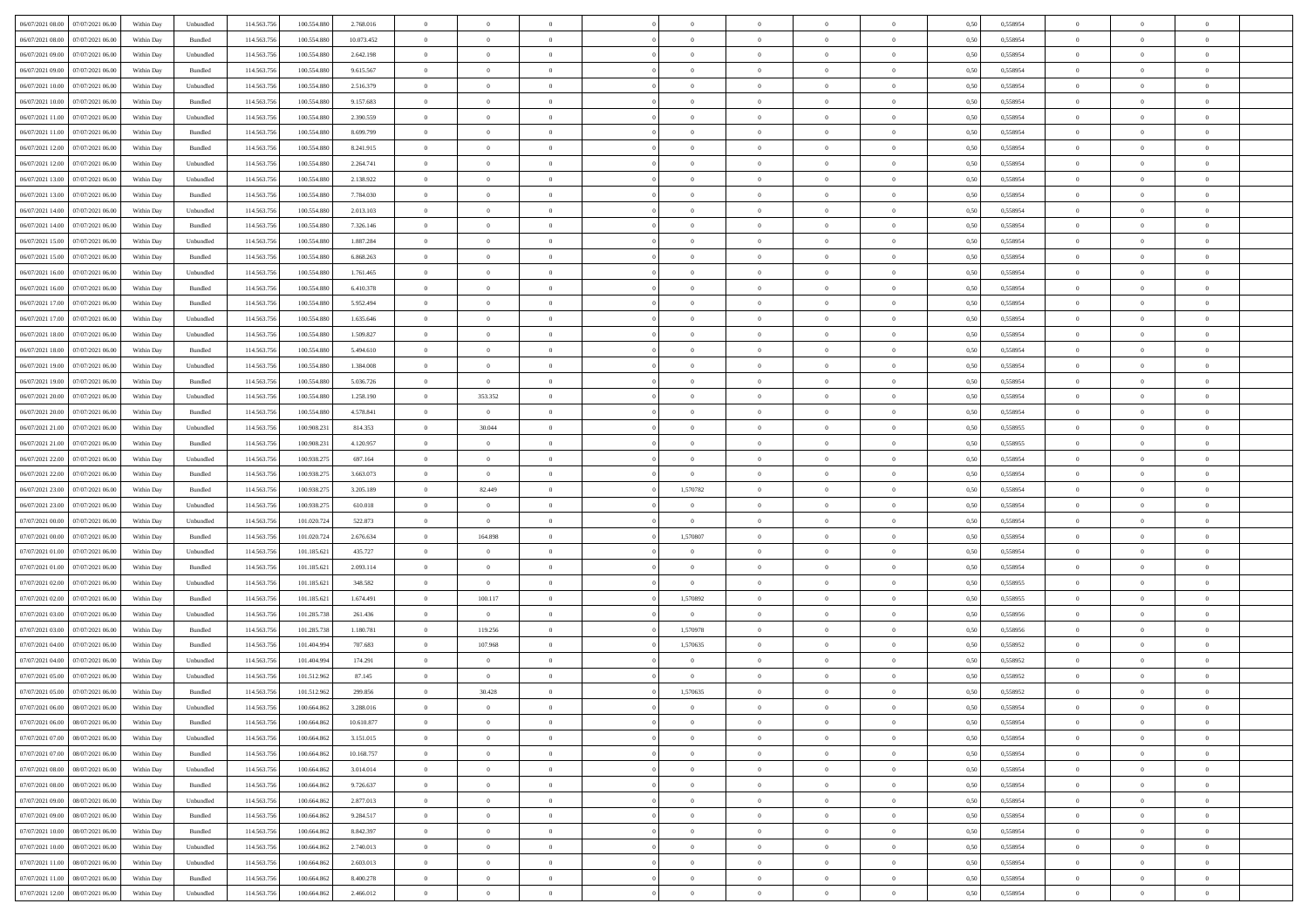| 07/07/2021 12:00   08/07/2021 06:00          | Within Day | Bundled   | 114.563.75  | 100.664.862 | 7.958.158 | $\overline{0}$ | $\overline{0}$ |                | $\overline{0}$ | $\theta$       |                | $\theta$       | 0,50 | 0,558954 | $\theta$       | $\theta$       | $\overline{0}$ |  |
|----------------------------------------------|------------|-----------|-------------|-------------|-----------|----------------|----------------|----------------|----------------|----------------|----------------|----------------|------|----------|----------------|----------------|----------------|--|
|                                              |            |           |             |             |           |                |                |                |                |                |                |                |      |          |                |                |                |  |
| 07/07/2021 13:00<br>08/07/2021 06:00         | Within Day | Unbundled | 114.563.75  | 100.664.86  | 2.329.012 | $\bf{0}$       | $\bf{0}$       | $\bf{0}$       | $\bf{0}$       | $\overline{0}$ | $\overline{0}$ | $\bf{0}$       | 0,50 | 0,558954 | $\,$ 0 $\,$    | $\bf{0}$       | $\overline{0}$ |  |
| 07/07/2021 13:00<br>08/07/2021 06:00         | Within Day | Bundled   | 114,563,75  | 100.664.862 | 7.516.038 | $\overline{0}$ | $\bf{0}$       | $\overline{0}$ | $\bf{0}$       | $\bf{0}$       | $\overline{0}$ | $\bf{0}$       | 0.50 | 0.558954 | $\bf{0}$       | $\overline{0}$ | $\overline{0}$ |  |
| 07/07/2021 14:00<br>08/07/2021 06:00         | Within Day | Unbundled | 114.563.75  | 100.664.862 | 2.192.011 | $\overline{0}$ | $\overline{0}$ | $\overline{0}$ | $\theta$       | $\theta$       | $\overline{0}$ | $\bf{0}$       | 0,50 | 0,558954 | $\theta$       | $\theta$       | $\overline{0}$ |  |
| 07/07/2021 14:00<br>08/07/2021 06:00         | Within Day | Bundled   | 114.563.75  | 100.664.86  | 7.073.917 | $\overline{0}$ | $\overline{0}$ | $\bf{0}$       | $\overline{0}$ | $\theta$       | $\overline{0}$ | $\bf{0}$       | 0,50 | 0,558954 | $\,$ 0 $\,$    | $\bf{0}$       | $\overline{0}$ |  |
| 07/07/2021 15:00<br>08/07/2021 06:00         | Within Day | Bundled   | 114,563,75  | 100.664.862 | 6.631.797 | $\overline{0}$ | $\overline{0}$ | $\overline{0}$ | $\bf{0}$       | $\overline{0}$ | $\theta$       | $\bf{0}$       | 0.50 | 0.558954 | $\,$ 0 $\,$    | $\theta$       | $\overline{0}$ |  |
|                                              |            |           |             |             |           | $\overline{0}$ | $\overline{0}$ | $\overline{0}$ | $\overline{0}$ | $\overline{0}$ | $\overline{0}$ |                |      |          | $\theta$       | $\theta$       | $\overline{0}$ |  |
| 07/07/2021 15:00<br>08/07/2021 06:00         | Within Day | Unbundled | 114.563.75  | 100.664.862 | 2.055.010 |                |                |                |                |                |                | $\bf{0}$       | 0,50 | 0,558954 |                |                |                |  |
| 07/07/2021 16:00<br>08/07/2021 06:00         | Within Day | Unbundled | 114.563.75  | 100.664.86  | 1.918.009 | $\bf{0}$       | $\overline{0}$ | $\bf{0}$       | $\overline{0}$ | $\overline{0}$ | $\overline{0}$ | $\bf{0}$       | 0,50 | 0,558954 | $\,$ 0 $\,$    | $\bf{0}$       | $\overline{0}$ |  |
| 07/07/2021 16:00<br>08/07/2021 06:00         | Within Day | Bundled   | 114,563,75  | 100.664.862 | 6.189.678 | $\overline{0}$ | $\bf{0}$       | $\overline{0}$ | $\bf{0}$       | $\overline{0}$ | $\overline{0}$ | $\bf{0}$       | 0.50 | 0.558954 | $\bf{0}$       | $\overline{0}$ | $\overline{0}$ |  |
| 07/07/2021 17:00<br>08/07/2021 06:00         | Within Day | Unbundled | 114.563.75  | 100.664.862 | 1.781.009 | $\overline{0}$ | $\bf{0}$       | $\overline{0}$ | $\overline{0}$ | $\overline{0}$ | $\overline{0}$ | $\bf{0}$       | 0,50 | 0,558954 | $\,$ 0 $\,$    | $\bf{0}$       | $\overline{0}$ |  |
| 07/07/2021 17:00<br>08/07/2021 06:00         | Within Day | Bundled   | 114.563.75  | 100.664.862 | 5.747.558 | $\bf{0}$       | $\overline{0}$ | $\bf{0}$       | $\bf{0}$       | $\bf{0}$       | $\overline{0}$ | $\bf{0}$       | 0,50 | 0,558954 | $\,$ 0 $\,$    | $\bf{0}$       | $\overline{0}$ |  |
| 07/07/2021 18:00<br>08/07/2021 06:00         | Within Day | Unbundled | 114,563,75  | 100.664.862 | 1.644.008 | $\overline{0}$ | $\bf{0}$       | $\overline{0}$ | $\overline{0}$ | $\bf{0}$       | $\overline{0}$ | $\bf{0}$       | 0.50 | 0.558954 | $\bf{0}$       | $\overline{0}$ | $\,$ 0         |  |
| 07/07/2021 18:00<br>08/07/2021 06:00         | Within Day | Bundled   | 114.563.75  | 100.664.862 | 5.305.438 | $\overline{0}$ | $\overline{0}$ | $\overline{0}$ | $\theta$       | $\theta$       | $\overline{0}$ | $\bf{0}$       | 0,50 | 0,558954 | $\theta$       | $\theta$       | $\overline{0}$ |  |
|                                              |            |           |             |             |           |                | $\overline{0}$ |                | $\overline{0}$ |                | $\overline{0}$ |                |      |          | $\,$ 0 $\,$    | $\bf{0}$       | $\overline{0}$ |  |
| 07/07/2021 19:00<br>08/07/2021 06:00         | Within Day | Unbundled | 114.563.75  | 100.664.86  | 1.507.007 | $\bf{0}$       |                | $\bf{0}$       |                | $\bf{0}$       |                | $\bf{0}$       | 0,50 | 0,558954 |                |                |                |  |
| 07/07/2021 19:00<br>08/07/2021 06:00         | Within Day | Bundled   | 114,563,75  | 100.664.862 | 4.863.318 | $\overline{0}$ | $\overline{0}$ | $\overline{0}$ | $\bf{0}$       | $\overline{0}$ | $\theta$       | $\bf{0}$       | 0.50 | 0.558954 | $\,$ 0 $\,$    | $\theta$       | $\overline{0}$ |  |
| 07/07/2021 20:00<br>08/07/2021 06:00         | Within Day | Unbundled | 114.563.75  | 100.664.862 | 1.370.006 | $\overline{0}$ | $\overline{0}$ | $\overline{0}$ | $\overline{0}$ | $\overline{0}$ | $\overline{0}$ | $\bf{0}$       | 0,50 | 0,558954 | $\theta$       | $\theta$       | $\overline{0}$ |  |
| 07/07/2021 20:00<br>08/07/2021 06:00         | Within Day | Bundled   | 114.563.75  | 100.664.86  | 4.421.198 | $\bf{0}$       | $\overline{0}$ | $\bf{0}$       | $\overline{0}$ | $\bf{0}$       | $\overline{0}$ | $\bf{0}$       | 0,50 | 0,558954 | $\,$ 0 $\,$    | $\bf{0}$       | $\overline{0}$ |  |
| 07/07/2021 21:00<br>08/07/2021 06:00         | Within Day | Bundled   | 114,563,75  | 100.664.862 | 3.979.079 | $\overline{0}$ | $\overline{0}$ | $\overline{0}$ | $\bf{0}$       | $\overline{0}$ | $\overline{0}$ | $\bf{0}$       | 0.50 | 0.558955 | $\bf{0}$       | $\overline{0}$ | $\overline{0}$ |  |
| 07/07/2021 21:00<br>08/07/2021 06:00         | Within Day | Unbundled | 114.563.75  | 100.664.862 | 1.233.006 | $\overline{0}$ | 406.354        | $\overline{0}$ | $\overline{0}$ | $\overline{0}$ | $\overline{0}$ | $\bf{0}$       | 0,50 | 0,558955 | $\,$ 0 $\,$    | $\bf{0}$       | $\overline{0}$ |  |
| 07/07/2021 22.00<br>08/07/2021 06:00         | Within Day | Unbundled | 114.563.75  | 101.071.21  | 734.801   | $\bf{0}$       | $\overline{0}$ | $\bf{0}$       | $\bf{0}$       | $\overline{0}$ | $\overline{0}$ | $\bf{0}$       | 0,50 | 0,558954 | $\,$ 0 $\,$    | $\bf{0}$       | $\overline{0}$ |  |
| 07/07/2021 22:00<br>08/07/2021 06:00         | Within Day | Bundled   | 114,563,75  | 101.071.216 | 3.536.959 | $\overline{0}$ | $\bf{0}$       | $\overline{0}$ | $\overline{0}$ | $\bf{0}$       | $\overline{0}$ | $\bf{0}$       | 0.50 | 0.558954 | $\bf{0}$       | $\overline{0}$ | $\,$ 0         |  |
|                                              |            |           |             |             |           |                |                |                |                |                |                |                |      |          |                |                |                |  |
| 07/07/2021 23:00<br>08/07/2021 06:00         | Within Day | Unbundled | 114.563.75  | 101.071.216 | 642.951   | $\overline{0}$ | $\overline{0}$ | $\overline{0}$ | $\theta$       | $\theta$       | $\overline{0}$ | $\bf{0}$       | 0,50 | 0,558954 | $\theta$       | $\theta$       | $\overline{0}$ |  |
| 07/07/2021 23:00<br>08/07/2021 06:00         | Within Day | Bundled   | 114.563.75  | 101.071.21  | 3.094.839 | $\bf{0}$       | $\bf{0}$       | $\bf{0}$       | $\bf{0}$       | $\,$ 0 $\,$    | $\overline{0}$ | $\bf{0}$       | 0,50 | 0,558954 | $\,$ 0 $\,$    | $\bf{0}$       | $\overline{0}$ |  |
| 08/07/2021 00:00<br>08/07/2021 06:00         | Within Day | Unbundled | 114,563,75  | 101.071.216 | 551.100   | $\overline{0}$ | $\overline{0}$ | $\overline{0}$ | $\bf{0}$       | $\overline{0}$ | $\theta$       | $\bf{0}$       | 0.50 | 0.558954 | $\,$ 0 $\,$    | $\theta$       | $\overline{0}$ |  |
| 08/07/2021 00:00<br>08/07/2021 06:00         | Within Day | Bundled   | 114.563.75  | 101.071.216 | 2.652.718 | $\overline{0}$ | $\overline{0}$ | $\overline{0}$ | $\overline{0}$ | $\overline{0}$ | $\overline{0}$ | $\bf{0}$       | 0,50 | 0,558954 | $\theta$       | $\theta$       | $\overline{0}$ |  |
| 08/07/2021 01:00<br>08/07/2021 06:00         | Within Day | Unbundled | 114.563.75  | 101.071.21  | 459.251   | $\bf{0}$       | $\overline{0}$ | $\bf{0}$       | $\overline{0}$ | $\bf{0}$       | $\overline{0}$ | $\bf{0}$       | 0,50 | 0,558954 | $\,$ 0 $\,$    | $\bf{0}$       | $\overline{0}$ |  |
| 08/07/2021 01:00<br>08/07/2021 06:00         | Within Day | Bundled   | 114,563,75  | 101.071.21  | 2.210.598 | $\overline{0}$ | $\bf{0}$       | $\overline{0}$ | $\bf{0}$       | $\overline{0}$ | $\overline{0}$ | $\bf{0}$       | 0.50 | 0.558954 | $\bf{0}$       | $\overline{0}$ | $\overline{0}$ |  |
| 08/07/2021 02:00<br>08/07/2021 06:00         | Within Day | Bundled   | 114.563.75  | 101.071.216 | 1.768.479 | $\overline{0}$ | $\bf{0}$       | $\overline{0}$ | $\overline{0}$ | $\overline{0}$ | $\overline{0}$ | $\bf{0}$       | 0,50 | 0,558955 | $\theta$       | $\theta$       | $\overline{0}$ |  |
|                                              |            |           |             |             |           |                |                |                |                |                |                |                |      |          |                |                |                |  |
| 08/07/2021 02:00<br>08/07/2021 06:00         | Within Day | Unbundled | 114.563.75  | 101.071.216 | 367.400   | $\bf{0}$       | $\bf{0}$       | $\bf{0}$       | $\bf{0}$       | $\overline{0}$ | $\overline{0}$ | $\bf{0}$       | 0,50 | 0,558955 | $\,$ 0 $\,$    | $\bf{0}$       | $\overline{0}$ |  |
| 08/07/2021 03:00<br>08/07/2021 06:00         | Within Day | Unbundled | 114,563,75  | 101.071.216 | 275.550   | $\overline{0}$ | $\bf{0}$       | $\overline{0}$ | $\bf{0}$       | $\bf{0}$       | $\overline{0}$ | $\bf{0}$       | 0.50 | 0.558956 | $\bf{0}$       | $\overline{0}$ | $\,$ 0         |  |
| 08/07/2021 03:00<br>08/07/2021 06:00         | Within Day | Bundled   | 114.563.75  | 101.071.21  | 1.326.359 | $\overline{0}$ | $\overline{0}$ | $\overline{0}$ | $\overline{0}$ | $\overline{0}$ | $\overline{0}$ | $\bf{0}$       | 0.50 | 0.558956 | $\theta$       | $\theta$       | $\overline{0}$ |  |
| 08/07/2021 04:00<br>08/07/2021 06:00         | Within Day | Unbundled | 114.563.75  | 101.071.21  | 183.700   | $\bf{0}$       | $\overline{0}$ | $\bf{0}$       | $\bf{0}$       | $\,$ 0 $\,$    | $\overline{0}$ | $\bf{0}$       | 0,50 | 0,558952 | $\,$ 0 $\,$    | $\bf{0}$       | $\overline{0}$ |  |
| 08/07/2021 04:00<br>08/07/2021 06:00         | Within Day | Bundled   | 114,563,75  | 101.071.216 | 884.239   | $\overline{0}$ | $\bf{0}$       | $\overline{0}$ | $\bf{0}$       | $\overline{0}$ | $\Omega$       | $\bf{0}$       | 0.50 | 0.558952 | $\,$ 0 $\,$    | $\bf{0}$       | $\overline{0}$ |  |
| 08/07/2021 05:00<br>08/07/2021 06:00         | Within Dav | Unbundled | 114.563.75  | 101.071.216 | 91.849    | $\overline{0}$ | $\overline{0}$ | $\overline{0}$ | $\overline{0}$ | $\theta$       | $\overline{0}$ | $\bf{0}$       | 0.5( | 0,558952 | $\theta$       | $\theta$       | $\overline{0}$ |  |
| 08/07/2021 05:00<br>08/07/2021 06:00         | Within Day | Bundled   | 114.563.75  | 101.071.21  | 442.119   | $\bf{0}$       | $\bf{0}$       | $\bf{0}$       | $\bf{0}$       | $\bf{0}$       | $\overline{0}$ | $\bf{0}$       | 0,50 | 0,558952 | $\,$ 0 $\,$    | $\bf{0}$       | $\overline{0}$ |  |
| 08/07/2021 06:00<br>09/07/2021 06:00         | Within Day | Unbundled | 114,563,75  | 100.554.880 | 6,346,886 | $\overline{0}$ | $\bf{0}$       | $\overline{0}$ | $\bf{0}$       | $\overline{0}$ | $\overline{0}$ | $\bf{0}$       | 0.50 | 0.558954 | $\bf{0}$       | $\overline{0}$ | $\overline{0}$ |  |
| 08/07/2021 06:00<br>09/07/2021 06:00         | Within Dav | Bundled   | 114.563.75  | 100,554,880 | 7.661.988 | $\overline{0}$ | $\overline{0}$ | $\overline{0}$ | $\overline{0}$ | $\overline{0}$ | $\overline{0}$ | $\bf{0}$       | 0.50 | 0,558954 | $\theta$       | $\theta$       | $\overline{0}$ |  |
|                                              |            |           |             |             |           |                |                |                |                |                |                |                |      |          |                |                |                |  |
| 08/07/2021 07:00<br>09/07/2021 06.00         | Within Day | Unbundled | 114.563.75  | 100.554.88  | 6.082.432 | $\bf{0}$       | $\bf{0}$       | $\bf{0}$       | $\bf{0}$       | $\overline{0}$ | $\overline{0}$ | $\bf{0}$       | 0,50 | 0,558954 | $\,$ 0 $\,$    | $\bf{0}$       | $\overline{0}$ |  |
| 08/07/2021 07:00<br>09/07/2021 06:00         | Within Day | Bundled   | 114.563.75  | 100,554,880 | 7.342.739 | $\overline{0}$ | $\bf{0}$       | $\overline{0}$ | $\overline{0}$ | $\bf{0}$       | $\overline{0}$ | $\bf{0}$       | 0.50 | 0.558954 | $\bf{0}$       | $\overline{0}$ | $\overline{0}$ |  |
| 08/07/2021 08:00<br>09/07/2021 06:00         | Within Dav | Bundled   | 114.563.75  | 100.554.880 | 7.023.489 | $\overline{0}$ | $\overline{0}$ | $\overline{0}$ | $\overline{0}$ | $\overline{0}$ | $\overline{0}$ | $\bf{0}$       | 0.50 | 0,558954 | $\theta$       | $\theta$       | $\overline{0}$ |  |
| 08/07/2021 08:00<br>09/07/2021 06.00         | Within Day | Unbundled | 114.563.75  | 100.554.88  | 5.817.979 | $\bf{0}$       | $\bf{0}$       | $\bf{0}$       | $\bf{0}$       | $\overline{0}$ | $\overline{0}$ | $\bf{0}$       | 0,50 | 0,558954 | $\,$ 0 $\,$    | $\bf{0}$       | $\overline{0}$ |  |
| 08/07/2021 09:00<br>09/07/2021 06:00         | Within Day | Unbundled | 114,563,75  | 100.554.880 | 5.553.526 | $\overline{0}$ | $\overline{0}$ | $\overline{0}$ | $\bf{0}$       | $\overline{0}$ | $\Omega$       | $\bf{0}$       | 0.50 | 0.558954 | $\,$ 0 $\,$    | $\theta$       | $\overline{0}$ |  |
| 08/07/2021 09:00<br>09/07/2021 06:00         | Within Dav | Bundled   | 114.563.75  | 100,554,880 | 6.704.240 | $\overline{0}$ | $\overline{0}$ | $\Omega$       | $\overline{0}$ | $\theta$       | $\overline{0}$ | $\overline{0}$ | 0.5( | 0,558954 | $\theta$       | $\theta$       | $\overline{0}$ |  |
| 09/07/2021 06:00<br>08/07/2021 10:00         | Within Day | Unbundled | 114.563.75  | 100.554.880 | 5.289.072 | $\bf{0}$       | $\bf{0}$       | $\bf{0}$       | $\bf{0}$       | $\bf{0}$       | $\overline{0}$ | $\bf{0}$       | 0,50 | 0,558954 | $\overline{0}$ | $\overline{0}$ | $\overline{0}$ |  |
| $08/07/2021\ 10.00 \qquad 09/07/2021\ 06.00$ | Within Day | Bundled   | 114.563.756 | 100.554.880 | 6.384.990 | $\overline{0}$ | $\Omega$       |                | $\Omega$       |                |                |                | 0,50 | 0.558954 | $\theta$       | $\overline{0}$ |                |  |
|                                              |            |           |             |             |           |                |                |                |                |                |                |                |      |          |                |                |                |  |
| 08/07/2021 11:00 09/07/2021 06:00            | Within Day | Unbundled | 114.563.756 | 100.554.880 | 5.024.618 | $\overline{0}$ | $\overline{0}$ | $\Omega$       | $\theta$       | $\overline{0}$ | $\overline{0}$ | $\bf{0}$       | 0,50 | 0,558954 | $\theta$       | $\theta$       | $\overline{0}$ |  |
| 08/07/2021 11:00<br>09/07/2021 06:00         | Within Day | Bundled   | 114.563.75  | 100.554.880 | 6.065.741 | $\overline{0}$ | $\bf{0}$       | $\overline{0}$ | $\overline{0}$ | $\bf{0}$       | $\overline{0}$ | $\bf{0}$       | 0,50 | 0,558954 | $\bf{0}$       | $\overline{0}$ | $\bf{0}$       |  |
| 08/07/2021 12:00 09/07/2021 06:00            | Within Day | Unbundled | 114,563,756 | 100,554,880 | 4.760.164 | $\overline{0}$ | $\bf{0}$       | $\overline{0}$ | $\overline{0}$ | $\mathbf{0}$   | $\overline{0}$ | $\,$ 0 $\,$    | 0.50 | 0.558954 | $\overline{0}$ | $\bf{0}$       | $\overline{0}$ |  |
| 08/07/2021 12:00 09/07/2021 06:00            | Within Dav | Bundled   | 114.563.756 | 100.554.880 | 5.746.492 | $\overline{0}$ | $\overline{0}$ | $\overline{0}$ | $\overline{0}$ | $\overline{0}$ | $\overline{0}$ | $\bf{0}$       | 0,50 | 0,558954 | $\theta$       | $\theta$       | $\overline{0}$ |  |
| 08/07/2021 13:00<br>09/07/2021 06:00         | Within Day | Bundled   | 114.563.75  | 100.554.880 | 5.427.242 | $\overline{0}$ | $\bf{0}$       | $\overline{0}$ | $\overline{0}$ | $\bf{0}$       | $\overline{0}$ | $\bf{0}$       | 0,50 | 0,558954 | $\bf{0}$       | $\overline{0}$ | $\overline{0}$ |  |
| 08/07/2021 13:00<br>09/07/2021 06:00         | Within Day | Unbundled | 114.563.756 | 100,554,880 | 4.495.711 | $\overline{0}$ | $\bf{0}$       | $\overline{0}$ | $\overline{0}$ | $\bf{0}$       | $\overline{0}$ | $\bf{0}$       | 0.50 | 0.558954 | $\,$ 0 $\,$    | $\overline{0}$ | $\,$ 0         |  |
| 08/07/2021 14:00<br>09/07/2021 06:00         | Within Dav | Unbundled | 114.563.756 | 100.554.880 | 4.231.257 | $\overline{0}$ | $\overline{0}$ | $\overline{0}$ | $\overline{0}$ | $\overline{0}$ | $\overline{0}$ | $\bf{0}$       | 0.50 | 0,558954 | $\overline{0}$ | $\theta$       | $\overline{0}$ |  |
| 08/07/2021 14:00<br>09/07/2021 06:00         | Within Day | Bundled   | 114.563.75  | 100.554.880 | 5.107.992 | $\overline{0}$ | $\overline{0}$ | $\overline{0}$ | $\overline{0}$ | $\overline{0}$ | $\overline{0}$ | $\bf{0}$       | 0,50 | 0,558954 | $\bf{0}$       | $\overline{0}$ | $\,$ 0         |  |
|                                              |            |           |             |             |           |                |                |                |                |                |                |                |      |          |                |                |                |  |
| 09/07/2021 06:00<br>08/07/2021 15:00         | Within Day | Unbundled | 114.563.75  | 100,554,880 | 3.966.804 | $\overline{0}$ | 13.251         | $\overline{0}$ | $\overline{0}$ | $\overline{0}$ | $\overline{0}$ | $\bf{0}$       | 0.50 | 0.558954 | $\mathbf{0}$   | $\bf{0}$       | $\,$ 0         |  |
| 08/07/2021 15:00 09/07/2021 06:00            | Within Dav | Bundled   | 114.563.756 | 100.554.880 | 4.788.743 | $\overline{0}$ | $\overline{0}$ | $\overline{0}$ | $\overline{0}$ | $\overline{0}$ | $\overline{0}$ | $\bf{0}$       | 0,50 | 0,558954 | $\overline{0}$ | $\theta$       | $\overline{0}$ |  |
| 08/07/2021 16:00<br>09/07/2021 06.00         | Within Day | Unbundled | 114.563.75  | 100.568.13  | 3.689.983 | $\overline{0}$ | $\bf{0}$       | $\overline{0}$ | $\overline{0}$ | $\overline{0}$ | $\overline{0}$ | $\bf{0}$       | 0,50 | 0,558954 | $\bf{0}$       | $\overline{0}$ | $\bf{0}$       |  |
| 08/07/2021 16:00 09/07/2021 06:00            | Within Day | Bundled   | 114.563.756 | 100.568.130 | 4.469.493 | $\overline{0}$ | $\bf{0}$       | $\overline{0}$ | $\overline{0}$ | $\,$ 0 $\,$    | $\overline{0}$ | $\bf{0}$       | 0,50 | 0,558954 | $\overline{0}$ | $\,$ 0 $\,$    | $\,$ 0 $\,$    |  |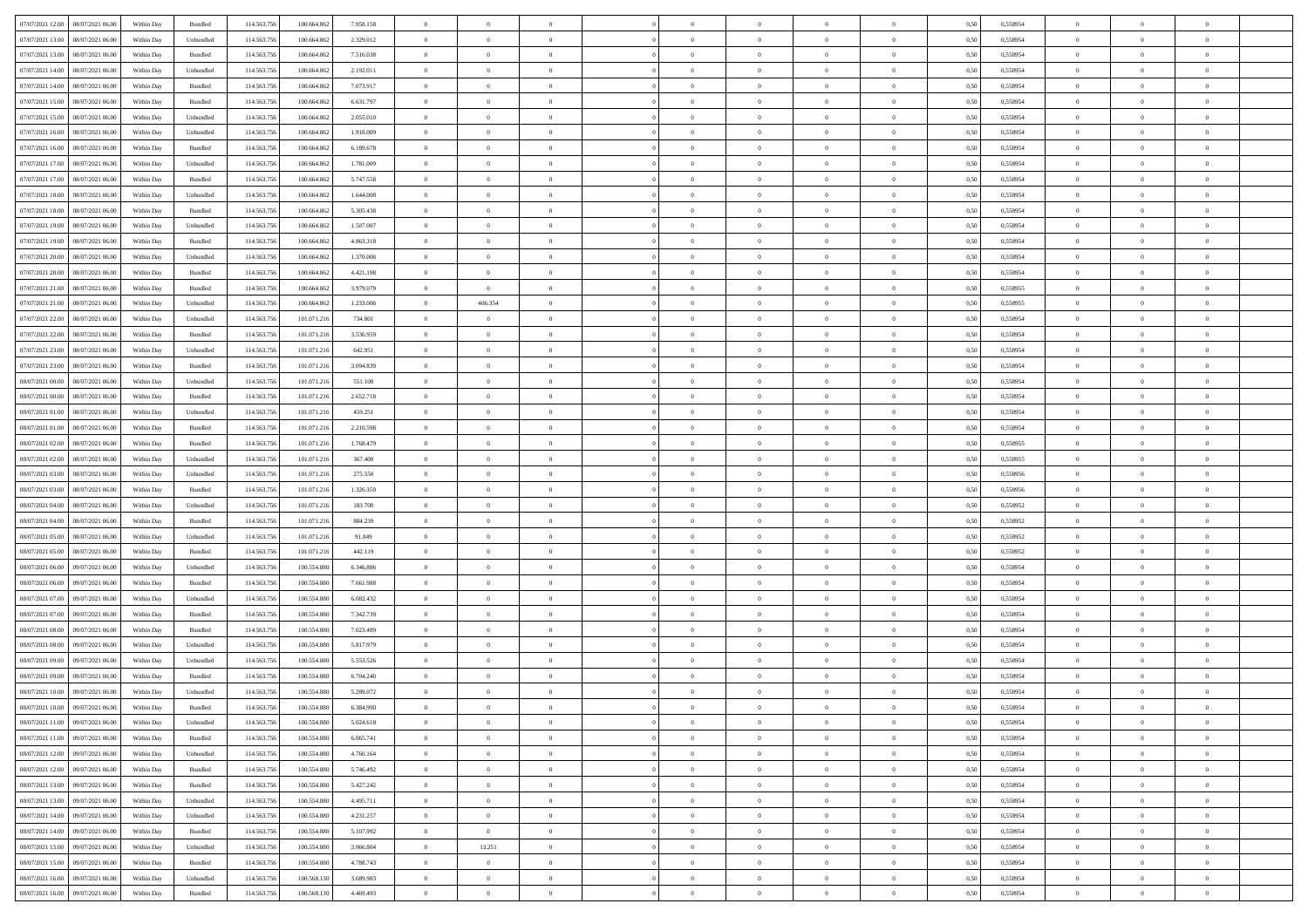| 08/07/2021 17:00<br>09/07/2021 06:00 | Within Day | Unbundled          | 114.563.756 | 100.568.130 | 3.426.412 | $\overline{0}$ | $\overline{0}$ | $\overline{0}$ | $\theta$       | $\theta$       |                | $\overline{0}$ | 0,50 | 0,558954 | $\theta$       | $\theta$       | $\theta$       |  |
|--------------------------------------|------------|--------------------|-------------|-------------|-----------|----------------|----------------|----------------|----------------|----------------|----------------|----------------|------|----------|----------------|----------------|----------------|--|
|                                      |            |                    |             |             |           |                |                |                |                |                |                |                |      |          |                |                |                |  |
| 08/07/2021 17:00<br>09/07/2021 06.0  | Within Day | Bundled            | 114.563.75  | 100.568.130 | 4.150.244 | $\overline{0}$ | $\overline{0}$ | $\overline{0}$ | $\overline{0}$ | $\bf{0}$       | $\overline{0}$ | $\mathbf{0}$   | 0,50 | 0,558954 | $\overline{0}$ | $\bf{0}$       | $\overline{0}$ |  |
| 08/07/2021 18:00<br>09/07/2021 06:00 | Within Day | Unbundled          | 114,563,756 | 100.568.130 | 3.162.843 | $\overline{0}$ | $\overline{0}$ | $\overline{0}$ | $\bf{0}$       | $\bf{0}$       | $\overline{0}$ | $\,$ 0 $\,$    | 0.50 | 0.558954 | $\bf{0}$       | $\overline{0}$ | $\,$ 0         |  |
| 08/07/2021 18:00<br>09/07/2021 06:00 | Within Day | Bundled            | 114.563.756 | 100.568.130 | 3.830.994 | $\overline{0}$ | $\overline{0}$ | $\overline{0}$ | $\bf{0}$       | $\overline{0}$ | $\overline{0}$ | $\,$ 0 $\,$    | 0,50 | 0,558954 | $\theta$       | $\overline{0}$ | $\overline{0}$ |  |
| 08/07/2021 19:00<br>09/07/2021 06.0  | Within Day | Bundled            | 114.563.75  | 100.568.130 | 3.511.744 | $\overline{0}$ | $\overline{0}$ | $\overline{0}$ | $\,$ 0 $\,$    | $\overline{0}$ | $\overline{0}$ | $\bf{0}$       | 0,50 | 0,558954 | $\,$ 0 $\,$    | $\bf{0}$       | $\overline{0}$ |  |
| 08/07/2021 19:00<br>09/07/2021 06:00 | Within Day | Unbundled          | 114,563,75  | 100,568,130 | 2.899.272 | $\overline{0}$ | $\overline{0}$ | $\overline{0}$ | $\bf{0}$       | $\bf{0}$       | $\overline{0}$ | $\mathbf{0}$   | 0.50 | 0.558954 | $\,$ 0 $\,$    | $\overline{0}$ | $\overline{0}$ |  |
| 08/07/2021 20:00<br>09/07/2021 06:00 | Within Day | Unbundled          | 114.563.756 | 100.568.130 | 2.635.702 | $\overline{0}$ | $\overline{0}$ | $\overline{0}$ | $\bf{0}$       | $\overline{0}$ | $\overline{0}$ | $\bf{0}$       | 0,50 | 0,558954 | $\theta$       | $\theta$       | $\overline{0}$ |  |
|                                      |            |                    |             |             |           |                |                |                |                |                |                |                |      |          |                |                |                |  |
| 08/07/2021 20:00<br>09/07/2021 06.0  | Within Day | Bundled            | 114.563.75  | 100.568.130 | 3.192.495 | $\overline{0}$ | $\overline{0}$ | $\overline{0}$ | $\overline{0}$ | $\bf{0}$       | $\overline{0}$ | $\mathbf{0}$   | 0,50 | 0,558954 | $\,$ 0 $\,$    | $\bf{0}$       | $\overline{0}$ |  |
| 08/07/2021 21:00<br>09/07/2021 06:00 | Within Day | Unbundled          | 114,563,75  | 100,568,130 | 2.372.131 | $\overline{0}$ | $\overline{0}$ | $\overline{0}$ | $\bf{0}$       | $\bf{0}$       | $\overline{0}$ | $\mathbf{0}$   | 0.50 | 0.558955 | $\bf{0}$       | $\overline{0}$ | $\bf{0}$       |  |
| 08/07/2021 21:00<br>09/07/2021 06:00 | Within Day | Bundled            | 114.563.756 | 100.568.130 | 2.873.245 | $\overline{0}$ | $\overline{0}$ | $\overline{0}$ | $\bf{0}$       | $\bf{0}$       | $\overline{0}$ | $\,$ 0 $\,$    | 0,50 | 0,558955 | $\,$ 0         | $\overline{0}$ | $\overline{0}$ |  |
| 08/07/2021 22.00<br>09/07/2021 06.0  | Within Day | Unbundled          | 114.563.75  | 100.568.130 | 2.108.562 | $\overline{0}$ | $\overline{0}$ | $\overline{0}$ | $\,$ 0 $\,$    | $\bf{0}$       | $\overline{0}$ | $\bf{0}$       | 0,50 | 0,558954 | $\,$ 0 $\,$    | $\bf{0}$       | $\overline{0}$ |  |
| 08/07/2021 22.00<br>09/07/2021 06:00 | Within Day | Bundled            | 114,563,756 | 100,568,130 | 2.553.995 | $\overline{0}$ | $\overline{0}$ | $\overline{0}$ | $\bf{0}$       | $\bf{0}$       | $\overline{0}$ | $\,$ 0 $\,$    | 0.50 | 0.558954 | $\bf{0}$       | $\overline{0}$ | $\,$ 0         |  |
| 08/07/2021 23:00<br>09/07/2021 06:00 | Within Day | Unbundled          | 114.563.756 | 100.568.130 | 1.844.991 | $\overline{0}$ | $\overline{0}$ | $\overline{0}$ | $\overline{0}$ | $\overline{0}$ | $\overline{0}$ | $\,$ 0 $\,$    | 0,50 | 0,558954 | $\,$ 0 $\,$    | $\overline{0}$ | $\overline{0}$ |  |
|                                      |            |                    |             |             |           |                |                |                |                |                |                |                |      |          |                |                |                |  |
| 08/07/2021 23.00<br>09/07/2021 06.0  | Within Day | Bundled            | 114.563.75  | 100.568.130 | 2.234.746 | $\overline{0}$ | $\overline{0}$ | $\overline{0}$ | $\,$ 0 $\,$    | $\bf{0}$       | $\overline{0}$ | $\bf{0}$       | 0,50 | 0,558954 | $\,$ 0 $\,$    | $\bf{0}$       | $\overline{0}$ |  |
| 09/07/2021 00:00<br>09/07/2021 06:00 | Within Day | Bundled            | 114,563,756 | 100,568,130 | 1.915.497 | $\overline{0}$ | $\overline{0}$ | $\overline{0}$ | $\bf{0}$       | $\overline{0}$ | $\overline{0}$ | $\mathbf{0}$   | 0.50 | 0,558954 | $\,$ 0 $\,$    | $\overline{0}$ | $\overline{0}$ |  |
| 09/07/2021 00:00<br>09/07/2021 06:00 | Within Day | Unbundled          | 114.563.756 | 100.568.130 | 1.581.421 | $\overline{0}$ | $\overline{0}$ | $\overline{0}$ | $\bf{0}$       | $\overline{0}$ | $\overline{0}$ | $\bf{0}$       | 0,50 | 0,558954 | $\theta$       | $\theta$       | $\overline{0}$ |  |
| 09/07/2021 01:00<br>09/07/2021 06.0  | Within Day | Unbundled          | 114.563.75  | 100.568.130 | 1.317.850 | $\overline{0}$ | $\overline{0}$ | $\overline{0}$ | $\overline{0}$ | $\bf{0}$       | $\overline{0}$ | $\bf{0}$       | 0,50 | 0,558954 | $\,$ 0 $\,$    | $\bf{0}$       | $\overline{0}$ |  |
| 09/07/2021 01:00<br>09/07/2021 06:00 | Within Day | Bundled            | 114,563,75  | 100,568,130 | 1.596.248 | $\overline{0}$ | $\overline{0}$ | $\overline{0}$ | $\bf{0}$       | $\bf{0}$       | $\overline{0}$ | $\mathbf{0}$   | 0.50 | 0.558954 | $\bf{0}$       | $\overline{0}$ | $\,$ 0         |  |
| 09/07/2021 02:00<br>09/07/2021 06:00 | Within Day | Unbundled          | 114.563.756 | 100.568.130 | 1.054.281 | $\overline{0}$ | $\overline{0}$ | $\overline{0}$ | $\bf{0}$       | $\overline{0}$ | $\overline{0}$ | $\bf{0}$       | 0,50 | 0,558955 | $\,$ 0 $\,$    | $\overline{0}$ | $\overline{0}$ |  |
| 09/07/2021 02:00<br>09/07/2021 06.0  | Within Day | Bundled            | 114.563.75  | 100.568.130 | 1.276.998 | $\overline{0}$ | $\overline{0}$ | $\overline{0}$ | $\overline{0}$ | $\bf{0}$       | $\overline{0}$ | $\mathbf{0}$   | 0,50 | 0,558955 | $\,$ 0 $\,$    | $\bf{0}$       | $\overline{0}$ |  |
|                                      |            |                    |             |             |           |                |                |                |                |                |                |                |      |          |                |                |                |  |
| 09/07/2021 03:00<br>09/07/2021 06:00 | Within Day | Unbundled          | 114,563,756 | 100,568,130 | 790.710   | $\overline{0}$ | $\overline{0}$ | $\overline{0}$ | $\bf{0}$       | $\overline{0}$ | $\overline{0}$ | $\,$ 0 $\,$    | 0.50 | 0.558956 | $\bf{0}$       | $\overline{0}$ | $\,$ 0         |  |
| 09/07/2021 03:00<br>09/07/2021 06:00 | Within Day | Bundled            | 114.563.756 | 100.568.130 | 957.748   | $\overline{0}$ | $\overline{0}$ | $\overline{0}$ | $\overline{0}$ | $\overline{0}$ | $\overline{0}$ | $\,$ 0 $\,$    | 0,50 | 0,558956 | $\theta$       | $\overline{0}$ | $\overline{0}$ |  |
| 09/07/2021 04:00<br>09/07/2021 06.0  | Within Day | Unbundled          | 114.563.75  | 100.568.130 | 527.140   | $\overline{0}$ | $\overline{0}$ | $\overline{0}$ | $\overline{0}$ | $\bf{0}$       | $\overline{0}$ | $\bf{0}$       | 0,50 | 0,558952 | $\,$ 0 $\,$    | $\bf{0}$       | $\overline{0}$ |  |
| 09/07/2021 04:00<br>09/07/2021 06:00 | Within Day | Bundled            | 114,563,75  | 100,568,130 | 638 499   | $\overline{0}$ | $\overline{0}$ | $\overline{0}$ | $\bf{0}$       | $\bf{0}$       | $\overline{0}$ | $\mathbf{0}$   | 0.50 | 0.558952 | $\,$ 0 $\,$    | $\overline{0}$ | $\overline{0}$ |  |
| 09/07/2021 05:00<br>09/07/2021 06:00 | Within Day | Unbundled          | 114.563.756 | 100.568.130 | 263.569   | $\overline{0}$ | $\overline{0}$ | $\overline{0}$ | $\bf{0}$       | $\overline{0}$ | $\overline{0}$ | $\bf{0}$       | 0,50 | 0,558952 | $\theta$       | $\theta$       | $\overline{0}$ |  |
| 09/07/2021 05:00<br>09/07/2021 06.0  | Within Day | Bundled            | 114.563.75  | 100.568.130 | 319.249   | $\overline{0}$ | $\overline{0}$ | $\overline{0}$ | $\,$ 0 $\,$    | $\bf{0}$       | $\overline{0}$ | $\bf{0}$       | 0,50 | 0,558952 | $\,$ 0 $\,$    | $\bf{0}$       | $\overline{0}$ |  |
| 09/07/2021 06:00<br>10/07/2021 06:00 |            | Bundled            | 114,563,756 | 100.554.882 | 7.661.986 |                |                | $\overline{0}$ |                | $\bf{0}$       | $\overline{0}$ | $\,$ 0 $\,$    | 0.50 | 0.558954 | $\bf{0}$       | $\overline{0}$ | $\bf{0}$       |  |
|                                      | Within Day |                    |             |             |           | $\overline{0}$ | $\overline{0}$ |                | $\bf{0}$       |                |                |                |      |          |                |                |                |  |
| 09/07/2021 06:00<br>10/07/2021 06:00 | Within Day | Unbundled          | 114.563.756 | 100.554.882 | 6.346.886 | $\overline{0}$ | $\overline{0}$ | $\overline{0}$ | $\bf{0}$       | $\overline{0}$ | $\overline{0}$ | $\,$ 0 $\,$    | 0,50 | 0,558954 | $\,$ 0         | $\overline{0}$ | $\overline{0}$ |  |
| 09/07/2021 07:00<br>10/07/2021 06.00 | Within Day | Unbundled          | 114.563.75  | 100.554.882 | 6.082.432 | $\overline{0}$ | $\overline{0}$ | $\overline{0}$ | $\overline{0}$ | $\bf{0}$       | $\overline{0}$ | $\mathbf{0}$   | 0,50 | 0,558954 | $\overline{0}$ | $\bf{0}$       | $\overline{0}$ |  |
| 09/07/2021 07.00<br>10/07/2021 06:00 | Within Day | Bundled            | 114,563,756 | 100.554.882 | 7.342.737 | $\overline{0}$ | $\overline{0}$ | $\overline{0}$ | $\bf{0}$       | $\overline{0}$ | $\overline{0}$ | $\,$ 0 $\,$    | 0.50 | 0.558954 | $\bf{0}$       | $\overline{0}$ | $\,$ 0         |  |
| 09/07/2021 08:00<br>10/07/2021 06:00 | Within Day | Unbundled          | 114.563.756 | 100.554.882 | 5.817.979 | $\overline{0}$ | $\overline{0}$ | $\overline{0}$ | $\overline{0}$ | $\overline{0}$ | $\overline{0}$ | $\overline{0}$ | 0.50 | 0,558954 | $\theta$       | $\overline{0}$ | $\overline{0}$ |  |
| 09/07/2021 08.00<br>10/07/2021 06.00 | Within Day | Bundled            | 114.563.75  | 100.554.882 | 7.023.487 | $\overline{0}$ | $\overline{0}$ | $\overline{0}$ | $\overline{0}$ | $\bf{0}$       | $\overline{0}$ | $\bf{0}$       | 0,50 | 0,558954 | $\,$ 0 $\,$    | $\bf{0}$       | $\overline{0}$ |  |
| 09/07/2021 09:00<br>10/07/2021 06:00 | Within Day | Unbundled          | 114.563.756 | 100.554.882 | 5.553.526 | $\overline{0}$ | $\overline{0}$ | $\overline{0}$ | $\bf{0}$       | $\bf{0}$       | $\overline{0}$ | $\mathbf{0}$   | 0.50 | 0.558954 | $\,$ 0 $\,$    | $\bf{0}$       | $\overline{0}$ |  |
| 09/07/2021 09:00<br>10/07/2021 06:00 | Within Day | Bundled            | 114.563.756 | 100.554.882 | 6.704.238 | $\overline{0}$ | $\overline{0}$ | $\overline{0}$ | $\overline{0}$ | $\overline{0}$ | $\overline{0}$ | $\mathbf{0}$   | 0.50 | 0,558954 | $\theta$       | $\theta$       | $\overline{0}$ |  |
|                                      |            |                    |             |             |           |                |                |                |                |                |                |                |      |          |                |                |                |  |
| 09/07/2021 10:00<br>10/07/2021 06.00 | Within Day | Unbundled          | 114.563.75  | 100.554.882 | 5.289.072 | $\overline{0}$ | $\overline{0}$ | $\overline{0}$ | $\overline{0}$ | $\bf{0}$       | $\overline{0}$ | $\bf{0}$       | 0,50 | 0,558954 | $\,$ 0 $\,$    | $\bf{0}$       | $\overline{0}$ |  |
| 09/07/2021 10:00<br>10/07/2021 06:00 | Within Day | Bundled            | 114,563,75  | 100.554.882 | 6384,988  | $\overline{0}$ | $\overline{0}$ | $\overline{0}$ | $\bf{0}$       | $\bf{0}$       | $\overline{0}$ | $\mathbf{0}$   | 0.50 | 0.558954 | $\bf{0}$       | $\overline{0}$ | $\bf{0}$       |  |
| 09/07/2021 11:00<br>10/07/2021 06:00 | Within Day | Unbundled          | 114.563.756 | 100.554.882 | 5.024.618 | $\overline{0}$ | $\overline{0}$ | $\overline{0}$ | $\overline{0}$ | $\overline{0}$ | $\overline{0}$ | $\mathbf{0}$   | 0.50 | 0,558954 | $\overline{0}$ | $\overline{0}$ | $\overline{0}$ |  |
| 09/07/2021 11:00<br>10/07/2021 06.00 | Within Day | Bundled            | 114.563.75  | 100.554.882 | 6.065.739 | $\overline{0}$ | $\overline{0}$ | $\overline{0}$ | $\overline{0}$ | $\bf{0}$       | $\overline{0}$ | $\mathbf{0}$   | 0,50 | 0,558954 | $\overline{0}$ | $\overline{0}$ | $\overline{0}$ |  |
| 09/07/2021 12:00<br>10/07/2021 06:00 | Within Day | Unbundled          | 114,563,756 | 100.554.882 | 4.760.164 | $\overline{0}$ | $\overline{0}$ | $\overline{0}$ | $\bf{0}$       | $\overline{0}$ | $\overline{0}$ | $\,$ 0 $\,$    | 0.50 | 0.558954 | $\bf{0}$       | $\overline{0}$ | $\,$ 0         |  |
| 09/07/2021 12:00<br>10/07/2021 06:00 | Within Day | Bundled            | 114.563.756 | 100.554.882 | 5.746.490 | $\overline{0}$ | $\overline{0}$ | $\overline{0}$ | $\overline{0}$ | $\overline{0}$ | $\overline{0}$ | $\overline{0}$ | 0.50 | 0,558954 | $\theta$       | $\theta$       | $\overline{0}$ |  |
| 09/07/2021 13:00<br>10/07/2021 06.00 | Within Day | Unbundled          | 114.563.75  | 100.554.882 | 4.495.711 | $\overline{0}$ | $\overline{0}$ | $\overline{0}$ | $\overline{0}$ | $\bf{0}$       | $\overline{0}$ | $\bf{0}$       | 0,50 | 0,558954 | $\,$ 0 $\,$    | $\bf{0}$       | $\overline{0}$ |  |
|                                      |            |                    |             |             |           |                |                |                |                |                |                |                |      |          |                |                |                |  |
| 09/07/2021 13:00<br>10/07/2021 06:00 | Within Day | Bundled            | 114.563.756 | 100.554.882 | 5.427.240 | $\overline{0}$ | $\overline{0}$ | $\overline{0}$ | $\overline{0}$ | $\bf{0}$       | $\overline{0}$ | $\mathbf{0}$   | 0.50 | 0.558954 | $\,$ 0 $\,$    | $\theta$       | $\overline{0}$ |  |
| 09/07/2021 14:00<br>10/07/2021 06:00 | Within Day | Unbundled          | 114.563.756 | 100.554.882 | 4.231.257 | $\overline{0}$ | $\overline{0}$ | $\overline{0}$ | $\overline{0}$ | $\overline{0}$ | $\Omega$       | $\overline{0}$ | 0.50 | 0,558954 | $\theta$       | $\theta$       | $\overline{0}$ |  |
| 09/07/2021 14:00<br>10/07/2021 06:00 | Within Day | Bundled            | 114.563.756 | 100.554.882 | 5.107.991 | $\overline{0}$ | $\overline{0}$ | $\overline{0}$ | $\overline{0}$ | $\bf{0}$       | $\overline{0}$ | $\mathbf{0}$   | 0,50 | 0,558954 | $\overline{0}$ | $\overline{0}$ | $\overline{0}$ |  |
| 09/07/2021 15:00<br>10/07/2021 06:00 | Within Day | ${\sf Unbundred}$  | 114.563.756 | 100.554.882 | 3.966.804 | $\bf{0}$       | $\,$ 0 $\,$    |                | $\bf{0}$       |                |                |                | 0,50 | 0.558954 | $\theta$       | $\overline{0}$ |                |  |
| 09/07/2021 15:00<br>10/07/2021 06:00 | Within Dav | Bundled            | 114.563.756 | 100.554.882 | 4.788.741 | $\overline{0}$ | $\overline{0}$ | $\overline{0}$ | $\overline{0}$ | $\overline{0}$ | $\overline{0}$ | $\overline{0}$ | 0,50 | 0,558954 | $\theta$       | $\theta$       | $\overline{0}$ |  |
| 09/07/2021 16:00<br>10/07/2021 06:00 | Within Day | Bundled            | 114.563.756 | 100.554.882 | 4.469.492 | $\overline{0}$ | $\overline{0}$ | $\overline{0}$ | $\bf{0}$       | $\overline{0}$ | $\overline{0}$ | $\overline{0}$ | 0,50 | 0,558954 | $\overline{0}$ | $\overline{0}$ | $\bf{0}$       |  |
|                                      |            |                    |             |             |           |                |                |                |                |                |                |                |      |          |                |                |                |  |
| 09/07/2021 16:00<br>10/07/2021 06:00 | Within Day | Unbundled          | 114.563.756 | 100.554.882 | 3.702.350 | $\overline{0}$ | $\overline{0}$ | $\overline{0}$ | $\,$ 0 $\,$    | $\bf{0}$       | $\overline{0}$ | $\mathbf{0}$   | 0.50 | 0.558954 | $\overline{0}$ | $\bf{0}$       | $\overline{0}$ |  |
| 09/07/2021 17:00<br>10/07/2021 06:00 | Within Dav | Unbundled          | 114.563.756 | 100.554.882 | 3.437.897 | $\overline{0}$ | $\overline{0}$ | $\overline{0}$ | $\overline{0}$ | $\overline{0}$ | $\overline{0}$ | $\mathbf{0}$   | 0,50 | 0,558954 | $\overline{0}$ | $\theta$       | $\overline{0}$ |  |
| 09/07/2021 17.00<br>10/07/2021 06:00 | Within Day | Bundled            | 114.563.756 | 100.554.882 | 4.150.242 | $\overline{0}$ | $\overline{0}$ | $\overline{0}$ | $\bf{0}$       | $\bf{0}$       | $\overline{0}$ | $\mathbf{0}$   | 0,50 | 0,558954 | $\overline{0}$ | $\overline{0}$ | $\overline{0}$ |  |
| 09/07/2021 18:00<br>10/07/2021 06:00 | Within Day | Unbundled          | 114.563.756 | 100.554.882 | 3.173.442 | $\overline{0}$ | $\overline{0}$ | $\overline{0}$ | $\bf{0}$       | $\overline{0}$ | $\overline{0}$ | $\mathbf{0}$   | 0.50 | 0.558954 | $\,$ 0 $\,$    | $\theta$       | $\,$ 0         |  |
| 09/07/2021 18:00<br>10/07/2021 06:00 | Within Day | Bundled            | 114.563.756 | 100.554.882 | 3.830.993 | $\overline{0}$ | $\overline{0}$ | $\overline{0}$ | $\overline{0}$ | $\overline{0}$ | $\overline{0}$ | $\mathbf{0}$   | 0,50 | 0,558954 | $\overline{0}$ | $\theta$       | $\overline{0}$ |  |
| 09/07/2021 19:00<br>10/07/2021 06:00 | Within Day | Unbundled          | 114.563.75  | 100.554.882 | 2.908.989 | $\overline{0}$ | $\overline{0}$ | $\overline{0}$ | $\bf{0}$       | $\bf{0}$       | $\overline{0}$ | $\,$ 0 $\,$    | 0,50 | 0,558954 | $\bf{0}$       | $\overline{0}$ | $\,$ 0         |  |
| 09/07/2021 19:00<br>10/07/2021 06:00 |            | Bundled            |             | 100.554.882 | 3.511.743 |                |                |                |                | $\overline{0}$ | $\overline{0}$ |                | 0.50 | 0.558954 |                |                | $\,$ 0         |  |
|                                      | Within Day |                    | 114.563.756 |             |           | $\overline{0}$ | $\overline{0}$ | $\overline{0}$ | $\bf{0}$       |                |                | $\,$ 0 $\,$    |      |          | $\overline{0}$ | $\bf{0}$       |                |  |
| 09/07/2021 20:00<br>10/07/2021 06:00 | Within Dav | Unbundled          | 114.563.756 | 100.554.882 | 2.644.536 | $\overline{0}$ | $\overline{0}$ | $\overline{0}$ | $\overline{0}$ | $\overline{0}$ | $\overline{0}$ | $\mathbf{0}$   | 0,50 | 0,558954 | $\overline{0}$ | $\theta$       | $\overline{0}$ |  |
| 09/07/2021 20.00<br>10/07/2021 06.00 | Within Day | Bundled            | 114.563.756 | 100.554.882 | 3.192.494 | $\overline{0}$ | $\overline{0}$ | $\overline{0}$ | $\bf{0}$       | $\bf{0}$       | $\overline{0}$ | $\mathbf{0}$   | 0,50 | 0,558954 | $\bf{0}$       | $\bf{0}$       | $\bf{0}$       |  |
| 09/07/2021 21.00 10/07/2021 06.00    | Within Day | $\mathbf B$ undled | 114.563.756 | 100.554.882 | 2.873.244 | $\overline{0}$ | $\overline{0}$ | $\overline{0}$ | $\bf{0}$       | $\,$ 0         | $\overline{0}$ | $\,0\,$        | 0,50 | 0,558955 | $\overline{0}$ | $\,$ 0 $\,$    | $\,$ 0 $\,$    |  |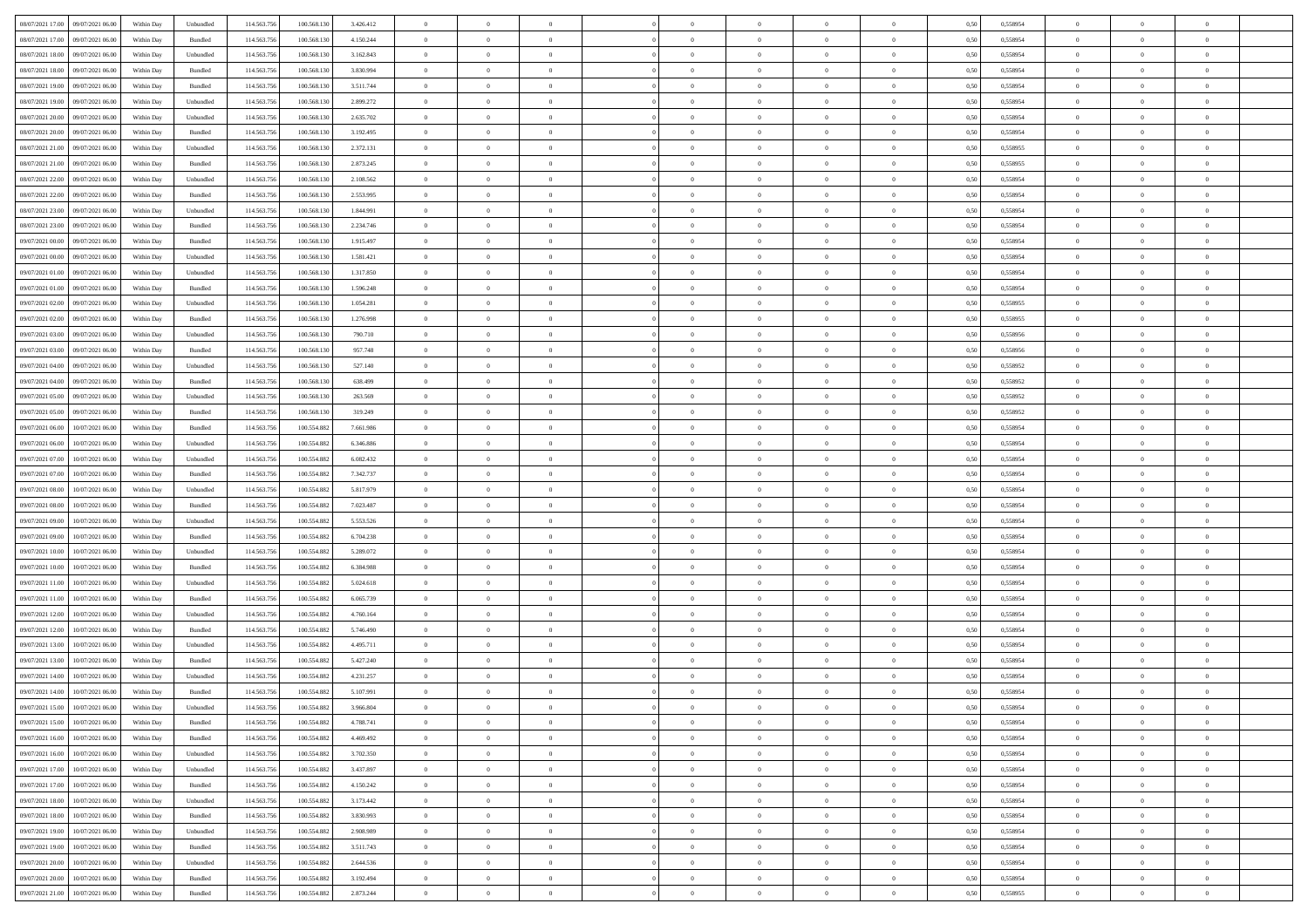|                                              |            |                             |             |             |           | $\overline{0}$ | $\overline{0}$ |                | $\overline{0}$ | $\theta$       |                | $\theta$       |      |          | $\theta$       | $\theta$       | $\overline{0}$ |  |
|----------------------------------------------|------------|-----------------------------|-------------|-------------|-----------|----------------|----------------|----------------|----------------|----------------|----------------|----------------|------|----------|----------------|----------------|----------------|--|
| 09/07/2021 21:00<br>10/07/2021 06:00         | Within Day | Unbundled                   | 114.563.75  | 100.554.882 | 2.380.082 |                |                |                |                |                |                |                | 0,50 | 0,558955 |                |                |                |  |
| 09/07/2021 22.00<br>10/07/2021 06:00         | Within Day | Unbundled                   | 114.563.75  | 100.554.88  | 2.115.629 | $\bf{0}$       | $\bf{0}$       | $\bf{0}$       | $\bf{0}$       | $\overline{0}$ | $\overline{0}$ | $\bf{0}$       | 0,50 | 0,558954 | $\,$ 0 $\,$    | $\bf{0}$       | $\overline{0}$ |  |
| 09/07/2021 22:00<br>10/07/2021 06:00         | Within Day | Bundled                     | 114,563,75  | 100.554.882 | 2.553.995 | $\overline{0}$ | $\bf{0}$       | $\overline{0}$ | $\bf{0}$       | $\bf{0}$       | $\overline{0}$ | $\bf{0}$       | 0.50 | 0.558954 | $\bf{0}$       | $\overline{0}$ | $\bf{0}$       |  |
| 09/07/2021 23:00<br>10/07/2021 06:00         | Within Day | Unbundled                   | 114.563.75  | 100.554.882 | 1.851.175 | $\overline{0}$ | $\overline{0}$ | $\overline{0}$ | $\theta$       | $\theta$       | $\overline{0}$ | $\bf{0}$       | 0,50 | 0,558954 | $\theta$       | $\theta$       | $\overline{0}$ |  |
| 09/07/2021 23:00<br>10/07/2021 06:00         | Within Day | Bundled                     | 114.563.75  | 100.554.882 | 2.234.745 | $\bf{0}$       | $\overline{0}$ | $\bf{0}$       | $\overline{0}$ | $\bf{0}$       | $\overline{0}$ | $\bf{0}$       | 0,50 | 0,558954 | $\,$ 0 $\,$    | $\bf{0}$       | $\overline{0}$ |  |
|                                              |            |                             |             |             |           |                |                |                |                |                |                |                |      |          |                |                |                |  |
| 10/07/2021 00:00<br>10/07/2021 06:00         | Within Day | Unbundled                   | 114,563,75  | 100.554.882 | 1.586.721 | $\overline{0}$ | $\bf{0}$       | $\overline{0}$ | $\bf{0}$       | $\overline{0}$ | $\theta$       | $\bf{0}$       | 0.50 | 0.558954 | $\,$ 0 $\,$    | $\theta$       | $\overline{0}$ |  |
| 10/07/2021 00:00<br>10/07/2021 06:00         | Within Day | Bundled                     | 114.563.75  | 100.554.882 | 1.915.497 | $\overline{0}$ | $\overline{0}$ | $\overline{0}$ | $\overline{0}$ | $\overline{0}$ | $\overline{0}$ | $\bf{0}$       | 0,50 | 0,558954 | $\theta$       | $\theta$       | $\overline{0}$ |  |
| 10/07/2021 01:00<br>10/07/2021 06:00         | Within Day | Unbundled                   | 114.563.75  | 100.554.88  | 1.322.267 | $\bf{0}$       | $\bf{0}$       | $\bf{0}$       | $\overline{0}$ | $\overline{0}$ | $\overline{0}$ | $\bf{0}$       | 0,50 | 0,558954 | $\,$ 0 $\,$    | $\bf{0}$       | $\overline{0}$ |  |
| 10/07/2021 01:00<br>10/07/2021 06:00         | Within Day | Bundled                     | 114,563,75  | 100.554.882 | 1.596.247 | $\overline{0}$ | $\bf{0}$       | $\overline{0}$ | $\bf{0}$       | $\overline{0}$ | $\overline{0}$ | $\bf{0}$       | 0.50 | 0.558954 | $\bf{0}$       | $\overline{0}$ | $\overline{0}$ |  |
| 10/07/2021 02:00<br>10/07/2021 06:00         | Within Day | Unbundled                   | 114.563.75  | 100.554.882 | 1.057.814 | $\bf{0}$       | $\bf{0}$       | $\overline{0}$ | $\overline{0}$ | $\overline{0}$ | $\overline{0}$ | $\bf{0}$       | 0,50 | 0,558955 | $\,$ 0 $\,$    | $\,$ 0 $\,$    | $\overline{0}$ |  |
| 10/07/2021 02:00<br>10/07/2021 06:00         | Within Day | Bundled                     | 114.563.75  | 100.554.882 | 1.276.998 | $\bf{0}$       | $\bf{0}$       | $\bf{0}$       | $\bf{0}$       | $\overline{0}$ | $\overline{0}$ | $\bf{0}$       | 0,50 | 0,558955 | $\,$ 0 $\,$    | $\bf{0}$       | $\overline{0}$ |  |
| 10/07/2021 03:00<br>10/07/2021 06:00         | Within Day | Bundled                     | 114,563,75  | 100.554.882 | 957.748   | $\overline{0}$ | $\bf{0}$       | $\overline{0}$ | $\overline{0}$ | $\overline{0}$ | $\overline{0}$ | $\bf{0}$       | 0.50 | 0.558956 | $\bf{0}$       | $\,$ 0 $\,$    | $\,$ 0         |  |
|                                              |            |                             |             |             |           |                |                |                |                |                |                |                |      |          |                |                |                |  |
| 10/07/2021 03:00<br>10/07/2021 06:00         | Within Day | Unbundled                   | 114.563.75  | 100.554.882 | 793.360   | $\overline{0}$ | $\overline{0}$ | $\overline{0}$ | $\theta$       | $\theta$       | $\overline{0}$ | $\bf{0}$       | 0,50 | 0,558956 | $\,$ 0 $\,$    | $\theta$       | $\overline{0}$ |  |
| 10/07/2021 04:00<br>10/07/2021 06:00         | Within Day | Unbundled                   | 114.563.75  | 100.554.88  | 528.907   | $\bf{0}$       | $\overline{0}$ | $\bf{0}$       | $\bf{0}$       | $\bf{0}$       | $\overline{0}$ | $\bf{0}$       | 0,50 | 0,558952 | $\,$ 0 $\,$    | $\bf{0}$       | $\overline{0}$ |  |
| 10/07/2021 04:00<br>10/07/2021 06:00         | Within Day | Bundled                     | 114,563,75  | 100.554.882 | 638.499   | $\overline{0}$ | $\bf{0}$       | $\overline{0}$ | $\bf{0}$       | $\overline{0}$ | $\theta$       | $\bf{0}$       | 0.50 | 0.558952 | $\,$ 0 $\,$    | $\bf{0}$       | $\overline{0}$ |  |
| 10/07/2021 05:00<br>10/07/2021 06:00         | Within Day | Unbundled                   | 114.563.75  | 100.554.882 | 264.453   | $\overline{0}$ | $\overline{0}$ | $\overline{0}$ | $\overline{0}$ | $\overline{0}$ | $\overline{0}$ | $\bf{0}$       | 0,50 | 0,558952 | $\theta$       | $\theta$       | $\overline{0}$ |  |
| 10/07/2021 05:00<br>10/07/2021 06:00         | Within Day | Bundled                     | 114.563.75  | 100.554.882 | 319.249   | $\bf{0}$       | $\bf{0}$       | $\bf{0}$       | $\overline{0}$ | $\overline{0}$ | $\overline{0}$ | $\bf{0}$       | 0,50 | 0,558952 | $\,$ 0 $\,$    | $\bf{0}$       | $\overline{0}$ |  |
| 10/07/2021 06:00<br>11/07/2021 06:00         | Within Day | Unbundled                   | 114,563,75  | 100.554.882 | 6,346,886 | $\overline{0}$ | $\bf{0}$       | $\overline{0}$ | $\bf{0}$       | $\overline{0}$ | $\overline{0}$ | $\bf{0}$       | 0.50 | 0.558954 | $\bf{0}$       | $\overline{0}$ | $\bf{0}$       |  |
| 10/07/2021 06:00<br>11/07/2021 06:00         | Within Day | Bundled                     | 114.563.75  | 100.554.882 | 7.661.986 | $\overline{0}$ | $\bf{0}$       | $\overline{0}$ | $\overline{0}$ | $\overline{0}$ | $\overline{0}$ | $\bf{0}$       | 0,50 | 0,558954 | $\,$ 0 $\,$    | $\bf{0}$       | $\overline{0}$ |  |
|                                              |            |                             |             |             |           |                |                |                |                |                |                |                |      |          |                |                |                |  |
| 10/07/2021 07:00<br>11/07/2021 06:00         | Within Day | Unbundled                   | 114.563.75  | 100.554.882 | 6.082.432 | $\bf{0}$       | $\bf{0}$       | $\bf{0}$       | $\bf{0}$       | $\overline{0}$ | $\overline{0}$ | $\bf{0}$       | 0,50 | 0,558954 | $\,$ 0 $\,$    | $\bf{0}$       | $\overline{0}$ |  |
| 10/07/2021 07:00<br>11/07/2021 06:00         | Within Day | Bundled                     | 114.563.75  | 100.554.882 | 7.342.737 | $\overline{0}$ | $\bf{0}$       | $\overline{0}$ | $\overline{0}$ | $\bf{0}$       | $\overline{0}$ | $\bf{0}$       | 0.50 | 0.558954 | $\bf{0}$       | $\overline{0}$ | $\,$ 0         |  |
| 10/07/2021 08:00<br>11/07/2021 06:00         | Within Day | Bundled                     | 114.563.75  | 100.554.882 | 7.023.487 | $\overline{0}$ | $\overline{0}$ | $\overline{0}$ | $\overline{0}$ | $\theta$       | $\overline{0}$ | $\bf{0}$       | 0,50 | 0,558954 | $\theta$       | $\theta$       | $\overline{0}$ |  |
| 10/07/2021 08:00<br>11/07/2021 06:00         | Within Day | Unbundled                   | 114.563.75  | 100.554.882 | 5.817.979 | $\bf{0}$       | $\bf{0}$       | $\bf{0}$       | $\bf{0}$       | $\overline{0}$ | $\overline{0}$ | $\bf{0}$       | 0,50 | 0,558954 | $\,$ 0 $\,$    | $\bf{0}$       | $\overline{0}$ |  |
| 10/07/2021 09:00<br>11/07/2021 06:00         | Within Day | Unbundled                   | 114,563,75  | 100.554.882 | 5.553.526 | $\overline{0}$ | $\bf{0}$       | $\overline{0}$ | $\bf{0}$       | $\overline{0}$ | $\theta$       | $\bf{0}$       | 0.50 | 0.558954 | $\,$ 0 $\,$    | $\theta$       | $\overline{0}$ |  |
| 10/07/2021 09:00<br>11/07/2021 06:00         | Within Day | Bundled                     | 114.563.75  | 100.554.882 | 6.704.238 | $\overline{0}$ | $\overline{0}$ | $\overline{0}$ | $\overline{0}$ | $\overline{0}$ | $\overline{0}$ | $\bf{0}$       | 0,50 | 0,558954 | $\theta$       | $\theta$       | $\overline{0}$ |  |
| 10/07/2021 10:00<br>11/07/2021 06:00         | Within Day | Unbundled                   | 114.563.75  | 100.554.88  | 5.289.072 | $\bf{0}$       | $\overline{0}$ | $\bf{0}$       | $\overline{0}$ | $\overline{0}$ | $\overline{0}$ | $\bf{0}$       | 0,50 | 0,558954 | $\,$ 0 $\,$    | $\bf{0}$       | $\overline{0}$ |  |
|                                              |            |                             |             |             |           |                |                |                |                |                |                |                |      |          |                |                |                |  |
| 10/07/2021 10:00<br>11/07/2021 06:00         | Within Day | Bundled                     | 114,563,75  | 100.554.882 | 6.384.988 | $\overline{0}$ | $\bf{0}$       | $\overline{0}$ | $\bf{0}$       | $\overline{0}$ | $\overline{0}$ | $\bf{0}$       | 0.50 | 0.558954 | $\bf{0}$       | $\overline{0}$ | $\overline{0}$ |  |
| 10/07/2021 11:00<br>11/07/2021 06:00         | Within Day | Unbundled                   | 114.563.75  | 100.554.882 | 5.024.618 | $\overline{0}$ | $\bf{0}$       | $\overline{0}$ | $\overline{0}$ | $\overline{0}$ | $\overline{0}$ | $\bf{0}$       | 0,50 | 0,558954 | $\theta$       | $\theta$       | $\overline{0}$ |  |
| 10/07/2021 11:00<br>11/07/2021 06:00         | Within Day | Bundled                     | 114.563.75  | 100.554.882 | 6.065.739 | $\bf{0}$       | $\bf{0}$       | $\bf{0}$       | $\bf{0}$       | $\overline{0}$ | $\overline{0}$ | $\bf{0}$       | 0,50 | 0,558954 | $\,$ 0 $\,$    | $\bf{0}$       | $\overline{0}$ |  |
| 10/07/2021 12:00<br>11/07/2021 06:00         | Within Day | Unbundled                   | 114,563,75  | 100.554.882 | 4.760.164 | $\overline{0}$ | $\bf{0}$       | $\overline{0}$ | $\bf{0}$       | $\bf{0}$       | $\overline{0}$ | $\bf{0}$       | 0.50 | 0.558954 | $\bf{0}$       | $\,$ 0 $\,$    | $\,$ 0         |  |
| 10/07/2021 12:00<br>11/07/2021 06:00         | Within Day | Bundled                     | 114.563.75  | 100.554.882 | 5.746.490 | $\overline{0}$ | $\overline{0}$ | $\overline{0}$ | $\overline{0}$ | $\overline{0}$ | $\overline{0}$ | $\bf{0}$       | 0.50 | 0.558954 | $\theta$       | $\theta$       | $\overline{0}$ |  |
| 10/07/2021 13:00<br>11/07/2021 06:00         | Within Day | Unbundled                   | 114.563.75  | 100.554.882 | 4.495.711 | $\bf{0}$       | $\bf{0}$       | $\bf{0}$       | $\bf{0}$       | $\overline{0}$ | $\overline{0}$ | $\bf{0}$       | 0,50 | 0,558954 | $\,$ 0 $\,$    | $\bf{0}$       | $\overline{0}$ |  |
| 10/07/2021 13:00<br>11/07/2021 06:00         | Within Day | Bundled                     | 114,563,75  | 100.554.882 | 5.427.240 | $\overline{0}$ | $\bf{0}$       | $\overline{0}$ | $\bf{0}$       | $\overline{0}$ | $\overline{0}$ | $\bf{0}$       | 0.50 | 0.558954 | $\,$ 0 $\,$    | $\bf{0}$       | $\overline{0}$ |  |
| 10/07/2021 14:00<br>11/07/2021 06:00         | Within Dav | Bundled                     | 114.563.75  | 100.554.882 | 5.107.991 | $\overline{0}$ | $\overline{0}$ | $\overline{0}$ | $\overline{0}$ | $\overline{0}$ | $\overline{0}$ | $\bf{0}$       | 0.5( | 0,558954 | $\theta$       | $\theta$       | $\overline{0}$ |  |
|                                              |            |                             |             |             |           |                |                |                |                |                | $\overline{0}$ |                |      |          |                |                |                |  |
| 10/07/2021 14:00<br>11/07/2021 06:00         | Within Day | Unbundled                   | 114.563.75  | 100.554.882 | 4.231.257 | $\bf{0}$       | $\bf{0}$       | $\bf{0}$       | $\bf{0}$       | $\overline{0}$ |                | $\bf{0}$       | 0,50 | 0,558954 | $\,$ 0 $\,$    | $\bf{0}$       | $\overline{0}$ |  |
| 10/07/2021 15:00<br>11/07/2021 06:00         | Within Day | Unbundled                   | 114,563,75  | 100.554.882 | 3.966.804 | $\overline{0}$ | $\bf{0}$       | $\overline{0}$ | $\bf{0}$       | $\overline{0}$ | $\overline{0}$ | $\bf{0}$       | 0.50 | 0.558954 | $\bf{0}$       | $\overline{0}$ | $\bf{0}$       |  |
| 10/07/2021 15:00<br>11/07/2021 06:00         | Within Dav | Bundled                     | 114.563.75  | 100.554.882 | 4.788.741 | $\overline{0}$ | $\overline{0}$ | $\overline{0}$ | $\overline{0}$ | $\overline{0}$ | $\overline{0}$ | $\bf{0}$       | 0.50 | 0,558954 | $\theta$       | $\theta$       | $\overline{0}$ |  |
| 10/07/2021 16:00<br>11/07/2021 06:00         | Within Day | Unbundled                   | 114.563.75  | 100.554.882 | 3.702.350 | $\bf{0}$       | $\bf{0}$       | $\bf{0}$       | $\bf{0}$       | $\overline{0}$ | $\bf{0}$       | $\bf{0}$       | 0,50 | 0,558954 | $\,$ 0 $\,$    | $\bf{0}$       | $\overline{0}$ |  |
| 10/07/2021 16:00<br>11/07/2021 06:00         | Within Day | Bundled                     | 114,563,75  | 100.554.882 | 4.469.492 | $\overline{0}$ | $\bf{0}$       | $\overline{0}$ | $\overline{0}$ | $\bf{0}$       | $\overline{0}$ | $\bf{0}$       | 0.50 | 0.558954 | $\bf{0}$       | $\,$ 0 $\,$    | $\,$ 0         |  |
| 10/07/2021 17:00<br>11/07/2021 06:00         | Within Dav | Unbundled                   | 114.563.75  | 100.554.882 | 3.437.897 | $\overline{0}$ | $\overline{0}$ | $\overline{0}$ | $\overline{0}$ | $\overline{0}$ | $\overline{0}$ | $\bf{0}$       | 0.50 | 0,558954 | $\theta$       | $\theta$       | $\overline{0}$ |  |
| 10/07/2021 17:00<br>11/07/2021 06:00         | Within Day | Bundled                     | 114.563.75  | 100.554.882 | 4.150.242 | $\bf{0}$       | $\bf{0}$       | $\bf{0}$       | $\bf{0}$       | $\overline{0}$ | $\overline{0}$ | $\bf{0}$       | 0,50 | 0,558954 | $\,$ 0 $\,$    | $\bf{0}$       | $\overline{0}$ |  |
| 10/07/2021 18:00<br>11/07/2021 06:00         | Within Day | Unbundled                   | 114,563,75  | 100.554.882 | 3.173.442 | $\overline{0}$ | $\overline{0}$ | $\overline{0}$ | $\bf{0}$       | $\overline{0}$ | $\overline{0}$ | $\bf{0}$       | 0.50 | 0.558954 | $\bf{0}$       | $\theta$       | $\overline{0}$ |  |
| 10/07/2021 18:00<br>11/07/2021 06:00         | Within Dav | Bundled                     | 114.563.75  | 100,554,882 | 3.830.993 | $\overline{0}$ | $\overline{0}$ | $\overline{0}$ | $\overline{0}$ | $\theta$       | $\overline{0}$ | $\overline{0}$ | 0.5( | 0,558954 | $\theta$       | $\theta$       | $\overline{0}$ |  |
|                                              |            |                             |             |             |           |                |                |                |                |                |                |                |      |          |                |                |                |  |
| 10/07/2021 19:00<br>11/07/2021 06:00         | Within Day | Bundled                     | 114.563.75  | 100.554.882 | 3.511.743 | $\bf{0}$       | $\bf{0}$       | $\bf{0}$       | $\bf{0}$       | $\bf{0}$       | $\overline{0}$ | $\bf{0}$       | 0,50 | 0,558954 | $\overline{0}$ | $\overline{0}$ | $\overline{0}$ |  |
| $10/07/2021\ 19.00 \qquad 11/07/2021\ 06.00$ | Within Day | $\ensuremath{\mathsf{Unb}}$ | 114.563.756 | 100.554.882 | 2.908.989 | $\bf{0}$       | $\theta$       |                | $\overline{0}$ |                |                |                | 0,50 | 0.558954 | $\bf{0}$       | $\overline{0}$ |                |  |
| 10/07/2021 20:00 11/07/2021 06:00            | Within Day | Unbundled                   | 114.563.756 | 100.554.882 | 2.644.536 | $\overline{0}$ | $\overline{0}$ | $\Omega$       | $\theta$       | $\overline{0}$ | $\overline{0}$ | $\bf{0}$       | 0,50 | 0,558954 | $\theta$       | $\overline{0}$ | $\overline{0}$ |  |
| 10/07/2021 20:00<br>11/07/2021 06:00         | Within Day | Bundled                     | 114.563.75  | 100.554.882 | 3.192.494 | $\overline{0}$ | $\bf{0}$       | $\overline{0}$ | $\overline{0}$ | $\bf{0}$       | $\overline{0}$ | $\bf{0}$       | 0,50 | 0,558954 | $\bf{0}$       | $\overline{0}$ | $\bf{0}$       |  |
| 10/07/2021 21:00 11/07/2021 06:00            | Within Day | Unbundled                   | 114,563,756 | 100.554.882 | 2.380.082 | $\overline{0}$ | $\bf{0}$       | $\overline{0}$ | $\overline{0}$ | $\mathbf{0}$   | $\overline{0}$ | $\,$ 0 $\,$    | 0.50 | 0.558955 | $\overline{0}$ | $\bf{0}$       | $\,$ 0 $\,$    |  |
| 10/07/2021 21:00 11/07/2021 06:00            | Within Dav | Bundled                     | 114.563.756 | 100.554.882 | 2.873.244 | $\overline{0}$ | $\overline{0}$ | $\overline{0}$ | $\overline{0}$ | $\overline{0}$ | $\overline{0}$ | $\bf{0}$       | 0,50 | 0,558955 | $\overline{0}$ | $\theta$       | $\overline{0}$ |  |
| 10/07/2021 22:00<br>11/07/2021 06:00         | Within Day | Unbundled                   | 114.563.75  | 100.554.882 | 2.115.629 | $\overline{0}$ | $\bf{0}$       | $\overline{0}$ | $\overline{0}$ | $\bf{0}$       | $\overline{0}$ | $\bf{0}$       | 0,50 | 0,558954 | $\bf{0}$       | $\overline{0}$ | $\overline{0}$ |  |
|                                              |            |                             |             |             |           |                |                |                |                |                |                |                |      |          |                |                | $\overline{0}$ |  |
| 10/07/2021 22:00<br>11/07/2021 06:00         | Within Day | Bundled                     | 114.563.756 | 100.554.882 | 2.553.995 | $\overline{0}$ | $\bf{0}$       | $\overline{0}$ | $\overline{0}$ | $\bf{0}$       | $\overline{0}$ | $\bf{0}$       | 0.50 | 0.558954 | $\,$ 0 $\,$    | $\overline{0}$ |                |  |
| 10/07/2021 23:00<br>11/07/2021 06:00         | Within Dav | Unbundled                   | 114.563.756 | 100.554.882 | 1.851.175 | $\overline{0}$ | $\overline{0}$ | $\overline{0}$ | $\overline{0}$ | $\overline{0}$ | $\overline{0}$ | $\bf{0}$       | 0.50 | 0,558954 | $\overline{0}$ | $\theta$       | $\overline{0}$ |  |
| 10/07/2021 23:00<br>11/07/2021 06:00         | Within Day | Bundled                     | 114.563.75  | 100.554.882 | 2.234.745 | $\overline{0}$ | $\overline{0}$ | $\overline{0}$ | $\overline{0}$ | $\overline{0}$ | $\overline{0}$ | $\bf{0}$       | 0,50 | 0,558954 | $\bf{0}$       | $\overline{0}$ | $\,$ 0         |  |
| 11/07/2021 06:00<br>11/07/2021 00:00         | Within Day | Unbundled                   | 114.563.75  | 100.554.882 | 1.586.721 | $\overline{0}$ | $\overline{0}$ | $\overline{0}$ | $\overline{0}$ | $\overline{0}$ | $\overline{0}$ | $\bf{0}$       | 0.50 | 0.558954 | $\mathbf{0}$   | $\bf{0}$       | $\,$ 0         |  |
| 11/07/2021 00:00 11/07/2021 06:00            | Within Dav | Bundled                     | 114.563.756 | 100.554.882 | 1.915.497 | $\overline{0}$ | $\overline{0}$ | $\overline{0}$ | $\overline{0}$ | $\overline{0}$ | $\overline{0}$ | $\bf{0}$       | 0,50 | 0,558954 | $\overline{0}$ | $\theta$       | $\overline{0}$ |  |
| 11/07/2021 01:00<br>11/07/2021 06:00         | Within Day | Bundled                     | 114.563.75  | 100.554.882 | 1.596.247 | $\overline{0}$ | $\bf{0}$       | $\overline{0}$ | $\bf{0}$       | $\overline{0}$ | $\overline{0}$ | $\bf{0}$       | 0,50 | 0,558954 | $\bf{0}$       | $\overline{0}$ | $\bf{0}$       |  |
| 11/07/2021 01:00 11/07/2021 06:00            | Within Day | ${\sf Unbundred}$           | 114.563.756 | 100.554.882 | 1.322.267 | $\overline{0}$ | $\bf{0}$       | $\overline{0}$ | $\overline{0}$ | $\,$ 0 $\,$    | $\overline{0}$ | $\bf{0}$       | 0,50 | 0,558954 | $\overline{0}$ | $\,$ 0 $\,$    | $\,$ 0 $\,$    |  |
|                                              |            |                             |             |             |           |                |                |                |                |                |                |                |      |          |                |                |                |  |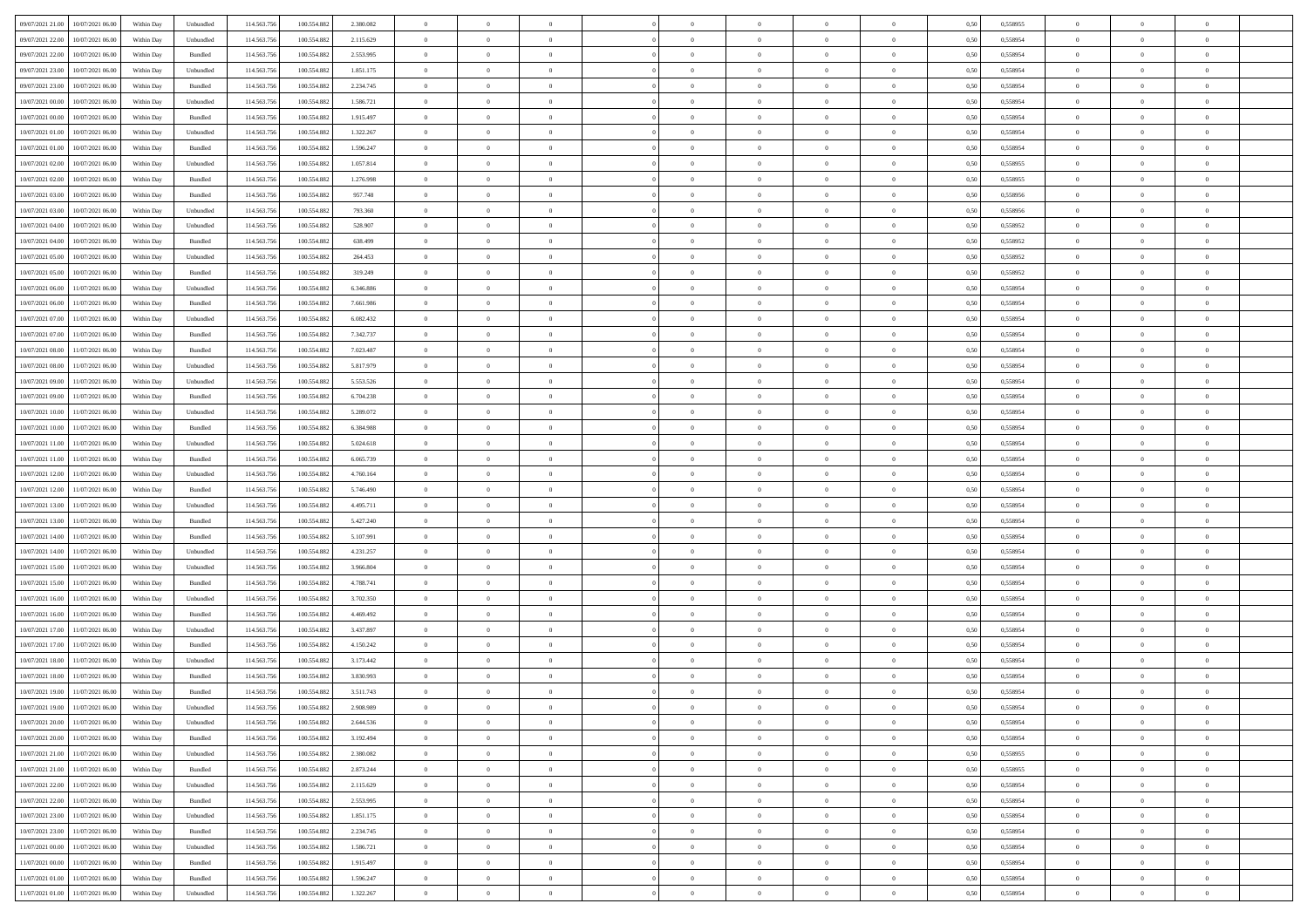|                                      |            |                             |             |             |           | $\overline{0}$ | $\overline{0}$ |                | $\overline{0}$ | $\theta$       |                | $\theta$       |      |          | $\theta$       | $\theta$       | $\overline{0}$ |  |
|--------------------------------------|------------|-----------------------------|-------------|-------------|-----------|----------------|----------------|----------------|----------------|----------------|----------------|----------------|------|----------|----------------|----------------|----------------|--|
| 11/07/2021 02:00 11/07/2021 06:00    | Within Day | Unbundled                   | 114.563.756 | 100.554.882 | 1.057.814 |                |                |                |                |                |                |                | 0,50 | 0,558955 |                |                |                |  |
| 11/07/2021 02:00<br>11/07/2021 06:00 | Within Day | Bundled                     | 114.563.75  | 100.554.88  | 1.276.998 | $\bf{0}$       | $\bf{0}$       | $\bf{0}$       | $\bf{0}$       | $\overline{0}$ | $\overline{0}$ | $\bf{0}$       | 0,50 | 0,558955 | $\,$ 0 $\,$    | $\bf{0}$       | $\overline{0}$ |  |
| 11/07/2021 03:00<br>11/07/2021 06:00 | Within Day | Unbundled                   | 114,563,75  | 100.554.882 | 793.360   | $\overline{0}$ | $\bf{0}$       | $\overline{0}$ | $\bf{0}$       | $\overline{0}$ | $\overline{0}$ | $\bf{0}$       | 0.50 | 0.558956 | $\overline{0}$ | $\overline{0}$ | $\overline{0}$ |  |
| 11/07/2021 03:00<br>11/07/2021 06:00 | Within Day | Bundled                     | 114.563.75  | 100.554.882 | 957.748   | $\overline{0}$ | $\overline{0}$ | $\overline{0}$ | $\overline{0}$ | $\theta$       | $\overline{0}$ | $\bf{0}$       | 0,50 | 0,558956 | $\,$ 0 $\,$    | $\,$ 0 $\,$    | $\overline{0}$ |  |
| 11/07/2021 04:00<br>11/07/2021 06:00 | Within Day | Unbundled                   | 114.563.75  | 100.554.882 | 528.907   | $\bf{0}$       | $\bf{0}$       | $\bf{0}$       | $\overline{0}$ | $\bf{0}$       | $\overline{0}$ | $\bf{0}$       | 0,50 | 0,558952 | $\,$ 0 $\,$    | $\bf{0}$       | $\overline{0}$ |  |
|                                      |            |                             |             |             |           |                |                |                |                |                |                |                |      |          |                |                |                |  |
| 11/07/2021 04:00<br>11/07/2021 06:00 | Within Day | Bundled                     | 114,563,75  | 100.554.882 | 638.499   | $\overline{0}$ | $\bf{0}$       | $\overline{0}$ | $\bf{0}$       | $\overline{0}$ | $\overline{0}$ | $\bf{0}$       | 0.50 | 0.558952 | $\,$ 0 $\,$    | $\bf{0}$       | $\overline{0}$ |  |
| 11/07/2021 05:00<br>11/07/2021 06:00 | Within Day | Unbundled                   | 114.563.75  | 100.554.882 | 264.453   | $\overline{0}$ | $\bf{0}$       | $\overline{0}$ | $\overline{0}$ | $\overline{0}$ | $\overline{0}$ | $\bf{0}$       | 0,50 | 0,558952 | $\,$ 0 $\,$    | $\theta$       | $\overline{0}$ |  |
| 11/07/2021 05:00<br>11/07/2021 06:00 | Within Day | Bundled                     | 114.563.75  | 100.554.88  | 319.249   | $\bf{0}$       | $\bf{0}$       | $\bf{0}$       | $\bf{0}$       | $\overline{0}$ | $\overline{0}$ | $\bf{0}$       | 0,50 | 0,558952 | $\,$ 0 $\,$    | $\bf{0}$       | $\overline{0}$ |  |
| 11/07/2021 06:00<br>12/07/2021 06:00 | Within Day | Bundled                     | 114,563,75  | 100.554.958 | 7.661.986 | $\overline{0}$ | $\bf{0}$       | $\overline{0}$ | $\bf{0}$       | $\overline{0}$ | $\overline{0}$ | $\bf{0}$       | 0.50 | 0.558954 | $\bf{0}$       | $\overline{0}$ | $\overline{0}$ |  |
| 11/07/2021 06:00<br>12/07/2021 06:00 | Within Day | Unbundled                   | 114.563.75  | 100.554.958 | 6.346.811 | $\bf{0}$       | $\bf{0}$       | $\overline{0}$ | $\overline{0}$ | $\overline{0}$ | $\overline{0}$ | $\bf{0}$       | 0,50 | 0,558954 | $\,$ 0 $\,$    | $\,$ 0 $\,$    | $\overline{0}$ |  |
| 11/07/2021 07:00<br>12/07/2021 06:00 | Within Day | Bundled                     | 114.563.75  | 100.554.958 | 7.342.737 | $\bf{0}$       | $\bf{0}$       | $\bf{0}$       | $\bf{0}$       | $\overline{0}$ | $\overline{0}$ | $\bf{0}$       | 0,50 | 0,558954 | $\,$ 0 $\,$    | $\bf{0}$       | $\overline{0}$ |  |
| 11/07/2021 07:00<br>12/07/2021 06:00 | Within Day | Unbundled                   | 114,563,75  | 100.554.958 | 6.082.361 | $\overline{0}$ | $\bf{0}$       | $\overline{0}$ | $\overline{0}$ | $\overline{0}$ | $\overline{0}$ | $\bf{0}$       | 0.50 | 0.558954 | $\bf{0}$       | $\,$ 0 $\,$    | $\,$ 0         |  |
|                                      |            |                             |             |             |           | $\overline{0}$ |                | $\overline{0}$ | $\theta$       | $\theta$       | $\overline{0}$ |                |      |          | $\,$ 0 $\,$    | $\,$ 0 $\,$    |                |  |
| 11/07/2021 08:00<br>12/07/2021 06:00 | Within Day | Bundled                     | 114.563.75  | 100.554.958 | 7.023.487 |                | $\bf{0}$       |                |                |                |                | $\bf{0}$       | 0,50 | 0,558954 |                |                | $\overline{0}$ |  |
| 11/07/2021 08:00<br>12/07/2021 06:00 | Within Day | Unbundled                   | 114.563.75  | 100.554.958 | 5.817.909 | $\bf{0}$       | $\overline{0}$ | $\bf{0}$       | $\bf{0}$       | $\bf{0}$       | $\overline{0}$ | $\bf{0}$       | 0,50 | 0,558954 | $\,$ 0 $\,$    | $\bf{0}$       | $\overline{0}$ |  |
| 11/07/2021 09:00<br>12/07/2021 06:00 | Within Day | Bundled                     | 114,563,75  | 100.554.958 | 6.704.238 | $\overline{0}$ | $\bf{0}$       | $\overline{0}$ | $\bf{0}$       | $\overline{0}$ | $\overline{0}$ | $\bf{0}$       | 0.50 | 0.558954 | $\,$ 0 $\,$    | $\bf{0}$       | $\overline{0}$ |  |
| 11/07/2021 09:00<br>12/07/2021 06:00 | Within Day | Unbundled                   | 114.563.75  | 100.554.958 | 5.553.459 | $\overline{0}$ | $\bf{0}$       | $\overline{0}$ | $\overline{0}$ | $\overline{0}$ | $\overline{0}$ | $\bf{0}$       | 0,50 | 0,558954 | $\theta$       | $\theta$       | $\overline{0}$ |  |
| 11/07/2021 11:00<br>12/07/2021 06:00 | Within Day | Unbundled                   | 114.563.75  | 100.554.958 | 5.024.559 | $\bf{0}$       | $\bf{0}$       | $\bf{0}$       | $\overline{0}$ | $\overline{0}$ | $\overline{0}$ | $\bf{0}$       | 0,50 | 0,558954 | $\,$ 0 $\,$    | $\bf{0}$       | $\overline{0}$ |  |
| 11/07/2021 11:00<br>12/07/2021 06:00 | Within Day | Bundled                     | 114,563,75  | 100.554.958 | 6.065.739 | $\overline{0}$ | $\bf{0}$       | $\overline{0}$ | $\bf{0}$       | $\bf{0}$       | $\overline{0}$ | $\bf{0}$       | 0.50 | 0.558954 | $\bf{0}$       | $\overline{0}$ | $\bf{0}$       |  |
| 11/07/2021 12:00<br>12/07/2021 06:00 | Within Day | Unbundled                   | 114.563.75  | 100.554.958 | 4.760.108 | $\overline{0}$ | $\bf{0}$       | $\overline{0}$ | $\overline{0}$ | $\overline{0}$ | $\overline{0}$ | $\bf{0}$       | 0,50 | 0,558954 | $\,$ 0 $\,$    | $\bf{0}$       | $\overline{0}$ |  |
| 11/07/2021 12:00<br>12/07/2021 06:00 | Within Day | Bundled                     | 114.563.75  | 100.554.958 | 5.746.490 | $\bf{0}$       | $\bf{0}$       | $\bf{0}$       | $\bf{0}$       | $\overline{0}$ | $\overline{0}$ | $\bf{0}$       | 0,50 | 0,558954 | $\,$ 0 $\,$    | $\bf{0}$       | $\overline{0}$ |  |
|                                      |            |                             |             |             |           |                |                |                |                |                |                |                |      |          |                |                |                |  |
| 11/07/2021 13:00<br>12/07/2021 06:00 | Within Day | Bundled                     | 114.563.75  | 100.554.958 | 5.427.240 | $\overline{0}$ | $\bf{0}$       | $\overline{0}$ | $\overline{0}$ | $\bf{0}$       | $\overline{0}$ | $\bf{0}$       | 0.50 | 0.558954 | $\bf{0}$       | $\,$ 0 $\,$    | $\,$ 0         |  |
| 11/07/2021 13:00<br>12/07/2021 06:00 | Within Day | Unbundled                   | 114.563.75  | 100.554.958 | 4.495.658 | $\overline{0}$ | $\overline{0}$ | $\overline{0}$ | $\overline{0}$ | $\theta$       | $\overline{0}$ | $\bf{0}$       | 0,50 | 0,558954 | $\theta$       | $\theta$       | $\overline{0}$ |  |
| 11/07/2021 14:00<br>12/07/2021 06:00 | Within Day | Unbundled                   | 114.563.75  | 100.554.958 | 4.231.207 | $\bf{0}$       | $\bf{0}$       | $\bf{0}$       | $\bf{0}$       | $\overline{0}$ | $\overline{0}$ | $\bf{0}$       | 0,50 | 0,558954 | $\,$ 0 $\,$    | $\bf{0}$       | $\overline{0}$ |  |
| 11/07/2021 14:00<br>12/07/2021 06:00 | Within Day | Bundled                     | 114,563,75  | 100.554.958 | 5.107.991 | $\overline{0}$ | $\bf{0}$       | $\overline{0}$ | $\bf{0}$       | $\overline{0}$ | $\overline{0}$ | $\bf{0}$       | 0.50 | 0.558954 | $\,$ 0 $\,$    | $\overline{0}$ | $\overline{0}$ |  |
| 11/07/2021 15:00<br>12/07/2021 06:00 | Within Day | Unbundled                   | 114.563.75  | 100.554.958 | 3.966.756 | $\overline{0}$ | $\overline{0}$ | $\overline{0}$ | $\overline{0}$ | $\overline{0}$ | $\overline{0}$ | $\bf{0}$       | 0,50 | 0,558954 | $\,$ 0 $\,$    | $\theta$       | $\overline{0}$ |  |
| 11/07/2021 15:00<br>12/07/2021 06:00 | Within Day | Bundled                     | 114.563.75  | 100.554.958 | 4.788.741 | $\bf{0}$       | $\overline{0}$ | $\bf{0}$       | $\overline{0}$ | $\overline{0}$ | $\overline{0}$ | $\bf{0}$       | 0,50 | 0,558954 | $\,$ 0 $\,$    | $\bf{0}$       | $\overline{0}$ |  |
| 11/07/2021 16:00<br>12/07/2021 06:00 | Within Day | Unbundled                   | 114,563,75  | 100.554.958 | 3.702.306 | $\overline{0}$ | $\bf{0}$       | $\overline{0}$ | $\bf{0}$       | $\overline{0}$ | $\overline{0}$ | $\bf{0}$       | 0.50 | 0.558954 | $\bf{0}$       | $\overline{0}$ | $\overline{0}$ |  |
| 11/07/2021 16:00<br>12/07/2021 06:00 | Within Day | Bundled                     | 114.563.75  | 100.554.958 | 4.469.492 | $\overline{0}$ | $\bf{0}$       | $\overline{0}$ | $\overline{0}$ | $\overline{0}$ | $\overline{0}$ | $\bf{0}$       | 0,50 | 0,558954 | $\theta$       | $\bf{0}$       | $\overline{0}$ |  |
|                                      |            |                             |             |             |           | $\bf{0}$       | $\bf{0}$       | $\bf{0}$       |                | $\overline{0}$ |                |                |      |          | $\,$ 0 $\,$    | $\bf{0}$       | $\overline{0}$ |  |
| 11/07/2021 17:00<br>12/07/2021 06:00 | Within Day | Unbundled                   | 114.563.75  | 100.554.958 | 3.437.856 |                |                |                | $\bf{0}$       |                | $\bf{0}$       | $\bf{0}$       | 0,50 | 0,558954 |                |                |                |  |
| 11/07/2021 17:00<br>12/07/2021 06:00 | Within Day | Bundled                     | 114,563,75  | 100.554.958 | 4.150.242 | $\overline{0}$ | $\bf{0}$       | $\overline{0}$ | $\overline{0}$ | $\bf{0}$       | $\overline{0}$ | $\bf{0}$       | 0.50 | 0.558954 | $\bf{0}$       | $\,$ 0 $\,$    | $\,$ 0         |  |
| 11/07/2021 18:00<br>12/07/2021 06:00 | Within Day | Bundled                     | 114.563.75  | 100.554.958 | 3.830.993 | $\overline{0}$ | $\overline{0}$ | $\overline{0}$ | $\overline{0}$ | $\overline{0}$ | $\overline{0}$ | $\bf{0}$       | 0.50 | 0.558954 | $\theta$       | $\theta$       | $\overline{0}$ |  |
| 11/07/2021 18:00<br>12/07/2021 06:00 | Within Day | Unbundled                   | 114.563.75  | 100.554.958 | 3.173.405 | $\bf{0}$       | $\bf{0}$       | $\bf{0}$       | $\bf{0}$       | $\overline{0}$ | $\overline{0}$ | $\bf{0}$       | 0,50 | 0,558954 | $\,$ 0 $\,$    | $\bf{0}$       | $\overline{0}$ |  |
| 11/07/2021 19:00<br>12/07/2021 06:00 | Within Day | Unbundled                   | 114,563,75  | 100.554.958 | 2.908.954 | $\overline{0}$ | $\bf{0}$       | $\overline{0}$ | $\bf{0}$       | $\overline{0}$ | $\overline{0}$ | $\bf{0}$       | 0.50 | 0.558954 | $\,$ 0 $\,$    | $\bf{0}$       | $\overline{0}$ |  |
| 11/07/2021 19:00<br>12/07/2021 06:00 | Within Dav | Bundled                     | 114.563.75  | 100.554.958 | 3.511.743 | $\overline{0}$ | $\overline{0}$ | $\overline{0}$ | $\overline{0}$ | $\overline{0}$ | $\overline{0}$ | $\bf{0}$       | 0.50 | 0,558954 | $\theta$       | $\theta$       | $\overline{0}$ |  |
| 11/07/2021 20:00<br>12/07/2021 06:00 | Within Day | Unbundled                   | 114.563.75  | 100.554.958 | 2.644.504 | $\bf{0}$       | $\bf{0}$       | $\bf{0}$       | $\bf{0}$       | $\overline{0}$ | $\overline{0}$ | $\bf{0}$       | 0,50 | 0,558954 | $\,$ 0 $\,$    | $\bf{0}$       | $\overline{0}$ |  |
| 11/07/2021 20:00<br>12/07/2021 06:00 | Within Day | Bundled                     | 114,563,75  | 100.554.958 | 3.192.494 | $\overline{0}$ | $\bf{0}$       | $\overline{0}$ | $\bf{0}$       | $\overline{0}$ | $\overline{0}$ | $\bf{0}$       | 0.50 | 0.558954 | $\bf{0}$       | $\overline{0}$ | $\overline{0}$ |  |
| 11/07/2021 21:00<br>12/07/2021 06:00 | Within Day | Unbundled                   | 114.563.75  | 100,554,958 | 2.380.054 | $\overline{0}$ | $\overline{0}$ | $\overline{0}$ | $\overline{0}$ | $\overline{0}$ | $\overline{0}$ | $\bf{0}$       | 0.50 | 0,558955 | $\theta$       | $\theta$       | $\overline{0}$ |  |
|                                      |            |                             |             |             |           |                |                |                |                |                |                |                |      |          |                |                |                |  |
| 11/07/2021 21:00<br>12/07/2021 06:00 | Within Day | Bundled                     | 114.563.75  | 100.554.958 | 2.873.244 | $\bf{0}$       | $\bf{0}$       | $\bf{0}$       | $\bf{0}$       | $\overline{0}$ | $\bf{0}$       | $\bf{0}$       | 0,50 | 0,558955 | $\,$ 0 $\,$    | $\bf{0}$       | $\overline{0}$ |  |
| 11/07/2021 22:00<br>12/07/2021 06:00 | Within Day | Unbundled                   | 114.563.75  | 100.554.958 | 2.115.603 | $\overline{0}$ | $\bf{0}$       | $\overline{0}$ | $\overline{0}$ | $\bf{0}$       | $\overline{0}$ | $\bf{0}$       | 0.50 | 0.558954 | $\,$ 0 $\,$    | $\,$ 0 $\,$    | $\,$ 0         |  |
| 11/07/2021 22:00<br>12/07/2021 06:00 | Within Day | Bundled                     | 114.563.75  | 100.554.958 | 2.553.995 | $\overline{0}$ | $\overline{0}$ | $\overline{0}$ | $\overline{0}$ | $\overline{0}$ | $\overline{0}$ | $\bf{0}$       | 0.50 | 0.558954 | $\theta$       | $\theta$       | $\overline{0}$ |  |
| 11/07/2021 23:00<br>12/07/2021 06:00 | Within Day | Unbundled                   | 114.563.75  | 100.554.958 | 1.851.153 | $\bf{0}$       | $\bf{0}$       | $\bf{0}$       | $\bf{0}$       | $\overline{0}$ | $\overline{0}$ | $\bf{0}$       | 0,50 | 0,558954 | $\,$ 0 $\,$    | $\bf{0}$       | $\overline{0}$ |  |
| 11/07/2021 23:00<br>12/07/2021 06:00 | Within Day | Bundled                     | 114,563,75  | 100.554.958 | 2.234.745 | $\overline{0}$ | $\bf{0}$       | $\overline{0}$ | $\bf{0}$       | $\overline{0}$ | $\overline{0}$ | $\bf{0}$       | 0.50 | 0.558954 | $\bf{0}$       | $\bf{0}$       | $\overline{0}$ |  |
| 12/07/2021 00:00<br>12/07/2021 06:00 | Within Dav | Bundled                     | 114.563.75  | 100,554,958 | 1.915.497 | $\overline{0}$ | $\overline{0}$ | $\overline{0}$ | $\theta$       | $\theta$       | $\overline{0}$ | $\overline{0}$ | 0.5( | 0,558954 | $\theta$       | $\theta$       | $\overline{0}$ |  |
| 12/07/2021 00:00<br>12/07/2021 06:00 | Within Day | Unbundled                   | 114.563.75  | 100.554.958 | 1.586.703 | $\bf{0}$       | $\bf{0}$       | $\bf{0}$       | $\bf{0}$       | $\bf{0}$       | $\overline{0}$ | $\bf{0}$       | 0,50 | 0,558954 | $\overline{0}$ | $\overline{0}$ | $\overline{0}$ |  |
| 12/07/2021 01:00 12/07/2021 06:00    | Within Day | $\ensuremath{\mathsf{Unb}}$ | 114.563.756 | 100.554.958 | 1.322.251 | $\bf{0}$       | $\theta$       |                | $\overline{0}$ |                |                |                | 0,50 | 0.558954 | $\theta$       | $\bf{0}$       |                |  |
| 12/07/2021 01:00 12/07/2021 06:00    |            |                             |             |             |           | $\overline{0}$ | $\overline{0}$ | $\Omega$       |                | $\overline{0}$ |                |                |      |          | $\theta$       | $\theta$       | $\overline{0}$ |  |
|                                      | Within Day | Bundled                     | 114.563.756 | 100.554.958 | 1.596.247 |                |                |                | $\theta$       |                | $\overline{0}$ | $\bf{0}$       | 0,50 | 0,558954 |                |                |                |  |
| 12/07/2021 02:00<br>12/07/2021 06:00 | Within Day | Unbundled                   | 114.563.75  | 100.554.958 | 1.057.801 | $\overline{0}$ | $\bf{0}$       | $\overline{0}$ | $\overline{0}$ | $\bf{0}$       | $\overline{0}$ | $\bf{0}$       | 0,50 | 0,558955 | $\bf{0}$       | $\overline{0}$ | $\bf{0}$       |  |
| 12/07/2021 02:00 12/07/2021 06:00    | Within Day | Bundled                     | 114,563,756 | 100.554.958 | 1.276.998 | $\overline{0}$ | $\overline{0}$ | $\overline{0}$ | $\overline{0}$ | $\mathbf{0}$   | $\overline{0}$ | $\,$ 0 $\,$    | 0.50 | 0.558955 | $\overline{0}$ | $\bf{0}$       | $\bf{0}$       |  |
| 12/07/2021 03:00 12/07/2021 06:00    | Within Day | Unbundled                   | 114.563.756 | 100.554.958 | 793.351   | $\overline{0}$ | $\overline{0}$ | $\overline{0}$ | $\overline{0}$ | $\overline{0}$ | $\overline{0}$ | $\bf{0}$       | 0,50 | 0,558956 | $\overline{0}$ | $\theta$       | $\overline{0}$ |  |
| 12/07/2021 03:00<br>12/07/2021 06:00 | Within Day | Bundled                     | 114.563.75  | 100.554.958 | 957.748   | $\overline{0}$ | $\bf{0}$       | $\overline{0}$ | $\overline{0}$ | $\bf{0}$       | $\overline{0}$ | $\bf{0}$       | 0,50 | 0,558956 | $\bf{0}$       | $\overline{0}$ | $\overline{0}$ |  |
| 12/07/2021 04:00<br>12/07/2021 06:00 | Within Day | Unbundled                   | 114.563.756 | 100.554.958 | 528,901   | $\overline{0}$ | $\bf{0}$       | $\overline{0}$ | $\overline{0}$ | $\bf{0}$       | $\overline{0}$ | $\bf{0}$       | 0.50 | 0.558952 | $\,$ 0 $\,$    | $\overline{0}$ | $\overline{0}$ |  |
| 12/07/2021 04:00<br>12/07/2021 06:00 | Within Dav | Bundled                     | 114.563.756 | 100.554.958 | 638,499   | $\overline{0}$ | $\overline{0}$ | $\overline{0}$ | $\overline{0}$ | $\overline{0}$ | $\overline{0}$ | $\bf{0}$       | 0.50 | 0,558952 | $\overline{0}$ | $\theta$       | $\overline{0}$ |  |
| 12/07/2021 06:00<br>12/07/2021 05:00 | Within Day | Bundled                     | 114.563.75  | 100.554.958 | 319.249   | $\overline{0}$ | $\overline{0}$ | $\overline{0}$ | $\overline{0}$ | $\overline{0}$ | $\overline{0}$ | $\bf{0}$       | 0,50 | 0,558952 | $\bf{0}$       | $\overline{0}$ | $\,$ 0         |  |
| 12/07/2021 05:00<br>12/07/2021 06:00 |            | Unbundled                   | 114.563.75  | 100.554.958 | 264.450   | $\overline{0}$ | $\overline{0}$ |                |                | $\overline{0}$ | $\overline{0}$ |                | 0.50 | 0.558952 | $\mathbf{0}$   | $\bf{0}$       | $\,$ 0         |  |
|                                      | Within Day |                             |             |             |           |                |                | $\overline{0}$ | $\overline{0}$ |                |                | $\bf{0}$       |      |          |                |                |                |  |
| 12/07/2021 06:00 13/07/2021 06:00    | Within Dav | Unbundled                   | 114.563.756 | 100.554.956 | 6.346.811 | $\overline{0}$ | $\overline{0}$ | $\overline{0}$ | $\overline{0}$ | $\overline{0}$ | $\overline{0}$ | $\bf{0}$       | 0,50 | 0,558954 | $\overline{0}$ | $\theta$       | $\overline{0}$ |  |
| 12/07/2021 06:00<br>13/07/2021 06:00 | Within Day | Bundled                     | 114.563.75  | 100.554.956 | 7.661.988 | $\overline{0}$ | $\bf{0}$       | $\overline{0}$ | $\overline{0}$ | $\overline{0}$ | $\overline{0}$ | $\bf{0}$       | 0,50 | 0,558954 | $\bf{0}$       | $\overline{0}$ | $\bf{0}$       |  |
| 12/07/2021 07:00 13/07/2021 06:00    | Within Day | ${\sf Unbundred}$           | 114.563.756 | 100.554.956 | 6.082.361 | $\overline{0}$ | $\bf{0}$       | $\overline{0}$ | $\overline{0}$ | $\,$ 0 $\,$    | $\overline{0}$ | $\bf{0}$       | 0,50 | 0,558954 | $\overline{0}$ | $\,$ 0 $\,$    | $\,$ 0 $\,$    |  |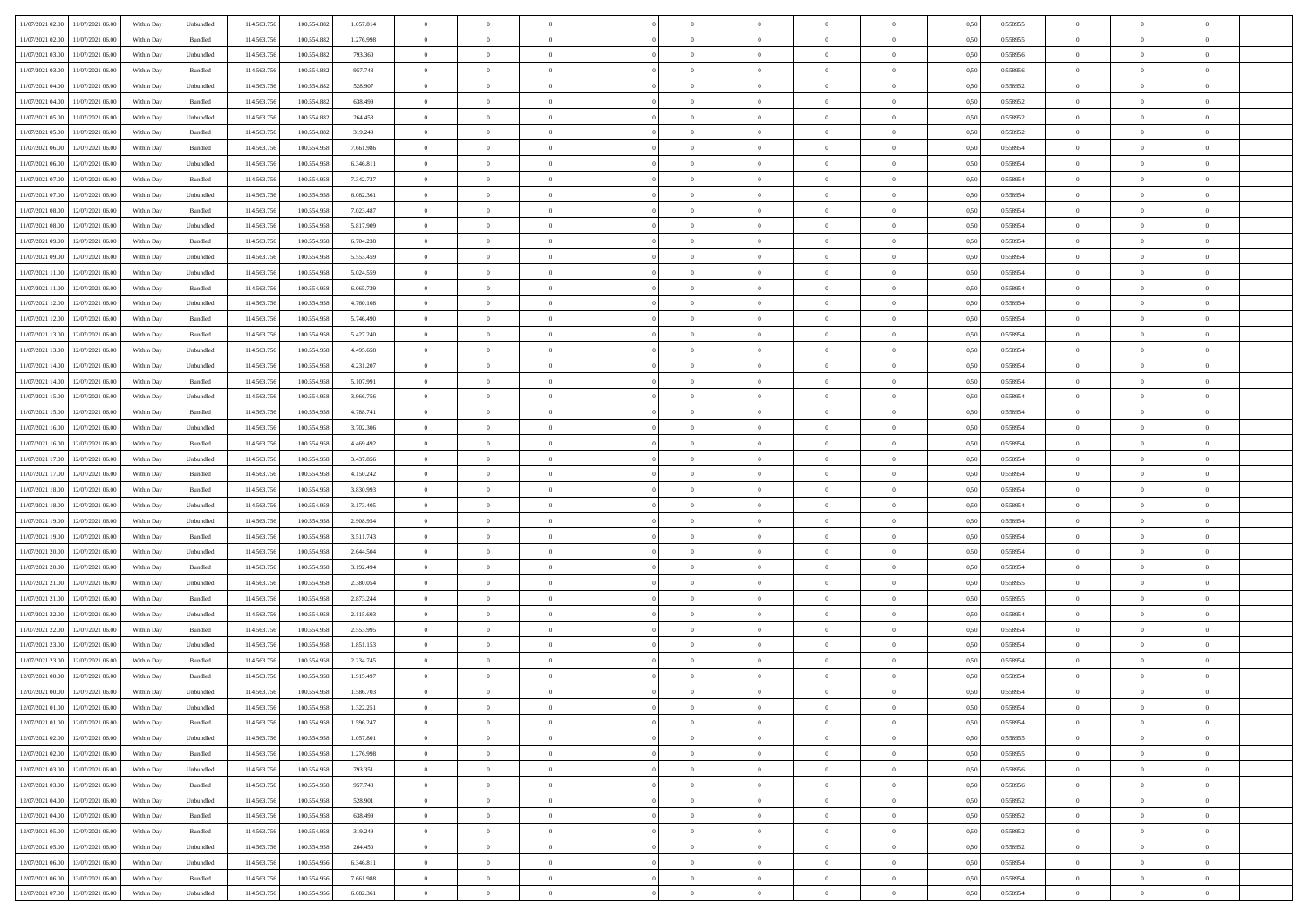|                                                  |            |           | 114.563.75  |             |            | $\overline{0}$ | $\theta$       |                | $\overline{0}$ | $\theta$       |                | $\theta$       |      |          | $\theta$       | $\theta$       | $\theta$       |  |
|--------------------------------------------------|------------|-----------|-------------|-------------|------------|----------------|----------------|----------------|----------------|----------------|----------------|----------------|------|----------|----------------|----------------|----------------|--|
| 12/07/2021 07:00 13/07/2021 06:00                | Within Day | Bundled   |             | 100.554.956 | 7.342.739  |                |                |                |                |                |                |                | 0,50 | 0,558954 |                |                |                |  |
| 12/07/2021 08:00<br>13/07/2021 06:00             | Within Day | Unbundled | 114.563.75  | 100.554.95  | 5.817.909  | $\bf{0}$       | $\bf{0}$       | $\bf{0}$       | $\bf{0}$       | $\overline{0}$ | $\overline{0}$ | $\bf{0}$       | 0,50 | 0,558954 | $\,$ 0 $\,$    | $\bf{0}$       | $\overline{0}$ |  |
| 12/07/2021 08:00<br>13/07/2021 06:00             | Within Day | Bundled   | 114,563,75  | 100.554.956 | 7.023.489  | $\overline{0}$ | $\bf{0}$       | $\overline{0}$ | $\bf{0}$       | $\bf{0}$       | $\overline{0}$ | $\bf{0}$       | 0.50 | 0.558954 | $\bf{0}$       | $\overline{0}$ | $\bf{0}$       |  |
| 12/07/2021 09:00<br>13/07/2021 06:00             | Within Day | Unbundled | 114.563.75  | 100.554.956 | 5.553.459  | $\overline{0}$ | $\overline{0}$ | $\overline{0}$ | $\theta$       | $\theta$       | $\overline{0}$ | $\bf{0}$       | 0,50 | 0,558954 | $\theta$       | $\theta$       | $\overline{0}$ |  |
|                                                  |            |           |             |             |            |                |                |                |                |                |                |                |      |          |                |                |                |  |
| 12/07/2021 09:00<br>13/07/2021 06:00             | Within Day | Bundled   | 114.563.75  | 100.554.95  | 6.704.240  | $\bf{0}$       | $\overline{0}$ | $\bf{0}$       | $\overline{0}$ | $\bf{0}$       | $\overline{0}$ | $\bf{0}$       | 0,50 | 0,558954 | $\,$ 0 $\,$    | $\bf{0}$       | $\overline{0}$ |  |
| 12/07/2021 10:00<br>13/07/2021 06:00             | Within Day | Unbundled | 114,563,75  | 100.554.95  | 5.289.009  | $\overline{0}$ | $\bf{0}$       | $\overline{0}$ | $\bf{0}$       | $\overline{0}$ | $\theta$       | $\bf{0}$       | 0.50 | 0.558954 | $\,$ 0 $\,$    | $\theta$       | $\overline{0}$ |  |
| 12/07/2021 10:00<br>13/07/2021 06:00             | Within Day | Bundled   | 114.563.75  | 100.554.956 | 6.384.990  | $\overline{0}$ | $\overline{0}$ | $\overline{0}$ | $\overline{0}$ | $\overline{0}$ | $\overline{0}$ | $\bf{0}$       | 0,50 | 0,558954 | $\theta$       | $\theta$       | $\overline{0}$ |  |
| 12/07/2021 11:00<br>13/07/2021 06:00             | Within Day | Bundled   | 114.563.75  | 100.554.95  | 6.065.741  | $\bf{0}$       | $\bf{0}$       | $\bf{0}$       | $\overline{0}$ | $\overline{0}$ | $\overline{0}$ | $\bf{0}$       | 0,50 | 0,558954 | $\,$ 0 $\,$    | $\bf{0}$       | $\overline{0}$ |  |
| 12/07/2021 11:00<br>13/07/2021 06:00             | Within Day | Unbundled | 114,563,75  | 100.554.956 | 5.024.559  | $\overline{0}$ | $\bf{0}$       | $\overline{0}$ | $\bf{0}$       | $\overline{0}$ | $\overline{0}$ | $\bf{0}$       | 0.50 | 0.558954 | $\bf{0}$       | $\overline{0}$ | $\overline{0}$ |  |
|                                                  |            |           |             |             |            |                |                |                |                |                |                |                |      |          |                |                |                |  |
| 12/07/2021 12:00<br>13/07/2021 06:00             | Within Day | Unbundled | 114.563.75  | 100.554.956 | 4.760.108  | $\bf{0}$       | $\bf{0}$       | $\overline{0}$ | $\overline{0}$ | $\overline{0}$ | $\overline{0}$ | $\bf{0}$       | 0,50 | 0,558954 | $\,$ 0 $\,$    | $\bf{0}$       | $\overline{0}$ |  |
| 12/07/2021 12:00<br>13/07/2021 06:00             | Within Day | Bundled   | 114.563.75  | 100.554.95  | 5.746.492  | $\bf{0}$       | $\bf{0}$       | $\bf{0}$       | $\bf{0}$       | $\overline{0}$ | $\overline{0}$ | $\bf{0}$       | 0,50 | 0,558954 | $\,$ 0 $\,$    | $\bf{0}$       | $\overline{0}$ |  |
| 12/07/2021 13:00<br>13/07/2021 06:00             | Within Day | Unbundled | 114,563,75  | 100.554.956 | 4.495.658  | $\overline{0}$ | $\bf{0}$       | $\overline{0}$ | $\overline{0}$ | $\overline{0}$ | $\overline{0}$ | $\bf{0}$       | 0.50 | 0.558954 | $\bf{0}$       | $\overline{0}$ | $\,$ 0         |  |
| 12/07/2021 13:00<br>13/07/2021 06:00             | Within Day | Bundled   | 114.563.75  | 100.554.956 | 5.427.242  | $\overline{0}$ | $\overline{0}$ | $\overline{0}$ | $\theta$       | $\theta$       | $\overline{0}$ | $\bf{0}$       | 0,50 | 0,558954 | $\,$ 0 $\,$    | $\theta$       | $\overline{0}$ |  |
|                                                  |            |           |             |             |            |                | $\overline{0}$ |                |                |                | $\overline{0}$ |                |      |          | $\,$ 0 $\,$    | $\bf{0}$       | $\overline{0}$ |  |
| 12/07/2021 14:00<br>13/07/2021 06:00             | Within Day | Unbundled | 114.563.75  | 100.554.95  | 4.231.207  | $\bf{0}$       |                | $\bf{0}$       | $\bf{0}$       | $\bf{0}$       |                | $\bf{0}$       | 0,50 | 0,558954 |                |                |                |  |
| 12/07/2021 14:00<br>13/07/2021 06:00             | Within Day | Bundled   | 114,563,75  | 100.554.956 | 5.107.992  | $\overline{0}$ | $\bf{0}$       | $\overline{0}$ | $\bf{0}$       | $\overline{0}$ | $\theta$       | $\bf{0}$       | 0.50 | 0.558954 | $\,$ 0 $\,$    | $\theta$       | $\overline{0}$ |  |
| 12/07/2021 15:00<br>13/07/2021 06:00             | Within Day | Unbundled | 114.563.75  | 100.554.956 | 3.966.756  | $\overline{0}$ | $\overline{0}$ | $\overline{0}$ | $\overline{0}$ | $\overline{0}$ | $\overline{0}$ | $\bf{0}$       | 0,50 | 0,558954 | $\theta$       | $\theta$       | $\overline{0}$ |  |
| 12/07/2021 15:00<br>13/07/2021 06:00             | Within Day | Bundled   | 114.563.75  | 100.554.95  | 4.788.743  | $\bf{0}$       | $\bf{0}$       | $\bf{0}$       | $\overline{0}$ | $\overline{0}$ | $\overline{0}$ | $\bf{0}$       | 0,50 | 0,558954 | $\,$ 0 $\,$    | $\bf{0}$       | $\overline{0}$ |  |
| 12/07/2021 16:00<br>13/07/2021 06:00             | Within Day | Bundled   | 114,563,75  | 100.554.95  | 4.469.493  | $\overline{0}$ | $\bf{0}$       | $\overline{0}$ | $\bf{0}$       | $\overline{0}$ | $\overline{0}$ | $\bf{0}$       | 0.50 | 0.558954 | $\bf{0}$       | $\overline{0}$ | $\bf{0}$       |  |
|                                                  |            |           |             |             |            |                |                |                |                |                |                |                |      |          |                |                |                |  |
| 12/07/2021 16:00<br>13/07/2021 06:00             | Within Day | Unbundled | 114.563.75  | 100.554.956 | 3.702.306  | $\overline{0}$ | $\bf{0}$       | $\overline{0}$ | $\overline{0}$ | $\overline{0}$ | $\overline{0}$ | $\bf{0}$       | 0,50 | 0,558954 | $\,$ 0 $\,$    | $\bf{0}$       | $\overline{0}$ |  |
| 12/07/2021 17:00<br>13/07/2021 06:00             | Within Day | Unbundled | 114.563.75  | 100.554.95  | 3.437.856  | $\bf{0}$       | $\bf{0}$       | $\bf{0}$       | $\bf{0}$       | $\overline{0}$ | $\overline{0}$ | $\bf{0}$       | 0,50 | 0,558954 | $\,$ 0 $\,$    | $\bf{0}$       | $\overline{0}$ |  |
| 12/07/2021 17:00<br>13/07/2021 06:00             | Within Day | Bundled   | 114,563,75  | 100.554.956 | 4.150.244  | $\overline{0}$ | $\bf{0}$       | $\overline{0}$ | $\overline{0}$ | $\bf{0}$       | $\overline{0}$ | $\bf{0}$       | 0.50 | 0.558954 | $\bf{0}$       | $\overline{0}$ | $\,$ 0         |  |
| 12/07/2021 18:00<br>13/07/2021 06:00             | Within Day | Unbundled | 114.563.75  | 100.554.956 | 3.173.405  | $\overline{0}$ | $\overline{0}$ | $\overline{0}$ | $\theta$       | $\theta$       | $\overline{0}$ | $\bf{0}$       | 0,50 | 0,558954 | $\theta$       | $\theta$       | $\overline{0}$ |  |
| 12/07/2021 18:00<br>13/07/2021 06:00             | Within Day | Bundled   | 114.563.75  | 100.554.95  | 3.830.994  | $\bf{0}$       | $\bf{0}$       | $\bf{0}$       | $\bf{0}$       | $\overline{0}$ | $\overline{0}$ | $\bf{0}$       | 0,50 | 0,558954 | $\,$ 0 $\,$    | $\bf{0}$       | $\overline{0}$ |  |
|                                                  |            |           |             |             |            |                |                |                |                |                |                |                |      |          |                |                |                |  |
| 12/07/2021 19:00<br>13/07/2021 06:00             | Within Day | Unbundled | 114,563,75  | 100.554.95  | 2.908.954  | $\overline{0}$ | 50.408         | $\overline{0}$ | $\bf{0}$       | $\overline{0}$ | $\theta$       | $\bf{0}$       | 0.50 | 0.558954 | $\,$ 0 $\,$    | $\theta$       | $\overline{0}$ |  |
| 12/07/2021 19:00<br>13/07/2021 06:00             | Within Day | Bundled   | 114.563.75  | 100.554.956 | 3.511.744  | $\overline{0}$ | $\overline{0}$ | $\overline{0}$ | $\overline{0}$ | $\overline{0}$ | $\overline{0}$ | $\bf{0}$       | 0,50 | 0,558954 | $\theta$       | $\theta$       | $\overline{0}$ |  |
| 12/07/2021 20:00<br>13/07/2021 06:00             | Within Day | Unbundled | 114.563.75  | 100.605.36  | 2.598.678  | $\bf{0}$       | $\overline{0}$ | $\bf{0}$       | $\overline{0}$ | $\overline{0}$ | $\overline{0}$ | $\bf{0}$       | 0,50 | 0,558954 | $\,$ 0 $\,$    | $\bf{0}$       | $\overline{0}$ |  |
| 12/07/2021 20:00<br>13/07/2021 06:00             | Within Day | Bundled   | 114.563.75  | 100.605.36  | 3.192.495  | $\overline{0}$ | $\bf{0}$       | $\overline{0}$ | $\bf{0}$       | $\overline{0}$ | $\overline{0}$ | $\bf{0}$       | 0.50 | 0.558954 | $\bf{0}$       | $\overline{0}$ | $\overline{0}$ |  |
| 12/07/2021 21:00<br>13/07/2021 06:00             | Within Day | Unbundled | 114.563.75  | 100.605.364 | 2.338.811  | $\overline{0}$ | $\bf{0}$       | $\overline{0}$ | $\overline{0}$ | $\overline{0}$ | $\overline{0}$ | $\bf{0}$       | 0,50 | 0,558955 | $\theta$       | $\theta$       | $\overline{0}$ |  |
| 12/07/2021 21:00<br>13/07/2021 06:00             | Within Day | Bundled   | 114.563.75  | 100.605.36  | 2.873.245  | $\bf{0}$       | $\bf{0}$       | $\bf{0}$       | $\bf{0}$       | $\overline{0}$ | $\overline{0}$ | $\bf{0}$       | 0,50 | 0,558955 | $\,$ 0 $\,$    | $\bf{0}$       | $\overline{0}$ |  |
|                                                  |            |           |             |             |            |                |                |                |                |                |                |                |      |          |                |                |                |  |
| 12/07/2021 22:00<br>13/07/2021 06:00             | Within Day | Bundled   | 114,563,75  | 100.605.36  | 2.553.995  | $\overline{0}$ | 121.023        | $\overline{0}$ | 1,570764       | $\bf{0}$       | $\overline{0}$ | $\bf{0}$       | 0.50 | 0.558954 | $\bf{0}$       | $\overline{0}$ | $\,$ 0         |  |
| 12/07/2021 22:00<br>13/07/2021 06:00             | Within Day | Unbundled | 114.563.75  | 100,605.36  | 2.078.943  | $\overline{0}$ | $\overline{0}$ | $\overline{0}$ | $\overline{0}$ | $\overline{0}$ | $\overline{0}$ | $\bf{0}$       | 0.50 | 0.558954 | $\theta$       | $\theta$       | $\overline{0}$ |  |
|                                                  |            |           |             |             |            |                |                |                |                |                |                |                |      |          |                |                |                |  |
| 12/07/2021 23:00<br>13/07/2021 06:00             | Within Day | Unbundled | 114.563.75  | 100.726.38  | 1.819.075  | $\bf{0}$       | $\overline{0}$ | $\bf{0}$       | $\bf{0}$       | $\overline{0}$ | $\overline{0}$ | $\bf{0}$       | 0,50 | 0,558954 | $\,$ 0 $\,$    | $\bf{0}$       | $\overline{0}$ |  |
| 12/07/2021 23:00<br>13/07/2021 06:00             | Within Day | Bundled   | 114,563,75  | 100.726.38  | 2.128.851  | $\overline{0}$ | $\bf{0}$       | $\overline{0}$ | $\bf{0}$       | $\overline{0}$ | $\overline{0}$ | $\bf{0}$       | 0.50 | 0.558954 | $\,$ 0 $\,$    | $\bf{0}$       | $\overline{0}$ |  |
|                                                  |            |           |             |             |            |                |                |                |                |                |                |                |      |          |                |                |                |  |
| 13/07/2021 00:00<br>13/07/2021 06:00             | Within Dav | Unbundled | 114.563.75  | 100.726.387 | 1.559.206  | $\overline{0}$ | $\overline{0}$ | $\overline{0}$ | $\overline{0}$ | $\overline{0}$ | $\overline{0}$ | $\bf{0}$       | 0.5( | 0,558954 | $\theta$       | $\theta$       | $\overline{0}$ |  |
| 13/07/2021 00:00<br>13/07/2021 06:00             | Within Day | Bundled   | 114.563.75  | 100.726.38  | 1.824.730  | $\bf{0}$       | $\bf{0}$       | $\bf{0}$       | $\bf{0}$       | $\overline{0}$ | $\overline{0}$ | $\bf{0}$       | 0,50 | 0,558954 | $\,$ 0 $\,$    | $\bf{0}$       | $\overline{0}$ |  |
| 13/07/2021 01:00<br>13/07/2021 06:00             | Within Day | Unbundled | 114,563,75  | 100.726.38  | 1.299.339  | $\overline{0}$ | $\bf{0}$       | $\overline{0}$ | $\bf{0}$       | $\overline{0}$ | $\overline{0}$ | $\bf{0}$       | 0.50 | 0.558954 | $\bf{0}$       | $\overline{0}$ | $\bf{0}$       |  |
| 13/07/2021 01:00<br>13/07/2021 06:00             | Within Dav | Bundled   | 114.563.75  | 100.726.387 | 1.520.608  | $\overline{0}$ | $\overline{0}$ | $\overline{0}$ | $\overline{0}$ | $\overline{0}$ | $\overline{0}$ | $\bf{0}$       | 0.50 | 0,558954 | $\theta$       | $\theta$       | $\overline{0}$ |  |
| 13/07/2021 02:00<br>13/07/2021 06:00             | Within Day | Unbundled | 114.563.75  | 100.726.38  | 1.039.471  | $\bf{0}$       | $\bf{0}$       | $\bf{0}$       | $\bf{0}$       | $\overline{0}$ | $\overline{0}$ | $\bf{0}$       | 0,50 | 0,558955 | $\,$ 0 $\,$    | $\bf{0}$       | $\overline{0}$ |  |
|                                                  |            | Bundled   | 114,563,75  | 100.726.387 |            |                |                |                |                |                | $\overline{0}$ |                | 0.50 | 0.558955 |                |                |                |  |
| 13/07/2021 02:00<br>13/07/2021 06:00             | Within Day |           |             |             | 1.216.486  | $\overline{0}$ | $\bf{0}$       | $\overline{0}$ | $\overline{0}$ | $\bf{0}$       |                | $\bf{0}$       |      |          | $\bf{0}$       | $\overline{0}$ | $\,$ 0         |  |
| 13/07/2021 03:00<br>13/07/2021 06:00             | Within Dav | Unbundled | 114.563.75  | 100.726.387 | 779.603    | $\overline{0}$ | $\overline{0}$ | $\overline{0}$ | $\overline{0}$ | $\overline{0}$ | $\overline{0}$ | $\bf{0}$       | 0.50 | 0,558956 | $\theta$       | $\theta$       | $\overline{0}$ |  |
| 13/07/2021 03:00<br>13/07/2021 06:00             | Within Day | Bundled   | 114.563.75  | 100.726.38  | 912.364    | $\bf{0}$       | $\bf{0}$       | $\bf{0}$       | $\bf{0}$       | $\overline{0}$ | $\overline{0}$ | $\bf{0}$       | 0,50 | 0,558956 | $\,$ 0 $\,$    | $\bf{0}$       | $\overline{0}$ |  |
| 13/07/2021 04:00<br>13/07/2021 06:00             | Within Day | Unbundled | 114,563,75  | 100.726.38  | 519.735    | $\overline{0}$ | $\overline{0}$ | $\overline{0}$ | $\bf{0}$       | $\overline{0}$ | $\overline{0}$ | $\bf{0}$       | 0.50 | 0.558952 | $\bf{0}$       | $\theta$       | $\overline{0}$ |  |
| 13/07/2021 04:00<br>13/07/2021 06:00             | Within Dav | Bundled   | 114.563.75  | 100.726.387 | 608.243    | $\overline{0}$ | $\overline{0}$ | $\overline{0}$ | $\overline{0}$ | $\theta$       | $\overline{0}$ | $\overline{0}$ | 0.5( | 0,558952 | $\theta$       | $\theta$       | $\overline{0}$ |  |
|                                                  |            |           |             |             |            | $\bf{0}$       | $\bf{0}$       | $\bf{0}$       | $\bf{0}$       | $\bf{0}$       | $\overline{0}$ |                |      |          | $\overline{0}$ | $\overline{0}$ | $\overline{0}$ |  |
| 13/07/2021 05:00<br>13/07/2021 06:00             | Within Day | Unbundled | 114.563.75  | 100.726.387 | 259.868    |                |                |                |                |                |                | $\bf{0}$       | 0,50 | 0,558952 |                |                |                |  |
| $13/07/2021\;05.00\quad \  \  13/07/2021\;06.00$ | Within Day | Bundled   | 114.563.756 | 100.726.387 | 304.121    | $\bf{0}$       | $\theta$       |                | $\Omega$       |                |                |                | 0,50 | 0,558952 | $\bf{0}$       | $\overline{0}$ |                |  |
| 13/07/2021 06:00 14/07/2021 06:00                | Within Day | Unbundled | 114.563.756 | 100.554.880 | 3.019.655  | $\overline{0}$ | $\overline{0}$ | $\Omega$       | $\theta$       | $\overline{0}$ | $\overline{0}$ | $\bf{0}$       | 0,50 | 0,558954 | $\theta$       | $\theta$       | $\overline{0}$ |  |
| 13/07/2021 06:00<br>14/07/2021 06.00             | Within Day | Bundled   | 114.563.75  | 100.554.88  | 10.989.220 | $\overline{0}$ | $\bf{0}$       | $\overline{0}$ | $\overline{0}$ | $\bf{0}$       | $\overline{0}$ | $\bf{0}$       | 0,50 | 0,558954 | $\bf{0}$       | $\overline{0}$ | $\bf{0}$       |  |
| 13/07/2021 07:00 14/07/2021 06:00                | Within Day | Unbundled | 114,563,756 | 100,554,880 | 2.893.836  | $\overline{0}$ | $\bf{0}$       | $\overline{0}$ | $\overline{0}$ | $\mathbf{0}$   | $\overline{0}$ | $\,$ 0 $\,$    | 0.50 | 0.558954 | $\overline{0}$ | $\bf{0}$       | $\bf{0}$       |  |
|                                                  | Within Dav | Bundled   |             |             |            |                | $\overline{0}$ |                |                | $\overline{0}$ |                |                |      |          | $\overline{0}$ | $\theta$       | $\overline{0}$ |  |
| 13/07/2021 07:00 14/07/2021 06:00                |            |           | 114.563.756 | 100.554.880 | 10.531.336 | $\overline{0}$ |                | $\overline{0}$ | $\overline{0}$ |                | $\overline{0}$ | $\bf{0}$       | 0,50 | 0,558954 |                |                |                |  |
| 13/07/2021 08:00<br>14/07/2021 06.00             | Within Day | Bundled   | 114.563.75  | 100.554.880 | 10.073.452 | $\overline{0}$ | $\bf{0}$       | $\overline{0}$ | $\overline{0}$ | $\bf{0}$       | $\overline{0}$ | $\bf{0}$       | 0,50 | 0,558954 | $\bf{0}$       | $\overline{0}$ | $\overline{0}$ |  |
| 13/07/2021 08:00<br>14/07/2021 06:00             | Within Day | Unbundled | 114.563.756 | 100,554,880 | 2.768.016  | $\overline{0}$ | $\bf{0}$       | $\overline{0}$ | $\overline{0}$ | $\overline{0}$ | $\overline{0}$ | $\bf{0}$       | 0.50 | 0.558954 | $\,$ 0 $\,$    | $\overline{0}$ | $\overline{0}$ |  |
| 13/07/2021 09:00<br>14/07/2021 06:00             | Within Dav | Unbundled | 114.563.756 | 100.554.880 | 2.642.198  | $\overline{0}$ | $\overline{0}$ | $\overline{0}$ | $\overline{0}$ | $\overline{0}$ | $\overline{0}$ | $\bf{0}$       | 0.50 | 0,558954 | $\overline{0}$ | $\theta$       | $\overline{0}$ |  |
| 14/07/2021 06:00<br>13/07/2021 09:00             | Within Day | Bundled   | 114.563.75  | 100.554.880 | 9.615.567  | $\overline{0}$ | $\overline{0}$ | $\overline{0}$ | $\overline{0}$ | $\overline{0}$ | $\overline{0}$ | $\bf{0}$       | 0,50 | 0,558954 | $\bf{0}$       | $\overline{0}$ | $\,$ 0         |  |
|                                                  |            |           |             |             |            |                |                |                |                |                |                |                |      |          |                |                |                |  |
| 13/07/2021 10:00<br>14/07/2021 06:00             | Within Day | Unbundled | 114.563.75  | 100,554,880 | 2.516.379  | $\overline{0}$ | $\overline{0}$ | $\overline{0}$ | $\overline{0}$ | $\overline{0}$ | $\overline{0}$ | $\bf{0}$       | 0.50 | 0.558954 | $\mathbf{0}$   | $\bf{0}$       | $\,$ 0         |  |
| 13/07/2021 10:00 14/07/2021 06:00                | Within Dav | Bundled   | 114.563.756 | 100.554.880 | 9.157.683  | $\overline{0}$ | $\overline{0}$ | $\overline{0}$ | $\overline{0}$ | $\overline{0}$ | $\overline{0}$ | $\bf{0}$       | 0,50 | 0,558954 | $\overline{0}$ | $\theta$       | $\overline{0}$ |  |
| 13/07/2021 11:00<br>14/07/2021 06.00             | Within Day | Unbundled | 114.563.75  | 100.554.880 | 2.390.559  | $\overline{0}$ | $\bf{0}$       | $\overline{0}$ | $\overline{0}$ | $\overline{0}$ | $\overline{0}$ | $\bf{0}$       | 0,50 | 0,558954 | $\bf{0}$       | $\,$ 0 $\,$    | $\bf{0}$       |  |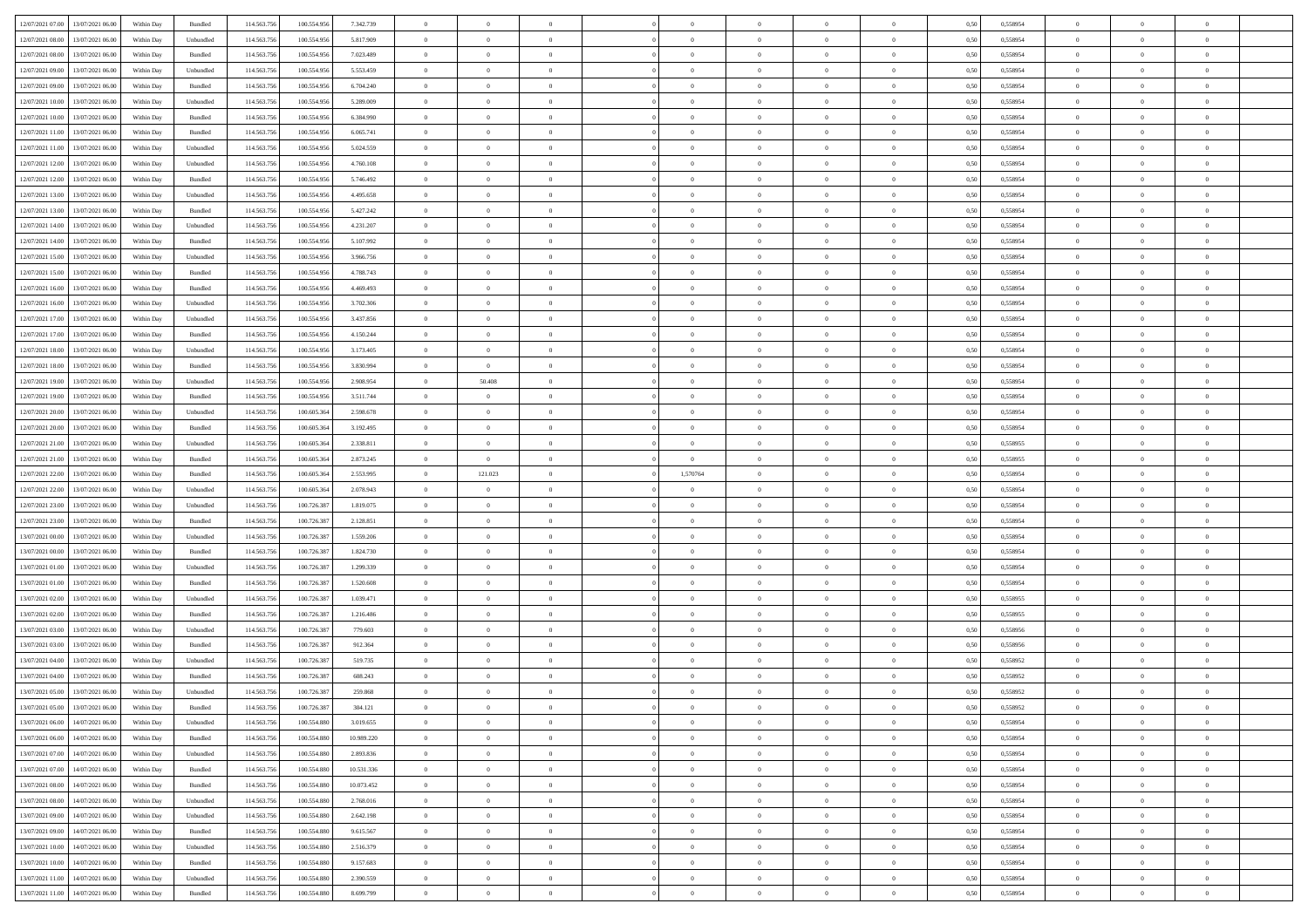| 13/07/2021 12:00 14/07/2021 06:00            | Within Day | Unbundled                   | 114.563.756 | 100.554.880     | 2.264.741  | $\overline{0}$ | $\overline{0}$ |                | $\overline{0}$ | $\theta$       |                | $\theta$       | 0,50 | 0,558954 | $\theta$       | $\theta$       | $\overline{0}$ |  |
|----------------------------------------------|------------|-----------------------------|-------------|-----------------|------------|----------------|----------------|----------------|----------------|----------------|----------------|----------------|------|----------|----------------|----------------|----------------|--|
|                                              |            |                             |             |                 |            |                |                |                |                |                |                |                |      |          |                |                |                |  |
| 13/07/2021 12:00<br>14/07/2021 06.00         | Within Day | Bundled                     | 114.563.75  | 100.554.88      | 8.241.915  | $\bf{0}$       | $\bf{0}$       | $\bf{0}$       | $\bf{0}$       | $\overline{0}$ | $\overline{0}$ | $\bf{0}$       | 0,50 | 0,558954 | $\,$ 0 $\,$    | $\bf{0}$       | $\overline{0}$ |  |
| 13/07/2021 13:00<br>14/07/2021 06:00         | Within Day | Bundled                     | 114.563.75  | 100,554,880     | 7.784.030  | $\overline{0}$ | $\bf{0}$       | $\overline{0}$ | $\bf{0}$       | $\overline{0}$ | $\overline{0}$ | $\bf{0}$       | 0.50 | 0.558954 | $\bf{0}$       | $\overline{0}$ | $\bf{0}$       |  |
| 13/07/2021 13:00<br>14/07/2021 06:00         | Within Day | Unbundled                   | 114.563.75  | 100.554.880     | 2.138.922  | $\overline{0}$ | $\overline{0}$ | $\overline{0}$ | $\overline{0}$ | $\theta$       | $\overline{0}$ | $\bf{0}$       | 0,50 | 0,558954 | $\theta$       | $\,$ 0 $\,$    | $\overline{0}$ |  |
| 13/07/2021 14:00<br>14/07/2021 06:00         | Within Day | Unbundled                   | 114.563.75  | 100.554.88      | 2.013.103  | $\bf{0}$       | $\overline{0}$ | $\bf{0}$       | $\overline{0}$ | $\bf{0}$       | $\overline{0}$ | $\bf{0}$       | 0,50 | 0,558954 | $\,$ 0 $\,$    | $\bf{0}$       | $\overline{0}$ |  |
| 13/07/2021 14:00<br>14/07/2021 06:00         | Within Day | Bundled                     | 114,563,75  | 100.554.880     | 7.326.146  | $\overline{0}$ | $\bf{0}$       | $\overline{0}$ | $\bf{0}$       | $\overline{0}$ | $\overline{0}$ | $\bf{0}$       | 0.50 | 0.558954 | $\,$ 0 $\,$    | $\theta$       | $\overline{0}$ |  |
| 13/07/2021 15:00<br>14/07/2021 06:00         |            |                             | 114.563.75  |                 |            | $\overline{0}$ | $\overline{0}$ | $\overline{0}$ | $\overline{0}$ | $\overline{0}$ | $\overline{0}$ |                |      |          | $\,$ 0 $\,$    | $\theta$       | $\overline{0}$ |  |
|                                              | Within Day | Unbundled                   |             | 100.554.880     | 1.887.284  |                |                |                |                |                |                | $\bf{0}$       | 0,50 | 0,558954 |                |                |                |  |
| 13/07/2021 15:00<br>14/07/2021 06.00         | Within Day | Bundled                     | 114.563.75  | 100.554.88      | 6.868.263  | $\bf{0}$       | $\bf{0}$       | $\bf{0}$       | $\bf{0}$       | $\overline{0}$ | $\overline{0}$ | $\bf{0}$       | 0,50 | 0,558954 | $\,$ 0 $\,$    | $\bf{0}$       | $\overline{0}$ |  |
| 13/07/2021 16:00<br>14/07/2021 06:00         | Within Day | Unbundled                   | 114,563,75  | 100.554.880     | 1.761.465  | $\overline{0}$ | $\bf{0}$       | $\overline{0}$ | $\bf{0}$       | $\overline{0}$ | $\overline{0}$ | $\bf{0}$       | 0.50 | 0.558954 | $\bf{0}$       | $\overline{0}$ | $\overline{0}$ |  |
| 13/07/2021 16:00<br>14/07/2021 06:00         | Within Day | Bundled                     | 114.563.756 | 100.554.880     | 6.410.378  | $\overline{0}$ | $\bf{0}$       | $\overline{0}$ | $\overline{0}$ | $\overline{0}$ | $\overline{0}$ | $\bf{0}$       | 0,50 | 0,558954 | $\,$ 0 $\,$    | $\,$ 0 $\,$    | $\overline{0}$ |  |
| 13/07/2021 17:00<br>14/07/2021 06.00         | Within Day | Unbundled                   | 114.563.75  | 100.554.880     | 1.635.646  | $\bf{0}$       | $\bf{0}$       | $\bf{0}$       | $\bf{0}$       | $\overline{0}$ | $\overline{0}$ | $\bf{0}$       | 0,50 | 0,558954 | $\,$ 0 $\,$    | $\bf{0}$       | $\overline{0}$ |  |
| 13/07/2021 17:00<br>14/07/2021 06:00         | Within Day | Bundled                     | 114,563,75  | 100,554,880     | 5.952.494  | $\overline{0}$ | $\bf{0}$       | $\overline{0}$ | $\overline{0}$ | $\overline{0}$ | $\overline{0}$ | $\bf{0}$       | 0.50 | 0.558954 | $\bf{0}$       | $\,$ 0 $\,$    | $\,$ 0         |  |
| 13/07/2021 18:00<br>14/07/2021 06:00         | Within Day | Unbundled                   | 114.563.75  | 100.554.880     | 1.509.827  | $\overline{0}$ | $\bf{0}$       | $\overline{0}$ | $\theta$       | $\theta$       | $\overline{0}$ | $\bf{0}$       | 0,50 | 0,558954 | $\,$ 0 $\,$    | $\,$ 0 $\,$    | $\overline{0}$ |  |
|                                              |            |                             |             |                 |            |                | $\bf{0}$       |                |                | $\overline{0}$ | $\overline{0}$ |                |      |          | $\,$ 0 $\,$    | $\bf{0}$       | $\overline{0}$ |  |
| 13/07/2021 18:00<br>14/07/2021 06.00         | Within Day | Bundled                     | 114.563.75  | 100.554.88      | 5.494.610  | $\bf{0}$       |                | $\bf{0}$       | $\bf{0}$       |                |                | $\bf{0}$       | 0,50 | 0,558954 |                |                |                |  |
| 13/07/2021 19:00<br>14/07/2021 06:00         | Within Day | Bundled                     | 114,563,75  | 100.554.880     | 5.036.726  | $\overline{0}$ | $\bf{0}$       | $\overline{0}$ | $\bf{0}$       | $\overline{0}$ | $\overline{0}$ | $\bf{0}$       | 0.50 | 0.558954 | $\,$ 0 $\,$    | $\bf{0}$       | $\overline{0}$ |  |
| 13/07/2021 19:00<br>14/07/2021 06:00         | Within Day | Unbundled                   | 114.563.75  | 100.554.880     | 1.384.008  | $\overline{0}$ | $\bf{0}$       | $\overline{0}$ | $\overline{0}$ | $\overline{0}$ | $\overline{0}$ | $\bf{0}$       | 0,50 | 0,558954 | $\theta$       | $\theta$       | $\overline{0}$ |  |
| 13/07/2021 20:00<br>14/07/2021 06.00         | Within Day | Unbundled                   | 114.563.75  | 100.554.880     | 1.258.190  | $\bf{0}$       | $\bf{0}$       | $\bf{0}$       | $\overline{0}$ | $\overline{0}$ | $\overline{0}$ | $\bf{0}$       | 0,50 | 0,558954 | $\,$ 0 $\,$    | $\bf{0}$       | $\overline{0}$ |  |
| 13/07/2021 20:00<br>14/07/2021 06:00         | Within Day | Bundled                     | 114,563,75  | 100.554.880     | 4.578.841  | $\overline{0}$ | $\bf{0}$       | $\overline{0}$ | $\bf{0}$       | $\bf{0}$       | $\overline{0}$ | $\bf{0}$       | 0.50 | 0.558954 | $\bf{0}$       | $\overline{0}$ | $\bf{0}$       |  |
| 13/07/2021 21:00<br>14/07/2021 06:00         | Within Day | Unbundled                   | 114.563.75  | 100.554.880     | 1.132.370  | $\bf{0}$       | $\bf{0}$       | $\overline{0}$ | $\overline{0}$ | $\overline{0}$ | $\overline{0}$ | $\bf{0}$       | 0,50 | 0,558955 | $\,$ 0 $\,$    | $\bf{0}$       | $\overline{0}$ |  |
| 13/07/2021 21:00<br>14/07/2021 06.00         | Within Day | Bundled                     | 114.563.75  | 100.554.88      | 4.120.957  | $\bf{0}$       | $\bf{0}$       | $\bf{0}$       | $\bf{0}$       | $\overline{0}$ | $\overline{0}$ | $\bf{0}$       | 0,50 | 0,558955 | $\,$ 0 $\,$    | $\bf{0}$       | $\overline{0}$ |  |
| 13/07/2021 22:00<br>14/07/2021 06:00         | Within Day | Unbundled                   | 114.563.75  | 100,554,880     | 1.006.551  | $\overline{0}$ | $\bf{0}$       | $\overline{0}$ | $\overline{0}$ | $\bf{0}$       | $\overline{0}$ | $\bf{0}$       | 0.50 | 0.558954 | $\bf{0}$       | $\,$ 0 $\,$    | $\,$ 0         |  |
|                                              |            |                             |             |                 |            |                |                |                |                |                |                |                |      |          |                |                |                |  |
| 13/07/2021 22:00<br>14/07/2021 06:00         | Within Day | Bundled                     | 114.563.75  | 100.554.880     | 3.663.073  | $\overline{0}$ | $\overline{0}$ | $\overline{0}$ | $\overline{0}$ | $\theta$       | $\overline{0}$ | $\bf{0}$       | 0,50 | 0,558954 | $\theta$       | $\theta$       | $\overline{0}$ |  |
| 13/07/2021 23:00<br>14/07/2021 06.00         | Within Day | Unbundled                   | 114.563.75  | 100.554.880     | 880.733    | $\bf{0}$       | $\bf{0}$       | $\bf{0}$       | $\bf{0}$       | $\overline{0}$ | $\overline{0}$ | $\bf{0}$       | 0,50 | 0,558954 | $\,$ 0 $\,$    | $\bf{0}$       | $\overline{0}$ |  |
| 13/07/2021 23:00<br>14/07/2021 06:00         | Within Day | Bundled                     | 114,563,75  | 100.554.880     | 3.205.189  | $\overline{0}$ | $\bf{0}$       | $\overline{0}$ | $\bf{0}$       | $\overline{0}$ | $\theta$       | $\bf{0}$       | 0.50 | 0.558954 | $\,$ 0 $\,$    | $\overline{0}$ | $\overline{0}$ |  |
| 14/07/2021 00:00<br>14/07/2021 06:00         | Within Day | Bundled                     | 114.563.75  | 100.554.880     | 2.747.304  | $\overline{0}$ | $\overline{0}$ | $\overline{0}$ | $\overline{0}$ | $\overline{0}$ | $\overline{0}$ | $\bf{0}$       | 0,50 | 0,558954 | $\,$ 0 $\,$    | $\theta$       | $\overline{0}$ |  |
| 14/07/2021 00:00<br>14/07/2021 06.00         | Within Day | Unbundled                   | 114.563.75  | 100.554.88      | 754.913    | $\bf{0}$       | $\overline{0}$ | $\bf{0}$       | $\overline{0}$ | $\overline{0}$ | $\overline{0}$ | $\bf{0}$       | 0,50 | 0,558954 | $\,$ 0 $\,$    | $\bf{0}$       | $\overline{0}$ |  |
| 14/07/2021 01:00<br>14/07/2021 06:00         | Within Day | Unbundled                   | 114,563,75  | 100,554,880     | 629.094    | $\overline{0}$ | $\bf{0}$       | $\overline{0}$ | $\bf{0}$       | $\overline{0}$ | $\overline{0}$ | $\bf{0}$       | 0.50 | 0.558954 | $\bf{0}$       | $\overline{0}$ | $\overline{0}$ |  |
| 14/07/2021 01:00<br>14/07/2021 06:00         | Within Day | Bundled                     | 114.563.75  | 100.554.880     | 2.289.421  | $\overline{0}$ | $\bf{0}$       | $\overline{0}$ | $\overline{0}$ | $\overline{0}$ | $\overline{0}$ | $\bf{0}$       | 0,50 | 0,558954 | $\,$ 0 $\,$    | $\bf{0}$       | $\overline{0}$ |  |
| 14/07/2021 02:00<br>14/07/2021 06:00         | Within Day | Unbundled                   | 114.563.75  | 100.554.880     | 503.276    | $\bf{0}$       | $\bf{0}$       | $\bf{0}$       | $\bf{0}$       | $\overline{0}$ | $\bf{0}$       | $\bf{0}$       | 0,50 | 0,558955 | $\,$ 0 $\,$    | $\bf{0}$       | $\overline{0}$ |  |
|                                              |            |                             |             |                 |            |                |                |                |                |                |                |                |      |          |                |                |                |  |
| 14/07/2021 02:00<br>14/07/2021 06:00         | Within Day | Bundled                     | 114,563,75  | 100.554.880     | 1.831.536  | $\overline{0}$ | $\bf{0}$       | $\overline{0}$ | $\overline{0}$ | $\bf{0}$       | $\overline{0}$ | $\bf{0}$       | 0.50 | 0.558955 | $\bf{0}$       | $\,$ 0 $\,$    | $\,$ 0         |  |
| 14/07/2021 03:00<br>14/07/2021 06:00         | Within Day | Unbundled                   | 114.563.75  | 100,554,880     | 377,456    | $\overline{0}$ | $\overline{0}$ | $\overline{0}$ | $\overline{0}$ | $\overline{0}$ | $\overline{0}$ | $\bf{0}$       | 0.50 | 0.558956 | $\theta$       | $\theta$       | $\overline{0}$ |  |
| 14/07/2021 03:00<br>14/07/2021 06.00         | Within Day | Bundled                     | 114.563.75  | 100.554.88      | 1.373.652  | $\bf{0}$       | $\bf{0}$       | $\bf{0}$       | $\bf{0}$       | $\overline{0}$ | $\overline{0}$ | $\bf{0}$       | 0,50 | 0,558956 | $\,$ 0 $\,$    | $\bf{0}$       | $\overline{0}$ |  |
| 14/07/2021 04:00<br>14/07/2021 06:00         | Within Day | Unbundled                   | 114,563,75  | 100,554,880     | 251.637    | $\overline{0}$ | $\bf{0}$       | $\overline{0}$ | $\bf{0}$       | $\overline{0}$ | $\overline{0}$ | $\bf{0}$       | 0.50 | 0.558952 | $\,$ 0 $\,$    | $\bf{0}$       | $\overline{0}$ |  |
| 14/07/2021 04:00<br>14/07/2021 06:00         | Within Dav | Bundled                     | 114.563.75  | 100.554.880     | 915.767    | $\overline{0}$ | $\overline{0}$ | $\overline{0}$ | $\overline{0}$ | $\overline{0}$ | $\overline{0}$ | $\bf{0}$       | 0.50 | 0,558952 | $\theta$       | $\theta$       | $\overline{0}$ |  |
| 14/07/2021 05:00<br>14/07/2021 06.00         | Within Day | Unbundled                   | 114.563.75  | 100.554.88      | 125.819    | $\bf{0}$       | $\bf{0}$       | $\bf{0}$       | $\bf{0}$       | $\overline{0}$ | $\overline{0}$ | $\bf{0}$       | 0,50 | 0,558952 | $\,$ 0 $\,$    | $\bf{0}$       | $\overline{0}$ |  |
| 14/07/2021 05:00<br>14/07/2021 06:00         | Within Day | Bundled                     | 114,563,75  | 100.554.88      | 457.884    | $\overline{0}$ | $\bf{0}$       | $\overline{0}$ | $\bf{0}$       | $\overline{0}$ | $\overline{0}$ | $\bf{0}$       | 0.50 | 0.558952 | $\bf{0}$       | $\overline{0}$ | $\overline{0}$ |  |
| 14/07/2021 06:00<br>15/07/2021 06:00         | Within Dav | Bundled                     | 114.563.75  | 100,554,880     | 10.711.950 | $\overline{0}$ | $\overline{0}$ | $\overline{0}$ | $\overline{0}$ | $\overline{0}$ | $\overline{0}$ | $\bf{0}$       | 0.50 | 0,558954 | $\theta$       | $\theta$       | $\overline{0}$ |  |
| 15/07/2021 06:00                             | Within Day | Unbundled                   | 114.563.75  | 100.554.88      | 3.296.925  | $\bf{0}$       | $\bf{0}$       | $\bf{0}$       | $\bf{0}$       | $\overline{0}$ | $\bf{0}$       | $\bf{0}$       | 0,50 | 0,558954 | $\,$ 0 $\,$    | $\bf{0}$       | $\overline{0}$ |  |
| 14/07/2021 06:00                             |            |                             |             |                 |            |                |                |                |                |                |                |                |      |          |                |                |                |  |
| 14/07/2021 07:00<br>15/07/2021 06:00         | Within Day | Unbundled                   | 114,563,75  | 100,554,880     | 3.159.553  | $\overline{0}$ | $\bf{0}$       | $\overline{0}$ | $\overline{0}$ | $\bf{0}$       | $\overline{0}$ | $\bf{0}$       | 0.50 | 0.558954 | $\bf{0}$       | $\,$ 0 $\,$    | $\,$ 0         |  |
| 14/07/2021 07:00<br>15/07/2021 06:00         | Within Day | Bundled                     | 114.563.75  | 100.554.880     | 10.265.618 | $\overline{0}$ | $\overline{0}$ | $\overline{0}$ | $\overline{0}$ | $\overline{0}$ | $\overline{0}$ | $\bf{0}$       | 0.50 | 0.558954 | $\theta$       | $\theta$       | $\overline{0}$ |  |
| 14/07/2021 08:00<br>15/07/2021 06:00         | Within Day | Unbundled                   | 114.563.75  | 100.554.88      | 3.022.181  | $\bf{0}$       | $\bf{0}$       | $\bf{0}$       | $\overline{0}$ | $\overline{0}$ | $\overline{0}$ | $\bf{0}$       | 0,50 | 0,558954 | $\,$ 0 $\,$    | $\bf{0}$       | $\overline{0}$ |  |
| 14/07/2021 08:00<br>15/07/2021 06:00         | Within Day | Bundled                     | 114,563,75  | 100.554.880     | 9.819.287  | $\overline{0}$ | $\bf{0}$       | $\overline{0}$ | $\bf{0}$       | $\overline{0}$ | $\overline{0}$ | $\bf{0}$       | 0.50 | 0.558954 | $\bf{0}$       | $\bf{0}$       | $\overline{0}$ |  |
| 14/07/2021 09:00<br>15/07/2021 06:00         | Within Day | Unbundled                   | 114.563.75  | 100,554,880     | 2.884.809  | $\overline{0}$ | $\overline{0}$ | $\overline{0}$ | $\overline{0}$ | $\theta$       | $\overline{0}$ | $\overline{0}$ | 0.5( | 0,558954 | $\theta$       | $\theta$       | $\overline{0}$ |  |
| 14/07/2021 09:00<br>15/07/2021 06:00         | Within Day | Bundled                     | 114.563.75  | 100.554.880     | 9.372.956  | $\bf{0}$       | $\bf{0}$       | $\bf{0}$       | $\bf{0}$       | $\bf{0}$       | $\overline{0}$ | $\bf{0}$       | 0,50 | 0,558954 | $\,$ 0 $\,$    | $\overline{0}$ | $\overline{0}$ |  |
| $14/07/2021\ 10.00 \qquad 15/07/2021\ 06.00$ | Within Day | $\ensuremath{\mathsf{Unb}}$ | 114.563.756 | $100.554.880\,$ | 2.747.437  | $\bf{0}$       | $\theta$       |                | $\Omega$       |                |                |                | 0,50 | 0.558954 | $\bf{0}$       | $\bf{0}$       |                |  |
| 14/07/2021 10:00 15/07/2021 06:00            | Within Day | Bundled                     | 114.563.756 | 100.554.880     | 8.926.624  | $\overline{0}$ | $\overline{0}$ | $\Omega$       | $\theta$       | $\overline{0}$ | $\overline{0}$ | $\bf{0}$       | 0,50 | 0,558954 | $\theta$       | $\theta$       | $\overline{0}$ |  |
|                                              |            |                             |             |                 |            |                |                |                |                |                |                |                |      |          |                |                |                |  |
| 14/07/2021 11:00<br>15/07/2021 06:00         | Within Day | Bundled                     | 114.563.75  | 100.554.880     | 8.480.293  | $\overline{0}$ | $\bf{0}$       | $\overline{0}$ | $\overline{0}$ | $\bf{0}$       | $\overline{0}$ | $\bf{0}$       | 0,50 | 0,558954 | $\bf{0}$       | $\overline{0}$ | $\bf{0}$       |  |
| 14/07/2021 11:00 15/07/2021 06:00            | Within Day | Unbundled                   | 114,563,756 | 100,554,880     | 2.610.065  | $\overline{0}$ | $\bf{0}$       | $\overline{0}$ | $\overline{0}$ | $\mathbf{0}$   | $\overline{0}$ | $\,$ 0 $\,$    | 0.50 | 0.558954 | $\overline{0}$ | $\bf{0}$       | $\bf{0}$       |  |
| 14/07/2021 12:00 15/07/2021 06:00            | Within Day | Unbundled                   | 114.563.756 | 100.554.880     | 2.472.694  | $\overline{0}$ | $\overline{0}$ | $\overline{0}$ | $\overline{0}$ | $\overline{0}$ | $\overline{0}$ | $\bf{0}$       | 0,50 | 0,558954 | $\overline{0}$ | $\theta$       | $\overline{0}$ |  |
| 14/07/2021 12:00<br>15/07/2021 06:00         | Within Day | Bundled                     | 114.563.75  | 100.554.880     | 8.033.962  | $\overline{0}$ | $\bf{0}$       | $\overline{0}$ | $\overline{0}$ | $\bf{0}$       | $\overline{0}$ | $\bf{0}$       | 0,50 | 0,558954 | $\bf{0}$       | $\overline{0}$ | $\overline{0}$ |  |
| 14/07/2021 13:00<br>15/07/2021 06:00         | Within Day | Unbundled                   | 114.563.756 | 100,554,880     | 2.335.322  | $\overline{0}$ | $\bf{0}$       | $\overline{0}$ | $\overline{0}$ | $\bf{0}$       | $\overline{0}$ | $\bf{0}$       | 0.50 | 0.558954 | $\,$ 0 $\,$    | $\overline{0}$ | $\,$ 0         |  |
| 14/07/2021 13:00<br>15/07/2021 06:00         | Within Dav | Bundled                     | 114.563.756 | 100.554.880     | 7.587.630  | $\overline{0}$ | $\overline{0}$ | $\overline{0}$ | $\overline{0}$ | $\overline{0}$ | $\overline{0}$ | $\bf{0}$       | 0.50 | 0,558954 | $\overline{0}$ | $\theta$       | $\overline{0}$ |  |
| 15/07/2021 06:00<br>14/07/2021 14:00         | Within Day | Unbundled                   | 114.563.75  | 100.554.880     | 2.197.950  | $\overline{0}$ | $\overline{0}$ | $\overline{0}$ | $\overline{0}$ | $\overline{0}$ | $\overline{0}$ | $\bf{0}$       | 0,50 | 0,558954 | $\bf{0}$       | $\overline{0}$ | $\,$ 0         |  |
|                                              |            |                             |             |                 |            |                |                |                |                |                |                |                |      |          |                |                |                |  |
| 14/07/2021 14:00<br>15/07/2021 06:00         | Within Day | Bundled                     | 114.563.75  | 100,554,880     | 7.141.299  | $\overline{0}$ | $\overline{0}$ | $\overline{0}$ | $\overline{0}$ | $\overline{0}$ | $\overline{0}$ | $\bf{0}$       | 0.50 | 0.558954 | $\mathbf{0}$   | $\bf{0}$       | $\,$ 0         |  |
| 14/07/2021 15:00<br>15/07/2021 06:00         | Within Dav | Unbundled                   | 114.563.756 | 100.554.880     | 2.060.578  | $\overline{0}$ | $\overline{0}$ | $\overline{0}$ | $\overline{0}$ | $\overline{0}$ | $\overline{0}$ | $\bf{0}$       | 0,50 | 0,558954 | $\overline{0}$ | $\theta$       | $\overline{0}$ |  |
| 14/07/2021 15:00<br>15/07/2021 06:00         | Within Day | Bundled                     | 114.563.75  | 100.554.880     | 6.694.969  | $\overline{0}$ | $\bf{0}$       | $\overline{0}$ | $\overline{0}$ | $\overline{0}$ | $\overline{0}$ | $\bf{0}$       | 0,50 | 0,558954 | $\bf{0}$       | $\overline{0}$ | $\bf{0}$       |  |
| 14/07/2021 16:00 15/07/2021 06:00            | Within Day | ${\sf Unbundred}$           | 114.563.756 | 100.554.880     | 1.923.206  | $\overline{0}$ | $\bf{0}$       | $\overline{0}$ | $\overline{0}$ | $\,$ 0 $\,$    | $\overline{0}$ | $\bf{0}$       | 0,50 | 0,558954 | $\overline{0}$ | $\,$ 0 $\,$    | $\,$ 0 $\,$    |  |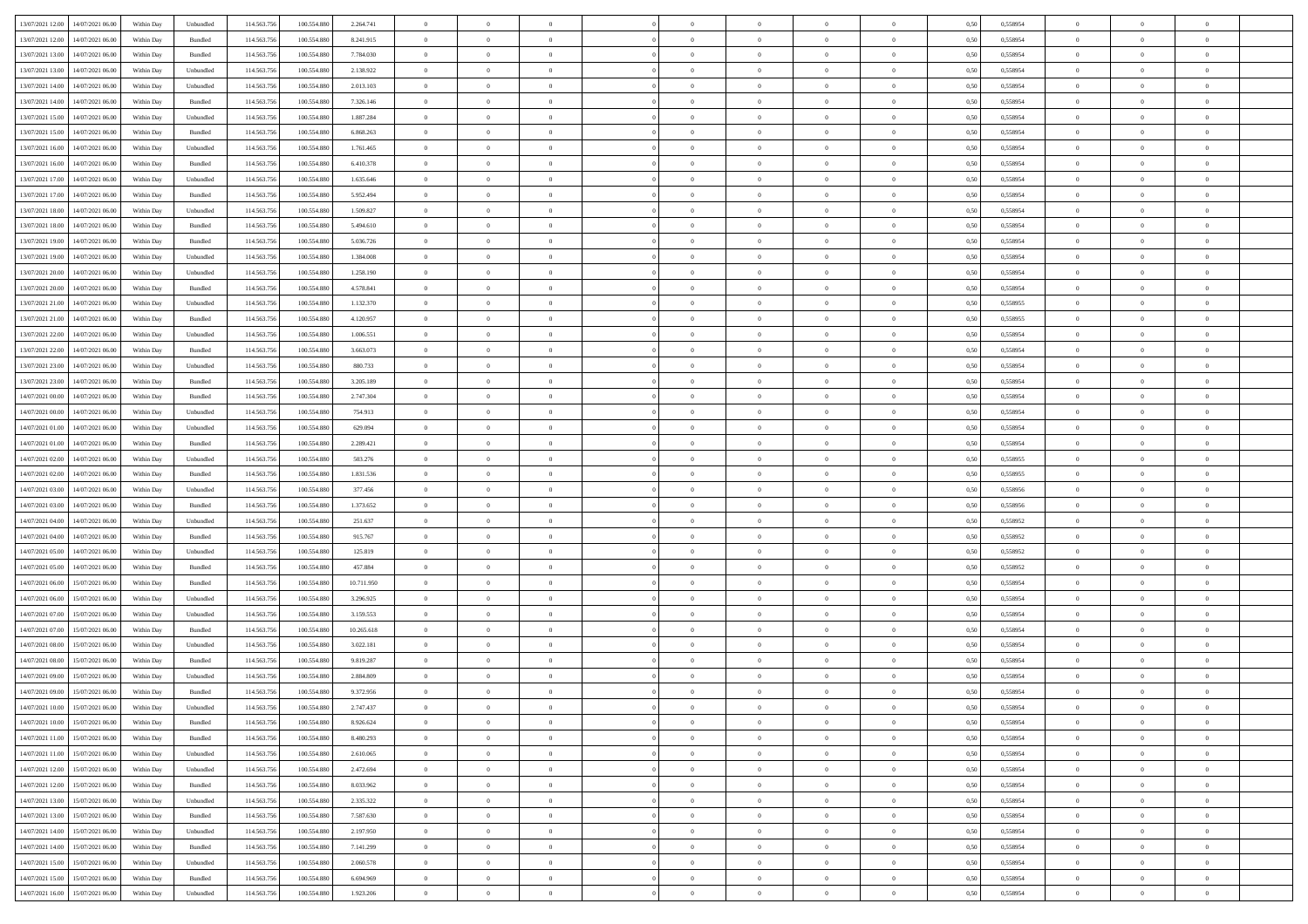| 14/07/2021 16:00 15/07/2021 06:00            | Within Day | Bundled           | 114.563.75  | 100.554.880     | 6.248.637  | $\overline{0}$ | $\overline{0}$ |                | $\overline{0}$ | $\theta$       |                | $\theta$       | 0,50 | 0,558954 | $\theta$       | $\theta$       | $\overline{0}$ |  |
|----------------------------------------------|------------|-------------------|-------------|-----------------|------------|----------------|----------------|----------------|----------------|----------------|----------------|----------------|------|----------|----------------|----------------|----------------|--|
|                                              |            |                   |             |                 |            |                |                |                |                |                |                |                |      |          |                |                |                |  |
| 14/07/2021 17:00<br>15/07/2021 06:00         | Within Day | Bundled           | 114.563.75  | 100.554.88      | 5.802.306  | $\bf{0}$       | $\bf{0}$       | $\bf{0}$       | $\bf{0}$       | $\overline{0}$ | $\overline{0}$ | $\bf{0}$       | 0,50 | 0,558954 | $\,$ 0 $\,$    | $\bf{0}$       | $\overline{0}$ |  |
| 14/07/2021 17:00<br>15/07/2021 06:00         | Within Day | Unbundled         | 114,563,75  | 100,554,880     | 1.785.834  | $\overline{0}$ | $\bf{0}$       | $\overline{0}$ | $\bf{0}$       | $\bf{0}$       | $\overline{0}$ | $\bf{0}$       | 0.50 | 0.558954 | $\bf{0}$       | $\overline{0}$ | $\bf{0}$       |  |
| 14/07/2021 18:00<br>15/07/2021 06:00         | Within Day | Unbundled         | 114.563.75  | 100.554.880     | 1.648.463  | $\overline{0}$ | $\overline{0}$ | $\overline{0}$ | $\overline{0}$ | $\theta$       | $\overline{0}$ | $\bf{0}$       | 0,50 | 0,558954 | $\theta$       | $\theta$       | $\overline{0}$ |  |
| 14/07/2021 18:00<br>15/07/2021 06:00         | Within Day | Bundled           | 114.563.75  | 100.554.880     | 5.355.975  | $\bf{0}$       | $\overline{0}$ | $\bf{0}$       | $\overline{0}$ | $\bf{0}$       | $\overline{0}$ | $\bf{0}$       | 0,50 | 0,558954 | $\,$ 0 $\,$    | $\bf{0}$       | $\overline{0}$ |  |
| 14/07/2021 19:00<br>15/07/2021 06:00         | Within Day | Unbundled         | 114,563,75  | 100.554.880     | 1.511.091  | $\overline{0}$ | $\bf{0}$       | $\overline{0}$ | $\bf{0}$       | $\overline{0}$ | $\theta$       | $\bf{0}$       | 0.50 | 0.558954 | $\,$ 0 $\,$    | $\theta$       | $\overline{0}$ |  |
|                                              |            |                   |             |                 |            | $\overline{0}$ | $\overline{0}$ | $\overline{0}$ | $\overline{0}$ | $\overline{0}$ | $\overline{0}$ |                |      |          | $\theta$       | $\theta$       |                |  |
| 14/07/2021 19:00<br>15/07/2021 06:00         | Within Day | Bundled           | 114.563.75  | 100.554.880     | 4.909.643  |                |                |                |                |                |                | $\bf{0}$       | 0,50 | 0,558954 |                |                | $\overline{0}$ |  |
| 14/07/2021 20:00<br>15/07/2021 06:00         | Within Day | Unbundled         | 114.563.75  | 100.554.88      | 1.373.719  | $\bf{0}$       | $\bf{0}$       | $\bf{0}$       | $\overline{0}$ | $\overline{0}$ | $\overline{0}$ | $\bf{0}$       | 0,50 | 0,558954 | $\,$ 0 $\,$    | $\bf{0}$       | $\overline{0}$ |  |
| 14/07/2021 20:00<br>15/07/2021 06:00         | Within Day | Bundled           | 114,563,75  | 100.554.880     | 4.463.312  | $\overline{0}$ | $\bf{0}$       | $\overline{0}$ | $\bf{0}$       | $\overline{0}$ | $\overline{0}$ | $\bf{0}$       | 0.50 | 0.558954 | $\bf{0}$       | $\overline{0}$ | $\overline{0}$ |  |
| 14/07/2021 21:00<br>15/07/2021 06:00         | Within Day | Unbundled         | 114.563.75  | 100.554.880     | 1.236.347  | $\bf{0}$       | $\bf{0}$       | $\overline{0}$ | $\overline{0}$ | $\overline{0}$ | $\overline{0}$ | $\bf{0}$       | 0,50 | 0,558955 | $\,$ 0 $\,$    | $\bf{0}$       | $\overline{0}$ |  |
| 14/07/2021 21:00<br>15/07/2021 06:00         | Within Day | Bundled           | 114.563.75  | 100.554.880     | 4.016.981  | $\bf{0}$       | $\bf{0}$       | $\bf{0}$       | $\bf{0}$       | $\overline{0}$ | $\overline{0}$ | $\bf{0}$       | 0,50 | 0,558955 | $\,$ 0 $\,$    | $\bf{0}$       | $\overline{0}$ |  |
| 14/07/2021 22:00<br>15/07/2021 06:00         | Within Day | Bundled           | 114,563,75  | 100.554.880     | 3.570.650  | $\overline{0}$ | $\bf{0}$       | $\overline{0}$ | $\overline{0}$ | $\overline{0}$ | $\overline{0}$ | $\bf{0}$       | 0.50 | 0.558954 | $\bf{0}$       | $\,$ 0 $\,$    | $\,$ 0         |  |
| 14/07/2021 22:00<br>15/07/2021 06:00         | Within Day | Unbundled         | 114.563.75  | 100.554.880     | 1.098.974  | $\overline{0}$ | $\overline{0}$ | $\overline{0}$ | $\theta$       | $\theta$       | $\overline{0}$ | $\bf{0}$       | 0,50 | 0,558954 | $\,$ 0 $\,$    | $\theta$       | $\overline{0}$ |  |
| 14/07/2021 23:00<br>15/07/2021 06:00         | Within Day | Unbundled         | 114.563.75  | 100.554.88      | 961.602    | $\bf{0}$       | $\overline{0}$ | $\bf{0}$       | $\bf{0}$       | $\overline{0}$ | $\overline{0}$ | $\bf{0}$       | 0,50 | 0,558954 | $\,$ 0 $\,$    | $\bf{0}$       | $\overline{0}$ |  |
|                                              |            |                   |             |                 |            |                |                |                |                |                |                |                |      |          |                |                |                |  |
| 14/07/2021 23:00<br>15/07/2021 06:00         | Within Day | Bundled           | 114,563,75  | 100.554.880     | 3.124.318  | $\overline{0}$ | $\bf{0}$       | $\overline{0}$ | $\bf{0}$       | $\overline{0}$ | $\theta$       | $\bf{0}$       | 0.50 | 0.558954 | $\,$ 0 $\,$    | $\theta$       | $\overline{0}$ |  |
| 15/07/2021 00:00<br>15/07/2021 06:00         | Within Day | Unbundled         | 114.563.75  | 100.554.880     | 824.231    | $\overline{0}$ | $\overline{0}$ | $\overline{0}$ | $\overline{0}$ | $\overline{0}$ | $\overline{0}$ | $\bf{0}$       | 0,50 | 0,558954 | $\theta$       | $\theta$       | $\overline{0}$ |  |
| 15/07/2021 00:00<br>15/07/2021 06:00         | Within Day | Bundled           | 114.563.75  | 100.554.880     | 2.677.987  | $\bf{0}$       | $\bf{0}$       | $\bf{0}$       | $\overline{0}$ | $\overline{0}$ | $\overline{0}$ | $\bf{0}$       | 0,50 | 0,558954 | $\,$ 0 $\,$    | $\bf{0}$       | $\overline{0}$ |  |
| 15/07/2021 01:00<br>15/07/2021 06:00         | Within Day | Unbundled         | 114,563,75  | 100.554.88      | 686.859    | $\overline{0}$ | $\bf{0}$       | $\overline{0}$ | $\bf{0}$       | $\bf{0}$       | $\overline{0}$ | $\bf{0}$       | 0.50 | 0.558954 | $\bf{0}$       | $\overline{0}$ | $\bf{0}$       |  |
| 15/07/2021 01:00<br>15/07/2021 06:00         | Within Day | Bundled           | 114.563.75  | 100.554.880     | 2.231.656  | $\overline{0}$ | $\bf{0}$       | $\overline{0}$ | $\overline{0}$ | $\overline{0}$ | $\overline{0}$ | $\bf{0}$       | 0,50 | 0,558954 | $\,$ 0 $\,$    | $\bf{0}$       | $\overline{0}$ |  |
| 15/07/2021 02:00<br>15/07/2021 06:00         | Within Day | Unbundled         | 114.563.75  | 100.554.88      | 549.487    | $\bf{0}$       | $\bf{0}$       | $\bf{0}$       | $\bf{0}$       | $\overline{0}$ | $\overline{0}$ | $\bf{0}$       | 0,50 | 0,558955 | $\,$ 0 $\,$    | $\bf{0}$       | $\overline{0}$ |  |
| 15/07/2021 02:00<br>15/07/2021 06:00         | Within Day | Bundled           | 114,563,75  | 100,554,880     | 1.785.324  | $\overline{0}$ | $\bf{0}$       | $\overline{0}$ | $\overline{0}$ | $\bf{0}$       | $\overline{0}$ | $\bf{0}$       | 0.50 | 0.558955 | $\bf{0}$       | $\overline{0}$ | $\,$ 0         |  |
|                                              |            |                   |             |                 |            | $\overline{0}$ | $\overline{0}$ | $\overline{0}$ | $\overline{0}$ | $\theta$       | $\overline{0}$ |                |      |          | $\theta$       | $\theta$       | $\overline{0}$ |  |
| 15/07/2021 03:00<br>15/07/2021 06:00         | Within Day | Unbundled         | 114.563.75  | 100.554.880     | 412.115    |                |                |                |                |                |                | $\bf{0}$       | 0,50 | 0,558956 |                |                |                |  |
| 15/07/2021 03:00<br>15/07/2021 06:00         | Within Day | Bundled           | 114.563.75  | 100.554.88      | 1.338.993  | $\bf{0}$       | $\bf{0}$       | $\bf{0}$       | $\bf{0}$       | $\overline{0}$ | $\overline{0}$ | $\bf{0}$       | 0,50 | 0,558956 | $\,$ 0 $\,$    | $\bf{0}$       | $\overline{0}$ |  |
| 15/07/2021 04:00<br>15/07/2021 06:00         | Within Day | Bundled           | 114,563,75  | 100.554.88      | 892.662    | $\overline{0}$ | $\bf{0}$       | $\overline{0}$ | $\bf{0}$       | $\overline{0}$ | $\theta$       | $\bf{0}$       | 0.50 | 0.558952 | $\,$ 0 $\,$    | $\theta$       | $\overline{0}$ |  |
| 15/07/2021 04:00<br>15/07/2021 06:00         | Within Day | Unbundled         | 114.563.75  | 100.554.880     | 274.743    | $\overline{0}$ | $\overline{0}$ | $\overline{0}$ | $\overline{0}$ | $\overline{0}$ | $\overline{0}$ | $\bf{0}$       | 0,50 | 0,558952 | $\,$ 0 $\,$    | $\theta$       | $\overline{0}$ |  |
| 15/07/2021 05:00<br>15/07/2021 06:00         | Within Day | Unbundled         | 114.563.75  | 100.554.88      | 137.371    | $\bf{0}$       | $\overline{0}$ | $\bf{0}$       | $\overline{0}$ | $\overline{0}$ | $\overline{0}$ | $\bf{0}$       | 0,50 | 0,558952 | $\,$ 0 $\,$    | $\bf{0}$       | $\overline{0}$ |  |
| 15/07/2021 05:00<br>15/07/2021 06:00         | Within Day | Bundled           | 114,563,75  | 100.554.88      | 446.330    | $\overline{0}$ | $\bf{0}$       | $\overline{0}$ | $\bf{0}$       | $\overline{0}$ | $\overline{0}$ | $\bf{0}$       | 0.50 | 0.558952 | $\bf{0}$       | $\overline{0}$ | $\overline{0}$ |  |
| 15/07/2021 06:00<br>16/07/2021 06:00         | Within Day | Unbundled         | 114.563.75  | 100.554.880     | 3.019.655  | $\overline{0}$ | $\bf{0}$       | $\overline{0}$ | $\overline{0}$ | $\overline{0}$ | $\overline{0}$ | $\bf{0}$       | 0,50 | 0,558954 | $\theta$       | $\bf{0}$       | $\overline{0}$ |  |
| 15/07/2021 06:00<br>16/07/2021 06:00         | Within Day | Bundled           | 114.563.75  | 100.554.88      | 10.989.220 | $\bf{0}$       | $\bf{0}$       | $\bf{0}$       | $\bf{0}$       | $\overline{0}$ | $\bf{0}$       | $\bf{0}$       | 0,50 | 0,558954 | $\,$ 0 $\,$    | $\bf{0}$       | $\overline{0}$ |  |
|                                              |            |                   |             |                 |            |                |                |                |                |                |                |                |      |          |                |                |                |  |
| 15/07/2021 07:00<br>16/07/2021 06:00         | Within Day | Unbundled         | 114,563,75  | 100.554.880     | 2.893.836  | $\overline{0}$ | $\bf{0}$       | $\overline{0}$ | $\overline{0}$ | $\bf{0}$       | $\overline{0}$ | $\bf{0}$       | 0.50 | 0.558954 | $\bf{0}$       | $\,$ 0 $\,$    | $\,$ 0         |  |
| 15/07/2021 07:00<br>16/07/2021 06:00         | Within Day | Bundled           | 114.563.75  | 100,554,880     | 10.531.336 | $\overline{0}$ | $\overline{0}$ | $\overline{0}$ | $\overline{0}$ | $\overline{0}$ | $\overline{0}$ | $\bf{0}$       | 0.50 | 0.558954 | $\theta$       | $\theta$       | $\overline{0}$ |  |
| 15/07/2021 08:00<br>16/07/2021 06:00         | Within Day | Unbundled         | 114.563.75  | 100.554.88      | 2.768.016  | $\bf{0}$       | $\bf{0}$       | $\bf{0}$       | $\bf{0}$       | $\overline{0}$ | $\overline{0}$ | $\bf{0}$       | 0,50 | 0,558954 | $\,$ 0 $\,$    | $\bf{0}$       | $\overline{0}$ |  |
| 15/07/2021 08:00<br>16/07/2021 06:00         | Within Day | Bundled           | 114,563,75  | 100,554,880     | 10.073.452 | $\overline{0}$ | $\bf{0}$       | $\overline{0}$ | $\bf{0}$       | $\overline{0}$ | $\overline{0}$ | $\bf{0}$       | 0.50 | 0.558954 | $\,$ 0 $\,$    | $\bf{0}$       | $\overline{0}$ |  |
| 15/07/2021 09:00<br>16/07/2021 06:00         | Within Dav | Bundled           | 114.563.75  | 100.554.880     | 9.615.567  | $\overline{0}$ | $\overline{0}$ | $\overline{0}$ | $\overline{0}$ | $\overline{0}$ | $\overline{0}$ | $\bf{0}$       | 0.5( | 0,558954 | $\theta$       | $\theta$       | $\overline{0}$ |  |
| 15/07/2021 09:00<br>16/07/2021 06:00         | Within Day | Unbundled         | 114.563.75  | 100.554.88      | 2.642.198  | $\bf{0}$       | $\bf{0}$       | $\bf{0}$       | $\bf{0}$       | $\overline{0}$ | $\overline{0}$ | $\bf{0}$       | 0,50 | 0,558954 | $\,$ 0 $\,$    | $\bf{0}$       | $\overline{0}$ |  |
| 15/07/2021 10:00<br>16/07/2021 06:00         | Within Day | Unbundled         | 114,563,75  | 100.554.880     | 2.516.379  | $\overline{0}$ | $\bf{0}$       | $\overline{0}$ | $\bf{0}$       | $\overline{0}$ | $\overline{0}$ | $\bf{0}$       | 0.50 | 0.558954 | $\bf{0}$       | $\overline{0}$ | $\bf{0}$       |  |
| 15/07/2021 10:00<br>16/07/2021 06:00         | Within Dav | Bundled           | 114.563.75  | 100,554,880     | 9.157.683  | $\overline{0}$ | $\overline{0}$ | $\overline{0}$ | $\overline{0}$ | $\overline{0}$ | $\overline{0}$ | $\bf{0}$       | 0.50 | 0,558954 | $\theta$       | $\theta$       | $\overline{0}$ |  |
|                                              |            |                   |             |                 |            |                |                |                |                |                |                |                |      |          |                |                |                |  |
| 15/07/2021 11:00<br>16/07/2021 06:00         | Within Day | Unbundled         | 114.563.75  | 100.554.88      | 2.390.559  | $\bf{0}$       | $\bf{0}$       | $\bf{0}$       | $\bf{0}$       | $\overline{0}$ | $\bf{0}$       | $\bf{0}$       | 0,50 | 0,558954 | $\,$ 0 $\,$    | $\bf{0}$       | $\overline{0}$ |  |
| 15/07/2021 11:00<br>16/07/2021 06:00         | Within Day | Bundled           | 114,563,75  | 100,554,880     | 8.699.799  | $\overline{0}$ | $\bf{0}$       | $\overline{0}$ | $\overline{0}$ | $\bf{0}$       | $\overline{0}$ | $\bf{0}$       | 0.50 | 0.558954 | $\bf{0}$       | $\,$ 0 $\,$    | $\,$ 0         |  |
| 15/07/2021 12:00<br>16/07/2021 06:00         | Within Dav | Unbundled         | 114.563.75  | 100.554.880     | 2.264.741  | $\overline{0}$ | $\overline{0}$ | $\overline{0}$ | $\overline{0}$ | $\overline{0}$ | $\overline{0}$ | $\bf{0}$       | 0.50 | 0,558954 | $\theta$       | $\theta$       | $\overline{0}$ |  |
| 15/07/2021 12:00<br>16/07/2021 06:00         | Within Day | Bundled           | 114.563.75  | 100.554.88      | 8.241.915  | $\bf{0}$       | $\bf{0}$       | $\bf{0}$       | $\bf{0}$       | $\overline{0}$ | $\overline{0}$ | $\bf{0}$       | 0,50 | 0,558954 | $\,$ 0 $\,$    | $\bf{0}$       | $\overline{0}$ |  |
| 15/07/2021 13:00<br>16/07/2021 06:00         | Within Day | Unbundled         | 114,563,75  | 100.554.88      | 2.138.922  | $\overline{0}$ | $\overline{0}$ | $\overline{0}$ | $\bf{0}$       | $\overline{0}$ | $\overline{0}$ | $\bf{0}$       | 0.50 | 0.558954 | $\bf{0}$       | $\theta$       | $\overline{0}$ |  |
| 15/07/2021 13:00<br>16/07/2021 06:00         | Within Dav | Bundled           | 114.563.75  | 100,554,880     | 7.784.030  | $\overline{0}$ | $\overline{0}$ | $\overline{0}$ | $\theta$       | $\theta$       | $\overline{0}$ | $\overline{0}$ | 0.5( | 0,558954 | $\theta$       | $\theta$       | $\overline{0}$ |  |
| 15/07/2021 14:00<br>16/07/2021 06:00         | Within Day | Unbundled         | 114.563.75  | 100.554.880     | 2.013.103  | $\bf{0}$       | $\bf{0}$       | $\bf{0}$       | $\bf{0}$       | $\bf{0}$       | $\overline{0}$ | $\bf{0}$       | 0,50 | 0,558954 | $\overline{0}$ | $\overline{0}$ | $\overline{0}$ |  |
| $15/07/2021\ 14.00 \qquad 16/07/2021\ 06.00$ | Within Day | Bundled           | 114.563.756 | $100.554.880\,$ | 7.326.146  | $\bf{0}$       | $\theta$       |                | $\overline{0}$ | $\Omega$       |                |                | 0,50 | 0.558954 | $\bf{0}$       | $\bf{0}$       |                |  |
| 15/07/2021 15:00 16/07/2021 06:00            | Within Day | Bundled           | 114.563.756 | 100.554.880     | 6.868.263  | $\overline{0}$ | $\overline{0}$ | $\Omega$       | $\theta$       | $\overline{0}$ | $\overline{0}$ | $\bf{0}$       | 0,50 | 0,558954 | $\theta$       | $\theta$       | $\overline{0}$ |  |
|                                              |            |                   |             |                 |            |                |                |                |                |                |                |                |      |          |                |                |                |  |
| 15/07/2021 15:00<br>16/07/2021 06:00         | Within Day | Unbundled         | 114.563.75  | 100.554.880     | 1.887.284  | $\overline{0}$ | $\bf{0}$       | $\overline{0}$ | $\overline{0}$ | $\bf{0}$       | $\overline{0}$ | $\bf{0}$       | 0,50 | 0,558954 | $\bf{0}$       | $\overline{0}$ | $\bf{0}$       |  |
| 15/07/2021 16:00 16/07/2021 06:00            | Within Day | Unbundled         | 114,563,756 | 100,554,880     | 1.761.465  | $\overline{0}$ | $\bf{0}$       | $\overline{0}$ | $\overline{0}$ | $\mathbf{0}$   | $\overline{0}$ | $\,$ 0 $\,$    | 0.50 | 0.558954 | $\overline{0}$ | $\bf{0}$       | $\bf{0}$       |  |
| 15/07/2021 16:00 16/07/2021 06:00            | Within Dav | Bundled           | 114.563.756 | 100.554.880     | 6.410.378  | $\overline{0}$ | $\overline{0}$ | $\overline{0}$ | $\overline{0}$ | $\overline{0}$ | $\overline{0}$ | $\bf{0}$       | 0,50 | 0,558954 | $\overline{0}$ | $\theta$       | $\overline{0}$ |  |
| 15/07/2021 17:00<br>16/07/2021 06:00         | Within Day | Unbundled         | 114.563.75  | 100.554.880     | 1.635.646  | $\overline{0}$ | $\bf{0}$       | $\overline{0}$ | $\overline{0}$ | $\bf{0}$       | $\overline{0}$ | $\bf{0}$       | 0,50 | 0,558954 | $\bf{0}$       | $\overline{0}$ | $\overline{0}$ |  |
| 15/07/2021 17:00<br>16/07/2021 06:00         | Within Day | Bundled           | 114.563.756 | 100,554,880     | 5.952.494  | $\overline{0}$ | $\bf{0}$       | $\overline{0}$ | $\overline{0}$ | $\overline{0}$ | $\overline{0}$ | $\bf{0}$       | 0.50 | 0.558954 | $\,$ 0 $\,$    | $\overline{0}$ | $\overline{0}$ |  |
| 15/07/2021 18:00<br>16/07/2021 06:00         | Within Dav | Unbundled         | 114.563.756 | 100.554.880     | 1.509.827  | $\overline{0}$ | $\overline{0}$ | $\overline{0}$ | $\overline{0}$ | $\overline{0}$ | $\overline{0}$ | $\bf{0}$       | 0.50 | 0,558954 | $\overline{0}$ | $\theta$       | $\overline{0}$ |  |
| 15/07/2021 18:00<br>16/07/2021 06:00         | Within Day | Bundled           | 114.563.75  | 100.554.880     | 5.494.610  | $\overline{0}$ | $\overline{0}$ | $\overline{0}$ | $\overline{0}$ | $\overline{0}$ | $\overline{0}$ | $\bf{0}$       | 0,50 | 0,558954 | $\bf{0}$       | $\overline{0}$ | $\,$ 0         |  |
| 16/07/2021 06:00                             |            | Unbundled         | 114.563.75  | 100,554,880     | 1.384,008  |                | $\overline{0}$ | $\overline{0}$ |                |                | $\overline{0}$ |                | 0.50 | 0.558954 |                |                | $\,$ 0         |  |
| 15/07/2021 19:00                             | Within Day |                   |             |                 |            | $\overline{0}$ |                |                | $\overline{0}$ | $\overline{0}$ |                | $\bf{0}$       |      |          | $\mathbf{0}$   | $\bf{0}$       |                |  |
| 15/07/2021 19:00<br>16/07/2021 06:00         | Within Dav | Bundled           | 114.563.756 | 100.554.880     | 5.036.726  | $\overline{0}$ | $\overline{0}$ | $\overline{0}$ | $\overline{0}$ | $\overline{0}$ | $\overline{0}$ | $\bf{0}$       | 0,50 | 0,558954 | $\overline{0}$ | $\theta$       | $\overline{0}$ |  |
| 15/07/2021 20:00<br>16/07/2021 06:00         | Within Day | Bundled           | 114.563.75  | 100.554.880     | 4.578.841  | $\overline{0}$ | $\bf{0}$       | $\overline{0}$ | $\overline{0}$ | $\overline{0}$ | $\overline{0}$ | $\bf{0}$       | 0,50 | 0,558954 | $\bf{0}$       | $\overline{0}$ | $\bf{0}$       |  |
| 15/07/2021 20:00 16/07/2021 06:00            | Within Day | ${\sf Unbundred}$ | 114.563.756 | 100.554.880     | 1.258.190  | $\overline{0}$ | $\bf{0}$       | $\overline{0}$ | $\overline{0}$ | $\,$ 0 $\,$    | $\overline{0}$ | $\bf{0}$       | 0,50 | 0,558954 | $\overline{0}$ | $\,$ 0 $\,$    | $\,$ 0 $\,$    |  |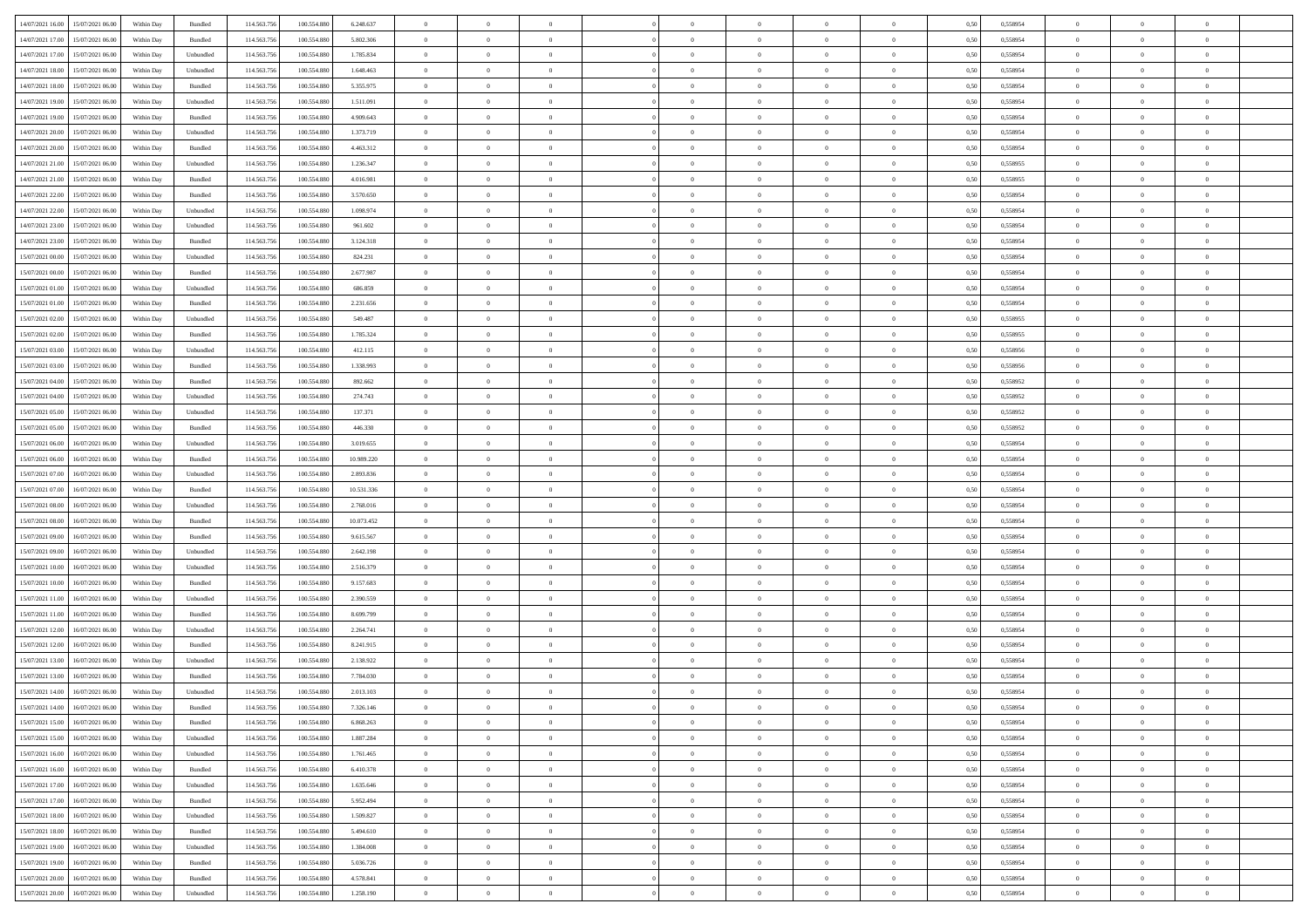|                                             |            |                             |             |                 |            | $\overline{0}$ | $\overline{0}$ |                | $\overline{0}$ | $\theta$       |                | $\theta$       |      |          | $\theta$       | $\theta$       | $\overline{0}$ |  |
|---------------------------------------------|------------|-----------------------------|-------------|-----------------|------------|----------------|----------------|----------------|----------------|----------------|----------------|----------------|------|----------|----------------|----------------|----------------|--|
| 15/07/2021 21:00<br>16/07/2021 06:00        | Within Day | Unbundled                   | 114.563.756 | 100.554.880     | 1.132.370  |                |                |                |                |                |                |                | 0,50 | 0,558955 |                |                |                |  |
| 15/07/2021 21:00<br>16/07/2021 06:00        | Within Day | Bundled                     | 114.563.75  | 100.554.88      | 4.120.957  | $\bf{0}$       | $\bf{0}$       | $\bf{0}$       | $\bf{0}$       | $\overline{0}$ | $\overline{0}$ | $\bf{0}$       | 0,50 | 0,558955 | $\,$ 0 $\,$    | $\bf{0}$       | $\overline{0}$ |  |
| 15/07/2021 22:00<br>16/07/2021 06:00        | Within Day | Unbundled                   | 114,563,75  | 100,554,880     | 1.006.551  | $\overline{0}$ | $\bf{0}$       | $\overline{0}$ | $\bf{0}$       | $\bf{0}$       | $\overline{0}$ | $\bf{0}$       | 0.50 | 0.558954 | $\bf{0}$       | $\overline{0}$ | $\bf{0}$       |  |
| 15/07/2021 22:00<br>16/07/2021 06:00        |            |                             | 114.563.75  |                 |            | $\overline{0}$ | $\overline{0}$ | $\overline{0}$ | $\overline{0}$ | $\theta$       | $\overline{0}$ |                |      |          | $\theta$       | $\theta$       | $\overline{0}$ |  |
|                                             | Within Day | Bundled                     |             | 100.554.880     | 3.663.073  |                |                |                |                |                |                | $\bf{0}$       | 0,50 | 0,558954 |                |                |                |  |
| 15/07/2021 23:00<br>16/07/2021 06:00        | Within Day | Unbundled                   | 114.563.75  | 100.554.88      | 880.733    | $\bf{0}$       | $\overline{0}$ | $\bf{0}$       | $\overline{0}$ | $\bf{0}$       | $\overline{0}$ | $\bf{0}$       | 0,50 | 0,558954 | $\,$ 0 $\,$    | $\bf{0}$       | $\overline{0}$ |  |
| 15/07/2021 23:00<br>16/07/2021 06:00        | Within Day | Bundled                     | 114,563,75  | 100.554.880     | 3.205.189  | $\overline{0}$ | $\bf{0}$       | $\overline{0}$ | $\bf{0}$       | $\overline{0}$ | $\overline{0}$ | $\bf{0}$       | 0.50 | 0.558954 | $\,$ 0 $\,$    | $\theta$       | $\overline{0}$ |  |
| 16/07/2021 00:00<br>16/07/2021 06:00        | Within Day | Unbundled                   | 114.563.75  | 100.554.880     | 754.913    | $\overline{0}$ | $\overline{0}$ | $\overline{0}$ | $\overline{0}$ | $\overline{0}$ | $\overline{0}$ | $\bf{0}$       | 0,50 | 0,558954 | $\theta$       | $\theta$       | $\overline{0}$ |  |
|                                             |            |                             |             |                 |            |                |                |                |                |                |                |                |      |          |                |                |                |  |
| 16/07/2021 00:00<br>16/07/2021 06:00        | Within Day | Bundled                     | 114.563.75  | 100.554.88      | 2.747.304  | $\bf{0}$       | $\bf{0}$       | $\bf{0}$       | $\bf{0}$       | $\overline{0}$ | $\overline{0}$ | $\bf{0}$       | 0,50 | 0,558954 | $\,$ 0 $\,$    | $\bf{0}$       | $\overline{0}$ |  |
| 16/07/2021 01:00<br>16/07/2021 06:00        | Within Day | Unbundled                   | 114.563.75  | 100.554.880     | 629.094    | $\overline{0}$ | $\bf{0}$       | $\overline{0}$ | $\bf{0}$       | $\overline{0}$ | $\overline{0}$ | $\bf{0}$       | 0.50 | 0.558954 | $\bf{0}$       | $\overline{0}$ | $\overline{0}$ |  |
| 16/07/2021 01:00<br>16/07/2021 06:00        | Within Day | Bundled                     | 114.563.75  | 100.554.880     | 2.289.421  | $\overline{0}$ | $\bf{0}$       | $\overline{0}$ | $\overline{0}$ | $\overline{0}$ | $\overline{0}$ | $\bf{0}$       | 0,50 | 0,558954 | $\,$ 0 $\,$    | $\bf{0}$       | $\overline{0}$ |  |
|                                             |            |                             |             |                 |            |                |                |                |                |                |                |                |      |          |                |                |                |  |
| 16/07/2021 02:00<br>16/07/2021 06:00        | Within Day | Bundled                     | 114.563.75  | 100.554.880     | 1.831.536  | $\bf{0}$       | $\bf{0}$       | $\bf{0}$       | $\bf{0}$       | $\overline{0}$ | $\overline{0}$ | $\bf{0}$       | 0,50 | 0,558955 | $\,$ 0 $\,$    | $\bf{0}$       | $\overline{0}$ |  |
| 16/07/2021 02:00<br>16/07/2021 06:00        | Within Day | Unbundled                   | 114,563,75  | 100,554,880     | 503.276    | $\overline{0}$ | $\bf{0}$       | $\overline{0}$ | $\overline{0}$ | $\overline{0}$ | $\overline{0}$ | $\bf{0}$       | 0.50 | 0.558955 | $\bf{0}$       | $\overline{0}$ | $\,$ 0         |  |
| 16/07/2021 03:00<br>16/07/2021 06:00        | Within Day | Unbundled                   | 114.563.75  | 100.554.880     | 377.456    | $\overline{0}$ | $\overline{0}$ | $\overline{0}$ | $\theta$       | $\theta$       | $\overline{0}$ | $\bf{0}$       | 0,50 | 0,558956 | $\,$ 0 $\,$    | $\,$ 0 $\,$    | $\overline{0}$ |  |
| 16/07/2021 03:00<br>16/07/2021 06:00        | Within Day | Bundled                     | 114.563.75  | 100.554.88      | 1.373.652  | $\bf{0}$       | $\overline{0}$ | $\bf{0}$       | $\bf{0}$       | $\overline{0}$ | $\overline{0}$ | $\bf{0}$       | 0,50 | 0,558956 | $\,$ 0 $\,$    | $\bf{0}$       | $\overline{0}$ |  |
|                                             |            |                             |             |                 |            |                |                |                |                |                |                |                |      |          |                |                |                |  |
| 16/07/2021 04:00<br>16/07/2021 06:00        | Within Day | Unbundled                   | 114,563,75  | 100.554.880     | 251.637    | $\overline{0}$ | $\bf{0}$       | $\overline{0}$ | $\bf{0}$       | $\overline{0}$ | $\overline{0}$ | $\bf{0}$       | 0.50 | 0.558952 | $\,$ 0 $\,$    | $\bf{0}$       | $\overline{0}$ |  |
| 16/07/2021 04:00<br>16/07/2021 06:00        | Within Day | Bundled                     | 114.563.75  | 100.554.880     | 915.767    | $\overline{0}$ | $\overline{0}$ | $\overline{0}$ | $\overline{0}$ | $\overline{0}$ | $\overline{0}$ | $\bf{0}$       | 0,50 | 0,558952 | $\theta$       | $\theta$       | $\overline{0}$ |  |
| 16/07/2021 05:00<br>16/07/2021 06:00        | Within Day | Unbundled                   | 114.563.75  | 100.554.88      | 125.819    | $\bf{0}$       | $\bf{0}$       | $\bf{0}$       | $\overline{0}$ | $\overline{0}$ | $\overline{0}$ | $\bf{0}$       | 0,50 | 0,558952 | $\,$ 0 $\,$    | $\bf{0}$       | $\overline{0}$ |  |
|                                             |            |                             |             |                 |            |                |                |                |                |                |                |                |      |          |                |                |                |  |
| 16/07/2021 05:00<br>16/07/2021 06:00        | Within Day | Bundled                     | 114,563,75  | 100.554.88      | 457.884    | $\overline{0}$ | $\bf{0}$       | $\overline{0}$ | $\bf{0}$       | $\bf{0}$       | $\overline{0}$ | $\bf{0}$       | 0.50 | 0.558952 | $\bf{0}$       | $\overline{0}$ | $\bf{0}$       |  |
| 16/07/2021 06:00<br>17/07/2021 06:00        | Within Day | Unbundled                   | 114.563.75  | 100.554.880     | 3.019.655  | $\overline{0}$ | $\bf{0}$       | $\overline{0}$ | $\overline{0}$ | $\overline{0}$ | $\overline{0}$ | $\bf{0}$       | 0,50 | 0,558954 | $\,$ 0 $\,$    | $\bf{0}$       | $\overline{0}$ |  |
| 16/07/2021 06:00<br>17/07/2021 06:00        | Within Day | Bundled                     | 114.563.75  | 100.554.88      | 10.989.220 | $\bf{0}$       | $\bf{0}$       | $\bf{0}$       | $\bf{0}$       | $\overline{0}$ | $\overline{0}$ | $\bf{0}$       | 0,50 | 0,558954 | $\,$ 0 $\,$    | $\bf{0}$       | $\overline{0}$ |  |
| 16/07/2021 07:00<br>17/07/2021 06:00        | Within Day | Bundled                     | 114.563.75  | 100,554,880     | 10.531.336 | $\overline{0}$ | $\bf{0}$       | $\overline{0}$ | $\overline{0}$ | $\bf{0}$       | $\overline{0}$ | $\bf{0}$       | 0.50 | 0.558954 | $\bf{0}$       | $\overline{0}$ | $\,$ 0         |  |
| 16/07/2021 07:00<br>17/07/2021 06:00        | Within Day | Unbundled                   | 114.563.75  | 100.554.880     | 2.893.836  | $\overline{0}$ | $\overline{0}$ | $\overline{0}$ | $\overline{0}$ | $\theta$       | $\overline{0}$ | $\bf{0}$       | 0,50 | 0,558954 | $\theta$       | $\theta$       | $\overline{0}$ |  |
|                                             |            |                             |             |                 |            |                |                |                |                |                |                |                |      |          |                |                |                |  |
| 16/07/2021 08:00<br>17/07/2021 06:00        | Within Day | Unbundled                   | 114.563.75  | 100.554.880     | 2.768.016  | $\bf{0}$       | $\bf{0}$       | $\bf{0}$       | $\bf{0}$       | $\overline{0}$ | $\overline{0}$ | $\bf{0}$       | 0,50 | 0,558954 | $\,$ 0 $\,$    | $\bf{0}$       | $\overline{0}$ |  |
| 16/07/2021 08:00<br>17/07/2021 06:00        | Within Day | Bundled                     | 114,563,75  | 100.554.88      | 10.073.452 | $\overline{0}$ | $\bf{0}$       | $\overline{0}$ | $\bf{0}$       | $\overline{0}$ | $\overline{0}$ | $\bf{0}$       | 0.50 | 0.558954 | $\,$ 0 $\,$    | $\theta$       | $\overline{0}$ |  |
| 16/07/2021 09:00<br>17/07/2021 06:00        | Within Day | Unbundled                   | 114.563.75  | 100.554.880     | 2.642.198  | $\overline{0}$ | $\overline{0}$ | $\overline{0}$ | $\overline{0}$ | $\overline{0}$ | $\overline{0}$ | $\bf{0}$       | 0,50 | 0,558954 | $\,$ 0 $\,$    | $\theta$       | $\overline{0}$ |  |
| 17/07/2021 06:00                            | Within Day | Bundled                     | 114.563.75  | 100.554.88      | 9.615.567  | $\bf{0}$       | $\overline{0}$ | $\bf{0}$       | $\overline{0}$ | $\overline{0}$ | $\overline{0}$ | $\bf{0}$       | 0,50 | 0,558954 | $\,$ 0 $\,$    | $\bf{0}$       | $\overline{0}$ |  |
| 16/07/2021 09:00                            |            |                             |             |                 |            |                |                |                |                |                |                |                |      |          |                |                |                |  |
| 16/07/2021 10:00<br>17/07/2021 06:00        | Within Day | Unbundled                   | 114.563.75  | 100.554.880     | 2.516.379  | $\overline{0}$ | $\bf{0}$       | $\overline{0}$ | $\bf{0}$       | $\overline{0}$ | $\overline{0}$ | $\bf{0}$       | 0.50 | 0.558954 | $\bf{0}$       | $\overline{0}$ | $\overline{0}$ |  |
| 16/07/2021 10:00<br>17/07/2021 06:00        | Within Day | Bundled                     | 114.563.75  | 100.554.880     | 9.157.683  | $\overline{0}$ | $\bf{0}$       | $\overline{0}$ | $\overline{0}$ | $\overline{0}$ | $\overline{0}$ | $\bf{0}$       | 0,50 | 0,558954 | $\theta$       | $\bf{0}$       | $\overline{0}$ |  |
| 16/07/2021 11:00<br>17/07/2021 06:00        | Within Day | Unbundled                   | 114.563.75  | 100.554.880     | 2.390.559  | $\bf{0}$       | $\bf{0}$       | $\bf{0}$       | $\bf{0}$       | $\overline{0}$ | $\overline{0}$ | $\bf{0}$       | 0,50 | 0,558954 | $\,$ 0 $\,$    | $\bf{0}$       | $\overline{0}$ |  |
| 16/07/2021 11:00<br>17/07/2021 06:00        | Within Day | Bundled                     | 114,563,75  | 100.554.880     | 8.699.799  | $\overline{0}$ | $\bf{0}$       | $\overline{0}$ | $\overline{0}$ | $\bf{0}$       | $\overline{0}$ | $\bf{0}$       | 0.50 | 0.558954 | $\bf{0}$       | $\overline{0}$ | $\,$ 0         |  |
|                                             |            |                             |             |                 |            |                |                |                |                |                |                |                |      |          |                |                |                |  |
| 16/07/2021 12:00<br>17/07/2021 06:00        | Within Day | Unbundled                   | 114.563.75  | 100,554,880     | 2.264.741  | $\overline{0}$ | $\overline{0}$ | $\overline{0}$ | $\overline{0}$ | $\overline{0}$ | $\overline{0}$ | $\bf{0}$       | 0.50 | 0.558954 | $\theta$       | $\theta$       | $\overline{0}$ |  |
| 16/07/2021 12:00<br>17/07/2021 06:00        | Within Day | Bundled                     | 114.563.75  | 100.554.88      | 8.241.915  | $\bf{0}$       | $\bf{0}$       | $\bf{0}$       | $\bf{0}$       | $\overline{0}$ | $\overline{0}$ | $\bf{0}$       | 0,50 | 0,558954 | $\,$ 0 $\,$    | $\bf{0}$       | $\overline{0}$ |  |
| 16/07/2021 13:00<br>17/07/2021 06:00        | Within Day | Bundled                     | 114,563,75  | 100.554.880     | 7.784.030  | $\overline{0}$ | $\bf{0}$       | $\overline{0}$ | $\bf{0}$       | $\overline{0}$ | $\overline{0}$ | $\bf{0}$       | 0.50 | 0.558954 | $\,$ 0 $\,$    | $\bf{0}$       | $\overline{0}$ |  |
| 16/07/2021 13:00<br>17/07/2021 06:00        | Within Dav | Unbundled                   | 114.563.75  | 100.554.880     | 2.138.922  | $\overline{0}$ | $\overline{0}$ | $\overline{0}$ | $\overline{0}$ | $\overline{0}$ | $\overline{0}$ | $\bf{0}$       | 0.5( | 0,558954 | $\theta$       | $\theta$       | $\overline{0}$ |  |
|                                             |            |                             |             |                 |            |                |                |                |                |                |                |                |      |          |                |                |                |  |
| 16/07/2021 14:00<br>17/07/2021 06:00        | Within Day | Unbundled                   | 114.563.75  | 100.554.880     | 2.013.103  | $\bf{0}$       | $\bf{0}$       | $\bf{0}$       | $\bf{0}$       | $\overline{0}$ | $\overline{0}$ | $\bf{0}$       | 0,50 | 0,558954 | $\,$ 0 $\,$    | $\bf{0}$       | $\overline{0}$ |  |
| 16/07/2021 14:00<br>17/07/2021 06:00        | Within Day | Bundled                     | 114,563,75  | 100.554.880     | 7.326.146  | $\overline{0}$ | $\bf{0}$       | $\overline{0}$ | $\bf{0}$       | $\overline{0}$ | $\overline{0}$ | $\bf{0}$       | 0.50 | 0.558954 | $\bf{0}$       | $\overline{0}$ | $\overline{0}$ |  |
| 16/07/2021 15:00<br>17/07/2021 06:00        | Within Dav | Unbundled                   | 114.563.75  | 100,554,880     | 1.887.284  | $\overline{0}$ | $\overline{0}$ | $\overline{0}$ | $\overline{0}$ | $\overline{0}$ | $\overline{0}$ | $\bf{0}$       | 0.50 | 0,558954 | $\theta$       | $\theta$       | $\overline{0}$ |  |
| 16/07/2021 15:00<br>17/07/2021 06:00        | Within Day | Bundled                     | 114.563.75  | 100.554.88      | 6.868.263  | $\bf{0}$       | $\bf{0}$       | $\bf{0}$       | $\bf{0}$       | $\overline{0}$ | $\bf{0}$       | $\bf{0}$       | 0,50 | 0,558954 | $\,$ 0 $\,$    | $\bf{0}$       | $\overline{0}$ |  |
|                                             |            |                             |             |                 |            |                |                |                |                |                |                |                |      |          |                |                |                |  |
| 16/07/2021 16:00<br>17/07/2021 06:00        | Within Day | Unbundled                   | 114.563.75  | 100,554,880     | 1.761.465  | $\overline{0}$ | $\bf{0}$       | $\overline{0}$ | $\overline{0}$ | $\bf{0}$       | $\overline{0}$ | $\bf{0}$       | 0.50 | 0.558954 | $\bf{0}$       | $\overline{0}$ | $\,$ 0         |  |
| 16/07/2021 16:00<br>17/07/2021 06:00        | Within Dav | Bundled                     | 114.563.75  | 100.554.880     | 6.410.378  | $\overline{0}$ | $\overline{0}$ | $\overline{0}$ | $\overline{0}$ | $\overline{0}$ | $\overline{0}$ | $\bf{0}$       | 0.50 | 0,558954 | $\theta$       | $\theta$       | $\overline{0}$ |  |
| 16/07/2021 17:00<br>17/07/2021 06:00        | Within Day | Unbundled                   | 114.563.75  | 100.554.88      | 1.635.646  | $\bf{0}$       | $\bf{0}$       | $\bf{0}$       | $\bf{0}$       | $\overline{0}$ | $\overline{0}$ | $\bf{0}$       | 0,50 | 0,558954 | $\,$ 0 $\,$    | $\bf{0}$       | $\overline{0}$ |  |
| 16/07/2021 17:00<br>17/07/2021 06:00        | Within Day | Bundled                     | 114,563,75  | 100.554.880     | 5.952.494  | $\overline{0}$ | $\overline{0}$ | $\overline{0}$ | $\bf{0}$       | $\overline{0}$ | $\overline{0}$ | $\bf{0}$       | 0.50 | 0.558954 | $\bf{0}$       | $\theta$       | $\overline{0}$ |  |
|                                             |            |                             |             |                 |            |                |                |                |                |                |                |                |      |          |                |                |                |  |
| 16/07/2021 18:00<br>17/07/2021 06:00        | Within Day | Unbundled                   | 114.563.75  | 100,554,880     | 1.509.827  | $\overline{0}$ | $\overline{0}$ | $\overline{0}$ | $\theta$       | $\theta$       | $\overline{0}$ | $\overline{0}$ | 0.5( | 0,558954 | $\theta$       | $\theta$       | $\overline{0}$ |  |
| 16/07/2021 18:00<br>17/07/2021 06:00        | Within Day | Bundled                     | 114.563.75  | 100.554.880     | 5.494.610  | $\bf{0}$       | $\bf{0}$       | $\bf{0}$       | $\bf{0}$       | $\bf{0}$       | $\overline{0}$ | $\bf{0}$       | 0,50 | 0,558954 | $\overline{0}$ | $\bf{0}$       | $\overline{0}$ |  |
| $16/07/2021\ 19.00\qquad 17/07/2021\ 06.00$ | Within Day | $\ensuremath{\mathsf{Unb}}$ | 114.563.756 | $100.554.880\,$ | 1.384,008  | $\bf{0}$       | $\theta$       |                | $\Omega$       |                |                |                | 0,50 | 0.558954 | $\bf{0}$       | $\overline{0}$ |                |  |
| 16/07/2021 19:00 17/07/2021 06:00           | Within Day | Bundled                     | 114.563.756 | 100.554.880     | 5.036.726  | $\overline{0}$ | $\overline{0}$ | $\Omega$       | $\theta$       | $\overline{0}$ | $\overline{0}$ | $\bf{0}$       | 0,50 | 0,558954 | $\theta$       | $\theta$       | $\overline{0}$ |  |
|                                             |            |                             |             |                 |            |                |                |                |                |                |                |                |      |          |                |                |                |  |
| 16/07/2021 20:00<br>17/07/2021 06:00        | Within Day | Unbundled                   | 114.563.75  | 100.554.880     | 1.258.190  | $\overline{0}$ | $\bf{0}$       | $\overline{0}$ | $\overline{0}$ | $\bf{0}$       | $\overline{0}$ | $\bf{0}$       | 0,50 | 0,558954 | $\bf{0}$       | $\overline{0}$ | $\bf{0}$       |  |
| 16/07/2021 20:00 17/07/2021 06:00           | Within Day | Bundled                     | 114,563,756 | 100,554,880     | 4.578.841  | $\overline{0}$ | $\overline{0}$ | $\overline{0}$ | $\overline{0}$ | $\mathbf{0}$   | $\overline{0}$ | $\,$ 0 $\,$    | 0.50 | 0.558954 | $\overline{0}$ | $\bf{0}$       | $\bf{0}$       |  |
| 16/07/2021 21:00 17/07/2021 06:00           | Within Day | Unbundled                   | 114.563.756 | 100.554.880     | 1.132.370  | $\overline{0}$ | $\overline{0}$ | $\overline{0}$ | $\overline{0}$ | $\overline{0}$ | $\overline{0}$ | $\bf{0}$       | 0,50 | 0,558955 | $\overline{0}$ | $\theta$       | $\overline{0}$ |  |
| 16/07/2021 21:00<br>17/07/2021 06:00        | Within Day | Bundled                     | 114.563.75  | 100.554.880     | 4.120.957  | $\overline{0}$ | $\bf{0}$       | $\overline{0}$ | $\overline{0}$ | $\bf{0}$       | $\overline{0}$ | $\bf{0}$       | 0,50 | 0,558955 | $\bf{0}$       | $\overline{0}$ | $\overline{0}$ |  |
|                                             |            |                             |             |                 |            |                |                |                |                |                |                |                |      |          |                |                |                |  |
| 16/07/2021 22:00<br>17/07/2021 06:00        | Within Day | Unbundled                   | 114.563.756 | 100,554,880     | 1.006.551  | $\overline{0}$ | $\bf{0}$       | $\overline{0}$ | $\overline{0}$ | $\bf{0}$       | $\overline{0}$ | $\bf{0}$       | 0.50 | 0.558954 | $\,$ 0 $\,$    | $\overline{0}$ | $\,$ 0         |  |
| 16/07/2021 22:00<br>17/07/2021 06:00        | Within Dav | Bundled                     | 114.563.756 | 100.554.880     | 3.663.073  | $\overline{0}$ | $\overline{0}$ | $\overline{0}$ | $\overline{0}$ | $\overline{0}$ | $\overline{0}$ | $\bf{0}$       | 0.50 | 0,558954 | $\overline{0}$ | $\theta$       | $\overline{0}$ |  |
| 17/07/2021 06:00<br>16/07/2021 23:00        | Within Day | Bundled                     | 114.563.75  | 100.554.880     | 3.205.189  | $\overline{0}$ | $\overline{0}$ | $\overline{0}$ | $\overline{0}$ | $\overline{0}$ | $\overline{0}$ | $\bf{0}$       | 0,50 | 0,558954 | $\bf{0}$       | $\overline{0}$ | $\,$ 0         |  |
| 16/07/2021 23:00<br>17/07/2021 06:00        | Within Day | Unbundled                   | 114.563.75  | 100,554,880     | 880,733    | $\overline{0}$ | $\overline{0}$ | $\overline{0}$ | $\overline{0}$ | $\overline{0}$ | $\overline{0}$ | $\bf{0}$       | 0.50 | 0.558954 | $\mathbf{0}$   | $\bf{0}$       | $\,$ 0         |  |
|                                             |            |                             |             |                 |            |                |                |                |                |                |                |                |      |          |                |                |                |  |
| 17/07/2021 00:00 17/07/2021 06:00           | Within Dav | Unbundled                   | 114.563.756 | 100.554.880     | 754.913    | $\overline{0}$ | $\overline{0}$ | $\overline{0}$ | $\overline{0}$ | $\overline{0}$ | $\overline{0}$ | $\bf{0}$       | 0,50 | 0,558954 | $\overline{0}$ | $\theta$       | $\overline{0}$ |  |
| 17/07/2021 00:00<br>17/07/2021 06:00        | Within Day | Bundled                     | 114.563.75  | 100.554.880     | 2.747.304  | $\overline{0}$ | $\bf{0}$       | $\overline{0}$ | $\overline{0}$ | $\overline{0}$ | $\overline{0}$ | $\bf{0}$       | 0,50 | 0,558954 | $\bf{0}$       | $\overline{0}$ | $\bf{0}$       |  |
| 17/07/2021 01:00 17/07/2021 06:00           | Within Day | Unbundled                   | 114.563.756 | 100.554.880     | 629.094    | $\overline{0}$ | $\bf{0}$       | $\overline{0}$ | $\overline{0}$ | $\,$ 0 $\,$    | $\overline{0}$ | $\bf{0}$       | 0,50 | 0,558954 | $\overline{0}$ | $\,$ 0 $\,$    | $\,$ 0 $\,$    |  |
|                                             |            |                             |             |                 |            |                |                |                |                |                |                |                |      |          |                |                |                |  |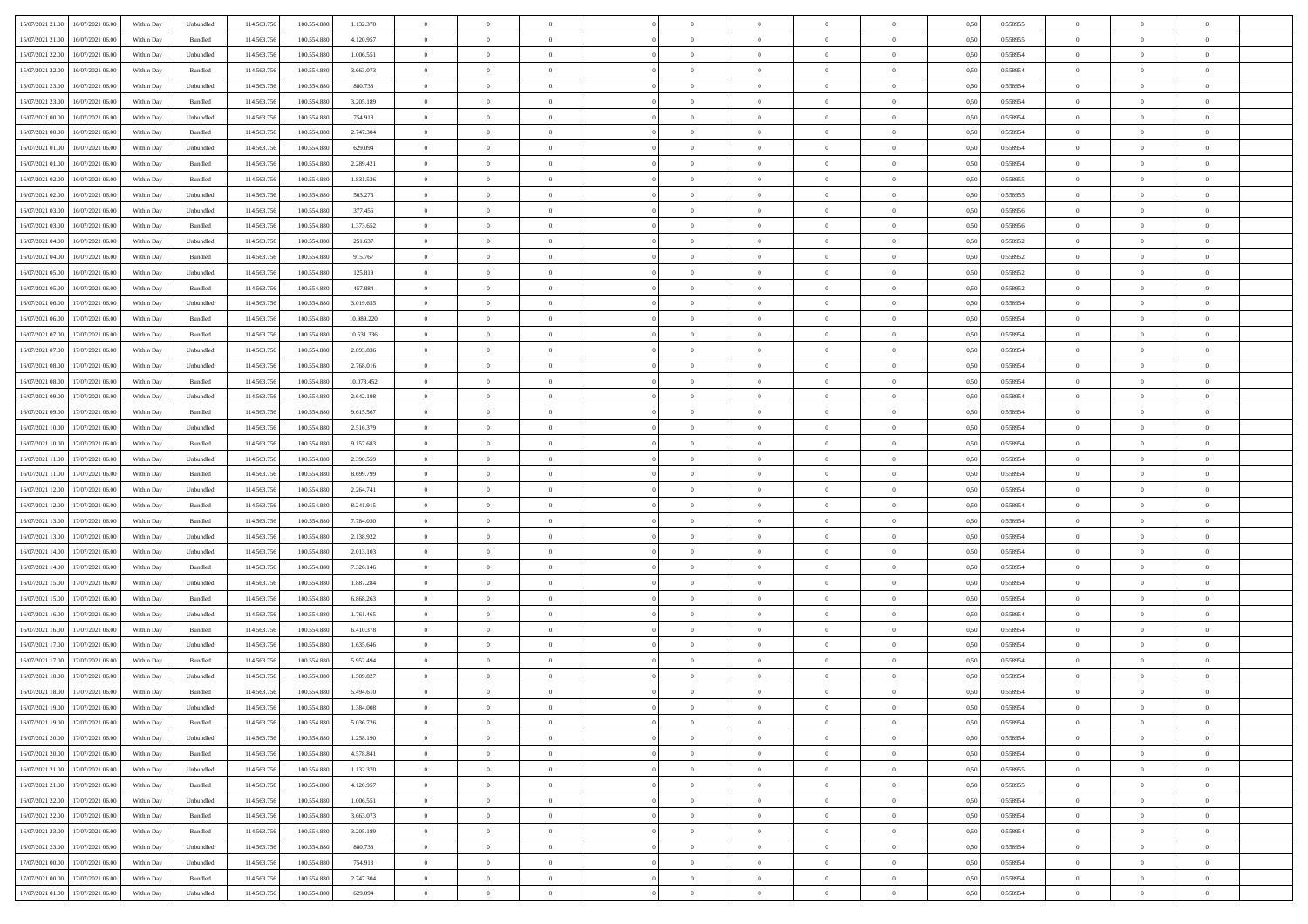| 17/07/2021 01:00 17/07/2021 06:00            |            |           | 114.563.75  |             |           | $\overline{0}$ | $\overline{0}$ |                | $\overline{0}$ | $\theta$       |                | $\theta$       |      | 0,558954 | $\theta$       | $\theta$       | $\overline{0}$ |  |
|----------------------------------------------|------------|-----------|-------------|-------------|-----------|----------------|----------------|----------------|----------------|----------------|----------------|----------------|------|----------|----------------|----------------|----------------|--|
|                                              | Within Day | Bundled   |             | 100.554.880 | 2.289.421 |                |                |                |                |                |                |                | 0,50 |          |                |                |                |  |
| 17/07/2021 02:00<br>17/07/2021 06:00         | Within Day | Unbundled | 114.563.75  | 100.554.88  | 503.276   | $\bf{0}$       | $\bf{0}$       | $\bf{0}$       | $\bf{0}$       | $\overline{0}$ | $\overline{0}$ | $\bf{0}$       | 0,50 | 0,558955 | $\,$ 0 $\,$    | $\bf{0}$       | $\overline{0}$ |  |
| 17/07/2021 02:00<br>17/07/2021 06:00         | Within Day | Bundled   | 114,563,75  | 100.554.880 | 1.831.536 | $\overline{0}$ | $\bf{0}$       | $\overline{0}$ | $\bf{0}$       | $\bf{0}$       | $\overline{0}$ | $\bf{0}$       | 0.50 | 0.558955 | $\bf{0}$       | $\overline{0}$ | $\bf{0}$       |  |
| 17/07/2021 03:00<br>17/07/2021 06:00         | Within Day | Unbundled | 114.563.75  | 100.554.880 | 377.456   | $\overline{0}$ | $\overline{0}$ | $\overline{0}$ | $\theta$       | $\theta$       | $\overline{0}$ | $\bf{0}$       | 0,50 | 0,558956 | $\theta$       | $\theta$       | $\overline{0}$ |  |
|                                              |            |           |             |             |           |                |                |                |                |                |                |                |      |          |                |                |                |  |
| 17/07/2021 03:00<br>17/07/2021 06:00         | Within Day | Bundled   | 114.563.75  | 100.554.88  | 1.373.652 | $\bf{0}$       | $\overline{0}$ | $\bf{0}$       | $\overline{0}$ | $\bf{0}$       | $\overline{0}$ | $\bf{0}$       | 0,50 | 0,558956 | $\,$ 0 $\,$    | $\bf{0}$       | $\overline{0}$ |  |
| 17/07/2021 04:00<br>17/07/2021 06:00         | Within Day | Bundled   | 114,563,75  | 100.554.88  | 915.767   | $\overline{0}$ | $\bf{0}$       | $\overline{0}$ | $\bf{0}$       | $\overline{0}$ | $\theta$       | $\bf{0}$       | 0.50 | 0.558952 | $\,$ 0 $\,$    | $\theta$       | $\overline{0}$ |  |
| 17/07/2021 04:00<br>17/07/2021 06:00         | Within Day | Unbundled | 114.563.75  | 100.554.880 | 251.637   | $\overline{0}$ | $\overline{0}$ | $\overline{0}$ | $\overline{0}$ | $\overline{0}$ | $\overline{0}$ | $\bf{0}$       | 0,50 | 0,558952 | $\theta$       | $\theta$       | $\overline{0}$ |  |
| 17/07/2021 05:00<br>17/07/2021 06:00         | Within Day | Unbundled | 114.563.75  | 100.554.88  | 125.819   | $\bf{0}$       | $\bf{0}$       | $\bf{0}$       | $\overline{0}$ | $\overline{0}$ | $\overline{0}$ | $\bf{0}$       | 0,50 | 0,558952 | $\,$ 0 $\,$    | $\bf{0}$       | $\overline{0}$ |  |
| 17/07/2021 05:00<br>17/07/2021 06:00         | Within Day | Bundled   | 114,563,75  | 100.554.88  | 457.884   | $\overline{0}$ | $\bf{0}$       | $\overline{0}$ | $\bf{0}$       | $\overline{0}$ | $\overline{0}$ | $\bf{0}$       | 0.50 | 0.558952 | $\bf{0}$       | $\overline{0}$ | $\overline{0}$ |  |
|                                              |            |           |             |             |           |                |                |                |                |                |                |                |      |          |                |                |                |  |
| 17/07/2021 06:00<br>18/07/2021 06:00         | Within Day | Unbundled | 114.563.75  | 100.554.880 | 6.069.615 | $\overline{0}$ | $\bf{0}$       | $\overline{0}$ | $\overline{0}$ | $\overline{0}$ | $\overline{0}$ | $\bf{0}$       | 0,50 | 0,558954 | $\,$ 0 $\,$    | $\bf{0}$       | $\overline{0}$ |  |
| 17/07/2021 06:00<br>18/07/2021 06:00         | Within Day | Bundled   | 114.563.75  | 100.554.880 | 7.939.259 | $\bf{0}$       | $\bf{0}$       | $\bf{0}$       | $\bf{0}$       | $\overline{0}$ | $\overline{0}$ | $\bf{0}$       | 0,50 | 0,558954 | $\,$ 0 $\,$    | $\bf{0}$       | $\overline{0}$ |  |
| 17/07/2021 07:00<br>18/07/2021 06:00         | Within Day | Unbundled | 114,563,75  | 100,554,880 | 5.816.715 | $\overline{0}$ | $\bf{0}$       | $\overline{0}$ | $\overline{0}$ | $\overline{0}$ | $\overline{0}$ | $\bf{0}$       | 0.50 | 0.558954 | $\bf{0}$       | $\overline{0}$ | $\,$ 0         |  |
| 17/07/2021 07:00<br>18/07/2021 06:00         | Within Day | Bundled   | 114.563.75  | 100.554.880 | 7.608.456 | $\overline{0}$ | $\overline{0}$ | $\overline{0}$ | $\theta$       | $\theta$       | $\overline{0}$ | $\bf{0}$       | 0,50 | 0,558954 | $\,$ 0 $\,$    | $\theta$       | $\overline{0}$ |  |
|                                              |            |           |             |             |           |                | $\overline{0}$ |                |                |                | $\overline{0}$ |                |      |          | $\,$ 0 $\,$    | $\bf{0}$       | $\overline{0}$ |  |
| 17/07/2021 08:00<br>18/07/2021 06:00         | Within Day | Unbundled | 114.563.75  | 100.554.88  | 5.563.814 | $\bf{0}$       |                | $\bf{0}$       | $\bf{0}$       | $\bf{0}$       |                | $\bf{0}$       | 0,50 | 0,558954 |                |                |                |  |
| 17/07/2021 08:00<br>18/07/2021 06:00         | Within Day | Bundled   | 114,563,75  | 100.554.880 | 7.277.654 | $\overline{0}$ | $\bf{0}$       | $\overline{0}$ | $\bf{0}$       | $\overline{0}$ | $\theta$       | $\bf{0}$       | 0.50 | 0.558954 | $\,$ 0 $\,$    | $\theta$       | $\overline{0}$ |  |
| 17/07/2021 09:00<br>18/07/2021 06:00         | Within Day | Unbundled | 114.563.75  | 100.554.880 | 5.310.914 | $\overline{0}$ | $\overline{0}$ | $\overline{0}$ | $\overline{0}$ | $\overline{0}$ | $\overline{0}$ | $\bf{0}$       | 0,50 | 0,558954 | $\theta$       | $\theta$       | $\overline{0}$ |  |
| 17/07/2021 09:00<br>18/07/2021 06:00         | Within Day | Bundled   | 114.563.75  | 100.554.880 | 6.946.852 | $\bf{0}$       | $\bf{0}$       | $\bf{0}$       | $\overline{0}$ | $\overline{0}$ | $\overline{0}$ | $\bf{0}$       | 0,50 | 0,558954 | $\,$ 0 $\,$    | $\bf{0}$       | $\overline{0}$ |  |
| 17/07/2021 10:00<br>18/07/2021 06:00         | Within Day | Bundled   | 114,563,75  | 100.554.880 | 6.616.050 | $\overline{0}$ | $\bf{0}$       | $\overline{0}$ | $\bf{0}$       | $\overline{0}$ | $\overline{0}$ | $\bf{0}$       | 0.50 | 0.558954 | $\bf{0}$       | $\overline{0}$ | $\bf{0}$       |  |
| 17/07/2021 10:00<br>18/07/2021 06:00         | Within Day | Unbundled | 114.563.75  | 100.554.880 | 5.058.013 | $\overline{0}$ | $\bf{0}$       | $\overline{0}$ | $\overline{0}$ | $\overline{0}$ | $\overline{0}$ | $\bf{0}$       | 0,50 | 0,558954 | $\,$ 0 $\,$    | $\bf{0}$       | $\overline{0}$ |  |
|                                              |            |           |             |             |           |                |                |                |                |                |                |                |      |          |                |                |                |  |
| 17/07/2021 11:00<br>18/07/2021 06:00         | Within Day | Unbundled | 114.563.75  | 100.554.88  | 4.805.112 | $\bf{0}$       | $\bf{0}$       | $\bf{0}$       | $\bf{0}$       | $\overline{0}$ | $\overline{0}$ | $\bf{0}$       | 0,50 | 0,558954 | $\,$ 0 $\,$    | $\bf{0}$       | $\overline{0}$ |  |
| 17/07/2021 11:00<br>18/07/2021 06:00         | Within Day | Bundled   | 114,563,75  | 100,554,880 | 6.285.246 | $\overline{0}$ | $\bf{0}$       | $\overline{0}$ | $\overline{0}$ | $\bf{0}$       | $\overline{0}$ | $\bf{0}$       | 0.50 | 0.558954 | $\bf{0}$       | $\overline{0}$ | $\,$ 0         |  |
| 17/07/2021 12:00<br>18/07/2021 06:00         | Within Day | Unbundled | 114.563.75  | 100.554.880 | 4.552.212 | $\overline{0}$ | $\overline{0}$ | $\overline{0}$ | $\theta$       | $\theta$       | $\overline{0}$ | $\bf{0}$       | 0,50 | 0,558954 | $\theta$       | $\theta$       | $\overline{0}$ |  |
| 17/07/2021 12:00<br>18/07/2021 06:00         | Within Day | Bundled   | 114.563.75  | 100.554.88  | 5.954.444 | $\bf{0}$       | $\bf{0}$       | $\bf{0}$       | $\bf{0}$       | $\overline{0}$ | $\overline{0}$ | $\bf{0}$       | 0,50 | 0,558954 | $\,$ 0 $\,$    | $\bf{0}$       | $\overline{0}$ |  |
| 17/07/2021 13:00<br>18/07/2021 06:00         | Within Day | Unbundled | 114,563,75  | 100.554.880 | 4.299.311 | $\overline{0}$ | $\bf{0}$       | $\overline{0}$ | $\bf{0}$       | $\overline{0}$ | $\theta$       | $\bf{0}$       | 0.50 | 0.558954 | $\,$ 0 $\,$    | $\theta$       | $\overline{0}$ |  |
|                                              |            |           |             |             |           | $\overline{0}$ | $\overline{0}$ | $\overline{0}$ | $\overline{0}$ | $\overline{0}$ | $\overline{0}$ |                |      |          | $\theta$       | $\theta$       |                |  |
| 17/07/2021 13:00<br>18/07/2021 06:00         | Within Day | Bundled   | 114.563.75  | 100.554.880 | 5.623.642 |                |                |                |                |                |                | $\bf{0}$       | 0,50 | 0,558954 |                |                | $\overline{0}$ |  |
| 17/07/2021 14:00<br>18/07/2021 06:00         | Within Day | Unbundled | 114.563.75  | 100.554.88  | 4.046.410 | $\bf{0}$       | $\overline{0}$ | $\bf{0}$       | $\overline{0}$ | $\overline{0}$ | $\overline{0}$ | $\bf{0}$       | 0,50 | 0,558954 | $\,$ 0 $\,$    | $\bf{0}$       | $\overline{0}$ |  |
| 17/07/2021 14:00<br>18/07/2021 06:00         | Within Day | Bundled   | 114,563,75  | 100,554,880 | 5.292.839 | $\overline{0}$ | $\bf{0}$       | $\overline{0}$ | $\bf{0}$       | $\overline{0}$ | $\overline{0}$ | $\bf{0}$       | 0.50 | 0.558954 | $\bf{0}$       | $\overline{0}$ | $\overline{0}$ |  |
| 17/07/2021 15:00<br>18/07/2021 06:00         | Within Day | Bundled   | 114.563.75  | 100.554.880 | 4.962.037 | $\overline{0}$ | $\bf{0}$       | $\overline{0}$ | $\overline{0}$ | $\overline{0}$ | $\overline{0}$ | $\bf{0}$       | 0,50 | 0,558954 | $\theta$       | $\theta$       | $\overline{0}$ |  |
| 17/07/2021 15:00<br>18/07/2021 06:00         | Within Day | Unbundled | 114.563.75  | 100.554.880 | 3.793.510 | $\bf{0}$       | $\bf{0}$       | $\bf{0}$       | $\bf{0}$       | $\overline{0}$ | $\overline{0}$ | $\bf{0}$       | 0,50 | 0,558954 | $\,$ 0 $\,$    | $\bf{0}$       | $\overline{0}$ |  |
| 17/07/2021 16:00<br>18/07/2021 06:00         | Within Day | Unbundled | 114,563,75  | 100.554.880 | 3.540.609 | $\overline{0}$ | $\bf{0}$       | $\overline{0}$ | $\bf{0}$       | $\bf{0}$       | $\overline{0}$ | $\bf{0}$       | 0.50 | 0.558954 | $\bf{0}$       | $\overline{0}$ | $\,$ 0         |  |
| 17/07/2021 16:00<br>18/07/2021 06:00         | Within Day | Bundled   | 114.563.75  | 100,554,880 | 4.631.235 | $\overline{0}$ | $\overline{0}$ | $\overline{0}$ | $\overline{0}$ | $\overline{0}$ | $\overline{0}$ | $\bf{0}$       | 0.50 | 0.558954 | $\theta$       | $\theta$       | $\overline{0}$ |  |
|                                              |            |           |             |             |           |                |                |                |                |                |                |                |      |          |                |                |                |  |
| 17/07/2021 17:00<br>18/07/2021 06:00         | Within Day | Unbundled | 114.563.75  | 100.554.88  | 3.287.709 | $\bf{0}$       | $\bf{0}$       | $\bf{0}$       | $\bf{0}$       | $\overline{0}$ | $\overline{0}$ | $\bf{0}$       | 0,50 | 0,558954 | $\,$ 0 $\,$    | $\bf{0}$       | $\overline{0}$ |  |
| 17/07/2021 17:00<br>18/07/2021 06:00         | Within Day | Bundled   | 114,563,75  | 100,554,880 | 4.300.432 | $\overline{0}$ | $\bf{0}$       | $\overline{0}$ | $\bf{0}$       | $\overline{0}$ | $\overline{0}$ | $\bf{0}$       | 0.50 | 0.558954 | $\,$ 0 $\,$    | $\bf{0}$       | $\overline{0}$ |  |
| 17/07/2021 18:00<br>18/07/2021 06:00         | Within Dav | Unbundled | 114.563.75  | 100.554.880 | 3.034.808 | $\overline{0}$ | $\overline{0}$ | $\overline{0}$ | $\overline{0}$ | $\overline{0}$ | $\overline{0}$ | $\bf{0}$       | 0.5( | 0,558954 | $\theta$       | $\theta$       | $\overline{0}$ |  |
| 17/07/2021 18:00<br>18/07/2021 06:00         | Within Day | Bundled   | 114.563.75  | 100.554.880 | 3.969.629 | $\bf{0}$       | $\bf{0}$       | $\bf{0}$       | $\bf{0}$       | $\overline{0}$ | $\overline{0}$ | $\bf{0}$       | 0,50 | 0,558954 | $\,$ 0 $\,$    | $\bf{0}$       | $\overline{0}$ |  |
| 17/07/2021 19:00<br>18/07/2021 06:00         | Within Day | Unbundled | 114,563,75  | 100.554.880 | 2.781.907 | $\overline{0}$ | $\bf{0}$       | $\overline{0}$ | $\bf{0}$       | $\overline{0}$ | $\overline{0}$ | $\bf{0}$       | 0.50 | 0.558954 | $\bf{0}$       | $\overline{0}$ | $\bf{0}$       |  |
| 18/07/2021 06:00                             | Within Dav | Bundled   | 114.563.75  | 100,554,880 | 3.638.827 | $\overline{0}$ | $\overline{0}$ | $\overline{0}$ | $\overline{0}$ | $\overline{0}$ | $\overline{0}$ | $\bf{0}$       | 0.50 | 0,558954 | $\theta$       | $\theta$       | $\overline{0}$ |  |
| 17/07/2021 19:00                             |            |           |             |             |           |                |                |                |                |                |                |                |      |          |                |                |                |  |
| 17/07/2021 20:00<br>18/07/2021 06:00         | Within Day | Unbundled | 114.563.75  | 100.554.88  | 2.529.007 | $\bf{0}$       | $\bf{0}$       | $\bf{0}$       | $\bf{0}$       | $\overline{0}$ | $\bf{0}$       | $\bf{0}$       | 0,50 | 0,558954 | $\,$ 0 $\,$    | $\bf{0}$       | $\overline{0}$ |  |
| 17/07/2021 20:00<br>18/07/2021 06:00         | Within Day | Bundled   | 114.563.75  | 100,554,880 | 3.308.024 | $\overline{0}$ | $\bf{0}$       | $\overline{0}$ | $\overline{0}$ | $\bf{0}$       | $\overline{0}$ | $\bf{0}$       | 0.50 | 0.558954 | $\bf{0}$       | $\overline{0}$ | $\,$ 0         |  |
| 17/07/2021 21:00<br>18/07/2021 06:00         | Within Dav | Bundled   | 114.563.75  | 100.554.880 | 2.977.222 | $\overline{0}$ | $\overline{0}$ | $\overline{0}$ | $\overline{0}$ | $\overline{0}$ | $\overline{0}$ | $\bf{0}$       | 0.50 | 0,558955 | $\theta$       | $\theta$       | $\overline{0}$ |  |
| 17/07/2021 21:00<br>18/07/2021 06:00         | Within Day | Unbundled | 114.563.75  | 100.554.88  | 2.276.105 | $\bf{0}$       | $\bf{0}$       | $\bf{0}$       | $\bf{0}$       | $\overline{0}$ | $\overline{0}$ | $\bf{0}$       | 0,50 | 0,558955 | $\,$ 0 $\,$    | $\bf{0}$       | $\overline{0}$ |  |
| 17/07/2021 22:00<br>18/07/2021 06:00         | Within Day | Unbundled | 114,563,75  | 100.554.880 | 2.023.204 | $\overline{0}$ | $\overline{0}$ | $\overline{0}$ | $\bf{0}$       | $\overline{0}$ | $\overline{0}$ | $\bf{0}$       | 0.50 | 0.558954 | $\bf{0}$       | $\theta$       | $\overline{0}$ |  |
| 17/07/2021 22:00<br>18/07/2021 06:00         | Within Dav | Bundled   | 114.563.75  | 100,554,880 | 2.646.420 | $\overline{0}$ | $\overline{0}$ | $\overline{0}$ | $\overline{0}$ | $\theta$       | $\overline{0}$ | $\overline{0}$ | 0.5( | 0,558954 | $\theta$       | $\theta$       | $\overline{0}$ |  |
|                                              |            |           |             |             |           |                |                |                |                |                |                |                |      |          |                |                |                |  |
| 17/07/2021 23:00<br>18/07/2021 06:00         | Within Day | Unbundled | 114.563.75  | 100.554.880 | 1.770.304 | $\bf{0}$       | $\bf{0}$       | $\bf{0}$       | $\bf{0}$       | $\bf{0}$       | $\overline{0}$ | $\bf{0}$       | 0,50 | 0,558954 | $\overline{0}$ | $\overline{0}$ | $\overline{0}$ |  |
| $17/07/2021\ 23.00 \qquad 18/07/2021\ 06.00$ | Within Day | Bundled   | 114.563.756 | 100.554.880 | 2.315.617 | $\bf{0}$       | $\theta$       |                | $\overline{0}$ |                |                |                | 0,50 | 0.558954 | $\theta$       | $\overline{0}$ |                |  |
| 18/07/2021 00:00 18/07/2021 06:00            | Within Day | Unbundled | 114.563.756 | 100.554.880 | 1.517.403 | $\overline{0}$ | $\overline{0}$ | $\Omega$       | $\theta$       | $\overline{0}$ | $\overline{0}$ | $\bf{0}$       | 0,50 | 0,558954 | $\theta$       | $\theta$       | $\overline{0}$ |  |
| 18/07/2021 00:00<br>18/07/2021 06:00         | Within Day | Bundled   | 114.563.75  | 100.554.880 | 1.984.814 | $\overline{0}$ | $\bf{0}$       | $\overline{0}$ | $\overline{0}$ | $\bf{0}$       | $\overline{0}$ | $\bf{0}$       | 0,50 | 0,558954 | $\bf{0}$       | $\overline{0}$ | $\bf{0}$       |  |
| 18/07/2021 01:00 18/07/2021 06:00            | Within Day | Unbundled | 114,563,756 | 100,554,880 | 1.264.503 | $\overline{0}$ | $\overline{0}$ | $\overline{0}$ | $\overline{0}$ | $\mathbf{0}$   | $\overline{0}$ | $\,$ 0 $\,$    | 0.50 | 0.558954 | $\overline{0}$ | $\bf{0}$       | $\overline{0}$ |  |
|                                              |            |           |             |             |           |                |                |                |                |                |                |                |      |          |                |                |                |  |
| 18/07/2021 01:00 18/07/2021 06:00            | Within Dav | Bundled   | 114.563.756 | 100.554.880 | 1.654.012 | $\overline{0}$ | $\overline{0}$ | $\overline{0}$ | $\overline{0}$ | $\overline{0}$ | $\overline{0}$ | $\bf{0}$       | 0,50 | 0,558954 | $\overline{0}$ | $\theta$       | $\overline{0}$ |  |
| 18/07/2021 02:00<br>18/07/2021 06:00         | Within Day | Bundled   | 114.563.75  | 100.554.880 | 1.323.209 | $\overline{0}$ | $\bf{0}$       | $\overline{0}$ | $\overline{0}$ | $\bf{0}$       | $\overline{0}$ | $\bf{0}$       | 0,50 | 0,558955 | $\bf{0}$       | $\overline{0}$ | $\overline{0}$ |  |
| 18/07/2021 02:00<br>18/07/2021 06:00         | Within Day | Unbundled | 114.563.756 | 100,554,880 | 1.011.602 | $\overline{0}$ | $\bf{0}$       | $\overline{0}$ | $\overline{0}$ | $\bf{0}$       | $\overline{0}$ | $\bf{0}$       | 0.50 | 0.558955 | $\,$ 0 $\,$    | $\overline{0}$ | $\overline{0}$ |  |
| 18/07/2021 03:00<br>18/07/2021 06:00         | Within Dav | Unbundled | 114.563.756 | 100.554.880 | 758.701   | $\overline{0}$ | $\overline{0}$ | $\overline{0}$ | $\overline{0}$ | $\overline{0}$ | $\overline{0}$ | $\bf{0}$       | 0.50 | 0,558956 | $\overline{0}$ | $\theta$       | $\overline{0}$ |  |
| 18/07/2021 06:00<br>18/07/2021 03:00         | Within Day | Bundled   | 114.563.75  | 100.554.880 | 992.407   | $\overline{0}$ | $\overline{0}$ | $\overline{0}$ | $\overline{0}$ | $\overline{0}$ | $\overline{0}$ | $\bf{0}$       | 0,50 | 0,558956 | $\bf{0}$       | $\overline{0}$ | $\,$ 0         |  |
| 18/07/2021 04:00<br>18/07/2021 06:00         | Within Day | Unbundled | 114.563.75  | 100,554,880 | 505,801   | $\overline{0}$ | $\overline{0}$ | $\overline{0}$ | $\overline{0}$ | $\overline{0}$ | $\overline{0}$ | $\bf{0}$       | 0.50 | 0.558952 | $\mathbf{0}$   | $\bf{0}$       | $\,$ 0         |  |
|                                              |            |           |             |             |           |                |                |                |                |                |                |                |      |          |                |                |                |  |
| 18/07/2021 04:00<br>18/07/2021 06:00         | Within Dav | Bundled   | 114.563.756 | 100.554.880 | 661,605   | $\overline{0}$ | $\overline{0}$ | $\overline{0}$ | $\overline{0}$ | $\overline{0}$ | $\overline{0}$ | $\bf{0}$       | 0,50 | 0,558952 | $\overline{0}$ | $\theta$       | $\overline{0}$ |  |
| 18/07/2021 05:00<br>18/07/2021 06:00         | Within Day | Unbundled | 114.563.75  | 100.554.880 | 252.900   | $\overline{0}$ | $\bf{0}$       | $\overline{0}$ | $\overline{0}$ | $\overline{0}$ | $\overline{0}$ | $\bf{0}$       | 0,50 | 0,558952 | $\bf{0}$       | $\overline{0}$ | $\bf{0}$       |  |
| 18/07/2021 05:00 18/07/2021 06:00            | Within Day | Bundled   | 114.563.756 | 100.554.880 | 330.802   | $\overline{0}$ | $\bf{0}$       | $\overline{0}$ | $\overline{0}$ | $\,$ 0 $\,$    | $\overline{0}$ | $\bf{0}$       | 0,50 | 0,558952 | $\overline{0}$ | $\,$ 0 $\,$    | $\,$ 0 $\,$    |  |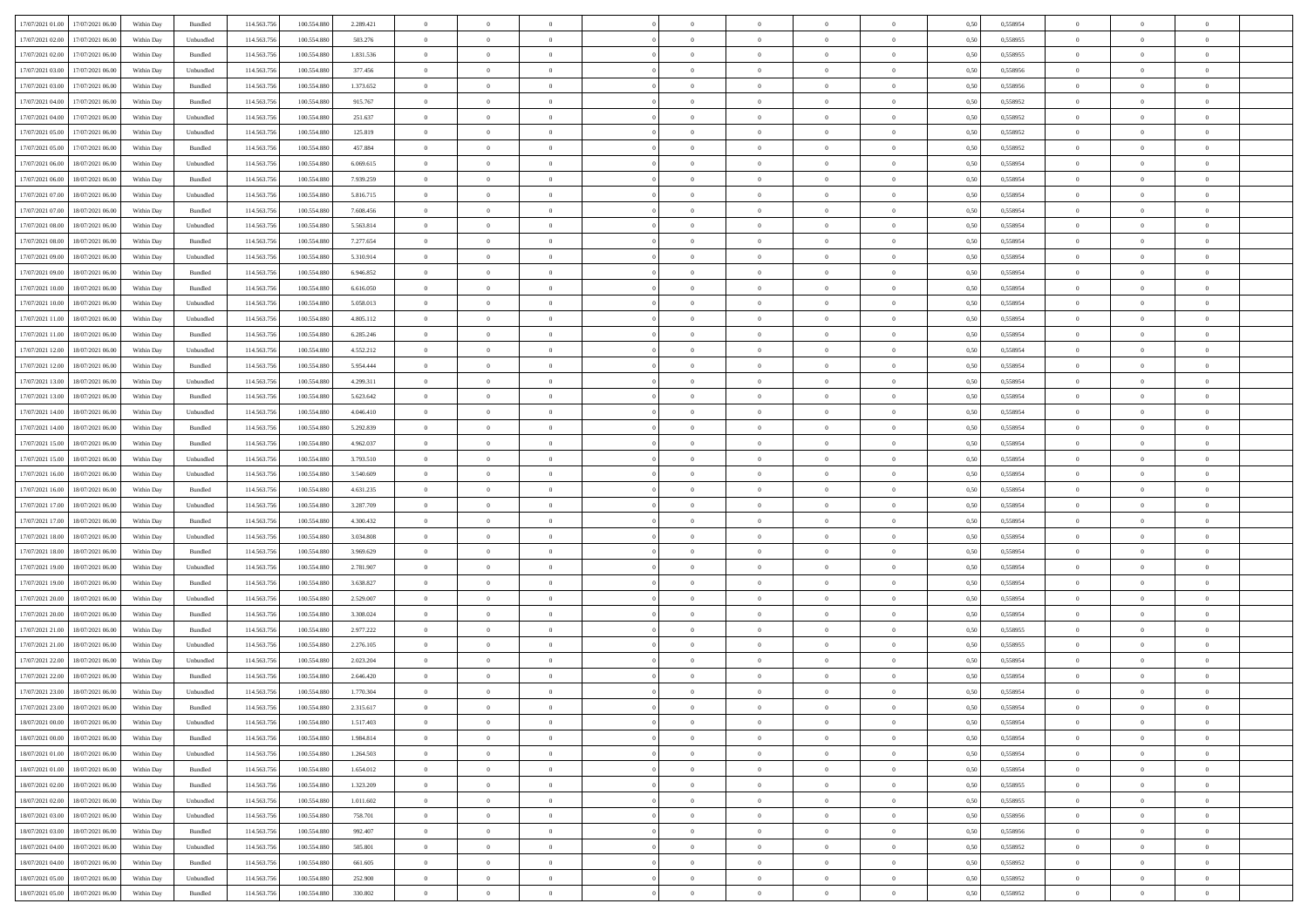| 18/07/2021 06:00<br>19/07/2021 06:00       | Within Day | Unbundled                   | 114.563.756 | 100.554.880 | 6.346.886 | $\overline{0}$ | $\overline{0}$ |                | $\overline{0}$ | $\theta$       |                | $\theta$       | 0,50 | 0,558954 | $\theta$       | $\theta$       | $\overline{0}$ |  |
|--------------------------------------------|------------|-----------------------------|-------------|-------------|-----------|----------------|----------------|----------------|----------------|----------------|----------------|----------------|------|----------|----------------|----------------|----------------|--|
| 18/07/2021 06:00<br>19/07/2021 06:00       | Within Day | Bundled                     | 114.563.75  | 100.554.88  | 7.661.988 | $\bf{0}$       | $\bf{0}$       | $\bf{0}$       | $\overline{0}$ | $\overline{0}$ | $\overline{0}$ | $\bf{0}$       | 0,50 | 0,558954 | $\,$ 0 $\,$    | $\bf{0}$       | $\overline{0}$ |  |
| 18/07/2021 07:00<br>19/07/2021 06:00       | Within Day | Unbundled                   | 114,563,75  | 100,554,880 | 6.082.432 | $\overline{0}$ | $\bf{0}$       | $\overline{0}$ | $\bf{0}$       | $\bf{0}$       | $\overline{0}$ | $\bf{0}$       | 0.50 | 0.558954 | $\bf{0}$       | $\overline{0}$ | $\overline{0}$ |  |
| 18/07/2021 07:00<br>19/07/2021 06:00       |            |                             | 114.563.75  |             |           | $\overline{0}$ | $\overline{0}$ | $\overline{0}$ | $\theta$       | $\theta$       | $\overline{0}$ |                |      |          | $\theta$       | $\theta$       | $\overline{0}$ |  |
|                                            | Within Day | Bundled                     |             | 100.554.880 | 7.342.739 |                |                |                |                |                |                | $\bf{0}$       | 0,50 | 0,558954 |                |                |                |  |
| 18/07/2021 08:00<br>19/07/2021 06:00       | Within Day | Bundled                     | 114.563.75  | 100.554.88  | 7.023.489 | $\bf{0}$       | $\overline{0}$ | $\bf{0}$       | $\overline{0}$ | $\theta$       | $\overline{0}$ | $\bf{0}$       | 0,50 | 0,558954 | $\,$ 0 $\,$    | $\bf{0}$       | $\overline{0}$ |  |
| 18/07/2021 08:00<br>19/07/2021 06:00       | Within Day | Unbundled                   | 114,563,75  | 100.554.880 | 5.817.979 | $\overline{0}$ | $\bf{0}$       | $\overline{0}$ | $\bf{0}$       | $\overline{0}$ | $\theta$       | $\bf{0}$       | 0.50 | 0.558954 | $\,$ 0 $\,$    | $\theta$       | $\overline{0}$ |  |
| 18/07/2021 09:00<br>19/07/2021 06:00       | Within Day | Unbundled                   | 114.563.75  | 100.554.880 | 5.553.526 | $\overline{0}$ | $\overline{0}$ | $\overline{0}$ | $\overline{0}$ | $\overline{0}$ | $\overline{0}$ | $\bf{0}$       | 0,50 | 0,558954 | $\theta$       | $\theta$       | $\overline{0}$ |  |
|                                            |            |                             |             |             |           |                |                |                |                |                |                |                |      |          |                |                |                |  |
| 18/07/2021 09:00<br>19/07/2021 06:00       | Within Day | Bundled                     | 114.563.75  | 100.554.88  | 6.704.240 | $\bf{0}$       | $\bf{0}$       | $\bf{0}$       | $\overline{0}$ | $\overline{0}$ | $\overline{0}$ | $\bf{0}$       | 0,50 | 0,558954 | $\,$ 0 $\,$    | $\bf{0}$       | $\overline{0}$ |  |
| 18/07/2021 11:00<br>19/07/2021 06:00       | Within Day | Unbundled                   | 114,563,75  | 100.554.880 | 5.024.618 | $\overline{0}$ | $\bf{0}$       | $\overline{0}$ | $\bf{0}$       | $\overline{0}$ | $\overline{0}$ | $\bf{0}$       | 0.50 | 0.558954 | $\bf{0}$       | $\overline{0}$ | $\overline{0}$ |  |
| 18/07/2021 11:00<br>19/07/2021 06:00       | Within Day | Bundled                     | 114.563.75  | 100.554.880 | 6.065.741 | $\overline{0}$ | $\bf{0}$       | $\overline{0}$ | $\overline{0}$ | $\overline{0}$ | $\overline{0}$ | $\bf{0}$       | 0,50 | 0,558954 | $\,$ 0 $\,$    | $\bf{0}$       | $\overline{0}$ |  |
| 18/07/2021 12:00<br>19/07/2021 06:00       | Within Day | Unbundled                   | 114.563.75  | 100.554.880 | 4.760.164 | $\bf{0}$       | $\overline{0}$ | $\bf{0}$       | $\bf{0}$       | $\bf{0}$       | $\overline{0}$ | $\bf{0}$       | 0,50 | 0,558954 | $\,$ 0 $\,$    | $\bf{0}$       | $\overline{0}$ |  |
|                                            |            |                             |             |             |           |                |                |                |                |                |                |                |      |          |                |                |                |  |
| 18/07/2021 12:00<br>19/07/2021 06:00       | Within Day | Bundled                     | 114,563,75  | 100.554.880 | 5.746.492 | $\overline{0}$ | $\bf{0}$       | $\overline{0}$ | $\overline{0}$ | $\bf{0}$       | $\overline{0}$ | $\bf{0}$       | 0.50 | 0.558954 | $\bf{0}$       | $\overline{0}$ | $\,$ 0         |  |
| 18/07/2021 13:00<br>19/07/2021 06:00       | Within Day | Unbundled                   | 114.563.75  | 100.554.880 | 4.495.711 | $\overline{0}$ | $\overline{0}$ | $\overline{0}$ | $\theta$       | $\theta$       | $\overline{0}$ | $\bf{0}$       | 0,50 | 0,558954 | $\,$ 0 $\,$    | $\theta$       | $\overline{0}$ |  |
| 18/07/2021 13:00<br>19/07/2021 06:00       | Within Day | Bundled                     | 114.563.75  | 100.554.88  | 5.427.242 | $\bf{0}$       | $\overline{0}$ | $\bf{0}$       | $\overline{0}$ | $\bf{0}$       | $\overline{0}$ | $\bf{0}$       | 0,50 | 0,558954 | $\,$ 0 $\,$    | $\bf{0}$       | $\overline{0}$ |  |
|                                            |            |                             |             |             |           |                |                |                |                |                | $\theta$       |                |      |          |                |                |                |  |
| 18/07/2021 14:00<br>19/07/2021 06:00       | Within Day | Bundled                     | 114,563,75  | 100.554.880 | 5.107.992 | $\overline{0}$ | $\bf{0}$       | $\overline{0}$ | $\bf{0}$       | $\overline{0}$ |                | $\bf{0}$       | 0.50 | 0.558954 | $\,$ 0 $\,$    | $\theta$       | $\overline{0}$ |  |
| 18/07/2021 14:00<br>19/07/2021 06:00       | Within Day | Unbundled                   | 114.563.75  | 100.554.880 | 4.231.257 | $\overline{0}$ | $\overline{0}$ | $\overline{0}$ | $\overline{0}$ | $\overline{0}$ | $\overline{0}$ | $\bf{0}$       | 0,50 | 0,558954 | $\theta$       | $\theta$       | $\overline{0}$ |  |
| 18/07/2021 15:00<br>19/07/2021 06:00       | Within Day | Bundled                     | 114.563.75  | 100.554.880 | 4.788.743 | $\bf{0}$       | $\bf{0}$       | $\bf{0}$       | $\overline{0}$ | $\bf{0}$       | $\overline{0}$ | $\bf{0}$       | 0,50 | 0,558954 | $\,$ 0 $\,$    | $\bf{0}$       | $\overline{0}$ |  |
| 18/07/2021 15:00<br>19/07/2021 06:00       | Within Day | Unbundled                   | 114,563,75  | 100.554.880 | 3.966.804 | $\overline{0}$ | $\bf{0}$       | $\overline{0}$ | $\bf{0}$       | $\overline{0}$ | $\overline{0}$ | $\bf{0}$       | 0.50 | 0.558954 | $\bf{0}$       | $\overline{0}$ | $\overline{0}$ |  |
| 18/07/2021 16:00<br>19/07/2021 06:00       | Within Day | Bundled                     | 114.563.75  | 100.554.880 | 4.469.493 | $\overline{0}$ | $\bf{0}$       | $\overline{0}$ | $\overline{0}$ | $\overline{0}$ | $\overline{0}$ | $\bf{0}$       | 0,50 | 0,558954 | $\,$ 0 $\,$    | $\bf{0}$       | $\overline{0}$ |  |
|                                            |            |                             |             |             |           |                |                |                |                |                |                |                |      |          |                |                |                |  |
| 18/07/2021 16:00<br>19/07/2021 06:00       | Within Day | Unbundled                   | 114.563.75  | 100.554.88  | 3.702.350 | $\bf{0}$       | $\bf{0}$       | $\bf{0}$       | $\bf{0}$       | $\overline{0}$ | $\overline{0}$ | $\bf{0}$       | 0,50 | 0,558954 | $\,$ 0 $\,$    | $\bf{0}$       | $\overline{0}$ |  |
| 18/07/2021 17:00<br>19/07/2021 06:00       | Within Day | Bundled                     | 114,563,75  | 100,554,880 | 4.150.244 | $\overline{0}$ | $\bf{0}$       | $\overline{0}$ | $\overline{0}$ | $\bf{0}$       | $\overline{0}$ | $\bf{0}$       | 0.50 | 0.558954 | $\bf{0}$       | $\overline{0}$ | $\overline{0}$ |  |
| 18/07/2021 17:00<br>19/07/2021 06:00       | Within Day | Unbundled                   | 114.563.75  | 100.554.880 | 3.437.897 | $\overline{0}$ | $\overline{0}$ | $\overline{0}$ | $\theta$       | $\theta$       | $\overline{0}$ | $\bf{0}$       | 0,50 | 0,558954 | $\theta$       | $\theta$       | $\overline{0}$ |  |
| 18/07/2021 18:00<br>19/07/2021 06:00       | Within Day | Unbundled                   | 114.563.75  | 100.554.880 | 3.173.442 | $\bf{0}$       | $\bf{0}$       | $\bf{0}$       | $\bf{0}$       | $\overline{0}$ | $\overline{0}$ | $\bf{0}$       | 0,50 | 0,558954 | $\,$ 0 $\,$    | $\bf{0}$       | $\overline{0}$ |  |
|                                            |            |                             |             |             |           |                |                |                |                |                |                |                |      |          |                |                |                |  |
| 18/07/2021 18:00<br>19/07/2021 06:00       | Within Day | Bundled                     | 114,563,75  | 100.554.880 | 3.830.994 | $\overline{0}$ | $\bf{0}$       | $\overline{0}$ | $\bf{0}$       | $\overline{0}$ | $\theta$       | $\bf{0}$       | 0.50 | 0.558954 | $\,$ 0 $\,$    | $\theta$       | $\overline{0}$ |  |
| 18/07/2021 19:00<br>19/07/2021 06:00       | Within Day | Unbundled                   | 114.563.75  | 100.554.880 | 2.908.989 | $\overline{0}$ | $\overline{0}$ | $\overline{0}$ | $\overline{0}$ | $\overline{0}$ | $\overline{0}$ | $\bf{0}$       | 0,50 | 0,558954 | $\,$ 0 $\,$    | $\theta$       | $\overline{0}$ |  |
| 18/07/2021 19:00<br>19/07/2021 06:00       | Within Day | Bundled                     | 114.563.75  | 100.554.88  | 3.511.744 | $\bf{0}$       | $\overline{0}$ | $\bf{0}$       | $\overline{0}$ | $\bf{0}$       | $\overline{0}$ | $\bf{0}$       | 0,50 | 0,558954 | $\,$ 0 $\,$    | $\bf{0}$       | $\overline{0}$ |  |
| 18/07/2021 20:00<br>19/07/2021 06:00       | Within Day | Bundled                     | 114.563.75  | 100,554,880 | 3.192.495 | $\overline{0}$ | $\bf{0}$       | $\overline{0}$ | $\bf{0}$       | $\overline{0}$ | $\overline{0}$ | $\bf{0}$       | 0.50 | 0.558954 | $\bf{0}$       | $\overline{0}$ | $\overline{0}$ |  |
|                                            |            |                             |             |             |           |                |                |                |                |                |                |                |      |          |                |                |                |  |
| 18/07/2021 20:00<br>19/07/2021 06:00       | Within Day | Unbundled                   | 114.563.75  | 100.554.880 | 2.644.536 | $\overline{0}$ | $\bf{0}$       | $\overline{0}$ | $\overline{0}$ | $\overline{0}$ | $\overline{0}$ | $\bf{0}$       | 0,50 | 0,558954 | $\theta$       | $\theta$       | $\overline{0}$ |  |
| 18/07/2021 21:00<br>19/07/2021 06:00       | Within Day | Unbundled                   | 114.563.75  | 100.554.880 | 2.380.082 | $\bf{0}$       | $\bf{0}$       | $\bf{0}$       | $\bf{0}$       | $\overline{0}$ | $\overline{0}$ | $\bf{0}$       | 0,50 | 0,558955 | $\,$ 0 $\,$    | $\bf{0}$       | $\overline{0}$ |  |
| 18/07/2021 21:00<br>19/07/2021 06:00       | Within Day | Bundled                     | 114,563,75  | 100.554.880 | 2.873.245 | $\overline{0}$ | $\bf{0}$       | $\overline{0}$ | $\bf{0}$       | $\bf{0}$       | $\overline{0}$ | $\bf{0}$       | 0.50 | 0.558955 | $\bf{0}$       | $\overline{0}$ | $\overline{0}$ |  |
| 18/07/2021 22:00<br>19/07/2021 06:00       | Within Day | Unbundled                   | 114.563.75  | 100,554,880 | 2.115.629 | $\overline{0}$ | $\overline{0}$ | $\overline{0}$ | $\overline{0}$ | $\overline{0}$ | $\overline{0}$ | $\bf{0}$       | 0.50 | 0.558954 | $\theta$       | $\theta$       | $\overline{0}$ |  |
|                                            |            |                             |             |             |           |                |                |                |                |                |                |                |      |          |                |                |                |  |
| 18/07/2021 22:00<br>19/07/2021 06:00       | Within Day | Bundled                     | 114.563.75  | 100.554.88  | 2.553.995 | $\bf{0}$       | $\overline{0}$ | $\bf{0}$       | $\bf{0}$       | $\,$ 0 $\,$    | $\overline{0}$ | $\bf{0}$       | 0,50 | 0,558954 | $\,$ 0 $\,$    | $\bf{0}$       | $\overline{0}$ |  |
| 18/07/2021 23:00<br>19/07/2021 06:00       | Within Day | Unbundled                   | 114,563,75  | 100.554.880 | 1.851.175 | $\overline{0}$ | $\bf{0}$       | $\overline{0}$ | $\bf{0}$       | $\overline{0}$ | $\Omega$       | $\bf{0}$       | 0.50 | 0.558954 | $\,$ 0 $\,$    | $\bf{0}$       | $\overline{0}$ |  |
| 18/07/2021 23:00<br>19/07/2021 06:00       | Within Dav | Bundled                     | 114.563.75  | 100.554.880 | 2.234.746 | $\overline{0}$ | $\overline{0}$ | $\overline{0}$ | $\overline{0}$ | $\theta$       | $\overline{0}$ | $\bf{0}$       | 0.5( | 0,558954 | $\theta$       | $\theta$       | $\overline{0}$ |  |
| 19/07/2021 00:00<br>19/07/2021 06:00       | Within Day | Unbundled                   | 114.563.75  | 100.554.880 | 1.586.721 | $\bf{0}$       | $\bf{0}$       | $\bf{0}$       | $\bf{0}$       | $\bf{0}$       | $\overline{0}$ | $\bf{0}$       | 0,50 | 0,558954 | $\,$ 0 $\,$    | $\bf{0}$       | $\overline{0}$ |  |
| 19/07/2021 00:00<br>19/07/2021 06:00       |            | Bundled                     | 114,563,75  | 100.554.880 | 1.915.497 |                | $\bf{0}$       | $\overline{0}$ |                | $\overline{0}$ | $\overline{0}$ |                | 0.50 | 0.558954 | $\bf{0}$       | $\overline{0}$ | $\overline{0}$ |  |
|                                            | Within Day |                             |             |             |           | $\overline{0}$ |                |                | $\bf{0}$       |                |                | $\bf{0}$       |      |          |                |                |                |  |
| 19/07/2021 01:00<br>19/07/2021 06:00       | Within Dav | Bundled                     | 114.563.75  | 100,554,880 | 1.596.248 | $\overline{0}$ | $\overline{0}$ | $\overline{0}$ | $\overline{0}$ | $\overline{0}$ | $\overline{0}$ | $\bf{0}$       | 0.50 | 0,558954 | $\theta$       | $\theta$       | $\overline{0}$ |  |
| 19/07/2021 01:00<br>19/07/2021 06:00       | Within Day | Unbundled                   | 114.563.75  | 100.554.88  | 1.322.267 | $\bf{0}$       | $\bf{0}$       | $\bf{0}$       | $\bf{0}$       | $\overline{0}$ | $\overline{0}$ | $\bf{0}$       | 0,50 | 0,558954 | $\,$ 0 $\,$    | $\bf{0}$       | $\overline{0}$ |  |
| 19/07/2021 02:00<br>19/07/2021 06:00       | Within Day | Unbundled                   | 114,563,75  | 100,554,880 | 1.057.814 | $\overline{0}$ | $\bf{0}$       | $\overline{0}$ | $\overline{0}$ | $\bf{0}$       | $\overline{0}$ | $\bf{0}$       | 0.50 | 0.558955 | $\bf{0}$       | $\overline{0}$ | $\overline{0}$ |  |
| 19/07/2021 02:00<br>19/07/2021 06:00       | Within Dav | Bundled                     | 114.563.75  | 100.554.880 | 1.276.998 | $\overline{0}$ | $\overline{0}$ | $\overline{0}$ | $\overline{0}$ | $\overline{0}$ | $\overline{0}$ | $\bf{0}$       | 0.50 | 0,558955 | $\theta$       | $\theta$       | $\overline{0}$ |  |
|                                            |            |                             |             |             |           |                |                |                |                |                |                |                |      |          |                |                |                |  |
| 19/07/2021 03:00<br>19/07/2021 06:00       | Within Day | Unbundled                   | 114.563.75  | 100.554.88  | 793.360   | $\bf{0}$       | $\bf{0}$       | $\bf{0}$       | $\bf{0}$       | $\overline{0}$ | $\overline{0}$ | $\bf{0}$       | 0,50 | 0,558956 | $\,$ 0 $\,$    | $\bf{0}$       | $\overline{0}$ |  |
| 19/07/2021 03:00<br>19/07/2021 06:00       | Within Day | Bundled                     | 114,563,75  | 100.554.880 | 957.748   | $\overline{0}$ | $\overline{0}$ | $\overline{0}$ | $\bf{0}$       | $\bf{0}$       | $\Omega$       | $\bf{0}$       | 0.50 | 0.558956 | $\,$ 0 $\,$    | $\theta$       | $\overline{0}$ |  |
| 19/07/2021 04:00<br>19/07/2021 06:00       | Within Dav | Unbundled                   | 114.563.75  | 100,554,880 | 528,907   | $\overline{0}$ | $\overline{0}$ | $\overline{0}$ | $\overline{0}$ | $\theta$       | $\overline{0}$ | $\overline{0}$ | 0.5( | 0,558952 | $\theta$       | $\theta$       | $\overline{0}$ |  |
| 19/07/2021 04:00<br>19/07/2021 06:00       | Within Day | Bundled                     | 114.563.75  | 100.554.880 | 638.499   | $\bf{0}$       | $\bf{0}$       | $\bf{0}$       | $\bf{0}$       | $\bf{0}$       | $\overline{0}$ | $\bf{0}$       | 0,50 | 0,558952 | $\overline{0}$ | $\overline{0}$ | $\overline{0}$ |  |
|                                            |            |                             |             |             |           |                |                |                |                |                |                |                |      |          |                |                |                |  |
| $19/07/2021\;05.00\qquad19/07/2021\;06.00$ | Within Day | $\ensuremath{\mathsf{Unb}}$ | 114.563.756 | 100.554.880 | 264.453   | $\overline{0}$ | $\Omega$       |                | $\overline{0}$ |                |                |                | 0,50 | 0,558952 | $\theta$       | $\overline{0}$ |                |  |
| 19/07/2021 05:00 19/07/2021 06:00          | Within Day | Bundled                     | 114.563.756 | 100.554.880 | 319.249   | $\overline{0}$ | $\overline{0}$ | $\Omega$       | $\theta$       | $\overline{0}$ | $\overline{0}$ | $\bf{0}$       | 0,50 | 0,558952 | $\theta$       | $\theta$       | $\overline{0}$ |  |
| 19/07/2021 06:00<br>20/07/2021 06:00       | Within Day | Unbundled                   | 114.563.75  | 100.554.880 | 6.346.886 | $\overline{0}$ | $\bf{0}$       | $\overline{0}$ | $\overline{0}$ | $\bf{0}$       | $\overline{0}$ | $\bf{0}$       | 0,50 | 0,558954 | $\bf{0}$       | $\overline{0}$ | $\bf{0}$       |  |
| 19/07/2021 06:00 20/07/2021 06:00          | Within Day | Bundled                     | 114.563.756 | 100,554,880 | 7.661.988 | $\overline{0}$ | $\bf{0}$       | $\overline{0}$ | $\overline{0}$ | $\mathbf{0}$   | $\overline{0}$ | $\,$ 0 $\,$    | 0.50 | 0.558954 | $\overline{0}$ | $\bf{0}$       | $\bf{0}$       |  |
|                                            |            |                             |             |             |           |                |                |                |                |                |                |                |      |          |                |                |                |  |
| 19/07/2021 07:00 20/07/2021 06:00          | Within Dav | Bundled                     | 114.563.756 | 100.554.880 | 7.342.739 | $\overline{0}$ | $\overline{0}$ | $\overline{0}$ | $\overline{0}$ | $\overline{0}$ | $\overline{0}$ | $\bf{0}$       | 0,50 | 0,558954 | $\overline{0}$ | $\theta$       | $\overline{0}$ |  |
| 19/07/2021 07:00<br>20/07/2021 06:00       | Within Day | Unbundled                   | 114.563.75  | 100.554.880 | 6.082.432 | $\overline{0}$ | $\bf{0}$       | $\overline{0}$ | $\overline{0}$ | $\bf{0}$       | $\overline{0}$ | $\bf{0}$       | 0,50 | 0,558954 | $\bf{0}$       | $\overline{0}$ | $\overline{0}$ |  |
| 19/07/2021 08:00<br>20/07/2021 06:00       | Within Day | Unbundled                   | 114.563.756 | 100,554,880 | 5.817.979 | $\overline{0}$ | $\bf{0}$       | $\overline{0}$ | $\overline{0}$ | $\overline{0}$ | $\overline{0}$ | $\bf{0}$       | 0.50 | 0.558954 | $\,$ 0 $\,$    | $\overline{0}$ | $\overline{0}$ |  |
| 19/07/2021 08:00<br>20/07/2021 06:00       | Within Dav | Bundled                     | 114.563.756 | 100.554.880 | 7.023.489 | $\overline{0}$ | $\overline{0}$ | $\overline{0}$ | $\overline{0}$ | $\overline{0}$ | $\overline{0}$ | $\bf{0}$       | 0.50 | 0,558954 | $\overline{0}$ | $\theta$       | $\overline{0}$ |  |
|                                            |            |                             |             |             |           |                |                |                |                |                |                |                |      |          |                |                |                |  |
| 19/07/2021 09:00<br>20/07/2021 06:00       | Within Day | Unbundled                   | 114.563.75  | 100.554.880 | 5.553.526 | $\overline{0}$ | $\overline{0}$ | $\overline{0}$ | $\overline{0}$ | $\overline{0}$ | $\overline{0}$ | $\bf{0}$       | 0,50 | 0,558954 | $\bf{0}$       | $\overline{0}$ | $\,$ 0         |  |
| 20/07/2021 06:00<br>19/07/2021 09:00       | Within Day | Bundled                     | 114.563.75  | 100,554,880 | 6.704.240 | $\overline{0}$ | $\overline{0}$ | $\overline{0}$ | $\overline{0}$ | $\overline{0}$ | $\overline{0}$ | $\bf{0}$       | 0.50 | 0.558954 | $\mathbf{0}$   | $\bf{0}$       | $\,$ 0         |  |
| 19/07/2021 10:00 20/07/2021 06:00          | Within Dav | Unbundled                   | 114.563.756 | 100.554.880 | 5.289.072 | $\overline{0}$ | $\overline{0}$ | $\overline{0}$ | $\overline{0}$ | $\overline{0}$ | $\overline{0}$ | $\bf{0}$       | 0,50 | 0,558954 | $\overline{0}$ | $\theta$       | $\overline{0}$ |  |
| 19/07/2021 10:00<br>20/07/2021 06:00       | Within Day | Bundled                     | 114.563.75  | 100.554.880 | 6.384.990 | $\overline{0}$ | $\bf{0}$       | $\overline{0}$ | $\overline{0}$ | $\overline{0}$ | $\overline{0}$ | $\bf{0}$       | 0,50 | 0,558954 | $\bf{0}$       | $\overline{0}$ | $\bf{0}$       |  |
|                                            |            |                             |             |             |           |                |                |                |                |                |                |                |      |          |                |                |                |  |
| 19/07/2021 11:00 20/07/2021 06:00          | Within Day | Unbundled                   | 114.563.756 | 100.554.880 | 5.024.618 | $\overline{0}$ | $\bf{0}$       | $\overline{0}$ | $\overline{0}$ | $\,$ 0 $\,$    | $\overline{0}$ | $\bf{0}$       | 0,50 | 0,558954 | $\overline{0}$ | $\,$ 0 $\,$    | $\,$ 0 $\,$    |  |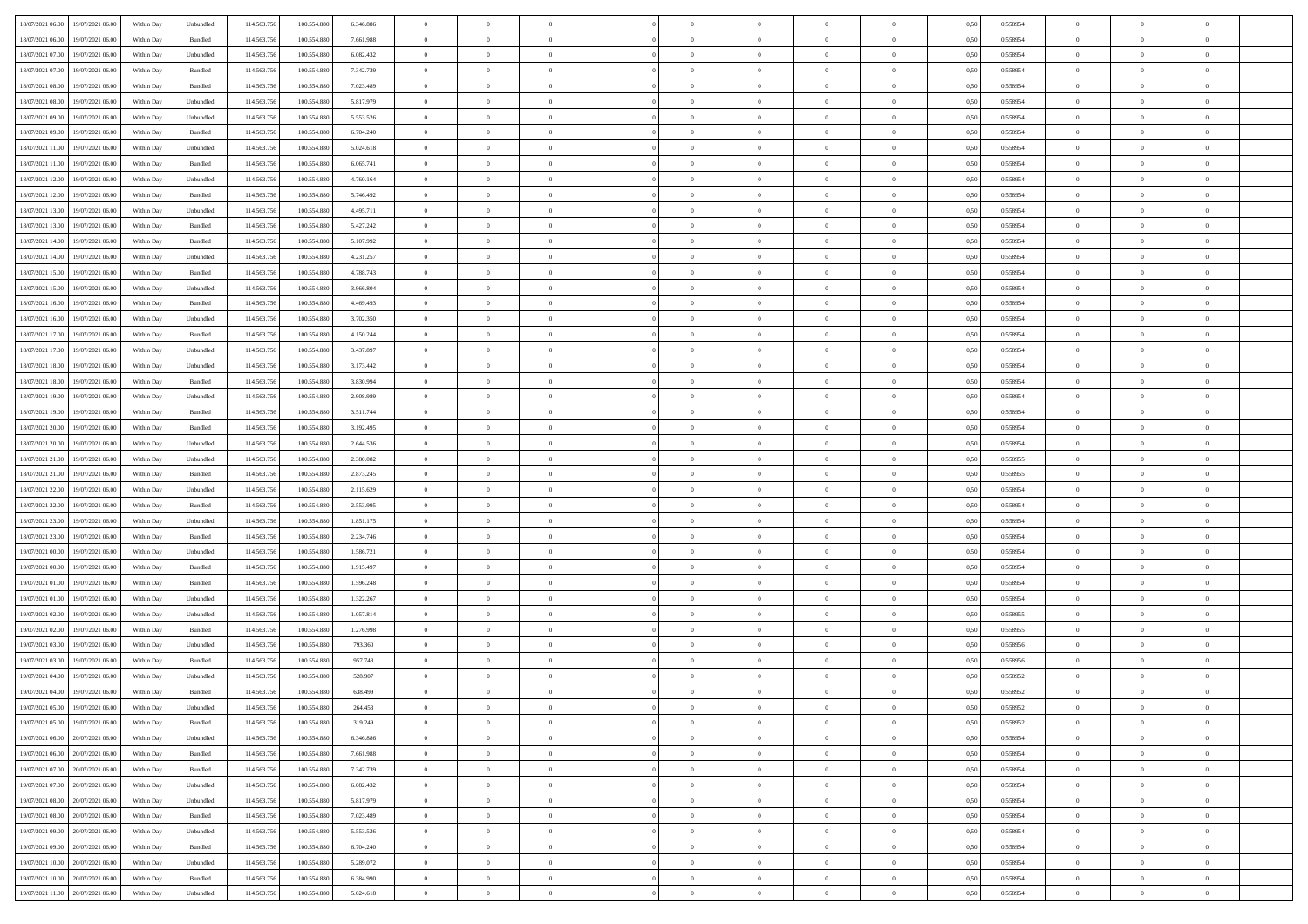| 19/07/2021 11:00 20/07/2021 06:00            | Within Day | Bundled            | 114.563.75  | 100.554.880 | 6.065.741 | $\overline{0}$ | $\overline{0}$ |                | $\overline{0}$ | $\theta$       |                | $\theta$       | 0,50 | 0,558954 | $\theta$       | $\theta$       | $\overline{0}$ |  |
|----------------------------------------------|------------|--------------------|-------------|-------------|-----------|----------------|----------------|----------------|----------------|----------------|----------------|----------------|------|----------|----------------|----------------|----------------|--|
|                                              |            |                    |             |             |           |                |                |                |                |                |                |                |      |          |                |                |                |  |
| 19/07/2021 12:00<br>20/07/2021 06:00         | Within Day | Bundled            | 114.563.75  | 100.554.88  | 5.746.492 | $\bf{0}$       | $\bf{0}$       | $\bf{0}$       | $\bf{0}$       | $\overline{0}$ | $\bf{0}$       | $\bf{0}$       | 0,50 | 0,558954 | $\,$ 0 $\,$    | $\bf{0}$       | $\overline{0}$ |  |
| 19/07/2021 12:00<br>20/07/2021 06:00         | Within Day | Unbundled          | 114,563,75  | 100,554,880 | 4.760.164 | $\overline{0}$ | $\bf{0}$       | $\overline{0}$ | $\overline{0}$ | $\overline{0}$ | $\overline{0}$ | $\bf{0}$       | 0.50 | 0.558954 | $\bf{0}$       | $\overline{0}$ | $\bf{0}$       |  |
| 19/07/2021 13:00<br>20/07/2021 06:00         | Within Day | Unbundled          | 114.563.75  | 100.554.880 | 4.495.711 | $\overline{0}$ | $\overline{0}$ | $\overline{0}$ | $\overline{0}$ | $\theta$       | $\overline{0}$ | $\bf{0}$       | 0,50 | 0,558954 | $\theta$       | $\theta$       | $\overline{0}$ |  |
| 19/07/2021 13:00<br>20/07/2021 06:00         | Within Day | Bundled            | 114.563.75  | 100.554.880 | 5.427.242 | $\bf{0}$       | $\overline{0}$ | $\bf{0}$       | $\overline{0}$ | $\bf{0}$       | $\overline{0}$ | $\bf{0}$       | 0,50 | 0,558954 | $\,$ 0 $\,$    | $\bf{0}$       | $\overline{0}$ |  |
| 19/07/2021 14:00<br>20/07/2021 06:00         | Within Day | Unbundled          | 114,563,75  | 100.554.880 | 4.231.257 | $\overline{0}$ | $\bf{0}$       | $\overline{0}$ | $\bf{0}$       | $\overline{0}$ | $\overline{0}$ | $\bf{0}$       | 0.50 | 0.558954 | $\,$ 0 $\,$    | $\theta$       | $\overline{0}$ |  |
|                                              |            |                    |             |             |           | $\overline{0}$ | $\overline{0}$ | $\overline{0}$ | $\overline{0}$ | $\overline{0}$ | $\overline{0}$ |                |      |          | $\theta$       | $\theta$       |                |  |
| 19/07/2021 14:00<br>20/07/2021 06:00         | Within Day | Bundled            | 114.563.75  | 100.554.880 | 5.107.992 |                |                |                |                |                |                | $\bf{0}$       | 0,50 | 0,558954 |                |                | $\overline{0}$ |  |
| 19/07/2021 15:00<br>20/07/2021 06:00         | Within Day | Unbundled          | 114.563.75  | 100.554.88  | 3.966.804 | $\bf{0}$       | $\bf{0}$       | $\bf{0}$       | $\bf{0}$       | $\overline{0}$ | $\overline{0}$ | $\bf{0}$       | 0,50 | 0,558954 | $\,$ 0 $\,$    | $\bf{0}$       | $\overline{0}$ |  |
| 19/07/2021 15:00<br>20/07/2021 06:00         | Within Day | Bundled            | 114,563,75  | 100.554.880 | 4.788.743 | $\overline{0}$ | $\bf{0}$       | $\overline{0}$ | $\bf{0}$       | $\overline{0}$ | $\overline{0}$ | $\bf{0}$       | 0.50 | 0.558954 | $\bf{0}$       | $\overline{0}$ | $\bf{0}$       |  |
| 19/07/2021 16:00<br>20/07/2021 06:00         | Within Day | Unbundled          | 114.563.75  | 100.554.880 | 3.702.350 | $\bf{0}$       | $\bf{0}$       | $\overline{0}$ | $\overline{0}$ | $\overline{0}$ | $\overline{0}$ | $\bf{0}$       | 0,50 | 0,558954 | $\,$ 0 $\,$    | $\,$ 0 $\,$    | $\overline{0}$ |  |
| 19/07/2021 16:00<br>20/07/2021 06:00         | Within Day | Bundled            | 114.563.75  | 100.554.880 | 4.469.493 | $\bf{0}$       | $\bf{0}$       | $\bf{0}$       | $\bf{0}$       | $\overline{0}$ | $\overline{0}$ | $\bf{0}$       | 0,50 | 0,558954 | $\,$ 0 $\,$    | $\bf{0}$       | $\overline{0}$ |  |
| 19/07/2021 17:00<br>20/07/2021 06:00         | Within Day | Unbundled          | 114,563,75  | 100.554.880 | 3.437.897 | $\overline{0}$ | $\bf{0}$       | $\overline{0}$ | $\overline{0}$ | $\overline{0}$ | $\overline{0}$ | $\bf{0}$       | 0.50 | 0.558954 | $\bf{0}$       | $\,$ 0 $\,$    | $\,$ 0         |  |
| 19/07/2021 17:00<br>20/07/2021 06:00         | Within Day | Bundled            | 114.563.75  | 100.554.880 | 4.150.244 | $\overline{0}$ | $\overline{0}$ | $\overline{0}$ | $\theta$       | $\theta$       | $\overline{0}$ | $\bf{0}$       | 0,50 | 0,558954 | $\,$ 0 $\,$    | $\theta$       | $\overline{0}$ |  |
|                                              |            |                    |             |             |           |                | $\overline{0}$ |                |                | $\overline{0}$ | $\overline{0}$ |                |      |          | $\,$ 0 $\,$    | $\bf{0}$       | $\overline{0}$ |  |
| 19/07/2021 18:00<br>20/07/2021 06:00         | Within Day | Bundled            | 114.563.75  | 100.554.88  | 3.830.994 | $\bf{0}$       |                | $\bf{0}$       | $\bf{0}$       |                |                | $\bf{0}$       | 0,50 | 0,558954 |                |                |                |  |
| 19/07/2021 18:00<br>20/07/2021 06:00         | Within Day | Unbundled          | 114,563,75  | 100.554.880 | 3.173.442 | $\overline{0}$ | $\bf{0}$       | $\overline{0}$ | $\bf{0}$       | $\overline{0}$ | $\theta$       | $\bf{0}$       | 0.50 | 0.558954 | $\,$ 0 $\,$    | $\bf{0}$       | $\overline{0}$ |  |
| 19/07/2021 19:00<br>20/07/2021 06:00         | Within Day | Unbundled          | 114.563.75  | 100.554.880 | 2.908.989 | $\overline{0}$ | $\overline{0}$ | $\overline{0}$ | $\overline{0}$ | $\overline{0}$ | $\overline{0}$ | $\bf{0}$       | 0,50 | 0,558954 | $\theta$       | $\theta$       | $\overline{0}$ |  |
| 19/07/2021 19:00<br>20/07/2021 06:00         | Within Day | Bundled            | 114.563.75  | 100.554.880 | 3.511.744 | $\bf{0}$       | $\bf{0}$       | $\bf{0}$       | $\overline{0}$ | $\overline{0}$ | $\overline{0}$ | $\bf{0}$       | 0,50 | 0,558954 | $\,$ 0 $\,$    | $\bf{0}$       | $\overline{0}$ |  |
| 19/07/2021 20:00<br>20/07/2021 06:00         | Within Day | Unbundled          | 114,563,75  | 100.554.880 | 2.644.536 | $\overline{0}$ | $\bf{0}$       | $\overline{0}$ | $\bf{0}$       | $\bf{0}$       | $\overline{0}$ | $\bf{0}$       | 0.50 | 0.558954 | $\bf{0}$       | $\overline{0}$ | $\bf{0}$       |  |
| 19/07/2021 20:00<br>20/07/2021 06:00         | Within Day | Bundled            | 114.563.75  | 100.554.880 | 3.192.495 | $\overline{0}$ | $\bf{0}$       | $\overline{0}$ | $\overline{0}$ | $\overline{0}$ | $\overline{0}$ | $\bf{0}$       | 0,50 | 0,558954 | $\,$ 0 $\,$    | $\bf{0}$       | $\overline{0}$ |  |
| 19/07/2021 21:00<br>20/07/2021 06:00         | Within Day | Unbundled          | 114.563.75  | 100.554.880 | 2.380.082 | $\bf{0}$       | $\bf{0}$       | $\bf{0}$       | $\bf{0}$       | $\overline{0}$ | $\overline{0}$ | $\bf{0}$       | 0,50 | 0,558955 | $\,$ 0 $\,$    | $\bf{0}$       | $\overline{0}$ |  |
| 19/07/2021 21:00<br>20/07/2021 06:00         | Within Day | Bundled            | 114,563,75  | 100,554,880 | 2.873.245 | $\overline{0}$ | $\bf{0}$       | $\overline{0}$ | $\overline{0}$ | $\bf{0}$       | $\overline{0}$ | $\bf{0}$       | 0.50 | 0.558955 | $\bf{0}$       | $\,$ 0 $\,$    | $\,$ 0         |  |
|                                              |            |                    |             |             |           |                |                |                |                |                |                |                |      |          |                |                |                |  |
| 19/07/2021 22:00<br>20/07/2021 06:00         | Within Day | Unbundled          | 114.563.75  | 100.554.880 | 2.115.629 | $\overline{0}$ | $\overline{0}$ | $\overline{0}$ | $\overline{0}$ | $\theta$       | $\overline{0}$ | $\bf{0}$       | 0,50 | 0,558954 | $\theta$       | $\theta$       | $\overline{0}$ |  |
| 19/07/2021 22.00<br>20/07/2021 06:00         | Within Day | Bundled            | 114.563.75  | 100.554.88  | 2.553.995 | $\bf{0}$       | $\bf{0}$       | $\bf{0}$       | $\bf{0}$       | $\overline{0}$ | $\overline{0}$ | $\bf{0}$       | 0,50 | 0,558954 | $\,$ 0 $\,$    | $\bf{0}$       | $\overline{0}$ |  |
| 19/07/2021 23:00<br>20/07/2021 06:00         | Within Day | Bundled            | 114,563,75  | 100.554.880 | 2.234.746 | $\overline{0}$ | $\bf{0}$       | $\overline{0}$ | $\bf{0}$       | $\overline{0}$ | $\overline{0}$ | $\bf{0}$       | 0.50 | 0.558954 | $\,$ 0 $\,$    | $\overline{0}$ | $\overline{0}$ |  |
| 19/07/2021 23:00<br>20/07/2021 06:00         | Within Day | Unbundled          | 114.563.75  | 100.554.880 | 1.851.175 | $\overline{0}$ | $\overline{0}$ | $\overline{0}$ | $\overline{0}$ | $\overline{0}$ | $\overline{0}$ | $\bf{0}$       | 0,50 | 0,558954 | $\theta$       | $\theta$       | $\overline{0}$ |  |
| 20/07/2021 00:00<br>20/07/2021 06:00         | Within Day | Unbundled          | 114.563.75  | 100.554.88  | 1.586.721 | $\bf{0}$       | $\overline{0}$ | $\bf{0}$       | $\overline{0}$ | $\overline{0}$ | $\overline{0}$ | $\bf{0}$       | 0,50 | 0,558954 | $\,$ 0 $\,$    | $\bf{0}$       | $\overline{0}$ |  |
| 20/07/2021 00:00<br>20/07/2021 06:00         | Within Day | Bundled            | 114,563,75  | 100.554.880 | 1.915.497 | $\overline{0}$ | $\bf{0}$       | $\overline{0}$ | $\bf{0}$       | $\overline{0}$ | $\overline{0}$ | $\bf{0}$       | 0.50 | 0.558954 | $\bf{0}$       | $\overline{0}$ | $\bf{0}$       |  |
| 20/07/2021 01:00<br>20/07/2021 06:00         | Within Day | Unbundled          | 114.563.75  | 100.554.880 | 1.322.267 | $\overline{0}$ | $\bf{0}$       | $\overline{0}$ | $\overline{0}$ | $\overline{0}$ | $\overline{0}$ | $\bf{0}$       | 0,50 | 0,558954 | $\theta$       | $\theta$       | $\overline{0}$ |  |
|                                              |            |                    |             |             |           |                |                |                |                |                |                |                |      |          |                |                |                |  |
| 20/07/2021 01:00<br>20/07/2021 06:00         | Within Day | Bundled            | 114.563.75  | 100.554.880 | 1.596.248 | $\bf{0}$       | $\bf{0}$       | $\bf{0}$       | $\bf{0}$       | $\overline{0}$ | $\bf{0}$       | $\bf{0}$       | 0,50 | 0,558954 | $\,$ 0 $\,$    | $\bf{0}$       | $\overline{0}$ |  |
| 20/07/2021 02:00<br>20/07/2021 06:00         | Within Day | Unbundled          | 114,563,75  | 100.554.880 | 1.057.814 | $\overline{0}$ | $\bf{0}$       | $\overline{0}$ | $\overline{0}$ | $\overline{0}$ | $\overline{0}$ | $\bf{0}$       | 0.50 | 0.558955 | $\bf{0}$       | $\,$ 0 $\,$    | $\,$ 0         |  |
| 20/07/2021 02:00<br>20/07/2021 06:00         | Within Day | Bundled            | 114.563.75  | 100,554,880 | 1.276.998 | $\overline{0}$ | $\overline{0}$ | $\overline{0}$ | $\overline{0}$ | $\overline{0}$ | $\overline{0}$ | $\bf{0}$       | 0.50 | 0,558955 | $\theta$       | $\theta$       | $\overline{0}$ |  |
| 20/07/2021 03:00<br>20/07/2021 06:00         | Within Day | Unbundled          | 114.563.75  | 100.554.88  | 793.360   | $\bf{0}$       | $\bf{0}$       | $\bf{0}$       | $\bf{0}$       | $\overline{0}$ | $\overline{0}$ | $\bf{0}$       | 0,50 | 0,558956 | $\,$ 0 $\,$    | $\bf{0}$       | $\overline{0}$ |  |
| 20/07/2021 03:00<br>20/07/2021 06:00         | Within Day | Bundled            | 114,563,75  | 100.554.880 | 957.748   | $\overline{0}$ | $\bf{0}$       | $\overline{0}$ | $\bf{0}$       | $\overline{0}$ | $\overline{0}$ | $\bf{0}$       | 0.50 | 0.558956 | $\,$ 0 $\,$    | $\bf{0}$       | $\overline{0}$ |  |
| 20/07/2021 04:00<br>20/07/2021 06:00         | Within Dav | Unbundled          | 114.563.75  | 100.554.880 | 528,907   | $\overline{0}$ | $\overline{0}$ | $\overline{0}$ | $\overline{0}$ | $\overline{0}$ | $\overline{0}$ | $\bf{0}$       | 0.5( | 0,558952 | $\theta$       | $\theta$       | $\overline{0}$ |  |
| 20/07/2021 04:00<br>20/07/2021 06:00         | Within Day | Bundled            | 114.563.75  | 100.554.88  | 638.499   | $\bf{0}$       | $\bf{0}$       | $\bf{0}$       | $\bf{0}$       | $\overline{0}$ | $\overline{0}$ | $\bf{0}$       | 0,50 | 0,558952 | $\,$ 0 $\,$    | $\bf{0}$       | $\overline{0}$ |  |
| 20/07/2021 05:00<br>20/07/2021 06:00         | Within Day | Bundled            | 114,563,75  | 100.554.880 | 319.249   | $\overline{0}$ | $\bf{0}$       | $\overline{0}$ | $\bf{0}$       | $\overline{0}$ | $\overline{0}$ | $\bf{0}$       | 0.50 | 0.558952 | $\bf{0}$       | $\overline{0}$ | $\bf{0}$       |  |
| 20/07/2021 05:00<br>20/07/2021 06:00         | Within Dav | Unbundled          | 114.563.75  | 100,554,880 | 264.453   | $\overline{0}$ | $\overline{0}$ | $\overline{0}$ | $\overline{0}$ | $\overline{0}$ | $\overline{0}$ | $\bf{0}$       | 0.50 | 0,558952 | $\theta$       | $\theta$       | $\overline{0}$ |  |
|                                              |            |                    |             |             |           |                |                |                |                |                |                |                |      |          |                |                |                |  |
| 20/07/2021 06:00<br>21/07/2021 06.00         | Within Day | Unbundled          | 114.563.75  | 100.566.658 | 6.346.886 | $\bf{0}$       | $\bf{0}$       | $\bf{0}$       | $\bf{0}$       | $\overline{0}$ | $\bf{0}$       | $\bf{0}$       | 0,50 | 0,558954 | $\,$ 0 $\,$    | $\bf{0}$       | $\overline{0}$ |  |
| 20/07/2021 06:00<br>21/07/2021 06:00         | Within Day | Bundled            | 114,563,75  | 100,566,658 | 7.650.210 | $\overline{0}$ | $\bf{0}$       | $\overline{0}$ | $\overline{0}$ | $\bf{0}$       | $\overline{0}$ | $\bf{0}$       | 0.50 | 0.558954 | $\,$ 0 $\,$    | $\,$ 0 $\,$    | $\,$ 0         |  |
| 20/07/2021 07:00<br>21/07/2021 06:00         | Within Dav | Unbundled          | 114.563.75  | 100.566.658 | 6.082.432 | $\overline{0}$ | $\overline{0}$ | $\overline{0}$ | $\overline{0}$ | $\overline{0}$ | $\overline{0}$ | $\bf{0}$       | 0.50 | 0,558954 | $\theta$       | $\theta$       | $\overline{0}$ |  |
| 20/07/2021 07:00<br>21/07/2021 06:00         | Within Day | Bundled            | 114.563.75  | 100.566.658 | 7.331.452 | $\bf{0}$       | $\bf{0}$       | $\bf{0}$       | $\bf{0}$       | $\overline{0}$ | $\overline{0}$ | $\bf{0}$       | 0,50 | 0,558954 | $\,$ 0 $\,$    | $\bf{0}$       | $\overline{0}$ |  |
| 20/07/2021 08:00<br>21/07/2021 06:00         | Within Day | Unbundled          | 114,563,75  | 100.566.658 | 5.817.979 | $\overline{0}$ | $\overline{0}$ | $\overline{0}$ | $\bf{0}$       | $\overline{0}$ | $\overline{0}$ | $\bf{0}$       | 0.50 | 0.558954 | $\bf{0}$       | $\theta$       | $\overline{0}$ |  |
| 20/07/2021 08:00<br>21/07/2021 06:00         | Within Day | Bundled            | 114.563.75  | 100,566,658 | 7.012.692 | $\overline{0}$ | $\overline{0}$ | $\overline{0}$ | $\theta$       | $\theta$       | $\overline{0}$ | $\overline{0}$ | 0.5( | 0,558954 | $\theta$       | $\theta$       | $\overline{0}$ |  |
| 20/07/2021 09:00<br>21/07/2021 06:00         | Within Day | Unbundled          | 114.563.75  | 100.566.658 | 5.553.526 | $\bf{0}$       | $\bf{0}$       | $\bf{0}$       | $\bf{0}$       | $\bf{0}$       | $\overline{0}$ | $\bf{0}$       | 0,50 | 0,558954 | $\overline{0}$ | $\overline{0}$ | $\overline{0}$ |  |
| $20/07/2021\;09.00 \qquad 21/07/2021\;06.00$ | Within Day | $\mathbf B$ undled | 114.563.756 | 100.566.658 | 6.693.934 | $\bf{0}$       | $\theta$       |                | $\overline{0}$ | $\Omega$       |                |                | 0,50 | 0.558954 | $\bf{0}$       | $\bf{0}$       |                |  |
| 20/07/2021 10:00 21/07/2021 06:00            | Within Day | Unbundled          | 114.563.756 | 100.566.658 | 5.289.072 | $\overline{0}$ | $\overline{0}$ | $\Omega$       | $\theta$       | $\overline{0}$ | $\overline{0}$ | $\bf{0}$       | 0,50 | 0,558954 | $\theta$       | $\theta$       | $\overline{0}$ |  |
|                                              |            |                    |             |             |           |                |                |                |                |                |                |                |      |          |                |                |                |  |
| 20/07/2021 10:00<br>21/07/2021 06:00         | Within Day | Bundled            | 114.563.75  | 100.566.658 | 6.375.176 | $\overline{0}$ | $\bf{0}$       | $\overline{0}$ | $\overline{0}$ | $\bf{0}$       | $\overline{0}$ | $\bf{0}$       | 0,50 | 0,558954 | $\bf{0}$       | $\overline{0}$ | $\bf{0}$       |  |
| 20/07/2021 11:00 21/07/2021 06:00            | Within Day | Unbundled          | 114,563,756 | 100,566,658 | 5.024.618 | $\overline{0}$ | $\bf{0}$       | $\overline{0}$ | $\overline{0}$ | $\mathbf{0}$   | $\overline{0}$ | $\,$ 0 $\,$    | 0.50 | 0.558954 | $\overline{0}$ | $\bf{0}$       | $\,$ 0 $\,$    |  |
| 20/07/2021 11:00 21/07/2021 06:00            | Within Dav | Bundled            | 114.563.756 | 100.566.658 | 6.056.416 | $\overline{0}$ | $\overline{0}$ | $\overline{0}$ | $\overline{0}$ | $\overline{0}$ | $\overline{0}$ | $\bf{0}$       | 0,50 | 0,558954 | $\overline{0}$ | $\theta$       | $\overline{0}$ |  |
| 20/07/2021 12:00 21/07/2021 06:00            | Within Day | Unbundled          | 114.563.75  | 100.566.658 | 4.760.164 | $\overline{0}$ | $\bf{0}$       | $\overline{0}$ | $\overline{0}$ | $\bf{0}$       | $\overline{0}$ | $\bf{0}$       | 0,50 | 0,558954 | $\bf{0}$       | $\overline{0}$ | $\overline{0}$ |  |
| 20/07/2021 12:00 21/07/2021 06:00            | Within Day | Bundled            | 114.563.756 | 100,566,658 | 5.737.658 | $\overline{0}$ | $\bf{0}$       | $\overline{0}$ | $\overline{0}$ | $\bf{0}$       | $\overline{0}$ | $\bf{0}$       | 0.50 | 0.558954 | $\,$ 0 $\,$    | $\overline{0}$ | $\,$ 0         |  |
| 20/07/2021 13:00 21/07/2021 06:00            | Within Dav | Unbundled          | 114.563.756 | 100.566.658 | 4.495.711 | $\overline{0}$ | $\overline{0}$ | $\overline{0}$ | $\overline{0}$ | $\overline{0}$ | $\overline{0}$ | $\bf{0}$       | 0.50 | 0,558954 | $\overline{0}$ | $\theta$       | $\overline{0}$ |  |
| 21/07/2021 06:00<br>20/07/2021 13:00         | Within Day | Bundled            | 114.563.75  | 100.566.658 | 5.418.898 | $\overline{0}$ | $\overline{0}$ | $\overline{0}$ | $\overline{0}$ | $\overline{0}$ | $\overline{0}$ | $\bf{0}$       | 0,50 | 0,558954 | $\bf{0}$       | $\overline{0}$ | $\,$ 0         |  |
|                                              |            |                    |             |             |           |                |                |                |                |                |                |                |      |          |                |                |                |  |
| 20/07/2021 14:00 21/07/2021 06:00            | Within Day | Unbundled          | 114.563.75  | 100,566,658 | 4.231.257 | $\overline{0}$ | $\overline{0}$ | $\overline{0}$ | $\overline{0}$ | $\overline{0}$ | $\overline{0}$ | $\bf{0}$       | 0.50 | 0.558954 | $\mathbf{0}$   | $\bf{0}$       | $\,$ 0         |  |
| 20/07/2021 14:00 21/07/2021 06:00            | Within Dav | Bundled            | 114.563.756 | 100.566.658 | 5.100.140 | $\overline{0}$ | $\overline{0}$ | $\overline{0}$ | $\overline{0}$ | $\overline{0}$ | $\overline{0}$ | $\bf{0}$       | 0,50 | 0,558954 | $\overline{0}$ | $\theta$       | $\overline{0}$ |  |
| 20/07/2021 15:00<br>21/07/2021 06:00         | Within Day | Bundled            | 114.563.75  | 100.566.658 | 4.781.382 | $\overline{0}$ | $\bf{0}$       | $\overline{0}$ | $\overline{0}$ | $\overline{0}$ | $\overline{0}$ | $\bf{0}$       | 0,50 | 0,558954 | $\bf{0}$       | $\,0\,$        | $\bf{0}$       |  |
| 20/07/2021 15:00 21/07/2021 06:00            | Within Day | ${\sf Unbundred}$  | 114.563.756 | 100.566.658 | 3.966.804 | $\overline{0}$ | $\bf{0}$       | $\overline{0}$ | $\overline{0}$ | $\,$ 0 $\,$    | $\overline{0}$ | $\bf{0}$       | 0,50 | 0,558954 | $\overline{0}$ | $\,$ 0 $\,$    | $\,$ 0 $\,$    |  |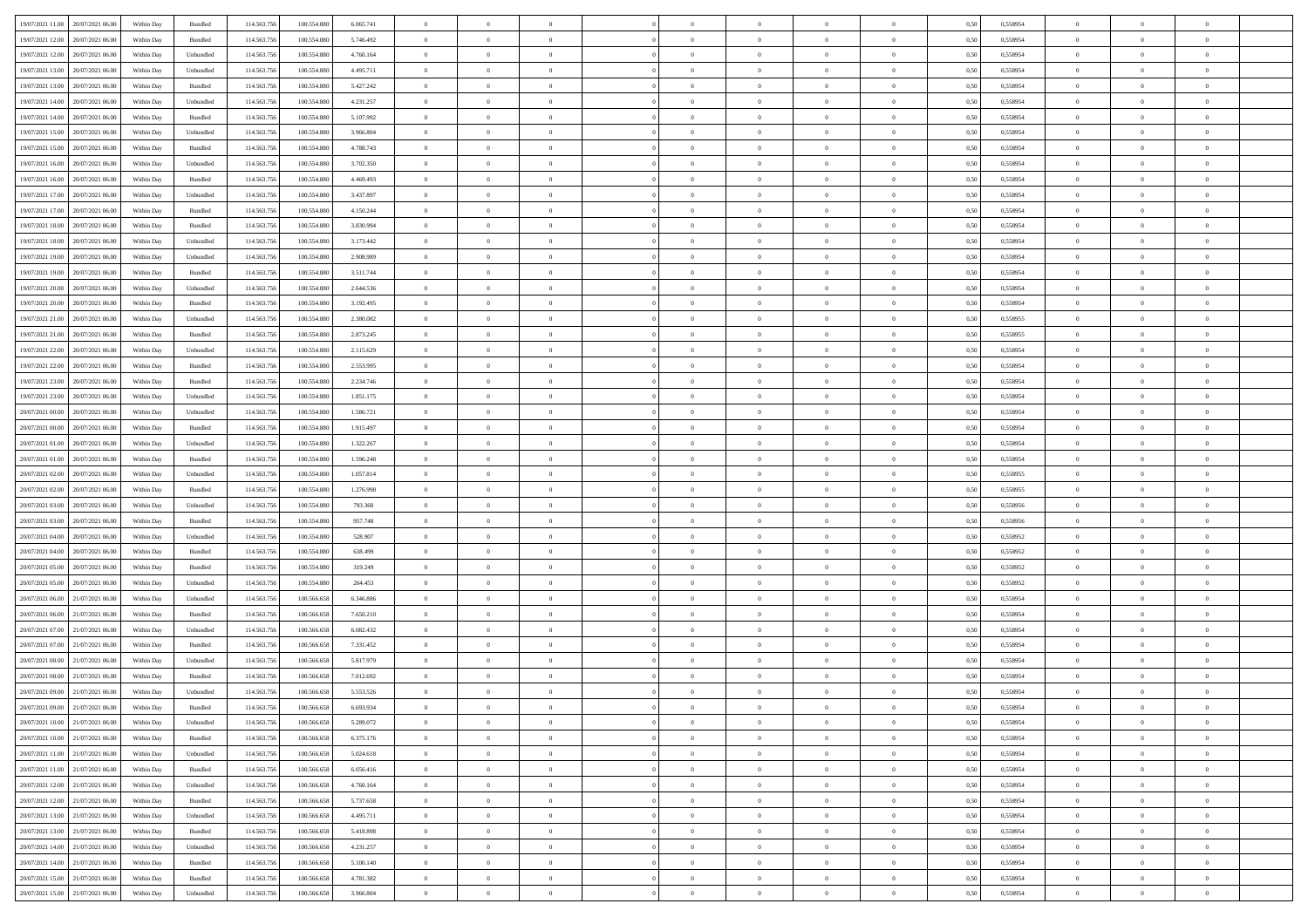| 20/07/2021 16:00 21/07/2021 06:00    | Within Day | Unbundled                   | 114.563.756 | 100.566.658     | 3.702.350  | $\overline{0}$ | $\overline{0}$   |                | $\overline{0}$ | $\theta$       |                | $\theta$       | 0,50 | 0,558954 | $\theta$       | $\theta$       | $\overline{0}$ |  |
|--------------------------------------|------------|-----------------------------|-------------|-----------------|------------|----------------|------------------|----------------|----------------|----------------|----------------|----------------|------|----------|----------------|----------------|----------------|--|
| 20/07/2021 16:00<br>21/07/2021 06:00 | Within Day | Bundled                     | 114.563.75  | 100.566.658     | 4.462.622  | $\bf{0}$       | $\bf{0}$         | $\bf{0}$       | $\bf{0}$       | $\overline{0}$ | $\overline{0}$ | $\bf{0}$       | 0,50 | 0,558954 | $\,$ 0 $\,$    | $\bf{0}$       | $\overline{0}$ |  |
| 20/07/2021 17:00<br>21/07/2021 06:00 | Within Day | Unbundled                   | 114,563,75  | 100.566.658     | 3.437.897  | $\overline{0}$ | $\bf{0}$         | $\overline{0}$ | $\bf{0}$       | $\overline{0}$ | $\overline{0}$ | $\bf{0}$       | 0.50 | 0.558954 | $\overline{0}$ | $\overline{0}$ | $\bf{0}$       |  |
| 20/07/2021 17:00<br>21/07/2021 06:00 |            |                             | 114.563.75  |                 |            | $\overline{0}$ | $\overline{0}$   | $\overline{0}$ | $\overline{0}$ | $\theta$       | $\overline{0}$ |                |      |          | $\theta$       | $\overline{0}$ | $\overline{0}$ |  |
|                                      | Within Day | Bundled                     |             | 100.566.658     | 4.143.864  |                |                  |                |                |                |                | $\bf{0}$       | 0,50 | 0,558954 |                |                |                |  |
| 20/07/2021 18:00<br>21/07/2021 06.00 | Within Day | Unbundled                   | 114.563.75  | 100.566.658     | 3.173.442  | $\bf{0}$       | $\bf{0}$         | $\bf{0}$       | $\overline{0}$ | $\bf{0}$       | $\overline{0}$ | $\bf{0}$       | 0,50 | 0,558954 | $\,$ 0 $\,$    | $\bf{0}$       | $\overline{0}$ |  |
| 20/07/2021 18:00<br>21/07/2021 06:00 | Within Day | Bundled                     | 114,563,75  | 100.566.658     | 3.825.104  | $\overline{0}$ | $\bf{0}$         | $\overline{0}$ | $\bf{0}$       | $\overline{0}$ | $\overline{0}$ | $\bf{0}$       | 0.50 | 0.558954 | $\,$ 0 $\,$    | $\overline{0}$ | $\overline{0}$ |  |
| 20/07/2021 19:00<br>21/07/2021 06:00 | Within Day | Unbundled                   | 114.563.75  | 100.566.658     | 2.908.989  | $\overline{0}$ | $\bf{0}$         | $\overline{0}$ | $\overline{0}$ | $\overline{0}$ | $\overline{0}$ | $\bf{0}$       | 0,50 | 0,558954 | $\,$ 0 $\,$    | $\theta$       | $\overline{0}$ |  |
|                                      |            |                             |             |                 |            |                |                  |                |                |                |                |                |      |          |                |                |                |  |
| 20/07/2021 19:00<br>21/07/2021 06:00 | Within Day | Bundled                     | 114.563.75  | 100.566.658     | 3.506.346  | $\bf{0}$       | $\bf{0}$         | $\bf{0}$       | $\bf{0}$       | $\overline{0}$ | $\overline{0}$ | $\bf{0}$       | 0,50 | 0,558954 | $\,$ 0 $\,$    | $\bf{0}$       | $\overline{0}$ |  |
| 20/07/2021 20:00<br>21/07/2021 06:00 | Within Day | Bundled                     | 114,563,75  | 100.566.658     | 3.187.588  | $\overline{0}$ | $\bf{0}$         | $\overline{0}$ | $\bf{0}$       | $\overline{0}$ | $\overline{0}$ | $\bf{0}$       | 0.50 | 0.558954 | $\bf{0}$       | $\overline{0}$ | $\overline{0}$ |  |
| 20/07/2021 20:00<br>21/07/2021 06:00 | Within Day | Unbundled                   | 114.563.75  | 100.566.658     | 2.644.536  | $\bf{0}$       | $\bf{0}$         | $\overline{0}$ | $\overline{0}$ | $\overline{0}$ | $\overline{0}$ | $\bf{0}$       | 0,50 | 0,558954 | $\,$ 0 $\,$    | $\overline{0}$ | $\overline{0}$ |  |
| 20/07/2021 21:00<br>21/07/2021 06:00 | Within Day | Unbundled                   | 114.563.75  | 100.566.658     | 2.380.082  | $\bf{0}$       | $\bf{0}$         | $\bf{0}$       | $\bf{0}$       | $\overline{0}$ | $\overline{0}$ | $\bf{0}$       | 0,50 | 0,558955 | $\,$ 0 $\,$    | $\bf{0}$       | $\overline{0}$ |  |
|                                      |            |                             |             |                 |            |                |                  |                |                |                |                |                |      |          |                |                |                |  |
| 20/07/2021 21:00<br>21/07/2021 06:00 | Within Day | Bundled                     | 114,563,75  | 100.566.658     | 2.868.828  | $\overline{0}$ | $\bf{0}$         | $\overline{0}$ | $\overline{0}$ | $\overline{0}$ | $\overline{0}$ | $\bf{0}$       | 0.50 | 0.558955 | $\bf{0}$       | $\,$ 0 $\,$    | $\,$ 0         |  |
| 20/07/2021 22:00<br>21/07/2021 06:00 | Within Day | Unbundled                   | 114.563.75  | 100.566.658     | 2.115.629  | $\overline{0}$ | $\bf{0}$         | $\overline{0}$ | $\theta$       | $\theta$       | $\overline{0}$ | $\bf{0}$       | 0,50 | 0,558954 | $\,$ 0 $\,$    | $\,$ 0 $\,$    | $\overline{0}$ |  |
| 20/07/2021 22:00<br>21/07/2021 06:00 | Within Day | Bundled                     | 114.563.75  | 100.566.658     | 2.550.070  | $\bf{0}$       | $\bf{0}$         | $\bf{0}$       | $\bf{0}$       | $\overline{0}$ | $\overline{0}$ | $\bf{0}$       | 0,50 | 0,558954 | $\,$ 0 $\,$    | $\bf{0}$       | $\overline{0}$ |  |
|                                      |            |                             |             |                 |            |                |                  |                |                |                |                |                |      |          |                |                |                |  |
| 20/07/2021 23:00<br>21/07/2021 06:00 | Within Day | Unbundled                   | 114,563,75  | 100.566.658     | 1.851.175  | $\overline{0}$ | $\bf{0}$         | $\overline{0}$ | $\bf{0}$       | $\overline{0}$ | $\overline{0}$ | $\bf{0}$       | 0.50 | 0.558954 | $\,$ 0 $\,$    | $\bf{0}$       | $\overline{0}$ |  |
| 20/07/2021 23:00<br>21/07/2021 06:00 | Within Day | Bundled                     | 114.563.75  | 100.566.658     | 2.231.311  | $\overline{0}$ | $\overline{0}$   | $\overline{0}$ | $\overline{0}$ | $\overline{0}$ | $\overline{0}$ | $\bf{0}$       | 0,50 | 0,558954 | $\theta$       | $\theta$       | $\overline{0}$ |  |
| 21/07/2021 00:00<br>21/07/2021 06:00 | Within Day | Unbundled                   | 114.563.75  | 100.566.658     | 1.586.721  | $\bf{0}$       | $\bf{0}$         | $\bf{0}$       | $\bf{0}$       | $\overline{0}$ | $\overline{0}$ | $\bf{0}$       | 0,50 | 0,558954 | $\,$ 0 $\,$    | $\bf{0}$       | $\overline{0}$ |  |
| 21/07/2021 00:00<br>21/07/2021 06:00 | Within Day | Bundled                     | 114,563,75  | 100.566.658     | 1.912.552  | $\overline{0}$ | $\bf{0}$         | $\overline{0}$ | $\bf{0}$       | $\overline{0}$ | $\overline{0}$ | $\bf{0}$       | 0.50 | 0.558954 | $\bf{0}$       | $\overline{0}$ | $\bf{0}$       |  |
| 21/07/2021 01:00<br>21/07/2021 06:00 | Within Day | Unbundled                   | 114.563.75  | 100.566.658     | 1.322.267  | $\overline{0}$ | $\bf{0}$         | $\overline{0}$ | $\overline{0}$ | $\overline{0}$ | $\overline{0}$ | $\bf{0}$       | 0,50 | 0,558954 | $\,$ 0 $\,$    | $\bf{0}$       | $\overline{0}$ |  |
|                                      |            |                             |             |                 |            |                |                  |                |                |                |                |                |      |          |                |                |                |  |
| 21/07/2021 01:00<br>21/07/2021 06:00 | Within Day | Bundled                     | 114.563.75  | 100.566.658     | 1.593.794  | $\bf{0}$       | $\bf{0}$         | $\bf{0}$       | $\bf{0}$       | $\overline{0}$ | $\overline{0}$ | $\bf{0}$       | 0,50 | 0,558954 | $\,$ 0 $\,$    | $\bf{0}$       | $\overline{0}$ |  |
| 21/07/2021 02:00<br>21/07/2021 06:00 | Within Day | Bundled                     | 114.563.75  | 100.566.658     | 1.275.034  | $\overline{0}$ | $\bf{0}$         | $\overline{0}$ | $\overline{0}$ | $\overline{0}$ | $\overline{0}$ | $\bf{0}$       | 0.50 | 0.558955 | $\bf{0}$       | $\,$ 0 $\,$    | $\,$ 0         |  |
| 21/07/2021 02:00<br>21/07/2021 06:00 | Within Day | Unbundled                   | 114.563.75  | 100.566.658     | 1.057.814  | $\overline{0}$ | $\overline{0}$   | $\overline{0}$ | $\overline{0}$ | $\theta$       | $\overline{0}$ | $\bf{0}$       | 0,50 | 0,558955 | $\theta$       | $\overline{0}$ | $\overline{0}$ |  |
|                                      |            |                             |             |                 |            |                | $\bf{0}$         |                |                | $\overline{0}$ | $\overline{0}$ |                |      |          | $\,$ 0 $\,$    | $\bf{0}$       | $\overline{0}$ |  |
| 21/07/2021 03:00<br>21/07/2021 06:00 | Within Day | Unbundled                   | 114.563.75  | 100.566.658     | 793.360    | $\bf{0}$       |                  | $\bf{0}$       | $\bf{0}$       |                |                | $\bf{0}$       | 0,50 | 0,558956 |                |                |                |  |
| 21/07/2021 03:00<br>21/07/2021 06:00 | Within Day | Bundled                     | 114,563,75  | 100.566.658     | 956.276    | $\overline{0}$ | $\bf{0}$         | $\overline{0}$ | $\bf{0}$       | $\overline{0}$ | $\overline{0}$ | $\bf{0}$       | 0.50 | 0.558956 | $\bf{0}$       | $\overline{0}$ | $\overline{0}$ |  |
| 21/07/2021 04:00<br>21/07/2021 06:00 | Within Day | Unbundled                   | 114.563.75  | 100.566.658     | 528.907    | $\overline{0}$ | $\overline{0}$   | $\overline{0}$ | $\overline{0}$ | $\overline{0}$ | $\overline{0}$ | $\bf{0}$       | 0,50 | 0,558952 | $\,$ 0 $\,$    | $\theta$       | $\overline{0}$ |  |
| 21/07/2021 04:00<br>21/07/2021 06:00 | Within Day | Bundled                     | 114.563.75  | 100.566.658     | 637.517    | $\bf{0}$       | $\bf{0}$         | $\bf{0}$       | $\bf{0}$       | $\overline{0}$ | $\overline{0}$ | $\bf{0}$       | 0,50 | 0,558952 | $\,$ 0 $\,$    | $\bf{0}$       | $\overline{0}$ |  |
| 21/07/2021 05:00<br>21/07/2021 06:00 | Within Day | Unbundled                   | 114.563.75  | 100.566.658     | 264.453    | $\overline{0}$ | $\bf{0}$         | $\overline{0}$ | $\bf{0}$       | $\overline{0}$ | $\overline{0}$ | $\bf{0}$       | 0.50 | 0.558952 | $\bf{0}$       | $\overline{0}$ | $\overline{0}$ |  |
|                                      |            |                             |             |                 |            |                |                  |                |                |                |                |                |      |          |                |                |                |  |
| 21/07/2021 05:00<br>21/07/2021 06:00 | Within Day | Bundled                     | 114.563.75  | 100.566.658     | 318.758    | $\overline{0}$ | $\bf{0}$         | $\overline{0}$ | $\overline{0}$ | $\overline{0}$ | $\overline{0}$ | $\bf{0}$       | 0,50 | 0,558952 | $\,$ 0 $\,$    | $\overline{0}$ | $\overline{0}$ |  |
| 21/07/2021 06:00<br>22/07/2021 06:00 | Within Day | Unbundled                   | 114.563.75  | 100.554.880     | 3.296.925  | $\bf{0}$       | $\bf{0}$         | $\bf{0}$       | $\bf{0}$       | $\overline{0}$ | $\overline{0}$ | $\bf{0}$       | 0,50 | 0,558954 | $\,$ 0 $\,$    | $\bf{0}$       | $\overline{0}$ |  |
| 21/07/2021 06:00<br>22/07/2021 06:00 | Within Day | Bundled                     | 114,563,75  | 100.554.880     | 10.711.950 | $\overline{0}$ | $\bf{0}$         | $\overline{0}$ | $\overline{0}$ | $\overline{0}$ | $\overline{0}$ | $\bf{0}$       | 0.50 | 0.558954 | $\bf{0}$       | $\,$ 0 $\,$    | $\,$ 0         |  |
| 21/07/2021 07:00<br>22/07/2021 06:00 | Within Day | Bundled                     | 114.563.75  | 100,554,880     | 10.265.618 | $\overline{0}$ | $\overline{0}$   | $\overline{0}$ | $\overline{0}$ | $\overline{0}$ | $\overline{0}$ | $\bf{0}$       | 0.50 | 0.558954 | $\theta$       | $\overline{0}$ | $\overline{0}$ |  |
|                                      |            |                             |             |                 |            |                |                  |                |                |                |                |                |      |          |                |                |                |  |
| 21/07/2021 07:00<br>22/07/2021 06.00 | Within Day | Unbundled                   | 114.563.75  | 100.554.88      | 3.159.553  | $\bf{0}$       | $\bf{0}$         | $\bf{0}$       | $\bf{0}$       | $\overline{0}$ | $\overline{0}$ | $\bf{0}$       | 0,50 | 0,558954 | $\,$ 0 $\,$    | $\bf{0}$       | $\overline{0}$ |  |
| 21/07/2021 08:00<br>22/07/2021 06:00 | Within Day | Unbundled                   | 114,563,75  | 100.554.880     | 3.022.181  | $\overline{0}$ | $\bf{0}$         | $\overline{0}$ | $\bf{0}$       | $\overline{0}$ | $\overline{0}$ | $\bf{0}$       | 0.50 | 0.558954 | $\bf{0}$       | $\bf{0}$       | $\overline{0}$ |  |
| 21/07/2021 08:00<br>22/07/2021 06:00 | Within Dav | Bundled                     | 114.563.75  | 100.554.880     | 9.819.287  | $\overline{0}$ | $\overline{0}$   | $\overline{0}$ | $\overline{0}$ | $\overline{0}$ | $\overline{0}$ | $\bf{0}$       | 0.50 | 0,558954 | $\theta$       | $\theta$       | $\overline{0}$ |  |
| 21/07/2021 09:00<br>22/07/2021 06.00 | Within Day | Unbundled                   | 114.563.75  | 100.554.880     | 2.884.809  | $\bf{0}$       | $\bf{0}$         | $\bf{0}$       | $\bf{0}$       | $\overline{0}$ | $\overline{0}$ | $\bf{0}$       | 0,50 | 0,558954 | $\,$ 0 $\,$    | $\bf{0}$       | $\overline{0}$ |  |
| 21/07/2021 09:00<br>22/07/2021 06:00 | Within Day | Bundled                     | 114,563,75  | 100.554.880     | 9.372.956  | $\overline{0}$ | $\bf{0}$         | $\overline{0}$ | $\bf{0}$       | $\overline{0}$ | $\overline{0}$ | $\bf{0}$       | 0.50 | 0.558954 | $\bf{0}$       | $\overline{0}$ | $\bf{0}$       |  |
|                                      |            |                             |             |                 |            |                |                  |                |                |                |                |                |      |          |                |                |                |  |
| 21/07/2021 10:00<br>22/07/2021 06:00 | Within Day | Unbundled                   | 114.563.75  | 100,554,880     | 2.747.437  | $\overline{0}$ | $\overline{0}$   | $\overline{0}$ | $\overline{0}$ | $\overline{0}$ | $\overline{0}$ | $\bf{0}$       | 0.50 | 0,558954 | $\theta$       | $\overline{0}$ | $\overline{0}$ |  |
| 21/07/2021 10:00<br>22/07/2021 06.00 | Within Day | Bundled                     | 114.563.75  | 100.554.88      | 8.926.624  | $\bf{0}$       | $\bf{0}$         | $\bf{0}$       | $\bf{0}$       | $\overline{0}$ | $\bf{0}$       | $\bf{0}$       | 0,50 | 0,558954 | $\,$ 0 $\,$    | $\bf{0}$       | $\overline{0}$ |  |
| 21/07/2021 11:00<br>22/07/2021 06:00 | Within Day | Unbundled                   | 114.563.75  | 100,554,880     | 2.610.065  | $\overline{0}$ | $\bf{0}$         | $\overline{0}$ | $\overline{0}$ | $\bf{0}$       | $\overline{0}$ | $\bf{0}$       | 0.50 | 0.558954 | $\,$ 0 $\,$    | $\,$ 0 $\,$    | $\,$ 0         |  |
| 21/07/2021 11:00<br>22/07/2021 06:00 | Within Dav | Bundled                     | 114.563.75  | 100.554.880     | 8.480.293  | $\overline{0}$ | $\overline{0}$   | $\overline{0}$ | $\overline{0}$ | $\overline{0}$ | $\overline{0}$ | $\bf{0}$       | 0.50 | 0.558954 | $\theta$       | $\theta$       | $\overline{0}$ |  |
|                                      |            |                             |             |                 |            |                |                  |                |                |                |                |                |      |          |                |                |                |  |
| 21/07/2021 12:00<br>22/07/2021 06.00 | Within Day | Unbundled                   | 114.563.75  | 100.554.88      | 2.472.694  | $\bf{0}$       | $\bf{0}$         | $\bf{0}$       | $\bf{0}$       | $\overline{0}$ | $\overline{0}$ | $\bf{0}$       | 0,50 | 0,558954 | $\,$ 0 $\,$    | $\bf{0}$       | $\overline{0}$ |  |
| 21/07/2021 12:00<br>22/07/2021 06:00 | Within Day | Bundled                     | 114,563,75  | 100.554.880     | 8.033.962  | $\overline{0}$ | $\bf{0}$         | $\overline{0}$ | $\bf{0}$       | $\overline{0}$ | $\overline{0}$ | $\bf{0}$       | 0.50 | 0.558954 | $\bf{0}$       | $\overline{0}$ | $\overline{0}$ |  |
| 21/07/2021 13:00<br>22/07/2021 06:00 | Within Day | Bundled                     | 114.563.75  | 100,554,880     | 7.587.630  | $\overline{0}$ | $\overline{0}$   | $\overline{0}$ | $\overline{0}$ | $\theta$       | $\overline{0}$ | $\overline{0}$ | 0.5( | 0,558954 | $\theta$       | $\theta$       | $\overline{0}$ |  |
| 21/07/2021 13:00<br>22/07/2021 06:00 | Within Day | Unbundled                   | 114.563.75  | 100.554.880     | 2.335.322  | $\bf{0}$       | $\bf{0}$         | $\bf{0}$       | $\bf{0}$       | $\overline{0}$ | $\overline{0}$ | $\bf{0}$       | 0,50 | 0,558954 | $\overline{0}$ | $\overline{0}$ | $\overline{0}$ |  |
| 21/07/2021 14:00 22/07/2021 06:00    |            |                             |             |                 |            |                |                  |                |                |                |                |                |      | 0.558954 |                |                |                |  |
|                                      | Within Day | $\ensuremath{\mathsf{Unb}}$ | 114.563.756 | $100.554.880\,$ | 2.197.950  | $\bf{0}$       | $\boldsymbol{0}$ |                | $\overline{0}$ | $\bf{0}$       |                |                | 0,50 |          | $\bf{0}$       | $\,$ 0         |                |  |
| 21/07/2021 14:00 22/07/2021 06:00    | Within Day | Bundled                     | 114.563.756 | 100.554.880     | 7.141.299  | $\overline{0}$ | $\overline{0}$   | $\Omega$       | $\theta$       | $\overline{0}$ | $\overline{0}$ | $\bf{0}$       | 0,50 | 0,558954 | $\theta$       | $\theta$       | $\overline{0}$ |  |
| 21/07/2021 15:00<br>22/07/2021 06:00 | Within Day | Unbundled                   | 114.563.75  | 100.554.880     | 2.060.578  | $\overline{0}$ | $\bf{0}$         | $\overline{0}$ | $\overline{0}$ | $\bf{0}$       | $\overline{0}$ | $\bf{0}$       | 0,50 | 0,558954 | $\bf{0}$       | $\overline{0}$ | $\bf{0}$       |  |
| 21/07/2021 15:00 22/07/2021 06:00    | Within Day | Bundled                     | 114,563,756 | 100,554,880     | 6.694.969  | $\overline{0}$ | $\overline{0}$   | $\overline{0}$ | $\overline{0}$ | $\mathbf{0}$   | $\overline{0}$ | $\,$ 0 $\,$    | 0.50 | 0.558954 | $\overline{0}$ | $\bf{0}$       | $\overline{0}$ |  |
|                                      |            |                             |             |                 |            |                |                  |                |                | $\overline{0}$ |                |                |      |          | $\overline{0}$ | $\theta$       | $\overline{0}$ |  |
| 21/07/2021 16:00 22/07/2021 06:00    | Within Dav | Unbundled                   | 114.563.756 | 100.554.880     | 1.923.206  | $\overline{0}$ | 52.217           | $\overline{0}$ | $\overline{0}$ |                | $\overline{0}$ | $\bf{0}$       | 0,50 | 0,558954 |                |                |                |  |
| 21/07/2021 16:00<br>22/07/2021 06:00 | Within Day | Bundled                     | 114.563.75  | 100.554.880     | 6.248.637  | $\overline{0}$ | $\bf{0}$         | $\overline{0}$ | $\overline{0}$ | $\bf{0}$       | $\overline{0}$ | $\bf{0}$       | 0,50 | 0,558954 | $\bf{0}$       | $\overline{0}$ | $\overline{0}$ |  |
| 21/07/2021 17:00 22/07/2021 06:00    | Within Day | Unbundled                   | 114.563.756 | 100,607,097     | 1.737.347  | $\overline{0}$ | $\bf{0}$         | $\overline{0}$ | $\overline{0}$ | $\bf{0}$       | $\overline{0}$ | $\bf{0}$       | 0.50 | 0.558954 | $\,$ 0 $\,$    | $\overline{0}$ | $\,$ 0         |  |
| 21/07/2021 17:00 22/07/2021 06:00    | Within Dav | Bundled                     | 114.563.756 | 100.607.097     | 5.802.306  | $\overline{0}$ | $\overline{0}$   | $\overline{0}$ | $\overline{0}$ | $\overline{0}$ | $\overline{0}$ | $\bf{0}$       | 0.50 | 0,558954 | $\overline{0}$ | $\theta$       | $\overline{0}$ |  |
| 22/07/2021 06:00                     |            |                             |             |                 |            |                | $\overline{0}$   |                |                | $\overline{0}$ |                |                |      |          | $\bf{0}$       | $\overline{0}$ | $\,$ 0         |  |
| 21/07/2021 18:00                     | Within Day | Bundled                     | 114.563.75  | 100.607.097     | 5.355.975  | $\overline{0}$ |                  | $\overline{0}$ | $\overline{0}$ |                | $\overline{0}$ | $\bf{0}$       | 0,50 | 0,558954 |                |                |                |  |
| 21/07/2021 18:00 22/07/2021 06:00    | Within Day | Unbundled                   | 114.563.75  | 100,607,097     | 1.603.705  | $\overline{0}$ | $\overline{0}$   | $\overline{0}$ | $\overline{0}$ | $\overline{0}$ | $\overline{0}$ | $\bf{0}$       | 0.50 | 0.558954 | $\mathbf{0}$   | $\bf{0}$       | $\,$ 0         |  |
| 21/07/2021 19:00 22/07/2021 06:00    | Within Dav | Unbundled                   | 114.563.756 | 100.607.097     | 1.470.062  | $\overline{0}$ | $\overline{0}$   | $\overline{0}$ | $\overline{0}$ | $\overline{0}$ | $\overline{0}$ | $\bf{0}$       | 0.50 | 0,558954 | $\overline{0}$ | $\theta$       | $\overline{0}$ |  |
| 21/07/2021 19:00<br>22/07/2021 06:00 | Within Day | Bundled                     | 114.563.75  | 100.607.097     | 4.909.643  | $\overline{0}$ | $\bf{0}$         | $\overline{0}$ | $\bf{0}$       | $\overline{0}$ | $\overline{0}$ | $\bf{0}$       | 0,50 | 0,558954 | $\bf{0}$       | $\,$ 0 $\,$    | $\bf{0}$       |  |
| 21/07/2021 20:00 22/07/2021 06:00    |            |                             |             |                 |            |                |                  |                |                |                |                |                |      |          |                |                |                |  |
|                                      | Within Day | ${\sf Unbundred}$           | 114.563.756 | 100.607.097     | 1.336.420  | $\overline{0}$ | $\bf{0}$         | $\overline{0}$ | $\overline{0}$ | $\,$ 0 $\,$    | $\overline{0}$ | $\bf{0}$       | 0,50 | 0,558954 | $\overline{0}$ | $\,$ 0 $\,$    | $\,$ 0 $\,$    |  |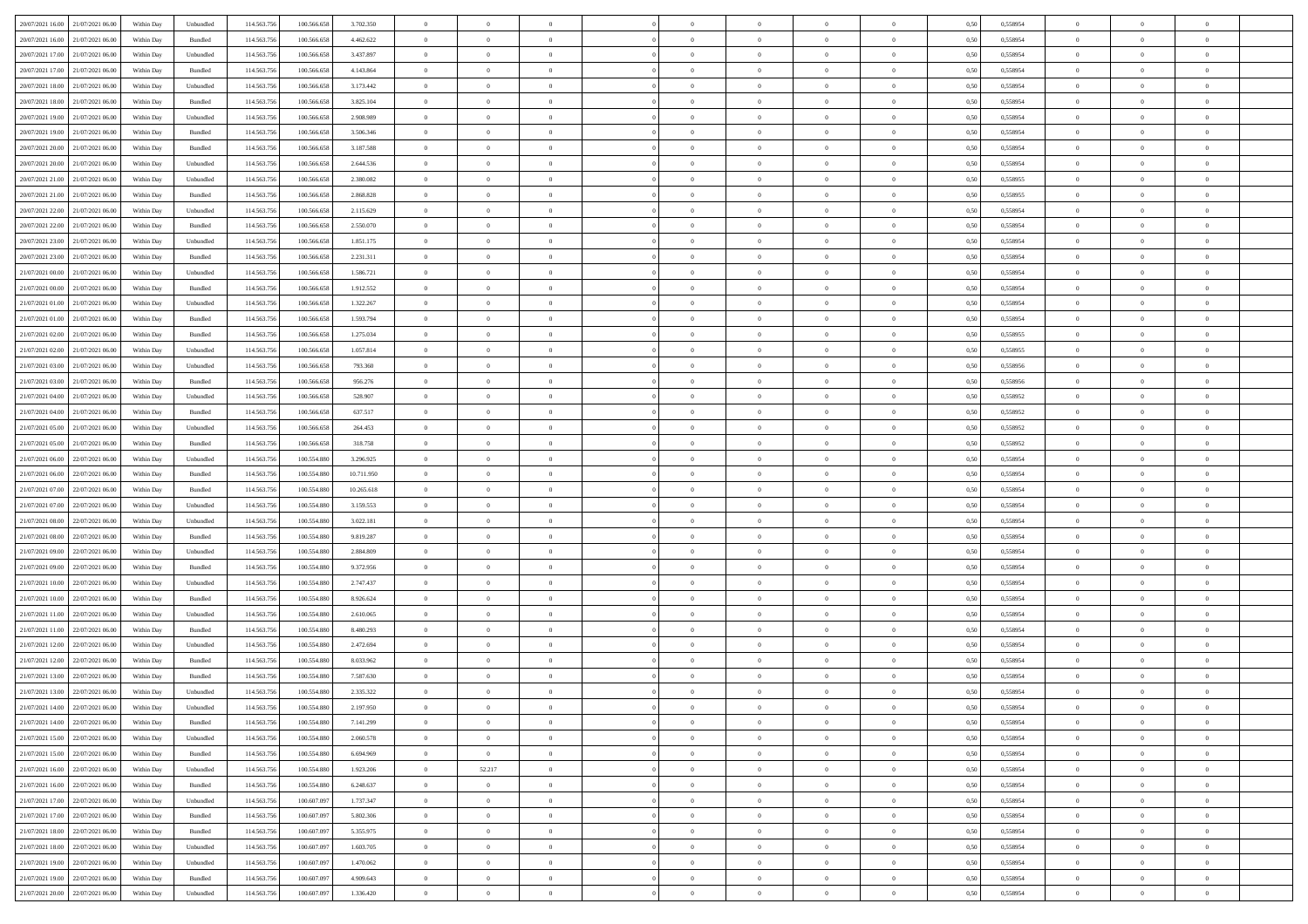| 21/07/2021 20.00 22/07/2021 06:00    | Within Day | Bundled            | 114.563.756 | 100.607.097 | 4.463.312  | $\overline{0}$ | $\overline{0}$   |                | $\overline{0}$ | $\theta$       |                | $\theta$       | 0,50 | 0,558954 | $\theta$       | $\theta$       | $\overline{0}$ |  |
|--------------------------------------|------------|--------------------|-------------|-------------|------------|----------------|------------------|----------------|----------------|----------------|----------------|----------------|------|----------|----------------|----------------|----------------|--|
|                                      |            |                    |             |             |            |                |                  |                |                |                |                |                |      |          |                |                |                |  |
| 21/07/2021 21:00<br>22/07/2021 06:00 | Within Day | Unbundled          | 114.563.75  | 100.607.09  | 1.202.778  | $\bf{0}$       | $\bf{0}$         | $\bf{0}$       | $\bf{0}$       | $\overline{0}$ | $\bf{0}$       | $\bf{0}$       | 0,50 | 0,558955 | $\,$ 0 $\,$    | $\bf{0}$       | $\overline{0}$ |  |
| 21/07/2021 21:00<br>22/07/2021 06:00 | Within Day | Bundled            | 114,563,75  | 100,607.097 | 4.016.981  | $\overline{0}$ | $\bf{0}$         | $\overline{0}$ | $\overline{0}$ | $\overline{0}$ | $\overline{0}$ | $\bf{0}$       | 0.50 | 0.558955 | $\overline{0}$ | $\,$ 0 $\,$    | $\bf{0}$       |  |
| 21/07/2021 22:00<br>22/07/2021 06:00 | Within Day | Unbundled          | 114.563.75  | 100.607.097 | 1.069.136  | $\overline{0}$ | $\overline{0}$   | $\overline{0}$ | $\overline{0}$ | $\theta$       | $\overline{0}$ | $\bf{0}$       | 0,50 | 0,558954 | $\theta$       | $\overline{0}$ | $\overline{0}$ |  |
| 21/07/2021 22.00<br>22/07/2021 06:00 | Within Day | Bundled            | 114.563.75  | 100.607.09  | 3.570.650  | $\bf{0}$       | $\overline{0}$   | $\bf{0}$       | $\overline{0}$ | $\bf{0}$       | $\overline{0}$ | $\bf{0}$       | 0,50 | 0,558954 | $\,$ 0 $\,$    | $\bf{0}$       | $\overline{0}$ |  |
| 21/07/2021 23:00<br>22/07/2021 06:00 | Within Day | Unbundled          | 114,563,75  | 100,607.097 | 935.494    | $\overline{0}$ | $\bf{0}$         | $\overline{0}$ | $\bf{0}$       | $\overline{0}$ | $\overline{0}$ | $\bf{0}$       | 0.50 | 0.558954 | $\,$ 0 $\,$    | $\bf{0}$       | $\overline{0}$ |  |
|                                      |            |                    |             |             |            | $\overline{0}$ | $\overline{0}$   | $\overline{0}$ | $\overline{0}$ | $\overline{0}$ | $\overline{0}$ |                |      |          |                | $\theta$       |                |  |
| 21/07/2021 23:00<br>22/07/2021 06:00 | Within Day | Bundled            | 114.563.75  | 100.607.097 | 3.124.318  |                |                  |                |                |                |                | $\bf{0}$       | 0,50 | 0,558954 | $\,$ 0 $\,$    |                | $\overline{0}$ |  |
| 22/07/2021 00:00<br>22/07/2021 06.00 | Within Day | Bundled            | 114.563.75  | 100.607.09  | 2.677.987  | $\bf{0}$       | $\bf{0}$         | $\bf{0}$       | $\bf{0}$       | $\overline{0}$ | $\overline{0}$ | $\bf{0}$       | 0,50 | 0,558954 | $\,$ 0 $\,$    | $\bf{0}$       | $\overline{0}$ |  |
| 22/07/2021 00:00<br>22/07/2021 06:00 | Within Day | Unbundled          | 114,563,75  | 100,607.097 | 801.852    | $\overline{0}$ | $\bf{0}$         | $\overline{0}$ | $\bf{0}$       | $\overline{0}$ | $\overline{0}$ | $\bf{0}$       | 0.50 | 0.558954 | $\bf{0}$       | $\overline{0}$ | $\overline{0}$ |  |
| 22/07/2021 01:00<br>22/07/2021 06:00 | Within Day | Unbundled          | 114.563.75  | 100.607.097 | 668.209    | $\bf{0}$       | $\bf{0}$         | $\overline{0}$ | $\overline{0}$ | $\overline{0}$ | $\overline{0}$ | $\bf{0}$       | 0,50 | 0,558954 | $\,$ 0 $\,$    | $\,$ 0 $\,$    | $\overline{0}$ |  |
| 22/07/2021 01:00<br>22/07/2021 06:00 | Within Day | Bundled            | 114.563.75  | 100.607.09  | 2.231.656  | $\bf{0}$       | $\bf{0}$         | $\bf{0}$       | $\bf{0}$       | $\overline{0}$ | $\overline{0}$ | $\bf{0}$       | 0,50 | 0,558954 | $\,$ 0 $\,$    | $\bf{0}$       | $\overline{0}$ |  |
| 22/07/2021 02:00<br>22/07/2021 06:00 | Within Day | Unbundled          | 114,563,75  | 100,607.097 | 534,568    | $\overline{0}$ | $\bf{0}$         | $\overline{0}$ | $\overline{0}$ | $\overline{0}$ | $\overline{0}$ | $\bf{0}$       | 0.50 | 0.558955 | $\bf{0}$       | $\,$ 0 $\,$    | $\,$ 0         |  |
| 22/07/2021 02:00<br>22/07/2021 06:00 | Within Day | Bundled            | 114.563.75  | 100.607.097 | 1.785.324  | $\overline{0}$ | $\bf{0}$         | $\overline{0}$ | $\theta$       | $\theta$       | $\overline{0}$ | $\bf{0}$       | 0,50 | 0,558955 | $\,$ 0 $\,$    | $\,$ 0 $\,$    | $\overline{0}$ |  |
|                                      |            |                    |             |             |            |                | $\bf{0}$         |                |                | $\overline{0}$ | $\overline{0}$ |                |      |          | $\,$ 0 $\,$    | $\bf{0}$       | $\overline{0}$ |  |
| 22/07/2021 03:00<br>22/07/2021 06:00 | Within Day | Unbundled          | 114.563.75  | 100.607.09  | 400.926    | $\bf{0}$       |                  | $\bf{0}$       | $\bf{0}$       |                |                | $\bf{0}$       | 0,50 | 0,558956 |                |                |                |  |
| 22/07/2021 03:00<br>22/07/2021 06:00 | Within Day | Bundled            | 114,563,75  | 100,607.097 | 1.338.993  | $\overline{0}$ | $\bf{0}$         | $\overline{0}$ | $\bf{0}$       | $\overline{0}$ | $\overline{0}$ | $\bf{0}$       | 0.50 | 0.558956 | $\,$ 0 $\,$    | $\bf{0}$       | $\overline{0}$ |  |
| 22/07/2021 04:00<br>22/07/2021 06:00 | Within Day | Unbundled          | 114.563.75  | 100.607.097 | 267.284    | $\overline{0}$ | $\overline{0}$   | $\overline{0}$ | $\overline{0}$ | $\overline{0}$ | $\overline{0}$ | $\bf{0}$       | 0,50 | 0,558952 | $\theta$       | $\theta$       | $\overline{0}$ |  |
| 22/07/2021 04:00<br>22/07/2021 06.00 | Within Day | Bundled            | 114.563.75  | 100.607.097 | 892.662    | $\bf{0}$       | $\bf{0}$         | $\bf{0}$       | $\overline{0}$ | $\overline{0}$ | $\overline{0}$ | $\bf{0}$       | 0,50 | 0,558952 | $\,$ 0 $\,$    | $\bf{0}$       | $\overline{0}$ |  |
| 22/07/2021 05:00<br>22/07/2021 06:00 | Within Day | Bundled            | 114,563,75  | 100,607.097 | 446.330    | $\overline{0}$ | $\bf{0}$         | $\overline{0}$ | $\bf{0}$       | $\bf{0}$       | $\overline{0}$ | $\bf{0}$       | 0.50 | 0.558952 | $\bf{0}$       | $\overline{0}$ | $\bf{0}$       |  |
| 22/07/2021 05:00<br>22/07/2021 06:00 | Within Day | Unbundled          | 114.563.75  | 100.607.097 | 133.642    | $\overline{0}$ | $\bf{0}$         | $\overline{0}$ | $\overline{0}$ | $\overline{0}$ | $\overline{0}$ | $\bf{0}$       | 0,50 | 0,558952 | $\,$ 0 $\,$    | $\bf{0}$       | $\overline{0}$ |  |
| 22/07/2021 06:00<br>23/07/2021 06:00 | Within Day | Unbundled          | 114.563.75  | 100.554.88  | 3.191.294  | $\bf{0}$       | $\bf{0}$         | $\bf{0}$       | $\bf{0}$       | $\overline{0}$ | $\overline{0}$ | $\bf{0}$       | 0,50 | 0,558954 | $\,$ 0 $\,$    | $\bf{0}$       | $\overline{0}$ |  |
|                                      |            |                    |             |             |            |                |                  |                |                |                |                |                |      |          |                |                |                |  |
| 22/07/2021 06:00<br>23/07/2021 06:00 | Within Day | Bundled            | 114,563,75  | 100,554,880 | 10.817.580 | $\overline{0}$ | $\bf{0}$         | $\overline{0}$ | $\overline{0}$ | $\overline{0}$ | $\overline{0}$ | $\bf{0}$       | 0.50 | 0.558954 | $\,$ 0 $\,$    | $\,$ 0 $\,$    | $\,$ 0         |  |
| 22/07/2021 07:00<br>23/07/2021 06:00 | Within Day | Unbundled          | 114.563.75  | 100.554.880 | 3.058.324  | $\overline{0}$ | $\overline{0}$   | $\overline{0}$ | $\overline{0}$ | $\theta$       | $\overline{0}$ | $\bf{0}$       | 0,50 | 0,558954 | $\theta$       | $\theta$       | $\overline{0}$ |  |
| 22/07/2021 07:00<br>23/07/2021 06:00 | Within Day | Bundled            | 114.563.75  | 100.554.88  | 10.366.848 | $\bf{0}$       | $\bf{0}$         | $\bf{0}$       | $\bf{0}$       | $\overline{0}$ | $\overline{0}$ | $\bf{0}$       | 0,50 | 0,558954 | $\,$ 0 $\,$    | $\bf{0}$       | $\overline{0}$ |  |
| 22/07/2021 08:00<br>23/07/2021 06:00 | Within Day | Unbundled          | 114,563,75  | 100.554.88  | 2.925.353  | $\overline{0}$ | $\bf{0}$         | $\overline{0}$ | $\bf{0}$       | $\overline{0}$ | $\overline{0}$ | $\bf{0}$       | 0.50 | 0.558954 | $\,$ 0 $\,$    | $\overline{0}$ | $\overline{0}$ |  |
| 22/07/2021 08:00<br>23/07/2021 06:00 | Within Day | Bundled            | 114.563.75  | 100.554.880 | 9.916.115  | $\overline{0}$ | $\overline{0}$   | $\overline{0}$ | $\overline{0}$ | $\overline{0}$ | $\overline{0}$ | $\bf{0}$       | 0,50 | 0,558954 | $\,$ 0 $\,$    | $\theta$       | $\overline{0}$ |  |
| 22/07/2021 09:00<br>23/07/2021 06.00 | Within Day | Unbundled          | 114.563.75  | 100.554.88  | 2.792.382  | $\bf{0}$       | $\overline{0}$   | $\bf{0}$       | $\bf{0}$       | $\overline{0}$ | $\overline{0}$ | $\bf{0}$       | 0,50 | 0,558954 | $\,$ 0 $\,$    | $\bf{0}$       | $\overline{0}$ |  |
| 22/07/2021 09:00<br>23/07/2021 06:00 | Within Day | Bundled            | 114,563,75  | 100,554,880 | 9.465.383  | $\overline{0}$ | $\bf{0}$         | $\overline{0}$ | $\bf{0}$       | $\overline{0}$ | $\overline{0}$ | $\bf{0}$       | 0.50 | 0.558954 | $\bf{0}$       | $\overline{0}$ | $\overline{0}$ |  |
| 22/07/2021 10:00<br>23/07/2021 06:00 | Within Day | Unbundled          | 114.563.75  | 100.554.880 | 2.659.412  | $\overline{0}$ | $\bf{0}$         | $\overline{0}$ | $\overline{0}$ | $\overline{0}$ | $\overline{0}$ | $\bf{0}$       | 0,50 | 0,558954 | $\,$ 0 $\,$    | $\,$ 0 $\,$    | $\overline{0}$ |  |
|                                      |            |                    |             |             |            |                |                  |                |                |                |                |                |      |          |                |                |                |  |
| 22/07/2021 10:00<br>23/07/2021 06.00 | Within Day | Bundled            | 114.563.75  | 100.554.880 | 9.014.651  | $\bf{0}$       | $\bf{0}$         | $\bf{0}$       | $\bf{0}$       | $\overline{0}$ | $\bf{0}$       | $\bf{0}$       | 0,50 | 0,558954 | $\,$ 0 $\,$    | $\bf{0}$       | $\overline{0}$ |  |
| 22/07/2021 11:00<br>23/07/2021 06:00 | Within Day | Bundled            | 114,563,75  | 100.554.880 | 8.563.918  | $\overline{0}$ | $\bf{0}$         | $\overline{0}$ | $\overline{0}$ | $\overline{0}$ | $\overline{0}$ | $\bf{0}$       | 0.50 | 0.558954 | $\bf{0}$       | $\,$ 0 $\,$    | $\,$ 0         |  |
| 22/07/2021 11:00<br>23/07/2021 06:00 | Within Day | Unbundled          | 114.563.75  | 100,554,880 | 2.526.441  | $\overline{0}$ | $\overline{0}$   | $\overline{0}$ | $\overline{0}$ | $\overline{0}$ | $\overline{0}$ | $\bf{0}$       | 0.50 | 0,558954 | $\theta$       | $\theta$       | $\overline{0}$ |  |
| 22/07/2021 12:00<br>23/07/2021 06:00 | Within Day | Unbundled          | 114.563.75  | 100.554.88  | 2.393.470  | $\bf{0}$       | $\bf{0}$         | $\bf{0}$       | $\bf{0}$       | $\overline{0}$ | $\overline{0}$ | $\bf{0}$       | 0,50 | 0,558954 | $\,$ 0 $\,$    | $\bf{0}$       | $\overline{0}$ |  |
| 22/07/2021 12:00<br>23/07/2021 06:00 | Within Day | Bundled            | 114,563,75  | 100.554.880 | 8.113.186  | $\overline{0}$ | $\bf{0}$         | $\overline{0}$ | $\bf{0}$       | $\overline{0}$ | $\overline{0}$ | $\bf{0}$       | 0.50 | 0.558954 | $\,$ 0 $\,$    | $\bf{0}$       | $\overline{0}$ |  |
| 22/07/2021 13:00<br>23/07/2021 06:00 | Within Dav | Unbundled          | 114.563.75  | 100.554.880 | 2.260.500  | $\overline{0}$ | $\overline{0}$   | $\overline{0}$ | $\overline{0}$ | $\overline{0}$ | $\overline{0}$ | $\bf{0}$       | 0.50 | 0,558954 | $\theta$       | $\theta$       | $\overline{0}$ |  |
| 22/07/2021 13:00<br>23/07/2021 06.00 | Within Day | Bundled            | 114.563.75  | 100.554.880 | 7.662.452  | $\bf{0}$       | $\bf{0}$         | $\bf{0}$       | $\bf{0}$       | $\overline{0}$ | $\overline{0}$ | $\bf{0}$       | 0,50 | 0,558954 | $\,$ 0 $\,$    | $\bf{0}$       | $\overline{0}$ |  |
| 22/07/2021 14:00<br>23/07/2021 06:00 | Within Day | Unbundled          | 114,563,75  | 100.554.880 | 2.127.529  | $\overline{0}$ | $\bf{0}$         | $\overline{0}$ | $\bf{0}$       | $\overline{0}$ | $\overline{0}$ | $\bf{0}$       | 0.50 | 0.558954 | $\bf{0}$       | $\overline{0}$ | $\bf{0}$       |  |
|                                      |            |                    |             |             |            |                |                  |                |                |                |                |                |      |          |                |                |                |  |
| 22/07/2021 14:00<br>23/07/2021 06:00 | Within Day | Bundled            | 114.563.75  | 100,554,880 | 7.211.720  | $\overline{0}$ | $\overline{0}$   | $\overline{0}$ | $\overline{0}$ | $\overline{0}$ | $\overline{0}$ | $\bf{0}$       | 0.50 | 0,558954 | $\theta$       | $\overline{0}$ | $\overline{0}$ |  |
| 22/07/2021 15:00<br>23/07/2021 06.00 | Within Day | Unbundled          | 114.563.75  | 100.554.88  | 1.994.558  | $\bf{0}$       | $\bf{0}$         | $\bf{0}$       | $\bf{0}$       | $\overline{0}$ | $\overline{0}$ | $\bf{0}$       | 0,50 | 0,558954 | $\,$ 0 $\,$    | $\bf{0}$       | $\overline{0}$ |  |
| 22/07/2021 15:00<br>23/07/2021 06:00 | Within Day | Bundled            | 114.563.75  | 100,554,880 | 6.760.987  | $\overline{0}$ | $\bf{0}$         | $\overline{0}$ | $\overline{0}$ | $\bf{0}$       | $\overline{0}$ | $\bf{0}$       | 0.50 | 0.558954 | $\,$ 0 $\,$    | $\,$ 0 $\,$    | $\,$ 0         |  |
| 22/07/2021 16:00<br>23/07/2021 06:00 | Within Dav | Bundled            | 114.563.75  | 100.554.880 | 6.310.255  | $\overline{0}$ | $\overline{0}$   | $\overline{0}$ | $\overline{0}$ | $\overline{0}$ | $\overline{0}$ | $\bf{0}$       | 0.50 | 0,558954 | $\theta$       | $\theta$       | $\overline{0}$ |  |
| 22/07/2021 16:00<br>23/07/2021 06.00 | Within Day | Unbundled          | 114.563.75  | 100.554.880 | 1.861.588  | $\bf{0}$       | $\bf{0}$         | $\bf{0}$       | $\bf{0}$       | $\overline{0}$ | $\overline{0}$ | $\bf{0}$       | 0,50 | 0,558954 | $\,$ 0 $\,$    | $\bf{0}$       | $\overline{0}$ |  |
| 22/07/2021 17:00<br>23/07/2021 06:00 | Within Day | Unbundled          | 114,563,75  | 100.554.880 | 1.728.617  | $\overline{0}$ | $\bf{0}$         | $\overline{0}$ | $\bf{0}$       | $\overline{0}$ | $\overline{0}$ | $\bf{0}$       | 0.50 | 0.558954 | $\bf{0}$       | $\bf{0}$       | $\overline{0}$ |  |
| 22/07/2021 17:00<br>23/07/2021 06:00 | Within Day | Bundled            | 114.563.75  | 100,554,880 | 5.859.523  | $\overline{0}$ | $\overline{0}$   | $\overline{0}$ | $\theta$       | $\theta$       | $\overline{0}$ | $\overline{0}$ | 0.5( | 0,558954 | $\theta$       | $\theta$       | $\overline{0}$ |  |
| 22/07/2021 18:00<br>23/07/2021 06:00 | Within Day | Unbundled          | 114.563.75  | 100.554.880 | 1.595.646  | $\bf{0}$       | $\bf{0}$         | $\bf{0}$       | $\bf{0}$       | $\bf{0}$       | $\overline{0}$ | $\bf{0}$       | 0,50 | 0,558954 | $\overline{0}$ | $\overline{0}$ | $\overline{0}$ |  |
| 22/07/2021 18:00 23/07/2021 06:00    | Within Day | $\mathbf B$ undled | 114.563.756 | 100.554.880 | 5.408.790  | $\bf{0}$       | $\boldsymbol{0}$ |                | $\overline{0}$ | $\bf{0}$       |                |                | 0,50 | 0.558954 | $\bf{0}$       | $\bf{0}$       |                |  |
|                                      |            |                    |             |             |            |                |                  |                |                |                |                |                |      |          |                |                |                |  |
| 22/07/2021 19:00 23/07/2021 06:00    | Within Day | Unbundled          | 114.563.756 | 100.554.880 | 1.462.676  | $\overline{0}$ | $\overline{0}$   | $\Omega$       | $\overline{0}$ | $\overline{0}$ | $\overline{0}$ | $\bf{0}$       | 0,50 | 0,558954 | $\theta$       | $\theta$       | $\overline{0}$ |  |
| 22/07/2021 19:00<br>23/07/2021 06:00 | Within Day | Bundled            | 114.563.75  | 100.554.880 | 4.958.058  | $\overline{0}$ | $\bf{0}$         | $\overline{0}$ | $\overline{0}$ | $\bf{0}$       | $\overline{0}$ | $\bf{0}$       | 0,50 | 0,558954 | $\bf{0}$       | $\overline{0}$ | $\bf{0}$       |  |
| 22/07/2021 20:00 23/07/2021 06:00    | Within Day | Unbundled          | 114,563,756 | 100,554,880 | 1.329.705  | $\overline{0}$ | $\overline{0}$   | $\overline{0}$ | $\overline{0}$ | $\mathbf{0}$   | $\overline{0}$ | $\,$ 0 $\,$    | 0.50 | 0.558954 | $\overline{0}$ | $\bf{0}$       | $\overline{0}$ |  |
| 22/07/2021 20.00 23/07/2021 06:00    | Within Day | Bundled            | 114.563.756 | 100.554.880 | 4.507.325  | $\overline{0}$ | $\overline{0}$   | $\overline{0}$ | $\overline{0}$ | $\overline{0}$ | $\overline{0}$ | $\bf{0}$       | 0,50 | 0,558954 | $\overline{0}$ | $\theta$       | $\overline{0}$ |  |
| 22/07/2021 21:00<br>23/07/2021 06:00 | Within Day | Unbundled          | 114.563.75  | 100.554.880 | 1.196.734  | $\overline{0}$ | $\bf{0}$         | $\overline{0}$ | $\overline{0}$ | $\bf{0}$       | $\overline{0}$ | $\bf{0}$       | 0,50 | 0,558955 | $\bf{0}$       | $\overline{0}$ | $\overline{0}$ |  |
| 22/07/2021 21:00 23/07/2021 06:00    | Within Day | Bundled            | 114.563.756 | 100,554,880 | 4.056.593  | $\overline{0}$ | $\bf{0}$         | $\overline{0}$ | $\overline{0}$ | $\bf{0}$       | $\overline{0}$ | $\bf{0}$       | 0.50 | 0.558955 | $\,$ 0 $\,$    | $\overline{0}$ | $\,$ 0         |  |
| 22/07/2021 22:00 23/07/2021 06:00    | Within Day | Bundled            | 114.563.756 | 100.554.880 | 3.605.859  | $\overline{0}$ | $\overline{0}$   | $\overline{0}$ | $\overline{0}$ | $\overline{0}$ | $\overline{0}$ | $\bf{0}$       | 0.50 | 0,558954 | $\overline{0}$ | $\theta$       | $\overline{0}$ |  |
|                                      |            |                    |             |             |            |                |                  |                |                |                |                |                |      |          |                |                |                |  |
| 23/07/2021 06:00<br>22/07/2021 22:00 | Within Day | Unbundled          | 114.563.75  | 100.554.880 | 1.063.765  | $\overline{0}$ | $\overline{0}$   | $\overline{0}$ | $\overline{0}$ | $\overline{0}$ | $\overline{0}$ | $\bf{0}$       | 0,50 | 0,558954 | $\bf{0}$       | $\overline{0}$ | $\,$ 0         |  |
| 22/07/2021 23:00 23/07/2021 06:00    | Within Day | Unbundled          | 114.563.75  | 100,554,880 | 930.794    | $\overline{0}$ | $\overline{0}$   | $\overline{0}$ | $\overline{0}$ | $\overline{0}$ | $\overline{0}$ | $\bf{0}$       | 0.50 | 0.558954 | $\mathbf{0}$   | $\bf{0}$       | $\,$ 0         |  |
| 22/07/2021 23:00 23/07/2021 06:00    | Within Dav | Bundled            | 114.563.756 | 100.554.880 | 3.155.127  | $\overline{0}$ | $\overline{0}$   | $\overline{0}$ | $\overline{0}$ | $\overline{0}$ | $\overline{0}$ | $\bf{0}$       | 0,50 | 0,558954 | $\overline{0}$ | $\theta$       | $\overline{0}$ |  |
| 23/07/2021 00:00<br>23/07/2021 06:00 | Within Day | Unbundled          | 114.563.75  | 100.554.880 | 797.823    | $\overline{0}$ | $\bf{0}$         | $\overline{0}$ | $\overline{0}$ | $\overline{0}$ | $\overline{0}$ | $\bf{0}$       | 0,50 | 0,558954 | $\bf{0}$       | $\overline{0}$ | $\bf{0}$       |  |
| 23/07/2021 00:00 23/07/2021 06:00    | Within Day | Bundled            | 114.563.756 | 100.554.880 | 2.704.395  | $\overline{0}$ | $\bf{0}$         | $\overline{0}$ | $\overline{0}$ | $\,$ 0 $\,$    | $\overline{0}$ | $\,$ 0 $\,$    | 0,50 | 0,558954 | $\overline{0}$ | $\,$ 0 $\,$    | $\,$ 0 $\,$    |  |
|                                      |            |                    |             |             |            |                |                  |                |                |                |                |                |      |          |                |                |                |  |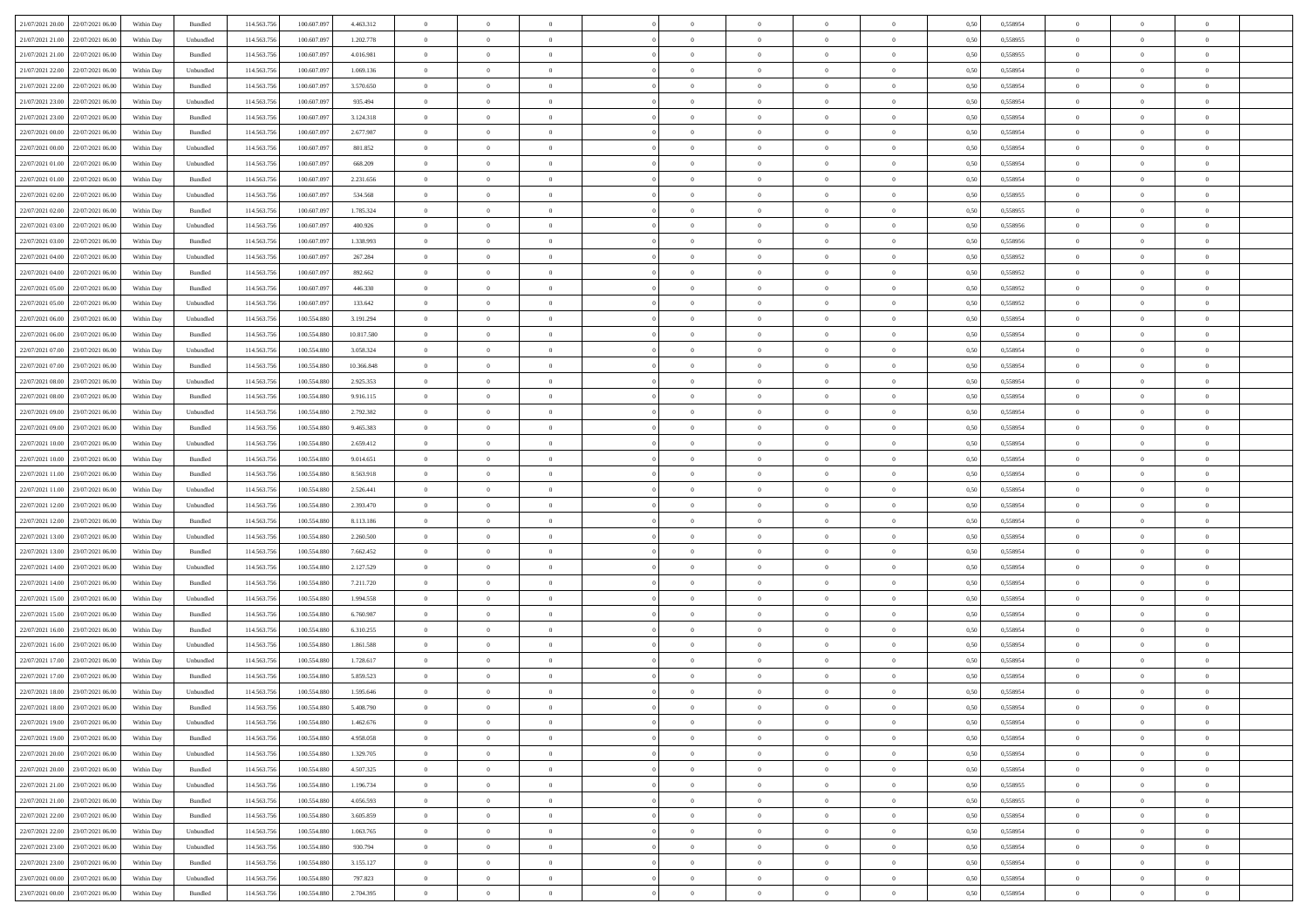| 23/07/2021 01:00 23/07/2021 06:00           | Within Day | Unbundled                   | 114.563.756 | 100.554.880 | 664.853   | $\overline{0}$ | $\overline{0}$ |                | $\overline{0}$ | $\theta$       |                | $\theta$       | 0,50 | 0,558954 | $\theta$       | $\theta$       | $\overline{0}$ |  |
|---------------------------------------------|------------|-----------------------------|-------------|-------------|-----------|----------------|----------------|----------------|----------------|----------------|----------------|----------------|------|----------|----------------|----------------|----------------|--|
| 23/07/2021 01:00<br>23/07/2021 06:00        | Within Day | Bundled                     | 114.563.75  | 100.554.88  | 2.253.662 | $\bf{0}$       | $\bf{0}$       | $\bf{0}$       | $\bf{0}$       | $\overline{0}$ | $\overline{0}$ | $\bf{0}$       | 0,50 | 0,558954 | $\,$ 0 $\,$    | $\bf{0}$       | $\overline{0}$ |  |
| 23/07/2021 02:00<br>23/07/2021 06:00        | Within Day | Unbundled                   | 114,563,75  | 100.554.880 | 531.882   | $\overline{0}$ | $\bf{0}$       | $\overline{0}$ | $\bf{0}$       | $\bf{0}$       | $\overline{0}$ | $\bf{0}$       | 0.50 | 0.558955 | $\bf{0}$       | $\overline{0}$ | $\overline{0}$ |  |
| 23/07/2021 02:00<br>23/07/2021 06:00        |            |                             | 114.563.75  |             |           | $\overline{0}$ | $\overline{0}$ | $\overline{0}$ | $\theta$       | $\theta$       | $\overline{0}$ |                |      |          | $\theta$       | $\theta$       | $\overline{0}$ |  |
|                                             | Within Day | Bundled                     |             | 100.554.880 | 1.802.930 |                |                |                |                |                |                | $\bf{0}$       | 0,50 | 0,558955 |                |                |                |  |
| 23/07/2021 03:00<br>23/07/2021 06.00        | Within Day | Bundled                     | 114.563.75  | 100.554.88  | 1.352.197 | $\overline{0}$ | $\overline{0}$ | $\bf{0}$       | $\overline{0}$ | $\bf{0}$       | $\overline{0}$ | $\bf{0}$       | 0,50 | 0,558956 | $\,$ 0 $\,$    | $\bf{0}$       | $\overline{0}$ |  |
| 23/07/2021 03:00<br>23/07/2021 06:00        | Within Day | Unbundled                   | 114,563,75  | 100.554.88  | 398.911   | $\overline{0}$ | $\bf{0}$       | $\overline{0}$ | $\bf{0}$       | $\overline{0}$ | $\theta$       | $\bf{0}$       | 0.50 | 0.558956 | $\,$ 0 $\,$    | $\theta$       | $\overline{0}$ |  |
| 23/07/2021 04:00<br>23/07/2021 06:00        | Within Day | Unbundled                   | 114.563.75  | 100.554.880 | 265.941   | $\overline{0}$ | $\overline{0}$ | $\overline{0}$ | $\overline{0}$ | $\overline{0}$ | $\overline{0}$ | $\bf{0}$       | 0,50 | 0,558952 | $\theta$       | $\theta$       | $\overline{0}$ |  |
|                                             |            |                             |             |             |           |                |                |                |                |                |                |                |      |          |                |                |                |  |
| 23/07/2021 04:00<br>23/07/2021 06.00        | Within Day | Bundled                     | 114.563.75  | 100.554.88  | 901.465   | $\bf{0}$       | $\bf{0}$       | $\bf{0}$       | $\overline{0}$ | $\overline{0}$ | $\overline{0}$ | $\bf{0}$       | 0,50 | 0,558952 | $\,$ 0 $\,$    | $\bf{0}$       | $\overline{0}$ |  |
| 23/07/2021 05:00<br>23/07/2021 06:00        | Within Day | Unbundled                   | 114,563,75  | 100.554.880 | 132.970   | $\overline{0}$ | $\bf{0}$       | $\overline{0}$ | $\bf{0}$       | $\overline{0}$ | $\overline{0}$ | $\bf{0}$       | 0.50 | 0.558952 | $\bf{0}$       | $\overline{0}$ | $\overline{0}$ |  |
| 23/07/2021 05:00<br>23/07/2021 06:00        | Within Day | Bundled                     | 114.563.75  | 100.554.880 | 450.732   | $\bf{0}$       | $\bf{0}$       | $\overline{0}$ | $\overline{0}$ | $\overline{0}$ | $\overline{0}$ | $\bf{0}$       | 0,50 | 0,558952 | $\,$ 0 $\,$    | $\bf{0}$       | $\overline{0}$ |  |
| 23/07/2021 06:00<br>24/07/2021 06.00        | Within Day | Unbundled                   | 114.563.75  | 100.554.95  | 6.346.817 | $\bf{0}$       | $\bf{0}$       | $\bf{0}$       | $\bf{0}$       | $\overline{0}$ | $\overline{0}$ | $\bf{0}$       | 0,50 | 0,558954 | $\,$ 0 $\,$    | $\bf{0}$       | $\overline{0}$ |  |
|                                             |            |                             |             |             |           |                |                |                |                |                |                |                |      |          |                |                |                |  |
| 23/07/2021 06:00<br>24/07/2021 06:00        | Within Day | Bundled                     | 114,563,75  | 100.554.956 | 7.661.982 | $\overline{0}$ | $\bf{0}$       | $\overline{0}$ | $\overline{0}$ | $\overline{0}$ | $\overline{0}$ | $\bf{0}$       | 0.50 | 0.558954 | $\bf{0}$       | $\overline{0}$ | $\,$ 0         |  |
| 23/07/2021 07:00<br>24/07/2021 06:00        | Within Day | Unbundled                   | 114.563.75  | 100.554.956 | 6.082.367 | $\overline{0}$ | $\overline{0}$ | $\overline{0}$ | $\theta$       | $\theta$       | $\overline{0}$ | $\bf{0}$       | 0,50 | 0,558954 | $\,$ 0 $\,$    | $\theta$       | $\overline{0}$ |  |
| 23/07/2021 07:00<br>24/07/2021 06.00        | Within Day | Bundled                     | 114.563.75  | 100.554.95  | 7.342.732 | $\bf{0}$       | $\overline{0}$ | $\bf{0}$       | $\bf{0}$       | $\bf{0}$       | $\overline{0}$ | $\bf{0}$       | 0,50 | 0,558954 | $\,$ 0 $\,$    | $\bf{0}$       | $\overline{0}$ |  |
|                                             |            |                             |             |             |           |                |                |                |                |                | $\theta$       |                |      |          |                |                |                |  |
| 23/07/2021 08:00<br>24/07/2021 06:00        | Within Day | Unbundled                   | 114,563,75  | 100.554.956 | 5.817.917 | $\overline{0}$ | $\bf{0}$       | $\overline{0}$ | $\bf{0}$       | $\overline{0}$ |                | $\bf{0}$       | 0.50 | 0.558954 | $\,$ 0 $\,$    | $\theta$       | $\overline{0}$ |  |
| 23/07/2021 08:00<br>24/07/2021 06:00        | Within Day | Bundled                     | 114.563.75  | 100.554.956 | 7.023.483 | $\overline{0}$ | $\overline{0}$ | $\overline{0}$ | $\overline{0}$ | $\overline{0}$ | $\overline{0}$ | $\bf{0}$       | 0,50 | 0,558954 | $\theta$       | $\theta$       | $\overline{0}$ |  |
| 23/07/2021 09:00<br>24/07/2021 06.00        | Within Day | Bundled                     | 114.563.75  | 100.554.95  | 6.704.234 | $\bf{0}$       | $\bf{0}$       | $\bf{0}$       | $\overline{0}$ | $\overline{0}$ | $\overline{0}$ | $\bf{0}$       | 0,50 | 0,558954 | $\,$ 0 $\,$    | $\bf{0}$       | $\overline{0}$ |  |
| 23/07/2021 09:00<br>24/07/2021 06:00        | Within Day | Unbundled                   | 114,563,75  | 100.554.95  | 5.553.465 | $\overline{0}$ | $\bf{0}$       | $\overline{0}$ | $\bf{0}$       | $\overline{0}$ | $\overline{0}$ | $\bf{0}$       | 0.50 | 0.558954 | $\bf{0}$       | $\overline{0}$ | $\overline{0}$ |  |
| 23/07/2021 10:00<br>24/07/2021 06:00        | Within Day | Unbundled                   | 114.563.75  | 100.554.956 | 5.289.015 | $\overline{0}$ | $\bf{0}$       | $\overline{0}$ | $\overline{0}$ | $\overline{0}$ | $\overline{0}$ | $\bf{0}$       | 0,50 | 0,558954 | $\,$ 0 $\,$    | $\bf{0}$       | $\overline{0}$ |  |
|                                             |            |                             |             |             |           |                |                |                |                |                |                |                |      |          |                |                |                |  |
| 23/07/2021 10:00<br>24/07/2021 06.00        | Within Day | Bundled                     | 114.563.75  | 100.554.95  | 6.384.984 | $\bf{0}$       | $\bf{0}$       | $\bf{0}$       | $\bf{0}$       | $\overline{0}$ | $\overline{0}$ | $\bf{0}$       | 0,50 | 0,558954 | $\,$ 0 $\,$    | $\bf{0}$       | $\overline{0}$ |  |
| 23/07/2021 11:00<br>24/07/2021 06:00        | Within Day | Unbundled                   | 114,563,75  | 100.554.956 | 5.024.564 | $\overline{0}$ | $\bf{0}$       | $\overline{0}$ | $\overline{0}$ | $\bf{0}$       | $\overline{0}$ | $\bf{0}$       | 0.50 | 0.558954 | $\bf{0}$       | $\overline{0}$ | $\,$ 0         |  |
| 23/07/2021 11:00<br>24/07/2021 06:00        | Within Day | Bundled                     | 114.563.75  | 100.554.956 | 6.065.735 | $\overline{0}$ | $\overline{0}$ | $\overline{0}$ | $\overline{0}$ | $\theta$       | $\overline{0}$ | $\bf{0}$       | 0,50 | 0,558954 | $\theta$       | $\theta$       | $\overline{0}$ |  |
|                                             |            |                             |             |             |           |                | $\bf{0}$       |                |                | $\overline{0}$ | $\overline{0}$ |                |      |          | $\,$ 0 $\,$    | $\bf{0}$       | $\overline{0}$ |  |
| 23/07/2021 12:00<br>24/07/2021 06.00        | Within Day | Unbundled                   | 114.563.75  | 100.554.956 | 4.760.114 | $\bf{0}$       |                | $\bf{0}$       | $\bf{0}$       |                |                | $\bf{0}$       | 0,50 | 0,558954 |                |                |                |  |
| 23/07/2021 12:00<br>24/07/2021 06:00        | Within Day | Bundled                     | 114,563,75  | 100.554.95  | 5.746.486 | $\overline{0}$ | $\bf{0}$       | $\overline{0}$ | $\bf{0}$       | $\overline{0}$ | $\theta$       | $\bf{0}$       | 0.50 | 0.558954 | $\,$ 0 $\,$    | $\theta$       | $\overline{0}$ |  |
| 23/07/2021 13:00<br>24/07/2021 06:00        | Within Day | Unbundled                   | 114.563.75  | 100.554.956 | 4.495.662 | $\overline{0}$ | $\overline{0}$ | $\overline{0}$ | $\overline{0}$ | $\overline{0}$ | $\overline{0}$ | $\bf{0}$       | 0,50 | 0,558954 | $\,$ 0 $\,$    | $\theta$       | $\overline{0}$ |  |
| 23/07/2021 13:00<br>24/07/2021 06.00        | Within Day | Bundled                     | 114.563.75  | 100.554.95  | 5.427.236 | $\bf{0}$       | $\overline{0}$ | $\bf{0}$       | $\overline{0}$ | $\overline{0}$ | $\overline{0}$ | $\bf{0}$       | 0,50 | 0,558954 | $\,$ 0 $\,$    | $\bf{0}$       | $\overline{0}$ |  |
| 23/07/2021 14:00<br>24/07/2021 06:00        | Within Day | Bundled                     | 114.563.75  | 100.554.956 | 5.107.988 | $\overline{0}$ | $\bf{0}$       | $\overline{0}$ | $\bf{0}$       | $\overline{0}$ | $\overline{0}$ | $\bf{0}$       | 0.50 | 0.558954 | $\bf{0}$       | $\overline{0}$ | $\overline{0}$ |  |
|                                             |            |                             |             |             |           |                |                |                |                |                |                |                |      |          |                |                |                |  |
| 23/07/2021 14:00<br>24/07/2021 06:00        | Within Day | Unbundled                   | 114.563.75  | 100.554.956 | 4.231.212 | $\overline{0}$ | $\bf{0}$       | $\overline{0}$ | $\overline{0}$ | $\overline{0}$ | $\overline{0}$ | $\bf{0}$       | 0,50 | 0,558954 | $\theta$       | $\theta$       | $\overline{0}$ |  |
| 23/07/2021 15:00<br>24/07/2021 06.00        | Within Day | Unbundled                   | 114.563.75  | 100.554.956 | 3.966.761 | $\bf{0}$       | $\bf{0}$       | $\bf{0}$       | $\bf{0}$       | $\overline{0}$ | $\overline{0}$ | $\bf{0}$       | 0,50 | 0,558954 | $\,$ 0 $\,$    | $\bf{0}$       | $\overline{0}$ |  |
| 23/07/2021 15:00<br>24/07/2021 06:00        | Within Day | Bundled                     | 114,563,75  | 100.554.956 | 4.788.739 | $\overline{0}$ | $\bf{0}$       | $\overline{0}$ | $\overline{0}$ | $\bf{0}$       | $\overline{0}$ | $\bf{0}$       | 0.50 | 0.558954 | $\bf{0}$       | $\overline{0}$ | $\,$ 0         |  |
| 23/07/2021 16:00<br>24/07/2021 06:00        | Within Day | Unbundled                   | 114.563.75  | 100.554.956 | 3.702.310 | $\overline{0}$ | $\overline{0}$ | $\overline{0}$ | $\overline{0}$ | $\overline{0}$ | $\overline{0}$ | $\bf{0}$       | 0.50 | 0.558954 | $\theta$       | $\theta$       | $\overline{0}$ |  |
|                                             |            |                             |             |             |           |                |                |                |                |                |                |                |      |          |                |                |                |  |
| 23/07/2021 16:00<br>24/07/2021 06.00        | Within Day | Bundled                     | 114.563.75  | 100.554.95  | 4.469.489 | $\bf{0}$       | $\bf{0}$       | $\bf{0}$       | $\bf{0}$       | $\overline{0}$ | $\overline{0}$ | $\bf{0}$       | 0,50 | 0,558954 | $\,$ 0 $\,$    | $\bf{0}$       | $\overline{0}$ |  |
| 23/07/2021 17:00<br>24/07/2021 06:00        | Within Day | Unbundled                   | 114,563,75  | 100.554.956 | 3.437.859 | $\overline{0}$ | $\bf{0}$       | $\overline{0}$ | $\bf{0}$       | $\overline{0}$ | $\overline{0}$ | $\bf{0}$       | 0.50 | 0.558954 | $\,$ 0 $\,$    | $\bf{0}$       | $\overline{0}$ |  |
| 23/07/2021 17:00<br>24/07/2021 06:00        | Within Dav | Bundled                     | 114.563.75  | 100.554.956 | 4.150.240 | $\overline{0}$ | $\overline{0}$ | $\overline{0}$ | $\overline{0}$ | $\overline{0}$ | $\overline{0}$ | $\bf{0}$       | 0.5( | 0,558954 | $\theta$       | $\theta$       | $\overline{0}$ |  |
| 23/07/2021 18:00<br>24/07/2021 06.00        | Within Day | Unbundled                   | 114.563.75  | 100.554.95  | 3.173.409 | $\bf{0}$       | $\bf{0}$       | $\bf{0}$       | $\bf{0}$       | $\overline{0}$ | $\overline{0}$ | $\bf{0}$       | 0,50 | 0,558954 | $\,$ 0 $\,$    | $\bf{0}$       | $\overline{0}$ |  |
| 23/07/2021 18:00<br>24/07/2021 06:00        |            | Bundled                     | 114,563,75  | 100.554.95  | 3.830.991 |                | $\bf{0}$       | $\overline{0}$ |                | $\overline{0}$ | $\overline{0}$ |                | 0.50 | 0.558954 | $\bf{0}$       | $\overline{0}$ | $\overline{0}$ |  |
|                                             | Within Day |                             |             |             |           | $\overline{0}$ |                |                | $\bf{0}$       |                |                | $\bf{0}$       |      |          |                |                |                |  |
| 23/07/2021 19:00<br>24/07/2021 06:00        | Within Day | Unbundled                   | 114.563.75  | 100,554,956 | 2.908.958 | $\overline{0}$ | $\overline{0}$ | $\overline{0}$ | $\overline{0}$ | $\overline{0}$ | $\overline{0}$ | $\bf{0}$       | 0.50 | 0,558954 | $\theta$       | $\theta$       | $\overline{0}$ |  |
| 23/07/2021 19:00<br>24/07/2021 06.00        | Within Day | Bundled                     | 114.563.75  | 100.554.95  | 3.511.741 | $\bf{0}$       | $\bf{0}$       | $\bf{0}$       | $\bf{0}$       | $\overline{0}$ | $\overline{0}$ | $\bf{0}$       | 0,50 | 0,558954 | $\,$ 0 $\,$    | $\bf{0}$       | $\overline{0}$ |  |
| 23/07/2021 20:00<br>24/07/2021 06.00        | Within Day | Bundled                     | 114.563.75  | 100.554.956 | 3.192.492 | $\overline{0}$ | $\bf{0}$       | $\overline{0}$ | $\overline{0}$ | $\bf{0}$       | $\overline{0}$ | $\bf{0}$       | 0.50 | 0.558954 | $\bf{0}$       | $\,$ 0 $\,$    | $\,$ 0         |  |
| 23/07/2021 20:00<br>24/07/2021 06:00        | Within Dav | Unbundled                   | 114.563.75  | 100.554.956 | 2.644.507 | $\overline{0}$ | $\overline{0}$ | $\overline{0}$ | $\overline{0}$ | $\overline{0}$ | $\overline{0}$ | $\bf{0}$       | 0.50 | 0,558954 | $\theta$       | $\theta$       | $\overline{0}$ |  |
|                                             |            |                             |             |             |           |                |                |                |                |                |                |                |      |          |                |                |                |  |
| 23/07/2021 21:00<br>24/07/2021 06.00        | Within Day | Unbundled                   | 114.563.75  | 100.554.95  | 2.380.057 | $\bf{0}$       | $\bf{0}$       | $\bf{0}$       | $\bf{0}$       | $\overline{0}$ | $\overline{0}$ | $\bf{0}$       | 0,50 | 0,558955 | $\,$ 0 $\,$    | $\bf{0}$       | $\overline{0}$ |  |
| 23/07/2021 21:00<br>24/07/2021 06:00        | Within Day | Bundled                     | 114,563,75  | 100.554.95  | 2.873.243 | $\overline{0}$ | $\overline{0}$ | $\overline{0}$ | $\bf{0}$       | $\overline{0}$ | $\Omega$       | $\bf{0}$       | 0.50 | 0.558955 | $\bf{0}$       | $\theta$       | $\overline{0}$ |  |
| 23/07/2021 22:00<br>24/07/2021 06:00        | Within Dav | Unbundled                   | 114.563.75  | 100,554,956 | 2.115.605 | $\overline{0}$ | $\overline{0}$ | $\overline{0}$ | $\theta$       | $\theta$       | $\overline{0}$ | $\overline{0}$ | 0.5( | 0,558954 | $\theta$       | $\theta$       | $\overline{0}$ |  |
| 23/07/2021 22:00<br>24/07/2021 06:00        | Within Day | Bundled                     | 114.563.75  | 100.554.956 | 2.553.993 | $\bf{0}$       | $\bf{0}$       | $\bf{0}$       | $\bf{0}$       | $\bf{0}$       | $\overline{0}$ | $\bf{0}$       | 0,50 | 0,558954 | $\overline{0}$ | $\overline{0}$ | $\overline{0}$ |  |
|                                             |            |                             |             |             |           |                |                |                |                |                |                |                |      |          |                |                |                |  |
| $23/07/2021\ 23.00\qquad 24/07/2021\ 06.00$ | Within Day | $\ensuremath{\mathsf{Unb}}$ | 114.563.756 | 100.554.956 | 1.851.155 | $\bf{0}$       | $\theta$       |                | $\overline{0}$ |                |                |                | 0,50 | 0.558954 | $\bf{0}$       | $\overline{0}$ |                |  |
| 23/07/2021 23:00 24/07/2021 06:00           | Within Day | Bundled                     | 114.563.756 | 100.554.956 | 2.234.744 | $\overline{0}$ | $\overline{0}$ | $\Omega$       | $\theta$       | $\overline{0}$ | $\overline{0}$ | $\bf{0}$       | 0,50 | 0,558954 | $\theta$       | $\theta$       | $\overline{0}$ |  |
| 24/07/2021 00:00<br>24/07/2021 06:00        | Within Day | Unbundled                   | 114.563.75  | 100.554.95  | 1.586.704 | $\overline{0}$ | $\bf{0}$       | $\overline{0}$ | $\overline{0}$ | $\bf{0}$       | $\overline{0}$ | $\bf{0}$       | 0,50 | 0,558954 | $\bf{0}$       | $\overline{0}$ | $\bf{0}$       |  |
| 24/07/2021 00:00 24/07/2021 06:00           | Within Day | Bundled                     | 114,563,756 | 100.554.956 | 1.915.495 | $\overline{0}$ | $\bf{0}$       | $\overline{0}$ | $\overline{0}$ | $\mathbf{0}$   | $\overline{0}$ | $\,$ 0 $\,$    | 0.50 | 0.558954 | $\overline{0}$ | $\bf{0}$       | $\overline{0}$ |  |
|                                             |            |                             |             |             |           |                |                |                |                |                |                |                |      |          |                |                |                |  |
| 24/07/2021 01:00 24/07/2021 06:00           | Within Day | Unbundled                   | 114.563.756 | 100.554.956 | 1.322.254 | $\overline{0}$ | $\overline{0}$ | $\overline{0}$ | $\overline{0}$ | $\overline{0}$ | $\overline{0}$ | $\bf{0}$       | 0,50 | 0,558954 | $\overline{0}$ | $\theta$       | $\overline{0}$ |  |
| 24/07/2021 01:00<br>24/07/2021 06:00        | Within Day | Bundled                     | 114.563.75  | 100.554.956 | 1.596.246 | $\overline{0}$ | $\bf{0}$       | $\overline{0}$ | $\overline{0}$ | $\bf{0}$       | $\overline{0}$ | $\bf{0}$       | 0,50 | 0,558954 | $\bf{0}$       | $\overline{0}$ | $\overline{0}$ |  |
| 24/07/2021 02:00 24/07/2021 06:00           | Within Day | Unbundled                   | 114.563.756 | 100.554.956 | 1.057.802 | $\overline{0}$ | $\bf{0}$       | $\overline{0}$ | $\overline{0}$ | $\bf{0}$       | $\overline{0}$ | $\bf{0}$       | 0.50 | 0.558955 | $\,$ 0 $\,$    | $\overline{0}$ | $\,$ 0         |  |
| 24/07/2021 02:00 24/07/2021 06:00           | Within Dav | Bundled                     | 114.563.756 | 100.554.956 | 1.276.997 | $\overline{0}$ | $\overline{0}$ | $\overline{0}$ | $\overline{0}$ | $\overline{0}$ | $\overline{0}$ | $\bf{0}$       | 0.50 | 0,558955 | $\overline{0}$ | $\theta$       | $\overline{0}$ |  |
|                                             |            |                             |             |             |           |                |                |                |                |                |                |                |      |          |                |                |                |  |
| 24/07/2021 06:00<br>24/07/2021 03:00        | Within Day | Unbundled                   | 114.563.75  | 100.554.956 | 793.352   | $\overline{0}$ | $\overline{0}$ | $\overline{0}$ | $\overline{0}$ | $\overline{0}$ | $\overline{0}$ | $\bf{0}$       | 0,50 | 0,558956 | $\bf{0}$       | $\overline{0}$ | $\,$ 0         |  |
| 24/07/2021 03:00 24/07/2021 06:00           | Within Day | Bundled                     | 114.563.75  | 100.554.956 | 957.748   | $\overline{0}$ | $\overline{0}$ | $\overline{0}$ | $\overline{0}$ | $\overline{0}$ | $\overline{0}$ | $\bf{0}$       | 0.50 | 0.558956 | $\mathbf{0}$   | $\bf{0}$       | $\,$ 0         |  |
| 24/07/2021 04:00 24/07/2021 06:00           | Within Dav | Unbundled                   | 114.563.756 | 100.554.956 | 528,901   | $\overline{0}$ | $\overline{0}$ | $\overline{0}$ | $\overline{0}$ | $\overline{0}$ | $\overline{0}$ | $\bf{0}$       | 0,50 | 0,558952 | $\overline{0}$ | $\theta$       | $\overline{0}$ |  |
| 24/07/2021 04:00<br>24/07/2021 06:00        | Within Day | Bundled                     | 114.563.75  | 100.554.956 | 638.498   | $\overline{0}$ | $\bf{0}$       | $\overline{0}$ | $\overline{0}$ | $\overline{0}$ | $\overline{0}$ | $\bf{0}$       | 0,50 | 0,558952 | $\bf{0}$       | $\overline{0}$ | $\bf{0}$       |  |
|                                             |            |                             |             |             |           |                |                |                |                |                |                |                |      |          |                |                |                |  |
| 24/07/2021 05:00 24/07/2021 06:00           | Within Day | Unbundled                   | 114.563.756 | 100.554.956 | 264.450   | $\overline{0}$ | $\bf{0}$       | $\overline{0}$ | $\overline{0}$ | $\,$ 0 $\,$    | $\overline{0}$ | $\bf{0}$       | 0,50 | 0,558952 | $\overline{0}$ | $\,$ 0 $\,$    | $\,$ 0 $\,$    |  |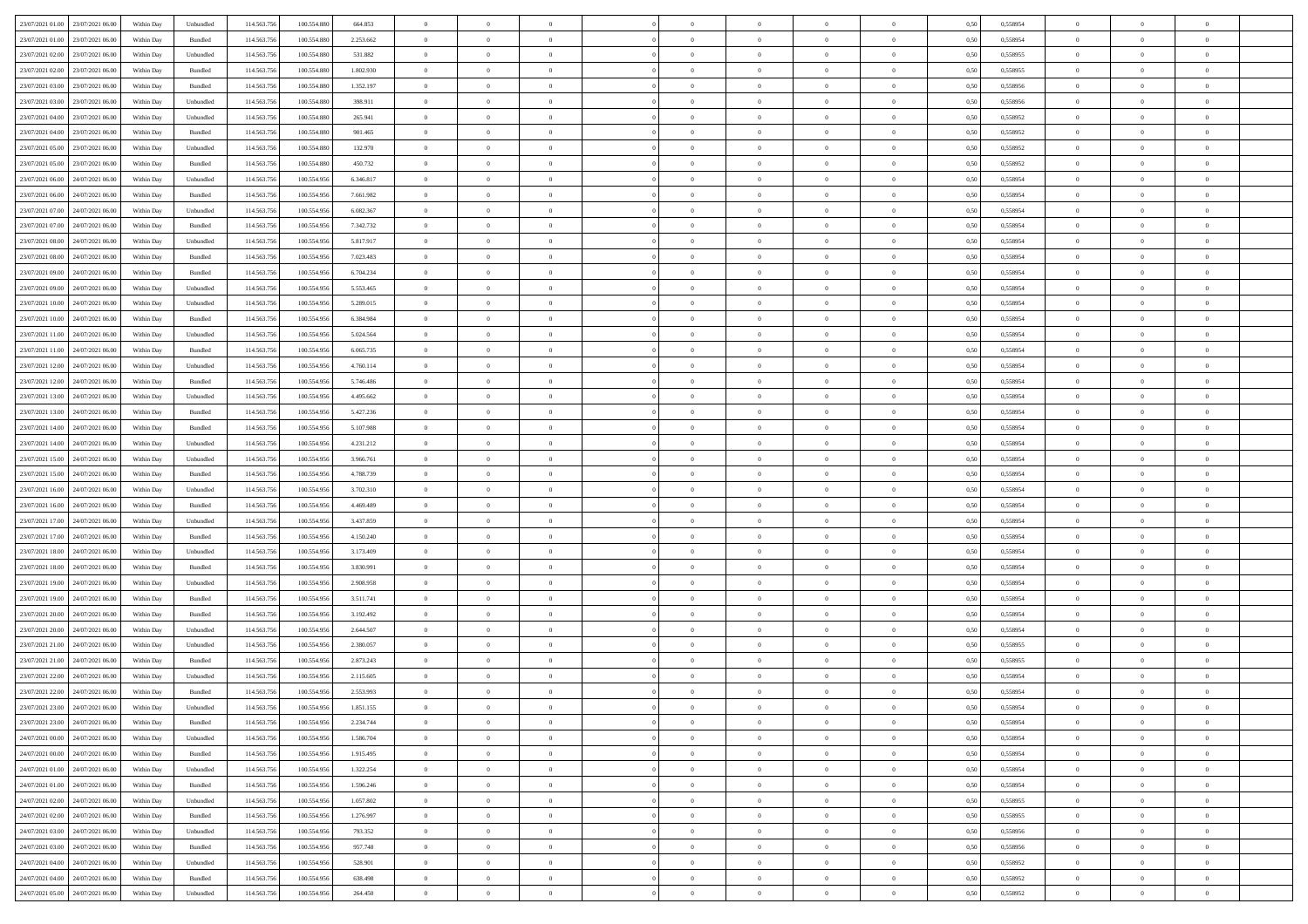| 24/07/2021 05:00 24/07/2021 06:00    | Within Day | Bundled           | 114.563.75  | 100.554.956 | 319.249   | $\overline{0}$ | $\overline{0}$ |                | $\overline{0}$ | $\theta$       |                | $\theta$       | 0,50 | 0,558952 | $\theta$       | $\theta$       | $\overline{0}$ |  |
|--------------------------------------|------------|-------------------|-------------|-------------|-----------|----------------|----------------|----------------|----------------|----------------|----------------|----------------|------|----------|----------------|----------------|----------------|--|
| 24/07/2021 06:00<br>25/07/2021 06.00 | Within Day | Bundled           | 114.563.75  | 100.554.95  | 7.661.988 | $\bf{0}$       | $\bf{0}$       | $\bf{0}$       | $\bf{0}$       | $\overline{0}$ | $\overline{0}$ | $\bf{0}$       | 0,50 | 0,558954 | $\,$ 0 $\,$    | $\bf{0}$       | $\overline{0}$ |  |
| 24/07/2021 06:00<br>25/07/2021 06:00 | Within Day | Unbundled         | 114,563,75  | 100.554.956 | 6.346.811 | $\overline{0}$ | $\bf{0}$       | $\overline{0}$ | $\bf{0}$       | $\bf{0}$       | $\overline{0}$ | $\bf{0}$       | 0.50 | 0.558954 | $\bf{0}$       | $\overline{0}$ | $\overline{0}$ |  |
| 24/07/2021 07:00<br>25/07/2021 06:00 |            |                   | 114.563.75  |             |           | $\overline{0}$ | $\overline{0}$ | $\overline{0}$ | $\theta$       | $\theta$       | $\overline{0}$ |                |      |          | $\theta$       | $\theta$       | $\overline{0}$ |  |
|                                      | Within Day | Unbundled         |             | 100.554.956 | 6.082.361 |                |                |                |                |                |                | $\bf{0}$       | 0,50 | 0,558954 |                |                |                |  |
| 24/07/2021 07:00<br>25/07/2021 06.00 | Within Day | Bundled           | 114.563.75  | 100.554.95  | 7.342.739 | $\bf{0}$       | $\overline{0}$ | $\bf{0}$       | $\overline{0}$ | $\bf{0}$       | $\overline{0}$ | $\bf{0}$       | 0,50 | 0,558954 | $\,$ 0 $\,$    | $\bf{0}$       | $\overline{0}$ |  |
| 24/07/2021 08:00<br>25/07/2021 06:00 | Within Day | Unbundled         | 114,563,75  | 100.554.95  | 5.817.909 | $\overline{0}$ | $\bf{0}$       | $\overline{0}$ | $\bf{0}$       | $\overline{0}$ | $\theta$       | $\bf{0}$       | 0.50 | 0.558954 | $\,$ 0 $\,$    | $\theta$       | $\overline{0}$ |  |
| 24/07/2021 08:00<br>25/07/2021 06:00 | Within Day | Bundled           | 114.563.75  | 100.554.956 | 7.023.489 | $\overline{0}$ | $\overline{0}$ | $\overline{0}$ | $\overline{0}$ | $\overline{0}$ | $\overline{0}$ | $\bf{0}$       | 0,50 | 0,558954 | $\theta$       | $\theta$       | $\overline{0}$ |  |
|                                      |            |                   |             |             |           |                |                |                |                |                |                |                |      |          |                |                |                |  |
| 24/07/2021 09:00<br>25/07/2021 06.00 | Within Day | Unbundled         | 114.563.75  | 100.554.95  | 5.553.459 | $\overline{0}$ | $\bf{0}$       | $\bf{0}$       | $\overline{0}$ | $\overline{0}$ | $\overline{0}$ | $\bf{0}$       | 0,50 | 0,558954 | $\,$ 0 $\,$    | $\bf{0}$       | $\overline{0}$ |  |
| 24/07/2021 09:00<br>25/07/2021 06:00 | Within Day | Bundled           | 114,563,75  | 100.554.956 | 6.704.240 | $\overline{0}$ | $\bf{0}$       | $\overline{0}$ | $\bf{0}$       | $\overline{0}$ | $\overline{0}$ | $\bf{0}$       | 0.50 | 0.558954 | $\bf{0}$       | $\overline{0}$ | $\overline{0}$ |  |
| 24/07/2021 10:00<br>25/07/2021 06:00 | Within Day | Unbundled         | 114.563.75  | 100.554.956 | 5.289.009 | $\overline{0}$ | $\bf{0}$       | $\overline{0}$ | $\overline{0}$ | $\overline{0}$ | $\overline{0}$ | $\bf{0}$       | 0,50 | 0,558954 | $\,$ 0 $\,$    | $\,$ 0 $\,$    | $\overline{0}$ |  |
| 24/07/2021 10:00<br>25/07/2021 06.00 | Within Day | Bundled           | 114.563.75  | 100.554.95  | 6.384.990 | $\bf{0}$       | $\bf{0}$       | $\bf{0}$       | $\bf{0}$       | $\overline{0}$ | $\overline{0}$ | $\bf{0}$       | 0,50 | 0,558954 | $\,$ 0 $\,$    | $\bf{0}$       | $\overline{0}$ |  |
|                                      |            |                   |             |             |           |                |                |                |                |                |                |                |      |          |                |                |                |  |
| 24/07/2021 11:00<br>25/07/2021 06:00 | Within Day | Bundled           | 114,563,75  | 100.554.956 | 6.065.741 | $\overline{0}$ | $\bf{0}$       | $\overline{0}$ | $\overline{0}$ | $\overline{0}$ | $\overline{0}$ | $\bf{0}$       | 0.50 | 0.558954 | $\bf{0}$       | $\,$ 0 $\,$    | $\,$ 0         |  |
| 24/07/2021 11:00<br>25/07/2021 06:00 | Within Day | Unbundled         | 114.563.75  | 100.554.956 | 5.024.559 | $\overline{0}$ | $\overline{0}$ | $\overline{0}$ | $\theta$       | $\theta$       | $\overline{0}$ | $\bf{0}$       | 0,50 | 0,558954 | $\,$ 0 $\,$    | $\theta$       | $\overline{0}$ |  |
| 24/07/2021 12:00<br>25/07/2021 06.00 | Within Day | Unbundled         | 114.563.75  | 100.554.95  | 4.760.108 | $\bf{0}$       | $\overline{0}$ | $\bf{0}$       | $\bf{0}$       | $\bf{0}$       | $\overline{0}$ | $\bf{0}$       | 0,50 | 0,558954 | $\,$ 0 $\,$    | $\bf{0}$       | $\overline{0}$ |  |
|                                      |            |                   |             |             |           |                |                |                |                |                | $\theta$       |                |      |          |                |                |                |  |
| 24/07/2021 12:00<br>25/07/2021 06:00 | Within Day | Bundled           | 114,563,75  | 100.554.956 | 5.746.492 | $\overline{0}$ | $\bf{0}$       | $\overline{0}$ | $\bf{0}$       | $\overline{0}$ |                | $\bf{0}$       | 0.50 | 0.558954 | $\,$ 0 $\,$    | $\theta$       | $\overline{0}$ |  |
| 24/07/2021 13:00<br>25/07/2021 06:00 | Within Day | Unbundled         | 114.563.75  | 100.554.956 | 4.495.658 | $\overline{0}$ | $\overline{0}$ | $\overline{0}$ | $\overline{0}$ | $\overline{0}$ | $\overline{0}$ | $\bf{0}$       | 0,50 | 0,558954 | $\theta$       | $\theta$       | $\overline{0}$ |  |
| 24/07/2021 13:00<br>25/07/2021 06.00 | Within Day | Bundled           | 114.563.75  | 100.554.956 | 5.427.242 | $\bf{0}$       | $\bf{0}$       | $\bf{0}$       | $\overline{0}$ | $\overline{0}$ | $\overline{0}$ | $\bf{0}$       | 0,50 | 0,558954 | $\,$ 0 $\,$    | $\bf{0}$       | $\overline{0}$ |  |
| 24/07/2021 14:00<br>25/07/2021 06:00 | Within Day | Unbundled         | 114,563,75  | 100.554.956 | 4.231.207 | $\overline{0}$ | $\bf{0}$       | $\overline{0}$ | $\bf{0}$       | $\overline{0}$ | $\overline{0}$ | $\bf{0}$       | 0.50 | 0.558954 | $\bf{0}$       | $\overline{0}$ | $\bf{0}$       |  |
| 24/07/2021 14:00<br>25/07/2021 06:00 | Within Day | Bundled           | 114.563.75  | 100.554.956 | 5.107.992 | $\overline{0}$ | $\bf{0}$       | $\overline{0}$ | $\overline{0}$ | $\overline{0}$ | $\overline{0}$ | $\bf{0}$       | 0,50 | 0,558954 | $\,$ 0 $\,$    | $\bf{0}$       | $\overline{0}$ |  |
|                                      |            |                   |             |             |           |                |                |                |                |                |                |                |      |          |                |                |                |  |
| 24/07/2021 15:00<br>25/07/2021 06.00 | Within Day | Unbundled         | 114.563.75  | 100.554.95  | 3.966.756 | $\bf{0}$       | $\bf{0}$       | $\bf{0}$       | $\bf{0}$       | $\overline{0}$ | $\overline{0}$ | $\bf{0}$       | 0,50 | 0,558954 | $\,$ 0 $\,$    | $\bf{0}$       | $\overline{0}$ |  |
| 24/07/2021 15:00<br>25/07/2021 06:00 | Within Day | Bundled           | 114,563,75  | 100.554.956 | 4.788.743 | $\overline{0}$ | $\bf{0}$       | $\overline{0}$ | $\overline{0}$ | $\bf{0}$       | $\overline{0}$ | $\bf{0}$       | 0.50 | 0.558954 | $\bf{0}$       | $\overline{0}$ | $\,$ 0         |  |
| 24/07/2021 16:00<br>25/07/2021 06:00 | Within Day | Unbundled         | 114.563.75  | 100.554.956 | 3.702.306 | $\overline{0}$ | $\overline{0}$ | $\overline{0}$ | $\overline{0}$ | $\theta$       | $\overline{0}$ | $\bf{0}$       | 0,50 | 0,558954 | $\theta$       | $\theta$       | $\overline{0}$ |  |
|                                      |            |                   |             |             |           |                | $\bf{0}$       |                |                | $\overline{0}$ | $\overline{0}$ |                |      |          | $\,$ 0 $\,$    | $\bf{0}$       | $\overline{0}$ |  |
| 24/07/2021 16:00<br>25/07/2021 06.00 | Within Day | Bundled           | 114.563.75  | 100.554.95  | 4.469.493 | $\bf{0}$       |                | $\bf{0}$       | $\bf{0}$       |                |                | $\bf{0}$       | 0,50 | 0,558954 |                |                |                |  |
| 24/07/2021 17:00<br>25/07/2021 06:00 | Within Day | Bundled           | 114,563,75  | 100.554.95  | 4.150.244 | $\overline{0}$ | $\bf{0}$       | $\overline{0}$ | $\bf{0}$       | $\overline{0}$ | $\theta$       | $\bf{0}$       | 0.50 | 0.558954 | $\,$ 0 $\,$    | $\theta$       | $\overline{0}$ |  |
| 24/07/2021 17:00<br>25/07/2021 06:00 | Within Day | Unbundled         | 114.563.75  | 100.554.956 | 3.437.856 | $\overline{0}$ | $\overline{0}$ | $\overline{0}$ | $\overline{0}$ | $\overline{0}$ | $\overline{0}$ | $\bf{0}$       | 0,50 | 0,558954 | $\,$ 0 $\,$    | $\theta$       | $\overline{0}$ |  |
| 24/07/2021 18:00<br>25/07/2021 06.00 | Within Day | Unbundled         | 114.563.75  | 100.554.95  | 3.173.405 | $\bf{0}$       | $\overline{0}$ | $\bf{0}$       | $\overline{0}$ | $\overline{0}$ | $\overline{0}$ | $\bf{0}$       | 0,50 | 0,558954 | $\,$ 0 $\,$    | $\bf{0}$       | $\overline{0}$ |  |
| 24/07/2021 18:00<br>25/07/2021 06:00 | Within Day | Bundled           | 114,563,75  | 100.554.956 | 3.830.994 | $\overline{0}$ | $\bf{0}$       | $\overline{0}$ | $\bf{0}$       | $\overline{0}$ | $\overline{0}$ | $\bf{0}$       | 0.50 | 0.558954 | $\bf{0}$       | $\overline{0}$ | $\overline{0}$ |  |
|                                      |            |                   |             |             |           |                |                |                |                |                |                |                |      |          |                |                |                |  |
| 24/07/2021 19:00<br>25/07/2021 06:00 | Within Day | Unbundled         | 114.563.75  | 100.554.956 | 2.908.954 | $\overline{0}$ | $\bf{0}$       | $\overline{0}$ | $\overline{0}$ | $\overline{0}$ | $\overline{0}$ | $\bf{0}$       | 0,50 | 0,558954 | $\theta$       | $\theta$       | $\overline{0}$ |  |
| 24/07/2021 19:00<br>25/07/2021 06.00 | Within Day | Bundled           | 114.563.75  | 100.554.95  | 3.511.744 | $\bf{0}$       | $\bf{0}$       | $\bf{0}$       | $\bf{0}$       | $\overline{0}$ | $\overline{0}$ | $\bf{0}$       | 0,50 | 0,558954 | $\,$ 0 $\,$    | $\bf{0}$       | $\overline{0}$ |  |
| 24/07/2021 20:00<br>25/07/2021 06:00 | Within Day | Unbundled         | 114,563,75  | 100.554.956 | 2.644.504 | $\overline{0}$ | $\bf{0}$       | $\overline{0}$ | $\overline{0}$ | $\bf{0}$       | $\overline{0}$ | $\bf{0}$       | 0.50 | 0.558954 | $\bf{0}$       | $\,$ 0 $\,$    | $\,$ 0         |  |
| 24/07/2021 20:00<br>25/07/2021 06:00 | Within Day | Bundled           | 114.563.75  | 100.554.956 | 3.192.495 | $\overline{0}$ | $\overline{0}$ | $\overline{0}$ | $\overline{0}$ | $\overline{0}$ | $\overline{0}$ | $\bf{0}$       | 0.50 | 0.558954 | $\theta$       | $\theta$       | $\overline{0}$ |  |
|                                      |            |                   |             |             |           |                |                |                |                |                |                |                |      |          |                |                |                |  |
| 24/07/2021 21:00<br>25/07/2021 06.00 | Within Day | Unbundled         | 114.563.75  | 100.554.95  | 2.380.054 | $\bf{0}$       | $\overline{0}$ | $\bf{0}$       | $\bf{0}$       | $\overline{0}$ | $\overline{0}$ | $\bf{0}$       | 0,50 | 0,558955 | $\,$ 0 $\,$    | $\bf{0}$       | $\overline{0}$ |  |
| 24/07/2021 21:00<br>25/07/2021 06:00 | Within Day | Bundled           | 114,563,75  | 100.554.956 | 2.873.245 | $\overline{0}$ | $\bf{0}$       | $\overline{0}$ | $\bf{0}$       | $\overline{0}$ | $\overline{0}$ | $\bf{0}$       | 0.50 | 0.558955 | $\,$ 0 $\,$    | $\bf{0}$       | $\overline{0}$ |  |
| 24/07/2021 22:00<br>25/07/2021 06:00 | Within Dav | Bundled           | 114.563.75  | 100.554.956 | 2.553.995 | $\overline{0}$ | $\overline{0}$ | $\overline{0}$ | $\overline{0}$ | $\overline{0}$ | $\overline{0}$ | $\bf{0}$       | 0.5( | 0,558954 | $\theta$       | $\theta$       | $\overline{0}$ |  |
| 24/07/2021 22.00<br>25/07/2021 06.00 | Within Day | Unbundled         | 114.563.75  | 100.554.95  | 2.115.603 | $\bf{0}$       | $\bf{0}$       | $\bf{0}$       | $\bf{0}$       | $\overline{0}$ | $\overline{0}$ | $\bf{0}$       | 0,50 | 0,558954 | $\,$ 0 $\,$    | $\bf{0}$       | $\overline{0}$ |  |
| 24/07/2021 23:00<br>25/07/2021 06:00 |            | Unbundled         | 114,563,75  | 100.554.95  | 1.851.153 |                | $\bf{0}$       | $\overline{0}$ |                | $\overline{0}$ | $\overline{0}$ |                | 0.50 | 0.558954 | $\bf{0}$       | $\overline{0}$ | $\bf{0}$       |  |
|                                      | Within Day |                   |             |             |           | $\overline{0}$ |                |                | $\bf{0}$       |                |                | $\bf{0}$       |      |          |                |                |                |  |
| 24/07/2021 23:00<br>25/07/2021 06:00 | Within Day | Bundled           | 114.563.75  | 100,554,956 | 2.234.746 | $\overline{0}$ | $\overline{0}$ | $\overline{0}$ | $\overline{0}$ | $\overline{0}$ | $\overline{0}$ | $\bf{0}$       | 0.50 | 0,558954 | $\theta$       | $\theta$       | $\overline{0}$ |  |
| 25/07/2021 00:00<br>25/07/2021 06.00 | Within Day | Unbundled         | 114.563.75  | 100.554.95  | 1.586.703 | $\bf{0}$       | $\bf{0}$       | $\bf{0}$       | $\bf{0}$       | $\overline{0}$ | $\overline{0}$ | $\bf{0}$       | 0,50 | 0,558954 | $\,$ 0 $\,$    | $\bf{0}$       | $\overline{0}$ |  |
| 25/07/2021 00:00<br>25/07/2021 06:00 | Within Day | Bundled           | 114,563,75  | 100.554.956 | 1.915.497 | $\overline{0}$ | $\bf{0}$       | $\overline{0}$ | $\overline{0}$ | $\bf{0}$       | $\overline{0}$ | $\bf{0}$       | 0.50 | 0.558954 | $\,$ 0 $\,$    | $\,$ 0 $\,$    | $\,$ 0         |  |
| 25/07/2021 01:00<br>25/07/2021 06:00 | Within Dav | Unbundled         | 114.563.75  | 100.554.956 | 1.322.251 | $\overline{0}$ | $\overline{0}$ | $\overline{0}$ | $\overline{0}$ | $\overline{0}$ | $\overline{0}$ | $\bf{0}$       | 0.50 | 0,558954 | $\theta$       | $\theta$       | $\overline{0}$ |  |
|                                      |            |                   |             |             |           |                |                |                |                |                |                |                |      |          |                |                |                |  |
| 25/07/2021 01:00<br>25/07/2021 06.00 | Within Day | Bundled           | 114.563.75  | 100.554.95  | 1.596.248 | $\bf{0}$       | $\bf{0}$       | $\bf{0}$       | $\bf{0}$       | $\overline{0}$ | $\overline{0}$ | $\bf{0}$       | 0,50 | 0,558954 | $\,$ 0 $\,$    | $\bf{0}$       | $\overline{0}$ |  |
| 25/07/2021 02:00<br>25/07/2021 06:00 | Within Day | Unbundled         | 114,563,75  | 100.554.95  | 1.057.801 | $\overline{0}$ | $\overline{0}$ | $\overline{0}$ | $\bf{0}$       | $\overline{0}$ | $\overline{0}$ | $\bf{0}$       | 0.50 | 0.558955 | $\bf{0}$       | $\theta$       | $\overline{0}$ |  |
| 25/07/2021 02:00<br>25/07/2021 06:00 | Within Dav | Bundled           | 114.563.75  | 100,554,956 | 1.276.998 | $\overline{0}$ | $\overline{0}$ | $\Omega$       | $\theta$       | $\theta$       | $\overline{0}$ | $\overline{0}$ | 0.5( | 0,558955 | $\theta$       | $\theta$       | $\overline{0}$ |  |
| 25/07/2021 03:00<br>25/07/2021 06:00 | Within Day | Unbundled         | 114.563.75  | 100.554.956 | 793.351   | $\bf{0}$       | $\bf{0}$       | $\bf{0}$       | $\bf{0}$       | $\bf{0}$       | $\overline{0}$ | $\bf{0}$       | 0,50 | 0,558956 | $\overline{0}$ | $\overline{0}$ | $\overline{0}$ |  |
|                                      |            |                   |             |             |           |                |                |                |                |                |                |                |      |          |                |                |                |  |
| 25/07/2021 03:00 25/07/2021 06:00    | Within Day | Bundled           | 114.563.756 | 100.554.956 | 957.748   | $\bf{0}$       | $\theta$       |                | $\overline{0}$ |                |                |                | 0,50 | 0,558956 | $\bf{0}$       | $\overline{0}$ |                |  |
| 25/07/2021 04:00 25/07/2021 06:00    | Within Day | Bundled           | 114.563.756 | 100.554.956 | 638.499   | $\overline{0}$ | $\overline{0}$ | $\Omega$       | $\theta$       | $\overline{0}$ | $\overline{0}$ | $\bf{0}$       | 0,50 | 0,558952 | $\theta$       | $\theta$       | $\overline{0}$ |  |
| 25/07/2021 04:00<br>25/07/2021 06:00 | Within Day | Unbundled         | 114.563.75  | 100.554.956 | 528.901   | $\overline{0}$ | $\bf{0}$       | $\overline{0}$ | $\overline{0}$ | $\bf{0}$       | $\overline{0}$ | $\bf{0}$       | 0,50 | 0,558952 | $\bf{0}$       | $\overline{0}$ | $\bf{0}$       |  |
| 25/07/2021 05:00 25/07/2021 06:00    | Within Day | Unbundled         | 114,563,756 | 100.554.956 | 264.450   | $\overline{0}$ | $\bf{0}$       | $\overline{0}$ | $\overline{0}$ | $\mathbf{0}$   | $\overline{0}$ | $\,$ 0 $\,$    | 0.50 | 0.558952 | $\overline{0}$ | $\bf{0}$       | $\overline{0}$ |  |
|                                      |            |                   |             |             |           |                |                |                |                |                |                |                |      |          |                |                |                |  |
| 25/07/2021 05:00 25/07/2021 06:00    | Within Dav | Bundled           | 114.563.756 | 100.554.956 | 319.249   | $\overline{0}$ | $\overline{0}$ | $\overline{0}$ | $\overline{0}$ | $\overline{0}$ | $\overline{0}$ | $\bf{0}$       | 0.50 | 0,558952 | $\overline{0}$ | $\theta$       | $\overline{0}$ |  |
| 25/07/2021 06:00<br>26/07/2021 06:00 | Within Day | Unbundled         | 114.563.75  | 100.554.956 | 6.346.811 | $\overline{0}$ | $\bf{0}$       | $\overline{0}$ | $\overline{0}$ | $\bf{0}$       | $\overline{0}$ | $\bf{0}$       | 0,50 | 0,558954 | $\bf{0}$       | $\overline{0}$ | $\overline{0}$ |  |
| 25/07/2021 06:00<br>26/07/2021 06:00 | Within Day | Bundled           | 114.563.756 | 100.554.956 | 7.661.988 | $\overline{0}$ | $\bf{0}$       | $\overline{0}$ | $\overline{0}$ | $\bf{0}$       | $\overline{0}$ | $\bf{0}$       | 0.50 | 0.558954 | $\,$ 0 $\,$    | $\overline{0}$ | $\overline{0}$ |  |
| 25/07/2021 07:00<br>26/07/2021 06:00 | Within Dav | Unbundled         | 114.563.756 | 100.554.956 | 6.082.361 | $\overline{0}$ | $\overline{0}$ | $\overline{0}$ | $\overline{0}$ | $\overline{0}$ | $\overline{0}$ | $\bf{0}$       | 0.50 | 0,558954 | $\overline{0}$ | $\theta$       | $\overline{0}$ |  |
|                                      |            |                   |             |             |           |                | $\overline{0}$ |                |                | $\overline{0}$ |                |                |      |          | $\bf{0}$       | $\overline{0}$ | $\,$ 0         |  |
| 25/07/2021 07:00<br>26/07/2021 06:00 | Within Day | Bundled           | 114.563.75  | 100.554.956 | 7.342.739 | $\overline{0}$ |                | $\overline{0}$ | $\overline{0}$ |                | $\overline{0}$ | $\bf{0}$       | 0,50 | 0,558954 |                |                |                |  |
| 25/07/2021 08:00<br>26/07/2021 06:00 | Within Day | Unbundled         | 114.563.75  | 100.554.956 | 5.817.909 | $\overline{0}$ | $\overline{0}$ | $\overline{0}$ | $\overline{0}$ | $\overline{0}$ | $\overline{0}$ | $\bf{0}$       | 0.50 | 0.558954 | $\mathbf{0}$   | $\bf{0}$       | $\,$ 0         |  |
| 25/07/2021 08:00 26/07/2021 06:00    | Within Dav | Bundled           | 114.563.756 | 100.554.956 | 7.023.489 | $\overline{0}$ | $\overline{0}$ | $\overline{0}$ | $\overline{0}$ | $\overline{0}$ | $\overline{0}$ | $\bf{0}$       | 0,50 | 0,558954 | $\overline{0}$ | $\theta$       | $\overline{0}$ |  |
| 25/07/2021 09:00<br>26/07/2021 06.00 | Within Day | Bundled           | 114.563.75  | 100.554.95  | 6.704.240 | $\overline{0}$ | $\bf{0}$       | $\overline{0}$ | $\overline{0}$ | $\overline{0}$ | $\overline{0}$ | $\bf{0}$       | 0,50 | 0,558954 | $\bf{0}$       | $\overline{0}$ | $\bf{0}$       |  |
|                                      |            |                   |             |             |           |                |                |                |                |                |                |                |      |          |                |                |                |  |
| 25/07/2021 09:00 26/07/2021 06:00    | Within Day | ${\sf Unbundred}$ | 114.563.756 | 100.554.956 | 5.553.459 | $\overline{0}$ | $\bf{0}$       | $\overline{0}$ | $\overline{0}$ | $\,$ 0 $\,$    | $\overline{0}$ | $\bf{0}$       | 0,50 | 0,558954 | $\overline{0}$ | $\,$ 0 $\,$    | $\,$ 0 $\,$    |  |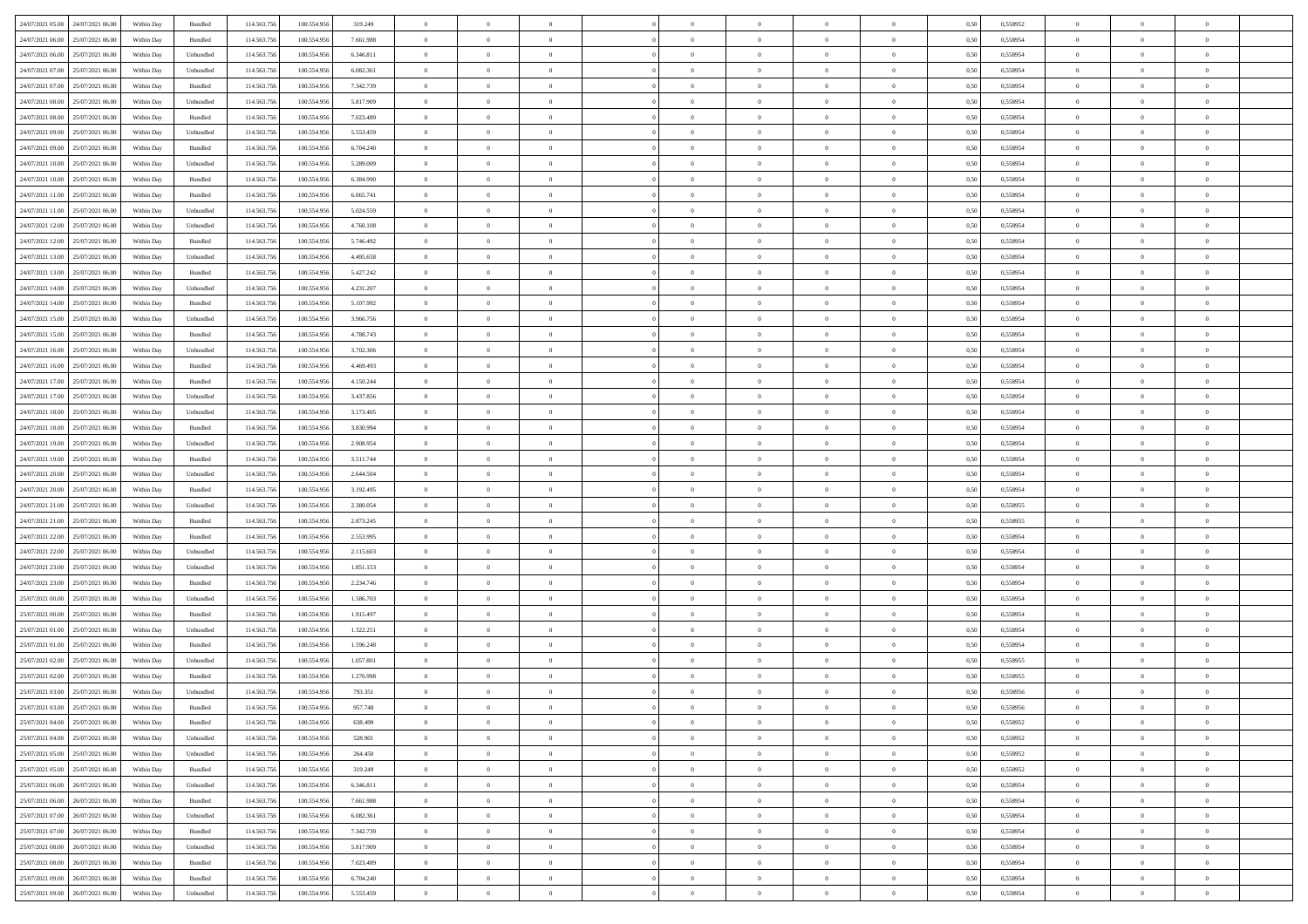| 25/07/2021 11:00 26/07/2021 06:00    | Within Day | Unbundled                   | 114.563.756 | 100.554.956 | 5.024.559 | $\overline{0}$ | $\overline{0}$ |                | $\overline{0}$ | $\theta$       |                | $\theta$       | 0,50 | 0,558954 | $\theta$       | $\theta$       | $\overline{0}$ |  |
|--------------------------------------|------------|-----------------------------|-------------|-------------|-----------|----------------|----------------|----------------|----------------|----------------|----------------|----------------|------|----------|----------------|----------------|----------------|--|
| 25/07/2021 11:00<br>26/07/2021 06.00 | Within Day | Bundled                     | 114.563.75  | 100.554.95  | 6.065.741 | $\bf{0}$       | $\bf{0}$       | $\bf{0}$       | $\bf{0}$       | $\overline{0}$ | $\overline{0}$ | $\bf{0}$       | 0,50 | 0,558954 | $\,$ 0 $\,$    | $\bf{0}$       | $\overline{0}$ |  |
| 25/07/2021 12:00<br>26/07/2021 06:00 | Within Day | Unbundled                   | 114,563,75  | 100.554.956 | 4.760.108 | $\overline{0}$ | $\bf{0}$       | $\overline{0}$ | $\bf{0}$       | $\overline{0}$ | $\overline{0}$ | $\bf{0}$       | 0.50 | 0.558954 | $\bf{0}$       | $\overline{0}$ | $\bf{0}$       |  |
| 25/07/2021 12:00<br>26/07/2021 06:00 | Within Day | Bundled                     | 114.563.75  | 100.554.956 | 5.746.492 | $\overline{0}$ | $\overline{0}$ | $\overline{0}$ | $\overline{0}$ | $\theta$       | $\overline{0}$ | $\bf{0}$       | 0,50 | 0,558954 | $\theta$       | $\theta$       | $\overline{0}$ |  |
|                                      |            |                             |             |             |           |                |                |                |                |                |                |                |      |          |                |                |                |  |
| 25/07/2021 13:00<br>26/07/2021 06.00 | Within Day | Unbundled                   | 114.563.75  | 100.554.95  | 4.495.658 | $\bf{0}$       | $\overline{0}$ | $\bf{0}$       | $\overline{0}$ | $\bf{0}$       | $\overline{0}$ | $\bf{0}$       | 0,50 | 0,558954 | $\,$ 0 $\,$    | $\bf{0}$       | $\overline{0}$ |  |
| 25/07/2021 13:00<br>26/07/2021 06:00 | Within Day | Bundled                     | 114,563,75  | 100.554.956 | 5.427.242 | $\overline{0}$ | $\bf{0}$       | $\overline{0}$ | $\bf{0}$       | $\overline{0}$ | $\overline{0}$ | $\bf{0}$       | 0.50 | 0.558954 | $\,$ 0 $\,$    | $\theta$       | $\overline{0}$ |  |
| 25/07/2021 14:00<br>26/07/2021 06:00 | Within Day | Unbundled                   | 114.563.75  | 100.554.956 | 4.231.207 | $\overline{0}$ | $\overline{0}$ | $\overline{0}$ | $\overline{0}$ | $\overline{0}$ | $\overline{0}$ | $\bf{0}$       | 0,50 | 0,558954 | $\theta$       | $\theta$       | $\overline{0}$ |  |
|                                      |            |                             |             |             |           |                |                |                |                |                |                |                |      |          |                |                |                |  |
| 25/07/2021 14:00<br>26/07/2021 06.00 | Within Day | Bundled                     | 114.563.75  | 100.554.95  | 5.107.992 | $\bf{0}$       | $\bf{0}$       | $\bf{0}$       | $\overline{0}$ | $\overline{0}$ | $\overline{0}$ | $\bf{0}$       | 0,50 | 0,558954 | $\,$ 0 $\,$    | $\bf{0}$       | $\overline{0}$ |  |
| 25/07/2021 15:00<br>26/07/2021 06:00 | Within Day | Unbundled                   | 114,563,75  | 100.554.956 | 3.966.756 | $\overline{0}$ | $\bf{0}$       | $\overline{0}$ | $\bf{0}$       | $\overline{0}$ | $\overline{0}$ | $\bf{0}$       | 0.50 | 0.558954 | $\bf{0}$       | $\overline{0}$ | $\overline{0}$ |  |
| 25/07/2021 15:00<br>26/07/2021 06:00 | Within Day | Bundled                     | 114.563.75  | 100.554.956 | 4.788.743 | $\overline{0}$ | $\bf{0}$       | $\overline{0}$ | $\overline{0}$ | $\overline{0}$ | $\overline{0}$ | $\bf{0}$       | 0,50 | 0,558954 | $\,$ 0 $\,$    | $\,$ 0 $\,$    | $\overline{0}$ |  |
| 25/07/2021 16:00<br>26/07/2021 06.00 | Within Day | Bundled                     | 114.563.75  | 100.554.95  | 4.469.493 | $\bf{0}$       | $\bf{0}$       | $\bf{0}$       | $\bf{0}$       | $\overline{0}$ | $\overline{0}$ | $\bf{0}$       | 0,50 | 0,558954 | $\,$ 0 $\,$    | $\bf{0}$       | $\overline{0}$ |  |
|                                      |            |                             |             |             |           |                |                |                |                |                |                |                |      |          |                |                |                |  |
| 25/07/2021 16:00<br>26/07/2021 06:00 | Within Day | Unbundled                   | 114,563,75  | 100.554.956 | 3.702.306 | $\overline{0}$ | $\bf{0}$       | $\overline{0}$ | $\overline{0}$ | $\overline{0}$ | $\overline{0}$ | $\bf{0}$       | 0.50 | 0.558954 | $\bf{0}$       | $\,$ 0 $\,$    | $\,$ 0         |  |
| 25/07/2021 17:00<br>26/07/2021 06:00 | Within Day | Unbundled                   | 114.563.75  | 100.554.956 | 3.437.856 | $\overline{0}$ | $\bf{0}$       | $\overline{0}$ | $\theta$       | $\theta$       | $\overline{0}$ | $\bf{0}$       | 0,50 | 0,558954 | $\,$ 0 $\,$    | $\theta$       | $\overline{0}$ |  |
| 25/07/2021 17:00<br>26/07/2021 06.00 | Within Day | Bundled                     | 114.563.75  | 100.554.95  | 4.150.244 | $\bf{0}$       | $\overline{0}$ | $\bf{0}$       | $\bf{0}$       | $\overline{0}$ | $\overline{0}$ | $\bf{0}$       | 0,50 | 0,558954 | $\,$ 0 $\,$    | $\bf{0}$       | $\overline{0}$ |  |
| 25/07/2021 18:00<br>26/07/2021 06:00 | Within Day | Unbundled                   | 114,563,75  | 100.554.956 | 3.173.405 | $\overline{0}$ | $\bf{0}$       | $\overline{0}$ | $\bf{0}$       | $\overline{0}$ | $\overline{0}$ | $\bf{0}$       | 0.50 | 0.558954 | $\,$ 0 $\,$    | $\bf{0}$       | $\overline{0}$ |  |
|                                      |            |                             |             |             |           | $\overline{0}$ | $\overline{0}$ | $\overline{0}$ | $\overline{0}$ | $\overline{0}$ | $\overline{0}$ |                |      |          | $\theta$       | $\theta$       | $\overline{0}$ |  |
| 25/07/2021 18:00<br>26/07/2021 06:00 | Within Day | Bundled                     | 114.563.75  | 100.554.956 | 3.830.994 |                |                |                |                |                |                | $\bf{0}$       | 0,50 | 0,558954 |                |                |                |  |
| 25/07/2021 19:00<br>26/07/2021 06.00 | Within Day | Unbundled                   | 114.563.75  | 100.554.95  | 2.908.954 | $\bf{0}$       | $\bf{0}$       | $\bf{0}$       | $\overline{0}$ | $\overline{0}$ | $\overline{0}$ | $\bf{0}$       | 0,50 | 0,558954 | $\,$ 0 $\,$    | $\bf{0}$       | $\overline{0}$ |  |
| 25/07/2021 19:00<br>26/07/2021 06:00 | Within Day | Bundled                     | 114,563,75  | 100.554.95  | 3.511.744 | $\overline{0}$ | $\bf{0}$       | $\overline{0}$ | $\bf{0}$       | $\bf{0}$       | $\overline{0}$ | $\bf{0}$       | 0.50 | 0.558954 | $\bf{0}$       | $\overline{0}$ | $\bf{0}$       |  |
| 25/07/2021 20:00<br>26/07/2021 06:00 | Within Day | Unbundled                   | 114.563.75  | 100.554.956 | 2.644.504 | $\overline{0}$ | $\bf{0}$       | $\overline{0}$ | $\overline{0}$ | $\overline{0}$ | $\overline{0}$ | $\bf{0}$       | 0,50 | 0,558954 | $\,$ 0 $\,$    | $\bf{0}$       | $\overline{0}$ |  |
| 25/07/2021 20:00<br>26/07/2021 06.00 | Within Day | Bundled                     | 114.563.75  | 100.554.95  | 3.192.495 | $\bf{0}$       | $\bf{0}$       | $\bf{0}$       | $\bf{0}$       | $\overline{0}$ | $\overline{0}$ | $\bf{0}$       | 0,50 | 0,558954 | $\,$ 0 $\,$    | $\bf{0}$       | $\overline{0}$ |  |
|                                      |            |                             |             |             |           |                |                |                |                |                |                |                |      |          |                |                |                |  |
| 25/07/2021 21:00<br>26/07/2021 06:00 | Within Day | Bundled                     | 114,563,75  | 100.554.956 | 2.873.245 | $\overline{0}$ | $\bf{0}$       | $\overline{0}$ | $\overline{0}$ | $\bf{0}$       | $\overline{0}$ | $\bf{0}$       | 0.50 | 0.558955 | $\bf{0}$       | $\,$ 0 $\,$    | $\,$ 0         |  |
| 25/07/2021 21:00<br>26/07/2021 06:00 | Within Day | Unbundled                   | 114.563.75  | 100.554.956 | 2.380.054 | $\overline{0}$ | $\overline{0}$ | $\overline{0}$ | $\overline{0}$ | $\theta$       | $\overline{0}$ | $\bf{0}$       | 0,50 | 0,558955 | $\theta$       | $\theta$       | $\overline{0}$ |  |
| 25/07/2021 22.00<br>26/07/2021 06.00 | Within Day | Bundled                     | 114.563.75  | 100.554.95  | 2.553.995 | $\bf{0}$       | $\bf{0}$       | $\bf{0}$       | $\bf{0}$       | $\overline{0}$ | $\overline{0}$ | $\bf{0}$       | 0,50 | 0,558954 | $\,$ 0 $\,$    | $\bf{0}$       | $\overline{0}$ |  |
| 25/07/2021 22.00<br>26/07/2021 06:00 | Within Day | Unbundled                   | 114,563,75  | 100.554.95  | 2.115.603 | $\overline{0}$ | $\bf{0}$       | $\overline{0}$ | $\bf{0}$       | $\overline{0}$ | $\theta$       | $\bf{0}$       | 0.50 | 0.558954 | $\,$ 0 $\,$    | $\theta$       | $\overline{0}$ |  |
|                                      |            |                             |             |             |           |                |                |                |                |                |                |                |      |          |                |                |                |  |
| 25/07/2021 23:00<br>26/07/2021 06:00 | Within Day | Bundled                     | 114.563.75  | 100.554.956 | 2.234.746 | $\overline{0}$ | $\overline{0}$ | $\overline{0}$ | $\overline{0}$ | $\overline{0}$ | $\overline{0}$ | $\bf{0}$       | 0,50 | 0,558954 | $\,$ 0 $\,$    | $\theta$       | $\overline{0}$ |  |
| 25/07/2021 23:00<br>26/07/2021 06.00 | Within Day | Unbundled                   | 114.563.75  | 100.554.95  | 1.851.153 | $\bf{0}$       | $\overline{0}$ | $\bf{0}$       | $\overline{0}$ | $\overline{0}$ | $\overline{0}$ | $\bf{0}$       | 0,50 | 0,558954 | $\,$ 0 $\,$    | $\bf{0}$       | $\overline{0}$ |  |
| 26/07/2021 00:00<br>26/07/2021 06:00 | Within Day | Bundled                     | 114,563,75  | 100.554.956 | 1.915.497 | $\overline{0}$ | $\bf{0}$       | $\overline{0}$ | $\bf{0}$       | $\overline{0}$ | $\overline{0}$ | $\bf{0}$       | 0.50 | 0.558954 | $\bf{0}$       | $\overline{0}$ | $\overline{0}$ |  |
| 26/07/2021 00:00<br>26/07/2021 06:00 | Within Day | Unbundled                   | 114.563.75  | 100.554.956 | 1.586.703 | $\overline{0}$ | $\bf{0}$       | $\overline{0}$ | $\overline{0}$ | $\overline{0}$ | $\overline{0}$ | $\bf{0}$       | 0,50 | 0,558954 | $\theta$       | $\theta$       | $\overline{0}$ |  |
|                                      |            |                             |             |             |           |                |                |                |                |                |                |                |      |          |                |                |                |  |
| 26/07/2021 01:00<br>26/07/2021 06.00 | Within Day | Unbundled                   | 114.563.75  | 100.554.95  | 1.322.251 | $\bf{0}$       | $\bf{0}$       | $\bf{0}$       | $\bf{0}$       | $\overline{0}$ | $\bf{0}$       | $\bf{0}$       | 0,50 | 0,558954 | $\,$ 0 $\,$    | $\bf{0}$       | $\overline{0}$ |  |
| 26/07/2021 01:00<br>26/07/2021 06:00 | Within Day | Bundled                     | 114,563,75  | 100.554.956 | 1.596.248 | $\overline{0}$ | $\bf{0}$       | $\overline{0}$ | $\overline{0}$ | $\bf{0}$       | $\overline{0}$ | $\bf{0}$       | 0.50 | 0.558954 | $\bf{0}$       | $\,$ 0 $\,$    | $\,$ 0         |  |
| 26/07/2021 02:00<br>26/07/2021 06:00 | Within Day | Unbundled                   | 114.563.75  | 100.554.956 | 1.057.801 | $\overline{0}$ | $\overline{0}$ | $\overline{0}$ | $\overline{0}$ | $\overline{0}$ | $\overline{0}$ | $\bf{0}$       | 0.50 | 0.558955 | $\theta$       | $\theta$       | $\overline{0}$ |  |
| 26/07/2021 02:00<br>26/07/2021 06.00 | Within Day | Bundled                     | 114.563.75  | 100.554.95  | 1.276.998 | $\bf{0}$       | $\bf{0}$       | $\bf{0}$       | $\bf{0}$       | $\overline{0}$ | $\overline{0}$ | $\bf{0}$       | 0,50 | 0,558955 | $\,$ 0 $\,$    | $\bf{0}$       | $\overline{0}$ |  |
| 26/07/2021 03:00<br>26/07/2021 06:00 | Within Day | Bundled                     | 114,563,75  | 100.554.956 | 957.748   | $\overline{0}$ | $\bf{0}$       | $\overline{0}$ | $\bf{0}$       | $\overline{0}$ | $\overline{0}$ | $\bf{0}$       | 0.50 | 0.558956 | $\,$ 0 $\,$    | $\bf{0}$       | $\overline{0}$ |  |
|                                      |            |                             |             |             |           |                |                |                |                |                |                |                |      |          |                |                |                |  |
| 26/07/2021 03:00<br>26/07/2021 06:00 | Within Dav | Unbundled                   | 114.563.75  | 100.554.956 | 793.351   | $\overline{0}$ | $\overline{0}$ | $\overline{0}$ | $\overline{0}$ | $\overline{0}$ | $\overline{0}$ | $\bf{0}$       | 0.50 | 0,558956 | $\theta$       | $\theta$       | $\overline{0}$ |  |
| 26/07/2021 04:00<br>26/07/2021 06.00 | Within Day | Unbundled                   | 114.563.75  | 100.554.95  | 528.901   | $\bf{0}$       | $\bf{0}$       | $\bf{0}$       | $\bf{0}$       | $\overline{0}$ | $\overline{0}$ | $\bf{0}$       | 0,50 | 0,558952 | $\,$ 0 $\,$    | $\bf{0}$       | $\overline{0}$ |  |
| 26/07/2021 04:00<br>26/07/2021 06:00 | Within Day | Bundled                     | 114,563,75  | 100.554.95  | 638.499   | $\overline{0}$ | $\bf{0}$       | $\overline{0}$ | $\bf{0}$       | $\overline{0}$ | $\overline{0}$ | $\bf{0}$       | 0.50 | 0.558952 | $\bf{0}$       | $\overline{0}$ | $\bf{0}$       |  |
| 26/07/2021 05:00<br>26/07/2021 06:00 | Within Day | Unbundled                   | 114.563.75  | 100,554,956 | 264,450   | $\overline{0}$ | $\overline{0}$ | $\overline{0}$ | $\overline{0}$ | $\overline{0}$ | $\overline{0}$ | $\bf{0}$       | 0.50 | 0,558952 | $\theta$       | $\theta$       | $\overline{0}$ |  |
|                                      |            |                             |             |             |           | $\bf{0}$       | $\bf{0}$       | $\bf{0}$       |                | $\overline{0}$ |                |                |      |          | $\,$ 0 $\,$    | $\bf{0}$       | $\overline{0}$ |  |
| 26/07/2021 05:00<br>26/07/2021 06.00 | Within Day | Bundled                     | 114.563.75  | 100.554.95  | 319.249   |                |                |                | $\bf{0}$       |                | $\bf{0}$       | $\bf{0}$       | 0,50 | 0,558952 |                |                |                |  |
| 26/07/2021 06:00<br>27/07/2021 06:00 | Within Day | Unbundled                   | 114.563.75  | 100.554.956 | 6.069.540 | $\overline{0}$ | $\bf{0}$       | $\overline{0}$ | $\overline{0}$ | $\bf{0}$       | $\overline{0}$ | $\bf{0}$       | 0.50 | 0.558954 | $\,$ 0 $\,$    | $\,$ 0 $\,$    | $\,$ 0         |  |
| 26/07/2021 06:00<br>27/07/2021 06:00 | Within Day | Bundled                     | 114.563.75  | 100.554.956 | 7.939.259 | $\overline{0}$ | $\overline{0}$ | $\overline{0}$ | $\overline{0}$ | $\overline{0}$ | $\overline{0}$ | $\bf{0}$       | 0.50 | 0,558954 | $\theta$       | $\theta$       | $\overline{0}$ |  |
| 26/07/2021 07:00<br>27/07/2021 06.00 | Within Day | Unbundled                   | 114.563.75  | 100.554.95  | 5.816.642 | $\bf{0}$       | $\bf{0}$       | $\bf{0}$       | $\bf{0}$       | $\overline{0}$ | $\overline{0}$ | $\bf{0}$       | 0,50 | 0,558954 | $\,$ 0 $\,$    | $\bf{0}$       | $\overline{0}$ |  |
| 26/07/2021 07:00<br>27/07/2021 06:00 | Within Day | Bundled                     | 114,563,75  | 100.554.95  | 7.608.456 | $\overline{0}$ | $\bf{0}$       | $\overline{0}$ | $\bf{0}$       | $\overline{0}$ | $\overline{0}$ | $\bf{0}$       | 0.50 | 0.558954 | $\bf{0}$       | $\theta$       | $\overline{0}$ |  |
| 26/07/2021 08:00                     |            |                             |             |             |           |                |                |                |                |                |                |                |      |          |                |                |                |  |
| 27/07/2021 06:00                     | Within Dav | Bundled                     | 114.563.75  | 100,554,956 | 7.277.654 | $\overline{0}$ | $\overline{0}$ | $\overline{0}$ | $\theta$       | $\theta$       | $\overline{0}$ | $\overline{0}$ | 0.5( | 0,558954 | $\theta$       | $\theta$       | $\overline{0}$ |  |
| 26/07/2021 08:00<br>27/07/2021 06:00 | Within Day | Unbundled                   | 114.563.75  | 100.554.956 | 5.563.746 | $\bf{0}$       | $\bf{0}$       | $\bf{0}$       | $\bf{0}$       | $\bf{0}$       | $\overline{0}$ | $\bf{0}$       | 0,50 | 0,558954 | $\overline{0}$ | $\overline{0}$ | $\overline{0}$ |  |
| 26/07/2021 09:00 27/07/2021 06:00    | Within Day | $\ensuremath{\mathsf{Unb}}$ | 114.563.756 | 100.554.956 | 5.310.848 | $\bf{0}$       | $\theta$       |                | $\overline{0}$ |                |                |                | 0,50 | 0.558954 | $\bf{0}$       | $\bf{0}$       |                |  |
| 26/07/2021 09:00 27/07/2021 06:00    | Within Day | Bundled                     | 114.563.756 | 100.554.956 | 6.946.852 | $\overline{0}$ | $\overline{0}$ | $\Omega$       | $\theta$       | $\overline{0}$ | $\overline{0}$ | $\bf{0}$       | 0,50 | 0,558954 | $\theta$       | $\theta$       | $\overline{0}$ |  |
| 26/07/2021 10:00<br>27/07/2021 06:00 | Within Day | Unbundled                   | 114.563.75  | 100.554.95  | 5.057.950 | $\overline{0}$ | $\bf{0}$       | $\overline{0}$ | $\overline{0}$ | $\bf{0}$       | $\overline{0}$ |                | 0,50 | 0,558954 | $\bf{0}$       | $\overline{0}$ | $\bf{0}$       |  |
|                                      |            |                             |             |             |           |                |                |                |                |                |                | $\bf{0}$       |      |          |                |                |                |  |
| 26/07/2021 10:00 27/07/2021 06:00    | Within Day | Bundled                     | 114,563,756 | 100.554.956 | 6.616.050 | $\overline{0}$ | $\bf{0}$       | $\overline{0}$ | $\overline{0}$ | $\mathbf{0}$   | $\overline{0}$ | $\,$ 0 $\,$    | 0.50 | 0.558954 | $\overline{0}$ | $\bf{0}$       | $\overline{0}$ |  |
| 26/07/2021 11:00 27/07/2021 06:00    | Within Dav | Unbundled                   | 114.563.756 | 100.554.956 | 4.805.053 | $\overline{0}$ | $\overline{0}$ | $\overline{0}$ | $\overline{0}$ | $\overline{0}$ | $\overline{0}$ | $\bf{0}$       | 0,50 | 0,558954 | $\overline{0}$ | $\theta$       | $\overline{0}$ |  |
| 26/07/2021 11:00<br>27/07/2021 06:00 | Within Day | Bundled                     | 114.563.75  | 100.554.956 | 6.285.246 | $\overline{0}$ | $\bf{0}$       | $\overline{0}$ | $\overline{0}$ | $\bf{0}$       | $\overline{0}$ | $\bf{0}$       | 0,50 | 0,558954 | $\bf{0}$       | $\overline{0}$ | $\overline{0}$ |  |
| 26/07/2021 12:00 27/07/2021 06:00    | Within Day | Unbundled                   | 114.563.756 | 100.554.956 | 4.552.155 | $\overline{0}$ | $\bf{0}$       | $\overline{0}$ | $\overline{0}$ | $\bf{0}$       | $\overline{0}$ | $\bf{0}$       | 0.50 | 0.558954 | $\,$ 0 $\,$    | $\overline{0}$ | $\,$ 0         |  |
|                                      |            |                             |             |             |           |                |                |                |                |                |                |                |      |          |                |                |                |  |
| 26/07/2021 12:00 27/07/2021 06:00    | Within Dav | Bundled                     | 114.563.756 | 100.554.956 | 5.954.444 | $\overline{0}$ | $\overline{0}$ | $\overline{0}$ | $\overline{0}$ | $\overline{0}$ | $\overline{0}$ | $\bf{0}$       | 0.50 | 0,558954 | $\overline{0}$ | $\theta$       | $\overline{0}$ |  |
| 27/07/2021 06:00<br>26/07/2021 13:00 | Within Day | Unbundled                   | 114.563.75  | 100.554.956 | 4.299.257 | $\overline{0}$ | $\overline{0}$ | $\overline{0}$ | $\overline{0}$ | $\overline{0}$ | $\overline{0}$ | $\bf{0}$       | 0,50 | 0,558954 | $\bf{0}$       | $\overline{0}$ | $\,$ 0         |  |
| 26/07/2021 13:00 27/07/2021 06:00    | Within Day | Bundled                     | 114.563.756 | 100.554.956 | 5.623.642 | $\overline{0}$ | $\overline{0}$ | $\overline{0}$ | $\overline{0}$ | $\overline{0}$ | $\overline{0}$ | $\bf{0}$       | 0.50 | 0.558954 | $\mathbf{0}$   | $\bf{0}$       | $\,$ 0         |  |
| 26/07/2021 14:00 27/07/2021 06:00    | Within Dav | Bundled                     | 114.563.756 | 100.554.956 | 5.292.839 | $\overline{0}$ | $\overline{0}$ | $\overline{0}$ | $\overline{0}$ | $\overline{0}$ | $\overline{0}$ | $\bf{0}$       | 0,50 | 0,558954 | $\overline{0}$ | $\theta$       | $\overline{0}$ |  |
|                                      |            |                             |             |             |           |                | $\bf{0}$       |                |                | $\overline{0}$ |                |                |      |          | $\bf{0}$       | $\overline{0}$ | $\bf{0}$       |  |
| 26/07/2021 14:00<br>27/07/2021 06:00 | Within Day | Unbundled                   | 114.563.75  | 100.554.956 | 4.046.360 | $\overline{0}$ |                | $\overline{0}$ | $\overline{0}$ |                | $\overline{0}$ | $\bf{0}$       | 0,50 | 0,558954 |                |                |                |  |
| 26/07/2021 15:00 27/07/2021 06:00    | Within Day | Unbundled                   | 114.563.756 | 100.554.956 | 3.793.462 | $\overline{0}$ | $\bf{0}$       | $\overline{0}$ | $\overline{0}$ | $\,$ 0 $\,$    | $\overline{0}$ | $\bf{0}$       | 0,50 | 0,558954 | $\overline{0}$ | $\,$ 0 $\,$    | $\,$ 0 $\,$    |  |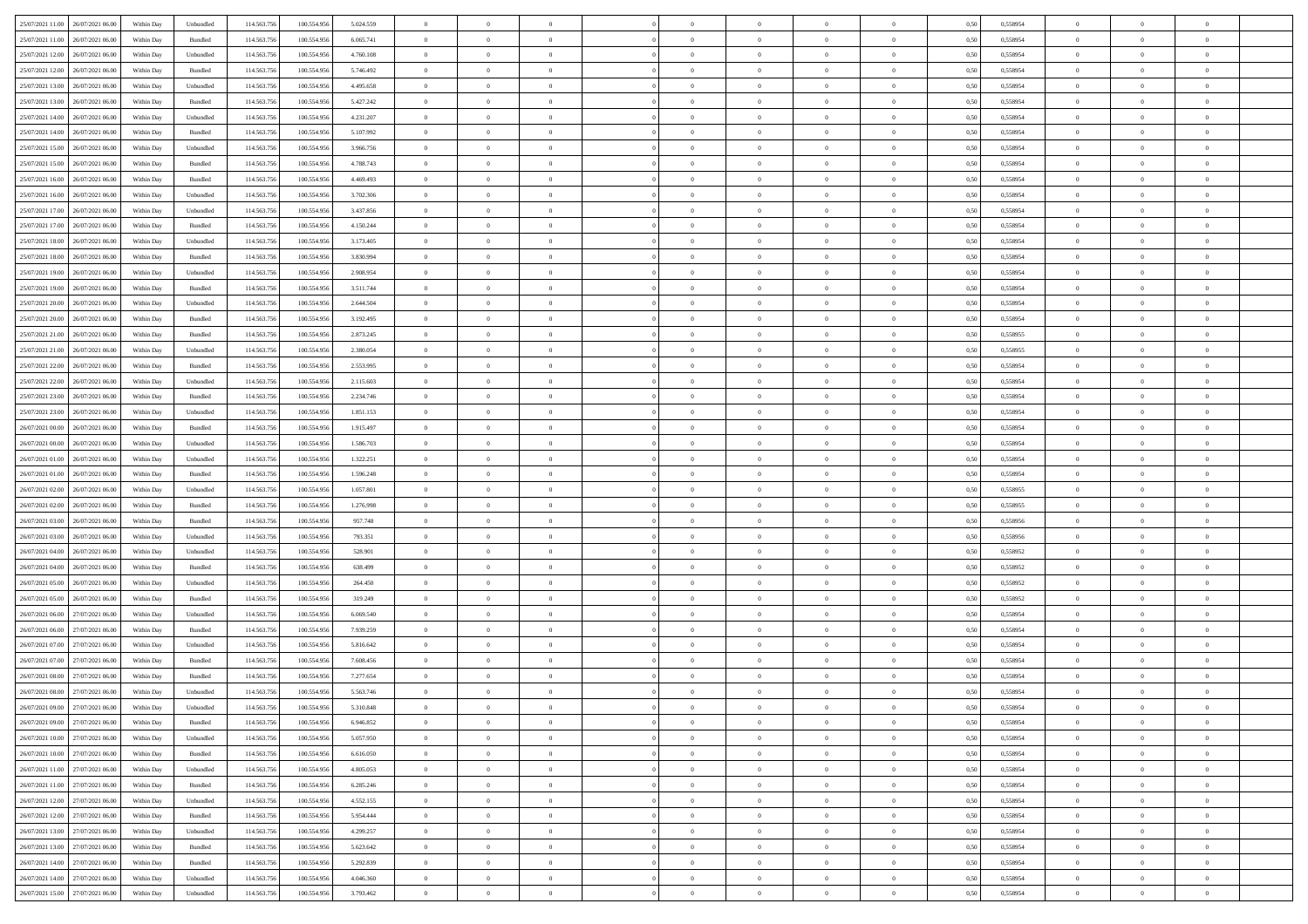| 26/07/2021 15:00 27/07/2021 06:00    | Within Day | Bundled            | 114.563.75  | 100.554.956 | 4.962.037 | $\overline{0}$                   | $\theta$       |                | $\overline{0}$ | $\theta$       |                | $\theta$       | 0,50 | 0,558954 | $\theta$       | $\theta$       | $\overline{0}$ |  |
|--------------------------------------|------------|--------------------|-------------|-------------|-----------|----------------------------------|----------------|----------------|----------------|----------------|----------------|----------------|------|----------|----------------|----------------|----------------|--|
|                                      |            |                    |             |             |           |                                  |                |                |                |                |                |                |      |          |                |                |                |  |
| 26/07/2021 16:00<br>27/07/2021 06.00 | Within Day | Unbundled          | 114.563.75  | 100.554.95  | 3.540.565 | $\bf{0}$                         | $\bf{0}$       | $\bf{0}$       | $\bf{0}$       | $\overline{0}$ | $\overline{0}$ | $\bf{0}$       | 0,50 | 0,558954 | $\,$ 0 $\,$    | $\bf{0}$       | $\overline{0}$ |  |
| 26/07/2021 16:00<br>27/07/2021 06:00 | Within Day | Bundled            | 114,563,75  | 100.554.956 | 4.631.235 | $\overline{0}$                   | $\bf{0}$       | $\overline{0}$ | $\bf{0}$       | $\overline{0}$ | $\overline{0}$ | $\bf{0}$       | 0.50 | 0.558954 | $\overline{0}$ | $\overline{0}$ | $\bf{0}$       |  |
| 26/07/2021 17:00<br>27/07/2021 06:00 | Within Day | Unbundled          | 114.563.75  | 100.554.956 | 3.287.668 | $\overline{0}$                   | $\overline{0}$ | $\overline{0}$ | $\theta$       | $\theta$       | $\overline{0}$ | $\bf{0}$       | 0,50 | 0,558954 | $\theta$       | $\theta$       | $\overline{0}$ |  |
| 26/07/2021 17:00<br>27/07/2021 06.00 | Within Day | Bundled            | 114.563.75  | 100.554.95  | 4.300.432 | $\bf{0}$                         | $\overline{0}$ | $\bf{0}$       | $\overline{0}$ | $\bf{0}$       | $\overline{0}$ | $\bf{0}$       | 0,50 | 0,558954 | $\,$ 0 $\,$    | $\bf{0}$       | $\overline{0}$ |  |
| 26/07/2021 18:00<br>27/07/2021 06:00 | Within Day | Unbundled          | 114,563,75  | 100.554.956 | 3.034.770 | $\overline{0}$                   | $\bf{0}$       | $\overline{0}$ | $\bf{0}$       | $\overline{0}$ | $\overline{0}$ | $\bf{0}$       | 0.50 | 0.558954 | $\,$ 0 $\,$    | $\theta$       | $\overline{0}$ |  |
|                                      |            |                    |             |             |           | $\overline{0}$                   | $\overline{0}$ | $\overline{0}$ | $\overline{0}$ | $\overline{0}$ | $\overline{0}$ |                |      |          | $\theta$       | $\theta$       |                |  |
| 26/07/2021 18:00<br>27/07/2021 06:00 | Within Day | Bundled            | 114.563.75  | 100.554.956 | 3.969.629 |                                  |                |                |                |                |                | $\bf{0}$       | 0,50 | 0,558954 |                |                | $\overline{0}$ |  |
| 26/07/2021 19:00<br>27/07/2021 06.00 | Within Day | Bundled            | 114.563.75  | 100.554.95  | 3.638.827 | $\bf{0}$                         | $\bf{0}$       | $\bf{0}$       | $\overline{0}$ | $\overline{0}$ | $\overline{0}$ | $\bf{0}$       | 0,50 | 0,558954 | $\,$ 0 $\,$    | $\bf{0}$       | $\overline{0}$ |  |
| 26/07/2021 19:00<br>27/07/2021 06:00 | Within Day | Unbundled          | 114,563,75  | 100.554.956 | 2.781.873 | $\overline{0}$                   | $\bf{0}$       | $\overline{0}$ | $\bf{0}$       | $\overline{0}$ | $\overline{0}$ | $\bf{0}$       | 0.50 | 0.558954 | $\bf{0}$       | $\overline{0}$ | $\overline{0}$ |  |
| 26/07/2021 20:00<br>27/07/2021 06:00 | Within Day | Unbundled          | 114.563.75  | 100.554.956 | 2.528.975 | $\bf{0}$                         | $\bf{0}$       | $\overline{0}$ | $\overline{0}$ | $\overline{0}$ | $\overline{0}$ | $\bf{0}$       | 0,50 | 0,558954 | $\,$ 0 $\,$    | $\bf{0}$       | $\overline{0}$ |  |
| 26/07/2021 20:00<br>27/07/2021 06.00 | Within Day | Bundled            | 114.563.75  | 100.554.956 | 3.308.024 | $\bf{0}$                         | $\bf{0}$       | $\bf{0}$       | $\bf{0}$       | $\overline{0}$ | $\overline{0}$ | $\bf{0}$       | 0,50 | 0,558954 | $\,$ 0 $\,$    | $\bf{0}$       | $\overline{0}$ |  |
| 26/07/2021 21:00<br>27/07/2021 06:00 | Within Day | Unbundled          | 114,563,75  | 100.554.956 | 2.276.077 | $\overline{0}$                   | $\bf{0}$       | $\overline{0}$ | $\overline{0}$ | $\overline{0}$ | $\overline{0}$ | $\bf{0}$       | 0.50 | 0.558955 | $\bf{0}$       | $\,$ 0 $\,$    | $\,$ 0         |  |
| 26/07/2021 21:00<br>27/07/2021 06:00 | Within Day | Bundled            | 114.563.75  | 100.554.956 | 2.977.222 | $\overline{0}$                   | $\overline{0}$ | $\overline{0}$ | $\theta$       | $\theta$       | $\overline{0}$ | $\bf{0}$       | 0,50 | 0,558955 | $\,$ 0 $\,$    | $\theta$       | $\overline{0}$ |  |
|                                      |            |                    |             |             |           |                                  | $\overline{0}$ |                |                |                | $\overline{0}$ |                |      |          | $\,$ 0 $\,$    | $\bf{0}$       | $\overline{0}$ |  |
| 26/07/2021 22:00<br>27/07/2021 06.00 | Within Day | Unbundled          | 114.563.75  | 100.554.95  | 2.023.180 | $\bf{0}$                         |                | $\bf{0}$       | $\bf{0}$       | $\bf{0}$       |                | $\bf{0}$       | 0,50 | 0,558954 |                |                |                |  |
| 26/07/2021 22:00<br>27/07/2021 06:00 | Within Day | Bundled            | 114,563,75  | 100.554.956 | 2.646.420 | $\overline{0}$                   | $\bf{0}$       | $\overline{0}$ | $\bf{0}$       | $\overline{0}$ | $\overline{0}$ | $\bf{0}$       | 0.50 | 0.558954 | $\,$ 0 $\,$    | $\bf{0}$       | $\overline{0}$ |  |
| 26/07/2021 23:00<br>27/07/2021 06:00 | Within Day | Unbundled          | 114.563.75  | 100.554.956 | 1.770.282 | $\overline{0}$                   | $\overline{0}$ | $\overline{0}$ | $\overline{0}$ | $\overline{0}$ | $\overline{0}$ | $\bf{0}$       | 0,50 | 0,558954 | $\theta$       | $\theta$       | $\overline{0}$ |  |
| 26/07/2021 23:00<br>27/07/2021 06.00 | Within Day | Bundled            | 114.563.75  | 100.554.956 | 2.315.617 | $\bf{0}$                         | $\bf{0}$       | $\bf{0}$       | $\overline{0}$ | $\overline{0}$ | $\overline{0}$ | $\bf{0}$       | 0,50 | 0,558954 | $\,$ 0 $\,$    | $\bf{0}$       | $\overline{0}$ |  |
| 27/07/2021 00:00<br>27/07/2021 06:00 | Within Day | Unbundled          | 114,563,75  | 100.554.956 | 1.517.384 | $\overline{0}$                   | $\bf{0}$       | $\overline{0}$ | $\bf{0}$       | $\bf{0}$       | $\overline{0}$ | $\bf{0}$       | 0.50 | 0.558954 | $\bf{0}$       | $\overline{0}$ | $\bf{0}$       |  |
| 27/07/2021 00:00<br>27/07/2021 06:00 | Within Day | Bundled            | 114.563.75  | 100.554.956 | 1.984.814 | $\overline{0}$                   | $\bf{0}$       | $\overline{0}$ | $\overline{0}$ | $\overline{0}$ | $\overline{0}$ | $\bf{0}$       | 0,50 | 0,558954 | $\,$ 0 $\,$    | $\bf{0}$       | $\overline{0}$ |  |
| 27/07/2021 01:00<br>27/07/2021 06.00 | Within Day | Bundled            | 114.563.75  | 100.554.95  | 1.654.012 | $\bf{0}$                         | $\bf{0}$       | $\bf{0}$       | $\bf{0}$       | $\overline{0}$ | $\overline{0}$ | $\bf{0}$       | 0,50 | 0,558954 | $\,$ 0 $\,$    | $\bf{0}$       | $\overline{0}$ |  |
| 27/07/2021 01:00<br>27/07/2021 06:00 |            | Unbundled          | 114,563,75  | 100.554.956 |           |                                  | $\bf{0}$       |                |                | $\bf{0}$       | $\overline{0}$ |                | 0.50 | 0.558954 | $\bf{0}$       | $\overline{0}$ | $\,$ 0         |  |
|                                      | Within Day |                    |             |             | 1.264.487 | $\overline{0}$<br>$\overline{0}$ | $\overline{0}$ | $\overline{0}$ | $\overline{0}$ |                |                | $\bf{0}$       |      |          | $\theta$       | $\theta$       |                |  |
| 27/07/2021 02:00<br>27/07/2021 06:00 | Within Day | Unbundled          | 114.563.75  | 100.554.956 | 1.011.590 |                                  |                | $\overline{0}$ | $\overline{0}$ | $\theta$       | $\overline{0}$ | $\bf{0}$       | 0,50 | 0,558955 |                |                | $\overline{0}$ |  |
| 27/07/2021 02:00<br>27/07/2021 06.00 | Within Day | Bundled            | 114.563.75  | 100.554.95  | 1.323.209 | $\bf{0}$                         | $\bf{0}$       | $\bf{0}$       | $\bf{0}$       | $\overline{0}$ | $\overline{0}$ | $\bf{0}$       | 0,50 | 0,558955 | $\,$ 0 $\,$    | $\bf{0}$       | $\overline{0}$ |  |
| 27/07/2021 03:00<br>27/07/2021 06:00 | Within Day | Unbundled          | 114,563,75  | 100.554.95  | 758.692   | $\overline{0}$                   | $\bf{0}$       | $\overline{0}$ | $\bf{0}$       | $\overline{0}$ | $\overline{0}$ | $\bf{0}$       | 0.50 | 0.558956 | $\,$ 0 $\,$    | $\theta$       | $\overline{0}$ |  |
| 27/07/2021 03:00<br>27/07/2021 06:00 | Within Day | Bundled            | 114.563.75  | 100.554.956 | 992.407   | $\overline{0}$                   | $\overline{0}$ | $\overline{0}$ | $\overline{0}$ | $\overline{0}$ | $\overline{0}$ | $\bf{0}$       | 0,50 | 0,558956 | $\theta$       | $\theta$       | $\overline{0}$ |  |
| 27/07/2021 04:00<br>27/07/2021 06.00 | Within Day | Unbundled          | 114.563.75  | 100.554.95  | 505.795   | $\bf{0}$                         | $\overline{0}$ | $\bf{0}$       | $\overline{0}$ | $\overline{0}$ | $\overline{0}$ | $\bf{0}$       | 0,50 | 0,558952 | $\,$ 0 $\,$    | $\bf{0}$       | $\overline{0}$ |  |
| 27/07/2021 04:00<br>27/07/2021 06:00 | Within Day | Bundled            | 114,563,75  | 100.554.95  | 661.605   | $\overline{0}$                   | $\bf{0}$       | $\overline{0}$ | $\bf{0}$       | $\overline{0}$ | $\overline{0}$ | $\bf{0}$       | 0.50 | 0.558952 | $\bf{0}$       | $\overline{0}$ | $\overline{0}$ |  |
| 27/07/2021 05:00<br>27/07/2021 06:00 | Within Day | Unbundled          | 114.563.75  | 100.554.956 | 252.897   | $\overline{0}$                   | $\bf{0}$       | $\overline{0}$ | $\overline{0}$ | $\overline{0}$ | $\overline{0}$ | $\bf{0}$       | 0,50 | 0,558952 | $\theta$       | $\theta$       | $\overline{0}$ |  |
|                                      |            |                    |             |             |           |                                  |                |                |                |                |                |                |      |          |                |                |                |  |
| 27/07/2021 05:00<br>27/07/2021 06.00 | Within Day | Bundled            | 114.563.75  | 100.554.95  | 330.802   | $\bf{0}$                         | $\bf{0}$       | $\bf{0}$       | $\bf{0}$       | $\overline{0}$ | $\overline{0}$ | $\bf{0}$       | 0,50 | 0,558952 | $\,$ 0 $\,$    | $\bf{0}$       | $\overline{0}$ |  |
| 27/07/2021 06:00<br>28/07/2021 06:00 | Within Day | Bundled            | 114,563,75  | 100.554.956 | 7.661.988 | $\overline{0}$                   | $\bf{0}$       | $\overline{0}$ | $\bf{0}$       | $\bf{0}$       | $\overline{0}$ | $\bf{0}$       | 0.50 | 0.558954 | $\bf{0}$       | $\,$ 0 $\,$    | $\,$ 0         |  |
| 27/07/2021 06:00<br>28/07/2021 06:00 | Within Day | Unbundled          | 114.563.75  | 100,554,956 | 6.346.811 | $\overline{0}$                   | $\overline{0}$ | $\overline{0}$ | $\overline{0}$ | $\overline{0}$ | $\overline{0}$ | $\bf{0}$       | 0.50 | 0.558954 | $\theta$       | $\theta$       | $\overline{0}$ |  |
| 27/07/2021 07:00<br>28/07/2021 06:00 | Within Day | Unbundled          | 114.563.75  | 100.554.95  | 6.082.361 | $\bf{0}$                         | $\bf{0}$       | $\bf{0}$       | $\bf{0}$       | $\overline{0}$ | $\overline{0}$ | $\bf{0}$       | 0,50 | 0,558954 | $\,$ 0 $\,$    | $\bf{0}$       | $\overline{0}$ |  |
| 27/07/2021 07:00<br>28/07/2021 06:00 | Within Day | Bundled            | 114,563,75  | 100.554.956 | 7.342.739 | $\overline{0}$                   | $\bf{0}$       | $\overline{0}$ | $\bf{0}$       | $\overline{0}$ | $\overline{0}$ | $\bf{0}$       | 0.50 | 0.558954 | $\,$ 0 $\,$    | $\bf{0}$       | $\overline{0}$ |  |
| 27/07/2021 08:00<br>28/07/2021 06:00 | Within Dav | Unbundled          | 114.563.75  | 100.554.956 | 5.817.909 | $\overline{0}$                   | $\overline{0}$ | $\overline{0}$ | $\overline{0}$ | $\overline{0}$ | $\overline{0}$ | $\bf{0}$       | 0.5( | 0,558954 | $\theta$       | $\theta$       | $\overline{0}$ |  |
| 27/07/2021 08:00<br>28/07/2021 06:00 | Within Day | Bundled            | 114.563.75  | 100.554.95  | 7.023.489 | $\bf{0}$                         | $\bf{0}$       | $\bf{0}$       | $\bf{0}$       | $\overline{0}$ | $\overline{0}$ | $\bf{0}$       | 0,50 | 0,558954 | $\,$ 0 $\,$    | $\bf{0}$       | $\overline{0}$ |  |
| 27/07/2021 09:00<br>28/07/2021 06:00 | Within Day | Unbundled          | 114,563,75  | 100.554.95  | 5.553.459 | $\overline{0}$                   | $\bf{0}$       | $\overline{0}$ | $\bf{0}$       | $\overline{0}$ | $\overline{0}$ | $\bf{0}$       | 0.50 | 0.558954 | $\bf{0}$       | $\overline{0}$ | $\bf{0}$       |  |
| 27/07/2021 09:00<br>28/07/2021 06:00 | Within Dav | Bundled            | 114.563.75  | 100,554,956 | 6.704.240 | $\overline{0}$                   | $\overline{0}$ | $\overline{0}$ | $\overline{0}$ | $\overline{0}$ | $\overline{0}$ | $\bf{0}$       | 0.50 | 0,558954 | $\theta$       | $\theta$       | $\overline{0}$ |  |
|                                      |            |                    |             |             |           |                                  |                |                |                |                |                |                |      |          |                |                |                |  |
| 27/07/2021 10:00<br>28/07/2021 06:00 | Within Day | Unbundled          | 114.563.75  | 100.554.95  | 5.289.009 | $\bf{0}$                         | $\bf{0}$       | $\bf{0}$       | $\bf{0}$       | $\overline{0}$ | $\overline{0}$ | $\bf{0}$       | 0,50 | 0,558954 | $\,$ 0 $\,$    | $\bf{0}$       | $\overline{0}$ |  |
| 27/07/2021 10:00<br>28/07/2021 06:00 | Within Day | Bundled            | 114,563,75  | 100.554.956 | 6.384.990 | $\overline{0}$                   | $\bf{0}$       | $\overline{0}$ | $\overline{0}$ | $\bf{0}$       | $\overline{0}$ | $\bf{0}$       | 0.50 | 0.558954 | $\,$ 0 $\,$    | $\,$ 0 $\,$    | $\,$ 0         |  |
| 27/07/2021 11:00<br>28/07/2021 06:00 | Within Dav | Unbundled          | 114.563.75  | 100.554.956 | 5.024.559 | $\overline{0}$                   | $\overline{0}$ | $\overline{0}$ | $\overline{0}$ | $\overline{0}$ | $\overline{0}$ | $\bf{0}$       | 0.50 | 0,558954 | $\theta$       | $\theta$       | $\overline{0}$ |  |
| 27/07/2021 11:00<br>28/07/2021 06:00 | Within Day | Bundled            | 114.563.75  | 100.554.95  | 6.065.741 | $\bf{0}$                         | $\bf{0}$       | $\bf{0}$       | $\bf{0}$       | $\overline{0}$ | $\overline{0}$ | $\bf{0}$       | 0,50 | 0,558954 | $\,$ 0 $\,$    | $\bf{0}$       | $\overline{0}$ |  |
| 27/07/2021 12:00<br>28/07/2021 06:00 | Within Day | Bundled            | 114,563,75  | 100.554.95  | 5.746.492 | $\overline{0}$                   | $\overline{0}$ | $\overline{0}$ | $\bf{0}$       | $\overline{0}$ | $\overline{0}$ | $\bf{0}$       | 0.50 | 0.558954 | $\bf{0}$       | $\theta$       | $\overline{0}$ |  |
| 27/07/2021 12:00<br>28/07/2021 06:00 | Within Dav | Unbundled          | 114.563.75  | 100,554,956 | 4.760.108 | $\overline{0}$                   | $\overline{0}$ | $\overline{0}$ | $\overline{0}$ | $\theta$       | $\overline{0}$ | $\overline{0}$ | 0.5( | 0,558954 | $\theta$       | $\theta$       | $\overline{0}$ |  |
| 27/07/2021 13:00<br>28/07/2021 06:00 | Within Day | Unbundled          | 114.563.75  | 100.554.956 | 4.495.658 | $\bf{0}$                         | $\bf{0}$       | $\bf{0}$       | $\bf{0}$       | $\bf{0}$       | $\overline{0}$ | $\bf{0}$       | 0,50 | 0,558954 | $\overline{0}$ | $\overline{0}$ | $\overline{0}$ |  |
| 27/07/2021 13:00 28/07/2021 06:00    | Within Day | $\mathbf B$ undled | 114.563.756 | 100.554.956 | 5.427.242 | $\bf{0}$                         | $\theta$       |                | $\Omega$       |                |                |                | 0,50 | 0.558954 | $\bf{0}$       | $\overline{0}$ |                |  |
|                                      |            |                    |             |             |           |                                  |                |                |                |                |                |                |      |          |                |                |                |  |
| 27/07/2021 14:00 28/07/2021 06:00    | Within Day | Unbundled          | 114.563.756 | 100.554.956 | 4.231.207 | $\overline{0}$                   | $\overline{0}$ | $\Omega$       | $\theta$       | $\overline{0}$ | $\overline{0}$ | $\bf{0}$       | 0,50 | 0,558954 | $\theta$       | $\theta$       | $\overline{0}$ |  |
| 27/07/2021 14:00<br>28/07/2021 06:00 | Within Day | Bundled            | 114.563.75  | 100.554.95  | 5.107.992 | $\overline{0}$                   | $\bf{0}$       | $\overline{0}$ | $\overline{0}$ | $\bf{0}$       | $\overline{0}$ | $\bf{0}$       | 0,50 | 0,558954 | $\bf{0}$       | $\overline{0}$ | $\bf{0}$       |  |
| 27/07/2021 15:00 28/07/2021 06:00    | Within Day | Unbundled          | 114,563,756 | 100.554.956 | 3.966.756 | $\overline{0}$                   | $\bf{0}$       | $\overline{0}$ | $\overline{0}$ | $\mathbf{0}$   | $\overline{0}$ | $\,$ 0 $\,$    | 0.50 | 0.558954 | $\overline{0}$ | $\bf{0}$       | $\bf{0}$       |  |
| 27/07/2021 15:00 28/07/2021 06:00    | Within Dav | Bundled            | 114.563.756 | 100.554.956 | 4.788.743 | $\overline{0}$                   | $\overline{0}$ | $\overline{0}$ | $\overline{0}$ | $\overline{0}$ | $\overline{0}$ | $\bf{0}$       | 0,50 | 0,558954 | $\overline{0}$ | $\theta$       | $\overline{0}$ |  |
| 27/07/2021 16:00<br>28/07/2021 06:00 | Within Day | Unbundled          | 114.563.75  | 100.554.956 | 3.702.306 | $\overline{0}$                   | $\bf{0}$       | $\overline{0}$ | $\overline{0}$ | $\bf{0}$       | $\overline{0}$ | $\bf{0}$       | 0,50 | 0,558954 | $\bf{0}$       | $\overline{0}$ | $\overline{0}$ |  |
| 27/07/2021 16:00 28/07/2021 06:00    | Within Day | Bundled            | 114.563.756 | 100.554.956 | 4.469.493 | $\overline{0}$                   | $\bf{0}$       | $\overline{0}$ | $\overline{0}$ | $\overline{0}$ | $\overline{0}$ | $\bf{0}$       | 0.50 | 0.558954 | $\,$ 0 $\,$    | $\overline{0}$ | $\overline{0}$ |  |
| 27/07/2021 17:00 28/07/2021 06:00    | Within Dav | Bundled            | 114.563.756 | 100.554.956 | 4.150.244 | $\overline{0}$                   | $\overline{0}$ | $\overline{0}$ | $\overline{0}$ | $\overline{0}$ | $\overline{0}$ | $\bf{0}$       | 0.50 | 0,558954 | $\overline{0}$ | $\theta$       | $\overline{0}$ |  |
| 27/07/2021 17:00<br>28/07/2021 06:00 | Within Day | Unbundled          | 114.563.75  | 100.554.956 | 3.437.856 | $\overline{0}$                   | $\overline{0}$ | $\overline{0}$ | $\overline{0}$ | $\overline{0}$ | $\overline{0}$ | $\bf{0}$       | 0,50 | 0,558954 | $\bf{0}$       | $\overline{0}$ | $\,$ 0         |  |
|                                      |            |                    |             |             |           |                                  |                |                |                |                |                |                |      |          |                |                |                |  |
| 27/07/2021 18:00 28/07/2021 06:00    | Within Day | Unbundled          | 114.563.75  | 100.554.956 | 3.173.405 | $\overline{0}$                   | $\overline{0}$ | $\overline{0}$ | $\overline{0}$ | $\overline{0}$ | $\overline{0}$ | $\bf{0}$       | 0.50 | 0.558954 | $\mathbf{0}$   | $\bf{0}$       | $\,$ 0         |  |
| 27/07/2021 18:00 28/07/2021 06:00    | Within Dav | Bundled            | 114.563.756 | 100.554.956 | 3.830.994 | $\overline{0}$                   | $\overline{0}$ | $\overline{0}$ | $\overline{0}$ | $\overline{0}$ | $\overline{0}$ | $\bf{0}$       | 0,50 | 0,558954 | $\overline{0}$ | $\theta$       | $\overline{0}$ |  |
| 27/07/2021 19:00<br>28/07/2021 06:00 | Within Day | Unbundled          | 114.563.75  | 100.554.95  | 2.908.954 | $\overline{0}$                   | $\bf{0}$       | $\overline{0}$ | $\overline{0}$ | $\overline{0}$ | $\overline{0}$ | $\bf{0}$       | 0,50 | 0,558954 | $\bf{0}$       | $\,$ 0 $\,$    | $\bf{0}$       |  |
| 27/07/2021 19:00 28/07/2021 06:00    | Within Day | Bundled            | 114.563.756 | 100.554.956 | 3.511.744 | $\overline{0}$                   | $\bf{0}$       | $\overline{0}$ | $\overline{0}$ | $\,$ 0 $\,$    | $\overline{0}$ | $\bf{0}$       | 0,50 | 0,558954 | $\overline{0}$ | $\,$ 0 $\,$    | $\,$ 0 $\,$    |  |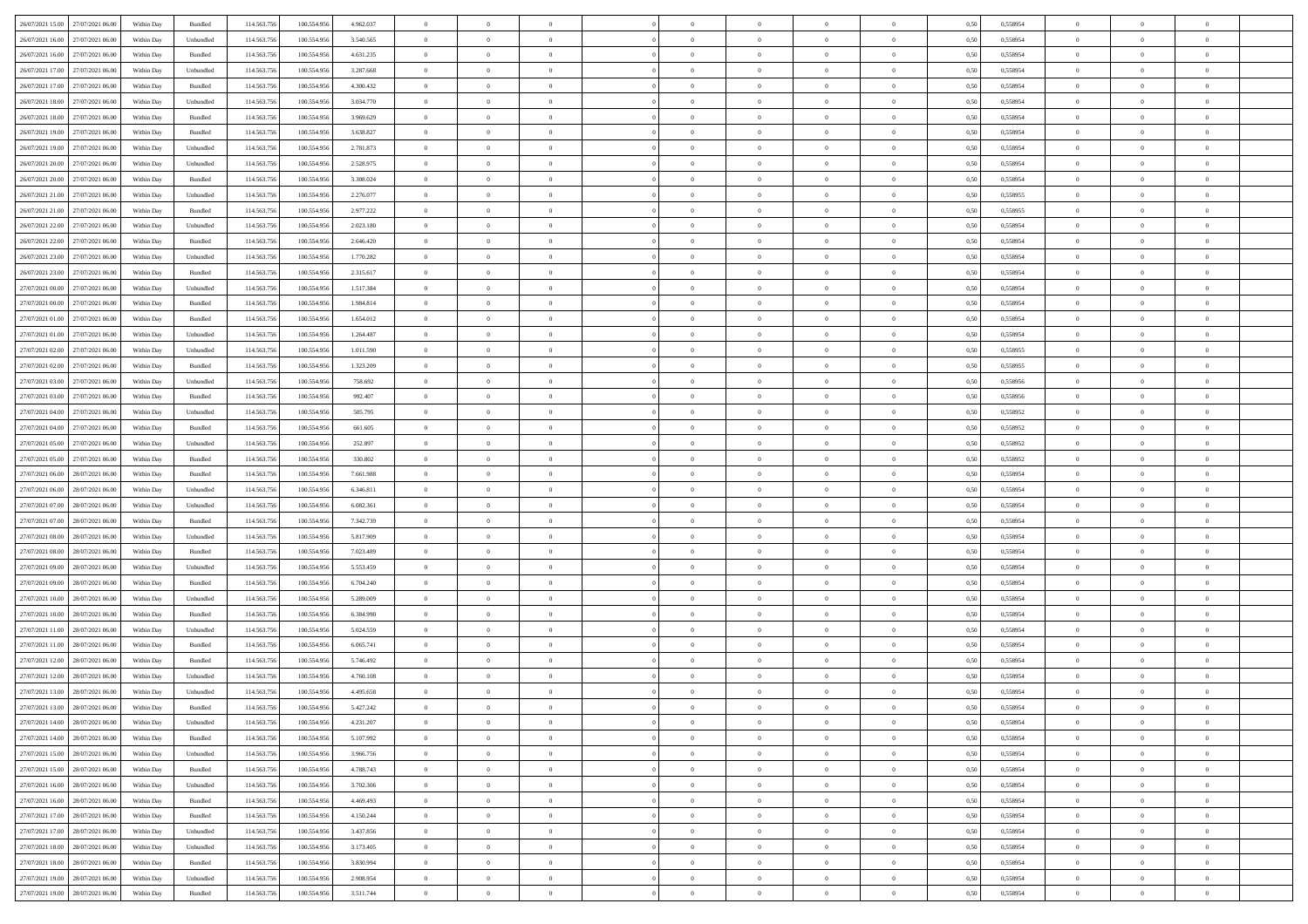| 27/07/2021 20:00<br>28/07/2021 06:00 | Within Day | Unbundled          | 114.563.756 | 100.554.956 | 2.644.504  | $\overline{0}$ | $\overline{0}$ | $\overline{0}$ | $\theta$       | $\theta$       |                | $\overline{0}$ | 0,50 | 0,558954 | $\theta$       | $\theta$       | $\theta$       |  |
|--------------------------------------|------------|--------------------|-------------|-------------|------------|----------------|----------------|----------------|----------------|----------------|----------------|----------------|------|----------|----------------|----------------|----------------|--|
|                                      |            |                    |             |             |            |                |                |                |                |                |                |                |      |          |                |                |                |  |
| 27/07/2021 20.00<br>28/07/2021 06.00 | Within Day | Bundled            | 114.563.75  | 100.554.956 | 3.192.495  | $\overline{0}$ | $\overline{0}$ | $\overline{0}$ | $\overline{0}$ | $\bf{0}$       | $\overline{0}$ | $\mathbf{0}$   | 0,50 | 0,558954 | $\overline{0}$ | $\bf{0}$       | $\overline{0}$ |  |
| 27/07/2021 21.00<br>28/07/2021 06:00 | Within Day | Unbundled          | 114.563.756 | 100.554.956 | 2.380.054  | $\overline{0}$ | $\overline{0}$ | $\overline{0}$ | $\bf{0}$       | $\bf{0}$       | $\overline{0}$ | $\,$ 0 $\,$    | 0.50 | 0.558955 | $\bf{0}$       | $\overline{0}$ | $\,$ 0         |  |
| 27/07/2021 21.00<br>28/07/2021 06:00 | Within Day | Bundled            | 114.563.756 | 100.554.956 | 2.873.245  | $\overline{0}$ | $\overline{0}$ | $\overline{0}$ | $\bf{0}$       | $\overline{0}$ | $\overline{0}$ | $\,$ 0 $\,$    | 0,50 | 0,558955 | $\theta$       | $\overline{0}$ | $\overline{0}$ |  |
| 27/07/2021 22.00<br>28/07/2021 06.00 | Within Day | Unbundled          | 114.563.75  | 100.554.956 | 2.115.603  | $\overline{0}$ | $\overline{0}$ | $\overline{0}$ | $\,$ 0 $\,$    | $\bf{0}$       | $\overline{0}$ | $\bf{0}$       | 0,50 | 0,558954 | $\,$ 0 $\,$    | $\bf{0}$       | $\overline{0}$ |  |
| 27/07/2021 22.00<br>28/07/2021 06:00 | Within Day | Bundled            | 114,563,75  | 100,554,956 | 2.553.995  | $\overline{0}$ | $\overline{0}$ | $\overline{0}$ | $\bf{0}$       | $\bf{0}$       | $\overline{0}$ | $\mathbf{0}$   | 0.50 | 0.558954 | $\,$ 0 $\,$    | $\overline{0}$ | $\overline{0}$ |  |
| 27/07/2021 23:00<br>28/07/2021 06:00 | Within Day | Bundled            | 114.563.756 | 100.554.956 | 2.234.746  | $\overline{0}$ | $\overline{0}$ | $\overline{0}$ | $\bf{0}$       | $\overline{0}$ | $\overline{0}$ | $\bf{0}$       | 0,50 | 0,558954 | $\theta$       | $\theta$       | $\overline{0}$ |  |
|                                      |            |                    |             |             |            |                |                |                |                |                |                |                |      |          |                |                |                |  |
| 27/07/2021 23.00<br>28/07/2021 06.00 | Within Day | Unbundled          | 114.563.75  | 100.554.956 | 1.851.153  | $\overline{0}$ | $\overline{0}$ | $\overline{0}$ | $\overline{0}$ | $\bf{0}$       | $\overline{0}$ | $\mathbf{0}$   | 0,50 | 0,558954 | $\,$ 0 $\,$    | $\bf{0}$       | $\overline{0}$ |  |
| 28/07/2021 00:00<br>28/07/2021 06:00 | Within Day | Unbundled          | 114,563,756 | 100,554,956 | 1.586.703  | $\overline{0}$ | $\overline{0}$ | $\overline{0}$ | $\bf{0}$       | $\bf{0}$       | $\overline{0}$ | $\mathbf{0}$   | 0.50 | 0.558954 | $\bf{0}$       | $\overline{0}$ | $\bf{0}$       |  |
| 28/07/2021 00:00<br>28/07/2021 06:00 | Within Day | Bundled            | 114.563.756 | 100.554.956 | 1.915.497  | $\overline{0}$ | $\overline{0}$ | $\overline{0}$ | $\bf{0}$       | $\bf{0}$       | $\overline{0}$ | $\,$ 0 $\,$    | 0,50 | 0,558954 | $\,$ 0         | $\overline{0}$ | $\overline{0}$ |  |
| 28/07/2021 01:00<br>28/07/2021 06.00 | Within Day | Unbundled          | 114.563.75  | 100.554.956 | 1.322.251  | $\overline{0}$ | $\overline{0}$ | $\overline{0}$ | $\,$ 0 $\,$    | $\bf{0}$       | $\overline{0}$ | $\bf{0}$       | 0,50 | 0,558954 | $\,$ 0 $\,$    | $\bf{0}$       | $\overline{0}$ |  |
| 28/07/2021 01:00<br>28/07/2021 06:00 | Within Day | Bundled            | 114,563,756 | 100,554,956 | 1.596.248  | $\overline{0}$ | $\overline{0}$ | $\overline{0}$ | $\bf{0}$       | $\overline{0}$ | $\overline{0}$ | $\,$ 0 $\,$    | 0.50 | 0.558954 | $\bf{0}$       | $\overline{0}$ | $\,$ 0         |  |
| 28/07/2021 02:00<br>28/07/2021 06:00 | Within Day | Unbundled          | 114.563.756 | 100.554.956 | 1.057.801  | $\overline{0}$ | $\overline{0}$ | $\overline{0}$ | $\overline{0}$ | $\overline{0}$ | $\overline{0}$ | $\,$ 0 $\,$    | 0,50 | 0,558955 | $\,$ 0 $\,$    | $\overline{0}$ | $\overline{0}$ |  |
|                                      |            |                    |             |             |            |                |                |                |                |                |                |                |      |          |                |                |                |  |
| 28/07/2021 02:00<br>28/07/2021 06.00 | Within Day | Bundled            | 114.563.75  | 100.554.956 | 1.276.998  | $\overline{0}$ | $\overline{0}$ | $\overline{0}$ | $\overline{0}$ | $\bf{0}$       | $\overline{0}$ | $\bf{0}$       | 0,50 | 0,558955 | $\,$ 0 $\,$    | $\bf{0}$       | $\overline{0}$ |  |
| 28/07/2021 03:00<br>28/07/2021 06:00 | Within Day | Unbundled          | 114,563,756 | 100,554,956 | 793.351    | $\overline{0}$ | $\overline{0}$ | $\overline{0}$ | $\bf{0}$       | $\overline{0}$ | $\overline{0}$ | $\mathbf{0}$   | 0.50 | 0.558956 | $\,$ 0 $\,$    | $\overline{0}$ | $\overline{0}$ |  |
| 28/07/2021 03:00<br>28/07/2021 06:00 | Within Day | Bundled            | 114.563.756 | 100.554.956 | 957.748    | $\overline{0}$ | $\overline{0}$ | $\overline{0}$ | $\bf{0}$       | $\overline{0}$ | $\overline{0}$ | $\bf{0}$       | 0,50 | 0,558956 | $\theta$       | $\theta$       | $\overline{0}$ |  |
| 28/07/2021 04:00<br>28/07/2021 06.00 | Within Day | Unbundled          | 114.563.75  | 100.554.956 | 528.901    | $\overline{0}$ | $\overline{0}$ | $\overline{0}$ | $\,$ 0 $\,$    | $\bf{0}$       | $\overline{0}$ | $\bf{0}$       | 0,50 | 0,558952 | $\,$ 0 $\,$    | $\bf{0}$       | $\overline{0}$ |  |
| 28/07/2021 04:00<br>28/07/2021 06:00 | Within Day | Bundled            | 114,563,75  | 100,554,956 | 638 499    | $\overline{0}$ | $\overline{0}$ | $\overline{0}$ | $\bf{0}$       | $\bf{0}$       | $\overline{0}$ | $\mathbf{0}$   | 0.50 | 0.558952 | $\bf{0}$       | $\overline{0}$ | $\,$ 0         |  |
| 28/07/2021 05:00<br>28/07/2021 06:00 | Within Day | Unbundled          | 114.563.756 | 100.554.956 | 264.450    | $\overline{0}$ | $\overline{0}$ | $\overline{0}$ | $\bf{0}$       | $\overline{0}$ | $\overline{0}$ | $\bf{0}$       | 0,50 | 0,558952 | $\,$ 0 $\,$    | $\overline{0}$ | $\overline{0}$ |  |
|                                      |            |                    |             |             |            |                | $\overline{0}$ |                | $\overline{0}$ | $\bf{0}$       | $\overline{0}$ |                |      |          | $\,$ 0 $\,$    | $\bf{0}$       | $\overline{0}$ |  |
| 28/07/2021 05:00<br>28/07/2021 06.00 | Within Day | Bundled            | 114.563.75  | 100.554.956 | 319.249    | $\overline{0}$ |                | $\overline{0}$ |                |                |                | $\mathbf{0}$   | 0,50 | 0,558952 |                |                |                |  |
| 28/07/2021 06:00<br>29/07/2021 06:00 | Within Day | Unbundled          | 114,563,756 | 100.554.880 | 6,346,886  | $\overline{0}$ | $\overline{0}$ | $\overline{0}$ | $\bf{0}$       | $\overline{0}$ | $\overline{0}$ | $\,$ 0 $\,$    | 0.50 | 0.558954 | $\bf{0}$       | $\overline{0}$ | $\,$ 0         |  |
| 28/07/2021 06:00<br>29/07/2021 06.00 | Within Day | Bundled            | 114.563.756 | 100.554.880 | 7.661.988  | $\overline{0}$ | $\overline{0}$ | $\overline{0}$ | $\overline{0}$ | $\overline{0}$ | $\overline{0}$ | $\,$ 0 $\,$    | 0,50 | 0,558954 | $\theta$       | $\overline{0}$ | $\overline{0}$ |  |
| 28/07/2021 07:00<br>29/07/2021 06.00 | Within Day | Unbundled          | 114.563.75  | 100.554.880 | 13.425.172 | $\overline{0}$ | $\overline{0}$ | $\overline{0}$ | $\overline{0}$ | $\bf{0}$       | $\overline{0}$ | $\bf{0}$       | 0,50 | 0,558954 | $\,$ 0 $\,$    | $\bf{0}$       | $\overline{0}$ |  |
| 28/07/2021 10:00<br>29/07/2021 06:00 | Within Day | Unbundled          | 114,563,75  | 100,554,880 | 5.289.072  | $\overline{0}$ | $\overline{0}$ | $\overline{0}$ | $\bf{0}$       | $\bf{0}$       | $\overline{0}$ | $\mathbf{0}$   | 0.50 | 0.558954 | $\,$ 0 $\,$    | $\overline{0}$ | $\overline{0}$ |  |
| 28/07/2021 10:00<br>29/07/2021 06.00 | Within Day | Bundled            | 114.563.756 | 100.554.880 | 6.384.990  | $\overline{0}$ | $\overline{0}$ | $\overline{0}$ | $\bf{0}$       | $\overline{0}$ | $\overline{0}$ | $\bf{0}$       | 0,50 | 0,558954 | $\theta$       | $\theta$       | $\overline{0}$ |  |
| 28/07/2021 11:00<br>29/07/2021 06.00 | Within Day | Unbundled          | 114.563.75  | 100.554.880 | 5.024.618  | $\overline{0}$ | $\overline{0}$ | $\overline{0}$ | $\,$ 0 $\,$    | $\bf{0}$       | $\overline{0}$ | $\bf{0}$       | 0,50 | 0,558954 | $\,$ 0 $\,$    | $\bf{0}$       | $\overline{0}$ |  |
|                                      |            |                    |             |             |            |                |                |                |                |                |                |                |      |          |                |                |                |  |
| 28/07/2021 11:00<br>29/07/2021 06:00 | Within Day | Bundled            | 114,563,756 | 100,554,880 | 6.065.741  | $\overline{0}$ | $\overline{0}$ | $\overline{0}$ | $\bf{0}$       | $\bf{0}$       | $\overline{0}$ | $\,$ 0 $\,$    | 0.50 | 0,558954 | $\bf{0}$       | $\overline{0}$ | $\bf{0}$       |  |
| 28/07/2021 12:00<br>29/07/2021 06.00 | Within Day | Bundled            | 114.563.756 | 100.554.880 | 5.746.492  | $\overline{0}$ | $\overline{0}$ | $\overline{0}$ | $\bf{0}$       | $\overline{0}$ | $\overline{0}$ | $\,$ 0 $\,$    | 0,50 | 0,558954 | $\overline{0}$ | $\overline{0}$ | $\overline{0}$ |  |
| 28/07/2021 12:00<br>29/07/2021 06.00 | Within Day | Unbundled          | 114.563.75  | 100.554.880 | 4.760.164  | $\overline{0}$ | $\overline{0}$ | $\overline{0}$ | $\overline{0}$ | $\bf{0}$       | $\overline{0}$ | $\mathbf{0}$   | 0,50 | 0,558954 | $\overline{0}$ | $\bf{0}$       | $\overline{0}$ |  |
| 28/07/2021 13:00<br>29/07/2021 06:00 | Within Day | Unbundled          | 114,563,756 | 100,554,880 | 4.495.711  | $\overline{0}$ | $\overline{0}$ | $\overline{0}$ | $\bf{0}$       | $\overline{0}$ | $\overline{0}$ | $\,$ 0 $\,$    | 0.50 | 0.558954 | $\bf{0}$       | $\overline{0}$ | $\,$ 0         |  |
| 28/07/2021 13:00<br>29/07/2021 06:00 | Within Day | Bundled            | 114.563.756 | 100.554.880 | 5.427.242  | $\overline{0}$ | $\overline{0}$ | $\overline{0}$ | $\overline{0}$ | $\overline{0}$ | $\overline{0}$ | $\overline{0}$ | 0.50 | 0,558954 | $\theta$       | $\overline{0}$ | $\overline{0}$ |  |
| 28/07/2021 14:00<br>29/07/2021 06.00 | Within Day | Unbundled          | 114.563.75  | 100.554.880 | 4.231.257  | $\overline{0}$ | $\overline{0}$ | $\overline{0}$ | $\overline{0}$ | $\bf{0}$       | $\overline{0}$ | $\bf{0}$       | 0,50 | 0,558954 | $\,$ 0 $\,$    | $\bf{0}$       | $\overline{0}$ |  |
|                                      |            |                    |             |             |            |                |                |                |                |                |                |                |      |          |                |                |                |  |
| 28/07/2021 14:00<br>29/07/2021 06:00 | Within Day | Bundled            | 114,563,756 | 100,554,880 | 5.107.992  | $\overline{0}$ | $\overline{0}$ | $\overline{0}$ | $\bf{0}$       | $\bf{0}$       | $\overline{0}$ | $\mathbf{0}$   | 0.50 | 0.558954 | $\,$ 0 $\,$    | $\bf{0}$       | $\overline{0}$ |  |
| 28/07/2021 15:00<br>29/07/2021 06:00 | Within Day | Unbundled          | 114.563.756 | 100.554.880 | 3.966.804  | $\overline{0}$ | $\overline{0}$ | $\overline{0}$ | $\overline{0}$ | $\overline{0}$ | $\overline{0}$ | $\mathbf{0}$   | 0.50 | 0,558954 | $\theta$       | $\theta$       | $\overline{0}$ |  |
| 28/07/2021 15:00<br>29/07/2021 06.00 | Within Day | Bundled            | 114.563.75  | 100.554.880 | 4.788.743  | $\overline{0}$ | $\overline{0}$ | $\overline{0}$ | $\overline{0}$ | $\bf{0}$       | $\overline{0}$ | $\bf{0}$       | 0,50 | 0,558954 | $\,$ 0 $\,$    | $\bf{0}$       | $\overline{0}$ |  |
| 28/07/2021 16:00<br>29/07/2021 06:00 | Within Day | Unbundled          | 114,563,75  | 100,554,880 | 3.702.350  | $\overline{0}$ | $\overline{0}$ | $\overline{0}$ | $\bf{0}$       | $\bf{0}$       | $\overline{0}$ | $\mathbf{0}$   | 0.50 | 0.558954 | $\bf{0}$       | $\overline{0}$ | $\bf{0}$       |  |
| 28/07/2021 16:00<br>29/07/2021 06.00 | Within Day | Bundled            | 114.563.756 | 100.554.880 | 4.469.493  | $\overline{0}$ | $\overline{0}$ | $\overline{0}$ | $\overline{0}$ | $\overline{0}$ | $\overline{0}$ | $\mathbf{0}$   | 0.50 | 0,558954 | $\overline{0}$ | $\overline{0}$ | $\overline{0}$ |  |
| 28/07/2021 17:00<br>29/07/2021 06.00 | Within Day | Bundled            | 114.563.75  | 100.554.880 | 4.150.244  | $\overline{0}$ | $\overline{0}$ | $\overline{0}$ | $\overline{0}$ | $\bf{0}$       | $\overline{0}$ | $\mathbf{0}$   | 0,50 | 0,558954 | $\overline{0}$ | $\overline{0}$ | $\overline{0}$ |  |
| 28/07/2021 17:00<br>29/07/2021 06:00 | Within Day | Unbundled          | 114,563,756 | 100.554.880 | 3.437.897  | $\overline{0}$ | $\overline{0}$ | $\overline{0}$ | $\bf{0}$       | $\overline{0}$ | $\overline{0}$ | $\,$ 0 $\,$    | 0.50 | 0.558954 | $\bf{0}$       | $\overline{0}$ | $\,$ 0         |  |
|                                      |            |                    |             |             |            |                |                |                |                |                |                |                |      |          |                |                |                |  |
| 28/07/2021 18:00<br>29/07/2021 06:00 | Within Day | Unbundled          | 114.563.756 | 100.554.880 | 3.173.442  | $\overline{0}$ | $\overline{0}$ | $\overline{0}$ | $\overline{0}$ | $\overline{0}$ | $\overline{0}$ | $\overline{0}$ | 0.50 | 0,558954 | $\theta$       | $\theta$       | $\overline{0}$ |  |
| 28/07/2021 18:00<br>29/07/2021 06.00 | Within Day | Bundled            | 114.563.75  | 100.554.880 | 3.830.994  | $\overline{0}$ | $\overline{0}$ | $\overline{0}$ | $\overline{0}$ | $\bf{0}$       | $\overline{0}$ | $\bf{0}$       | 0,50 | 0,558954 | $\,$ 0 $\,$    | $\bf{0}$       | $\overline{0}$ |  |
| 28/07/2021 19:00<br>29/07/2021 06:00 | Within Day | Unbundled          | 114.563.756 | 100,554,880 | 2.908.989  | $\overline{0}$ | $\overline{0}$ | $\overline{0}$ | $\overline{0}$ | $\bf{0}$       | $\overline{0}$ | $\mathbf{0}$   | 0.50 | 0.558954 | $\,$ 0 $\,$    | $\theta$       | $\overline{0}$ |  |
| 28/07/2021 19:00<br>29/07/2021 06.00 | Within Day | Bundled            | 114.563.756 | 100.554.880 | 3.511.744  | $\overline{0}$ | $\overline{0}$ | $\overline{0}$ | $\overline{0}$ | $\overline{0}$ | $\Omega$       | $\overline{0}$ | 0.50 | 0,558954 | $\theta$       | $\theta$       | $\overline{0}$ |  |
| 28/07/2021 20:00<br>29/07/2021 06.00 | Within Day | Unbundled          | 114.563.756 | 100.554.880 | 2.644.536  | $\overline{0}$ | $\overline{0}$ | $\overline{0}$ | $\overline{0}$ | $\bf{0}$       | $\overline{0}$ | $\bf{0}$       | 0,50 | 0,558954 | $\overline{0}$ | $\overline{0}$ | $\overline{0}$ |  |
| 28/07/2021 20:00 29/07/2021 06:00    | Within Day | $\mathbf B$ undled | 114.563.756 | 100.554.880 | 3.192.495  | $\bf{0}$       | $\,$ 0 $\,$    |                | $\bf{0}$       |                |                |                | 0,50 | 0.558954 | $\theta$       | $\overline{0}$ |                |  |
|                                      |            |                    |             |             |            |                | $\overline{0}$ |                |                | $\overline{0}$ |                | $\overline{0}$ |      |          | $\theta$       | $\theta$       | $\overline{0}$ |  |
| 28/07/2021 21:00<br>29/07/2021 06:00 | Within Day | Unbundled          | 114.563.756 | 100.554.880 | 2.380.082  | $\overline{0}$ |                | $\overline{0}$ | $\overline{0}$ |                | $\overline{0}$ |                | 0,50 | 0,558955 |                |                |                |  |
| 28/07/2021 21:00<br>29/07/2021 06.00 | Within Day | Bundled            | 114.563.756 | 100.554.880 | 2.873.245  | $\overline{0}$ | $\overline{0}$ | $\overline{0}$ | $\bf{0}$       | $\overline{0}$ | $\overline{0}$ | $\bf{0}$       | 0,50 | 0,558955 | $\overline{0}$ | $\overline{0}$ | $\bf{0}$       |  |
| 28/07/2021 22:00<br>29/07/2021 06:00 | Within Day | Unbundled          | 114.563.756 | 100.554.880 | 2.115.629  | $\overline{0}$ | $\overline{0}$ | $\overline{0}$ | $\,$ 0 $\,$    | $\bf{0}$       | $\overline{0}$ | $\mathbf{0}$   | 0.50 | 0.558954 | $\overline{0}$ | $\bf{0}$       | $\overline{0}$ |  |
| 28/07/2021 22:00<br>29/07/2021 06:00 | Within Dav | Bundled            | 114.563.756 | 100.554.880 | 2.553.995  | $\overline{0}$ | $\overline{0}$ | $\overline{0}$ | $\overline{0}$ | $\overline{0}$ | $\overline{0}$ | $\mathbf{0}$   | 0,50 | 0,558954 | $\overline{0}$ | $\theta$       | $\overline{0}$ |  |
| 28/07/2021 23:00<br>29/07/2021 06:00 | Within Day | Bundled            | 114.563.756 | 100.554.880 | 2.234.746  | $\overline{0}$ | $\overline{0}$ | $\overline{0}$ | $\bf{0}$       | $\bf{0}$       | $\overline{0}$ | $\mathbf{0}$   | 0,50 | 0,558954 | $\overline{0}$ | $\overline{0}$ | $\overline{0}$ |  |
| 28/07/2021 23:00<br>29/07/2021 06:00 | Within Day | Unbundled          | 114.563.756 | 100.554.880 | 1.851.175  | $\overline{0}$ | $\overline{0}$ | $\overline{0}$ | $\bf{0}$       | $\overline{0}$ | $\overline{0}$ | $\mathbf{0}$   | 0.50 | 0.558954 | $\,$ 0 $\,$    | $\theta$       | $\,$ 0         |  |
| 29/07/2021 00:00<br>29/07/2021 06:00 | Within Day | Unbundled          | 114.563.756 | 100.554.880 | 1.586.721  | $\overline{0}$ | $\overline{0}$ | $\overline{0}$ | $\overline{0}$ | $\overline{0}$ | $\overline{0}$ | $\mathbf{0}$   | 0,50 | 0,558954 | $\overline{0}$ | $\theta$       | $\overline{0}$ |  |
|                                      |            |                    |             |             |            |                |                |                |                |                |                |                |      |          |                |                |                |  |
| 29/07/2021 06.00<br>29/07/2021 00:00 | Within Day | Bundled            | 114.563.75  | 100.554.880 | 1.915.497  | $\overline{0}$ | $\overline{0}$ | $\overline{0}$ | $\bf{0}$       | $\bf{0}$       | $\overline{0}$ | $\,$ 0 $\,$    | 0,50 | 0,558954 | $\bf{0}$       | $\overline{0}$ | $\,$ 0         |  |
| 29/07/2021 01:00<br>29/07/2021 06:00 | Within Day | Unbundled          | 114,563,756 | 100.554.880 | 1.322.267  | $\overline{0}$ | $\overline{0}$ | $\overline{0}$ | $\bf{0}$       | $\overline{0}$ | $\overline{0}$ | $\,$ 0 $\,$    | 0.50 | 0.558954 | $\overline{0}$ | $\bf{0}$       | $\,$ 0         |  |
| 29/07/2021 01:00<br>29/07/2021 06:00 | Within Dav | Bundled            | 114.563.756 | 100.554.880 | 1.596.248  | $\overline{0}$ | $\overline{0}$ | $\overline{0}$ | $\overline{0}$ | $\overline{0}$ | $\overline{0}$ | $\mathbf{0}$   | 0,50 | 0,558954 | $\overline{0}$ | $\theta$       | $\overline{0}$ |  |
| 29/07/2021 02.00<br>29/07/2021 06.00 | Within Day | Unbundled          | 114.563.756 | 100.554.880 | 1.057.814  | $\overline{0}$ | $\overline{0}$ | $\overline{0}$ | $\bf{0}$       | $\bf{0}$       | $\overline{0}$ | $\mathbf{0}$   | 0,50 | 0,558955 | $\bf{0}$       | $\bf{0}$       | $\bf{0}$       |  |
| 29/07/2021 02:00 29/07/2021 06:00    | Within Day | Bundled            | 114.563.756 | 100.554.880 | 1.276.998  | $\overline{0}$ | $\overline{0}$ | $\overline{0}$ | $\bf{0}$       | $\,$ 0         | $\overline{0}$ | $\,0\,$        | 0,50 | 0,558955 | $\overline{0}$ | $\,$ 0 $\,$    | $\,$ 0 $\,$    |  |
|                                      |            |                    |             |             |            |                |                |                |                |                |                |                |      |          |                |                |                |  |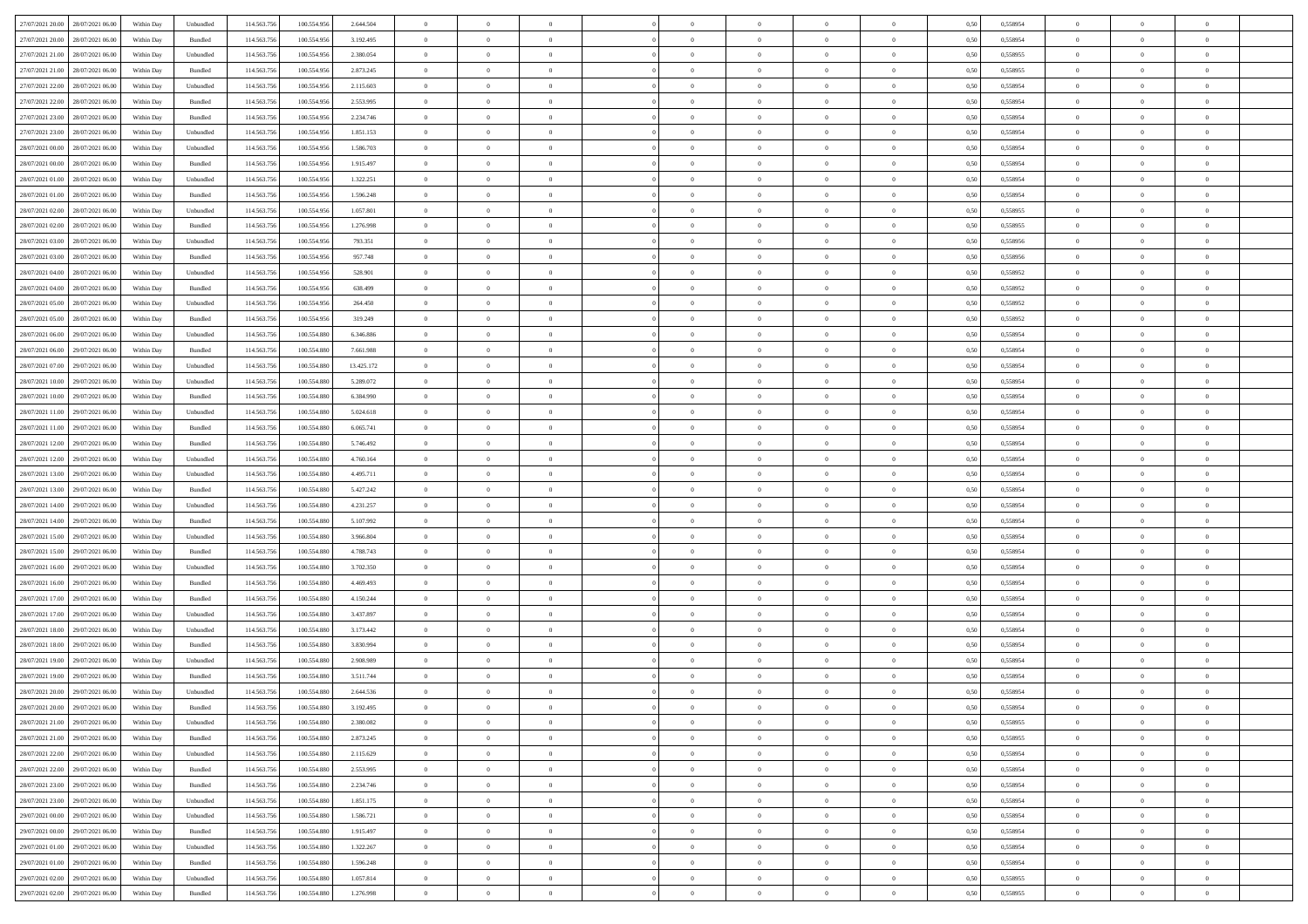| 29/07/2021 03:00 29/07/2021 06:00                   | Within Day | Unbundled                   | 114.563.756 | 100.554.880     | 793.360   | $\overline{0}$ | $\theta$       |                | $\overline{0}$ | $\theta$       |                | $\theta$       | 0,50 | 0,558956 | $\theta$       | $\theta$       | $\theta$       |  |
|-----------------------------------------------------|------------|-----------------------------|-------------|-----------------|-----------|----------------|----------------|----------------|----------------|----------------|----------------|----------------|------|----------|----------------|----------------|----------------|--|
| 29/07/2021 03:00<br>29/07/2021 06.00                | Within Day | Bundled                     | 114.563.75  | 100.554.88      | 957.748   | $\bf{0}$       | $\bf{0}$       | $\bf{0}$       | $\bf{0}$       | $\overline{0}$ | $\overline{0}$ | $\bf{0}$       | 0,50 | 0,558956 | $\,$ 0 $\,$    | $\bf{0}$       | $\overline{0}$ |  |
| 29/07/2021 04:00<br>29/07/2021 06:00                | Within Day | Bundled                     | 114,563,75  | 100.554.880     | 638.499   | $\overline{0}$ | $\bf{0}$       | $\overline{0}$ | $\bf{0}$       | $\bf{0}$       | $\overline{0}$ | $\bf{0}$       | 0.50 | 0.558952 | $\bf{0}$       | $\overline{0}$ | $\overline{0}$ |  |
| 29/07/2021 04:00<br>29/07/2021 06:00                |            |                             | 114.563.75  |                 |           | $\overline{0}$ | $\overline{0}$ | $\overline{0}$ | $\theta$       | $\theta$       | $\overline{0}$ |                |      |          | $\theta$       | $\theta$       | $\overline{0}$ |  |
|                                                     | Within Day | Unbundled                   |             | 100.554.880     | 528.907   |                |                |                |                |                |                | $\bf{0}$       | 0,50 | 0,558952 |                |                |                |  |
| 29/07/2021 05:00<br>29/07/2021 06.00                | Within Day | Unbundled                   | 114.563.75  | 100.554.88      | 264.453   | $\bf{0}$       | $\overline{0}$ | $\bf{0}$       | $\overline{0}$ | $\bf{0}$       | $\overline{0}$ | $\bf{0}$       | 0,50 | 0,558952 | $\,$ 0 $\,$    | $\bf{0}$       | $\overline{0}$ |  |
| 29/07/2021 05:00<br>29/07/2021 06:00                | Within Day | Bundled                     | 114,563,75  | 100.554.880     | 319.249   | $\overline{0}$ | $\bf{0}$       | $\overline{0}$ | $\bf{0}$       | $\overline{0}$ | $\overline{0}$ | $\bf{0}$       | 0.50 | 0.558952 | $\,$ 0 $\,$    | $\theta$       | $\overline{0}$ |  |
| 29/07/2021 06:00<br>30/07/2021 06:00                | Within Day | Unbundled                   | 114.563.75  | 100.554.880     | 6.346.886 | $\overline{0}$ | $\overline{0}$ | $\overline{0}$ | $\overline{0}$ | $\overline{0}$ | $\overline{0}$ | $\bf{0}$       | 0,50 | 0,558954 | $\theta$       | $\theta$       | $\overline{0}$ |  |
|                                                     |            |                             |             |                 |           |                |                |                |                |                |                |                |      |          |                |                |                |  |
| 29/07/2021 06:00<br>30/07/2021 06:00                | Within Day | Bundled                     | 114.563.75  | 100.554.88      | 7.661.988 | $\bf{0}$       | $\bf{0}$       | $\bf{0}$       | $\overline{0}$ | $\overline{0}$ | $\overline{0}$ | $\bf{0}$       | 0,50 | 0,558954 | $\,$ 0 $\,$    | $\bf{0}$       | $\overline{0}$ |  |
| 29/07/2021 07:00<br>30/07/2021 06:00                | Within Day | Unbundled                   | 114,563,75  | 100.554.880     | 6.082.432 | $\overline{0}$ | $\bf{0}$       | $\overline{0}$ | $\bf{0}$       | $\overline{0}$ | $\overline{0}$ | $\bf{0}$       | 0.50 | 0.558954 | $\bf{0}$       | $\overline{0}$ | $\overline{0}$ |  |
| 29/07/2021 07:00<br>30/07/2021 06:00                | Within Day | Bundled                     | 114.563.75  | 100.554.880     | 7.342.739 | $\bf{0}$       | $\bf{0}$       | $\overline{0}$ | $\overline{0}$ | $\overline{0}$ | $\overline{0}$ | $\bf{0}$       | 0,50 | 0,558954 | $\,$ 0 $\,$    | $\bf{0}$       | $\overline{0}$ |  |
| 29/07/2021 08:00<br>30/07/2021 06:00                | Within Day | Unbundled                   | 114.563.75  | 100.554.880     | 5.817.979 | $\bf{0}$       | $\bf{0}$       | $\bf{0}$       | $\bf{0}$       | $\overline{0}$ | $\overline{0}$ | $\bf{0}$       | 0,50 | 0,558954 | $\,$ 0 $\,$    | $\bf{0}$       | $\overline{0}$ |  |
|                                                     |            |                             |             |                 |           |                |                |                |                |                |                |                |      |          |                |                |                |  |
| 29/07/2021 08:00<br>30/07/2021 06:00                | Within Day | Bundled                     | 114,563,75  | 100.554.880     | 7.023.489 | $\overline{0}$ | $\bf{0}$       | $\overline{0}$ | $\overline{0}$ | $\overline{0}$ | $\overline{0}$ | $\bf{0}$       | 0.50 | 0.558954 | $\bf{0}$       | $\overline{0}$ | $\,$ 0         |  |
| 29/07/2021 09:00<br>30/07/2021 06:00                | Within Day | Unbundled                   | 114.563.75  | 100.554.880     | 5.553.526 | $\overline{0}$ | $\overline{0}$ | $\overline{0}$ | $\theta$       | $\theta$       | $\overline{0}$ | $\bf{0}$       | 0,50 | 0,558954 | $\,$ 0 $\,$    | $\theta$       | $\overline{0}$ |  |
| 29/07/2021 09:00<br>30/07/2021 06:00                | Within Day | Bundled                     | 114.563.75  | 100.554.88      | 6.704.240 | $\bf{0}$       | $\overline{0}$ | $\bf{0}$       | $\bf{0}$       | $\bf{0}$       | $\overline{0}$ | $\bf{0}$       | 0,50 | 0,558954 | $\,$ 0 $\,$    | $\bf{0}$       | $\overline{0}$ |  |
|                                                     |            |                             |             |                 |           |                |                |                |                |                |                |                |      |          |                |                |                |  |
| 29/07/2021 10:00<br>30/07/2021 06:00                | Within Day | Bundled                     | 114,563,75  | 100.554.880     | 6.384.990 | $\overline{0}$ | $\bf{0}$       | $\overline{0}$ | $\bf{0}$       | $\overline{0}$ | $\overline{0}$ | $\bf{0}$       | 0.50 | 0.558954 | $\,$ 0 $\,$    | $\bf{0}$       | $\overline{0}$ |  |
| 29/07/2021 10:00<br>30/07/2021 06:00                | Within Day | Unbundled                   | 114.563.75  | 100.554.880     | 5.289.072 | $\overline{0}$ | $\overline{0}$ | $\overline{0}$ | $\overline{0}$ | $\overline{0}$ | $\overline{0}$ | $\bf{0}$       | 0,50 | 0,558954 | $\theta$       | $\theta$       | $\overline{0}$ |  |
| 29/07/2021 11:00<br>30/07/2021 06:00                | Within Day | Unbundled                   | 114.563.75  | 100.554.880     | 5.024.618 | $\bf{0}$       | $\bf{0}$       | $\bf{0}$       | $\overline{0}$ | $\overline{0}$ | $\overline{0}$ | $\bf{0}$       | 0,50 | 0,558954 | $\,$ 0 $\,$    | $\bf{0}$       | $\overline{0}$ |  |
| 29/07/2021 11:00<br>30/07/2021 06:00                | Within Day | Bundled                     | 114,563,75  | 100.554.880     | 6.065.741 | $\overline{0}$ | $\bf{0}$       | $\overline{0}$ | $\bf{0}$       | $\overline{0}$ | $\overline{0}$ | $\bf{0}$       | 0.50 | 0.558954 | $\bf{0}$       | $\overline{0}$ | $\overline{0}$ |  |
| 29/07/2021 12:00<br>30/07/2021 06:00                | Within Day | Unbundled                   | 114.563.75  | 100.554.880     | 4.760.164 | $\overline{0}$ | $\bf{0}$       | $\overline{0}$ | $\overline{0}$ | $\overline{0}$ | $\overline{0}$ | $\bf{0}$       | 0,50 | 0,558954 | $\,$ 0 $\,$    | $\bf{0}$       | $\overline{0}$ |  |
|                                                     |            |                             |             |                 |           |                |                |                |                |                |                |                |      |          |                |                |                |  |
| 29/07/2021 12:00<br>30/07/2021 06:00                | Within Day | Bundled                     | 114.563.75  | 100.554.88      | 5.746.492 | $\bf{0}$       | $\bf{0}$       | $\bf{0}$       | $\bf{0}$       | $\overline{0}$ | $\overline{0}$ | $\bf{0}$       | 0,50 | 0,558954 | $\,$ 0 $\,$    | $\bf{0}$       | $\overline{0}$ |  |
| 29/07/2021 13:00<br>30/07/2021 06:00                | Within Day | Unbundled                   | 114,563,75  | 100,554,880     | 4.495.711 | $\overline{0}$ | $\bf{0}$       | $\overline{0}$ | $\overline{0}$ | $\bf{0}$       | $\overline{0}$ | $\bf{0}$       | 0.50 | 0.558954 | $\bf{0}$       | $\overline{0}$ | $\,$ 0         |  |
| 29/07/2021 13:00<br>30/07/2021 06:00                | Within Day | Bundled                     | 114.563.75  | 100.554.880     | 5.427.242 | $\overline{0}$ | $\overline{0}$ | $\overline{0}$ | $\theta$       | $\theta$       | $\overline{0}$ | $\bf{0}$       | 0,50 | 0,558954 | $\theta$       | $\theta$       | $\overline{0}$ |  |
|                                                     |            |                             |             |                 |           |                | $\bf{0}$       |                |                | $\overline{0}$ | $\overline{0}$ |                |      |          | $\,$ 0 $\,$    | $\bf{0}$       | $\overline{0}$ |  |
| 29/07/2021 14:00<br>30/07/2021 06:00                | Within Day | Unbundled                   | 114.563.75  | 100.554.880     | 4.231.257 | $\bf{0}$       |                | $\bf{0}$       | $\bf{0}$       |                |                | $\bf{0}$       | 0,50 | 0,558954 |                |                |                |  |
| 29/07/2021 14:00<br>30/07/2021 06:00                | Within Day | Bundled                     | 114,563,75  | 100.554.88      | 5.107.992 | $\overline{0}$ | $\bf{0}$       | $\overline{0}$ | $\bf{0}$       | $\overline{0}$ | $\overline{0}$ | $\bf{0}$       | 0.50 | 0.558954 | $\,$ 0 $\,$    | $\theta$       | $\overline{0}$ |  |
| 29/07/2021 15:00<br>30/07/2021 06:00                | Within Day | Bundled                     | 114.563.75  | 100.554.880     | 4.788.743 | $\overline{0}$ | $\overline{0}$ | $\overline{0}$ | $\overline{0}$ | $\overline{0}$ | $\overline{0}$ | $\bf{0}$       | 0,50 | 0,558954 | $\theta$       | $\theta$       | $\overline{0}$ |  |
| 29/07/2021 15:00<br>30/07/2021 06:00                | Within Day | Unbundled                   | 114.563.75  | 100.554.88      | 3.966.804 | $\bf{0}$       | $\overline{0}$ | $\bf{0}$       | $\overline{0}$ | $\overline{0}$ | $\overline{0}$ | $\bf{0}$       | 0,50 | 0,558954 | $\,$ 0 $\,$    | $\bf{0}$       | $\overline{0}$ |  |
| 29/07/2021 16:00<br>30/07/2021 06:00                | Within Day | Unbundled                   | 114,563,75  | 100,554,880     | 3.702.350 | $\overline{0}$ | $\bf{0}$       | $\overline{0}$ | $\bf{0}$       | $\overline{0}$ | $\overline{0}$ | $\bf{0}$       | 0.50 | 0.558954 | $\bf{0}$       | $\overline{0}$ | $\overline{0}$ |  |
|                                                     |            |                             |             |                 |           |                |                |                |                |                |                |                |      |          |                |                |                |  |
| 29/07/2021 16:00<br>30/07/2021 06:00                | Within Day | Bundled                     | 114.563.75  | 100.554.880     | 4.469.493 | $\overline{0}$ | $\bf{0}$       | $\overline{0}$ | $\overline{0}$ | $\overline{0}$ | $\overline{0}$ | $\bf{0}$       | 0,50 | 0,558954 | $\theta$       | $\theta$       | $\overline{0}$ |  |
| 29/07/2021 17:00<br>30/07/2021 06:00                | Within Day | Unbundled                   | 114.563.75  | 100.554.880     | 3.437.897 | $\bf{0}$       | $\bf{0}$       | $\bf{0}$       | $\bf{0}$       | $\overline{0}$ | $\overline{0}$ | $\bf{0}$       | 0,50 | 0,558954 | $\,$ 0 $\,$    | $\bf{0}$       | $\overline{0}$ |  |
| 29/07/2021 17:00<br>30/07/2021 06:00                | Within Day | Bundled                     | 114,563,75  | 100.554.880     | 4.150.244 | $\overline{0}$ | $\bf{0}$       | $\overline{0}$ | $\bf{0}$       | $\bf{0}$       | $\overline{0}$ | $\bf{0}$       | 0.50 | 0.558954 | $\bf{0}$       | $\overline{0}$ | $\,$ 0         |  |
| 29/07/2021 18:00<br>30/07/2021 06:00                | Within Day | Unbundled                   | 114.563.75  | 100,554,880     | 3.173.442 | $\overline{0}$ | $\overline{0}$ | $\overline{0}$ | $\overline{0}$ | $\overline{0}$ | $\overline{0}$ | $\bf{0}$       | 0.50 | 0.558954 | $\theta$       | $\theta$       | $\overline{0}$ |  |
|                                                     |            |                             |             |                 |           |                |                |                |                |                |                |                |      |          |                |                |                |  |
| 29/07/2021 18:00<br>30/07/2021 06:00                | Within Day | Bundled                     | 114.563.75  | 100.554.88      | 3.830.994 | $\bf{0}$       | $\overline{0}$ | $\bf{0}$       | $\bf{0}$       | $\overline{0}$ | $\overline{0}$ | $\bf{0}$       | 0,50 | 0,558954 | $\,$ 0 $\,$    | $\bf{0}$       | $\overline{0}$ |  |
| 29/07/2021 19:00<br>30/07/2021 06:00                | Within Day | Unbundled                   | 114,563,75  | 100.554.880     | 2.908.989 | $\overline{0}$ | $\bf{0}$       | $\overline{0}$ | $\bf{0}$       | $\overline{0}$ | $\overline{0}$ | $\bf{0}$       | 0.50 | 0.558954 | $\,$ 0 $\,$    | $\bf{0}$       | $\overline{0}$ |  |
| 29/07/2021 19:00<br>30/07/2021 06:00                | Within Dav | Bundled                     | 114.563.75  | 100.554.880     | 3.511.744 | $\overline{0}$ | $\overline{0}$ | $\overline{0}$ | $\overline{0}$ | $\overline{0}$ | $\overline{0}$ | $\bf{0}$       | 0.5( | 0,558954 | $\theta$       | $\theta$       | $\overline{0}$ |  |
| 29/07/2021 20:00<br>30/07/2021 06:00                | Within Day | Unbundled                   | 114.563.75  | 100.554.880     | 2.644.536 | $\bf{0}$       | $\bf{0}$       | $\bf{0}$       | $\bf{0}$       | $\overline{0}$ | $\overline{0}$ | $\bf{0}$       | 0,50 | 0,558954 | $\,$ 0 $\,$    | $\bf{0}$       | $\overline{0}$ |  |
|                                                     |            |                             |             |                 |           |                |                |                |                |                |                |                |      |          |                |                |                |  |
| 29/07/2021 20:00<br>30/07/2021 06:00                | Within Day | Bundled                     | 114,563,75  | 100.554.880     | 3.192.495 | $\overline{0}$ | $\bf{0}$       | $\overline{0}$ | $\bf{0}$       | $\overline{0}$ | $\overline{0}$ | $\bf{0}$       | 0.50 | 0.558954 | $\bf{0}$       | $\overline{0}$ | $\overline{0}$ |  |
| 29/07/2021 21:00<br>30/07/2021 06:00                | Within Dav | Bundled                     | 114.563.75  | 100,554,880     | 2.873.245 | $\overline{0}$ | $\overline{0}$ | $\overline{0}$ | $\overline{0}$ | $\overline{0}$ | $\overline{0}$ | $\bf{0}$       | 0.50 | 0,558955 | $\theta$       | $\theta$       | $\overline{0}$ |  |
| 29/07/2021 21:00<br>30/07/2021 06:00                | Within Day | Unbundled                   | 114.563.75  | 100.554.88      | 2.380.082 | $\bf{0}$       | $\bf{0}$       | $\bf{0}$       | $\bf{0}$       | $\overline{0}$ | $\overline{0}$ | $\bf{0}$       | 0,50 | 0,558955 | $\,$ 0 $\,$    | $\bf{0}$       | $\overline{0}$ |  |
| 29/07/2021 22.00<br>30/07/2021 06:00                | Within Day | Unbundled                   | 114,563,75  | 100,554,880     | 2.115.629 | $\overline{0}$ | $\bf{0}$       | $\overline{0}$ | $\overline{0}$ | $\bf{0}$       | $\overline{0}$ | $\bf{0}$       | 0.50 | 0.558954 | $\bf{0}$       | $\overline{0}$ | $\,$ 0         |  |
| 29/07/2021 22:00<br>30/07/2021 06:00                | Within Dav | Bundled                     | 114.563.75  | 100.554.880     | 2.553.995 | $\overline{0}$ | $\overline{0}$ | $\overline{0}$ | $\overline{0}$ | $\overline{0}$ | $\overline{0}$ | $\bf{0}$       | 0.50 | 0,558954 | $\theta$       | $\theta$       | $\overline{0}$ |  |
|                                                     |            |                             |             |                 |           |                |                |                |                |                |                |                |      |          |                |                |                |  |
| 29/07/2021 23:00<br>30/07/2021 06:00                | Within Day | Unbundled                   | 114.563.75  | 100.554.88      | 1.851.175 | $\bf{0}$       | $\bf{0}$       | $\bf{0}$       | $\bf{0}$       | $\overline{0}$ | $\overline{0}$ | $\bf{0}$       | 0,50 | 0,558954 | $\,$ 0 $\,$    | $\bf{0}$       | $\overline{0}$ |  |
| 29/07/2021 23:00<br>30/07/2021 06:00                | Within Day | Bundled                     | 114,563,75  | 100.554.88      | 2.234.746 | $\overline{0}$ | $\overline{0}$ | $\overline{0}$ | $\bf{0}$       | $\overline{0}$ | $\overline{0}$ | $\bf{0}$       | 0.50 | 0.558954 | $\,$ 0 $\,$    | $\theta$       | $\overline{0}$ |  |
| 30/07/2021 00:00<br>30/07/2021 06:00                | Within Dav | Unbundled                   | 114.563.75  | 100,554,880     | 1.586.721 | $\overline{0}$ | $\overline{0}$ | $\overline{0}$ | $\overline{0}$ | $\theta$       | $\overline{0}$ | $\overline{0}$ | 0.5( | 0,558954 | $\theta$       | $\theta$       | $\overline{0}$ |  |
| 30/07/2021 00:00<br>30/07/2021 06:00                | Within Day | Bundled                     | 114.563.75  | 100.554.880     | 1.915.497 | $\bf{0}$       | $\bf{0}$       | $\bf{0}$       | $\bf{0}$       | $\bf{0}$       | $\overline{0}$ | $\bf{0}$       | 0,50 | 0,558954 | $\overline{0}$ | $\bf{0}$       | $\overline{0}$ |  |
|                                                     |            |                             |             |                 |           |                |                |                |                |                |                |                |      |          |                |                |                |  |
| $30/07/2021\ 01.00 \qquad \qquad 30/07/2021\ 06.00$ | Within Day | $\ensuremath{\mathsf{Unb}}$ | 114.563.756 | $100.554.880\,$ | 1.322.267 | $\bf{0}$       | $\theta$       |                | $\Omega$       |                |                |                | 0,50 | 0.558954 | $\theta$       | $\overline{0}$ |                |  |
| 30/07/2021 01:00 30/07/2021 06:00                   | Within Day | Bundled                     | 114.563.756 | 100.554.880     | 1.596.248 | $\overline{0}$ | $\overline{0}$ | $\Omega$       | $\theta$       | $\overline{0}$ | $\overline{0}$ | $\bf{0}$       | 0,50 | 0,558954 | $\theta$       | $\theta$       | $\overline{0}$ |  |
| 30/07/2021 02:00<br>30/07/2021 06:00                | Within Day | Bundled                     | 114.563.75  | 100.554.880     | 1.276.998 | $\overline{0}$ | $\bf{0}$       | $\overline{0}$ | $\overline{0}$ | $\bf{0}$       | $\overline{0}$ | $\bf{0}$       | 0,50 | 0,558955 | $\bf{0}$       | $\overline{0}$ | $\bf{0}$       |  |
| 30/07/2021 02:00<br>30/07/2021 06:00                | Within Day | Unbundled                   | 114,563,756 | 100,554,880     | 1.057.814 | $\overline{0}$ | $\bf{0}$       | $\overline{0}$ | $\overline{0}$ | $\mathbf{0}$   | $\overline{0}$ | $\,$ 0 $\,$    | 0.50 | 0.558955 | $\overline{0}$ | $\bf{0}$       | $\bf{0}$       |  |
|                                                     |            |                             |             |                 |           |                |                |                |                |                |                |                |      |          |                |                |                |  |
| 30/07/2021 03:00<br>30/07/2021 06:00                | Within Dav | Unbundled                   | 114.563.756 | 100.554.880     | 793.360   | $\overline{0}$ | $\overline{0}$ | $\overline{0}$ | $\overline{0}$ | $\overline{0}$ | $\overline{0}$ | $\bf{0}$       | 0,50 | 0,558956 | $\overline{0}$ | $\theta$       | $\overline{0}$ |  |
| 30/07/2021 03:00<br>30/07/2021 06:00                | Within Day | Bundled                     | 114.563.75  | 100.554.880     | 957.748   | $\overline{0}$ | $\bf{0}$       | $\overline{0}$ | $\overline{0}$ | $\bf{0}$       | $\overline{0}$ | $\bf{0}$       | 0,50 | 0,558956 | $\bf{0}$       | $\overline{0}$ | $\overline{0}$ |  |
| 30/07/2021 04:00<br>30/07/2021 06:00                | Within Day | Unbundled                   | 114.563.756 | 100,554,880     | 528,907   | $\overline{0}$ | $\bf{0}$       | $\overline{0}$ | $\overline{0}$ | $\bf{0}$       | $\overline{0}$ | $\bf{0}$       | 0.50 | 0.558952 | $\,$ 0 $\,$    | $\overline{0}$ | $\overline{0}$ |  |
| 30/07/2021 04:00<br>30/07/2021 06:00                | Within Dav | Bundled                     | 114.563.756 | 100.554.880     | 638,499   | $\overline{0}$ | $\overline{0}$ | $\overline{0}$ | $\overline{0}$ | $\overline{0}$ | $\overline{0}$ | $\bf{0}$       | 0.50 | 0,558952 | $\overline{0}$ | $\theta$       | $\overline{0}$ |  |
|                                                     |            |                             |             |                 |           |                |                |                |                |                |                |                |      |          |                |                |                |  |
| 30/07/2021 05:00<br>30/07/2021 06:00                | Within Day | Unbundled                   | 114.563.75  | 100.554.880     | 264.453   | $\overline{0}$ | $\overline{0}$ | $\overline{0}$ | $\overline{0}$ | $\overline{0}$ | $\overline{0}$ | $\bf{0}$       | 0,50 | 0,558952 | $\bf{0}$       | $\overline{0}$ | $\,$ 0         |  |
| 30/07/2021 05:00<br>30/07/2021 06:00                | Within Day | Bundled                     | 114.563.75  | 100,554,880     | 319.249   | $\overline{0}$ | $\overline{0}$ | $\overline{0}$ | $\overline{0}$ | $\overline{0}$ | $\overline{0}$ | $\bf{0}$       | 0.50 | 0.558952 | $\mathbf{0}$   | $\bf{0}$       | $\,$ 0         |  |
| 30/07/2021 06:00<br>31/07/2021 06:00                | Within Dav | Unbundled                   | 114.563.756 | 100.554.880     | 6.346.886 | $\overline{0}$ | $\overline{0}$ | $\overline{0}$ | $\overline{0}$ | $\overline{0}$ | $\overline{0}$ | $\bf{0}$       | 0,50 | 0,558954 | $\overline{0}$ | $\theta$       | $\overline{0}$ |  |
| 30/07/2021 06:00<br>31/07/2021 06.00                | Within Day | Bundled                     | 114.563.75  | 100.554.880     | 7.661.988 | $\overline{0}$ | $\bf{0}$       | $\overline{0}$ | $\overline{0}$ | $\overline{0}$ | $\overline{0}$ | $\bf{0}$       | 0,50 | 0,558954 | $\bf{0}$       | $\overline{0}$ | $\bf{0}$       |  |
|                                                     |            |                             |             |                 |           |                |                |                |                |                |                |                |      |          |                |                |                |  |
| 30/07/2021 07:00 31/07/2021 06:00                   | Within Day | Unbundled                   | 114.563.756 | 100.554.880     | 6.082.432 | $\overline{0}$ | $\bf{0}$       | $\overline{0}$ | $\overline{0}$ | $\,$ 0 $\,$    | $\overline{0}$ | $\,$ 0 $\,$    | 0,50 | 0,558954 | $\overline{0}$ | $\,$ 0 $\,$    | $\,$ 0 $\,$    |  |